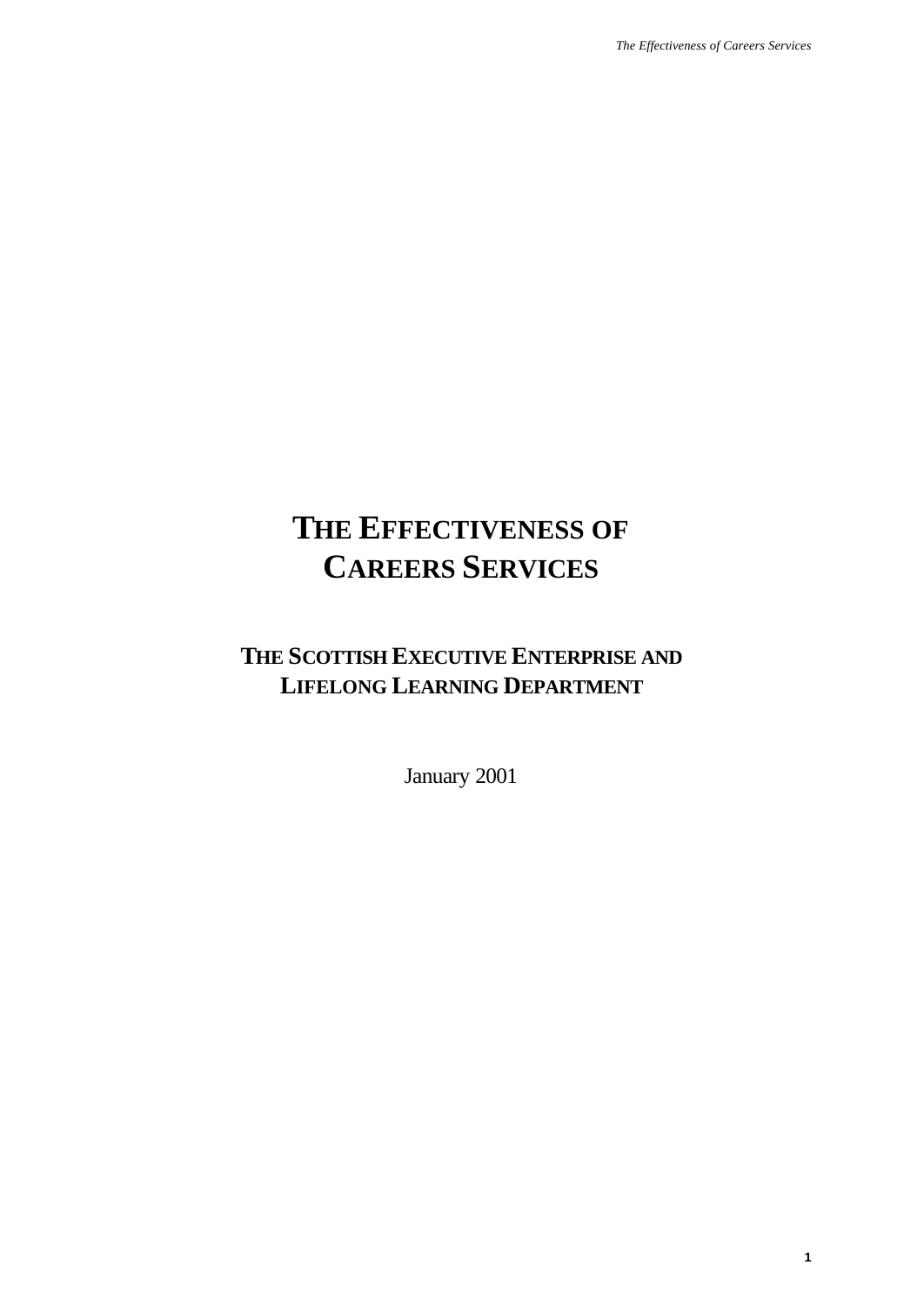# **THE EFFECTIVENESS OF THE CAREERS SERVICE**

## **THE SCOTTISH EXECUTIVE ENTERPRISE AND LIFELONG LEARNING DEPARTMENT**

**Cathy Howieson<sup>1</sup> and Sheila Semple<sup>2</sup>**

**January 2001**

<sup>1</sup>Centre for Educational Sociology  $2C$ entre for Guidance, Careers and Personal University of Edinburgh **Example 2018** University of Edinburgh and Bevelopment St John's Land Controller Controller<br>
St John's Land Controller Controller Controller Controller Controller Controller Controller Controller Co University of Strathclyde Holyrood Road Jordanhill Campus 76 Southbrae Drive EH8 8AQ GLASGOW G13 1PP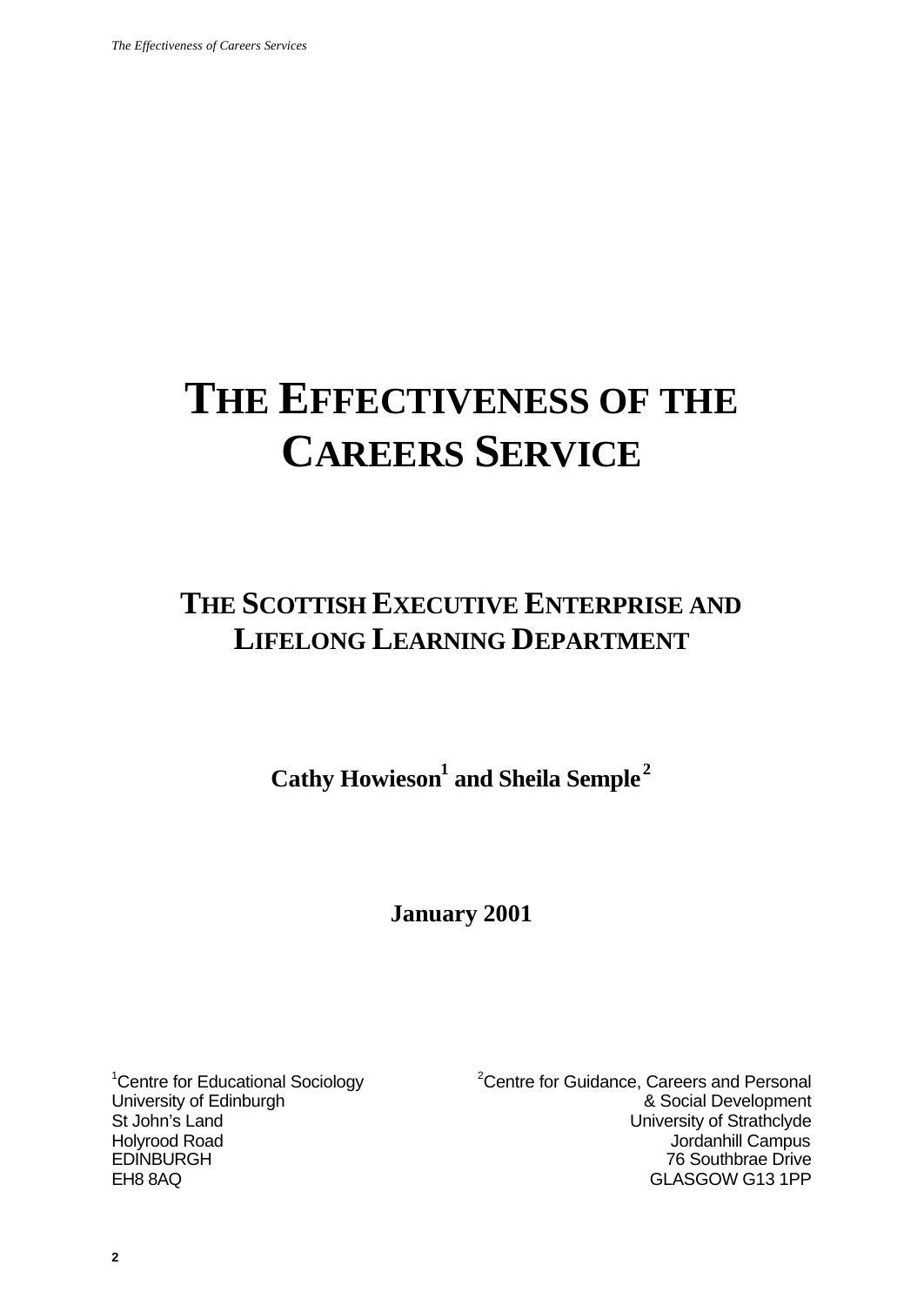## **Contents**

| Acknowledgements      |                                                                                                                                                                                                                                                                                                                                                                                                                                |                                                                                               |
|-----------------------|--------------------------------------------------------------------------------------------------------------------------------------------------------------------------------------------------------------------------------------------------------------------------------------------------------------------------------------------------------------------------------------------------------------------------------|-----------------------------------------------------------------------------------------------|
| <b>Report Summary</b> |                                                                                                                                                                                                                                                                                                                                                                                                                                | Ϊij                                                                                           |
| Chapter 1             | Introduction<br>Introduction<br>Summary<br>Background to the research<br>Aims of the research<br>The scope of the research<br>The situation of the Careers Service in Scotland<br>Terminology used in the research<br>Structure of the report                                                                                                                                                                                  | 1<br>1<br>1<br>1<br>$\overline{c}$<br>$\overline{c}$<br>3<br>$\overline{4}$<br>$\overline{4}$ |
| Chapter 2             | Methodology<br>Introduction<br>Summary<br>Description of methodology and activities                                                                                                                                                                                                                                                                                                                                            | 5<br>5<br>5<br>5                                                                              |
| Chapter 3             | The Role and Functions of the Careers Service in Scotland<br>Introduction<br>Summary and issues<br>Discussion<br>Functions and core client groups<br>The Careers Service role as a transition service<br>The balance of Careers Service work<br>Policy context and conflicting demands on the Careers Service<br>Conditional status of the Careers Service                                                                     | 11<br>11<br>11<br>12<br>12<br>13<br>15<br>15<br>17                                            |
| Chapter 4             | The Situation of the Careers Service in Scotland<br>Introduction<br>Summary and issues<br>Findings and discussion<br>Impact of the changed management of the Careers Service<br><b>Careers Service Boards</b><br>Funding<br>Changing relationships with the Scottish Executive<br>Changing relationships with the Local Authority (LA)<br>Changing relationships with the Local Enterprise Company (LEC)<br>Other partnerships | 19<br>19<br>19<br>22<br>22<br>23<br>25<br>29<br>30<br>32<br>35                                |
| Chapter 5             | The Pupil Perspective<br>Introduction<br>Summary and issues<br>Findings and discussion<br>Pupils' contact with the Careers Service<br>The extent of careers interviews<br>The management of interviews<br>Effectiveness of interviews<br>Pupils' career ideas<br>Pupils' career-related skills and knowledge                                                                                                                   | 37<br>37<br>37<br>40<br>40<br>44<br>47<br>52<br>60<br>61                                      |
| Chapter 6             | The Careers Service Work in Schools: Client Contact, Systems and<br>Practice<br>Introduction<br>Summary and issues<br>Findings and discussion<br>Overview of Careers Advisers' work in school<br>Client contact systems<br>The interview system                                                                                                                                                                                | 65<br>65<br>65<br>67<br>67<br>68<br>73                                                        |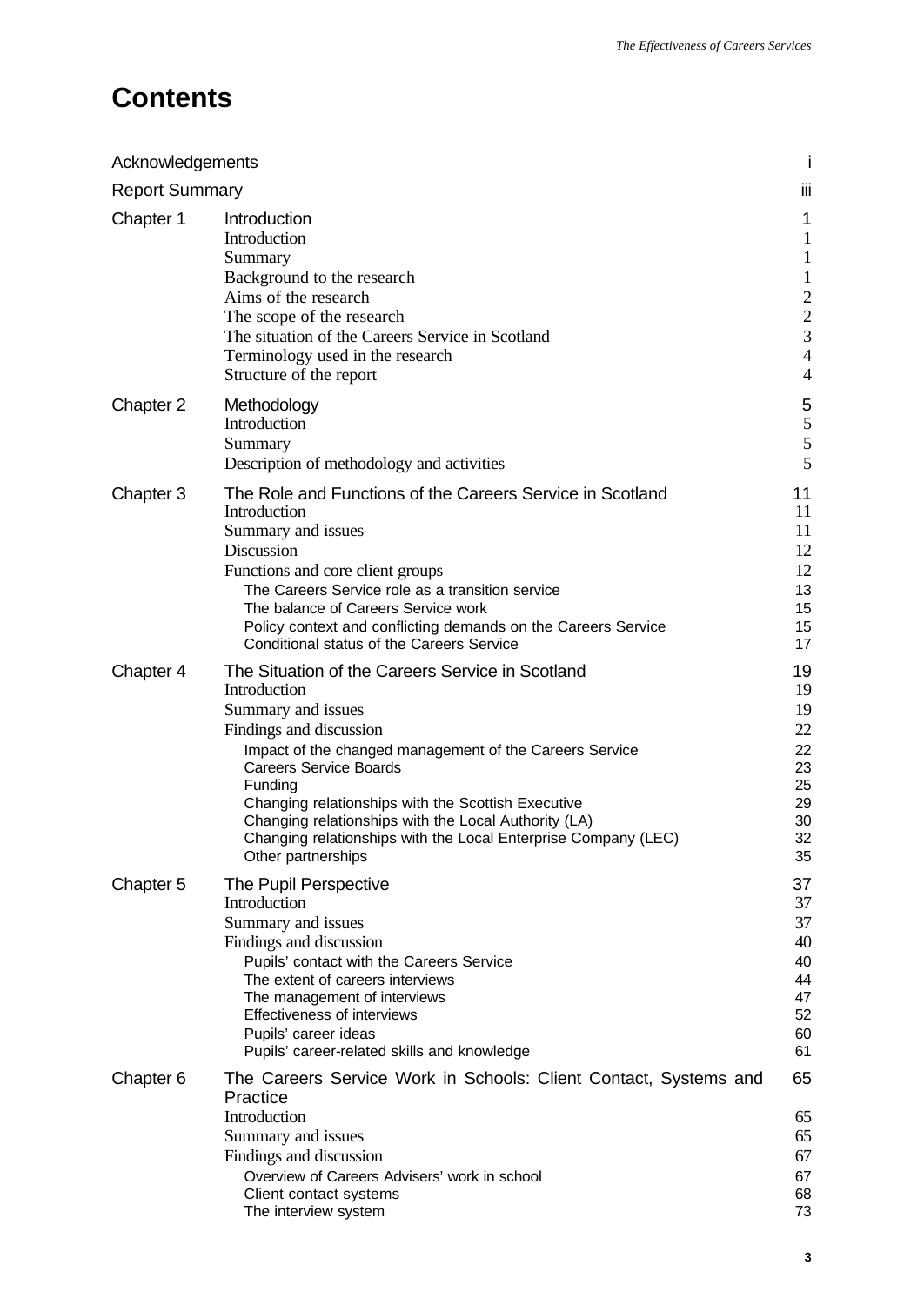|            | Group work<br>Careers education                                                                                                                                                     | 78<br>80   |
|------------|-------------------------------------------------------------------------------------------------------------------------------------------------------------------------------------|------------|
| Chapter 7  | The Careers Service Work in Schools: Client Groups, Organisation and<br>Relationships<br>Introduction                                                                               | 85<br>85   |
|            | Summary and issues                                                                                                                                                                  | 85         |
|            | Findings and discussion                                                                                                                                                             | 89         |
|            | The full school client group                                                                                                                                                        | 89         |
|            | Priorities and pupil needs                                                                                                                                                          | 91         |
|            | The school-Careers Service link<br>Service Level Agreements                                                                                                                         | 96<br>98   |
|            | Status of the Careers Service in school                                                                                                                                             | 101        |
|            | The impact of the changed management of the Careers Service                                                                                                                         | 102        |
|            | School-Careers Service relationships                                                                                                                                                | 103        |
|            | An effective Careers Adviser                                                                                                                                                        | 107        |
| Chapter 8  | <b>Post School Services</b><br>Introduction                                                                                                                                         | 111<br>111 |
|            | Summary and issues                                                                                                                                                                  | 111        |
|            | Findings and discussion                                                                                                                                                             | 114        |
|            | Definitions of post-school clients                                                                                                                                                  | 114        |
|            | Overview of post-school clients' transitions                                                                                                                                        | 114        |
|            | Careers Service work with unemployed clients                                                                                                                                        | 116<br>123 |
|            | Work with young people entering, engaged in and completing Skillseekers<br>or Modern Apprenticeships<br>Careers Service involvement with Skillseekers needing support or at risk of | 126        |
|            | dropping out                                                                                                                                                                        |            |
|            | Work with young workers                                                                                                                                                             | 128        |
|            | Work with further education students                                                                                                                                                | 129        |
|            | Post-school clients' views of the Careers Service                                                                                                                                   | 130        |
| Chapter 9  | <b>The Placement Service</b>                                                                                                                                                        | 137        |
|            | Introduction                                                                                                                                                                        | 137        |
|            | Summary and issues<br>Findings and discussion                                                                                                                                       | 137<br>138 |
|            | The placement role                                                                                                                                                                  | 138        |
|            | The operation of the placement service                                                                                                                                              | 139        |
|            | The development of the placing service                                                                                                                                              | 141        |
| Chapter 10 | <b>Employer Work</b>                                                                                                                                                                | 145        |
|            | Introduction                                                                                                                                                                        | 145        |
|            | Summary and issues                                                                                                                                                                  | 145        |
|            | Findings and discussion<br>The Careers Service's role with employers                                                                                                                | 147<br>147 |
|            | The employers' perspective                                                                                                                                                          | 151        |
|            | Employers' contacts with, and awareness of, the Careers Service                                                                                                                     | 152        |
| Chapter 11 | <b>Training Organisations</b>                                                                                                                                                       | 163        |
|            | Introduction                                                                                                                                                                        | 163        |
|            | Summary and issues                                                                                                                                                                  | 163        |
|            | Findings and discussion                                                                                                                                                             | 165        |
|            | Overview<br>Training Organisations' perspective                                                                                                                                     | 165<br>166 |
| Chapter 12 | Management                                                                                                                                                                          | 177        |
|            | Introduction                                                                                                                                                                        | 177        |
|            | Summary and issues                                                                                                                                                                  | 177        |
|            | Findings and discussion                                                                                                                                                             | 181        |
|            | Progress made by Careers Service Companies                                                                                                                                          | 181        |
|            | The impact of targets in Careers Service Companies                                                                                                                                  | 182        |
|            | The balance of work in Careers Service Companies<br>Staff appraisal, review and development                                                                                         | 183<br>184 |
|            | Quality assurance                                                                                                                                                                   | 185        |
|            | Accountability, monitoring and autonomy                                                                                                                                             | 186        |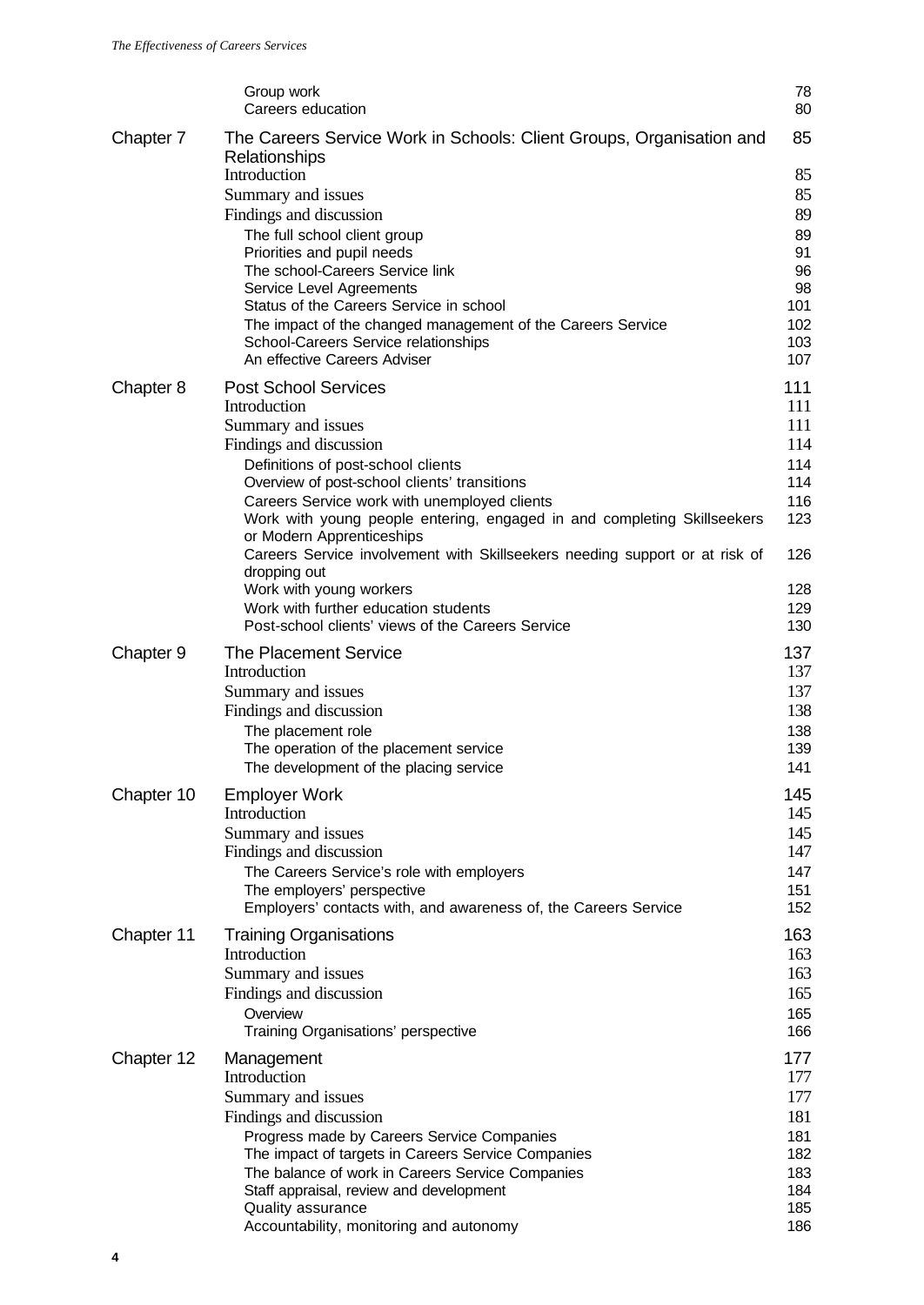|            | Identification of need<br>Communications, management and decision-making<br>Decision-making and reflective policy and practice<br>Classification of Careers Service Companies in relation to their policy and<br>practice<br>Changed roles and skills of staff                                                                                                                                                                    | 188<br>193<br>194<br>195<br>196                                           |
|------------|-----------------------------------------------------------------------------------------------------------------------------------------------------------------------------------------------------------------------------------------------------------------------------------------------------------------------------------------------------------------------------------------------------------------------------------|---------------------------------------------------------------------------|
|            | Variation within and across Careers Service Companies<br>Guidance management information                                                                                                                                                                                                                                                                                                                                          | 198<br>203                                                                |
| Chapter 13 | The Effectiveness of the Careers Service<br>Introduction<br>Summary and issues<br><b>Discussion</b><br>An effective Careers Service: a definition<br>The effectiveness of the Careers Service: some issues<br>General approaches to measuring the effectiveness of performance<br>Current approaches to assessing effectiveness<br>Draft approaches to measuring effectiveness<br>The attributes of effectiveness                 | 205<br>205<br>205<br>206<br>206<br>207<br>208<br>213<br>215<br>217        |
| Chapter 14 | <b>Careers Guidance Issues</b><br>Introduction<br>Summary and issues<br>Discussion<br>This careers guidance business: is the "guidance" or the "business" more<br>important?<br>An inclusive Careers Service<br>The distinct contribution of careers guidance<br>Supportive processes to careers guidance<br>Lifelong career development and a generic model of adult guidance<br>Working with partners<br>Development challenges | 219<br>219<br>219<br>220<br>220<br>221<br>223<br>224<br>225<br>226<br>227 |
| References |                                                                                                                                                                                                                                                                                                                                                                                                                                   | 229                                                                       |
| Appendix 1 | <b>Draft Effectiveness Measures</b>                                                                                                                                                                                                                                                                                                                                                                                               | 233                                                                       |
| Appendix 2 | How good is Our Careers Service at working with<br>Training<br>Organisations (Draft)                                                                                                                                                                                                                                                                                                                                              | 241                                                                       |
| Appendix 3 | <b>Typology of Careers Service Companies</b>                                                                                                                                                                                                                                                                                                                                                                                      | 245                                                                       |
| Appendix 4 | <b>Employers Questionnaire</b>                                                                                                                                                                                                                                                                                                                                                                                                    | 263                                                                       |
| Appendix 5 | <b>Training Organisation Questionnaire</b>                                                                                                                                                                                                                                                                                                                                                                                        | 271                                                                       |
| Appendix 6 | <b>S4 Questionnaire</b>                                                                                                                                                                                                                                                                                                                                                                                                           | 287                                                                       |
| Appendix 7 | S4 Follow-up Questionnaire                                                                                                                                                                                                                                                                                                                                                                                                        | 301                                                                       |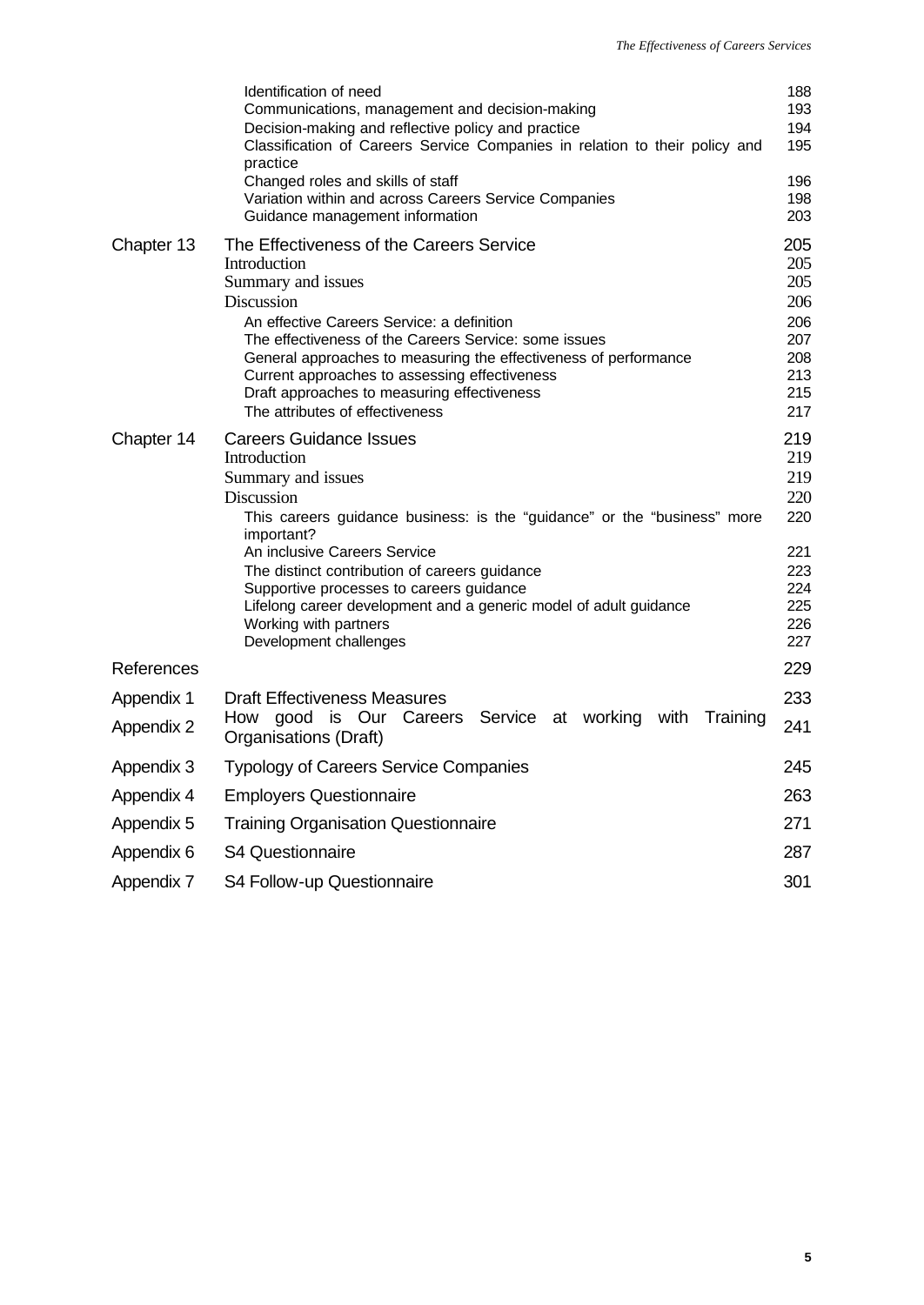## **ACKNOWLEDGEMENTS**

We would like to thank the staff of the Scottish Careers Service Companies for their part in this research. Particular thanks are due to the five Careers Service Companies which agreed to act as our case study Companies. The study made considerable demands on individuals at a time when they were under pressure from a number of directions.

Thanks are also due to the others who participated in the case studies of Careers Service Companies: Chairs and members of Careers Service Boards; staff in the case study schools; and colleagues in the local authorities, Local Enterprise Companies and Education Business Partnerships in the case study Companies. We acknowledge the co-operation of the young people, employers and training organisations who participated in our surveys.

We are grateful to our Advisory Committee for their help. We would like to thank Colin Brown and his colleagues in the Scottish Executive for their constructive support throughout the period of the research.

The research was funded by the Scottish Executive. The judgements and opinions expressed in this report are our own and are not necessarily shared by the Scottish Executive.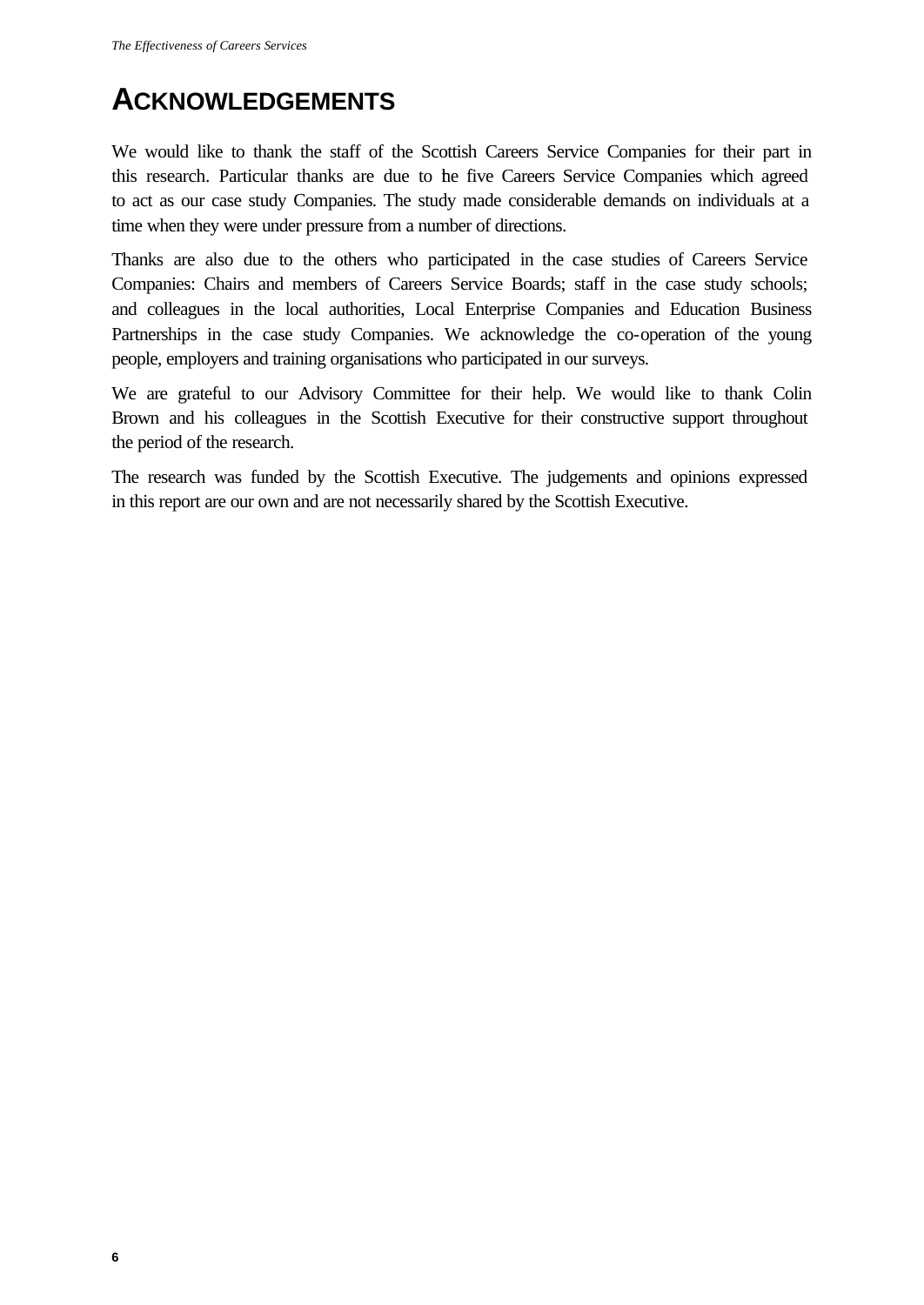## **REPORT SUMMARY**

## **CHAPTER 1 INTRODUCTION**

- The research was commissioned by the Scottish Office in 1997 to map Careers Service (CS) provision across Scotland and consider its effectiveness after a period of major change to its organisation and management.
- The research defined effectiveness in terms of the extent to which provision met clients' needs rather than whether Careers Service Companies (CSCs) were operating effectively within their existing resources.
- The research was focused on the core work of the Careers Service and aimed to consider how well provision met the needs of young people, employers and Training Organisations.
- At the beginning of the research, most Careers Service Companies were in their third year of operation following their move out of local authority (LA) control and into a partnership model, with the key partners being LAs and Local Enterprise Companies (LECs). During the period of the research, LA reorganisation took place, resulting in 9 of the 17 Careers Service Companies operating in partnership with more than one LA.
- Company Boards had been set up, and some initial difficulties dealt with by the issue of *"Governance, Openness and Accountability – Guidelines for Careers Service Companies"* (SOEID, 1998).

## **CHAPTER 2 METHODOLOGY**

- In National documentation and statistics were reviewed and interviews conducted with key informants.
- All Careers Service Companies in Scotland were involved in the first stage of the research which included collection of documents and statistics from each Careers Service Company, completion of a Careers Service Company profile and interviews with Heads of Service (HoS) and Careers Advisers (CA).
- On the basis of the data from all the Careers Service Companies, a typology of Careers Service Companies was developed which characterised each Careers Service Company in relation to a number of features.
- ß The typology of Careers Service Companies was used to select five that represented the variety of approaches and provision across the Scottish Careers Service for further, indepth study. Although developed for research purposes, the typology has another possible function as a management tool for Careers Service Companies.
- A programme of interviews was carried out in the five Careers Service Companies with a range of Careers Service Company staff; school staff; and Careers Service Board, LEC, LA, and Education Business Partnership (EBP) representatives.
- **Three surveys were conducted in the case study Careers Service Companies. Pupils in S4,** S5 and S6 in 10 schools were surveyed about their opinion and experience of the Careers Service and contacted again a year later. The responses from S6 pupils were excluded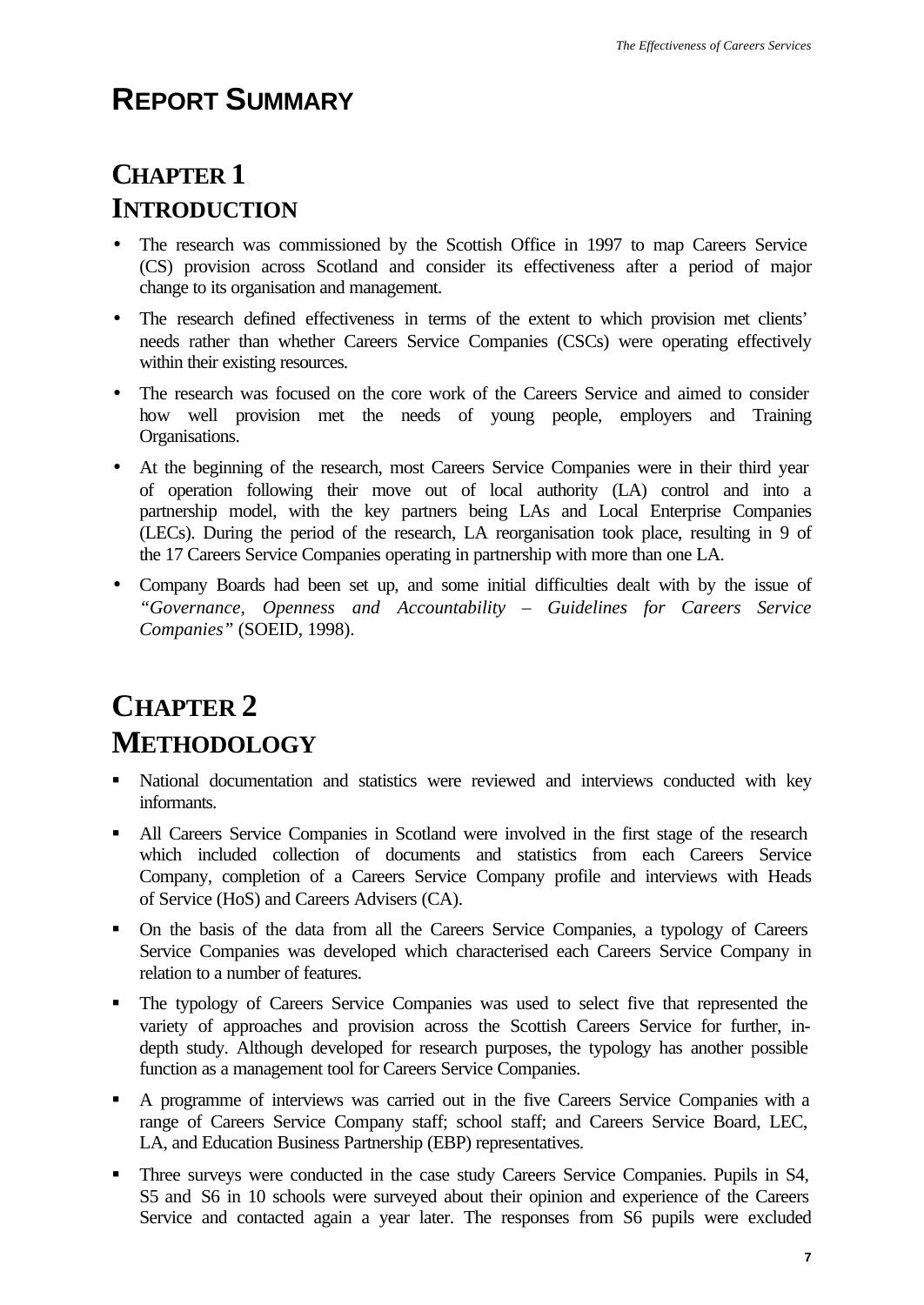from the analyses because of the very wide variation in response rates across the schools. A second survey covered 300 employers in the five Careers Service Companies. The third survey was of 60 Training Organisations.

## **CHAPTER 3 ROLE AND FUNCTIONS OF THE CAREERS SERVICE IN SCOTLAND**

#### **Functions and core client groups**

- The document "A Guidance Framework for Careers Service Companies" (SOEID, 1998) sets out the key aims of the Careers Service: "The key aim of the Careers Service is to contribute to the increasing achievement and prosperity of individuals, their communities and the economy and in doing so, to promote equality of opportunity.
- The core client group, to whom a service *must* be offered, includes:
	- ß individuals in full-time education and those in part-time education if preparing for employment (higher education students are excluded);
	- **16** and 17 year olds who have left education; individuals of all ages with disabilities; parents and guardians;
	- **•** employers and training providers; and
	- educational institutions.
- A service *may* be offered to young people up to the age of 24 (New Deal group) and to other adults seeking careers guidance and information.

#### **Careers Service role as a transition service**

- The Careers Service is essentially a transition service. Career development research shows that transitions occur as a result of two types of prompts.
- One type of prompt arises from how the education and training system and the labour market operate and can be termed "externally prompted transitions".
- The second type of transitions arise from aspects that are personal to each individual and related to their particular stage of career development and also to the wider personal circumstances of their life. These can be termed "personally prompted transitions".
- Most people will experience a combination of both types of transition but Careers Service Companies tend to focus on externally prompted transitions.
- For many young people the transition period extends beyond the first transition after school but Careers Service support is focused primarily on initial transitions at the expense of continuing transitions.

#### **The balance of Careers Service work**

• The Careers Service's work was geared towards school pupils and, to some extent, the young unemployed with less work done with young people in work and training and with students in further education. This is a result of policy direction from central government, resource limitations and a focus on short-term decisions and adjustments.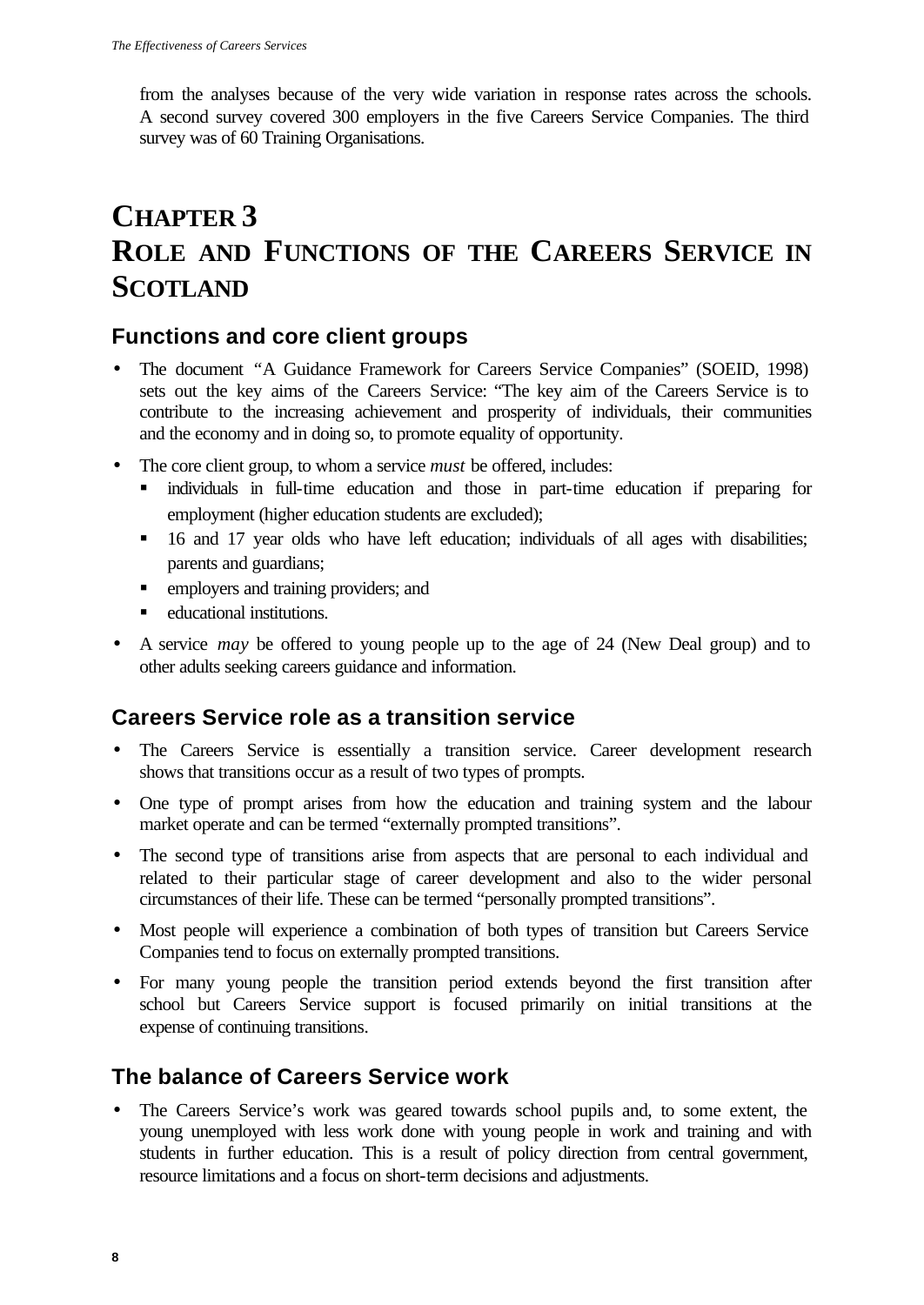• Scottish Executive used Careers Service Business and Development Targets to encourage particular priorities in Careers Service Company work. Careers Service Company managers took varying approaches to using the targets as management tools to change the balance of practitioners' work in line with company and Scottish Executive targets.

#### **Policy context and conflicting demands on the Careers Service**

- The Careers Service is expected to help deliver various government priorities but they are sometimes contradictory and not matched to existing resources. The result is conflicting demands and expectations of the Careers Service.
- Conflicting demands included:
	- raising clients' aspirations vs helping them adapt to the demands of the local labour market; being advocates for disadvantaged young people vs meeting the needs of employers for good quality candidates;
	- reducing the number of unemployed and meeting the Guarantee vs offering employers a wide choice of candidates;
	- **fi** offering an impartial service vs promoting the value of vocational qualifications; and
	- developing an enhanced role in economic development vs delivering social outcomes.
- There are issues about who makes decisions about what the Careers Service should be doing. In particular, what is the balance between the role of Careers Service Boards and the Scottish Executive (on behalf of the Minister for Enterprise and Lifelong Learning) in doing so?
- The existence of a core contract has implications for the stated role of Careers Service Boards and their decision-making in their communities. There are issues about the role of a limited company that provides a statutory service.

## **Conditional status of the Careers Service**

- The Careers Service has extensive responsibilities but very little accompanying power. It has duties placed on it but must work through and with others to fulfil them. What are the implications of a statutory service that cannot require anything of anybody?
- To meet its statutory duties, Careers Service Company staff may need to challenge the decisions and operations of a school, a college, an employer, a Training Organisation or a partner organisation but to function effectively for its clients the Careers Service Company has to rely on co-operation from these organisations. The result can be variation in provision for young people, not based on young people's needs but on the nature of the Careers Service's relationships with others.

## **CHAPTER 4 THE IMPACT OF THE CHANGED MANAGEMENT OF THE CAREERS SERVICE IN SCOTLAND**

#### **Impact of the changed management of the Careers Service**

• While all Careers Services had experienced a degree of change as a result of the setting up of the new companies, around a third had made radical changes.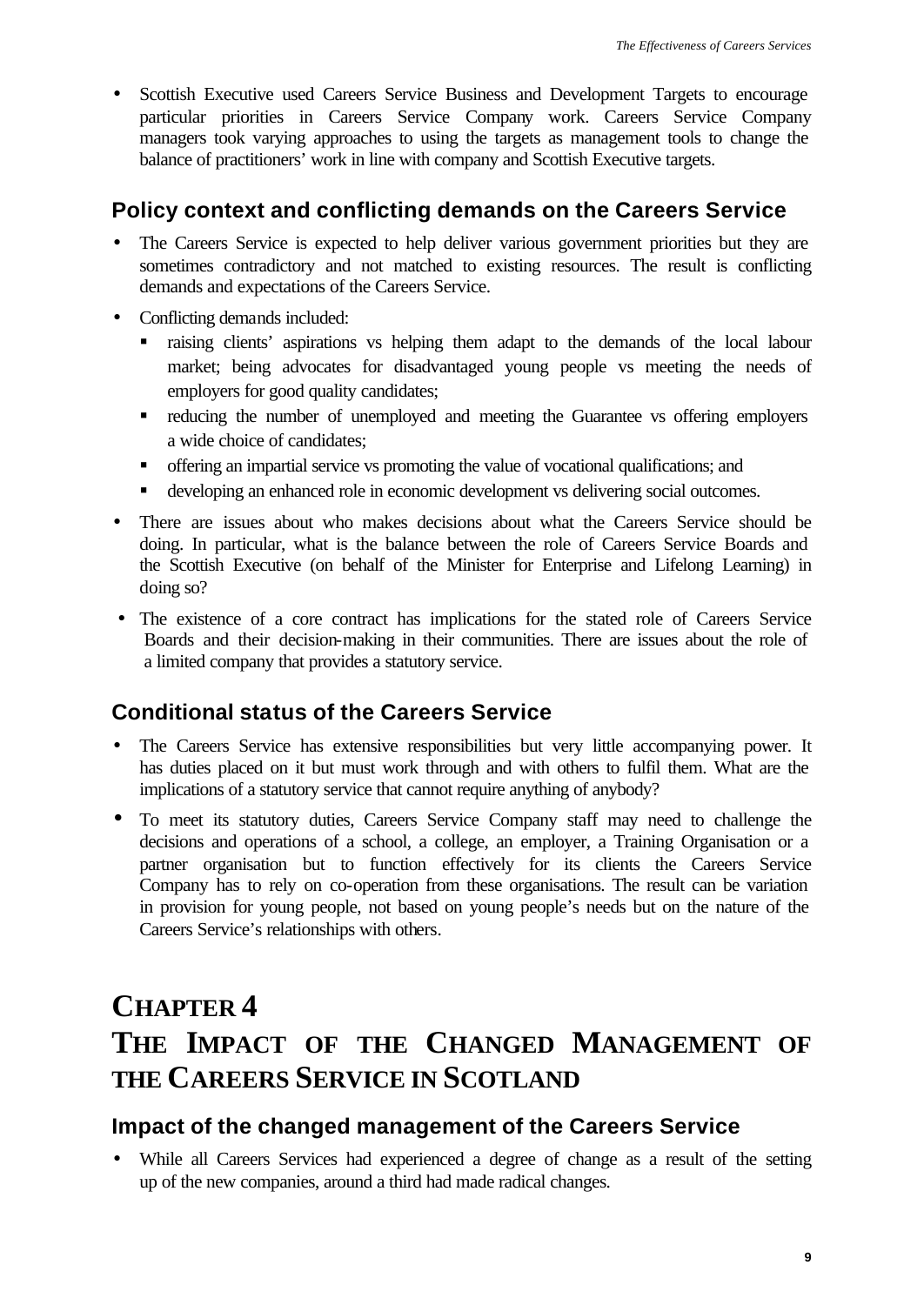- Both managers and staff in Careers Service Companies were in the main positive about the changes, citing improved status in the eyes of employers, Training Organisations and education authorities. They valued the greater financial autonomy, less bureaucracy and the capacity to respond more quickly.
- Many of the Careers Service's partner organisations noted its increased business orientation and its contribution to economic development.
- Negative aspects of the changes included: the financial responsibility of budgeting; and, in some cases, less consultation with staff due to a fore-shortened decision-making process. How may staff be adequately consulted in a business environment?
- As Heads of Service (especially in larger Companies) became more focused on business development, they increasingly had to rely on practitioners and middle managers to provide intelligence on client need and the likely effect of policy options for practice.

## **Careers Service Boards**

- The initial focus of Careers Service Boards was on finance. Staffing, quality assurance, Careers Service Company profile and partnerships were other areas of concern.
- There was variation in the extent to which staff thought that Careers Service Boards contributed to Company development and were supportive of the Head of Service. Where problems arose they were due to personality difficulties, conflict of interest and internal Board relationships.
- Boards were viewed as ineffective when members did not lay aside other agendas; were uninformed or suggested major changes of policy on the basis of anecdotal evidence; or did not understand the limitations arising from the need to meet the core contract.
- Boards could contribute through applying financial rigour to proposals and through raising the profile of the Careers Service Company in the wider community. Another positive effect of having a Board was that it required the Head of Service to have a clear focus when developing and presenting policy.
- The majority of practitioners involved in this research felt the Board to be remote. Some Careers Service Companies kept the relationship between the Board and staff distant, but the trend was to promote contacts between Board members and staff. What is an appropriate level of involvement between Boards and Careers Service staff, and how can effective relationships be developed?
- Boards varied in the extent to which they had worked through the implications of being strategic rather than operational. At the mid-point of our research, around a third of Boards were clearly strategic, with a further half equally strategic and operational.
- Boards defined their *strategic* role in relation to the development of the Careers Service Company as a *business* and viewed the direction of the Careers Service Company as a *careers guidance service* as an *operational* matter. How much does it matter whether Heads of Service and Boards see careers guidance priorities as operational and not strategic?

## **Funding**

• The research identified three types of Careers Service Company funding: core funding, enhanced core funding and non-core funding. Core funding is money to deliver the core contract to core clients; enhanced core funding is external additional funding which enhances the service to core clients; and non-core funding is external additional funding which provides a service to non-core clients.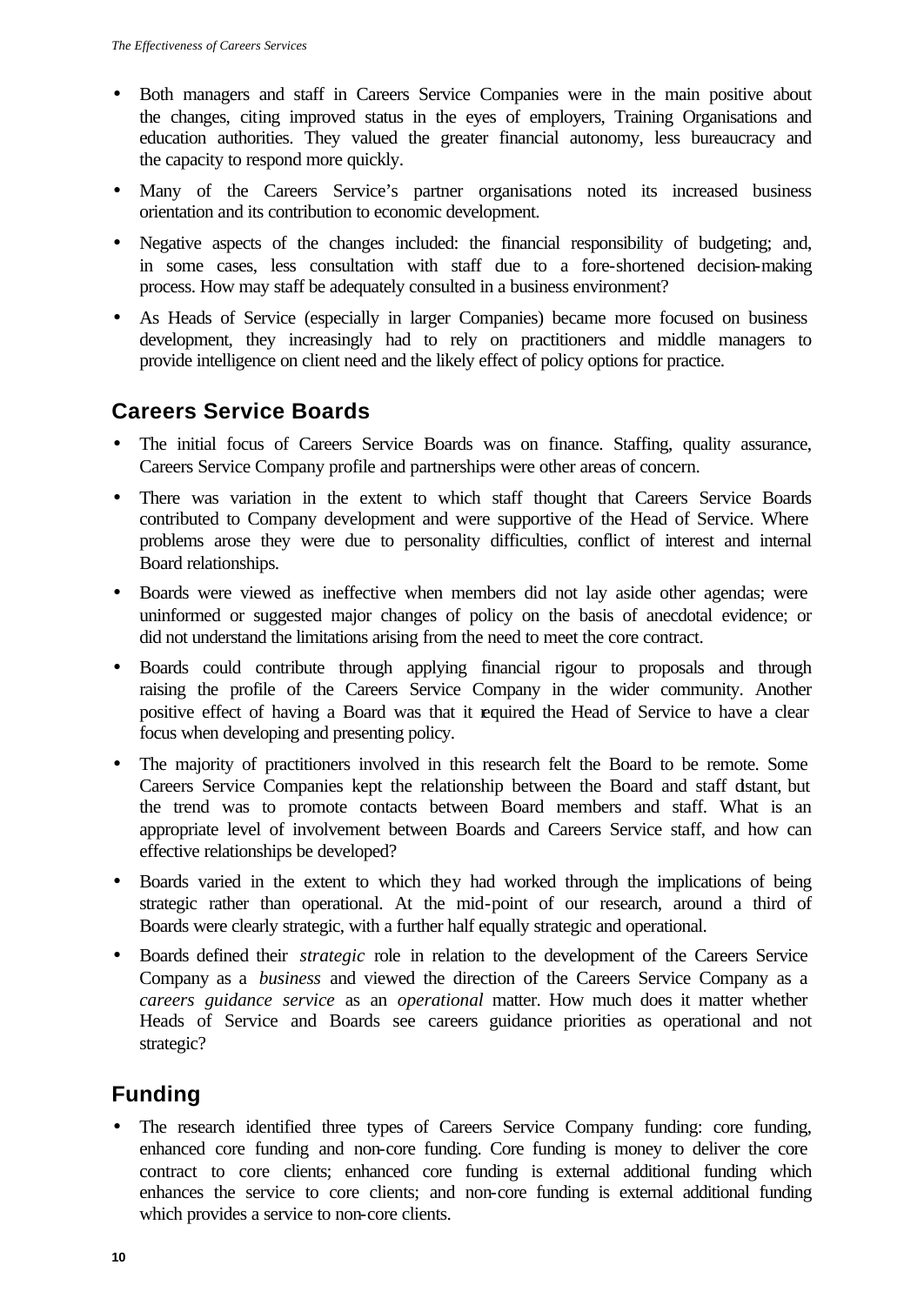- All Careers Service Companies had both core and enhanced funding, and most had some non-core funding. But Companies varied in the importance they gave to the different sources of funding and the way in which they applied the funding to staffing.
- Careers Service Companies and their partners were concerned to ensure that the service to the core client group was not damaged through over-extending Careers Service Companies' resources through time-consuming bids and initiatives.
- Both enhanced and non-core funding were short-term and vulnerable to changes in priorities by other organisations. What are the implications for the core work of a statutory service if the additional funding used for this purpose cannot be guaranteed?
- The use of enhanced funding for core clients was not evenly distributed across Scotland, resulting in variation in the level of service to clients. There are, therefore, implications for the entitlement of clients to careers services.
- Additional funding is often subject to particular conditions that can inhibit an integrated approach to clients or prevent the Careers Service from meeting the needs of clients.
- The principle of competition for external funding could bring the Careers Service into direct competition with agencies with which it was meant to work in partnership.
- Virtually all Careers Service Companies viewed the General Aggregated Expenditure (GAE) formula as inappropriate.
- There is a discrepancy between what the relevant Act requires of the Careers Service and the funding received for core clients (particularly with respect to further education students). At the very least, the funding formula should match the core client group or the core client group should be changed.

## **Changing relationships with the Scottish Executive**

- The Scottish Executive relationship with Careers Service Companies in Scotland was a positive one based on partnership and flexibility.
- The negative side of this flexibility was that sometimes Scottish Executive staff did not give clear direction based on the actual requirements of Company status.
- The role of Scottish Executive staff as external auditors for the Careers Service for the Scottish Quality Management System (SQMS), allowed them to use the external audit as a development tool and as a way of focusing the Careers Service on certain priorities.
- Central support for research and professional publications from the Scottish Executive was missing, in contrast to the support given by DfEE.

## **Changing relationships with the Local Authority (LA)**

- The new arrangements had created a greater distance between the Careers Service and education departments, but had also broadened its links to other departments in LAs .
- Decision-making was speedier in most Careers Service Companies outwith the control of education departments. Ring fencing of budgets protected Careers Service Companies from local authority cutbacks. Most Careers Service Company staff and managers were happy to be out of the direct control of LAs.
- LA reorganisation meant that Careers Service Companies had to develop new relationships with their new authority/ authorities.
- In a time of financial stringency, some LAs were keeping development funding for their own staff and services, viewing the Careers Service as no longer their own service.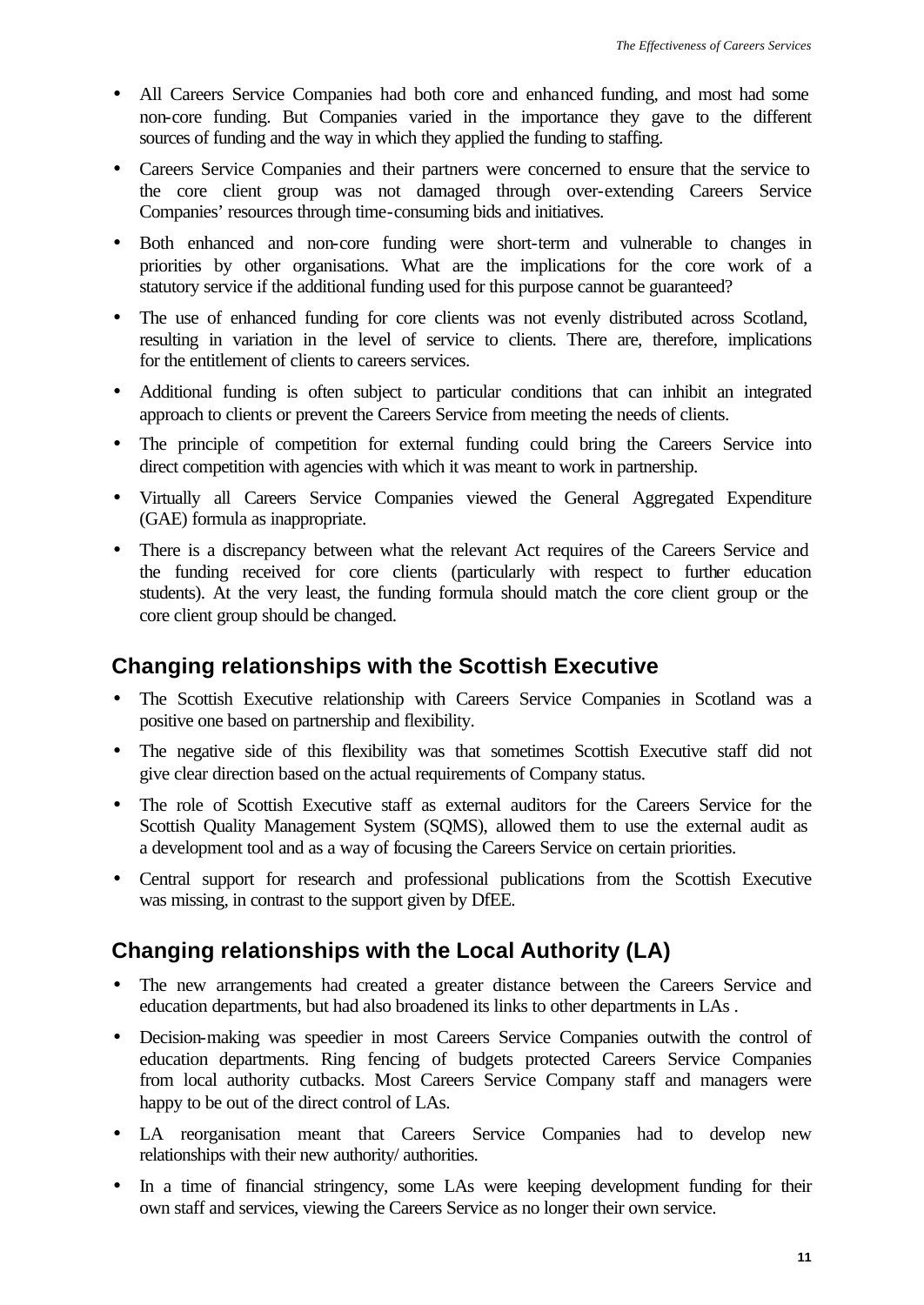• The local authority brings a public service ethos, a determination to safeguard the service to schools and a focus on social and community outcomes to the Careers Service Board.

### **Changing relationships with the Local Enterprise Company (LEC)**

- LECs were one half of the partnership in Careers Service Boards. The research noted increased funding from the LEC for specific projects, and as the Careers Service successfully completed such work, the relationship became closer with links to a wider range of LEC departments.
- LECs had generally come to see the Careers Service Company as a key delivery arm for their strategic objectives.
- But some LECs were frustrated that the Careers Service Company did not appear to share a similar strategic vision: these LECs had a more dynamic view of the possible contribution of Careers Service Companies to economic and skills development than did their Careers Service Companies.
- The developing relationship between the two organisations was contributing to significant progress in the provision of LMI to clients.
- Relationships with LEC training managers and local representatives showed a degree of variation, to a large extent dependent on personality and expectations.

#### **Other partnerships**

- Across Careers Service Companies, relationships with the Employment Services were good, and had improved with the Careers Service's involvement with the New Deal.
- In a small number of Careers Service Companies, the Careers Service and Education Business Partnerships (EBPs) were part of the same organisation but were separate in most. Relationships were being developed according to local circumstances.
- Confusion in responsibilities and roles between Careers Service Companies and EBPs does not help clients. What is the best model of joint working for these two organisations, operating together under the Education for Work banner?

## **CHAPTER 5 THE PUPILS' PERSPECTIVE**

#### **The survey**

• The pupils' perspective is based on our survey of a 50% sample of S4, S5 and S6 pupils in 10 case study schools. S6 pupils have been excluded from analyses because of the low response rate in some schools from this year group.

#### **Pupils' contact with the Careers Service**

• The majority of S4 and S5 pupils had contact with the Careers Service although most reported that they had not had contact when in the lower school. Whether or not pupils had had contact at any stage varied across Careers Service Companies and, in some cases, on the school attended. Do these differences reflect differences in pupil needs or are there other reasons?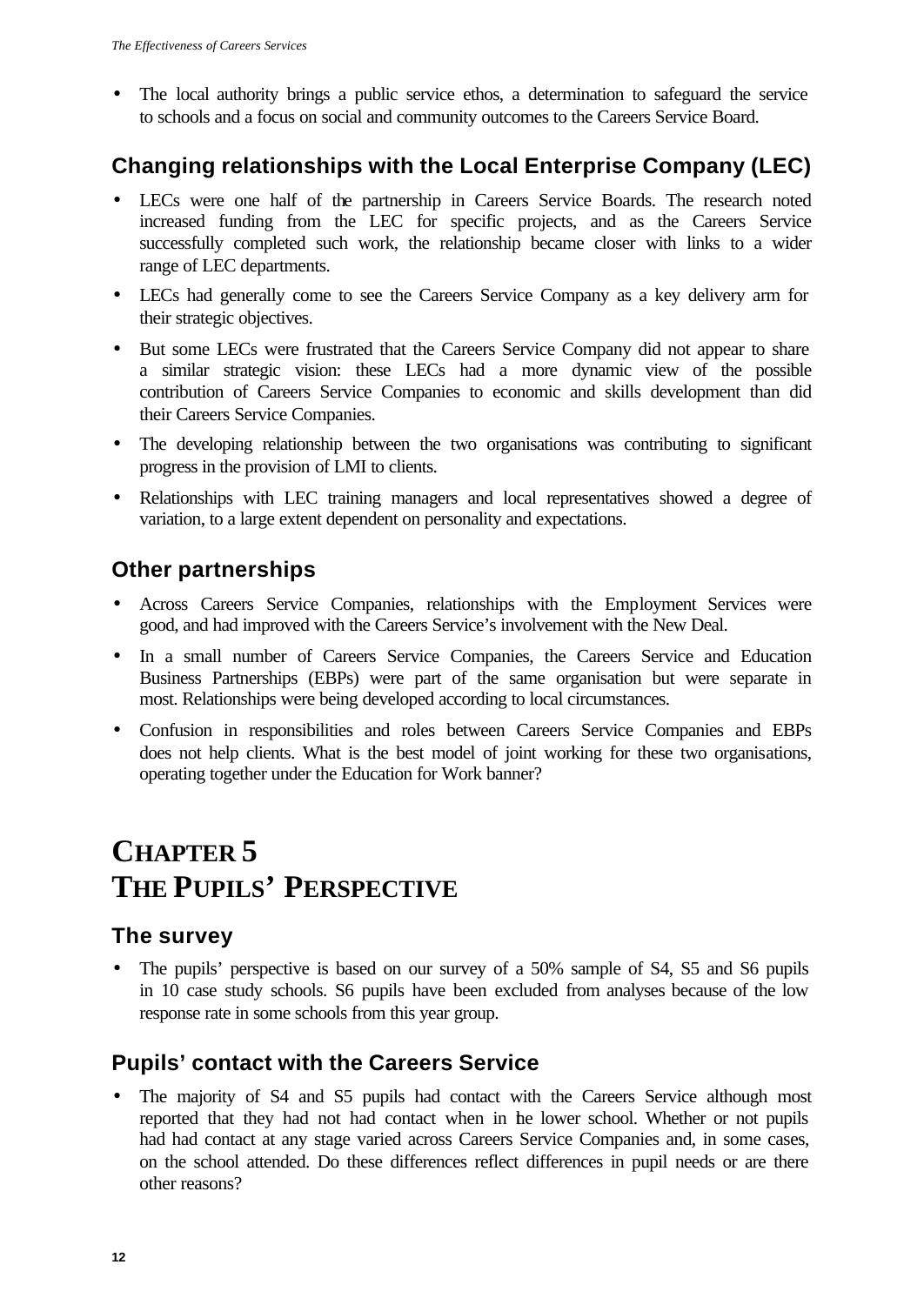- S4 pupils who were serious truants were less likely to have contact; a challenge for the Careers Service is how to make contact with this group.
- The likelihood of having contact with the Careers Service was not affected by pupils' attainment, but attainment did make a difference to the types of Careers Service inputs that pupils experienced.
- By far the most likely pupil contact with the Careers Service was the individual interview, especially in S5. Is there a need for Careers Service Companies to adopt a greater variety of approaches to meet the varying needs of pupils?
- How might Higher Still affect the level and type of contact needed?

#### **Extent of careers interviews**

- Around three-fifths of S4 and S5 pupils had an interview with the Careers Adviser (CA). The likelihood of having an interview differed across Careers Service Companies and this was not explained by differences in Careers Service Companies' stated interview policies. Aspects of the school-Careers Service relationship may have a bearing on this.
- A number of other factors each had a separate effect on the likelihood that a pupil would have a Careers Adviser interview. There were some differences in the factors that affected S4 and S5 pupils.
- For S4 pupils, higher attainment, individual discussion with non-guidance teachers, and plans to leave school soon each increased the likelihood that they would have an interview. Serious truancy and having no career ideas each decreased their chances.
- For S5 pupils, having a positive attitude to school, an individual discussion with a guidance teacher, an individual discussion with non-guidance teachers and the intention to apply to FE each increased the likelihood of having an interview. The particular Careers Service Company was the one factor that might decrease the likelihood of an interview.

## **The management of interviews**

- The majority of pupils were satisfied that their interview had been at the right time for them (S4: 61%; S5: 75%). The probability that they would be satisfied with the timing of their interview was not related to Careers Service Company interviewing policy.
- A number of factors each had a separate effect on the likelihood that pupils would think that their interview had been at the right time, for example, higher levels of discussion with parents about career plans had a positive effect but careers education had a mixed effect.
- A considerable proportion of pupils who did not have an interview had not wanted one (S4: 43% and S5: 58%). Those pupils who had not wanted an interview were more likely not to have any ideas about their post school plans. It may be that some pupils do not understand the purpose of a careers interview and think they cannot see the Careers Adviser unless they have some career ideas to discuss.
- Only a minority of those who had an interview knew what to expect from it. This and the previous bullet point suggests that pupils need a better understanding of the purpose of the careers interview and schools and the Careers Service might review their approaches to this.
- Over a half of S4 pupils who had not had an interview had either requested one but had not had it, or had not understood enough about the interview system to make a request. The same applied to around two fifths of S5s who had not had an interview.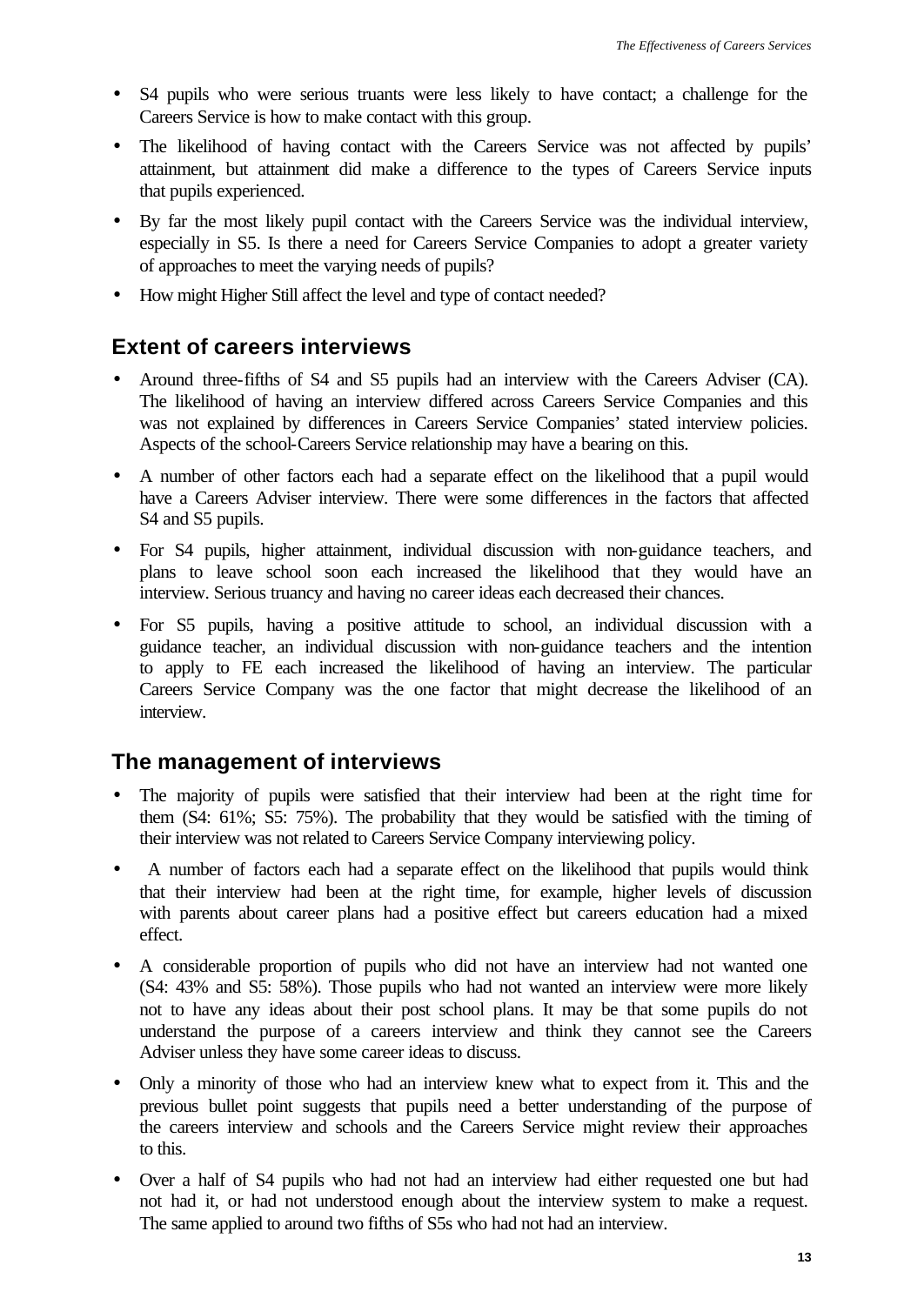- The reasons why pupils did not have an interview varied across Careers Service Companies but also between year groups within the same Careers Service Company.
- What scope is there for Careers Service Companies and schools to manage interview requests differently to reduce waiting times and to keep pupils informed about waiting times? It seems that strategies being used to inform pupils about the interview system are not effective with some pupils.
- There is demand for earlier timing of interviews in S4 and S5. Can Careers Service Companies accommodate this demand by revising their interview systems?
- There is also demand for interviews before S4. What input should the Careers Service have in the lower school and how realistic is it to expect Careers Service Companies to meet this demand within current resources and priorities?

#### **The effectiveness of interviews**

- Most pupils thought their careers interview had been useful. Among S4 pupils, there was a slight variation in opinion across Careers Service Companies.
- A number of factors each increased the likelihood that pupils would find their career interview useful. The most critical factor for both S4 and S5 pupils was whether their careers interview had been at the right time. This underlines the importance of Careers Service Companies doing as much as possible to ensure that pupils get an interview at the time that they see as appropriate to them.
- The particular Careers Service Company made a difference to S4 pupils' opinion of their interview. In addition to the timing of their interview, other factors each had a positive effect on S4 pupils' opinion:
	- being higher attainers;
	- having a positive opinion of their careers education;
	- having higher levels of discussion of career plans with parents; and
	- planning to apply to FE.
- For S5 pupils the significant factors in addition to the timing of their interview were:
	- having a positive attitude to school;
	- having individual discussions with guidance teacher;
	- having individual discussions with non-guidance teachers;
	- **n** greater frequency of careers education;
	- having a positive opinion of careers education; and
	- $\blacksquare$  intention to apply to FE.
- Discussion of their plans with their parents had a positive impact on pupils' view of their interview and reinforces the importance of Careers Service Companies supporting parents in their guidance role.
- Having individual discussion with teachers (especially non-guidance teachers) had a positive effect on pupils' opinion of their careers interview: this points to the value of schools giving pupils as much opportunity as possible for this to happen.
- Careers education appears to help pupils make the most of their careers interview. It was the frequency of careers education classes rather than the amount of careers education that made the difference. This has implications for how schools timetable careers education.
- Pupils were confident about the impartiality of the Careers Adviser and thought that the Careers Adviser had explained their post school options and had helped to widen their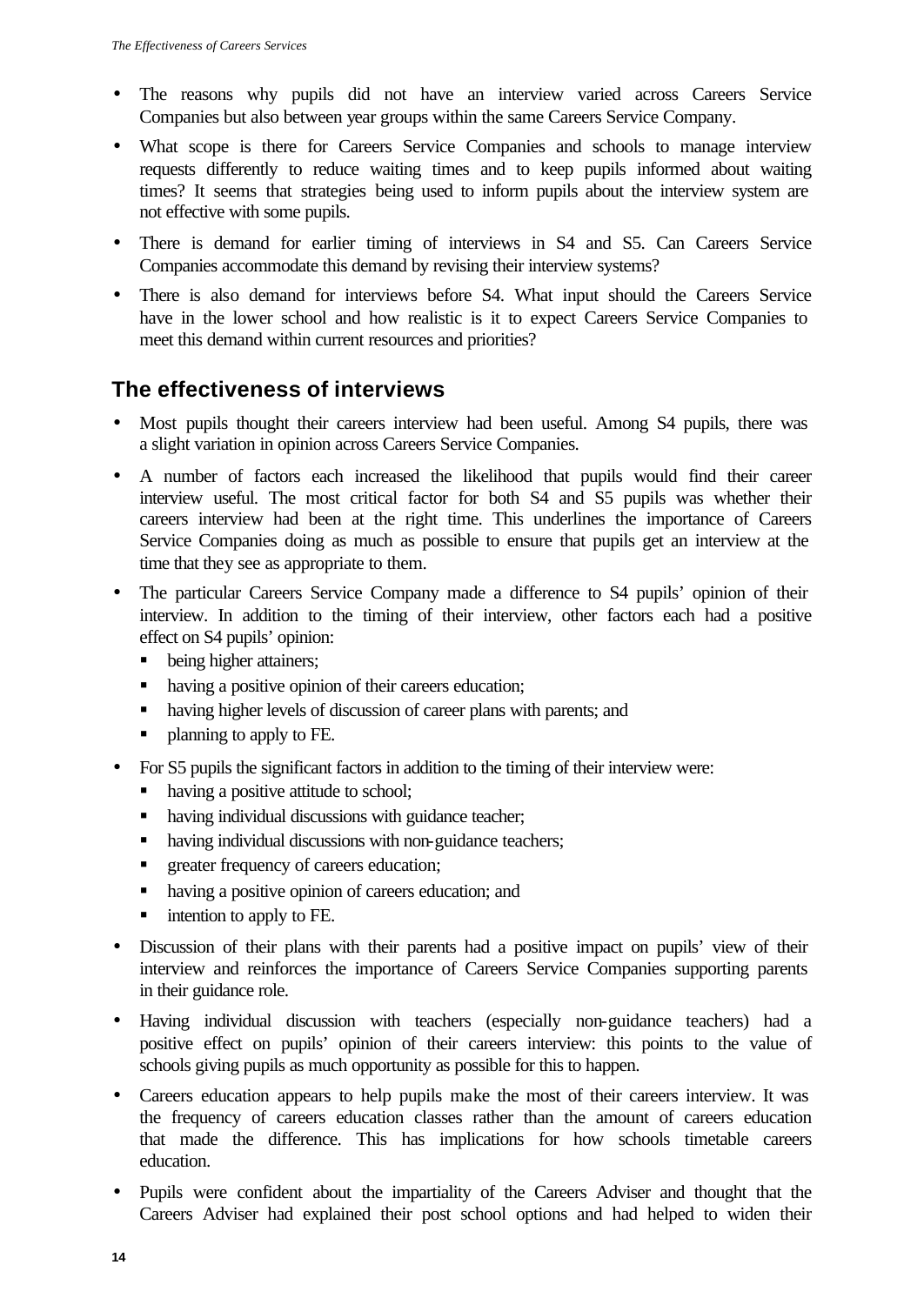ideas. Around half said that they had not had their career ideas challenged by the Careers Adviser. A substantial minority did not think they had been helped to relate their career ideas to their personal characteristics.

- There were differences across the Careers Service Companies in pupils' views about the interview process and its outcomes for them. This variation raises questions about young people's entitlement to a common minimum standard of guidance.
- Those planning to enter FE or HE were more likely to think they had received relevant information than those planning to enter the labour market. How can Careers Advisers make better use of labour market information (LMI) in a careers interview?
- Careers Advisers seem to be considered to be more effective in respect of some aspects of the interview than others. Pupils' opinion of the interview process and its effectiveness varied across Careers Service Companies. Both findings point to the need for greater attention to the monitoring of Careers Advisers' guidance practice and to appropriate staff development.

### **Pupils' career ideas**

ß A number of factors reduced the likelihood that pupils would have no idea about what to do after leaving school. For both S4 and S5 pupils these included frequency of careers education classes and also discussion with parents for both. In addition, for S4 pupils, individual discussion with PSE teachers and having an interview with the careers adviser each had an effect.

#### **Pupils career-related skills and knowledge**

• Several factors each had a positive impact on S4 pupils' careers-related skills and knowledge: having had a high level of careers education; finding careers education useful; having a high level of individual discussion with guidance teachers; having a positive opinion of their interview with a careers adviser; and planning to do to college.

## **CHAPTER 6 THE CAREERS SERVICE WORK IN SCHOOLS: CLIENT CONTACT, SYSTEMS AND PRACTICE**

#### **Overview of careers advisers' work in school**

- All of the school staff involved in the research believed the Careers Service performed an essential role and valued its work in their schools. They generally wanted an increase in the Careers Adviser's time allocation.
- The pattern of Careers Advisers (CA) work was similar across all Careers Service Companies. The bulk of their time was devoted to scheduled interviews with S4-S6 pupils although they were involved in other inputs such as drop-in sessions, talks and careers evenings and in contributing to careers education programmes and in-service training.

#### **Client contact systems**

• Definitions of the common models of school client contact systems (blanket, selective and self-referral) vary across and within Careers Service Companies. There are also discrepancies between stated policies on contact systems and what happens in practice.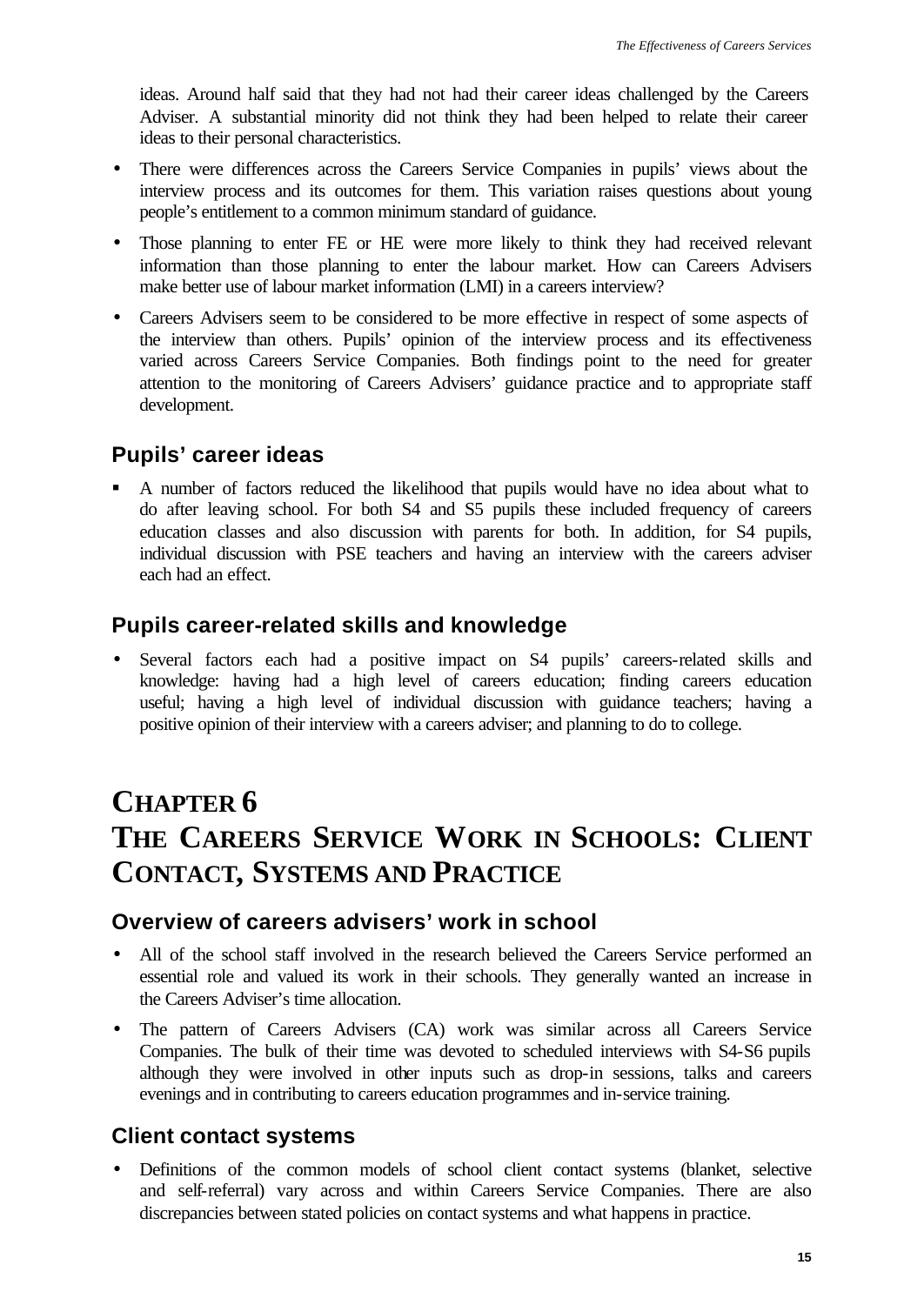- In practice, all Careers Service Companies in Scotland operated a mixture of the three models and differences relate to the particular mix of each model.
- Current models of client contact systems do not adequately encompass the complexities of practice. It proved impossible to compare the effectiveness of the different client contact systems. There is a need for careers guidance professionals to develop new models of client contact.

#### **The interview system**

- Most Careers Service Companies operated a system of diagnostic questionnaires which gave pupils the opportunity to request an interview.
- In around half of the Careers Service Companies, Careers Advisers thought that targets had an impact on how they responded to pupils' requests for interview.
- The role of guidance staff in publicising career Service provision, in identifying pupils for interview and encouraging them to ask for an interview was critical, especially where self referral operated in practice
- Self-referral systems tended to be less popular with schools; Careers Advisers were divided in their opinion of the (de)merits of self-referral. A number of Careers Service Companies that had an official policy of self referral did not actually operate one in practice.
- Interview programmes were generally based around categories of pupils and their expected transitions eg S4 leavers, HE applicants. Even in self-referral systems interview priorities tended to be set on this basis.
- Although Careers Advisers and guidance staff explained the interview system, they recognised that some pupils did not understand how the system operated, including how to access an interview and about waiting times and interview priorities.
- The management of interviews in all types of client contact systems was an issue. Waiting times for interviews varied considerably across schools and at different times of the year. This is a critical issue since, as this research has indicated, having an interview at the right time is the most critical factor in determining whether pupils find it useful.
- By the later stages of the research, some Careers Service Company managers were trying to build more flexibility into the system.
- How well schools prepared pupils for interview varied; Careers Advisers frequently commented on the need to cover basic points about their role and the purpose of the interview during the interview.

## **Group work**

- Most group work undertaken in Careers Service Companies was in the form of presentations to large groups of pupils eg classes or year groups. More interactive sessions with smaller groups of pupils were more limited; only a minority of Careers Service Companies showed significant development of this kind of approach.
- There was little support among Careers Advisers or teachers that small group work might replace interviews for certain pupils.
- But a number of Careers Advisers thought that small group work would be a valuable addition to interviews, especially as preparation for interview. Group work as an interview review mechanism was less commonly mentioned.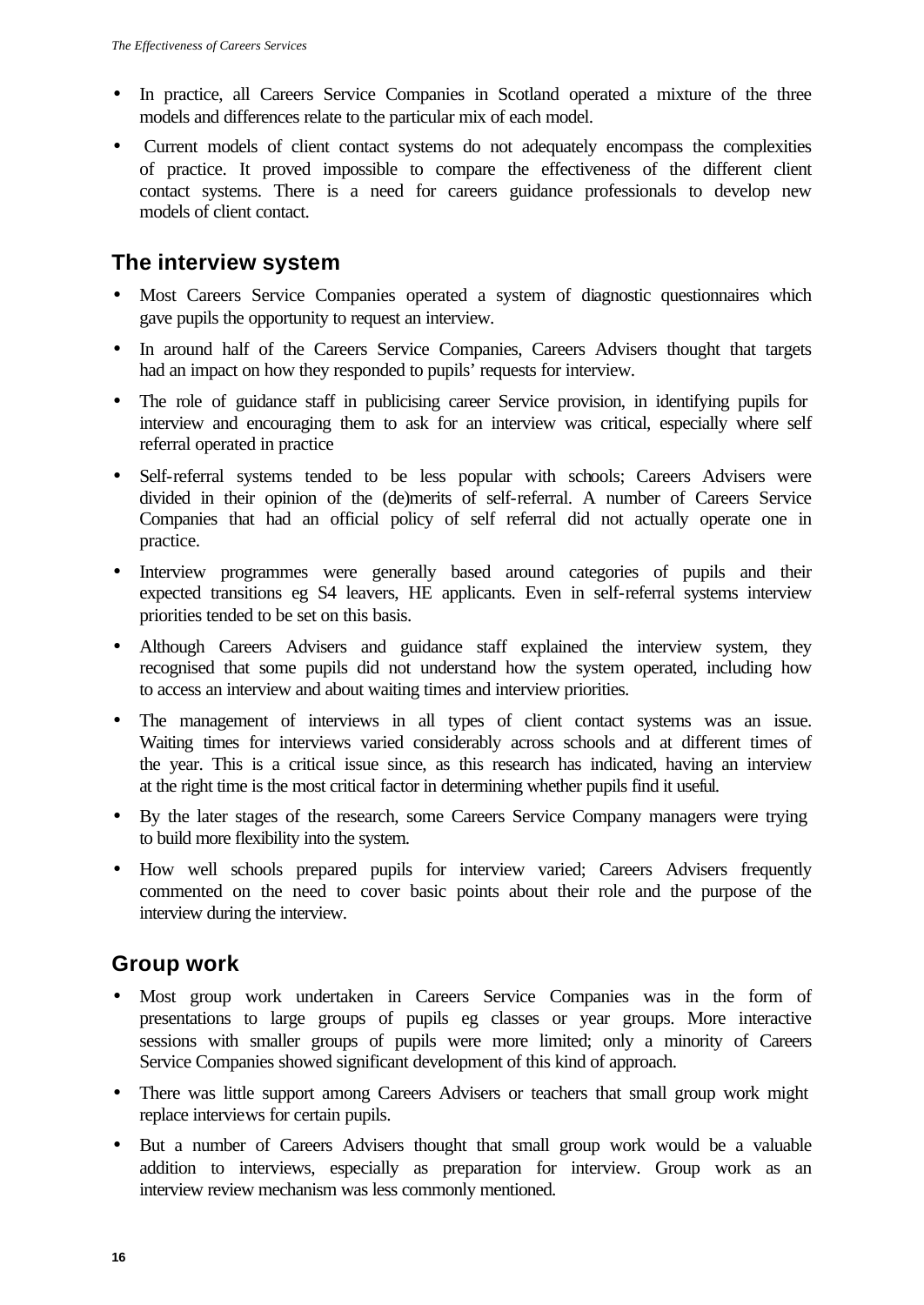- Targets had had some effect in prompting group sessions although a considerable proportion of careers advisers believed that their targets for interviews restricted their opportunity to undertake group work.
- Some schools were unable or unwilling to organise groups of pupils, especially small groups, usually because of timetable constraints and the demands of subject teaching.
- Small group sessions were generally used to cover information on popular topics or as interview preparation. Post interview group work to review pupils' progress was much less common.

#### **Careers education**

- The extent and nature of Careers Adviser involvement in careers education varied across the Careers Service Companies but there was a general trend for Careers Service Company management to emphasise Careers Advisers role as consultants rather than as deliverers of careers education. Not all Careers Advisers were happy with this development and schools commonly wanted some degree of delivery of careers education by Careers Advisers.
- Careers Advisers' knowledge of schools' careers education programmes varied but few were familiar enough with provision to be able to plan their inputs to fit in with pupils' careers education.
- The respective roles of the Careers Service and the Education Business Partnership (EBP) varied considerably across Careers Service Companies, partly because of the high levels of variation in the provision of EBPs themselves across Scotland. An effective approach could be seen where the Careers Service Company and the EBP planned developments together and had complementary roles.

## **CHAPTER 7 THE CAREERS SERVICE WORK IN SCHOOLS: CLIENT GROUPS, ORGANISATION AND RELATIONSHIPS**

#### **The full school client group**

- The current variation in careers education provision in Scottish schools means that careers education cannot replace the need for careers guidance nor is there evidence that careers education can replace careers guidance.
- The policy focus on inclusion has added to the debate about whether all pupils need contact with the Careers Service. Some of our interviewees considered that academic pupils had less need of contact and that the Careers Service should focus on the less academic or disadvantaged. The evidence from this and other research, however, does not support the view that academic pupils do not need or want careers guidance. There is also a danger that the needs of the middle attaining "ordinary" pupil may be overlooked.
- Most Careers Service Companies were withdrawing from work with S2s but there was considerable demand from pupils and schools for involvement at this stage. Other research has identified the importance of inputs in the lower school when pupils' career ideas are formed.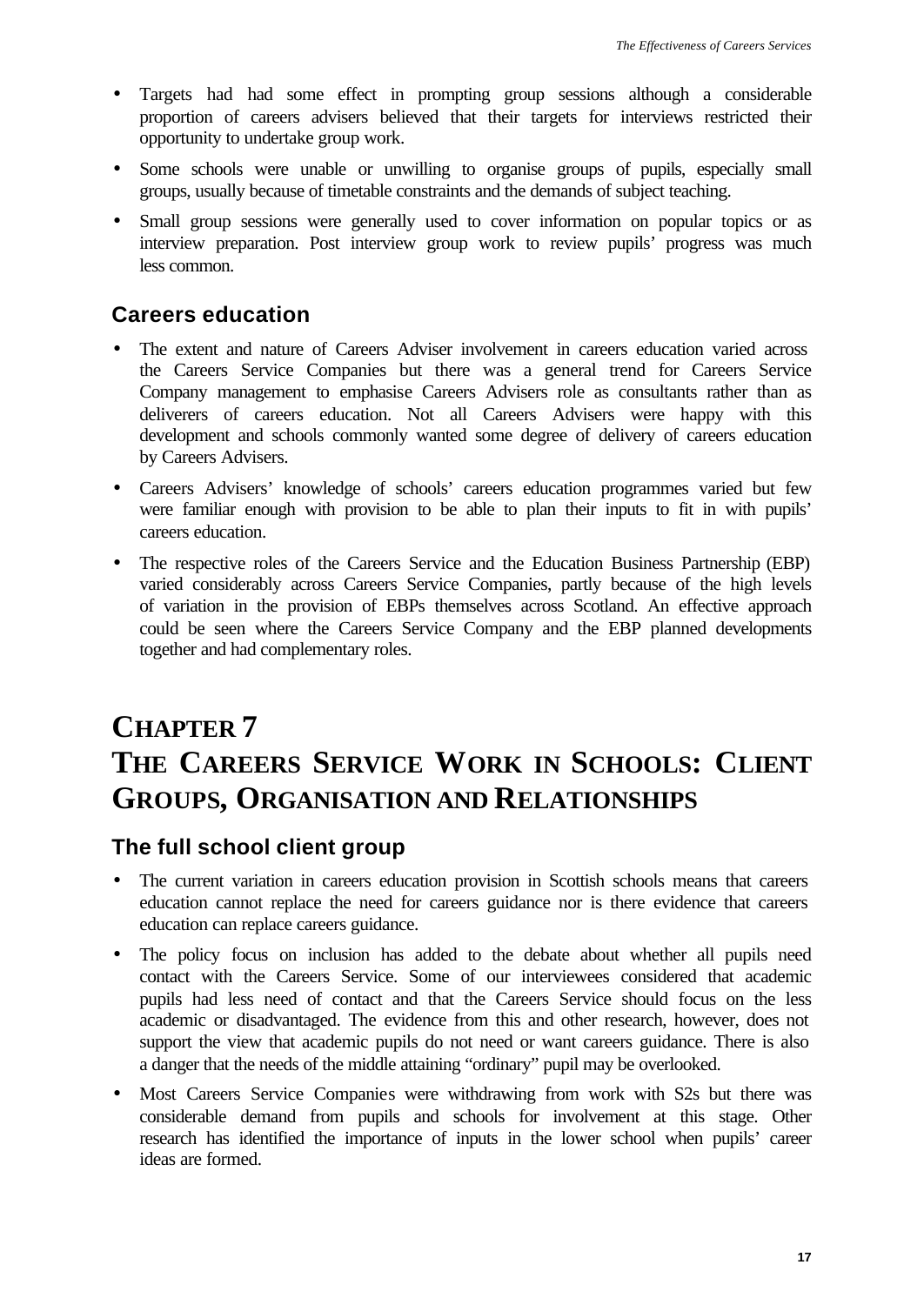## **Priorities and pupil needs**

- Most Careers Service Company staff supported the idea of all pupils having contact (and preferably an interview) with the Careers Service but recognised that priorities have to be set. Careers Service Companies have to reconcile available resources, pupil needs, school demands and requirements on them arising from government policies.
- The research found little evidence that priorities were set on the basis of the identified needs of individual pupils taking into account their particular stage of vocational maturity.
- Priorities were based on the perceived needs of categories of pupils and government priorities and focused on externally prompted transitions with little account taken of personally prompted transitions. Self-referral systems tended to respond to pupil demand rather than identified pupil need. Identification of individual client need was most likely to happen as part of the guidance process when a client was interviewed.
- There is a need for more systematic identification of individual pupil need than the current diagnostic questionnaires that are typically used to establish the level and types of careers guidance each pupil requires. It is likely that a range of strategies, not just the interview, are necessary to meet the particular needs, learning styles and career maturity of individuals. Issues relating to the identification of need are discussed further in Chapter 12.
- Current work is heavily based on the full vocational guidance interview and Careers Advisers and teachers believed strongly that this is the "best" sort of input. But there is evidence that various combinations of long and short interviews, group sessions and planned individual use of information and guidance systems are more effective in moving clients forward in their career thinking.
- The current system of Business Activity Targets that Careers Service Companies work to is not appropriate for an approach based on individual need.
- Careers Service Company managers generally tried to ensure a similar level of Careers Service input across schools with the level of service based largely on the school roll. There was a common view that it was necessary to prevent a more demanding school getting a higher level of Careers Service input than others were. However an issue is whether some of the variation in school demands arise from differences in pupils' needs and are therefore justifiable.
- Careers Service Companies record their activity with the different year groups. They did not collect and use information strategically to develop an understanding of which pupils in each school had contacts with the Careers Service, and the triggers for contact, or to gain a picture of those pupils with less or no contact. The computer systems coming into operation in Careers Service Companies offer the potential to develop such guidance management information systems.

## **School-Careers Service link**

- A common arrangement was for the Careers Service to liaise with a nominated member of staff, usually a guidance teacher, about the organisation of interviews and other Careers Service inputs on an everyday basis.
- Careers Service Companies and schools generally preferred the system of a single contact person on the school staff because it is administratively efficient but it could have the effect of distancing the Careers Adviser from other members of the guidance team.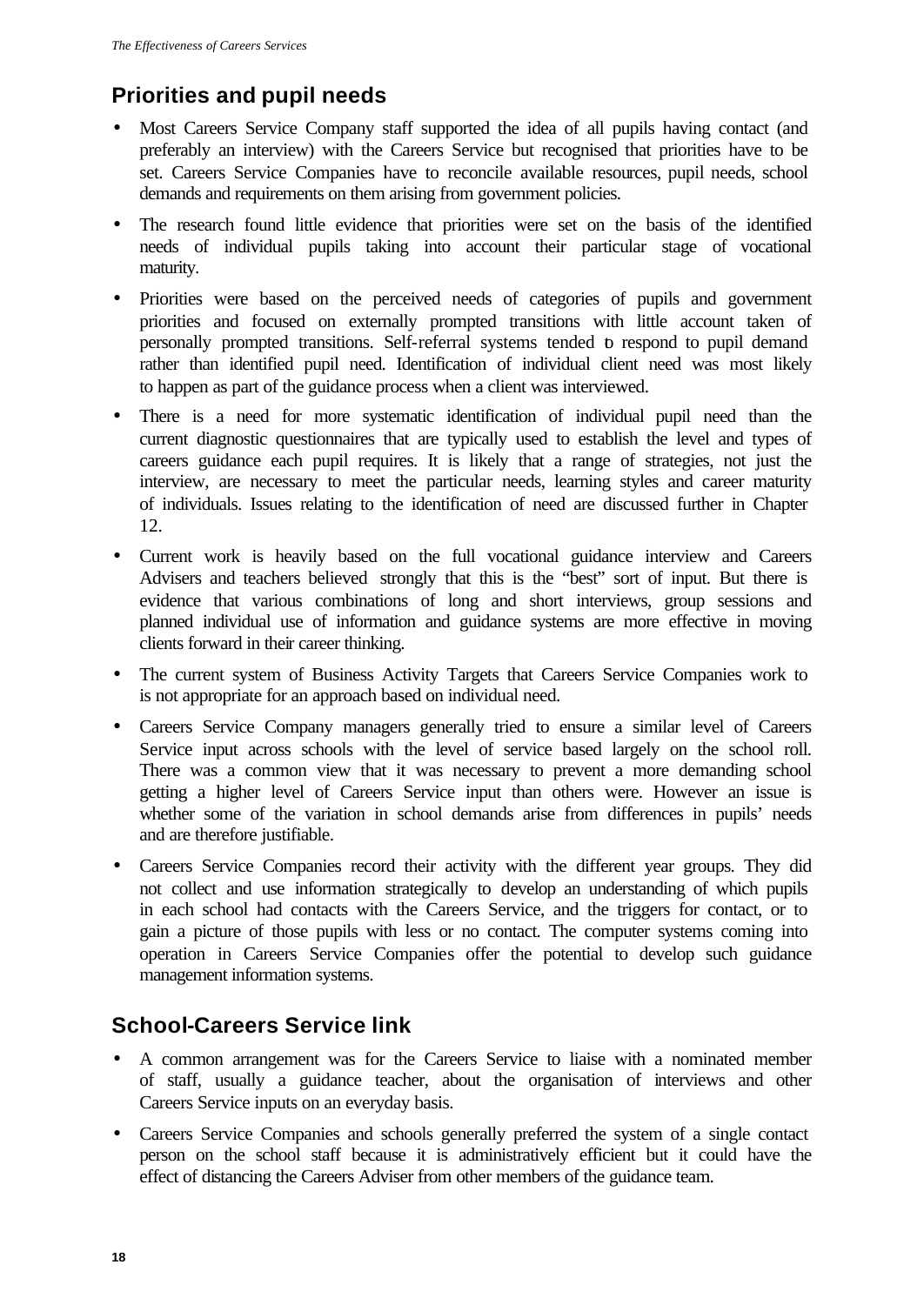- The research showed that how the school-Careers Service link is structured is critical to the integration and profile of the Careers Adviser in the school and to widening the ownership of careers education and guidance in the school.
- Several Careers Service Companies had or were introducing Careers Education Management Teams (CEMTs) to involve a wider range of school staff including a member of senior management. CEMTs have the potential to co-ordinate and integrate CEG provision and to link careers provision to school policy and development planning.

#### **Service Level Agreements**

- All Careers Service Companies had a Service Level Agreement (SLA) with each school that sets out Careers Service input to the school and the responsibilities on each side. All Careers Service Companies had annual or termly reviews of the SLA to monitor progress.
- The SLA is the main vehicle for negotiating the formal relationship between a school and the Careers Service Company. Over the period of the research, it became more common for senior management (on both sides) to be involved in SLA negotiations.
- There was variation across Careers Service Companies in how tightly SLAs were applied. In around half of the Careers Service Companies both Careers Advisers and school staff believed SLAs restricted the Careers Advisers flexibility to respond to school requests.
- A high level of prescription could arise because Careers Service Company managers saw the SLA as a mechanism for managing resources and Careers Advisers workloads especially within the context of a standstill budget and to ensure equity of Careers Service provision across schools.
- Most Careers Service Companies believed that in practice SLAs met Careers Service needs rather than those of the school.
- Schools were more likely to be proactive in using the SLA to secure the provision they wanted where senior management was committed to and recognised the importance of the Careers Service and CEG.

## **The status of the Careers Service in school**

- Careers Service Companies saw SLAs as helpful in clarifying the obligations of the school as well as of the Careers Service and providing an opportunity to address outstanding issues with the school in a context where the Careers Service had no rights of access to schools, to reports on pupils or to involvement in the curriculum.
- The Careers Service has a "conditional" status in schools and must negotiate and persuade school staff. In this situation, Careers Service staff were sometimes reluctant to push issues with schools despite the opportunity provided by the SLA negotiations.
- Careers Service managers in particular thought that Careers Advisers should be more prepared to challenge schools. However there is a clear tension between this and how schools judged the effectiveness of a Careers Adviser: a key indicator for them was that the Careers Adviser fits in with the needs of the school.
- Longstanding difficulties such as Careers Service access to pupils, the provision of pupil reports and accommodation for the Careers Adviser remained live issues with some schools.
- Generally a member of school SM had formal responsibility for Careers Service liaison. Both Careers Advisers and guidance teachers saw their commitment and involvement at appropriate points as critical to the Careers Service profile and status in the school. We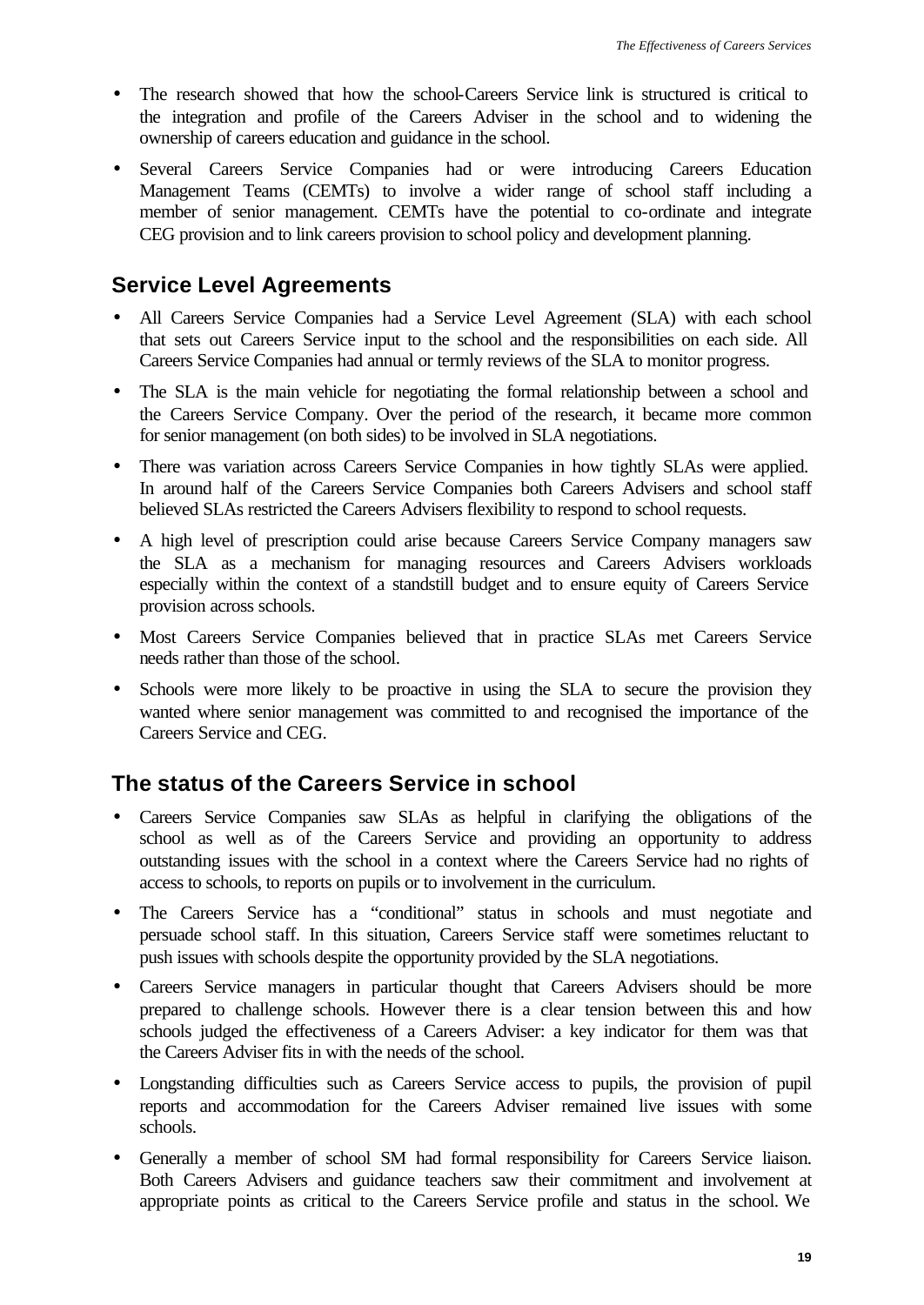found that school SM commitment to and involvement with the Careers Service and CEG varied across schools.

• Careers Service work was not generally part of schools' Development Plans but some teachers and Careers Advisers felt that the Careers Service needed to link its work more explicitly to schools' development needs; this would help to raise the status of the Careers Service in schools and promote its integration. The development of social inclusion initiatives in schools may be one area where Careers Service Companies could most easily relate their contributions to the achievement of the school's development aims.

### **The impact of the changed management of the Careers Service**

Some school staff had not noticed any difference in the service to their school and to pupils as a result of the re-organisation of the Careers Service while others attributed any changes the particular Careers Adviser attached to the school. But some did think that, overall, the Careers Service had changed, developing a more business-like and professional approach.

### **School-Careers Service relationships**

- It was clear that informal links and individual relationships were critical to a good school-Careers Service relationship and that individual teachers and careers advisers could have a major impact on the Careers Service work in schools. But while individuals are extremely important, recognition of this should not lead to organisational and structural factors being ignored.
- The Careers Service-guidance team relationship was seen both by school and by the Careers Service as the key relationship. In most Careers Service Companies the policy was that Careers Advisers should attend guidance meetings regularly but this did not always happen in practice. However, Careers Advisers generally had regular informal contacts with their contacts in the guidance team careers. Schools commonly wanted greater Careers Service involvement with guidance and other teachers including the provision of in-service training but the extent to which this happened was often limited by the Careers Advisers time constraints.
- Both guidance teachers and Careers Advisers identified the interest and commitment of senior management in a school to careers education and guidance and the role of the Careers Service as critical to an effective school-Careers Service relationship.
- Continuity of Careers Adviser was seen by schools as critical to building up productive relationships. A number of schools were unhappy about a lack of continuity, usually a result of staff turnover rather than policy. However there were few examples of structured induction programmes for Careers Advisers starting work in a new school.
- An established classification of school-Careers Service relationships comprises three models: "parallel provision", "pyramidal provision"; and "the guidance community". The common school-Careers Service relationship in Scottish Careers Service Companies could be classified as "pyramidal". In this model the careers interview is seen as the culmination of the CEG process with the school and the Careers Service working fairly separately towards it but with good exchange of information.
- This classification of the school-Careers Service relationship is a useful basis from which to analyse the complexity of the Careers Service work in schools which might be helpful to Careers Service Companies when reviewing their role and relationships in schools.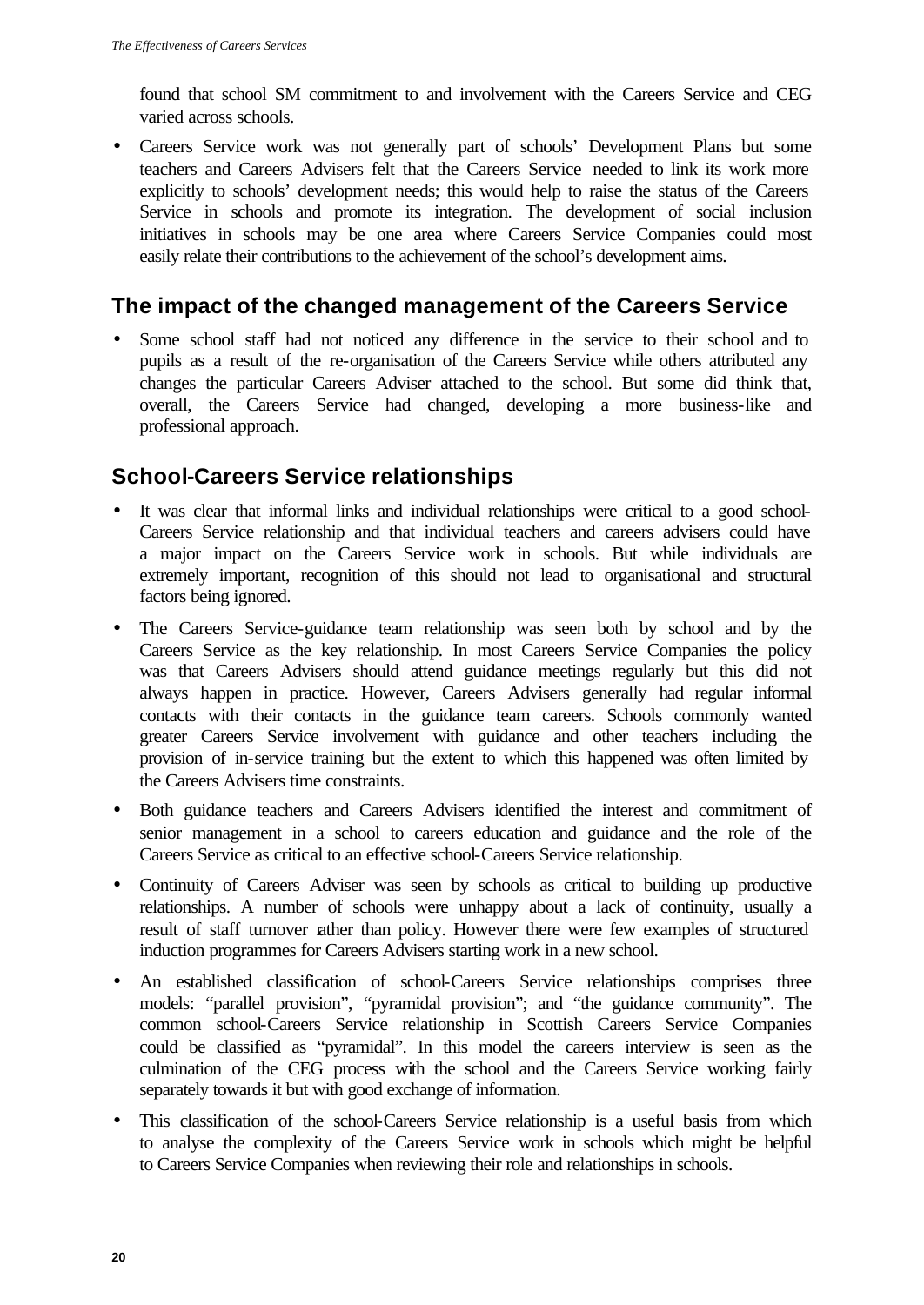## **An effective Careers Adviser**

- Schools had consistent views about the characteristics of an effective Careers Adviser. These included:
	- flexibility and willingness to get involved beyond the letter of the SLA;
	- $\blacksquare$  the ability to fit in with the needs and approach of the school and able to respond to school requests without always checking with their manager;
	- a person who is approachable by pupils and teachers and able to build rapport with pupils;
	- **•** reliable; and
	- well-informed about FE/HE and the labour market and keeps guidance staff up-to date with such information.
- Careers Service Company staff identified a number of skills necessary to effectiveness, some of which were similar to the schools' view: communication skills; the ability to relate to different types of young people and different types of schools; negotiating skills; organisational skills; keeping well informed about educational developments as well as careers information; the ability to update skills and knowledge; and identifying and passing on issues to Careers Service Company management.

## **CHAPTER 8 POST–SCHOOL SERVICES**

### **Definitions of post-school clients**

- The post-school clients within the Careers Service core client group are:
	- those who are unemployed;
	- **Skillseekers trainees;**
	- **Killseekers employees, including Modern Apprentices;**
	- voung workers (non-Skillseekers);
	- students in further education.

#### **Overview of post-school client' transitions**

- Many post-school clients move out of their first destination, or otherwise change career direction or status, within a year or two of leaving; some may make several changes. There are positive and negative reasons for these changes. The development of a young person's "career" is often not the linear progression that policy makers tend to expect.
- The Careers Service is often only aware of these changes if they impinge directly on the service's work, and the first destination statistics collected by Careers Service Companies obviously do not track young people's subsequent transitions. How might this best be done?
- Young people need careers guidance support at transitions beyond the first entry to an opportunity. To what extent is this given? What are the resource implications of providing such support?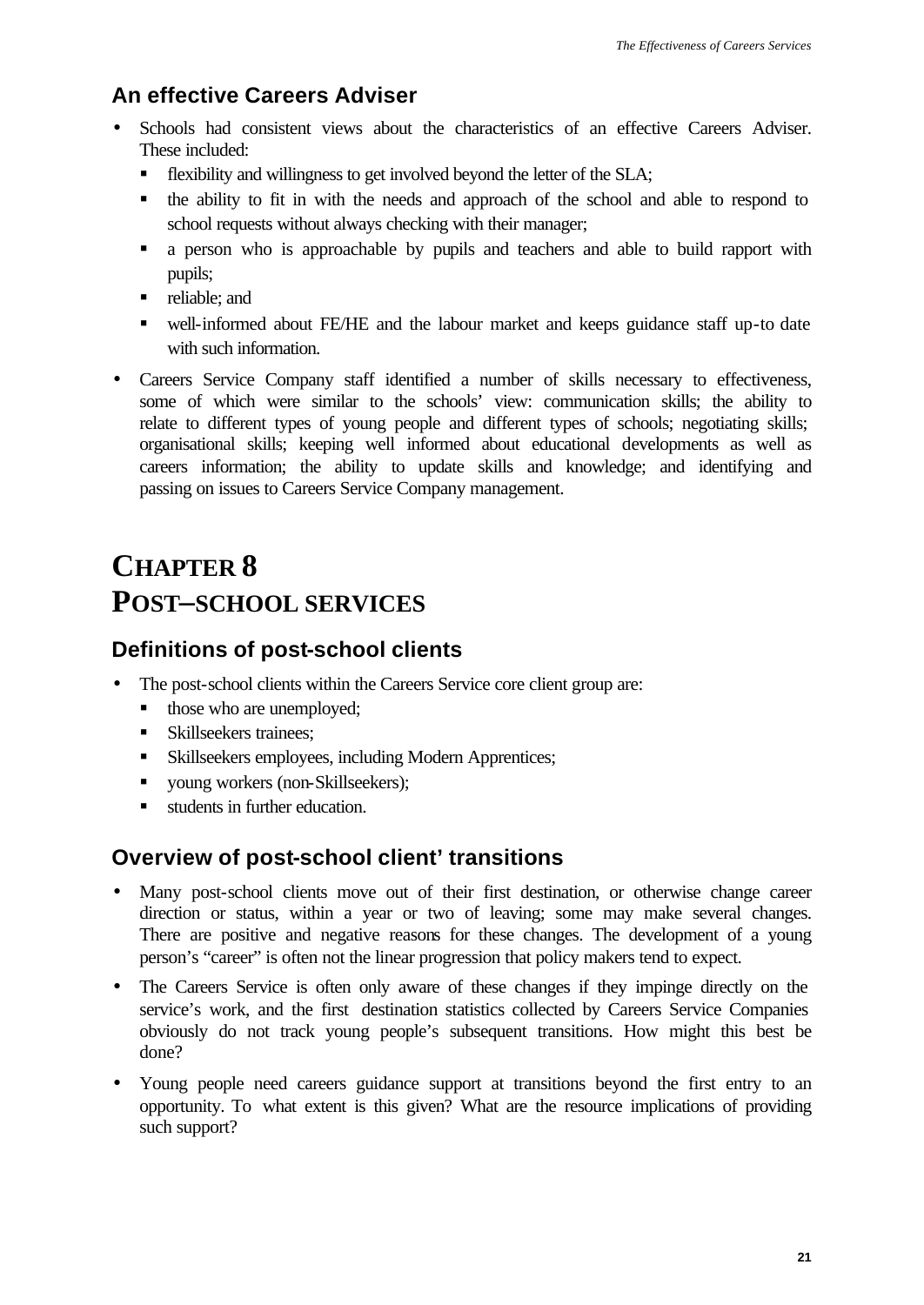## **Careers Service work with unemployed clients**

- All Careers Service Companies used standard approaches to work with unemployed clients; a minority of Careers Service Companies were also involved in significant levels of innovative work, often dependent on funding support from the LEC. Staff showed high levels of commitment to supporting young unemployed people.
- The Careers Service's role with benefits created problems for staff in working openly and supportively with young unemployed people. The Careers Service's role in policing benefits needs to be removed or changed.
- The relative responsibilities of the careers adviser and the careers assistant for work with unemployed clients was changing in many Careers Service Companies. There was also uncertainty about the importance (and practicalities) of ensuring continuity of the contact person for unemployed young people. How important is continuity of contact in this situation?
- Careers Service Companies had an increasing focus on outreach work. The possibility of complementary first level guidance links with other agencies and organisations working with unemployed young people should be examined and developed.
- Innovative approaches to identifying and working with (and through) each unemployed young person's informal support network are required.
- Client contact systems for unemployed young people need to take into account both personally prompted and externally prompted transitions.
- Careers guidance has a role to play in improving the situation of unemployed young people. What is this specialist contribution, and how can specialist careers guidance techniques be applied to the needs of unemployed young people. What is the balance between meeting social, personal and careers guidance needs of unemployed young people?
- There was little variation in how Careers Service Companies worked with unemployed clients based on difference in local labour markets. To what extent should features of the local labour market be taken into account when designing interventions with young people?
- Job-finding systems are important for unemployed young people, but need to be accompanied by continuing careers guidance support for these young people when they are in work or training. How are the resources to be found for this?

#### **Work with young people entering, engaged in and completing Skillseekers or Modern Apprenticeships**

- The Careers Service has responsibility for assessing young people's Special Training Needs (STN). Careers Service Companies' approach to this ranged from the use of the careers interview to the management and delivery of externally funded assessment systems.
- The Careers Service was reported by Training Organisations as having a higher level of involvement with STN trainees (52% always or usually involved the Careers Service at the mid-point review) than with mainstream Skillseekers and Modern Apprentices once they have entered training.
- Training Organisations were uncertain whether the current level of Careers Service Company involvement with young people in training was appropriate. What is an appropriate level of involvement of the Careers Service in the ongoing and pre-exit guidance of young people in training, particularly those with STN?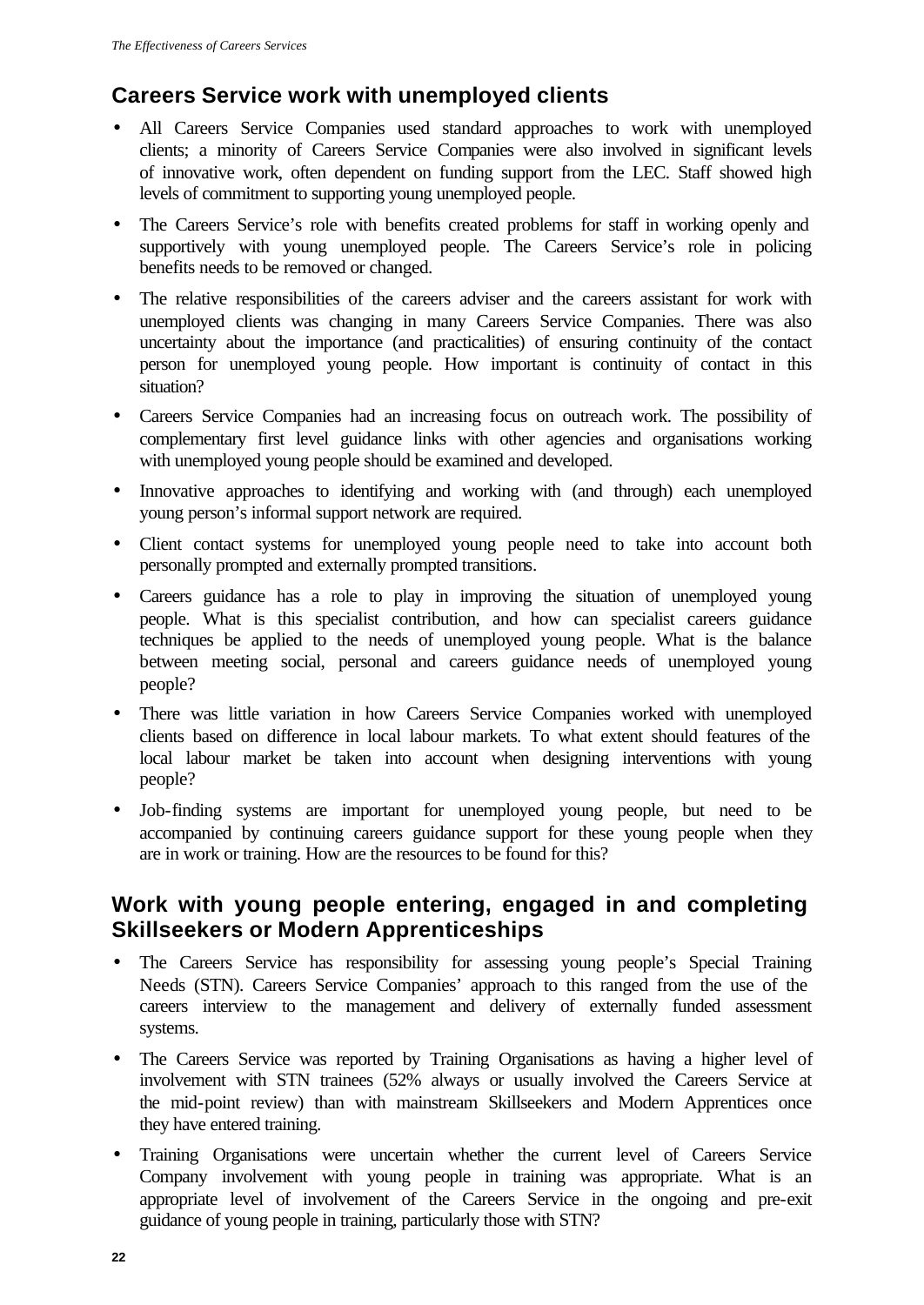- Referrals to the Careers Service of young people at risk of dropping out of training were lower than might be expected. Of Training Organisations surveyed, 35% said they "never" and 24 % "occasionally" involved the Careers Service when a trainee was at risk of dropping out.
- How are the resource implications of any major increase in involvement to be addressed?
- The role of the Careers Service with young people once they have entered training needs to be discussed and agreed with Training Organisations and LECs. Strategies need to be adopted to ensure each organisation and its young people are aware of the Careers Service role, for example, via Service Level Agreements with Training Organisations and through young people's Skillseekers induction programme.
- The extension of guidance support to both trainees and Training Organisations is likely to strengthen the advocacy role of the Careers Service on behalf of vulnerable and disaffected clients seeking to enter training.

#### **Work with young workers**

- Young workers are free to use the Careers Service but Careers Service Companies do not actively promote their services to this group. The opening hours of Careers Service Companies can be a practical barrier to use by young workers.
- The research also revealed that most young people surveyed viewed the Careers Service as the organisation to go to when they first left school but less so once they had been in the labour market for some time.
- The Careers Service has few contacts with young workers, and policy guidance to Careers Service Companies reinforces a focus on initial transitions.
- Young people in work have continuing careers guidance needs, particularly in a more complex labour market. What are the implications for the career development of young workers if impartial careers guidance is not available to them? How may a continuing service to young workers be resourced?

#### **Work with further education students**

- In most Careers Service Companies, work with FE students is a marginal activity compared to school work despite the fact that they are a core client group. The careers guidance needs of FE students need to be assessed and quantified.
- There is a disjunction between policy guidance and the funding formula for the Careers Service (GAE). Resourcing and policy need to be more closely tied together.
- Applicants to FE, unless already in a core client group, can only access impartial careers guidance through adult guidance provision.

#### **Post-school clients' view of the Careers Service**

- When young people in the five case-study Careers Service Companies were surveyed for a second time, 40% of them had left school. Over a half of them had had contact with the Careers Service in their first year after leaving school. Unemployed young people were most likely to have had contact.
- Post school clients thought the most important tasks for the Careers Service were: to be good at advising young people who were unsure about their future (ie focusing on the careers guidance function of the Careers Service); to treat young people with respect; and keep up to date with information on courses and jobs.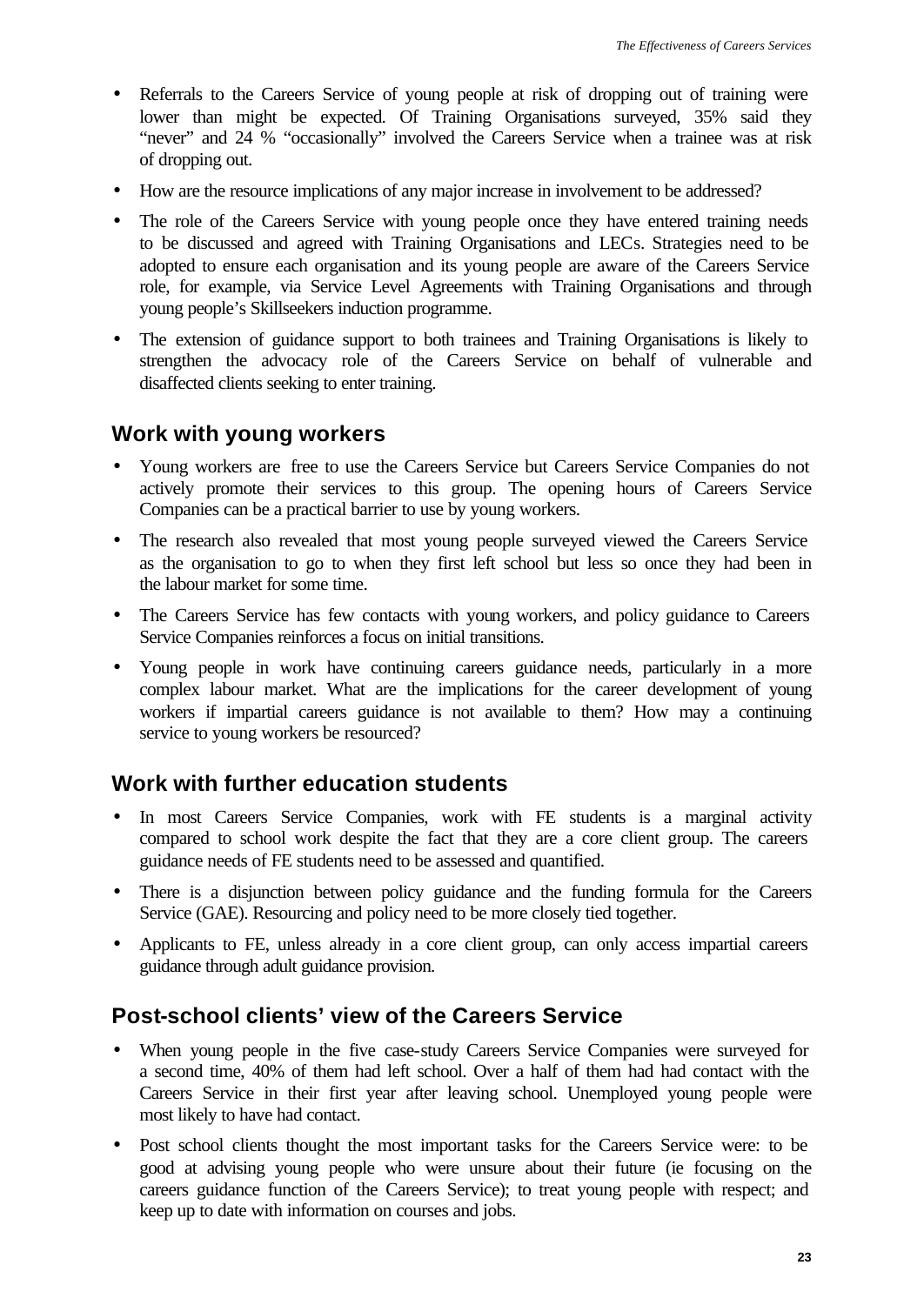- Young people's expectations and opinion of the Careers Service varied by their status at the time of the survey (ie whether they were in the labour market, at FE or at HE). Careers Services need to look more closely at the needs and expectations of different groups of young people, particularly those of HE entrants who appear to have distinct views.
- Young people were very positive that the Careers Service treats young people with respect (83% always/usually) and could be trusted with confidential information (85% always/usually). This suggests that the relationship between the Careers Service and its young clients is a positive one, based on respect and trust in certain key areas.
- The Careers Service's performance in some aspects of guidance and information was judged less positively by post school clients, especially HE applicants and students.

## **CHAPTER 9 THE PLACEMENT SERVICE**

#### **The placement role and tensions in it**

- All Careers Service Companies provided, as was required of them, a vacancy-handling service for school leavers. This put the Careers Service into the centre of the tensions in the local labour market.
- Difficulties for the Careers Service include: the mismatch between some young people's aspirations and the availability of opportunities; the increased proportion of labour market entrants who are not "job-ready" or "good calibre" as more young people continue in education; and the government guarantee and the social inclusion agenda that require the Careers Service to try to find work or training for disadvantaged and unemployed young people.
- The placement service is the point at which the needs of young people and of employers and training providers meet. Under previous policy guidance, the young person was Careers Service's "the client" but the most recent guidance also defined employers and training providers as its "clients". Whose needs should a placement service serve? If there is a conflict, whose get priority? This tension is especially clear where a Careers Service Company sets up a specialist employer unit.

#### **The operation of the placement service**

- The placement service was viewed by many Careers Service Company staff as a very resource intensive activity that often had discouraging results; some Careers Service Companies noted unacceptably high levels of unfilled or withdrawn vacancies.
- The extent of circulation of vacancies within Companies was variable. Most Careers Service Companies had arrangements for circulating vacancies within the travel-to-work area and some Careers Service Companies systematically displayed vacancies in schools and sometimes in colleges.
- No Scottish-wide vacancy circulating system operated across Careers Service Companies. There are strong arguments in favour of a national (Scottish or UK wide) system of vacancy handling. Different approaches are possible and the development of IT systems is likely to be of benefit here.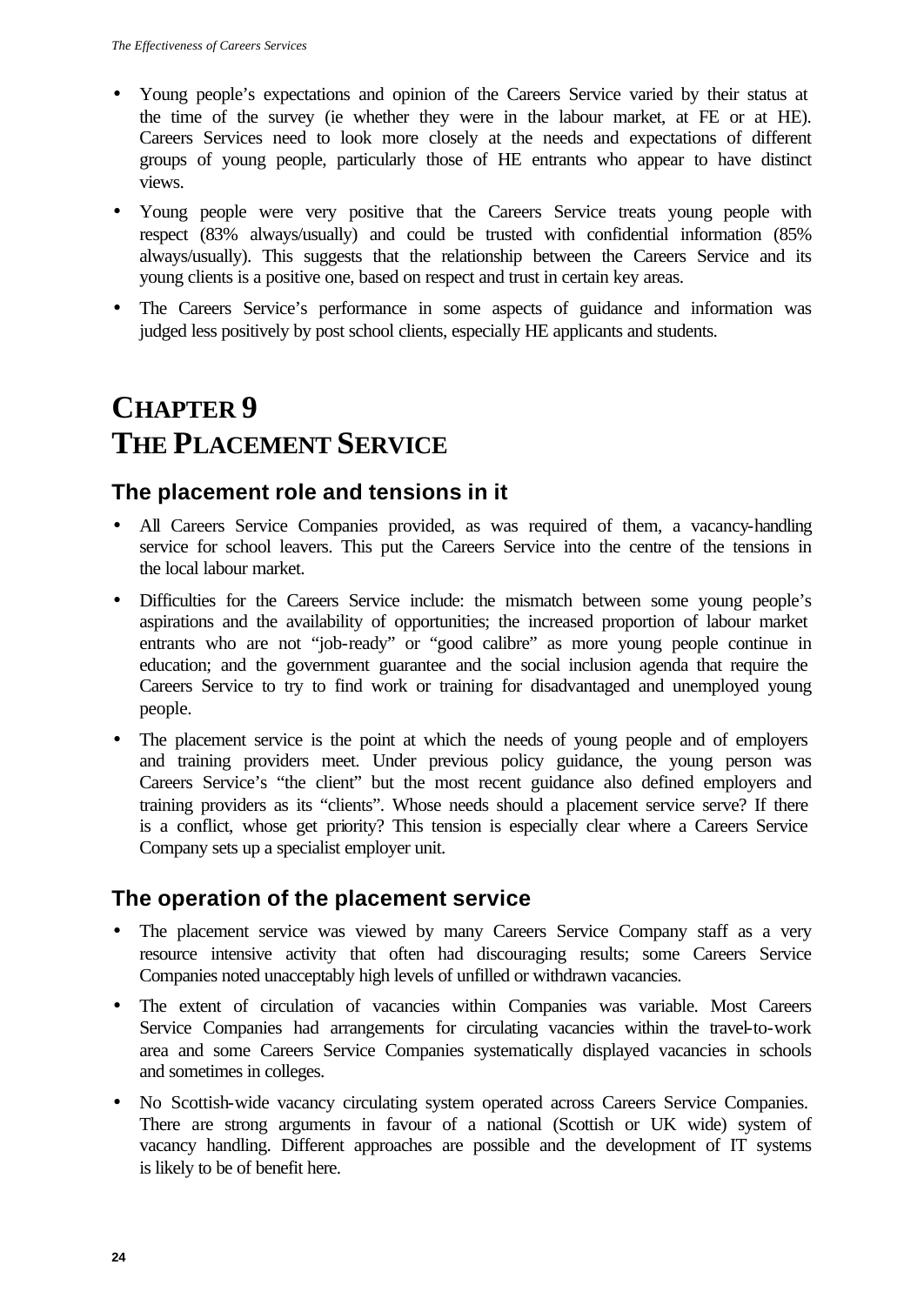### **The development of the placing service**

- A number of improvements are needed to make the placement service more effective. These include: reliable computerised matching systems at a Scottish level (with a commitment to resource continuing development); a single national system and strategy for the collection and use of LMI; a review of the way in which vacancies and clients are matched to better reflect changing skills and demands in the labour market; the inclusion of a wider range of young people registered with the Careers Service to provide genuine choice to employers; and increased advocacy on behalf of disadvantaged clients.
- Many of the young people who use the Careers Service's placement service are likely to require continuing support to develop their employability skills and respond to the increased demands made by a flexible labour market.
- The provision of a placement service should be retained as a Careers Service function but consideration should be given to the development of a two-tier placement service, one operating according to market approaches and the other with built in support systems for young people, employers and training organisations.

## **CHAPTER 10 EMPLOYER WORK**

#### **The Careers Service role with employers**

- There are clear tensions in the Careers Service's role that impact on its work with employers and training organisations and on its placement service. It is impossible for the Careers Service to satisfy the demands of employers for the best range of applicants and to meet the government guarantee and the social inclusion agenda that requires it to find work or training for unemployed young people some of whom have low levels of skills and qualifications.
- All Careers Service Companies recognised the value of employer work but the priority that Careers Service Company managers gave to the policy on employer work was not always reflected in practice. Careers Advisers in many Careers Service Companies appeared more focused on the demands of school work schedules than on the Company's employer strategy.
- Many Careers Service Companies acknowledged that employer work was an area that needed considerable development. In addition to a recognition of its professional importance, improvements in employer and labour market services were driven by Careers Service Boards, the LEC and the Scottish Executive guidance and funding priorities.
- Careers Service Companies found it particularly difficult to work effectively with Small and Medium Sized Enterprises (SMEs) and to engage with employers who were nonusers of the service. In the majority of Careers Service Companies, strategies for employer work were under review; evidence from this research could usefully contribute to further review.
- Significant developments could be seen in employer work across Scotland. Several Careers Service Companies had set up specialist employer units, and where this was done systematically and was well resourced, it had a positive impact on vacancies and on employers' perceptions of the Careers Service.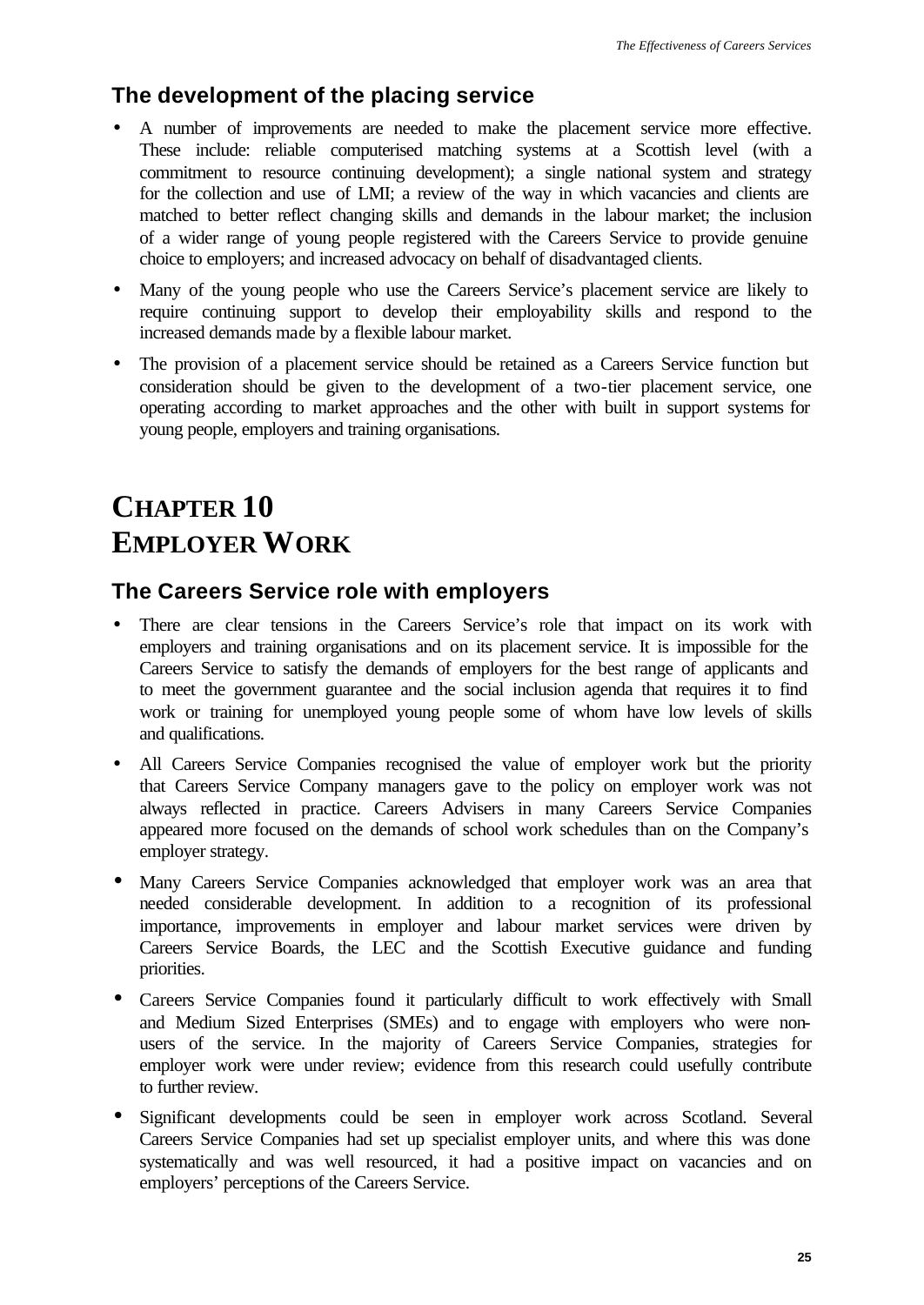• All Careers Service Companies showed evidence of development in their employer work, including new approaches to employer visits, new ways of liaising and communicating with employers and offering employers an expanded range of services. Some of these initiatives were externally funded by the LEC or the Scottish Executive.

### **The employers' perspective**

• 300 employers were surveyed across the five case study Careers Service Companies. The majority were users of the Careers Service. The response rate was 50%.

#### *Employers' contacts with, and awareness of, the Careers Service*

- Employers' contact with the Careers Service was largely about recruitment. They had limited contact with Careers Service Companies to provide information about their company and about labour market trends or to be updated by the Careers Service about educational developments and about local school leavers and the kind of jobs they were interested in. The nature of employers' contacts did not vary across the five Careers Service Companies.
- Employers were not aware of the wider Careers Service Company role beyond its placement function. The Careers Service is required to keep employers aware of developments in education and training and on supply and demand in the young person's labour market (Scottish Office, 1998) but only a minority were aware of its role in giving companies information and advice on the school education system and qualifications and on school leavers entering the labour market. Increasing employers' awareness of their wider role is an aspect for development by Careers Service Companies.
- The majority of employers responded that they would use the Careers Service to recruit a 16-18 year old but that they would also use other methods as well, especially the Job Centre and recommendations from existing employees. The Careers Service must prove itself effective against other methods of recruitment if they are to build up a good pool of vacancies for their clients.
- Employers rated using the Careers Service as the most effective method of recruitment; the next most effective method, the Job Centre, was some way behind.
- An expectation that the Careers Service would not have suitable applicants was the commonest reason given by those companies that did not use the Careers Service for recruitment. However, just over half of those who did use the Careers Service for recruitment were pleased with the suitability of young people sent for interview.
- Employers thought the Careers Service had changed over the past three years and become more business-like, more aware of what companies needed and had made more contacts with companies. This applied across all five case study Careers Service Companies.
- Most employers who had used the Careers Service: would recommend it to other employers; a majority rated its speed of response and knowledge of young people as good or very good. Employers were somewhat less positive about the Careers Service's understanding of their company's requirements (52%) and of their business sector (42%).

#### *Employers' views of a useful and effective Careers Service Company*

• How the Careers Service communicates with employers is important aspect of effectiveness. Employers wanted to be linked to a known member of staff and for the Careers Service Company to keep in regular telephone contact but were less likely to think that regular visits and mailshots were an effective means of communication with them.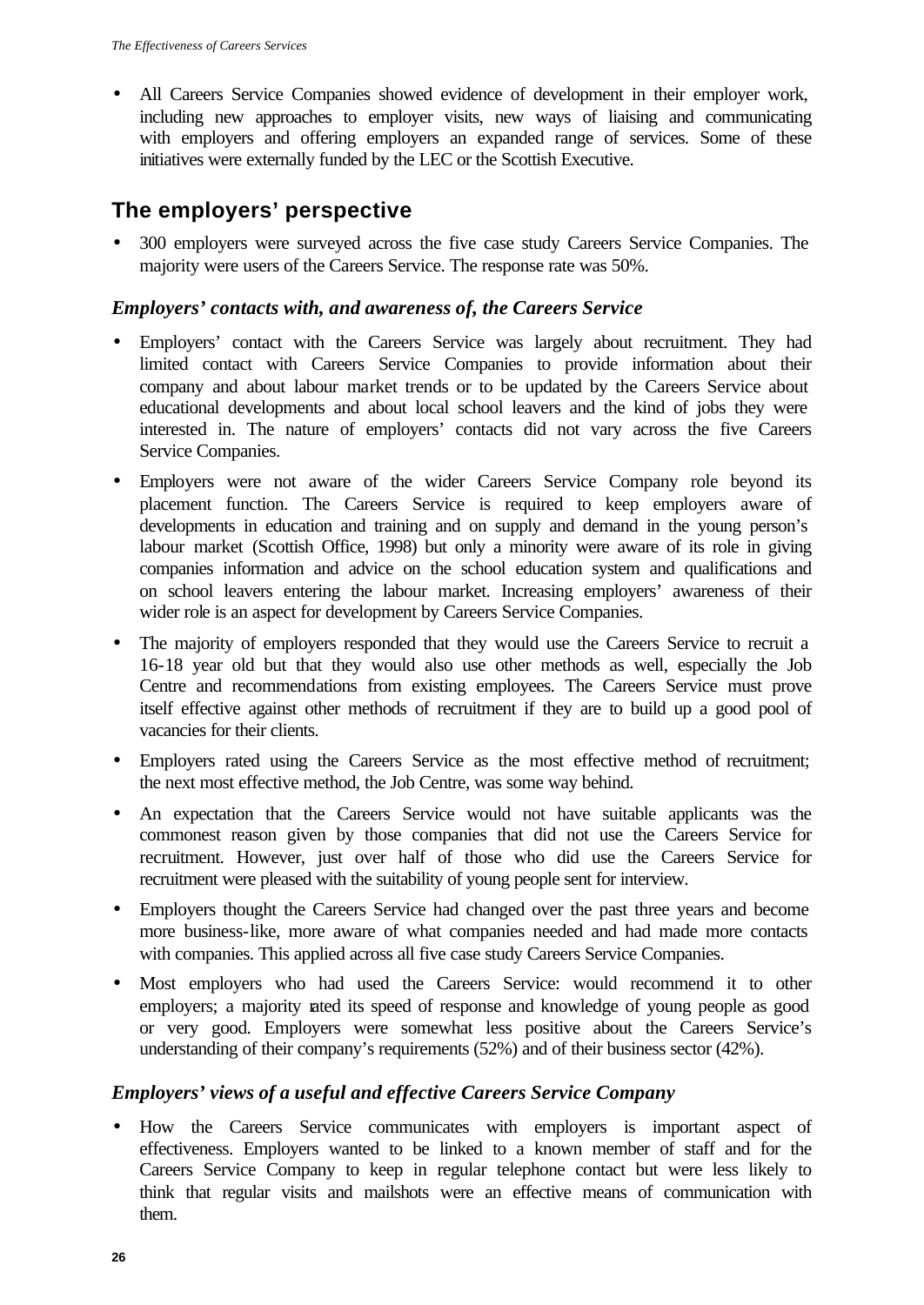- Employers judged the usefulness and effectiveness of the Careers Service particularly in terms of how well it performed its placement role. They also thought that advising them on grants and incentives to employ or train young people were indicators of effective work.
- Employers were least likely to identify aspects related to the Careers Service role as a "bridge between school and work" as useful. Most did not rate, for example, being given information school leavers as a useful functions. But the high number of "not sure" responses suggests that they were not rejecting the Careers Service's wider role but were simply unaware of it.
- If employers are not aware of (and accept) the wider information and advisory functions of the Careers Service, then there is a mismatch between what the Careers Service is expected to do by local and national policy makers and how they judge its effectiveness and what employers expect it to do and how they evaluate it.
- Employers' responses showed some degree of recognition of the Careers Service's social inclusion role but this contrasts with their views on the importance of being sent high quality applicants by Careers Service submissions. It confirms the tension between the Careers Service's social inclusion role and the servicing of employers' recruitment needs.

## **CHAPTER 11 TRAINING ORGANISATIONS**

#### **Overview**

- Although Careers Services felt that they generally had good relationships with Training Organisations, there were a number of sensitive areas, mainly relating to the exchange of information on applicants, the referral of young people and a mismatch between opportunities and young people.
- In the majority of Careers Service Companies, a named member of staff liaised with a particular Training Organisation. The use of careers office premises by Training Organisations for selection interviews was common.
- Service Level Agreements were in place with Training Organisation Networks in a number of Careers Service Companies; SLAs with individual Training Organisations were less common

## **Training Organisations' perspectives**

- There was a 77% response rate to the questionnaire sent to Training Organisations in the five case study Careers Service Companies. The Training Organisations surveyed were nearly equally divided between those offering mainstream provision only and "dual providers" offering both mainstream and special training needs provision .
- Training Organisations' occupancy levels had an impact on their views of the Careers Service's work; those with under-occupancy were more likely to be negative. This is understandable since levels of occupancy affect the financial success of Training Organisations and the Careers Service is their main source of referrals of both mainstream and STN young people.
- Careers Service Companies could consider taking extra steps to maintain good relationships during periods of low occupancy.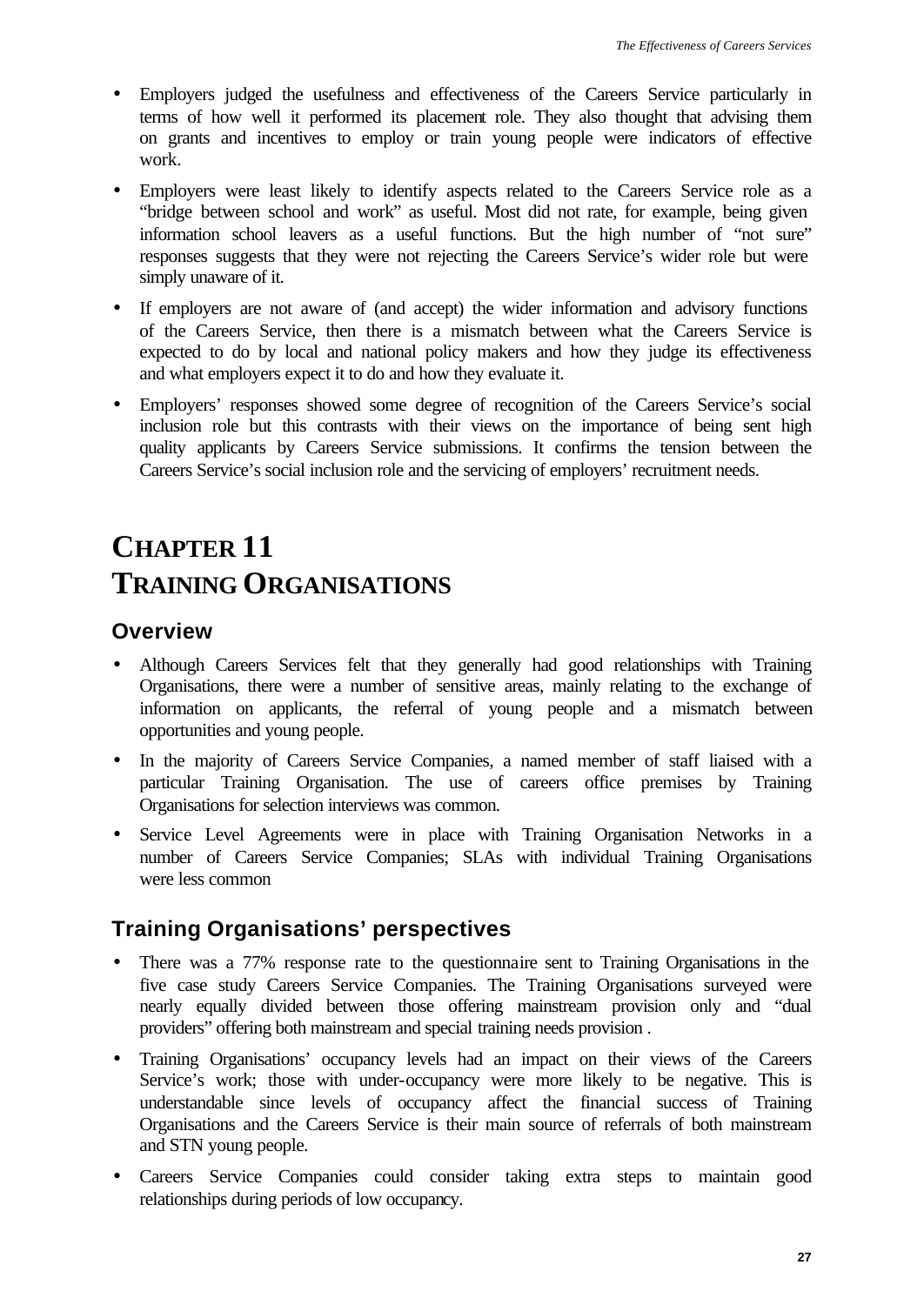• There is a need to be aware of occupancy levels when interpreting customer feedback from Training Organisations.

#### *Recruitment and selection of mainstream Skillseekers*

- Virtually all of the mainstream providers always or usually contacted the Careers Service when recruiting for Skillseekers including Modern Apprentices. Most rated the Careers Service as very or fairly important to their selection and recruitment and were very or fairly satisfied with it.
- Around two thirds of Training Organisations responded that they always informed the Careers Service whether they had taken on the young people submitted to them; those with lower occupancy rates were less likely to say this. Interviews with Careers Service Company staff highlighted the communication of submission results as more of a problem than did the survey of Training Organisations.

#### *Recruitment and selection of young people with Special Training Needs*

- The Careers Service was by far the main source of Training Organisations' referrals of 16-18 year olds with Special Training Needs. Most used the Careers Service endorsement form and had direct contact with Careers Service staff as part of their selection process.
- Most Training Organisations were satisfied with Careers Service support for their selection of young people, with a majority "very satisfied".

#### *Views of the effectiveness of Careers Services at the selection stage*

- ß At the selection stage, a large majority of Training Organisations rated the Careers Service as performing very or fairly well in terms of the appropriateness of young people submitted, their knowledge of the young people and the briefing given about the Training Organisations.
- Training Organisations, especially mainstream providers, were less positive about how well the Careers Service passed on appropriate background information on young people. But it may be that the expectations of Training Organisations for as much information as possible are in conflict with young people's desire that the Careers Service respects their confidentiality.

#### *Overall impression of the effectiveness of the Careers Service*

- Training Organisations' overall impression of the Careers Service was generally positive. A large majority rated the Careers Service as very good or good on most criteria including knowledge of the education system, of young people, of the world of work, and understanding of their particular requirements as a Training Organisation. They were least positive about the suitability of young people sent for interview.
- Most Training Organisations would recommend the Careers Service to another Training Organisation but most also thought there was room for improvement in the Careers Service's work with Training Organisations.
- There were some differences between dual providers and Training Organisations with only mainstream provision in their perspectives on what constitutes effective Careers Service practice.
- When Training Organisations' responses to what indicates an effective Careers Service approach were compared with their experiences of what happened in practice, there was very little similarity.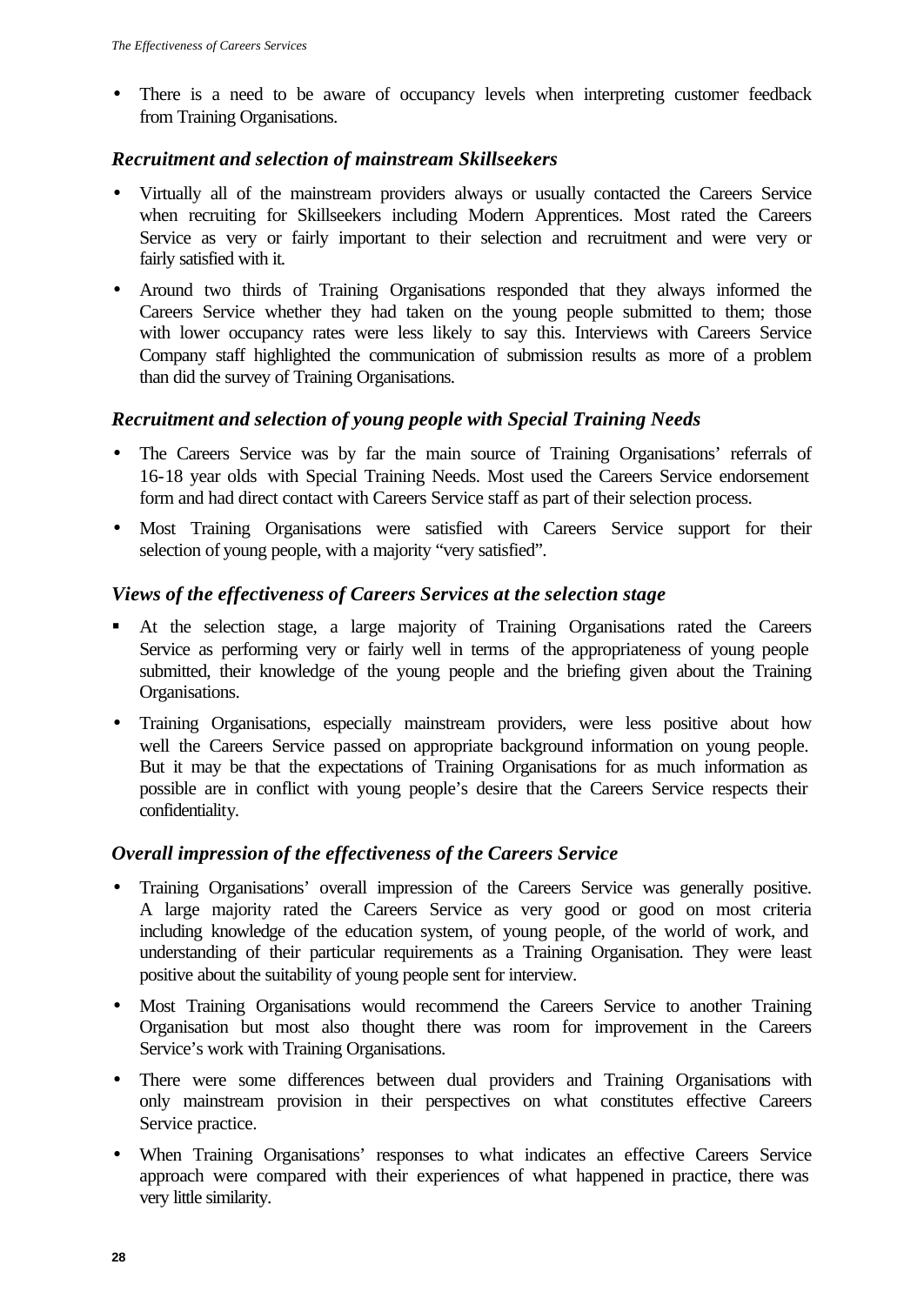## **CHAPTER 12 MANAGEMENT**

### **Progress made by Careers Service Companies**

• There was evidence of positive changes in the management of Careers Service Companies prior to and during the period of the research. These included: the development of systems and policies; greater attention to resourcing and cost/benefits analyses of activities; increased emphasis on quality assurance; the development of client evaluations; a greater focus on staff review and development; and more attention to marketing.

## **The impact of targets**

- Targets were set for a variety of activities. In some Careers Service Companies there were differences between Heads of Service' perceptions and those of practitioners as to whether staff felt "target driven".
- Targets were applied more rigidly in some Careers Service Companies than in others. In a few, client need and demand had to fit into targets to be met. In most Careers Service Companies, some or considerable flexibility existed.
- The research found little evidence that targets had been quantified on the basis of personally prompted client need or on systematic assessment of the needs of categories of clients. Targets were commonly formulated on the basis of the figures achieved the previous year.

## **The balance of Careers Service work**

- The balance of work in most Careers Service Companies was heavily towards school work with employer work fitted in when possible. Careers Service Company staff, especially Heads of Service were conscious of the need to develop work with employers.
- School work was predominately delivered through the individual interview; some Heads of Service wanted to develop a more varied approach.

## **Staff appraisal, review and development**

- A minority of Careers Service Companies had a staff appraisal system, the others had staff review and development systems. SQMS and IIP were key influences on Careers Service Companies' development of both appraisal and staff review systems.
- Most practitioners were positive about their appraisal or review system and noted an increase in the amount of training they received.
- There was evidence of significant advances in formal staff development across Careers Service Companies seen, for example, in the extent to which senior managers had achieved management-related qualifications and support staff relevant VQ qualifications.
- The impact of review or appraisal systems on practitioners' work appeared to be related to the way their Area Manager organised the process. It was also difficult for Careers Service Companies to balance Company and individuals' needs.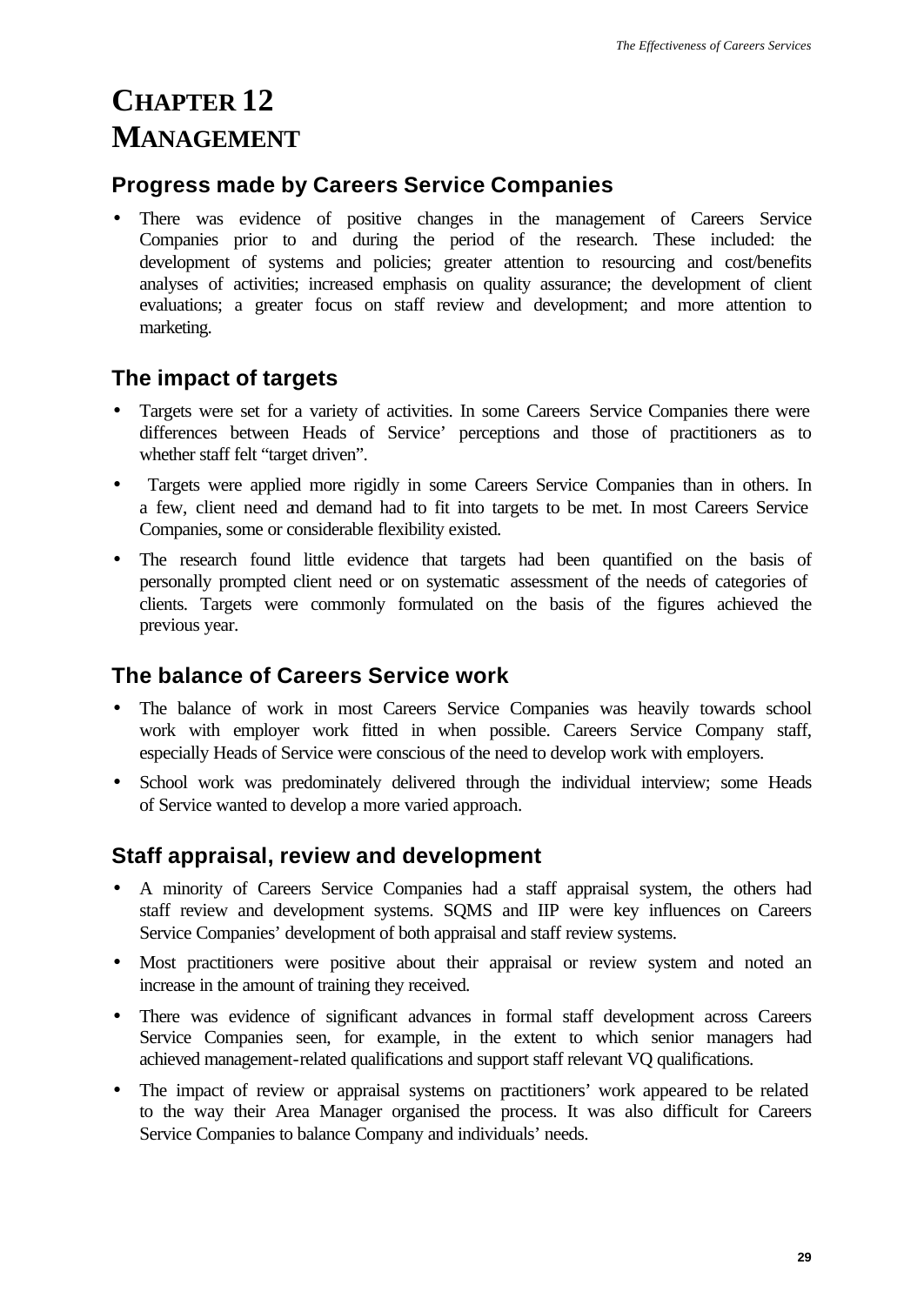## **Quality assurance**

- All Careers Service Companies had or were aiming to achieve SQMS and IIP so there was little variation in how quality assurance issues were handled across Careers Service Companies.
- Initial concerns about SQMS and IIP had proved unfounded and the experience of working towards gaining the awards had benefited Careers Service Companies in a number of respects.
- Nevertheless, having these two systems in place did not guarantee the quality of the careers guidance being provided by a Careers Service Company. The research identified differences between policy and practice within Careers Service Companies, and pupils' responses also highlighted unexplained variation.

#### **Staff accountability, monitoring and autonomy**

- Most Careers Service Company staff felt more accountable than in the past, in particular, because of Business Activity Targets but everyone was clear that the targets did not assess the quality of professional practice.
- Client evaluation had developed as part of the SQMS process but Careers Service Companies recognised the limitations of client feedback as a way of assessing the quality and effectiveness of careers guidance. They recognised the need also to monitor the work of staff and to encourage self evaluation.
- Careers Service Companies had adopted a number of strategies in respect of (self) evaluation of professional practice but there was considerable scope across most Careers Service Companies to develop more systematic and comprehensive approaches. Those with formal appraisal systems were more likely to have structured approaches to the evaluation of professional practice.
- Careers Service staff valued their autonomy and there was some feeling among all levels of Careers Service staff that the increased emphasis on evaluation and accountability was at odds with this autonomy. This may partly explain the reluctance of some middle managers to push the evaluation of professional practice. It is possible, however, to be more accountable without having less autonomy. Time and the lack of appropriate methods to use were other reasons such evaluation was limited.

## **Identification of need**

The identification of need is fundamental to the achievement of effective outcomes for clients and Careers Service Companies and their Boards were increasingly being encouraged by the Scottish Executive to plan strategically on the basis of identified need.

#### *The process of the identification of need*

- The research identified three stages to the identification of needs: the recognition of needs; the analysis of need; and the assessment of need linked to provision. Subsequently, there needs to be a review to ensure that needs have been met.
- This process can be used to identify the needs of individual clients and also of particular groups of clients.
- "Recognition of need" is where there is a basic level of identification which recognises a presenting problem without analysing it.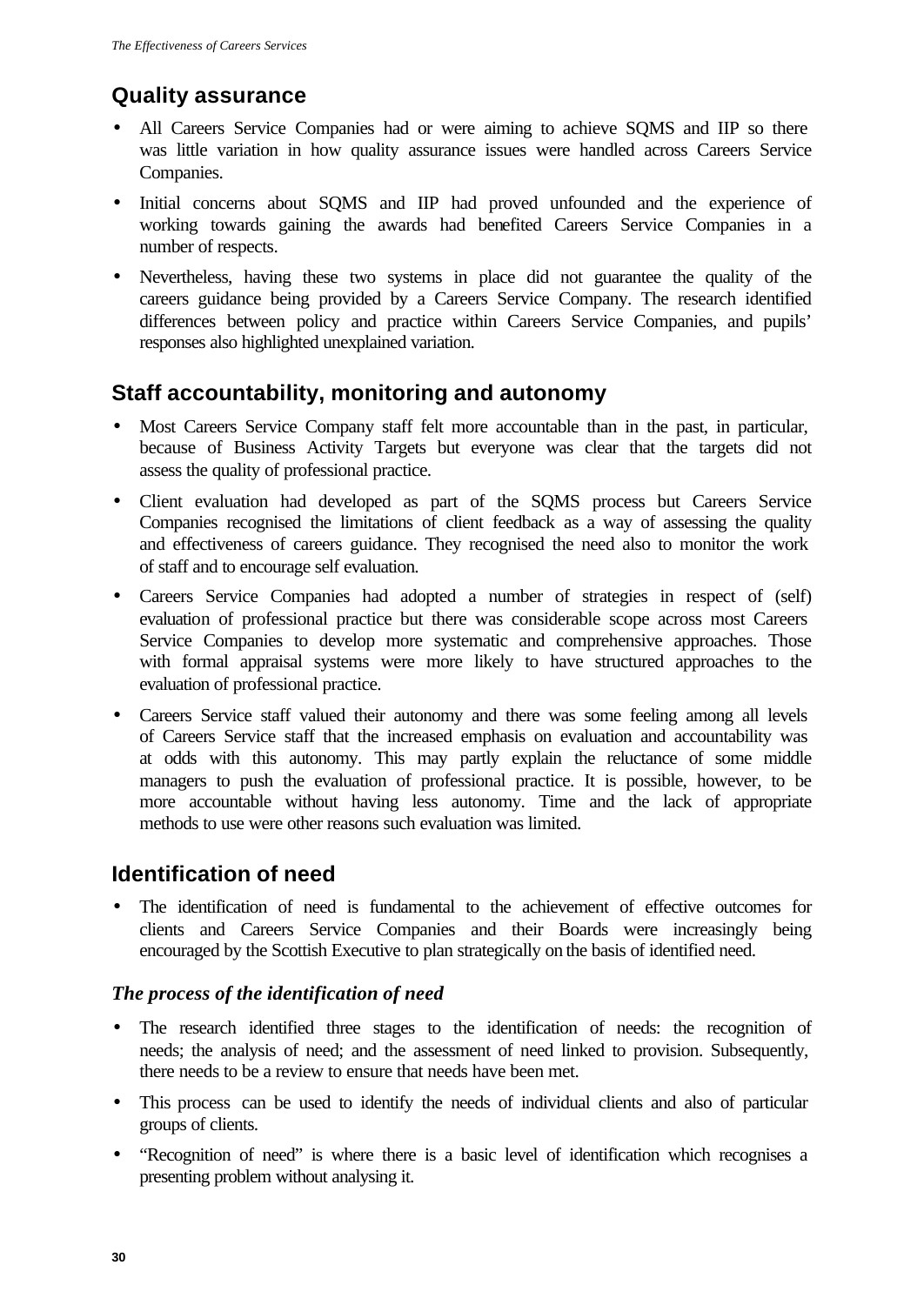- "Analysis of need" refers to the analysis of the needs underlying the presenting problem; this requires professional careers guidance skills.
- "Assessment of need linked to provision" is the stage at which individual or group need is related to careers guidance or other provision and a choice of interventions made or gaps in provision identified.
- An awareness of these three stages to the identification of need allows Careers Service Companies and others to assess Careers Service Companies' approaches to identifying client needs and is essential if Careers Service Companies are to plan strategically on the basis of identified need.

#### *The identification of needs in practice*

- All Careers Service Companies showed some evidence of identification of need of both individual clients of different client groups but there was little evidence of a systematic and comprehensive approach encompassing all aspects of the process.
- The first stage "recognition of need" was most common and was done for most clients**.**  The careers interview was the most usual occasion for the second stage, the "analysis of need " in respect of individual clients. But whether this is done in practice depends on the competence of the particular Careers Adviser; clients who do not have an interview do not have this opportunity. Analysis of group needs through multi-agency consultations had become more common but these might not focus sufficiently on careers guidance needs.
- Careers Service Companies used a number of approaches to identify needs but they still required to develop an overall strategy for identifying the needs of individuals and groups.
- The research identified a number of instances where the identification of need had led to changes in Careers Service Company practice or to requests to other agencies for inputs. There were also examples of where the Careers Service Company had been at the forefront of identifying the outstanding needs of particular client groups.
- Partnership and networking was critical to identifying client needs; schools and LECs were particularly important.
- The Careers Service Board could use its own members to identify needs and employer representatives were considered particularly valuable. But Careers Service Board members had varied levels of relevant background knowledge and experience and few were experienced in guidance issues or the identification of guidance needs. It is essential that Board members recognise the need for strategy to be decided on the basis of a systematic identification of need rather than personal experience.
- Careers Service Company staff tended to question how far young people are able to identify their own needs and to use the Careers Service appropriately. Some were doubtful that employers knew enough about the Careers Service and transition issues to recognise their needs or how the Careers Service might help them.
- It is increasingly important that Careers Service Companies have communication strategies that enable the information that practitioners have about client need to be fed into the Careers Service Companies' strategic planning.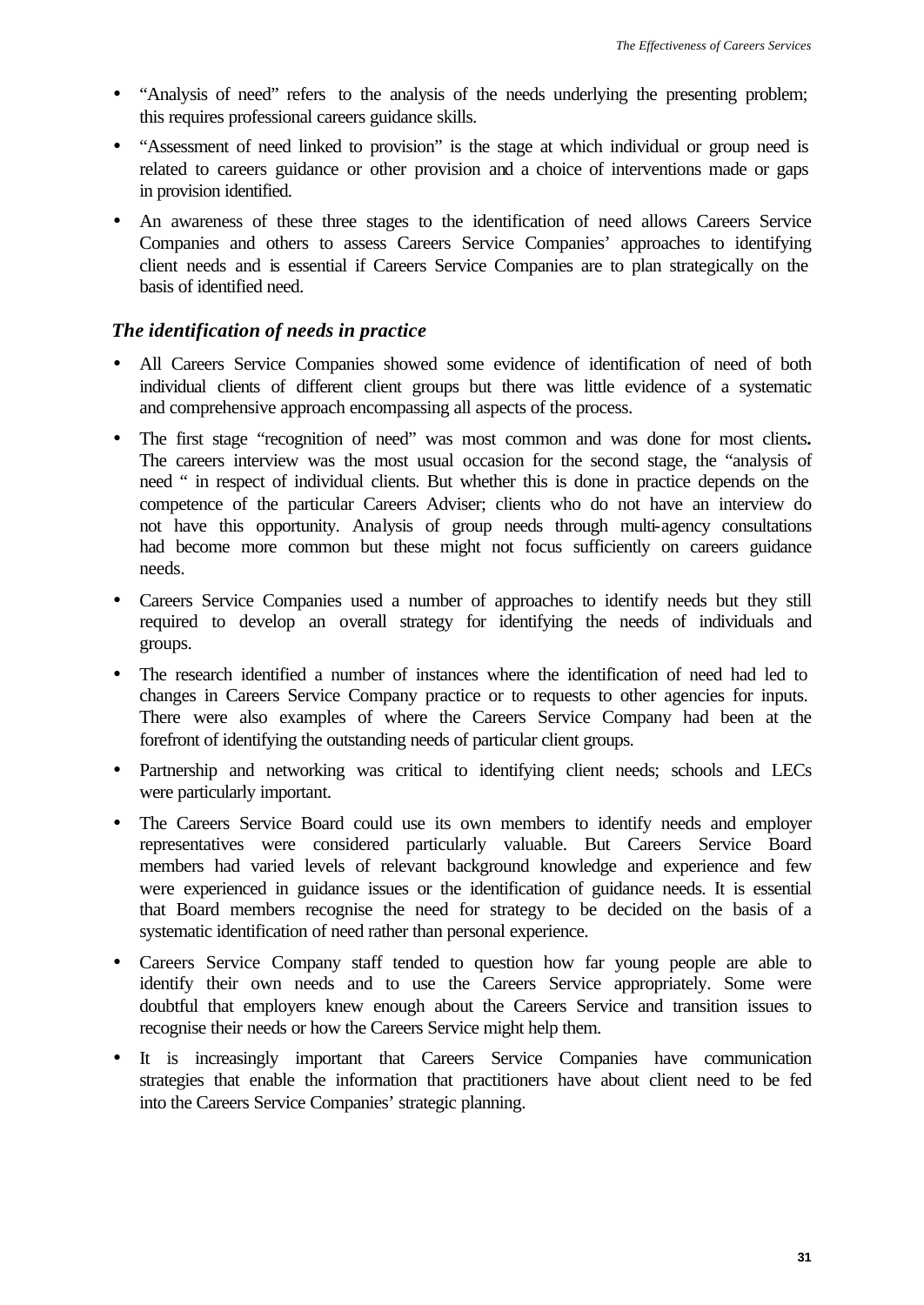## **Communication and decision-making**

- Careers Service Companies varied in the priority given to internal communications in policy and in practice. A number of Careers Service Companies had adopted new strategies for communicating with staff.
- The increased speed of decision-making could make it difficult for managers to keep staff as informed about developments as previously although they recognised the importance of doing so given the level of continuing change.
- More than half the Careers Service Companies characterised their process of developing ideas about policy and practice as mainly "top-down" from managers via the Board with subsequent discussion among staff. The others had a more mixed process with ideas coming from all levels of staff.
- The research evidence suggested that those Careers Service Companies that encouraged and received ideas on policy and practice from all grades of staff were also those most likely to be reflective in policy and practice.

## **Changed role and skills of staff**

- The role and skills of all staff were changing but the greatest changes were required of Area Managers. This may be because of the key position they occupy between senior management and practitioners. Increasing demands were being made on them in respect of networking, marketing, initiating developments and fund-raising in their area, and of staff review and development. They had an increasingly critical role in ensuring strategic policy and operational issues informed each other and in explaining Careers Service Company policy to staff.
- Heads of Service had also experienced considerable change and had had to develop expertise in handling financial, legal, personnel and estate management matters especially in Careers Service Companies that were companies limited by guarantee.
- Most change in Careers Service Companies was at the company level and concerned the development of a business orientation with less change in relation to professional guidance. This may explain the limited changes experienced by Careers Advisers; their main change was a greater level of accountability via targets. But Careers Advisers were thought to need considerable skill development and attitude change to meet likely future demands on them.
- Changes had taken place in the roles of careers assistants. In some Careers Service Companies, their role had been extended to deliver group work to unemployed clients or to provide placing services to pupils on school premises. A common trend was for Careers Service Companies to give careers assistants greater responsibility, for example, giving them a management role or becoming largely responsible for the office's work with unemployed clients.

#### **Variation within and across Careers Service Companies**

- Part of the research brief was to identify the extent of variation across Careers Service Companies in Scotland.
- Careers Service Company staff had different views as to whether variation in policy and practice within their Careers Service Company was a negative feature, inevitable or a positive feature.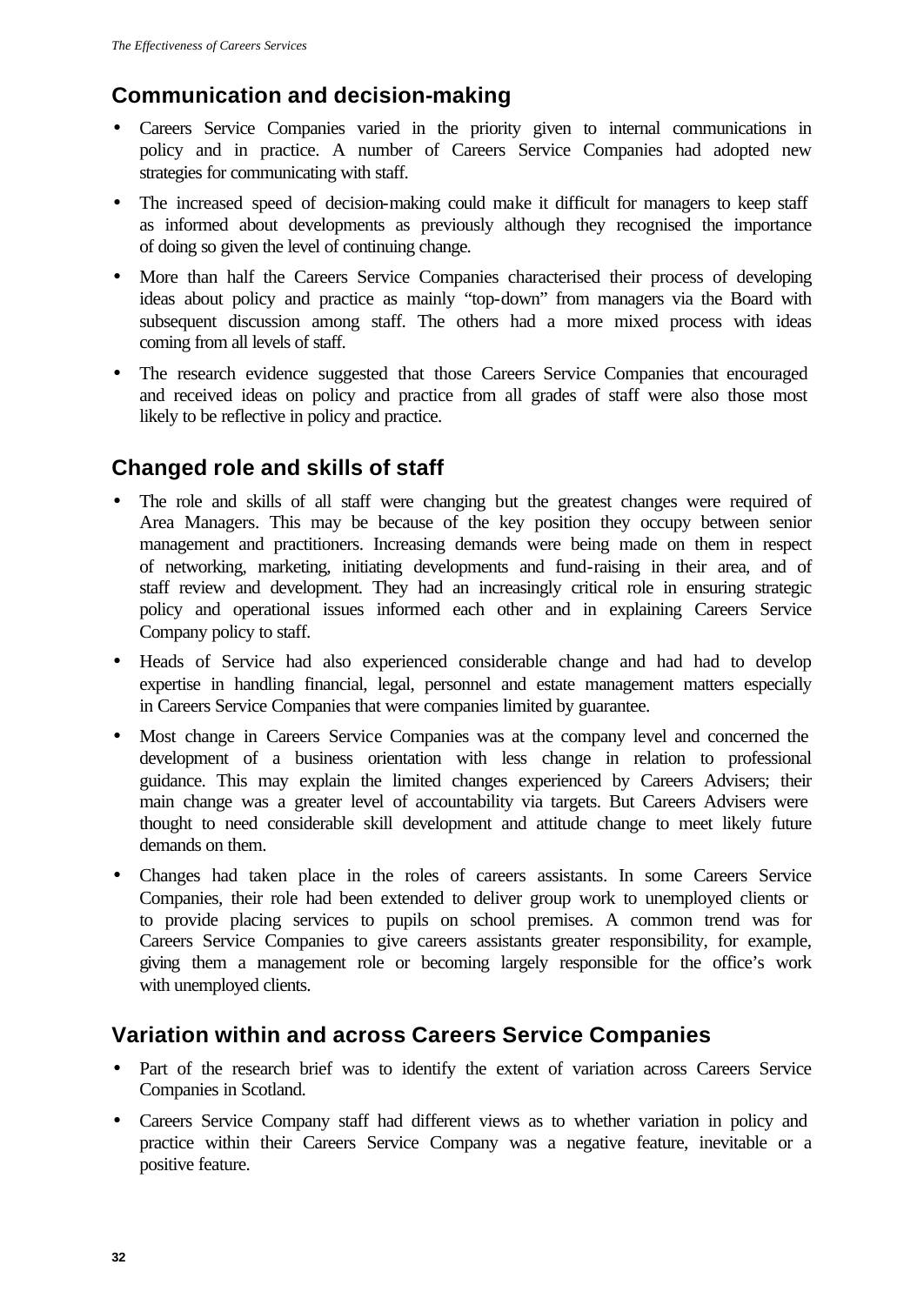- The research was based on the view that variation in itself is neither good nor bad but depends on whether it arises from the systematic identification of client need and delivers consistency of outcome for clients (rather than consistency of inputs).
- There was little variation in the objectives of Careers Service Companies although they varied in their emphasis on particular points eg some had a greater focus on entry to employment and economic outcomes for clients.
- A common aim was to maximise contact with clients but this was approached in different ways, for example, variation in the geographical distribution of offices and the extent of face-to-face contact.
- The majority of Careers Service Companies had some or considerable variation in delivery. Practitioners identified a higher level of variation than did Heads of Service.
- SQMS had resulted in the standardisation of some aspects of delivery across all client groups. The completion of Action Plans was the aspect of professional work most likely to be the subject of standardisation.
- The approach of individual schools was thought by Careers Service Company staff to be the main factor in variation in school provision; Careers Service Company staff tended to underestimate the impact of the Careers Adviser in the individual school.
- Careers Service Company staff reported more variation in work with post-school clients and the labour market than in their school work.
- The research identified some variation based on client need. Other variation was a result of deliberate decisions to give responsibility to specific offices or staff for particular projects as a way of developing policy and professional practice within the context of an overall company plan.
- The research also found variation arising from individual staff's or areas' preferred way of working and to suit the organisational convenience of schools and Careers Service Companies. In other cases there was a lack of variation despite differences in client need.

## **Guidance management information**

• Careers Service Companies are required to keep a record of their activities but they could develop their use of statistics to gain a better understanding of the pattern of usage and non-usage of its services to help them plan provision.

## **CHAPTER 13 EFFECTIVENESS OF THE CAREERS SERVICE**

- The research brief treated impact, utility and effectiveness as three separate measures but we concluded that impact and utility are actually components of effectiveness.
- The research considered effectiveness in relation to the extent to which provision meets clients' needs rather than whether Careers Service Companies (CSC) were operating effectively within their existing resources.
- We defined effectiveness as "does the existence of the Careers Service make a positive difference to clients and to the community".
- There are particular issues in assessing the effectiveness of the Careers Service in Scotland arising from its conflicting objectives; limited control over its work and its dependence on the work of other agencies for successful outcomes.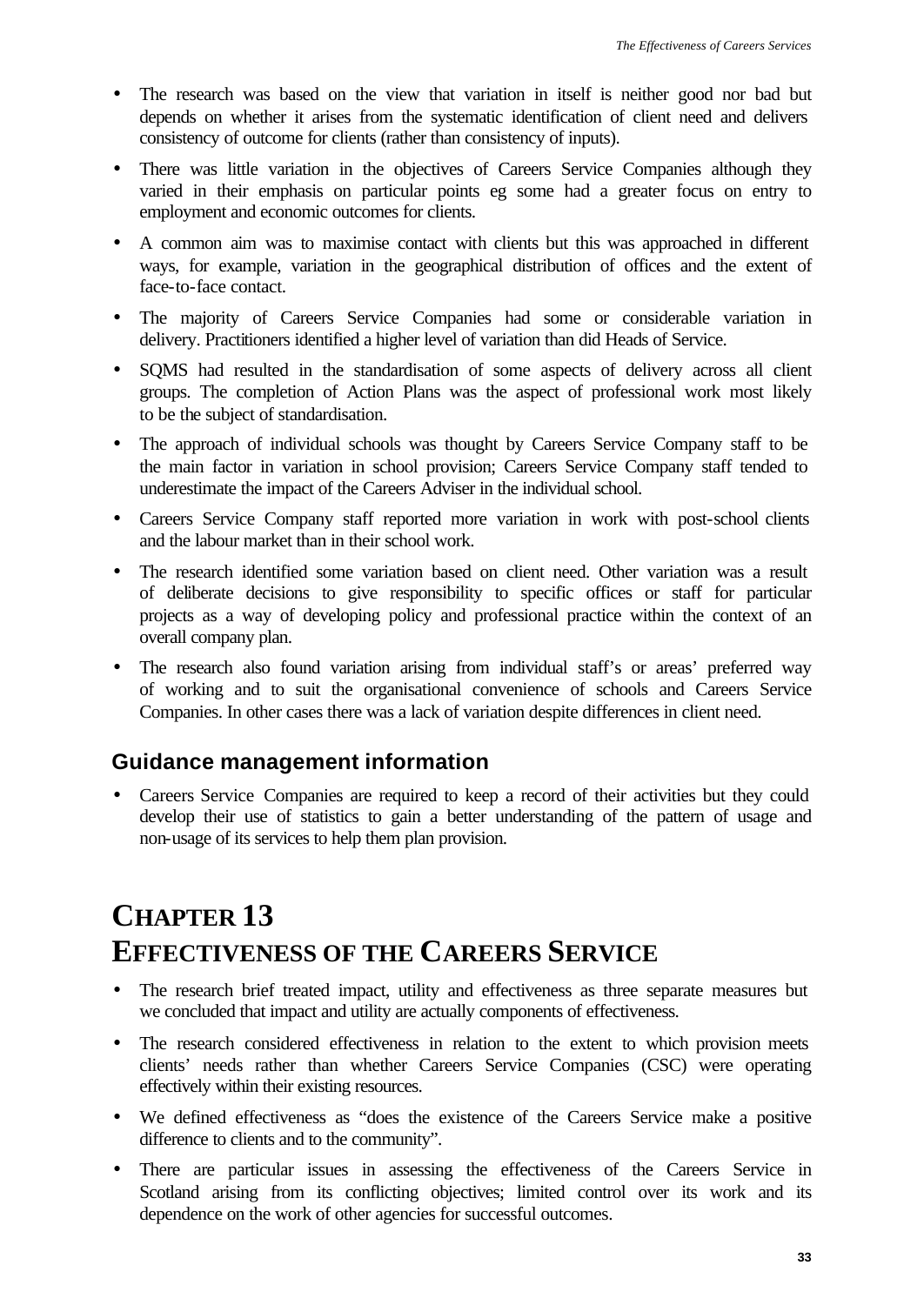- Different approaches to assessing the effectiveness of a careers guidance service are possible: quantitative monitoring of activities; client and stakeholder feedback; learning outcomes measures; longitudinal measures of impact; internal professional review; and external review. There are a number of limitations or difficulties associated with each.
- The systematic identification of need is a pre-requisite to the development of effective provision but, as discussed in Chapter 12, the research found little evidence of a systematic approach.
- The research found that the assessment of the effectiveness of the Careers Service in Scotland was mainly through quantitative measures of activity; SQMS and customer/ stakeholder feedback. There was limited internal review of professional practice. Several Careers Service Companies had commissioned external reviews, the impact of such reviews was varied. Learning outcomes measures were rarely used.
- These approaches are inadequate, they do not sufficiently assess the quality of careers guidance, and are not carried out on a common and systematic basis across Scotland. Minimum standards of service to clients cannot be guaranteed.
- The research has developed two approaches to assessing the effectiveness of the Careers Service: one model is "How Good is Our Careers Service At.." and the other is a set of effectiveness descriptors covering the main areas of Careers Service work.
- Both approaches are at an early stage of development and now require further work and piloting in conjunction with Careers Service Companies.
- In developing these two approaches, we have identified a number of key attributes of effectiveness and these are listed in full.

## **CHAPTER 14 CAREERS GUIDANCE ISSUES**

#### **The careers guidance business**

- Careers Service Companies had developed considerably as businesses over the period of the current contract, but, perhaps inevitably, had made fewer advances in careers guidance practice and policy. There were some tensions between business and careers guidance imperatives.
- The use of targets to manage staff activity often had the effect of driving careers guidance practice. This sometimes boosted certain activities but it could also limit the development of a range of strategies for different groups.

#### **An inclusive service**

- The Careers Service is well placed to take forward the government's social justice agenda but a truly inclusive careers guidance service must meet the needs of all types of client groups and those in all post-school statuses.
- The research has confirmed that young clients in different situations have identifiable careers guidance needs. The Careers Service and its policy makers must retain a genuine commitment to the full client group, one that is based on realistic resourcing.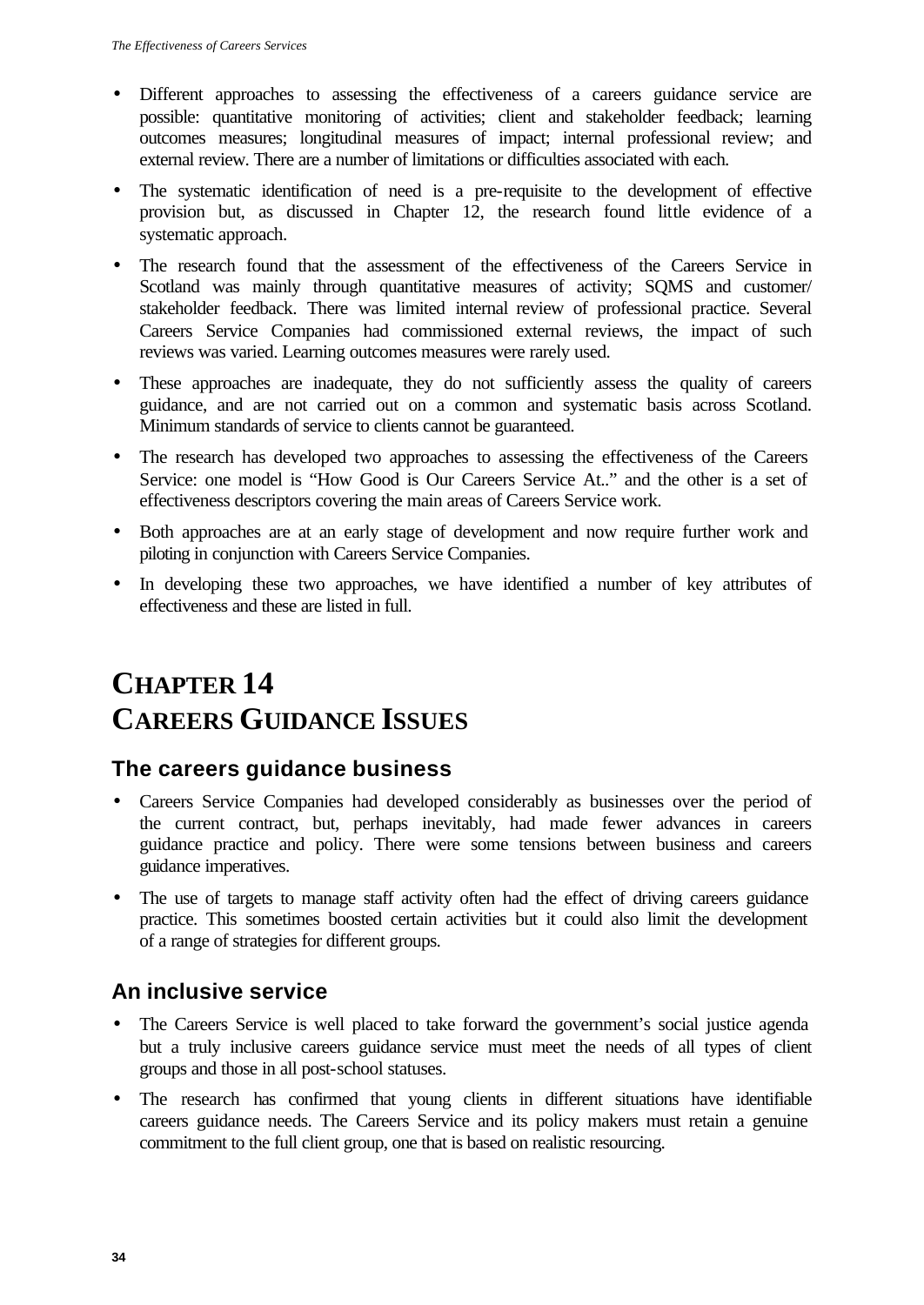### **The distinct contribution of careers guidance**

- While recognising that young people need an integrated approach, more attention needs to be given to the distinct contribution that careers guidance can make to the support of young people.
- Careers Service Company staff need to focus on developing their role as careers guidance professionals.
- Careers guidance is potentially powerful in challenging systems and in advocacy for individuals and groups of clients. This needs to be built on good careers guidance management information and on a well-founded professional rationale to be credible to individual clients and Careers Service Company partners. This needs further development.

#### **Supportive processes to careers guidance**

- Effective careers guidance requires good preparation and support through careers education and careers information. The forthcoming Framework for Career Education in Scotland will provide an opportunity for Careers Services and schools to develop provision and integrate careers education into careers guidance.
- Good quality labour market, educational and careers information is also essential for effective careers guidance. But the provision of information (while necessary) is not sufficient by itself to change perceptions and aspirations, its links into careers guidance are essential.

### **Lifelong careers development**

- Careers Advisers and teachers need to integrate careers information into their practice. Particular attention needs to be given to ensuring practitioners have good post-initial labour market information.
- Lifelong learning requires lifelong career development but the current focus on initial transitions limits the practitioner's understanding of post-initial transitions and labour markets.
- One possible way of ensuring that young people's careers guidance takes account of the realities of the adult labour market and adult career development is to involve the Careers Service in all age, generically delivered, careers guidance.

#### **Working with partners**

- First level careers guidance can be effectively delivered through other professional colleagues such as teachers, social workers and community education staff, and strategies are needed to support this.
- Young people's decisions are heavily influenced by a range of other individuals and groups but the Careers Service's work with young people through these "significant others" is currently limited, with most attention being given to parents. But to support young people's career development effectively, the Careers Service needs to work with individual clients through these influential individuals and groups.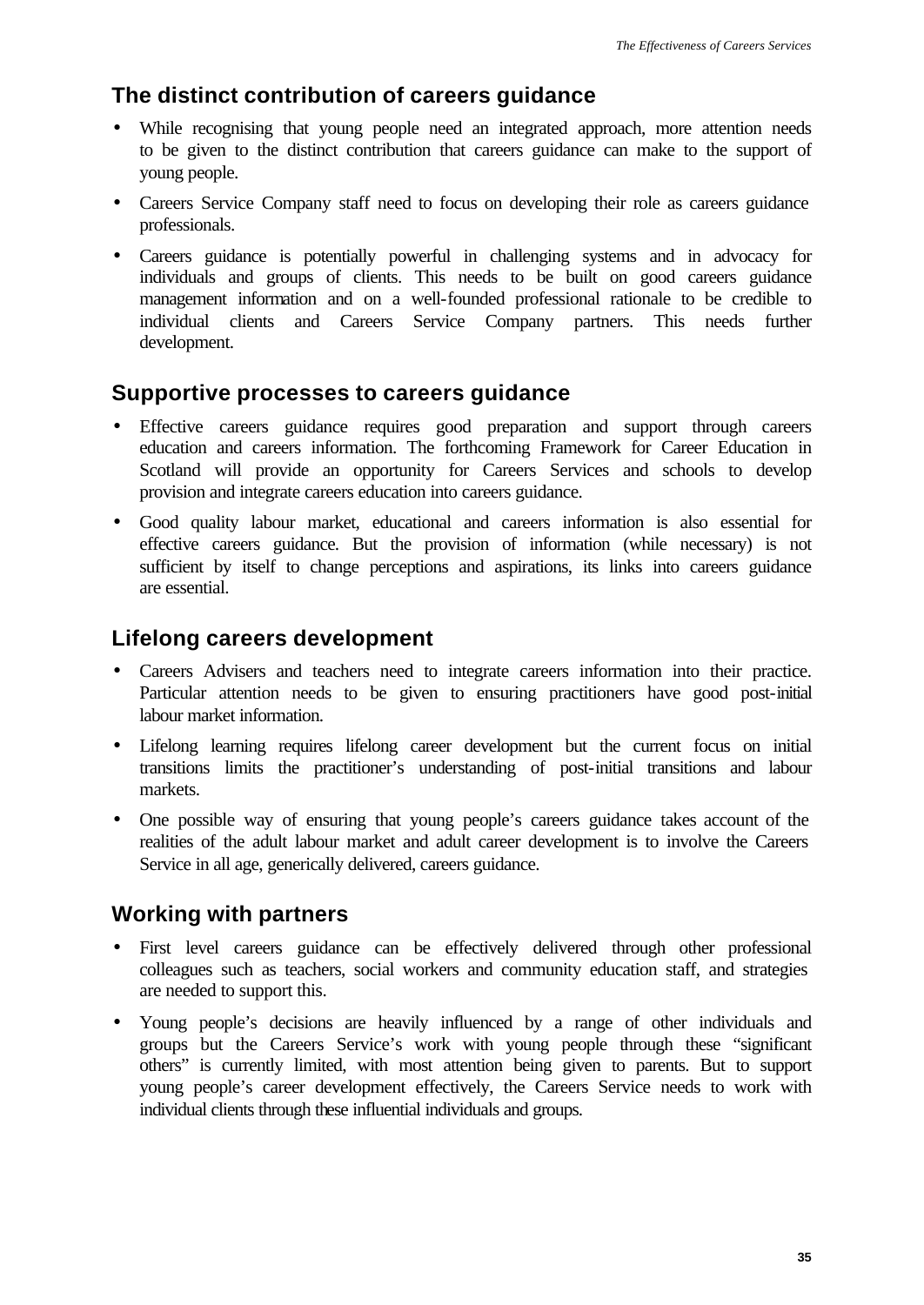## **Development challenges**

- Some aspects of Careers Service Companies' work can best be developed at a level beyond the individual company, and probably at national level. These aspects include career and labour market information, marketing, and vacancy handling.
- The vision of effective careers guidance arising from this research is a broad one and would require policy changes at a Scottish level and some shift in perception from Careers Service Company practitioners and managers. It also has obvious resource implications.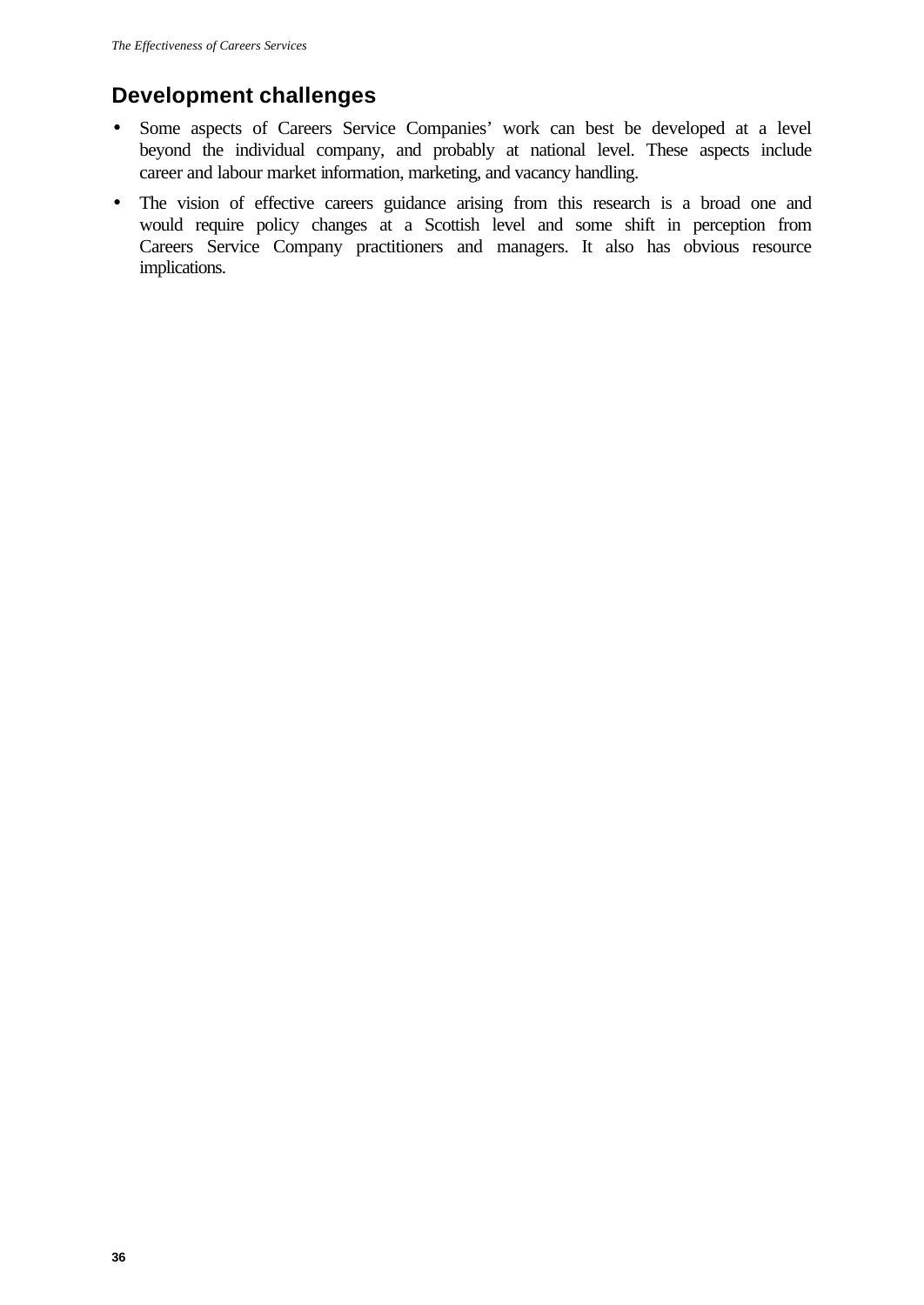# **CHAPTER 1 INTRODUCTION**

### **Introduction**

This first chapter gives an overview of the purpose of the research and provides an introduction to the situation of the Careers Service in Scotland at that time. It also clarifies some key terms and briefly describes the structure of the report.

# **SUMMARY**

- The research was commissioned by the Scottish Office in 1997 to map Careers Service (CS) provision across Scotland and consider its effectiveness after a period of major change to its organisation and management.
- The research defined effectiveness in terms of the extent to which provision met clients' needs rather than whether Careers Service Companies (CSCs) were operating effectively within their existing resources.
- The research was focused on the core work of the Careers Service and aimed to consider how well provision met the needs of young people, employers and Training Organisations.
- At the beginning of the research, most Careers Service Companies were in their third year of operation following their move out of local authority (LA) control and into a partnership model, with the key partners being LAs and Local Enterprise Companies (LECs). During the period of the research, LA reorganisation took place, resulting in 9 of the 17 Careers Service Companies operating in partnership with more than one LA.
- Company Boards had been set up, and some initial difficulties dealt with by the issue of *"Governance, Openness and Accountability – Guidelines for Careers Service Companies"* (SOEID, 1998).

# **Background to the research**

 $\overline{1}$ 

Careers education and guidance has been the focus of increasing attention over the past decade as policymakers have identified its role as a contributor to the economic prosperity of individuals, communities and society. Vocational guidance has been recognised as a key element in Lifelong Learning and good quality careers guidance and labour market information is seen as necessary to the achievement of the government's education and training targets (DfEE, 1998). The increased profile of careers education and guidance has brought with it a critical focus on the work of careers guidance agencies, (and, in particular, the work of the Careers Service, the key careers guidance agency for young people), and a concern to evaluate its effectiveness.

It was against such general interest in the effectiveness of careers guidance that this research was commissioned by the then Scottish Office in 1997 to consider the effectiveness of Careers Services in Scotland.<sup>1</sup> But more specifically, there was the feeling that the time was

During the period of the research, the Scottish Office became the Scottish Executive. For ease of understanding, the term "Scottish Executive" is used throughout the report.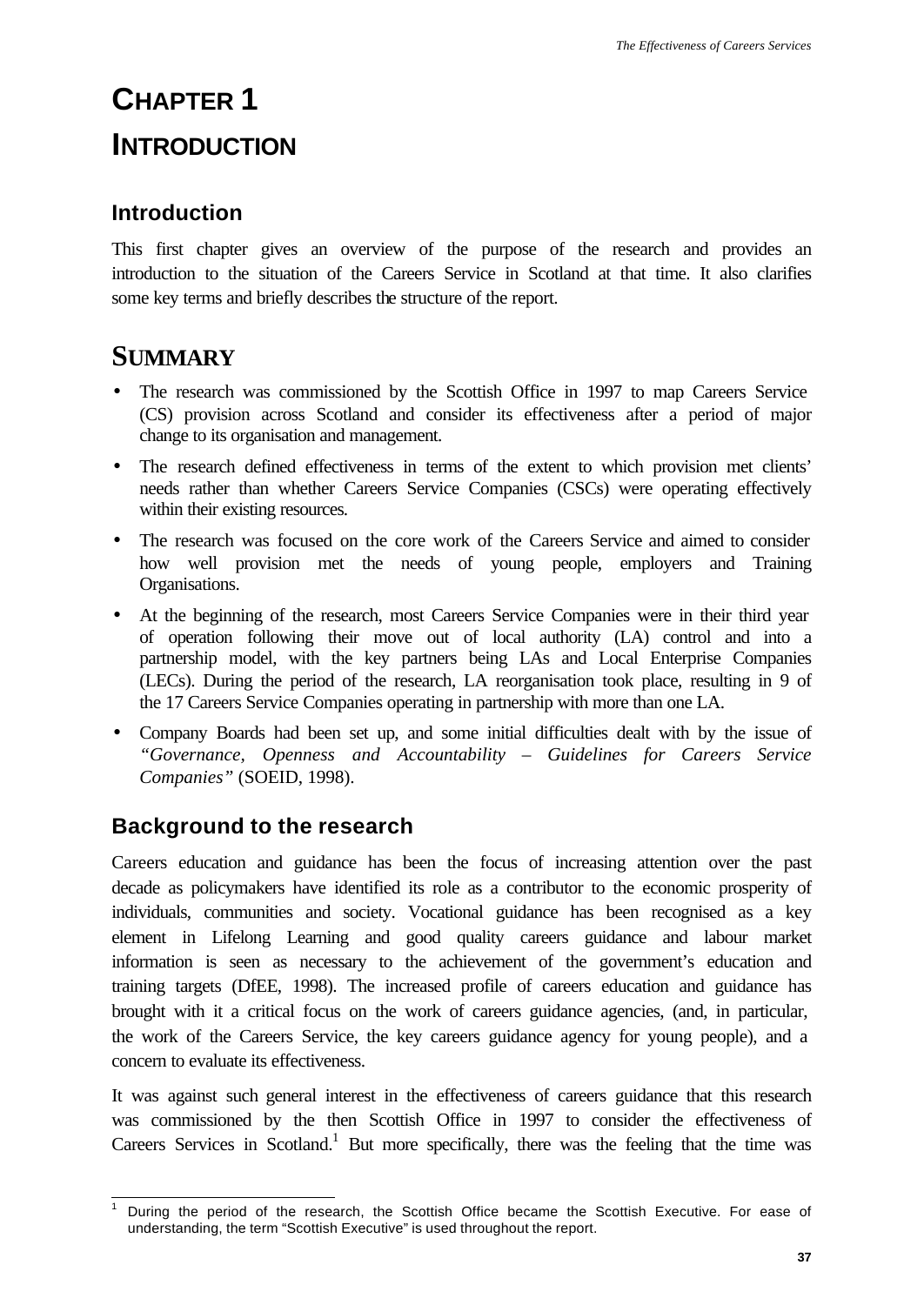right for such research in view of the extended period of change that the Careers Service had experienced as each local service became a Careers Service Company and moved out of direct local authority control. The DfEE in England and Wales had sponsored a number of studies on the impact of the new management arrangements and on particular aspects of the work of the Careers Service but little had been carried out in Scotland. (Examples of DfEE funded studies include: the Careers Service work in school (Morris et al, 1995); the impact of the new management arrangements (Morris and Stoney, 1996); group work (DfEE, 1997; 2000); and job broking (DfEE, 1996)). An earlier study of guidance in Scottish secondary schools had included careers education and guidance within its scope but the work of the Careers Service was not the prime focus of this research nor did it consider management aspects of the Careers Service (Howieson and Semple, 1996). Although staff in the Scottish Executive regularly monitored Careers Service Companies' business activity rates and held annual discussions with all the companies, a more detailed view of what was happening in the Careers Service Companies had been difficult to come by. The move away from a traditional inspection model by the Careers Service Inspectors (CSIs) which took them into all the Careers Service Companies to one based on thematic reviews and consultancy had also had an impact in this respect.

The Scottish Executive felt therefore that it was timely to commission research on the Careers Service in Scotland to consider its work and the impact of the changed management and funding arrangements.

### **Aims of the research**

The three key aspects of the brief for the study were:

- To consider the effect of the changes in management and structure of the Careers Service in Scotland following the move to companies
- To identify the degree of variation in provision across the Scottish Careers Service
- To review the impact, utility and effectiveness of the Careers Service in Scotland

The brief specified that the study should identify the impact, utility and effectiveness of the Careers Service in its work. In our early considerations of the definitions of these terms, it became clear that both impact and utility were subsets of effectiveness, and although the concepts of utility and impact were borne in mind throughout the research, effectiveness is the term used throughout this report.

The research defined effectiveness as the extent to which the work of the Careers Service met clients' needs, rather than whether Careers Service Companies were working effectively within existing resources. Chapter 13 of this report considers definitions of effectiveness in more detail.

### **The scope of the research**

The research brief was restricted to the core work of the Careers Service although we did gather some evidence on enhanced core and non-core activities where relevant to our understanding of the Companies' core work. The brief covered the Careers Service's work with employers and Training Organisations as well as with young people.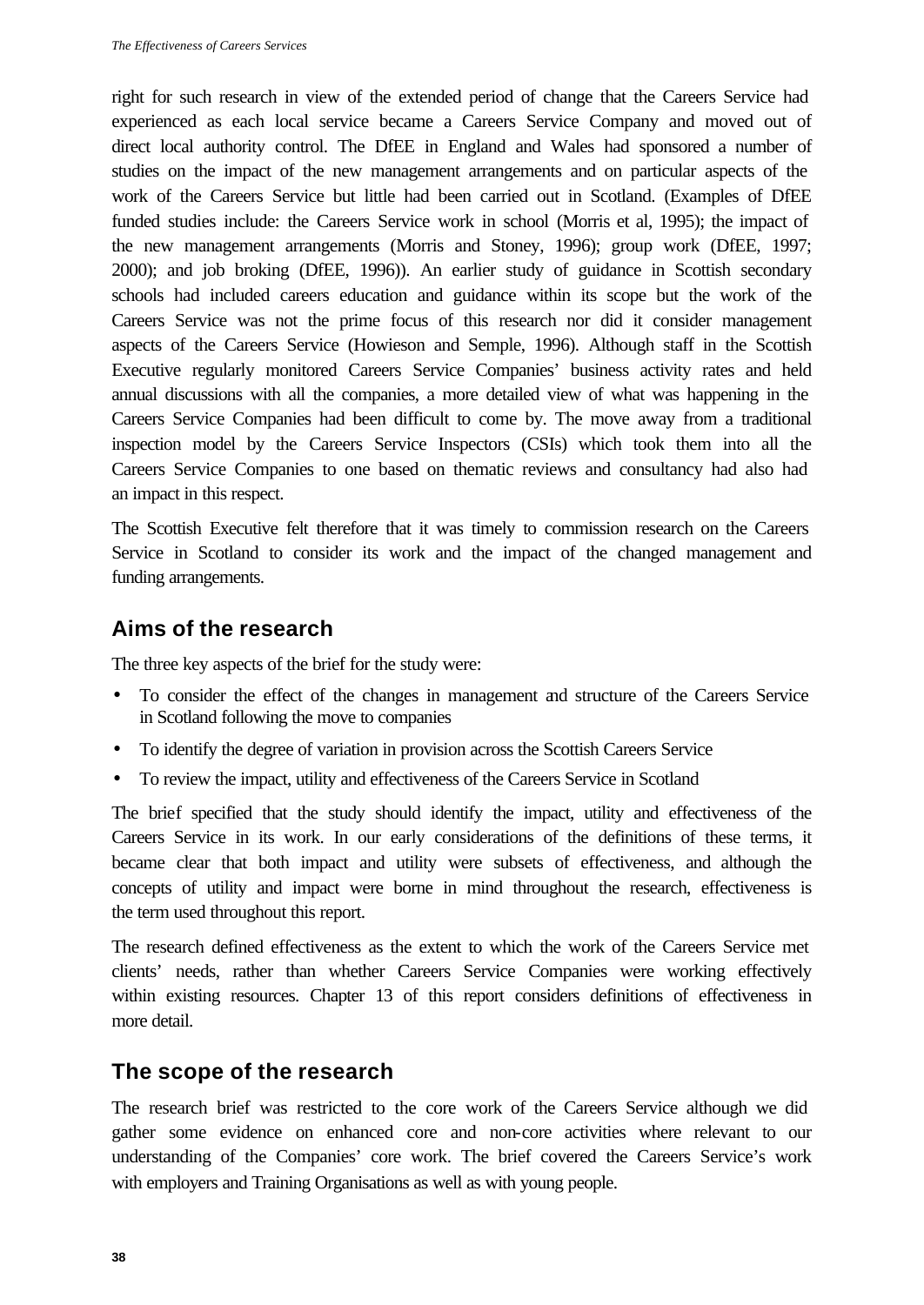It was agreed with the Scottish Executive that research about Careers Service work with young people with special needs would be a low priority in the study since this was being covered by the Beattie Committee.

We would also note that the research design as required by the brief meant that we were not able to gather direct evidence from young unemployed people.

Towards the end of the research period, the Minister for Enterprise and Lifelong Learning asked that the Careers Service be reviewed, and a review group was set up for that purpose. The researchers produced a report for the review group based on the findings of the research to date and also gave oral evidence to it.

### **The situation of the Careers Service in Scotland**

The decision by the previous political administration to change the management of Careers Services in the UK was interpreted differently in Scotland than in England and Wales. Local Authorities and Local Enterprise Companies were invited to submit a bid to run their local Careers Service on a partnership basis: if an acceptable bid could be submitted, the delivery of a Careers Service would not be the subject of competitive tendering. In the majority of cases the partnership bids were accepted and the partnerships held together. In two cases competitive tendering had resulted in a revised or new partnership bid being accepted, and those Companies began operation one year later.

All the Careers Service Companies in Scotland, therefore, were working on a partnership model. When the research was commissioned, the Careers Service Companies were operating on the following models:

- Nine were Companies limited by guarantee, with charitable status;
- Two operated on a secondment model whereby staff remained employees of the local authority and were seconded to the Careers Service Company; and
- Six were run on a sub-contract basis with the Company sub-contracting Careers Service work to the local authority. Staff remained employees of the local authority. All these Careers Service Companies were located in the same local authority region, subsequently broken up in the re-organisation of local authorities. One of these Careers Service Companies became a company limited by guarantee with charitable status during the period of the research.

At the beginning of the research 15 of the 17 Careers Service Companies in Scotland were in their third year of operation following their move out of local authority control and into a partnership model. The other two Companies which had experienced competitive tendering for the contract were in their second year.

The 17 Careers Service Companies were historically based on Regional Council (or in the case of the largest one, Divisional) boundaries and coterminous with them. Careers Service Partnerships between local authorities and local enterprise companies were originally set up involving the Regional Councils but at the beginning of the second year of Careers Service Company contracts, local authorities were reorganised. Consequently, although eight Careers Service Companies still had only one local authority to work with, the remainder had several local authorities, with four the maximum.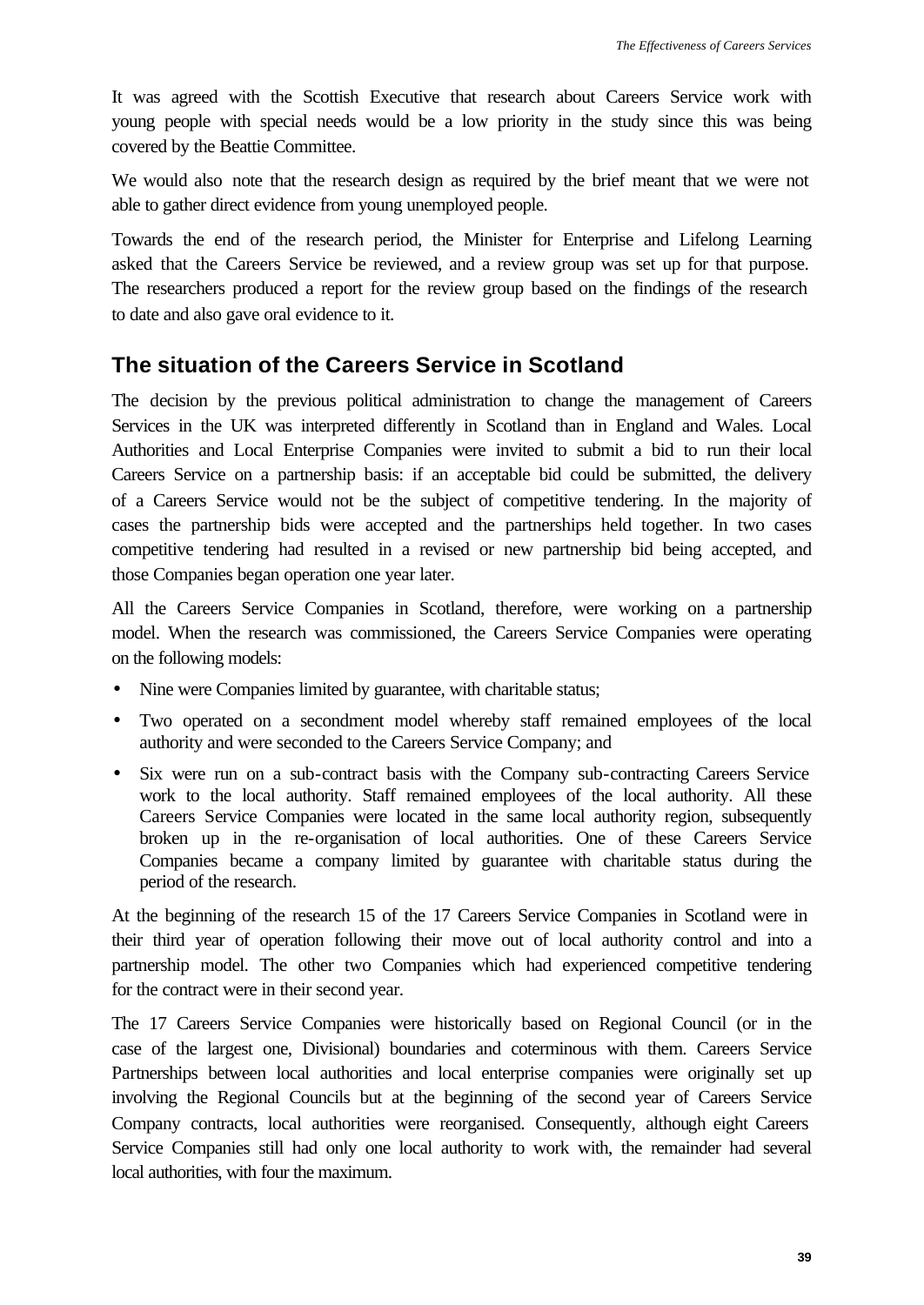The document that governed the operation of the Careers Service in Scotland at the beginning of the study was "Requirements and Guidance for Providers of Careers Services in Scotland" (SOEID, 1993). A draft of the revised version of this document had just been circulated and the final draft, "A Guidance Framework for Careers Service Companies", was issued in April 1998 (SOEID, 1998).

Company Boards had been set up, and some of the initial difficulties encountered by companies and board members had been tackled through the publication of "Governance, Openness and Accountability – Guidelines for Careers Service Companies" (SOEID, 1998), a document broadly welcomed by Heads of Service.

Some of the initial anxieties that practitioners and Heads of Service had had about the change of management of Careers Services had been eased by the experience of settling into contract delivery. At the start of our research, Companies took the view that there was still sufficient time available to them before the end of the contract period to allow a broad focus on the range and effectiveness of their work rather than the demands of re-contracting. It was, therefore, a good time to seek views on the impact of the changes and the provision of Careers Service work.

### **Terminology used in the research**

We have standardised terms for Careers Service Company staff, including where posts have slightly different duties. We have done so partly for ease of reading but also to avoid using terms which might identify Companies or individuals. We use the following terms:

- "Head of Service" to refer to Chief Executives, Principal Careers Officers etc;
- "Area Manager" to refer to team leaders, customer services local managers etc;
- "Careers Assistant" to refer to employment assistants and placement advisers;
- "Senior Careers Assistant" to refer to office managers in local offices;
- "Careers Adviser" was generally used.

### **Structure of the report**

Chapter 2 describes the research methodology. Chapter 3 sets the scene and Chapters 4 - 14 form the body of the report. The structure of Chapters 3 - 12 is that we begin each with a summary and issues section before going on to report and discuss the findings in detail. Chapters 13 and 14 are more synoptic and focus on effectiveness and careers guidance issues. Each of these chapters is written to be largely self-contained and so, where relevant, will have some reference to issues that are also discussed in more detail in other chapters.

The appendices contain examples of approaches to assessing effectiveness. They also include the main research instruments that we developed as part of the study. We have included them since to do so is normal good practice in writing a research report but also because they may be useful tools for Careers Service Companies to use or adapt for their own purposes.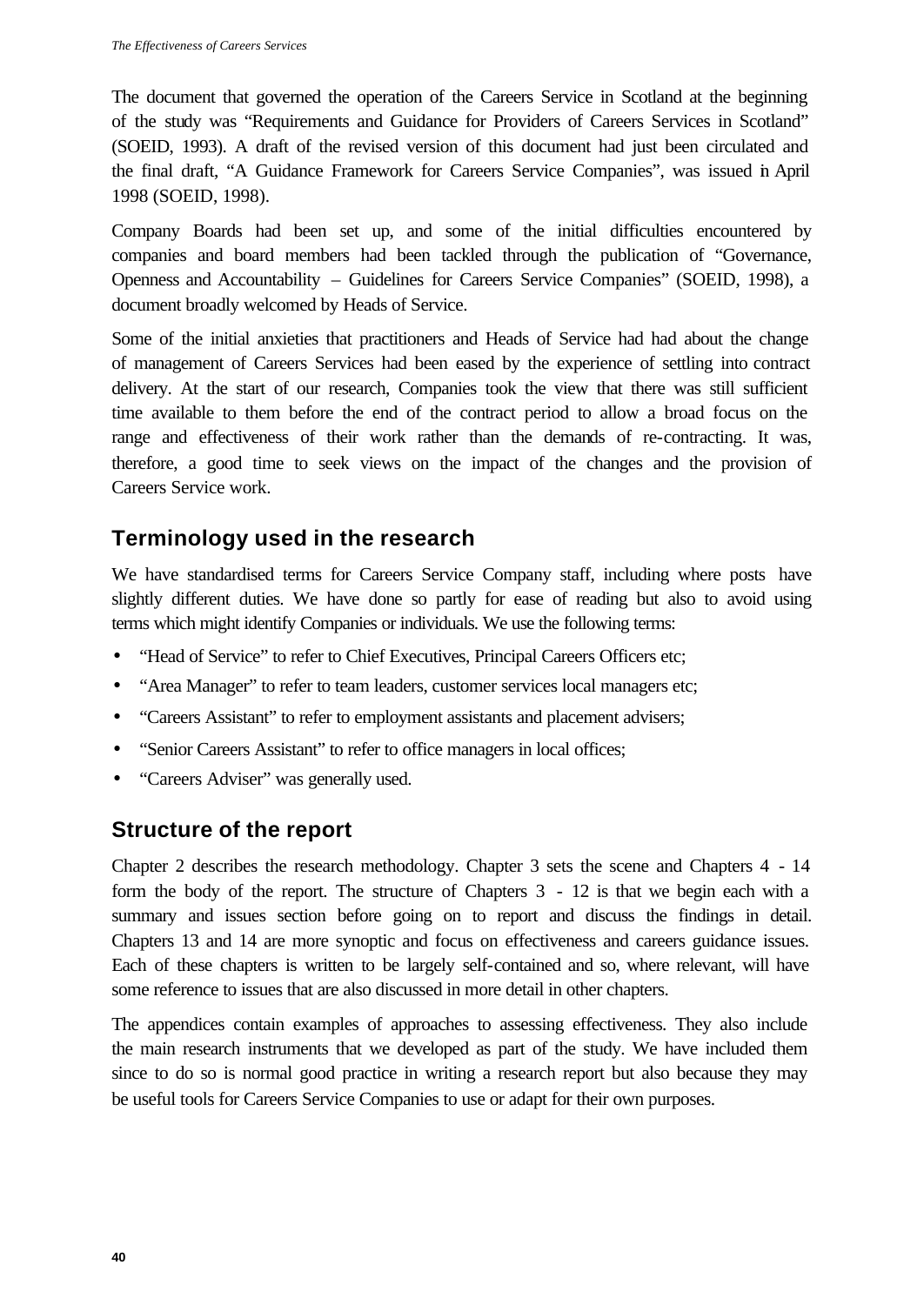# **CHAPTER 2 METHODOLOGY**

### **Introduction**

Chapter 2 describes the range of data gathered, the criteria for choosing case study Careers Service Companies (CSCs) and schools and the nature and size of samples in the surveys of young clients, employers and Training Organisations. It also notes response rates.

# **SUMMARY**

- In National documentation and statistics were reviewed and interviews conducted with key informants.
- All Careers Service Companies in Scotland were involved in the first stage of the research which included collection of documents and statistics from each Careers Service Company, completion of a Careers Service Company profile and interviews with Heads of Service (HoS) and Careers Advisers (CA).
- On the basis of the data from all the Careers Service Companies, a typology of Careers Service Companies was developed which characterised each Careers Service Company in relation to a number of features.
- ß The typology of Careers Service Companies was used to select five that represented the variety of approaches and provision across the Scottish Careers Service for further, indepth study. Although developed for research purposes, the typology has another possible function as a management tool for Careers Service Companies.
- A programme of interviews was carried out in the five Careers Service Companies with a range of Careers Service Company staff;<sup>2</sup> school staff; and Careers Service Board, LEC, LA, and Education Business Partnership (EBP) representatives.
- **Three surveys were conducted in the case study Careers Service Companies. Pupils in S4,** S5 and S6 in 10 schools were surveyed about their opinion and experience of the Careers Service and contacted again a year later. The responses from S6 pupils were excluded from the analyses because of the very wide variation in response rates across the schools. A second survey covered 300 employers in the five Careers Service Companies. The third survey was of 60 Training Organisations.

# **Description of methodology and activities**

The methodology adopted was a reflection of the aims set out in the research specification, the difficulties involved in the evaluation of the Careers Service and the time and budget available to the project. We wanted, for example, to have direct contact with a group of unemployed young people but this was not possible within the budget for the project.

The aims specified for the project required a study that would provide an overview of careers provision in Scotland (in relation to core work) but also one that was sufficiently focused to explore the nature of variation in approaches within and across Companies and to examine the appropriateness and effectiveness of different methods and provision. Our research

 $\overline{\phantom{a}}$  $^{\text{2}}\;$  We use the term 'staff' to cover all grades of Careers Service Company personnel, including managers.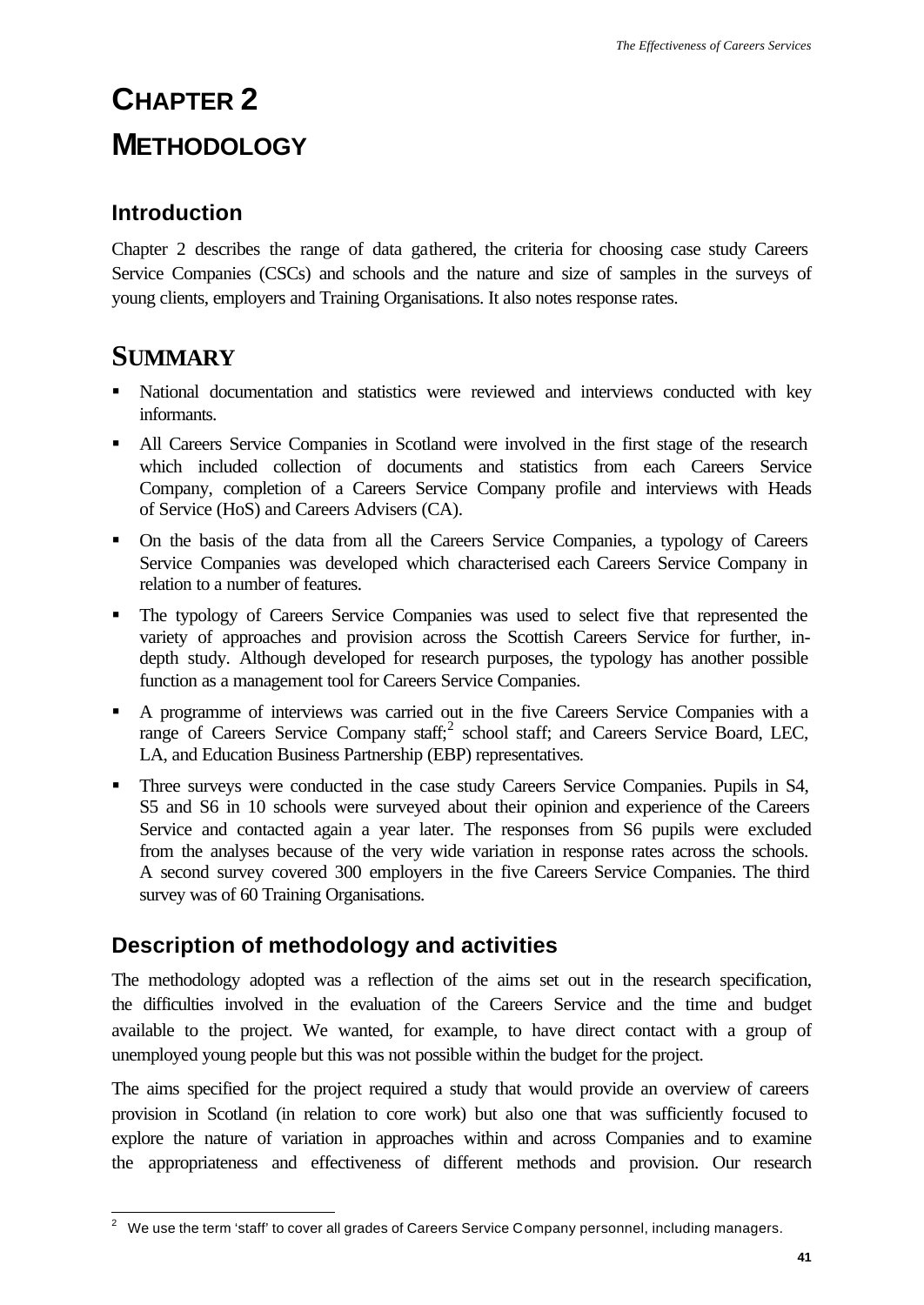strategy therefore combined two levels of study: work at a national level to map the forms and types of Careers Service provision in Scotland followed by a second stage of more intensive work in five Careers Service Companies. Within each of the case studies we used multiple sources of information on Careers Service provision. This enabled us to compare the expectations and perceptions of the Careers Service held by clients, by stakeholders and by Careers Service staff at different levels and to compare views across different clients and organisations. This approach also allowed us to consider the changing relationships between the Careers Service and other organisations.

#### *Review of documentation and interviews with key informants*

One of the first activities of the project was a review of documentation prior to field work with Companies. This review covered: centrally-held records of business activity statistics; Careers Service Company business development plans; planning meetings between Careers Service Companies and Scottish Executive staff; and Scottish Quality Management Systems (SQMS) external audit records. The review was supplemented by seven interviews with key informants.

#### *Mapping of Careers Service Companies in Scotland*

Each of the 17 Careers Service Companies in Scotland was asked to provide a range of local statistics, a profile of staffing, copies of quality and procedural manuals, policy papers and information about the educational, labour market and economic background to the area. These were analysed in preparation for interviews with Careers Service Company staff.

Interviews were conducted with the Heads of Service of all 17 Careers Service Companies. Interviews were also planned with a practitioner in each of the Companies. The criterion for choosing a practitioner was to have someone with a number of years' experience in careers guidance who could speak knowledgeably about more than one local area of the company or compare it with another Careers Service Company. Interviews took place with practitioners in 14 of the 17 Careers Service Companies. Of the remaining three Careers Service Companies, two were small Careers Service Companies and this combined with staff absences due to illness or vacant posts meant that no practitioner was available for interview. The third Careers Service Company was undergoing an internal review and the Head of Service thought that an interview with a practitioner as part of this research would be inappropriate at that point. In total, 40 interviews were conducted in this stage of the research. The interviews were extensive in their scope and generally lasted between two and four hours.

The data from Careers Service Companies was analysed to form the most complete picture of the Careers Service in Scotland at that time. We considered presenting this data separately in this report but agreed with our Advisory Committee that it would be better to integrate it into the main thematic chapters of this report.

From this first stage of the research, we developed a typology of Careers Service Companies in Scotland with which to conceptualise and describe the nature and variation across Careers Service Companies in Scotland (see Appendix 4). These dimensions included such aspects as:

• Size, location and nature of geographical area;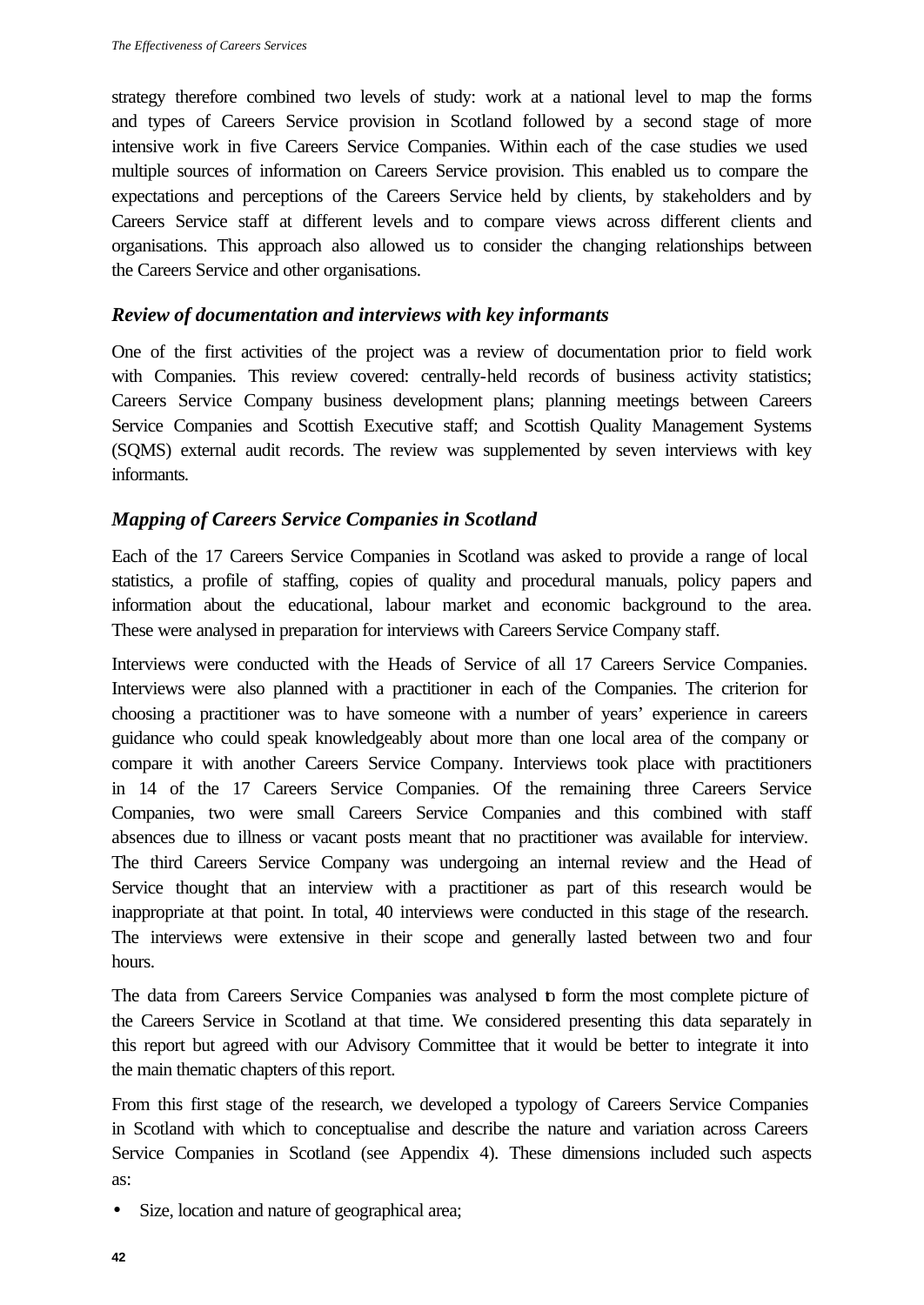- Company management model;
- Range of funding sources;
- Company priorities;
- Approaches to school and labour market work;
- Relationships with partners and other organisations.

The typology enabled us to select five Careers Service Companies that represented the variety of approaches and provision across the Careers Service in Scotland and these Careers Service Companies were invited to be involved in the next stage of the research as case studies.

While the typology was developed as a research tool it became clear that it might also be useful as a management tool for self-review by companies.

#### *Case studies of Careers Service Companies*

Meetings were held with managers in each of the case study Careers Service Companies to choose one operational area of the Company as a focus for the field work. This involved an analysis of the varying features of each area of the Company in terms of provision, approaches and staffing. Once the operational area was chosen, a detailed review of the features of each secondary school in the area was conducted to choose two schools within it. The schools were chosen to provide a variety of catchment, attainment and post-school destinations, school/Careers Service relationships and client contact systems.

#### **Programme of interviews**

A programme of interviews was then carried out in the five case study Careers Service Companies. In each Careers Service Company, this involved interviews with:

- the Head of Service:
- the Area Manager;
- the Careers Advisers for each of the two schools;
- the Careers Adviser or Manager specialising in labour market work;
- a Senior Careers Assistant:
- a member of the school management team in each of the two selected schools;
- the careers co-ordinator in each of the two schools;
- the Chair of the Careers Service Company Board;
- a LEC representative with knowledge of the Careers Service Board's operations or with a functional link to the Careers Service;
- a local authority representative with knowledge of the Careers Service Board's operations or with a functional link to the Careers Service;
- the Education Business Partnership (EBP) manager.

#### **Survey of young people**

We carried out a postal survey of a random 50% sample of S4, S5 and S6 pupils in the 10 selected schools in the five case study Careers Service Companies. They were surveyed twice; once in May 1998 and again in May 1999. Examples of the surveys are contained in (Appendices 5 and 6). The surveys gathered information about:

• young people's attainment;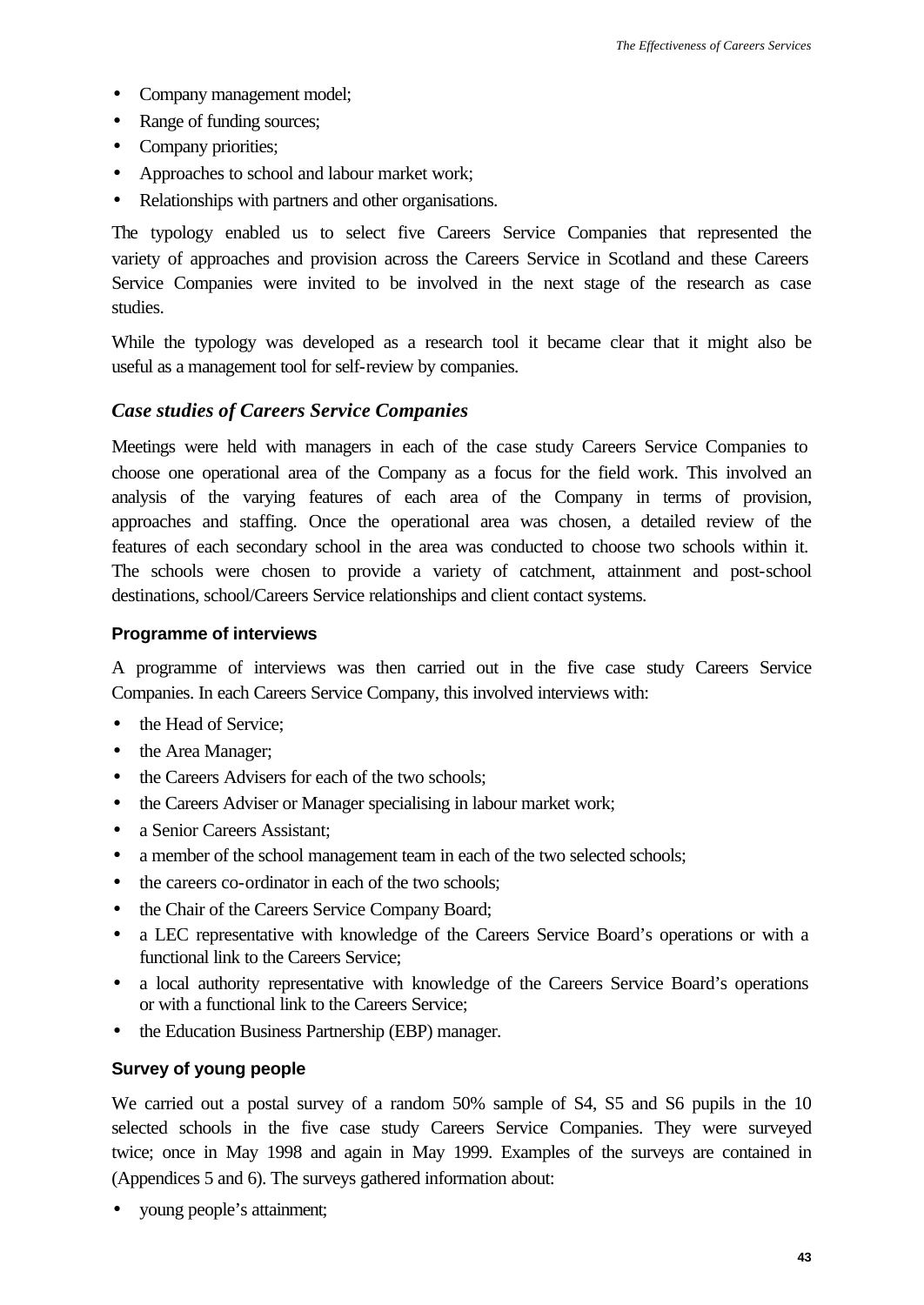- attitude to school;
- truancy;
- experience of careers education;
- contact with the Careers Service;
- stage of career thinking and career ideas;
- the extent of help from their parents; and also
- information about their parents including education and occupation.

The overall response rate to the first survey was 54%. While there was some variation across schools in the response rate of S4 and S5 pupils (which we were able to compensate for by applying a weighting procedure) the differences were extremely marked in respect of S6 pupils and we decided that we should exclude them from the analysis. The second survey had a response rate of 58%.

#### **Survey of employers**

We carried out a postal/telephone survey of 300 employers across the five case study Careers Service Companies (see Appendix 4). Employers were selected from across the whole Company and not restricted to one of its operational areas as was the case with the survey of young people. Since the research was concerned with the effectiveness of the Careers Service's work with employers, we selected mainly employers who had had some contact with the Careers Service and could comment on the basis of some experience. The five Careers Service Companies provided details of employers who had used their services in the past three years and also details of a small number of employers whom they defined as potential but not actual users of the Careers Service (for example, because they recruited under18s although they did not use the Careers Service to do so). We selected 300 employers from this to make up a sample that reflected the local opportunity structure in each Careers Service Company.

The questionnaire covered:

- employers' awareness and use of the Careers Service;
- their recruitment practices;
- opinion of the Careers Service; and
- views on young people.

In view of the typically poor response rate from employers to surveys, we adopted a dual approach, offering them the option of completing the questionnaire and sending it back to us or being surveyed by telephone. The final response rate was 50% (27% postal and 23% telephone responses).

#### **Survey of Training Organisations**

The final survey was of Training Organisations (see Appendix 5). The five case study Careers Service Companies identified the most significant Training Organisations in their Company area in terms of the extent of the provision of training for young people in their area. 60 Training Organisations were surveyed using the same dual postal/telephone approach as with employers. Two thirds of the Training Organisations surveyed had more than 50 young people in training (in some cases well in excess of this) and in two Careers Service Companies those surveyed were responsible for the large majority of training places in the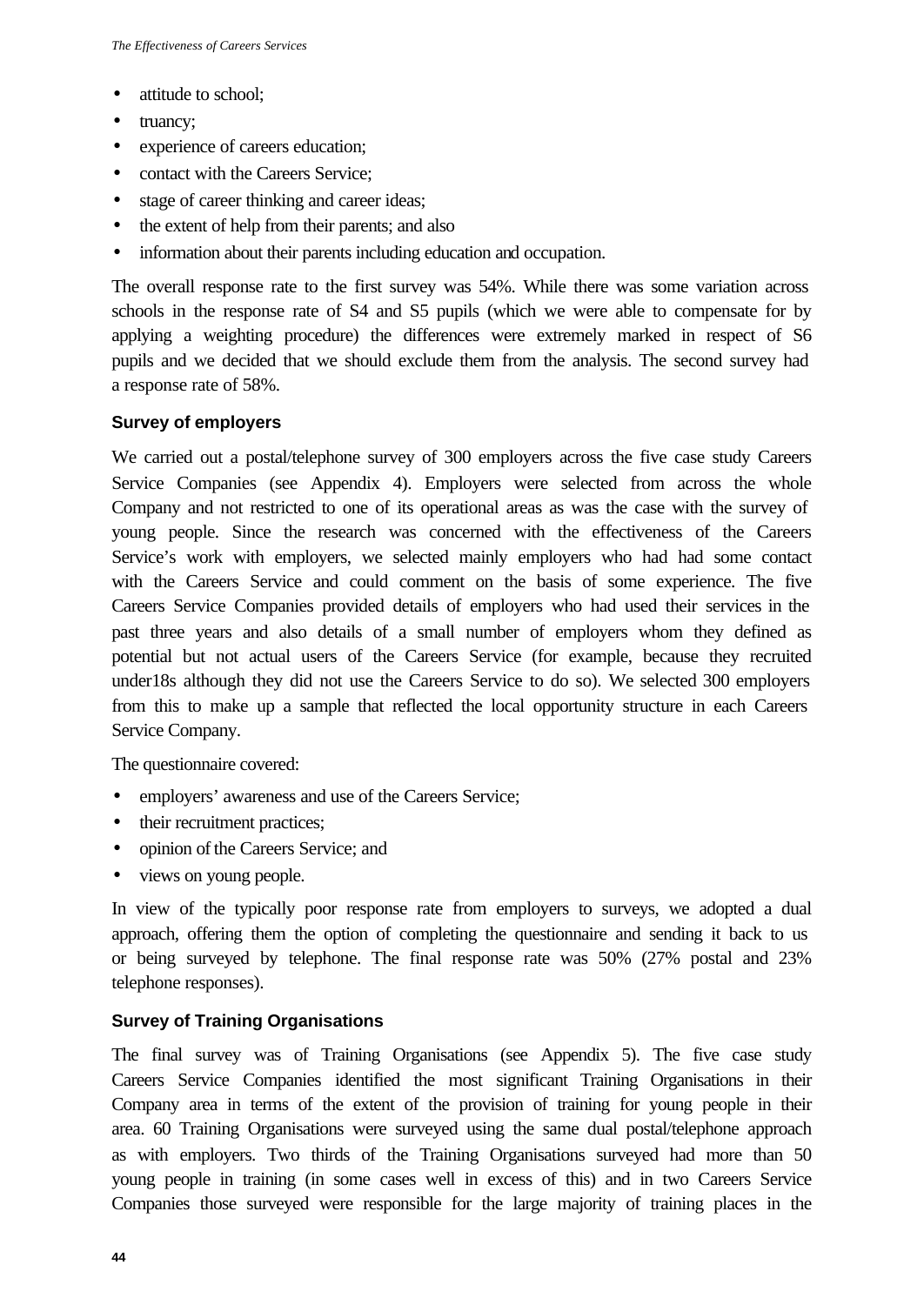Company. We ensured that the Training Organisations selected represented a broad range of occupational categories and that our selection provided a mix of Skillseekers, Modern Apprenticeship and Special Training Need (STN) provision. A 77% response rate was achieved.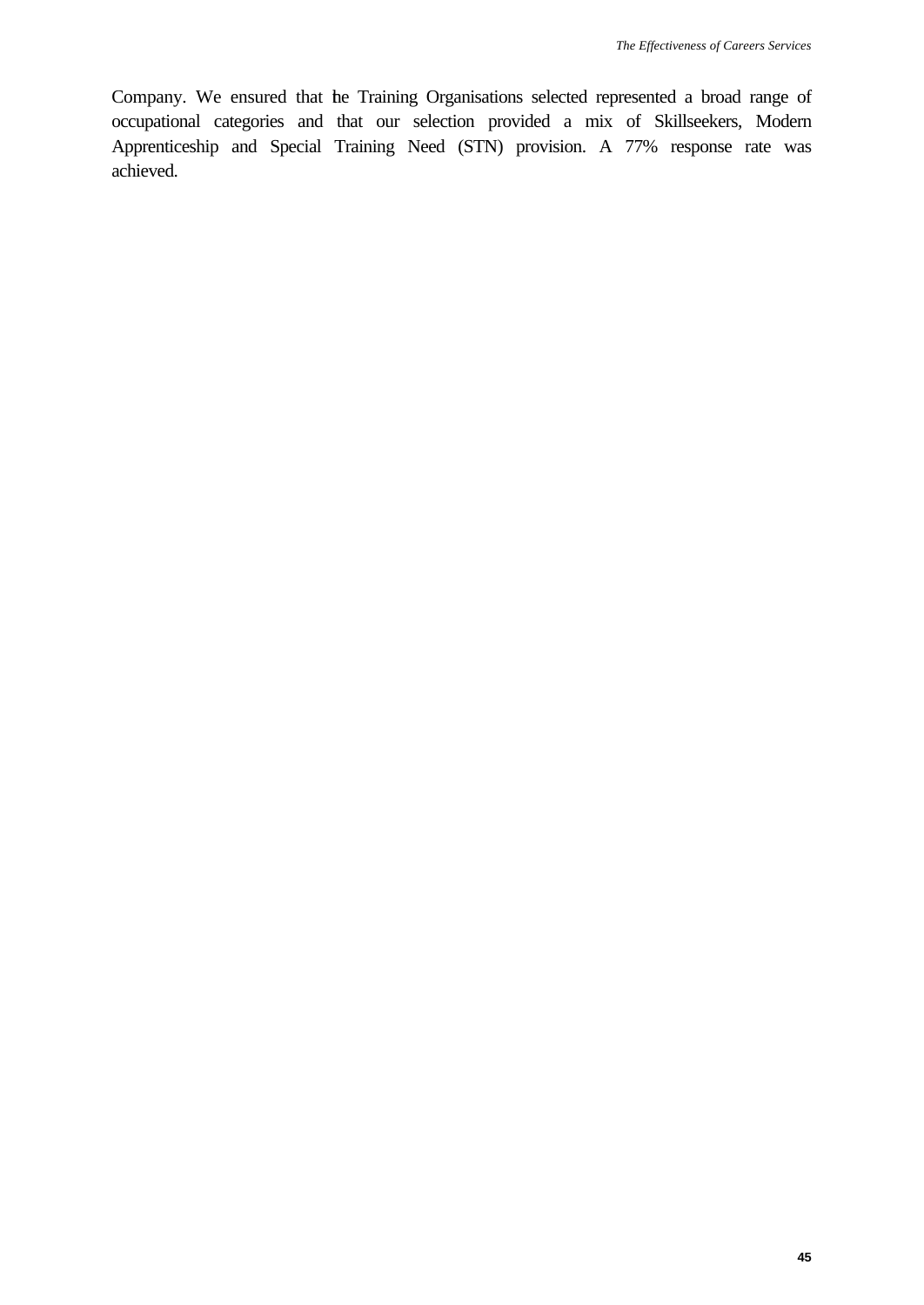*The Effectiveness of Careers Services*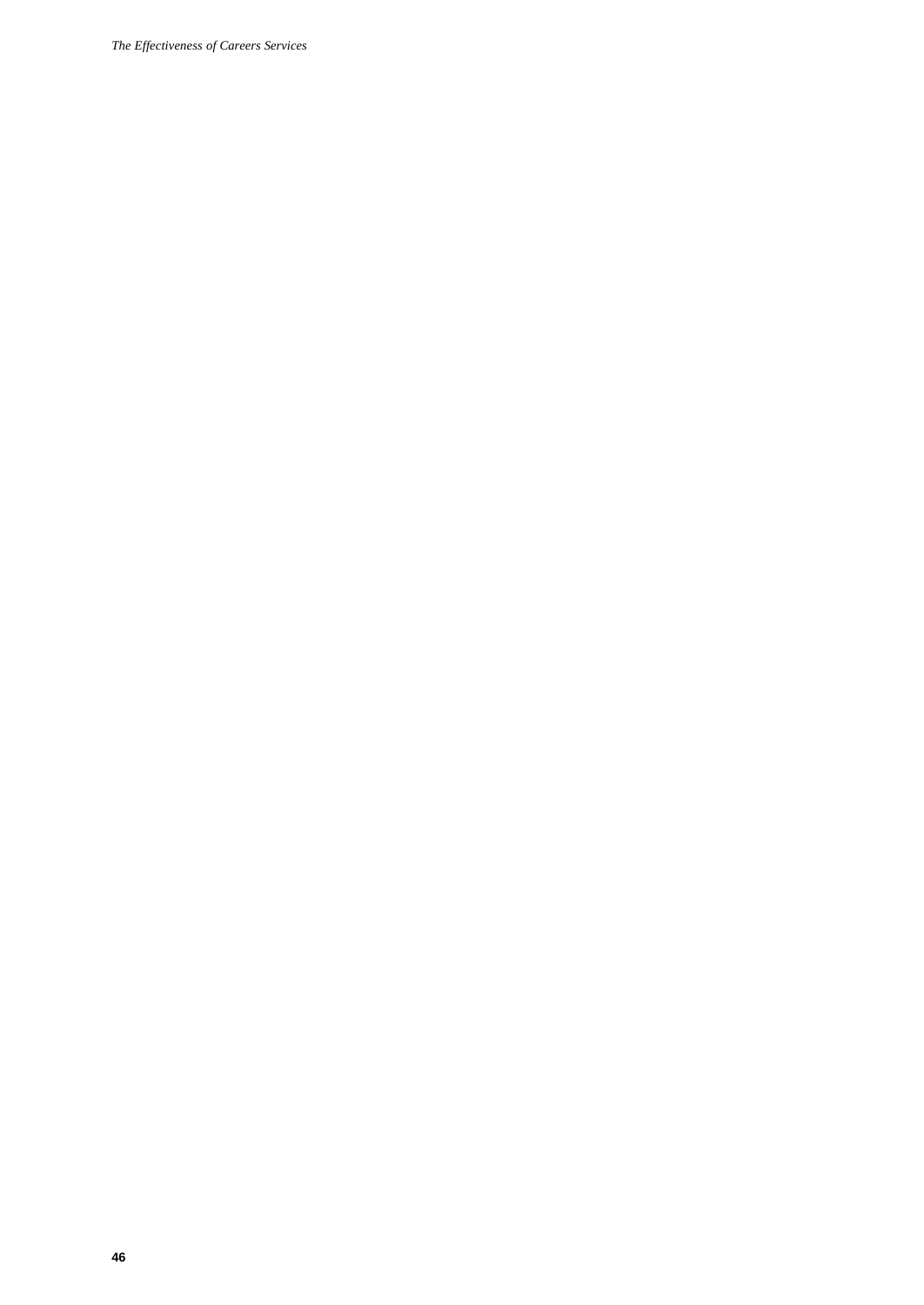# **CHAPTER 3 ROLE AND FUNCTIONS OF THE CAREERS SERVICE IN SCOTLAND**

# **Introduction**

In this chapter we describe the main aspects of Careers Service work as laid down in central government guidance and in the relevant Act. We also identify a number of key issues arising from the nature of the Careers Service's role and functions in the education, training and labour market systems. Many of these issues are well known to those working in the field of careers education and guidance, but they have emerged strongly from our research and, more importantly, are critical to definitions and measures of effectiveness.

# **SUMMARY AND ISSUES**

# **Functions and core client groups**

- The document *"*A Guidance Framework for Careers Service Companies" (SOEID, 1998) sets out the key aims of the Careers Service: "The key aim of the Careers Service is to contribute to the increasing achievement and prosperity of individuals, their communities and the economy and in doing so, to promote equality of opportunity.
- The core client group, to whom a service *must* be offered, includes:
	- ß individuals in full-time education and those in part-time education if preparing for employment (higher education students are excluded);
	- **16** and 17 year olds who have left education; individuals of all ages with disabilities; parents and guardians;
	- employers and training providers; and
	- educational institutions.
- A service *may* be offered to young people up to the age of 24 (New Deal group) and to other adults seeking careers guidance and information.

# **Careers Service role as a transition service**

- The Careers Service is essentially a transition service. Career development research shows that transitions occur as a result of two types of prompts.
- One type of prompt arises from how the education and training system and the labour market operate and can be termed "externally prompted transitions".
- The second type of transitions arise from aspects that are personal to each individual and related to their particular stage of career development and also to the wider personal circumstances of their life. These can be termed "personally prompted transitions".
- Most people will experience a combination of both types of transition but Careers Service Companies tend to focus on externally prompted transitions.
- For many young people the transition period extends beyond the first transition after school but Careers Service support is focused primarily on initial transitions at the expense of continuing transitions.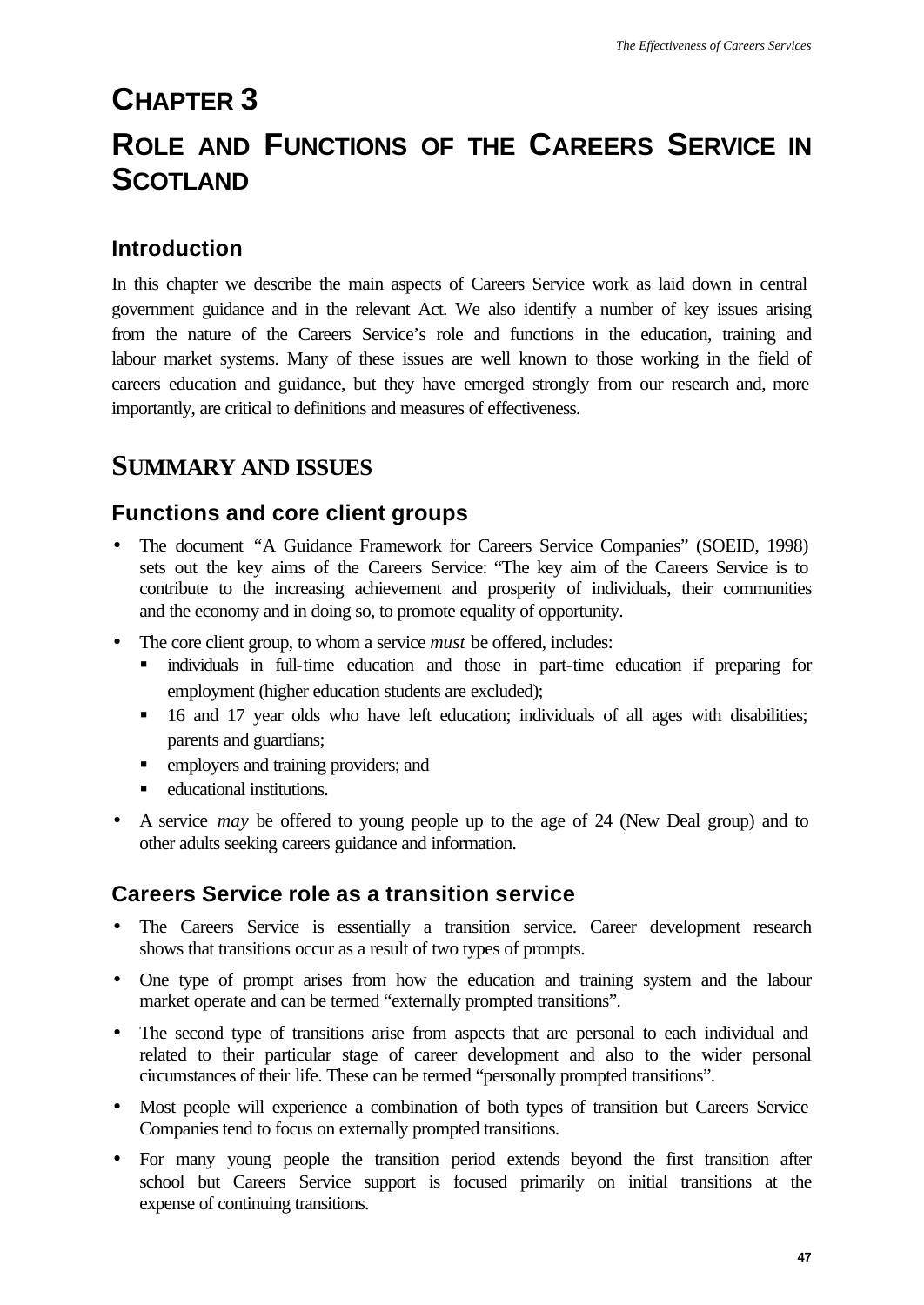# **The balance of Careers Service work**

- The Careers Service's work was geared towards school pupils and, to some extent, the young unemployed with less work done with young people in work and training and with students in further education. This is a result of policy direction from central government, resource limitations and a focus on short-term decisions and adjustments.
- Scottish Executive used Careers Service Business and Development Targets to encourage particular priorities in Careers Service Company work. Careers Service Company managers took varying approaches to using the targets as management tools to change the balance of practitioners' work in line with company and Scottish Executive targets.

# **Policy context and conflicting demands on the Careers Service**

- The Careers Service is expected to help deliver various government priorities but they are sometimes contradictory and not matched to existing resources. The result is conflicting demands and expectations of the Careers Service.
- Conflicting demands included:
	- ß raising clients' aspirations vs helping them adapt to the demands of the local labour market; being advocates for disadvantaged young people vs meeting the needs of employers for good quality candidates;
	- reducing the number of unemployed and meeting the Guarantee vs offering employers a wide choice of candidates;
	- **fi** offering an impartial service vs promoting the value of vocational qualifications; and
	- developing an enhanced role in economic development vs delivering social outcomes.
- There are issues about who makes decisions about what the Careers Service should be doing. In particular, what is the balance between the role of Careers Service Boards and the Scottish Executive (on behalf of the Minister for Enterprise and Lifelong Learning) in doing so?
- The existence of a core contract has implications for the stated role of Careers Service Boards and their decision-making in their communities. There are issues about the role of a limited company that provides a statutory service.

# **Conditional status of the Careers Service**

- The Careers Service has extensive responsibilities but very little accompanying power. It has duties placed on it but must work through and with others to fulfil them. What are the implications of a statutory service that cannot require anything of anybody?
- To meet its statutory duties, Careers Service Company staff may need to challenge the decisions and operations of a school, a college, an employer, a Training Organisation or a partner organisation but to function effectively for its clients the Careers Service Company has to rely on co-operation from these organisations. The result can be variation in provision for young people, not based on young people's needs but on the nature of the Careers Service's relationships with others.

# **DISCUSSION**

# **Functions and core client groups**

The Employment and Training Act 1973, as amended by the Trade Union Reform and Employment Rights Act 1993, places a duty on the Secretary of State for Scotland to secure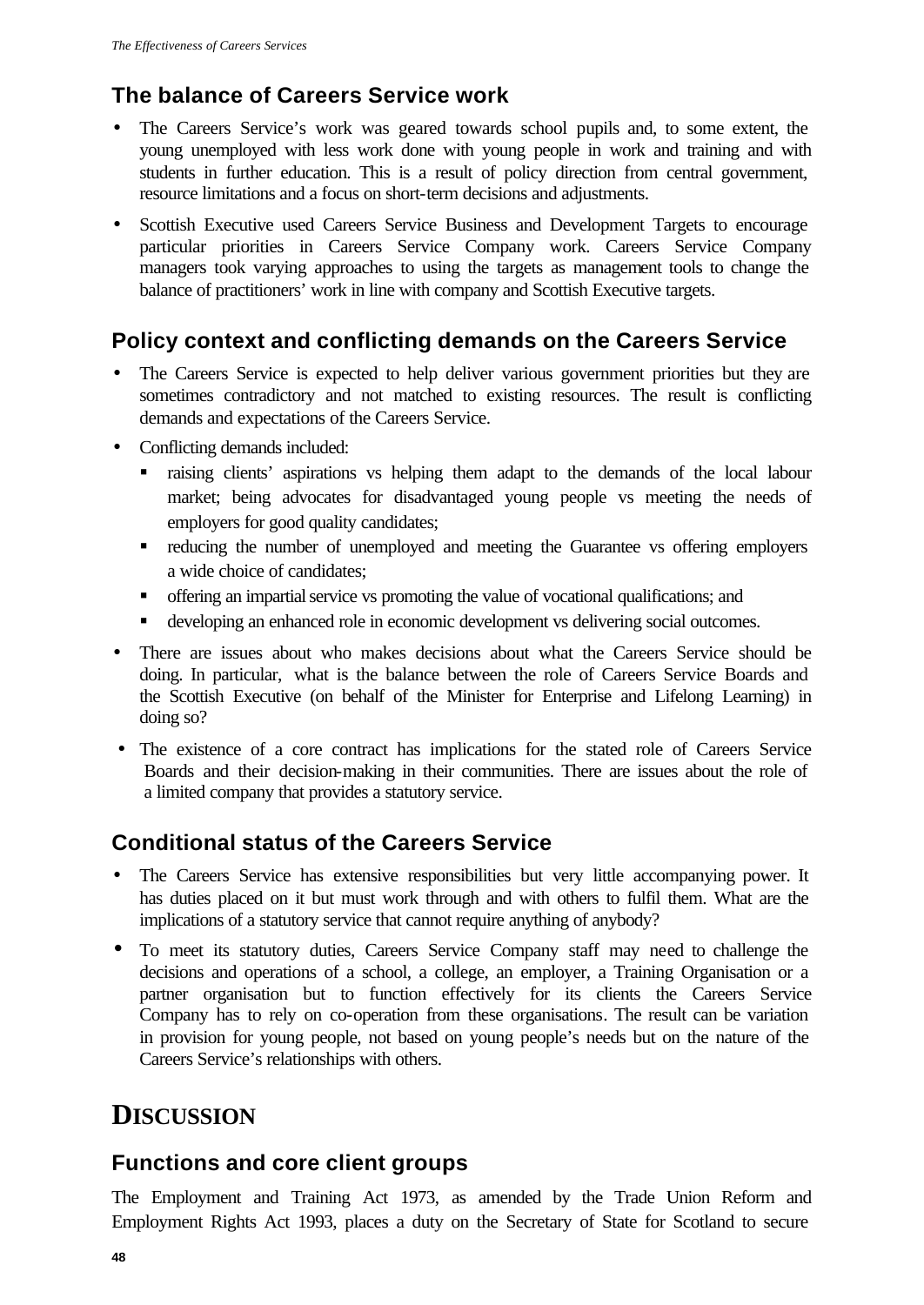the provision in Scotland of careers guidance and placing services for those undergoing relevant education in schools and colleges. The Act also gives the Secretary of State powers to arrange for the provision of such services for other people. These services should be provided in accordance with guidance given by the Secretary of State. During the period of the research, an updated document, "A Guidance Framework for Careers Service Companies" (SOEID, 1998) was produced which sets out the key aims of the Careers Service as delivered through Careers Service Companies. This identified the key aim of the Careers Service:

*"to contribute to the increasing achievement and prosperity of individuals, their communities and the economy and in doing so to promote equality of opportunity. This is to be achieved by the provision of effective and impartial information services, careers guidance and assistance to enter appropriate education, training and employment."*

#### **("A Guidance Framework for Careers Service Companies", SOEID, p.5: 1998)**

Although the Careers Service was still to be "a confidential and impartial service centred on individuals", the new document changed its client groups. Previously, stakeholders such as employers, Training Organisations, colleges and schools had been entitled to a service as part of the "supportive processes" to the Careers Service's work with young clients, but now with the Guidance Framework they became clients in their own right.

Under the Guidance Framework, clients are divided into those to whom a service *must* be offered and those to whom it *may* be offered. The client group to whom a service *must* be offered comprises:

- Statutory clients ie pupils and students of any age in full time education, and those undergoing part time education in order to prepare them for employment at all institutions other than within the higher education sector;
- 16 and 17 year olds who have left education;
- Individuals of any age with disabilities (including learning disabilities);
- Parents and guardians of individual clients;
- Employers and training providers; and
- Educational institutions.

Those to whom a service *may* be offered covers:

- Individuals up to and including age 24 (ie to match the New Deal categories); and
- Other adults seeking careers guidance and information.

The Guidance Framework described the nature of the careers guidance and careers and labour market information which clients could expect to receive, emphasising the need for impartiality, accuracy and accessibility. The document also covered the importance of strategic partnerships with other organisations, funding arrangements and support for the development of career education. Increased flexibility in delivery arrangements and in funding sources was encouraged.

#### **The Careers Service role as a transition service**

The UK is one of a small number of countries which has a careers service that bridges education and the labour market for those leaving education. More common is an education based careers information and counselling service where practitioners are based in schools or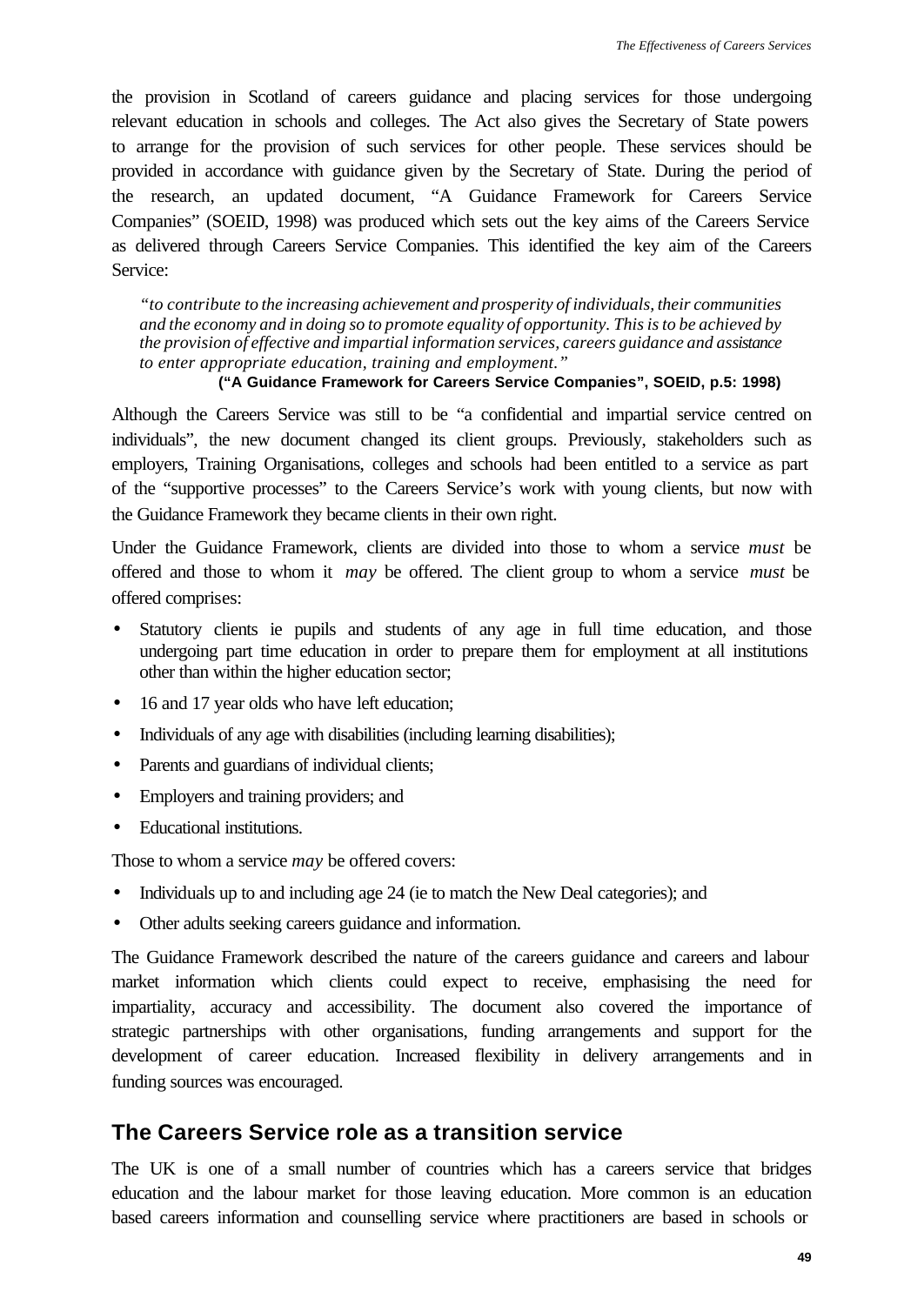colleges alongside a separate, community based service providing information on labour market opportunities and vocational guidance (Watts *et al*, 1993; Bartlet and Rees, 2000). The Careers Service in the UK is designed to encourage the development of career thinking and career management skills during education in partnership with schools and to support the subsequent entry into the labour market of new young entrants.

The Careers Service is the main agency for careers education and guidance for young people, and it is expected to base its provision and delivery arrangements on identified need:

*"The new framework offers greater flexibility to careers service companies in determining local needs of clients and prioritising accordingly."* 

#### **(***ibid***, p.3: 1998)**

What are the needs of young people in transition? What is it that prompts young people to seek careers information and guidance, to change their career ideas, to take action in preparation for transition? Career development research shows that transitions in career thinking occur as a result of two types of prompts. One type of prompt arises from how the education and training system and the labour market operate. Some examples include:

- Subject choice in S2, in S4/S5 and in S5/S6;
- Results from internal or external exams:
- The impact of work experience on previously held career ideas;
- Stress in the lead up to SQA exams;
- Coming close to leaving school or leaving a Skillseekers programme of training;
- UCAS application dates; and
- College and employer/training organisation closing dates.

These may be termed "externally prompted transitions" in career thinking. These often act on groups of young people rather than on individuals and may be predicted, as they result from known events. Consequently careers guidance activities can be anticipated and timetabled, and many of them can be delivered to groups rather than to individuals.

The second type of prompt to transition arises from aspects that are personal to each individual and related to their particular stage of career development and also to the wider personal circumstances of their life. These may be termed "personally prompted transitions" in career thinking. These prompts act on individual young people: they can rarely be predicted, cannot be timetabled in advance and need to be dealt with individually in most cases. Personally prompted transitions might arise from the impact of:

- family circumstances: for example, a young person who has been lackadaisical about seeking work may be prompted by a parent's redundancy to take action;
- personal behaviour: for example, a young person who has refused to consider a Skillseekers training place may be prompted by an imminent court appearance to seek an interview for Skillseekers;
- friends: for example, when other members of a close friendship group seem to have sorted out their career ideas;
- the individual's stage of career development: for example, an S3 pupil may become anxious that s/he has no idea about what s/he will do in the future, or an S6 pupil who has focused narrowly for a number of years on one career idea now experiences doubts;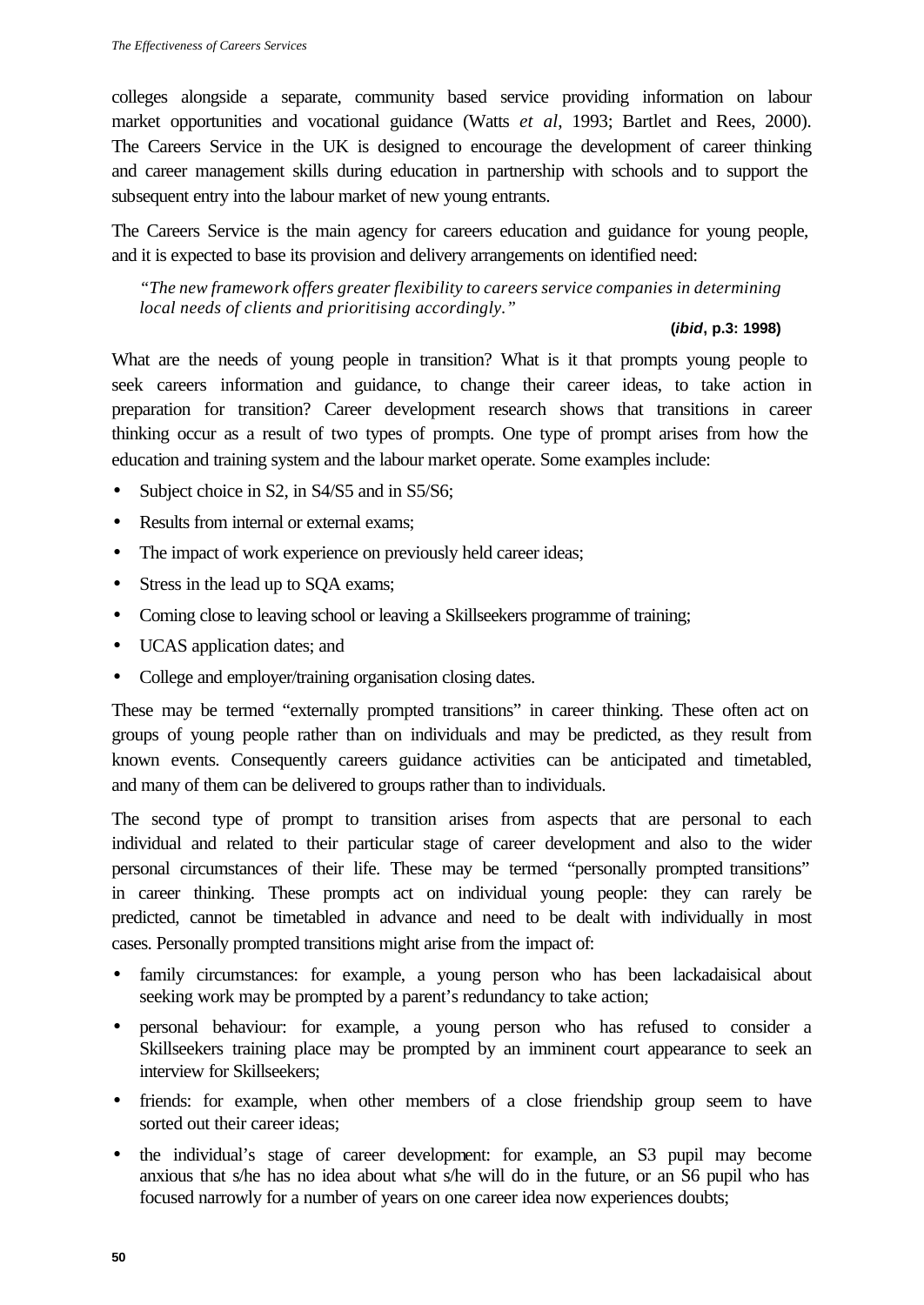• experience: for example, when a young person in work, training or FE discovers the work or course to be so different from what was expected that a change of direction is considered.

Most people will experience a combination of both types of prompt to transition in career thinking, and these transitions in career thinking can be experienced across the whole of the Careers Service's core client group, not just those in schools. For some clients, personally and externally prompted transitions may occur at the same time, and can be supported through one careers guidance intervention. For many they will occur at different times. Careers guidance services that aim to meet the needs of clients must encompass both types of transitions. We discuss client contact systems in detail in Chapter 6, but the evidence of our research is that the Careers Service currently focuses its work more on externally prompted transitions than personally prompted ones, particularly in its work with school pupils.

A further issue is that of the continuing need for careers education and guidance. The reality of young people's experiences is that, for many, the transition period extends beyond the first transition after school. At present careers guidance support from the Careers Service is focused primarily on initial transitions at the expense of continuing transitions.

### **The balance of Careers Service work**

This emphasis on initial transitions was reflected in the balance of the Careers Service's work, which was heavily focused on school pupils and, to some extent, the young unemployed. Less work was done with other core clients such as young people in training and work or students in further education. This was a result of policy direction from central government, resource limitations and a focus in practice on short-term decisions and adjustments. The importance given by many LECs to job readiness as an essential component for new entrants to the labour market also contributes to a focus on initial transitions. For a more detailed discussion of initial and continuing transitions, see Chapter 8.

The Scottish Executive used Careers Service business and development targets to encourage particular priorities in Careers Service Company work. Careers Service Company managers took varying approaches to using the targets to change the balance of practitioners' work in line with Careers Service Company and Scottish Executive targets. We note in Chapter 10 that work with employers was more of a priority for managers than it was for practitioners. This may be because the needs of individual young clients seem more apparent and immediate than those of employers. Careers Service Company managers used targets to change priorities towards increased employer work, and this approach was also used to change the balance of work between school and post-school clients, between different year groups of school pupils and between interview and group work approaches.

#### **Policy context and conflicting demands on the Careers Service**

The Careers Service is expected by central government to help deliver various priorities but these priorities are sometimes contradictory and not matched to existing resources. At the same time Careers Service Boards are expected to identify and respond to local needs; this assumes that central government priorities and local needs match. The result is conflicting demands and expectations of the Careers Service which impact on the effectiveness of the Careers Service. There are a number of examples of these conflicting demands.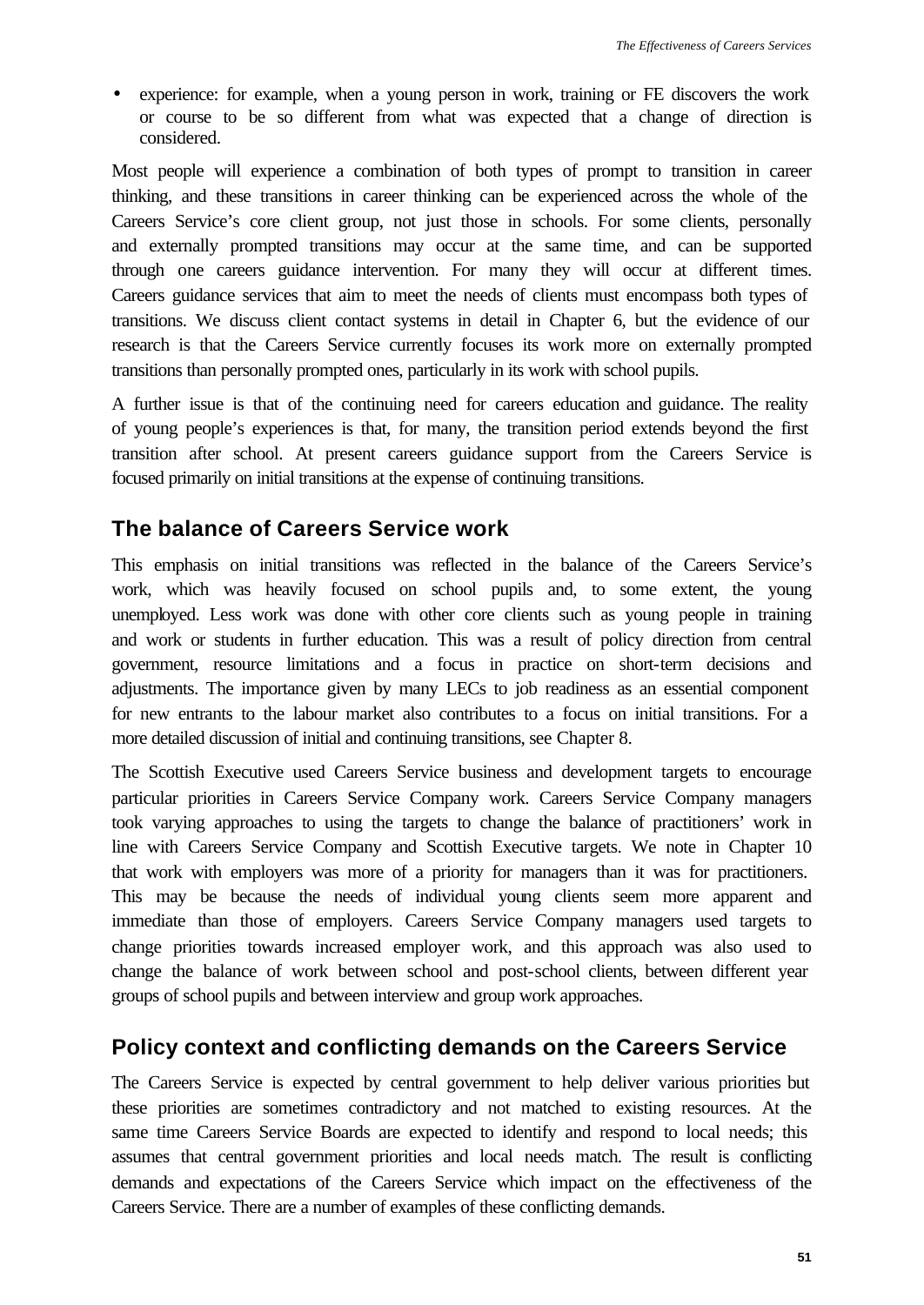Firstly, the Careers Service is one of the organisations expected to help raise the aspirations of young people, to challenge narrow, low and stereotypical expectations based on class, gender, race and disability. The increased motivation to learning that can come from appropriate careers guidance is expected to feed into improved educational performance. The Careers Service is expected to contribute to the achievement of national education and training targets through raising the aspirations of young people to higher achievement. Within this, disaffected and disadvantaged young people, and those from dispirited communities are a particular focus of attention. However, young people's raised aspirations may not be capable of being met by the opportunities in the local labour market. A small number of those involved in our research suggested that the Careers Service would best serve young people's interests by encouraging them not to be over-ambitious (by adapting to what was available in the local labour market) and by discouraging choices that could not be met locally.

Secondly, Careers Services are expected to persuade and influence employers and training organisations to take on disadvantaged and disaffected young people. While both Training Organisations and employers generally recognised this as an appropriate role for the Careers Service, employers' demands were for high calibre young applicants, and any dissatisfaction they had with Careers Service Companies tended to centre around this issue.

Connected with this is the expectation that Careers Service Companies should help reduce the numbers unemployed and give high priority to meeting the Guarantee of an appropriate postschool opportunity to young people. The effect of giving this group first priority for opportunities means that employers may not be offered a wide choice of candidates. In addition, if Careers Service Companies strive to raise young people's aspirations as expected, this may have the effect of encouraging young people to remain in full time education, thus limiting the numbers of well-motivated young people entering the labour market.

The provision of an impartial service versus the promotion of particular opportunities or routes to clients is another example of conflicting demands. Government guidance to Careers Service Companies recognises impartiality as absolutely central to the Careers Service's work, and this and other research shows the extent to which young people and their parents' support the need for the Careers Service to offer impartial guidance (Semple, 1994). Careers guidance practitioners hold very strongly to impartiality as part of their professional integrity. But occupational and professional groups are sometimes inclined to blame the Careers Service (and schools) if young people do not choose to enter their area of work or have misperceptions of it. More seriously, LECs and central government expect the Careers Service to be an advocate to schools, young people and parents of the work-based training route, which does not have parity of esteem with academic routes in the eyes of many. It is appropriate for careers advisers to broaden ideas and challenge such misperceptions, but to what extent? When does "broadening ideas" become "pushing one option too hard" for an impartial guidance service?

Lastly, the Careers Service is expected to develop an enhanced role in economic development and also deliver social outcomes as part of the social inclusion agenda.

Effectiveness measures take into account client satisfaction and this is often based on expectations. The view of stakeholders on the effectiveness of the Careers Service's work is likely to be measured against their own objectives rather than the Careers Service's. This needs to be considered when measures of satisfaction are interpreted.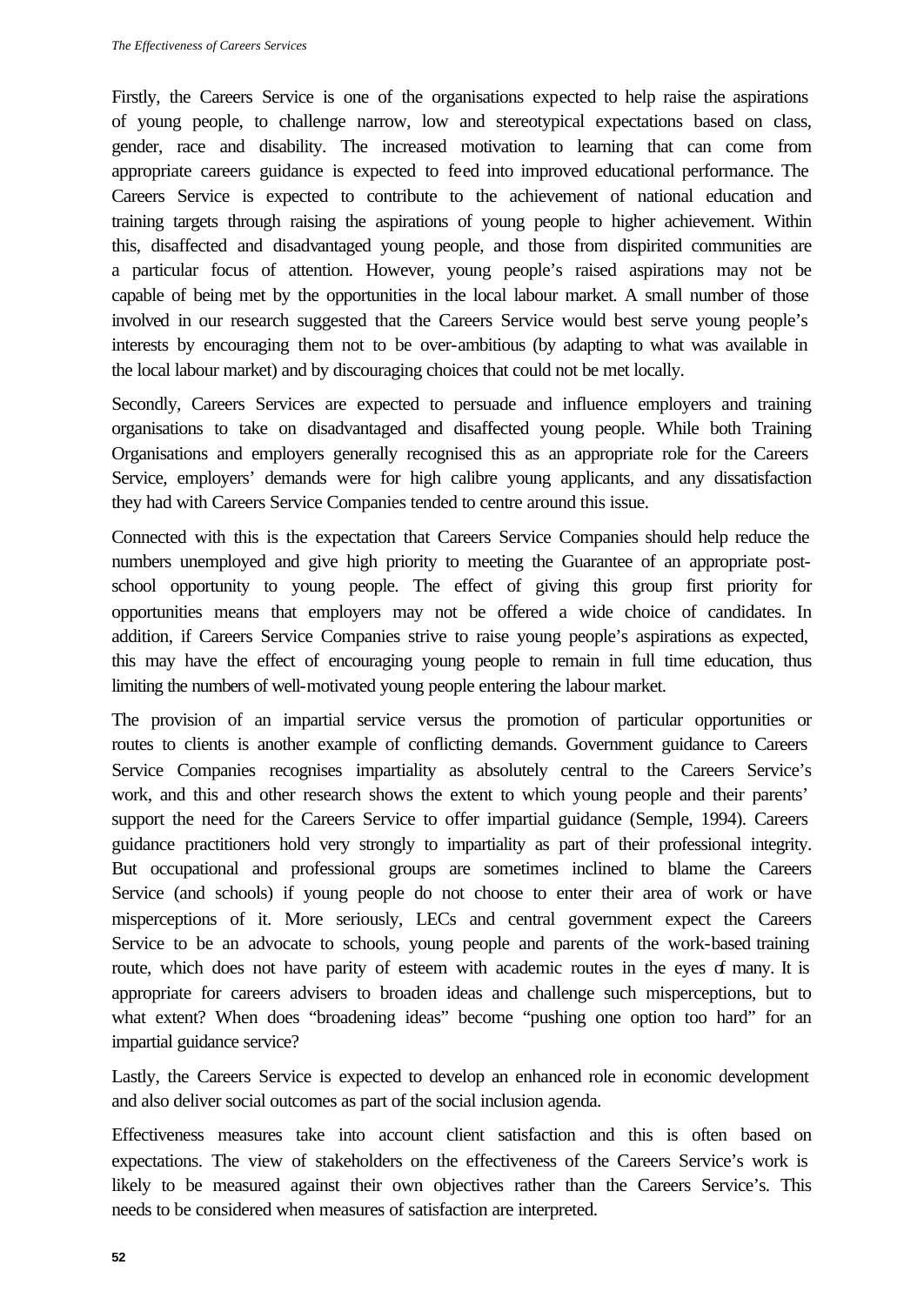There are issues about who makes decisions about what the Careers Service should be doing. In particular, what is the balance between the role of Careers Service Boards and the Scottish Executive (on behalf of the Minister for Enterprise and Lifelong Learning)? The Scottish Executive sets the overall priorities and then it is up to the Boards to develop a strategic plan to deliver them. To what extent should priorities be centrally determined, and to what extent should they be open to local variation? Does the use of centrally driven targets and funding effectively set priorities and take away decision-making from Careers Service Boards? This becomes more likely in the context of funding limitations.

There are other questions about the role of a limited company that provides a statutory service. A number of Board members felt that the core contract was so rigid that Boards lacked any real power to make a difference in their area. On the other hand, some Board members seemed prepared to make major changes in the service without a well-founded rationale for doing so. In the context of a statutory service the core contract is probably necessary to ensure some degree of consistency across Scotland. But the existence of a core contract has implications for the stated role of Careers Service Boards and for their ability to attract high calibre individuals as Directors.

### **Conditional status of the Careers Service**

While acknowledging the value of partnerships, the research suggests that the conditional status of the Careers Service had an impact on the extent and quality of its work. As we noted in Chapter 2, the Careers Service has extensive responsibilities but very little accompanying power. It has duties placed on it but must work through and with others to fulfil them. One Head of Service described the situation in this way:

*"The Careers Service is the opposite of the harlot who has power without responsibility: the Careers Service has responsibility without power."*

What are the implications of a statutory service that cannot require anything of anybody? To meet its statutory duties a Careers Service Company may need to challenge the decisions and operations of its partners, for example:

- Schools and colleges with poor careers education programmes or badly resourced careers libraries;
- Employers or Training Organisations unwilling to consider applicants from particular backgrounds or locations, or reluctant to pay a reasonable wage or offer appropriate training;
- Schools/colleges and employers/Training Organisations with misperceptions of the other's provision;
- The local authority regarding policy on career education;
- The LEC on the quality of training provision.

However, the Careers Service needs the co-operation and flexibility of these organisations in order to function effectively on behalf of its clients. A school which feels itself criticised in the Service Level Agreement discussion for its poor careers library may effectively limit access by the careers adviser to times convenient to the school timetable. Employers and training organisations may place their vacancies elsewhere, and LECs and Local Authorities may become reluctant to fund Careers Service work. There is no basic minimum co-operation that must be provided: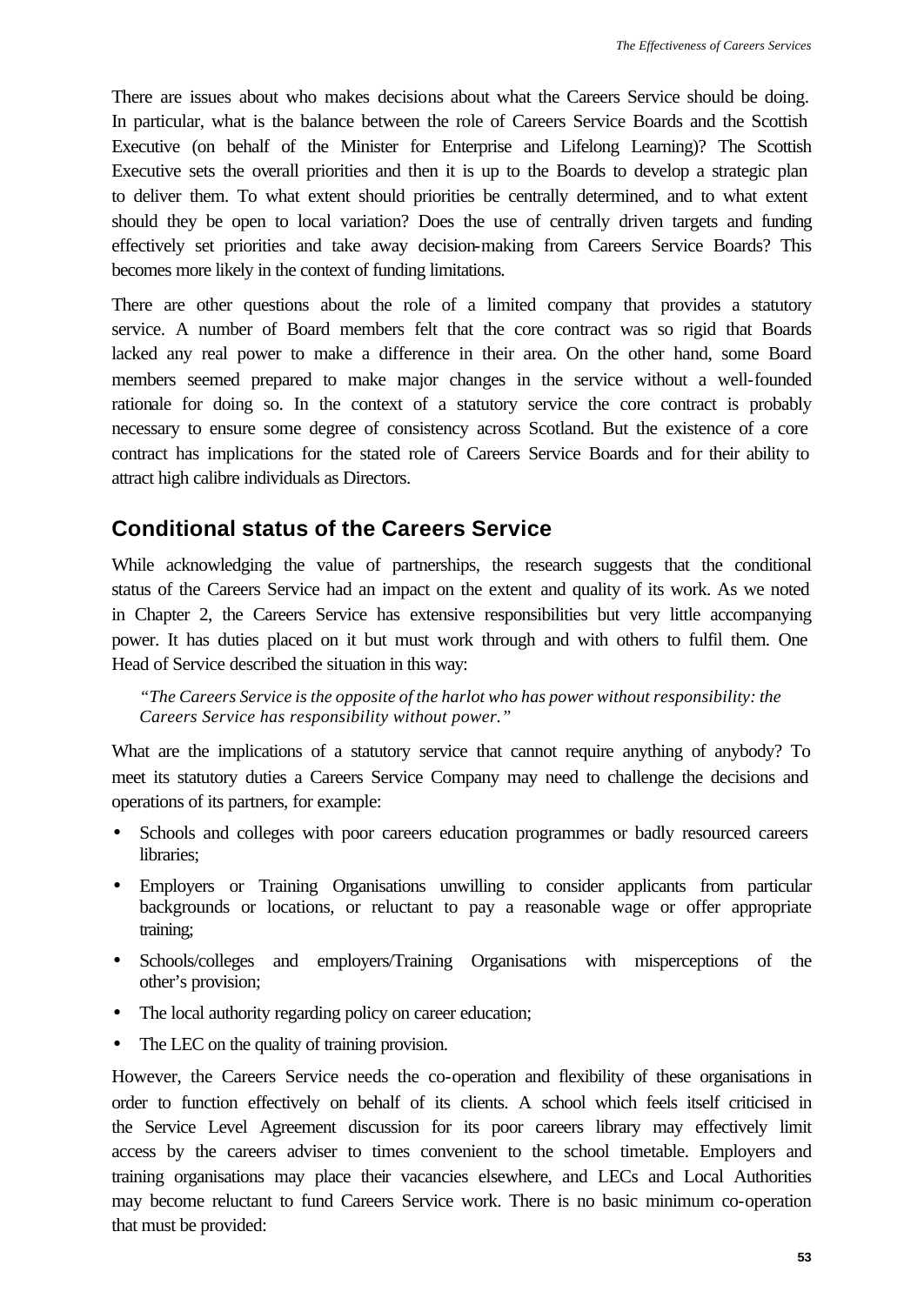*"You can't be too blunt with a school because we're guests in the school."*

#### **Head of Service**

Where the Careers Service's challenge makes the relationship poorer, the service to young people may suffer, with variation in provision for young people not based on young people's needs but on the nature of the Careers Service's relationship with others.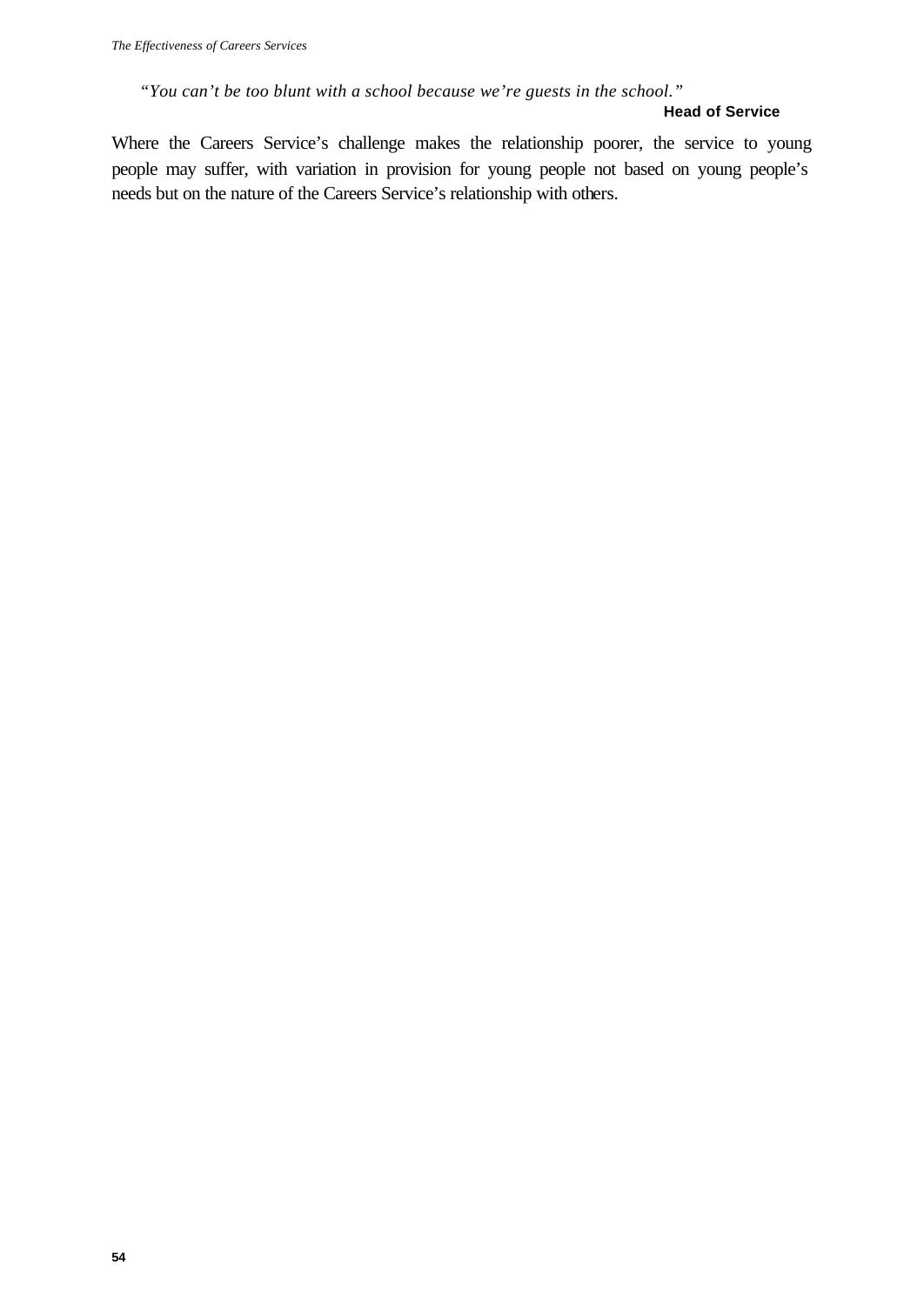# **CHAPTER 4**

# **THE IMPACT OF THE CHANGED MANAGEMENT OF THE CAREERS SERVICE IN SCOTLAND**

# **Introduction**

Chapter 4 describes the impact of the changed management of the Careers Service on its staff and on its relationships with key partners. It looks at the effect of changing funding sources and at the link between the Careers Service's funding and policy direction on its role.

# **SUMMARY AND ISSUES**

### **Impact of the changed management of the Careers Service**

- While all Careers Services had experienced a degree of change as a result of the setting up of the new companies, around a third had made radical changes.
- Both managers and staff in Careers Service Companies were in the main positive about the changes, citing improved status in the eyes of employers, Training Organisations and education authorities. They valued the greater financial autonomy, less bureaucracy and the capacity to respond more quickly.
- Many of the Careers Service's partner organisations noted its increased business orientation and its contribution to economic development.
- Negative aspects of the changes included: the financial responsibility of budgeting; and, in some cases, less consultation with staff due to a fore-shortened decision-making process. How may staff be adequately consulted in a business environment?
- As Heads of Service (especially in larger Companies) became more focused on business development, they increasingly had to rely on practitioners and middle managers to provide intelligence on client need and the likely effect of policy options for practice.

# **Careers Service Boards**

- The initial focus of Careers Service Boards was on finance. Staffing, quality assurance, Careers Service Company profile and partnerships were other areas of concern.
- There was variation in the extent to which staff thought that Careers Service Boards contributed to Company development and were supportive of the Head of Service. Where problems arose they were due to personality difficulties, conflict of interest and internal Board relationships.
- Boards were viewed as ineffective when members did not lay aside other agendas; were uninformed or suggested major changes of policy on the basis of anecdotal evidence; or did not understand the limitations arising from the need to meet the core contract.
- Boards could contribute through applying financial rigour to proposals and through raising the profile of the Careers Service Company in the wider community. Another positive effect of having a Board was that it required the Head of Service to have a clear focus when developing and presenting policy.
- The majority of practitioners involved in this research felt the Board to be remote. Some Careers Service Companies kept the relationship between the Board and staff distant, but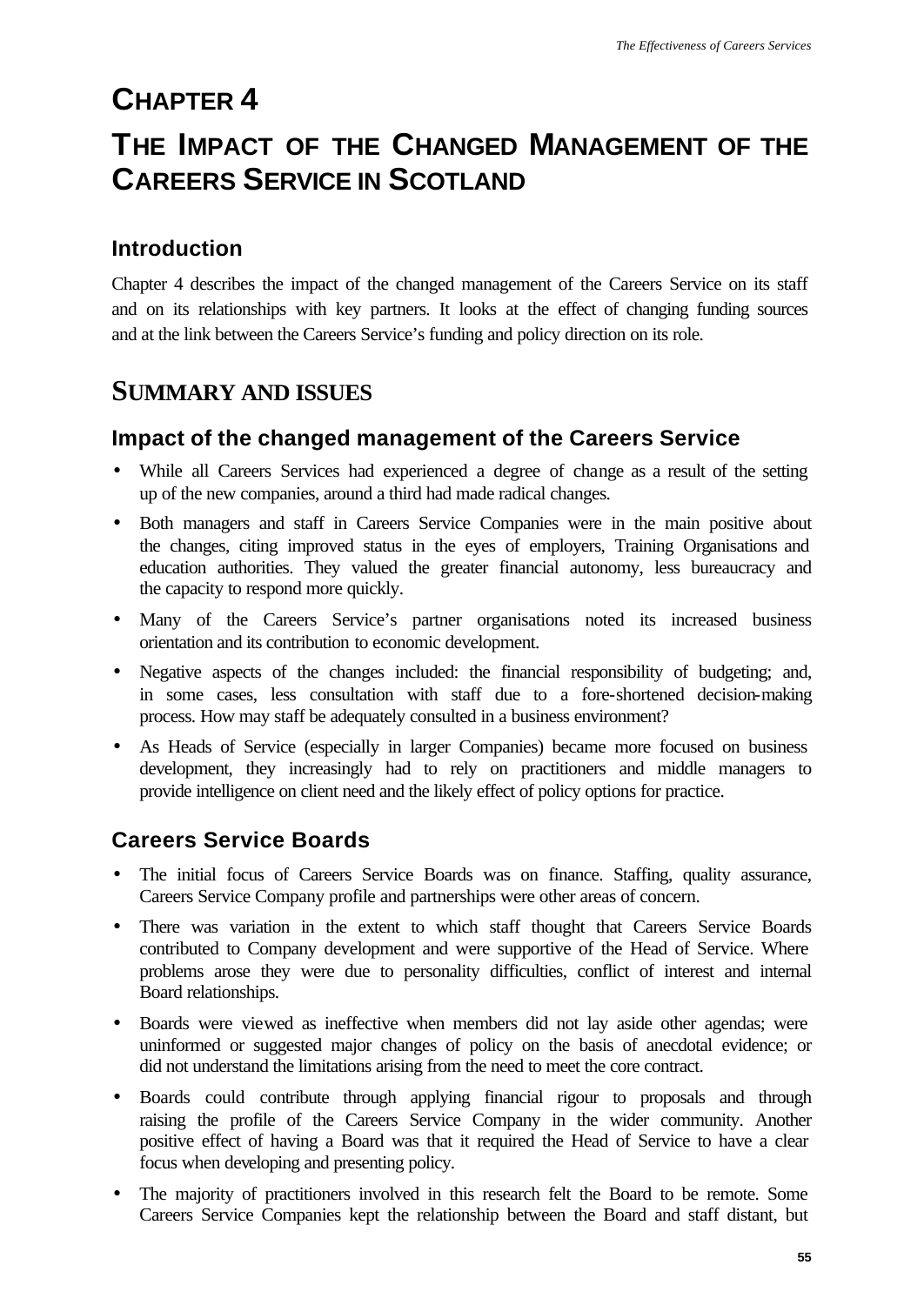the trend was to promote contacts between Board members and staff. What is an appropriate level of involvement between Boards and Careers Service staff, and how can effective relationships be developed?

- Boards varied in the extent to which they had worked through the implications of being strategic rather than operational. At the mid-point of our research, around a third of Boards were clearly strategic, with a further half equally strategic and operational.
- Boards defined their *strategic* role in relation to the development of the Careers Service Company as a *business* and viewed the direction of the Careers Service Company as a *careers guidance service* as an *operational* matter. How much does it matter whether Heads of Service and Boards see careers guidance priorities as operational and not strategic?

# **Funding**

- The research identified three types of Careers Service Company funding: core funding, enhanced core funding and non-core funding. Core funding is money to deliver the core contract to core clients; enhanced core funding is external additional funding which enhances the service to core clients; and non-core funding is external additional funding which provides a service to non-core clients.
- All Careers Service Companies had both core and enhanced funding, and most had some non-core funding. But Companies varied in the importance they gave to the different sources of funding and the way in which they applied the funding to staffing.
- Careers Service Companies and their partners were concerned to ensure that the service to the core client group was not damaged through over-extending Careers Service Companies' resources through time-consuming bids and initiatives.
- Both enhanced and non-core funding were short-term and vulnerable to changes in priorities by other organisations. What are the implications for the core work of a statutory service if the additional funding used for this purpose cannot be guaranteed?
- The use of enhanced funding for core clients was not evenly distributed across Scotland, resulting in variation in the level of service to clients. There are, therefore, implications for the entitlement of clients to careers services.
- Additional funding is often subject to particular conditions that can inhibit an integrated approach to clients or prevent the Careers Service from meeting the needs of clients.
- The principle of competition for external funding could bring the Careers Service into direct competition with agencies with which it was meant to work in partnership.
- Virtually all Careers Service Companies viewed the General Aggregated Expenditure (GAE) formula as inappropriate.
- There is a discrepancy between what the relevant Act requires of the Careers Service and the funding received for core clients (particularly with respect to further education students). At the very least, the funding formula should match the core client group or the core client group should be changed.

# **Changing relationships with the Scottish Executive**

- The Scottish Executive relationship with Careers Service Companies in Scotland was a positive one based on partnership and flexibility.
- The negative side of this flexibility was that sometimes Scottish Executive staff did not give clear direction based on the actual requirements of Company status.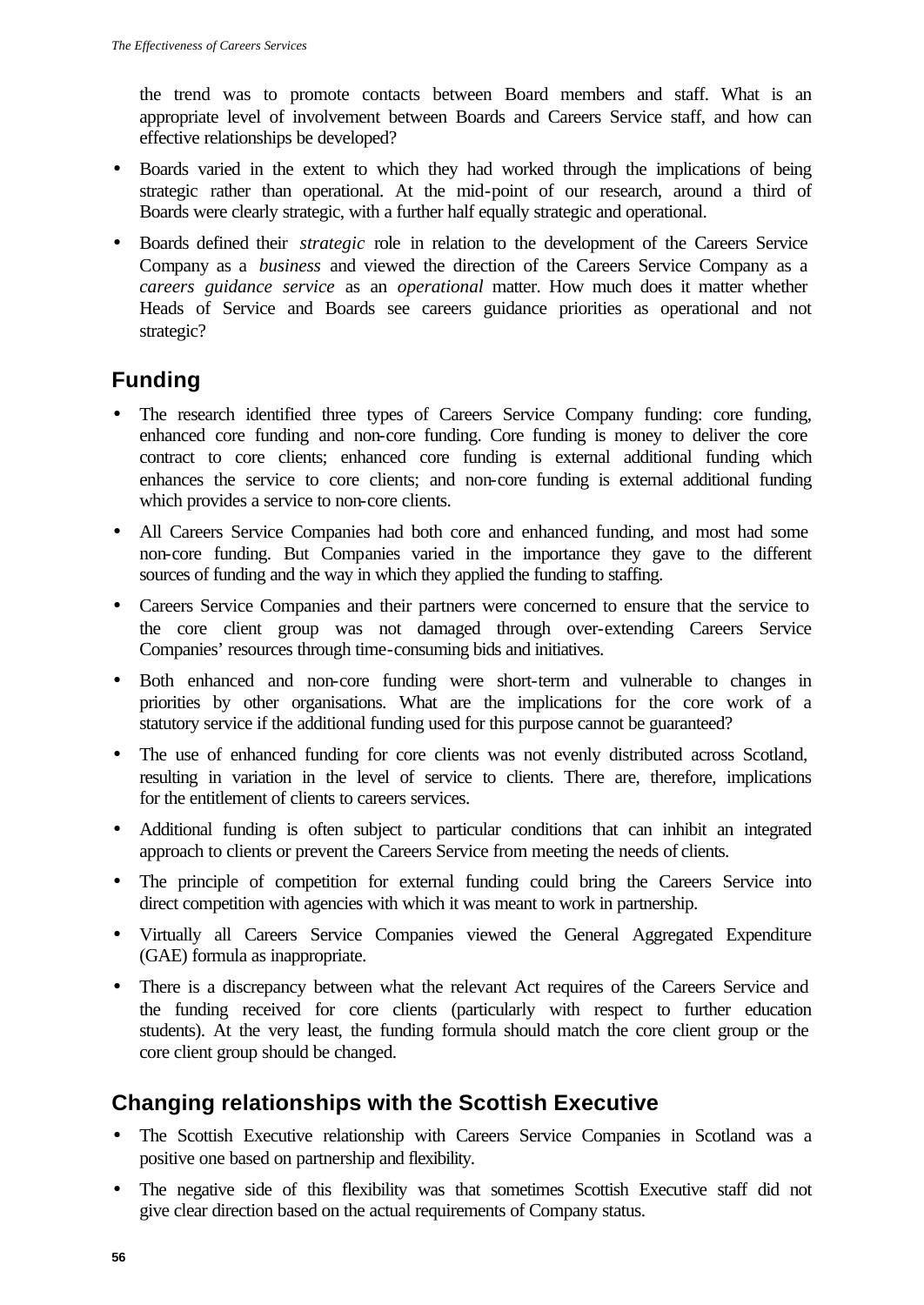- The role of Scottish Executive staff as external auditors for the Careers Service for the Scottish Quality Management System (SQMS), allowed them to use the external audit as a development tool and as a way of focusing the Careers Service on certain priorities.
- Central support for research and professional publications from the Scottish Executive was missing, in contrast to the support given by DfEE.

### **Changing relationships with the Local Authority (LA)**

- The new arrangements had created a greater distance between the Careers Service and education departments, but had also broadened its links to other departments in LAs .
- Decision-making was speedier in most Careers Service Companies outwith the control of education departments. Ring fencing of budgets protected Careers Service Companies from local authority cutbacks. Most Careers Service Company staff and managers were happy to be out of the direct control of LAs.
- LA reorganisation meant that Careers Service Companies had to develop new relationships with their new authority/ authorities.
- In a time of financial stringency, some LAs were keeping development funding for their own staff and services, viewing the Careers Service as no longer their own service.
- The local authority brings a public service ethos, a determination to safeguard the service to schools and a focus on social and community outcomes to the Careers Service Board.

### **Changing relationships with the Local Enterprise Company (LEC)**

- LECs were one half of the partnership in Careers Service Boards. The research noted increased funding from the LEC for specific projects, and as the Careers Service successfully completed such work, the relationship became closer with links to a wider range of LEC departments.
- LECs had generally come to see the Careers Service Company as a key delivery arm for their strategic objectives.
- But some LECs were frustrated that the Careers Service Company did not appear to share a similar strategic vision: these LECs had a more dynamic view of the possible contribution of Careers Service Companies to economic and skills development than did their Careers Service Companies.
- The developing relationship between the two organisations was contributing to significant progress in the provision of LMI to clients.
- Relationships with LEC training managers and local representatives showed a degree of variation, to a large extent dependent on personality and expectations.

### **Other partnerships**

- Across Careers Service Companies, relationships with the Employment Services were good, and had improved with the Careers Service's involvement with the New Deal.
- In a small number of Careers Service Companies, the Careers Service and Education Business Partnerships (EBPs) were part of the same organisation but were separate in most. Relationships were being developed according to local circumstances.
- Confusion in responsibilities and roles between Careers Service Companies and EBPs does not help clients. What is the best model of joint working for these two organisations, operating together under the Education for Work banner?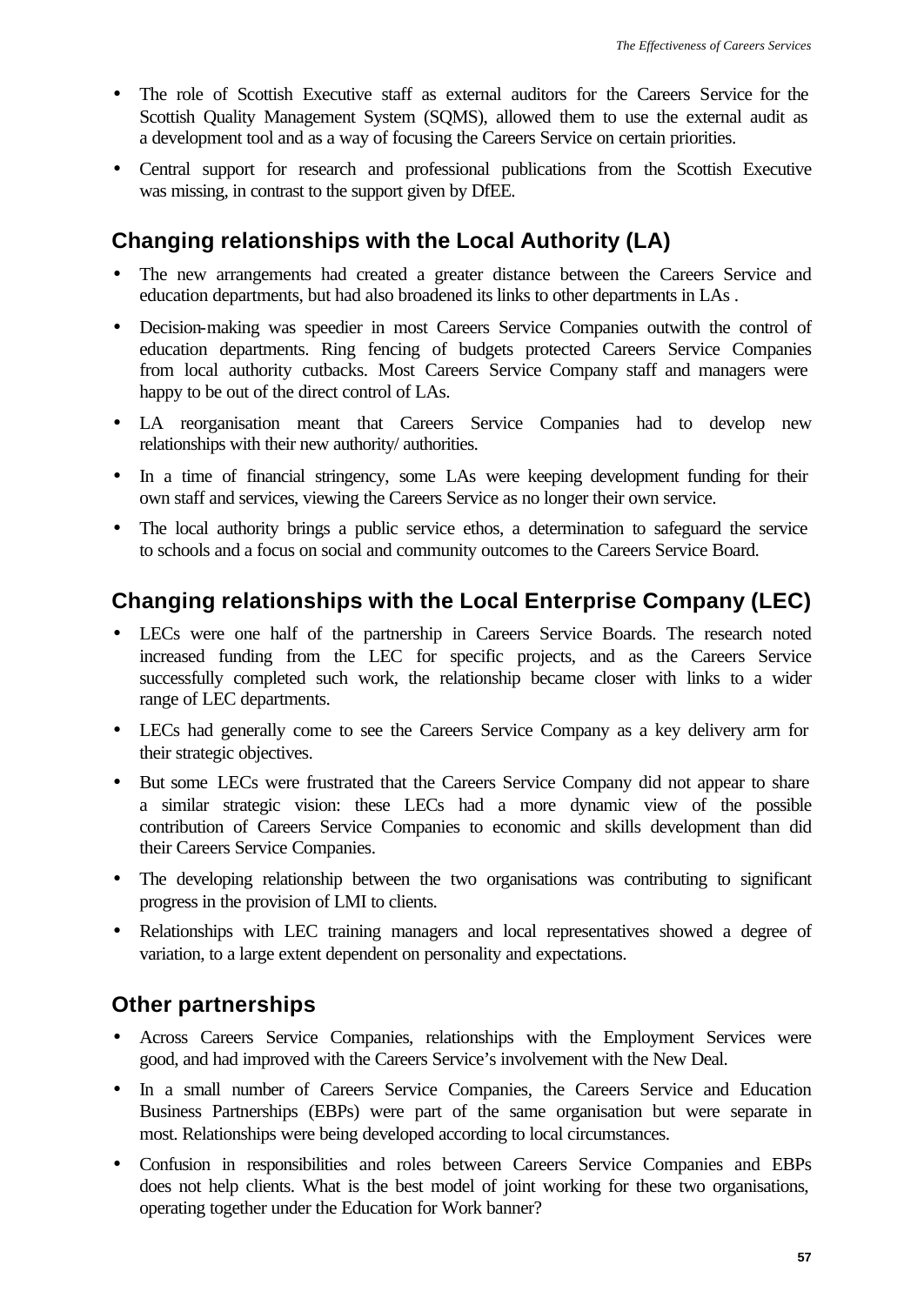# **FINDINGS AND DISCUSSION**

### **Impact of the changed management of the Careers Service**

#### *The extent of re-organisation*

The setting up of the new Companies to deliver the Scottish Executive contracts created the potential to change structures and conditions.

We examined the evidence available to us and concluded that, while all Careers Service Companies had obviously experienced a degree of change since the Companies were set up, the degree of this change was variable. Just over a third of Careers Service Companies had undergone (or were proposing) radical or considerable re-organisation (including structural and staffing changes). The remainder had undergone minimal or limited change.

#### *Perceptions of positive aspects of the new Careers Companies*

The aspect that was most commonly noted by Careers Service Company staff and others as a beneficial consequence of the new arrangements was that the standing of the Careers Service had improved in the eyes of employers, Training Organisations and local authorities. The Careers Service was seen as having more of a business orientation and its contribution to economic development was more valued.

*"Having a commercial orientation helps the Careers Service to relate to the commercial world"*

#### **Head of Service**

Both Heads of Service and practitioners commented that it was now possible to be more proactive and developmental, and to have more autonomy:

*"The Careers Service is much more the master of its own destiny"*

#### **Careers Adviser**

The capacity to respond more quickly to external demands, to changing circumstances, to personnel and staffing issues and to the need to improve premises was noted and valued. This was linked to a view that, in most Companies, there was less bureaucracy and a smaller number of levels of consultation involved in decision-making. It was also helped by the ability to identify and control the Careers Company's budget and financing separately, in contrast to the previous situation where Careers Service financing had not been ring-fenced from the education budget. Another positive aspect was the noticeable developments in quality assurance resulting from work towards the Scottish Quality Management System (SE, 1995; SO, 1998) which had in turn benefited from, and contributed to, more systematic use of customer feedback. Many Careers Service Companies had also developed more sophisticated corporate images. A positive view of the impact of the changes was very much the most common one.

Some Heads of Service and practitioners commented that there had been no particular impact on the quality of provision to clients. This comment was commonly made to emphasise that earlier fears about any potential negative impact of the changes on clients had proved unfounded. We are not sure to what extent it is true to say that there had been no particular impact on provision to clients. As we will see later in this chapter when we examine the extent of non-core work, we observed that core work with clients was enhanced across many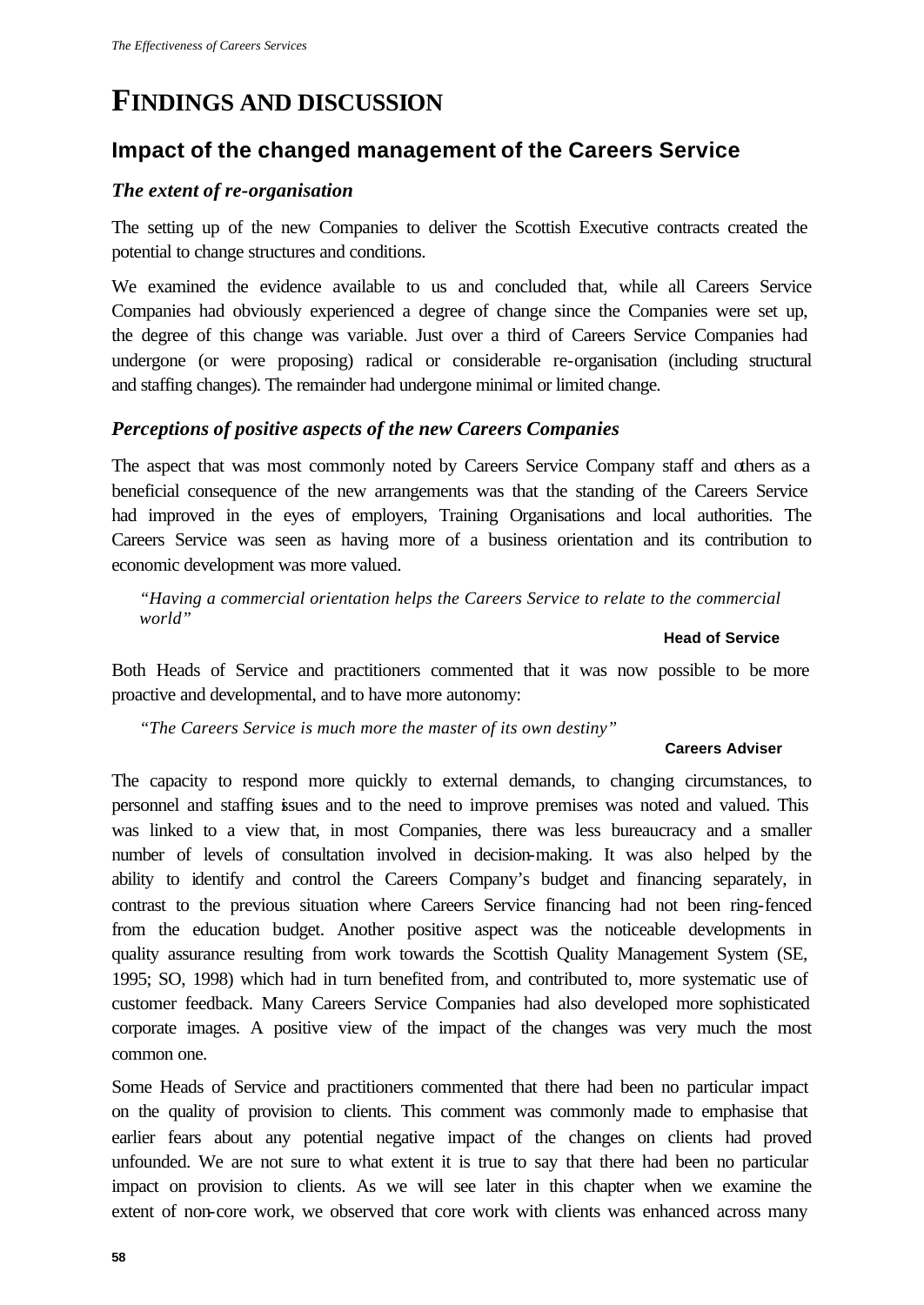Companies by non-core funding, some of which was unlikely to have come to the Careers Service prior to the change of management. In considering why respondents might underestimate the extent of the impact on provision to clients we wondered whether this was because many practitioners tended to be focused on school work whereas most of the enhanced core work appeared to impact on post-school clients.

Practitioners in Companies whose management had distanced staff from some of the discussions at Board level about company priorities were more likely to see the changes as peripheral to the job of guidance. This distancing was usually deliberate, often to protect staff from anxieties that might be aroused during the settling-in period, to ensure commercial confidentiality regarding possible developments or to keep Board members away from too great an involvement in operational issues. However some distancing was unintended and reflected a switch of managerial focus from service delivery to the operation of the Board. This switch of focus was something that most Careers Service respondents at all levels acknowledged.

*"(The Head of Service) is much more orientated to the Board than to the service now"* **Careers Adviser**

#### *Perceptions of negative aspects of the new Careers Companies*

The lead up to the change of management was seen as having been stressful, and Careers Service respondents still showed some degree of uncertainty about the future. The capacity of the Careers Service Company to act speedily in response to commercial time-scales was sometimes accompanied by a fore-shortened consultation process, which gave less opportunity for staff to be involved in decision-making. This could be critical. Heads of Service in larger Companies, as they became more focused on business development and more distant from practice, increasingly needed to rely on practitioners and area managers to provide intelligence on client need and implications for practice.

Heads of Service were well aware that one effect of the power to control budgets was their responsibility for mistakes and that Companies would not be bailed out by the local authority as had been a theoretical possibility in the past. But some of the worst fears had not been realised. An emerging problem was that expectations might be too high:

*"In the past staff put up with poor conditions because they knew the council couldn't change things, but now there's the expectation that the Careers Company can change things like salary etc"*

#### **Head of Service**

### **Careers Service Boards**

The most obvious result of the changed management of the Careers Service was the setting up of Careers Service Boards. For the majority of Boards, the initial focus inevitably was on finance, with staffing, company profile and partnerships following on. Many Boards had taken an overview of quality assurance strategies, particularly focusing on customer feedback.

Boards varied in the extent to which they had worked through the implications of being strategic rather than operational. Some were clearly aware that the Board was non-executive while others were interested in reviewing operational issues. Around a third of Boards could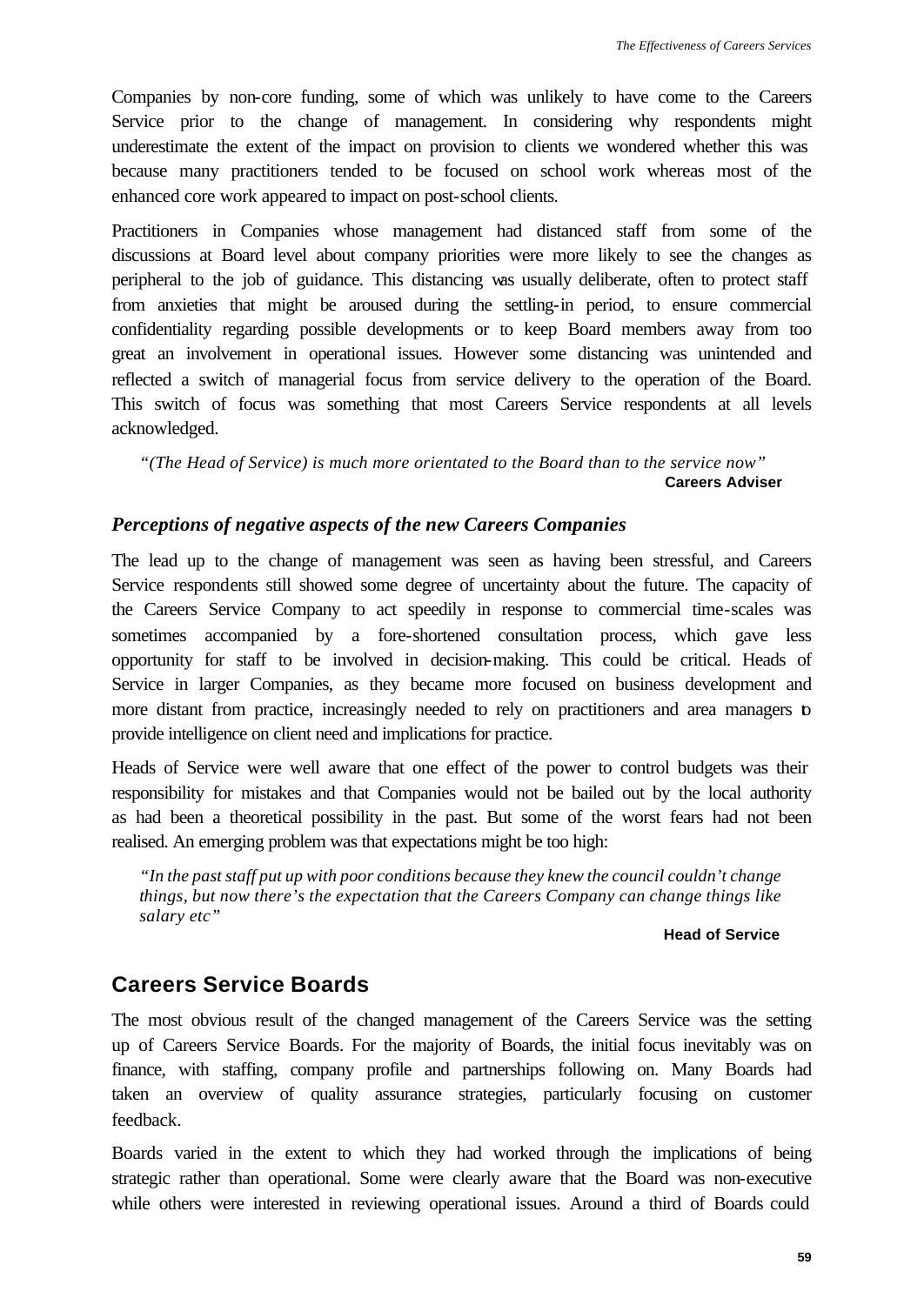be seen to be clearly strategic in their role, around a half functioned using mixed approaches and the remainder could be seen as clearly operational in their approach.

An issue that we identified throughout the research related to definitions of "strategic" and "operational" in a careers company whose business is the provision of careers guidance. "A Guidance Framework for Careers Service Companies" (SOEID, 1998) confirmed that:

*"Careers Service Company Boards have the responsibility for the strategic direction and overall integrity of the company"*

#### **("A Guidance Framework for Careers Service Companies", SOEID, p.10: 1998)**

The role of the Board was to include setting priorities and agreeing budgets. But the strategic setting of priorities in a business such as a Careers Company does need to take account of careers guidance priorities. A scenario emerging from our evidence was that of the strategic direction of a business in contrast to the operational direction of a careers guidance service. Can, and should, Boards and Heads of Service see careers guidance priorities only as operational and not also strategic? The following quotes illustrate a tension of which Heads of Service were aware:

*"The Board has an over-riding focus on finance with guidance issues seen as operational"*

*"We have to be clear about the extent to which the Careers Service is a business… or is it business-like?"*

 *"How can you be business-orientated about social outcomes?"*

Many Boards had had their teething problems and this was reflected in comments from our respondents. In considering the extent to which the Boards contributed to company development and were seen as supportive of the Head of Service, we concluded that seven Boards could be classified as helpful, five as unhelpful and five as either neutral in impact or at different times helpful or unhelpful. Personality difficulties, conflict of interest issues and internal Board relationships were the most likely causes of problems experienced by Heads of Service.

In most Companies, the Board met three or four times in a year. Decisions required urgently in the interim period between meetings would normally be discussed between the Board Chair and the Head of Service, and "Chair's action" used to take decisions forward if necessary. The quality of the relationship between the Chair and the Head of Service was, therefore, critical.

The value of an effective Board was seen as:

- requiring senior managers to have a clear focus when developing and presenting policy. Board meetings could be uncomfortable for Heads of Service but the challenging nature of the debate and the requirement to justify proposals was valued. Some Heads of Service found it easier than others to adjust to the different requirements of presenting proposals to a Board (especially costed proposals) compared with the approach taken to preparing an item for discussion at an Education Committee;
- applying financial rigour to proposals. This was seen as particularly useful, though a willingness to accept a degree of risk was also helpful;
- raising the profile of the Careers Service Company. This was a key way in which Boards and their members had been effective;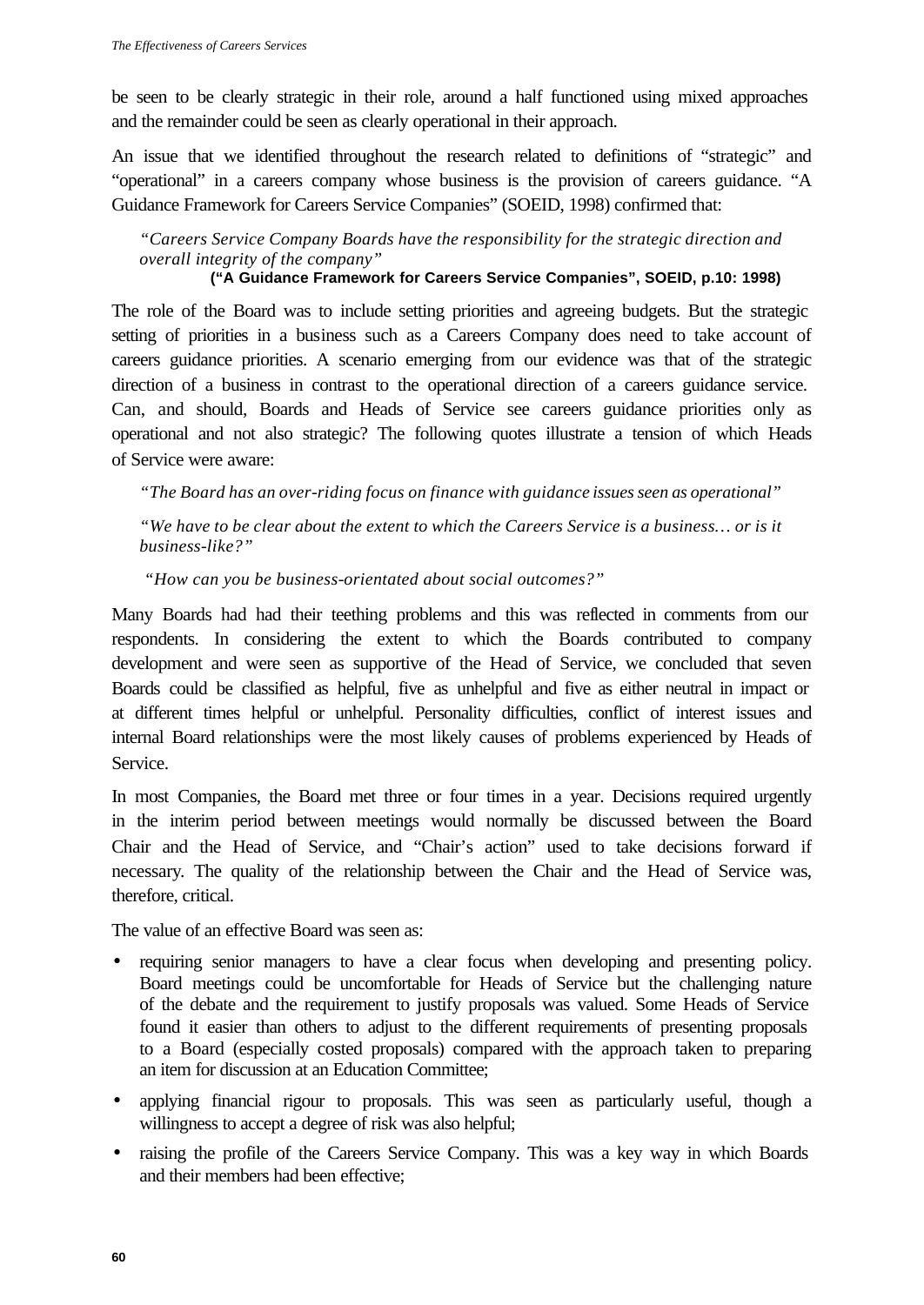- having a range of interests in Board members (especially when employers were involved) helped the development of partnerships and broadened the focus of policy; and
- providing strong support for the Head of Service through a committed Chair.

The effectiveness of Boards was limited when:

- Board members were not able to lay aside other agendas and show a loyalty to the development of the Careers Service Company, a particular issue for LA and LEC officials in some companies, and in some cases, for elected members;
- Board members were uninformed, or suggested major changes of policy on the basis of anecdotal evidence; and
- Board members did not understand the limitations of the core contract on the strategic decision-making of the Careers Service Company, for example, where they thought that careers services could be withdrawn from school pupils and diverted elsewhere.

The vast majority of practitioners whose views we gathered felt that the Board was remote and that they knew little about its operation or interests. Heads of Service varied in the extent to which they felt closer contact and knowledge between the Board and Careers Service Company staff was desirable. One HOS, for example, did not want the Board to get too close to practitioners in case it led to Board members' inappropriate involvement in operational issues while in contrast another HOS encouraged Board meetings in area careers centres. In this latter situation, practitioners felt more in touch with the Board.

### **Funding**

#### *Income generation*

Between the start of the contract period and the beginning of the research there had clearly been an increase in the extent to which income was being generated by Careers Service Companies. There were clear differences across Companies in the importance given to income generation, ranging from the Careers Service Company where non-core work was built into the strategic plan to one whose Head of Service said, "We've got enough to do with core work!". However, in a situation where a standstill budget was expected, finding more sources of funding was likely to increase in importance. Indeed "A Guidance Framework for Careers Service Companies" specifically encourages this approach.

*"The Scottish Office encourages careers service companies to pursue a policy of diversity in funding…Careers service companies are encouraged to be innovative and enterprising in revenue generation, particularly where this will enhance the service to The Scottish Office contract groups."*

#### **("A Guidance Framework for Careers Service Companies", SOEID, p.10: 1998)**

We defined the funding that Careers Service Companies were operating with in three ways:

- Core funding: money from the Scottish Executive to deliver the core contract to core clients;
- Enhanced core funding: external additional funding which enhances the service to core clients;
- Non-core funding: external additional funding which provides a service to non-core clients.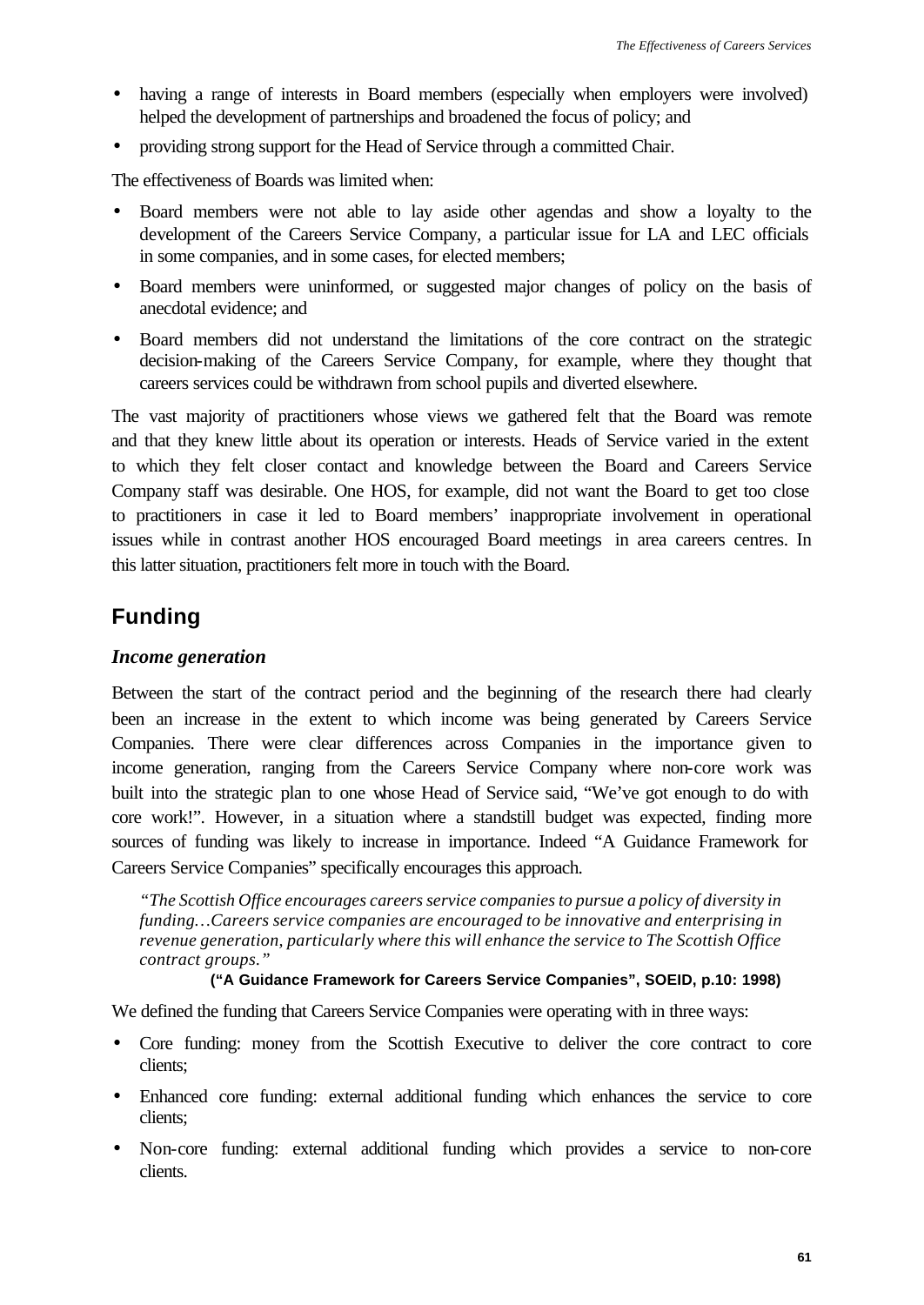A further distinction in relation to funding is the source of the enhanced or non-core funding. We have defined these as:

- Invited: when Careers Service Companies are invited to bid into a specific tranche of money eg Challenge Funding, or Adult Guidance Network funding;
- Sourced: from partners such as local authorities and local enterprise companies; and
- Competitive and actively sought: where Careers Service Companies compete for contracts with other organisations eg for redundancy counselling.

All Careers Service Companies had both core and enhanced core funding and most had some non-core funding in addition to that associated with Adult Guidance Network co-ordination. But Careers Service Companies varied in the importance they gave to the different types of funding and the different client groups. At a point half way through their contracts, around a third of the 17 Careers Service Companies put a high priority on getting a broad range of funding and working with a wide range of client groups, a small number were heavily focused on core clients with limited use of non-core funding and just over a half were somewhere in between.

There was recognition that Careers Service Companies were "not-for-profit" organisations and senior managers and Board members were concerned to ensure that the core contract (and the service to the core client group) was not damaged through over-extending the Company's resources through time-consuming bids and initiatives. The impact of enhanced funding was noticeable. This contributed to aspects such as:

- improved services to schools such as the provision of labour market information, and the development of careers education and guidance materials;
- reviews of young people with Special Training Needs (STN) in Skillseekers and preassessment programmes;
- support programmes for vulnerable young people leaving school;
- activities in support of work experience; and
- a range of developments in employer work.

Much of this funding was the result of changed relationships, particularly developments in the Careers Service relationship with its local LEC.

Securing funding from a range of sources had several benefits beyond the immediate activities that were funded. It helped to market the Careers Service with other organisations and could benefit both core work and other non-core activities:

*"It raises the profile of the Careers Service so that organisations funding non-core work are more amenable to core Careers Service issues"*

#### **Head of Service**

*"It (adult guidance) gives a locus in other areas, for example, adult guidance expertise led the Employment Service to get the Careers Service Company to lead on New Deal, and there's been a marked change in Employment Service's attitudes across all our work with them."*

#### **Head of Service**

The new work and projects supported by additional funding could have positive effects on staff morale and provide opportunities for staff development: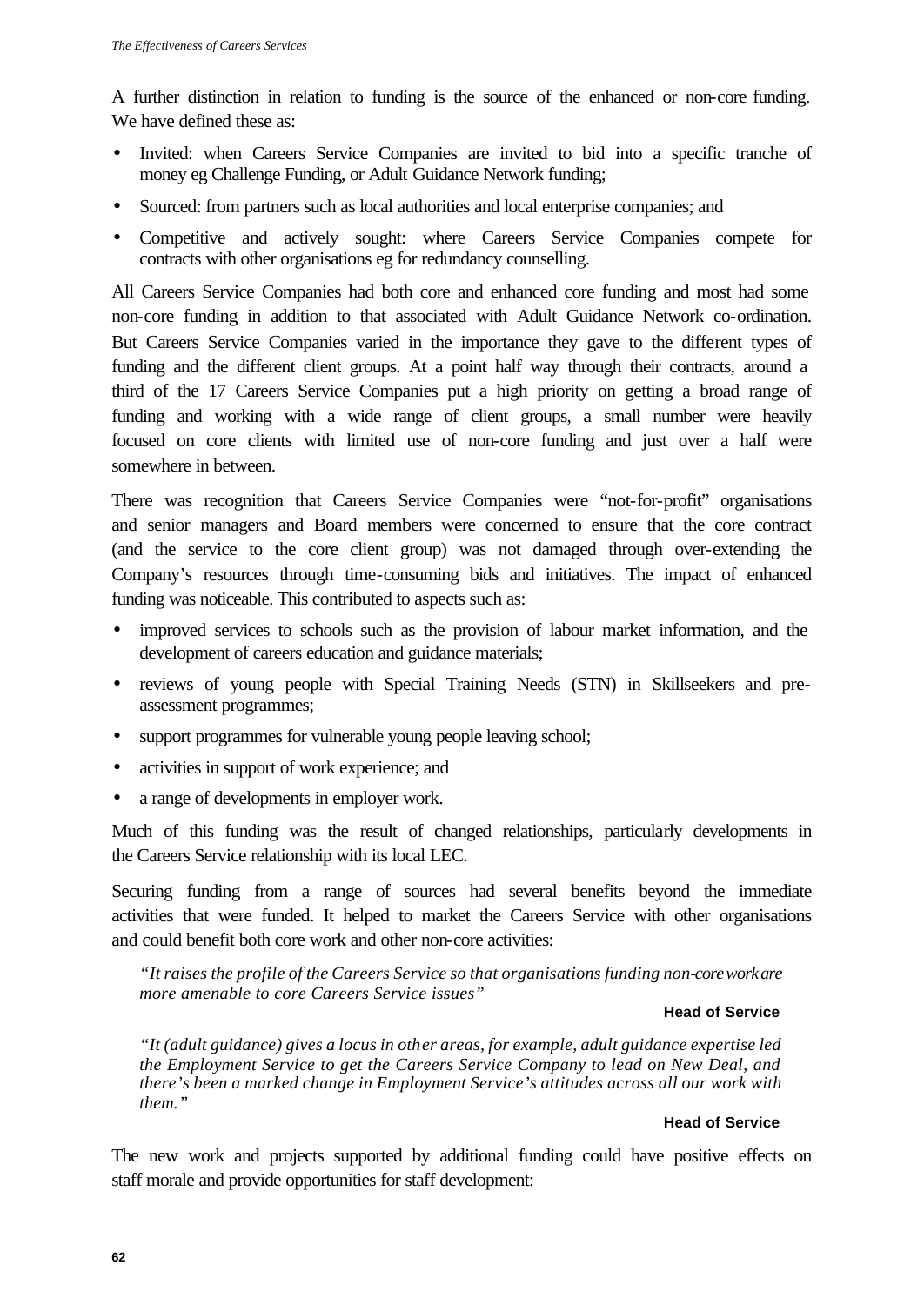*"Helps the morale of staff to see projects coming through, gives staff skills that are going to be needed since projects tend to be in the forefront of development"*

#### **Head of Service**

Some of the description of the value of non-core work made clear the switch in priorities that had taken place in the thinking of some senior managers:

*"Non-core projects can enhance careers work, but more importantly they enhance the Company"* (our emphasis)

#### **Head of Service**

#### *The management of additional funding*

There was a difference in how Careers Service Companies managed the funding, largely explained by the size of Company. Larger Companies with more money were more able to dedicate a particular member of staff to a piece of funded work. However, small Companies, especially ones operating in a remote area with limited possibilities to recruit additional qualified staff, were more likely to share the tasks required by extra funding across a number of staff. There are management challenges to be faced in both systems. In the larger Companies, there are dangers that staff become compartmentalised and the cross-fertilisation of practice does not happen. Staff in small Companies were more likely to value the broader perspectives resulting from having enhanced or non-core funded work. However, with smaller Companies, the extra funding could end up propping up the core work, so that staff posts became vulnerable.

For all Careers Service Companies, the management of projects with different funding dates and client groups was complex, and even more complex where the same client was being acted on by several projects with different funding.

*"The system is bureaucratically designed with particular cut off points and role divisions… it's not going to be helped by different funding sources."*

#### **Careers Adviser**

Middle managers operating in local areas might want their staff to be untied from specific projects so that they could be used more flexibly in the interests of clients, but this would make it difficult to identify the additional value provided from the funding. Priorities could often be in tension, and effective service delivery to clients could be in conflict with the funder's need for accountability.

#### *The impact of competitive funding*

As noted in Chapter 3, much Careers Service work depends on partnerships, in which there could be natural tensions. However, an added complication to the relationship could develop when a Careers Service Company was proactive in seeking enhanced or non-core funding. This could bring it into direct competition with some of its partners in bidding for the same contract. There were also difficulties if the partner and competitor in question was represented on the Careers Service Board where possible strategies for generating income were being discussed. This problem was most commonly raised with respect to FE colleges and Education Business Partnerships (EBPs).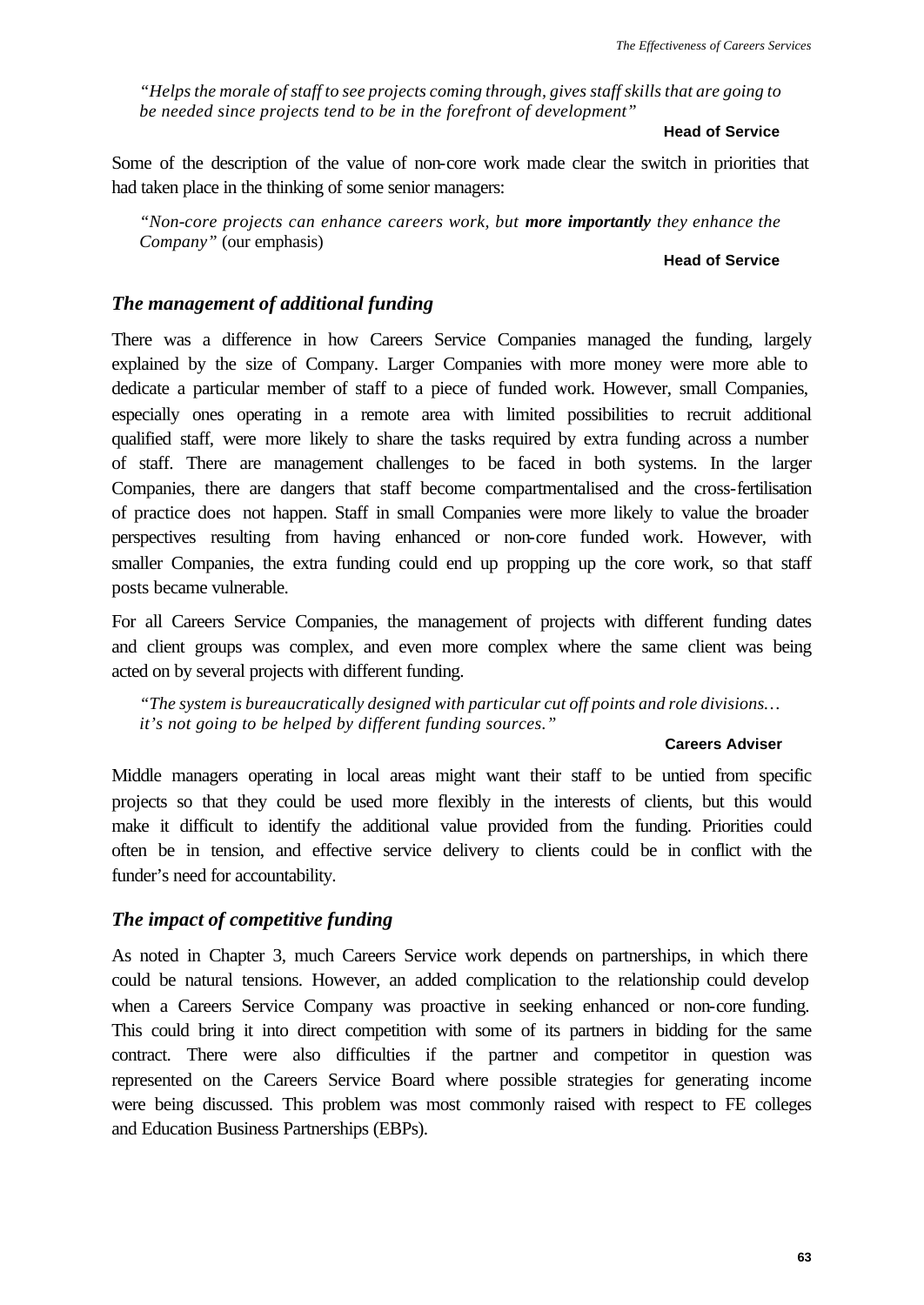#### *Balance and nature of funding*

There were a number of emerging issues linked to the new funding sources. Firstly, both enhanced and non-core money appeared to be short term and vulnerable to changes in priorities by other organisations. If significant parts of the service to core clients were to come to depend on enhanced core funding whose continuation could not be guaranteed, what implications result for a statutory service? Secondly, it was already clear that the use of enhanced funding for core clients was not evenly distributed across Scotland, with resulting variations in the level of service provided to clients in different Careers Service Company areas. There are implications for the entitlement of clients to careers services.

Thirdly, Careers Service Companies and their Boards were being asked to identify needs as a basis for strategic policymaking: meeting some of these key needs was likely to depend on enhanced core funding, particularly in the context of a standstill budget.

Virtually all Careers Service Companies viewed the General Aggregated Expenditure (GAE) formula as inappropriate, albeit in different ways. They were mostly unable to suggest an alternative. One view was that because the GAE was based on the secondary school population, it did not take account of the variation across Careers Service Companies in the extent of work with post-school and especially unemployed clients. We also noted the discrepancy between what the relevant Act requires of the Careers Service and the funding Companies receive for core clients. For example, the Act requires a careers service to be offered to full-time and part-time vocational students in further education, but the GAE formula only takes account of the school population. The extent to which the Careers Service can deliver the statutory service required of them has to be questioned in such a situation. At the very least, the funding formula should match the core client group (particularly with respect to services to FE students) or the core client group should be changed.

A change that was minimal for some Careers Service Companies and potentially highly resource-intensive for others was the inclusion of independent schools in the core client group from the period of the new contracts. Those Companies with a small independent sector were able from the beginning to offer a broadly equivalent service to that offered to state schools. However, the situation was more difficult in other companies where the potential volume of work with the independent sector, if taken on without extra resourcing, might seriously damage the service to state schools.

#### *The funding of Careers Service involvement in new policy initiatives*

The Careers Service's capacity to become involved in new policy initiatives was sometimes constrained by how the funding was organised. The key issue was whether funding came directly to the Careers Service or if Companies had to bid to other organisations for money: this could happen even where the importance of Careers Service involvement had been noted in relevant policy documentation (eg on Social Inclusion). One Board member described what was thought to be needed:

*"Some of the money that's now allocated to other organisations needs to be diverted to the Careers Service Company if it's to perform the lead role that's been talked of in some policies (such as social inclusion and Lifelong Learning)"*

It was even more difficult if the Careers Service had been missed out of policy documents such as happened in the case of New Community Schools. The locus of the Careers Service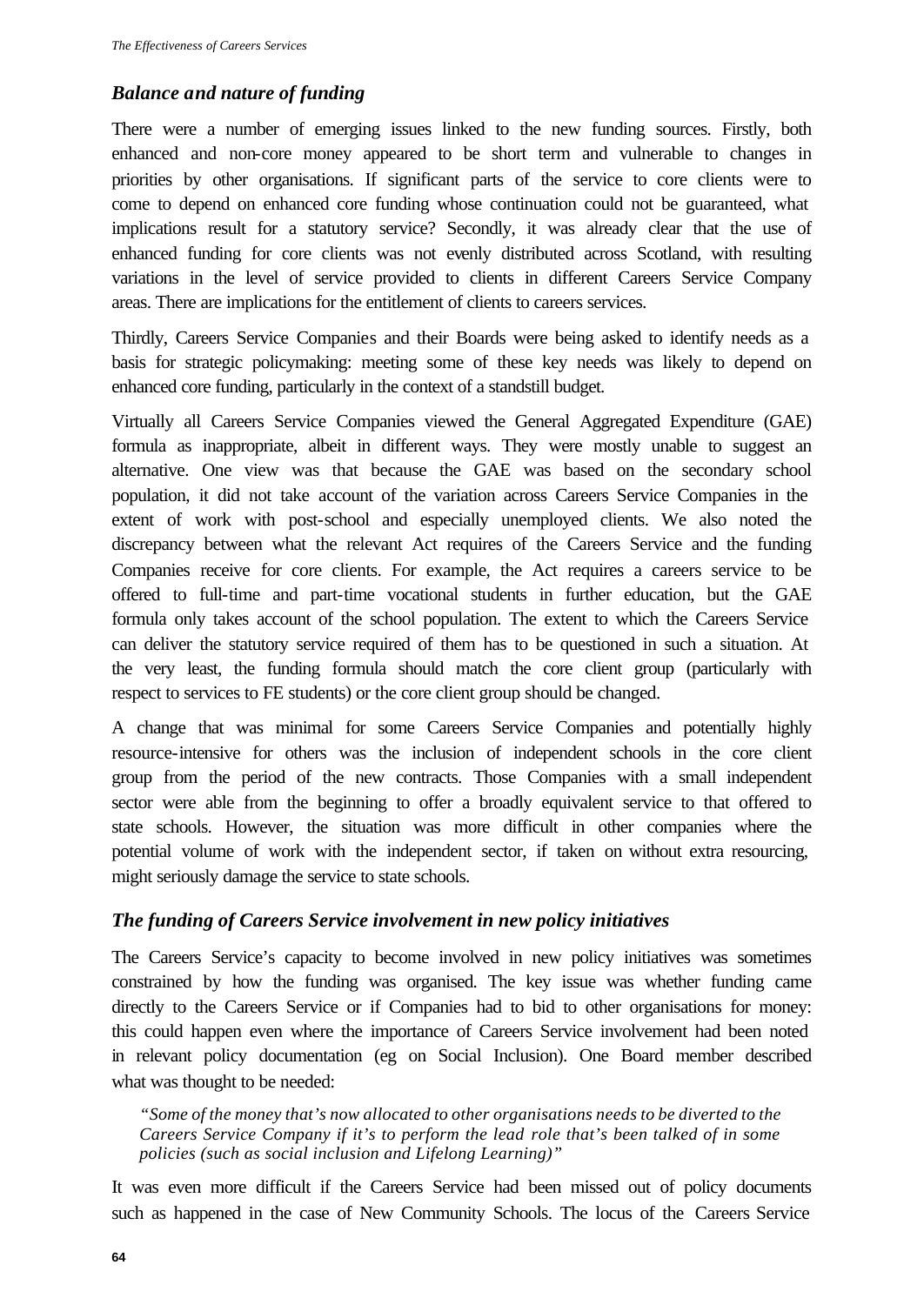in the Scottish community has become unclear. It is no longer a local authority service, nor is it run by central government. Is it still a public service, or is it a business in competition with others for funds? The omission of the Careers Service from the proposals for New Community Schools (which included a major element on young people's transitions out of school) is an example of what happens when the Careers Service's position is unclear.

### **Changing relationships with the Scottish Executive**

The 1993 Trade Union Reform and Employment Rights Act removed from local authorities the statutory responsibility for providing a careers service. It became the responsibility of the relevant Government Minister. The role of Scottish Executive staff was to ensure that the Careers Service enabled the Minister to fulfil his statutory duty. The relationship between Careers Service Companies and the Scottish Executive had clearly changed.

The approach taken to developing the relationship between the Scottish Executive and the new Careers Service Companies was to aim for partnership and flexibility in the face of local diversity. This was in contrast to the insistence by the Department of Education and Employment in England on contract compliance and the strict achievement of targets.

Less favourable comparisons with England were made over the issue of central support for professional review and development. While the scale of operation was obviously different, in contrast to the stream of research and professional development publications emerging from DfEE, the Scottish Executive had published only a small number of thematic reviews to support the development of careers education and guidance. The extent to which practice and policy is informed by research and evaluation evidence is an issue to which we return later.

The Scottish Executive has historically valued flexibility, negotiation and partnership rather than enforcement through legislation. In the light of this, it seemed unlikely that the arguments made by some Heads of Service and practitioners suggesting that Scottish legislation, similar to that in England, might be adopted to require schools to provide support to Careers Service Companies and to deliver careers education programmes to pupils.

The Scottish Quality Management System (SQMS), which used Scottish Executive staff as external auditors, approached the external audit as a development tool for Careers Service Companies. It had the effect of moving the responsibility for evaluation to Careers Service Companies since the external audit checked on the findings of the company's own internal audit. The external audit was also used by the Scottish Executive as a vehicle to encourage Careers Service Companies in the direction of key priorities such as work with employers, labour market information and work with parents. The importance of SQMS as a mechanism for the Scottish Executive to drive quality issues and implement some of its agenda for the Careers Service can be seen in the heavy focus given to SQMS.

The main tensions in the relationship between the Scottish Executive and Careers Service Companies were connected with funding, in particular:

- There were concerns from Careers Service Companies that the draft Guidance Framework was extending the core client group to include 18 – 24 year olds without providing any extra core funding.
- The General Aggregated Expenditure (GAE) formula mentioned above was the basis of Scottish Executive funding for Careers Service Companies. As we noted earlier, this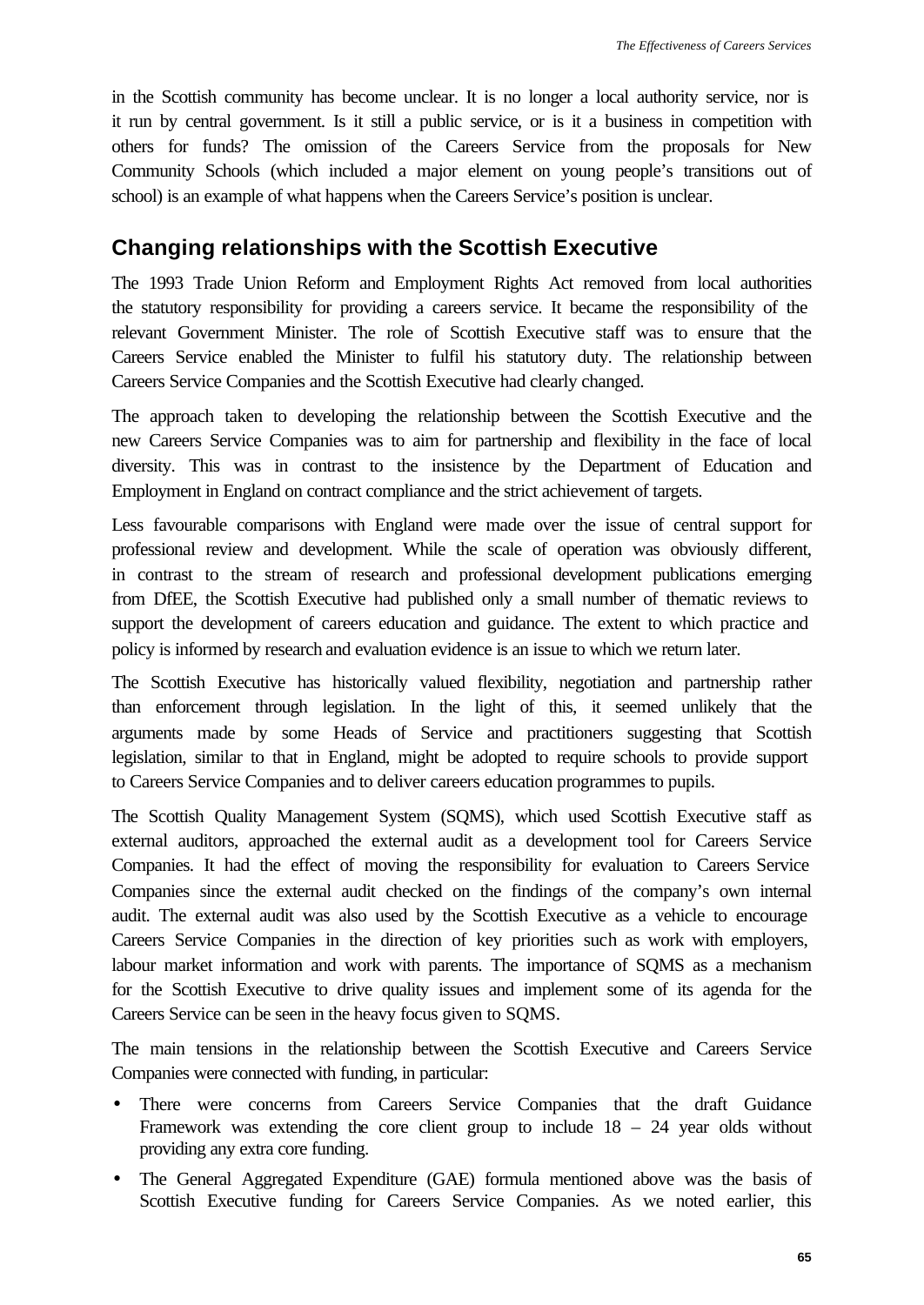educational formula took account of deprivation and rural difficulties but not independent schools or Further Education colleges (both core client groups).

Several Heads of Service and Board members suggested that it would not only be helpful for the Scottish Executive to share business activity figures across the Scottish Careers Services but also to provide vehicles for exchange of good practice and open sharing of experiences. However, it was clear at the beginning of our research that not all Careers Service Companies would feel comfortable sharing "business secrets", although this feeling was easing throughout the period of the research, particularly after Careers Service Companies were assured that compulsory competitive tendering would not apply for the next contract.

### **Changing relationships with the Local Authority (LA)**

Local authorities had previously been responsible for providing a Careers Service and Regional Councils had been involved in the negotiation of the partnerships which were set up to bid for the Scottish Executive contract. Some LAs had clearly been unhappy about the removal of the Careers Service from their control, but in the case of six Careers Service Companies they had a continued involvement in the delivery of the sub-contract and in two they seconded Careers Service staff to the Company. LAs were partners in Careers Service Boards and elected members (and in some cases, particularly at an early stage, officials) were Careers Service Company Board members. The large majority of Careers Service Companies were happy to be out of direct LA control for a number of reasons:

- The Careers Service Companies were no longer tied to a narrower Education Department agenda. In particular, it was likely to be easier to link into the LA's economic development strategy;
- Decision-making was thought to be speedier than under Education Department management (this was not necessarily the case for every Company operating under the sub-contract model);
- The Careers Service budget was now ring-fenced; and
- The traditional argument that better relationships with schools would result from being part of the Education Department had proved to be weak, particularly since devolved school management had reduced the power of the LA over schools.

Disentangling the Careers Service from the Education Authority, and estimating the actual costs of running a Careers Service proved a challenge for LAs. In some areas it was suggested that the LA had under-estimated the cost of running a Careers Service. Since the estimated figure was used by the Scottish Executive as an initial basis for the funding of new Careers Service Companies, this could have the effect of making the initial budget of the new Careers Service Company a serious under-estimate of what was required. It was thought that this under-estimate by some local authorities resulted from a combination of a reluctance to recognise the full cost (since this amount would be lopped off the education budget coming from central government) and a genuine difficulty with the actual mechanics of pricing services and premises.

Careers Service Companies had recognised the need to negotiate a new relationship with their LAs. Some had taken particular care to embed the LA perspective at the earliest stage, while others had focused more on the development of relationships with new partners such as the LEC. Local authorities had also anticipated the implications of change in some cases: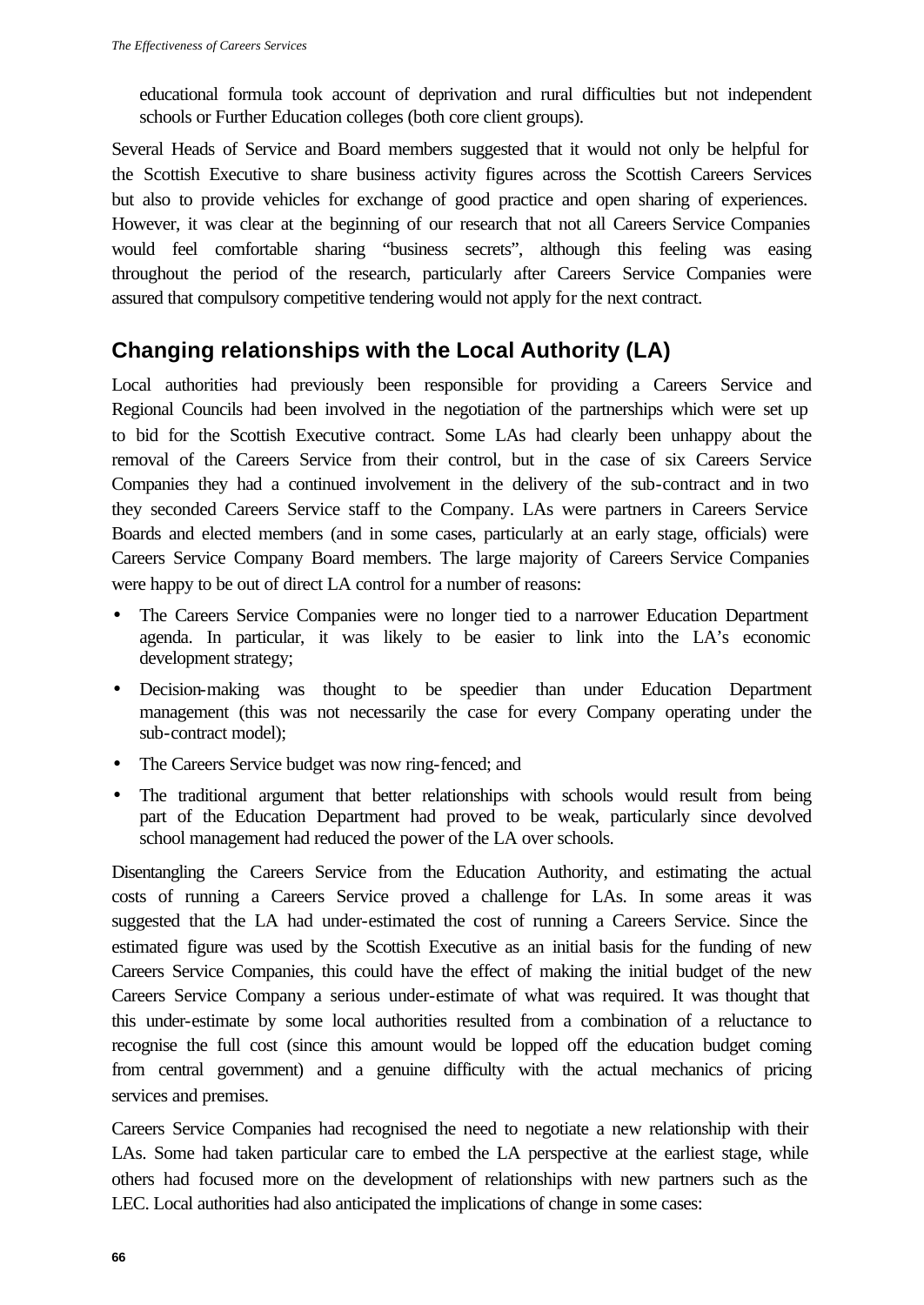*"From the authority perspective, it was critically important to get the structure right that would deliver in schools….. retaining the public service ideal was really important"*

#### **LA representative**

This reflects a common concern from the LA that the historical priorities of the Careers Service (school work and a public service ethos) might be lost if LA Board representatives did not fight for it.

The fact that a local Careers Service had always had a good relationship with its LA did not mean that continued development was not required. The need to work at relationships with LAs became clear when re-organisation into unitary authorities took place. This frequently resulted in well-informed LA personnel with experience of the Careers Service's operations being moved outwith Education Departments or retiring. LA re-organisation was a complicating factor for those Companies that as a result had multiple LAs, each with their own political priorities and economic and educational development plans.

At a point half way through the contract, only a minority of the Careers Service Companies could be said to have a poor relationship with their LAs. The remaining Careers Service Companies were equally split between having a good or having a mixed relationship.

The task was to give LAs a sense of ownership of the new Careers Service Companies. This would require the development of a new relationship. The challenges facing Careers Service Companies in their relationships with LAs included:

- Working with the LA to secure funding. This support is essential to develop bids to European Union projects. However there were early signs that some Councils, in a time of financial stringency, were trying to keep funding for their own staff and services…. And the careers service was no longer their own service;
- LAs were now smaller in size, resulting in a loss of almost all the specialist guidance advisers who had worked closely with the Careers Service in the past to support working relationships with schools;
- Careers Service Companies who had traditionally had a close relationship with their Education Department had noticed that the Careers Service was now a little later in picking up issues from education because of the separation of the two organisations; and
- Area Managers in Careers Service Companies with several LAs in their area were now the local face of the Company to the authority. This made extra demands of individuals and of the organisation. A similar situation applied where the Careers Service Company had multiple LECs in its area.

Service Level Agreements were becoming more common with LAs, and in some cases the Careers Service contributed to the Service Plan for the LA. However, while some LAs would automatically involve the Careers Service Company in working groups, in regeneration strategies and in invitations to tender for social inclusion funding, others would not think of the Careers Service in this way. Strategies used by Careers Service Companies to develop relationships with LAs included:

- The provision of statistics as requested;
- Regular meetings with Directors of Education or of Economic Planning;
- Circulation of Careers Service Company documents widely, picking out examples of ways in which the Careers Service Company was helping to meet the LAs objectives;
- Provision of joint training and dissemination events; and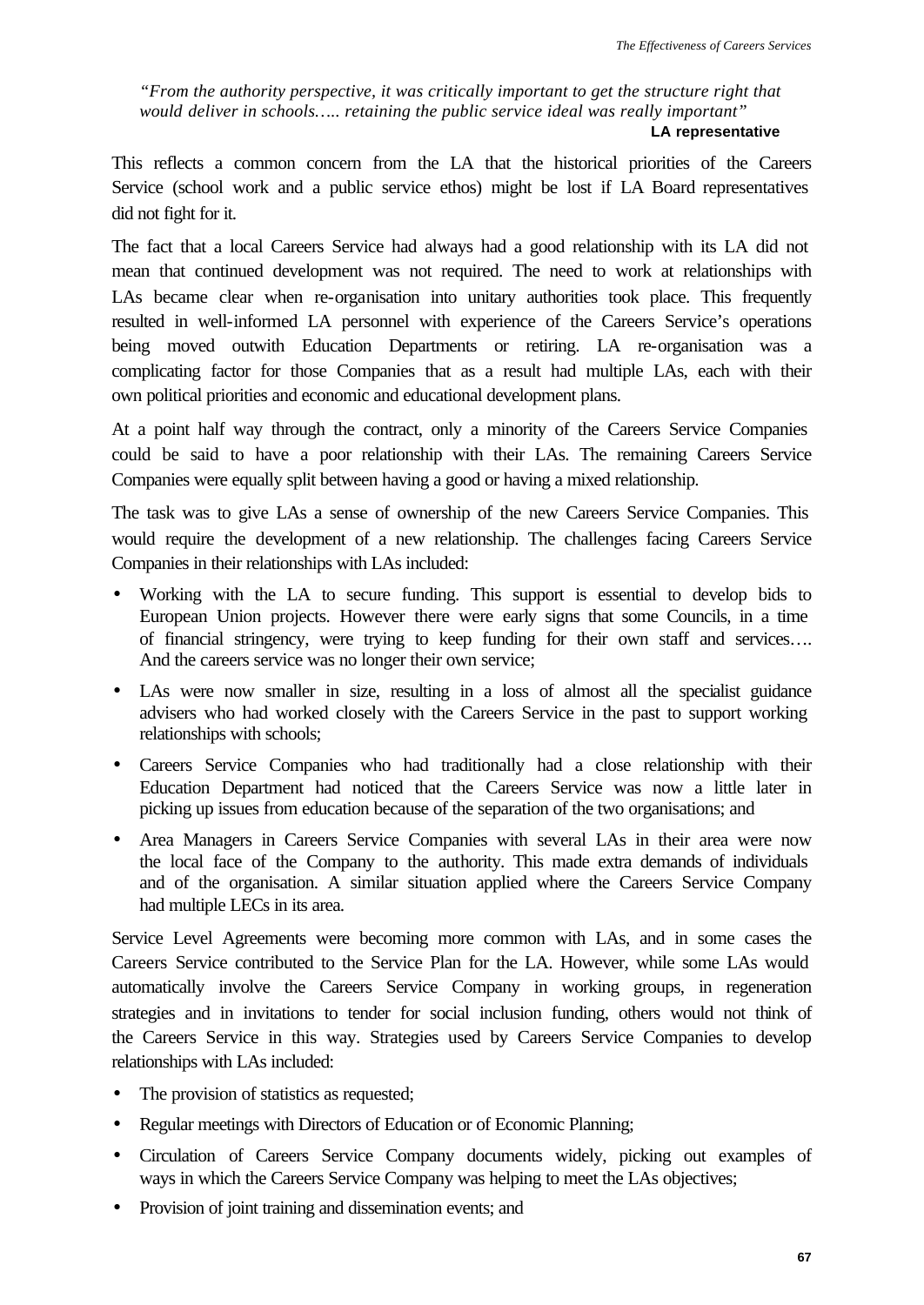• Showing willingness to provide free help in small ways before seeking funding.

As we discuss in the following section, Careers Service Companies were receiving increased levels of funding from LECs which was usually greater than the amount coming from the LA. This caused some anxiety on the part of LAs:

"*If the LEC use their money in this way, it could upset the balance of power between the partners."*

#### **LA representative**

Perhaps many LAs do not see the need to fund the Careers Service as do LECs since the area of Careers Service work of most concern to them - school work - is covered by central core funding. Although some Careers Service Company staff mentioned discussions about the LA funding extra work in schools, only in a small number of cases was there any serious commitment to this. The exception was the funding of initiatives related to social inclusion such as "On Track". Nor did most LAs appear to see the Careers Service as essential as did LECs to the delivery of the their own strategic development plan. In most Companies, the relationship between the two key partners, the LA and the LEC, was productive with respect to their joint role with the Careers Service. In some Careers Service Company areas, historical levels of suspicion between the LA and the LEC, unconnected with Careers Service issues, had first to be overcome.

### **Changing relationships with the Local Enterprise Company (LEC)**

In contrast to prior relationships with the LA, those between the Careers Service Company and the LEC had usually been more distant. There were historical tensions based on the extent to which careers guidance focused on the individual or on the labour market. There had been partnership between the two organisations on the delivery of training programmes to mainstream and Special Training Needs (STN) young people, but this partnership had not been wholly without its difficulties nor had the Careers Service Company and the LEC ever been part of the same organisation. One of the effects of the new contract model was to bring the LEC to the heart of the Careers Service's operations.

Our observation during the mapping exercise was of greater closeness between the two organisations. We assessed relationships with LECs as poor in only a minority of Careers Service Companies and equally divided between good and mixed in the remainder. Conflict of interest issues relating to the role of some LEC officials on some Careers Service Company Boards had certainly occurred, but these had either been resolved or were in the process of resolution.

In addition to partnership activities in relation to Skillseekers and Modern Apprenticeships there were many examples of increased funding support from LECs to Careers Service Companies including:

- Education Business Partnerships being managed by Careers Service Companies;
- Compact and work experience;
- Collection, analysis and dissemination of labour market information to schools (through careers education programmes and in-service training), parents and the community;
- Pre-assessment services for young people with Special Training Needs (STN);
- Reviews of Skillseekers with STN;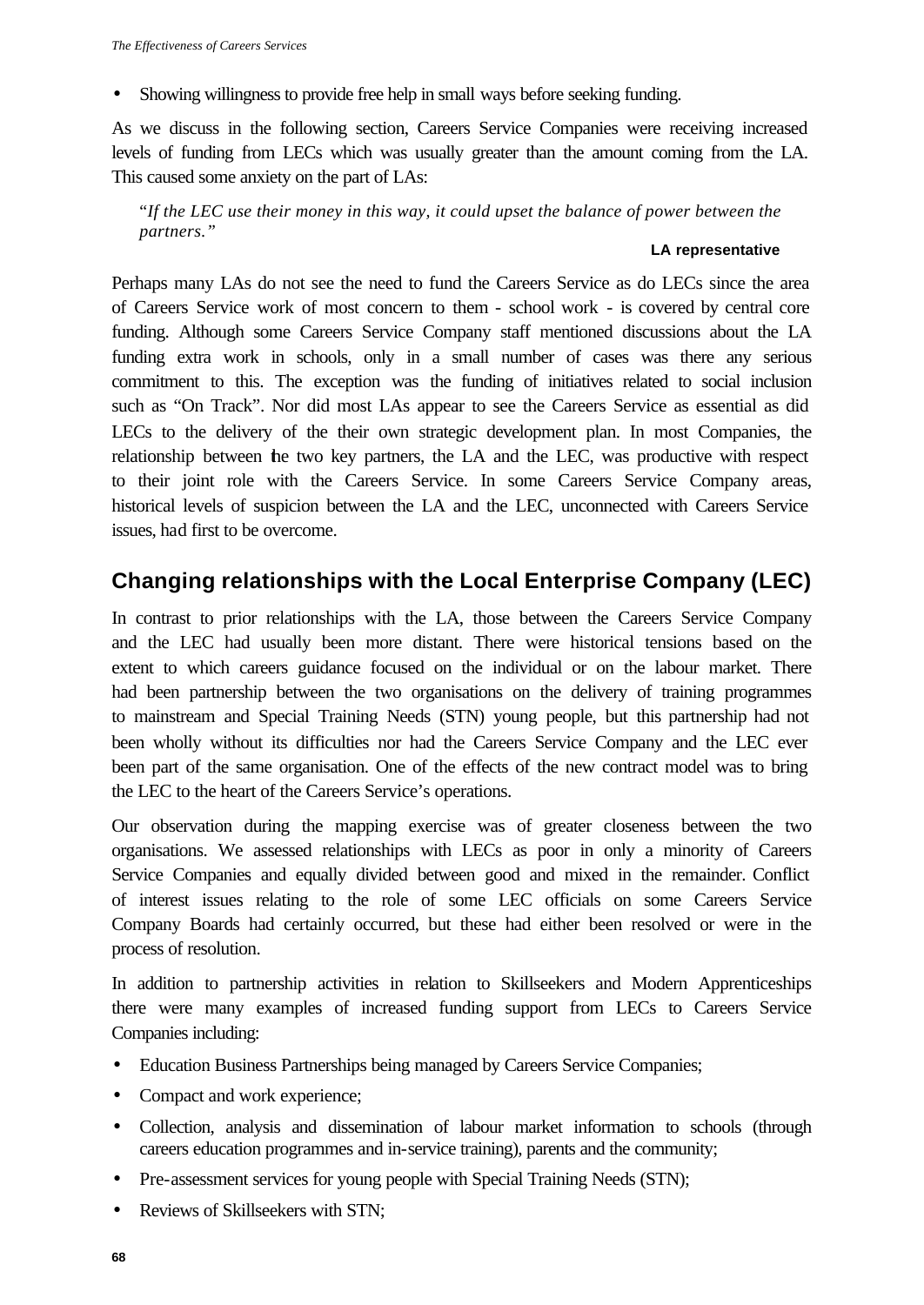- Paying the costs of training Careers Advisers in the use of psychometrics to assist employers in their recruitment or paying the costs of the test materials and licence for their use in STN assessment work;
- Joint marketing; and
- Careers clubs for unemployed young people.

LECs appeared to vary in their choice of projects to fund. On the one hand a LEC might have business development as its main focus and see little role in adult or careers guidance. On the other, a LEC might see adult guidance as crucial and provide central support for the Adult Guidance network.

Some LECs initially thought that certain tasks, such as assessment of reviews of STN trainees on Skillseekers or implementation of the Right to Time Off for Study legislation should be accomplished from core funding. They considered that the balance in the use of core funding should move away from schools in order to meet the needs of the labour market. In contrast with the LA which had traditionally expected its needs for Careers Services to schools to be fully met from the Careers Service budget, the LEC had seen its need for labour market information within careers education and guidance and for services to employers, Training Organisations and young entrants to the labour market not fully met because of the focus on traditional school work. It is important to note that the clients that the LEC focuses on are also core clients. It is perhaps understandable that the LEC should wish to limit the extent of its funding to core work. However, a recognition of the realities of the Careers Service budget has meant that most LECs have taken the decision to provide enhanced funding for STN assessments and reviews.

 It was clear that labour market information was an area of common interest between Careers Service Companies and LECs across Scotland. We concluded that the developing relationship between the two organisations, the push from the Scottish Executive towards the labour market in its targets and Careers Service Companies' own identification of this as a key issue for clients had moved forward the provision of labour market information (especially with a local focus) significantly over this period.

The relationship between LECs and Careers Service Companies was expected to continue to develop positively. LECs would, like LAs, be crucial partners for Careers Service Companies in bids for money from Europe. As Careers Service Companies proved their expertise in LEC funded projects, Careers Service Company staff expected increased joint working:

*"The LEC has got reflected glory from how the Careers Service Company has delivered adult guidance and is therefore using the Careers Service more. The LEC's a facilitator not a deliverer and the Careers Service Company can deliver for it"*

#### **Head of Service**

 *"Now we know the LEC better, there's more opportunity for joint ventures."*

#### **Head of Service**

In some Companies the LEC was identifying local training needs to the Careers Service Company, there was joint case work with young people covered by the guarantee of a training place, and both organisations were actively looking together at problems faced by the unemployed. Relationships with LEC training managers and local representatives showed a degree of variation, to a large extent dependent on personality and expectations. But a feature of the changes over this period was the extent to which LEC departments other than those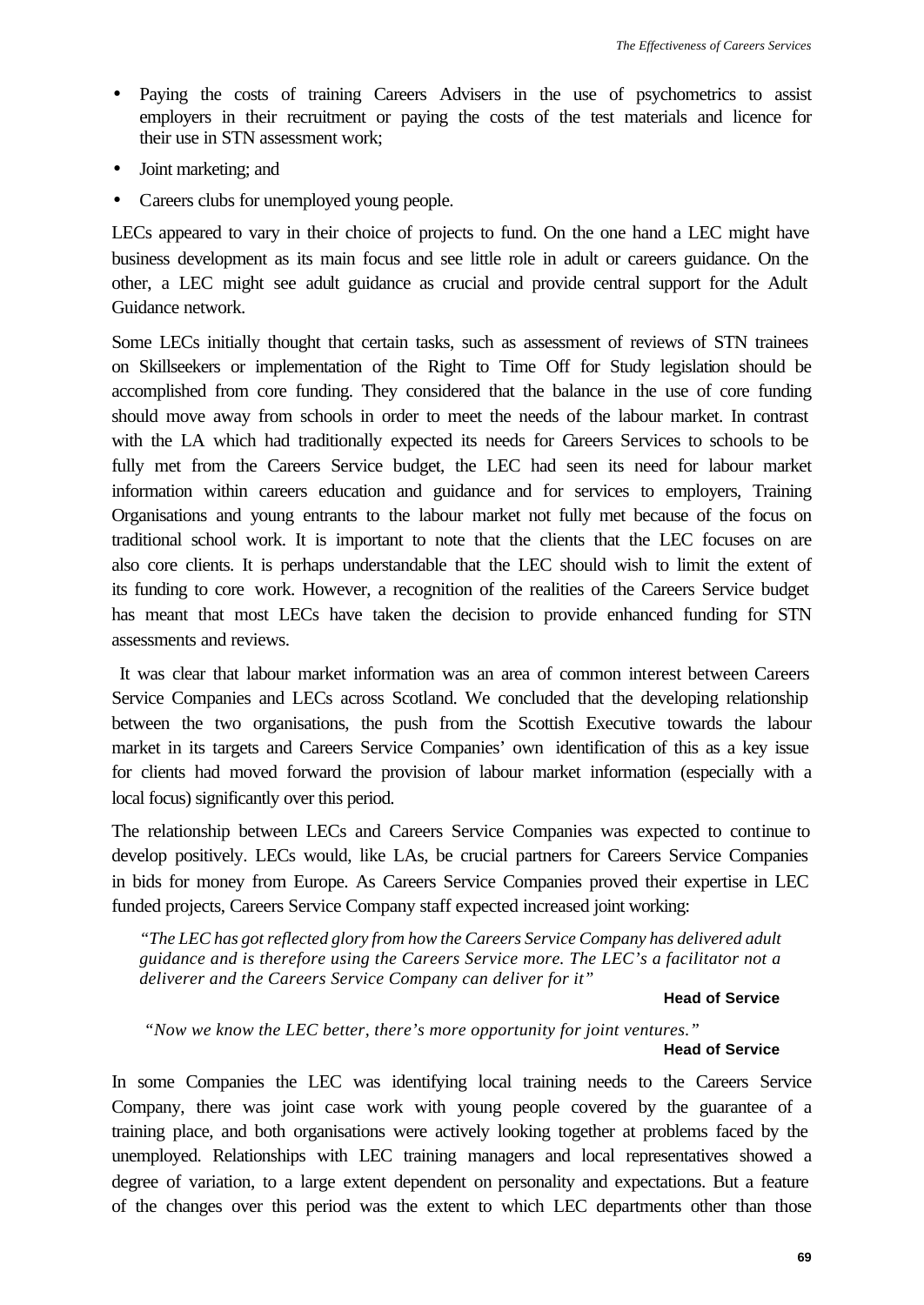responsible for young people's training provision were increasingly engaging in debate and development work with Careers Service Companies. These included departments dealing with marketing, business start-up and economic development.

When the only link between the Careers Service Company and the LEC had been about training provision for young people, it was perhaps inevitable that the needs of the local economy and of school leaver entrants to the labour market would predominate. But closer links by the Careers Service Company to the business development side of the LEC and broader involvement in skill development meant that LECs had been increasingly encouraged to consider the needs of the broader Careers Service Company client group of potential FE and HE applicants, for example, in relation to the need for LMI beyond the local labour market. Nevertheless some different perspectives remained, in particular, whether careers guidance should be predominately focused on individual needs and wishes or should largely reflect labour market circumstances:

*"Guidance choices should be in tune with the local economy"*

#### **LEC representative**

LECs and Careers Service Companies increasingly recognised a shared agenda. It was suggested that the LEC involvement on the Careers Service Board let the Careers Service Company Head of Service understand and contribute to LEC strategy. LECs found that their work with the business community showed the need for the activities of the Careers Service. And LECs were commonly keen to support information and advice services to parents and teachers, as significant influences on young people's decisions. The need for an integrated labour market strategy was recognised by both, with even those who had moved furthest in this respect acknowledging that they were still very far away from achieving it.

In many areas the LEC had come to see the Careers Service Company as a key delivery arm for its strategic objectives, including: communicating with schools especially with respect to labour market information; tightening up on the quality of training for young people; and communicating with employers. Sometimes the LEC had a more dynamic vision of the Careers Service's role than did the Careers Service itself:

*"Links to Lifelong Learning are key. There's a need for a body of people charged with protecting the rights of the learner, who could provide independent information, guidance and advocacy. The Careers Service could be the "Citizen's Advice Bureau" for the learner and be responsible for protecting the learner, communicating the learner's needs to education and training providers and putting quality standards in place".*

#### **LEC representative**

There was no need to convince LEC respondents in our research of the value of the Careers Service: the more common feeling was that its potential was not being fulfilled. Frustrations existed over the poor quality of Careers Service IT systems. There was also concern over the ability of Careers Service management to communicate key objectives down the line and deliver what had been agreed at Board level or in LEC/Careers Service Company discussions (although LEC representatives acknowledged they experienced exactly the same difficulty within their own organisation). Where the Careers Service had moved to a Limited Company model, it was more likely that the Careers Service Company would be seen as a potential tenderer for contracts.

As LECs and Careers Service Companies moved more closely together, they began to recognise similarities in their situation. Both had to work within conflicting expectations and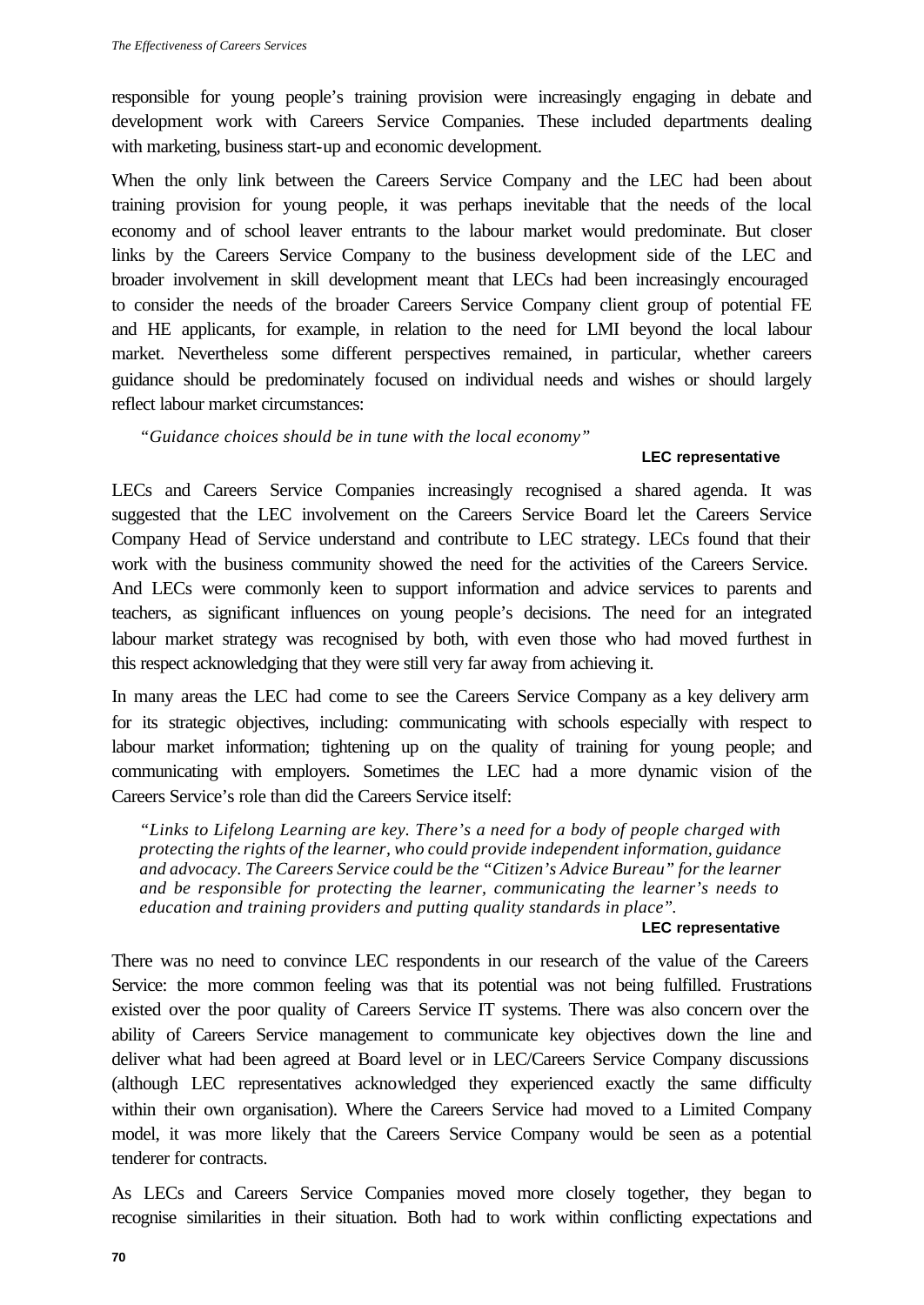priorities (an example of this for LECs was the tension between encouraging business development and delivering on the social inclusion agenda). Both had responsibilities put on them by government, many of which could only be achieved through persuading and influencing other organisations and individuals. And both were concerned about how their performance might be fairly measured in such a situation. We looked at developments in measuring effectiveness in the Scottish Enterprise Network, and have used similar underlying principles in designing examples of effectiveness measures (see Chapter 13).

### **Other partnerships**

Relationships with the Employment Services were thought to be good across Scotland. Regular liaison had led to the Careers Service having a role in the provision of careers guidance for the New Deal, and this had made the relationship closer. Careers Services felt that their potential contribution had been acknowledged:

*"Employment Services have recognised the Careers Service's role in guidance when they supported the Careers Service as lead agency (against others) for guidance in the New Deal in our area."*

#### **Head of Service**

Some Careers Service Companies were using Employment Services' premises as caller stations where they had no local office. Others had, or were planning, a Service Level Agreement with Employment Services.

Relationships with Education Business Partnerships (EBPs) were more mixed. This was partly explained by the considerable variation in EBPs across Scotland, ranging from a small EBP with a single part-time post to a large EBP facilitating several major programmes. Some areas had no EBP. In two Careers Service Company areas, the EBP and the Careers Service Company were part of the same organisation. Relationships tended to be productive where there had historically been a high level of effective schools/industry liaison and where local authority re-organisation had not broken down existing EBPs to small authority level.

There were clearly tensions in some cases. One of the reasons for this was a lack of clarity in the definition and focus of Education for Work. In practice, the early development of the Education for Work agenda was based around education/industry links, with some involvement of enterprise activities, and much of this was accepted as the role of the EBP. Subsequent developments swept up "careers education" under the Education for Work banner, and this was an area of Careers Service Company responsibility in central policy guidance. In the absence of proper policy documentation and definitions of careers education, there was room for confusion over the respective roles of the Careers Service Company and the EBP. The forthcoming National Framework for Career Education in Scotland may help. Some suggested that the policy push to Careers Service Companies to become more involved in income generation had encouraged minor turf wars (or at least skirmishes) in a small number of areas. These became most noticeable at operational level. Difficulties occurred, for example, over the practicalities of visits to employers in a local area and over liaison with schools, particularly over support for careers education programmes.

But tensions also surfaced at a strategic level. There are a number of differences between the two organisations. Firstly, the Careers Service is a statutory service while the EBP is a facilitator. Secondly, although there is some variation in Careers Service provision across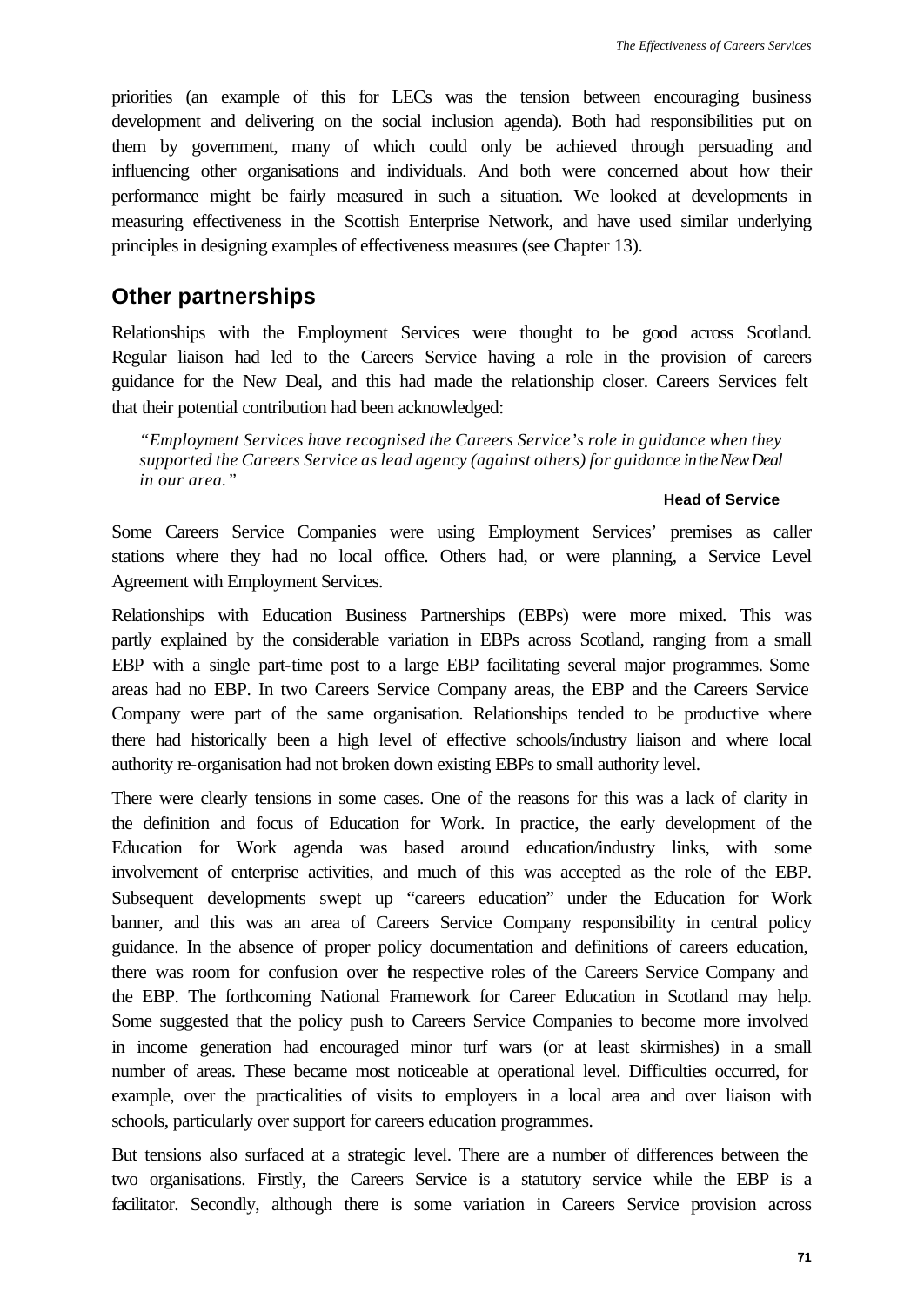Scotland, the variation in EBP provision is much more extreme, leading to a lack of equality in provision for young people. Thirdly, all Careers Service Companies in Scotland are managed on a partnership model (with all but two at the time of writing being limited companies with charitable status), while EBPs may be based with the LA or with the LEC. The various EBPs have different roles and responsibilities while the Careers Service is broadly consistent. Relationships between a Careers Service Company and its (one or more) EBP(s) had, therefore, considerable local variation.

The way forward in some Companies was a partnership agreement between the two organisations. The use of the Careers Service Company/school Service Level Agreement negotiations to embed EBP and Careers Service Company work together in the school was a productive strategy. Where good relationships existed, there had been success in getting joint funding for development work on Education for Work materials in schools. Overlap in the membership of EBP Boards and Careers Service Boards could be seen to be helpful with each having the potential to help the other to identify client, school, employer and community needs.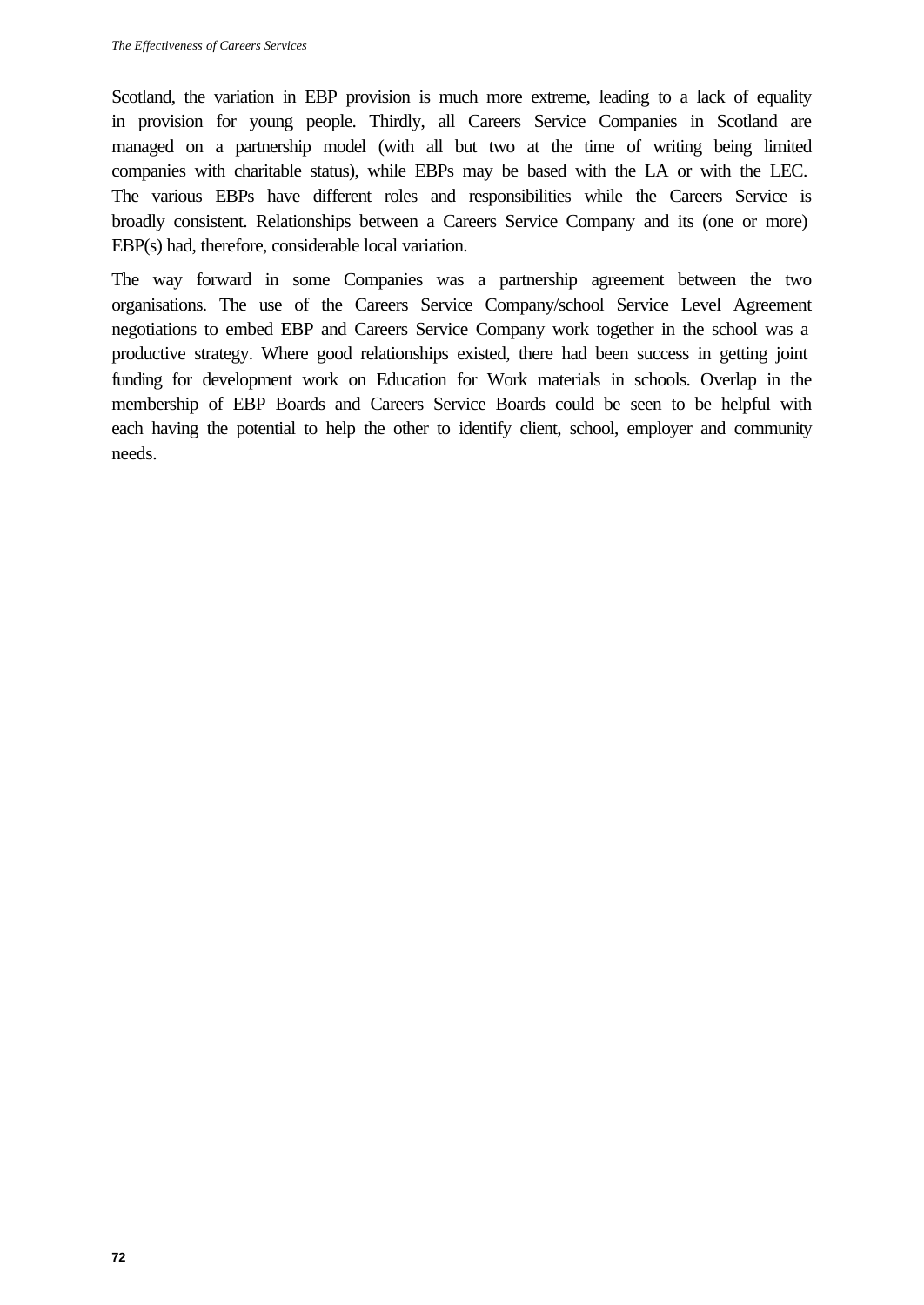# **CHAPTER 5 THE PUPILS' PERSPECTIVE**

# **Introduction**

In this chapter we consider young people's experience and opinions of careers education and guidance and of the Careers Service. As detailed in Chapter 2, we surveyed a 50% sample of S4, S5 and S6 pupils in 10 case study schools and, as noted there, we decided to exclude S6 pupils from the report because of the low response rate in some schools from this year group. The survey examined the extent of Careers Service contact with pupils in school, the nature of that contact and the extent to which it appears to meet pupil needs. We report in full on the analyses that we carried out but recognise that some readers may not wish to read this level of detail. We would refer them to the *Implications* sections in this chapter that draw out the key points arising from the data.

# **SUMMARY AND ISSUES**

# **The survey**

• The pupils' perspective is based on our survey of a 50% sample of S4, S5 and S6 pupils in 10 case study schools. S6 pupils have been excluded from analyses because of the low response rate in some schools from this year group.

# **Pupils' contact with the Careers Service**

- The majority of S4 and S5 pupils had contact with the Careers Service although most reported that they had not had contact when in the lower school. Whether or not pupils had had contact at any stage varied across Careers Service Companies and, in some cases, on the school attended. Do these differences reflect differences in pupil needs or are there other reasons?
- S4 pupils who were serious truants were less likely to have contact; a challenge for the Careers Service is how to make contact with this group.
- The likelihood of having contact with the Careers Service was not affected by pupils' attainment, but attainment did make a difference to the types of Careers Service inputs that pupils experienced.
- By far the most likely pupil contact with the Careers Service was the individual interview, especially in S5. Is there a need for Careers Service Companies to adopt a greater variety of approaches to meet the varying needs of pupils?
- How might Higher Still affect the level and type of contact needed?

# **Extent of careers interviews**

• Around three-fifths of S4 and S5 pupils had an interview with the Careers Adviser (CA). The likelihood of having an interview differed across Careers Service Companies and this was not explained by differences in Careers Service Companies' stated interview policies. Aspects of the school-Careers Service relationship may have a bearing on this.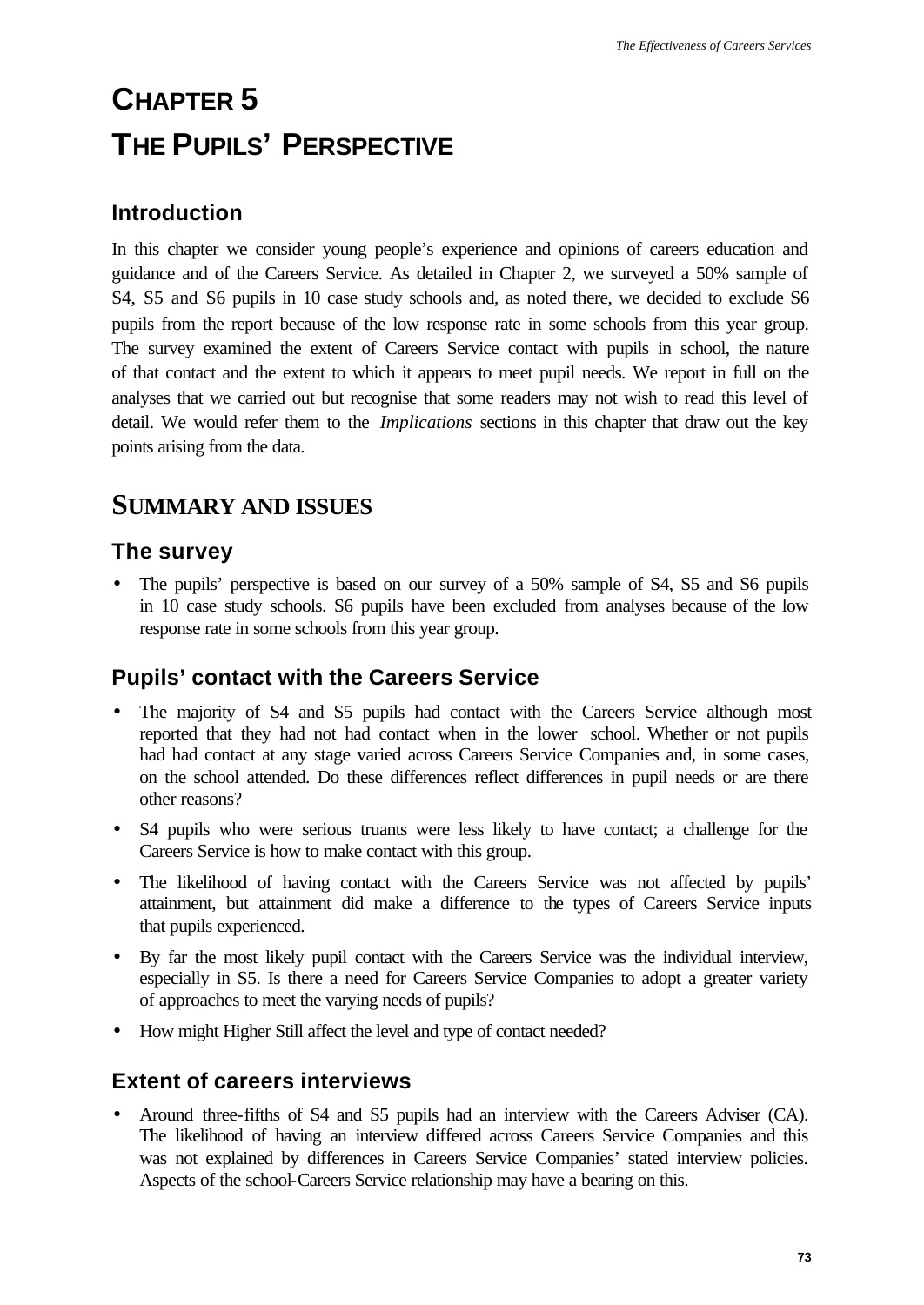- A number of other factors each had a separate effect on the likelihood that a pupil would have a Careers Adviser interview. There were some differences in the factors that affected S4 and S5 pupils.
- For S4 pupils, higher attainment, individual discussion with non-guidance teachers, and plans to leave school soon each increased the likelihood that they would have an interview. Serious truancy and having no career ideas each decreased their chances.
- For S5 pupils, having a positive attitude to school, an individual discussion with a guidance teacher, an individual discussion with non-guidance teachers and the intention to apply to FE each increased the likelihood of having an interview. The particular Careers Service Company was the one factor that might decrease the likelihood of an interview.

# **The management of interviews**

- The majority of pupils were satisfied that their interview had been at the right time for them (S4: 61%; S5: 75%). The probability that they would be satisfied with the timing of their interview was not related to Careers Service Company interviewing policy.
- A number of factors each had a separate effect on the likelihood that pupils would think that their interview had been at the right time, for example, higher levels of discussion with parents about career plans had a positive effect but careers education had a mixed effect.
- A considerable proportion of pupils who did not have an interview had not wanted one (S4: 43% and S5: 58%). Those pupils who had not wanted an interview were more likely not to have any ideas about their post school plans. It may be that some pupils do not understand the purpose of a careers interview and think they cannot see the Careers Adviser unless they have some career ideas to discuss.
- Only a minority of those who had an interview knew what to expect from it. This and the previous bullet point suggests that pupils need a better understanding of the purpose of the careers interview and schools and the Careers Service might review their approaches to this.
- Over a half of S4 pupils who had not had an interview had either requested one but had not had it, or had not understood enough about the interview system to make a request. The same applied to around two fifths of S5s who had not had an interview.
- The reasons why pupils did not have an interview varied across Careers Service Companies but also between year groups within the same Careers Service Company.
- What scope is there for Careers Service Companies and schools to manage interview requests differently to reduce waiting times and to keep pupils informed about waiting times? It seems that strategies being used to inform pupils about the interview system are not effective with some pupils.
- There is demand for earlier timing of interviews in S4 and S5. Can Careers Service Companies accommodate this demand by revising their interview systems?
- There is also demand for interviews before S4. What input should the Careers Service have in the lower school and how realistic is it to expect Careers Service Companies to meet this demand within current resources and priorities?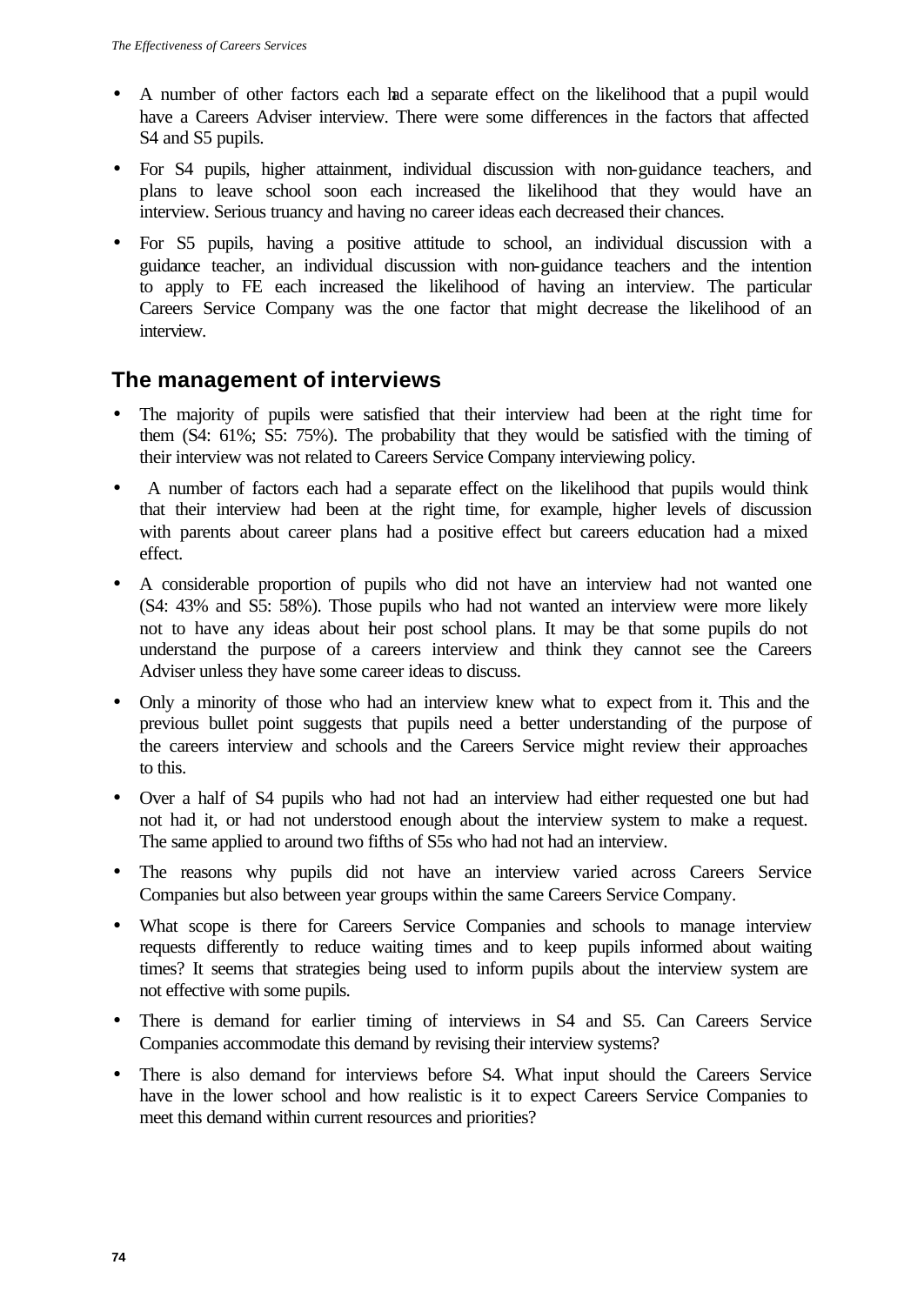# **The effectiveness of interviews**

- Most pupils thought their careers interview had been useful. Among S4 pupils, there was a slight variation in opinion across Careers Service Companies.
- A number of factors each increased the likelihood that pupils would find their career interview useful. The most critical factor for both S4 and S5 pupils was whether their careers interview had been at the right time. This underlines the importance of Careers Service Companies doing as much as possible to ensure that pupils get an interview at the time that they see as appropriate to them.
- The particular Careers Service Company made a difference to S4 pupils' opinion of their interview. In addition to the timing of their interview, other factors each had a positive effect on S4 pupils' opinion:
	- being higher attainers;
	- having a positive opinion of their careers education;
	- having higher levels of discussion of career plans with parents; and
	- planning to apply to FE.
- For S5 pupils the significant factors in addition to the timing of their interview were:
	- having a positive attitude to school;
	- having individual discussions with guidance teacher;
	- having individual discussions with non-guidance teachers;
	- **n** greater frequency of careers education;
	- having a positive opinion of careers education; and
	- $\blacksquare$  intention to apply to FE.
- Discussion of their plans with their parents had a positive impact on pupils' view of their interview and reinforces the importance of Careers Service Companies supporting parents in their guidance role.
- Having individual discussion with teachers (especially non-guidance teachers) had a positive effect on pupils' opinion of their careers interview: this points to the value of schools giving pupils as much opportunity as possible for this to happen.
- Careers education appears to help pupils make the most of their careers interview. It was the frequency of careers education classes rather than the amount of careers education that made the difference. This has implications for how schools timetable careers education.
- Pupils were confident about the impartiality of the Careers Adviser and thought that the Careers Adviser had explained their post school options and had helped to widen their ideas. Around half said that they had not had their career ideas challenged by the Careers Adviser. A substantial minority did not think they had been helped to relate their career ideas to their personal characteristics.
- There were differences across the Careers Service Companies in pupils' views about the interview process and its outcomes for them. This variation raises questions about young people's entitlement to a common minimum standard of guidance.
- Those planning to enter FE or HE were more likely to think they had received relevant information than those planning to enter the labour market. How can Careers Advisers make better use of labour market information (LMI) in a careers interview?
- Careers Advisers seem to be considered to be more effective in respect of some aspects of the interview than others. Pupils' opinion of the interview process and its effectiveness varied across Careers Service Companies. Both findings point to the need for greater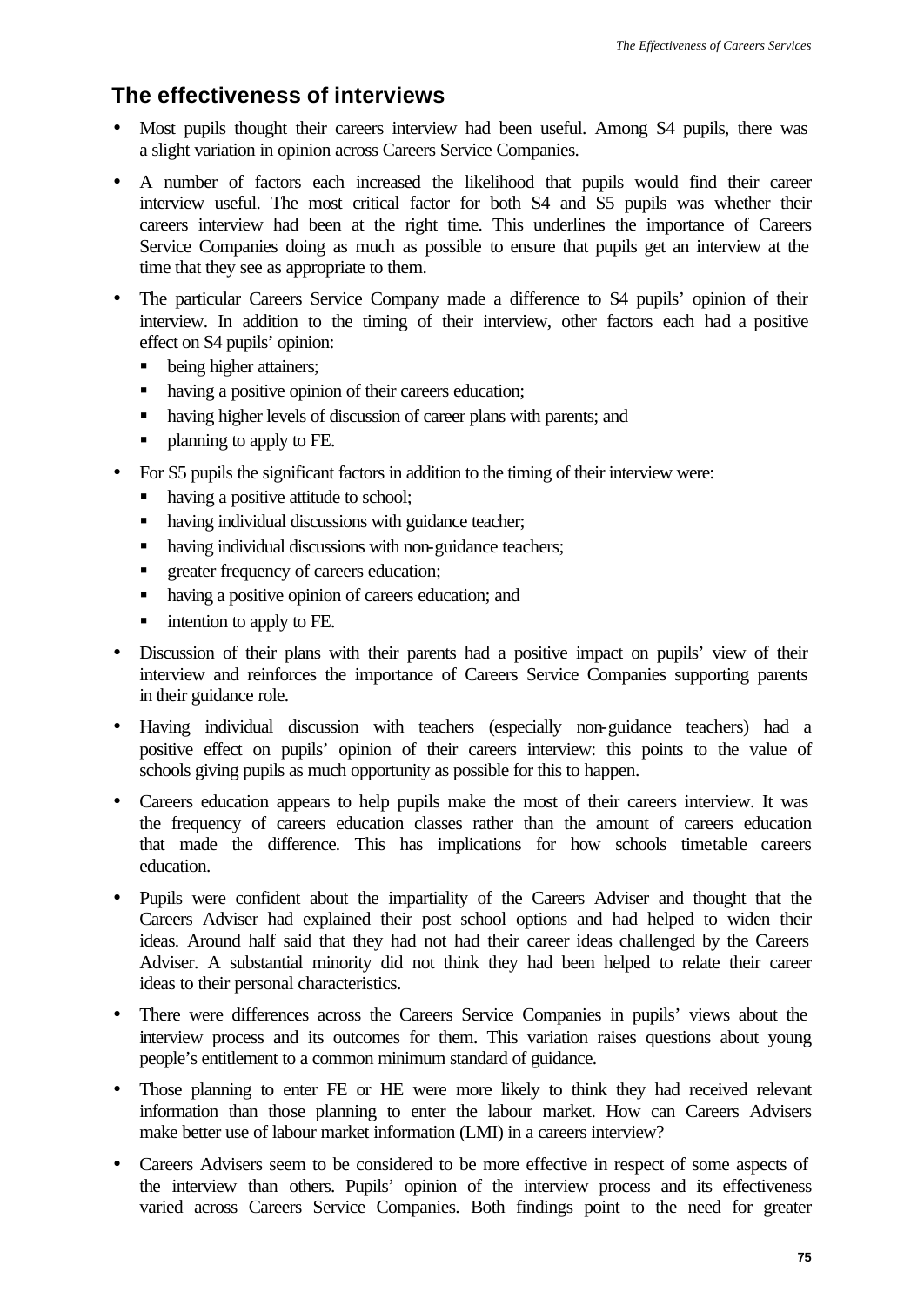attention to the monitoring of Careers Advisers' guidance practice and to appropriate staff development.

# **Pupils' career ideas**

ß A number of factors reduced the likelihood that pupils would have no idea about what to do after leaving school. For both S4 and S5 pupils these included frequency of careers education classes and also discussion with parents for both. In addition, for S4 pupils, individual discussion with PSE teachers and having an interview with the careers adviser each had an effect.

# **Pupils career-related skills and knowledge**

• Several factors each had a positive impact on S4 pupils' careers-related skills and knowledge: having had a high level of careers education; finding careers education useful; having a high level of individual discussion with guidance teachers; having a positive opinion of their interview with a careers adviser; and planning to do to college.

# **FINDINGS AND DISCUSSION**

# **Pupils' contact with the Careers Service**

### *Contact before S4*

Although the main Careers Service client group in schools has generally been seen as pupils in S4 and above, Services have often had inputs before then, most commonly in S2, seeing this sort of contact as a useful way of introducing the Careers Service to pupils. To consider the question of early contacts with the Careers Service we asked S4 pupils what contact they had had with the Careers Service before their  $4<sup>h</sup>$  year. Under a half reported that they had had none  $(46\%, 7ab \text{le } 5.1)^3$ . Under a third  $(29\%)$  had had contact via a class or group and around a fifth had made use of the drop-in sessions run by the Careers Service (21%).

The chances that a young person would have contact before S4 with the Careers Service varied depending on the Careers Service Company (Table 5.2). If there is variation at Careers Service Company level then it follows there will be variation across the ten schools; the more relevant question is whether there is a difference between the schools within the same Careers Service Company. We found that the likelihood of contact with the Careers Service before S4 varied between the schools within all the Careers Service Companies. This suggests that pre-S4 contact is not always a matter of Careers Service Company policy and may depend on the wishes and circumstances of individual schools and the particular interests of the Careers Adviser. Neither attainment nor gender makes a difference to the chances of a pupil having contact with the Careers Service before S4.

 $^3$ The unweighted bases for all the analyses reported in this chapter are: 376 for S4 and 259 for S5.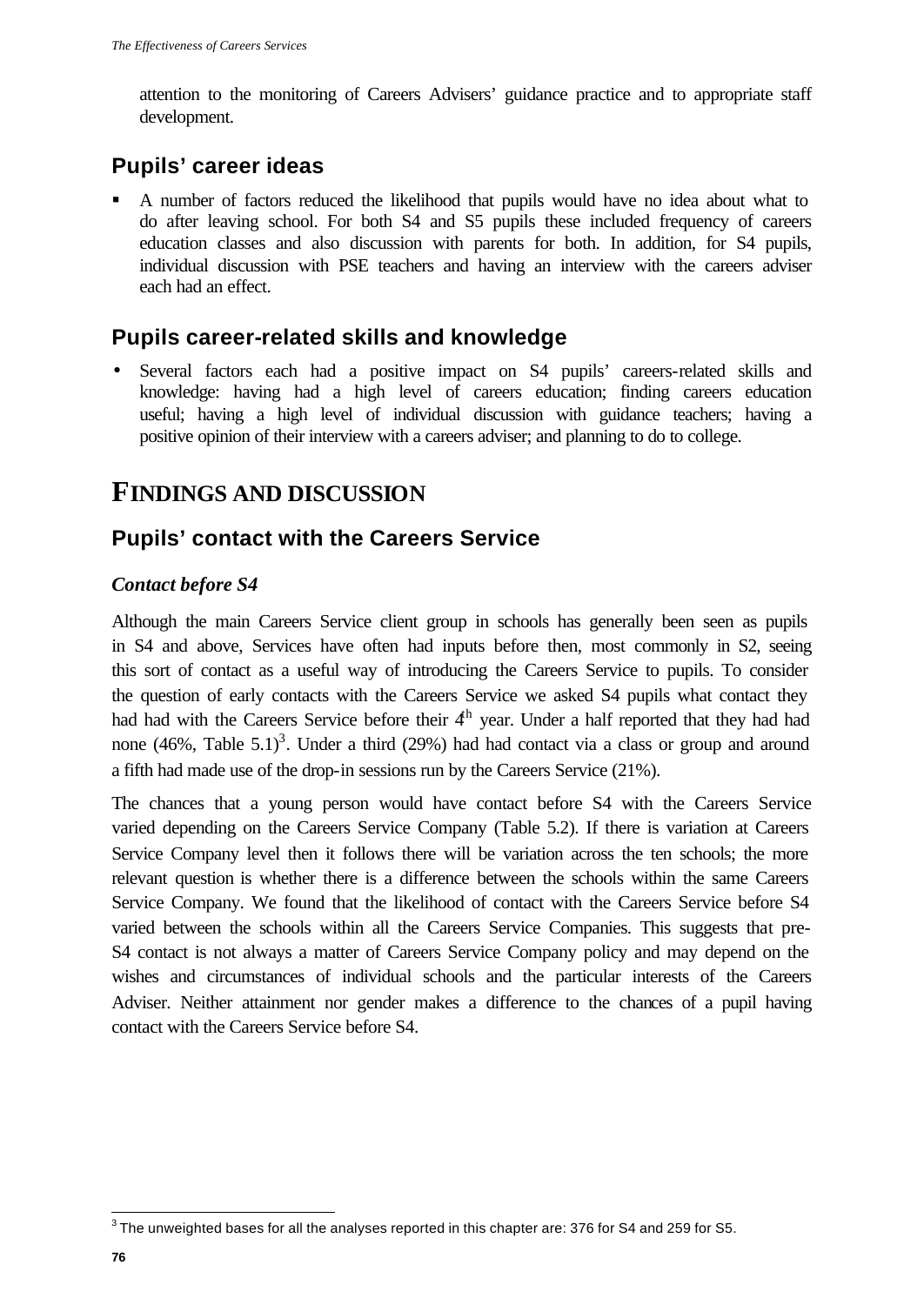|                                           | $\%$ |  |
|-------------------------------------------|------|--|
| no contact                                | 46   |  |
| drop-in session                           | 21   |  |
| longer interview                          | 6    |  |
| class/group                               | 29   |  |
| something else                            | 3    |  |
| No contact with Careers Service before S4 | $\%$ |  |
| All                                       | 46   |  |
| CSC <sub>1</sub>                          | 49   |  |
| CSC <sub>2</sub>                          | 58   |  |
| CSC <sub>3</sub>                          | 42   |  |
| CSC <sub>4</sub>                          | 35   |  |
| CSC <sub>5</sub>                          | 46   |  |
|                                           | $\%$ |  |
| All                                       | 46   |  |
| School 1                                  | 52   |  |
| School 2                                  | 33   |  |
| School 3                                  | 38   |  |
| School 4                                  | 51   |  |
| School 5                                  | 72   |  |
| School 6                                  |      |  |
| School 7                                  | 43   |  |
| School 8                                  | 27   |  |
| School 9                                  | 58   |  |
| School 10                                 | 45   |  |

#### **Table 5.1:** Contact with the Careers Service before S4

#### **Contact in S4**

15% of pupils reported that they had had no contact with the Careers Service in S4 (Table 5.2). Around three-quarters of these pupils also had not had contact before S4 (75%).

|                  | S4 pupils      | S5 pupils |
|------------------|----------------|-----------|
|                  | %              | %         |
| All              | 15             | 28        |
| CSC <sub>1</sub> | 16             | 32        |
| CSC <sub>2</sub> | 13             | 15        |
| CSC <sub>3</sub> | 26             | 31        |
| CSC <sub>4</sub> | 13             | 46        |
| CSC <sub>5</sub> | 10             | 14        |
| All              | 15             | 28        |
| School 1         | 30             | 21        |
| School 2         | 24             | 40        |
| School 3         | 14             | 15        |
| School 4         | $\overline{7}$ | 14        |
| School 5         | 14             | 14        |
| School 6         | $\,$ 8 $\,$    | 22        |
| School 7         | 8              | 47        |
| School 8         | 16             | 45        |
| School 9         | 23             | 25        |
| School 10        | 11             | 39        |

**Table 5.2:** No contacts with the Careers Service

\* To ensure confidentiality, the numbering of the schools does not relate to the numbering of the Careers Service Companies

The likelihood of having contact varied slightly by Careers Service Company. Fourth year pupils in one Careers Service Company were most likely not to have had contact with the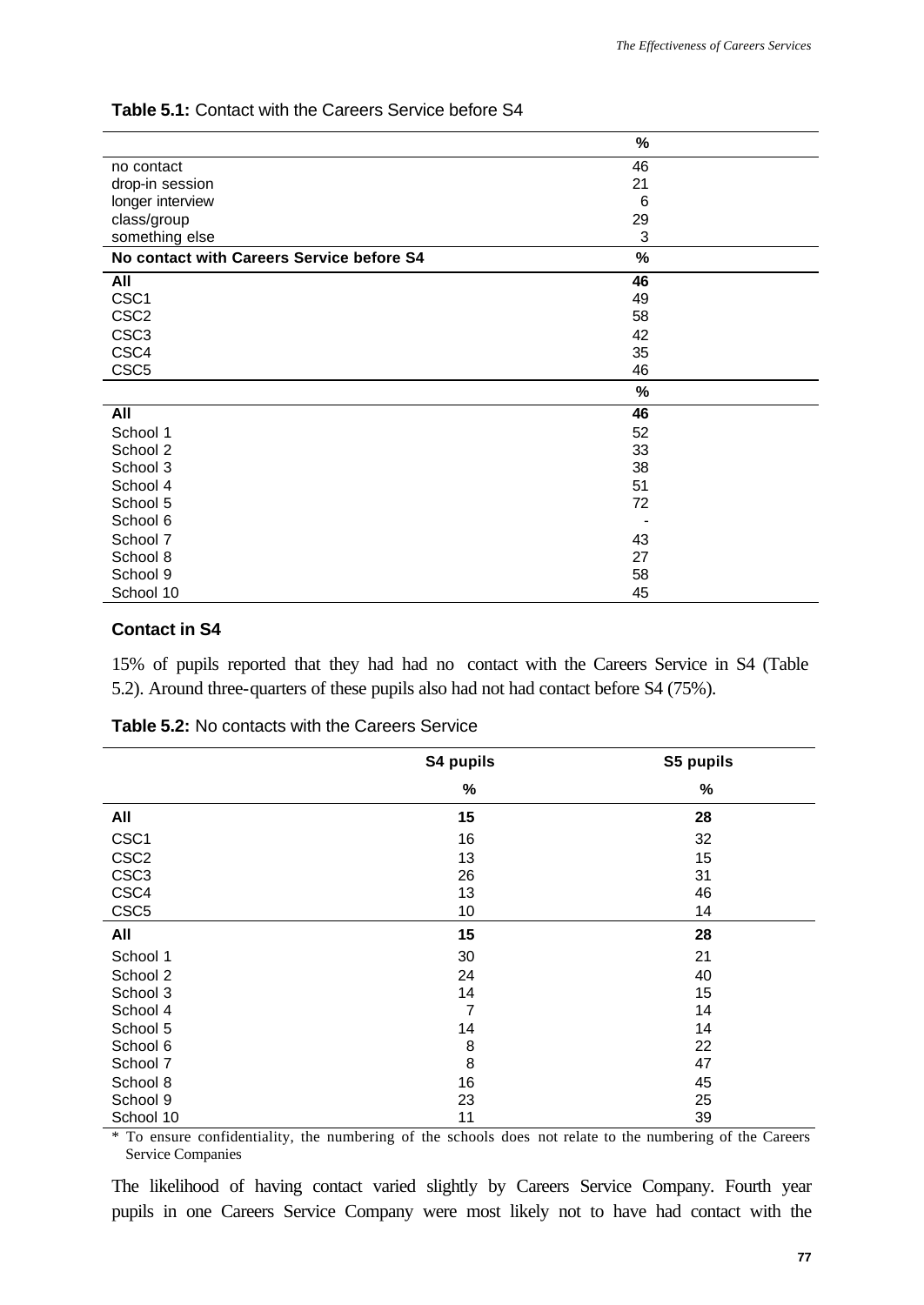Careers Service but levels of non-contact were similar across the other services. S4 pupils' chances of contact also differed depending on the particular school attended. Within three Careers Service Companies, S4 pupils in one school were more likely not to have been in touch with the Careers Service than in the other school.

We considered whether truancy is part of the explanation for pupils' non-contact. Truancy does not appear to be a reason for lack of contact *before S4* but is a significant factor in noncontact *in S4*. Serious truants<sup>4</sup> were more likely to report non-contact than other pupils.

It is clear that S4 pupils' main contacts with the Careers Service is through introductory talks and interviews (Table 5.3). Group work on particular career topics is much more limited than introductory talks. There were differences across the Careers Service Companies in pupils' chances of experiencing the various Careers Service inputs. For example, pupils' in CSC5 were more likely to get an interview than elsewhere; those in CSC3 and CSC5 were less likely to have an introductory talk although those in CSC3 had a greater chance of a group session. Within the same Careers Service there were also differences in the likelihood of pupils experiencing certain Careers Service Company inputs depending on the school. This applied to two Careers Service Companies in relation to interviews, introductory talks and group sessions and to three Careers Service Companies in respect of drop-in sessions (table not shown).

|                        | in S4 | in S5 |
|------------------------|-------|-------|
|                        | $\%$  | %     |
| no contact             | 15    | 28    |
| any interviews         | 56    | 61    |
| (1 interview           | 44    | 42    |
| (more than 1 interview | 13    | 19    |
| introductory talk      | 52    | 27    |
| group session          | 14    | 6     |
| drop-in session        | 12    | 8     |
| Sent to vacancies      | 2     | 6     |
| received information   | 38    | 50    |

#### **Table 5.3:** Contacts with the Careers Service

### *Contact in S5*

Moving on from S4, what was the nature and extent of Careers Service Company provision in S5? Towards the end of S5 a large majority of pupils had contact with the Careers Service (85%) and over half had had contact in both S4 and S5 (56%). Over a quarter had only had contact in one year (ie either S4 or S5). 15% of S5 pupils reported no contact at all with the Careers Service in either S4 or S5. Unlike S4s, truancy does not account for S5 pupils' lack of contact with the Careers Service. Given that we have defined contact to include most careers Service inputs, would Careers Service Companies expect a higher level of reported contact in both years? Is a 15% level of non-contact acceptable?

Under three-quarters of S5 pupils had contact with the Careers Service in S5 (28% no contact, Table 5.2 therefore 72% contact). In S5 pupils in CSC2 and CSC5 were most likely to have contact compared with the others and especially CSC4.

 $\overline{\phantom{a}}$  $4$  Defined as truanting for several days or weeks at a time.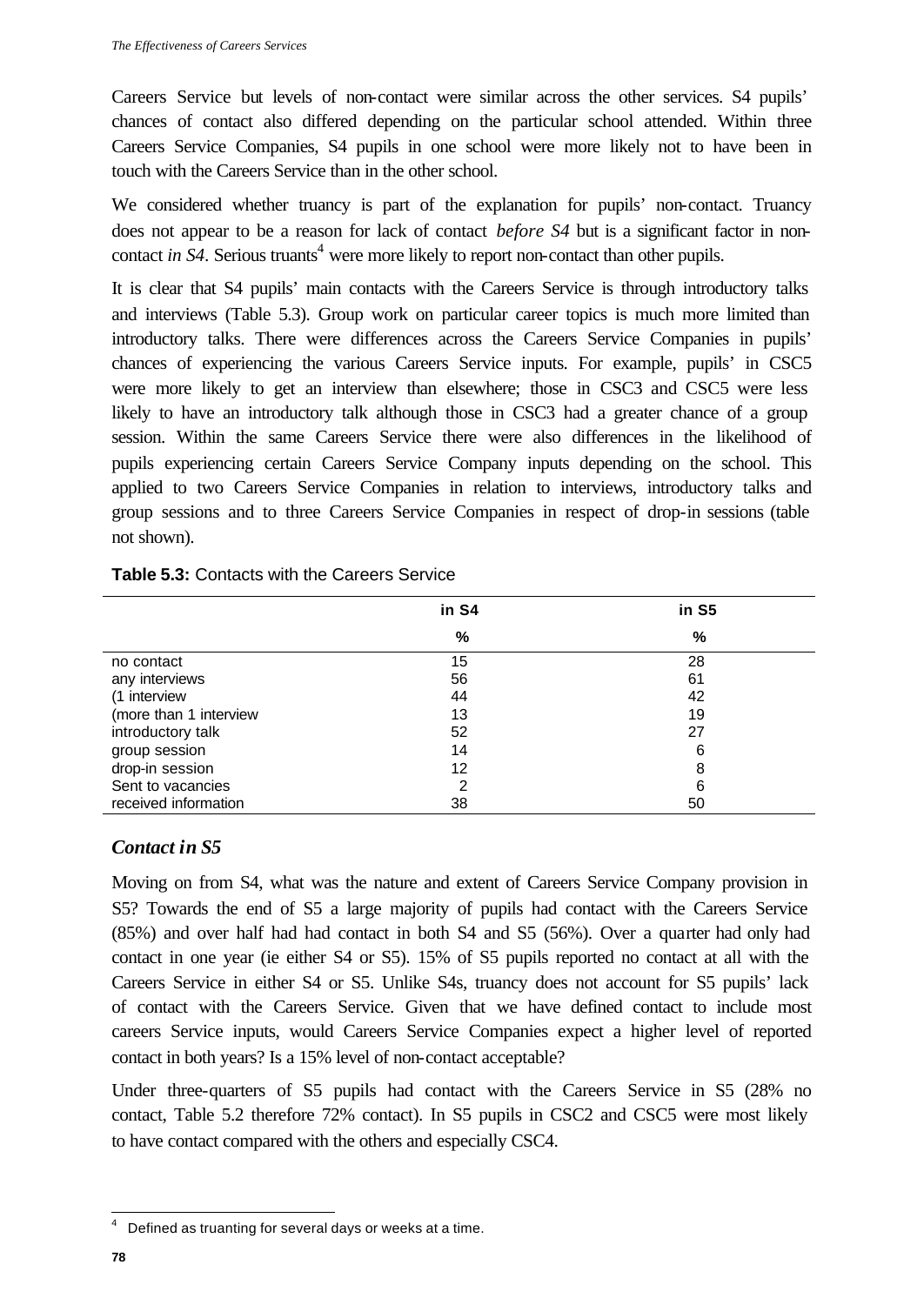Pupils' contact with the Careers Service in S5 is even more heavily focused on the one-to-one interview than in S4 (Table 5.3). S5 pupils were less likely to have had an introductory talk, and slightly less likely to have been in a group session and to have used a drop-in clinic than S4 pupils.<sup>5</sup> The provision of information was more frequent in S5 than in S4. Overall, Careers Service Company work with S5 pupils was less varied than with S4s.

As was the case in S4, in S5 the chance of experiencing most types of Careers Service Company inputs varied across the Careers Service Companies. The only exception was the likelihood of an S5 pupil being sent to vacancies which was at a similar level across the Services. But the chances of experiencing other Careers Service Company provision in S5 did vary (Table 5.4). CSC3, for example, stands out as having a higher level of group sessions than other Careers Service Companies; CSC2 and CSC4 have a higher level of follow-up interviews. No S5 pupils reported attending drop-in sessions in CSC2 and the level of introductory talks is particularly low there. CSC5 has the highest level of information sent or given to pupils.

|                             | pupils in S4 | pupils in S5   |
|-----------------------------|--------------|----------------|
|                             | $\%$         | $\%$           |
| Any interview               |              |                |
| All                         | 56           | 61             |
| CSC1                        | 43           | 55             |
| CSC <sub>2</sub>            | 53           | 71             |
| CSC <sub>3</sub>            | 43           | 64             |
| CSC <sub>4</sub>            | 53           | 45             |
| CSC <sub>5</sub>            | 80           | 74             |
| Introductory talk           |              |                |
| All                         | 52           | 27             |
| CSC1                        | 64           | 38             |
| CSC <sub>2</sub>            | 54           | 12             |
| CSC <sub>3</sub>            | 41           | 41             |
| CSC4                        | 51           | 30             |
| CSC <sub>5</sub>            | 48           | 32             |
| <b>Group session</b>        |              |                |
| All                         | 14           | $\bf 6$        |
| CSC <sub>1</sub>            | 22           | $\overline{7}$ |
| CSC <sub>2</sub>            | 14           | 3              |
| CSC <sub>3</sub>            | 24           | 20             |
| CSC4                        | 10           | $\mathbf 5$    |
| CSC <sub>5</sub>            | 3            | 5              |
| Drop-in session             |              |                |
| All                         | 12           | 8              |
| CSC <sub>1</sub>            | 10           | $\overline{2}$ |
| CSC <sub>2</sub>            | 16           |                |
| CSC <sub>3</sub>            | 11           | 17             |
| CSC4                        | 8            | 11             |
| CSC <sub>5</sub>            | 13           | 15             |
| <b>Received information</b> |              |                |
| All                         | 38           | 50             |
| CSC1                        | 33           | 40             |
| CSC <sub>2</sub>            | 43           | 53             |
| CSC <sub>3</sub>            | 27           | 62             |
| CSC4                        | 37           | 50             |
| CSC <sub>5</sub>            | 47           | 81             |

| Table 5.4: Types of contact with the Careers Service by Careers Service Company |  |  |  |  |
|---------------------------------------------------------------------------------|--|--|--|--|
|                                                                                 |  |  |  |  |

 $\overline{5}$ We are comparing Careers Service provision in S4 with Careers Service provision in S5 rather than the S4 experience of S5 pupils so the figures for S4 relate to all S4 pupils not only those who stayed on into S5.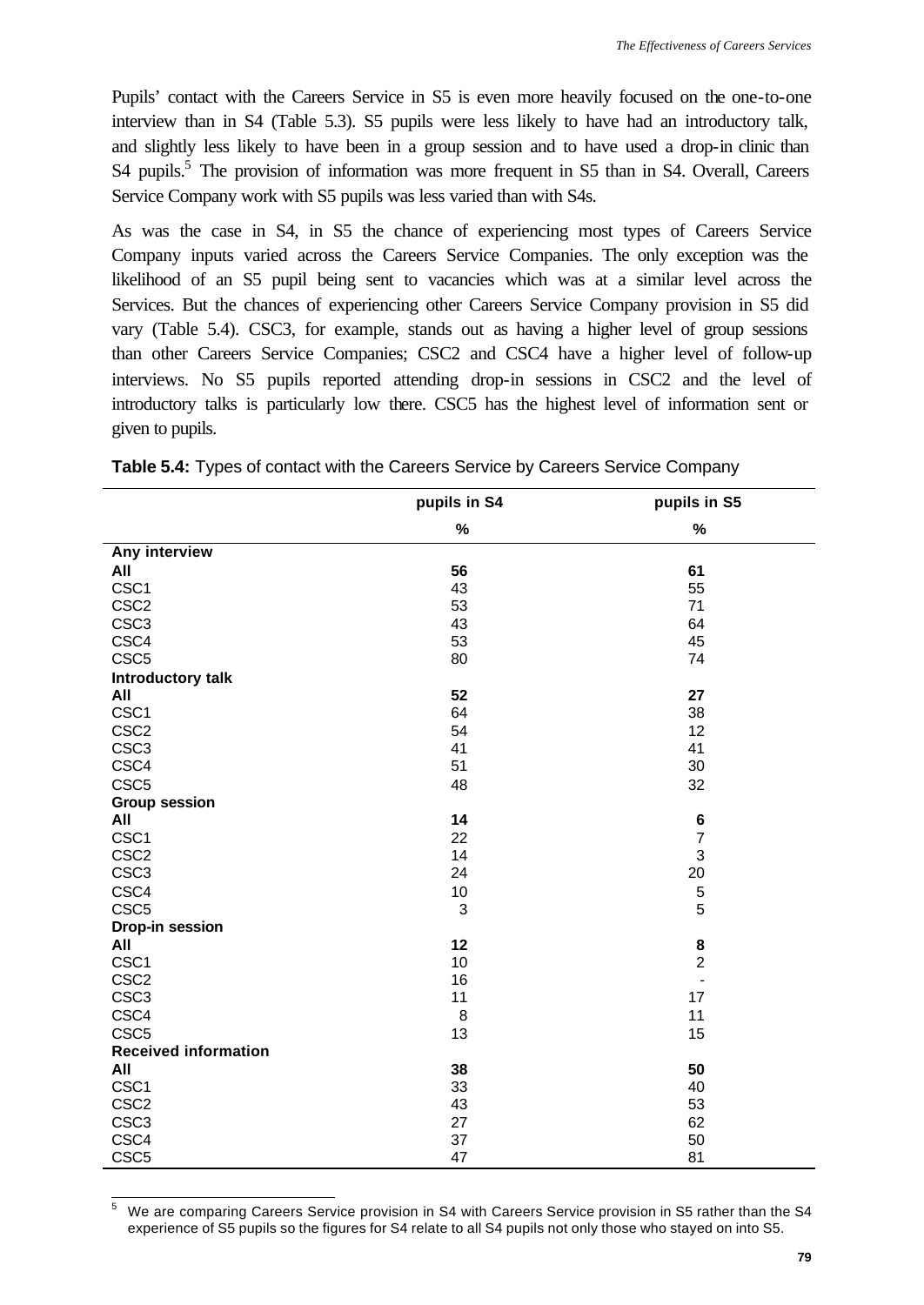Differences between schools within the same Careers Service Company were evident. In two Careers Service Companies, the likelihood of an S5 pupil having more than one interview varied between the schools. Whether or not an S5 pupil received an introductory talk differed between the schools to quite a large extent within all but CSC2 eg 12% and 71% in the two schools in CSC1 (table not shown).

Overall, young men/males are more likely to have attended a group session on a career topic (m: 13% vs f: 4%, table not shown). This may be explained by the type of topics often covered in such sessions, that is, career areas traditionally entered by men. A common comment by the Careers Advisers and teachers we interviewed was that pupils still tended to think in a stereotypical gendered way about careers.

Attainment made some difference to the likelihood of pupils' experiencing certain types of input from the Careers Service. The chances of an S5 pupil having an interview did not vary by attainment (measured by their Standard Grade results) but mid attainers were more likely to have a subsequent interview(s) than low and high attainers. Low attainers were more likely to have a group session and to be sent to vacancies than the others.

### *Implications for Careers Service Companies*

*These figures raise several questions. Firstly, what level and type of contact does each Careers Service Company think is necessary before S4 and in S4 and S5? Careers Service Companies are having to review their involvement in the lower school. Several of the casestudy services were withdrawing from their input in S2 (typically they had involvement in the S2 subject choice process). Pupils' chances of contact with the Careers Service varied between schools within the same Careers Service. The critical question is whether this was because of genuine differences in pupil needs in each school or whether it reflected the particular circumstances of the school-Careers Service Company relationship in these schools and the interests and preferences of the Careers Adviser concerned.*

*Secondly, contact in S4 was concentrated around two types of input (the introductory talk and the interview) and became more focused on the interview in S5. There is discussion currently about whether the Careers Service should be adopting a wider variety of inputs, in particular, doing more group work. From these figures it would seem that there is considerable scope for a greater variety in Careers Service Company work. Higher Still may make particular demands on Careers Service Company as pupils negotiate their way through the range of pathways open to them, how can Careers Service Companies respond to this and are current patterns of input appropriate? We discuss these points further in Chapter 6.*

# **The extent of careers interviews**

### *Interviews in S4*

Overall, 56% of S4 pupils reported having had one or more interviews with the Careers Adviser; 44% had had one interview and 12% more than one (Table 5.5). The chances of pupils having an interview varied across the Careers Service Companies, in particular, 4<sup>th</sup> year pupils in CSC5 were much more likely to have an interview. There is no clear relationship with the stated policy on interviewing. The policy in three of the Careers Service Companies is selective and the other two have self-referral policies. (For definitions of these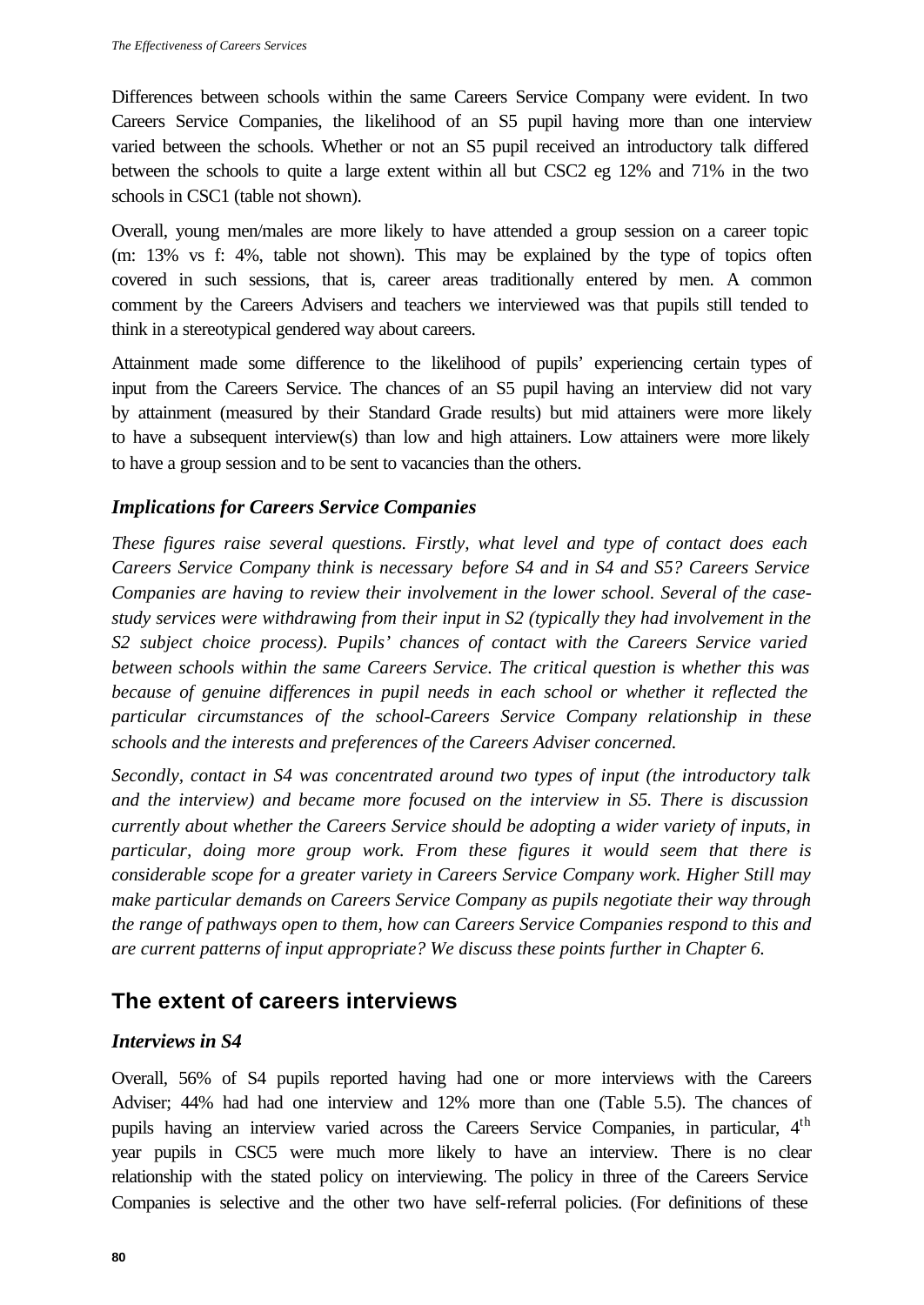terms see Chapter 6.) Although the service with the most selective approach had the highest proportion of young people reporting an interview, the other two selective systems have much lower levels similar to those with self-referral policies. This may reflect differences between policy and practice that we outline in Chapter 6.

There are also differences across Careers Service Companies in the chances of a 4<sup>th</sup> year pupil having more than one interview; this is most likely in CSC3 and least likely in CSC4. Again these differences do not appear to be related to stated policy on interviewing.

|                         | pupils in S4   | <b>Pupils in S5</b> |
|-------------------------|----------------|---------------------|
|                         | %              | $\%$                |
| Any interview           |                |                     |
| All                     | 56             | 61                  |
| CSC <sub>1</sub>        | 43             | 55                  |
| CSC <sub>2</sub>        | 53             | 71                  |
| CSC <sub>3</sub>        | 43             | 64                  |
| CSC4                    | 53             | 45                  |
| CSC <sub>5</sub>        | 80             | 74                  |
| One interview           |                |                     |
| All                     | 44             | 42                  |
| CSC <sub>1</sub>        | 35             | 45                  |
| CSC <sub>2</sub>        | 36             | 45                  |
| CSC <sub>3</sub>        | 25             | 50                  |
| CSC <sub>4</sub>        | 50             | 31                  |
| CSC <sub>5</sub>        | 64             | 45                  |
| More than one interview |                |                     |
| All                     | 12             | 19                  |
| CSC <sub>1</sub>        | 8              | 10                  |
| CSC <sub>2</sub>        | 18             | 26                  |
| CSC <sub>3</sub>        | 18             | 14                  |
| CSC <sub>4</sub>        | $\overline{2}$ | 14                  |
| CSC <sub>5</sub>        | 16             | 29                  |

**Table 5.5:** Extent of pupil interviews by Careers Service

There is also variation between schools within a Careers Service Company. In all but one Careers Service Company, there is significant variation between the schools within a Careers Service Company in the proportion of  $4<sup>th</sup>$  year pupils who had an interview. This applies to the services with a selective interviewing policy and those with self-referral.

We used a logistic regression model to examine further the factors that have a bearing on whether an S4 pupil has an interview with the Careers Adviser.<sup>6</sup> The advantage of this approach is that we can consider the effect of one factor while taking other factors into account, that is, to identify the independent effect of each factor. Table 5.6 shows the factors that we considered: Careers Service Company; gender; attainment; truancy; attitude to school; careers education; discussion with parents; discussion with teachers; post-S4 plans; and career maturity.

The model confirms the variation with respect to Careers Service Company (ie pupils in CSC5 have a higher chances of interview) and by school even when other factors such as attainment and truancy are taken into account. We found that gender was not important, girls were no more likely than boys to have an interview. Attainment affected the chances of pupils having an interview: the higher the attainment the more likely a pupil was to have an

 $\overline{\phantom{a}}$ We first analysed that data using a multi-level model but found that school was not a significant factor and so used a logistic regression including CSC as one of the factors in the model.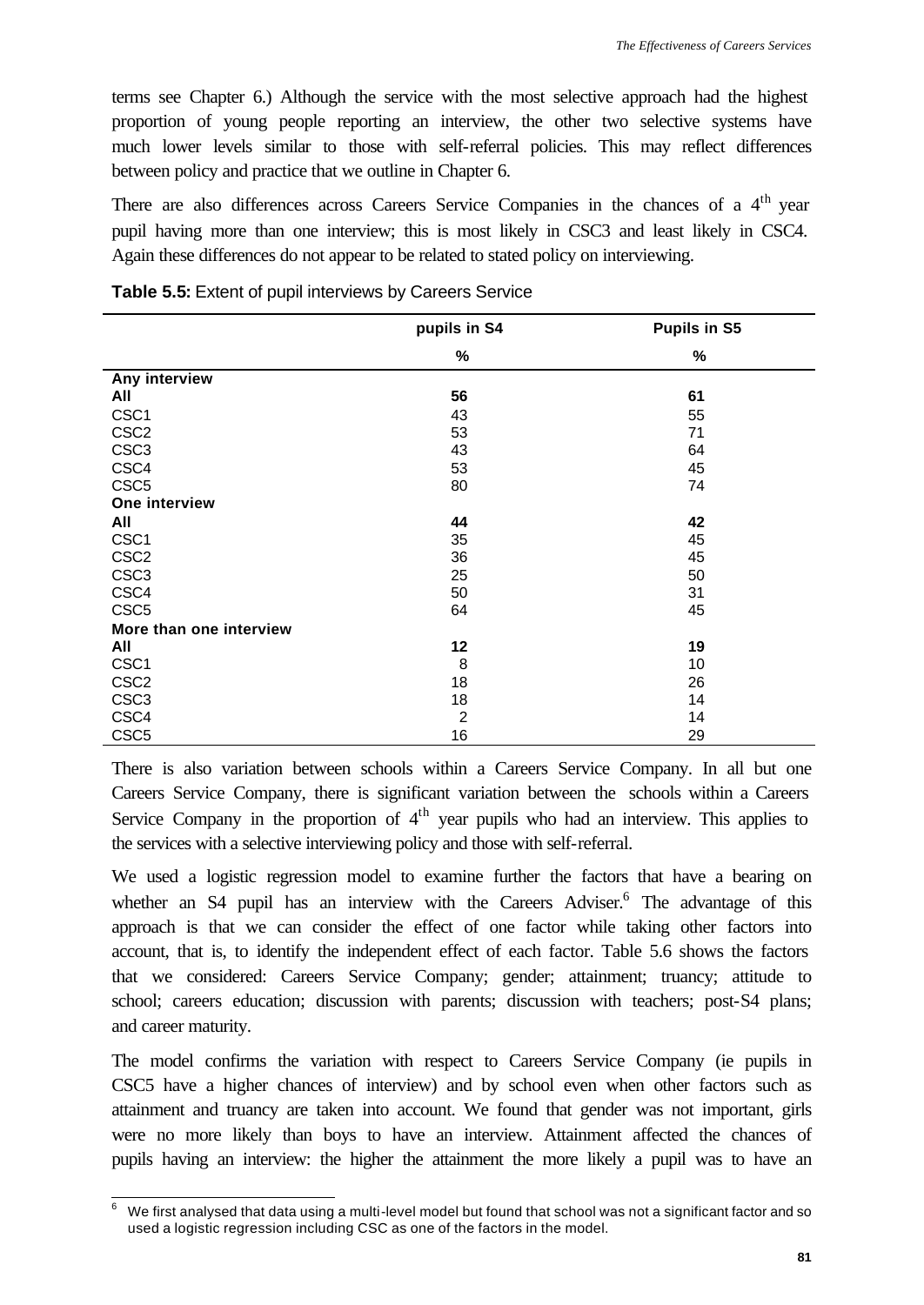interview, taking the other factors into account. Serious truants were less likely to have an interview.

Neither the amount of careers education that pupils had experienced nor their opinion of it had any effect on the likelihood of having an interview. The extent to which S4 pupils discussed their plans with their parents had no impact on their chances of having an interview but individual discussions with teachers (other than guidance and PSE teachers) increased the likelihood of doing so.

| <b>Table 5.6:</b> Factors affecting chances of having an interview |  |
|--------------------------------------------------------------------|--|
|                                                                    |  |

|                                             | S4                           | S5   |
|---------------------------------------------|------------------------------|------|
| School                                      | sig                          | n/s  |
| Careers service                             | sig                          | sig  |
| Gender                                      | n/s                          | n/s  |
| Attainment                                  | +sig                         | n/s  |
| Truancy                                     | -sig                         | n/s  |
| Attitude to school                          | n/s                          | +sig |
| Discussion with parents about plans         | n/s                          | n/s  |
| Individual discussion with guidance teacher | n/s                          | +sig |
| Individual discussion with PSE teacher      | n/s                          | n/s  |
| Individual discussion with other teacher    | +sig                         | +sig |
| Extent of careers education                 | n/s                          | n/s  |
| Extent of other careers activities (EIL)    | n/s                          | n/s  |
| Frequency of careers education classes      | n/s                          | n/s  |
| Opinion of S4 careers education classes     | n/s                          | n/s  |
| if most useful                              | n/s                          | n/s  |
| if some useful                              | n/s                          | n/s  |
| if a few useful                             | n/s                          | n/s  |
| Opinion of S5 careers education classes     |                              |      |
| if most useful                              | n/s                          | n/s  |
| if some useful                              | n/s                          | n/s  |
| if a few useful                             | n/s                          | n/s  |
| if apply to FE                              | +sig                         | +sig |
| if looking for job/training                 | +sig                         | n/s  |
| if no career ideas                          | -sig                         | n/s  |
| not significant<br>n/s<br>$=$               | not applicable<br>n/a<br>$=$ |      |

 $+sig =$  of positive significance  $-sig =$  of negative significance

 $sig =$  significance and may be positive or negative

Pupils who were planning to leave school (whether to enter the labour market or to go to FE) were more likely to have an interview, all other factors being equal/held constant. This probably reflects priority being given to likely S4 leavers in interviewing systems.

An interesting result is that pupils who had no idea about their post school plans were less likely to have an interview. At first sight this might seem an odd result, as these are young people who ought to see the Careers Adviser. But it may be explained by young people's understanding of the role of the Careers Adviser and the purpose of the careers interview. Young people sometimes think they cannot go to the Careers Adviser unless they have some ideas already in mind that they can discuss. When we considered those young people who said that they had not had an interview because they "didn't want one", we found they were also more likely not to have any ideas about their post school plans.

#### *Interviews in S5*

In S5, pupils' chances of having an interview differed across the Careers Service Companies (Table 5.5). This was most likely to be the case in two Careers Service Companies and least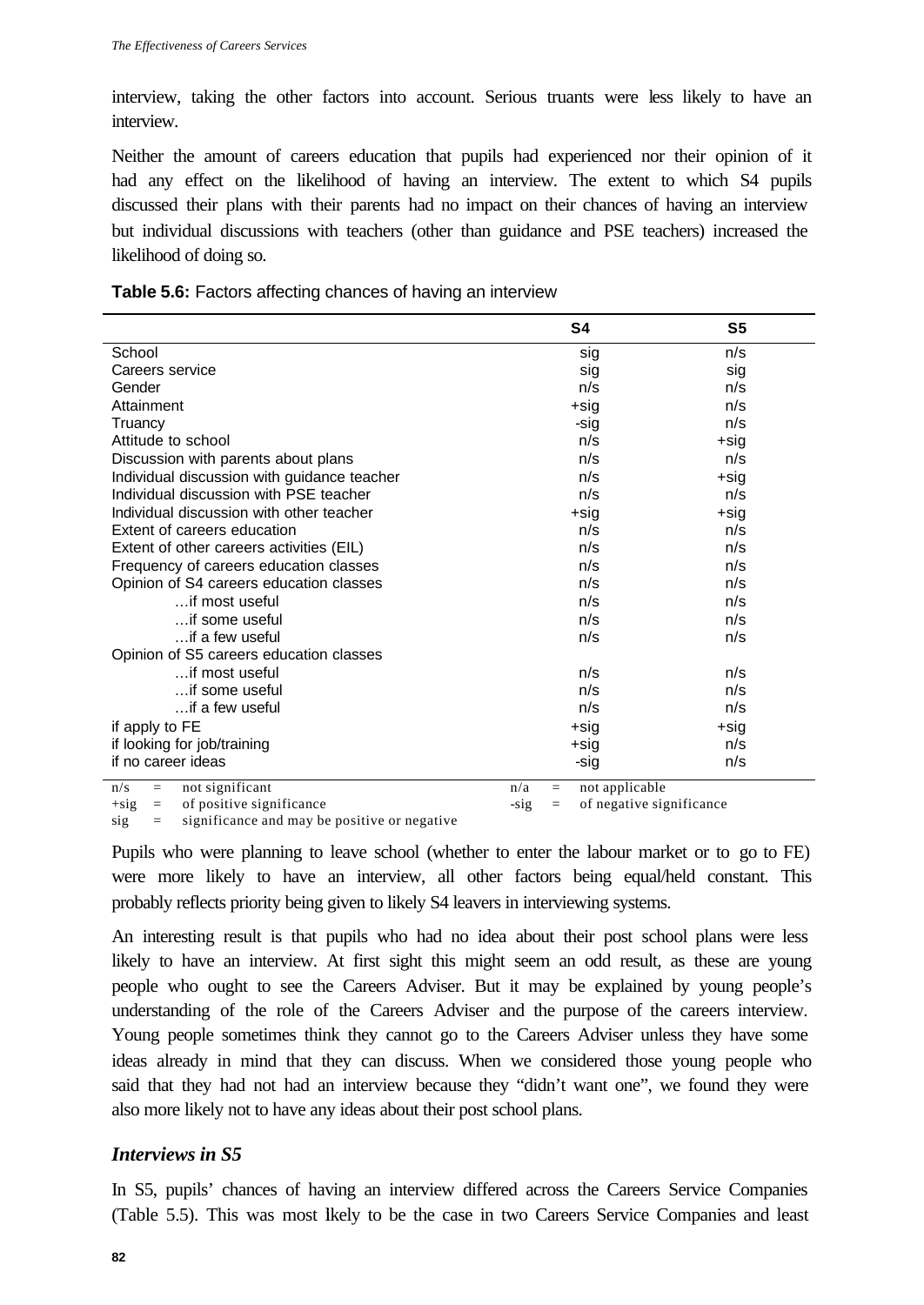likely in CSC4. Whether or not S5 pupils had one interview or more than one interview also differed according to the Careers Service.

As for S4s, we used a logistic regression to investigate the separate effect of different factors that might be expected to have an impact on whether or not pupils have a careers interview(s) in S5.

Careers Service Company is a factor but not as important as for S4s. Gender does not have an effect and, in contrast to S4, a pupil's attainment does not affect whether or not s/he has an interview. A generally positive attitude to school increases the chances that an S5 pupil will have an interview. Once again, careers education does not have any effect nor does discussion with parents about post S5 plans. For S5 pupils, having individual discussions with a guidance teacher has a positive effect and talking to other teachers also has a separate, additional impact.

The large majority of S5 pupils were planning to return to school for a sixth year and of those leaving only 8% were intending to enter the labour market. A similar proportion planned to apply to FE or HE. Those planning to go into FE were more likely to have an interview than any of the others, whether they intended to stay on at school, look for work or training or go into HE.

#### *Implications for Careers Service Companies*

*Several questions arise from the data on interviews. Is this level of interviewing appropriate, bearing in mind that it was the main source of contact with the Careers Service for these pupils? How confident can Careers Service Companies be that it reflects pupil needs? The variation across Careers Service Companies in 4th year pupils chances of an interview seems unduly large for differences in pupil needs to be the only explanation. To what extent is this variation due to pupil needs, to how well the school-Careers Service Company link was operating in these schools, to pupils' understanding of how the interviewing system operated or how well the interviewing system was functioning?*

*Careers education had no effect on the chances of pupils having an interview. Individual discussion with teachers seemed to be more important and this suggests that schools might consider increasing the opportunity for pupils to have such discussions. The fact that S4 pupils who did not have any ideas about their post-school plans were less likely to have an interview suggests that more needs to be done to explain the purpose of the careers interview. We return to these issues in the next chapter.*

### **The management of interviews**

#### *Reasons pupils did not have an interview with the Careers Adviser*

Pupils who did not have an interview were asked the reasons for this. Over two fifths of fourth year pupils did not want an interview but well over a half of them gave what might be termed "negative" reasons for not having an interview: 19% had requested an interview but it had not been arranged and 38% said that they didn't know they could have one or didn't know how to arrange one (Table 5.7). Careers Service Companies varied in the balance of negative reasons. Requesting an interview but it not being arranged seemed more of a problem for S4 pupils in two of the Careers Service Companies; in the other three Careers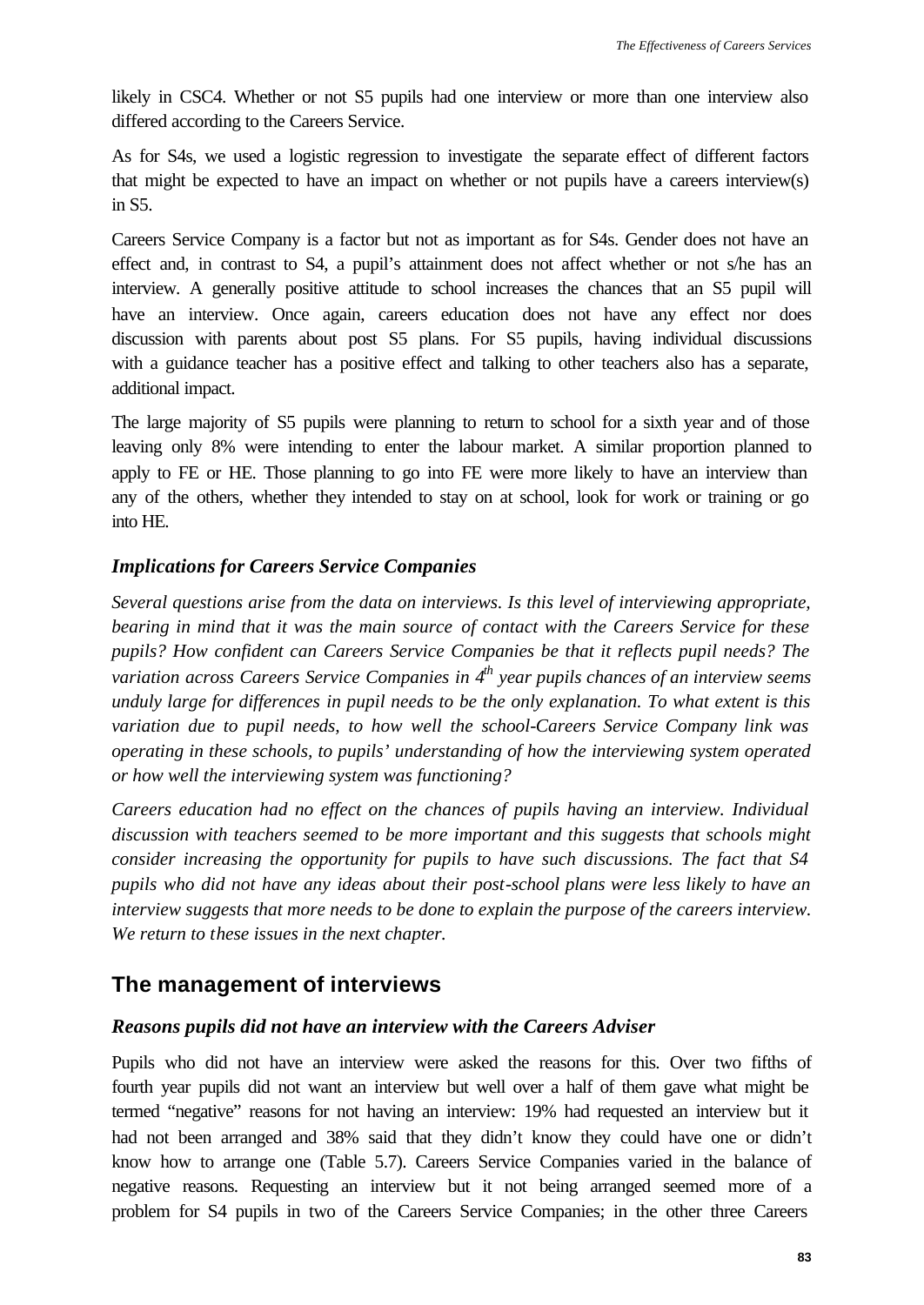Service Companies pupils were more likely to say that they didn't know they could have an interview or know how to arrange one.

Altogether 36% of S5 pupils had not had an interview with the Careers Adviser in S4 or S5. Of these pupils, nearly three fifths had not wanted an interview (58%, Table 5.6). Over a quarter had requested one but it hadn't been arranged (28%) and over a tenth did not know enough about the interview system ie they did not know that they could have an interview or how to arrange one (13%). As in S4, pupils' responses vary by Careers Service Company. In CSC1 a high proportion had requested an interview but it had not been arranged and this Careers Service Company also had the highest proportion of pupils who didn't know about the interview system.

In both S4 and S5 low attainers were more likely to give negative reasons and, in particular, to be unsure about how the interview system operated.

|                             | S4   | S <sub>5</sub> |
|-----------------------------|------|----------------|
|                             | $\%$ | $\%$           |
| Didn't want one             | 43   | 58             |
| Requested, not arranged     | 19   | 28             |
| Didn't know could have one  | 15   | 5              |
| Didn't know how arrange one | 23   | 8              |
| Something else              | n/a  | 13             |
| Requested, not arranged     | S4   | S <sub>5</sub> |
| All                         | 19   | 28             |
| CSC <sub>1</sub>            | 25   | 46             |
| CSC <sub>2</sub>            | 23   | 10             |
| CSC <sub>3</sub>            | 19   | 31             |
| CSC <sub>4</sub>            | 8    | 25             |
| CSC <sub>5</sub>            | 14   | 29             |
| Didn't know could/how       | S4   | S <sub>5</sub> |
| All                         | 38   | 13             |
| CSC <sub>1</sub>            | 25   | 28             |
| CSC <sub>2</sub>            | 20   | 8              |
| CSC <sub>3</sub>            | 64   | 8              |
| CSC <sub>4</sub>            | 50   | 6              |
| CSC <sub>5</sub>            | 58   | 13             |

**Table 5.7:** Pupils' reasons for not having an interview

### *Implications for Careers Service Companies*

*The results highlight two issues. One is waiting time for interviews. In addition to the findings from this survey, our case study interviews also highlighted the problem of managing requests for interview, as we discuss in Chapter 6. The proportions of pupils who did not get an interview after requesting one suggests that the management of interviews is an area that schools and Careers Service Companies need to work on if pupil demand is to be met. Another aspect is communication about waiting times and interview priorities to the pupils concerned. Our interviews with Careers Advisers confirmed that this did not always happen.* 

*A second issue is ensuring that pupils understand how the system operates. Earlier research identified the problem of pupils' lack of understanding of the mechanics of the interview system (Howieson and Semple, 1996). The issue is not whether pupils have been informed about the system – our interview data suggest that they have – but that current efforts to*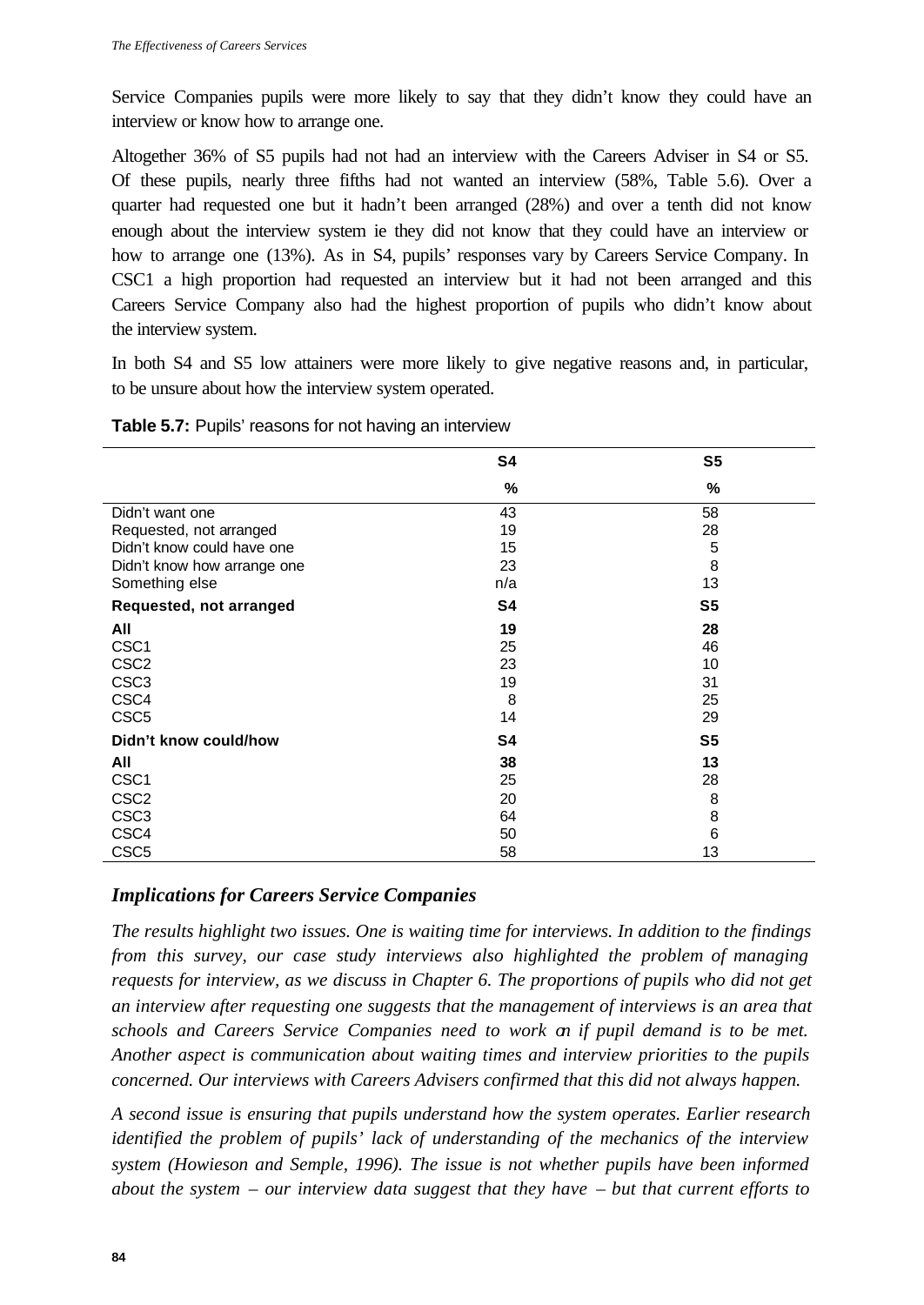*inform them are not wholly successful. The findings point to a need for schools and careers companies to assess the effectiveness of their explanations to pupils.* 

#### **Pupils' opinion about the timing of their interview with the Careers Adviser**

Three-fifths of S4 pupils who had had an interview with a Careers Adviser were satisfied that it had happened at the right time. But a sizeable minority, two-fifths, were either not sure about the timing or thought that their interview had been at the wrong time (Table 5.8). Pupils' satisfaction with the timing of their interview did not differ significantly across Careers Service Companies.

| Table 5.8: Pupils who had a Careers Adviser interview: if satisfied with timing of interview |  |  |
|----------------------------------------------------------------------------------------------|--|--|
|----------------------------------------------------------------------------------------------|--|--|

|          | S4 | S <sub>5</sub> |
|----------|----|----------------|
| Yes      | 61 | 75             |
| No       | 20 | 40<br>$-$      |
| Not sure | 19 | 40<br>. .      |

We analysed the data using a logistic regression model to consider further the factors relating to satisfaction with the timing of interviews with the Careers Adviser. (An initial multilevel model had shown school was not significant). Table 5.9 summarises the effect of the various factors that we considered. It is worthwhile to note some of the factors that were not significant: attainment; truancy; general attitude to school; and coming from a single parent family.

**Table 5.9:** Factors affecting the chances of pupils' interview with the Careers Adviser being "at the right time" for them

|                                             | S4   | S <sub>5</sub> |
|---------------------------------------------|------|----------------|
| School                                      | n/s  | n/s            |
| Careers service                             | n/s  | n/s            |
| Gender                                      | n/s  | -sig if female |
| Attainment                                  | n/s  | n/s            |
| Truancy                                     | n/s  | n/a            |
| Attitude to school                          | n/s  | n/s            |
| Discussion with parents about plans         | +sig | +sig           |
| Individual discussion with guidance teacher | n/s  | n/s            |
| Individual discussion with PSE teacher      | n/s  | +sig           |
| Individual discussion with other teacher    | n/s  | n/s            |
| Extent of careers education                 | -sig | n/s            |
| Extent of other careers activities (EIL)    | n/s  | n/s            |
| Frequency of careers education classes      | n/s  | n/s            |
| Opinion of S4 careers education classes     |      | n/s            |
| if most useful                              | +sig |                |
| if some useful                              | +sig |                |
| if a few useful                             | +sig |                |
| Opinion of S5 careers education classes     | n/a  | n/s            |
| if most useful                              |      |                |
| if some useful                              |      |                |
| if a few useful                             |      |                |
| If apply to FE                              | +sig | +sig           |
| If looking for job/training                 | n/s  | n/s            |
| If no career ideas                          | n/s  | -sig           |

The impact of careers education on pupils' satisfaction with the timing of their interview was mixed. The data show that S4 pupils who had had a greater amount of careers education were slightly less likely to think their interview had been at the right time than those who had had more limited inputs. Pupils' opinion of their careers education had an additional effect. Those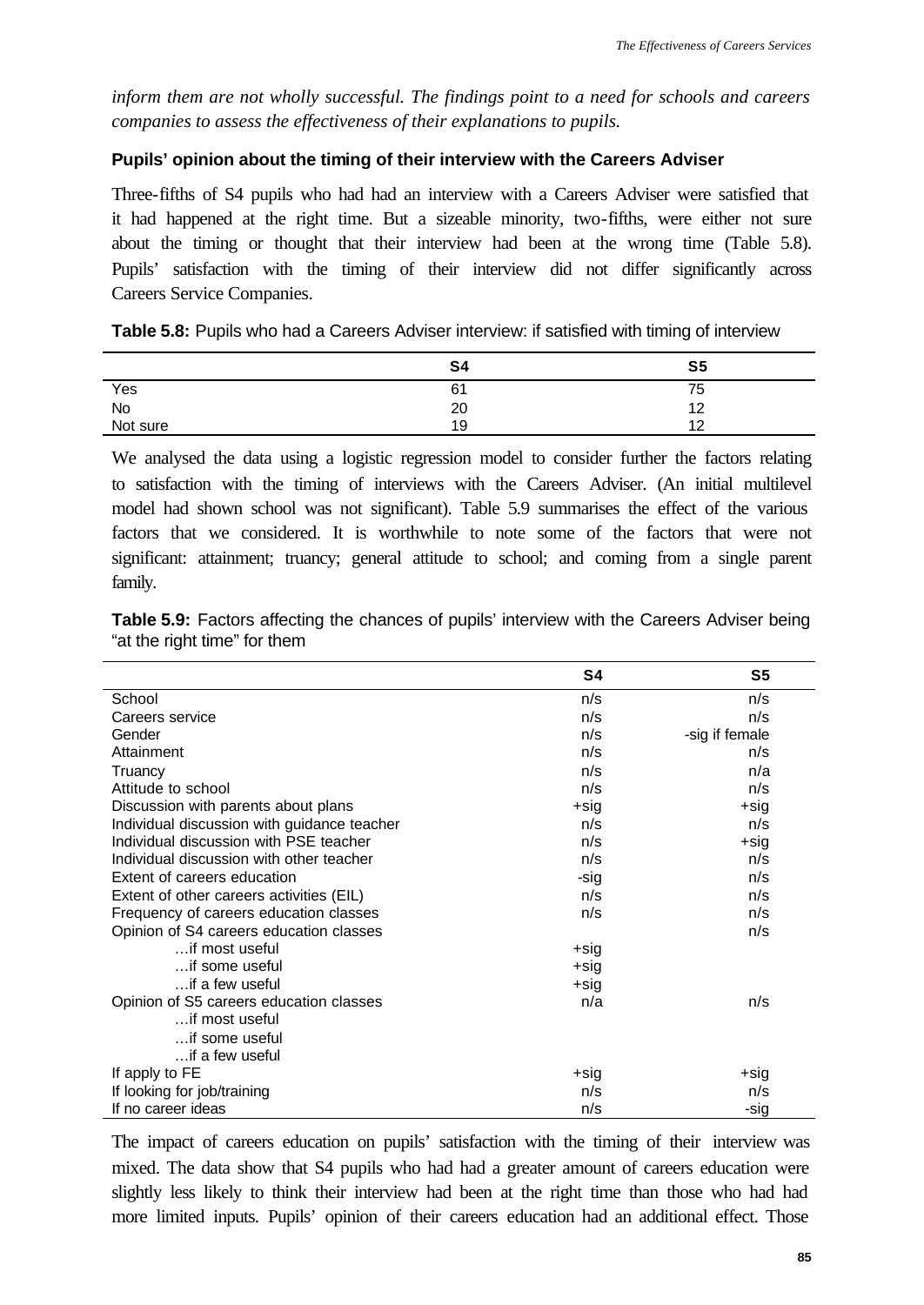who had found their careers education useful (even a few sessions) were more likely to think that their interview had been at the right time than those who were negative about the value of their careers education (this is an independent effect over and above the extent of careers education and the other factors in the model). Discussion with parents had an effect, those who had had a high level of discussion about their career ideas with their parents were more likely to be satisfied with the timing of their interview.

An even higher proportion of fifth year pupils who had had an interview were satisfied with the timing of their interview compared with those in fourth year (Table 5.8). Our further analysis showed that the Careers Service or school concerned did not make a difference to the chances of fifth year pupils satisfaction with the timing of their interview (Table 5.9). Nor did attainment make a difference. Gender did, girls were less likely to be satisfied with the timing than were boys. Neither the extent nor the frequency of S5 pupils' careers education was significant. S5 pupils who had discussed their career ideas with a PSE teacher on their own were more likely to be happy with the timing of their interview and, independently of this, discussion with parents also increased the chances that pupils would think that their interview had been at the right time.

In addition to the other factors examined, S4 and S5 pupils planning to leave school and go to FE were more likely to think their careers interview had been at the right time. Those pupils who had no career ideas were less satisfied than those who had some ideas, taking all other factors into account.

### *Implications for Careers Service Companies*

*It is clear from the data that the different interviewing policies and practices across the five career Services made no difference to the chances of pupils being satisfied with the timing of their interview. It may be that that although Careers Service Companies have different interviewing systems (both at the levels of policy and practice) there are also common aspects to how the systems operate, for example, how interview priorities are set to enable the Careers Adviser to spread his/her workload over the year, that mean that a substantial minority of pupils are not interviewed at what is the appropriate time for them. This lack of variation may also be related to how (well) the five Careers Service Companies identify pupil need.*

*These findings underline the importance of parental involvement and is in line with other research (Howieson and Semple, 1992; Semple, 1992, 1994, 1998).*

*For fifth year pupils the opportunity of discussing their plans with a PSE teacher on an individual basis had a positive effect. Other research has also shown the benefit to pupils' decision making skills of individual discussions with teachers about their career plans (NFER, 1996). It may also be the case that the PSE teachers encouraged pupils to have an interview or intervene directly with the Careers Adviser to suggest that these pupils should receive an interview quickly. Careers education had an effect only on S4 pupils' satisfaction with the timing of their interview. Those who had had more careers education were less happy about timing. It may be that having a higher level of careers education means that pupils had thought more about their plans, had a greater desire for an interview and were therefore more likely to be dissatisfied if the interview did not happen quickly. Pupils who had no career ideas were less likely to be satisfied about timing, this may be related to their*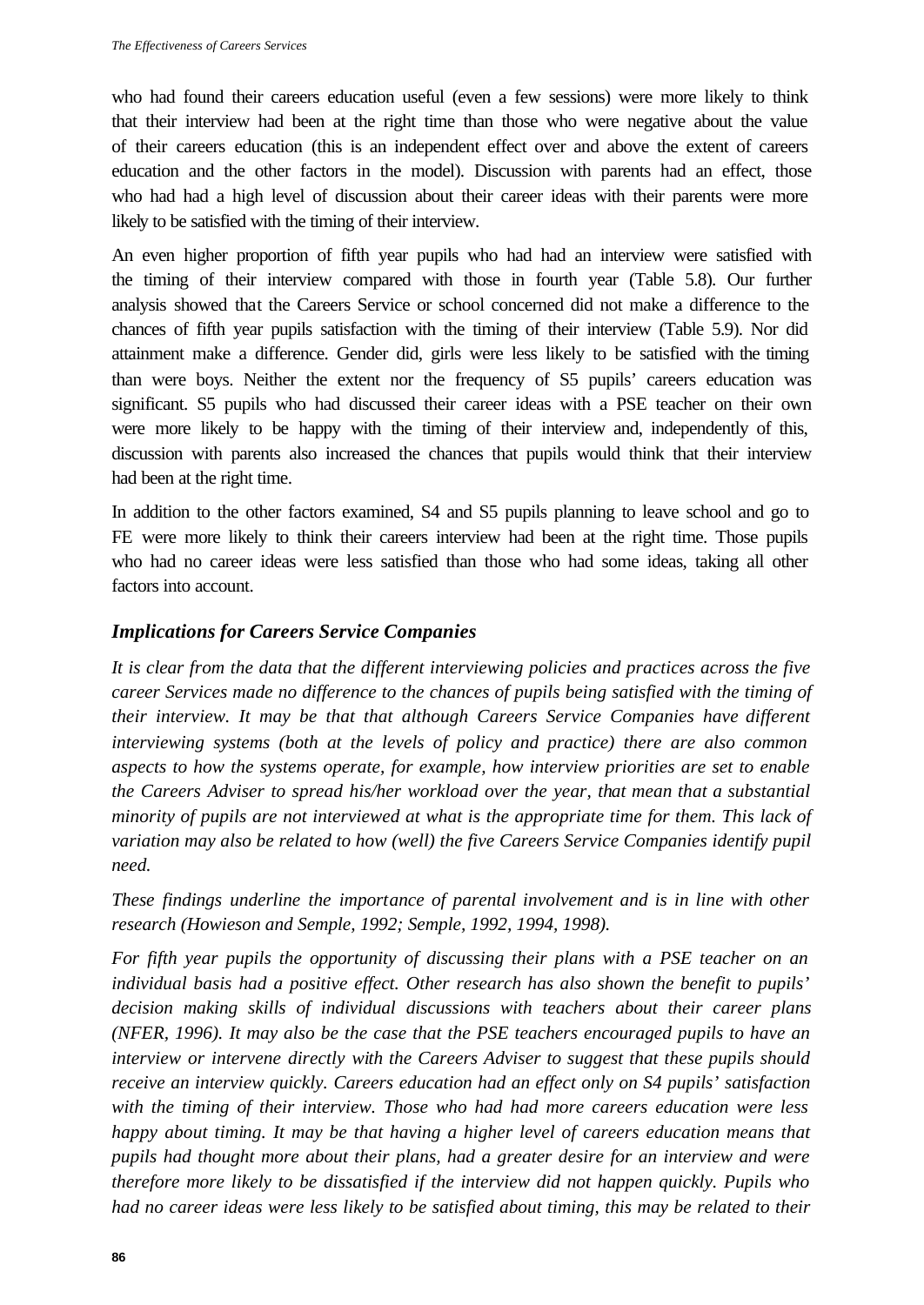*individual degree of "readiness" for an interview (that is to what we have referred to as "personally prompted" transitions).*

### *Some demand for different interview timing of careers adviser interview*

Although a majority of pupils who had an interview were satisfied with the timing, a substantial minority were not (39% of S4 pupils and 25% of S5s). These pupils suggested alternative timing of interviews . There is a considerable demand for earlier interviews among both S4 and S5 pupils (Table 5.10). Well over a third of S4 pupils would have liked an interview in S2 and 46% earlier in S4. Girls in particular would have preferred interviews earlier in  $4<sup>th</sup>$  year.

| <b>Interview better</b>                                        | S4 pupils               |  |
|----------------------------------------------------------------|-------------------------|--|
| In $S2$                                                        | 37                      |  |
| In S3                                                          | 18                      |  |
| Earlier in S4                                                  | 46                      |  |
| Later in S4                                                    | 20                      |  |
| After S4                                                       | 21                      |  |
| <b>Interview better</b>                                        | S5 pupils               |  |
| Before S5                                                      | 39                      |  |
| Earlier in S5                                                  | 42                      |  |
| After S5                                                       | 19                      |  |
| $-4x$ $-1x$ $+1$<br><b>Contract Contract Contract Contract</b> | $\sqrt{1}$ $\sqrt{100}$ |  |

| Table 5.10: Alternative timing for interview* (pupils not satisfied with timing) |  |  |  |
|----------------------------------------------------------------------------------|--|--|--|
|                                                                                  |  |  |  |

\* multiple response so percentages may sum to more than 100

The majority of S5 pupils who were not satisfied with their interview timing wanted an earlier interview, either before S5 or earlier in S5. Only 15% wanted a later interview.

### *Implications for Careers Service Companies*

*These results raise two different issues. One concerns what the Careers Service input should be in S2 and more generally in the early years of secondary school and we consider this in more detail in Chapter 6. We have already noted earlier in this chapter that Careers Service Companies are having to consider their work in S2 in the light of their resources and other priorities but the survey indicates that there is considerable pupil demand for input at this stage. As we report in Chapter 6, our interviews with school staff also identified demand for Careers Service Company involvement in S2 and the importance of careers education and guidance in the early years of secondary education is highlighted in other research (Munro and Elsom, 2000).* 

*A second issue is how to accommodate the desire for earlier interviews over S4-S6. Careers Advisers obviously have to manage their interviews with all year groups over the school year and, as we outline in the next chapter, we know from our interview with Careers Advisers and teachers that priority is given to pupils who are soon to leave or have to complete UCAS applications. Consequently S4 and S5 pupils who are staying on can sometimes be pushed down the priority list for interview. But this raises issues about the management of interviews and how well the interview system responds to individual needs as well as to system factors such as when applications have to be completed.* 

*There were also some pupils, especially fourth year pupils, who felt that their interview with the Careers Adviser would have been better later, whether later in S4 or after S4 or S5.*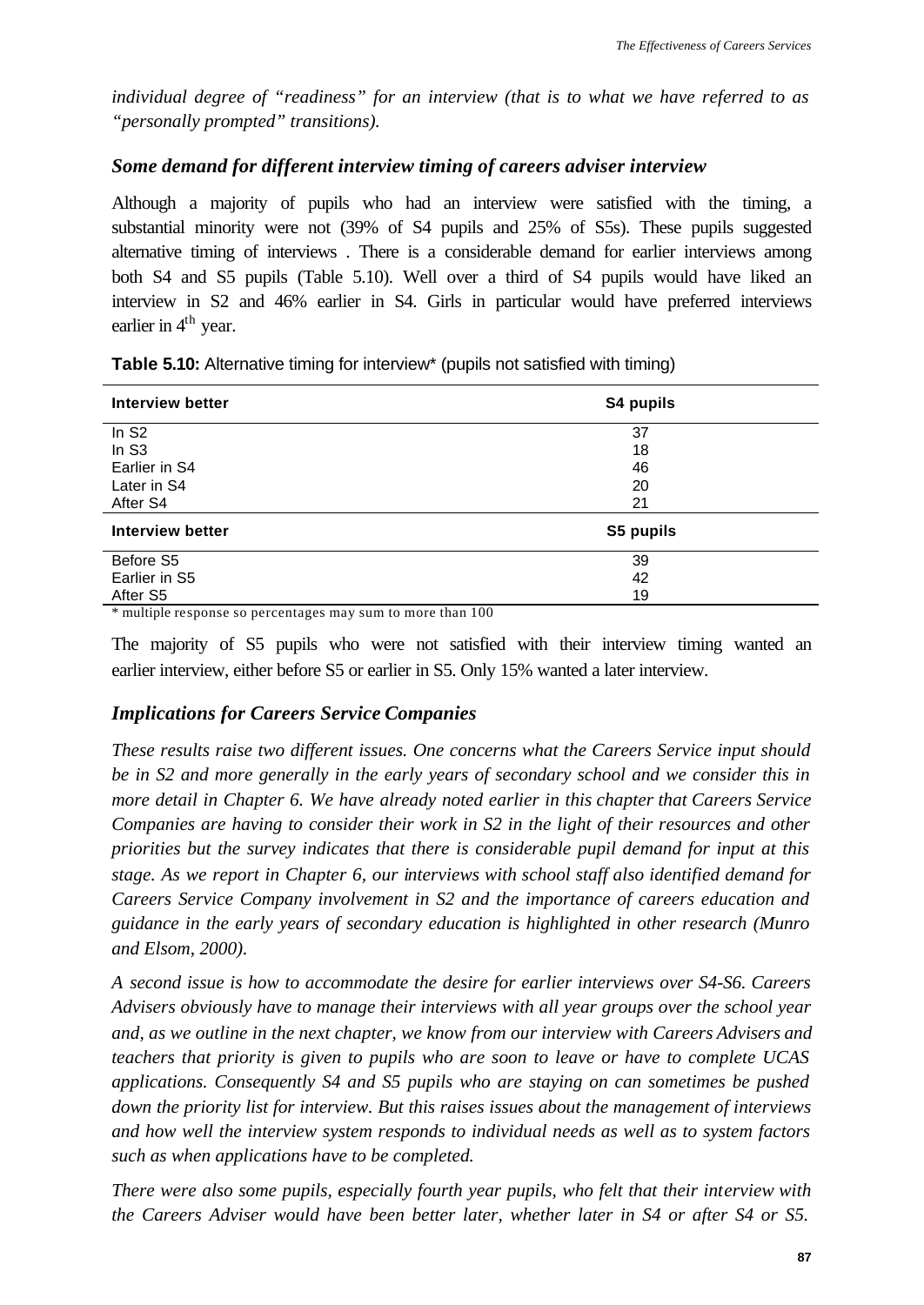*Again, this raises the question of how well the interviewing system responds to individual need. It also poses questions about how well pupils understood the interview system, for example, did they realise that they could decline an interview?*

### *Limited preparation for Careers Adviser interview*

Pupils' ability to get the most from their interview with a Careers Adviser depends partly on how well they understand the purpose of the interview and the role of the Careers Adviser and how far they have thought about themselves and their ideas before the interview. The Careers Service has a part in this preparation but schools have a major role to play (as do parents).

S4 pupils were asked a number of questions about their preparation for interview. (S5 pupils were not asked this question.) Around a third of S4 pupils felt they knew what to expect before their careers interview (Table 5.11). A higher proportion around two thirds, knew who the Careers Adviser was (65%). Well under a half reported discussing the careers interview in PSE class or with their Guidance Teacher. Three fifths of S4s were satisfied with the notice they had been given of their interview, an important factor in allowing pupils to think about their interview.

**Table 5.11:** S4 pupils' preparation for careers interview\*

|                                                          | <b>ves</b> | No  | not sure |
|----------------------------------------------------------|------------|-----|----------|
|                                                          | %          | %   | %        |
| Know what to expect from careers interview               | 34         | 50  | 16       |
| Know who Careers Adviser was                             | 65         | -32 |          |
| Discuss careers interview in class/with guidance teacher | 43         | 46  |          |
| Get plenty of advice                                     | 60         | 35  |          |

\* S5 pupils not asked this question

"Knowing what to expect" from a careers interview is the key question so we analysed this further. Whether or not a fourth year pupil knew what to expect from their interview did not vary according to Careers Service Company but did vary between schools within three Careers Service Companies. There is not, however, significant variation in these schools in extent to which pupils had discussed the careers interview in class or with a Guidance Teacher which suggests that this is not the key factor in pupils awareness. This is supported by the differences in awareness by attainment. High attaining S4 pupils were least likely to have discussed their interview in class/Guidance Teacher but were more likely to say they knew what to expect .

The figures suggest that schools need to do more, in partnership with the Careers Service, to prepare pupils for interview. The strategy of discussing the interview in class or with a guidance teacher needs to be reviewed and additional strategies might be considered.

# **Effectiveness of interviews**

### *Pupils' view of the usefulness of their careers interview*

A majority of pupils in  $4^h$  and  $5^h$  were positive about the usefulness of their careers interview (Table 5.12). Fourth years were most positive, over two-thirds judged it as either "very" or "quite a lot" useful. S5 pupils' opinion was slightly less positive than that of S4 pupils.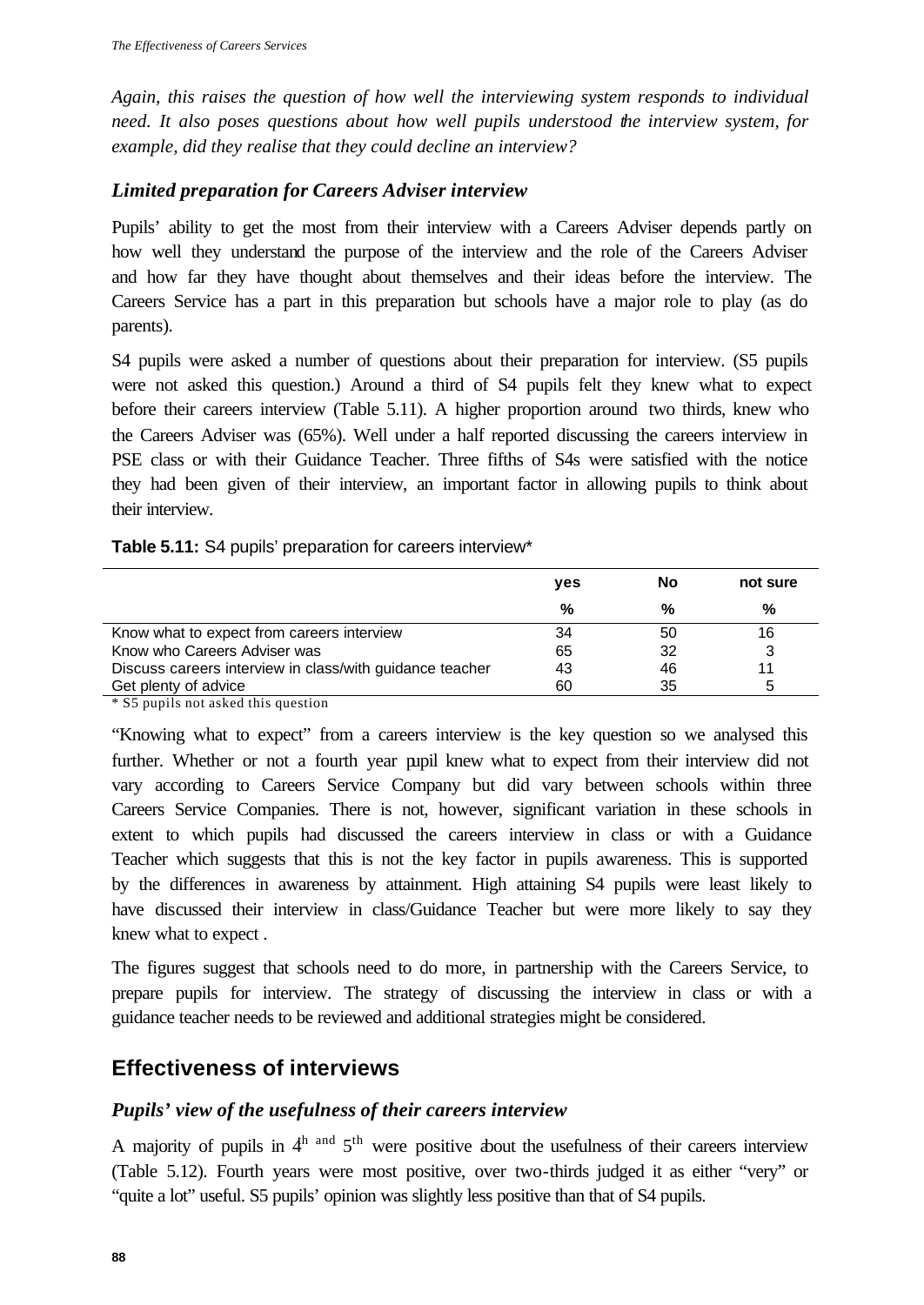|                | very | quite a lot | a little | not at all |
|----------------|------|-------------|----------|------------|
|                | %    | %           | %        | %          |
| S4             | 30   | 37          | 25       |            |
| S <sub>5</sub> | 20   | 40          | 21       |            |

**Table 5.12:** Was your careers interview useful

The particular Careers Service Company made a difference to the opinion of S4 pupils, for example, whether pupils were more likely to find their interview "very useful" rather than quite useful as in CSC3. When we combined responses into the two categories of "positive" and "negative"<sup>7</sup> and compared them, we found no difference in pupils' responses according to the particular Careers Service Company. Careers Service Company was not a significant factor at all to the opinion of fifth year pupils.

Table 5.13 summarises the effect of the factors that we thought might have a bearing on the likelihood of pupils' finding their careers interview useful. The analysis considered the effect of each factor taking all the other aspects into account, for example, it enabled us to see what effect careers education alone had on the opinion of two pupils who are exactly the same in every other respect.

The most significant factor in the model was the timing of pupils' careers interview. Those who judged that their interview with the Careers Adviser had been at the right time were more likely to rate it as useful than those unhappy about the timing.

Attainment made a difference to the probability of S4 pupils finding their interview useful; the higher their attainment the more likely they were to do so. Attainment does not affect S5 pupils' opinion. Neither truancy nor attitude to school in general made a difference to S4 pupils. Truancy was not significant for fifth year pupils but if their attitude to school was positive, they were more likely to find their careers interview useful than those who thought school had been a waste of time.

The extent to which pupils in fourth year discussed their plans with their parents had an effect. The more discussion they reported, the more likely they were to find their interview useful. Individual discussion with guidance, PSE or other teachers did not affect S4s but for S5 pupils, if they had talked about their plans with a PSE teacher they had a greater probability of having a positive opinion of their interview. If they had talked to another teacher this had a separate additional effect on the chances that their opinion would be positive.

Although the amount of careers education that fourth and fifth year pupils had had did not affect their opinion, for S5 pupils, the frequency of their classes made a difference. Those who had had more frequent classes were more likely to think that their careers interview had been useful. For both year groups, if their opinion of their careers education classes was positive (compared with pupils who responded that none of the classes had been useful), then there was a greater chance that they would find the careers interview useful. The effect was greater for those who rated most or some of their careers education classes as useful than those who thought only a few of their classes had been useful. This result is not just reflecting the fact that some pupils are more positive about school activities generally since attitude to school is controlled for in the model.

 $\overline{a}$  $7$  Positive = "very" and "quite a lot" responses; negative = "a little" and "not at all" responses.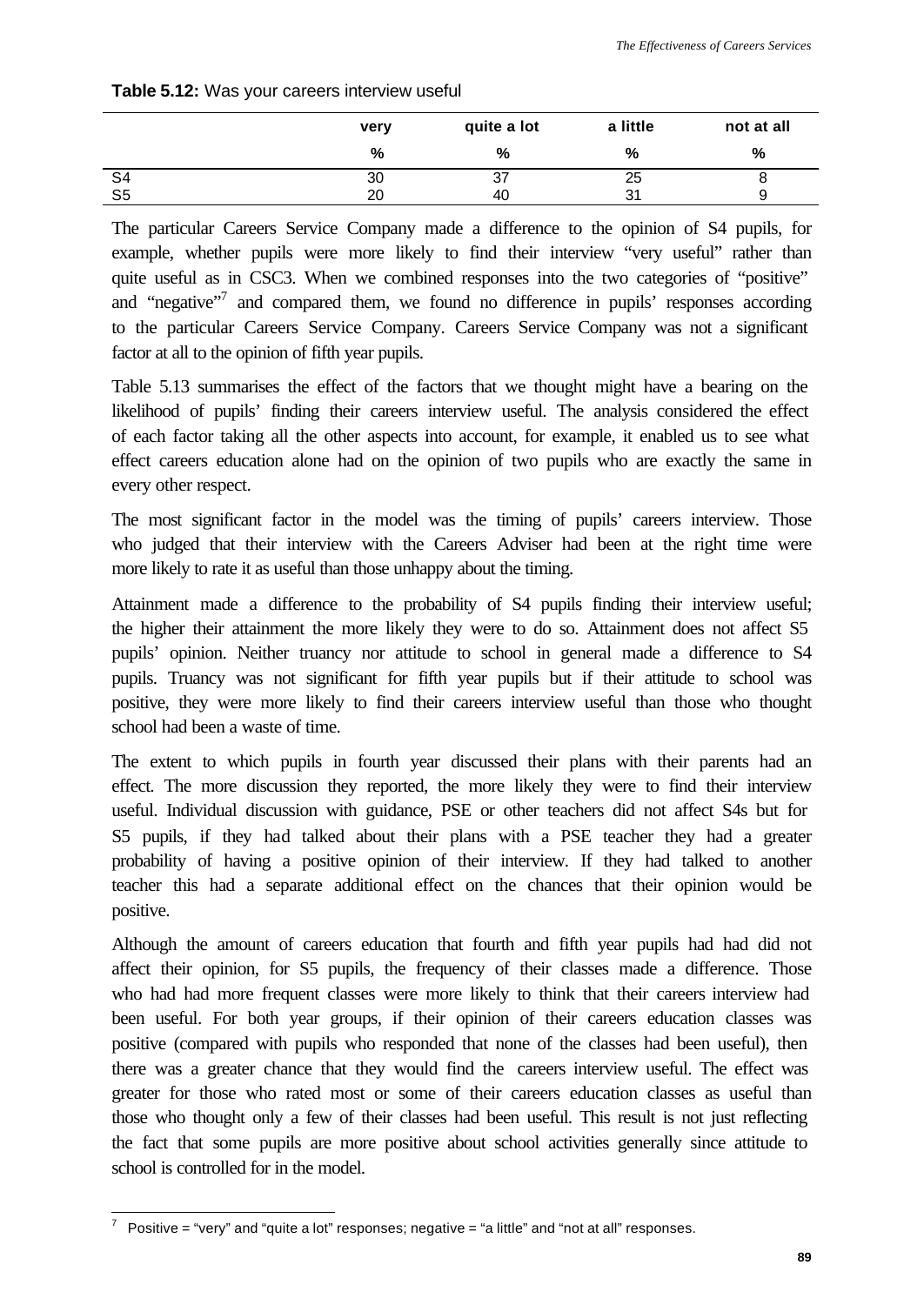|                                             | S <sub>4</sub> | S <sub>5</sub> |
|---------------------------------------------|----------------|----------------|
| School                                      | n/s            | n/s            |
| <b>Careers Service</b>                      | sig            | n/s            |
| Gender                                      | n/s            | n/s            |
| Attainment                                  | +sig           | n/s            |
| Truancy                                     | n/s            | n/a            |
| Attitude to school                          | n/s            | +sig           |
| Single parent                               | -sig           | +sig           |
| Discussion with parents about plans         | +sig           | n/s            |
| Individual discussion with guidance teacher | n/s            | n/s            |
| Individual discussion with PSE teacher      | n/s            | $+$ sig        |
| Individual discussion with other teacher    | n/s            | +sig           |
| Extent of careers education                 | n/s            | n/s            |
| Extent of other careers activities (EIL)    | n/s            | n/s            |
| Frequency of careers education classes      | n/s            | sig            |
| Opinion of S4 careers education classes     |                |                |
| if most useful                              | +sig           | +sig           |
| if some useful                              | +sig           | +sig           |
| if a few useful                             | +sig           | +sig           |
| Opinion of S5 careers education classes     |                |                |
| if most useful                              | n/a            | +sig           |
| if some useful                              |                |                |
| if a few useful                             |                |                |
| Opinion of S6 careers education classes     | n/a            | n/a            |
| if most useful                              |                |                |
| if some useful                              |                |                |
| if a few useful                             |                |                |
| If apply to FE                              | +sig           | +sig           |
| If looking for job/training                 | n/s            | n/s            |
| If no career ideas                          | n/s            | n/s            |
| If had interview with careers advisor       |                |                |
| If interview at right time                  | +sig           | +sig           |

**Table 5.13:** Factors affecting the probability of pupils thinking their careers interview was useful

Whether or not S4 and S5 pupils had any ideas about their post school plans did not impact on their opinion of the careers interview; those who had no ideas were just as likely to find their interview useful. Compared to those S4 and S5 pupils who were planning to return to school, there was a greater chance that those intending to go on to FE or HE would have a positive opinion of their interview. But those pupils planning to enter the labour market were no more likely to have a positive view of their interview. As we will see later in this chapter, pupils planning to enter the labour market were least well served in terms of information giving in the interview which may have some bearing on this finding.

#### *Implications for Careers Service Companies*

*The findings show the critical importance of timing of the careers interview. As we have noted earlier in this chapter, pupils' satisfaction with timing did not vary by Careers Service Company. This is likely to be part of the reason why there was only limited variation across Careers Service Company in respect of pupils' opinion of their careers interview.* 

*Careers education appears to have a positive effect on helping young people make the most of their interview. Both frequency and opinion of classes had separate positive effects. It is the frequency of careers education rather than the total amount of careers education that a pupil had experienced that makes the difference. This has implications for how schools timetable careers education.*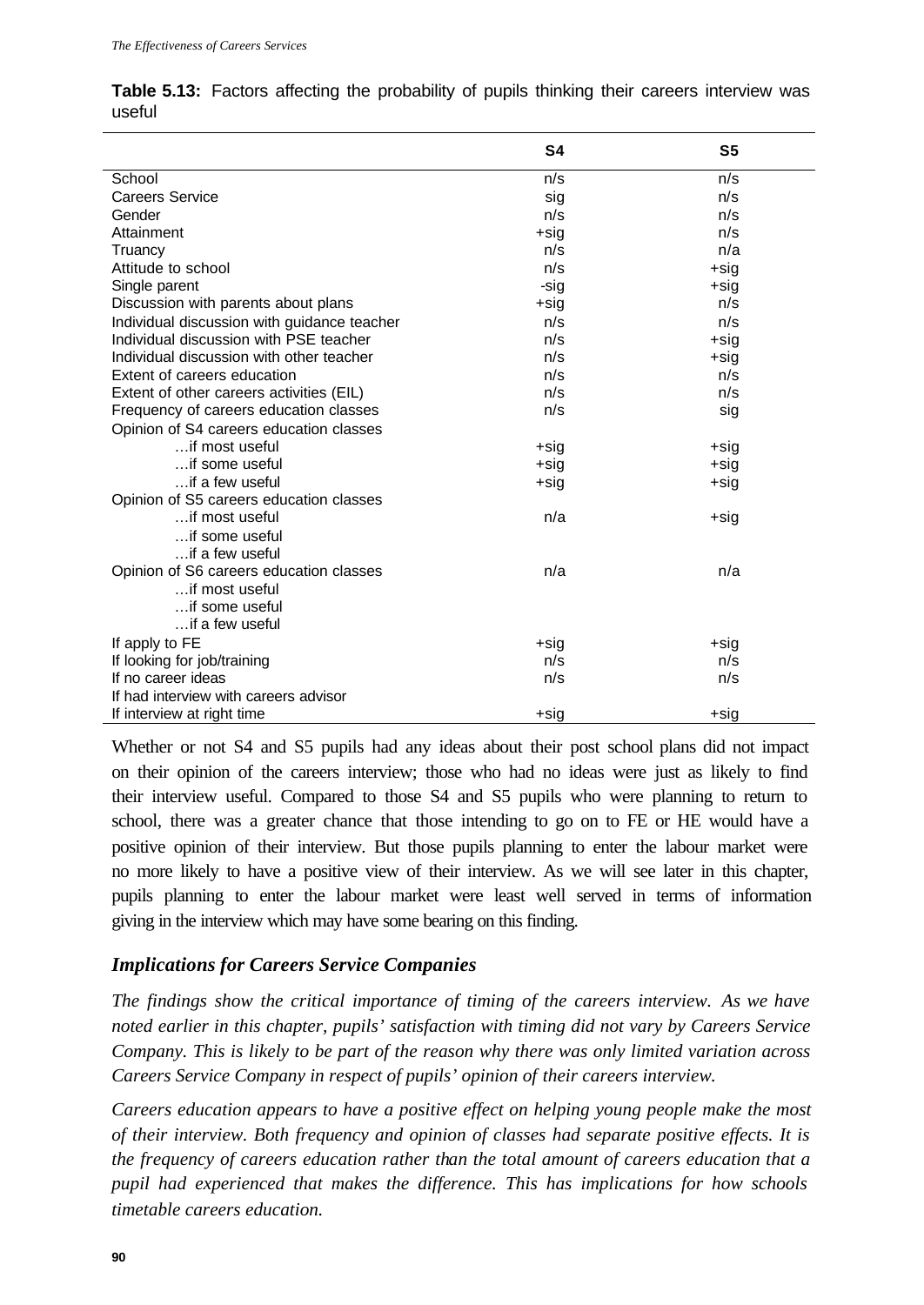*Individual discussion of their plans has an impact on pupils' view of their interview. It may be that the more opportunity they have had to discuss their plans, the more likely they are to make best use of the interview and therefore to rate it as useful. We would repeat the point already made that any support given to parents by the Careers Service would pay dividends.* 

*Individual discussion with teachers is another aspect that is significant. On the whole, pupils tend not to be dealt with on an individual basis in schools but as members of a class or group. This research points to the value of enabling pupils to have the opportunity to discuss their plans with teachers on an individual basis. PSE and other teachers emerge as more important in this respect than guidance teachers which suggests that the formal guidance system is not serving this function. This may be because the focus of guidance staff is more on pastoral and behavioural matters than on careers guidance.*

### *Pupils' view of the interview process and outcomes*

As we have seen, the majority of pupils who had had an interview with a Careers Adviser found it useful but we wanted to examine in more detail the effectiveness of the interview for pupils, both in terms of the interview process and also the outcomes for them. The question of what constitutes an effective interview is not a straightforward one; among other reasons it depends on the stage which individual pupils are at in their career development and thinking. One way is to consider the effectiveness of an interview is to look at how the Careers Adviser conducted the interview (the interview process) and also to examine if the interview helped pupils to "move on" in their thinking. We therefore asked a number of questions on both the interview process and on its outcomes.

|                                        | very<br>much | quite a<br>lot | a bit | a little | not at<br>all |
|----------------------------------------|--------------|----------------|-------|----------|---------------|
| Do you think the Careers Adviser       |              |                |       |          |               |
| encouraged you to talk about yourself  |              |                |       |          |               |
| S4                                     | 15           | 38             | 32    | 10       | 6             |
| S5                                     | 16           | 40             | 31    | 10       | 4             |
| let you make up your own mind          |              |                |       |          |               |
| S4                                     | 36           | 35             | 21    | 6        | 2             |
| S <sub>5</sub>                         | 23           | 44             | 23    | 6        | 5             |
| gave you honest advice and information |              |                |       |          |               |
| S <sub>4</sub>                         | 51           | 34             | 11    | 3        |               |
| S <sub>5</sub>                         | 51           | 32             | 13    | 3        |               |

| Table 5.14: Pupils' view of the interview process |  |
|---------------------------------------------------|--|
|---------------------------------------------------|--|

We asked pupils whether the Careers Adviser had encouraged them to talk about themselves and if s/he had let them make up their own mind. These are critical factors in the effective conduct of any interview by a Careers Adviser. It is vital that a Careers Adviser can quickly establish rapport, build a relationship with pupils, allow them to talk about their ideas and plans and support them in making a decision and taking ownership of their own career development. We also asked pupils whether the information and advice given to them was honest, that is, about their perception of the impartiality of the Careers Adviser. This is an aspect that all Careers Advisers see as fundamental to their role and one of the strengths of the Careers Service but some Careers Advisers we interviewed expressed concern that some pupils see them as "pushing Skillseekers".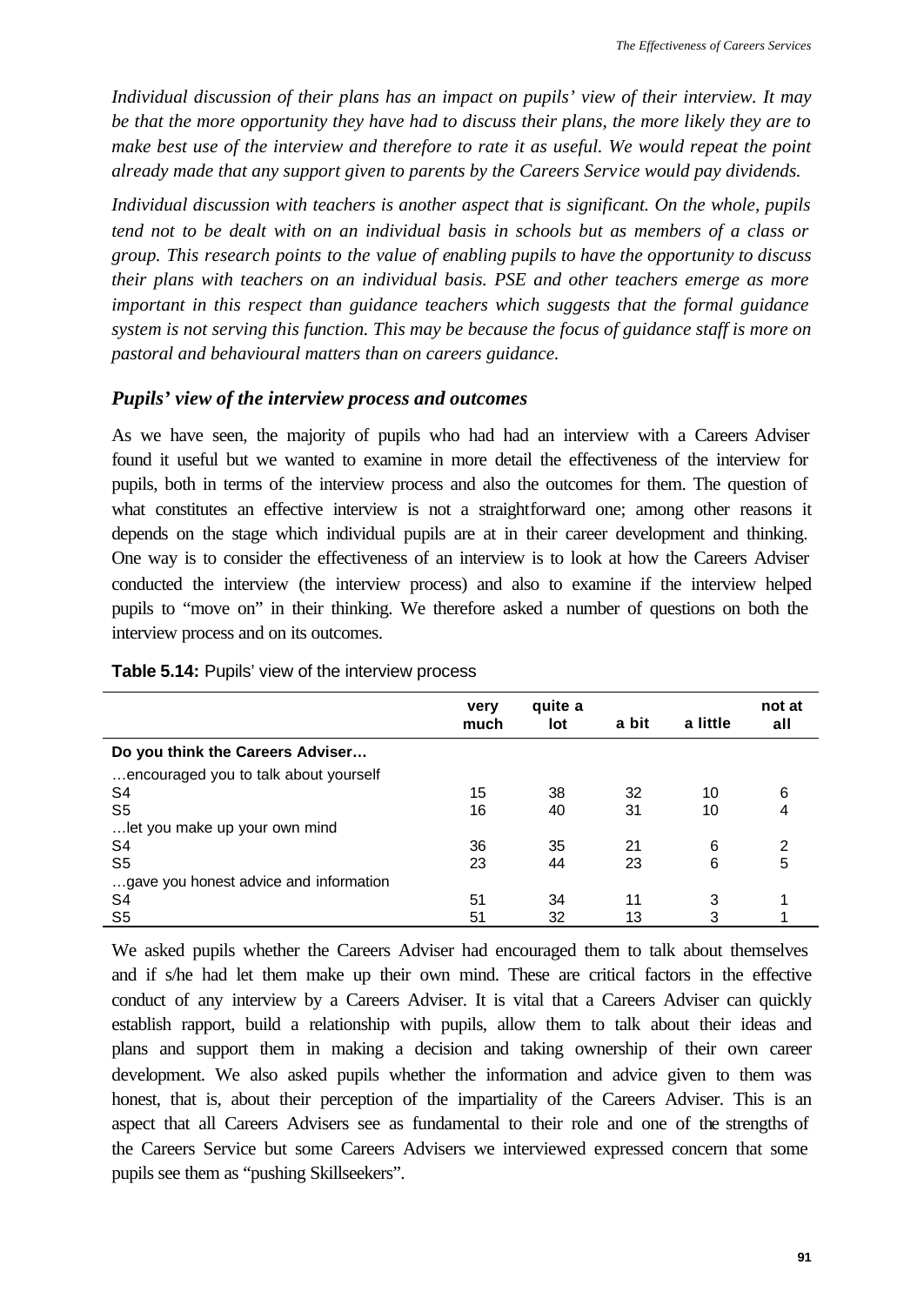Over half of fourth and fifth year pupils felt that the Careers Adviser had encouraged them to talk about themselves to a considerable extent (53% and 56%: very much or quite a lot), only a minority responded "a little" or "not at all" (Table 5.14). Focusing on those who had responded "very much" and "quite a lot", Careers Service Company did not make a difference to S4 pupils' responses but did in the case of fifth years (Table 5.15). S5 pupils in two Careers Service Companies were less likely to be positive than pupils elsewhere.

Around two thirds of pupils felt the Careers Adviser had let them make up their own mind to a considerable extent. S4 pupils were more likely to think so than S5 pupils. Considering the "very much" and "quite a lot" responses, the Careers Service concerned made a difference to pupils' opinion in both year groups but the pattern varied across the years (Table 5.15).

| Very and quite a lot responses     | <b>S4</b> | S <sub>5</sub> | S <sub>6</sub> |
|------------------------------------|-----------|----------------|----------------|
| Encouraged you to talk about self  |           |                |                |
| All                                |           | 56             | 42             |
| CSC <sub>1</sub>                   | n/s       | 66             | 59             |
| CSC <sub>2</sub>                   | n/s       | 47             | 33             |
| CSC <sub>3</sub>                   | n/s       | 65             |                |
| CSC4                               | n/s       | 49             | 28             |
| CSC <sub>5</sub>                   | n/s       | 53             | 41             |
| Let make up own mind               |           |                |                |
| All                                | 71        | 67             | 65             |
| CSC <sub>1</sub>                   | 67        | 70             | 71             |
| CSC <sub>2</sub>                   | 51        | 69             | 57             |
| CSC <sub>3</sub>                   | 73        | 40             |                |
| CSC4                               | 82        | 68             | 50             |
| CSC <sub>5</sub>                   | 74        | 74             | 74             |
| Gave honest information and advice |           |                |                |
| All                                | 85        | 83             | 86             |
| CSC <sub>1</sub>                   | 79        | n/s            | 80             |
| CSC <sub>2</sub>                   | 80        | n/s            | 71             |
| CSC <sub>3</sub>                   | 78        | n/s            |                |
| CSC <sub>4</sub>                   | 97        | n/s            | 74             |
| CSC <sub>5</sub>                   | 84        | n/s            | 71             |

**Table 5.15:** Pupils' view of the interview process by Careers Service Company

Pupils generally were confident about the impartiality of the Careers Service. A large majority felt that they had received honest advice and information. Only around 5% of pupils were negative about this. S4 pupils' opinion varied across Careers Service Companies (Table 5.15). CSC4 stands out as having the highest proportion of S4 pupils who were positive.

Pupils were asked a number of questions to examine the outcomes of the interview for them. Some of the questions were on aspects likely to have an impact on the chances of pupils making progress in their interview; other questions were about the information they received in interview.

We asked whether pupils felt that the Careers Adviser had explained the options available to them after school. In both year groups, a large majority felt that the Careers Adviser had done so (Table 5.16). Most pupils, therefore, judged their interview as effective in providing them with an overview of the possibilities available to them after school. The extent to which this happened did not vary across Careers Service Companies for S4 pupils but did in respect of fifth years ranging from 70% to 89% (Table 5.17).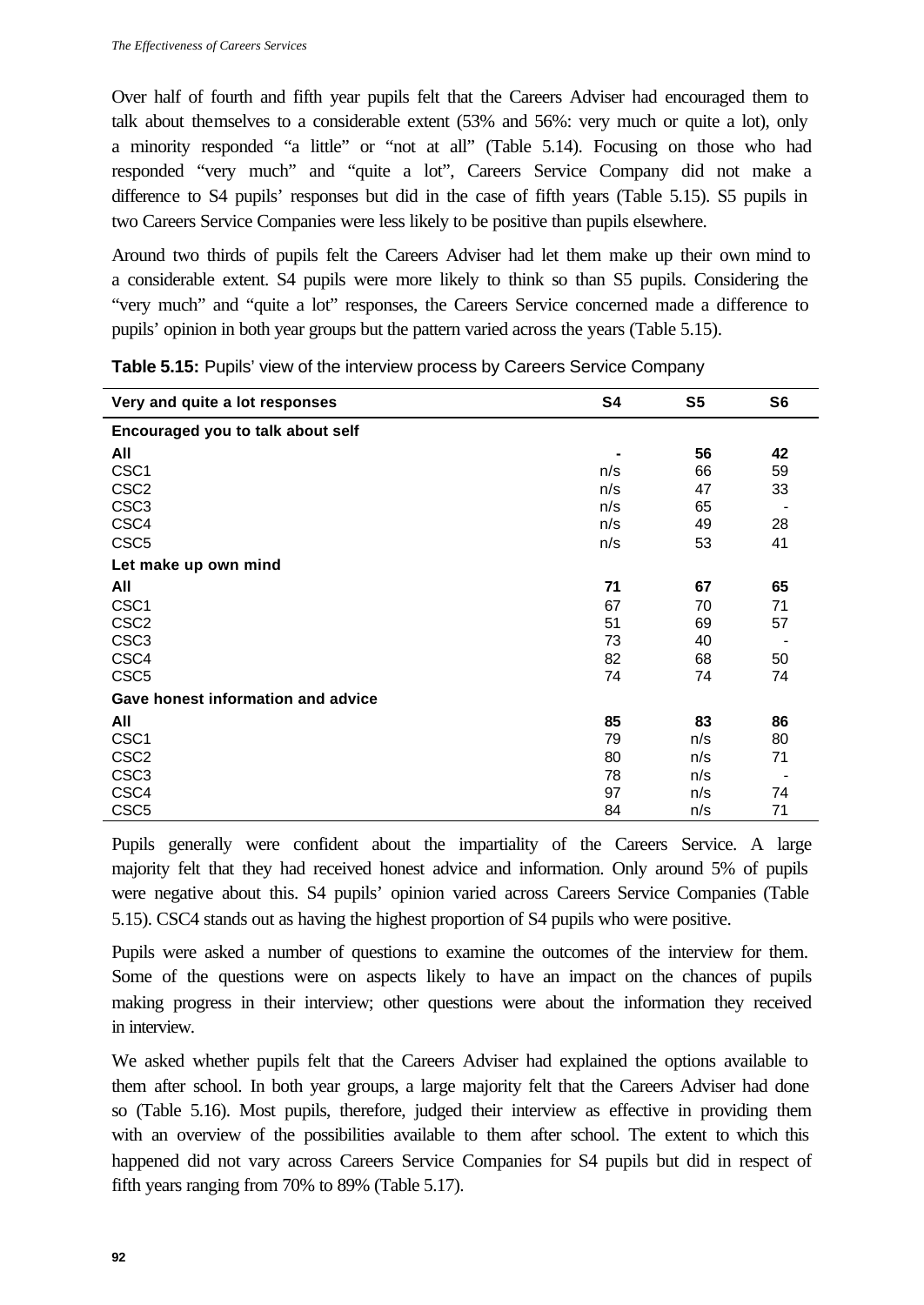| Table 5.16: Pupils' view of the outcomes of their interview |  |  |
|-------------------------------------------------------------|--|--|
|-------------------------------------------------------------|--|--|

|           |                                                                       | Yes |    |
|-----------|-----------------------------------------------------------------------|-----|----|
|           |                                                                       | S4  | S5 |
|           | explained options available to you after school                       | 83  | 79 |
|           | made you think about careers you hadn't considered                    | 65  | 62 |
| $\bullet$ | accepted your career ideas without question                           | 45  | 49 |
| $\bullet$ | helped you decide on a plan for the future                            | 47  | 46 |
|           | helped you think about your strengths and weaknesses and career ideas | 58  | 57 |

| Table 5.17: Pupils' view of the outcomes of their interview by Careers Service Company |  |  |  |  |
|----------------------------------------------------------------------------------------|--|--|--|--|
|----------------------------------------------------------------------------------------|--|--|--|--|

|                  | <b>Explained</b><br>post-school<br>options | Think about<br>other careers | <b>Accepted</b><br>ideas without<br>question | <b>Helped</b><br>decide on<br>plan for<br>future | <b>Help think</b><br>about<br>strengths,<br>weaknesses &<br>career ideas |
|------------------|--------------------------------------------|------------------------------|----------------------------------------------|--------------------------------------------------|--------------------------------------------------------------------------|
| S4               |                                            |                              |                                              |                                                  |                                                                          |
| All              |                                            | 65                           | 45                                           |                                                  | 58                                                                       |
| CSC <sub>1</sub> | n/s                                        | n/s                          | 49                                           | n/s                                              | 73                                                                       |
| CSC <sub>2</sub> | n/s                                        | n/s                          | 41                                           | n/s                                              | 65                                                                       |
| CSC <sub>3</sub> | n/s                                        | n/s                          | 24                                           | n/s                                              | 59                                                                       |
| CSC <sub>4</sub> | n/s                                        | n/s                          | 63                                           | n/s                                              | 39                                                                       |
| CSC <sub>5</sub> | n/s                                        | n/s                          | 45                                           | n/s                                              | 57                                                                       |
| S <sub>5</sub>   |                                            |                              |                                              |                                                  |                                                                          |
| All              | 79                                         | 62                           |                                              | 46                                               | 57                                                                       |
| CSC <sub>1</sub> | 89                                         | n/s                          | n/s                                          | 51                                               | 64                                                                       |
| CSC <sub>2</sub> | 79                                         | n/s                          | n/s                                          | 43                                               | 42                                                                       |
| CSC <sub>3</sub> | 80                                         | n/s                          | n/s                                          | 81                                               | 72                                                                       |
| CSC <sub>4</sub> | 70                                         | n/s                          | n/s                                          | 40                                               | 51                                                                       |
| CSC <sub>5</sub> | 77                                         | n/s                          | n/s                                          | 39                                               | 61                                                                       |

\* numbers too small to include

 $n/s = not significant$ 

Another question was whether pupils thought that the Careers Adviser had helped to widen their ideas by making them think about careers they had not previously considered. Around two thirds of S4 and S5 pupils thought s/he had made them think about other careers (Table 5.16). There was no difference across Careers Service Companies in the extent to which pupils felt the Careers Adviser had helped them to think about other careers.

We asked whether the Careers Adviser had accepted their ideas without question. The skill of "challenging" in interview – asking pupils to explain the basis and rationale for their ideas – is a key skill for a Careers Adviser although "challenge" may not be appropriate in every interview. In S4 and S5 around half of the pupils thought that the Careers Adviser had accepted their ideas without question; over a third thought that they had been "challenged". Pupils' answers suggest that Careers Advisers were not challenging them enough and requiring them to explain their ideas. We are aware that this is a difficult aspect of an interview, if not handled well pupils can feel that the Careers Adviser is trying to "put them off" their ideas. Nevertheless, it is essential that, where appropriate, Careers Advisers ensure that pupils reflect on their ideas properly.

Under half of pupils thought that the Careers Adviser had helped them decide on a plan for the future. This varied considerably across Careers Service Companies for S5 pupils but not for fourth years. In interpreting the answers to this question it is important to bear in mind that making a plan for the future might not be an appropriate outcome in some cases.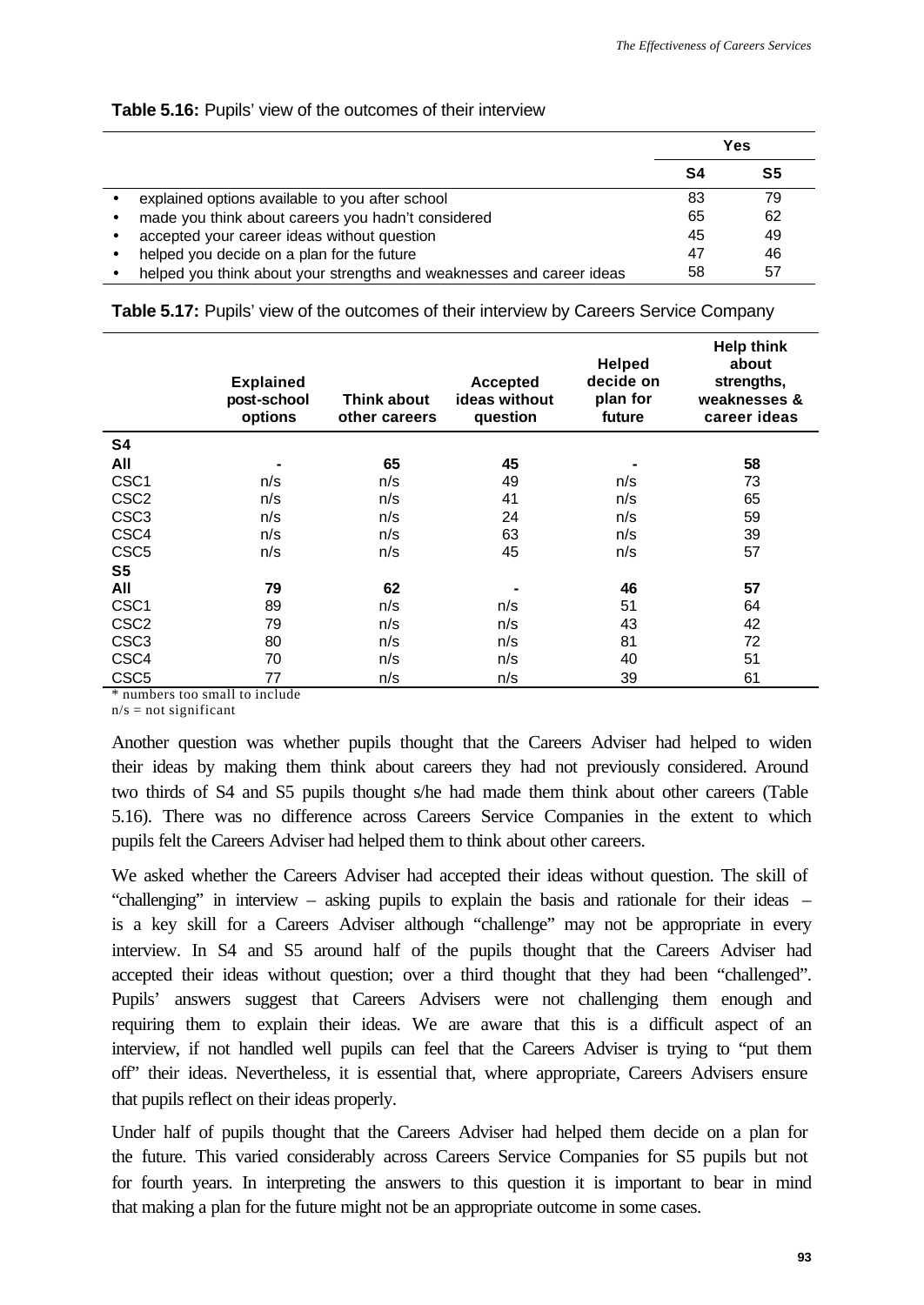Helping pupils to think about their strengths and weaknesses and career ideas could be seen as the fundamental outcome of a careers interview for pupils. Table 5.15 shows that a majority of pupils, but only a small one, thought that the Careers Adviser had helped them to do so (58% and 57%). There were differences across Careers Service Companies for either year group (Table 5.17). CSC1 is above average in both years; overall CSC5 and CSC3 have quite high responses.

### *Implications for Careers Service Companies*

*Pupils were most positive about the impartiality of the Careers Adviser; in addition around two thirds thought that the Careers Adviser had been non-directive and let them make up their own mind. Is this the sort of level of satisfaction that Careers Service Companies would expect? Is the balance of talk in the interview appropriate or too much in favour of the Careers Adviser? We recognise the difficulties: pupils may want a lot of information from the Careers Adviser or the Careers Adviser may feel that s/he needs to go over certain ground that should perhaps have already been covered in careers education which can skew the relative inputs from the pupil and Careers Adviser.* 

*Interviews seem to be most successful in covering the post school options available to pupils and in widening their ideas. They appear to be less successful in helping pupils to think about their strengths and weaknesses and their career ideas and, in particular, in encouraging pupils to reflect properly on their career ideas and the rationale for them. How can Careers Advisers do more to help pupils reflect on themselves and their career ideas? It would seem that Careers Advisers could do more to challenge pupils although we recognise that this might not be appropriate in every interview. But there may also be a tension here between expecting Careers Advisers to do so and the pressures of client evaluation.* 

### **Appropriateness of information given in interview**

A careers interview is concerned with much more than information giving but it is an important part of it for some pupils. We asked those who had had an interview about the information they had received on different types of opportunities and post-school options. We included a "didn't want information" option to exclude those for whom this was not relevant to their interview. We might note that only a minority did not want information.

We considered the information pupils received in relation to their future plans to seek some indication of the extent to which the information given matched their needs.

We grouped S4 pupils into those planning to return to school for a fifth or sixth year and subdivided this group on the basis of their attainment; a second group of S4s were those intending to apply to a college course and the third those who planned to enter the labour market (find a job or a training place). Table 5.18 shows the extent of each type of information that the groups received in their interview.

Overall, fourth year pupils intending to return to school received more information about FE and HE than about the labour market. The extent to which pupils returning to school received information about college courses did not vary by their attainment but did so in relation to university: high attaining pupils were most likely to get information on university courses. High attainers were least likely to receive much information about the local labour market but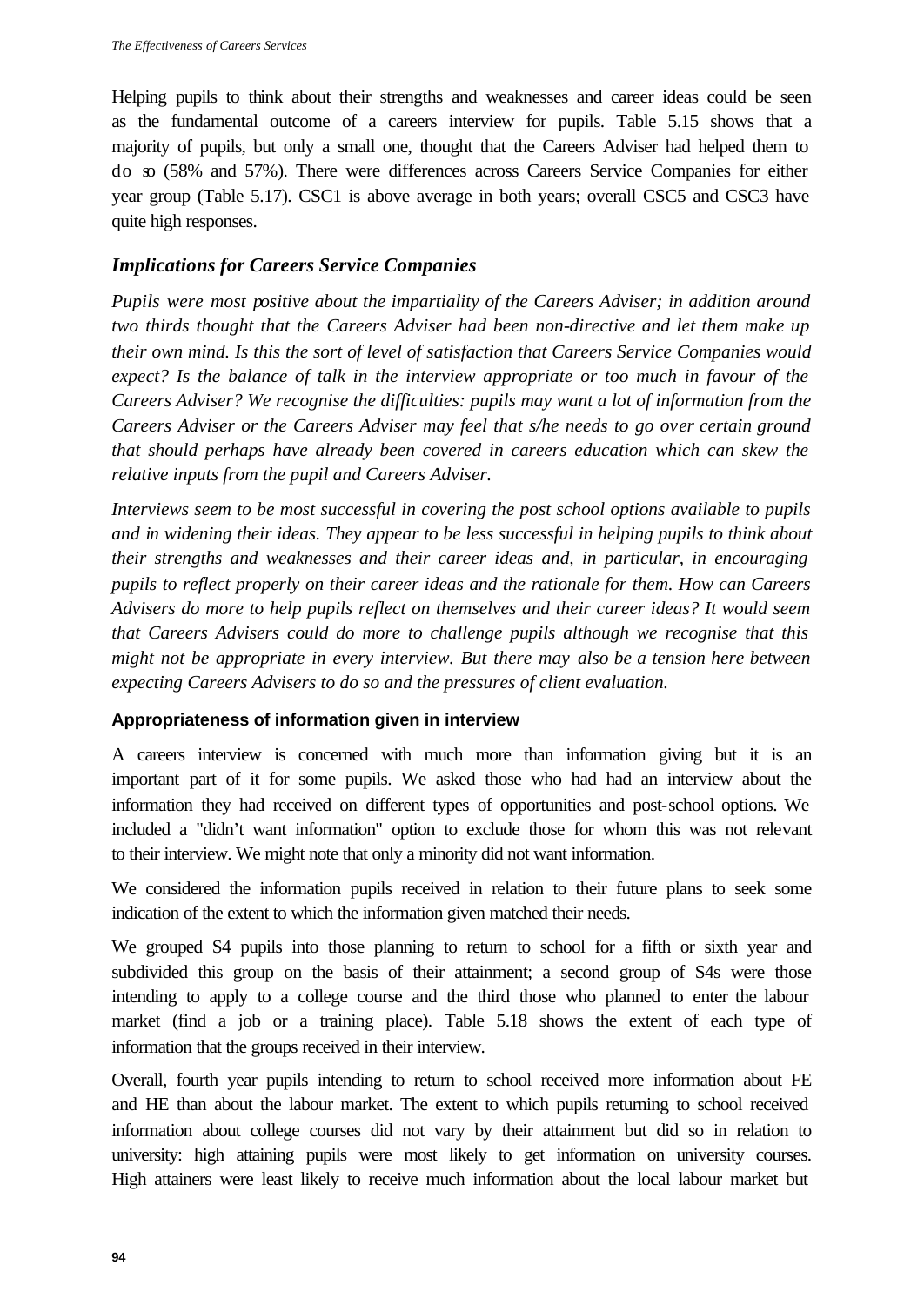only a minority of mid attaining pupils did so, and low attainers were even less likely to do so.

|                      | Received a lot or some information on: |                       |             |                             |                                      |
|----------------------|----------------------------------------|-----------------------|-------------|-----------------------------|--------------------------------------|
|                      | College<br>courses                     | university<br>courses | local jobs  | Local<br>training<br>places | non-local<br>jobs/training<br>places |
|                      | %                                      | %                     | %           | %                           | %                                    |
| Pupils' plans        |                                        |                       |             |                             |                                      |
| S4 pupils            |                                        |                       |             |                             |                                      |
| stay on at school    | 66                                     | 54                    | 23          | 31                          | 36                                   |
| low attainment       | n/s                                    | 42                    | 23          | 24                          | n/s                                  |
| mid attainment       | n/s                                    | 44                    | 35          | 44                          | n/s                                  |
| high attainment      | n/s                                    | 69                    | 10          | 20                          | n/s                                  |
| $$ apply FE          | 87                                     | 22                    | 40          | 47                          | 50                                   |
| enter labour market* | 80                                     | 26                    | 43          | 59                          | 37                                   |
| S5 pupils            |                                        |                       |             |                             |                                      |
| stay to S6           | 78                                     | 72                    | 17          | 30                          | 30                                   |
| apply FE             | 89                                     | 8                     | 52          | 45                          | 37                                   |
| apply HE             | 50                                     | 71                    |             |                             |                                      |
| enter labour market* | 59                                     | 54                    | 42<br>01.11 | 71                          | 36                                   |

| <b>Table 5.18:</b> Appropriateness of information-giving in interview |  |  |
|-----------------------------------------------------------------------|--|--|
|                                                                       |  |  |

\* combination of "find a job", "find a job with training" and "get on Skillseekers"

A high proportion of 4<sup>th</sup> year pupils planning to go on to college reported receiving a considerable amount of information on college (87% "a lot/some", Table 5.18) so it would appear that the Careers Adviser was responding to their information needs. Just under a half of these potential FE applicants got information on local training which suggests that the Careers Adviser was exploring this alternative option with them.

Those intending to enter the labour market appear to be the group least likely to get information about the options most relevant to them. Although 59% got a lot/some information about local training opportunities, this leaves two-fifths who did not. They were less likely to get information on local jobs than on training opportunities. Potential labour market entrants were much more likely to get information on FE than they were to get information on jobs and training places.

A high proportion of S5 pupils planning to stay on for a sixth year received information on FE and HE but got much less information on the labour market, especially the local one. A large majority of pupils intending to go to FE got information on this sector and around half of them also got information on the local labour market. There was also a high correspondence between those planning to go to university and receiving information on university courses. Those planning to enter the labour market were more likely to get information on local training opportunities (71%) than local jobs - considerably less than a half did so (43%). Over a third got information on non-local jobs and training; a similar figure for those applying to FE and those continuing into S6.

#### *Implications for Careers Service Companies*

*Pupils thinking about college or university were more likely to receive information about their planned destinations than were pupils planning to look for work or training. One question is whether there was too much focus in the interview on information-giving to FE*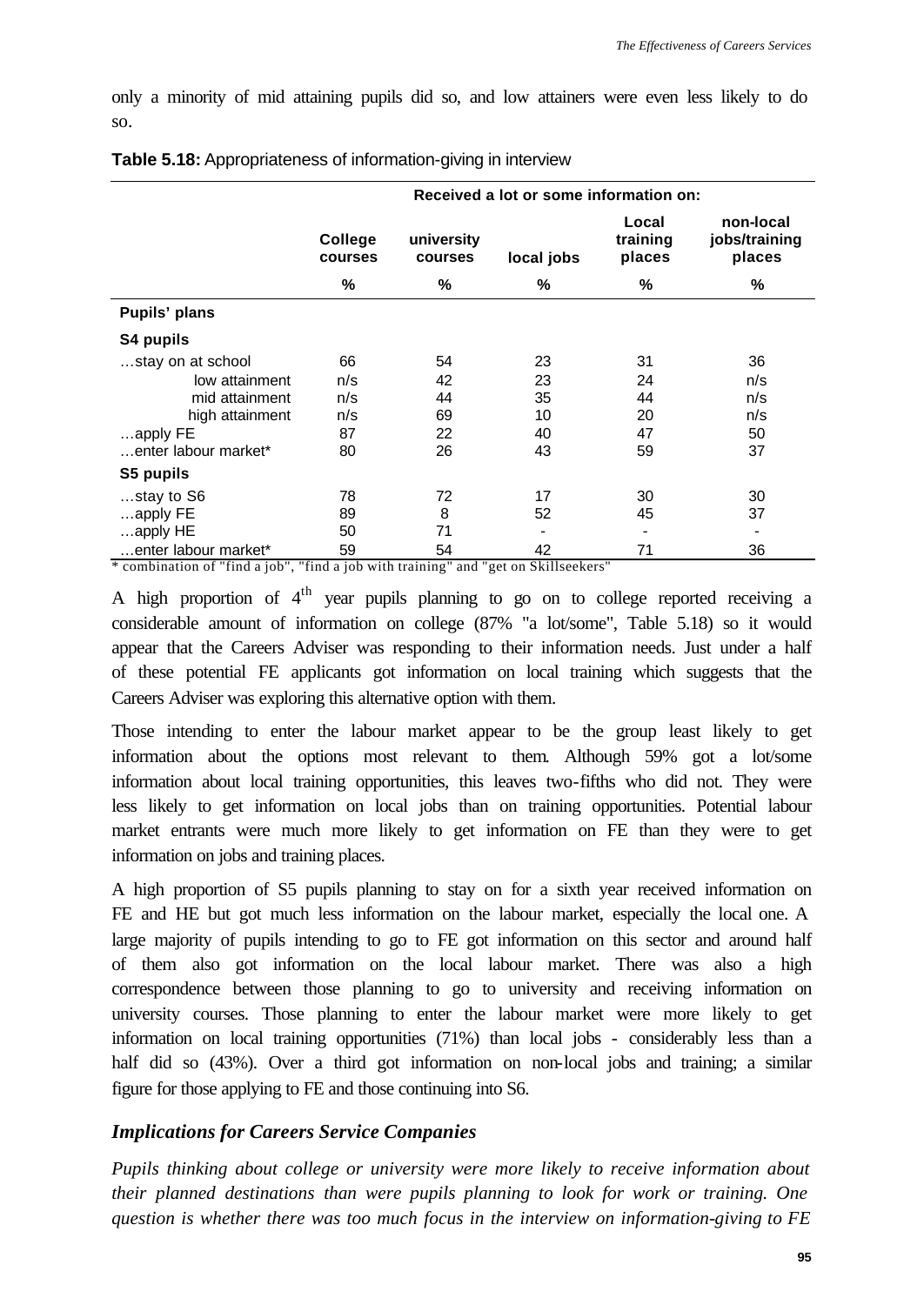*and HE candidates rather than too little to labour market entrants. But a number of Careers Advisers whom we interviewed felt that they were better at incorporating information about educational opportunities than labour market information into their guidance interviews. These results are in line with such comments and suggest that there is an issue about ensuring that pupils who are planning to enter the labour market receive appropriate information. How can Careers Advisers be better informed about labour market information and be enabled to use it more effectively in their interviews?*

*In general, these findings on the interview process and outcomes, point to issues for Careers Service Companies to consider about the monitoring of interviews and the evaluation of professional practice. We discuss these further later in this report.*

# **Pupils' career ideas**

We have seen that if pupils have no idea about what to do after school that this has an effect on the likelihood that they will have an interview with the Careers Adviser (S4 pupils) and, for those who had an interview, on their satisfaction with its timing (S5 only). We were interested in exploring what might make a difference to the chances of pupils not having any ideas. We might note that we are not implying that, in itself, this is a negative state. Equally we are not assuming that having an idea is automatically a more positive state to be in, those who do have some ideas may be adrift in their plans. We are exploring the issue as a way to gain some insight into the variety of pupil needs.

|                                             | S4             | S5   |
|---------------------------------------------|----------------|------|
| School                                      | n/s            | n/s  |
| Careers service                             | n/s            | n/s  |
| Gender                                      | +sig if female | n/s  |
| Attainment                                  | sig            | n/s  |
| Truancy                                     | n/s            | n/a  |
| Attitude to school                          | n/s            | n/s  |
| Discussion with parents about plans         | +sig           | +sig |
| Individual discussion with guidance teacher | sig            | n/s  |
| Individual discussion with PSE teacher      | +sig           | n/s  |
| Individual discussion with other teacher    | n/s            | n/s  |
| Extent of careers education                 | n/s            | n/s  |
| Extent of other careers activities (EIL)    | n/s            | -sig |
| Frequency of careers education classes      |                |      |
| $$ high                                     | +sig           | n/s  |
| medium                                      | n/s            | n/s  |
| Opinion of S4 careers education classes     |                |      |
| if most useful                              | n/s            | +sig |
| if some useful                              | n/s            | +sig |
| if a few useful                             | n/s            | n/s  |
| Opinion of S5 careers education classes     | n/a            | n/a  |
| if most useful                              |                |      |
| if some useful                              |                |      |
| if a few useful                             |                |      |
| Opinion of S6 careers education classes     | n/a            | n/a  |
| if most useful                              |                |      |
| if some useful                              |                |      |
| if a few useful                             |                |      |
| If had interview with careers advisor       | +sig           | n/s  |

**Table 5.19:** Factors that reduce the chances that pupils will have no idea about what to do after leaving school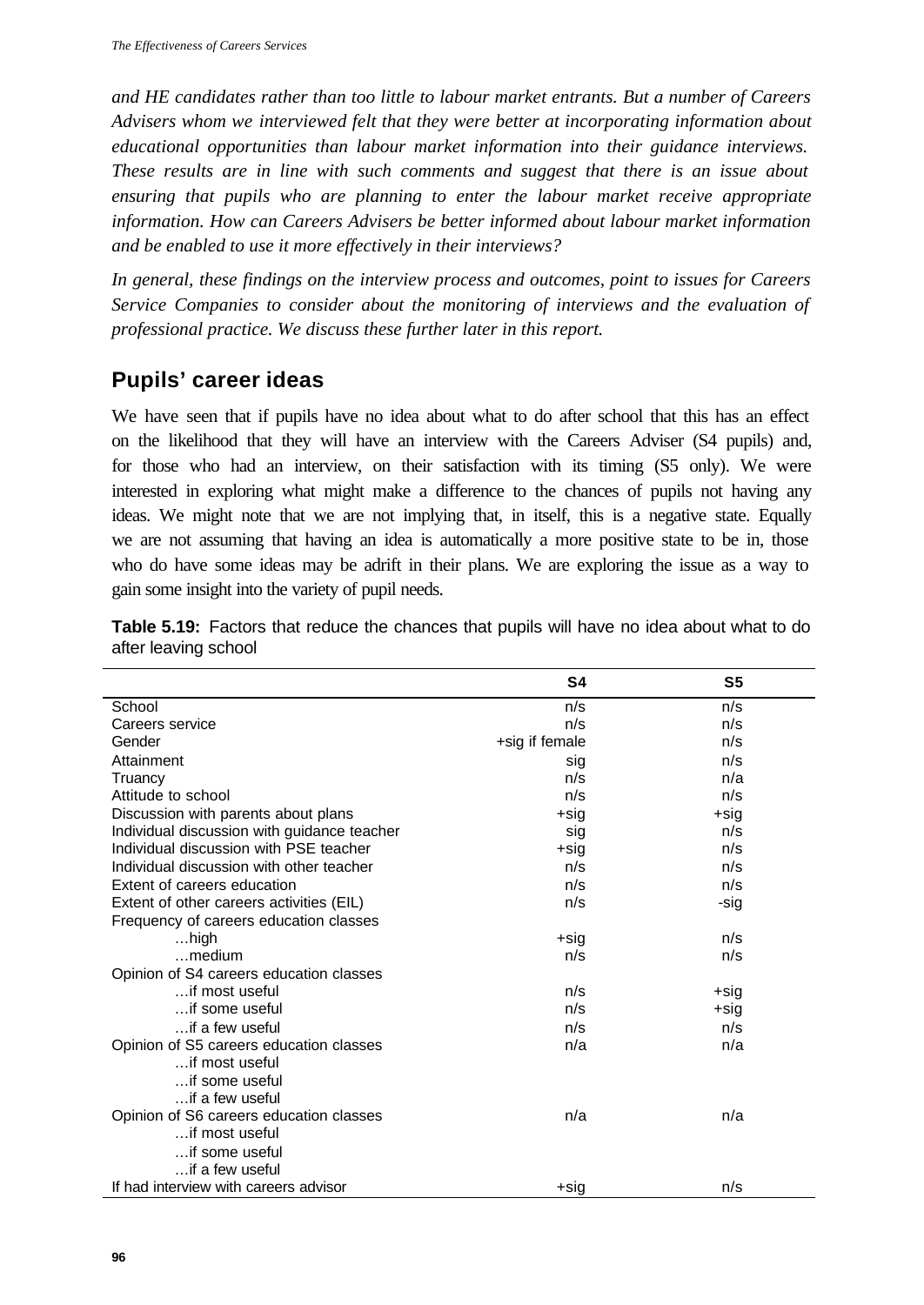Using the same modelling techniques as before we considered a range of factors to see if they had any effect on the chances of pupils having some ideas about what they wanted to do after leaving school (Table 5.19). Considering S4 pupils, gender and attainment each had a separate effect; girls were more likely than boys to have some ideas and the higher a pupil's attainment the more likely they were to have an idea about what to do after school. The greater the extent to which fourth year pupils had had discussions with their parents the more this improved their chances of having an idea. In addition, individual discussion with a guidance teacher and talking to a PSE teacher each had a separate effect. Pupils who had careers education classes frequently were more likely to have some ideas about their post school plans. In addition to these factors having a careers interview also improved their chances of having some idea.

Fewer factors made a difference to fifth year pupils. Discussion with parents again had a positive effect and if they had found some or most of their careers education classes in S5 useful. Having an interview with the careers adviser did not make any difference. It is also worth noting that attainment did not have an effect on the likelihood of S5 pupils having any ideas about their post school plans.

### *Implications*

*A number of the factors that we have already identified as important also emerge here: discussion with parents and teachers and the frequency and opinion of careers education apart from having a careers interview. These are features that seem to help some pupils come up with ideas about their future. Having an idea(s) is only the first step, pupils then have to reflect on it and test it out but these findings may go some way to suggest strategies to adopt with those pupils who have no ideas at all. Careers Service Companies and schools may wish to consider strategies targeted specifically at pupils with no career ideas.*

# **Pupils' career-related skills and knowledge**

Pupils were asked to assess their career-related skills and knowledge and for S4 pupils we examined the factors that made a difference to this.<sup>8</sup> Pupils gave their assessment of their decision-making skills (eg if they felt ready to make a plan for the future); their opportunity awareness (eg how much they knew about courses, training and job opportunities); transition skills (eg know how to complete an application form or letter) and self-awareness (eg know the sorts of jobs or careers that might suit them). From this we then calculated a total score for their knowledge and skills.

We considered a wide range of factors that we thought might contribute towards pupils career-related skills and knowledge. Neither school nor Careers Service made a difference to pupils' estimation of their careers-related skills and knowledge. Having had work experience did not have an impact, nor did their opinion of their work experience ie whether they thought it had been useful. But the extent of the careers education a fourth year pupil had received had a significant impact – the greater the extent of careers education (classes) the higher they estimated their careers-related skills and knowledge to be. Other EIL activities did not make a difference to pupils' estimation of their skills and knowledge. Over and above the extent of careers education received, pupils' opinion of it also had an effect. Pupils who rated it useful had a higher skills and knowledge score than those who had judged their

 $\overline{8}$ We used a multilevel model.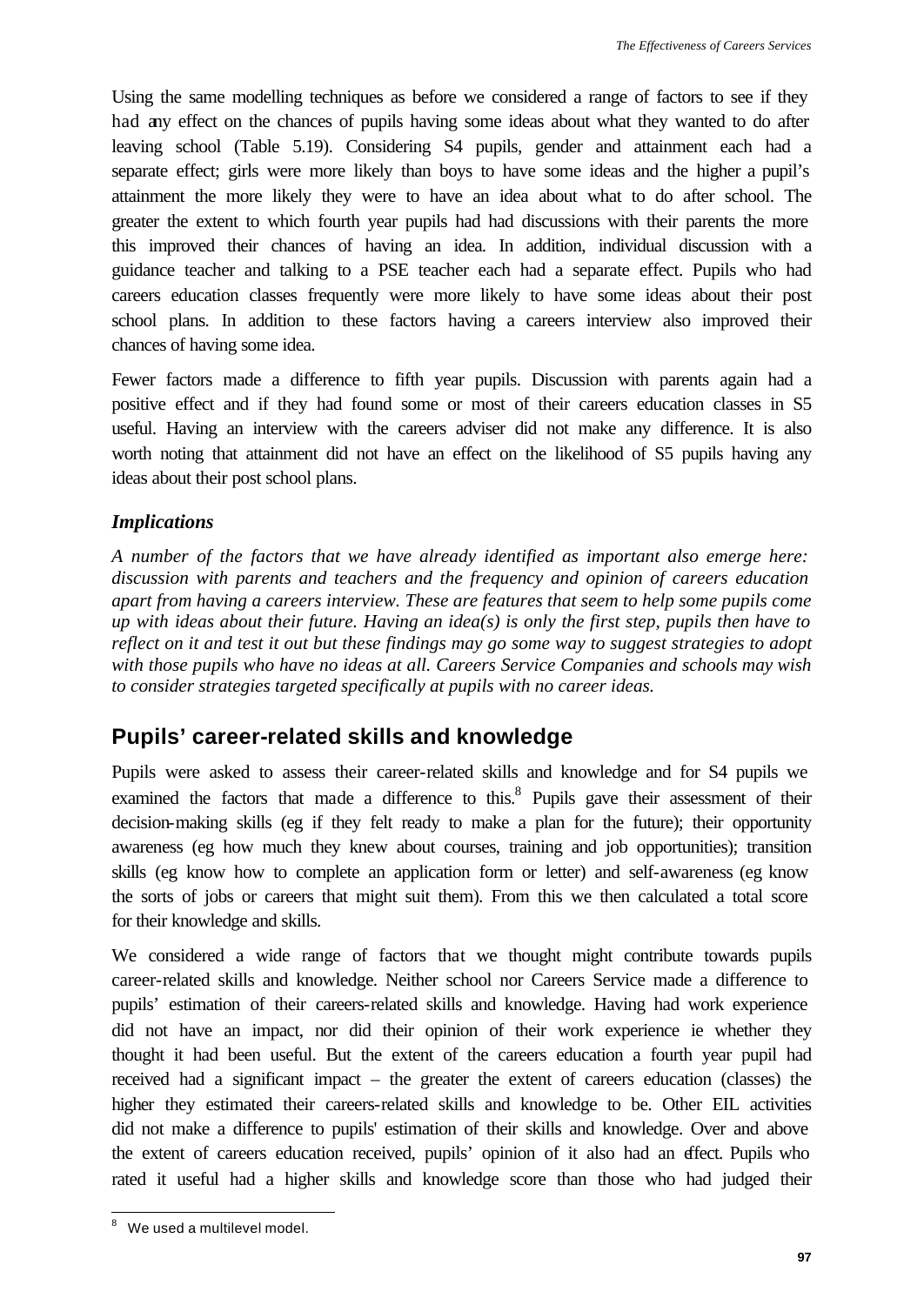careers education as not useful. Thus pupils' opinion of careers education has an additional effect on top of whether they had attended careers education classes. The extent to which pupils had had individual contact with their guidance teacher was related to a higher score, taking into account all other factors in the model. Whether or not a pupil had had an interview with the Careers Adviser was not significant but pupils' opinion of their interview was: those who rated their careers interview as useful had a higher score on the career-related skills and knowledge. Again this is taking account of other factors. We cannot be sure, however, of the direction of the direction of the relationship. Is it the case that having a good careers interview (ie assessed by the pupil as useful) increases pupils' careers-related skills and knowledge or that those with a high level of skills and knowledge will get more out of the interview and so rate it as useful? The extent to which pupils discussed their career ideas with their parents was not significant.

Pupils' plans and career ideas both had an additional separate impact. Pupils who had no idea about what they wanted to do after leaving school had a lower score on career-related skills and knowledge. Is it the case that part of the reason they have no idea is that they lack relevant skills and knowledge? An alternative explanation is that since they have no ideas, they lack the motivation to find out more. The final factor that had an independent effect was pupils plans for after S4. Those who planned to go to college were more likely to have a higher score than those staying on or entering the labour market. One might suggest that those about to leave school would be more motivated to find out information and to have thought more about career-related issues. This does not account for the difference between potential FE entrants and labour market entrants. It may reflect the focus of careers education classes – a higher proportion of pupils reported finding out about courses at college than local job and local training opportunities (68% vs 37% and 45%, table not shown).

Below we summarise the factors that contribute to the chances of S4 pupils having a higher level of career-related knowledge and skill.

# **Factors that had a positive effect on pupils' career-related knowledge and skills**

- having a higher level of careers education;
- having a positive opinion of careers education;
- having contact with guidance teachers on an individual basis;
- having a positive opinion of their interview with a careers advisor;
- planning to go to college.

# **Factors that had a negative effect**

• having no ideas about post-school plans.

# **Non-significant factors**

- gender;
- attainment:
- attitude to school;
- truancy;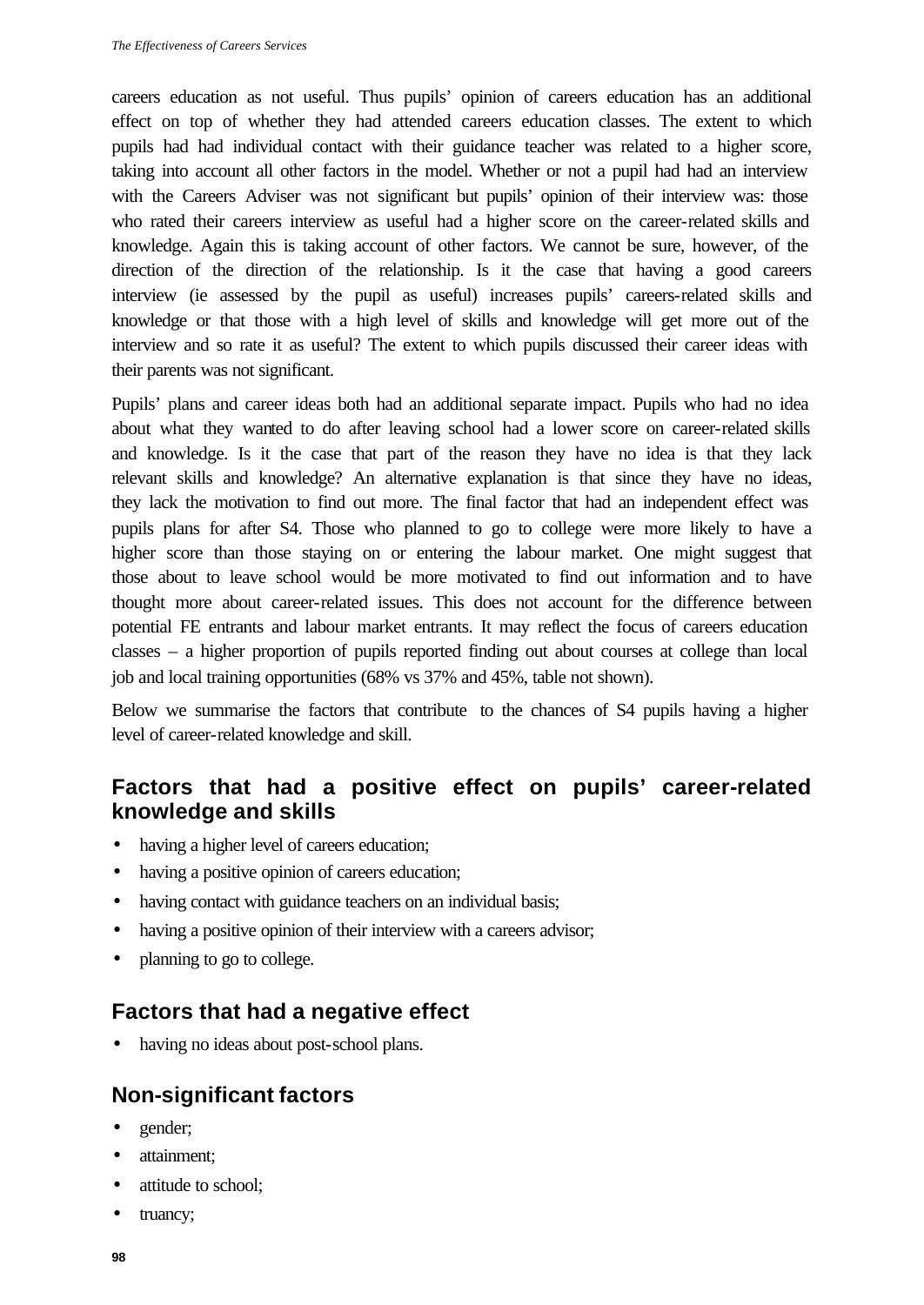- EIL input (non careers education);
- work experience;
- part-time job;
- if had an interview with a Careers Adviser;
- total amount of contact with Careers Service;
- level of parental education;
- parental occupation;
- single parent family;
- extent of help from parents;
- school attended;
- Careers Service Company

### *Implications*

*These findings show that careers education has an impact on pupils' estimation of their careers-related skills and knowledge. But both the extent and quality of the careers education are critical to whether it has a positive impact or not. It is evident that joint work by schools and Careers Service Companies to increase the extent of careers education and ensure that it meets pupils' needs would be time well spent.*

*The findings underline (again) the need for schools to consider how pupils' access to guidance teachers on an individual basis can be maximised and point to the need to ensure that careers advisers are involved with the guidance team.*

*We would suggest on the basis of the results, along with the evidence from our interviews with teachers and Careers Advisers, that the links between careers education and guidance and EIL need to be strengthen.* 

*Finally, we would suggest that the questions that we used (eg about pupils' careers-related skills and knowledge, their stage of career thinking) might be used, possibly in an adapted form, by schools and CSCs to help identify and analyse the needs of individuals and of groups of pupils. This could contribute to the development of careers education programmes with aspects differentiated according to individuals' level of skill and knowledge and clarity of career direction. The questions could also be adapted and used as a ore-interview tool to allow Careers Advisers to make the most effective use of the contracting process (the point at which the client's perceived needs and expectations and the conduct of the interview is negotiated).*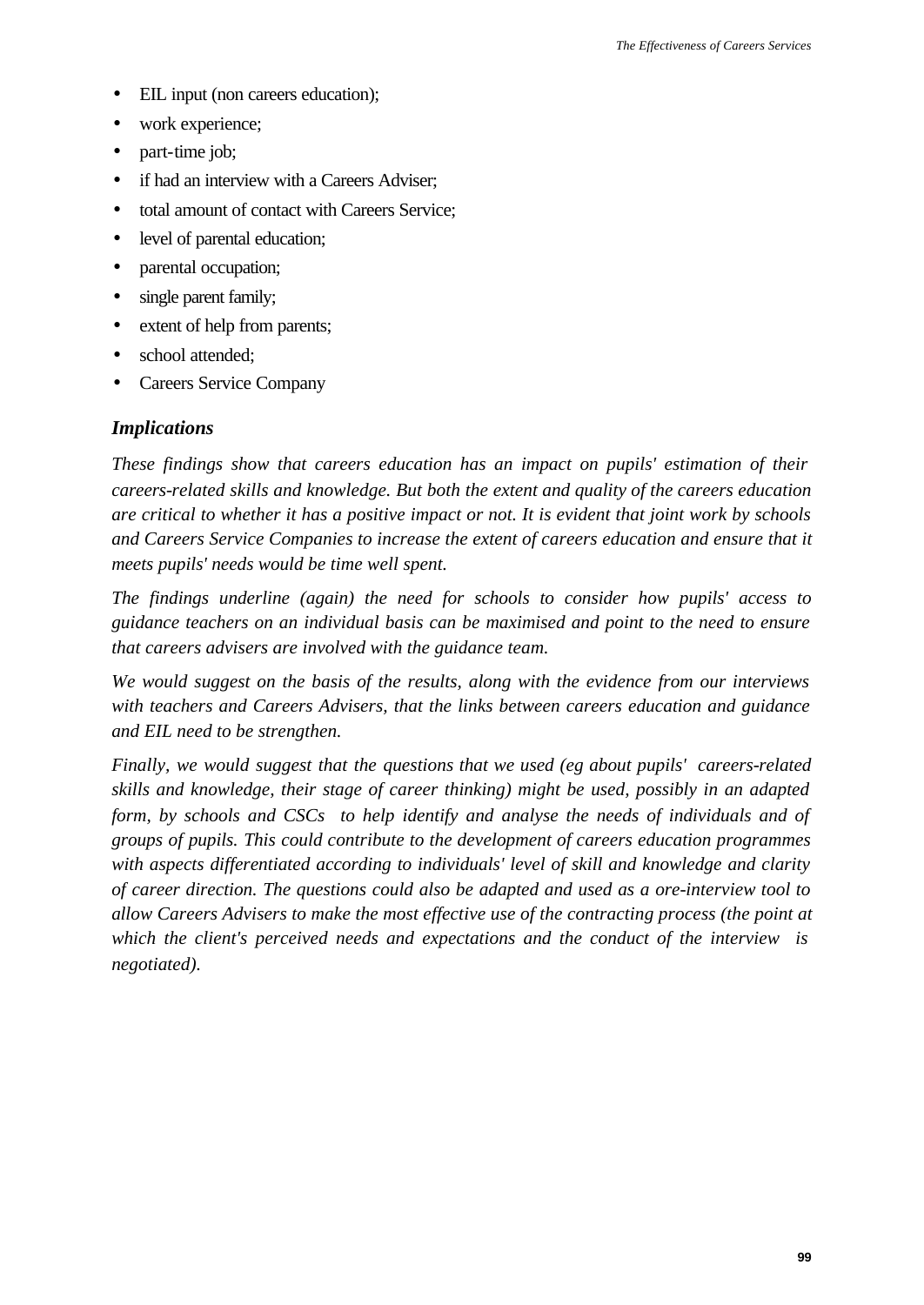*The Effectiveness of Careers Services*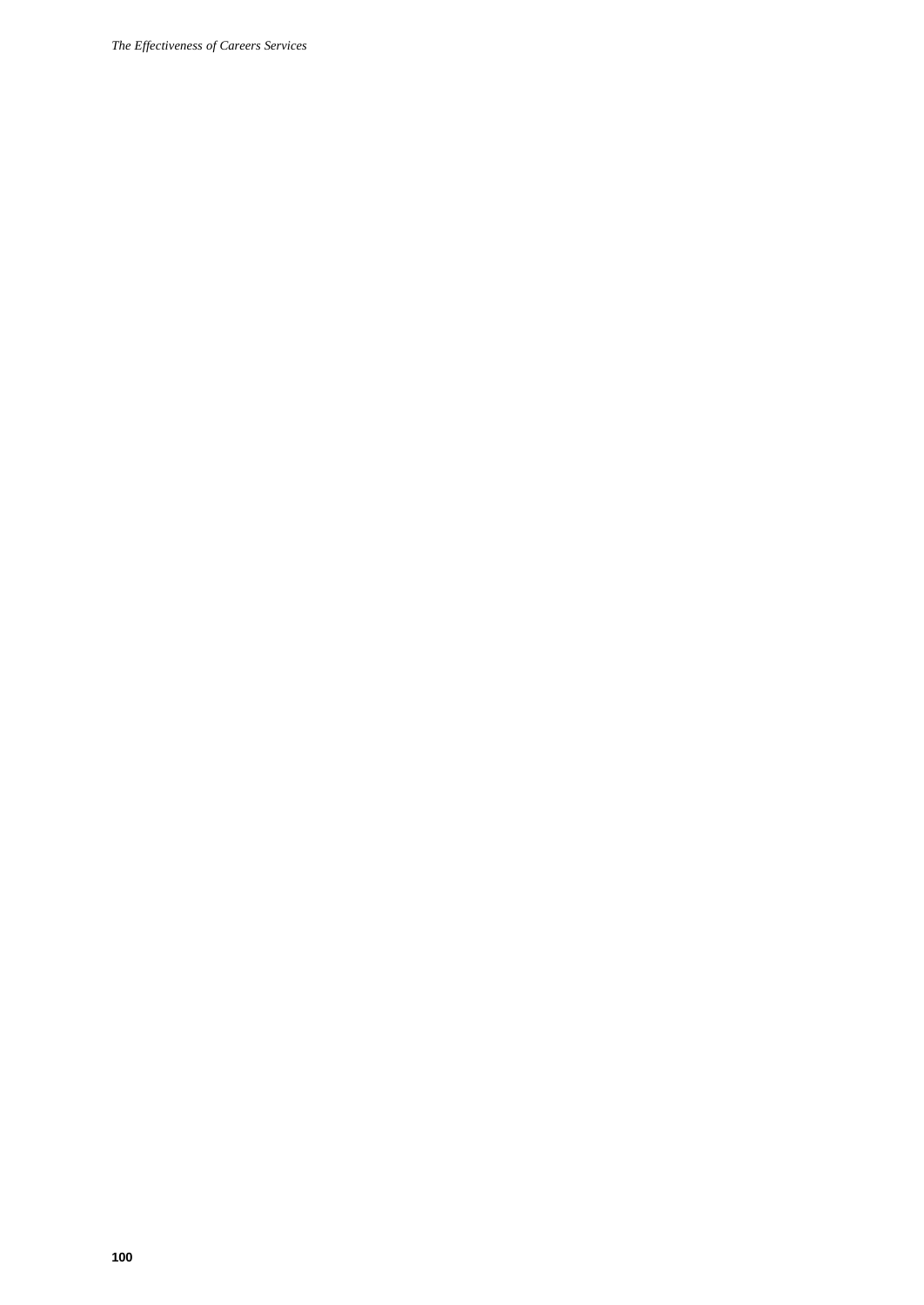# **CHAPTER 6 THE CAREERS SERVICE WORK IN SCHOOLS: CLIENT CONTACT, SYSTEMS AND PRACTICE**

# **Introduction**

This chapter considers the work of the Careers Service with pupils in school. It starts by discussing the different models of client contact systems operated by Careers Service Companies and the issues that the research revealed, then goes on to describe the operation of interview systems, group work and Careers Service role in careers education.

# **SUMMARY AND ISSUES**

# **Overview of careers advisers' work in school**

- All of the school staff involved in the research believed the Careers Service performed an essential role and valued its work in their schools. They generally wanted an increase in the Careers Adviser's time allocation.
- The pattern of Careers Advisers (CA) work was similar across all Careers Service Companies. The bulk of their time was devoted to scheduled interviews with S4-S6 pupils although they were involved in other inputs such as drop-in sessions, talks and careers evenings and in contributing to careers education programmes and in-service training.

# **Client contact systems**

- Definitions of the common models of school client contact systems (blanket, selective and self-referral) vary across and within Careers Service Companies. There are also discrepancies between stated policies on contact systems and what happens in practice.
- In practice, all Careers Service Companies in Scotland operated a mixture of the three models and differences relate to the particular mix of each model.
- Current models of client contact systems do not adequately encompass the complexities of practice. It proved impossible to compare the effectiveness of the different client contact systems. There is a need for careers guidance professionals to develop new models of client contact.

# **The interview system**

- Most Careers Service Companies operated a system of diagnostic questionnaires which gave pupils the opportunity to request an interview.
- In around half of the Careers Service Companies, Careers Advisers thought that targets had an impact on how they responded to pupils' requests for interview.
- The role of guidance staff in publicising career Service provision, in identifying pupils for interview and encouraging them to ask for an interview was critical, especially where self referral operated in practice
- Self-referral systems tended to be less popular with schools; Careers Advisers were divided in their opinion of the (de)merits of self-referral. A number of Careers Service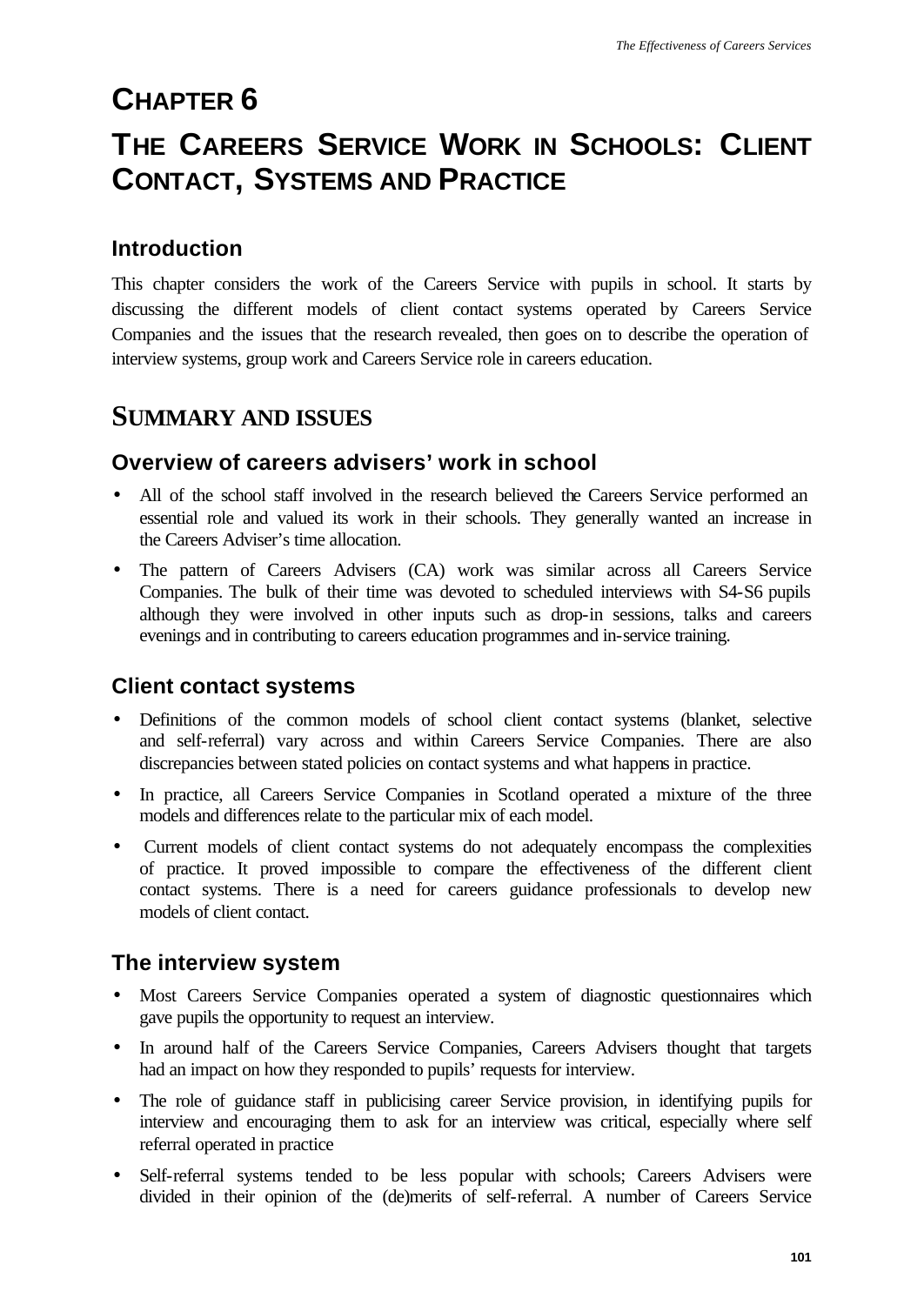Companies that had an official policy of self referral did not actually operate one in practice.

- Interview programmes were generally based around categories of pupils and their expected transitions eg S4 leavers, HE applicants. Even in self-referral systems interview priorities tended to be set on this basis.
- Although Careers Advisers and guidance staff explained the interview system, they recognised that some pupils did not understand how the system operated, including how to access an interview and about waiting times and interview priorities.
- The management of interviews in all types of client contact systems was an issue. Waiting times for interviews varied considerably across schools and at different times of the year. This is a critical issue since, as this research has indicated, having an interview at the right time is the most critical factor in determining whether pupils find it useful.
- By the later stages of the research, some Careers Service Company managers were trying to build more flexibility into the system.
- How well schools prepared pupils for interview varied; Careers Advisers frequently commented on the need to cover basic points about their role and the purpose of the interview during the interview.

# **Group work**

- Most group work undertaken in Careers Service Companies was in the form of presentations to large groups of pupils eg classes or year groups. More interactive sessions with smaller groups of pupils were more limited; only a minority of Careers Service Companies showed significant development of this kind of approach.
- There was little support among Careers Advisers or teachers that small group work might replace interviews for certain pupils.
- But a number of Careers Advisers thought that small group work would be a valuable addition to interviews, especially as preparation for interview. Group work as an interview review mechanism was less commonly mentioned.
- Targets had had some effect in prompting group sessions although a considerable proportion of careers advisers believed that their targets for interviews restricted their opportunity to undertake group work.
- Some schools were unable or unwilling to organise groups of pupils, especially small groups, usually because of timetable constraints and the demands of subject teaching.
- Small group sessions were generally used to cover information on popular topics or as interview preparation. Post interview group work to review pupils' progress was much less common.

# **Careers education**

• The extent and nature of Careers Adviser involvement in careers education varied across the Careers Service Companies but there was a general trend for Careers Service Company management to emphasise Careers Advisers role as consultants rather than as deliverers of careers education. Not all Careers Advisers were happy with this development and schools commonly wanted some degree of delivery of careers education by Careers Advisers.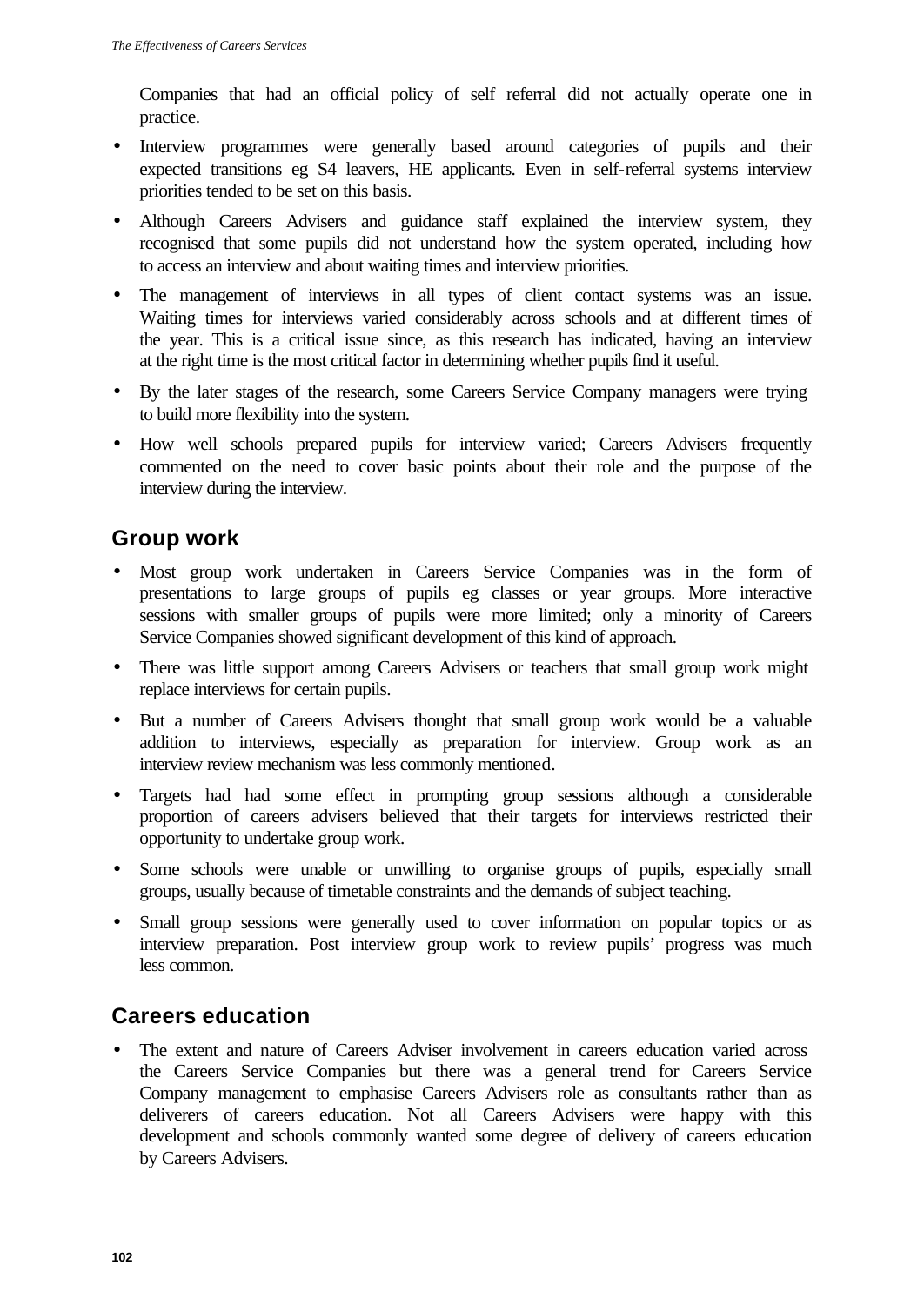- Careers Advisers' knowledge of schools' careers education programmes varied but few were familiar enough with provision to be able to plan their inputs to fit in with pupils' careers education.
- The respective roles of the Careers Service and the Education Business Partnership (EBP) varied considerably across Careers Service Companies, partly because of the high levels of variation in the provision of EBPs themselves across Scotland. An effective approach could be seen where the Careers Service Company and the EBP planned developments together and had complementary roles.

# **FINDINGS AND DISCUSSION**

# **Overview of Careers Advisers' work in school**

It is important to recognise that all of the school staff involved in the research believed that the Careers Service (CS) performs an essential role and valued its work in their schools. This chapter should be read with this in mind. The most common change in Careers Service work suggested by school staff was an increase in the Careers Adviser's time allocation.

The pattern of Careers Advisers' work in school was similar across Careers Service Companies in Scotland. In a number of Careers Service Companies, Careers Advisers were involved in special projects with particular groups of pupils and in the latter stages of the research, many Careers Service Companies were participating in On Track programmes which involved intensive work with small groups of pupils identified as being at risk of early leaving or under achieving. Nevertheless, Careers Advisers work in schools followed a fairly standard pattern.

The bulk of Careers Advisers' time was devoted to scheduled interviews with S4, S5 and S6 pupils. Most also offered drop-in sessions or clinics at lunch-times or breaks in which pupils could speak to them without an appointment. It was frequently noted that these clinics were particularly useful for S2 pupils who were not routinely included in the scheduled programme of interviews. Introductory talks to S4 and usually also to S5 pupils were standard practice and in a number of Careers Service Companies provided the opportunity for the Careers Adviser to distribute screening forms/diagnostic questionnaires which were then used to set interview priorities. Careers Advisers typically carried out a number of other types of talks/group work to classes, year groups, or particular groups such as winter leavers or higher education applicants. These talks might be on, for example, S2 subject choice, post-16 options; Skillseekers, and HE and the UCAS process. Talks on Higher Still options to young people and parents were becoming more common.

The extent and nature of Careers Advisers' involvement in careers education varied across Careers Service Companies although there was a general move across Companies to emphasise their role as consultants rather than as deliverers of careers education. Careers Advisers also participated in Future Needs Assessment meetings (for pupils with special educational needs) in schools and attended parents evenings at S2, S4, S5 and S6. They were typically also involved in a number of other activities such as option days and evenings as well as careers conventions and careers evenings, and Industrial Awareness Days. They might also be involved in in-service training, usually with guidance teachers.

All Careers Service Companies had a Service Level Agreement (SLA) with each school that set out the nature and extent of Careers Service input to the school throughout the year and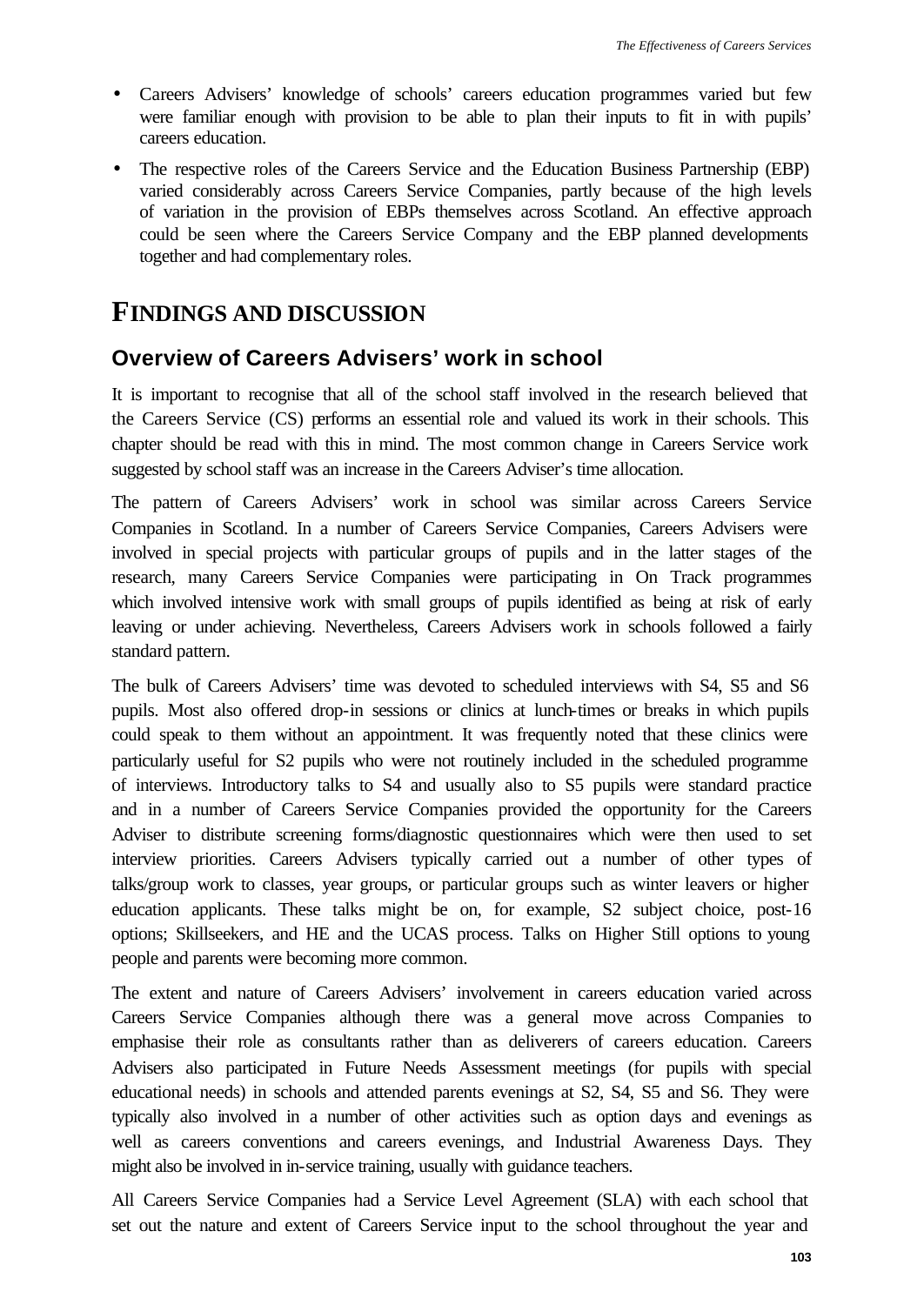their respective responsibilities. On an every-day basis, a common arrangement was for the Careers Adviser to liaise with a nominated member of staff with responsibility for organising interviews and other Careers Service inputs.

# **Client contact systems**

We were interested in the particular client contact system operated in schools by the Careers Service Companies across Scotland to enable us to consider the relationship, if any, between the type of contact systems and the effectiveness of school provision. When Heads of Service and practitioners answered our questions about their client contact systems in school, most responded in terms of the type of interview system rather than the total client contact system. This response reflects the overwhelming importance of the careers interview compared with, for example, group work as the delivery mechanism for careers guidance. The Careers Service Companies which operated open access systems were more likely to respond in relation to the full range of client contacts. It was also noticeable that few Careers Service Company staff thought of client contact systems in relation to post-school work.

Heads of Service and practitioners generally responded in terms of the three commonly recognised models of "blanket" "selective" and "self-referral/open access" systems. Before discussing client contact systems further, we give an explanation of what we understand to be the common view of these three models.

### *Models of client contact systems*

### **1. Self referral/open access**

The principle behind this approach is that a young person should seek a contact with the Careers Service at the point when he/she perceives the need. In this situation, an S1 pupil who requests an interview, or asks to attend a group session on an occupational area, has equal priority to an S6 leaver.

### **2. Selective**

In a selective approach, the Careers Adviser (often in liaison with a guidance teacher or other appropriate member of the school staff) is responsible for prioritising which school client should have the services of the Careers Adviser, what this contact should be and at what time it should be delivered. An example of this would be the Careers Adviser reading a client's background form and deciding that since this client appeared to be uncertain about career direction and planned to leave school at the end of the session, that s/he should have a full vocational guidance interview in the next month after the winter leavers had been interviewed.

### **3. Blanket**

This approach is to ensure that all school clients of a particular type get the same intervention within a recognised period of time, eg that all S4 pupils get a short interview between January and June.

We found it impossible to classify the 17 Careers Service Companies according to the three types of systems ("blanket", "selective" and "self referral") and as a result we were unable to consider whether effectiveness was related to the type of client contact system in place. One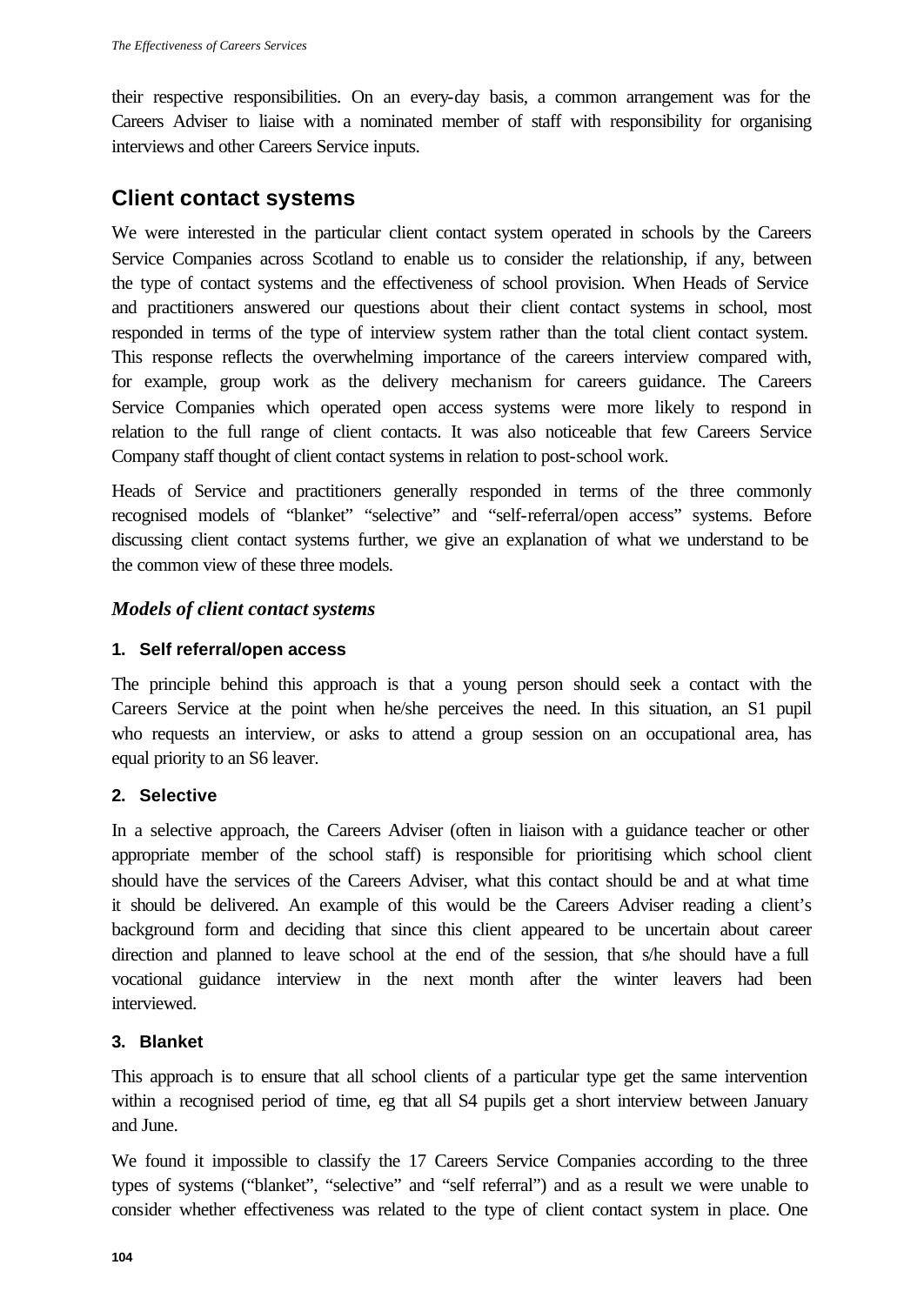problem was that the terminology used was clearly being interpreted differently. One person's "self-referral" was another person's "selective" system eg one Careers Adviser defined the system as "self-referral" because a drop-in clinic session was available although those being interviewed as part of the main interviewing programme were selected by the Careers Adviser.

How school staff operated could also have an impact on how the system functioned in practice, for example, where a Careers Service Company had a self-referral system, teachers in some schools who preferred the previous blanket system, ensured that all pupils completed self referral forms and the Careers Adviser ended up sifting through them to select pupils for interview.

Another problem was the apparent difference in some Careers Service Companies between stated policy and what actually happened in practice eg *"we call it selective, but it's really blanket"*. It was also clear that Heads of Service and practitioners sometimes had different views about the type of client contact/interview system in place as we detail in the table below.

Heads of Service were asked to identify their school client contact systems. Twelve stated that the term "self referral" was the most appropriate but practitioners from seven of these Careers Service Companies did not describe the system as self-referral. Four Heads of Service defined their system as "selective" in contrast with practitioners in six Careers Service Companies. In the remaining Careers Service Company, both the Head of Service and the practitioner were in accord that the system was "blanket". The table below records the statements made by Heads of Service (or recorded in Careers Service Company documentation) and by practitioners.

| Table 6.1 Type of client contact system: views of Heads of Service and Careers Advisers |  |  |
|-----------------------------------------------------------------------------------------|--|--|
|-----------------------------------------------------------------------------------------|--|--|

|                    | "self referral" | "selective" | "blanket" |
|--------------------|-----------------|-------------|-----------|
| HoS view           | 12              |             |           |
| Practitioner view* | 5               | ь           |           |

\* three Careers Service Companies did not have a practitioner respondent

Finally, our evidence showed no Careers Service Company in Scotland operated any one of the three approaches in its pure form. Work in schools was commonly based on a mix of approaches with some very significant differences in the balance of the approaches in use. These differences could vary by Careers Service Company, by school, by Careers Service area within Careers Service Companies and/or by Careers Advisers. There was also a noticeably strong variation dependent on the client group. For example, a contact system which put heavy emphasis on letting the young person choose whether to have a careers interview or not (self referral) might make a careers interview compulsory for those who confirmed they were soon to leave school for a labour market opportunity (blanket). In some Careers Service Companies, all S4 got an interview (blanket) with S5 and S6 free to choose (self referral) or interviewed in priority order (selective). We could therefore define a fourth type: mixed.

#### **4. Mixed**

A mixed approach refers to a situation where client contact systems were a mixture of the three types described above. An example would be where S4 interviews were primarily for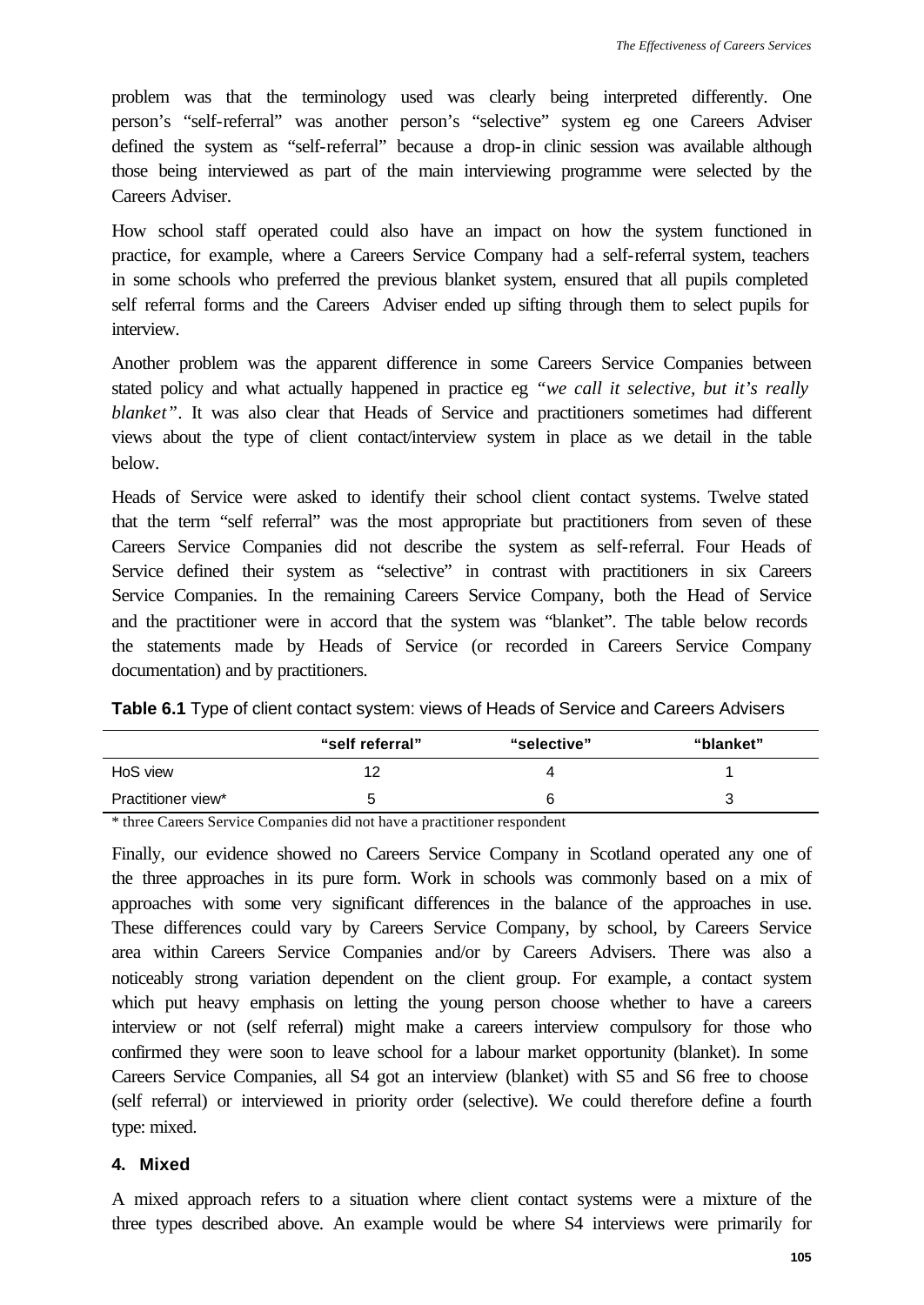leavers *(selective)*, an attempt was made to give at least a short interview to all S5 pupils *(blanket)*, and S6 pupils were expected to request an interview if they wanted one *(self referral).* In fact, all Careers Service Companies in Scotland operated mixed systems and the differences across Companies relate to the extent and nature of the particular mixed approach.

We outline different types of mixed systems operating across Scotland in the next section.

### *Client contact systems in Scottish Careers Service Companies*

In considering the different mix of systems used across Careers Service Companies in Scotland, we were able to identify four types of mixed systems and we describe them below. In developing an alternative way to describe school client contact systems across Careers Service Companies in Scotland, it is important to note that we are only trying to *describe the practice* in schools rather than developing an alternative typology of client contact systems.

#### **Mixed client contact systems: Group 1. Strongly self-referral with core blanket elements and optional and variable levels of selective approach.**

Elements of such a system would include:

- Introductory talks *(blanket)* to all S4, 5 and 6 pupils *(selective, ie not S1,2 or 3)* to introduce the Careers Service and describe how, why and when to access the different elements of the Careers Service Company menu in the school, most notably interview slots. Written statements of entitlement and the offered service are issued to all and a clear attempt is made to contact 100% of the pupil group *(blanket).* Pupils not in the upper school (most notably S2) may *(selective)* have an introductory input from the Careers Service.
- Access to individual interviews (short or long, with or without an appointment), group sessions, vacancy boards, the careers library or careers-related ICT is by pupil request at the time the pupil recognises the need *(self referral)* and across the school year. Information sessions focused on each of the main post-school routes (eg Skillseekers, the labour market, Modern Apprenticeships, college, university) may be on offer: pupils may opt in *(self referral*) or be sent along as suitable for attending the session *(selective).*
- Pupil groups will be reminded of the menu of Careers Service interventions at different points throughout the school year. This will normally be focused on specific groups identified by the Careers Adviser and/or the guidance teacher *(selective)*. These might be S5 pupils after the prelim exams or any category of client thought not to be seeking guidance when there might be a need (for example S6 leavers aiming for the labour market or S2 pupils at the point of Standard Grade subject choice).

We identified six Careers Service Companies where the stated policy or Head of Service's perspective could be allocated to this model. From practitioners' description of policy and practice in these Careers Service Companies, we concluded that only two of the six Careers Service Companies were clearly operating in practice as described by the HOS or in documentation. Two others would be classified as strongly selective and, in another, the practice across the Careers Service Company and within school work had such high degrees of variation that it could be classified as mixed. The sixth Careers Service Company had no practitioner respondent.

### **Mixed client contact systems: Group 2. Strongly selective with core blanket elements and optional and variable levels of self referral approach.**

Elements of such a system include: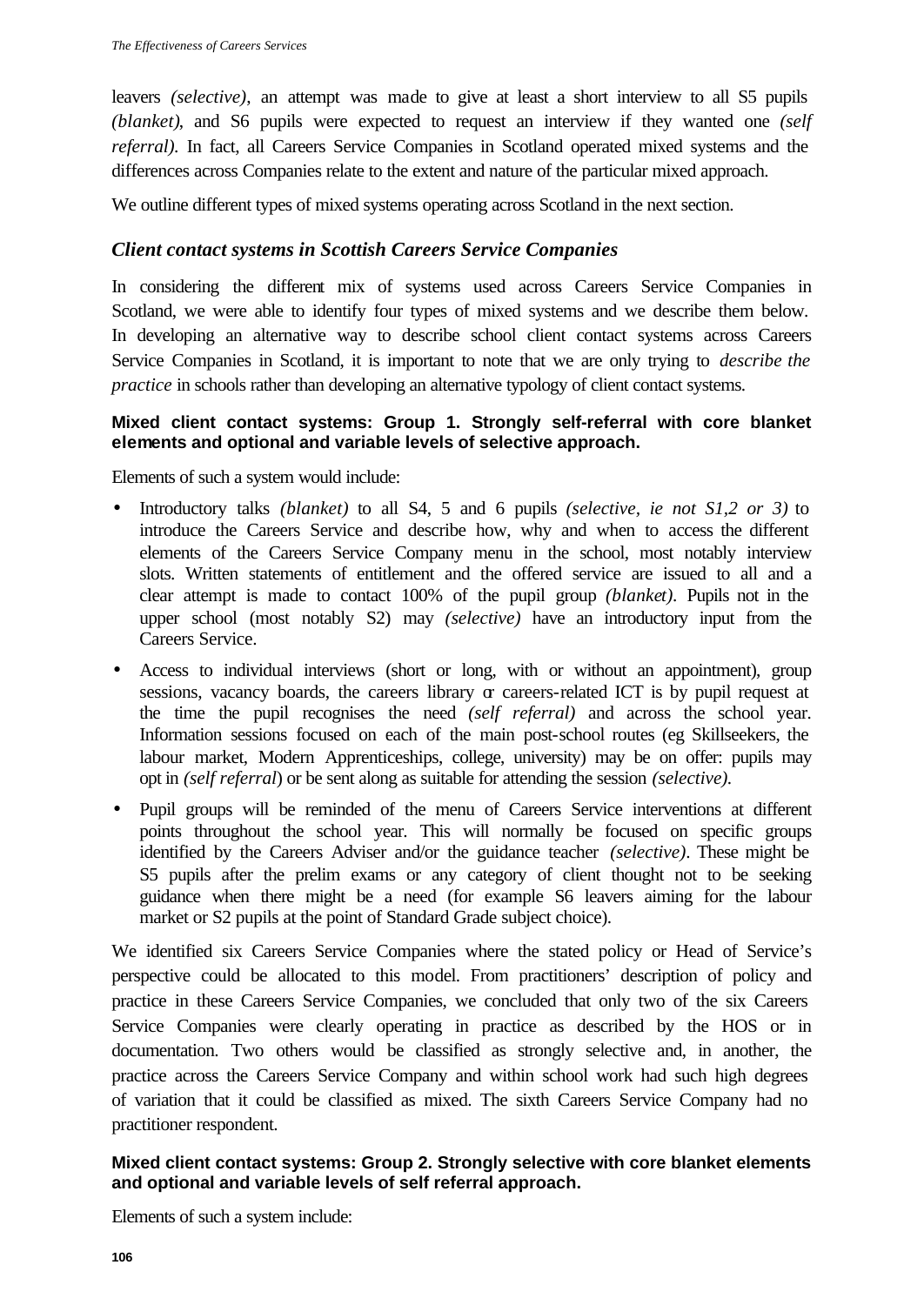- An introductory talk *(blanket)* to the high priority client groups ie S4, S5 and S6 *(selective)*. A screening form is completed to allow the Careers Adviser and the school to prioritise those for whom interviews will be arranged *(selective).* The priority system is explained to pupils at the introductory session and may be explained to parents in information leaflets and entitlement statements. Priority is given to those whose career intentions do not appear to match their subjects or their likely attainment, those who show high degrees of uncertainty with respect to career direction and are intending to leave school within the current academic year, and those whose application dates appear critical (ie applications to university). Those pupils likely to use the placing/job broking service of the Careers Service Company are also likely to be given a high degree of priority.
- The screening form commonly has a question asking pupils if they wish to have a careers interview *(self referral).* Pupils who say "yes" to this question may nonetheless be identified as low priority *(selective)* for interview and may not receive one within the current school year.
- Access to individual vocational guidance interviews is primarily on a priority system *(selective)* but drop-in sessions where pupils can seek advice through a short interview without an appointment are available *(self referral)*.
- Group sessions for pupils are planned around the priorities on screening forms and pupils are identified from these forms and asked to attend appropriate group sessions *(selective).*

We identified ten Careers Service Companies where the stated policy or Head of Service's perspective could be placed within this model. As described above we asked practitioners to describe policy in the Careers Service Company. On the basis of this evidence, we concluded that five of the ten Careers Service Companies were clearly operating this way in practice, two should be classified as strongly blanket and one was classified as mixed. Two Careers Service Companies had no practitioner respondents.

#### **Mixed client contact systems: Group 3. Strongly blanket with core self-referral elements and optional and variable elements of selective approach.**

Elements of such a system include:

- Interviews are organised for a whole year group: pupils do not have to request an interview, it will be organised as a matter of course for them *(blanket)*.
- Within the interview programme, some pupils are given an earlier interview than others, perhaps based on intended leaving date or post-school intention *(selective)*.
- Pupils can also seek an earlier interview f they see the need or have access to a drop-in careers clinic without appointment *(self referral)*.
- Group sessions on post-school routes are provided for selected pupils *(selective).*

We identified one Careers Service Company in which the stated policy or Head of Service's perspective could be allocated to this model. The practitioner's perspective was similar. We classified two other Careers Service Companies as matching this model on the basis of descriptions of practice.

#### **Mixed client contact systems: Group 4. Varying levels of blanket, selective and self referral elements**

One Careers Service Company in practice appeared to match the mixed model as described.

Using this analysis, the overall picture of Scottish Careers Service Companies can be seen in Table 3.2.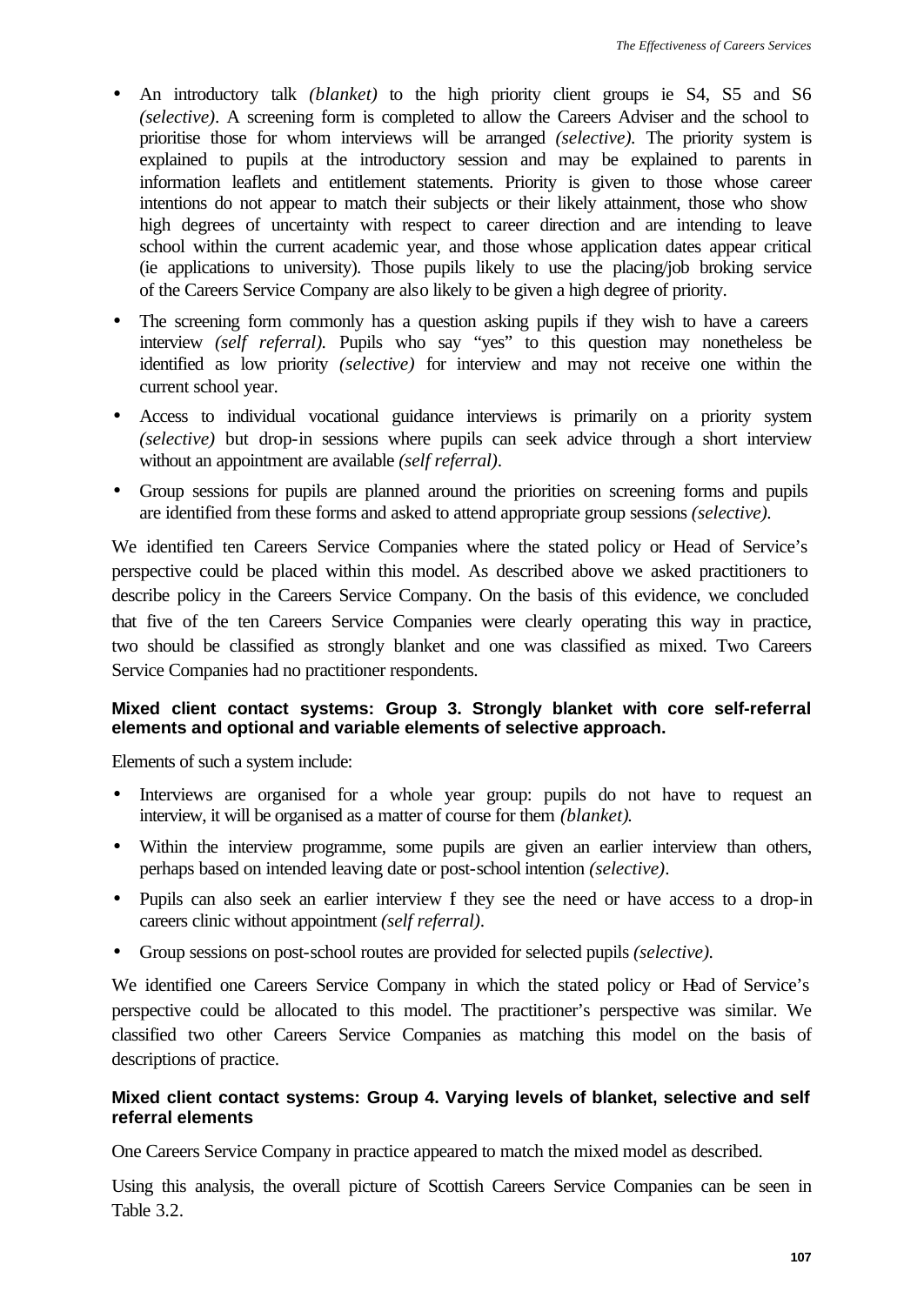| <b>Mixed client contact systems</b>   | <b>Strongly</b><br>self referral | <b>Strongly</b><br>selective | <b>Strongly</b><br>blanket | Mixed |
|---------------------------------------|----------------------------------|------------------------------|----------------------------|-------|
| HoS description of policy             |                                  |                              |                            |       |
| Practitioner description of practice* |                                  |                              |                            |       |

#### **Table 6.2** Client contact systems among Careers Service Companies in Scotland

\* three Careers Service Companies did not have a practitioner respondent

#### *Developing new models of client contact*

Philosophies and practices in school client contact systems are the subject of lively debate and strongly held convictions. Our research, however, suggest that an informed debate is problematic because of the lack of common definitions and shared understandings of the different contact systems, the discrepancies between stated policies and what happens in practice and the way in which approaches are frequently mixed in practice. All of which makes it difficult to have an informed discussion about the different types of client contact systems or to compare their effectiveness. Yet fundamental guidance issues underlie decisions about client contact systems, for example, do all clients need to have contact with the Careers Service; do they all need an individual interview or, if not, what proportion are likely to do so and at what point; are clients in a position to identify their own guidance needs and what are the roles of Careers Advisers and guidance staff in this respect? The issues of client contact systems also highlights tensions about where power and responsibility for Careers Service strategy lies, for example, when the Careers Service is used as a delivery mechanism for government policy (perhaps as identified by business targets), can a Careers Service Company choose a system that allows some of its client group to opt out of certain inputs?

The common models of client contact systems - "blanket", "selective" and "self-referral/open access"- are not helpful. They are inadequate to encompass the complexities of practice, they are not the subject of common understanding and do not provide a sufficient basis for Careers Service Companies to discuss and plan their careers guidance provision. We would suggest that there is a need for careers guidance professionals to develop new models of client contact. Getting definitions of client contact systems right is not an academic exercise but is central to careers guidance, requiring Careers Service Companies to consider fundamental questions about careers guidance.

Meaningful models of client contact systems that are understood and shared by management and practitioners are also necessary before it is possible to compare the effectiveness of different contact systems. There is little research evidence available about the relative impact of different client contact systems on clients' vocational development but we had hoped to address the issue in this study. We had planned to classify the client contact systems in our case study schools and relate this to effectiveness as perceived by pupils, teachers and Careers Service Company staff. This proved impossible because we could not classify the client contact systems in a specific enough way because of the variation between policy and practice, the different understanding of the terminology, the variation in systems between schools in the same Careers Service Company and the way in which different approaches might be taken to pupils in the same school eg a potential S4 leaver compared with another S4 pupil who planned to return for S5. We concluded that although our description of client systems is accurate, it is still too general for this purpose.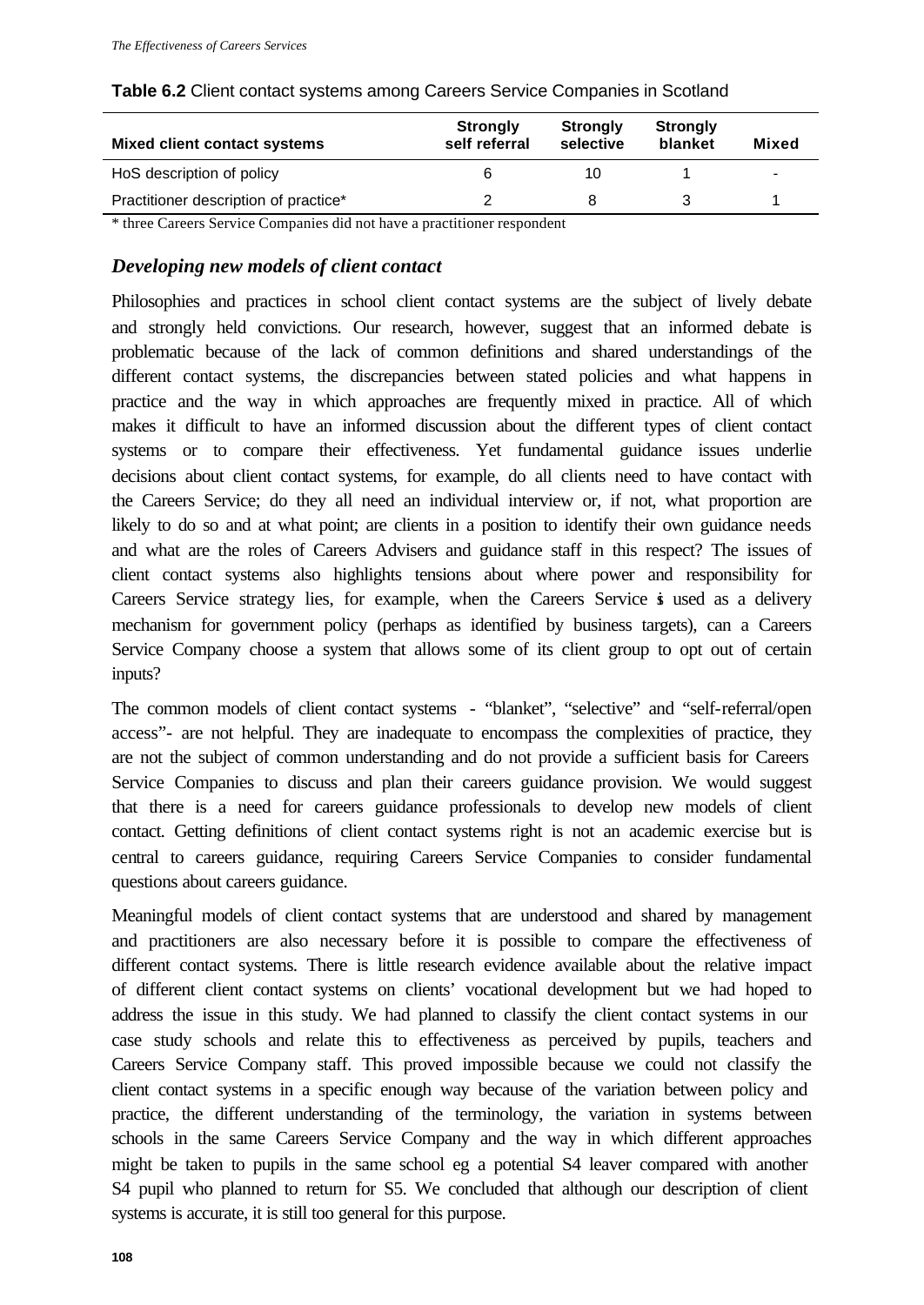## **The interview system**

In this section we turn to how the interview system operated in practice.

### *Getting an interview*

Most Careers Service Companies across Scotland operated a system of diagnostic questionnaires or screening forms to gather details of pupils' school subjects, career interests and intended leaving date and which usually also gave pupils the opportunity to request an interview. These were usually distributed as part of presentations on the role of the Careers Service Company, talks on post 16 options or other group work. In these Careers Service Companies, pupils could also request an interview outwith this system and both Careers Advisers and teachers stressed that they tried hard to make sure pupils understood that they could "interrupt" the set interview programme:

*"They [Careers Advisers] try to emphasise that pupils can interrupt the system and ask for an appointment when it seems urgent to them"* 

### **Area Manager**

Some were unsure whether all pupils did understand this and in previous research, we found that pupils were unclear about if and how they could interrupt the system (Howieson and Semple, 1996).

During this research, it was evident that around half of the Careers Advisers were clear that targets for interviews and other work had an impact on how they responded to pupils' requests for interview.

In the Careers Service Companies that did not use diagnostic questionnaires, pupils could complete an interview request form and the Careers Adviser worked to ensure pupils' awareness of the provision on offer through presentations, careers clinics, and a variety of publicity:

*"Self-referral is triggered by induction talks at the beginning of the year, group work by the Careers Advisers as part of PSE, and where the Careers Adviser has been in the school for a long time and is known"* 

### **Head of Service**

Guidance staff played a key role in publicising Careers Service provision, in identifying pupils who needed an interview, in encouraging pupils to ask for an interview and in all types of client contact or interview systems. We saw in the previous chapter that having an individual discussion with a guidance teacher was one of the factors that increased the likelihood that a youngster would have an interview. The role of guidance staff was seen as particularly critical where self-referral systems operated in practice:

*"Self-referral depends on the school and guidance staff and their efficiency in sending, referring, pushing people"* 

### **Head of Service**

From our interviews across all Careers Service Companies, it was also clear that guidance staff sometimes went further than just encouraging pupils to have an interview, to what one Careers Adviser called "self-referral with a push". One Careers Adviser described an extreme example of this:

*"In some schools, for example, where guidance teachers remember the days of blanket interviewing they hand out self-referral slips to S4 pupils and then I have to sift through the*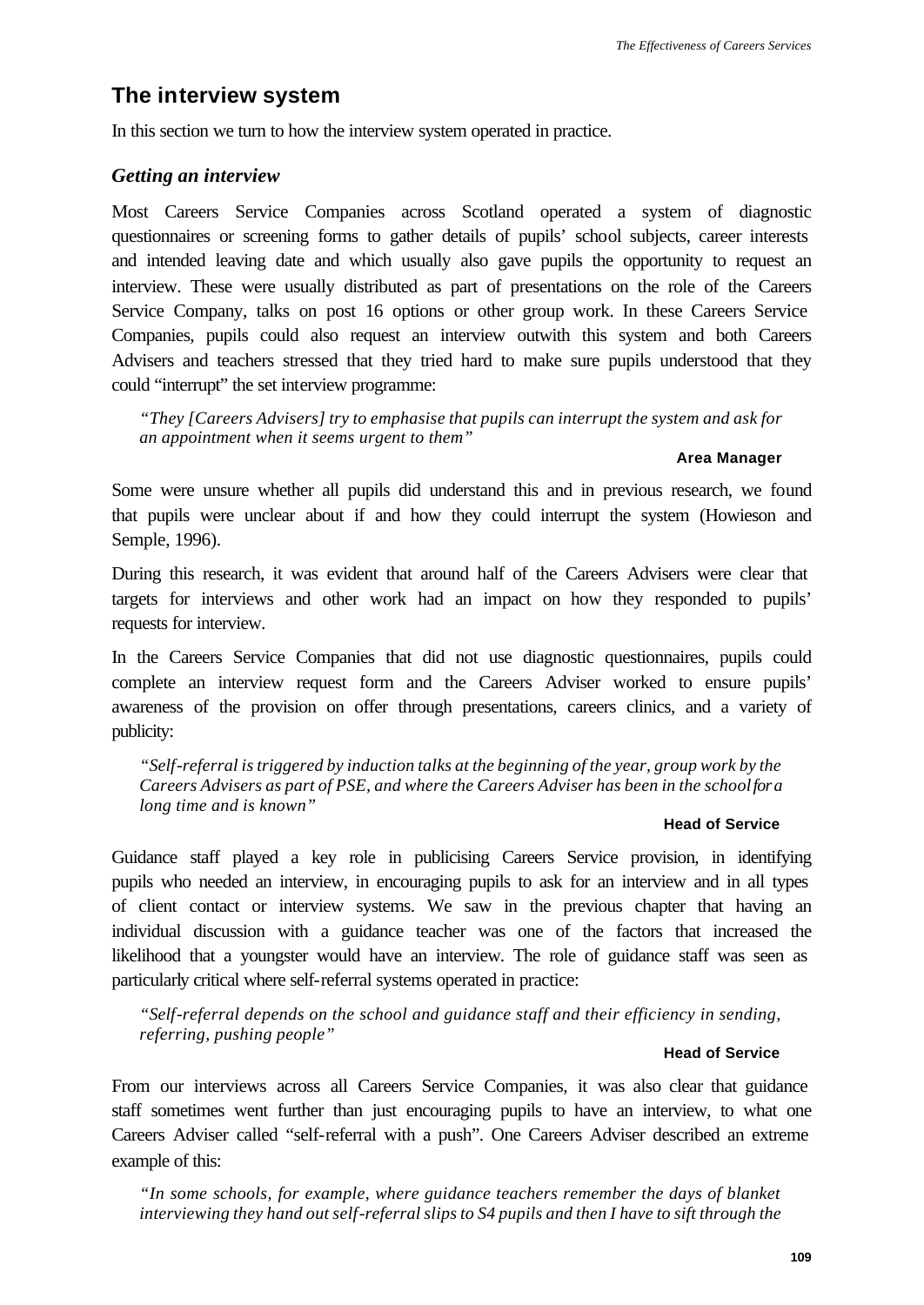*self-referral slips to decide who to see. It's very difficult to break down this attitude among some guidance staff although they've had in-service on this."* 

**Careers Adviser**

Self referral systems seemed to be less popular with schools:

*"The self-referral system is operating badly, young people don't self-refer. The staff urge and tell them to self-refer. I'd prefer a compulsory appointment for S4s because pupils are being missed out… it would be okay [with the pupils], particularly if they were told it was part of their PSE programme to find out what's appropriate as a next step and that the careers interview is a key part of this process. I wouldn't support compulsory interviews for S5s and S6s but would still want a good uptake at this stage."* 

**AHT**

Some Careers Advisers in Careers Service Companies with a policy of self-referral were unsure about it:

*"Self referral can discriminate against the less confident young person. At school they are quite good at encouraging young people to go for an interview but I'm still a bit torn about the interviewing system and wonder if it might be better for the client to be blanketed."* 

### **Careers Adviser**

*"Self-referral works better in the school where pupils are predominantly middle class and are more willing to come forward [and are not frightened of an interview, have good social skills and perhaps have met family and friends with different jobs and are used to discussing ideas.]*

*In other schools where there are more working class pupils and they're more distant from school and the teachers, it is alien territory and they are less used to discussing or being asked by adults about their ideas about the future."* 

#### **Careers adviser**

But other Careers Advisers thought that self-referral was a more productive approach:

*"The ability of young people to handle a careers interview improved when the Service moved to self-referral. Previously the interview schedule was dragged out and was done alphabetically. Now those who do refer can handle the interview".* 

### **Careers Adviser**

*"…being more client centred it would seem to be a better option giving you more motivated and interested young people to work with"*

### **Careers Adviser**

### *Interview priorities*

Interview programmes across Careers Service Companies were generally based around categories of pupils and their expected transitions. It was common for interview programmes to start with the expected S5 winter leavers, followed by HE applicants and then to move on to those intending to leave at the end of the current session with perhaps priority given within this group to those with apparent discrepancies in, for example, their grades and their career intentions; and finally returning pupils. Even where self-referral operated in practice, interview programmes tended to follow this type of pattern. This might be because of how the Careers Adviser set interview priorities among those who requested an interview and/or because of how presentations and other activities to encourage self referral were organised:

*"Careers Advisers do publicity first to HE people and then to S4 leavers and from this will get the natural referrals"* 

**Area Manager**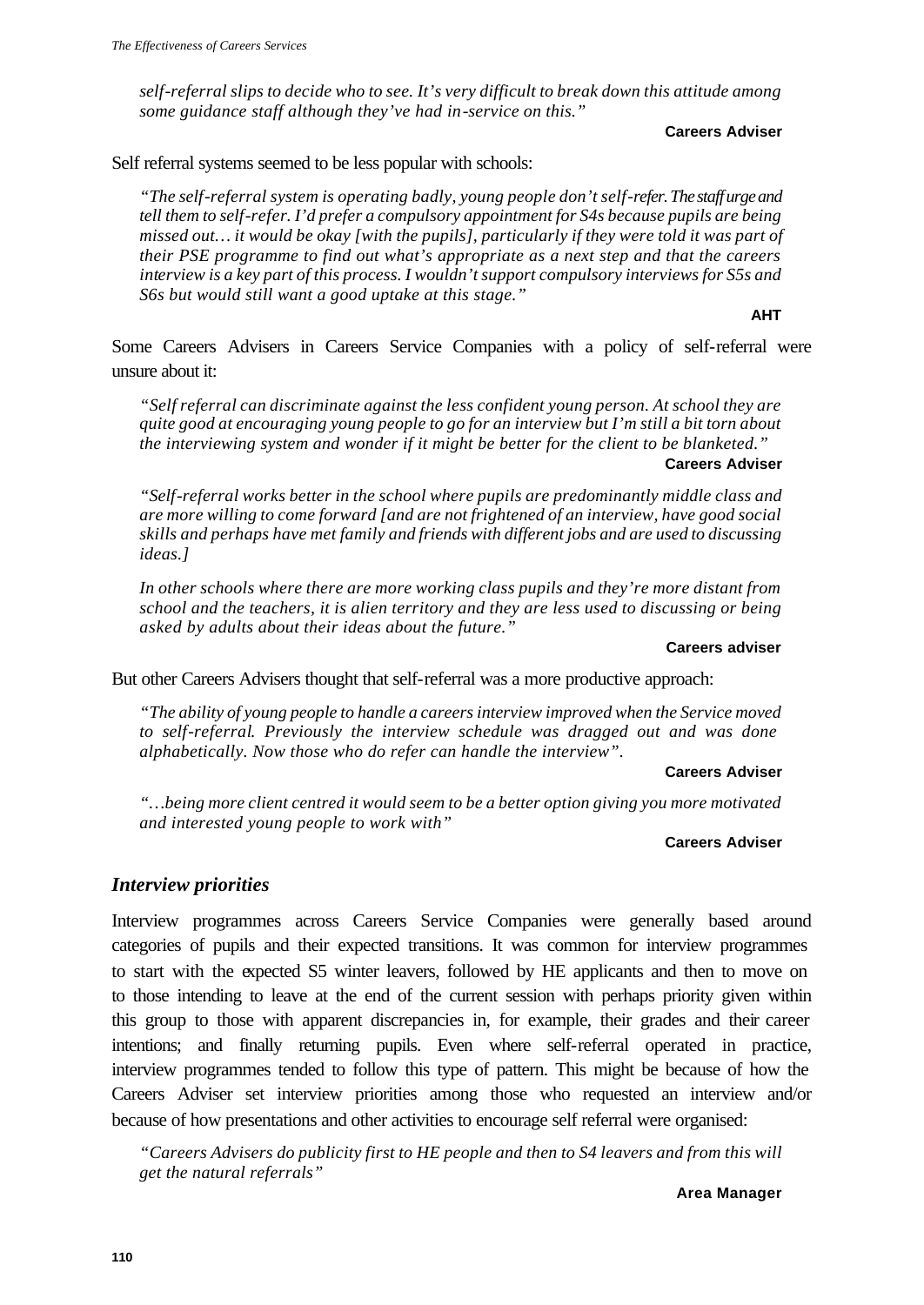Generally priority was given to pupils who were soon to leave or have to complete UCAS or other applications. Consequently S4 and S5 pupils who were staying on could sometimes be pushed down the priority list for interview. This raises issues about the management of interviews and how well the interview system responds to individual needs as well as to system factors such as when applications have to be completed.

Generally, Careers Advisers set interview schedules based on their own estimation of interview priorities, sometimes in discussion with guidance staff, even where a self-referral system did operate in practice:

*"On my last interview day in the school there were sudden requests from S6 & S5 for interview. I managed to see the S6s by rearranging some of the fourth years that had requested an interview but I didn't see the fifth years because they're coming back next year"* **Careers Adviser**

Although Careers Advisers and guidance staff explained the need to set priorities, they acknowledged that pupils sometimes did not understand where they were on a priority list and when they would get their interview. We would add that there is a more general issue about how well informed pupils are about the mechanics of the interview system. As we saw in Chapter 5, 38% of S4 pupils either did not know they could have an interview or did not know how to arrange one. All of which would suggest that schools and Careers Service Companies need to review the effectiveness of their information about access to the Careers Adviser.

### *The management of interviews*

In all types of client contact systems, Careers Advisers had to manage their interviews over the school year within a finite time allocation. In all types of interview systems but especially self-referral, the bunching of requests for interview at certain times of year put particular pressure on the management of the interview programme. A rush of interview requests might be generated by other Careers Service inputs or arise from peer group influence or from approaching deadlines or leaving dates, for example:

*"it can be a problem because if the leader of the pack asks for an interview everybody asks for an interview so it happens in bursts. At one point X [names Careers Adviser] had 50 requests for interviews and that is difficult to manage"* 

### **PT Guidance**

*"certainly at UCAS application times, work experience and the prelim results, then demand rises after this"* 

### **Area Manager**

From Careers Service Company and school staff's answers to our questions, it was clear that across all Careers Service Companies in Scotland waiting times for interview varied across schools, even within the same Careers Service Company, and at different times of the year. At one end of the spectrum, schools reported that pupils were generally seen within a few weeks after requesting an interview if necessary:

*"the Careers Adviser is very flexible and responsive, the slowest response when someone has asked for an interview has been three weeks but youngsters have also been interviewed the next day if they are a priority"* 

### **PT Guidance**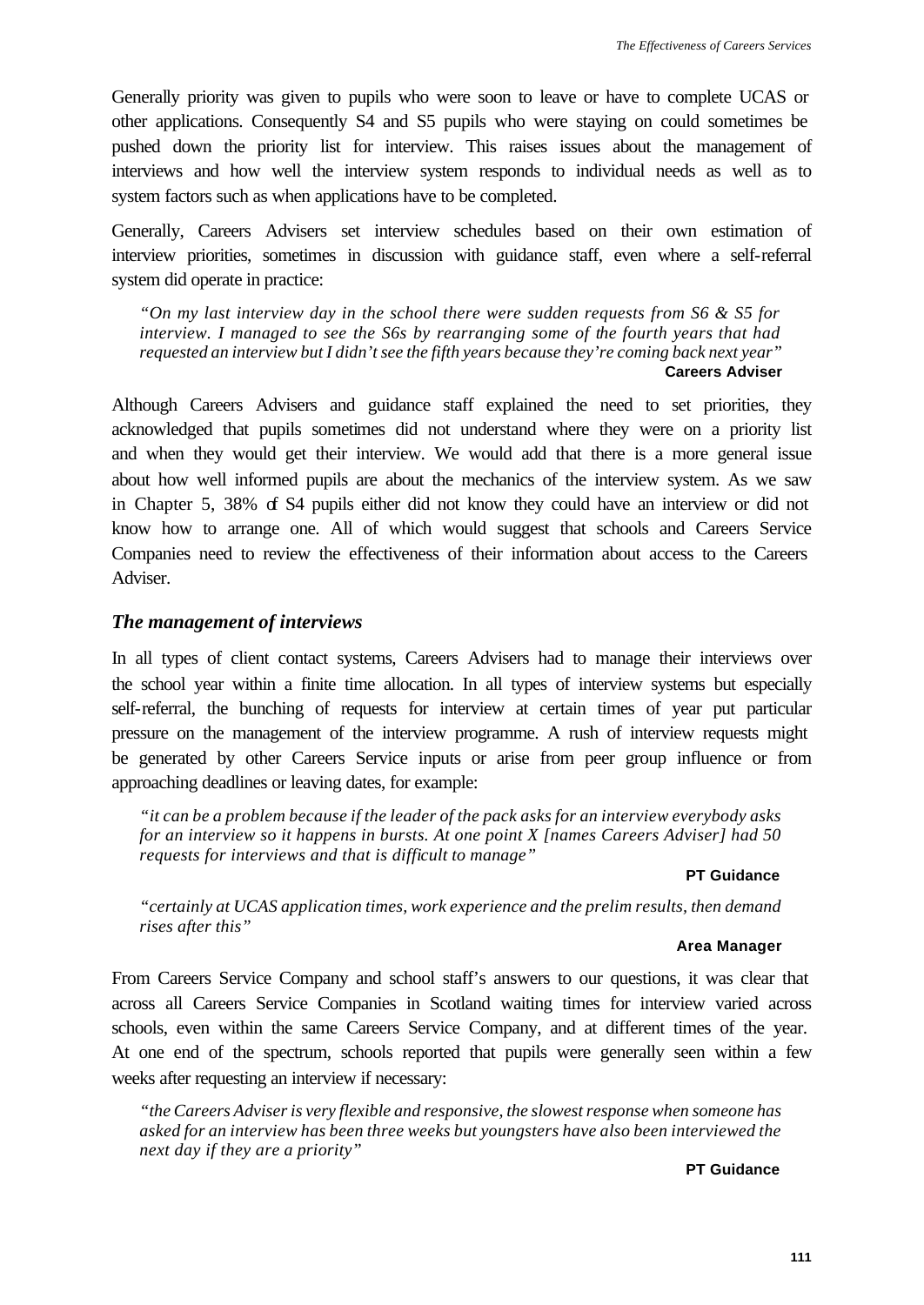At the other end of the spectrum, a wait of up to five months for some pupils was quoted as not unusual. We were unable to calculate an average figure for waiting times since the necessary information to do so was not available from Careers Service Companies or schools.

Among pupils in the case study Careers Service Companies who had got an interview, a majority thought that it had been at the right time for them (60 % of S4s and 75% of S5s). But there is still the issue of those whose interview is delayed. In earlier research, we identified delays in pupils getting an interview after requesting one because of the way the priority system worked and found that it was a source of dissatisfaction among pupils (Howieson and Semple, 1996). In this research, we found that 19% of S4 and 28% of S5 pupils who had not had an interview had requested one but it had not been arranged. We recognise that "requested" may mean different things to different people. A pupil who ticks a box saying "Do you want a careers interview?" may be allocated a low priority for an interview because of the Careers Adviser's assessment of the screening form. This misunderstanding needs to be addressed.

The results of the pupils' survey indicate the importance of pupils' interview with the Careers Adviser being at the "right time" for them. This was the most critical factor in pupils' opinion of the usefulness of their interview.

We have already made the point that the problem of long waiting times for interviews is compounded when pupils are not kept informed about when their interview will take place:

*"there's the problem of waiting times. One reason the system doesn't work well is that those down the list think they've been forgotten"* 

### **PT Guidance**

In Careers Service Companies where self-referral systems did operate, all of those involved acknowledged that waiting times of beyond three to four weeks defeated the object of selfreferral ie interviewing pupils at the point they see as appropriate.

A number of school staff commented positively on the efforts that the Careers Service Company made to try and contact pupils who were poor attenders or non-attenders:

*"He's (the Careers Adviser) very keen and even visits young people at home or sees them at the careers office if they're ill or school refusers"* 

### **PT guidance**

Careers Service Companies are aware of the problem of poor attenders or truants and, as the quote above illustrates, they try to respond to it in various ways. When we analysed the data from the pupils' survey, we found that truancy was a significant factor in explaining pupils' lack of contact with the Careers Service in fourth year. Other research has demonstrated not only the negative impact of truancy on attainment but also its continuing effect: truancy is a factor in poor post-school outcomes (eg Biggart, 2000) so that it is vital that the Careers Service establishes contact with these youngsters. Current initiatives, such as On-Track, that a number of Careers Service Companies are involved in may be one way to address the problem.

Careers Service Companies stated they were keen to be as accessible to pupils as possible and a number reported changes to their system, sometimes in response to comments made as part of client evaluation:

*"We had done our own survey three years ago. Quite a lot of young people said it [their careers interview] wasn't at the right time. Because of this we changed our practice so as to*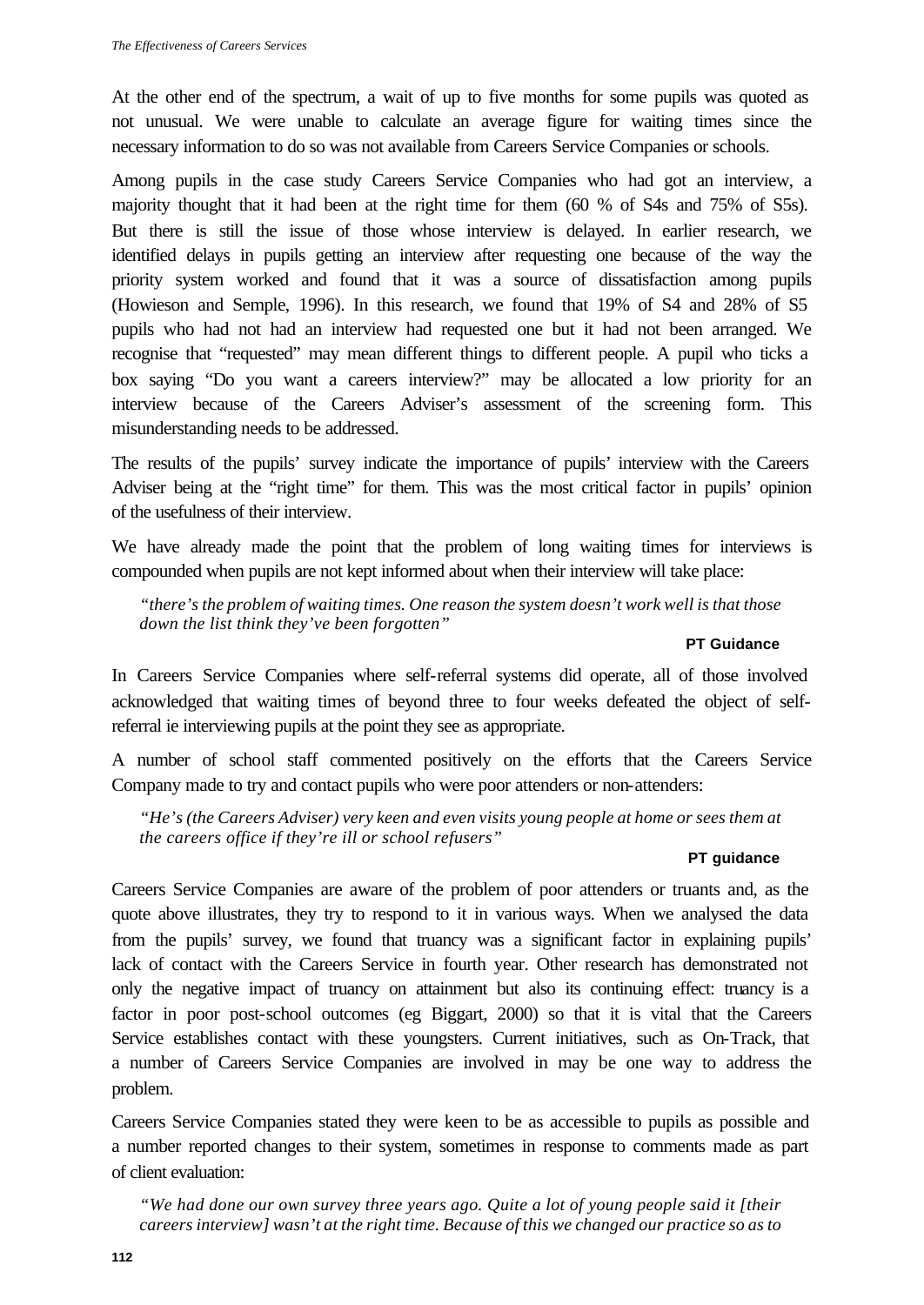*be more accessible, for example, using drop-in clinics to combat the rigidities of the interview system"* 

### **Area Manager**

Careers Service managers were keen to build more flexibility into the system for a variety of reasons, including as a way of making better use of resources, for example, by mixing long and short interviews in the same day and by interviewing different year groups at the same time of year:

*"We're trying to make interview schedules more flexible, for example, why could the Careers Officer [sic] not interview S4, S5 and S6 all in the one day? Previously it used to be S5 from November to December"* 

### **Area Manager**

### *Pupil preparation for interview*

Preparation of pupils for their careers interview by schools appeared to be relatively limited and it also varied across schools. On the whole, most Careers Advisers thought that the majority of pupils whom they interviewed were unclear about the purpose of the interview and about the role of a Careers Adviser and might also lack a basic knowledge of post-16 opportunities. We saw in Chapter 5 that only around a third of S4 pupils who had had an interview reported that they had known what to expect although a higher proportion (43%) had discussed the careers interview in class or with their guidance teacher. It is also the case that most of them would have been given or sent leaflets by the Careers Adviser explaining the Careers Adviser role, describing what happens at a careers interview and the sorts of things that they should think about before their interview. Most Careers Service Companies use such leaflets and some have packs on preparing for a vocational guidance interview. Apart from how much preparation takes place, whether by schools or by the Careers Service Company, the key issue is whether or not it is effective:

 *"Because youngsters' level of awareness is so low, last year I asked x [PT guidance] if I could look over the PSD programme to see if they* 

*were actually covering some of the issues. The PSD programme did include options awareness. I don't know whether the methodology might have been wrong or if it simply wasn't going in."* 

#### **Careers Adviser**

A majority of Careers Advisers thought that they had to spend valuable interview time covering basic points about what would happen in the interview and doing what was sometimes described as a "mini careers education programme":

*I've commented to the school that young people sometimes come to the interview not knowing what it's going to be about so I have to run through the same framework each time…"*

*"I end up giving a lot of careers information in interview rather than doing guidance. It's not just that young people are not clued up about the labour market, they also have a poor level of awareness about opportunities in FE. They're maybe aware of a course but they really don't have much of a clue about the different level of courses, the entrance requirements and the personal qualities that are required. Even fairly academic S5 and S6 pupils might not know about entry requirements for degrees."* 

#### **Careers Adviser**

Apart from the school and the Careers Service doing more to ensure that pupils are aware of the purpose of a vocational guidance interview and have sufficient careers-related knowledge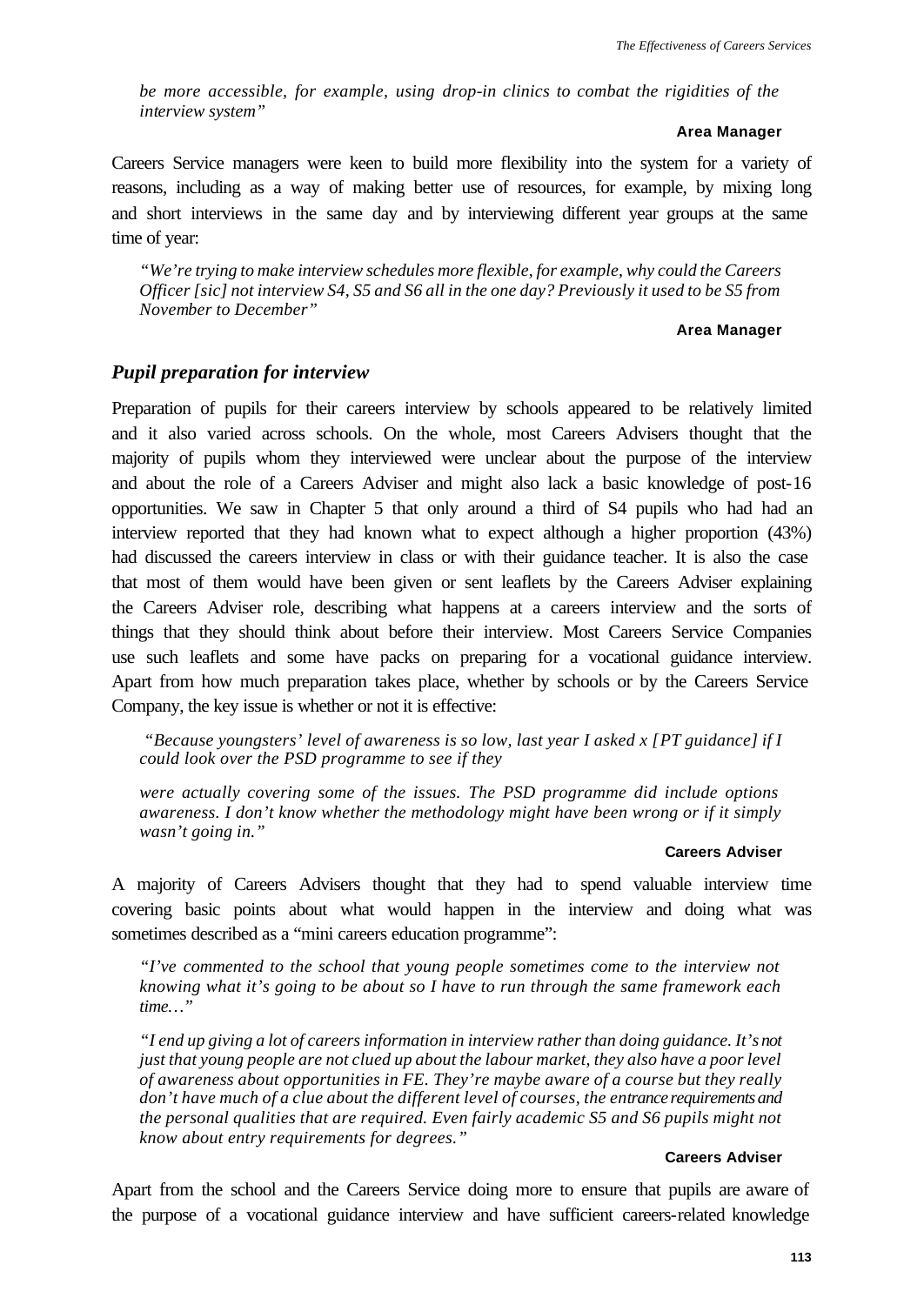and are able to get the most out of a careers interview, a number of Careers Advisers thought that more group work with pupils prior to their interview would be a productive strategy and we discuss this in the next section.

### **Group Work**

When we asked about group work, most teachers and Careers Advisers referred to talks by Careers Advisers. We think it is useful, however, to distinguish between talks and group work. By talks we mean presentations by the Careers Adviser to large groups of pupils (class size or the whole year group) where there is limited active involvement of pupils. By group work we mean more interactive sessions with groups smaller than normal class size or year group on a targeted basis. Group work in this sense was limited in most Careers Service Companies. The results of the pupil survey in the case study Careers Service Companies reflect this, with very small numbers of pupils reporting participation in a group session (14% of S4s and 6% of S5s).

In practice, the size of group the Careers Adviser was expected to handle could vary from a full year group of more than 100 to a small group of half a dozen, and this required both flexibility and a high skill level from the Careers Adviser. Most Careers Advisers recognised the limitations of sessions with large groups of pupils:

*"The sort of option talks to big classes where there's a wide range of youngsters involved is not really that useful other than as a way to get your face known."*

#### **Careers Adviser**

Some Careers Service Companies had prepared central packs of materials to support staff, but several suggested that more staff development on handling group work was needed by Careers Advisers. A number of teachers were also critical of Careers Advisers' ability to handle group work.

The most common types of small group work were subject choice sessions with S2 pupils and on specific topics such as post-school options, occupational groups, interviewing skills, debriefing of work experience and labour market information.

Four Careers Service Companies showed evidence of having undertaken significant development of group work in schools.

*"In S3 nothing was happening in terms of Careers Education so I offered to do a session. I used Microdoors print-outs of 15 common jobs, which youngsters then used in groups to turn in to posters and give feedback to the class, this was developing teamwork skills, access information and presentations to large groups."*

#### **Careers Adviser**

We found little support among Careers Advisers or teachers for the idea that small group work might replace interviews for certain pupils. As we described earlier in this chapter, Careers Advisers and teachers generally believed that all pupils were entitled to an interview and that the individual interview was the "best" form of input. Careers Service Company managers were more likely to think that small group work might replace interviews, if only in a limited way ie for some pupils at some stages. This was part of the developing view among managers over the period of the research, that Careers Service Companies need to develop more varied approaches, including small group work as well as different sorts of interview.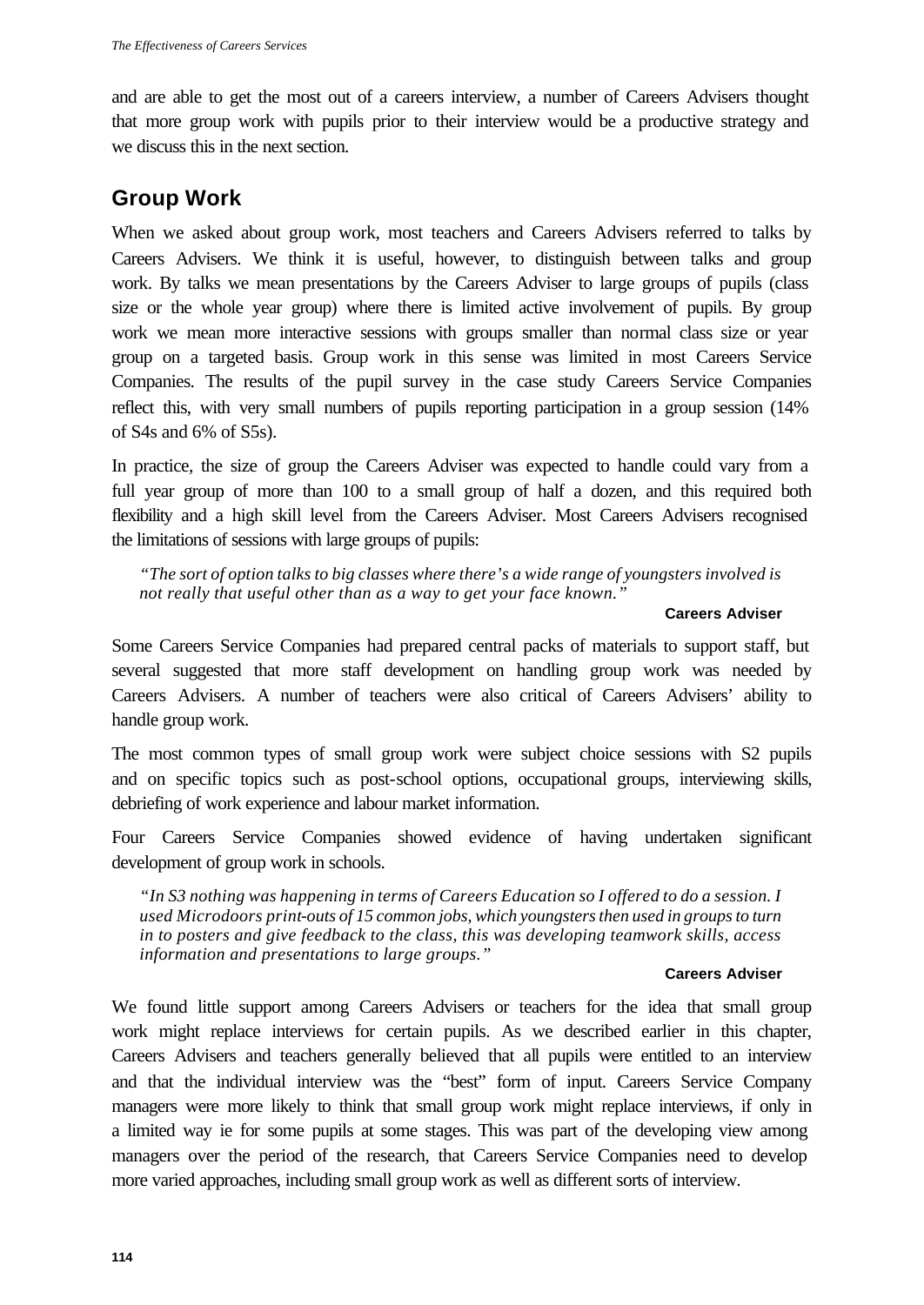However, a number of Careers Advisers believed that small group work could be used as an effective supplement to interviews in several respects. Young people who had had a group session with the Careers Adviser before the careers interview were thought to make more progress in the interview. Group sessions also enabled the Careers Adviser to cover certain information more efficiently with a group rather than having to repeat it at a number of interviews:

*"If I could get the six or seven interviewees together in the morning and go over the purpose of the interview it would be better."*

### **Careers Adviser**

*"It would be good, for example, to take all my nursery nurse interviewees together in the morning to do a group session. This would include an introduction and a class exercise to get them to look at entry and personal qualities necessary and maybe get them thinking whether or not they might be quite so suited as they thought and therefore the interview could explore alternatives. This would help to maintain my enthusiasm".*

### **Careers Adviser**

Group work after interviews was less commonly mentioned but a number of Careers Advisers thought that this would be a useful strategy to check the extent to which individual action plans had been acted on and generally review pupils' progress after their interview. One Careers Adviser likened it to the sort of customer care programme that many organisations have. Another benefit of post interview sessions that was identified was its role as an evaluation tool since it would enable the Careers Adviser to assess the effectiveness of the interview.

Targets had had some effect in promoting group work as Careers Advisers began to actively seek ways of meeting the Careers Service Company's targets for group work in ways that might be useful for schools and pupils.

*"I started to draw back from S2 and S3 work substituting it with S4 leaver group work. I had to do this since I had targets to meet although I couldn't say this to the school and hopefully the S4 group work was meeting a real need."*

### **Careers Adviser**

Nevertheless, a considerable number of Careers Advisers thought that their interview targets restricted their opportunity to undertake group work.

*"I'm sure if I suggested some group work on a pilot basis that x [Area Manager] would be agreeable so long as I still achieved my interview targets in the 40 days allocated to my school work. But my interview targets are set on the basis of what is achievable in 40 days"* **Careers Adviser**

*"Most people feel the same and would like to do more group work but are bogged down in 9 interviews a day…I'd like to build in more flexibility for group work, perhaps for diagnostic groups to identify those needing help or giving some group work on occupational areas"* **Careers Adviser**

While many of our respondents supported the view that more use should be made of group work, it was suggested that some schools found it difficult, or were unwilling, to organise group work sessions for the Careers Adviser (especially if the group of pupils was small in size) because of time-tabling constraints and unwillingness to lose time from subject teaching: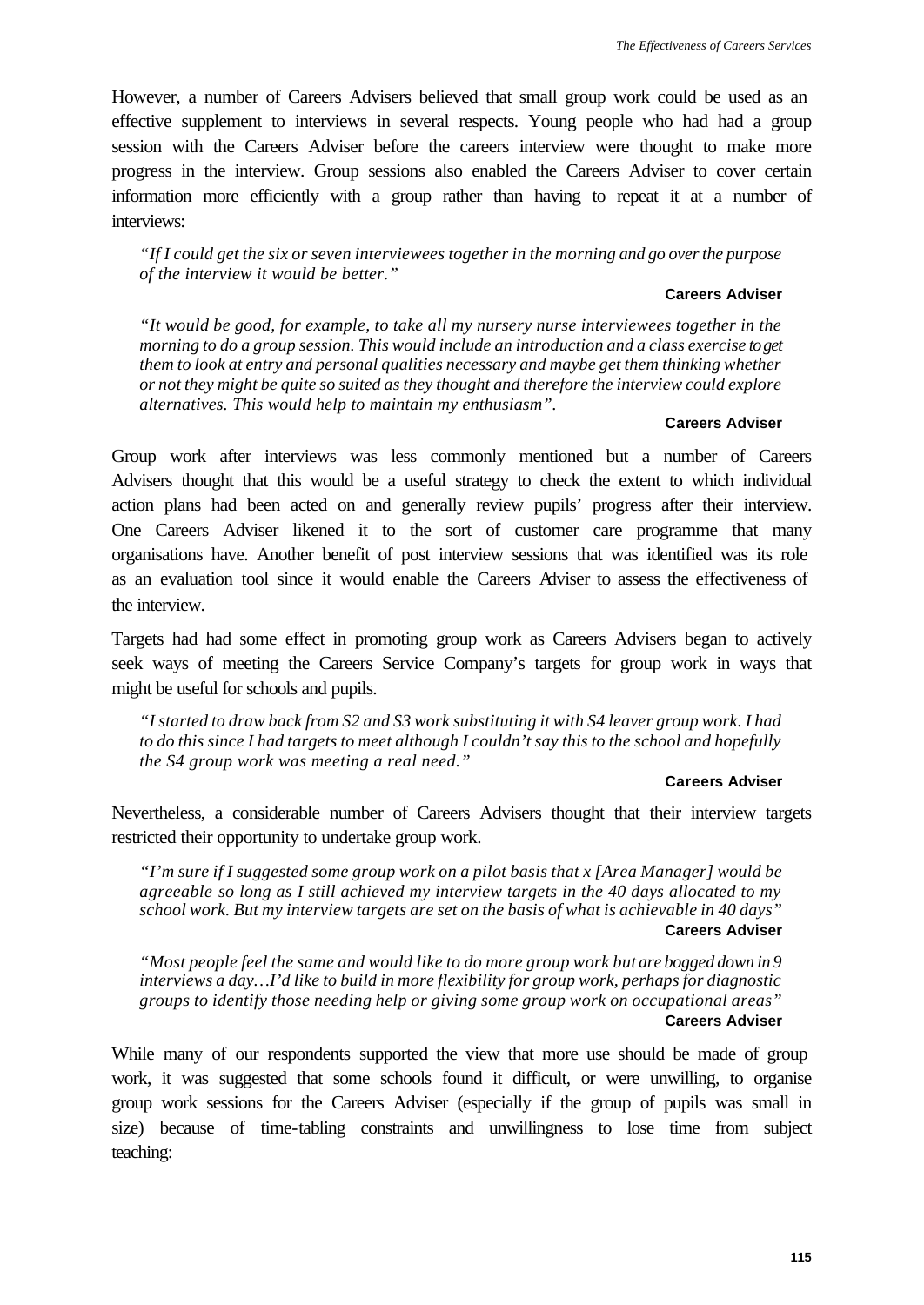*"X [names Careers Adviser] and her predecessor have tried to organise their availability and I've tried to organise teaching time to ensure that they're [pupils]available at the appropriate time, but both departments and parents want to protect subject teaching time."*  **PT Guidance**

Where schools did not have much time-tabled PSE or social education time, then the organisation of groups was even more difficult:

*"The problem would be the logistics of group work for the school… schools are very busy places and the Career Service is sometimes marginal to it. A problem in X is there's no real PSE so it's not possible to access pupils through this as it is in many other schools"* **Careers Adviser**

We would suggest that access to groups could be more difficult to negotiate if Careers Advisers did not offer a professional rationale as the key reason. Where "efficient use of time" was the main rationale then there is a tension between the Careers Service need to make best use of its time and the school's need for efficient use of teaching time.

## **Careers education**

The extent and nature of Careers Advisers' involvement in the design and delivery of careers education varied across Careers Service Companies and also across schools within the same Careers Service Company:

*"Careers Adviser involvement in careers education varies mainly by school although their involvement does have to follow the Company policy on careers education"* 

### **Area Manager**

The differences across schools in the extent of careers education provision and the different expectations of schools of the Careers Service both contributed to the differences in Careers Advisers' involvement.

The general trend across Careers Service Companies was for Careers Service Company management to emphasise the Careers Adviser's role as a consultant rather than being directly involved in delivering inputs. Increasingly Careers Service Companies were offering consultancy services on careers education programmes, training on computer packages or on labour market changes or careers education materials jointly designed with teachers. The Scottish Office funded initiative, Careers Education Teachers Initiative, was used in conjunction with local authorities to deliver joint training for Careers Service and school staff. A number of teachers commented positively on the increase in the amount of joint training.

The rationale for this appeared to be based on the need to prioritise resources (that delivery of careers education is not the most effective use of Careers Advisers' time) rather than a view that it was an inappropriate activity:

*"I would expect careers advisers to be aware of what is happening in the school's careers education provision, to make themselves available as consultants to discuss things, but their involvement in delivery would be limited because of resources. Ideally, however, I'd like careers advisers to do a bit more in delivery terms…Both guidance staff and careers advisers agree that it is sometimes useful for a careers adviser to do a part of careers education, youngsters appreciate a different face, and from the careers service point of view, it raises their profile in the school"*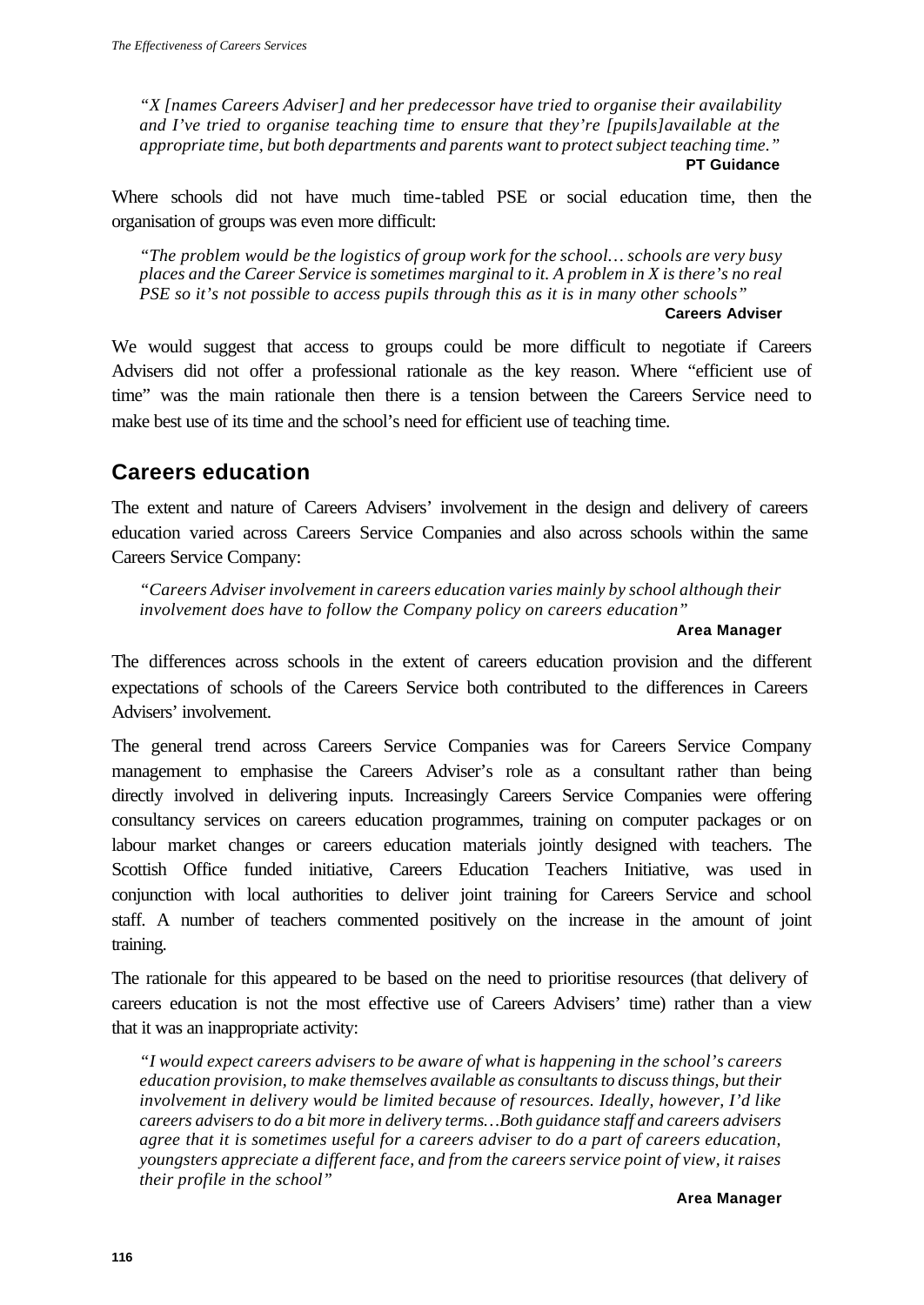Schools commonly wanted the Careers Adviser to do some delivery of careers education and a substantial proportion of Careers Advisers whom we interviewed were unhappy with the trend to restrict their direct role in the delivery of careers education:

*"I don't really like the way Careers Education involvement is going much more towards a consultative role than helping in delivery. I personally like to be more hands-on."*

**PT Guidance**

and

*"I would like to use the Careers Service more in social education and working with youngsters in the careers library. Social education teachers doing careers education have no training in it… I'd like to see a slot with the careers officer working with groups of youngsters but there is no time from the Careers Service point of view"* 

### **PT Guidance**

There were some early signs that the social inclusion agenda might reverse this trend away from delivery, particularly with respect to early intervention initiatives and to programmes like "On Track" and "Transition Teams" which may require considerable investment of time from Careers Advisers. In addition, the introduction of careers education programmes such as "The Real Game" with different ages of pupils is likely to increase a Careers Adviser's involvement with a school, perhaps most commonly in partnership or associate-ship mode (Edwards *et al*, 1999). This might involve planning and evaluation and/or direct delivery of particular appropriate inputs.

There were few examples of the Careers Adviser being used to help evaluate careers education. This may well be an area for development, particularly through the use of evidence from the skills and perceptions demonstrated in careers interviews.

A few respondents made the point that the role of the Careers Service in careers education had to be considered in relation to the wider government agenda of "Education for Work", one part of which has increasingly been seen as careers education.

*"I feel that careers advisors will lose out if they withdraw from Careers Education and I would question how the Education for Work agenda will be achieved if they do so. It won't be if they [Scottish Executive] expect it to be delivered by teachers"* 

#### **EBP Manager**

The extent to which Careers Advisers were familiar with their schools' careers education programme varied from those who had a reasonable overview of the various inputs that pupils would experience through to those - a large minority - who did not:

*"When I'm interviewing a youngster I'd generally know what they are getting but wouldn't necessarily know when they get it"* 

**Careers Adviser**

and

*"I'm not absolutely sure of the content of careers education…I'm so busy interviewing that I'm not always aware of what's going on"* 

### **Careers Adviser**

Getting up-to-date copies of schools' careers education programmes seemed to be an issue in many schools (a situation replicated in other research and training courses in which the researchers have been involved):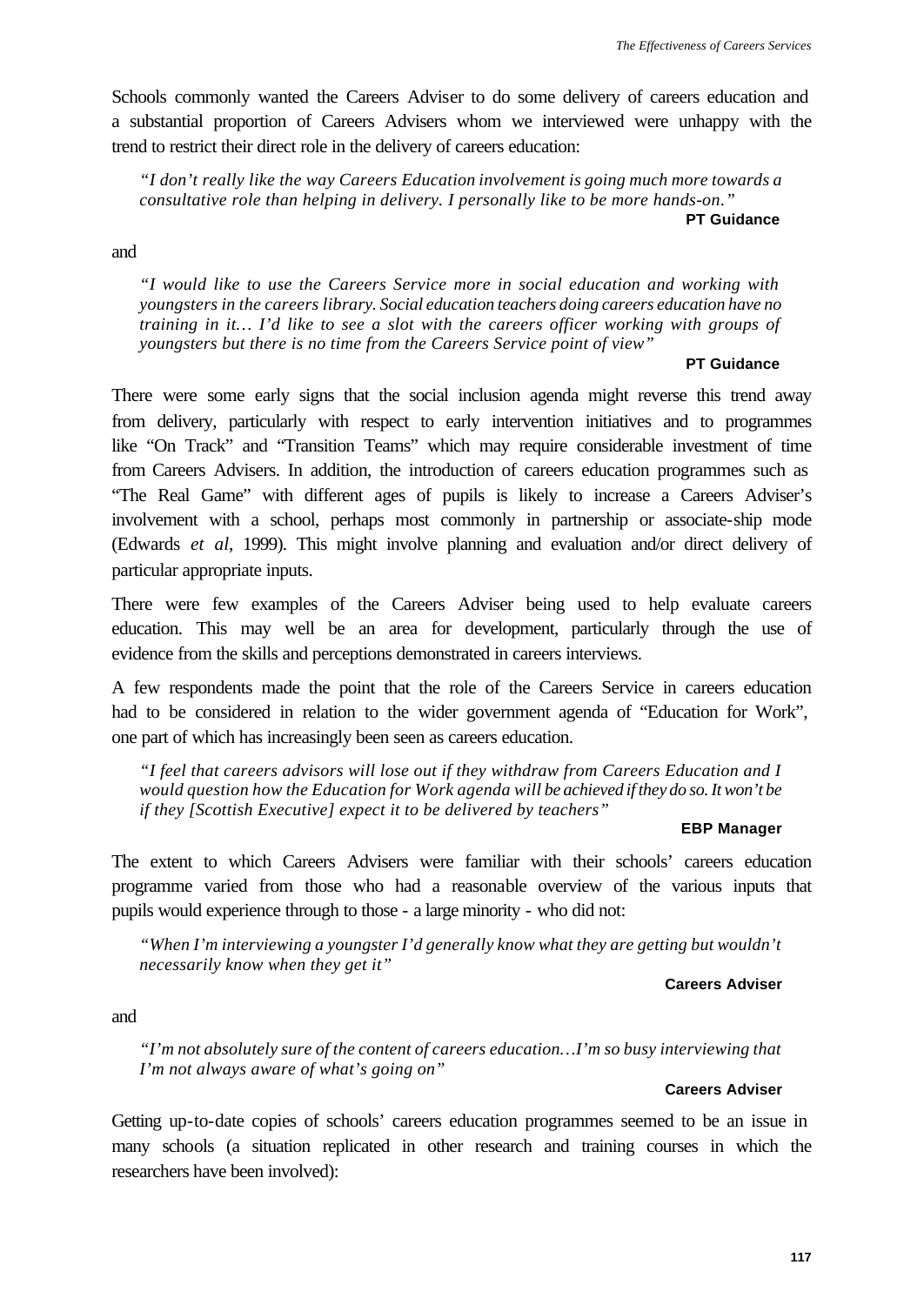*"I've been asking for copies of the careers education programme to be attached with the Service Level Agreement, but not many schools have given us copies of the careers education programme yet."*

### **Area Manager**

Few were familiar enough with provision to be able to plan their inputs to fit in with pupils' careers education. Also, as the following quote highlights, the ability of Careers Advisers to integrate their provision with schools' careers education is not only dependent on their awareness of the programme but also on its quality. One Careers Adviser was in a position to contrast the situation in his current school with that in a previous school:

*"I have a copy of the careers education programme but I'm not involved in it. In X [names an English Careers Service] I had the careers education programme and knew exactly who was getting what and when and I slotted in my own group work accordingly to articulate with that. In the school there, the careers education programme was very tightly scheduled so I knew exactly when things were happening."* 

### **Careers Adviser**

It may not be coincidental that he was referring to his experience in an English Careers Service Company and school. As we have noted earlier, in contrast with Scotland, there have been for a number of years targets in England and Wales for careers education and guidance at key stages of the National Curriculum and learning outcomes for careers education from 5- 18 (Howieson and Semple, 1999).

The respective roles of the Careers Service and the Education Business Partnership (EBP) in careers education and in education industry activities varied considerably across Careers Service Companies. This largely reflected the high degree of variation in EBPs themselves across Scotland in terms of how they are constituted and managed, their levels of staffing and their particular emphases. In two areas the EBP work was managed by the Careers Service Company. In others the organisations functioned separately.

An effective approach could be seen where the Careers Service Company and the EBP planned developments together and had complementary roles, for example, the EBP providing money and staff to start off new work in schools and the Careers Service Company helping schools to embed provision through incorporating new developments in SLA negotiations. One EBP Manager described a number of the EBP's programmes and commented:

*"The Career Service figures in all of these, for example, by inputting up-to-date labour market information and following up in school with interviews."* 

### **EBP Manager**

There was considerable potential for confusion and overlap between Careers Service Companies and EBPs. This was not helped by the changing nature of the definition of what was covered by Education for Work. Initially policy statements were clearly focused on what might be termed "education/industry links" and very soon afterwards "enterprise" was included. When the term "and careers education" was increasingly added, disagreements on roles and responsibilities became more apparent. Policy statements did not define the respective responsibilities of the Careers Service and the EBP so that relationships had to be negotiated locally. Particular difficulties arose where both organisations took a proactive approach to generating and developing work. In some cases local agreements between the Careers Service Company and the EBP were worked out: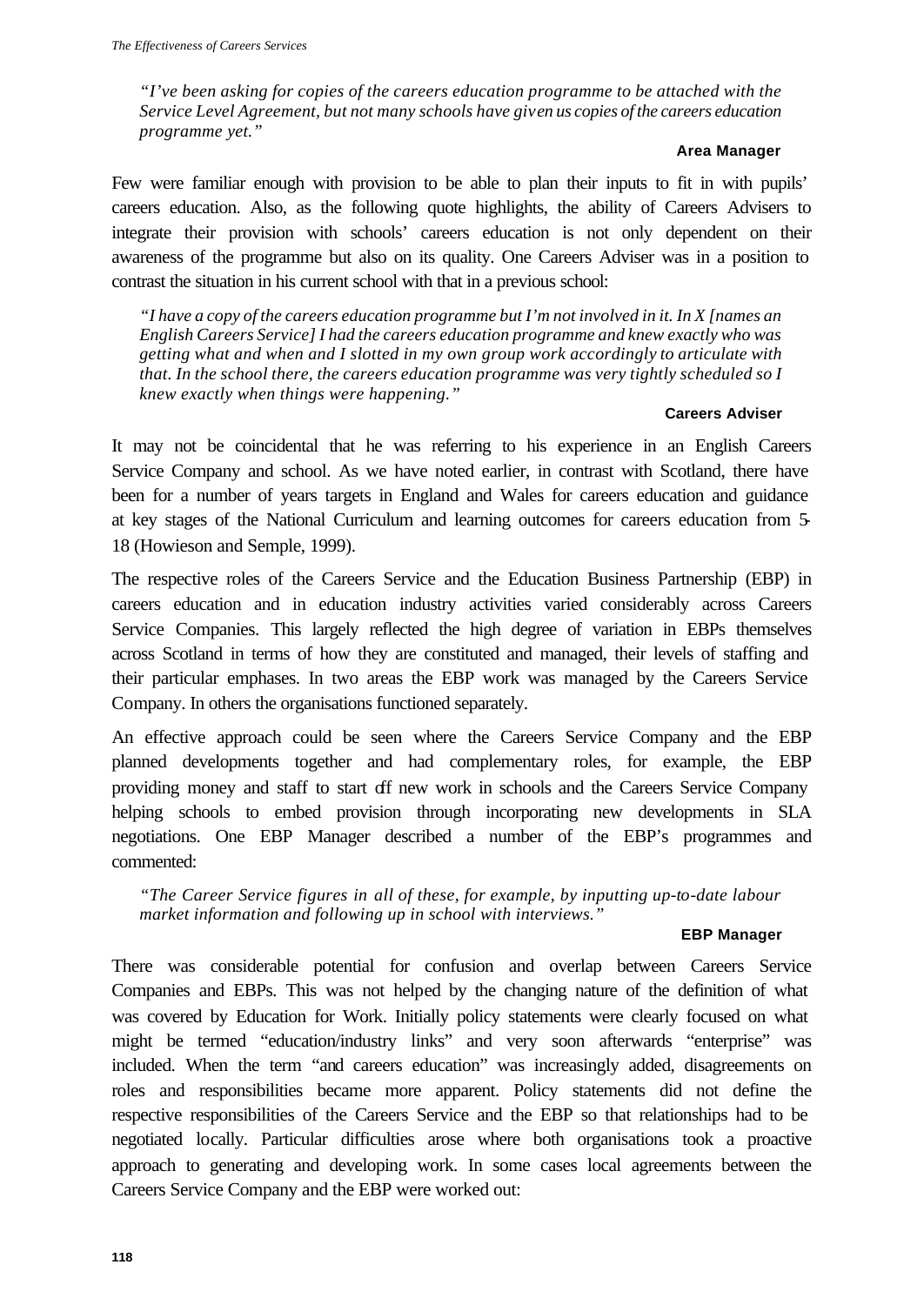*"The agreement arose from a confusion of the roles which was evident among Board members of both organisations, as well as confusion among other agencies and indeed among EBP and Careers Service staff."*

#### **EBP Manager**

We have noted earlier that Careers Education Management Teams in schools in several Careers Service Companies were including EBP representatives in discussions in an attempt to apply a partnership agreement at the level of local delivery to pupils and teachers in schools. While this might work well where an EBP had a number of staff, it would be impossible to copy this approach where an EBP with only one part-time member of staff.

While the overlap between the two organisations was perhaps most apparent in the delivery of Education for Work to schools, there were also some difficulties with respect to approaches to employers.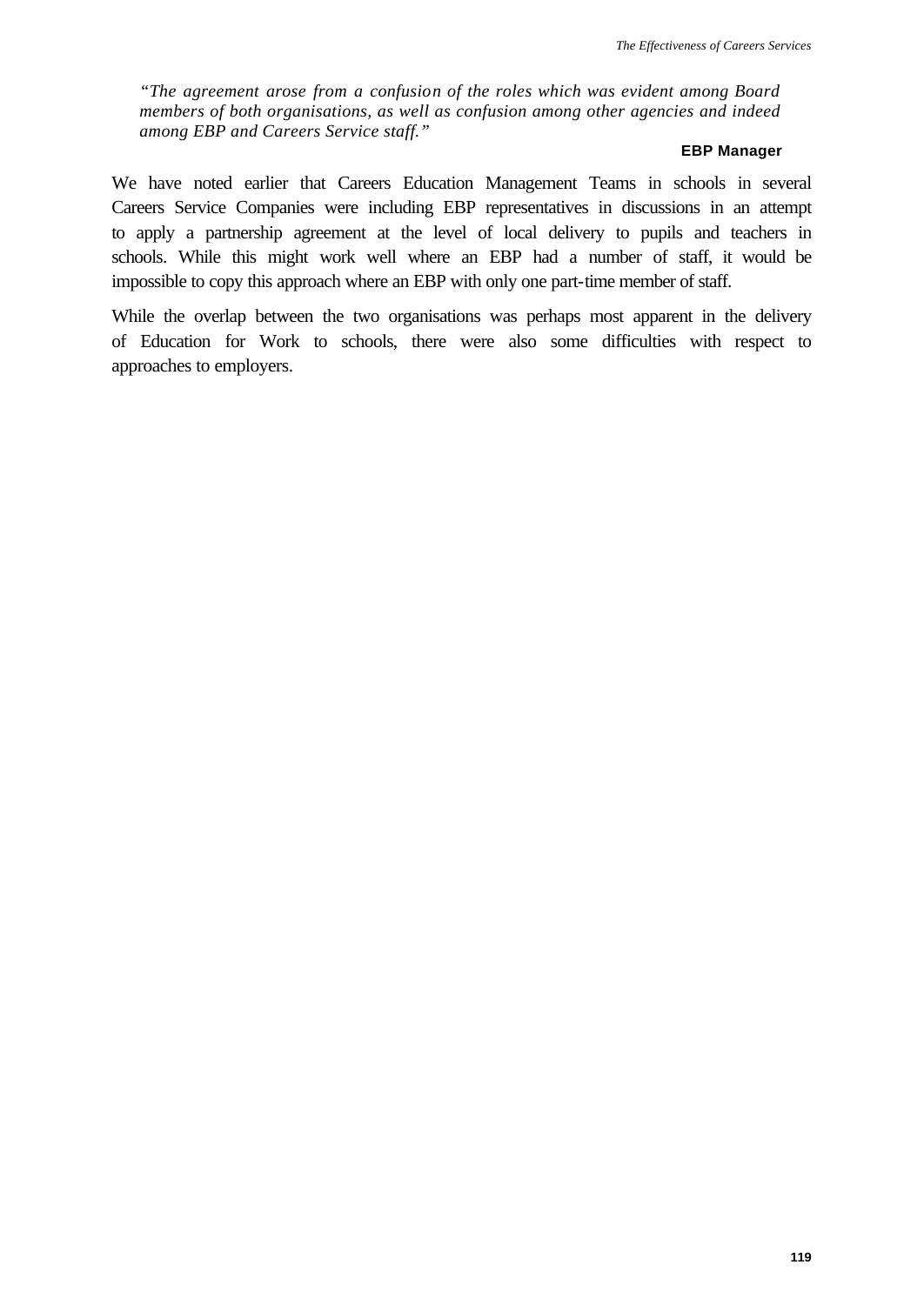*The Effectiveness of Careers Services*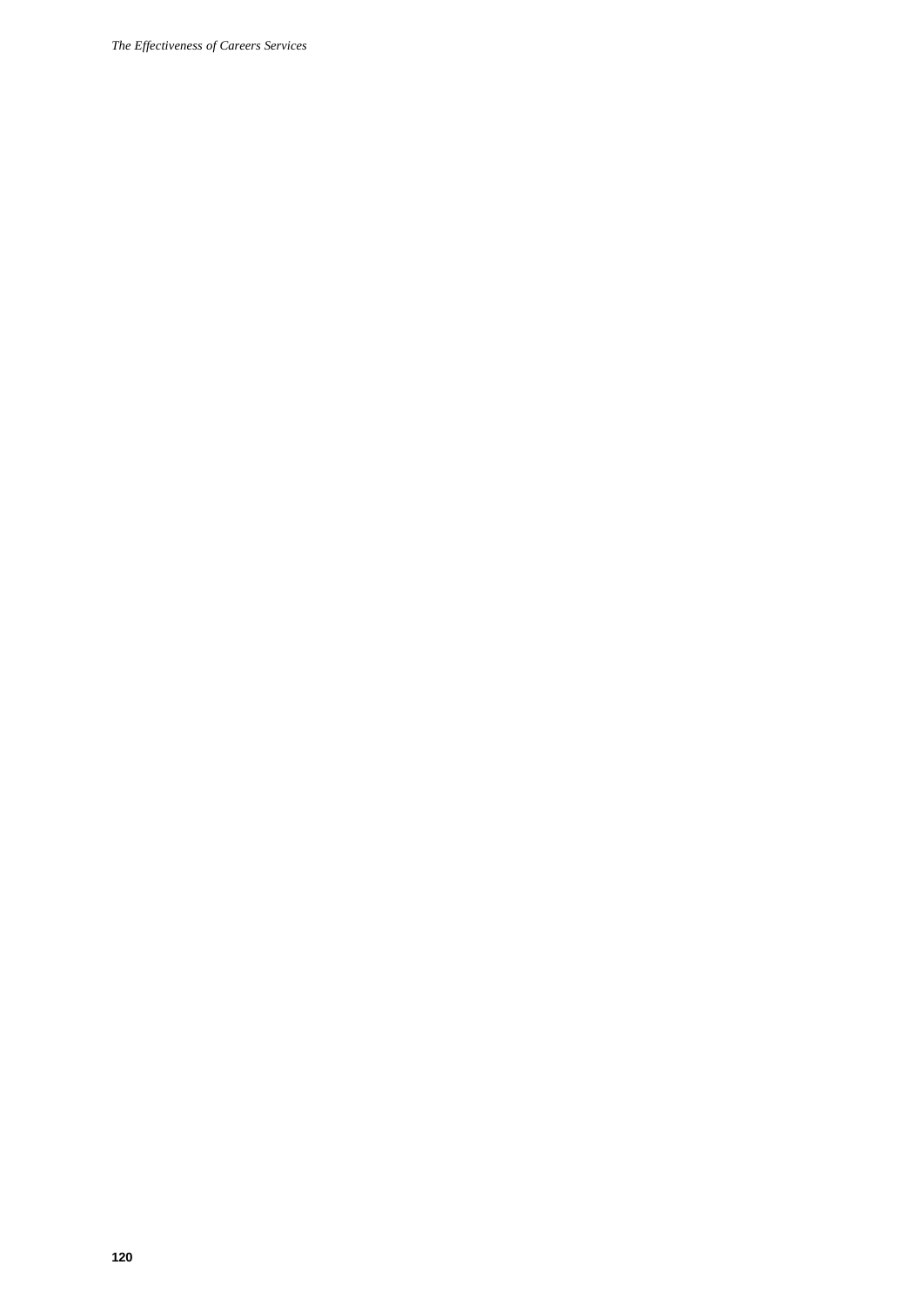# **CHAPTER 7**

# **THE CAREERS SERVICE WORK IN SCHOOLS: CLIENT GROUPS, ORGANISATION AND RELATIONSHIPS**

## **Introduction**

The previous chapter focused on the Careers Service's direct involvement with pupils in school. This chapter looks more widely at its role in school and discusses issues about the nature and needs of its client group, its status in schools, its links and relationships with schools, and what constitutes an effective Careers Adviser in the context of school work.

## **SUMMARY AND ISSUES**

## **The full school client group**

- The current variation in careers education provision in Scottish schools means that careers education cannot replace the need for careers guidance nor is there evidence that careers education can replace careers guidance.
- The policy focus on inclusion has added to the debate about whether all pupils need contact with the Careers Service. Some of our interviewees considered that academic pupils had less need of contact and that the Careers Service should focus on the less academic or disadvantaged. The evidence from this and other research, however, does not support the view that academic pupils do not need or want careers guidance. There is also a danger that the needs of the middle attaining "ordinary" pupil may be overlooked.
- Most Careers Service Companies were withdrawing from work with S2s but there was considerable demand from pupils and schools for involvement at this stage. Other research has identified the importance of inputs in the lower school when pupils' career ideas are formed.

## **Priorities and pupil needs**

- Most Careers Service Company staff supported the idea of all pupils having contact (and preferably an interview) with the Careers Service but recognised that priorities have to be set. Careers Service Companies have to reconcile available resources, pupil needs, school demands and requirements on them arising from government policies.
- The research found little evidence that priorities were set on the basis of the identified needs of individual pupils taking into account their particular stage of vocational maturity.
- Priorities were based on the perceived needs of categories of pupils and government priorities and focused on externally prompted transitions with little account taken of personally prompted transitions. Self-referral systems tended to respond to pupil demand rather than identified pupil need. Identification of individual client need was most likely to happen as part of the guidance process when a client was interviewed.
- There is a need for more systematic identification of individual pupil need than the current diagnostic questionnaires that are typically used to establish the level and types of careers guidance each pupil requires. It is likely that a range of strategies, not just the interview, are necessary to meet the particular needs, learning styles and career maturity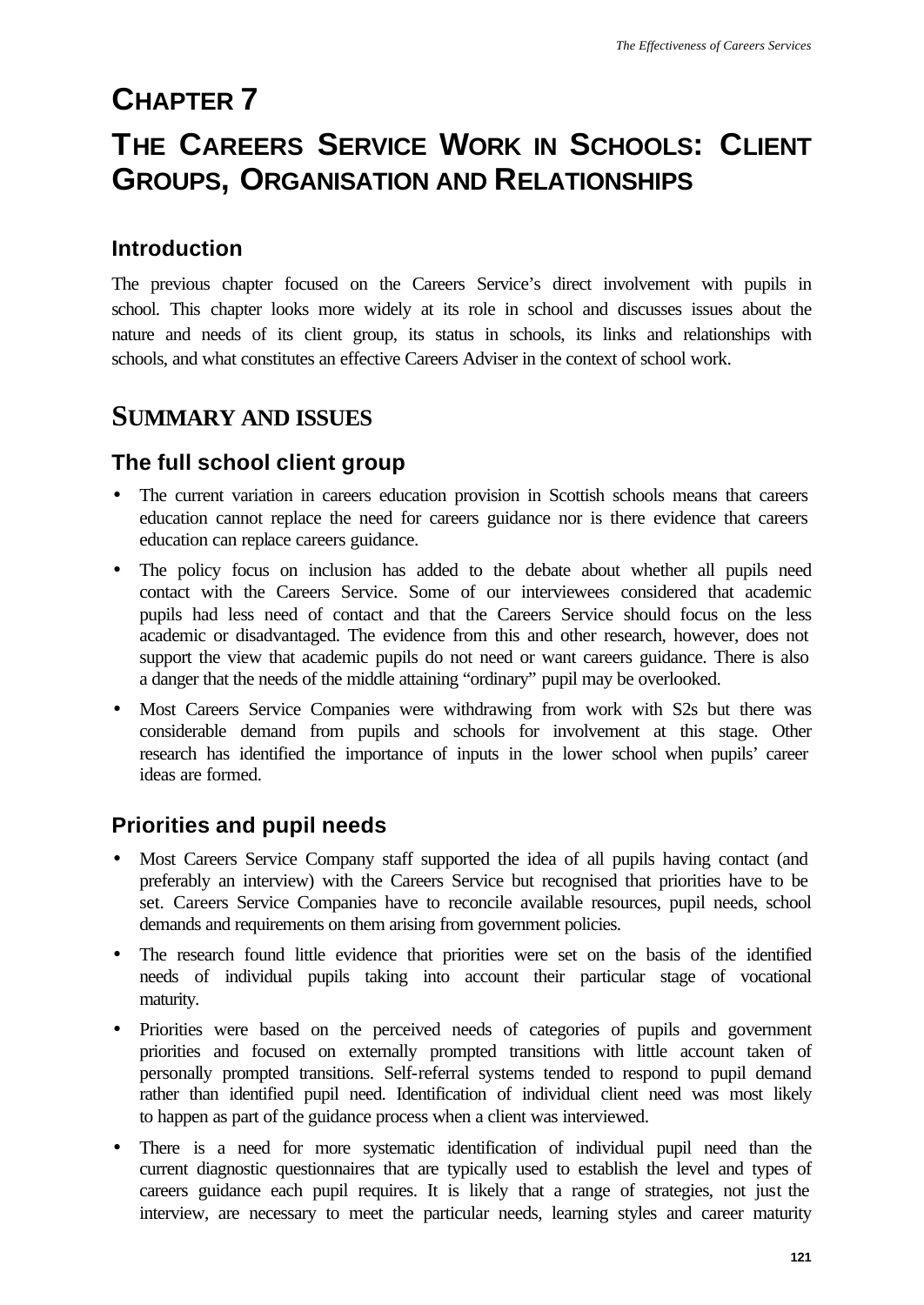of individuals. Issues relating to the identification of need are discussed further in Chapter 12.

- Current work is heavily based on the full vocational guidance interview and Careers Advisers and teachers believed strongly that this is the "best" sort of input. But there is evidence that various combinations of long and short interviews, group sessions and planned individual use of information and guidance systems are more effective in moving clients forward in their career thinking.
- The current system of Business Activity Targets that Careers Service Companies work to is not appropriate for an approach based on individual need.
- Careers Service Company managers generally tried to ensure a similar level of Careers Service input across schools with the level of service based largely on the school roll. There was a common view that it was necessary to prevent a more demanding school getting a higher level of Careers Service input than others were. However an issue is whether some of the variation in school demands arise from differences in pupils' needs and are therefore justifiable.
- Careers Service Companies record their activity with the different year groups. They did not collect and use information strategically to develop an understanding of which pupils in each school had contacts with the Careers Service, and the triggers for contact, or to gain a picture of those pupils with less or no contact. The computer systems coming into operation in Careers Service Companies offer the potential to develop such guidance management information systems.

## **School-Careers Service link**

- A common arrangement was for the Careers Service to liaise with a nominated member of staff, usually a guidance teacher, about the organisation of interviews and other Careers Service inputs on an everyday basis.
- Careers Service Companies and schools generally preferred the system of a single contact person on the school staff because it is administratively efficient but it could have the effect of distancing the Careers Adviser from other members of the guidance team.
- The research showed that how the school-Careers Service link is structured is critical to the integration and profile of the Careers Adviser in the school and to widening the ownership of careers education and guidance in the school.
- Several Careers Service Companies had or were introducing Careers Education Management Teams (CEMTs) to involve a wider range of school staff including a member of senior management. CEMTs have the potential to co-ordinate and integrate CEG provision and to link careers provision to school policy and development planning.

## **Service Level Agreements**

- All Careers Service Companies had a Service Level Agreement (SLA) with each school that sets out Careers Service input to the school and the responsibilities on each side. All Careers Service Companies had annual or termly reviews of the SLA to monitor progress.
- The SLA is the main vehicle for negotiating the formal relationship between a school and the Careers Service Company. Over the period of the research, it became more common for senior management (on both sides) to be involved in SLA negotiations.
- There was variation across Careers Service Companies in how tightly SLAs were applied. In around half of the Careers Service Companies both Careers Advisers and school staff believed SLAs restricted the Careers Advisers flexibility to respond to school requests.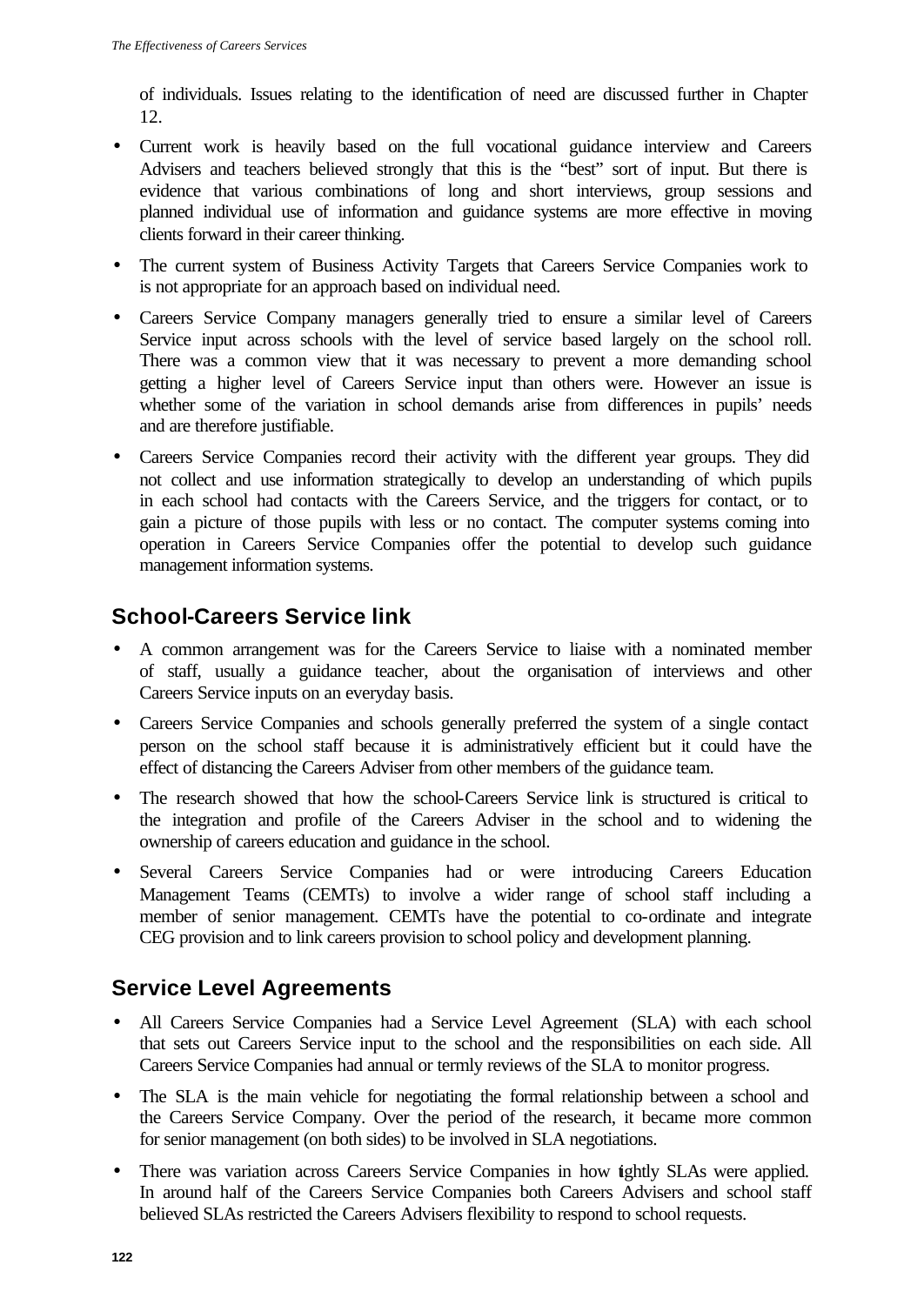- A high level of prescription could arise because Careers Service Company managers saw the SLA as a mechanism for managing resources and Careers Advisers workloads especially within the context of a standstill budget and to ensure equity of Careers Service provision across schools.
- Most Careers Service Companies believed that in practice SLAs met Careers Service needs rather than those of the school.
- Schools were more likely to be proactive in using the SLA to secure the provision they wanted where senior management was committed to and recognised the importance of the Careers Service and CEG.

## **The status of the Careers Service in school**

- Careers Service Companies saw SLAs as helpful in clarifying the obligations of the school as well as of the Careers Service and providing an opportunity to address outstanding issues with the school in a context where the Careers Service had no rights of access to schools, to reports on pupils or to involvement in the curriculum.
- The Careers Service has a "conditional" status in schools and must negotiate and persuade school staff. In this situation, Careers Service staff were sometimes reluctant to push issues with schools despite the opportunity provided by the SLA negotiations.
- Careers Service managers in particular thought that Careers Advisers should be more prepared to challenge schools. However there is a clear tension between this and how schools judged the effectiveness of a Careers Adviser: a key indicator for them was that the Careers Adviser fits in with the needs of the school.
- Longstanding difficulties such as Careers Service access to pupils, the provision of pupil reports and accommodation for the Careers Adviser remained live issues with some schools.
- Generally a member of school SM had formal responsibility for Careers Service liaison. Both Careers Advisers and guidance teachers saw their commitment and involvement at appropriate points as critical to the Careers Service profile and status in the school. We found that school SM commitment to and involvement with the Careers Service and CEG varied across schools.
- Careers Service work was not generally part of schools' Development Plans but some teachers and Careers Advisers felt that the Careers Service needed to link its work more explicitly to schools' development needs; this would help to raise the status of the Careers Service in schools and promote its integration. The development of social inclusion initiatives in schools may be one area where Careers Service Companies could most easily relate their contributions to the achievement of the school's development aims.

## **The impact of the changed management of the Careers Service**

Some school staff had not noticed any difference in the service to their school and to pupils as a result of the re-organisation of the Careers Service while others attributed any changes the particular Careers Adviser attached to the school. But some did think that, overall, the Careers Service had changed, developing a more business-like and professional approach.

## **School-Careers Service relationships**

• It was clear that informal links and individual relationships were critical to a good school-Careers Service relationship and that individual teachers and careers advisers could have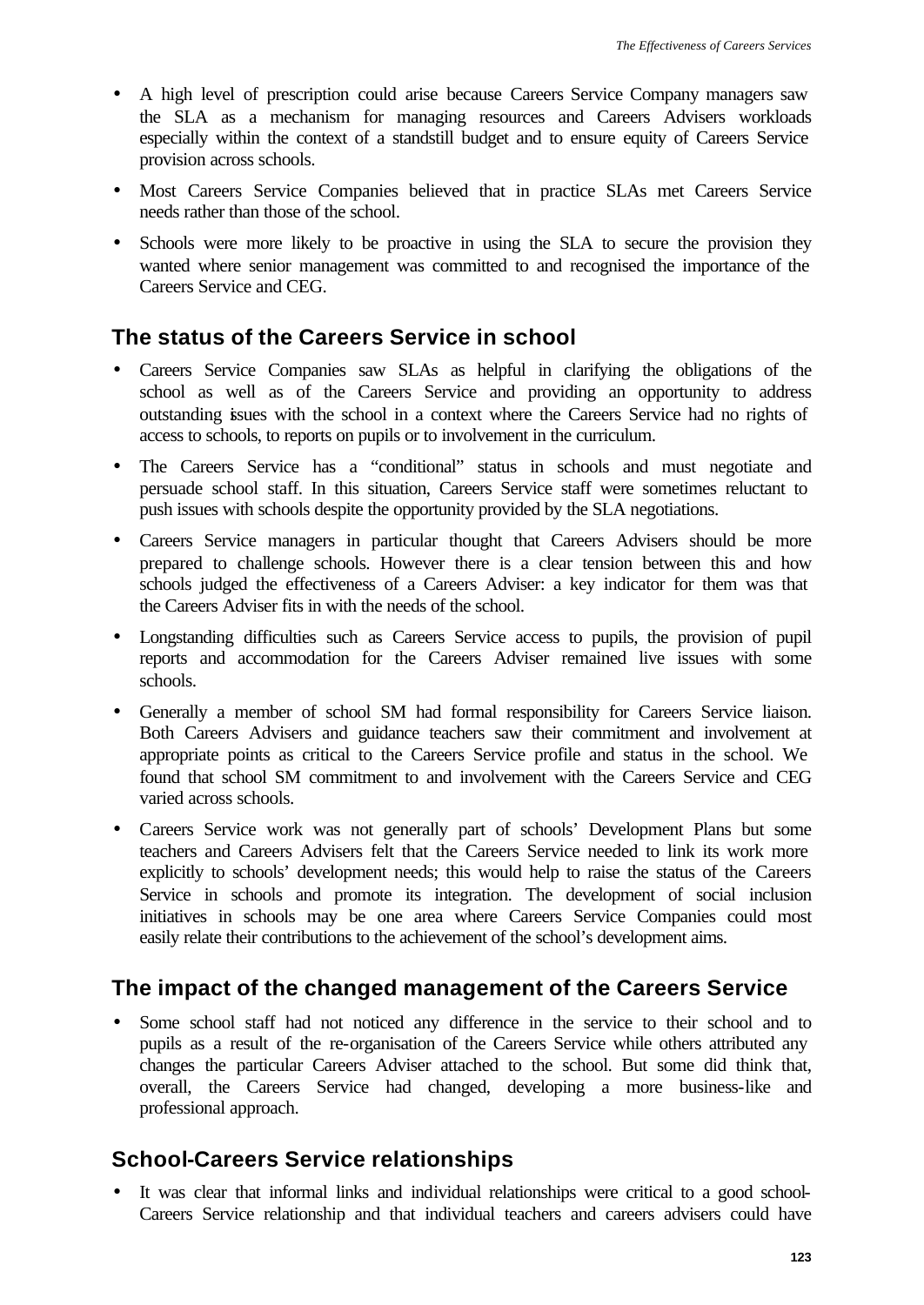a major impact on the Careers Service work in schools. But while individuals are extremely important, recognition of this should not lead to organisational and structural factors being ignored.

- The Careers Service-guidance team relationship was seen both by school and by the Careers Service as the key relationship. In most Careers Service Companies the policy was that Careers Advisers should attend guidance meetings regularly but this did not always happen in practice. However, Careers Advisers generally had regular informal contacts with their contacts in the guidance team careers. Schools commonly wanted greater Careers Service involvement with guidance and other teachers including the provision of in-service training but the extent to which this happened was often limited by the Careers Advisers time constraints.
- Both guidance teachers and Careers Advisers identified the interest and commitment of senior management in a school to careers education and guidance and the role of the Careers Service as critical to an effective school-Careers Service relationship.
- Continuity of Careers Adviser was seen by schools as critical to building up productive relationships. A number of schools were unhappy about a lack of continuity, usually a result of staff turnover rather than policy. However there were few examples of structured induction programmes for Careers Advisers starting work in a new school.
- An established classification of school-Careers Service relationships comprises three models: "parallel provision", "pyramidal provision"; and "the guidance community". The common school-Careers Service relationship in Scottish Careers Service Companies could be classified as "pyramidal". In this model the careers interview is seen as the culmination of the CEG process with the school and the Careers Service working fairly separately towards it but with good exchange of information.
- This classification of the school-Careers Service relationship is a useful basis from which to analyse the complexity of the Careers Service work in schools which might be helpful to Careers Service Companies when reviewing their role and relationships in schools.

## **An effective Careers Adviser**

- Schools had consistent views about the characteristics of an effective Careers Adviser. These included:
	- flexibility and willingness to get involved beyond the letter of the SLA;
	- $\blacksquare$  the ability to fit in with the needs and approach of the school and able to respond to school requests without always checking with their manager;
	- a person who is approachable by pupils and teachers and able to build rapport with pupils;
	- reliable; and
	- well-informed about FE/HE and the labour market and keeps guidance staff up-to date with such information.
- Careers Service Company staff identified a number of skills necessary to effectiveness, some of which were similar to the schools' view: communication skills; the ability to relate to different types of young people and different types of schools; negotiating skills; organisational skills; keeping well informed about educational developments as well as careers information; the ability to update skills and knowledge; and identifying and passing on issues to Careers Service Company management.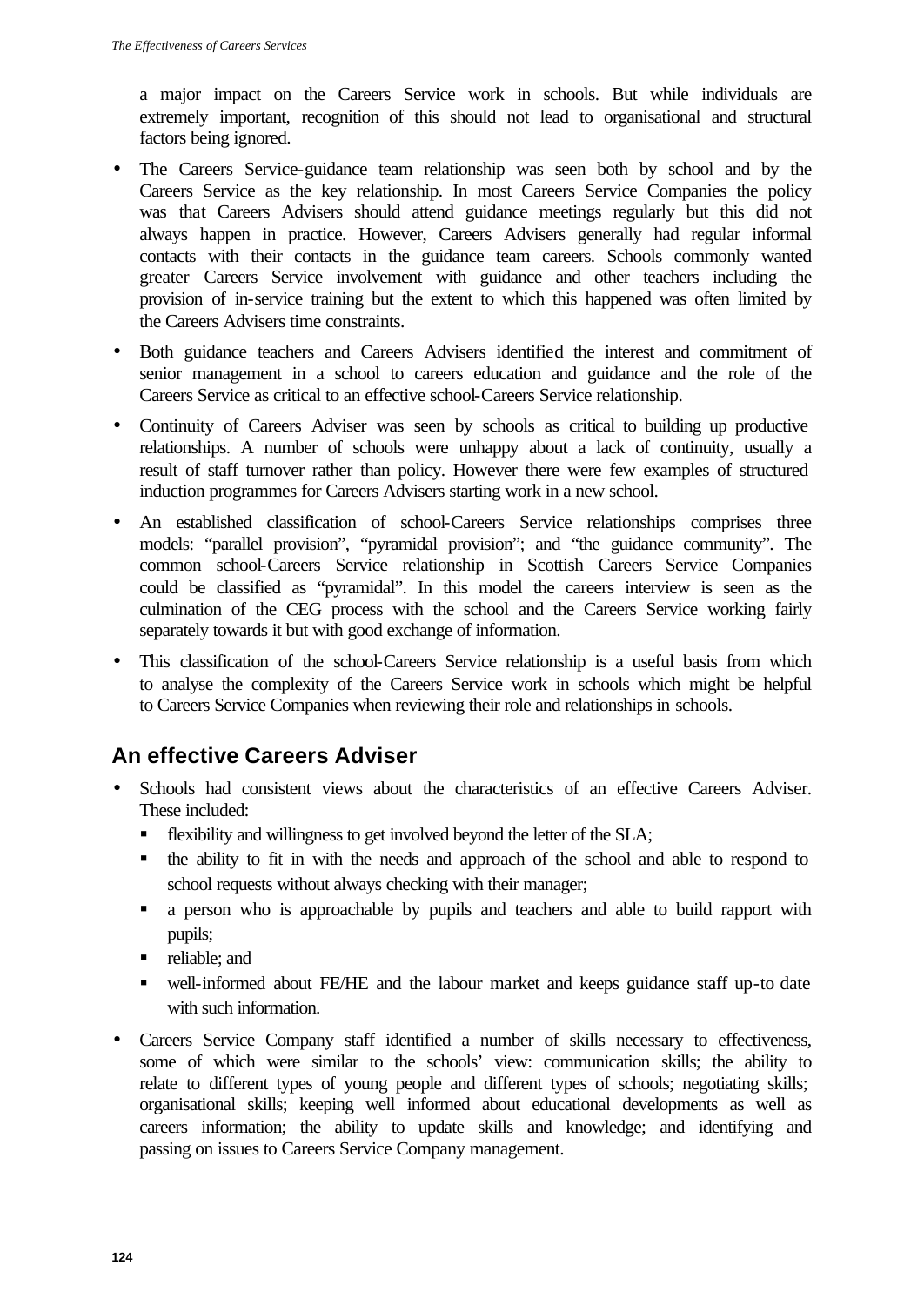# **FINDINGS AND DISCUSSION**

## **The full school client group**

The question whether all pupils need contact with the Careers Service is one that arises from the results from our survey, our interviews with Careers Service Company, school and other stakeholders as well as from consideration of client contact systems.

### *Is careers education enough?*

An argument that is sometimes advanced is that contact might not be necessary where pupils have comprehensive and progressive careers education and easy access to careers information, including ICT programmes. Research evidence suggests that careers education is an essential preparation for effective use of careers guidance (Watts *et al*, 1996). Our survey of pupils showed that regular careers education contributed to their career-related knowledge and understanding and to the chances that pupils would find their interview with a careers adviser useful. But we are not aware of any research that shows that careers education can replace careers guidance. In practical terms, careers education in Scottish schools is not well enough developed to mean that some clients do not need to use the Careers Service. Our research shows a substantial inequality of careers education provision for young people across schools. As we have noted, in Scotland there are currently no targets or learning outcomes set for careers education and guidance as is the case in England and Wales (Howieson and Semple, 1999).

A large majority of S4 pupils in our survey reported having careers education classes (84%) but the frequency of these classes varied across Careers Service Companies, and between schools within Careers Service Companies and pupils' opinion of its value also differed across schools. Both school staff and Careers Advisers whom we interviewed thought that careers education was patchy in extent and variable in quality, and a number contrasted its marginal position in Scotland compared with England:

*"Careers Education varies from school to school. Most probably have something in place for S1-S4, but there's variation especially for S5 and even more so for S6. Part of the problem is that there are no rules in Scotland about Careers Education, schools are not obliged to do anything and there's not the same money put in to it as in England… some schools only pay lip service to it now. There's a huge variation in how committed schools are"* 

### **Area Manager**

The research carried out as part of the development of a National Framework for Careers Education in Scotland found similar variation (Semple, 1999).

### *Careers Service Company role with academic pupils*

Opinion varied among Careers Service staff but, on balance, the view was that all pupils should have contact with the Careers Service and preferably should have an interview. However, while the general view among the Careers Service was that all pupils should have contact, the Careers Service has always had to decide on priorities: which pupils should receive which sorts of inputs and when. Here matters become more difficult with the need to reconcile available resources, pupil needs, school demands and government policy and priorities.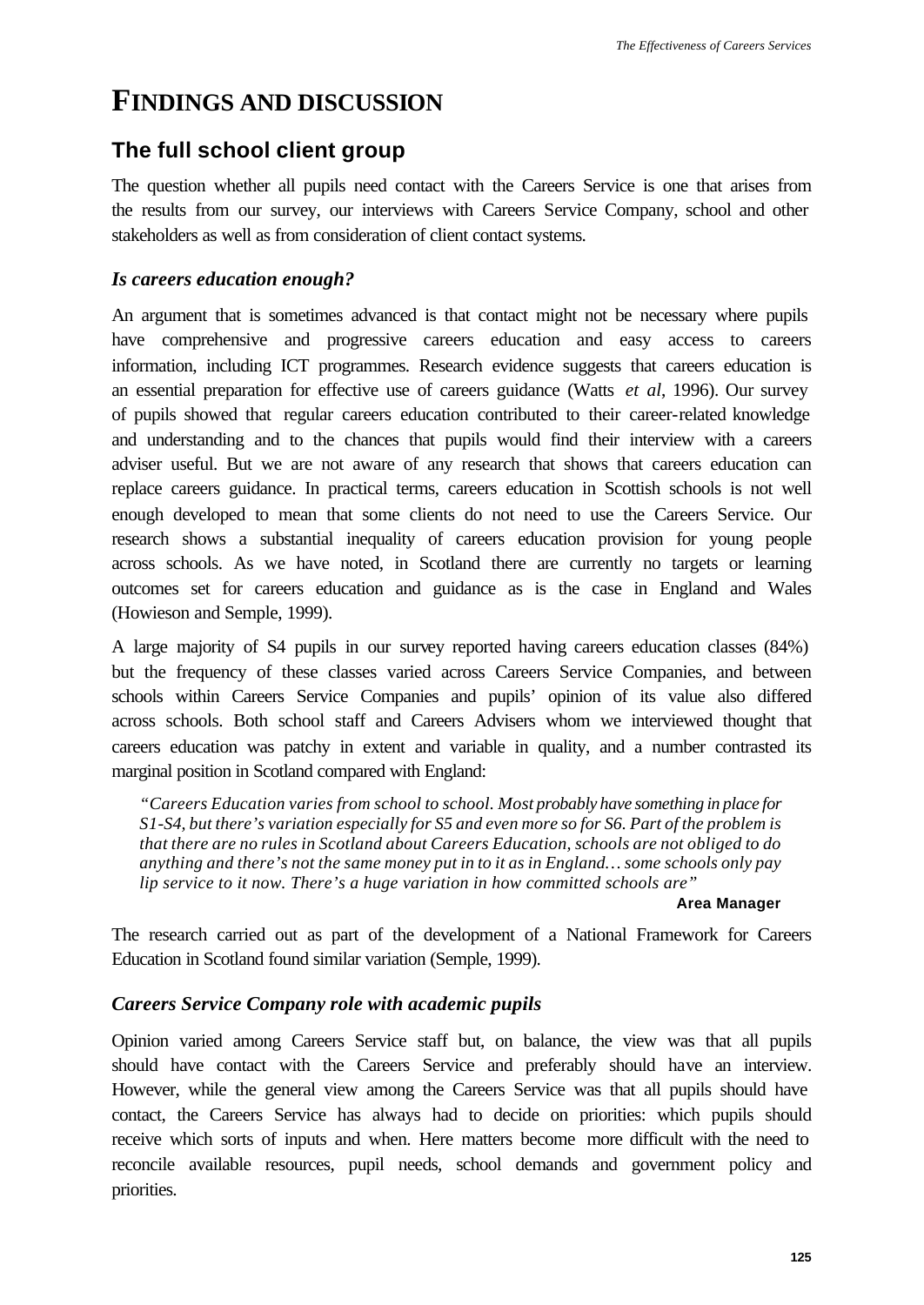A number of interviewees expressed the view that academic pupils had less need of contact with the Careers Service which should, therefore, focus its activities on the less academic or disadvantaged pupil especially when resources are limited:

*"If the Company is only getting X amount to pay for X careers advisers then they cannot service everyone…should schools with a high proportion of youngsters going into higher education get as much input as those with a higher percentage of poor souls?"*

### **CSC Board Chair**

This was suggested particularly by Careers Service Board members and also by some teachers and a few Careers Service Company staff. Such "re-focusing" of Careers Service work has been happening in England as a consequence of the way in which the Government's social inclusion agenda is being tackled there. While it is the case that some pupils have less in the way of family resources to support them in their transitions eg youngsters with unemployed parents (Howieson and Semple, 1992) there is no evidence that academic pupils are more vocationally mature, have a higher level of decision-making skills or have less need of careers guidance than other pupils. In our survey, academic pupils were no more likely to be sure about their career ideas than other pupils, and were just as likely to express a need for careers guidance. A number of Careers Advisers described the needs of academic pupils for Careers Service Company input and a few of our interviews also raised the issue of drop-out from Higher Education which, of course, has a considerable economic cost to society, apart from the personal cost to the individual.

*"Academic pupils certainly need more than just information, some don't have a clue what they want to do or may get less good grades than expected…they need to be guided through the pathways, calmed down - some are very stressed about the future when they're under so much pressure from school and their parents"* 

#### **Careers Adviser**

#### and

*"from what I have seen HE applicants are more likely to drop out now or not cope with it ..it's a combination of struggling to make the break from home and possibly financial issues"*  **CSC Board Chair**

It was common for those who felt that the Careers Service should re-direct its attention from academic pupils to suggest that school staff were able to take care of academic pupils because they were familiar with information about higher education. Indeed, this is the current position in England where many Careers Service Companies are focusing on pupils at risk of not achieving their learning targets and school staff are being expected to meet the needs of other pupils. Whether school staff have the ability and time to do so has still to be established but, in any case, it is based on the view that academic pupils only need careers information and do not also need careers guidance.

### *Input in the early stages of secondary education*

There is the issue of what level and type of contact is necessary at the different stages of secondary school. The Guidance for Providers of a Careers Service changed the status of work with S2 pupils who were no longer classified as a key client group and increasingly circumstances have meant that Careers Service Companies have had to review their work in S2. A number of Careers Service Companies were withdrawing from, or reducing their involvement in the S2 subject choice process. This might be for several reasons: the need to focus resources on the upper school and/or to re-focus resource on social inclusion initiatives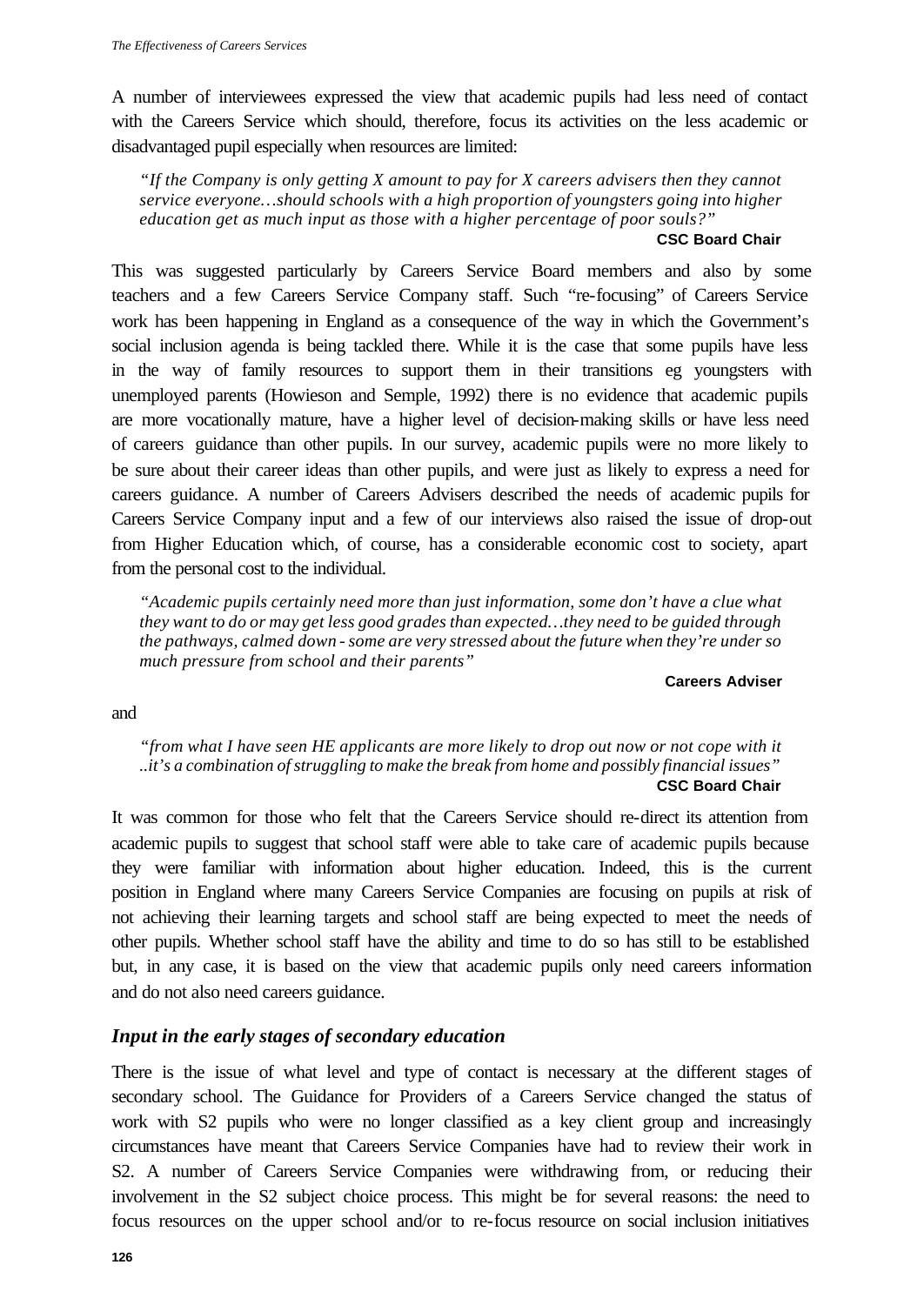(some of which might include contact in S3 but only with certain pupils identified as needing early additional support). There is the argument that Careers Service input at the S2 option choice stage is a hangover from the time when this was a critical choice for young people but that since the National Curricular Framework it is not such a crucial transition point and so Careers Service Company involvement is less necessary. Nevertheless, few Careers Advisers reported less demand from schools, or pupils and their parents; indeed Careers Advisers frequently commented that S2 pupils were heavy users of drop-in sessions at the time of option choice.

We know from this and other research that there is a demand from pupils, their parents, and schools for Careers Service involvement lower down the secondary school, especially in S2. However, a substantial majority of pupils we surveyed (46%) in the case study Careers Service Companies, reported that they had not had contact with the Careers Service before S4. Demand is not the same as need but other research evidence does suggest a need for Careers Service Companies input in the early stages of secondary school. This evidence shows the extent to which pupils' attitudes (often stereotypical) to different career areas are formed at or before this early stage: these can be challenged at this point but are not easily shifted later (Munro and Elsom, 2000). Indeed the increasing interest in developing careers work in primary schools illustrates recognition of the importance of early inputs. This is evident in the forthcoming National Framework for Career Education in Scotland (LT Scotland, *forthcoming*) which will cover young people from the age of 3 up to 18. It is likely to provide an opportunity for Careers Services and EBPs to assist primary schools in developing world of work exploration activities. It is clear, however, that responding to the potential needs and demand in the lower secondary school and in primary school would have major resource implications for Careers Service Companies.

## **Priorities and pupil needs**

Under the Guidance Framework for Careers Service Companies (SOEID, 1998) pupils have an entitlement to the opportunity of an interview at some point between S4-S6 stage. Within S4-S6, Careers Service Companies have generally given more emphasis to working with particular year groups. During the research we saw changes in the year groups concerned. At the beginning of the project Careers Service Companies were giving more attention to work with S5 rather than S4 pupils reflecting the priorities they had been asked to follow by the Scottish Executive. During the period of the research, Careers Service Companies were then expected to focus on specific types of pupils lower down the school in response to the social inclusion agenda. A later change of emphasis came with the requirement for the Careers Service to do more with S4 as a result of the implementation of Higher Still and the guidance needs associated with the new range of units, courses and group awards it introduced.

All Careers Service Companies had Business Activity Targets for the number of full and short interviews and group sessions with S4, S5 and S6 pupils. Careers Service Companies themselves set provisional targets which were then discussed with the Scottish Executive and either accepted or re-negotiated. Careers Service Companies varied in the extent to which these targets were seen as flexible and whether they were allocated to Careers Advisers on an individual basis (this is something we discuss further in Chapter 12). Here we are concerned simply with the fact that Careers Service Companies work on the basis of projections about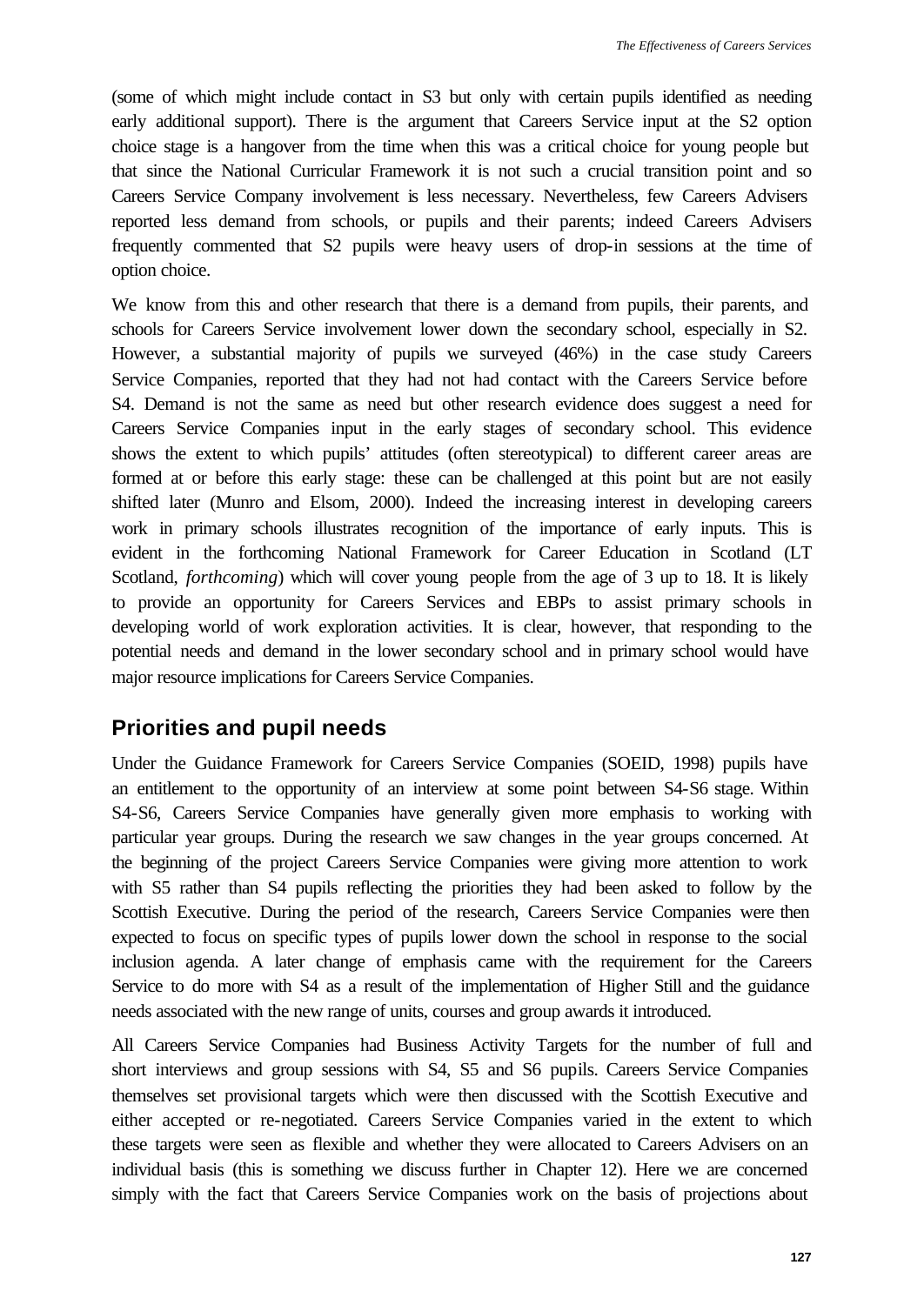the numbers of pupils in each year group that they expect to have contact with, and the type of contact that this will be.

### *Individual pupil need*

Where does pupil need and, in particular, individual need come into all of this? So far our discussion has been in terms of the Careers Service's role with specific year groups, types of young people and government priorities. This reflects how virtually all of our interviewees talked about the work of the Careers Service and how its priorities might be set. We found little evidence that Careers Service Companies, including those with a self-referral system,<sup>9</sup> based their strategic planning on the identified needs of individual pupils, taking into account their particular stage of vocational maturity and "personally prompted transitions" as well as "externally prompted ones". It is important to note that while self-referral systems would seem to be a way to respond to pupil needs, it is more accurate to say that they respond to pupil demand and this might not be the same as their needs.

We have discussed the different sorts of transitions elsewhere in this report. We note that the Careers Service's focus is on externally prompted transitions, that is those that have arisen from how the education, training system and the labour market operate eg when leaving dates occur, when applications must be made to FE or HE or when entry dates to opportunities occur. We also note that this focus has arisen in part from the guidance given to Careers Service Companies by the Scottish Executive, and the expectations of stakeholders. When we asked about pupil needs, Careers Service Company staff (and teachers) responded in terms of categories of pupils eg summer leavers, UCAS applicants. Less attention is given to "personally prompted transitions", that is those that arise from aspects that are personal to each individual related to their particular stage of career development and also to the wider personal circumstances of their life. But clients' readiness for careers guidance and their ability to move forward will depend on whether careers guidance happens at a time that not only looks appropriate from an obvious external transition point but at a time relevant to their personal transition stage.

Responding to the needs of individual clients appears a laudable aim and one that few disagree with; Careers Service Company staff frequently articulated such an aim to us. But the reality is more complicated and thinking about client needs raises some fundamental guidance issues about responsibility, autonomy and control that we noted earlier in this chapter. Are clients, for example, seen as capable of identifying their own careers guidance needs, and what is the appropriate role of Careers Advisers?

*"Client satisfaction surveys are one way to do it (ie identify needs) but you can't really ask employers and 16 year olds what their needs are."*

**Head of Service**

*"Adolescents may be too immature to identify their own need".*

**Head of Service**

Can clients be allowed not to participate in certain inputs where these form part of a strategy to meet government policy initiatives?

 9 This is irrespective of whose definition of self-referral is used ie HOS, practitioner or our estimation.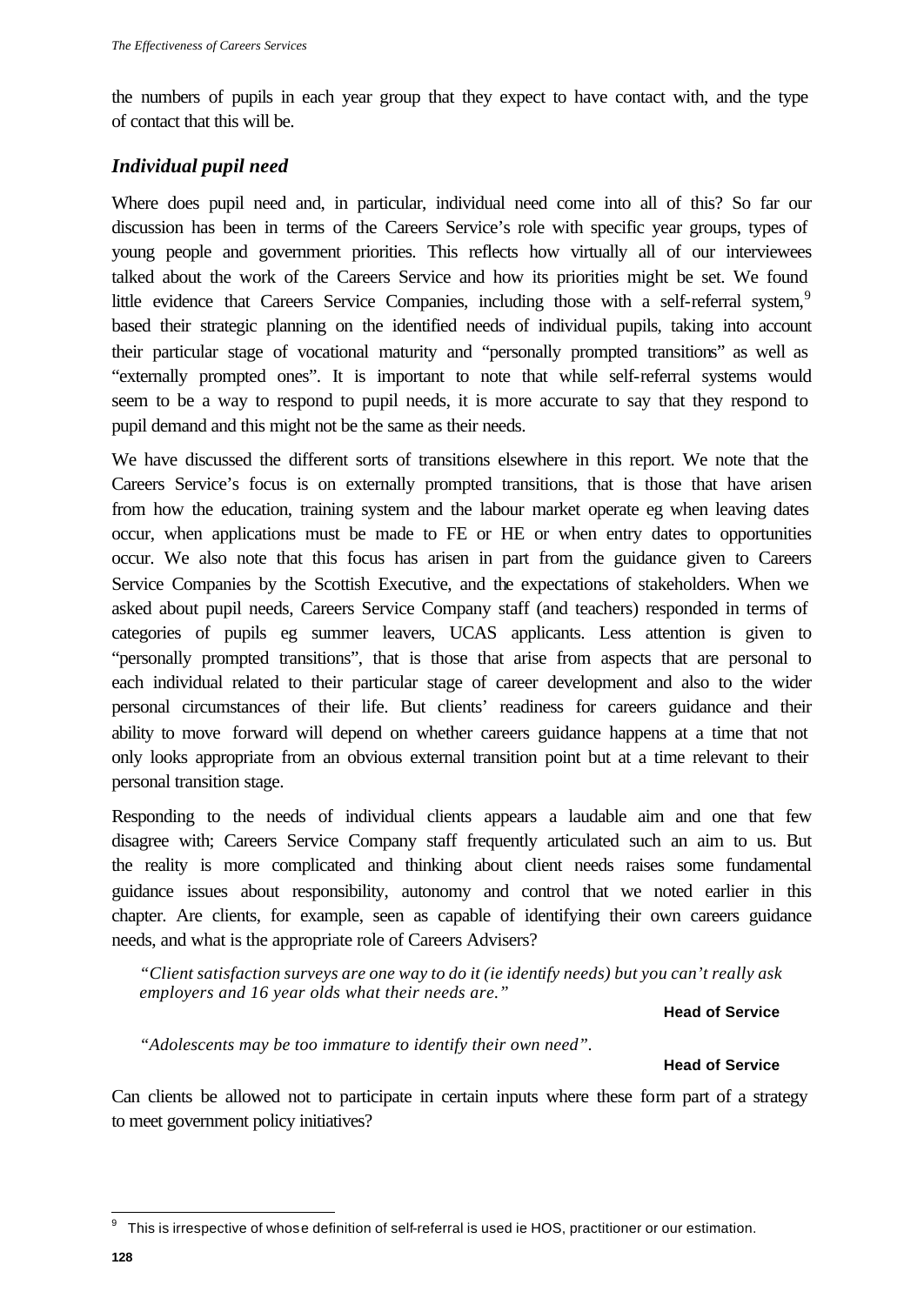The evidence from schools and Careers Service Companies also suggests that some careers education and guidance activity is undertaken not to meet the identified needs of individual pupils in the first instance but to serve the needs of the school and the Careers Service Company. For example, schools need pupils to make choices about subjects at particular times and both school and Careers Service Company input is organised to support this process and to ensure that timetabling goes smoothly. Schools may want the Careers Service to carry out certain activities eg blanket interviewing of S6 pupils, not because they have identified particular needs among these pupils but because there is a demand from their parents and to do so will avoid complaints from them. They may want the Careers Service to interview all S4 pupils as a way of encouraging some pupils not to return to school for a fifth year:

*"a lot of young people are staying on inappropriately because no-one is pushing the availability of jobs to them"* 

#### **AHT**

A number of Careers Service Company staff recognised that a school's needs were not necessarily the same as the needs of their pupils, as one Area manager commented:

*"Service Level Agreements help to identify school needs though not particularly pupil needs"*  **Area Manager**

Careers Advisers may organise interviews with certain pupils to ensure they meet the Careers Service Company's targets on interviews. Similarly they might choose not to offer much in the way of group work to pupils because their preferred way of working is to carry out individual interviews whether or not this is the best way to meet clients' needs or because they need to be seen to do the "right thing".

*"I don't always think that youngsters benefit from the interview. It's more a case of what the careers advisor needs to cover, for example, I know that if I was being assessed on the interview I would have to cover certain points."*

### **Careers Adviser**

As we discuss in Chapter 12, the impact of targets on Careers Service Companies' response to client need was an issue that concerned many Careers Service Company staff and Companies were aware of the need to monitor how targets were affecting priorities and the balance of work.

### *Targets, self- referral and pupil need*

Some of our interviewees thought that the idea of targets was at odds with the principle of self-referral. We would suggest that this is not the key issue. Self-referral enables pupils to seek contact with the Careers Adviser when they feel it is appropriate and for some this may mean that their needs are being met. But it does not ensure that all pupils' needs are identified and responded to. Without a systematic review of pupil needs and the existence of supporting processes (such as high quality careers education) self-referral systems are likely just to respond to the felt needs or demands of certain pupils. This was a point made by a small number of school and Careers Service Company staff. We would suggest self-referral is an approach to giving pupils some choice rather than, by itself, the means of meeting their careers guidance needs. Firstly, Careers Service Companies need a systematic approach to identifying pupils' needs and following this, need to resolve basic issues such as the extent of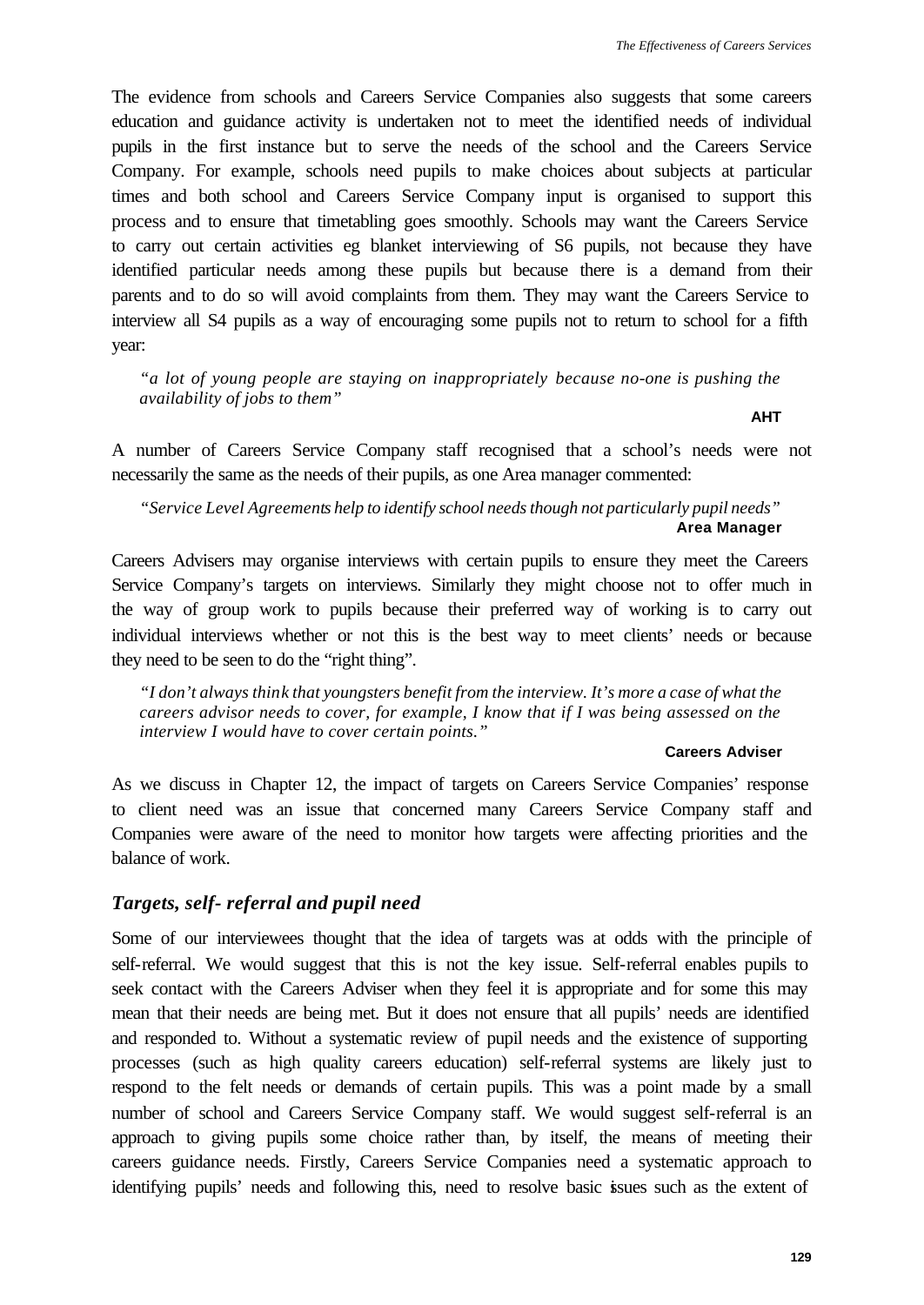choice that pupils can have. Self-referral is a way to give pupils some choice about if, and when, to participate in careers guidance activities.

We would suggest that the system of Business Activity Targets as they are currently constructed are not appropriate to the approach of careers guidance based on individual need. As we have noted earlier, targets are set largely on the basis of precedence and in response to government priorities that may or may not be congruent with individual needs. As we have also discussed, the Careers Service is subject to conflicting demands and this is one example.

### *Identification of need*

The identification of careers guidance needs is not simple and requires resources to develop and implement appropriate methods but equally the provision of guidance inputs to pupils who do not need them or are not ready for them, is a waste of resources. It was common for both Careers Service Company and school staff to talk about young people who had not had an interview as falling or slipping "through the net":

*"There will always be those who fall through the net so it's difficult to tell if there's unmet needs out there"* 

### **Area Manager**

It seemed that in some cases, in the absence of a comprehensive system to identify pupils' careers guidance needs, interviewing was done to make sure that young people who needed help were getting it.

When we asked Careers Service Company staff how pupils' needs were identified, a number of approaches were mentioned: client evaluations and feedback; diagnostic questionnaires; professional judgements (usually based on past experience); identification of certain pupils by guidance staff; and referrals from parents, usually at parents nights. While all of these are valuable, they do not form a comprehensive and systematic approach. Careers Service Companies have made considerable progress in developing client evaluations, but while they are valuable activities, they are mainly concerned with the users of the Careers Service and tend to focus on pupils' opinion or satisfaction with the guidance they have received rather than the direct identification of needs. Non-users are not routinely contacted although a number of Careers Service Companies have made attempts to investigate the views of nonusers'.

Careers Service Companies commonly use diagnostic questionnaires as a way of screening pupils and identifying needs but most staff who used them were critical of their effectiveness: they are frequently given out at the beginning of an academic session and rapidly become out-of-date; and they were limited in their scope. There is now considerable interest and work being done on developing instruments to assess individuals' guidance needs and their readiness for careers-decision-making and in developing models of practice for providers of careers guidance (for example, Sampson *et al*, 1999). It is important to emphasise that we are not advocating some mechanistic application of assessment instruments. As Sampson *et al* stress, judgements about clients' needs and the appropriate type and level of input should not simply be based on their score in an assessment instrument but should involve interaction and negotiation with the individual. Developments in this area are likely to offer Careers Service Companies practical ways forward on the identification of individual need. One aspect that it is important to note is that a number of existing approaches to identification of need might be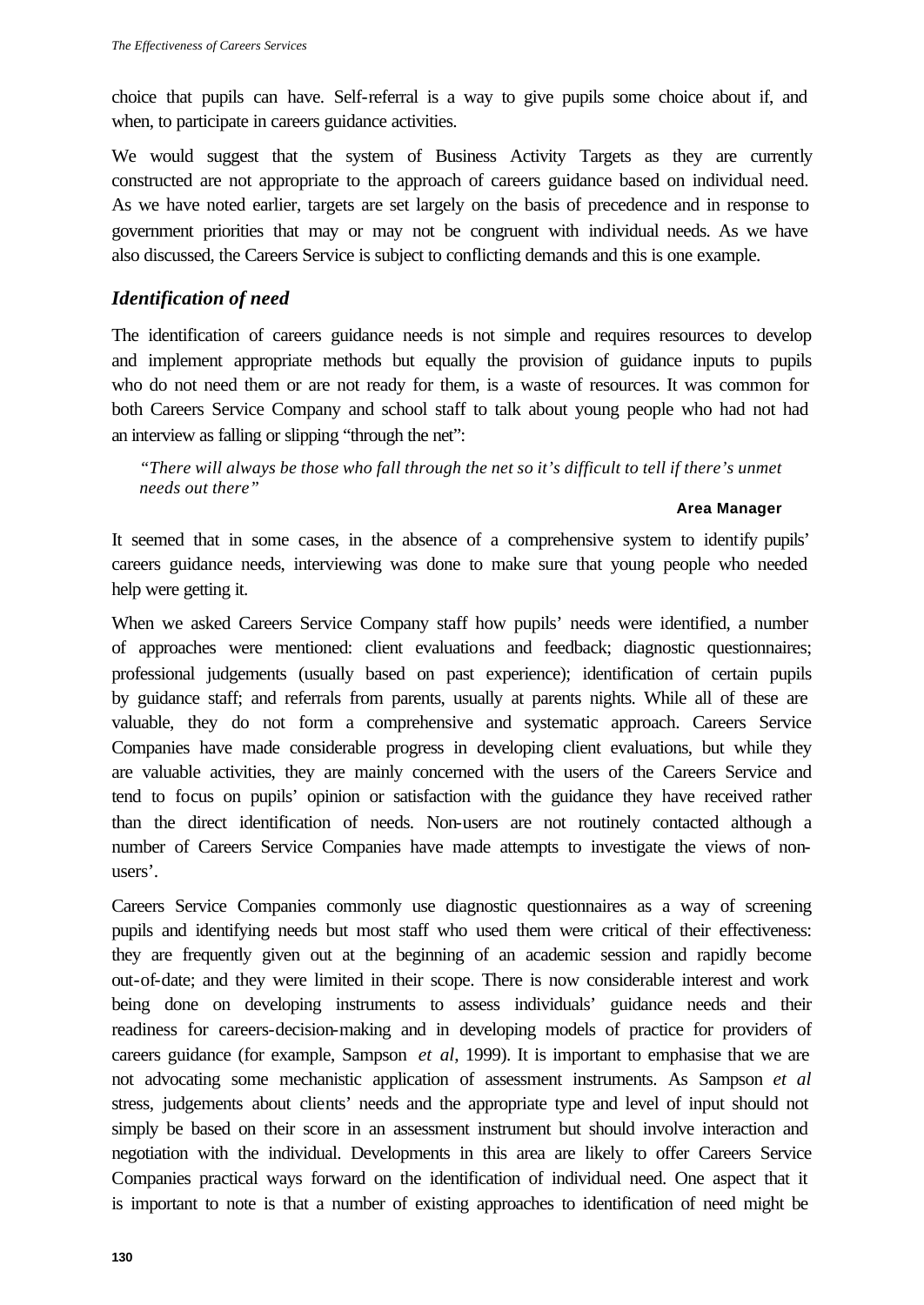described as based more on what might be called "social", "personal", or "educational" guidance needs rather than "careers" guidance needs. We discuss the identification of need across all client groups in more detail in Chapter 12.

Our survey of pupils identified the extent and pattern of pupils' contact and non-contact with the Careers Service in each Careers Service Company. Careers Service Companies themselves are required to keep a variety of statistics, for example, details of their activity with the different year groups in school such as the number of vocational interviews with S4, S5 and S6 pupils and the number of repeat interviews. Frequently, however, when we asked staff in Careers Service Companies across Scotland, for example, what percentage of a particular year group had been interviewed or which types of pupils had a second interview, they did not have this sort of information available. Careers Service Companies did not collect and use information strategically to develop an understanding of which pupils in each school had contacts with the Careers Service Company, the triggers for this contact, or to gain a picture of those pupils who had less or no contact. Our survey of pupils in the casestudy Careers Service Companies revealed some interesting differences in the extent and nature of contact between schools in the same Careers Service Company. Other work done by one of the researchers through in-service training with schools in 15 of the 17 Careers Service Companies confirms the general and ongoing nature of these variations. Much of this sort of data could be relatively easily collected by Careers Service Companies and would be valuable both in monitoring and evaluating their activities and in helping to identify needs. The computer systems coming into operation in at least some Careers Service Companies should make it easier to develop guidance management information systems.

Towards the end of the research, a number of Careers Service Companies were giving more attention to using information strategically, for example, considering how destination statistics might be used to identify needs and using post code information about pupils and post school clients to identify those from deprived areas.

### *A varied approach*

We argued in the previous section that the Careers Service does have a role with all young people but we would suggest that the precise role is likely to vary depending on the clients' particular needs, their levels of careers education, particular learning styles and individual career maturity. In this situation a range of strategies, not only the one-to-one interview, is necessary (Howieson *et al*, 2000). Such a flexible but targeted approach needs to be based on the sort of systematic identification of need we have been discussing.

Careers Service Company managers generally tried to ensure a similar level of Careers Service Company input across schools in their area with the level of service based largely on the school roll (ie the number of Careers Advisers and the number of days per week calculated on the school roll). This approach was based on a strong view that the Careers Service needed to be equitable in how it allocated its services. It was also seen as necessary to guard against more "demanding" schools getting a higher level of service from the Careers Service Company than other schools. Clearly, the principle of equity is an important one but it may be the case that variation in schools' demands of the Careers Service arise from differences in pupil needs and could therefore be argued as justifiable. We would suggest that while equity is one factor to be considered in determining Careers Service input across schools, individual school and pupil needs are other factors that should also be taken into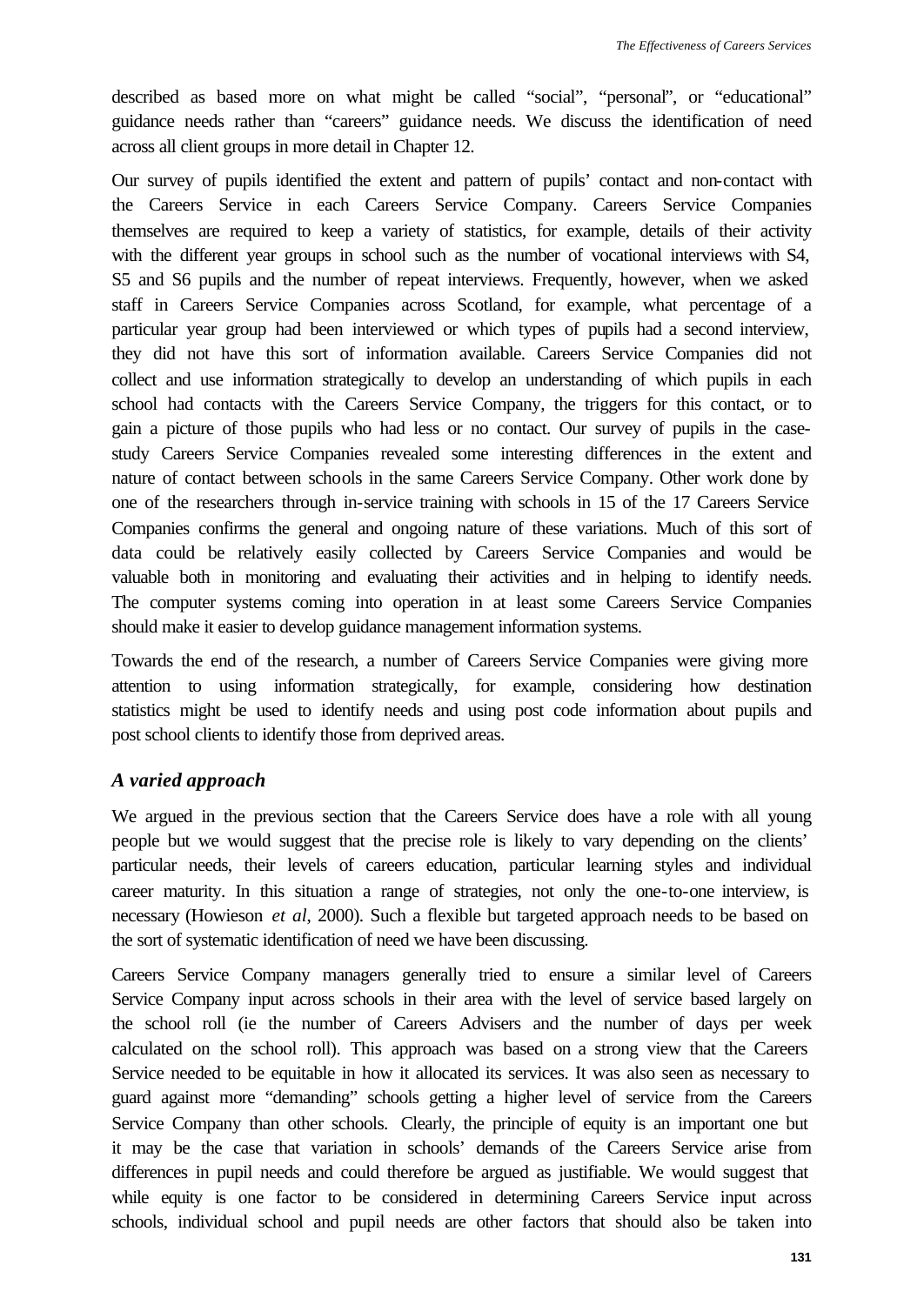account. Once again we come back to the issue of systematic identification of pupil need. Certainly any Careers Service Company that varies its input across schools is likely to attract criticism unless it can demonstrate that the variation is a response to clearly identified differences in need.

Careers Advisers' school work was heavily based around the individual vocational guidance interview and the large majority of Careers Advisers and teachers believed strongly that this was the "best" sort of input and that to offer another type of input to some pupils would be to short change the youngster:

*"The one-to-one interview is unique, sometimes the careers adviser is the first person to sit down with the youngster, really to listen to them and treat them as an adult"* 

### **Careers Adviser**

The vocational guidance interview was typically seen as the apogee of the careers education and guidance process that a pupil had experienced. However, there is evidence to suggest that various combinations of long and short interviews, group sessions and planned individual use of careers information and guidance systems are more effective in moving clients forward in their career skills and thinking (Morris *et al*, 1998). Although some Careers Service Companies had historically been interested in developing different strategies, during the period of the research most Careers Service Companies were beginning to give more thought to how to move away from an overwhelming focus on the full vocational guidance interview to developing a more varied approach, for example, more use of short interviews or the use of interest guides with feedback sessions to groups of pupils:

*"I don't think the guidance process needs a full guidance interview, the Service needs to work smarter and the idea of having short interviews has gone up the agenda"* 

### **Area Manager**

Part of the rationale of senior management for such developments was to make best use of the Company's resources. As we argued earlier, Careers Service Companies need to ensure that their resources are well spent but we would also re-emphasise that the use of different approaches and different levels of input should be based on the proper identification of clients' careers guidance needs. The following quote from one of our interviewees sums up our argument:

*"Access to an individual Careers Adviser should always depend on the needs of the individual. At the moment, we tend to make assumptions about who needs one-to-one guidance but these are misplaced. I'm against classifying people on the basis of qualifications, unemployment as to whether or not they need individual help…the service does have to be rationed but there are various techniques that could be used to take the pressure off the adviser and make their time more focussed and valuable, for example, by using technology in a mediated way. One aspect of any future strategy will be the use of technology."*

### **LEC member of CSC Board**

### **The school-Careers Service link**

### *A nominated contact*

The general Careers Service view was that the school-Careers Service link worked best when a single person had the remit for the day-to-day liaison with the Careers Service, including the organisation of interviews. This person needed to be supported by committed and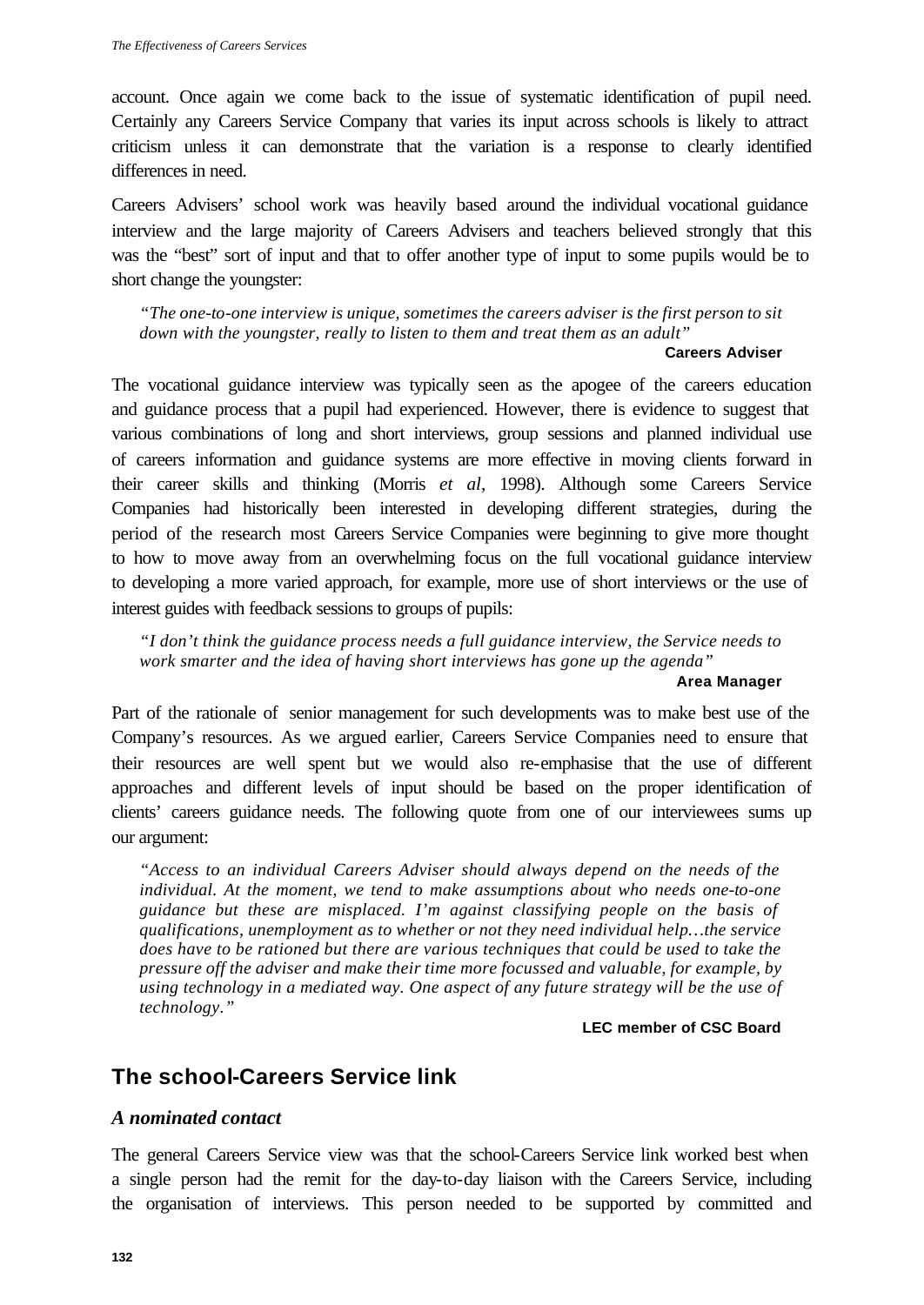informed members of senior management who were involved at appropriate points such as resource allocation and the negotiation of the SLA:

*"the key is having a good person there as the guidance contact and for that person to be supported in the management team by someone who knows what they're doing"* 

### **Careers Adviser**

Considering the case study schools, this model was in evidence in certain respects: in all but one school the Careers Adviser linked to one member of staff who was responsible for the organisation of the interview programme. With one exception the careers contact was a guidance teacher. Within this there was some variation whether or not the Careers Service contact (often called the Careers Co-ordinator) had responsibility for all aspects of Careers Service links and for CEG in the school, for example, other guidance teachers might have the remit for the careers library or for careers education at different stages. In addition, it varied whether work experience was handled within the guidance team and typically the EIL remit was located elsewhere in the school. These arrangements in the case study schools reflected the general pattern of school-Careers Service contact that we identified across Careers Service Companies in Scotland in the first part of the research.

From the Careers Service Company staff's point of view, having a single person as their main contact was the most efficient way of organising the interview programme, ensuring pupil profiles were completed and arranging substitutes when interviewees were absent. In the school where there was not a careers co-ordinator, the Careers Adviser had to liaise with different teachers for different year groups, a time consuming and variable process as some teachers were more efficient than others:

*"My main contact for S5/6 is fine but useless at organising things so I ended up doing it myself, like putting slips in the folder in the office for S5 interviews. But my contact person for S4 was great and arranged everything. "* 

### **Careers adviser**

Nevertheless, there were some potential disadvantages to the system of careers co-ordinator. If a school did not have someone identified as the back-up careers contact, then arrangements could break down if the careers contact was absent. There were examples of this happening in two of the case study schools:

 *"It's all channelled through one person on the guidance team and if she's off sick, nothing happens"* 

### **Area Manager**

Another possible disadvantage is where the careers co-ordinator was seen as the exclusive link with the Careers Service and as the person who "deals with careers". In this situation the Careers Adviser can be distanced from other members of the guidance team and this can inhibit them from building up relevant knowledge and from getting involved in careers work:

*"It's helpful if there's a main person who takes responsibility for the link with the Careers Service…whether or not the Careers Adviser is integrated with the other members of the guidance team in this situation varies"* 

#### **Area Manager**

This scenario was evident in several of the case study schools where the interview programme was well administered by the Careers Co-ordinator who had good links with the Careers Adviser but where other guidance teachers were not involved and did not recognise that they had a role to play in CEG. This was evident, for example, in the way that they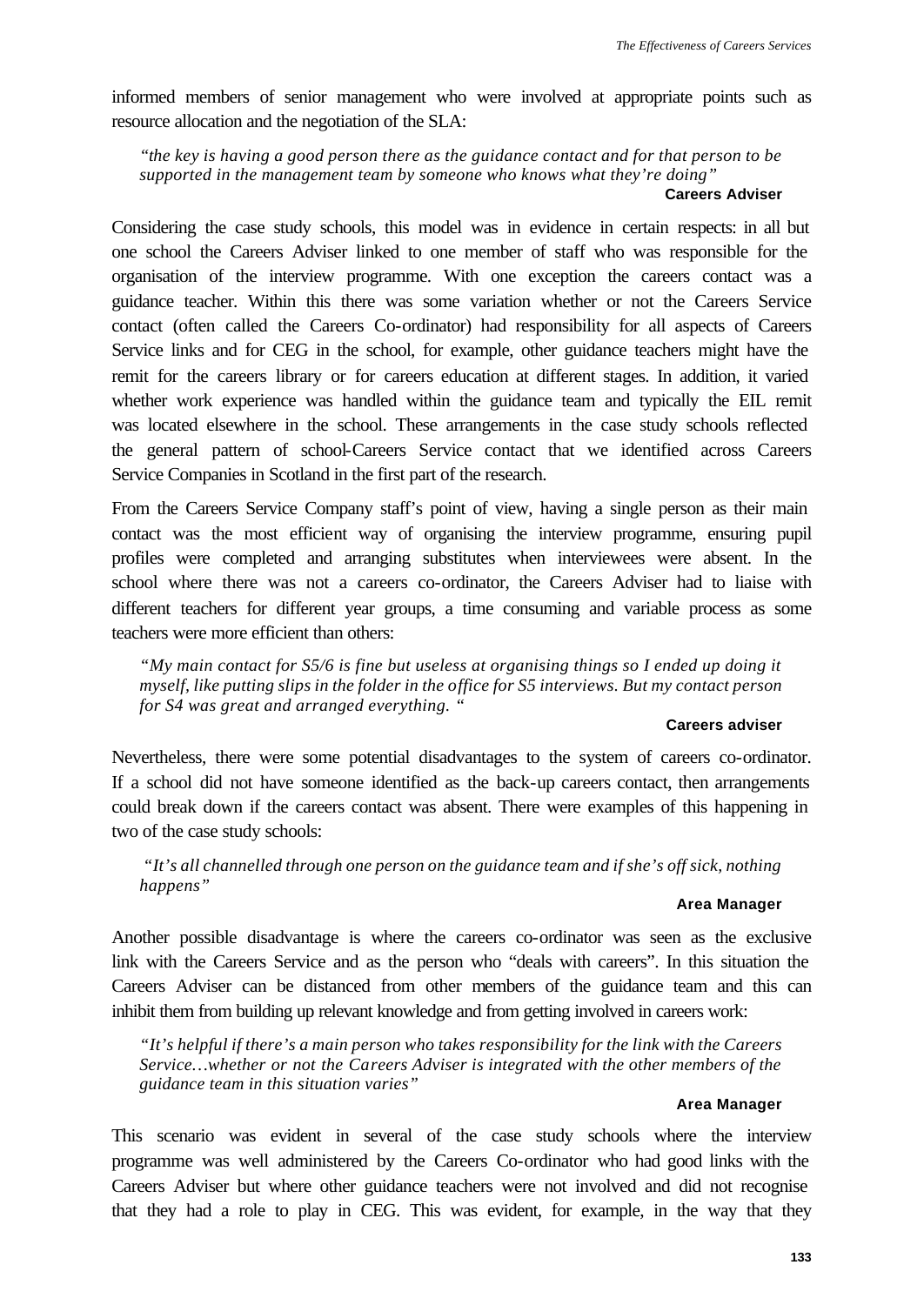would always refer pupils with any sort of career-related query to the Co-ordinator although they were likely to know the young people concerned better and to have initial careers guidance as part of their remit as a guidance teacher.

The evidence from the case study schools indicates that how the school-Careers Service link is structured is critical to widening the ownership of CEG in the school and to integration of the Careers Adviser and the profile of the Careers Service in schools. Having a designated member of staff, usually a guidance teacher, to organise interviews and other Careers Service inputs is administratively convenient for both the Careers Service and the school but it can act as a barrier to the Careers Adviser establishing links with other members of the guidance team. We also wondered whether this administrative role was appropriate for a promoted guidance teacher or whether it could be handled by administrative staff thus freeing guidance staff's time for liaison with the Careers Adviser about pupils and for development work.

### *Careers education and management teams*

A development in Careers Service-school links over the period of the research was the introduction of Careers Education Management Team (CEMT) in several Careers Service Companies. One Careers Service Company in Scotland had had CEMTs for a number of years but the approach was attracting greater interest. CEMTs typically bring together the Careers Adviser, Careers Co-ordinator, AHT, school librarian, and increasingly the school EIL co-ordinator and EBP representative. It was too early to assess the effectiveness of the CEMTs in the areas where they were new developments but in principle, they offer the potential to help co-ordinate and integrate careers education and guidance and link it to school policy and development planning.

## **Service Level Agreements**

### *The establishment of SLAs*

The Service Level Agreement (SLA) between the school and the Careers Service is the key process by which the Careers Service involvement in each school is determined**.** The SLA is the main vehicle for negotiating the formal relationship between a school and the Careers Service Company. It sets out what the Careers Service will provide for the school, the responsibilities on each side and the resources each will contribute. It is now an established part of the landscape and all Careers Service Companies have introduced an annual or sometimes termly or six monthly review of the SLA to monitor progress.

The potential value of the SLA was seen as:

- Providing a rationale for Careers Service work, and firming up provision;
- Integrating careers guidance with careers education;
- Providing a vehicle for discussing areas needing development in the school's careers education programme;
- Providing a live, flexible and changing record of the relationship between the school and the Careers Service Company careers provision.
- Encouraging all concerned to focus on making the best use of the limited resource available from the careers service. In some ways the SLA was moving towards becoming a business negotiation;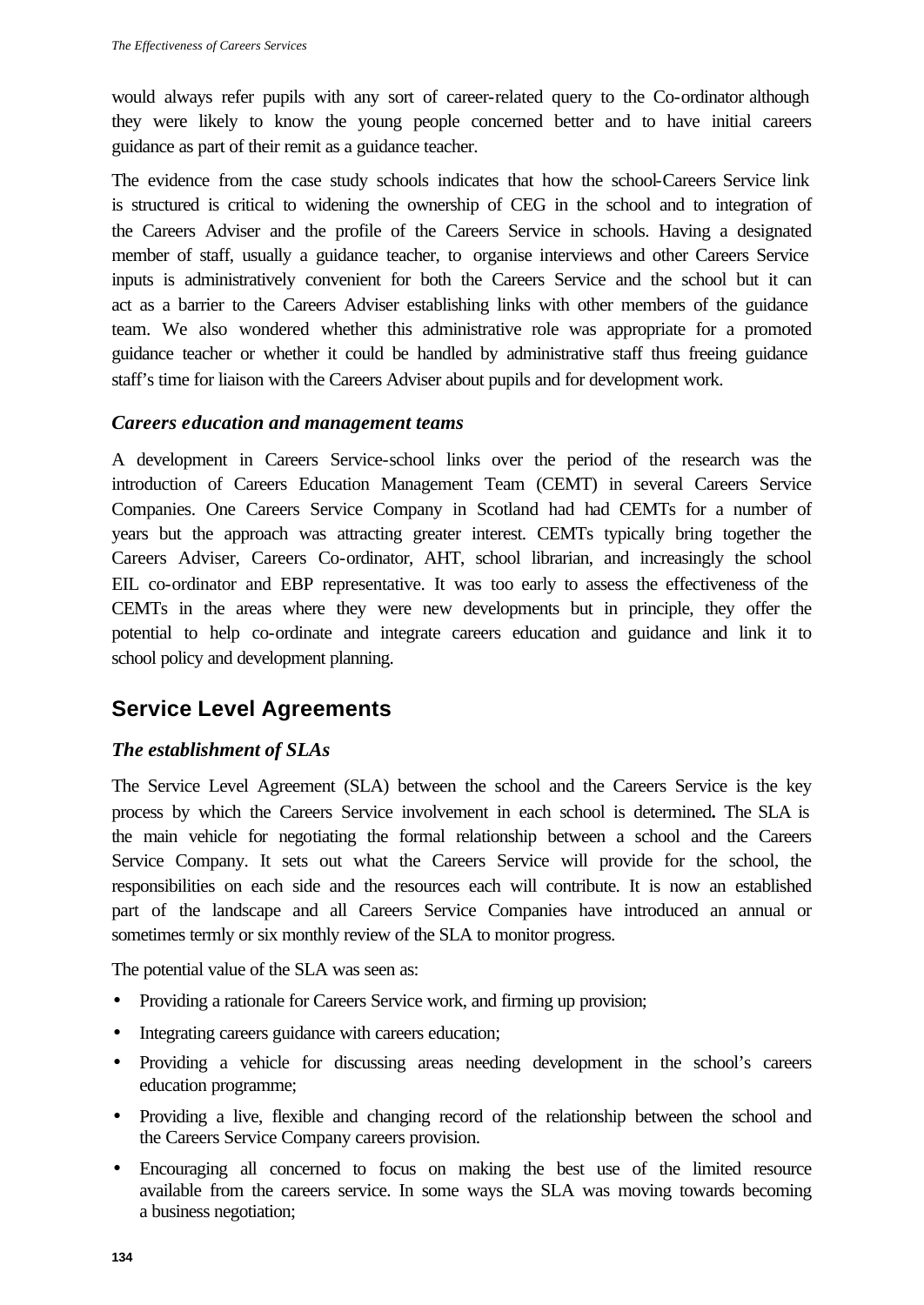- Providing a document that could be reviewed jointly and separately at council and Careers Service Company level; and
- Becoming a vehicle by which Careers Service Company policy and strategy could be communicated to school management.

At the time of the first stage of the research, those Careers Service Companies where the negotiations were less formal (and mainly involved the careers adviser and guidance teacher), were in the process of involving senior managers from schools and from the Careers Service Company in a structured way. In the next stage of the project, we found that in all the case study schools, senior staff at the level of AHT at least, were involved in SLA negotiations.

It was thought important to involve management since a great deal rested on the negotiations. In the absence of legislation to formalise links between the school and the careers service (as in England), the SLA negotiation carried the full weight of:

- negotiating access to pupils;
- ensuring the provision of school reports on pupils (and other exchanges of information on pupils);
- agreeing the number of days the careers adviser could allocate to the school;
- building the Careers Adviser's links with careers education;
- agreeing involvement in in-service training;
- setting priorities for the development of careers work in the school; and
- negotiating accommodation for the Careers Adviser.

SLAs were also perceived as more important with the move out of local authority control. In this context, the Service Level Agreement was expected to carry a major responsibility for communicating Careers Service Company strategy and policy to schools and for persuading and convincing schools to work with the Careers Service Company's agenda. The increased importance of SLAs was most noticeable in Careers Service Companies operating on the limited company and secondment model: those Careers Service Companies whose operations were sub-contracted to the local authority were not quite so focused on this issue, though they, too, were trying to make the SLA negotiations more effective.

### *Ownership of SLAs*

The use made of the SLA in practice by the school was also seen as important, in particular, the extent to which others in the school (eg the guidance team as a whole and staff involved in careers education and Education Industry Links) were aware of it. In a majority of the case study schools, Careers Advisers did not feel that the SLA was well known, even amongst guidance teachers, which limited its value:

*"The Assistant Head Teacher doesn't give copies of the Service Level Agreement to guidance staff, which makes me question the point of it. Most guidance teachers didn't know what I do other than my interviews in school, for example, they don't really know about my post-school work. If they got copies of the Service Level Agreement they would see this, at least superficially"* 

### **Careers Adviser**

The majority of Scottish Careers Service Companies felt that SLAs in practice were designed to meet a Careers Service rather than a school agenda. We assessed eight Careers Service Companies as having Service Level Agreements that were primarily driven by the Careers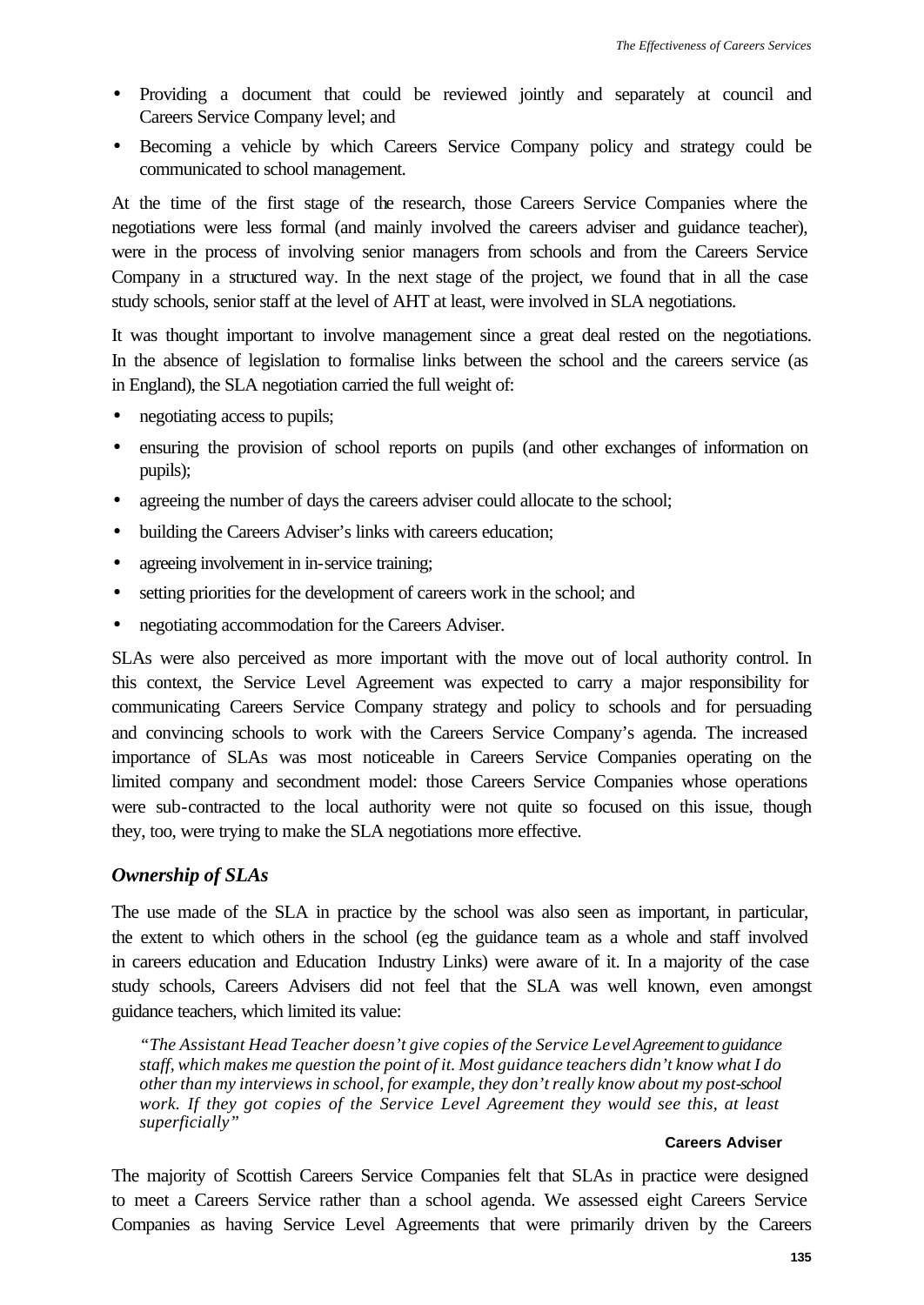Service Company agenda, six Careers Service Companies where negotiations of a limited kind took place, and three Careers Service Companies where schools were likely to be more proactive in their negotiation role. A similar pattern was evident in the case study schools where school staff shared the view that SLAs are primarily for the benefit of the Careers Service.

Schools were thought by Careers Service Companies to be quite accepting of Careers Service provision. This was generally the situation in most of the case study schools. We found that a school was more likely to be proactive in using the SLA to secure the Careers Service provision they wanted where the AHT or another member of SMT was committed to and recognised the importance of CEG:

*"this school is more likely to make demands and be proactive than many others…unusually the Headteacher is very involved in the Service Level Agreement negotiations which shows that he's genuinely interested"* 

### **Area Manager**

We found variation across Careers Service Companies in Scotland in how prescriptive SLAs were, that is, how far the SLA determined the precise nature and extent of Careers Service input to the school throughout the year. This was mirrored in the variation across the case study Careers Service Companies. In three of the five Careers Service Companies, both school staff and the Careers Advisers felt that the SLA restricted the Careers Advisers flexibility to respond to school requests:

*"The SLA menu has formalised links with schools so the careers adviser's and the school's freedom is limited"* 

### **Careers Adviser**

but also

*"Within the constraints of the SLA, X [Careers Adviser] can adapt to the needs of the school"* 

### **AHT**

As we noted earlier, Careers Service Company managers were concerned to ensure equity in Careers Service input across schools, and a high level of prescription arose partly from the way Careers Service Company management saw the SLA as a mechanism to achieve an equitable level of service across schools:

*"The Service Level Agreement provides a baseline … The Company also tries to ensure consistency of approach and ensure minimum service and not to allow one school to get more than another."*

### **Head of Service**

A number of Careers Service Companies had introduced model Service Level Agreements to encourage company-wide developments across all schools. Managers also used SLAs as a way to manage Careers Advisers workload; a common comment from Careers Advisers was that they could easily spend all their time in school if they responded to what the school was asking them to do. The role of the SLA as a way to manage resources was particularly evident in the later stages of the research at a time when Careers Service Companies were operating within a standstill budget.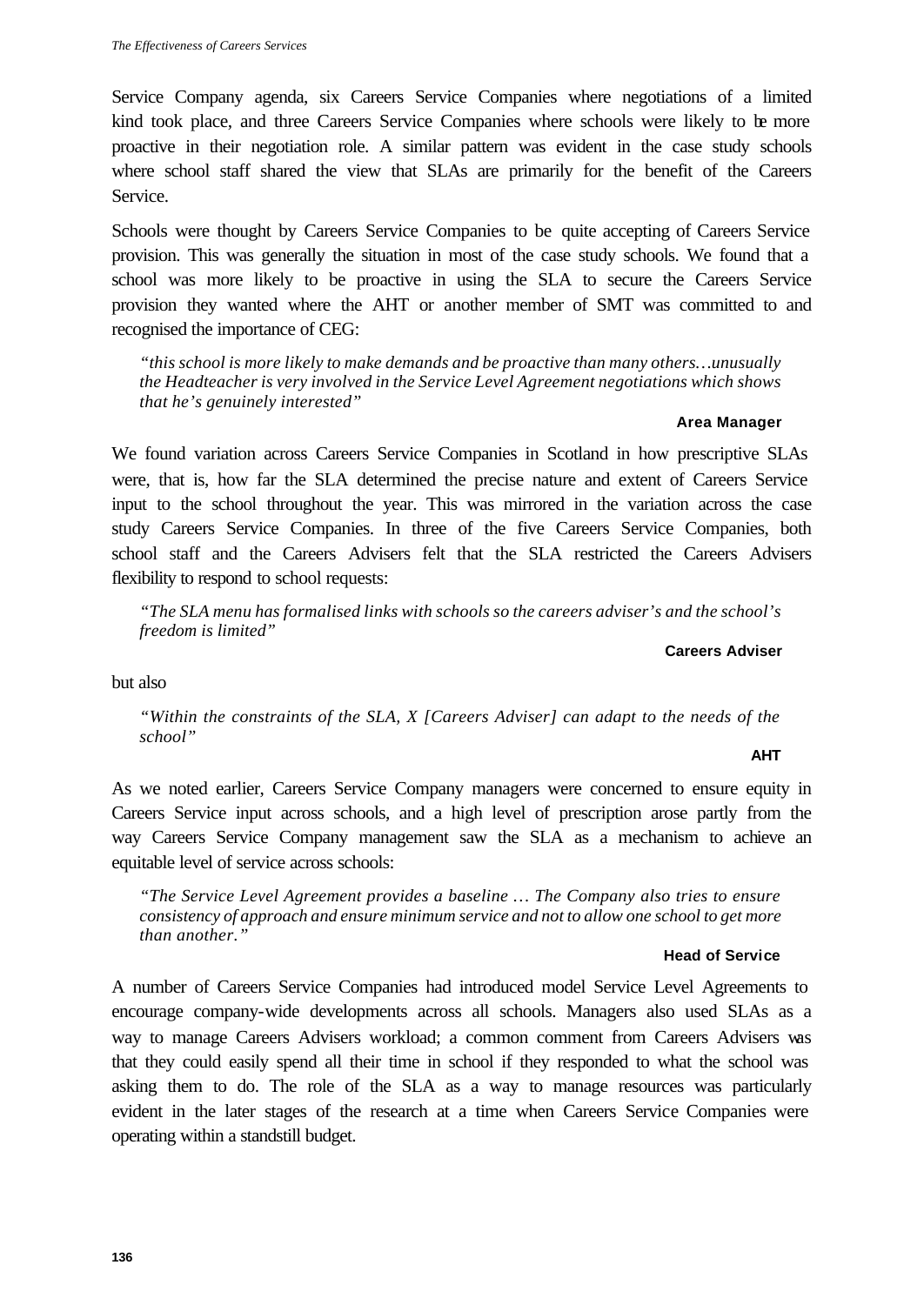## **Status of the Careers Service in school**

We have discussed the conditional status of the Careers Service in Chapter 3, and the basis on which the Careers Service must operate in the school context: no right of access to schools, to reports on pupils or to involvement in the curriculum, including careers education. In this context, a common view among Careers Service Companies, in particular among managers, was that SLAs were helpful in clarifying what the Careers Service would do and in setting out the obligations of the school thus providing the basis for the Careers Service Company to address outstanding issues. Nevertheless, while SLAs represent a move forward, they do not change the conditional status of the Careers Service in schools. Careers Advisers and their managers must still negotiate and persuade school staff.

It is important to note that we are not saying that schools do not support the role and functions of the Careers Service or do not value its activities. All the school staff whom we interviewed valued the Careers Service and its role in providing informed and impartial careers information and guidance to pupils and in informing and supporting teachers. Typically schools wanted more, not less, of the Careers Service. The issue is that in practice, the Careers Service cannot require anything of schools but has to rely on their flexibility and co-operation and this can have an impact on their service to pupils.

The evidence from the case study schools shows that SLAs could and were being used as an opportunity to raise and deal with outstanding issues eg school reports, access to groups, the management of the careers library. But it was also clear that while the SLA provided an opportunity for raising issues Careers Service staff sometimes were reluctant to push an issue:

*"SLAs provide an opportunity to improve the school context but we don't want to be too high-handed"* 

### **Area Manager**

And so the same issues might reappear on the SLA from year to year. Several Careers Service Company managers in the case study Careers Service Companies commented that the sorts of issues that had been of concern 20 years ago (typically access to pupils, the provision of school reports on time and accommodation for the Careers Adviser) remained problems with some schools:

*"X is a school that has consistently failed to produce any confidential pupil assessments. There's a long history of raising it with the school but making no progress on it."* 

### **Area Manager**

Generally, Careers Service Company managers felt that Careers Advisers needed to challenge the school's expectations more. On the other hand, where issues were not handled sensitively, school staff could feel that the Careers Service Company was using the SLA meeting simply as the chance to criticise and blame them. Both scenarios point to the need for Careers Service Company staff to have high levels of negotiation skills.

In Chapter 3 we discussed the conflicting demands on the Careers Service, its conditional status and the changes to its client group which have made schools as well as pupils, their clients. All of which mean that for a Careers Adviser and/or a Careers Service Company to challenge the decisions and operations of schools is a difficult and problematic activity. This is illustrated in the way that schools (also the Careers Service Company's client) judged the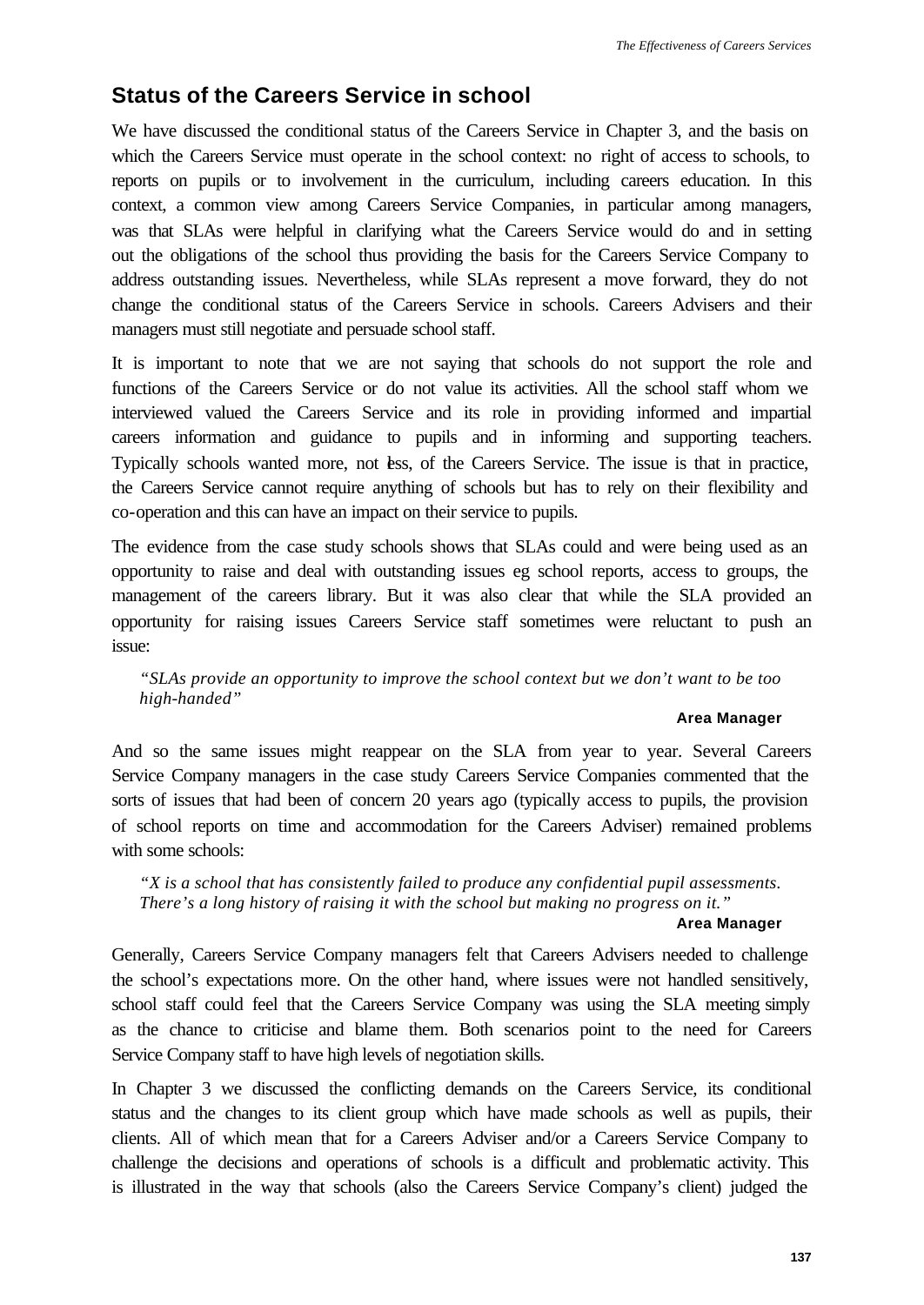effectiveness of a Careers Adviser. We found that a key indicator of effectiveness for them was that a Careers Adviser fitted into the needs of the school.

### *Improving the status of the Careers Service in schools*

The profile and status of the Careers Service in a school was seen by both Careers Advisers and guidance teachers as highly dependent on the commitment and involvement at appropriate times of a member of the senior management team (SMT) in the school. In all of the case study schools a member of the SMT (usually an Assistant Headteacher, less commonly a Depute Headteacher) had the formal responsibility for Careers Service liaison although in one school this had been devolved to the Careers Co-ordinator. The extent of the AHT/DHT's commitment to and involvement in CEG and with the Careers Service varied. We would summarise the SMT commitment and involvement as limited in two schools; committed but with limited day-to-day involvement in four schools; and committed and directly involved on a regular basis in the remaining four schools. The extent of day-to-day involvement of senior management seemed to be less important in developing careers education and guidance in the school than their visible commitment to it. Being seen to be committed to careers education and guidance was the critical factor.

Some teachers and Careers Advisers noted that a way for the Careers Service to raise its status in a school was to demonstrate that its activities would help the school achieve its aims and contribute to its development plans. Careers Service work was not generally part of schools' formal Development Plans and Careers Advisers were usually not aware of them. Teachers and Careers Advisers who commented on this thought that if Careers Service Companies linked their activities more explicitly to development planning that this would be a way both to enhance their status and also would promote integration:

*"The Careers service makes a big contribution (to the Development Plan) but I'm not sure it's recognised. The management of the school needs to recognise this…If the headteachers could have this pointed out to them centrally, that the Careers Service could contribute to the school Development Plan that would be really helpful and would raise the importance of the Careers Service in the school."*

### **PT Guidance**

*"There is no specific part of the school Development Plan linked to careers, although aspiration raising is so key that that this is an overlap area…the Careers Service needs to link much more to the development needs of the school."* 

### **AHT**

The development of social inclusion initiatives in schools may be one area where Careers Service Companies could most easily relate their contributions to the achievement of the school's Development Plans.

## **The impact of the changed management of the Careers Service**

Opinion was mixed among school staff about the impact of the changes to the management of the Careers Service. Some had not noticed any difference:

*"The Careers Service is very responsive to requests but this isn't the result of any change to the Company. I've generally found the Careers Service to be very co-operative and flexible within their constraints and easy to work with."*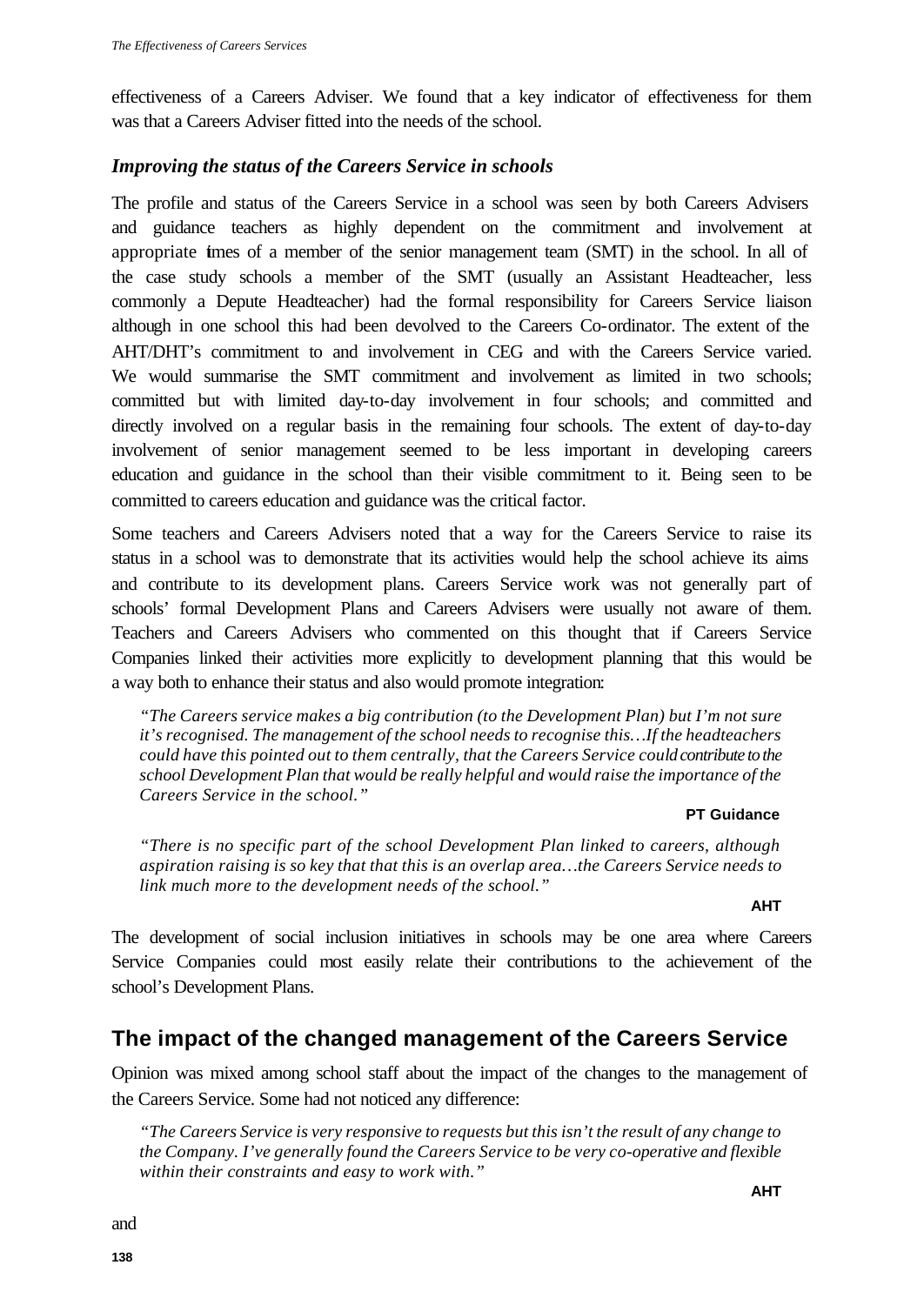*"Under both systems there's been a fair turnover of Careers Advisers with big gaps which have been filled with temporary staff. This has been a major problem for the school under both systems"* 

### **PT Guidance**

Others felt that any change was due to the particular Careers Adviser attached to the school rather than the result of the new arrangements for the Careers Service:

*"Any differences I've seen have depended on the individual Careers Adviser"*

### **PT Guidance**

Around half of school staff who commented on this issue thought that the Careers Service had improved. There was a general view among these staff that the Careers Service had developed a more professional and business-like approach:

*"There's a noticeable efficiency there now, for example, when I phone I get a better response than before. They come in with their SLA, there's a policy there now that's visible".* 

**PT Guidance**

The quality of information given to pupils was another area that was perceived to have improved:

*"There is a lot more effort put into following them up now. The information they get arrives quickly and is produced in professional packaging and they get more documentation and it is more tailored to the individual pupil".*

### **PT Guidance**

In general, the quality of careers guidance that pupils received was perceived to depend on the qualities of the particular Careers Adviser rather than having been affected by the reorganisational changes to the Careers Service:

*"It does depend on the individual Careers Adviser and this is my concern, how youngsters respond to the individual Careers Adviser"* 

### **AHT**

Several staff did note that the school's Careers Adviser was now reviewing his/her work by holding evaluation focus groups with pupils.

## **School-Careers Service relationships**

### *The role of individuals*

We have described the ways in which the school-Careers Service link operates in schools and the development and functioning of Service Level Agreements. But what was very clear from our interviews with both Careers Service Company and school staff is the importance of the informal links and of individuals to the quality of school-Careers Service relationships:

*"There's both the formal and informal side to how the Careers Service gets on with the school. There's the formal structures and then on the informal side, there's the personalities involved and the fact that the people in certain schools go out of their way to work with the Careers Service"* 

### **Area Manager**

It was evident from interviews with both Careers Service Company and school staff themselves that particular individuals could make a considerable difference to the nature and quality of the school-Careers Service relationship. We saw in several of the case study schools that a change of personnel could make a difference to how smoothly the mechanics of the link worked and to the extent and range of the Careers Service Company's input to the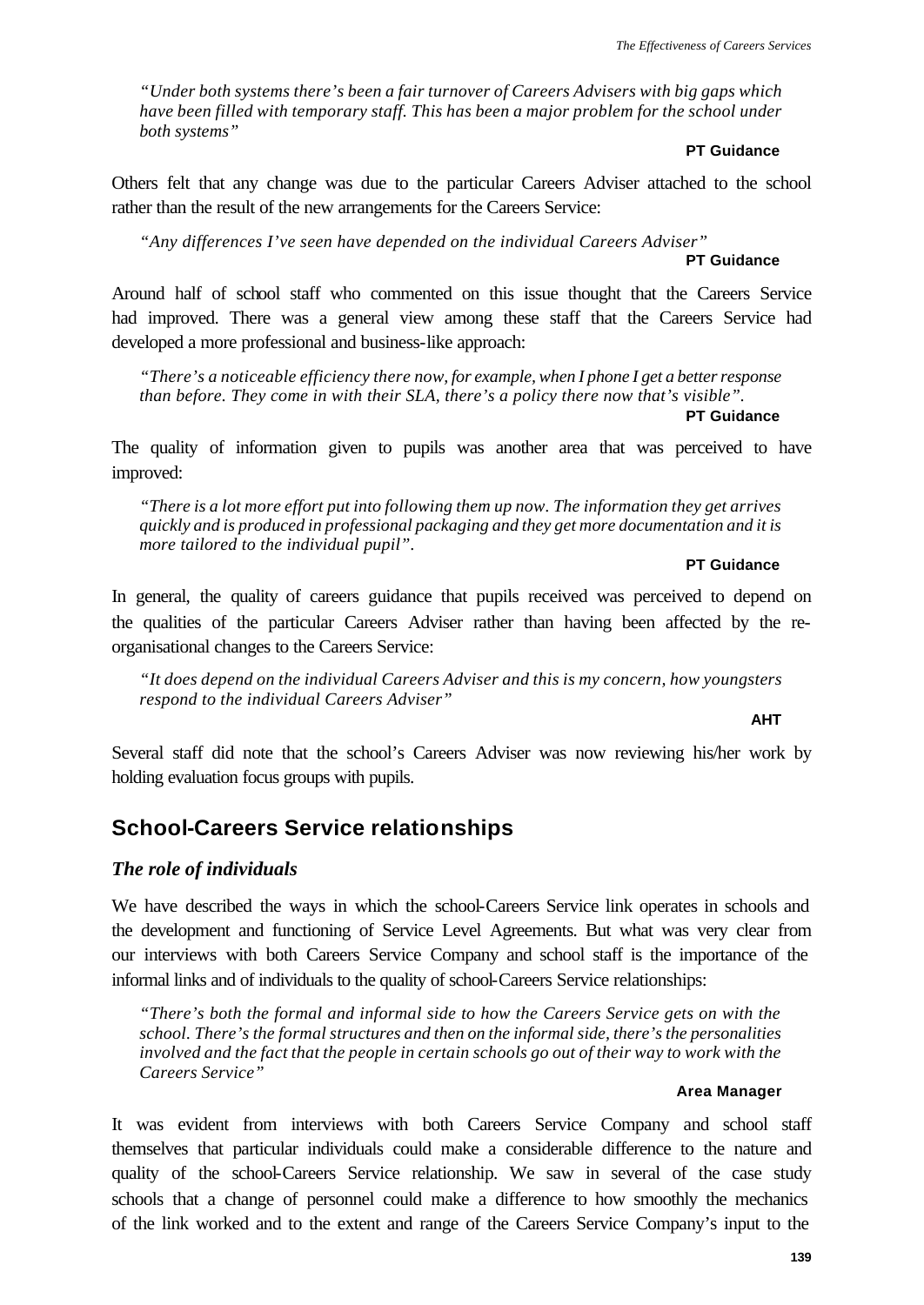schools. In two schools, for example, the appointment of a new AHT with responsibility for the Careers Service had lead to considerable developments:

*"I'm trying to expand what the Career Service does and make the Careers Service more meaningful for youngsters in the school and involve the Careers Service more with the school. I certainly want more from the Careers Service than just doing interviews. I've built x [Careers Adviser] into the guidance calendar for the first time, indeed the guidance calendar itself is a new development."* 

**AHT**

Similarly, there were examples of a new Careers Adviser having a considerable impact on the school:

*"As well as introductory talks I've also done a range of groups that haven't been done before in the school in terms of topic and methodology. I've done group work with S5s and S6s about HE generally, including HN provision, because many are doing one or two Highers, about social life, independent living and so on. And how to choose."* 

### **Careers Adviser**

Although the individual and individual personalities are important and may be difficult to influence, it is important that this does not lead to other factors that might develop the school-Careers Service relationship being ignored. As one Area Manager commented:

*"X [Careers Adviser] has done very well in [X school] but has had to deal with personalities…but also the structure there could be improved, since the PT in guidance has other responsibilities than careers. There's a need to delegate and spread it round the guidance staff and having enough guidance staff interested in careers."*

**Area Manager** 

### *Relationship with the guidance team*

Overall, the Careers Adviser-guidance team relationship was seen both by schools and by the Careers Service as the key relationship in schools. Across all Careers Service Companies the Careers Service Company policy was that Careers Advisers should attend guidance meetings regularly. In practice this did not always happen; in over half of the case study schools the Careers Adviser had not been able to attend guidance meetings over the previous session, mainly because of time pressures. In one school the Careers Adviser was not given access to the guidance meeting. Typically, the Careers Adviser would attend when there was a careersrelated item on the agenda or to update guidance teachers on new developments or to present the destination figures for the leavers from the school.

Generally schools wanted greater Careers Service involvement with guidance and other teachers. The guidance teachers and other school staff whom we interviewed frequently expressed concern about keeping up-to-date with the rapid changes and developments in education, training and employment and looked to the Careers Adviser to keep them informed. There was a demand for the Careers Adviser to provide in-service training but the extent to which this happened was often limited by the Careers Adviser's time constraints.

Another key member of the school staff for a number of Careers Advisers was the school librarian, reflected in his/her inclusion in Careers Education Management Teams. Librarians could be helpful not only in respect of organising the careers library, introducing pupils to the careers library and helping them to access careers information but also in encouraging pupils to ask for a careers interview and in briefing the Careers Adviser about pupils: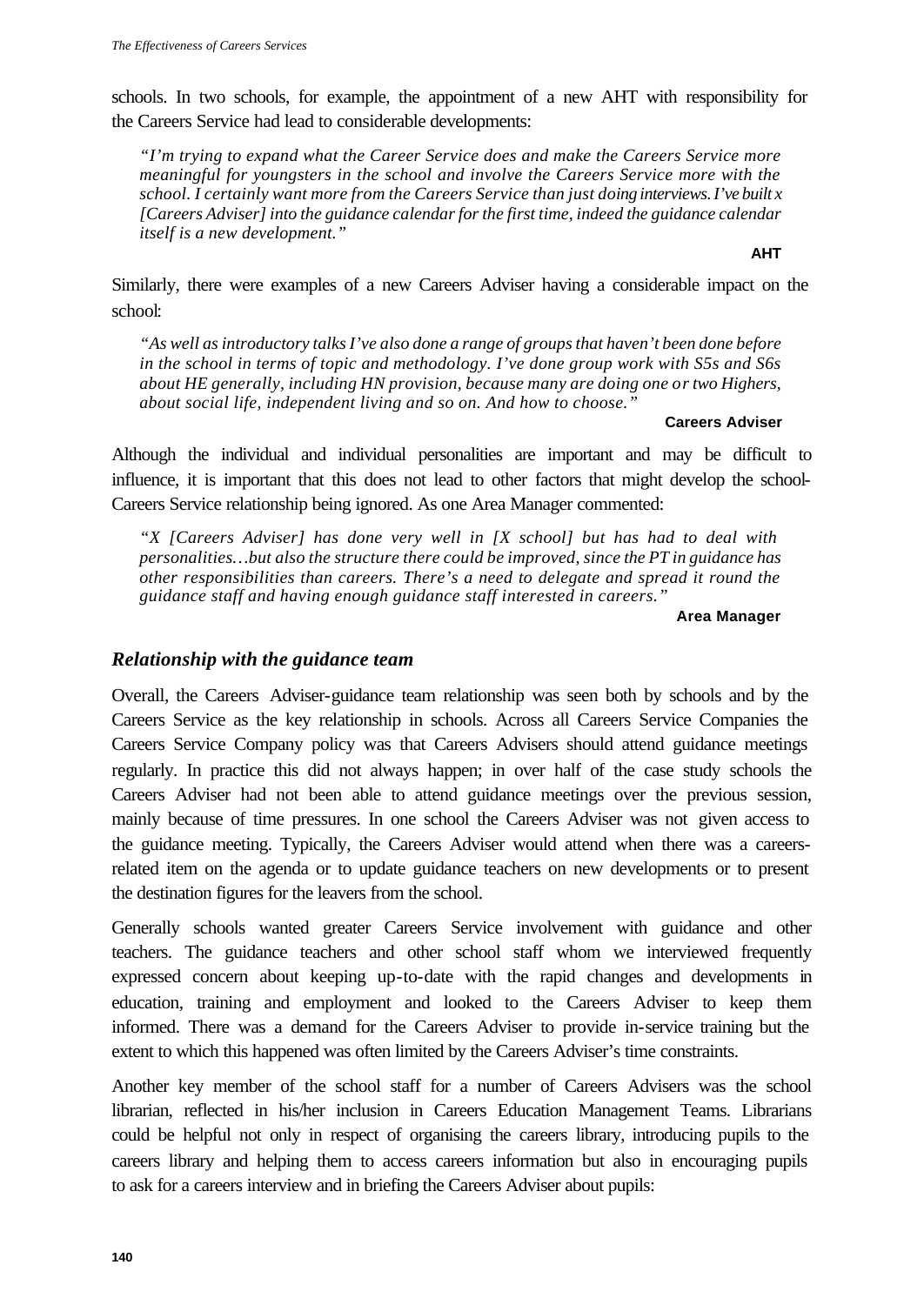*"I have a particularly good relationship with the librarians, there've been two different ones over my time at [X school]. I've got excellent support from them, they give me information on the youngsters informally and suggest to pupils that they see me."* 

#### **Careers Adviser**

### *Importance of continuity*

School staff saw continuity of Careers Adviser in the school as critical to building up productive relationships:

*"Continuity is very important, it takes a wee while to build up the trust on both sides"* 

**AHT**

Heads of Service and Area Managers commented that staffing changes were the aspect that most concerned Headteachers. Most staffing changes resulted from the secondment of the school Careers Adviser to work on initiatives or projects that the Careers Service Company had received funding for or because of maternity leave or illness rather than a policy of moving Careers Advisers around schools (although there were examples of this). The secondment or movement of school Careers Advisers is one illustration of the impact of noncore funding on the core work of the Careers Service. Apart from the impact on continuity of staff, another effect was that schools tended to lose the more experienced Careers Advisers since it was usually such Careers Advisers who moved into the special initiatives.

We are not suggesting that staff turnover is purely negative, as clearly there are positives in terms of individual staff development and the fresh ideas and approaches that a different Careers Adviser might bring to a school. But we would suggest that both Careers Service Companies and schools need to give more attention to minimising the negative effects of staff turnover. Staff in one school spoke positively about the efforts of Careers Service Company management to offset some of the problems associated with high turnover:

*"They put in two Careers Advisers so that if one changed there would always be somebody to have some level of continuity"* 

#### **AHT**

Shared working in a school is one approach although not all schools liked having more than one Careers Adviser to work; and Careers Advisers often preferred to have "their own school" as a number of Careers Advisers commented to us:

*"Now I'm in X area and covering two schools with two other careers advisers, I can't make my own impression in any of the schools"*

But there are other strategies such as structured induction programmes for Careers Advisers starting work in a new school that can also be pursued. But we found little evidence of such programmes in any of the Careers Service Companies in Scotland. This is a strategy that Careers Service Companies and schools could develop.

### *Models of school-Careers Service relationships*

We analysed the nature of the school-Careers Service relationship in the case-study schools using a classification developed in earlier research on the Careers Service's work in school (Morris *et al*, 1995). This research identified three models of the school-Careers Service relationship: "parallel provision", "pyramidal provision" and a "guidance community". No one relationship conforms entirely to any one of the three types but rather they represent a continuum along which each individual school-Careers Service relationship can be located.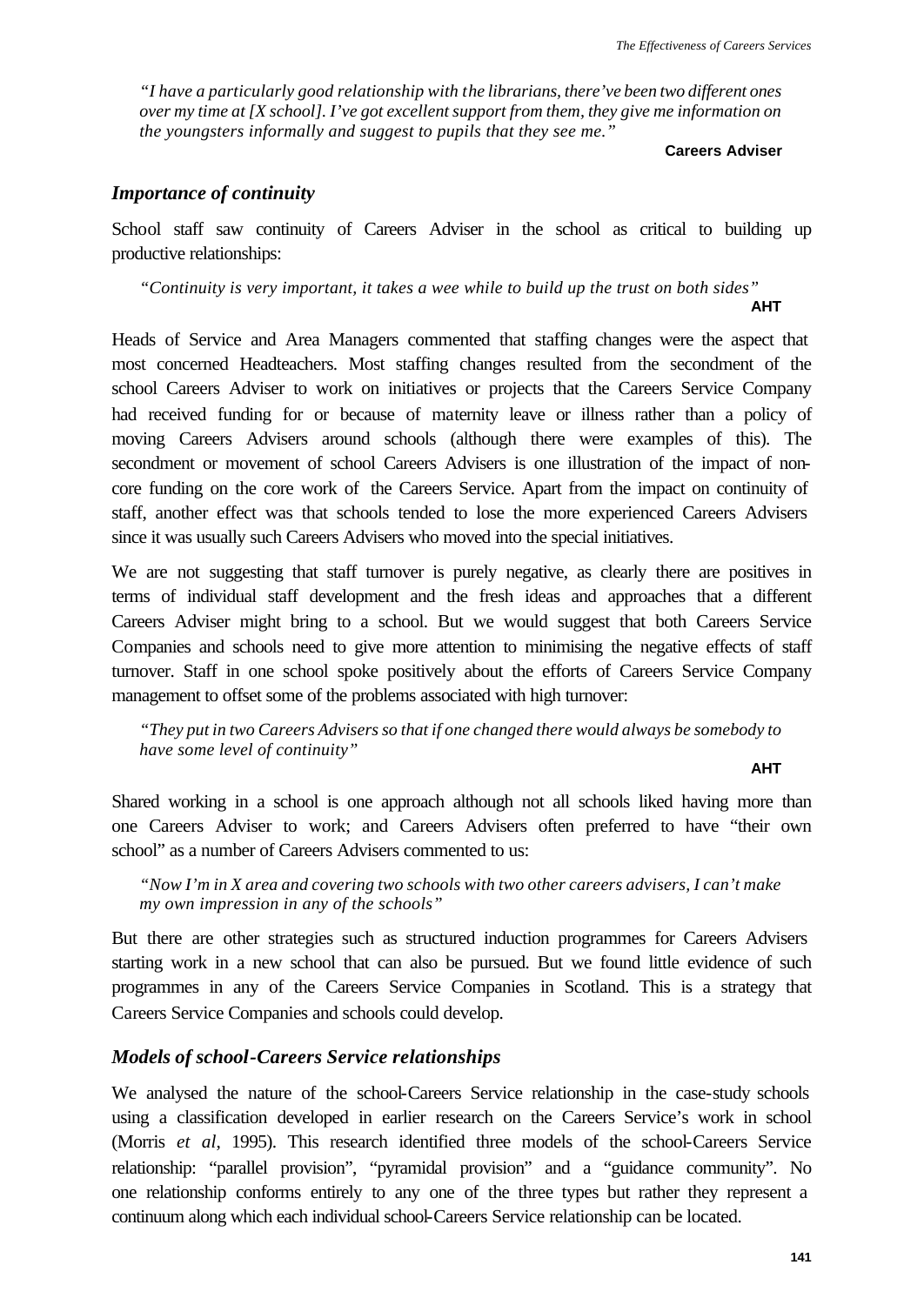"Parallel provision" refers to a situation where there is minimal interaction between the school and the Careers Service Company. Careers education is the responsibility of teachers and the Careers Service Company is not involved in it. Careers Service Company input is restricted to the careers guidance interview and there is little exchange of information between the Careers Adviser, careers or guidance teacher and the pupil. The Careers Adviser gets minimal information about pupils and the pupil receives little information about the purpose of the careers interview.

In the "parallel provision" model, the careers interview is seen as the culmination of the careers education and guidance process with the school and the Careers Service Company working fairly separately towards it but with good exchange of information. In this model, the Careers Service Company is often involved in providing some factual input to the curriculum, support for the careers library and occasional in-service for guidance teachers. Information about pupils is passed on to the Careers Adviser before the interview and a written note of the outcome of the interview is passed back to the pupil and to the school but rarely is used in any continuing careers education and guidance by the school. After the initial interview with the Careers Adviser, further Careers Service Company interventions are conducted on an individual basis with the pupil, in effect, becoming the personal client of the Careers Service Company.

The model of a "guidance community" involves the Careers Service Company (and other agencies and individuals in the community) in curriculum planning and review and in making a range of appropriate inputs. In this model, the careers interview is seen as part of pupils' educative process and feedback from the interview informs future curriculum development. It is where the different but complementary skills of school and Careers Service Company staff are recognised and used appropriately.

These three models were based around a number of criteria:

- The perceived relationship between the "educational" and "guidance" aspects of careers practice;
- The division of tasks between Careers Service Company and school staff;
- The pattern of information flow between the Careers Service Company and the school;
- The extent of feedback between the Careers Service Company and school;
- The status of the careers guidance interview in the careers programme.

The NFER research found that the guidance community existed in only a minority of cases but that a number classified as "pyramidal" were working towards this broader approach. The study concluded that the "guidance community" model appeared to offer the best opportunity for the Careers Service to "add value" to careers education and guidance in schools and for genuine partnership to be developed.

When we analysed the nature of the school-Careers Service relationship in the case-study schools, we concluded that one school-Careers Service Company relationship could be classified as "parallel provision". In the other nine cases the model was "pyramidal" but to different degrees across the schools, for example, in three of them, the school-Careers Service Company relationship was moving towards a "guidance community". The NFER research found that the type of relationship a Careers Service Company had with each of its schools could vary and we found the same in this research: in all of the case study Careers Service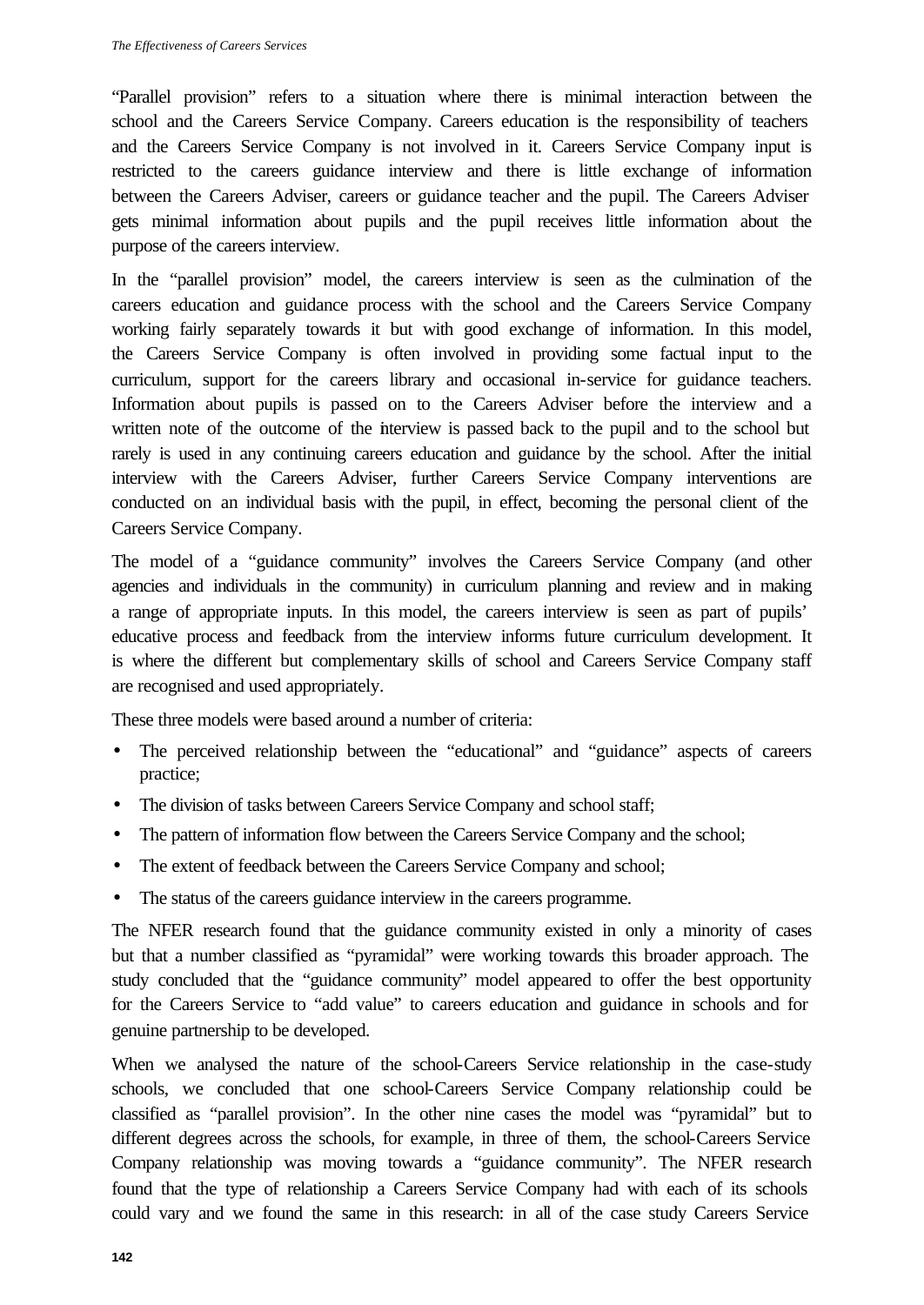Companies, we concluded that there was a different model of school-Careers Service Company relationships in each of the two case-study schools.

We have spent some time describing the NFER models of school-Careers Service relationships since we think that they are a useful way to capture and make sense of the complexity of the Careers Service Company work in schools. We used them in this research to analyse the case study Careers Service Companies' practice and relationships in their schools. We think that they would be a useful approach for Careers Service Companies themselves to use when reviewing their role and relationships in school.

## **An effective Careers Adviser**

### *The school view*

Schools had consistent views about the characteristics of an effective Careers Adviser. We would note that we are reporting schools' views, not necessarily suggesting that all of the characteristics identified by them are appropriate.

The ability to build rapport and get on well with different types of pupils was seen as a basic requirement:

*"An effective Careers Adviser needs to be the sort of person kids would go to and who gets enthusiastic about all sorts of young people."* 

### **PT Guidance**

All the school staff whom we interviewed commented that they generally checked on pupils' reactions to their careers interview, usually on an informal basis, rather than by any organised system of de-briefing or follow-up to the careers interview. They also used the number of pupils requesting a repeat interview as an indicator of the Careers Adviser's effectiveness:

*"What do young people say? Are they willing to go back to see the Careers Adviser again?"* **AHT**

Another characteristic of an effective Careers Adviser that a number of school staff identified, was that the Careers Adviser treated each pupil as an individual and that the information and guidance given was tailored to them:

*"Do they seem to treat them as individuals, or do they all seem to get the same advice and approach?"*

### **AHT**

Some commented on particular skills that a Careers Adviser needed to be effective. A frequent comment related to the ability to handle group work, a skill that they felt not all Careers Advisers had:

*"Not all Careers Advisers are keen to speak to groups on their own but X [names Careers Adviser] likes this, she has enough confidence and the kids respect her"*

### **PT Guidance**

In schools' view, in addition to working well with pupils, an effective Careers Adviser should also be accessible to and communicate easily with staff, especially guidance and PSE teachers. Schools expected the Careers Adviser to be "the source of specialist knowledge" about FE/HE and the labour market, to keep guidance staff up-to date with such information and to provide wider links for the school: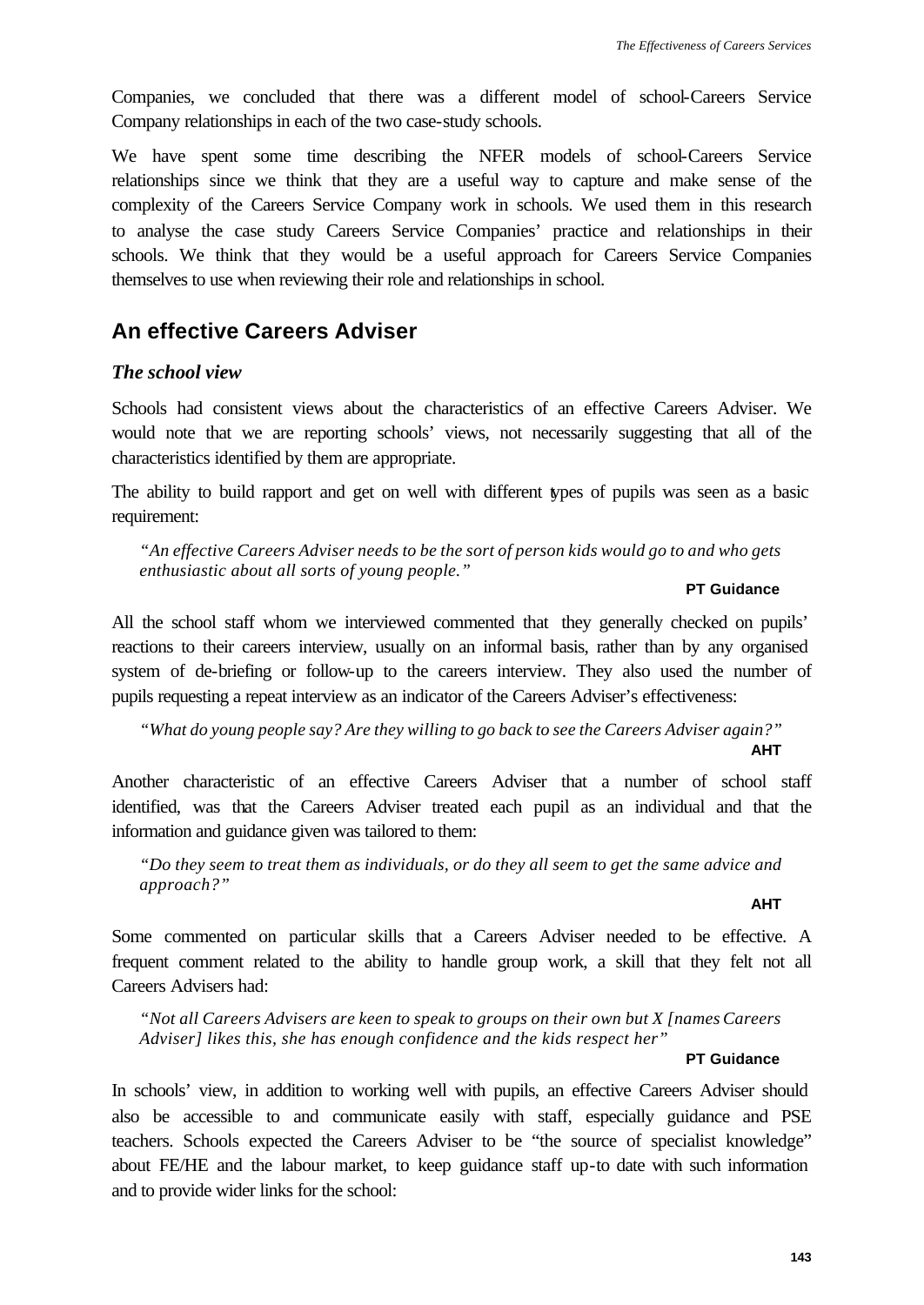*"Be up-to-date, know computer programmes, to give teachers specialist advice on jobs, be able to link to employers, colleges and universities on the school's behalf."*

**AHT**

Reliability was an important aspect of effectiveness for schools. They saw an effective Careers Adviser as someone who was well-organised and reliable, who turned up on time and produced reports and information quickly:

*" [effectiveness is] if they don't let us down, they get plans of action back to youngsters, and copied to the school, they come in and do the talks".*

### **PT Guidance**

*"An effective Careers Adviser should be reliable, turn up when she says she will, not let us down."*

Schools generally wanted a Careers Adviser who would be flexible and prepared to get involved beyond the letter of the SLA. This characteristic was graphically captured by one Principal Teacher of Guidance when describing the school's Careers Adviser whom he rated as very effective:

*"She will go that extra mile and is prepared to bend over backwards to get involved"*

Part of being flexible was the Careers Adviser's ability to respond to school requests without always checking with their manager:

*"It's not very effective if they (ie Careers Advisers) have to keep checking back at the office every time you ask them to do something, you can't make arrangements."*

### **PT Guidance**

**AHT**

**AHT**

Another aspect of an effective Careers Adviser identified by schools was the ability to fit in with the needs and approach of the school and not make demands on the school for support. This view relates to the issues we discussed earlier about the conditional status of the Careers Service in schools, and the difficulty Careers Advisers can face if they challenge the school rather than "fitting in".

*"Should be there when the school needs them, flexible enough to help out when the school's arrangements go wrong and not complain."*

*"An effective Careers Adviser should be a bit like a chameleon, able to adapt to the style of different schools, whether formal or not."*

#### Some school staff looked at the overall approach:

*"Be available to individuals, to employers, to staff, to parents. To be able to advise on careers education and social education, to be available at parents' evenings, and available to outside agencies. Should prompt or remind schools about the need for particular inputs."* **AHT**

*"An effective Careers Service will make sure the guidance given in interviews is tied into what's happening in social education, should be capable of joined-up thinking and be well organised. And should have a strategy for working with pupils that is about more than interviewing."*

#### **PT Guidance**

What was very evident from teachers' comments, was the importance of the individual Careers Adviser:

#### **AHT**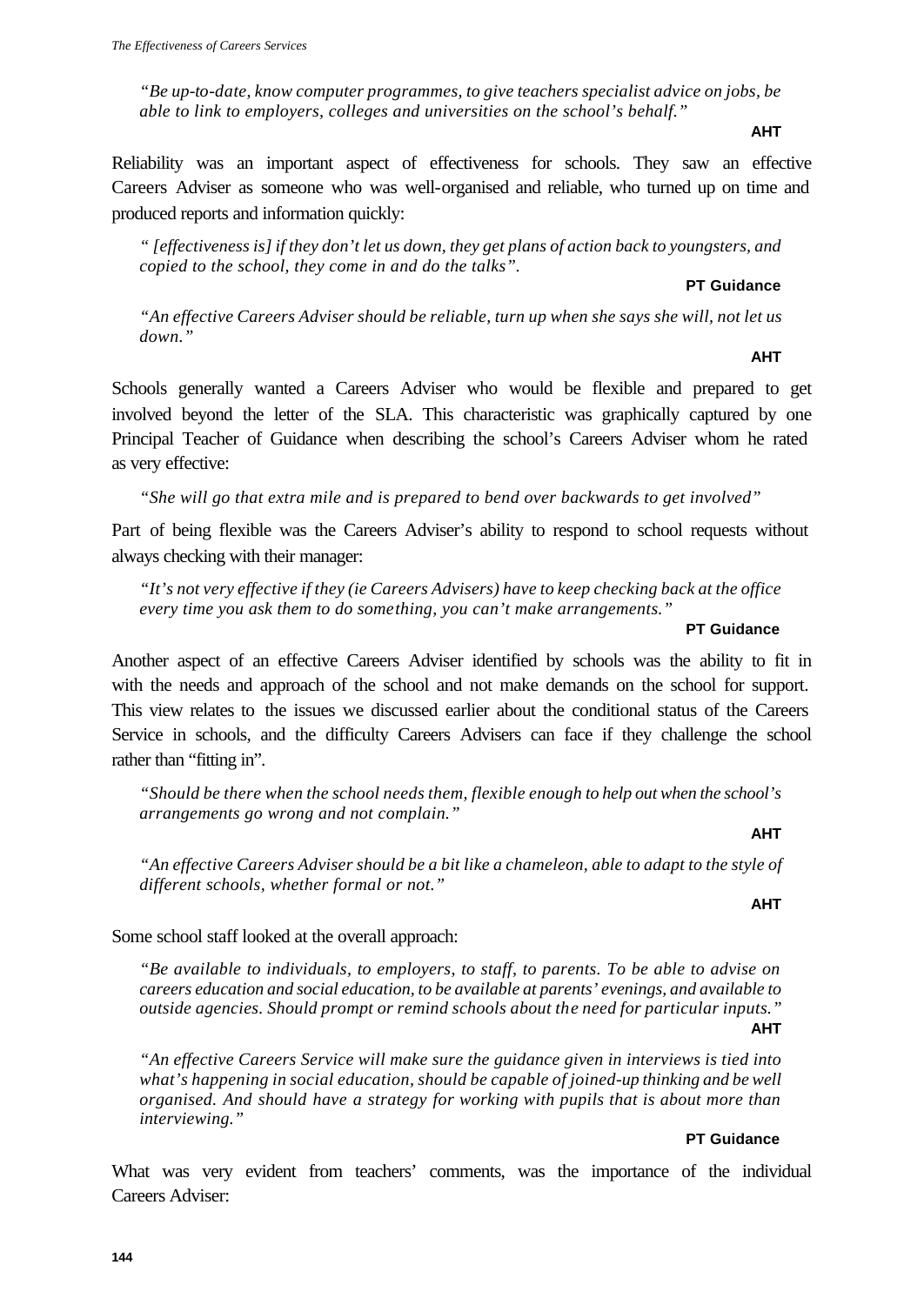*"The key ingredient is the personality of the Careers Adviser. Mr X is approachable, the other Careers Adviser who comes in on a part-time basis hasn't got the right personality."*  **AHT**

 *"It really depends on the quality of the Careers Adviser"*

#### **PT Guidance**

This teacher and several others noted the importance of the selection stage in ensuring that those entering the profession are suited to it:

*"It all comes back to the initial selection of Careers Advisers"*

#### **PT Guidance**

While the qualities of the individual Careers Adviser are clearly critical factors and there are problems if someone has entered the profession who is unsuited to it, it is important not to ignore other factors that can influence the performance and effectiveness of individual Careers Advisers. In particular, we would suggest that there is a need for Careers Service Companies to give more attention to the issue of accountability and the monitoring of Careers Advisers' professional practice and not just their achievement of numerical targets. This is a starting point to dealing with variation in effectiveness across Careers Advisers.

## *The Careers Service Company view*

Careers Service Company staff identified a similar list of qualities of an effective Careers Adviser which they thought applied across all aspects of work, not just that with schools: good communication and interpersonal skills; the ability to relate to different sorts of young people and to vary the approach depending on the individual:

*"It boils down to having good communication skills, this is the basic requirement to be able to talk to young people, get them to think about themselves and help empower them. "* **Careers Adviser**

*"It's about basic interpersonal skills to form a relationship with the youngster, knowing how to deal with the individual youngsters, trying to read them and to respond to the particular concerns and background that they bring with them"*

#### **Careers Adviser**

*"…taking a different approach, depending on the youngster, for example, adapting your level of language… The ability to develop an appropriate persona is a key skill for a Careers Adviser. "* 

#### **Careers Adviser**

Careers Advisers also identified the need to relate well to school staff and to have good organisational skills to ensure that their work programme in school operated smoothly. Being well informed about careers and labour market information and passing this on to pupils and staff was another aspect of an effective Careers Adviser that was identified. This expertise in careers and labour market information was something that a number of Careers Advisers identified as a particularly valuable contribution they could make:

*"Part of my effectiveness with young people is to give correct factual and up-to-date information which is not always what teachers give them"*

#### **Careers Adviser**

Careers Advisers also recognised that to be effective, they needed to keep up-to-date with educational developments as well as careers-related information. The ability to continually update their skills was identified as an increasingly important requirement for an effective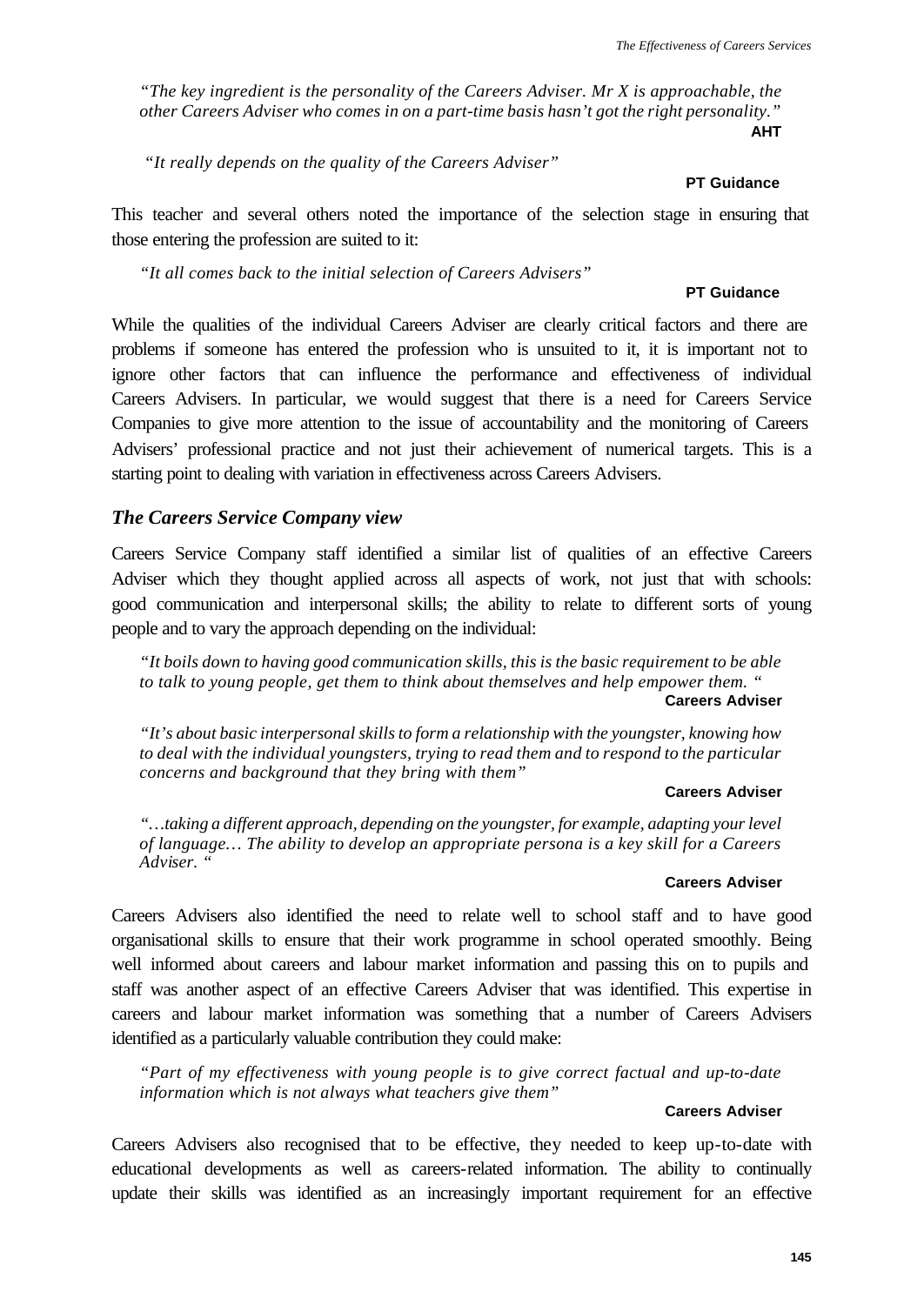Careers Adviser, for example, to develop computing skills. Careers Advisers put more emphasis than did teachers on the need to have good negotiating skills.

Careers Service Company staff themselves, particularly Careers Advisers, tended to focus on careers guidance processes and outcomes:

*"Effective if it widens young people's options, helps them look at their strengths and weaknesses, builds up their confidence, gives them new ideas. It's important to get the level of guidance right, establish what they want and not make assumptions. It's legitimate for the young person still to be woolly in their ideas at the end of the interview."*

#### **Careers Adviser**

*"Another key factor would be that guidance should be available at the right time, when clients want it and when clients need it. But clients may not welcome guidance or get it at the wrong time for them."*

#### **Careers Adviser**

We have seen from pupil's questionnaire responses that getting the timing right was of great importance in young people's perceptions of the effectiveness of the Careers Service's work.

We have discussed at other points in this report the need for Careers Service Companies' policy to be informed by practice and several Careers Advisers picked up on this as an aspect of effectiveness:

*"An effective Careers Adviser should be aware of issues to be passed on to the Area Manager"*

#### **Careers Adviser**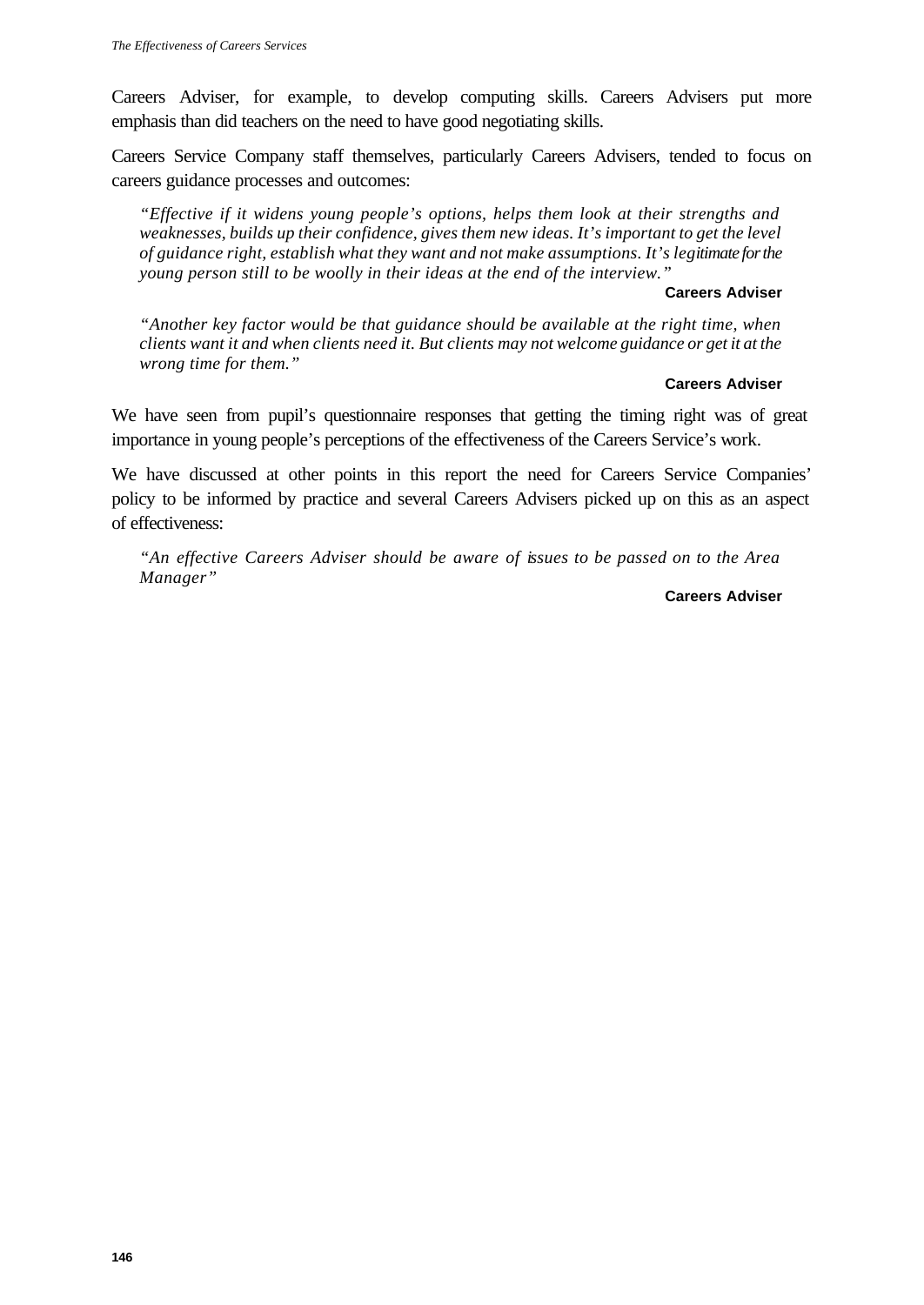# **CHAPTER 8 POST–SCHOOL SERVICES**

# **Introduction**

In Chapter 8, we first take an overview of post-school clients' transitions and then consider Careers Service Companies' work with different post-school client groups including the young unemployed, young people in training, young workers and FE students. We also consider post-school clients' views on Careers Service Companies (CSCs). In this chapter we use data from the mapping of all 17 companies, and the further data from the 5 case study companies including survey data from Training Organisations and young people.

# **SUMMARY AND ISSUES**

# **Definitions of post-school clients**

- The post-school clients within the Careers Service core client group are:
	- $\blacksquare$  those who are unemployed;
	- **Skillseekers trainees;**
	- **Example Skillseekers employees, including Modern Apprentices;**
	- young workers (non-Skillseekers);
	- students in further education.

# **Overview of post-school client' transitions**

- Many post-school clients move out of their first destination, or otherwise change career direction or status, within a year or two of leaving; some may make several changes. There are positive and negative reasons for these changes. The development of a young person's "career" is often not the linear progression that policy makers tend to expect.
- The Careers Service is often only aware of these changes if they impinge directly on the service's work, and the first destination statistics collected by Careers Service Companies obviously do not track young people's subsequent transitions. How might this best be done?
- Young people need careers guidance support at transitions beyond the first entry to an opportunity. To what extent is this given? What are the resource implications of providing such support?

# **Careers Service work with unemployed clients**

- All Careers Service Companies used standard approaches to work with unemployed clients; a minority of Careers Service Companies were also involved in significant levels of innovative work, often dependent on funding support from the LEC. Staff showed high levels of commitment to supporting young unemployed people.
- The Careers Service's role with benefits created problems for staff in working openly and supportively with young unemployed people. The Careers Service's role in policing benefits needs to be removed or changed.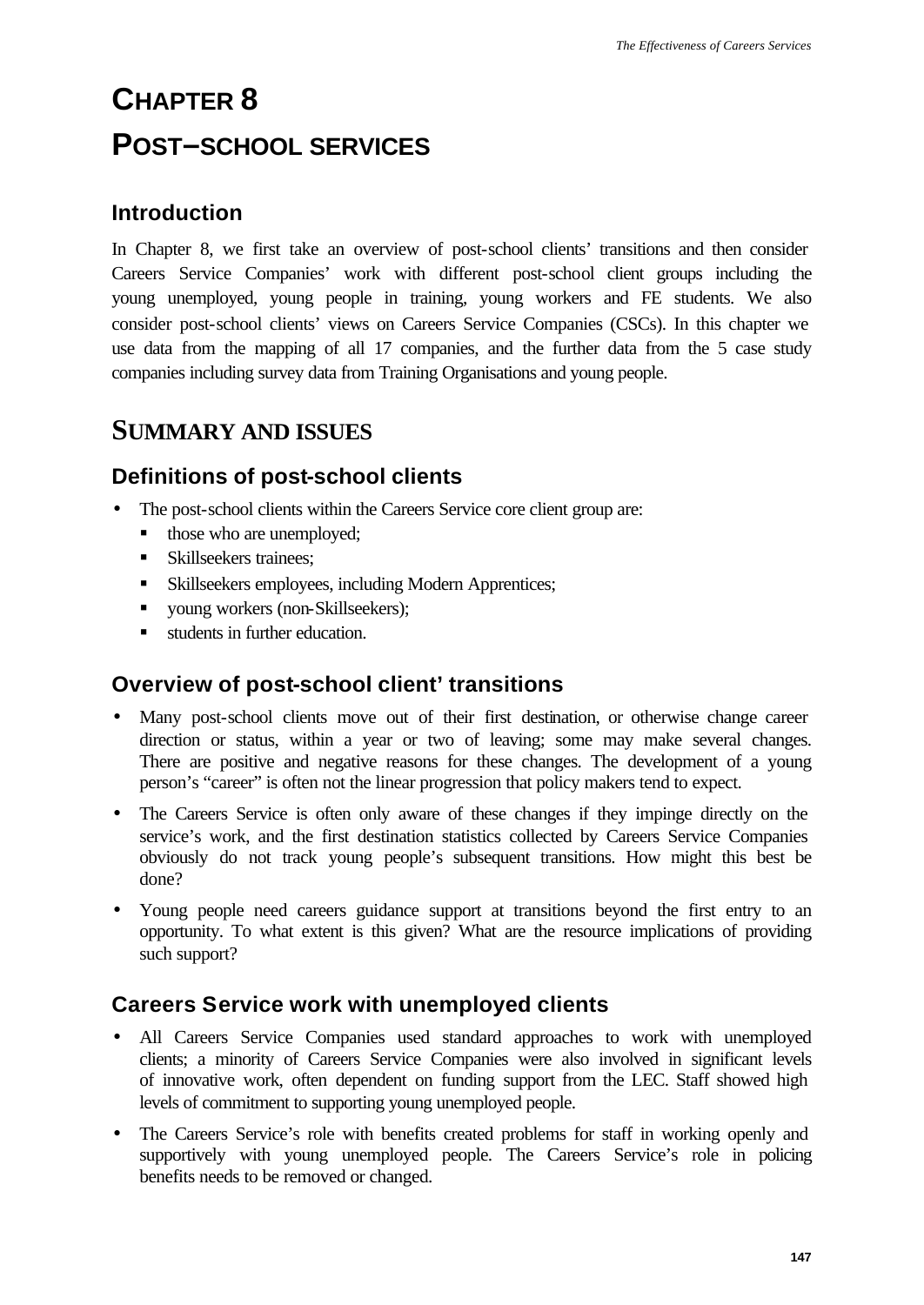- The relative responsibilities of the careers adviser and the careers assistant for work with unemployed clients was changing in many Careers Service Companies. There was also uncertainty about the importance (and practicalities) of ensuring continuity of the contact person for unemployed young people. How important is continuity of contact in this situation?
- Careers Service Companies had an increasing focus on outreach work. The possibility of complementary first level guidance links with other agencies and organisations working with unemployed young people should be examined and developed.
- Innovative approaches to identifying and working with (and through) each unemployed young person's informal support network are required.
- Client contact systems for unemployed young people need to take into account both personally prompted and externally prompted transitions.
- Careers guidance has a role to play in improving the situation of unemployed young people. What is this specialist contribution, and how can specialist careers guidance techniques be applied to the needs of unemployed young people. What is the balance between meeting social, personal and careers guidance needs of unemployed young people?
- There was little variation in how Careers Service Companies worked with unemployed clients based on difference in local labour markets. To what extent should features of the local labour market be taken into account when designing interventions with young people?
- Job-finding systems are important for unemployed young people, but need to be accompanied by continuing careers guidance support for these young people when they are in work or training. How are the resources to be found for this?

# **Work with young people entering, engaged in and completing Skillseekers or Modern Apprenticeships**

- The Careers Service has responsibility for assessing young people's Special Training Needs (STN). Careers Service Companies' approach to this ranged from the use of the careers interview to the management and delivery of externally funded assessment systems.
- The Careers Service was reported by Training Organisations as having a higher level of involvement with STN trainees (52% always or usually involved the Careers Service at the mid-point review) than with mainstream Skillseekers and Modern Apprentices once they have entered training.
- Training Organisations were uncertain whether the current level of Careers Service Company involvement with young people in training was appropriate. What is an appropriate level of involvement of the Careers Service in the ongoing and pre-exit guidance of young people in training, particularly those with STN?
- Referrals to the Careers Service of young people at risk of dropping out of training were lower than might be expected. Of Training Organisations surveyed, 35% said they "never" and 24 % "occasionally" involved the Careers Service when a trainee was at risk of dropping out.
- How are the resource implications of any major increase in involvement to be addressed?
- The role of the Careers Service with young people once they have entered training needs to be discussed and agreed with Training Organisations and LECs. Strategies need to be adopted to ensure each organisation and its young people are aware of the Careers Service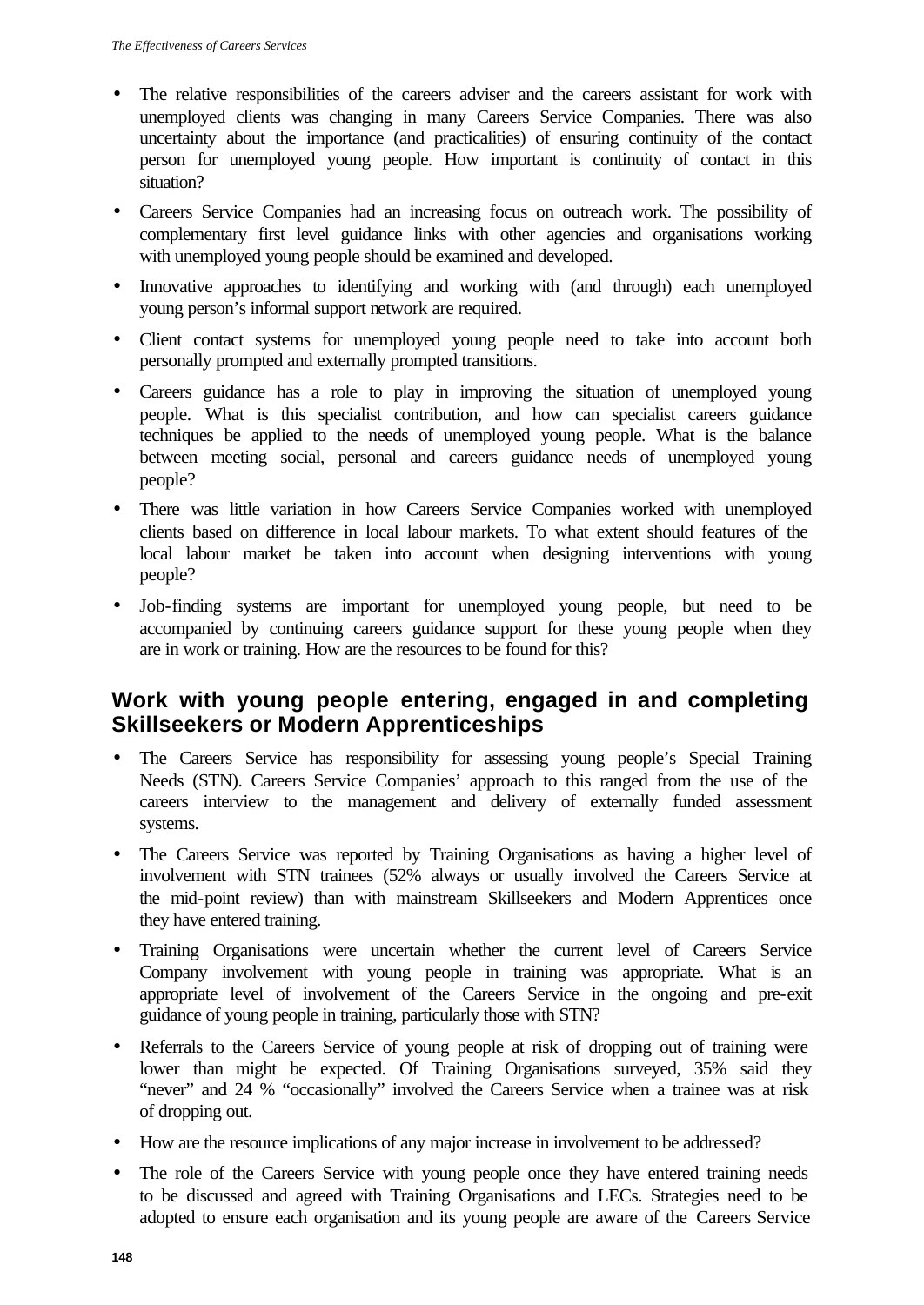role, for example, via Service Level Agreements with Training Organisations and through young people's Skillseekers induction programme.

• The extension of guidance support to both trainees and Training Organisations is likely to strengthen the advocacy role of the Careers Service on behalf of vulnerable and disaffected clients seeking to enter training.

## **Work with young workers**

- Young workers are free to use the Careers Service but Careers Service Companies do not actively promote their services to this group. The opening hours of Careers Service Companies can be a practical barrier to use by young workers.
- The research also revealed that most young people surveyed viewed the Careers Service as the organisation to go to when they first left school but less so once they had been in the labour market for some time.
- The Careers Service has few contacts with young workers, and policy guidance to Careers Service Companies reinforces a focus on initial transitions.
- Young people in work have continuing careers guidance needs, particularly in a more complex labour market. What are the implications for the career development of young workers if impartial careers guidance is not available to them? How may a continuing service to young workers be resourced?

# **Work with further education students**

- In most Careers Service Companies, work with FE students is a marginal activity compared to school work despite the fact that they are a core client group. The careers guidance needs of FE students need to be assessed and quantified.
- There is a disjunction between policy guidance and the funding formula for the Careers Service (GAE). Resourcing and policy need to be more closely tied together.
- Applicants to FE, unless already in a core client group, can only access impartial careers guidance through adult guidance provision.

# **Post-school clients' view of the Careers Service**

- When young people in the five case-study Careers Service Companies were surveyed for a second time, 40% of them had left school. Over a half of them had had contact with the Careers Service in their first year after leaving school. Unemployed young people were most likely to have had contact.
- Post school clients thought the most important tasks for the Careers Service were: to be good at advising young people who were unsure about their future (ie focusing on the careers guidance function of the Careers Service); to treat young people with respect; and keep up to date with information on courses and jobs.
- Young people's expectations and opinion of the Careers Service varied by their status at the time of the survey (ie whether they were in the labour market, at FE or at HE). Careers Services need to look more closely at the needs and expectations of different groups of young people, particularly those of HE entrants who appear to have distinct views.
- Young people were very positive that the Careers Service treats young people with respect (83% always/usually) and could be trusted with confidential information (85%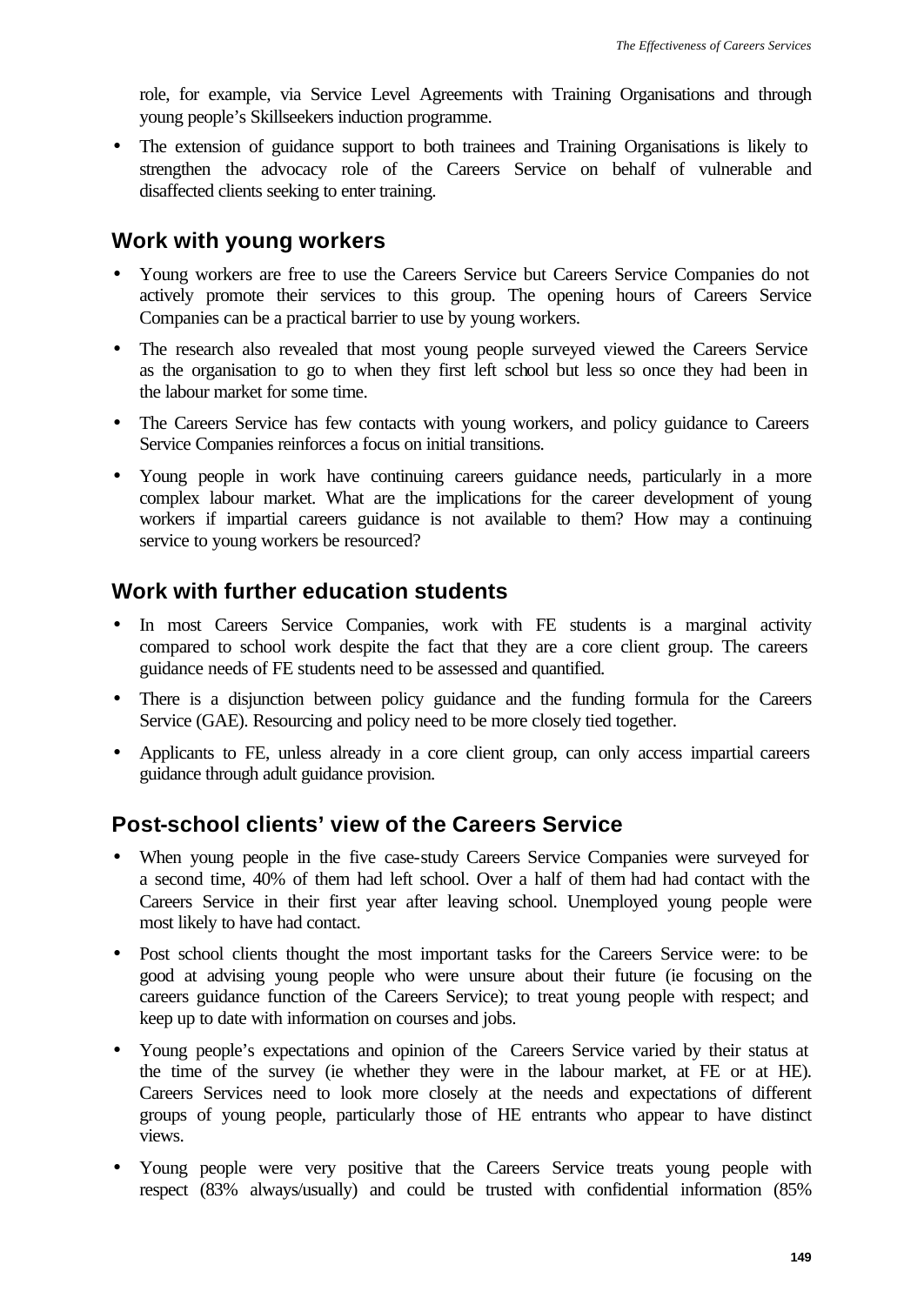always/usually). This suggests that the relationship between the Careers Service and its young clients is a positive one, based on respect and trust in certain key areas.

• The Careers Service's performance in some aspects of guidance and information was judged less positively by post school clients, especially HE applicants and students.

# **FINDINGS AND DISCUSSION**

# **Definitions of post-school clients**

The Careers Service's post school client group consists of five groups of young people who are defined as core clients:

- those who are unemployed;
- those who have entered a Skillseekers programme as trainees;
- those who have entered Skillseekers as employees or Modern Apprentices;
- young workers who have entered a job (not part of Skillseekers);
- students in further education.

These are the core clients of Careers Service Companies while the New Deal age group, 18- 24, is in the category of "clients to whom a service may be offered" (Guidance Arrangements, 1998). Students in Higher Education are not part of the Careers Service Company's core client group and have specialist Careers Services available to them in their institutions although Careers Service Companies will deal with young people dropping out of Higher Education and returning to their home careers office for advice.

# **Overview of post-school clients' transitions**

## *Considerable movement of some young people across the categories of post-school clients*

There is considerable movement across these five categories by some clients at different points in the post-school period. A number of studies such as the Scottish School Leavers' Survey have demonstrated the extent of young people's movement between statuses in the first few years after leaving school (Lynn & Courtenay, 1997; NCSR, 2000; Howieson *et al*, 2000). Although some will enter a post-school opportunity and stay there for a number of years, others will have periods of temporary work, unemployment, training, not actively seeking work, or in education. Some of these changes will be instigated by young people while others will not be of their choosing, for example the end of a temporary contract or being paid off.

Careers Service Company staff's awareness of the extent of this behaviour was limited by the lack of systematic tracking of post-school clients. Current resources allow (and the Scottish Executive requires) "first destination" statistics to be completed. The data for this comes from a 100% follow-up survey of all school leavers which is compiled within a few months after leaving school. It is, however, a compilation of the first known destination after school. Careers Service Company staff tended to become aware of movements beyond the first destination only when young people sought advice or vacancies from the careers office or when they were required to register at the careers office to get benefit. Other young people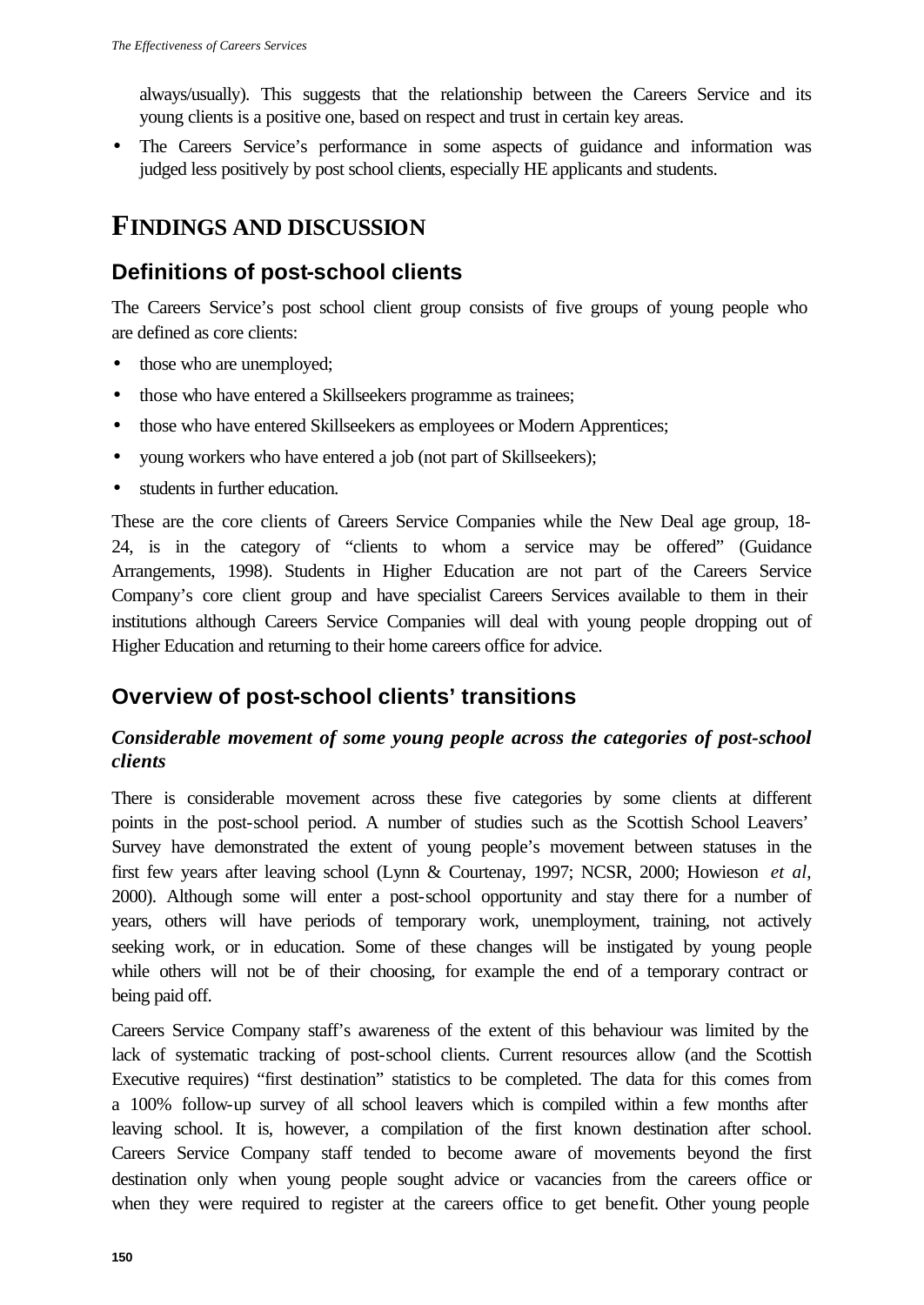moved in and out of opportunities without accessing the careers office or registering for benefit and their changed situation was not known to staff.

#### *The nature of young people's career development and transitions*

Possible reasons suggested to us by Careers Service Company staff for the apparently haphazard pattern of post-school activity by some clients included:

- lack of vocational maturity and of a sense of direction;
- lack of personal maturity (this has been exacerbated in the past two decades by young people's more prolonged transitions and greater financial dependence on their family);
- lack of "job readiness" (ie not having the skills and attitudes to access and keep work);
- poor family, community or peer group support for entry into work, training or further education; and
- lack of motivation and confidence.

These are all negative reasons and as such assume that movement between activities is a problem but this behaviour can also be conceived of in a more positive way:

- some change of career plans is a normal part of the career development process;
- the labour market requires new entrants to be flexible and mobile.

Much career development theory describes the ongoing nature of the career choice process (Super, 1957; Gottfredson, 1981; Krumboltz, 1994). Whether consciously or unconsciously, young people review their career aspirations and values and the possible opportunities open to them in the light of evidence and experiences gained during childhood and the teenage years. Their career planning and perceptions change accordingly. In the earlier stages of this development, family and community aspirations and experiences are extremely powerful, and the media and school experiences also have an impact. Education for Work programmes in school, careers guidance from careers advisers and guidance teachers and part-time work become influential on individual career planning while young people are still at secondary school. But the impact of the actual experience of further and higher education, and of the complexity of the world of work (much of which can only be understood in simple terms while still at school) can change the career planning and self-perceptions of many young people (Hodkinson *et al*, 1996; Bloomer & Hodkinson, 1999). It is hardly surprising if a first opportunity after school provides unexpected satisfactions or dissatisfactions leading to a change of course, job or training place for some young people in the few months and years after leaving school. Movement across opportunities (whether changes of course or subjects at university or college or of work or training places) could be seen as a normal part of adolescent career development for many young people. This could apply whether the change has been apparently under the control of the young person or enforced by others.

The actual observable development of a young person's "career", is often not the linear progression that some policymakers expect. There is often an assumption that if young people receive "good" guidance, then they will make the "right" choice first time (Hodkinson, 1997). In addition, the speed of change and the extent of temporary and part-time working in the labour market requires a degree of flexibility in career direction from new entrants and experienced workers alike. For many young people, their career progression is non-linear and this has implications for the effective delivery of careers guidance services, including the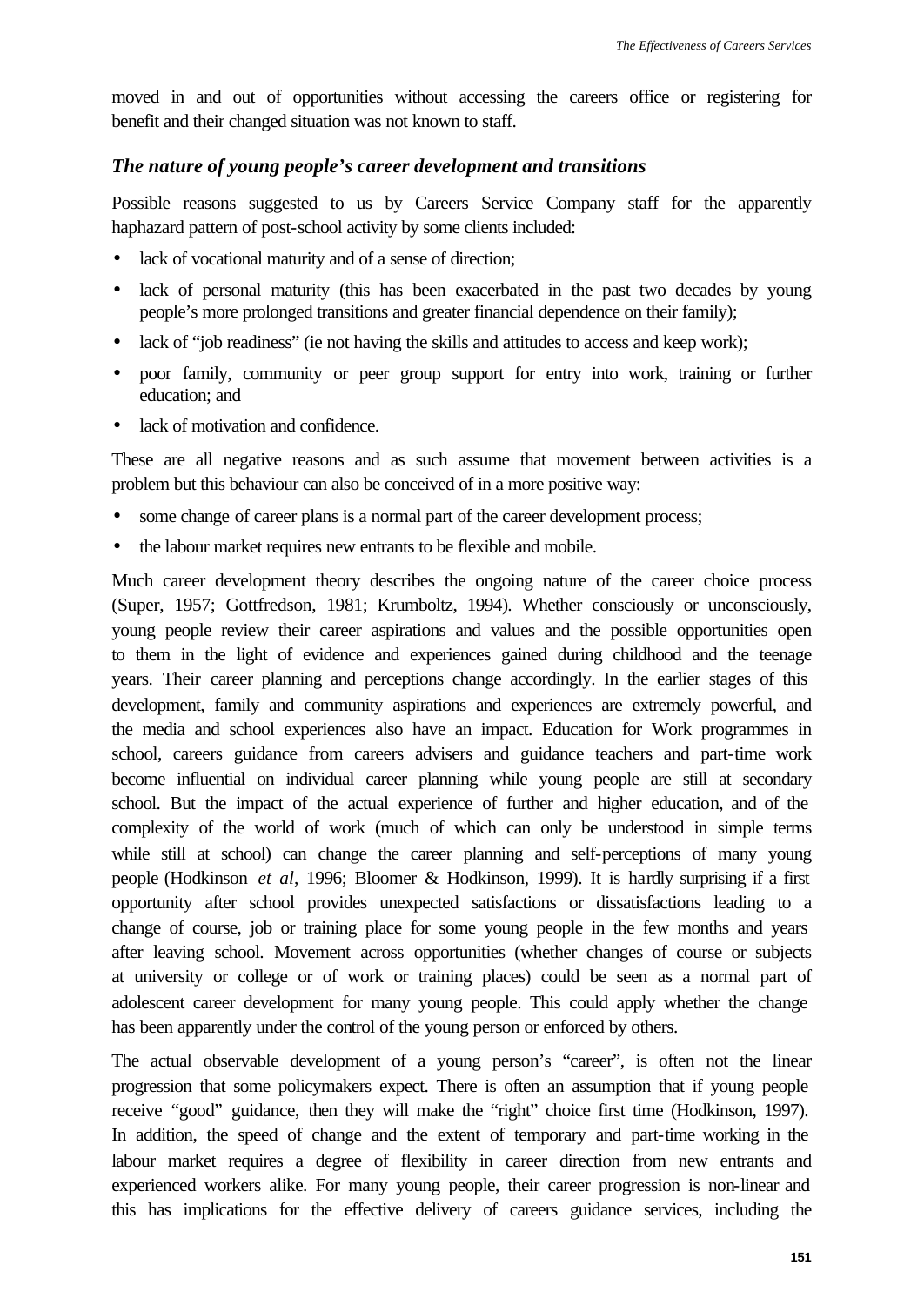placing/job-broking service, especially one such as the Careers Service (CS) that focuses on the least experienced entrants to the labour market.

The Careers Service is usually described as a transition service, primarily for young people. At present careers guidance support from Careers Service Companies is focused primarily on initial transitions at the expense of continuing transitions. This seems to be a result of policy direction from central government, resource limitations and a focus in practice on short-term decisions and adjustments. The importance given by many Local Enterprise Companies (LECs) to job readiness as an essential component for new entrants to the labour market also contributes to a focus on initial transitions. But, it is clear that for many young people the transition period extends beyond the first transition after school and their careers do not progress in the logical, linear way assumed by much policy.

# **Careers Service work with unemployed clients**

Unemployed young people are a broad group and encompass: recent school leavers; those who have completed an FE course or Skillseekers programme; young people who have been in training, college or work but left before the end; and those who have been unemployed for some months since leaving school.

The term "job-seeker" is sometimes used instead of "unemployed", being thought to be more politically acceptable. However it is not necessarily accurate. One of the frustrations described by Careers Service Company staff dealing with unemployed young people was the significant minority who did not appear to be seriously looking for work but instead used the Careers Service only as a route to the receipt of benefit. Nor are all "job-seekers" unemployed, some of those seeking a job are at school, college, in training provision or in an existing job. A further confusion is caused by the term "Job Seekers Allowance" (JSA), a benefit available for some young unemployed people seeking work.

We use the term "unemployed" young people to encompass those who have left school and are not in work, training or post-school education. We discuss the job-finding service in the next chapter.

The research brief for this study did not include face-to-face work with post-school clients, and as expected, the number of unemployed young people responding to the postal questionnaire was too small to analyse as a separate category. This section on work with unemployed young people is therefore based on our interview data but tries to compensate for the lack of direct evidence from young unemployed people by drawing on evidence from other studies conducted with them.

## *Range of Careers Service activities with unemployed young people*

A number of Careers Service Companies were using computerised administration systems to record and generate contacts with unemployed clients and this proved an efficient approach.

In assessing their work with unemployed young people, just under three-quarters of Careers Service Companies in Scotland had activities which could be classified as standard. By standard we mean:

• regular face-to-face or telephone reviews;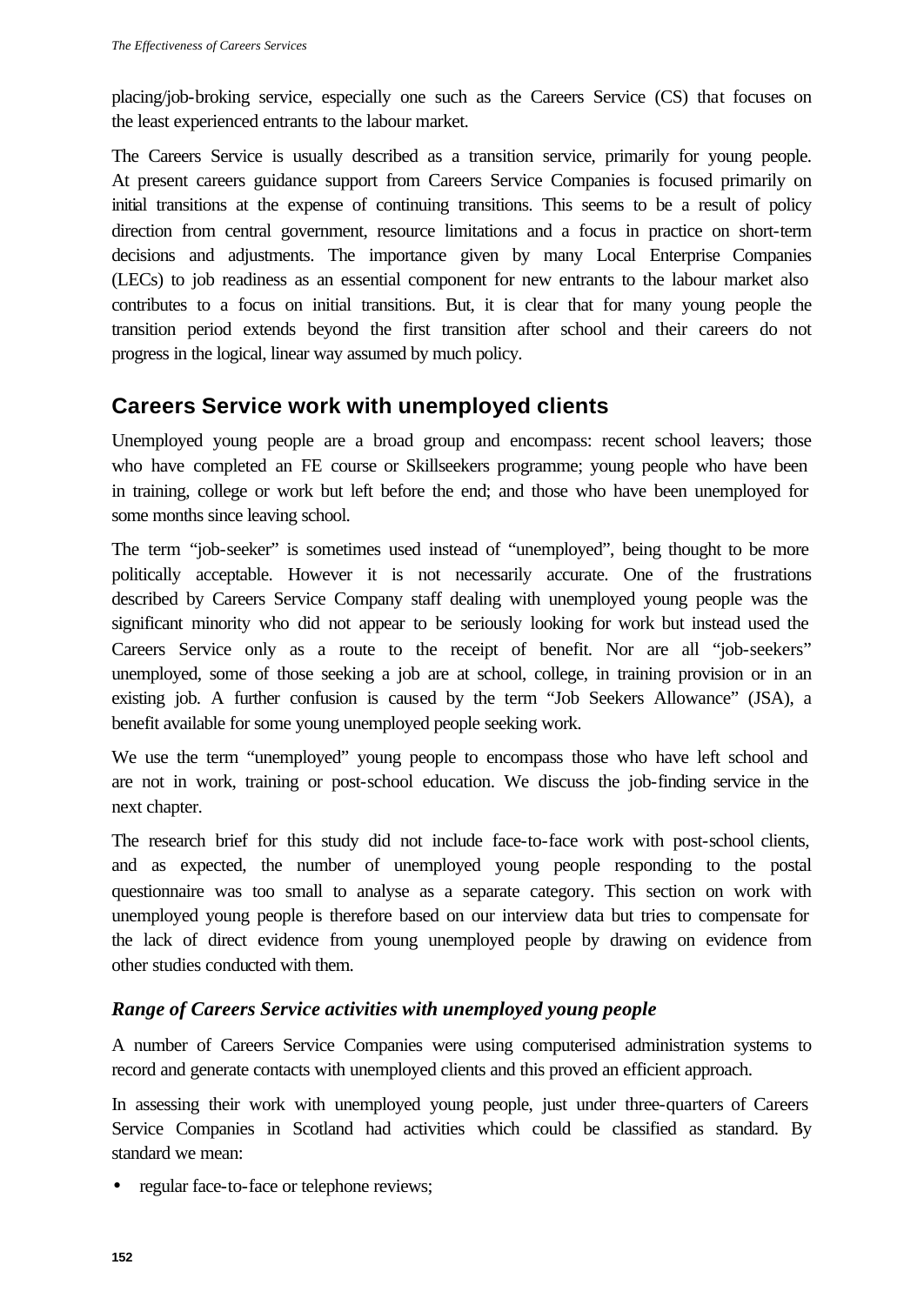- meeting the support requirements of the Job Seekers Allowance and Severe Hardship payments;
- focusing on the guarantee group;
- submission to vacancies:
- assessing and endorsing Special Training Needs (STN);
- assisting with the completion of application forms and preparation for selection interviews; and
- working with other agencies to intervene in the labour market on behalf of young people.

A minority also gave examples of occasional innovative projects with unemployed clients. Just over a quarter of Careers Service Companies delivered both the standard service and also significant amounts of innovative work. Innovative approaches were often the result of cooperation with LECs and other organisations and dependent on funding from them. Approaches included:

- Careers clubs for school leavers and job clubs for long term unemployed clients;
- Work with homeless young people and travelling people;
- Group work on job seeking skills, confidence building or other topics, often delivered by careers assistants;
- Special projects for disaffected school leavers in co-operation with council education departments;
- Specialist assessment of young people with Special Training Needs;
- Taster programmes for young people waiting to take up a Skillseekers place;
- Joint reviews with LEC staff of individual clients covered by the guarantee of an offer of a training place; and
- More use of Job Centre premises as caller stations for review work.

There was an increasing focus on outreach work in most Careers Service Companies ie working with young people in youth projects, with community education and in areas where young people might gather.

## *Variation in approach to contact with unemployed young people*

Approaches to reviewing the situation of unemployed young people were similar across most Careers Service Companies in Scotland but did vary significantly across offices within a minority of Careers Service Companies. Some of this variation was due to the geography of the company that meant that offices in different locations used different methods of contact and might vary the frequency of contacts.

All Careers Service Companies worked with unemployed young people on a generic basis (ie Careers Advisers had both a school and an unemployed caseload) although one Careers Service Company was introducing a specialist post-school team and another had appointed senior Careers Advisers to work with the unemployed in the office. The policy in a third of Careers Service Companies had was that the same Careers Adviser who had guided the client at school should have a continuing post-school role. Another third of Careers Service Companies allocated unemployed clients to the paired support of a named Careers Adviser and Careers Assistant.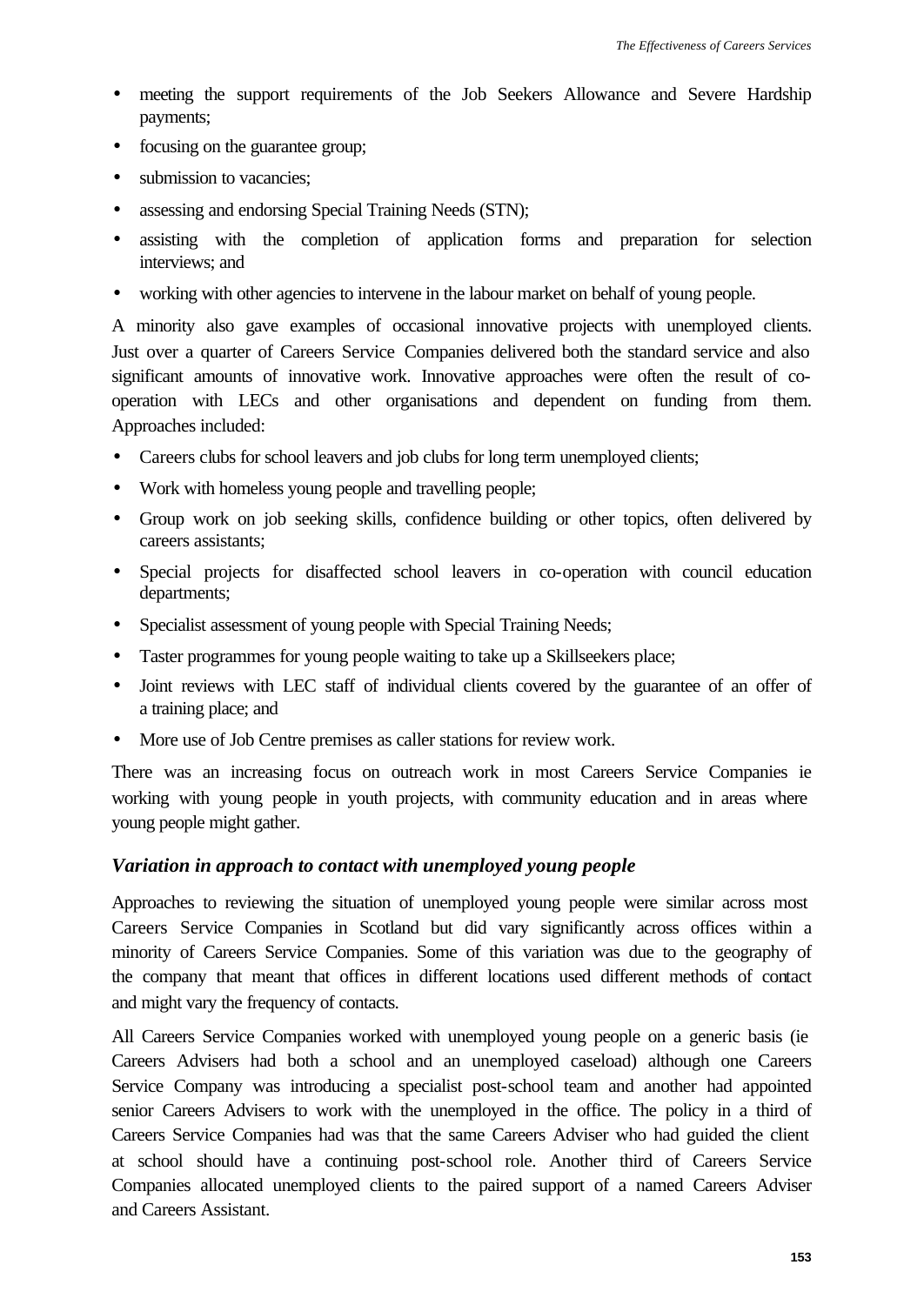The importance to the client of continuity of contact by the same member of staff was a live issue that raised both practical and professional issues. Although continuity of contact was commonly seen as more critical in work with unemployed clients than with those in school, there was no unanimity about this:

*"Perhaps if their needs are met, the consistency of the person won't matter"*

#### **Careers Adviser**

Contact and access issues relating to unemployed young people were often difficult to address in practice. In working with this easily discouraged group it was important to be able to respond very quickly to unemployed young people calling to the office. But if maintaining continuity of contact with a particular Careers Adviser was policy, this could sometimes result in a delay in response, with perhaps another appointment arranged which the young person might miss. Speed of response was, therefore, sometimes in conflict with continuity of contact. The approach which seemed to meet both the need for continuity and for speed of response was pairing a Careers Adviser with a Careers Assistant (the latter would generally be present in the office) to be responsible for a specific group of clients.

#### *Impact of the Careers Service's benefits role*

The majority of those we interviewed felt that the "benefits policing" role of the Careers Service with clients in receipt of JSA and Severe Hardship payments hindered its support and guidance function. On the one hand, careers staff were encouraging young people to speak honestly about their hopes, aspirations and experiences while on the other hand they were being expected by the demands of the JSA and the Guarantee to put pressure on young clients to take what might be seen by others as an acceptable opportunity:

*"Guidance goes out the window when young people are forced to take something they don't want".*

#### **Careers Adviser**

The skills of Careers Advisers and Careers Assistants alike were tested by this situation. Some Careers Advisers took special care to distance themselves from support for the enforcement role, explaining that this was a requirement forced on them by others. A particularly difficult situation was where careers staff themselves were sceptical about the quality or appropriateness of some of the available opportunities, especially at times when the number and type of opportunities were limited. They felt their impartiality compromised and were uncomfortable supporting the requirement that young people should take any appropriate opportunity in order to continue to receive benefit. They contrasted their role with clients in this situation with their guidance role in school, which was based on the concept of impartial, non-directive guidance and where pushing one particular opportunity would be regarded as extremely poor professional practice. Many Careers Service Company staff also were of the view that young people pushed into an opportunity that they did not want would be unlikely to use the Careers Service in the future for help with career development.

Not least of the demands resulting from the Careers Service's role in the benefits system was the time spent in cumbersome administration. The benefit regulations also required claimants to call into the careers office regularly to review their employment situation which added to workloads. It also gave young people extra travel costs and made considerable demands on their time without there necessarily being any concrete result, in the sense of a job or training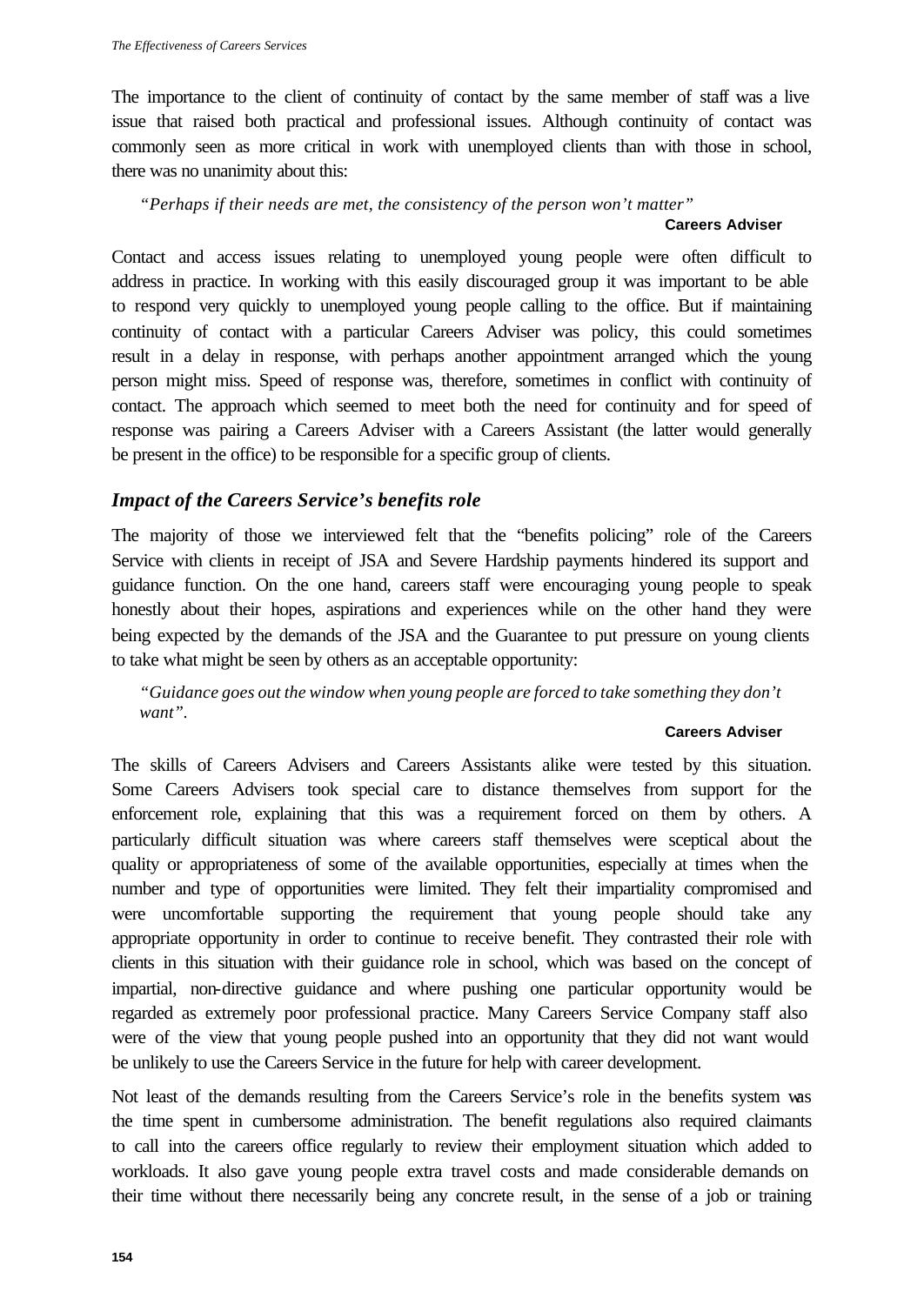opportunity attractive to the young person. This too could add to the frustration of both clients and Careers Service Company staff.

There was a minority view expressed that the Careers Service's benefits role should be retained. Arguments for this included: firstly that some young people would not come to the careers office otherwise, and would miss out on the help on offer; secondly that some young people needed a "carrot and stick" approach to motivate them and it was necessary to keep the "carrot" (a job or training opportunity with a wage or training allowance) in the same hands as the "stick" (the threat of removal of benefit); and thirdly that the Careers Service, unlike other agencies that might take on this role, was on the young client's side, and could mitigate some of the worst effects of the system.

The discomfort and tension in this enforcement role resulted in variation in the application of the benefit rules. Basically, how "hard a line" should be taken with clients? There was variation between individual members of staff in the same office, with some being more judgmental than others about young people thought to be "playing the system". Variation could also be seen between offices in the same Careers Service Company and between Employment Services offices. This was especially noticeable where more than one ES office linked to the same careers office but applied the rules differently.

Some of our respondents who had either worked closely with, or previously been employed by, local employment initiatives commented on the less formal, and possibly more effective, approach of these initiatives. While some of these differences related to a more relaxed approach (eg that gave young people an informal base for refreshments), the most common reason given for the more attractive nature of these initiatives was their lack of a benefits enforcement role.

#### *Respective roles of Careers Advisers and Careers Assistants*

The balance of responsibilities between the Careers Adviser and the Careers Assistant for unemployed clients, especially for those with complex problems, was an area under review in many Careers Service Companies. This was usually part of a more general review of the level of responsibility that Careers Assistants might be asked to take on. In one Careers Service Company, the Senior Careers Assistant in each area had been re-graded and given responsibility for work with the unemployed and for deputising for the Area Manager. In small offices, especially in rural areas, Careers Assistants inevitably had considerable responsibility for initial dealings with unemployed clients some of whom had complex problems. An example of this was one area where 75% of the unemployed register was at one point in receipt of Severe Hardship payments ie these young people were seen as sufficiently estranged from the family home to be considered to be living independently. In most offices, Careers Assistants had the initial and most frequent contacts with unemployed clients.

 In other Careers Service Companies Careers Assistants were increasingly being encouraged to provide group support to unemployed clients, to take responsibility for limited changes to recommendations on client records and for resubmitting clients with Special Training Needs within the existing recommendation. In some cases the intention was to remove some of the heavy volume of work from Careers Advisers, and in others resulted from the training of Careers Assistants to SVQ level 3 in Guidance, a technician grade.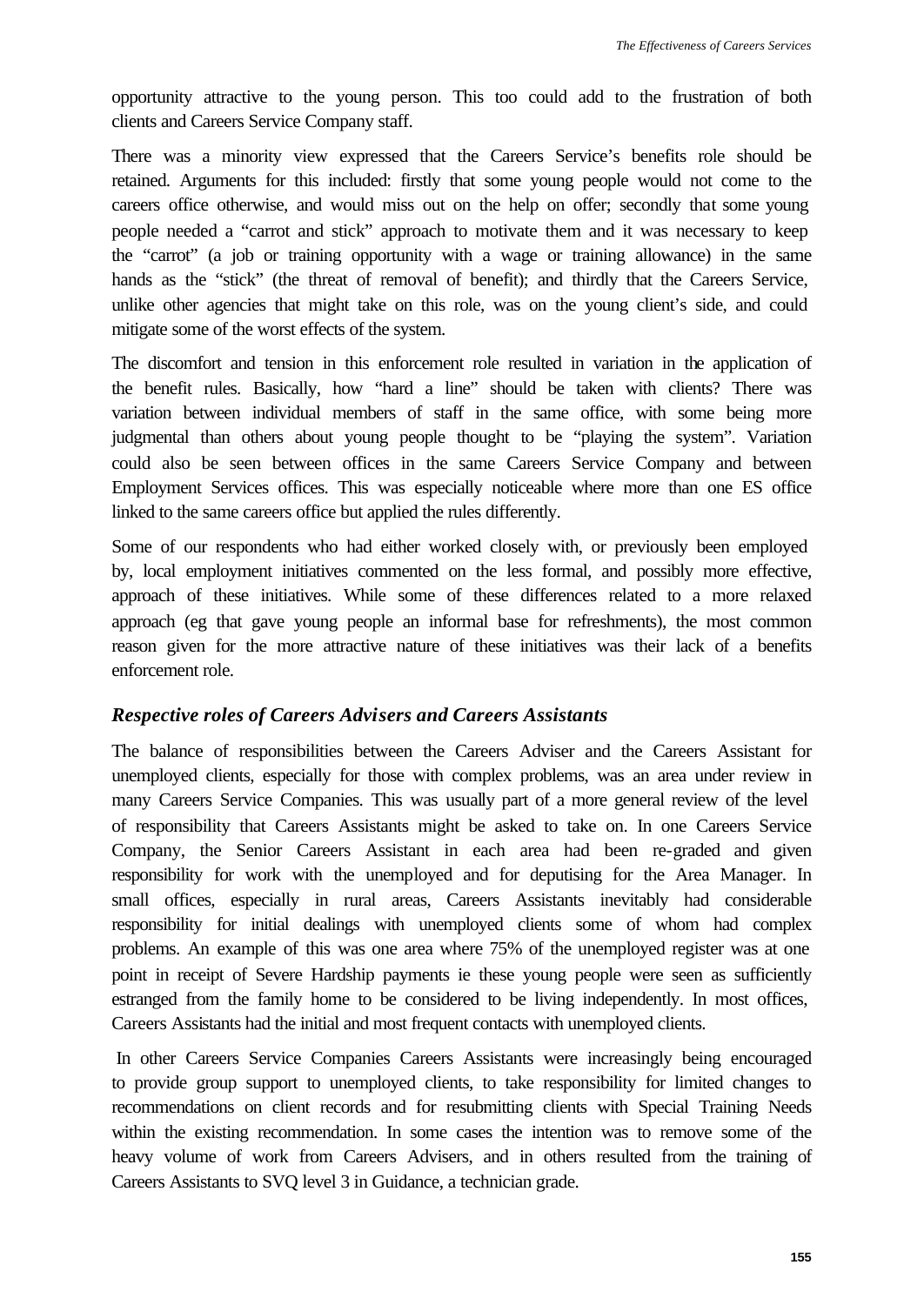Careers Assistants were aware of the limitations of what they could do for significant numbers of young unemployed people, for whom finding work was the least of their problems. Careers Service Company staff showed high levels of concern about the situation of many of their young unemployed clients and there was evidence of intensive personal support being provided for a small number of very vulnerable or difficult clients. Some of this work was very resource-intensive and personally demanding of staff.

## *Variation in local labour markets and the impact on work with unemployed young people*

The presence on the careers office register of a "hard core" of young people who appeared to be uninterested in opportunities was demanding on time, skills and morale of staff. At certain points in the year, the unemployed register was low, with only a small pool of motivated young people available to be sent to employers' vacancies.

We were able to see the impact of a labour market with a choice of vacancies and those with few opportunities on the approach taken by the Careers Service to work with young unemployed clients. In areas where young people had a choice of opportunities, Careers Assistants needed to spend increased time helping clients assess their skills, experiences and aspirations and match these against the choices available. In this situation, staff were more confident that clients would value the careers office's role, and felt they had something good to offer their young clients which would easily motivate them. In the opposite scenario, staff were required to spend considerable periods of time motivating young clients, whose negative view of the range and number of opportunities was actually shared by careers staff.

The most common approach was to provide support to help unemployed clients develop job search skills (ie filling in application forms, going for interviews etc). Even where this had proved ineffective, (for example, where there was a low uptake of the offer of this support, or where there was little evidence of it positively improving clients' chances of entering an opportunity) it was still likely to be the most frequent help given. We would suggest that the needs of young people in different labour markets need to be taken more into account in designing practical interventions with unemployed clients.

Staff suggested the need for new approaches, including:

- Earlier interventions with clients before they became unemployed. The government's social inclusion agenda was beginning to have an impact and initiatives to provide support or a supportive programme to leavers while still at school were developing. In at least one Company with a heavy commitment to post-school work the balance of work was shifting towards school work to attempt to counteract disadvantage at an earlier point;
- Strategies to harness volunteer employers as mentors in providing encouragement and the development of skills and confidence in young unemployed and disaffected clients; and
- The need to develop more efficient matching of unemployed clients and opportunities, perhaps by adopting practices from the Employment Service or from private employment agencies.

## *The relevance of careers guidance to young unemployed people*

In Chapters 5, 6 and 7 we considered issues about the nature, frequency and timing of Careers Service Company contacts with school pupils. Can we ask the same questions about the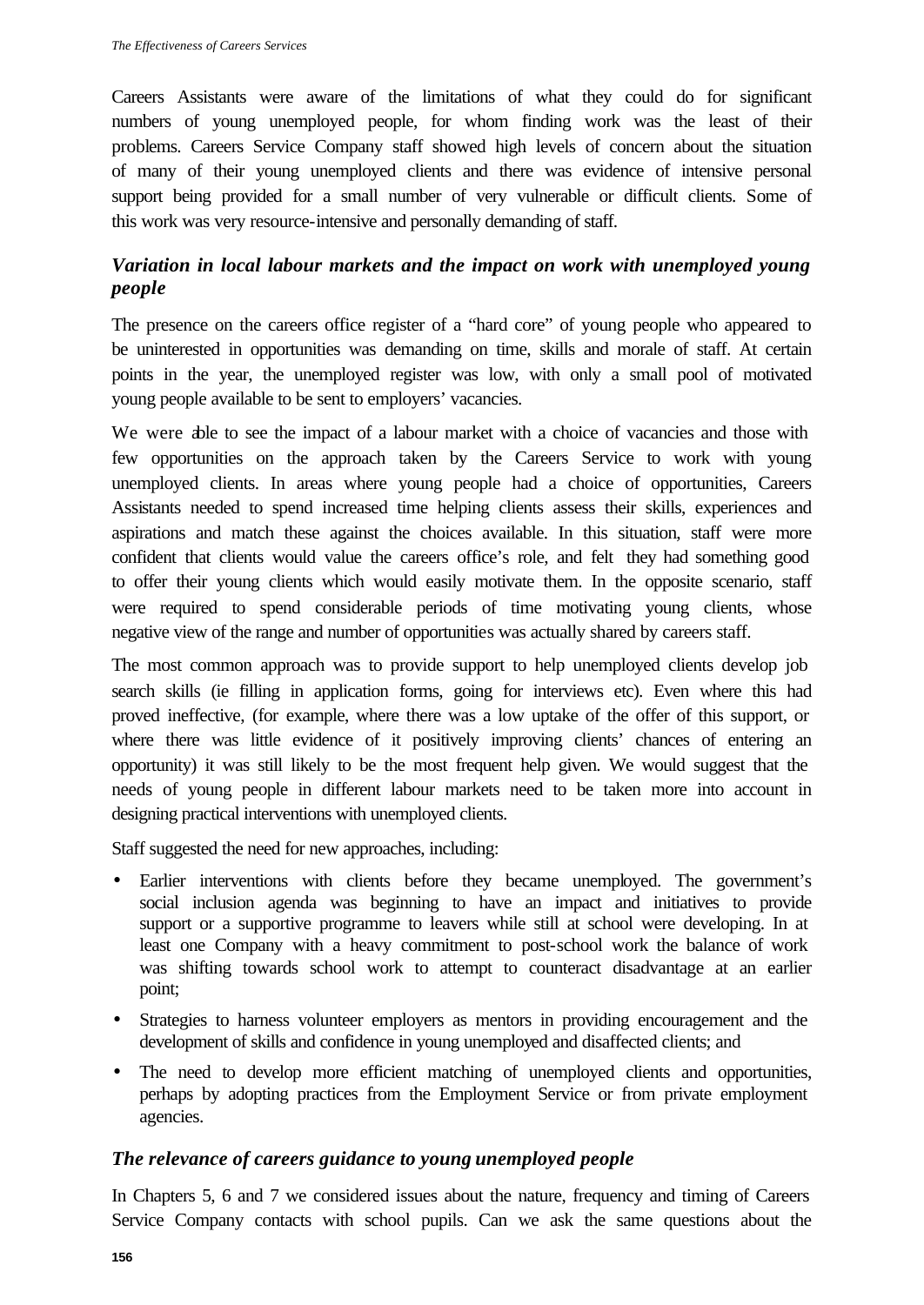service to unemployed clients as to school pupils? We have already looked at contact arrangements but could ask:

- Are contacts at the right time for unemployed clients?
- Is the type and frequency of contact right for unemployed clients?
- What are the expectations and needs of unemployed clients?
- Are there significant differences in the way the Careers Service does and should approach unemployed clients compared with clients in other situations?

Firstly we should beware of stereotyping unemployed clients. Some clients will remain unemployed for only a short time, some will learn valuable lessons and move on in career development through a period of unemployment, and some will have personal reasons for unemployment such as ill health, family circumstances and pregnancy which are resolved satisfactorily. Others who might be classified as "lacking motivation to work" might be more appropriately classified as "lacking motivation to do what society (or the government) wants". They may be much more strongly motivated to other behaviours, including work on the black economy. Others again will have Special Training Needs that restrict choice or delay entry to the labour market.

The identification of client need must, therefore, consider both personally prompted transitions and career development and the externally prompted transitions involved in being unemployed.

It follows that "the right time" for contacts with unemployed young people is likely to vary with the individual. This will also apply to the frequency and type of contact. Unemployed young people, just like school pupils, learn and develop their thinking in individual ways, and there will be points when they are more open to careers guidance than others. Some whose unemployment is associated with uncertainty in career direction may need a series of concentrated short face-to-face contacts with tasks to complete in between. Some whose unemployment is associated with lack of confidence may need contact with the home that may have the potential to draw in family support. Others will benefit from group work which is timed appropriately (eg to prepare for an actual selection interview).

We were interested to note that when we asked Careers Advisers to talk about careers guidance interviews, the great majority talked about school interviews. In discussing their interviews with unemployed young people, many described these as different from school interviews and identified primarily personal and social guidance needs or the importance of finding a job or training place for them. One Board member articulated a view that was not uncommon:

#### *"It's middle class kids that need vocational guidance: unemployed kids need a job".*

This is a complex issue. It is, of course, the case that some young people have serious personal and social circumstances that are barriers to entry to work or training. Others will have such limited horizons that they effectively exclude themselves from what is actually available. Such young people require considerable support of a multi-agency nature before they can take steps towards work or training. There are real personal and social needs that have to be addressed and it is well known that young people will often share these needs with an individual who is congenial to them, regardless of the actual skills or experience or job title of the listener. Careers staff pick up non-careers issues in this way, as other agency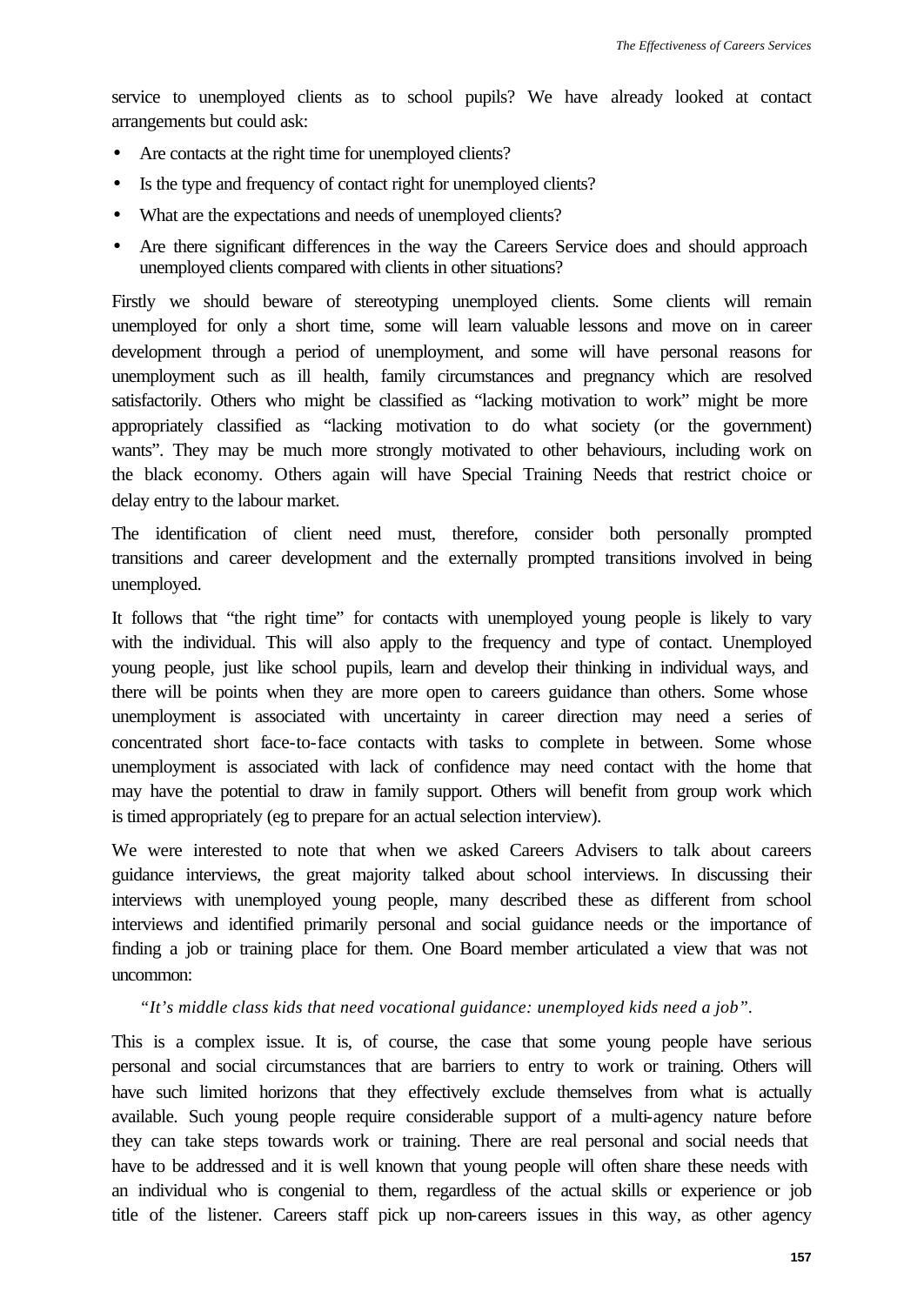colleagues pick up careers issues. But it is important to consider what the specialist contribution of a careers guidance service can be to young unemployed people, and to develop that contribution.

Careers education and guidance aims to supports individuals as they develop:

- their understanding of themselves and their aspirations, of their skills and their potential;
- their understanding of the way the world of education, training and work operates and of possible opportunities within it;
- their ability to weigh up possible ways of living, learning and working;
- their ability to plan for and handle changes.

With these aims, it becomes clear that careers education and guidance has an important contribution to make to the situation of young unemployed people. We would suggest that one of the development areas for work with unemployed young people is to consider ways in which existing knowledge of careers guidance techniques and expertise is applied to their situation.

## *Working with other agencies*

An important aspect of working with unemployed clients is the relationship between the Careers Service and other agencies. Thinking about the Careers Service work in school, we can see that guidance teachers have what is effectively a first level careers guidance role with pupils. The same approach could be applied to work with unemployed clients and negotiated agreements with other agencies and organisations working with unemployed young people may be the way forward. This approach would involve training the staff of other agencies to provide first level careers guidance to individuals. This might be complemented by similar arrangements to train careers staff to handle first level social, health and personal issues (an area where many of our careers staff respondents indicated a training need). We would suggest that this approach is in tune with the conclusions of the Beattie report and more appropriate than the proposals for the new Personal Adviser role in the Connexions initiative in England (Beattie 1999).

Not only is it appropriate and productive to work with unemployed young people through formal agencies, it is also appropriate to work with the informal network of support that young unemployed people use. Other research in which we are involved suggests that parents, families, friends and girlfriends/boyfriends may all be involved in different ways in giving advice to a young person faced with unemployment (Howieson *et al*, 2000). Innovative approaches are needed to work with and through the "significant others" in a young unemployed person's life. This is not easy to do, given the need to respect the adult status of the young client.

Finally in this section, we return to the comment we quoted earlier about the importance for unemployed people of getting a job, a statement that we support in many respects. There is no question that the effects on financial security, mental health and self esteem of getting a job (perhaps even any job) can be considerable, and we recognise the importance for the individual of achieving that first stage. But "first stage" is what it is. As young people who have been unemployed take their first steps into the labour market, they have the potential to learn a good deal about themselves and their opportunities from that experience. We would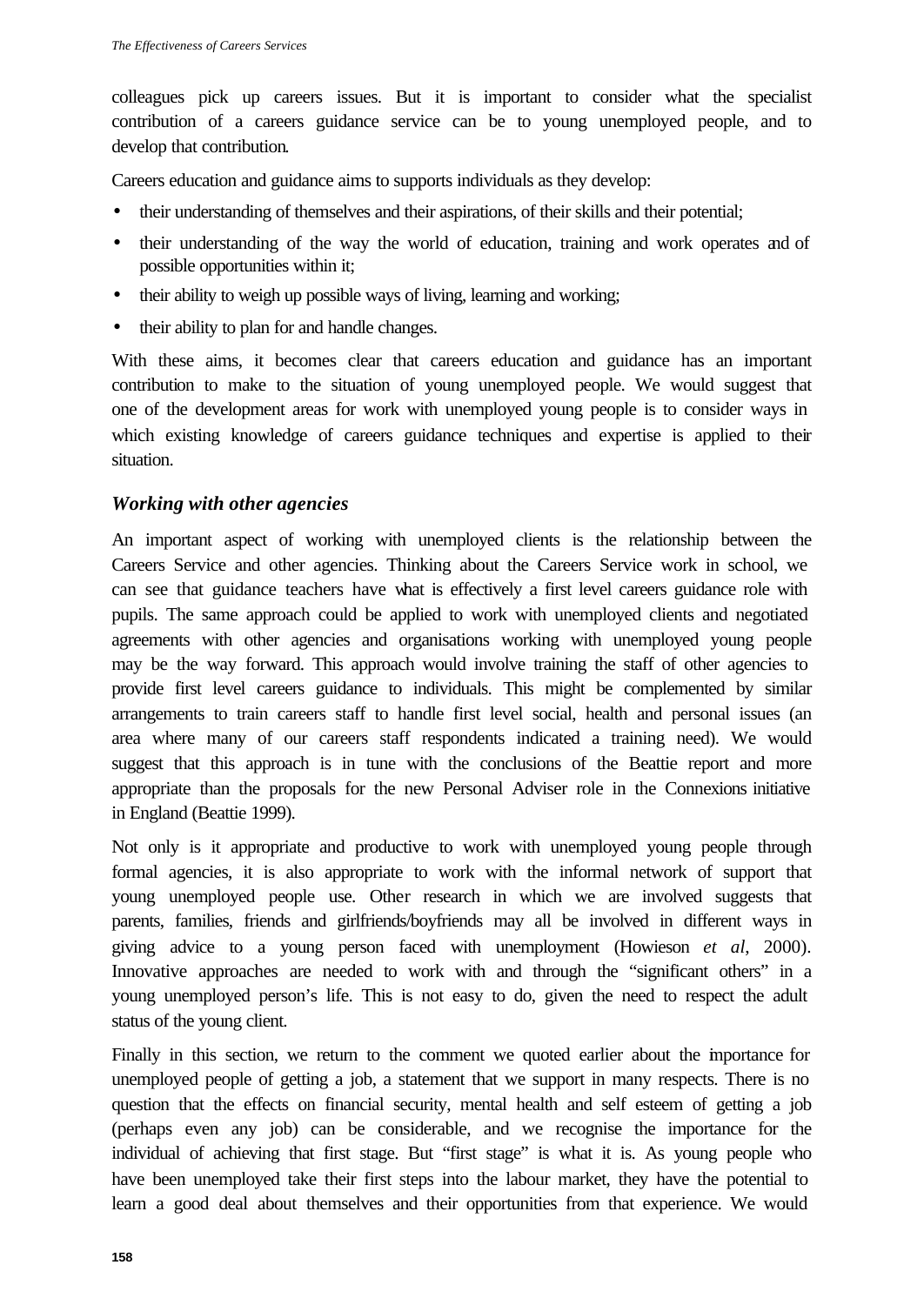argue that while an efficient job-finding service is of great importance to young unemployed people, we would suggest strongly that there is a need for continuing careers guidance support for these young people in the months and years following their entry into the labour market. It is this continuing support for young workers that is currently missing in the way the Careers Service operates, as we will see later in this chapter.

## *An effective Careers Service for unemployed young people*

Using evidence gathered by Careers Service Companies themselves, data from other research and the views of our interview respondents, we have identified the following as key features of effective Careers Service Company work with unemployed people:

- A range of careers guidance techniques and strategies based on an identification of client need which takes into account both externally prompted and personally prompted transition points;
- Clarification of the different roles and responsibilities of staff;
- Contacts that have a clear and understandable purpose and have practical outcomes for clients;
- The removal of a policing role for benefit payment;
- Good links to other agencies, acknowledging and developing a mutual first level guidance role;
- Innovative approaches to work with young people through their family and friends;
- Appropriate use of telephone contacts (eg to save clients unnecessary travel and to link Careers Service work to home support where available);
- Local outreach centres;
- Efficient and transparent job-finding and submission systems;
- Open displays of opportunities, well maintained and up to date;
- As broad a range of opportunities on display as possible;
- Use of modern techniques (including computers and videos) in information handling and display; and
- Good customer care (welcoming, listening and friendly staff, attractive premises, waiting time kept to a minimum etc).

# **Work with young people entering, engaged in and completing Skillseekers or Modern Apprenticeships**

In this section we review some of the data from the survey of Training Organisations (other reported findings are in Chapter 11) and use the evidence of our interviews with Careers Service Company staff to illustrate and comment on the issues arising.

## *Pre-entry and assessment programmes for young people with Special Training Needs*

Pre-entry and assessment programmes for the entry of young people with Special Training Needs (STN) to Skillseekers were being developed during the period of the research. Careers Service Companies varied between, on the one hand, using the Careers Adviser's interview as the main assessment measure and, on the other hand, managing externally funded projects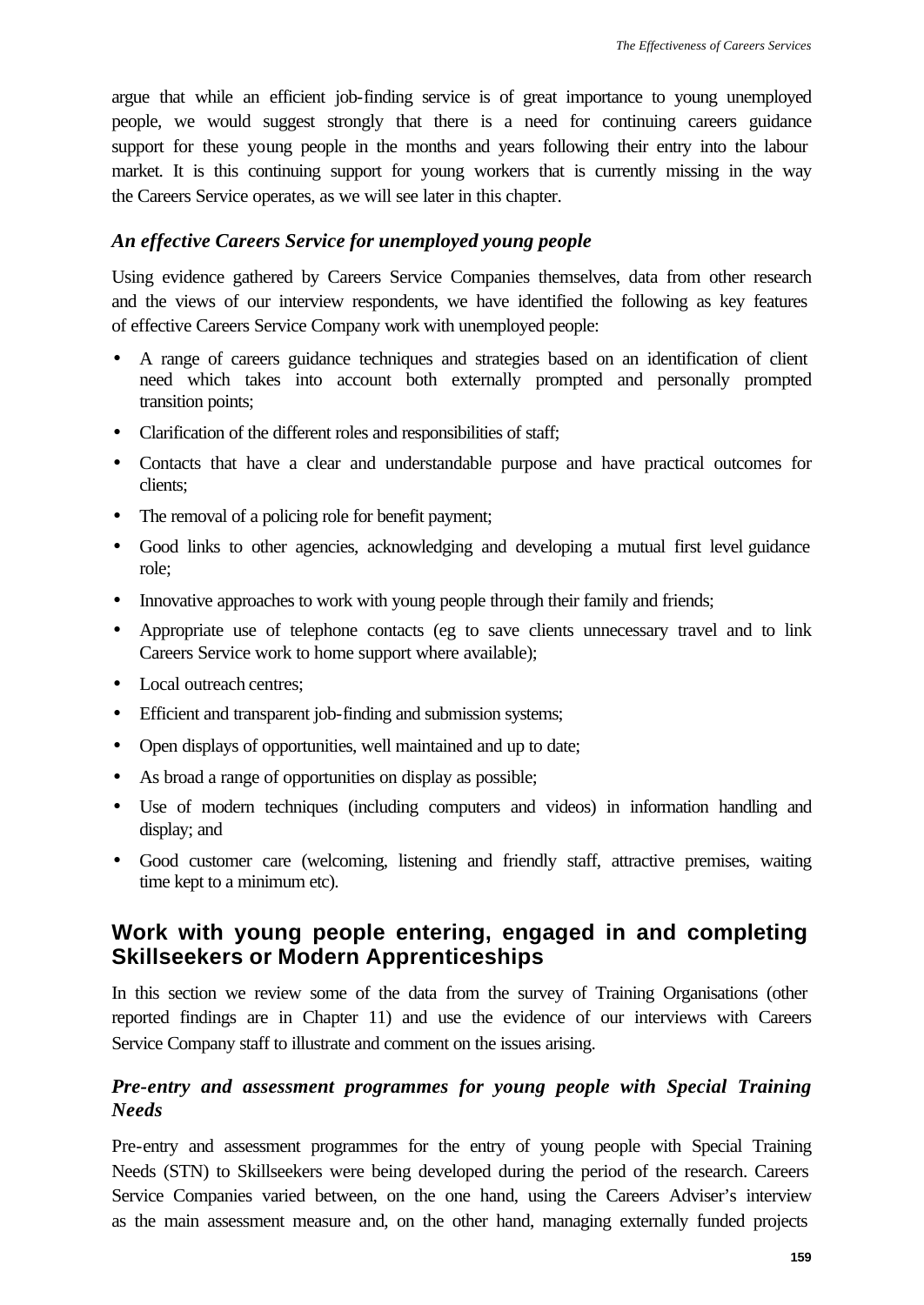to provide a range of experiences and measures (including psychometric testing) which would provide objective and systematic assessment. Young people on pre-Skillseekers programmes run by other providers were commonly reviewed by Careers Service Company staff prior to entry to Skillseekers provision.

### *Careers Service involvement with Skillseekers at the mid-term point*

The Careers Service had most involvement in the mid term reviews of Skillseekers with Special Training Needs. Reviews of STN young people were occasionally conducted through case conferences involving other agencies, but most commonly on a one-to-one basis. The policy in a minority of Careers Service Companies was that the Careers Adviser who had submitted the particular trainee should do the review but in most, the review was done by a Careers Adviser specially appointed for that purpose or by the Careers Adviser named as the link officer for the Training Organisation in question. Careers Service Companies' involvement was usually funded by the LEC. This had been a bone of contention in some Careers Service Companies where the LEC had initially suggested that such reviews were part of the Careers Service Company's core work and therefore to be covered from core funding.

Training Organisations' responses to the questionnaire survey illustrate the variation in Careers Service Companies involvement with different groups of Skillseekers (Table 8.1). Careers Service staff were fairly likely to be involved in the mid-term reviews of trainees with STN (52% "always or often") but had a much more limited involvement with mainstream Skillseekers and Modern Apprentices (always or often: 4% and 6% respectively).

|                           | <b>Always</b> | <b>Usually</b> | <b>Occasionally</b> | <b>Never</b> | (n)  |
|---------------------------|---------------|----------------|---------------------|--------------|------|
| <b>Skillseekers</b>       |               |                | 12                  | 83           | (41) |
| <b>Modern Apprentices</b> |               | 3              | 6                   | 88           | (33) |
| <b>STN</b> trainees       | 38            | 14             |                     | 31           | (29) |

**Table 8.1** Careers Service involvement in the mid-term reviews of young people's progress

Careers Service Company and LEC staff whom we interviewed reported a similar picture. Once on a Skillseekers programme, it was rare for a mainstream Skillseekers to have a review contact by a Careers Service Company member of staff. There was usually no further contact between the young person and the Careers Service Company unless prompted by the Training Organisation or another source (eg parent). Typically the next contact with the Careers Service would be if the young person dropped out of Skillseekers or finished it without anything else to go to.

Nearly three quarters of Training Organisations thought that the Careers Service had the right level of involvement in the mid-term reviews of STN Skillseekers (72%, Table 8.2). However, it might be questioned whether involvement at the level reported (52% "always/often") is appropriate and we discuss this later. Training Organisations, however, were not convinced that the level of mid term reviews of Skillseekers was correct. Just under two-thirds responded either "no" or "not sure". Their written comments in the questionnaire help to illustrate these figures:

*"Once young people are with us, we do not really hear from the Careers Service. Only when a young person is undergoing severe hardship do we hear from Careers."*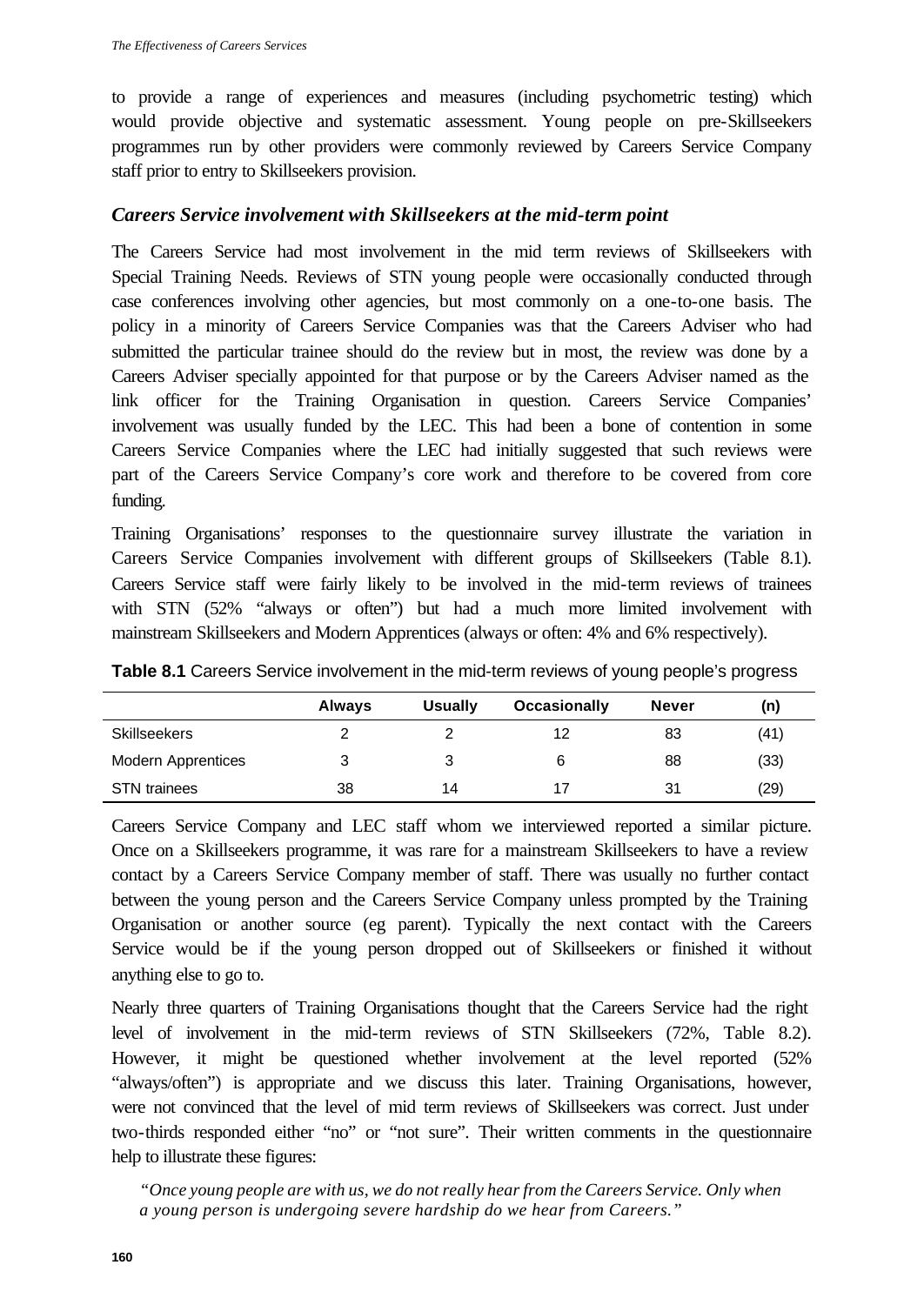*"We would like more genuine flexibility in their approach. I think at times the Careers Service is in a time warp with regards to innovation. They have too standardised an approach to a young person's needs. We would definitely like more contact with the young person's careers adviser during the training period. I was completely unaware that there was to be a continuing relationship with Careers once young people started. There has been no follow up on behalf of Careers ever to my knowledge unless we identified a problem."*

**Table 8.2** Do you think this is the right level of involvement by CSC staff at the mid-term review stage with…

|                     | Yes | No | Not sure | (n)  |
|---------------------|-----|----|----------|------|
| Skillseekers?       | 39  | 23 | 39       | (39) |
| Modern Apprentices? | 38  | 22 | 41       | (32) |
| STN trainees?       | 72  |    | 20       | (25) |

Careers Service Company staff recognised that continuing guidance contacts with non-STN Skillseekers were limited and acknowledged that the main focus of work with mainstream Skillseekers and Modern Apprentices was at the submission and placing stage. Careers Service staff suggested to us that their own role was to emphasise their potential continuing guidance support to young people when they were being submitted and accepted on to a training programme, and that Training Organisations could reinforce this in the induction programme.

*"The main thing is that young people know they can contact the careers adviser if they need to."*

#### **Careers Adviser**

We do not know to what extent Skillseekers are aware of this aspect of the Careers Service's role.

## *Careers Service staff involvement in final reviews of Skillseekers*

The questionnaire also asked about Careers Service involvement with Skillseekers who were coming to the end of their programme and did not have another opportunity to go to afterwards.

Their responses again highlight a difference between the Careers Service role with STN Skillseekers and with other Skillseekers. Almost two-thirds of Training Organisations responded that the Careers Service was always or often involved in the final review of trainees with STN Skillseekers compared with well under a fifth of other Skillseekers (always/often involved: STN 65%; mainstream Skillseekers15%; Modern Apprentices 14%, Table 8.3).

| Table 8.3 Careers Service staff involvement in the final reviews of young people completing |  |  |  |
|---------------------------------------------------------------------------------------------|--|--|--|
| Skillseekers without another opportunity                                                    |  |  |  |

|                           | <b>Always</b> | <b>Usually</b> | Occasionally | <b>Never</b> | (n)  |
|---------------------------|---------------|----------------|--------------|--------------|------|
| <b>Skillseekers</b>       |               | 10             | 23           | 62           | (36) |
| <b>Modern Apprentices</b> |               |                | 20           | 67           | (30) |
| <b>STN</b> trainees       | 46            | 19             | 12           | 23           | (26) |

Training Organisations involved in piloting the questionnaire suggested that one possible reason for not referring Skillseekers or Modern Apprentices to the Careers Service at the end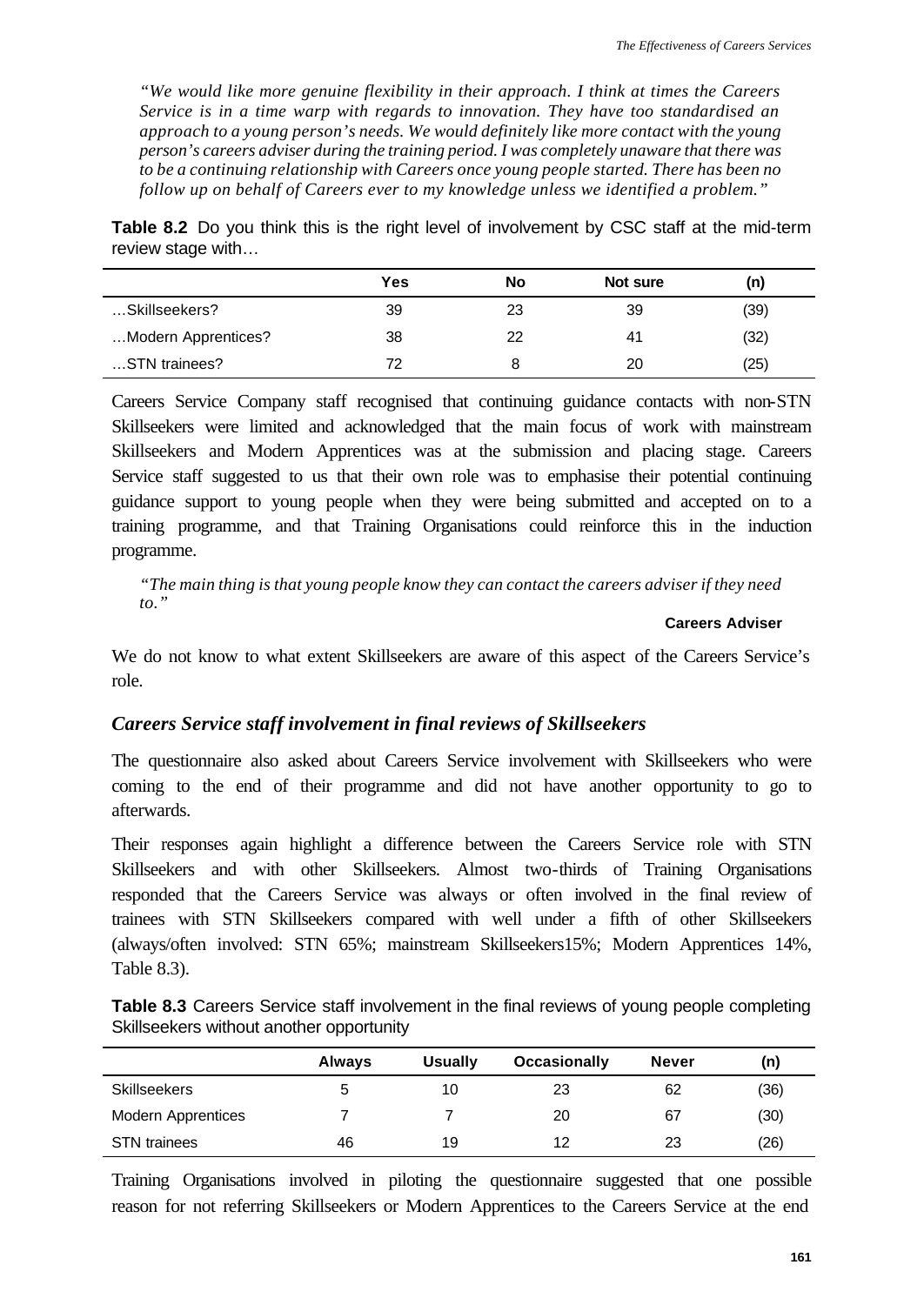of their programme was that the job-finding services of the Employment Service would be more useful.

A majority of Training Organisations thought that the Careers Service had the right level of involvement in final reviews of STN trainees (Table 8.4: 71% "yes"; 29% "no/not sure"). They were less sure about its level of involvement with other Skillseekers and with Modern Apprentices.

**Table 8.4** Has the Careers Service the right level of involvement at the final review stage with…

|                     | Yes | No | Not sure | (n)  |
|---------------------|-----|----|----------|------|
| Skillseekers?       | 50  | 28 | 22       | (39) |
| Modern Apprentices? | 45  | 31 | 24       | (29) |
| STN trainees?       | 71  |    | 21       | (24) |

# **Careers Service involvement with Skillseekers needing support or at risk of dropping out**

The responses of Training Organisations indicate that the Careers Service had only limited involvement with young people on Skillseekers who needed support or were in danger of dropping out of training (Table 8.5). Just over a half responded that the Careers Service was always or usually involved with young people who needed support. It was less likely to be involved with those in danger of leaving their training programme early.

| Table 8.5 Careers Service involvement with "at risk" Skillseekers |  |  |  |  |  |
|-------------------------------------------------------------------|--|--|--|--|--|
|-------------------------------------------------------------------|--|--|--|--|--|

|                                                                                                        | <b>Always</b> | <b>Usually</b> | <b>Occasionally</b> | <b>Never</b> | (n)  |
|--------------------------------------------------------------------------------------------------------|---------------|----------------|---------------------|--------------|------|
| Is the Careers Service involved if any<br>young person needs support?                                  | 13            | 38             | 20                  | 29           | (46) |
| Is the Careers Service involved if a young<br>person is in danger of dropping out of<br>your training? | 15            | 26             | 24                  | 35           | (41) |

Most Careers Service Companies relied on Training Organisations to remind young people that they could refer themselves to the Careers Adviser, but some Careers Service Company staff felt that it was unrealistic to expect them to do much of this. Most Careers Service Company staff did, however, feel that it was important that Training Organisations understood the points at which a referral back to the Careers Service Company was appropriate, and identified "young people being in need of support" and "in danger of dropping out" as critical referral points. It is of concern that more than a third of Training Organisations reported that they never involved the Careers Service Company if a young person was in danger of dropping out. This means that in this situation the Careers Service Company only became involved after the young person had dropped out and become unemployed and had no chance to take preventative measures or ensure that the young person considered alternatives to leaving the training programme.

Reported levels of Careers Service Company involvement when young people needed support were not greatly higher, with just over a half of Training Organisations reporting that the Careers Service was always or often involved if a young person was likely to drop out of Skillseekers.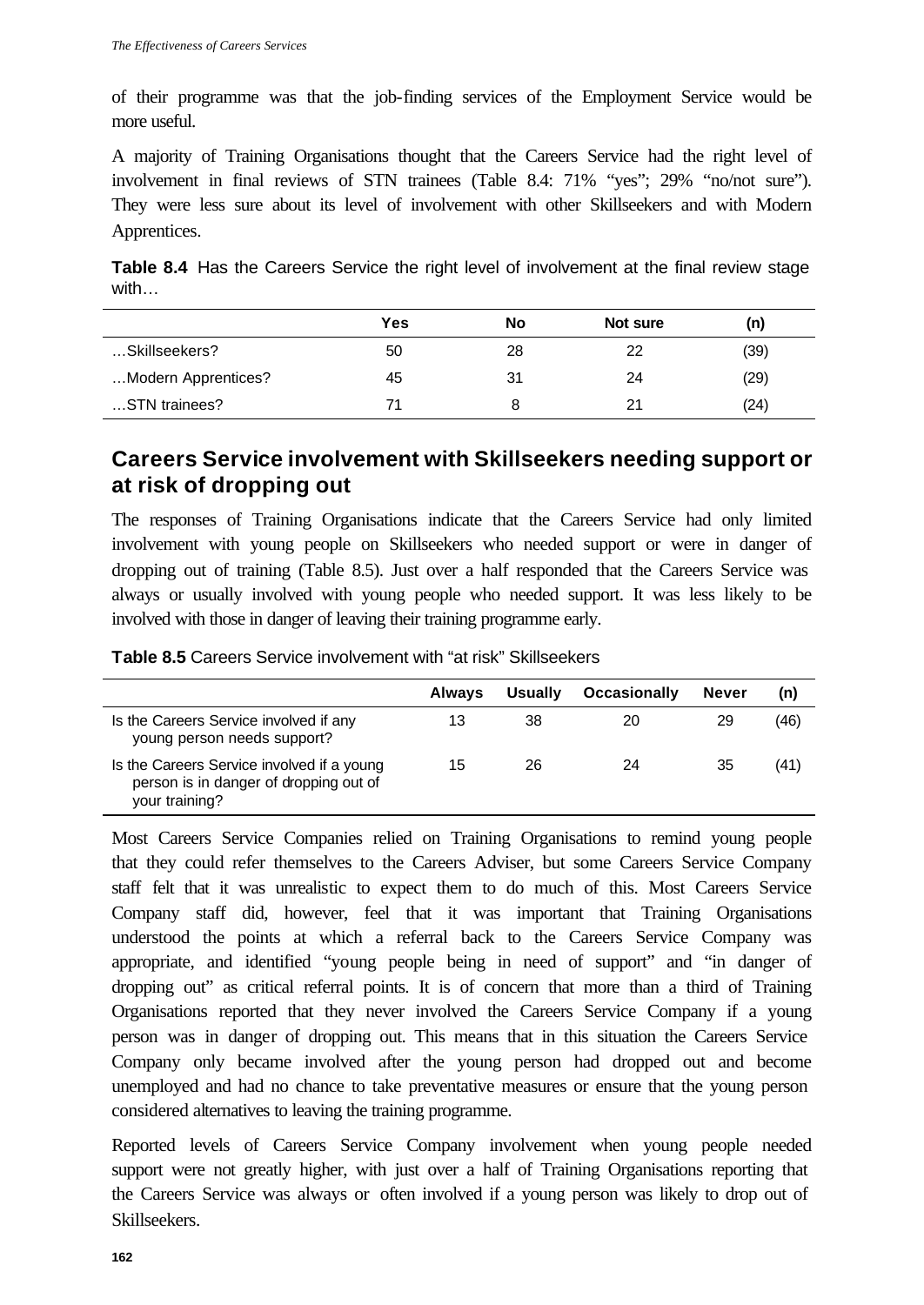## *Overall level of Careers Service Company involvement with Skillseekers and Modern Apprentices*

There is a need for Careers Service Companies to consider and discuss with Training Organisations what is an appropriate level of involvement. There are different arguments. On the one hand it could be argued that once young people are in training, unless they have special training needs, they should be treated as normal employees who would not have the Careers Service checking on them (although we suggest later that the Careers Service's role with young workers also needs to be examined). A counter argument is that given levels of non-completion of training and non-achievement of qualifications, then the Careers Service has a role to play. We have seen how policy thinking about the Careers Service, especially in England, has increasingly emphasised its role in using regular reviews to encourage pupils at risk of under-achieving at school. This thinking could logically be applied to young people in post-school training who are in danger of under achieving and/or dropping out. There are, of course, resource implications of any increase in work with young people in training that would need to be addressed with LECs and others if a more strategic role in tackling noncompletion of training and non-achievement of qualifications is to be taken on by Careers Service Company staff.

Although most Training Organisations were satisfied with the level of Careers Service Company involvement in STN mid-term reviews, we would suggest that the levels reported are lower than might be expected ("always/often involved" 52%, Table 8.1). Careers Services provide the initial endorsement that special training support is required, but it is less common to review whether this needs to be continued. We would argue that the progress and career development of young people with STN requires to be monitored and supported throughout the period of training.

The 1998 Scottish Enterprise commissioned evaluation of Skillseekers identified the area of guidance and support of young people on Skillseekers as in need of development (PACEC, 1998). This view was endorsed in the consultation paper "Opportunities and Choices" (Scottish Office, 1999) which noted:

*"It [the evaluation] highlighted the number of young people who leave the programme without completing the qualification – the 'early leavers' – and, more importantly, described some of the characteristics of that group of young people who tend to:*

- *Be uncertain about the job or training that they want;*
- *Have a lower level of attainment (at entry) than those who stay on and complete the programme;*
- *Be less likely to have employed status;*
- *Be more likely to have special training needs and/or to be working towards a qualification below SVQ II level;*
- *Have more than one Skillseekers job or placement.*

*One of the most important issues for young people themselves was their perception that they had not received sufficient or appropriate initial guidance and support, followed by a lack of support during their training."*

#### **("Opportunities and Choices", Scottish Office, 1999: Ch 2, para 2.17)**

We would suggest that the inclusion of "be uncertain about the job or training that they want" as one of the characteristics of early leavers from Skillseekers supports our view that careers guidance, not just personal and social support, is necessary for, at least some, Skillseekers.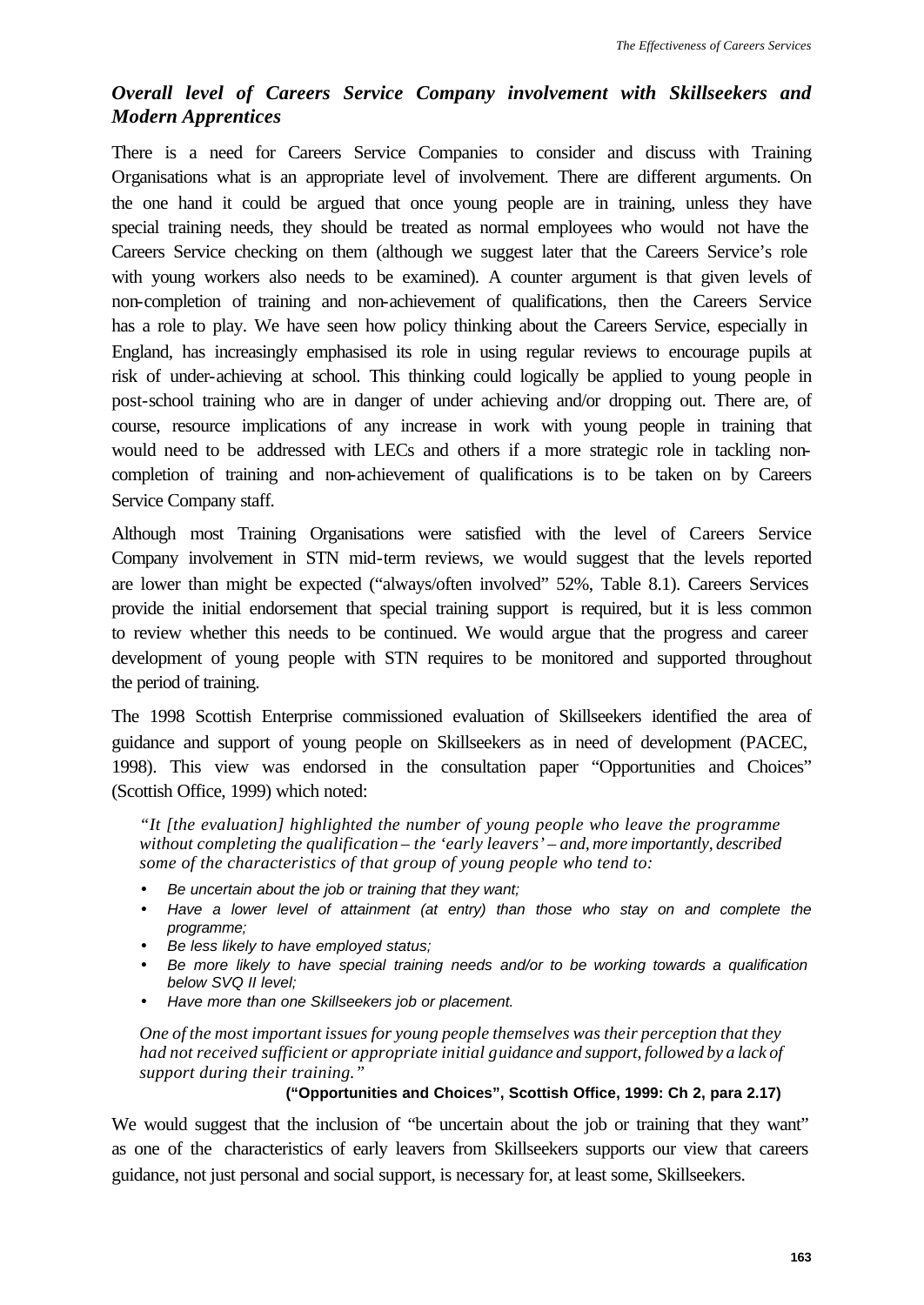Whose responsibility is it to ensure that Careers Service Company support is available at the right time? One way for Careers Service Companies and Training Organisations to do so is through Service Level Agreements between them. This requires to be supported by regular reinforcement of the referral points to the staff of Training Organisations. Some responsibility must also lie with young people. Induction and briefing should ensure that young people are sufficiently aware that they can (and should) use the Careers Service when they are **in** a training programme rather than only after they have left it and are back on the unemployed register. However, young people's willingness to initiate a contact with the Careers Service will depend on their previous relationship with the service, including whether they perceive themselves to have been "forced" on to training and their recognition of the Careers Service's post-school or adult role. Practical issues of how a young person in a full time training programme can actually see a Careers Adviser or visit the Careers Office also need to be addressed

A final argument to be considered relates to the particular nature of the relationship between Training Organisations and the Careers Service. It was suggested to us by Careers Service Companies that Training Organisations had a different and closer relationship with the Careers Service than do employers:

*"The relationship between the Careers Service and training providers is different from that between the Careers Service and employers. There is a closer partnership with training providers, they are taking the training of young people a stage further. The link with training providers is based on the fact that we are saying, 'Perhaps that young person is not necessarily the best person, but we want you to develop the person'. Whereas for employers you are trying to say, 'These are the best young people'"*.

#### **Head of Service**

If this model of partnership is appropriate, what are the implications for the Careers Service? It could be argued that the service should be working closely with Training Organisations to develop young people's motivation and career aspirations. If Careers Advisers use their advocacy role to persuade Training Organisations to take on disadvantaged and disaffected young people, perhaps they should offer greater support to Training Organisations through active involvement in ongoing guidance. Such advocacy, too, may be more effective if Training Organisations do not feel they are being left to deal with the difficulties alone, especially since the financial costs of non-completing trainees or non-achieving trainees may discourage Training Organisations from "taking a risk" at the selection stage with some of the poorest candidates.

## **Work with young workers**

In comparison with the other demands on Careers Service time, guidance activities with young workers had low priority in Careers Service Companies. We were able to identify only one funded initiative that was designed to help young people stay in work, perhaps responding to the debate on the development of employability. Several respondents recognised the potential value of this work, but resource issues kept its development low on the agenda.

Previously, the Careers Service used to carry out the "Review of Progress of Young Workers". This activity involved contacting young workers within 3 to 9 months of their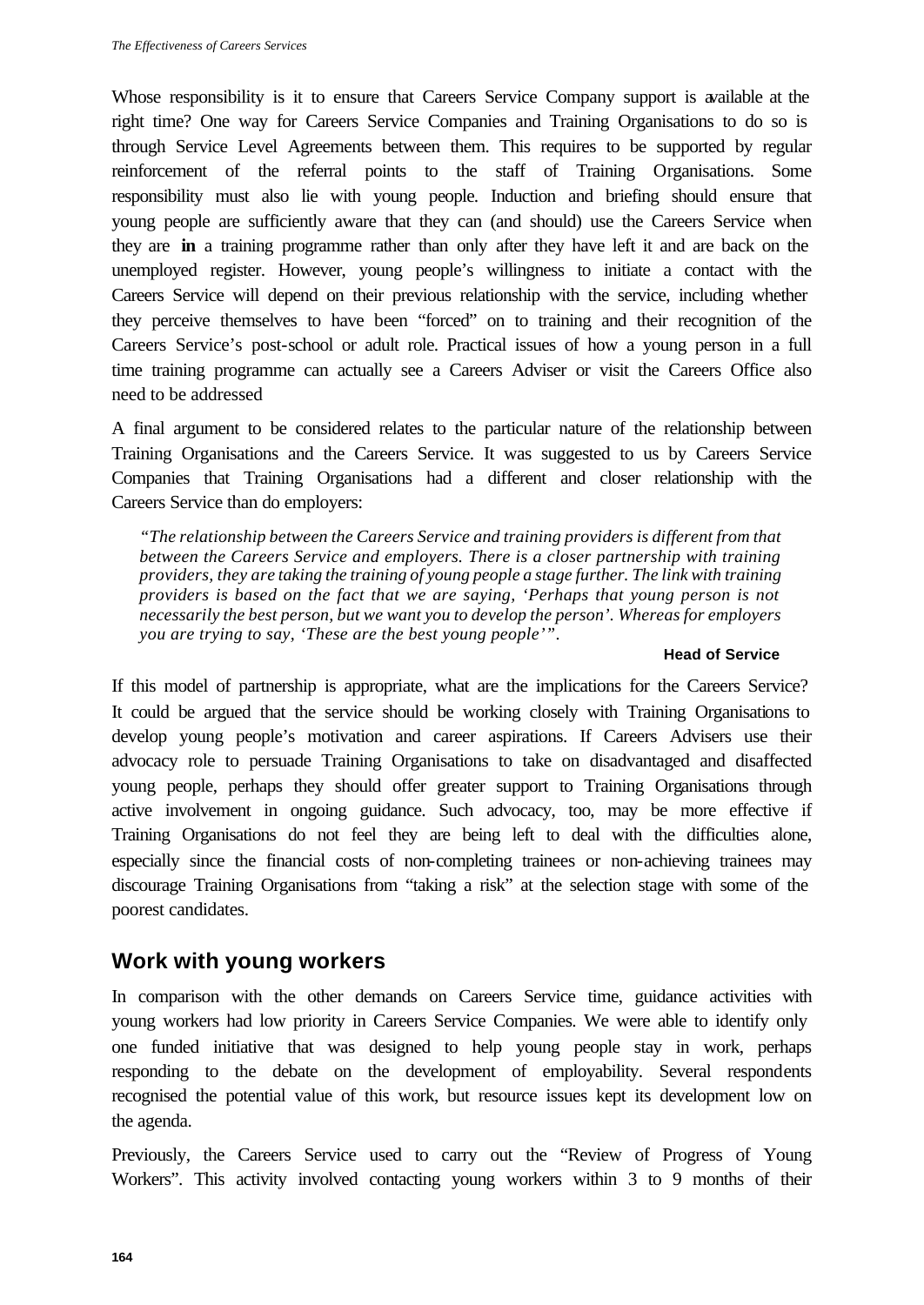entry to employment and could involve an invitation to call to the careers office for help on one evening in the week when the office opened late. The purpose of this contact was:

- to check if young people were happy in their work, if it was what they had expected and if not, to give careers advice and register them for a change of job
- to check if young people were receiving training and if not to help them negotiate this
- to review the careers guidance given and satisfaction with the Careers Service
- to keep the careers adviser up-to-date on employment conditions and opportunities for young people in the area

This activity had fallen into disuse and was dropped from central government guidance to Careers Services. Young workers older than 16 or 17 are, under current guidance, outwith the core client group and are clients to whom a service is optional. Given that reduced numbers of young people are leaving at 16, and that the first entry to work may be after  $5<sup>th</sup>$  or  $6<sup>th</sup>$  year or an FE course, few young workers can now be classified as core clients. This confirms our argument that policy guidance to the Careers Service reinforces a narrow view of its contribution as being focused only on initial transitions. However, young people in work have continuing careers guidance needs (Howieson *et al*, 1993).

The "Right to Time Off for Study" legislation introduced towards the end of the research has, to date, had minimum uptake. The Careers Service's potential role in encouraging the uptake of training by young employees and their employers has been recognised by Scottish Enterprise and an agreement made to fund the Careers Service's work on an individual client basis. The impact of this initiative on the Scottish Careers Service's work has been negligible so far.

While the importance of helping young people in jobs without training must be recognised, the broader needs of young people's career development suggest that the purposes of the "Review of Progress of Young Workers" noted above are as valid as ever, perhaps more so, due to the increased complexity of the labour market. And review of young workers and their experience is valuable from a quality aspect, enabling Careers Service Company staff to evaluate the careers guidance these young people have received. Furthermore, contact with young workers can contribute to staff development by increasing knowledge of the local labour market for young people.

## **Work with further education students**

If the provision of services to young workers is a resource issue, provision for FE students, another core client group, is even more so. It was described by Heads of Service as:

*"A bottomless pit"*

*"There's an enormous potential demand"*

*"It would seriously squeeze the school side if really taken up"*

One Careers Service Company was heavily involved in provision to FE as part of its core input, and two were significantly involved through the purchase by colleges of the time of Careers Service Company staff. Of the remaining Careers Service Companies, we would assess half as having some involvement with advising FE students and half as having very limited involvement. Particular problems were experienced where the Careers Service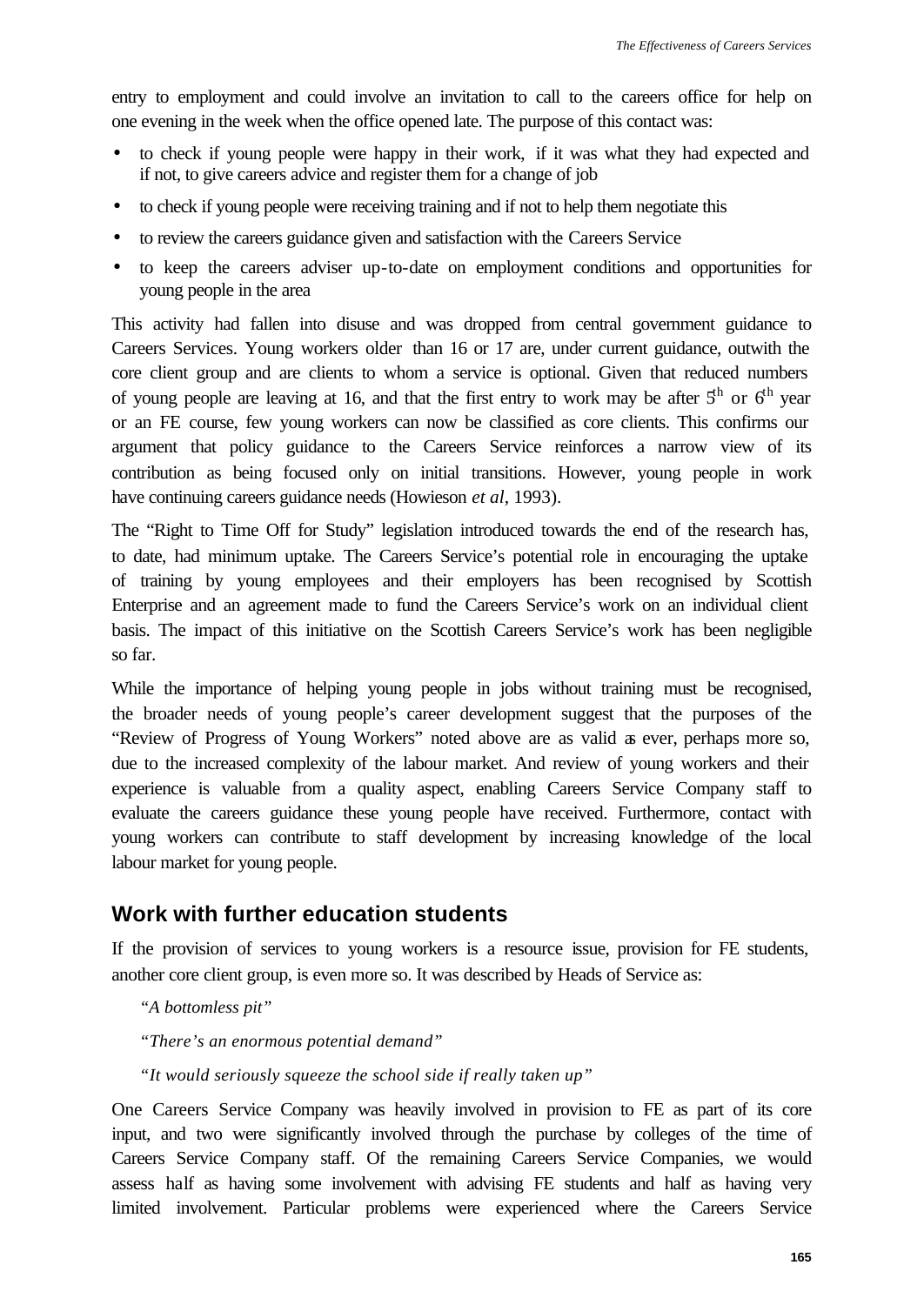Company had a number of specialist colleges that attracted students from outwith its area but who then became core clients of the Careers Service Company in whose area the college was based.

Given that the GAE funding does not take into account the FE student population, there were significant resource issues for Careers Service Companies. The policy is to provide "relevant services for assisting persons undergoing relevant education"; the Trade Union Reform and Employment Rights Act 1993 made no distinction between school and college students in relation to "relevant education". There was, as a result, considerable disjunction between the policy and the practice which effectively meant that work with college students was a marginal activity compared with school work in most Careers Service Companies.

To what extent does the limited service to FE matter, given there is now a trend for larger colleges to appoint their own Careers Adviser within the college guidance team? This may depend on the extent to which the Careers Adviser's impartiality is compromised by being part of the institution and the extent to which the college funds its guidance services. Some suggested that improved articulation between FE and HE courses would lessen the need for the Careers Service's input. However we would suggest that pre-entry and induction guidance would become more rather than less important in this situation due to the extended commitment the client is undertaking. While colleges have a clear responsibility for pre-entry guidance, this would normally be done by departmental staff rather than the college careers adviser. Where, then, is the FE applicant who may be embarking on an extended articulated course of study to get impartial advice? Applicants to FE as such are not within the core client group of the Careers Service Company, they may fall into the category of core client group at the application stage but this would be only for other reasons, for example, if they were unemployed.

# **Post-school clients' views of the Careers Service**

Our first survey contacted young people while they were all still at school (in S4, S5 and S6). When they were surveyed for a second time, a year later, 40% of them had left and were in various post school statuses. Table 8.6 shows the status of young people at the time of the second survey. We would note that the Skillseekers category is predominately made up of those with employed status (including Modern Apprenticeships); less than one percent were trainees. Only 2% of respondents were unemployed which means that, generally, we have not been able to analyse the responses of unemployed young people as a separate category. For some analyses, we have combined young people on Skillseekers, in work, self-employed and unemployed into one category called "young people in the labour market". The numbers in the other two categories "looking after the family or home" and "doing something else" are too small to analyse separately.

In the next sections we consider post school clients' contacts with the Careers Service; their views of the what is important for the Careers Service to do; and report on their opinion of the Careers Service.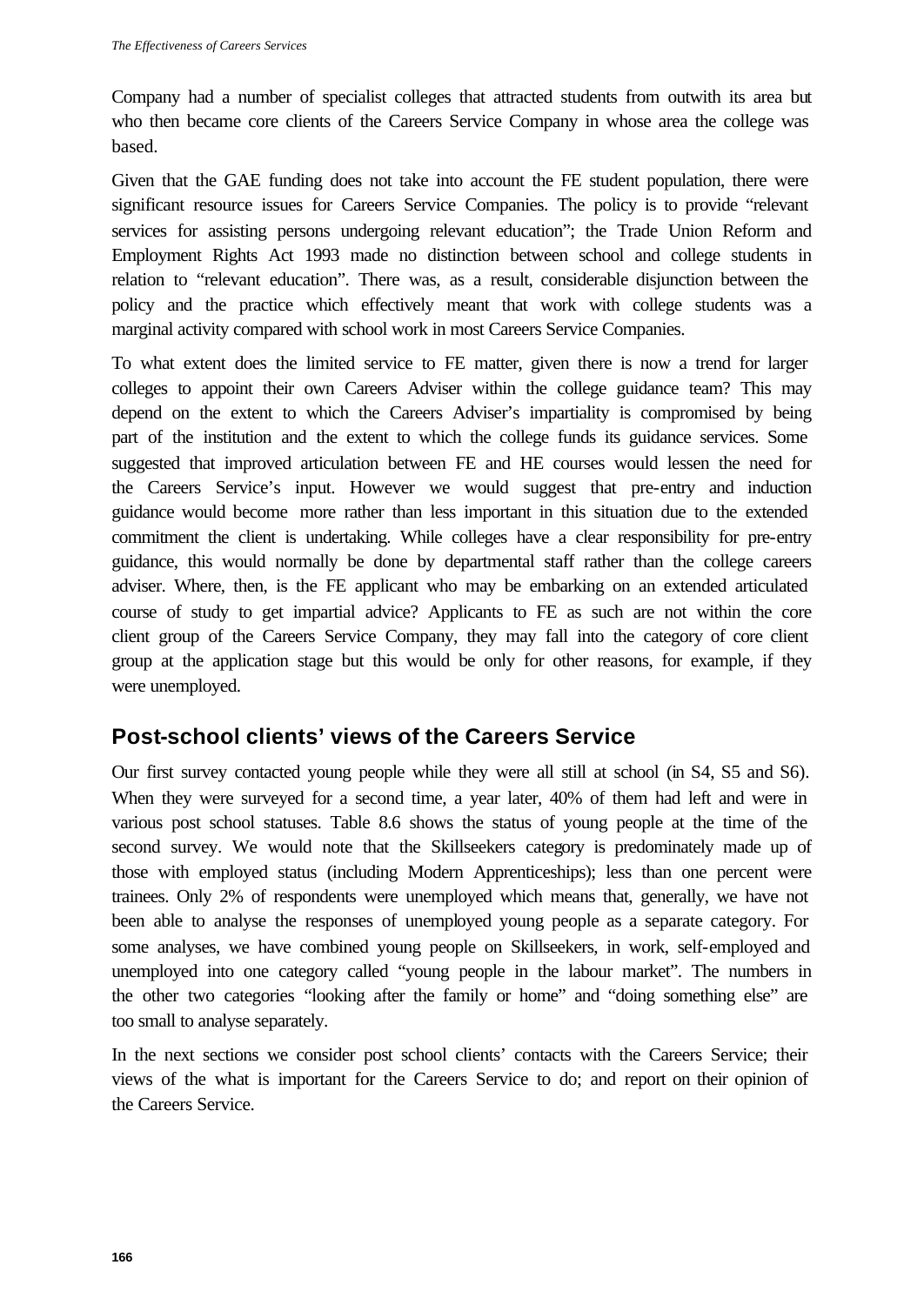| Table 8.6 Status of young people at the second survey |  |
|-------------------------------------------------------|--|
|-------------------------------------------------------|--|

|                                              | %   | (n)   |
|----------------------------------------------|-----|-------|
| School                                       | 60  | (892) |
| FE                                           | 11  | (158) |
| HE.                                          | 15  | (217) |
| In labour market, of whom:                   | 12  | (175) |
| [Job]                                        | [6] | (90)  |
| [Skillseekers (employed and trainee status)] | [4] | (54)  |
| [Unemployed]                                 |     | (31)  |
| Looking after family or home                 | 0.4 | (6)   |
| Something else                               | າ   | (25)  |

### *Young people's contact with the Careers Service since leaving school*

Young people were asked if they had had contact with the Careers Service since leaving school and, if so, what types of contacts they had had. Table 8.7 shows that nearly a half of respondents reported that they had not had contact with the Careers Service after school (46%). Whether or not young people had had contact varied considerably across the different post school statuses, in particular, nearly three-quarters of those who were in higher education at the time of the second survey had had no contact. It might have been expected that most young people in higher education would have reported some contact (eg a telephone call) since the Careers Service carries out a survey of first destinations of all school leavers 3 to 6 months after leaving. However, because the purpose of this contact is primarily seen as data collection for destination statistics (rather than checking the progress of the young person), this information may be gathered from a simple questionnaire, from a telephone contact with family members, from the school, or from client record data gathered some months earlier as national exam results come out. We have referred earlier in this chapter to the historical Careers Service role of "reviewing the progress of young workers", a task no longer undertaken. The limited use of this destination statistic contact is perhaps a missed opportunity to remind HE students (and other post-school clients) about the role of continuing careers guidance and to check the careers guidance given against client outcomes.

While a quarter of young people who were in the labour market had had no post school contact with the Careers Service, this varied depending on their particular labour market status. All of those who were unemployed had had some contact with the Careers Service since leaving school. Under a third of those on Skillseekers reported no contact (30%, Table 8.7). The Careers Service Company role in placing these young people into Skillseekers may well have taken place prior to leaving school or they may have found their own opportunity.

Around a quarter of post school clients reported having one or more interviews with a Careers Adviser since leaving school (26%, Table 8.7). Unemployed young people and those in employment reported higher levels of Careers Adviser interview(s) than those in other statuses. Unemployed young people also had the greatest level of contact with Careers Assistants about vacancies or benefits. Altogether the table shows the focus of the Careers Service Company post school work on unemployed clients. This confirms what we say elsewhere about the lack of careers guidance to most post-school clients.

Well over two-fifths (45%) reported contacts using "distance approaches" whereby information was sent or phone calls made to the home (some of these contacts may well have been to gather first-destination information). This type of outreach work is sometimes under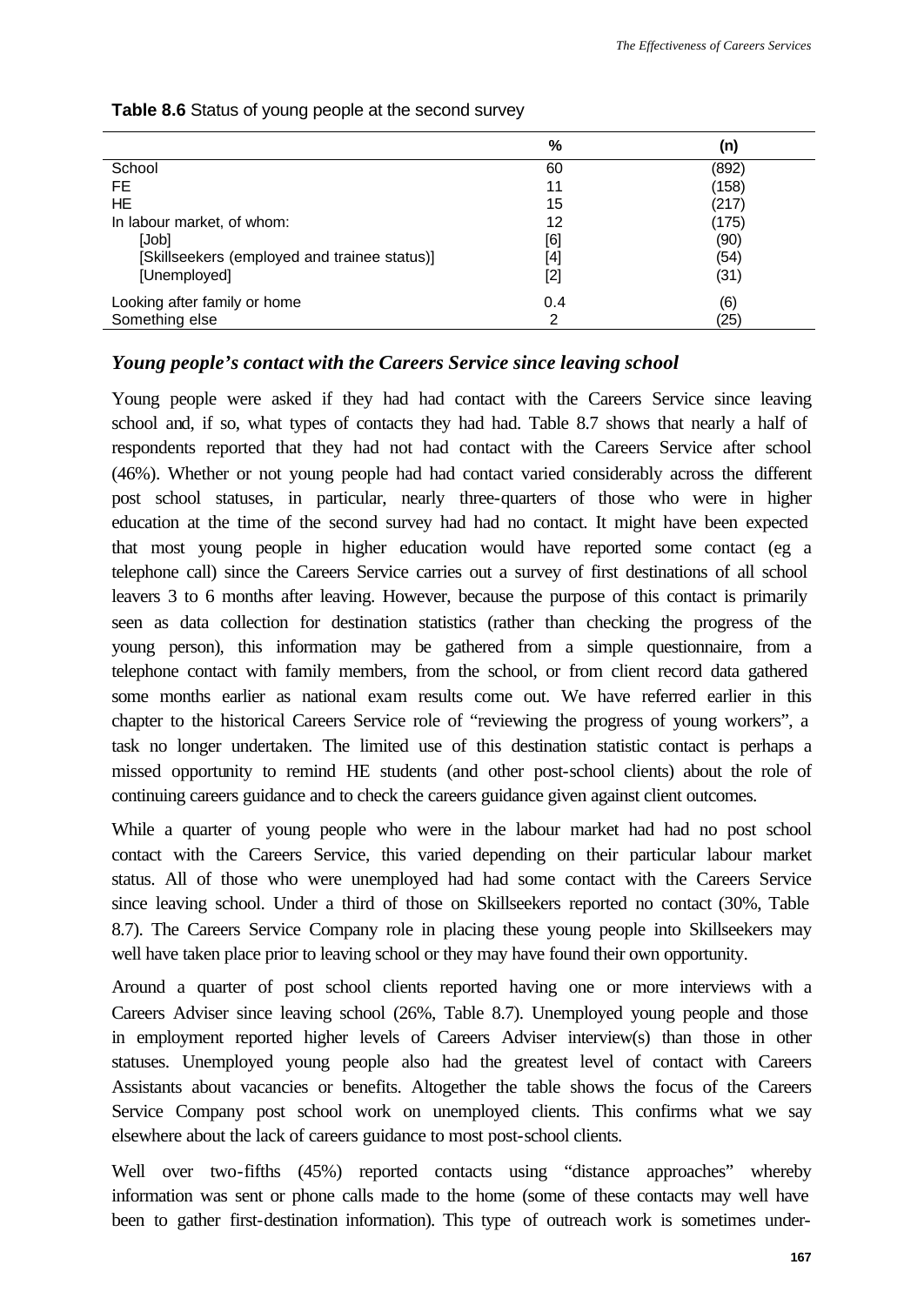valued, but can be very effective. An earlier piece of work by the researchers found that parents particularly valued phone calls to their children as it showed a continuing interest in them, allowed parents to keep in touch with what was happening and gave them the potential to intervene if necessary (Semple, 1990).

|                                                   | All                        |       |       |                  |      | <b>Labour Market</b> |       |
|---------------------------------------------------|----------------------------|-------|-------|------------------|------|----------------------|-------|
|                                                   | post-<br>school<br>clients | FE    | HE    | Labour<br>market | Job  | Skill-<br>seekers    | Unemp |
| No contact                                        | 46                         | 25    | 72    | 25               | 41   | 30                   |       |
| One interview with a careers<br>adviser           | 15                         | 18    | 12    | 16               | 16   | 19                   | 11    |
| More than one interview with<br>a careers adviser | 11                         | 4     |       | 26               | 29   | 14                   | 36    |
| Group discussion                                  | 7                          | 12    | 3     | 4                | 3    | 8                    |       |
| Interview with a careers<br>assistant             | 10                         | 2     | ۰     | 23               | 21   | 18                   | 36    |
| Phone call                                        | 19                         | 7     | 7     | 41               | 28   | 53                   | 57    |
| Information sent                                  | 26                         | 23    | 14    | 39               | 27   | 56                   | 46    |
| Other                                             | 4                          | 9     | 1     | 5                | 6    | 5                    |       |
| (n)                                               | (581)                      | (159) | (217) | (175)            | (89) | (55)                 | (31)  |

### **Table 8.7** Post school clients' contact with the Careers Service

Percentages sum to more than 100 because respondents could tick more than one answer.

## *Post-school clients' perspective on the important things for the Careers Service to do*

The questionnaire asked all respondents for their opinion of the Careers Service, whatever their level of contact at school and since leaving. They were asked for their opinion of how well the Careers Service performed in relation to a number of statements. They were then asked to indicate from the list what they thought were the three most important things for the Careers Service to do, to give an indication of young people's expectations of the Careers Service. We first discuss what post school clients identified as the most important things for the Careers Service to do since this provides the context in which to interpret their responses about how well the Careers Service was performing in relation to the various activities.

For post school clients, in all statuses, the most important thing for the Careers Service to do is to be good at advising young people who are unsure about their future (45%, Table 8.8). Thus respondents think that the *careers guidance* function is the most important aspect of the Careers Service's work. Being good at advising young people who are unsure about their future was an expectation of the Careers Service held by those groups who might be assumed to have made a vocational decision through entering a job, training or a vocational FE course as those still at school. While it may be argued that some may have answered the question on the basis of what is important for all young people and not just themselves, we can see from their responses to other items that their answers appear to be related to their own current status. There is also evidence from other research that confirms that young people post-school may experience continuing uncertainty about their future (Howieson and Semple, 1992).

Treating young people with respect emerged as the second most important thing for the Careers Service to do (35%). Following this, keeping up-to-date with information about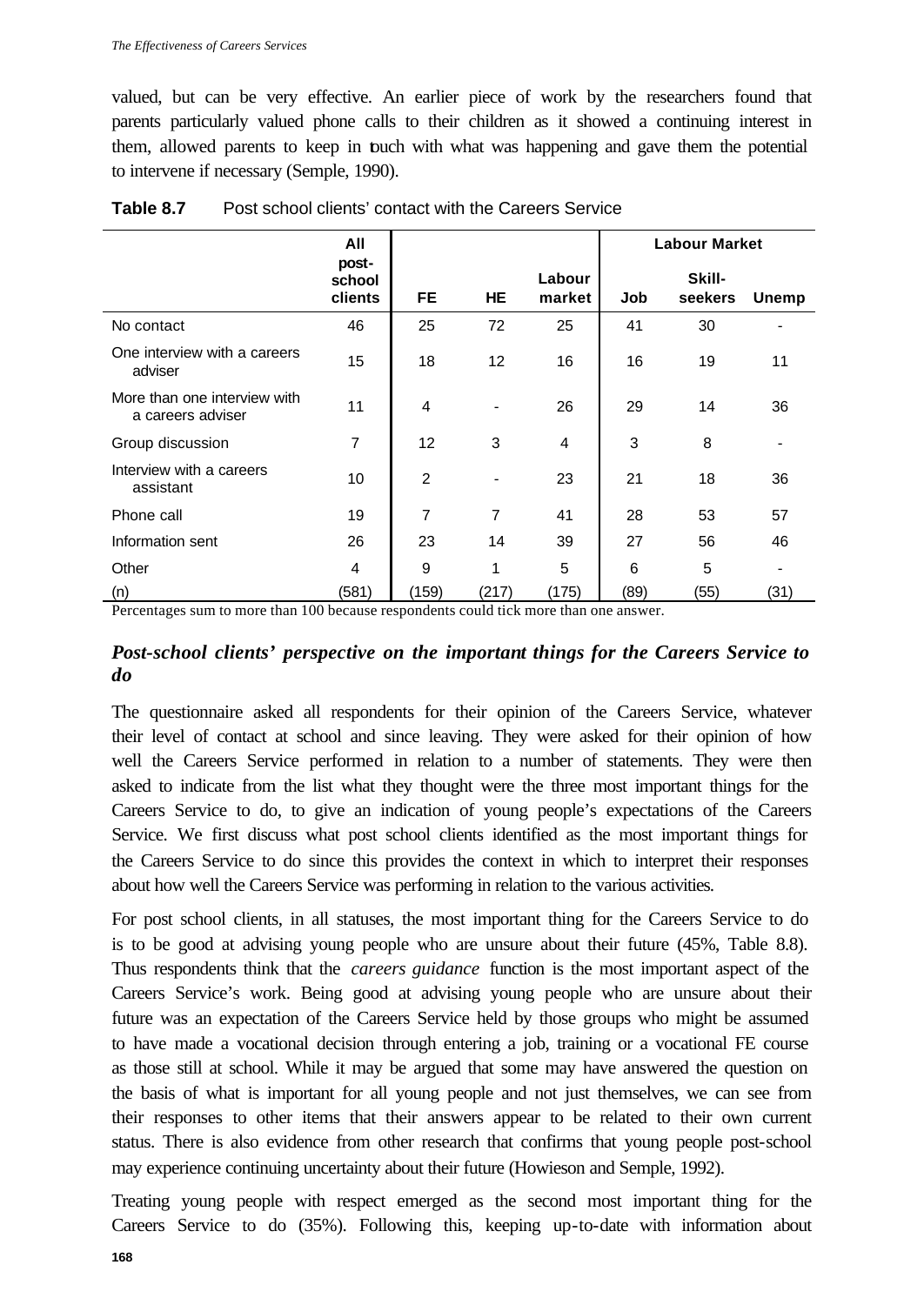courses and information about jobs were the next most important aspects identified by post school clients (24% and 21%, Table 8.8).

|                                                                              | Post-<br>school<br><b>clients</b> | FE.   | <b>HE</b> | Labour<br>market |
|------------------------------------------------------------------------------|-----------------------------------|-------|-----------|------------------|
|                                                                              |                                   |       |           |                  |
| Treats young people with respect?                                            | 35                                | 40    | 33        | 33               |
| Can be trusted to respect confidential information?                          | 20                                | 18    | 15        | 26               |
| Speaks up on behalf of young people?                                         | 18                                | 16    | 14        | 26               |
| Good at advising young people going to university?                           | 19                                | 8     | 35        | 9                |
| Good at advising young people going to college?                              | 14                                | 15    | 10        | 19               |
| Good at advising young people looking for a job or training<br>after school? | 17                                | ns    | ns        | ns               |
| Good at advising young people who are unsure about their<br>future?          | 45                                | 49    | 50        | 34               |
| Good at helping and supporting unemployed young people?                      | 19                                | 20    | 12        | 26               |
| Keeps up-to-date with information about jobs?                                | 21                                | 32    | 20        | 21               |
| Keeps up-to-date with information about courses?                             | 24                                | 26    | 30        | 13               |
| Good job or training vacancies for school leavers?                           | 13                                | 9     | 5         | 28               |
| (n)                                                                          | (551)                             | (159) | (217)     | (175)            |

|  | Table 8.8: The most important things for the Careers Service to do |
|--|--------------------------------------------------------------------|
|--|--------------------------------------------------------------------|

Being good at advising young people who are unsure about their future was the most important aspect for all categories of post school clients. But it is clear that respondents were judging what was important based on their own experience - the level of importance given by young people to all other aspects of the work of the Careers Service varied by their status. Thus, "advising young people going to university" was seen as more important by those in higher education than by any other group of young people (35%, Table 8.8). Similarly, young people in the labour market were more likely to rate as important than other groups: the Careers Service in its advocacy role in speaking up for young people (25%); the ability to trust the Careers Service to respect confidential information (29%); and that the Careers Service should have good vacancies (28%). They were less likely to rate: keeping up-to-date about courses (13%) and being good at advising young people who were unsure about their future (37%), although this last item was still the one most likely to be thought important by young people on the labour market. While recognising there will be differences at individual level, these figures give some indication of the expectations and perspectives of young people in the labour market. It is interesting to note the comparatively high numbers giving a high rating to "being able to trust the Careers Service to respect confidential information" amongst the labour market group. In considering why this difference exists, it may be that the Careers Service's provision of information on young people under submission to employers or Training Organisations (particularly those young people being endorsed as having Special Training Needs) may be more significant and apparent to this group.

#### *Post-school clients' opinion of the Careers Service*

We now report on post school clients' opinion of the Careers Service. Their opinion of the extent to which the Careers Service delivered on the various aspects of their work needs to be considered in the context of what they thought was important for the Careers Service to do.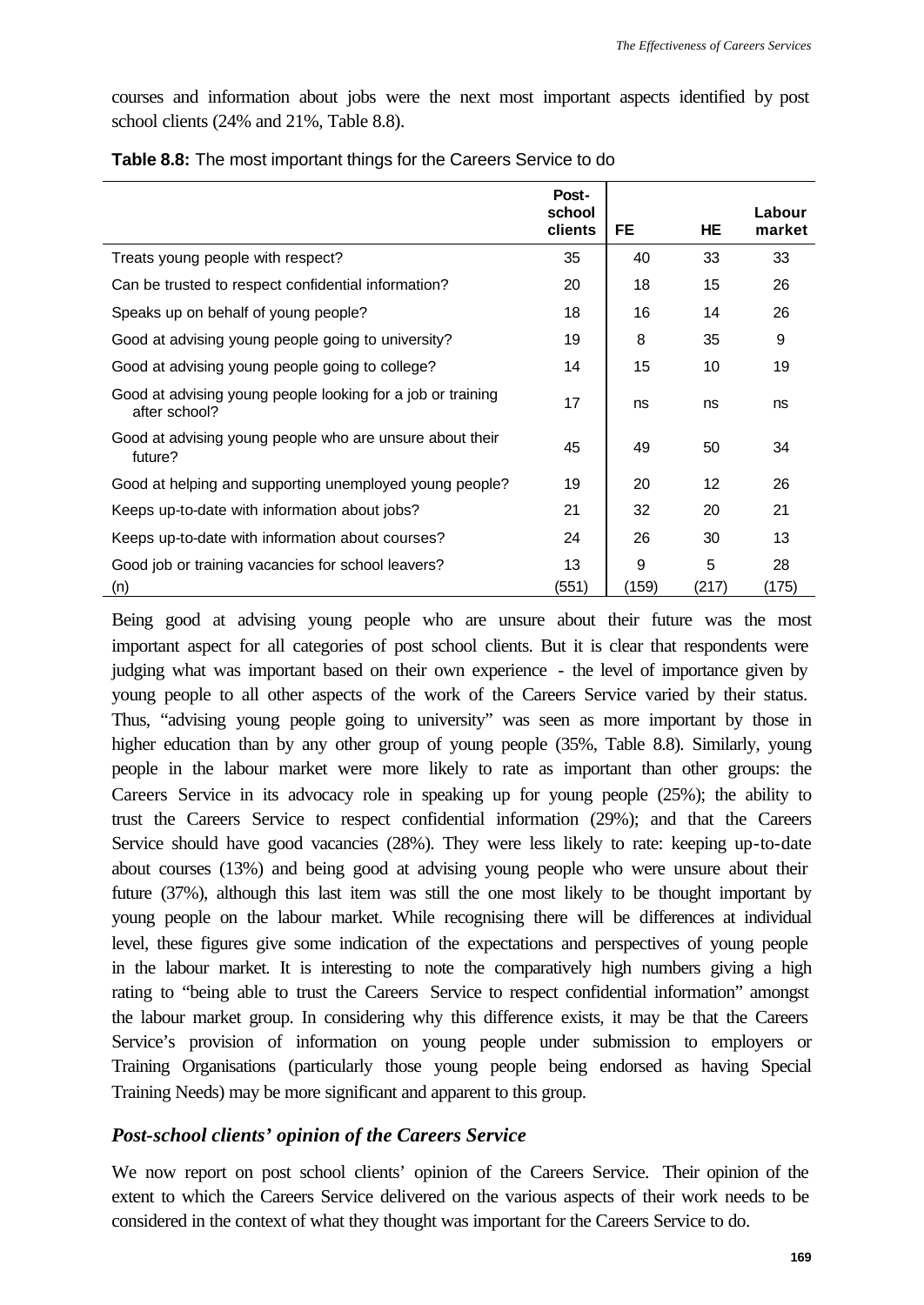Respondents could answer: "yes, always", "yes, usually", "no, not always", "no, not at all", and "not sure" to each item in the question. We have combined the "yes, always" and "yes, usually" categories into one and similarly the "no, not always" and "no, not at all" have been combined.

As we noted above, helping young people who were unsure about their future was the most important task identified for the Careers Service. Over a half of post school clients thought that the Careers Service always/usually did so (55%, Table 8.9). Young people who were in HE were least likely to think that the Careers Service always or usually did this and although there is a high level of "not sure" responses from HE students, over a third responded "not always" or "no, not at all" to this (37%, Table 8.9). The responses of HE students were different from those of other respondents for most items; they are inclined to be more negative and, especially, to give a higher level of "not sure" responses. This suggests that more work needs to be done to examine the expectations and experiences of HE students and the way in which the Careers Service works with them.

|                                                                                     |                | Post-           |           |                |                |
|-------------------------------------------------------------------------------------|----------------|-----------------|-----------|----------------|----------------|
| Do you think the Careers Service                                                    |                | school          |           |                | Labour         |
|                                                                                     |                | clients         | <b>FE</b> | <b>HE</b>      | market         |
| treats young people with<br>respect?                                                | Always/usually | 83              | 91        | 78             | 82             |
|                                                                                     | not always/ no | 11              | 6         | 11             | 15             |
|                                                                                     | n/s            | $6\phantom{1}6$ | 3         | 10             | 4              |
| can be trusted to respect<br>confidential information?                              | Always/usually | 85              | 90        | 83             | 79             |
|                                                                                     | not always/ no | 3               |           | $\overline{c}$ |                |
|                                                                                     | n/s            | 13              | 10        | 15             | 14             |
| speaks up on behalf of young<br>people?                                             | always/usually | 55              | 60        | 42             | 69             |
|                                                                                     | not always/ no | 20              | 20        | 21             | 19             |
|                                                                                     | n/s            | 25              | 20        | 38             | 13             |
| is good at advising young people<br>going to university?                            | always/usually | 49              | 43        | 54             | 49             |
|                                                                                     | not always/no  | 28              | 22        | 37             | 23             |
|                                                                                     | n/s            | 22              | 35        | 10             | 28             |
| is good at advising young people<br>going to college?                               | always/usually | 61              | 69        | 52             | 66             |
|                                                                                     | not always/ no | 11              | 16        | 5              | 15             |
|                                                                                     | n/s            | 28              | 15        | 43             | 20             |
| is good at advising young*<br>people looking for a job or<br>training after school? | always/usually | 57              | 59        | 39             | 79             |
|                                                                                     | not always/no  | 10              | 8         | 8              | 14             |
|                                                                                     | n/s            | 33              | 33        | 53             | $\overline{7}$ |
| is good at advising young people<br>who are unsure about their<br>future?           | always/usually | 55              | 65        | 38             | 67             |
|                                                                                     | not always/no  | 26              | 21        | 36             | 17             |
|                                                                                     | n/s            | 19              | 14        | 26             | 16             |
| is good at helping and supporting<br>unemployed young people?                       | always/usually | 37              | 47        | 21             | 49             |
|                                                                                     | not always/no  | 13              | 5         | 12             | 20             |
|                                                                                     | n/s            | 51              | 48        | 67             | 32             |
| keeps up-to-date with information<br>about jobs?                                    | always/usually | 48              | 59        | 33             | 60             |
|                                                                                     | not always/no  | 19              | 16        | 19             | 20             |
|                                                                                     | n/s            | 33              | 25        | 48             | 20             |
| keeps up-to-date with information<br>about courses?                                 | always/usually | 65              | 83        | 49             | 69             |
|                                                                                     | not always/no  | 13              | 4         | 17             | 13             |
|                                                                                     | n/s            | 23              | 13        | 34             | 19             |
| has good job or training<br>vacancies for school leavers?                           | always/usually | 37              | 45        | 20             | 49             |
|                                                                                     | not always/no  | 12              | 8         | 6              | 24             |
|                                                                                     | n/s            | 51              | 48        | 74             | 27             |

**Table 8. 9:** Young people's opinion of the Careers Service: post school clients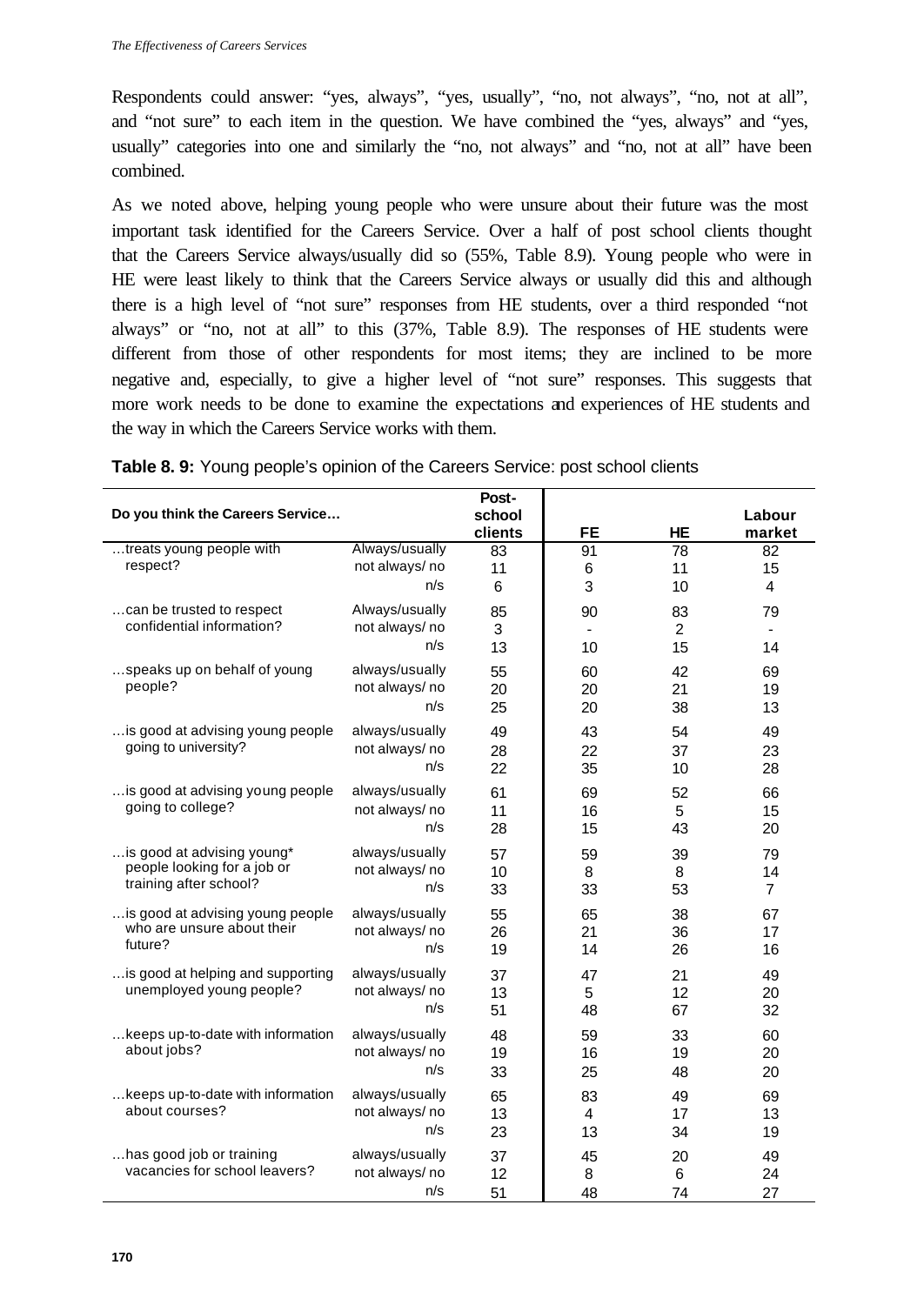It is interesting to compare FE and HE students' responses. FE students' responses were generally positive with a relatively low level of "not sure" answers. A large majority of those in FE thought that the Careers Service always or usually was good at advising young people going to college (69%, Table 8.9). This compares with over a half of HE students who rated the Careers Service as always or usually good at advising young people going to university (54%, Table 8.9). FE students were also more positive than HE students about the extent to which the Careers Service always/usually kept up to date with information about courses. (83% vs 49%, Table 8.9). It seems that FE students were more satisfied than HE students with aspects of course information provision by the Careers Service.

With the exception of responses to the question about being good at advising young people looking for jobs/training and about keeping up to date with course information, the views of those in the labour market are similar with those in FE. These two groups seem to hold very similar opinions of the Careers Service's performance.

As we saw above, treating young people with respect was an aspect judged by all groups as important for the Careers Service to do. A large majority of post school clients thought that the Careers Service did do this in practice (83%, "always/usually"). A similarly high percentage felt that the Careers Service could be trusted with confidential information (85%, "always/usually"). Both of these responses suggest that the relationship between the Careers Service and its young clients is a positive one, based on respect and trust in certain key areas.

Around a half of respondents in the labour market thought that the Careers Service always or usually had good job or training vacancies for school leavers. (49%, Table 8.9)

While there are a number of positive results on other items, the Careers Service's performance in relation to guidance and information aspects (particularly for HE applicants and students) appear to need some development in the eyes of clients.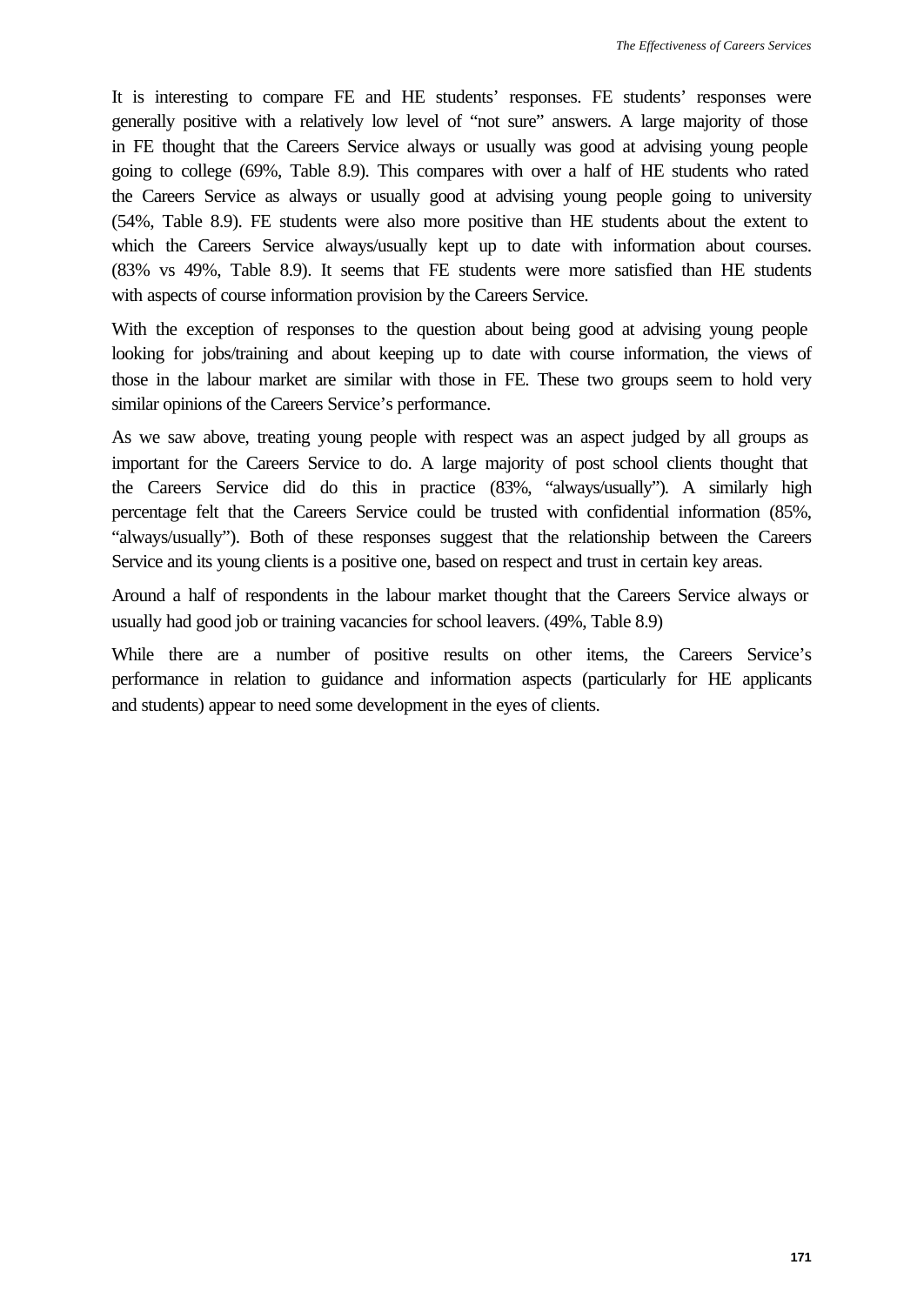*The Effectiveness of Careers Services*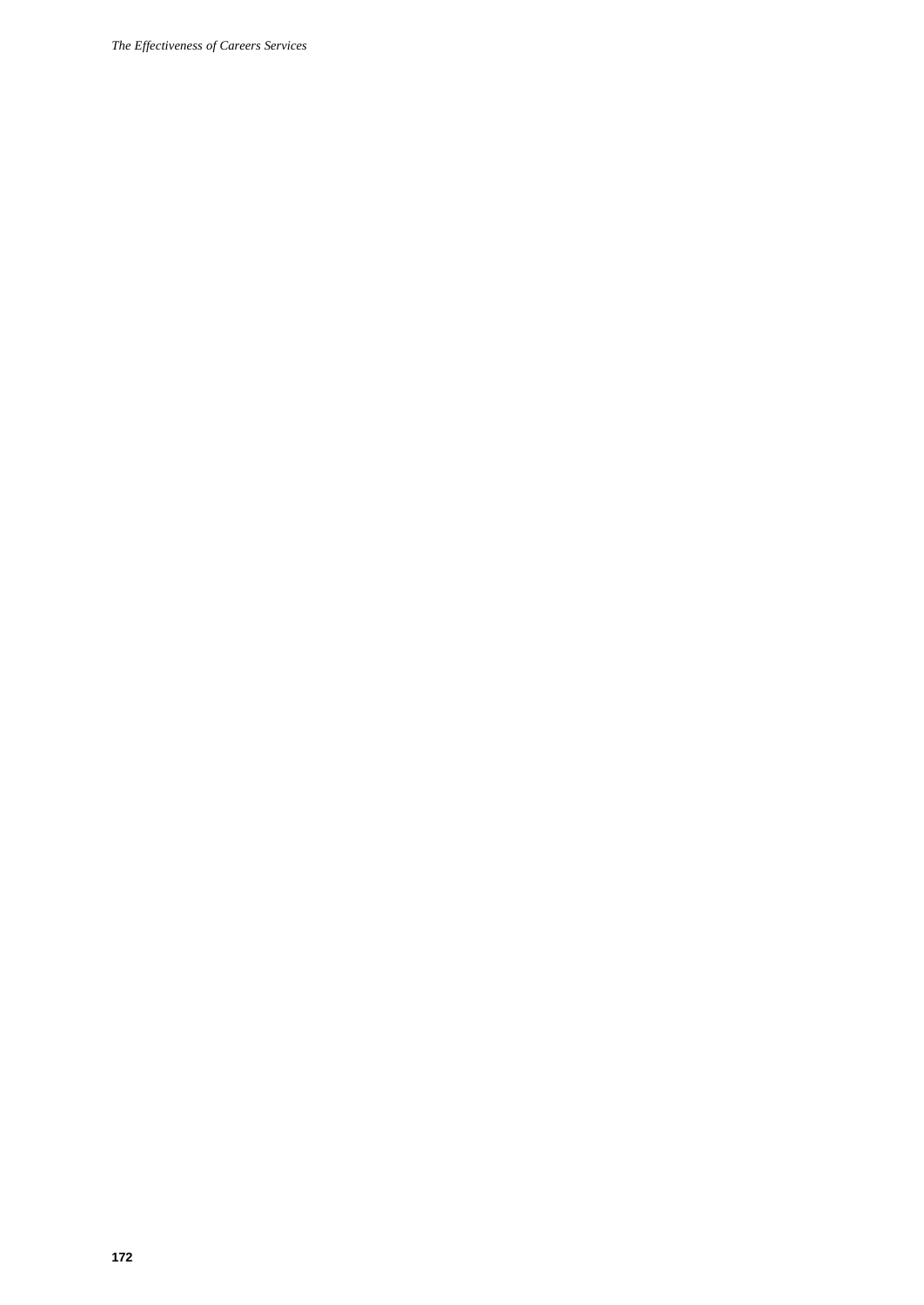# **CHAPTER 9 THE PLACEMENT SERVICE**

# **Introduction**

In this chapter we consider the Careers Service's placement service. We use evidence from our interviews in Careers Service Companies (CSCs) across Scotland and the additional interviews in the five case study Careers Service Companies; our survey of employers ; and we also draw on the report "The Careers Service Performance Assessment Survey: Job Broking" (DfEE, 1996), which is one of few other studies to consider this aspect of Careers Service (CS) work although it did not cover Scotland.

# **SUMMARY AND ISSUES**

# **The placement role and tensions in it**

- All Careers Service Companies provided, as was required of them, a vacancy-handling service for school leavers. This put the Careers Service into the centre of the tensions in the local labour market.
- Difficulties for the Careers Service include: the mismatch between some young people's aspirations and the availability of opportunities; the increased proportion of labour market entrants who are not "job-ready" or "good calibre" as more young people continue in education; and the government guarantee and the social inclusion agenda that require the Careers Service to try to find work or training for disadvantaged and unemployed young people.
- The placement service is the point at which the needs of young people and of employers and training providers meet. Under previous policy guidance, the young person was Careers Service's "the client" but the most recent guidance also defined employers and training providers as its "clients". Whose needs should a placement service serve? If there is a conflict, whose get priority? This tension is especially clear where a Careers Service Company sets up a specialist employer unit.

# **The operation of the placement service**

- The placement service was viewed by many Careers Service Company staff as a very resource intensive activity that often had discouraging results; some Careers Service Companies noted unacceptably high levels of unfilled or withdrawn vacancies.
- The extent of circulation of vacancies within Companies was variable. Most Careers Service Companies had arrangements for circulating vacancies within the travel-to-work area and some Careers Service Companies systematically displayed vacancies in schools and sometimes in colleges.
- No Scottish-wide vacancy circulating system operated across Careers Service Companies. There are strong arguments in favour of a national (Scottish or UK wide) system of vacancy handling. Different approaches are possible and the development of IT systems is likely to be of benefit here.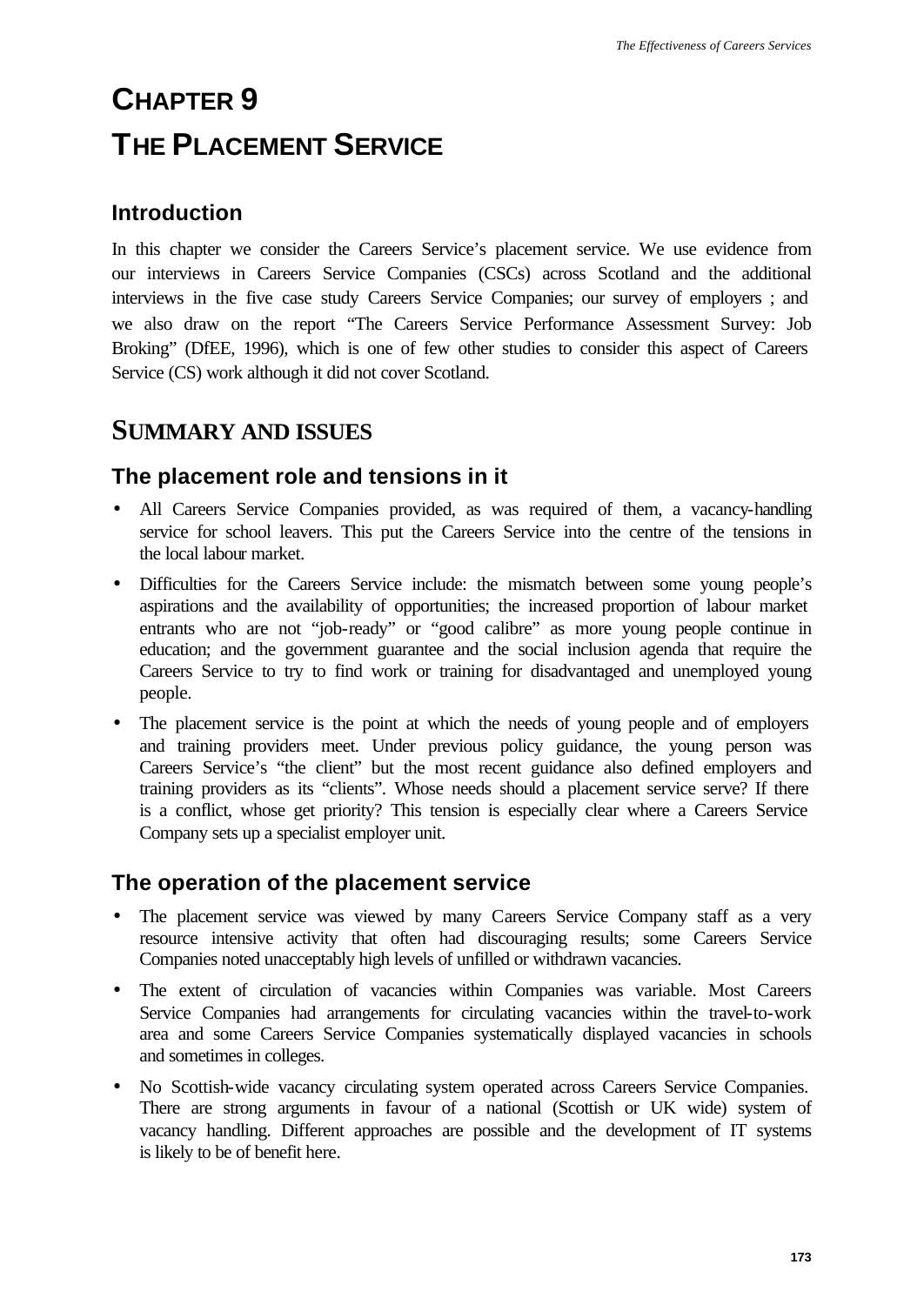# **The development of the placing service**

- A number of improvements are needed to make the placement service more effective. These include: reliable computerised matching systems at a Scottish level (with a commitment to resource continuing development); a single national system and strategy for the collection and use of LMI; a review of the way in which vacancies and clients are matched to better reflect changing skills and demands in the labour market; the inclusion of a wider range of young people registered with the Careers Service to provide genuine choice to employers; and increased advocacy on behalf of disadvantaged clients.
- Many of the young people who use the Careers Service's placement service are likely to require continuing support to develop their employability skills and respond to the increased demands made by a flexible labour market.
- The provision of a placement service should be retained as a Careers Service function but consideration should be given to the development of a two-tier placement service, one operating according to market approaches and the other with built in support systems for young people, employers and training organisations.

# **FINDINGS AND DISCUSSION**

# **The placement role**

All Careers Service Companies provided, as required of them, a vacancy handling system for young people, employers and training organisations. The general view among Careers Service Companies was that the Careers Service had a critical role to play in the placement of young people who were in the early stages of their entry to the labour market and that such young people had need of the more personal support that the Careers Service could provide. This was the view articulated by the Association of Careers Service Companies in Scotland (ACSCIS) in its submission to the Careers Review Committee (ACSCIS, 2000).

Some Careers Service Companies put their placing role as central to their work and future development:

*"Placing here is seen as the main goal of the service: at least it gives us a measure of the success rate."*

**Head of Service**

*"Our key aim is to improve vacancy handling."*

**Head of Service**

Most saw their supportive placing function as essential in order to help young people make a smooth transition into the labour market.

A minority view was to wonder whether the New Deal model might be appropriate:

*"We're looking at the Gateway model where the Careers Company does the guidance and the Job Centre does the placing."*

**Head of Service**

## *Tensions in the role*

Offering a placing service put the Careers Service into the centre of the tensions in the local labour market. The mismatch between young people's stated aspirations and the availability of opportunities in the labour market created a number of difficulties. Firstly, most Careers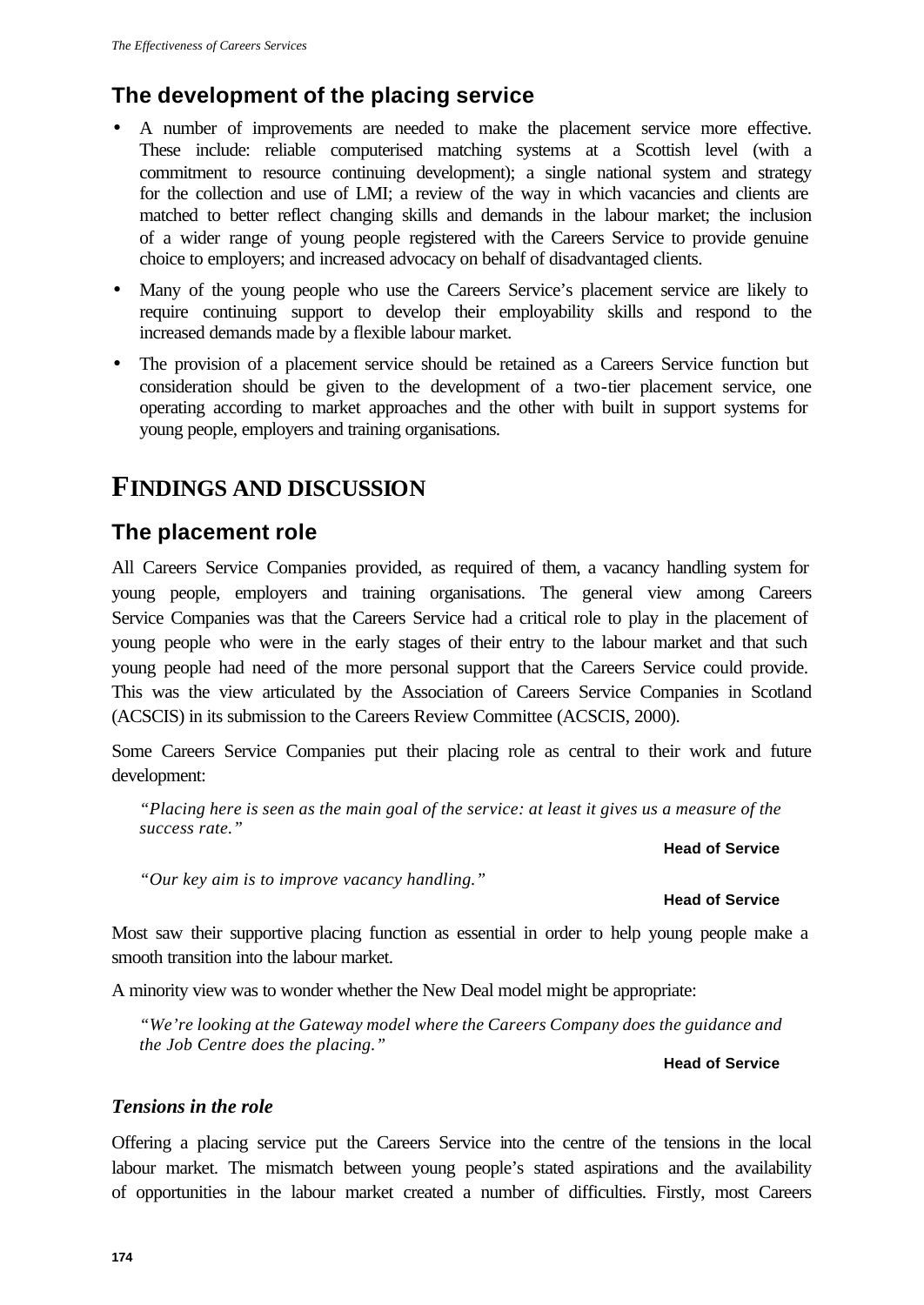Service Companies reported higher numbers of service sector and administrative vacancies and lower numbers of manual and craft vacancies than there were interested registrants.

Secondly, government education and training targets were reflected in young people's increased commitment to post-school learning. As more young people stayed on at school or entered FE or HE in preference to the labour market, a higher proportion of labour market entrants were not job-ready or would not be seen by employers and training organisations as "good calibre" young people. Higher numbers of young people entering FE and HE in preference to the labour market also created a problem for the placing service:

*"It's difficult for the Careers Service to fill vacancies when young people are going hell for leather for higher education. At the bottom end there are a number of young people who are hard to place but there is a very thin sandwich in between."*

#### **Head of Service**

It was a common view that the lack of parity of esteem between work-based training and learning routes and education and training routes in academic institutions also encouraged "good calibre" young people and their families to opt for FE or HE after school.

A third point is that the placement service has been the point at which young people's needs and the needs of employers and Training Organisations met. The traditional Careers Service Company view has been that the needs of the young client come first, though qualified by saying that these can only be served through giving employers and Training Organisations a good service. Earlier policy guidance to Careers Services called the young person "the client" with employers and Training Organisations part of the "supportive processes". However the most recent guidance also calls employers and Training Organisations "clients". Whose needs should a placement service serve? If there is a conflict, whose get priority? This tension is especially clear where a Careers Service Company sets up a specialist employer unit.

Lastly, a commitment to social inclusion means that the Careers Service has had to assist even the most difficult clients to find a niche in the labour market, and has had to give priority to young people covered by the government guarantee of a training place. This may mean that employers and Training Organisations are not getting the best available candidates submitted to their vacancies.

## **The operation of the placement service**

The placement service was viewed by many Careers Service Company staff as a very resource intensive activity that often had discouraging results, with some areas noting unacceptably high levels of unfilled or withdrawn vacancies. Business activity figures for 1998-1999 for the Scottish Careers Services show 8,831 vacancies notified by employers with 4,873 filled job vacancies. A number of mitigating factors need to be taken into account in considering the apparently limited success rate of filling job vacancies.

The number and "calibre" of available young people registered for work varies depending on how soon after a leaving date the employer notifies a vacancy. Also, we have seen that many employers use a number of other methods of recruiting at the same time as notifying a vacancy to the Careers Service. Lastly, employer and Training Organisation expectations of young people may be unrealistic.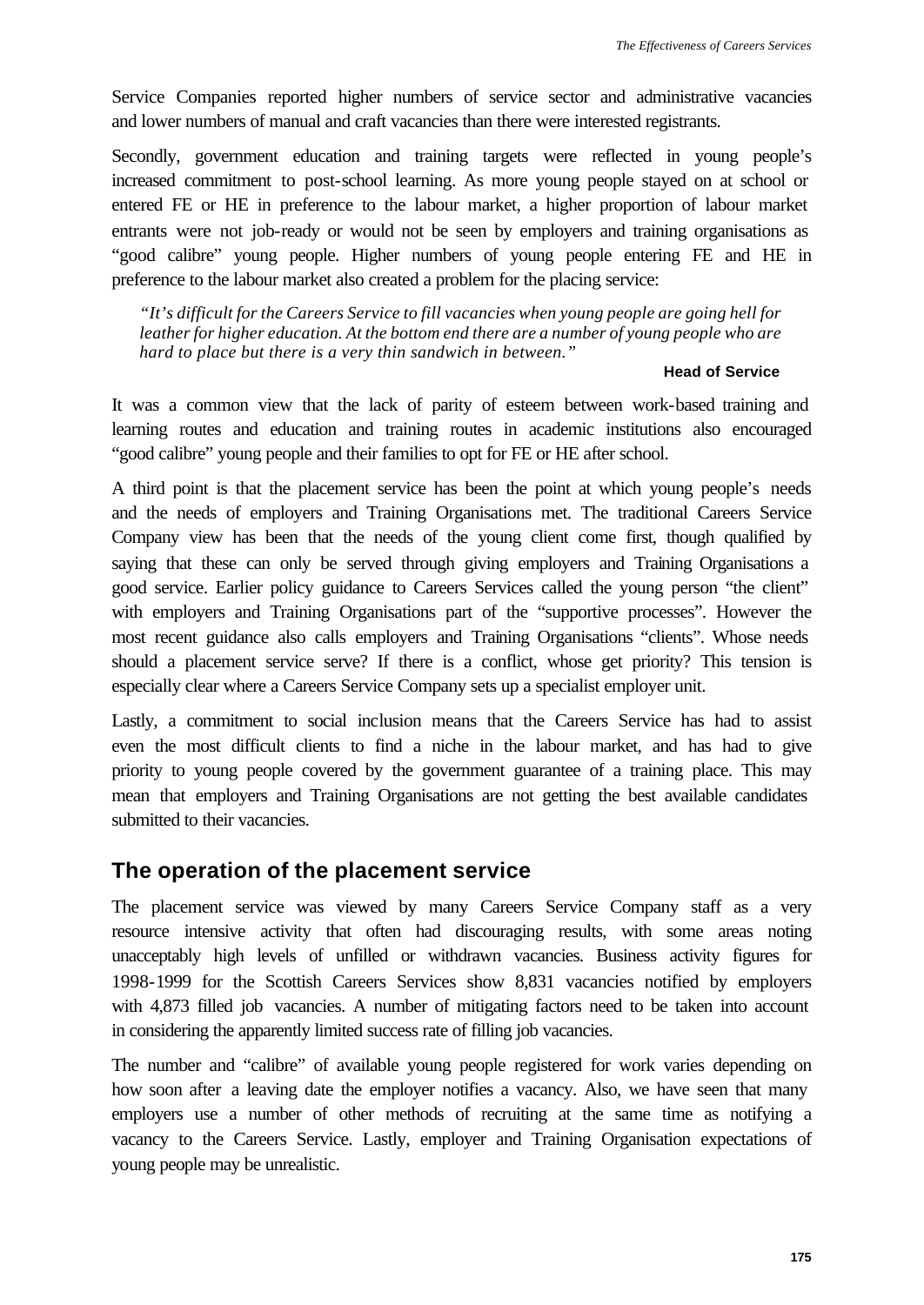However, the figures confirm the significance of Careers Service Company's placing activities for Training Organisations with almost 14 thousand placings into training places over the same period (13,966).

No Scottish-wide vacancy circulating system currently operates within the Careers Service, although a careers office might well phone the receiving careers office to seek labour market information for a young person intending to move to another area. The extent of circulation of vacancies **within** a Careers Service Company area was variable. Most Careers Service Companies had arrangements for circulating vacancies within the travel to work pattern within the Careers Service Company area. Some Careers Service Companies systematically displayed vacancies in schools (and in some cases colleges, especially where vacancies could not be filled from those young people registered with the careers centre).

Where travel to work patterns crossed Careers Service Company geographical boundaries there were resource implications for Careers Companies in handling employer contacts on behalf of neighbouring Careers Service Companies.

Both pre-selection to employers' requirements and open display of vacancies could co-exist in the same situation. Sometimes vacancies were displayed only when pre-selection had failed to find suitable applicants: sometimes vacancies were displayed openly on principle, with Careers Advisers and Careers Assistants prepared to deal with the guidance needs of a young person asking to be submitted to an unsuitable vacancy. The limitations of IT might be responsible for policy in this area, for example where the computer system could only search on the young person's first choice of career opportunity. In this situation the client needed to call to view a display board or telephone the careers centre to check on vacancies for other career choices.

We did no extensive check of vacancies, but our observation of vacancies on display in offices and our review of policy statements led us to conclude that some improvements were needed in the quality of information on vacancies on display to young people. Following a more detailed review of vacancy information, DfEE's Performance Assessment Survey on Job-Broking (1996) found:

*"The assessment suggests that the quality of vacancy descriptions is unacceptable in many Careers Services…. There is considerable evidence of failure to consider the vacancy description from the clients' point of view."*

#### **("Performance Assessment Survey on Job-Broking", DfEE, 1996: p.15)**

It recommended that standards for vacancy information should be developed.

The Careers Service Company staff that we spoke to recognised that the Careers Service's advocacy role in encouraging employers and Training Organisations to take on some of the least skilled and poorly motivated of young people would impact on how employers and Training Organisations viewed the effectiveness of Careers Service Companies in their placing role. Local client contact surveys by Careers Service Companies with employers and Training Organisations confirmed this. There were practical tensions as a result, for example, what should be the turn-around time for filling a vacancy? Young people whose households had a telephone would be easier to contact, but those without a phone might miss an opportunity: households without a phone are recognised as likely to include those suffering from multiple deprivation, who are to be given priority under social inclusion strategies. We need to make clear that these tensions have existed for many years. The Careers Service has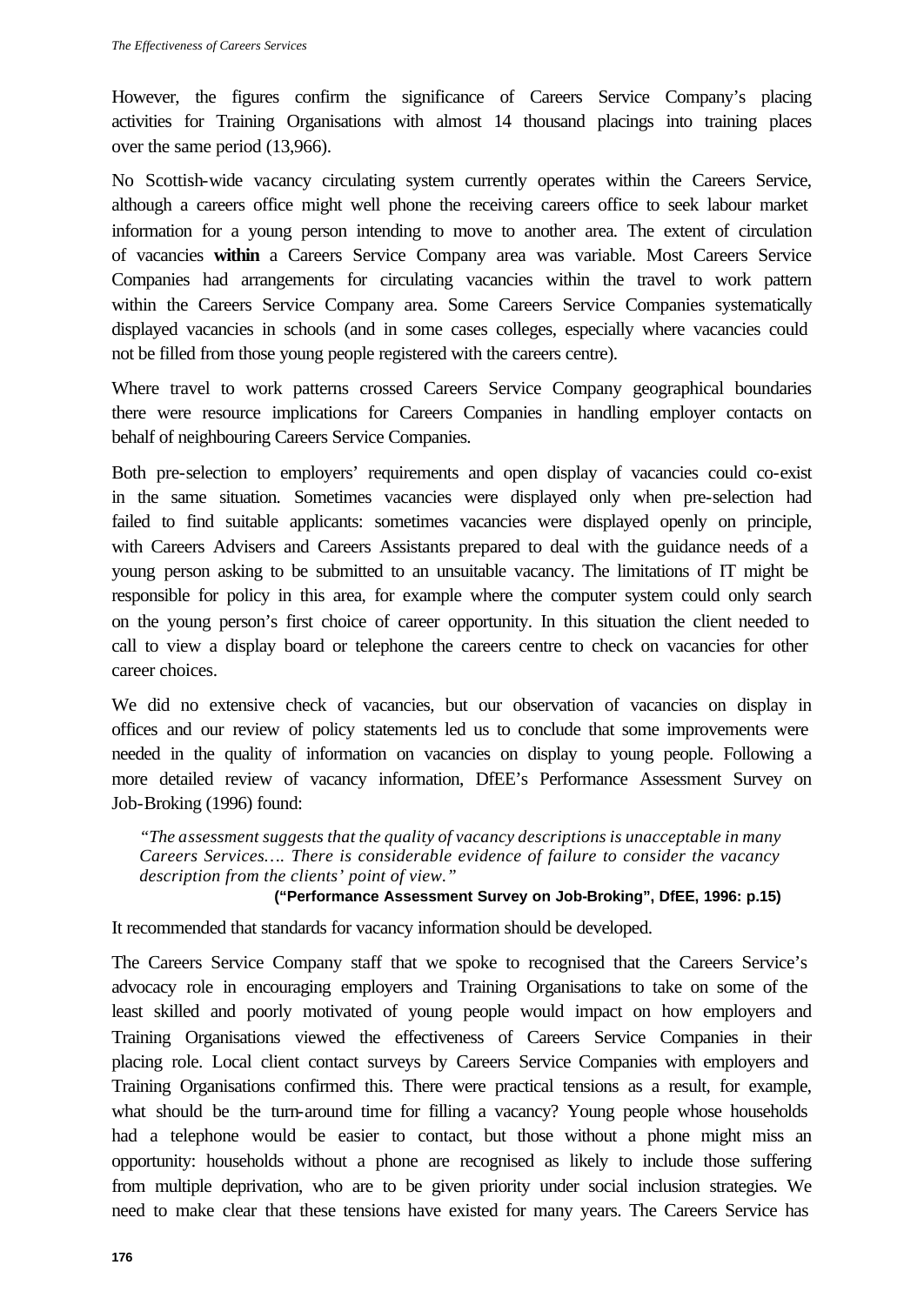always been expected to show a commitment to disadvantaged young people, and its staff have tended to enter the Careers Service with a service/caring orientation:

*"You've got to have a commitment and a personal interest in all young people's futures"* **Careers Assistant**

*"What differentiates the Careers Service from the Job Centre and the school (in submitting young people for vacancies) is its advocacy role now being powerfully heard on behalf of homeless people"*

#### **Area Manager**

A further complication was that in the past the Careers Service, as part of the education department of the local authority, had an agreement in some areas that any vacancies notified to schools by employers should be referred to the Careers Service. The breaking up of the old authorities had meant at least a weakening of this agreement. It may well be the case that employers go directly to schools because they **do** get a better selection of young people: but schools are less likely to submit and advocate on behalf of poorer candidates, and they have no need to meet a guarantee. Selection and placing is a complicated activity, with particular challenges resulting from working with teenagers, and complicated by legislation and philosophy with regard to equal opportunities. Research suggests that formal channels, such as the Careers Service and Employment Services, are particularly important for disadvantaged groups (notably members of ethnic minorities) and that those who enter their first jobs through formal channels remain in them longer than those who do not (Killeen *et al*, 1992).

# **The development of the placing service**

## *The use of IT*

The use of IT in placing was a live issue. It had the potential to provide flexible searching of client databases for employers, and employer databases for clients. Virtually all Careers Service Companies had used IT for administration, but even where packages had the potential to do searches it was less common to use this aspect of its provision. This partly related to difficulties Careers Service Companies had previously experienced in using these and earlier IT packages: this had made them cautious about over-reliance on them in the key area of placing. At the time of which we are speaking, all Careers Service Companies were in the process of upgrading or changing or reviewing IT systems.

IT could also be used to circulate vacancies. A number of Heads of Service spoke strongly in favour of a national (Scottish or UK wide) system of vacancy handling. This might include the use of the Internet, using the Employment Service's approach to vacancy handling or developing a central approach to employers who had chains of outlets across a number of Careers Service Companies.

A more sophisticated use of IT is one of a number of improvements needed to make the placing service more effective. Manual rather than computerised matching of clients to vacancies is inefficient, limits the range of clients and opportunities that can be handled and lacks transparency to clients. It also limits the range of search factors that can be included in matching. In Chapter 8 we noted that job seekers might include the following:

- recent school leavers:
- long-term unemployed young people;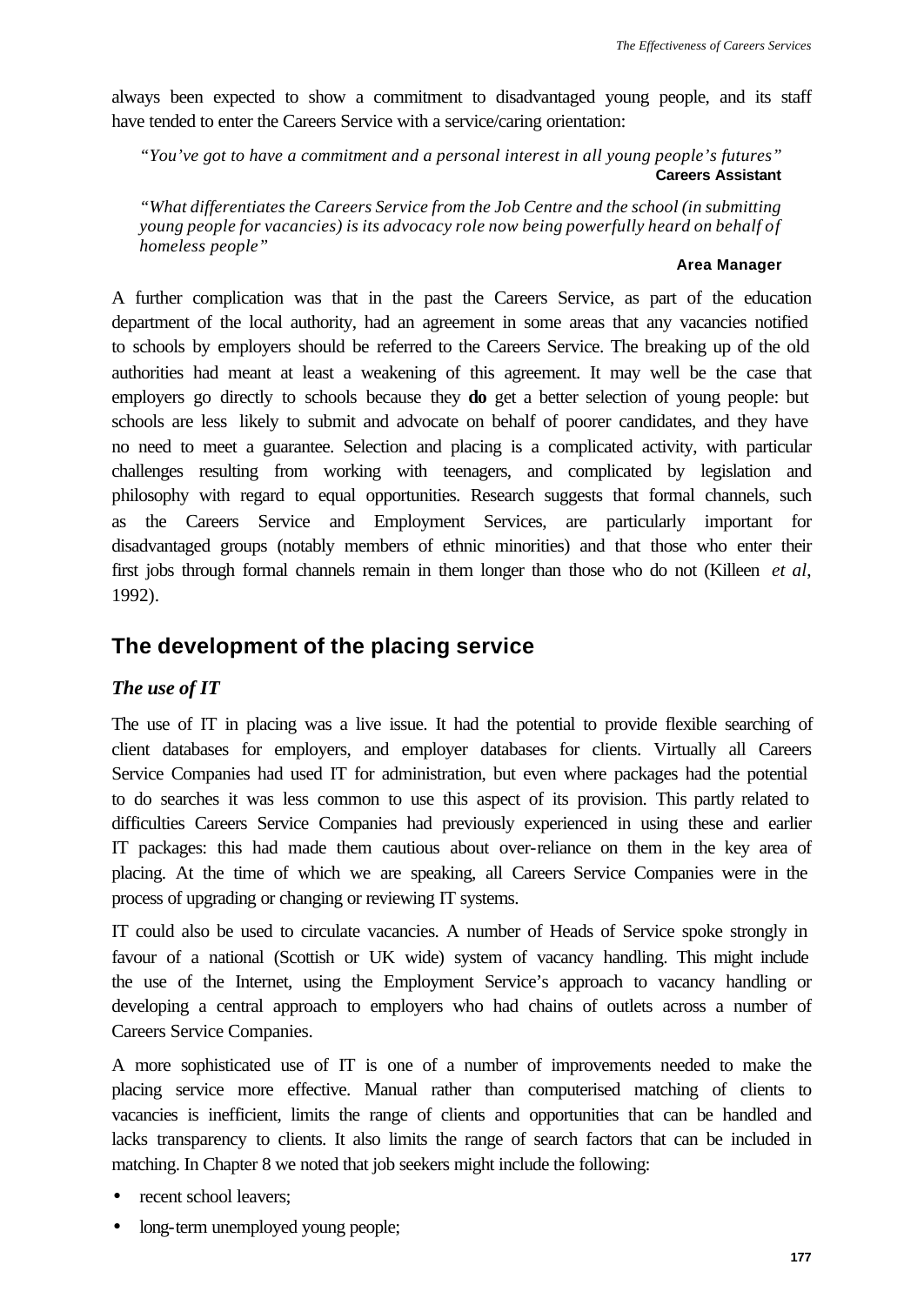- pupils who have returned to school after S4 or S5 but would leave for an appropriate vacancy;
- school pupils or FE students coming up to the end of the session, and available for work shortly;
- Skillseekers who have a trainee rather than an employee contract; and
- young workers who are seeking a change of job.

It is extremely difficult to do a thorough manual search of the records of such a wide group. It is also more complex to search on a young person's second or third choice manually. The implications of manual matching systems may be that:

- the records of young people on the "live" register are searched first when a vacancy comes in (the needs of unemployed young people and the need to meet the Guarantee are additional pressures for this to happen). If sufficient possible applicants are identified at this stage, the likelihood of a broader search is lessened, and employers may not get the best selection of applicants offered to them;
- young people's registered choices may have to be limited, since a manual system cannot cope. However, the need for flexibility in labour market choices is important, especially for new entrants who will be helped by having first, second and third choices;
- methods of matching may be limited, with search factors considered one after another rather than being considered together;
- inability to provide quick information to an employer considering moving into an area about the interests and qualifications of a wide range of young people, or to negotiate with credibility with an employer whose expectations could be shown to exceed what young people could provide; and
- less transparency to young people and their parents. Where a highly desirable vacancy is notified, and the Careers Service is asked to pre-select only a small number of candidates, staff are in a difficult position if young people or their parents ask why **they** have not been submitted? Computerised matching and search factors can often show a professional objectivity that is convincing and reassuring. In general, computerised matching is likely to be a more objective first stage in pre-selection.

Policy on matching appeared to be under-developed, and this could be of great importance. As the DfEE Performance Assessment Survey on Job-Broking (1996) commented:

*"The policy on matching is important in ensuring equality of opportunity."* **("Performance Assessment Survey on Job-Broking", DfEE, 1996: p.23)**

## *Labour market information and classifications*

We became aware when seeking information on employers and training organisations from our 5 case study Careers Service Companies that labour market data was classified in different ways in different Careers Services. This appears to apply across Scottish Careers Services as a whole. We even found differences in classifications of client and opportunity data amongst offices within the same Careers Service Company. When definitions differ, making sense of trends in employment and training, and categorising the labour market intentions of young people seeking work becomes difficult once the data is shared beyond the immediate area or Careers Service Company. A unified system and strategy for the collection and use of LMI is necessary, and this should have an IT base. This should articulate with Scottish-wide databases such as systems being developed by Scottish Enterprise and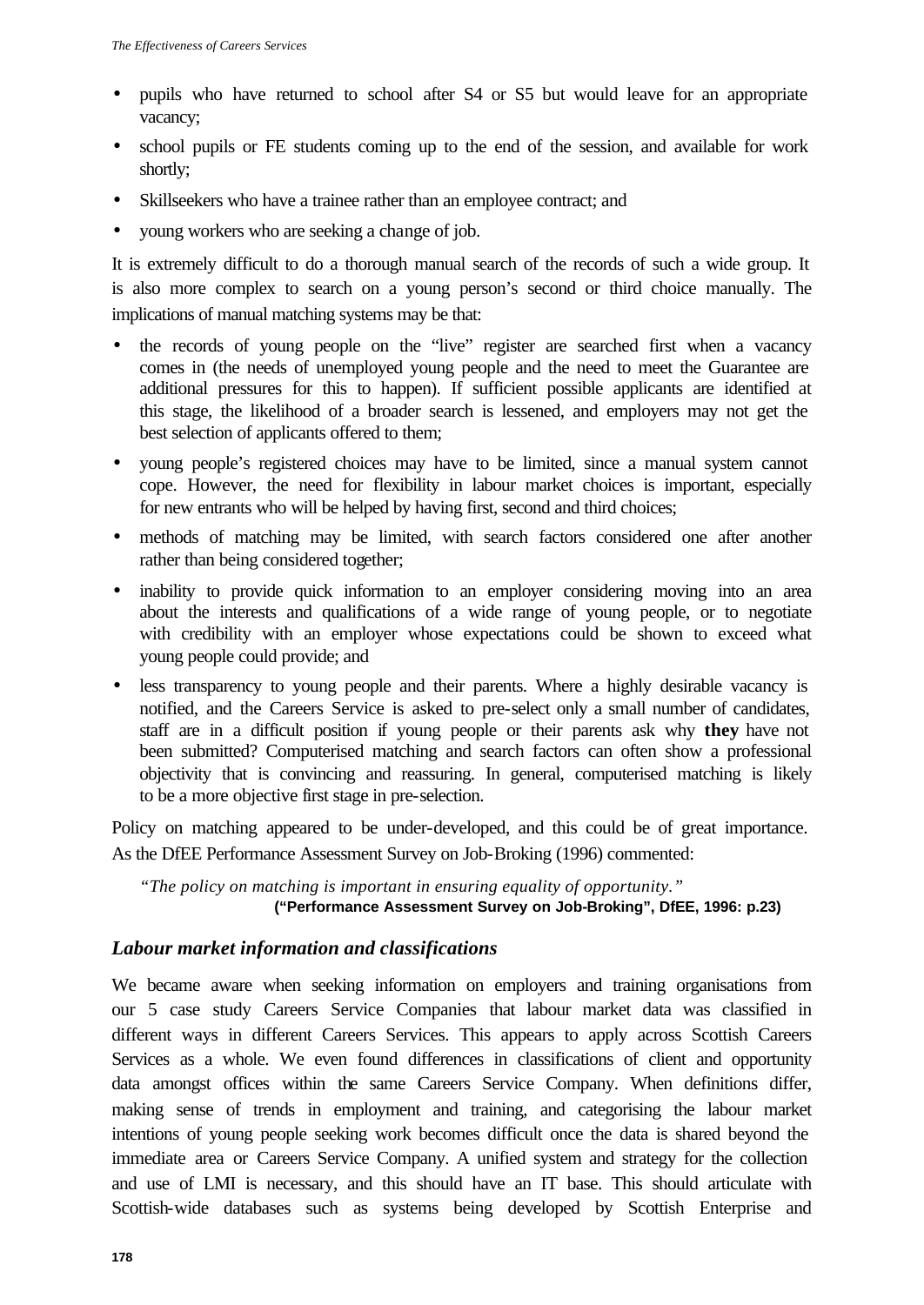Highlands and Islands Enterprise, and also allow appropriate exchange of information with Employment Services databases.

Changing skills and demands in the labour market, and different definitions of work mean that the way in which vacancies and clients are matched needs to be radically reviewed. Classifications and descriptions of work used by individual clients, employers and careers guidance practitioners may need to move beyond dependence on the notion of "occupation" towards considering transferable skills, core skills and employability skills as part of a matching process (see "Constructs of Work Used in Career Guidance" (1998) by Hirsh, Kidd and Watts for a detailed discussion of these issues). This is necessary for organisations that match individuals with opportunities, but particularly so for those working with new entrants into the labour market, where work experience and "hard skills" are limited.

Some Careers Service Companies were beginning to look at measures of "soft skills" in young job seekers, mainly with a view to using these measures as part of a supportive guidance process that provided skill development where this was needed. Careers Service Companies in many areas had already been involved in supporting the development of employability skills in school pupils and leavers through work with community and other organisations. Nevertheless, many of the young people who seek to use the Careers Service's placement service to enter the labour market are likely to require continuing support to develop their employability skills.

### *The future of the placing service*

In considering the future of the placing service, we reviewed the evidence from our research on whether the Careers Service should retain this function. On the one hand, our view was that the placing service was the Careers Service function that was most weak in comparison with others. Some of this was the result of conflicting loyalties between providing a service to employers and Training Organisations and providing it to young people. Some was the result of lack of systematic investment at a national level. And while considerable professional commitment was shown to working with needy young people, we considered that the placing service as a whole was less likely to be the subject of professionally-grounded review.

On the other hand, young people in the labour-market clearly trusted the Careers Service to keep information confidential, to speak up for young people and to treat young people with respect. It was particularly important in the placing of young people with Special Training Needs into training, and was well regarded by employers and Training Organisations for its knowledge of young people. The DfEE's Performance Assessment Survey of Job-Broking (1996) found:

*"Most opportunity providers who used the job-broking service perceive the Careers Service to be an effective recruitment route for young people."* **("Performance Assessment Survey on Job-Broking", DfEE, 1996: p.9)**

Our own work found the Careers Service well ahead of the Job Centre in the numbers using it to recruit young people into the labour market. The same DfEE report sought a direct comparison with other methods of recruitment and found that the other sources of young people were rated less effective than the Careers Service: the Job Centre was rated as less effective by 46%, local press by 33%, word of mouth by 23% and schools/college by 47%. Only 12% rated the Job Centre as more effective than the Careers Service. We highlight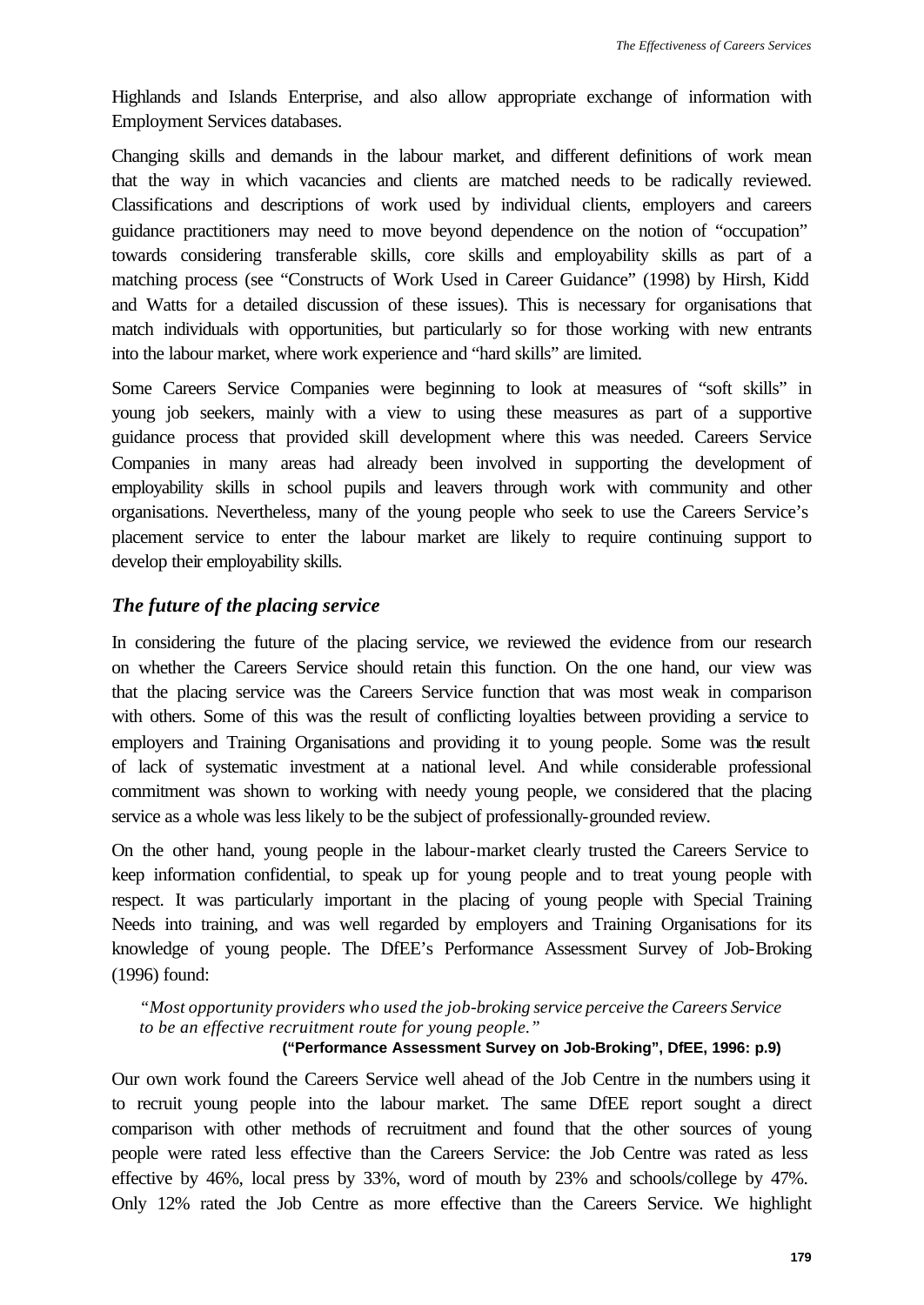perceptions of the Job Centre system because it would be the main contender for the role of a public employment agency for young people. Another particular strength of the Careers Service is its embedding in the school system from which young people come, and its resulting links with school guidance systems. Identification of young people who need early interventions in placing can be made more easily.

The key aspects of an effective placing service of young people are:

- transparency and objectivity where possible;
- support systems for those in need, including advocacy;
- honesty and impartiality, which is broadly recognised by all client groups;
- links into school systems;
- professionally grounded matching systems, with flexibility based on the specific nature of new entrants to the labour market;
- high quality exchange of information, to an agreed level by all parties;
- appropriate use of IT systems for matching and labour market information; and
- a placing service which matches widely with young people or with opportunities.

It seems to us that some of the key relationship and support aspects are already in place in the Careers Service. Given the need for the continued development of employability skills, the increased demands made by a flexible labour market of its new entrants and the importance of the Careers Service to Training Organisations, we would recommend that the provision of a placement service should be retained as a Careers Service function. In addition to the developments noted above, consideration should be given to the development of a two-tier placement service in order to recognise the (sometimes different) needs of young people and employers/Training Organisations. In this system, one level would operate a competitive vacancy/young person matching service according to market approaches, and the other level would have built in support systems for young people, employers and Training Organisations alike.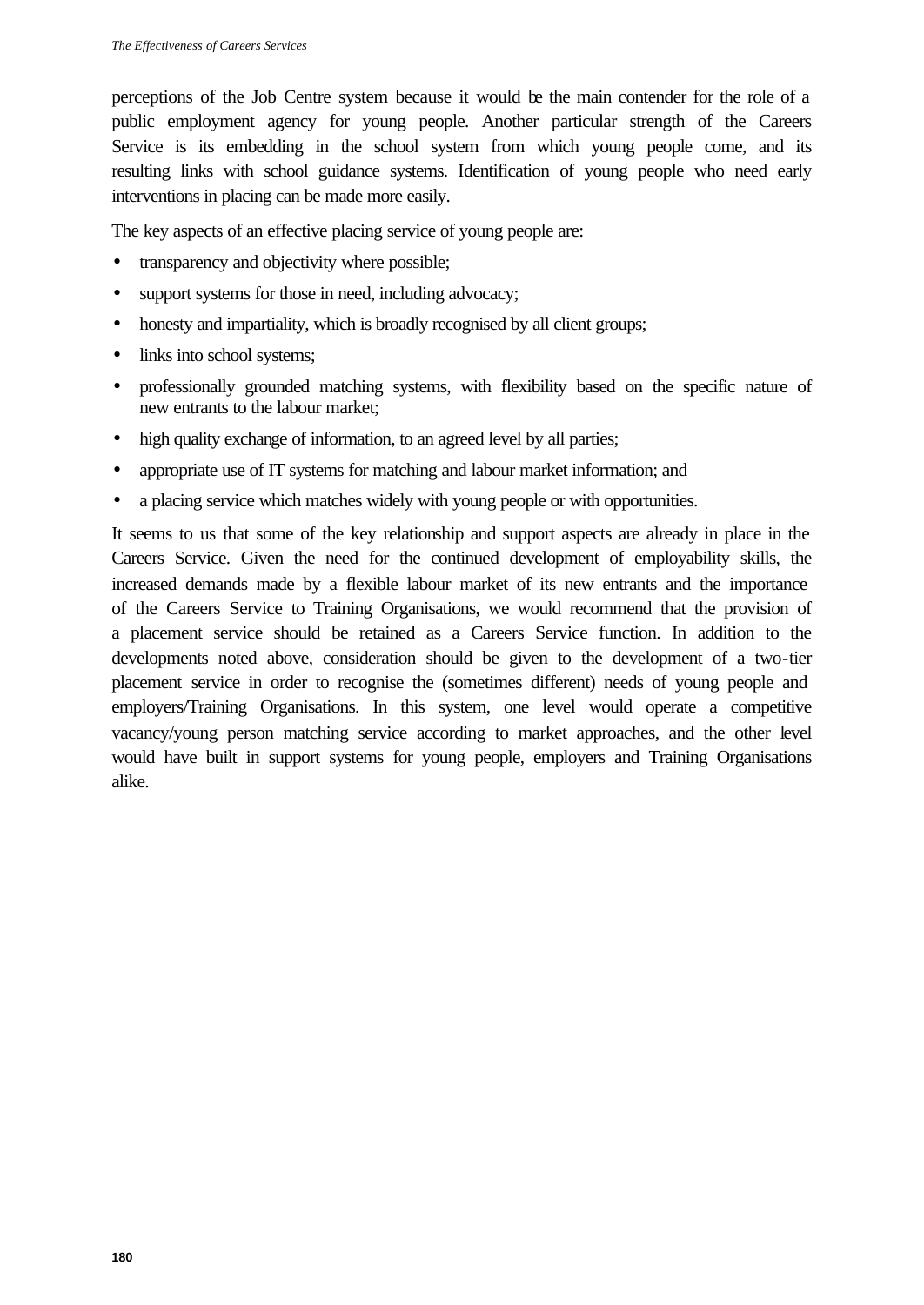# **CHAPTER 10 EMPLOYER WORK**

## **Introduction**

In this chapter we describe the role the Careers Service (CS) has with employers and how this is delivered in practice by Careers Service Companies (CSCs). In addition to reporting on the data from Careers Service Company and other staff, we use data from our survey of employers to report on employers' experiences and views of the Careers Service.

# **SUMMARY AND ISSUES**

## **The Careers Service role with employers**

- There are clear tensions in the Careers Service's role that impact on its work with employers and training organisations and on its placement service. It is impossible for the Careers Service to satisfy the demands of employers for the best range of applicants and to meet the government guarantee and the social inclusion agenda that requires it to find work or training for unemployed young people some of whom have low levels of skills and qualifications.
- All Careers Service Companies recognised the value of employer work but the priority that Careers Service Company managers gave to the policy on employer work was not always reflected in practice. Careers Advisers in many Careers Service Companies appeared more focused on the demands of school work schedules than on the Company's employer strategy.
- Many Careers Service Companies acknowledged that employer work was an area that needed considerable development. In addition to a recognition of its professional importance, improvements in employer and labour market services were driven by Careers Service Boards, the LEC and the Scottish Executive guidance and funding priorities.
- Careers Service Companies found it particularly difficult to work effectively with Small and Medium Sized Enterprises (SMEs) and to engage with employers who were nonusers of the service. In the majority of Careers Service Companies, strategies for employer work were under review; evidence from this research could usefully contribute to further review.
- Significant developments could be seen in employer work across Scotland. Several Careers Service Companies had set up specialist employer units, and where this was done systematically and was well resourced, it had a positive impact on vacancies and on employers' perceptions of the Careers Service.
- All Careers Service Companies showed evidence of development in their employer work, including new approaches to employer visits, new ways of liaising and communicating with employers and offering employers an expanded range of services. Some of these initiatives were externally funded by the LEC or the Scottish Executive.

# **The employers' perspective**

• 300 employers were surveyed across the five case study Careers Service Companies. The majority were users of the Careers Service. The response rate was 50%.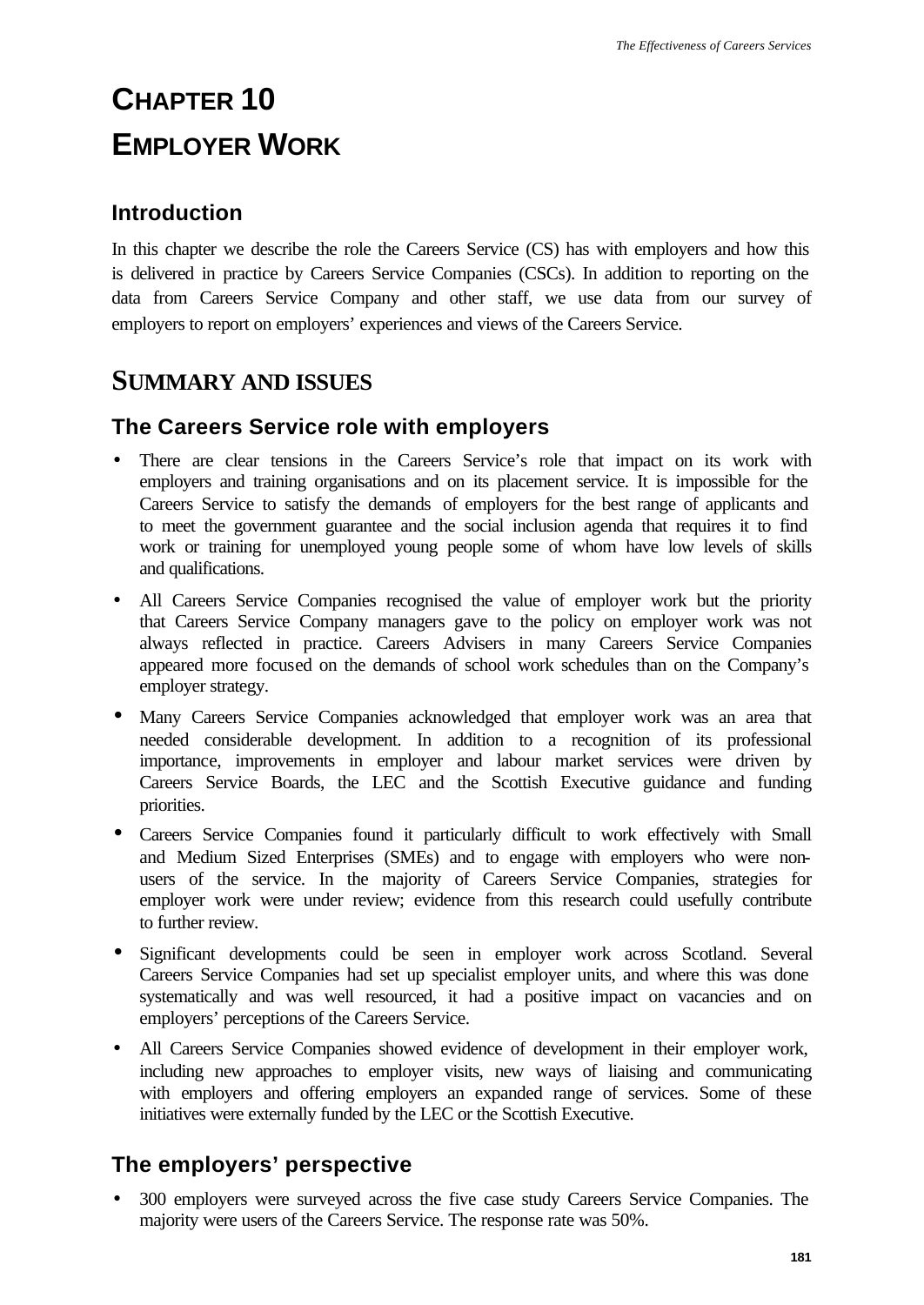## *Employers' contacts with, and awareness of, the Careers Service*

- Employers' contact with the Careers Service was largely about recruitment. They had limited contact with Careers Service Companies to provide information about their company and about labour market trends or to be updated by the Careers Service about educational developments and about local school leavers and the kind of jobs they were interested in. The nature of employers' contacts did not vary across the five Careers Service Companies.
- Employers were not aware of the wider Careers Service Company role beyond its placement function. The Careers Service is required to keep employers aware of developments in education and training and on supply and demand in the young person's labour market (Scottish Office, 1998) but only a minority were aware of its role in giving companies information and advice on the school education system and qualifications and on school leavers entering the labour market. Increasing employers' awareness of their wider role is an aspect for development by Careers Service Companies.
- The majority of employers responded that they would use the Careers Service to recruit a 16-18 year old but that they would also use other methods as well, especially the Job Centre and recommendations from existing employees. The Careers Service must prove itself effective against other methods of recruitment if they are to build up a good pool of vacancies for their clients.
- Employers rated using the Careers Service as the most effective method of recruitment; the next most effective method, the Job Centre, was some way behind.
- An expectation that the Careers Service would not have suitable applicants was the commonest reason given by those companies that did not use the Careers Service for recruitment. However, just over half of those who did use the Careers Service for recruitment were pleased with the suitability of young people sent for interview.
- Employers thought the Careers Service had changed over the past three years and become more business-like, more aware of what companies needed and had made more contacts with companies. This applied across all five case study Careers Service Companies.
- Most employers who had used the Careers Service: would recommend it to other employers; a majority rated its speed of response and knowledge of young people as good or very good. Employers were somewhat less positive about the Careers Service's understanding of their company's requirements (52%) and of their business sector (42%).

## *Employers' views of a useful and effective Careers Service Company*

- How the Careers Service communicates with employers is important aspect of effectiveness. Employers wanted to be linked to a known member of staff and for the Careers Service Company to keep in regular telephone contact but were less likely to think that regular visits and mailshots were an effective means of communication with them.
- Employers judged the usefulness and effectiveness of the Careers Service particularly in terms of how well it performed its placement role. They also thought that advising them on grants and incentives to employ or train young people were indicators of effective work.
- Employers were least likely to identify aspects related to the Careers Service role as a "bridge between school and work" as useful. Most did not rate, for example, being given information school leavers as a useful functions. But the high number of "not sure" responses suggests that they were not rejecting the Careers Service's wider role but were simply unaware of it.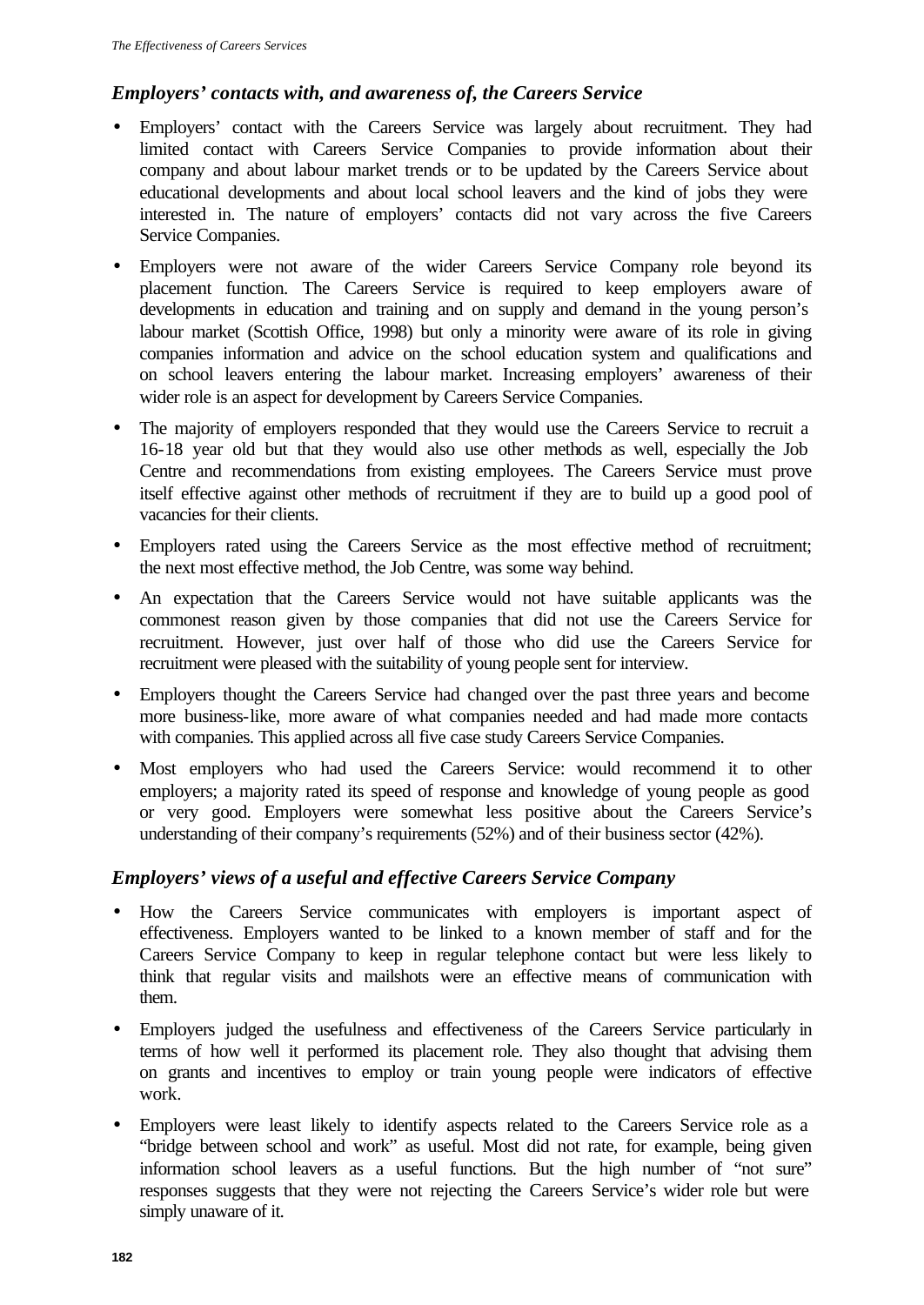- If employers are not aware of (and accept) the wider information and advisory functions of the Careers Service, then there is a mismatch between what the Careers Service is expected to do by local and national policy makers and how they judge its effectiveness and what employers expect it to do and how they evaluate it.
- Employers' responses showed some degree of recognition of the Careers Service's social inclusion role but this contrasts with their views on the importance of being sent high quality applicants by Careers Service submissions. It confirms the tension between the Careers Service's social inclusion role and the servicing of employers' recruitment needs.

# **FINDINGS AND DISCUSSION**

## **The Careers Service's role with employers**

The Careers Service has long had a role with employers but the nature of this role has been redefined in recent years. Traditionally, employers were seen first and foremost as potential recruiters of the Careers Service's key client group - young people. This orientation was reflected in earlier policy guidance in which the Careers Service client group was defined in terms of three groups of young people. Work with employers came under "Supporting Processes", that to ensure clients (young people) received an efficient service, the Careers Service should seek to work effectively with employers. A different focus is evident in the "Guidance Framework for Careers Service Companies" (SOEID, 1998) that replaced this earlier guidance. In this employers, as well as young people, are defined as a client group to whom a service must be offered. At the same time the Scottish Executive has also put more emphasis on Careers Service work with employers in the targets agreed with each Careers Service Company.

It is generally accepted within the Careers Service that employer work has never had the same priority as school work and this was certainly the view expressed in our interviews with Careers Service Company staff. But it was also evident to us that Careers Service Companies were trying to give employer work a higher profile and were considering and, in some cases, implementing different strategies to take their employer work forward. But this refocusing of the Careers Service role with employers is not straightforward when we consider the potential tension that arises when employers are seen more as a client or market in their own right. This was summed up by one Careers Adviser (CA):

*"Are we trying to help a disadvantaged youngster get a job or are we trying to send the employer the best candidate for the job?"* 

#### **Careers Adviser**

There are clear tensions in the Careers Service's role that impact on its employer work (and also its work with Training Organisations and its placement service). On the one hand, employers want the best range of applicants submitted to them and Careers Service Companies try to meet that expectation. On the other hand, the government guarantee and the social inclusion agenda require Careers Service Companies to try to find work or training for unemployed young people, some of whom lack the skills and attitudes that employers, and to a certain extent, Training Organisations, want. It is impossible for the Careers Service to satisfy fully both sets of demands.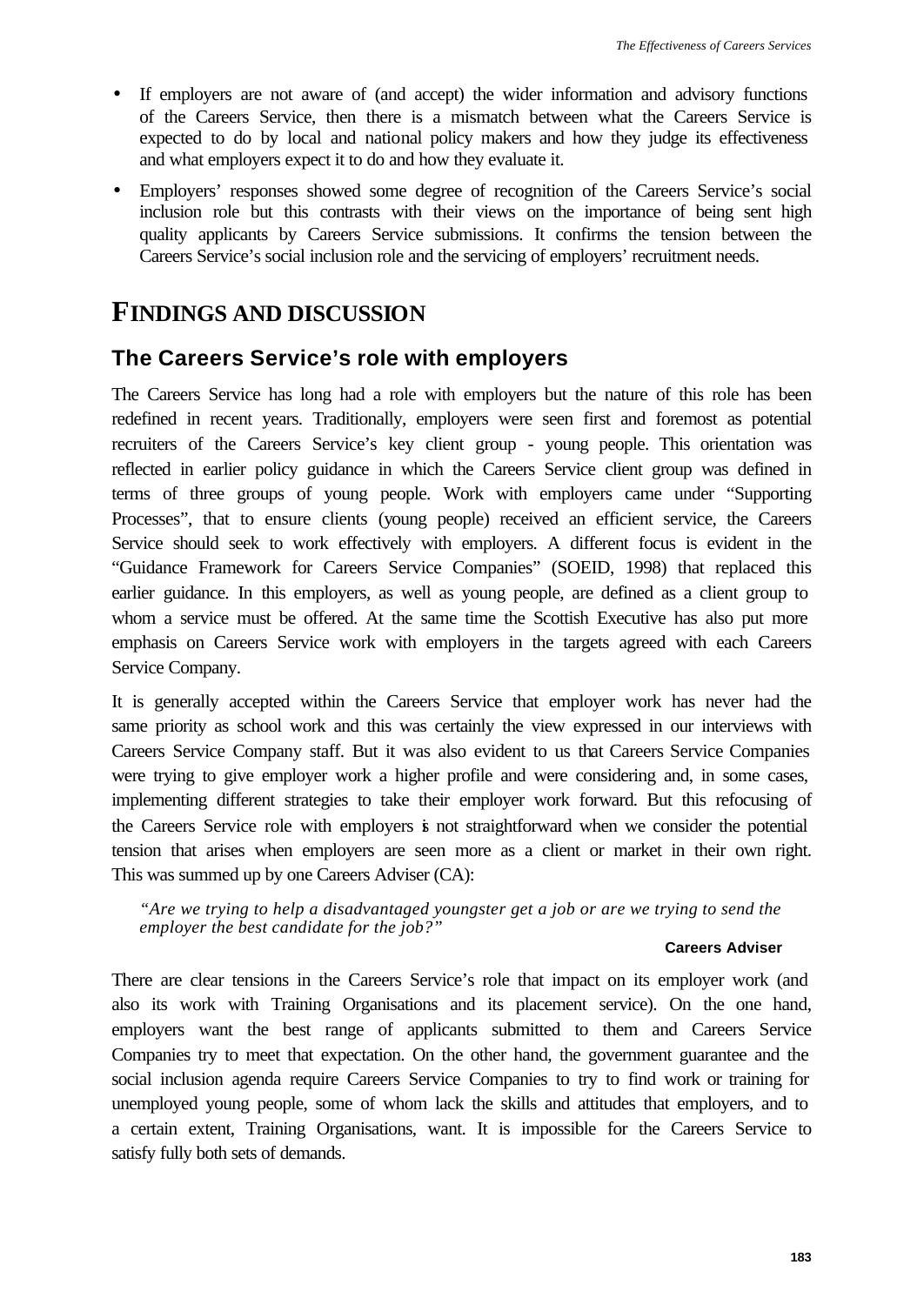### *Importance given to employer work*

All Careers Service Companies recognised the importance of employer work for a number of reasons:

- Helping Careers Advisers to understand local industry and to use labour market information in guidance;
- Helping employers to understand the types of skills and attitudes held by young people available at different times of the year, to understand the education system and to plan ahead to meet their own needs and to contribute to meeting young people's needs;
- Providing credibility and information for Careers Advisers' work in schools. To be able to find an opportunity for a school leaver was thought to improve the credibility of the Careers Adviser working with pupils, their parents and teachers.
- Meeting a number of objectives for the Careers Service Company and its partners in one activity.

*"Careers advisers should do more with employers, if we don't know more about jobs than Occupations [a careers information handbook] what is the justification for a careers adviser? A guidance teacher could do it!"* 

#### **Careers Adviser**

#### and

*"One visit to an employer would gather information to support client need, get work experience places for the database, help employers to access information on Skillseekers and refer if necessary to partners that are interested in economic development."*

**Head of Service**

#### and

*"Employers are intrinsically interested in the kids since they are the future workforce but they have to be cultivated, persuaded and encouraged to get involved."*

#### **Careers Assistant**

We have said that all Careers Service Companies recognised the importance of employer work. We assessed the degree of importance given to employer work in three ways. Across the 17 Careers Service Companies, we reviewed policy and practice documentation, analysed interview responses from Heads of Service (paying particular attention to policy and funding priorities) and assessed the priority given by practitioners to employer work from the descriptions given by Careers Advisers of their day-to-day work and that of their colleagues. We assessed the importance given to employer work across Careers Service Companies as:

**Table 10.1** Degree of importance given to employer work

|                         | High | <b>Medium</b> | Low            |
|-------------------------|------|---------------|----------------|
| <b>Heads of Service</b> | 13   |               | $\blacksquare$ |
| Careers Advisers*       |      | 4             |                |

\* Three Careers Service Companies did not have a Careers Adviser respondent

We wondered whether those Careers Advisers who had ascribed a low priority to employer work in practice were employed by Careers Service Companies who had appointed specialist staff to work with employers. We found there was no relationship of this kind. The table confirms the view of several Heads of Service that practitioners placed their priorities too heavily on school work. This was a challenge for management: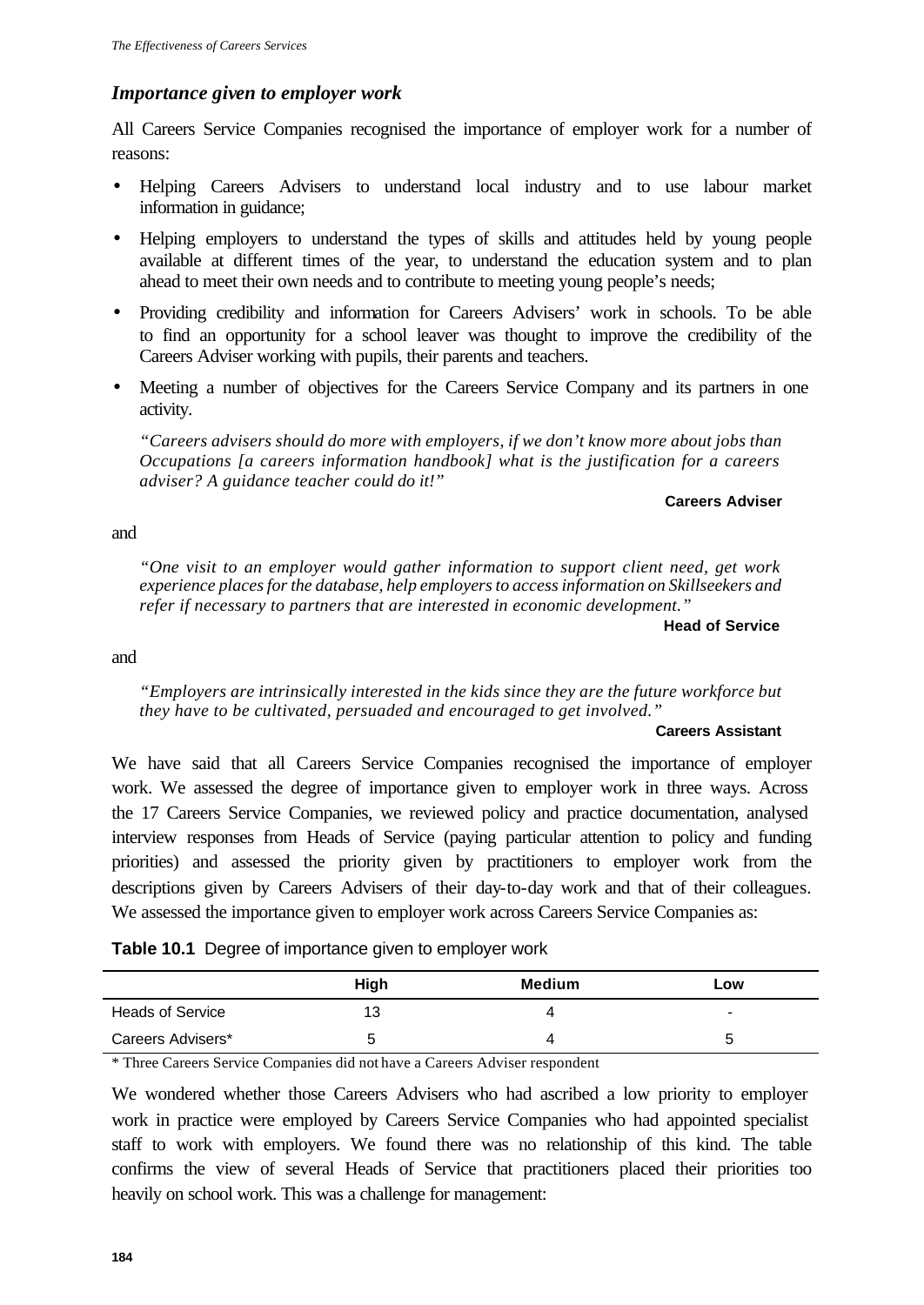#### *"We need the same professional development of links at the post-school stage as school".* **Head of Service**

Many Careers Service Companies acknowledged that employer work was an area that needed considerable development. In addition to a recognition of its professional importance, improvements in employer and labour market services were driven by Careers Service Boards (especially where employers were Board members), the LEC and the Scottish Executive (through policy guidance, business planning, targets, Challenge Funding and SQMS external audits). Most Heads of Service chose to use targets to encourage a change in the balance of staff activities and to encourage a greater focus on employer work, while others decided that a service to employers could be most effectively delivered through specialist staff or units.

#### **Strategies for employers work**

An analysis of Careers Service Companies' current or proposed strategies for employer work showed:

- 11 had a generic approach (all Careers Advisers did employer work);
- 2 were generic but with proposals for specialist employment staff or unit;
- 2 were generic and also had specialist employer units;
- 1 was generic and also had specialist staff;
- 1 had a mainly specialist approach.

Smaller Careers Service Companies, or those with a number of small, widely spread careers centres, were more likely to be generic and to expect to remain that way. Some Careers Service Companies had set up specialist employer units, and where this was done systematically and was well resourced it had a positive impact on employers, on the number of vacancies held and on employers' perceptions.

Variation in practice within Companies was more likely where the Company covered a wide geographical area since the needs of local labour markets could be very different. Smaller Companies in rural or island situations were likely to be able to have a flexible approach. For example, a discussion between a Careers Adviser and a local employer might take place when the employer was attending a parents' evening in his/her role as a parent. Sometimes community networks could make up for poor contacts with employers: in one Careers Service Company where contacts with employers had suffered due to staff shortages, one Careers Adviser commented:

*"I personally feel very integrated with the community and the community services, if there is a problem it can be sorted out. Even although employer work in (this area) is not good there is somebody who will know something about each employer or will have a contact who will know."*

#### **Careers Adviser**

A particular challenge for Careers Service Companies (and, it was suggested by a number of Heads of Service, for the Scottish Executive in its role of issuing guidance to Careers Service Companies) was to identify an employer strategy that encouraged useful contacts with Small and Medium-sized Enterprises (SMEs). One Careers Service Company found that by managing the contract to find placements in SMEs for undergraduates as part of their degree, it was able to find a rationale for work with small enterprises.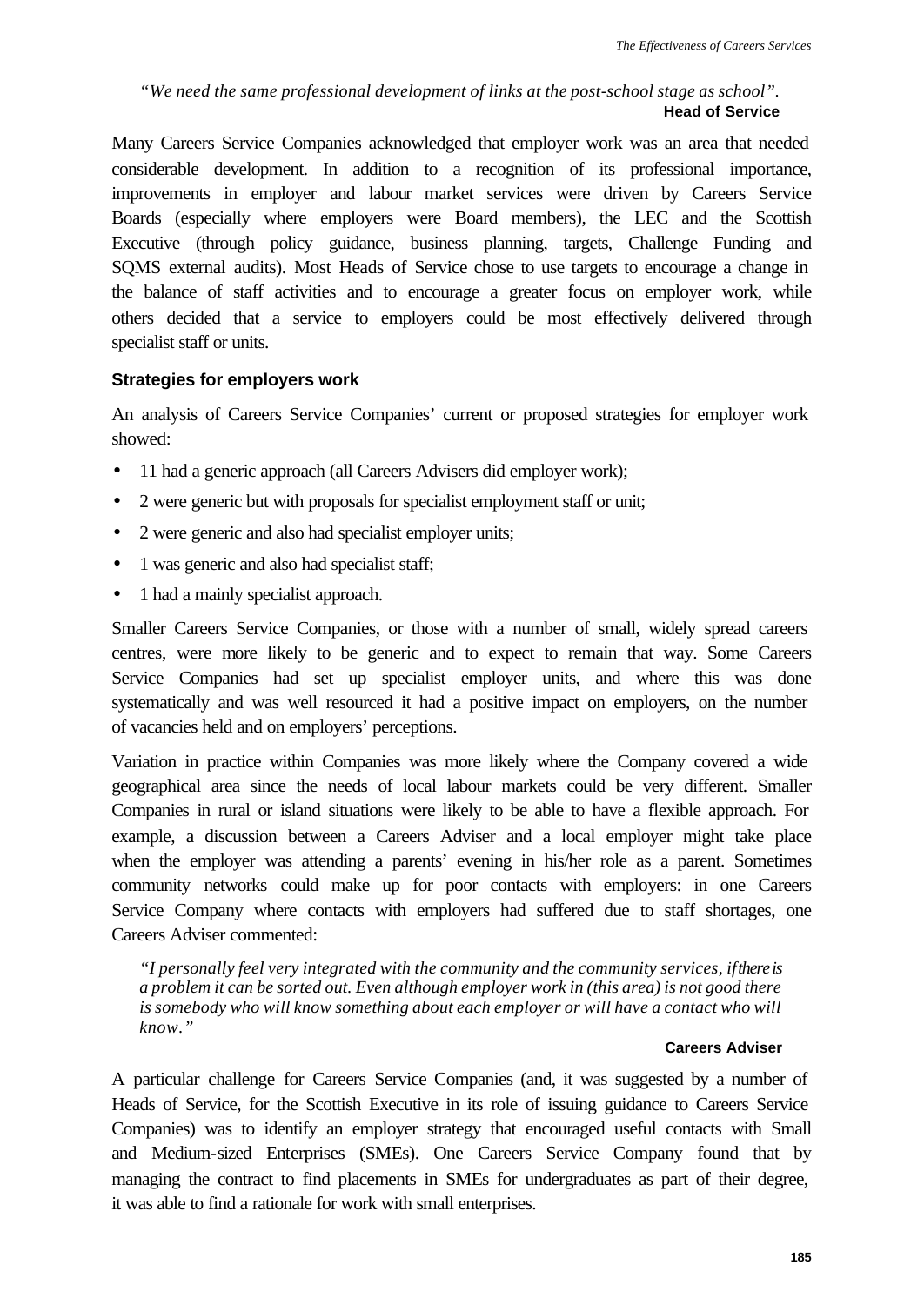Significant developments in employer work could be seen across Scotland. All Careers Service Companies reported on initiatives (some of which were externally funded) in employer work, including:

- Administering and interpreting trade tests for employers or providing redundancy, preretirement or employee development counselling;
- A range of publicity and marketing activities including using employers' newsletters, newspaper job spots, Christmas cards to local employers in a rural area, sponsoring a Chamber of Commerce mailing, joint marketing with the LEC, and area managers joining business clubs. In some Careers Service Companies, suggestions from employer members of the board were particularly influential in developing a marketing strategy;
- Strategies for employer visits based on specific needs such as:
	- ß sectors identified as lacking in local labour market information or as key targets for local economic development;
	- individual client need eg, the types and locations of employers visited linked to the needs of the young people on the unemployed register;
	- $\blacksquare$  special needs careers staff linked in specific ways to the employer strategy;
	- **•** the Education Department's need to have Health and Safety assessments for work experience.
- Emphasising the importance of employer work by giving area and senior managers (including the Chief Executive) personal targets for work with industry and commerce.

## *Importance of Local Labour Market Information (LLMI)*

The research confirmed strong agreement across all stakeholders that labour market information was essential to make careers guidance effective. Some respondents suggested that Careers Advisers in practice got their labour market information more from vacancies notified to the careers centre than from employer visits. But this approach is inadequate for, at least, two reasons. The first is that careers centres (typically for a public employment agency) receive only a proportion of the vacancies open to young people, therefore the picture presented is incomplete and may be atypical. Secondly, young people, their parents and teachers need more than just information on current vacancies for school leavers. They need a wider picture of the labour market, recent changes and likely trends in it and also information on the range of opportunities available to young people when they have finished a further of higher education course.

However, while comprehensive labour market information is essential, it is important to recognise the limitations of what it can achieve. The views of parents, family, friends, the wider community, the media and school staff will have an impact on most young people's attitude to the labour market and the opportunities in it. We would suggest that information is a necessary but not sufficient condition for the changing of attitudes and expectations of the labour market which are sometimes deeply ingrained in young people and their families (and to a certain extent in school staff). The impact of LMI on young people's decision making can also be limited. This view is supported by recent research funded by DfEE on "Improving responsiveness to the labour market among young people" (Rolfe, 2000). In addition to recommending the development of strategies to improve parents' understanding of the labour market, the author notes: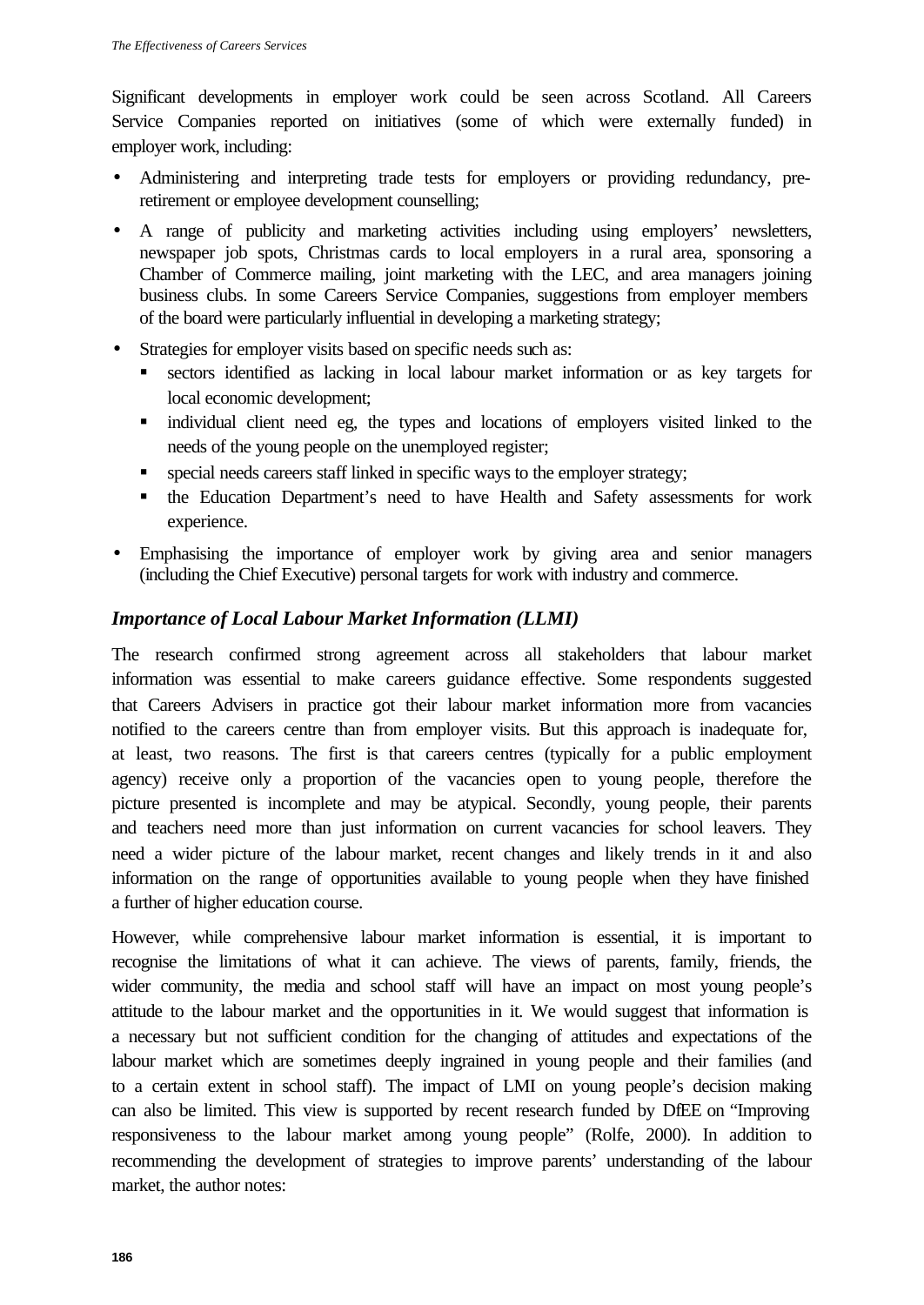*"The research suggests that knowledge of labour markets needs to be complemented by the skills and confidence needed to use it in practice……Future LMI materials might include exercises which involve searching for factual information in order to improve skills and strengthen the link between knowledge and decision-making."* 

**("Improving Responsiveness to the Labour Market Among Young People", Rolfe, 2000: p.4]**

#### *Challenges for the future*

There were a number of challenges facing Careers Service Companies in their employer work. A fundamental need was to develop greater clarity in the objectives of employer work. A second issue was to become more pro-active with employers who were not using the Careers Service. Thirdly, there was genuine uncertainty about how to work effectively with SMEs, which were the vast majority of companies for most Careers Service Companies. Fourthly, the creation of a joint strategy for employer work with local partner organisations, especially the LEC and the EBP, was essential. And finally, the lack of national systems for handling labour market information inhibited understanding of Scottish and regional travelto-work patterns and labour markets.

## **The employers' perspective**

We surveyed 300 employers across the five case study Careers Service Companies. We wanted to focus on the effectiveness of Careers Service Company work with employers so we selected mainly employers who had had some contact with the Careers Service and so could comment from the basis of some experience of it. We asked the five Careers Service Companies to provide us with the details of employers who had used them in the past three years. We also asked for the details of a small number of employers whom they defined as potential users of the Careers Service ie those who recruited under-18s although they had not used the Careers Service to do so.

The questionnaire covered: employers' awareness and use of the Careers Service; recruitment practices; opinion of the Careers Service; and views on young people. Employers could choose to complete it and send it back to us or opt to go through the questions over the telephone. The final response rate was 50% (27% postal and 23% telephone responses).

According to the data provided to us by Careers Service Companies, 14% of the employers included in the sample had not used the Careers Service but, in the survey, 18% reported no contact with the Careers Service Company in their area over the past 3 years. The discrepancy may be (partly) explained if the Careers Service Companies had included employers who had used them more than 3 years before. In all analyses, we define non-users as those employers who responded that they had not had contact with the Careers Service over the past 3 years. The split of respondents is therefore: 82% users of the Careers Service and 18% non users.

The majority of the 82% of employers who had used the Careers Service had had more than one contact:

- 18% one contact:
- $\bullet$  35% 2-4 contacts:
- 29% 5 or more contacts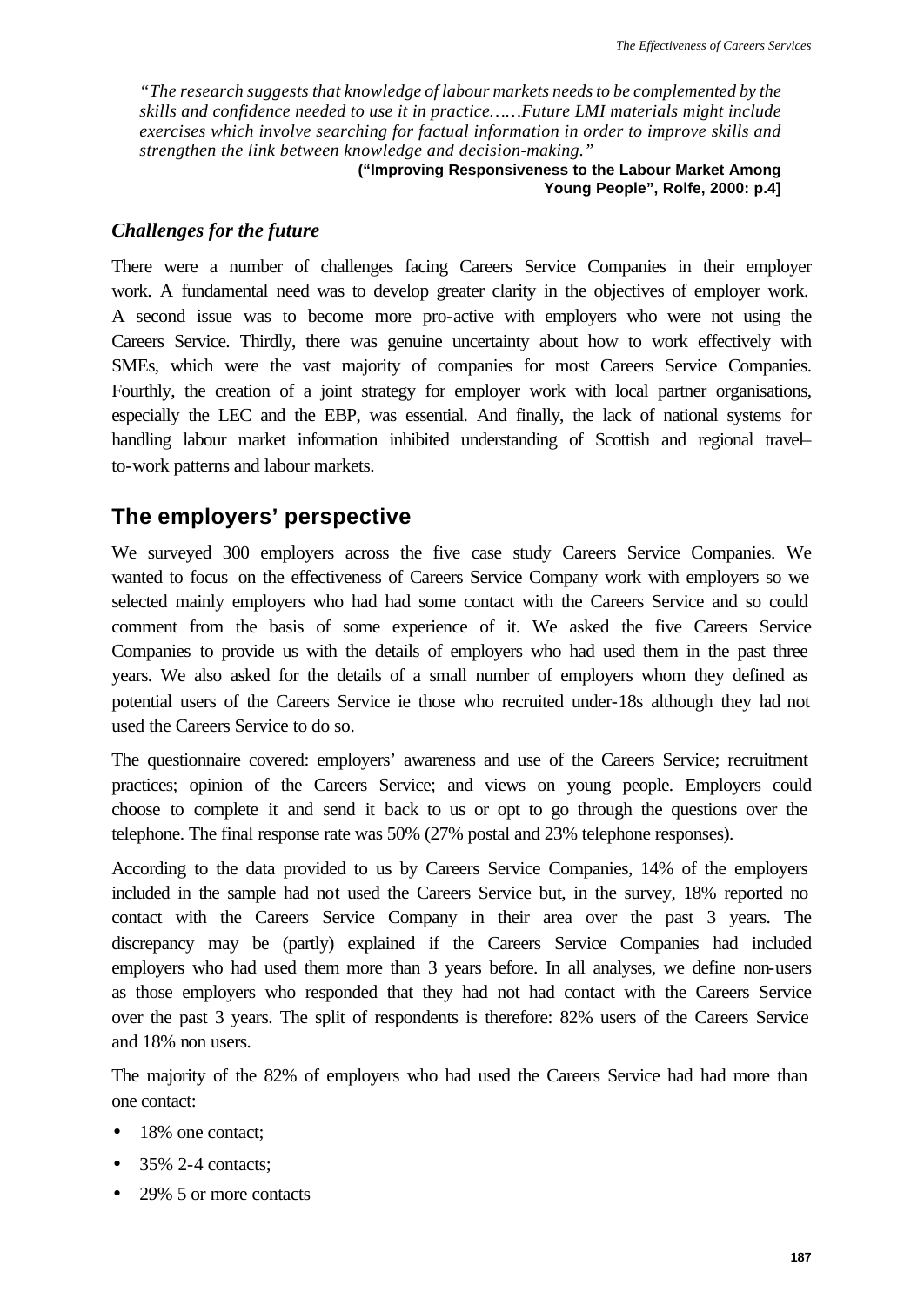The nature of the sample should be borne in mind when reading this section: the findings relate largely to users of the Careers Service, the majority of whom had been in touch with the Careers Service more than once.

When we examined employers' responses, we found that those with 2-4 contacts and those with 5+ contacts gave very similar answers but that those reporting no contact or only one contact each had differing responses. We conducted most analyses, therefore, in relation to three groups: no contact; 1 contact; 2 or more contacts. In reporting on the results, we also make use of a small number of questionnaire comments that illustrate the tables. It should be noted that some of the tables presented cover all the employers surveyed but in other cases, they relate to those who had used the Careers Service.

## **Employers' contacts with, and awareness of, the Careers Service**

Employers were most aware of the Careers Service's placement role. The large majority knew that the Careers Service provided applicants for interview and advertised job or training vacancies (88% and 80%, Table 10.2). A smaller proportion, although still a majority, knew that the Careers Service screened applicants (69%).

| Do you know if the Careers Service provides the following<br>services?                                                          |                                            | provides      | does not<br>provide | not<br>sure           | (n)           |
|---------------------------------------------------------------------------------------------------------------------------------|--------------------------------------------|---------------|---------------------|-----------------------|---------------|
|                                                                                                                                 |                                            | $\frac{9}{6}$ | %                   | %                     |               |
| Advertising job or training vacancies                                                                                           | all employers<br>employers with CS contact | 80<br>82      | 3                   | $\overline{17}$<br>17 | (109)<br>(91) |
| Providing applicants for interviews                                                                                             | all employers<br>employers with CS contact | 88<br>91      | 3<br>1              | 9<br>8                | (109)<br>(91) |
| Screening applicants before interview                                                                                           | all employers<br>employers with CS contact | 69<br>72      | 5<br>4              | 27<br>23              | (108)<br>(90) |
| Promoting links between companies and                                                                                           | all employers                              | 55            | 7                   | 39                    | (108)         |
| schools                                                                                                                         | employers with CS contact                  | 56            | 7                   | 37                    | (91)          |
| Giving companies information and advice<br>on the school education system and<br>qualifications                                 | all employers<br>employers with CS contact | 34<br>32      | 11<br>11            | 53<br>57              | (108)<br>(91) |
| Informing companies about the number and<br>type of young people leaving school and<br>the sorts of jobs they are interested in | all employers<br>employers with CS contact | 26<br>22      | 19<br>22            | 56<br>56              | (108)<br>(91) |
| Explaining about government schemes<br>such as Skillseekers and the New Deal                                                    | all employers<br>employers with CS contact | 62<br>63      | 6<br>7              | 33<br>31              | (107)<br>(91) |
| Giving companies information and advice<br>about further education and training for<br>employees (eg college courses, SVQs)     | all employers<br>employers with CS contact | 42<br>40      | 10<br>12            | 48<br>48              | (107)<br>(90) |
| Explaining about grants to employ or train<br>young people                                                                      | all employers<br>employers with CS contact | 44<br>45      | 10<br>9             | 45<br>46              | (108)<br>(91) |

|  | Table 10.2: Awareness of Careers Service provision |  |  |
|--|----------------------------------------------------|--|--|
|  |                                                    |  |  |

The Careers Service is required to keep employers aware of developments in education and training and on the supply and demand in the labour market (Scottish Office, 1998). It was this side of the Careers Service role where employers' awareness was more limited. Although around two thirds of employers knew that the Careers Service gave information about government schemes, they were much less aware of the Careers Service role in respect of giving information and advice on the school system and qualifications, or about FE and about training for employees (Table 10.2). Awareness of the Careers Service's ability to provide them with information about the number and type of school leavers and their job interests was particularly low at around a quarter of employers (26%). Two fifths of employers were also not aware that the Careers Service could give information on grants to employ or train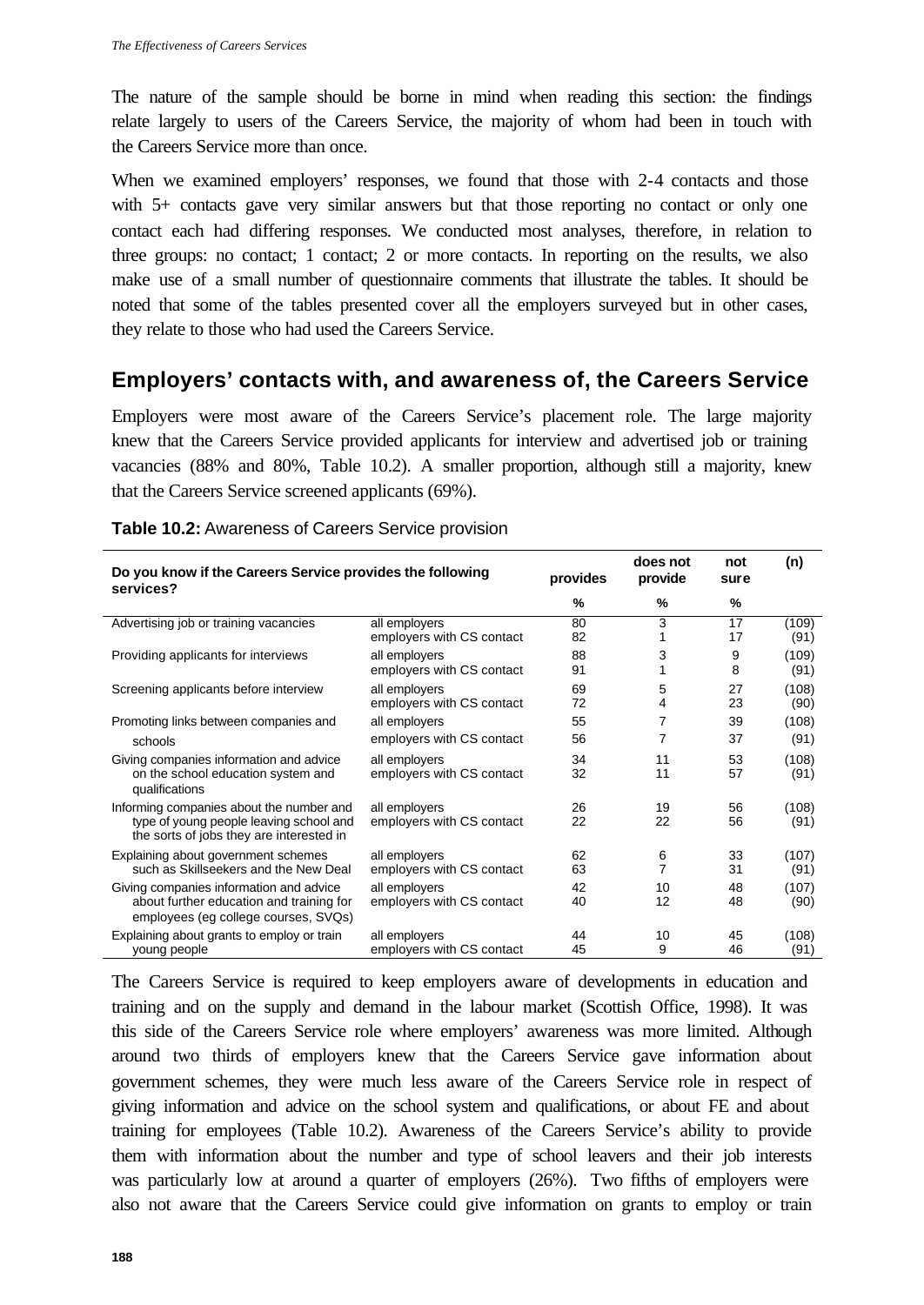young people (42%). The extent of employers' uncertainty about the wider Careers Service Company role is evident in the high level of "not sure" responses to a number of items in Table 10.2.

There are no differences across Careers Service Companies in employers' awareness of the range of services offered by the Careers Service.

How much contact employers had with the Careers Service made a difference only to their levels of awareness of the Careers Service's placement role. Employers who had no contact or only one contact were less likely to be aware that the Careers Service advertised jobs/training vacancies or provided applicants for interview than employers with two or more contacts. Employers with no contact were less likely to know that the Careers Service could screen applicants before interview than those with any level of contact.

Employers' contacts with the Careers Service were pre-dominantly concerned with recruitment and their awareness seems to be restricted to this. Coming into contact with the Careers Service Company for recruitment purposes does not appear to lead to a wider appreciation of what the Careers Service can offer them.

There is a clear message from these results about the need to publicise the wider Careers Service Company role to all employers, including regular users, and extend their awareness beyond its placing role. This quote from an employer questionnaire illustrates the point:

*" I wasn't aware that the Careers Service could give information on grants etc, the only contacts with them is when [our] company initiates it"*

The lack of variation across the five Careers Service Companies indicates that the issue of employers' awareness is a common problem. In this case therefore, it might be productive to think about a national as well as a local element to strategies to increase employers' awareness. We might note that in the group session we held with employers to help us develop the questionnaire, they suggested that the Careers Service should develop a national marketing strategy to employers.

#### *Employers mainly had contacts about recruitment*

We saw in the previous section that employers' **awareness** of the Careers Service was largely confined to its placement role. Unsurprisingly their **contacts** with the Careers Service followed the same pattern. The large majority of employers who used the Careers Service did so to advertise their job or training vacancies and to provide them with applicants for interview (both 83%, Table 10.3). These two services very much go together. Over 90% of employers who used the Careers Service to advertise their vacancies also used it to provide applicants to them. Although these two services generally came as a package, using the Careers Service to screen applicants was much less common. Less than half had used the Careers Service to screen applicants before interview (41%). Our findings are in line with other research on employers and the Careers Service (Hillage and Wilson, 1992).

A minority of employers used the other services offered by the Careers Service. It might have been expected that a higher proportion of employers would have reported contact with the Careers Service to find out about government training schemes. It may be that they were already getting this information from the Local Enterprise Company (LEC) or from Training Organisations. Clearly, it would not be helpful for the Careers Service to duplicate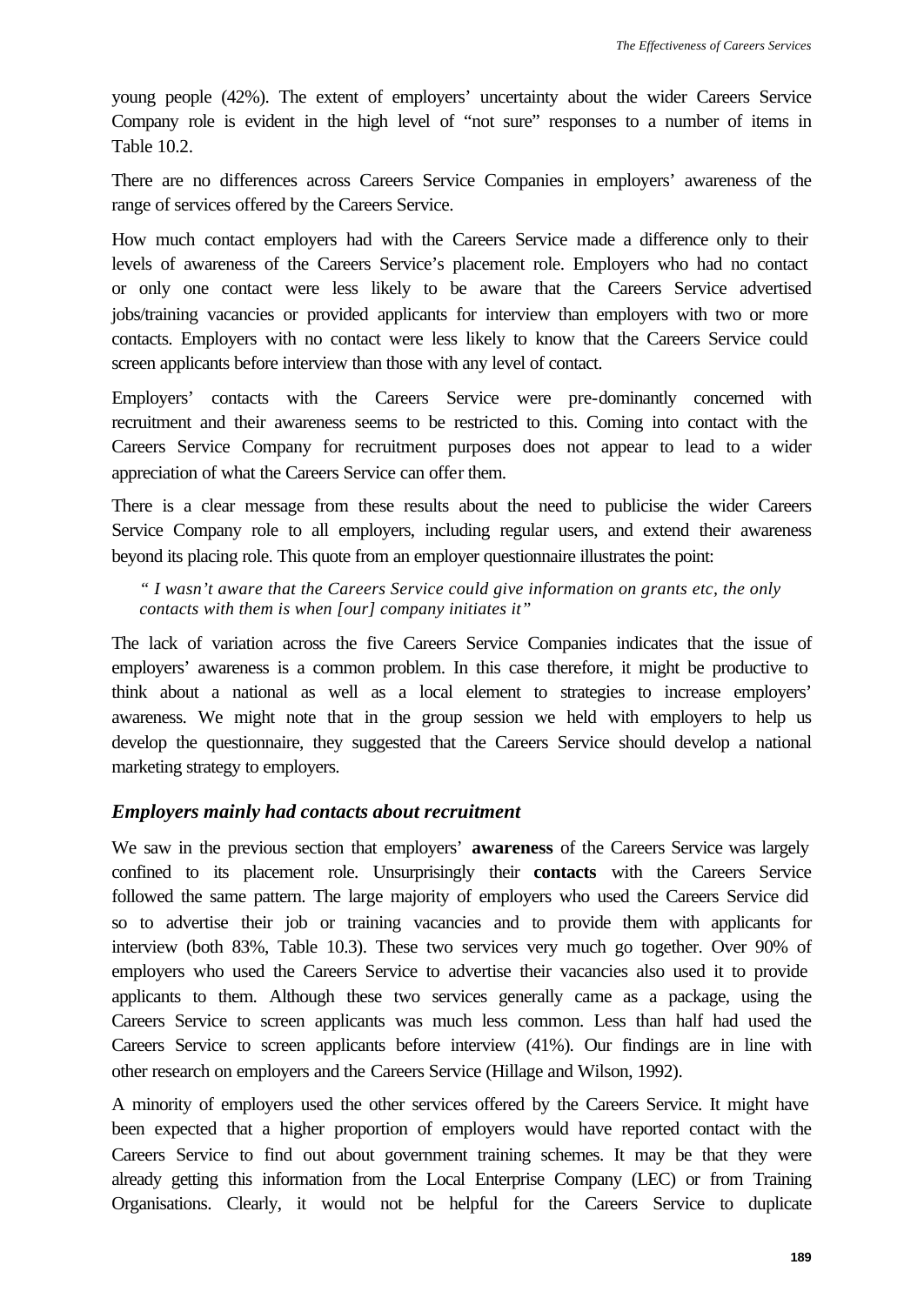information already being provided by other organisations; being contacted by several agencies about the same area is a common complaint from employers. But are Careers Service Companies sure this information is being given to employers?

**Table 10.3:** Nature of contact with Careers Service (employers with Careers Service contact)

|                                                                                                                       |    | No |
|-----------------------------------------------------------------------------------------------------------------------|----|----|
| What were your contacts about? Were they                                                                              | %  | %  |
| to advertise your job or training vacancies with the Careers Service?                                                 | 83 | 17 |
| to provide applicants for interview?                                                                                  | 83 | 18 |
| to screen applicants before interview?                                                                                | 41 | 59 |
| to discuss the range of services the Careers Service could provide for you?                                           | 29 | 71 |
| to provide the Careers Service with information about your company, the<br>jobs done and labour market trends?        | 31 | 69 |
| to discuss ways that your organisation could link with schools?                                                       | 12 | 86 |
| to get updated information on the education system and qualifications?                                                | 5  | 95 |
| to find out about the number and type of young people leaving school and<br>the sorts of jobs they are interested in? | 14 | 86 |
| to find out about government training schemes such as Skillseekers and the<br>New Deal?                               | 37 | 63 |
| to get information and advice about further education and training for<br>employees (eg college courses, SVQs)?       | 16 | 84 |
| to find out about grants to employ or train young people?                                                             | 21 | 80 |
| $(n=114)$                                                                                                             |    |    |

We have noted the greater expectations of the Careers Service about their work on LMI. We are aware that LMI can be gathered in a variety of ways, not all involving direct contact by the Careers Service Company with employers and also that Careers Service Companies may decide to target certain sectors of the labour market. Nevertheless, given that a majority of our sample of employers were recruiters of young people, it might have been expected that a higher proportion than 31% would have had contact with the Careers Service to provide it with information about their company, the jobs done and labour market trends. According to employers, contacts between the Careers Service and employers were even less likely to involve the Careers Service providing information on education and training and on the nature of entrants to the labour market.

The *type* of contacts employers had with the Careers Service did not vary across the five Careers Service Companies.

Nor was there much difference across Careers Service Companies according to employers' *frequency* of contact. The only variation was that those with one contact were more likely than those with 2 or more contacts to have had had contact to discuss the range of services the Careers Service could provide (46% vs 24%). Apart from this, employers with one contact had much the same pattern of contact as those reporting 2+ contacts.

The role of the Careers Service in gathering LMI and informing employers about the education and training system and about young people is seen as among the key functions and also the strengths of the Careers Service. This is encapsulated in the way the Careers Service is sometimes described as helping to bridge the transition/gap between school and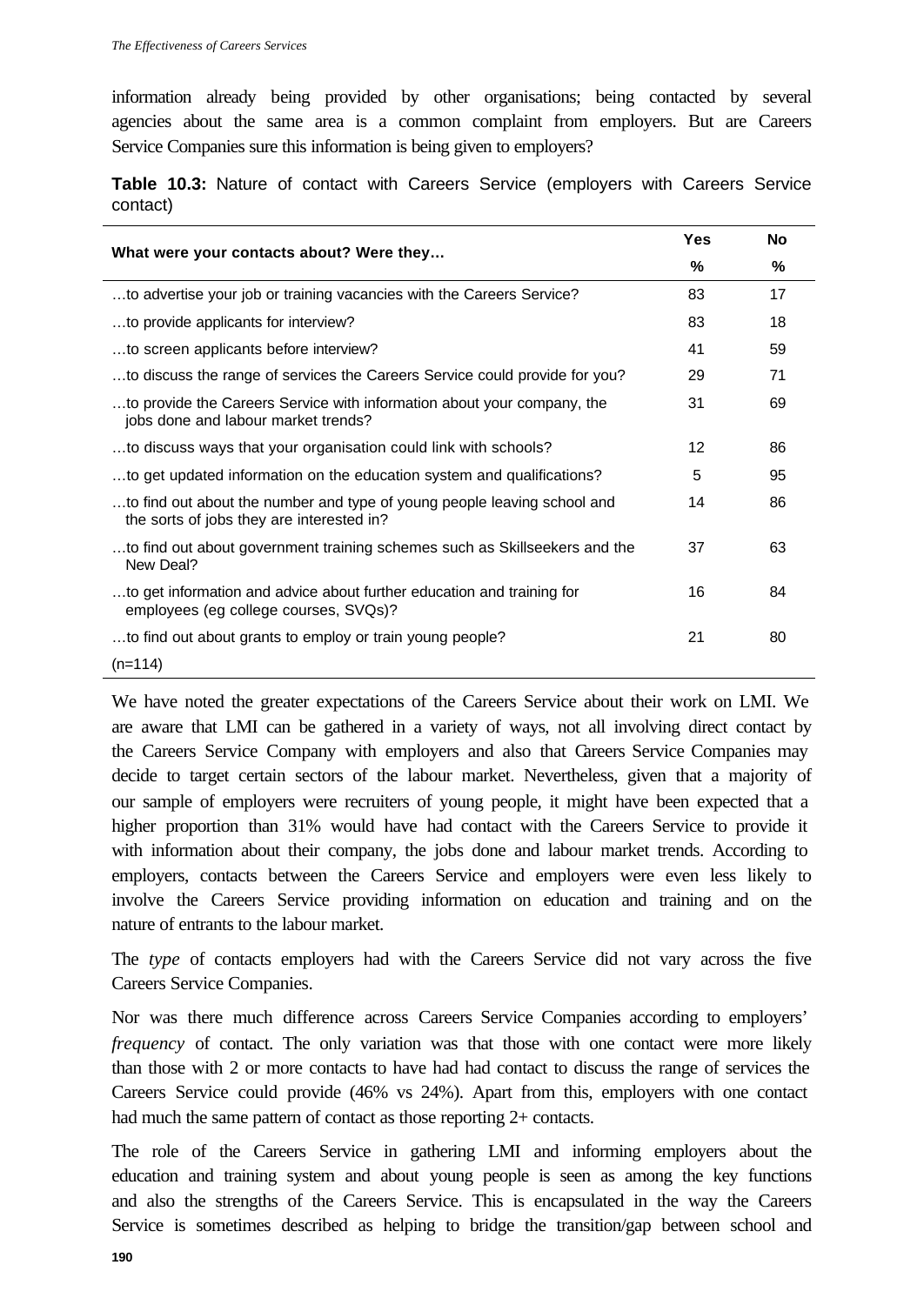work. But employers are not very aware of these functions and do not have much contact for these reasons. A challenge for Careers Service Companies is how to move beyond a placement role to carry out a wider role with employers.

## *Employers were positive about the Careers Service as an effective method of recruitment*

Employers were asked how they would recruit a 16-18 year old. Given that the employers surveyed were mainly users of the Careers Service and that their main contacts were about recruitment, it is hardly surprising that a majority said that they would use the Careers Service to do so (70%, Table 10.4). The next most common method of recruitment was the Job Centre.

|                                                                       | All* |           |
|-----------------------------------------------------------------------|------|-----------|
|                                                                       | %    |           |
| Advert in local paper                                                 | 38   |           |
| <b>Contact the Careers Service</b>                                    | 70   |           |
| Contact the Job Centre                                                | 66   |           |
| Advertise Internal                                                    | 36   |           |
| Ask existing employees to recommend someone                           | 58   |           |
| Contact local schools                                                 | 20   |           |
| Contact local college                                                 | 23   |           |
| Contact local providers of Skillseekers training                      | 35   |           |
| Contact recruitment/employment agency                                 | 10   | $(n=141)$ |
| In addition to using Careers Service, would also                      | %    |           |
| advertise in local paper<br>$\bullet$                                 | 40   |           |
| contact Job Centre<br>$\bullet$                                       | 69   |           |
| advertise internally<br>٠                                             | 36   |           |
| ask existing employees                                                | 67   |           |
| contact school                                                        | 26   |           |
| contact Skillseekers provider                                         | 41   |           |
| contact recruitment agency                                            | 13   | $(n=141)$ |
| <b>Most effective method</b>                                          | $\%$ |           |
| contact Careers Service<br>$\bullet$                                  | 35   |           |
| contact Job Centre                                                    | 18   |           |
| advert in paper                                                       | 14   |           |
| contact Skillseekers provider                                         | 7    |           |
| ask employees                                                         | 6    | $(n=109)$ |
| Less than 5% thought any of the other methods were the most effective |      |           |

#### **Table 10.4:** How employers would recruit a 16-18 year old

\* multiple response so percentages sum to more than 100

What is of more interest is that all of those who would use the Careers Service would also use other methods as well. Virtually all of them said that they would also use the Job Centre or ask existing employees to recommend someone. Around 40% would also advertise in local papers or contact local Skillseekers providers as well as using the Careers Service. Around a quarter would approach schools directly in addition to using the Careers Service. Careers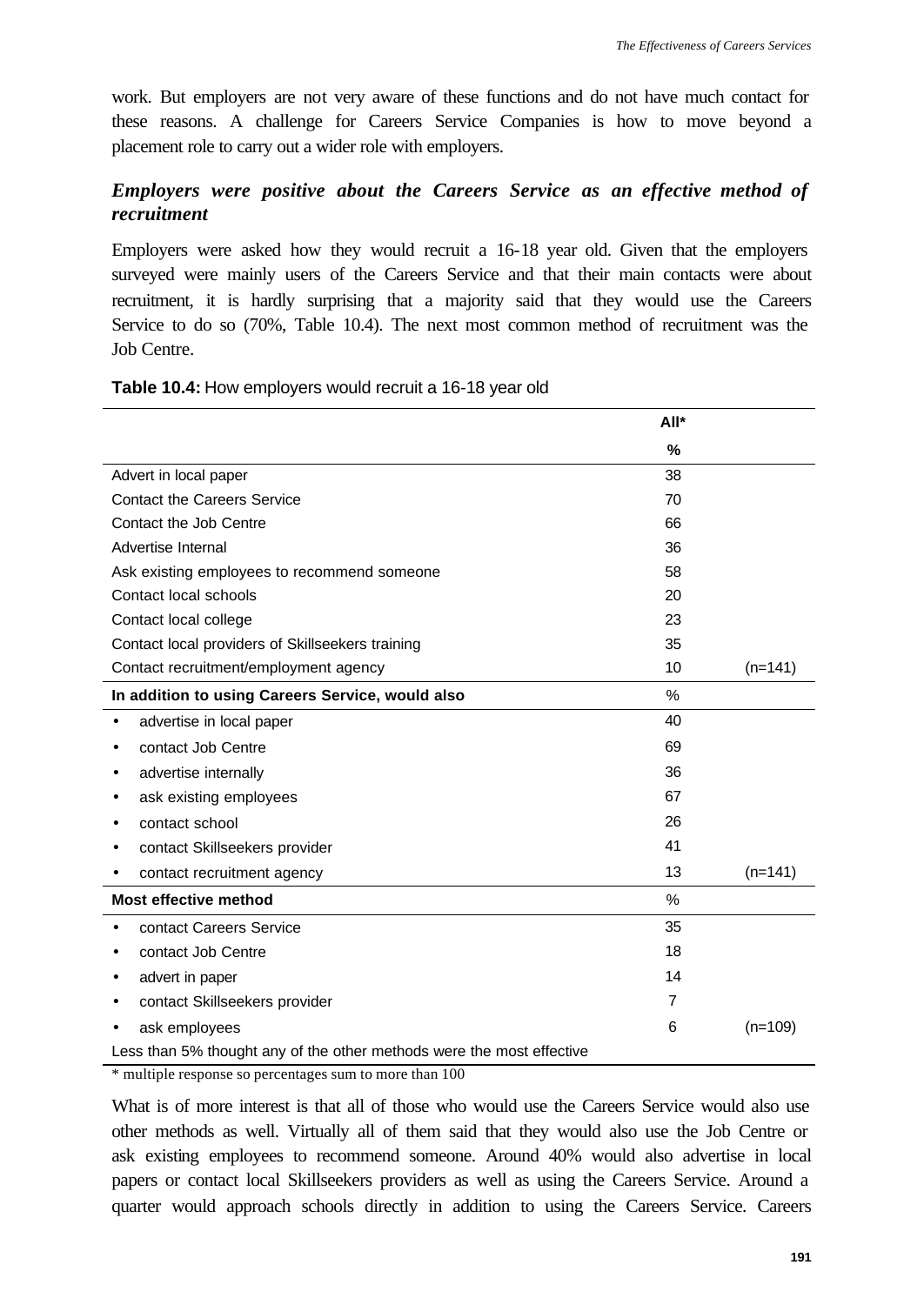Service Companies clearly do not have a captive market in employers but must prove themselves effective against other methods of recruitment if they are to build up a good pool of vacancies to offer their clients.

Employers' use of a number of other recruitment methods also means that when asked about the relative effectiveness of the various approaches, users of the Careers Service were in a position to compare it with other methods that they had experienced. The Careers Service emerged positively being seen as the most effective way of recruiting by the highest proportion of employers (35%); the next most effective method, the Job Centre, was some way behind with under a fifth of employers rating this as the most effective approach. Employers' written comments indicated two sorts of reasons for this positive response: the Careers Service's contact with school and college leavers and saving employers' time:

*"The Careers Service keeps in touch with local schools and know from their records who is available and their interest in jobs"*

*"Because they interview, advise young people and screen suitable applicants so saving us time. They also arrange interview dates."*

While remembering the nature of this sample of employers, this is a positive result for the Careers Service.

#### *Reasons why some employers don't use Careers Service Companies to recruit*

Although most employers who contacted the Careers Service did so for recruitment purposes, 40% of the employers surveyed had not used it to recruit in the past three years. Their reasons were mainly negative and concerned lack of awareness of what the Careers Service might do for them and a lack of confidence that the Careers Service would provide suitable candidates or was the best method of recruitment (Table 10.5).

*"Our contact with the Careers Service has been unsuccessful - they sent unsuitable candidates"*

|                                                                | All |  |
|----------------------------------------------------------------|-----|--|
|                                                                | %   |  |
| Do not recruit young people                                    | 14  |  |
| Prefer other methods of recruitment                            | 26  |  |
| Didn't realise Careers Service could help fill vacancy         | 31  |  |
| Didn't know how to contact Careers Service                     | 12  |  |
| Didn't think Careers Service could send me suitable applicants | 18  |  |
| The Careers Service has never contacted me                     | 18  |  |
| $(n=144)$                                                      |     |  |

**Table 10.5:** Reasons why employers had not recruited through the Careers Service in the last three years\* (all employers)

\* multiple response so percentages sum to more than 100

Although these results reinforce the need to make more contacts with employers and increase their awareness of what the Careers Service can do, they also bring into focus the tensions we have already noted in the Careers Service's placing role: the need to help place disadvantaged young people but also to service the needs of employers for good quality candidates. It is therefore not surprising that a lack of suitable applicants was the reason given by nearly a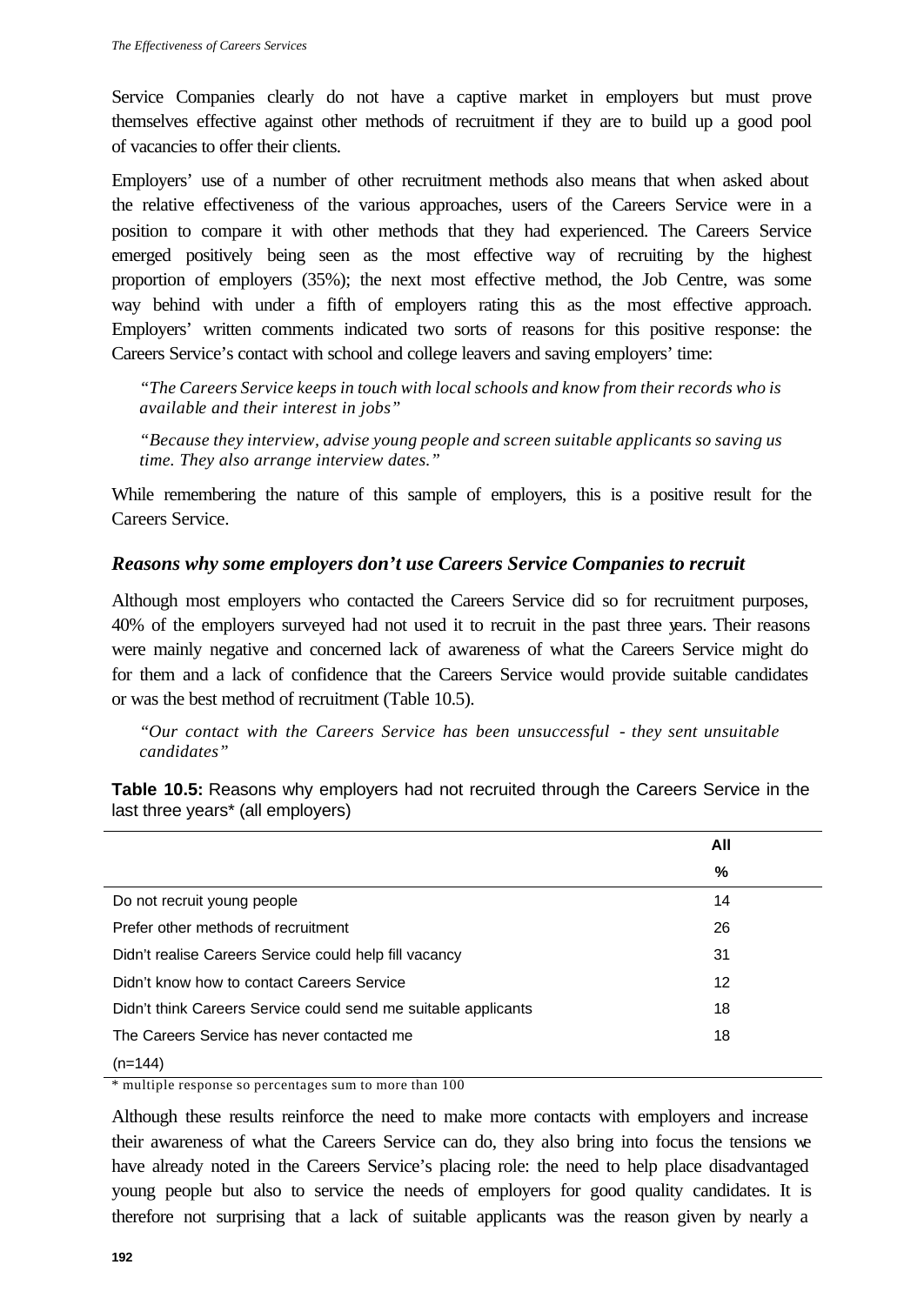fifth of employers who did not use the Careers Service for recruitment. This reaction is inevitable given the conflicting roles that the Careers Service is currently asked to perform.

#### *Employers see a change in the Careers Service*

Careers Service Companies had been trying to become more "business-like" and to boost their work with employers. Employers' responses to questions about whether the Careers Service had changed indicate that at least some thought it had. Focusing on those employers who had been in touch with the Careers Service over the past three years, two fifths thought it had become more business-like; just under a third that it had made more contacts with their company and over a quarter felt that it had become more aware of what companies needed (Table 10.6).

A substantial proportion of respondents responded "don't know". As might be expected, employers who had no or only one contact with the Careers Service were less likely to respond that it had changed and more likely to say that they didn't know ie they were not more negative, they were simply unsure. These figures suggest that Careers Service Company efforts to change and to increase their work with employers were having an impact and one that was being noticed by employers. There was no variation across the Careers Service Companies so this improvement would seem to be a common feature.

| Table 10.6: Has the Careers Service changed over last three years (employers with Careers |  |  |
|-------------------------------------------------------------------------------------------|--|--|
| Service contact)                                                                          |  |  |

| Over the last three years, do you think that the | Yes | No | Not sure | (n)  |
|--------------------------------------------------|-----|----|----------|------|
| <b>Careers Service has</b>                       | %   | %  | %        |      |
| become more business-like?                       | 40  | 29 | 31       | (88) |
| made more contacts with your company?            | 32  | 54 | 15       | (89) |
| become more aware of what companies need?        | 29  | 31 | 39       | (89) |

No significant variation across Careers Service Companies

#### *Most employers would recommend the Careers Service*

Most employers would recommend the Careers Service to other employers. Well over two thirds of employers who had used the Careers Service would recommend it (Table 10.7). The likelihood of employers being prepared to recommend the Careers Service varied a little across the Careers Service Companies. The main difference was between employers in CS2 and those in CS3 and CS5 ie between the lowest and highest proportions of employers who would recommend the Careers Service to other employers.

**Table 10.7:** If recommend Careers Service to others (employers with Careers Service contact)

|                           | Yes | No | Not sure | (n)   |
|---------------------------|-----|----|----------|-------|
|                           | %   | %  | %        |       |
| Employers with CS contact | 70  |    | 16       | (100) |

Employers who had used the Careers Service were also positive about various aspects of its activities with a majority responding "very good" or "good" to most items (Table 10.8). Within this, more responded "good" than "very good". The Careers Service's knowledge of young people and speed of response was judged most positively with around three-quarters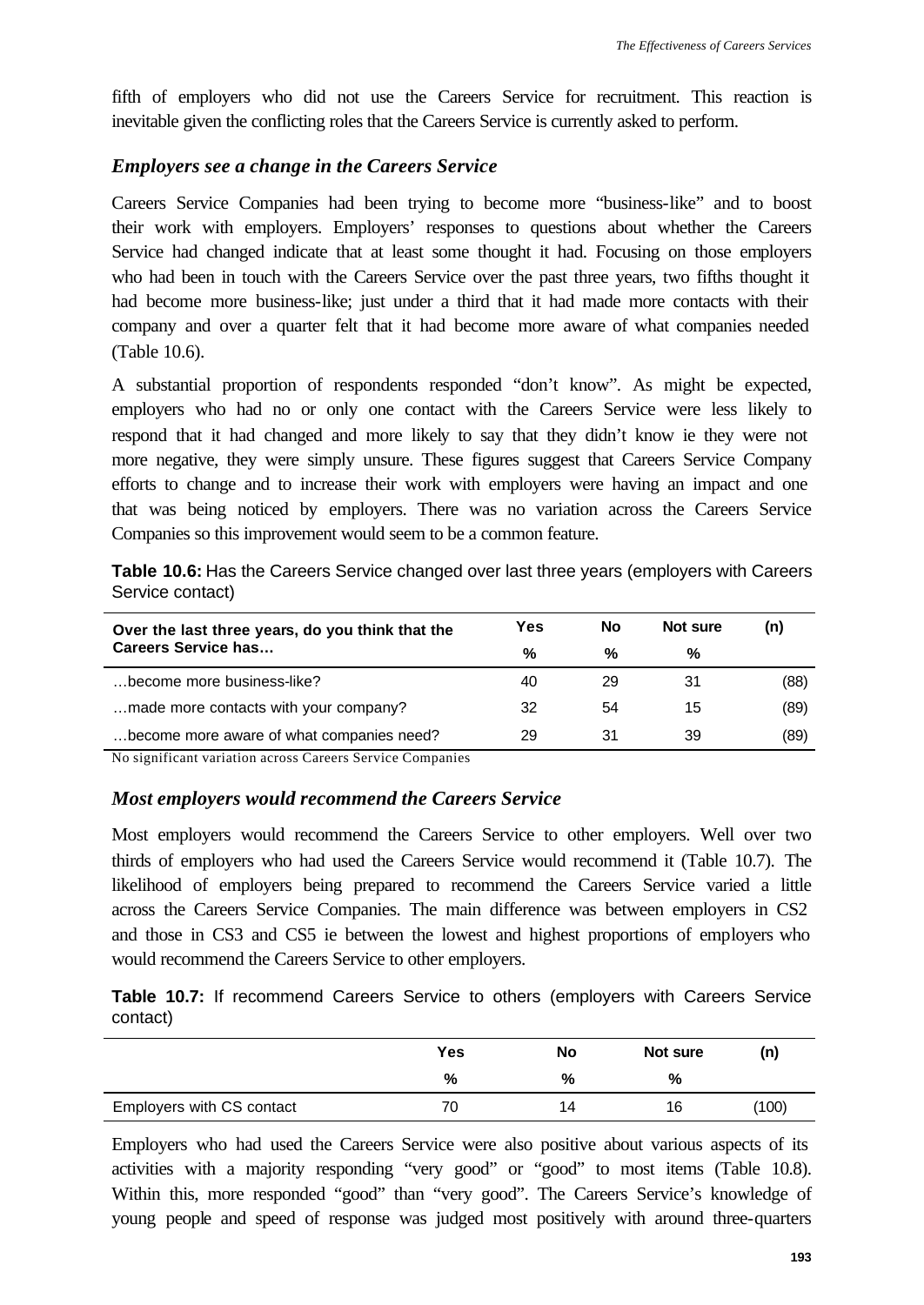having a very good or good impression of the Careers Service in these respects. Employers were also positive about the Careers Service's knowledge of the world of work and the appropriateness of their information and advice. They were least positive about the Careers Service's understanding of their company's requirements and of their business sector (52% and 44%, "very good/good").

The opinion of employers who had used the Careers Service varied across the Careers Service Companies in respect of three items:

- knowledge of the world of work;
- understanding of their business sector;
- appropriateness of their information and advice.

The extent of employers' contact with the Careers Service made a difference to their opinions. Those who had had no recent contact did not appear to have a poor opinion of the Careers Service, they were simply unsure. The data also indicate that employers who had only had one recent contact with the Careers Service were less positive about most aspects of its work than those with two or more contacts. It is not surprising that employers with two plus contacts were more positive. If they had been dissatisfied with the Careers Service they would not have used if more than once. What we cannot tell from the data is the reason why those with one contact were less positive. Was it because they had less knowledge and experience of what the Careers Service could do or because they had not been particularly satisfied by the Careers Service in their one contact and had never used it again?

| What is your overall impression of the Careers Service in<br>terms of the following? | <b>Very</b><br>good/<br>good | Not very<br>qood/<br>poor | <b>Not</b><br>sure | (n)   |
|--------------------------------------------------------------------------------------|------------------------------|---------------------------|--------------------|-------|
|                                                                                      | %                            | ℅                         | %                  |       |
| Knowledge of the world of work                                                       | 62                           | 14                        | 25                 | (117) |
| Understanding of your business sector                                                | 44                           | 33                        | 23                 | (117) |
| Understanding of your company's requirements                                         | 52                           | 26                        | 22                 | (118) |
| Speed of response                                                                    | 76                           | 9                         | 16                 | (117) |
| Knowledge of young people                                                            | 71                           | 9                         | 20                 | (117) |
| Suitability of young people sent for interview                                       | 57                           | 26                        | 17                 | (116) |
| Knowledge of the education system                                                    | 58                           | 3                         | 40                 | (118) |
| Appropriateness of their information and advice to you                               | 60                           | 17                        | 23                 | (118) |

**Table 10.8:** Opinion of the Careers Service (employers with Careers Service contact)

Variation across Careers Service Companies on: understanding your business sector

| Table 10.9: Could the Careers Service work with employers be improved? |  |  |  |
|------------------------------------------------------------------------|--|--|--|
|------------------------------------------------------------------------|--|--|--|

|                           | Yes | <b>No</b> | Not sure | (n)   |
|---------------------------|-----|-----------|----------|-------|
|                           | %   | %         | %        |       |
| All employers             | 64  | b         | 31       | (144) |
| Employers with CS contact | 63  | b         | 32       | (116) |

Nevertheless, although employers were positive about the Careers Service, under two-thirds also thought that there was room for improvement (Table 10.9). Whether employers had had contact or not made very little difference to this view.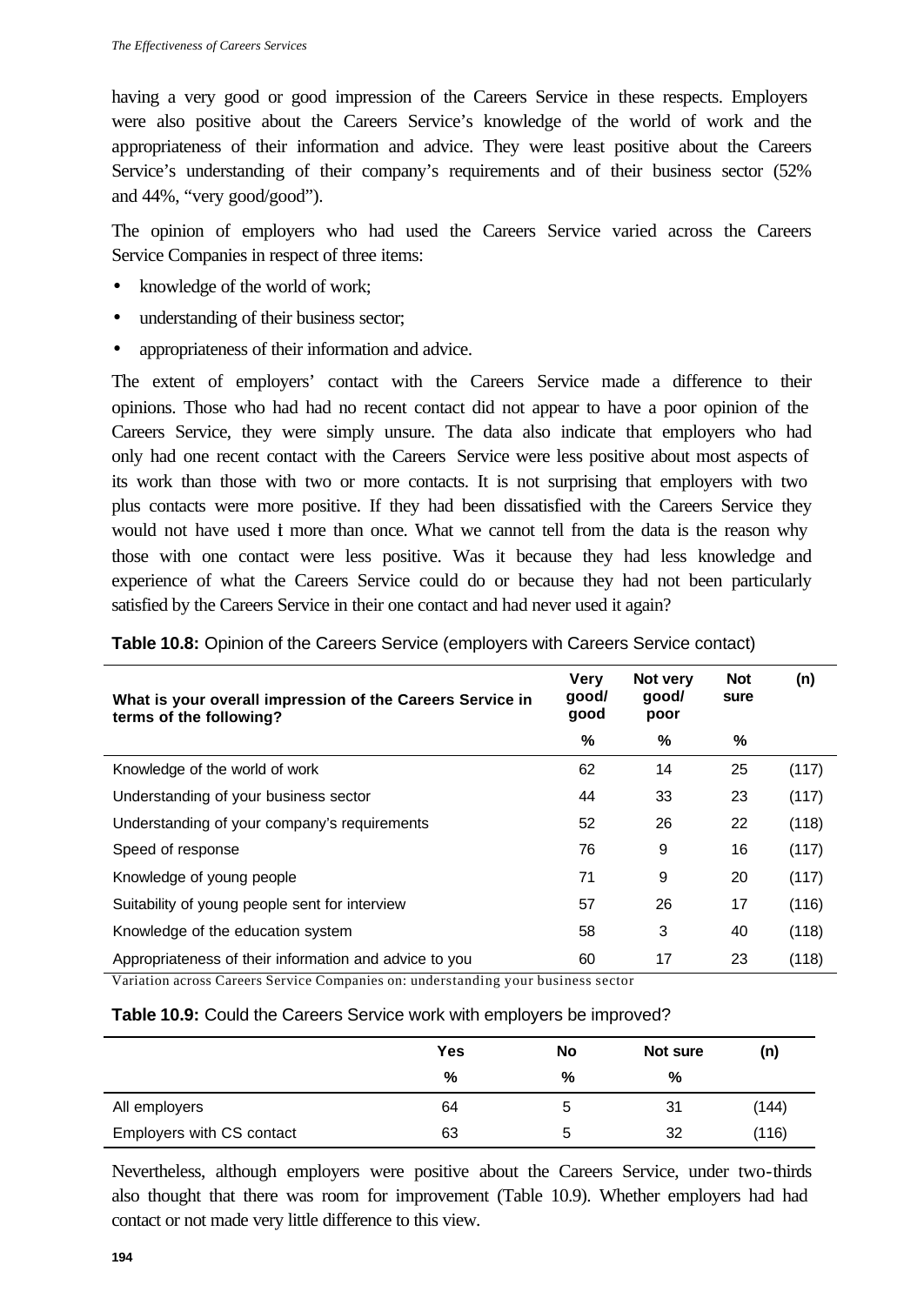## *Communicating effectively with employers*

Careers Service Companies had been trying various strategies for communicating and working with employers. We asked employers about this as part of the question on how they judged the effectiveness of Careers Service work with them. A majority felt that Careers Service Company staff keeping in regular telephone contact with them and being employers being linked to a known member of the Careers Service indicated effective working (Table 10.10). The latter was referred to by a number of employers in their written comments:

*"I don't want to deal with a different contact at each point of contact"* 

*" [it would be better] to know a contact number for a person you can easily contact"*

| Which of the following do you think shows that a Careers<br>Service is working effectively with employers? | Yes | No | <b>Not</b><br>sure | (n)   |
|------------------------------------------------------------------------------------------------------------|-----|----|--------------------|-------|
| Careers Service staff visit employers regularly                                                            | 40  | 31 | 29                 | (112) |
| Careers Service staff keep in regular telephone contact with<br>employers                                  | 58  | 21 | 22                 | (110) |
| Each employer links to one member of the Careers Service<br>known to him or her                            | 57  | 17 | 26                 | (110) |
| The Careers Service does regular mailshots to employers                                                    | 38  | 38 | 24                 | (109) |

#### **Table 10.10:** Communicating effectively with employers (all employers)

Employers rated linking to a single, known member of staff as one of the three most important aspects of an effective Careers Service Company in terms of its work with employers. Perhaps surprisingly, only a minority (two-fifths) thought that regular visits to employers by the Careers Service was an indicator of effective work; it seems that face-toface contact is not as important as regular telephone contact. Employers did not value communication by regular mailshots. Only 38% saw this as effective working.

These results have several messages for Careers Service Companies: the importance to employers of having a single known contact and of Careers Service Company staff keeping in regular telephone contact with them; and that efforts to communicate with them by means of mailshots are likely to be unappreciated.

#### *Employers' view of a useful and effective Careers Service Company*

In considering the Careers Service response to the needs of employers and their view of its effectiveness in meeting their needs, it is necessary to consider how far employers' perceptions of the Careers Service match its official statutory responsibilities.

When we asked employers to say how useful they judged various aspects of Careers Service work, they rated the aspects connected to the Careers Service's placement role as most useful: providing applicants for interview; advertising job or training vacancies; and screening applicants (Table 10.11, 73%, 69% and 56%). The more contact employers had had with the Careers Service, the more likely they were to judge its recruitment services as useful. Just over a half thought explaining about government training schemes was a useful service.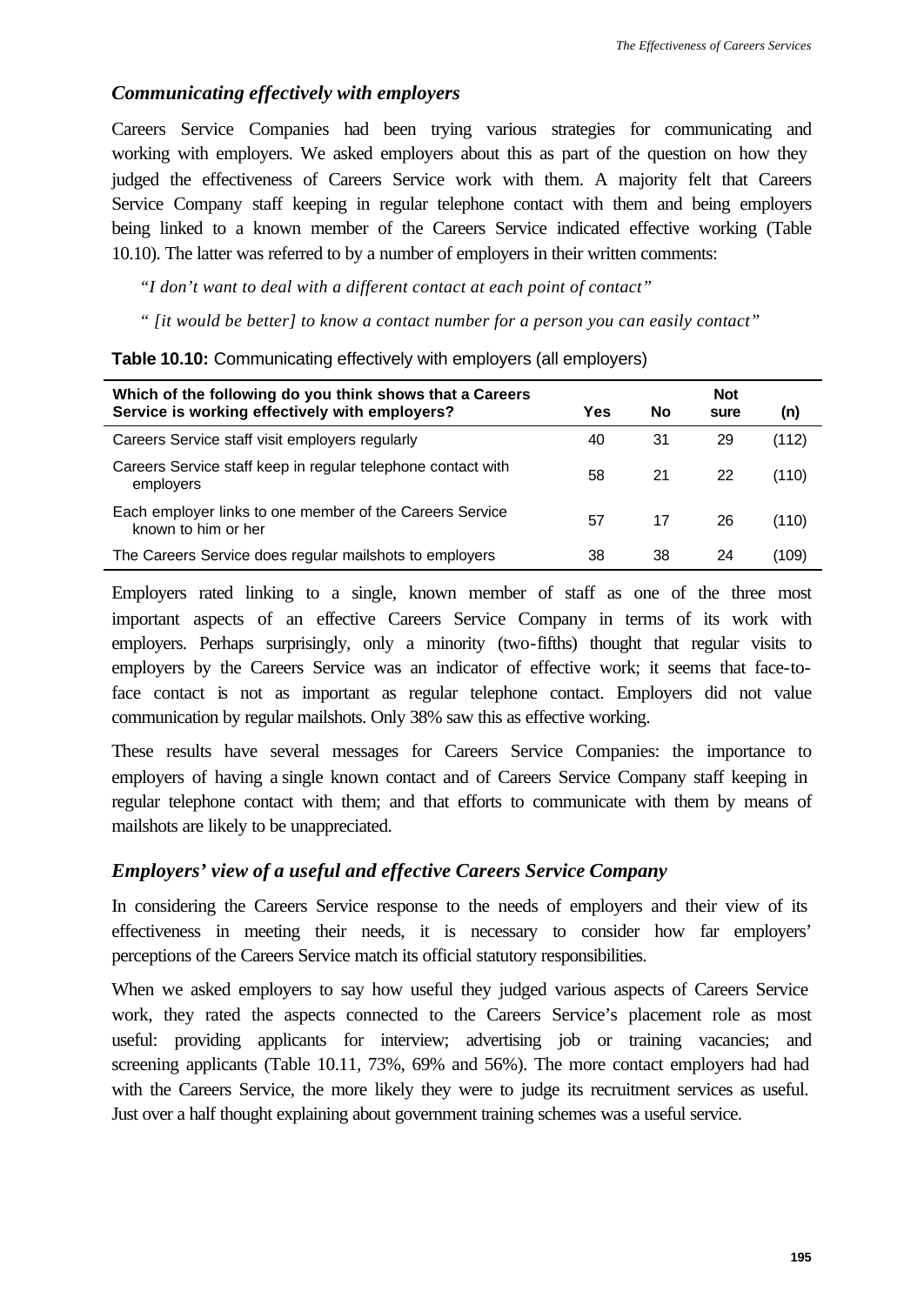|                                                                                                                        | <b>Useful</b> | <b>Not</b><br>useful | Don't<br>know |
|------------------------------------------------------------------------------------------------------------------------|---------------|----------------------|---------------|
| Advertising job or training vacancies                                                                                  | 69            | 5                    | 27            |
| Providing applicants for interviews                                                                                    | 73            | 7                    | 20            |
| Screening applicants before interview                                                                                  | 56            | 14                   | 30            |
| Promoting links between your organisation and schools                                                                  | 37            | 9                    | 55            |
| Giving you information and advice on the education system<br>and qualifications                                        | 36            | 13                   | 52            |
| Informing you about the number and type of young people<br>leaving school and the sorts of jobs they are interested in | 32            | 21                   | 47            |
| Explaining about government training schemes such as<br>Skillseekers and the New Deal                                  | 52            | 11                   | 38            |
| Giving you information and advice about further education<br>and training for employees (eg college courses, SVQs)     | 33            | 16                   | 51            |
| Explaining about grants to employ or train young people                                                                | 42            | 11                   | 48            |
| $(n=142)$                                                                                                              |               |                      |               |

**Table 10.11:** How useful do you think the following services provided by the Careers Service are? (all employers)

Employers were least likely to judge aspects related to the Careers Service role as a "bridge between school and work" as useful. Giving information about young people leaving school and the sorts of jobs they are interested in; information on the education system; or promoting links between your organisation and schools were rated as useful functions by only a third of employers. The last aspect was the only one where there was any variation across the Careers Service Companies. "Promoting links between your organisation and schools" was more likely to be seen as a useful service by employers in CS2. Overall, employers' rating of the usefulness of the various services offered by the Careers Service mirrors their awareness of these services and their actual contacts with the Careers Service.

It was noticeable that only a small proportion responded that any of the services listed were *not* useful; they were much more likely to say that they didn't know. Employers' were not rejecting the Careers Service' wider role, they were simply unaware of it.

A related question we asked employers was how they would judge that a Careers Service Company was working effectively with them. (Table 10.12). Advice on grants emerged as important, over two-thirds thought that the Careers Service advising on grants to train or employ young people showed it was working effectively with them. Aspects connected with recruitment were noted by a majority of employers and when asked to identify the features that are most important in showing that the Careers Service was working effectively with them, "submits young people of good calibre" and "the young people submitted meets the employer's specification" were the top two. (Table 10.12).

At the beginning of this chapter we noted the tension between the Careers Service's social inclusion role and the servicing of employers' recruitment needs. Employers' responses showed some degree of recognition of this wider social inclusion role. Well over half thought that the Careers Service reminding them about equal opportunities legislation was a mark of effectiveness; just under a half felt that an effective Careers Service Company should try to persuade employers to give a disadvantaged young person a chance of a job or training place.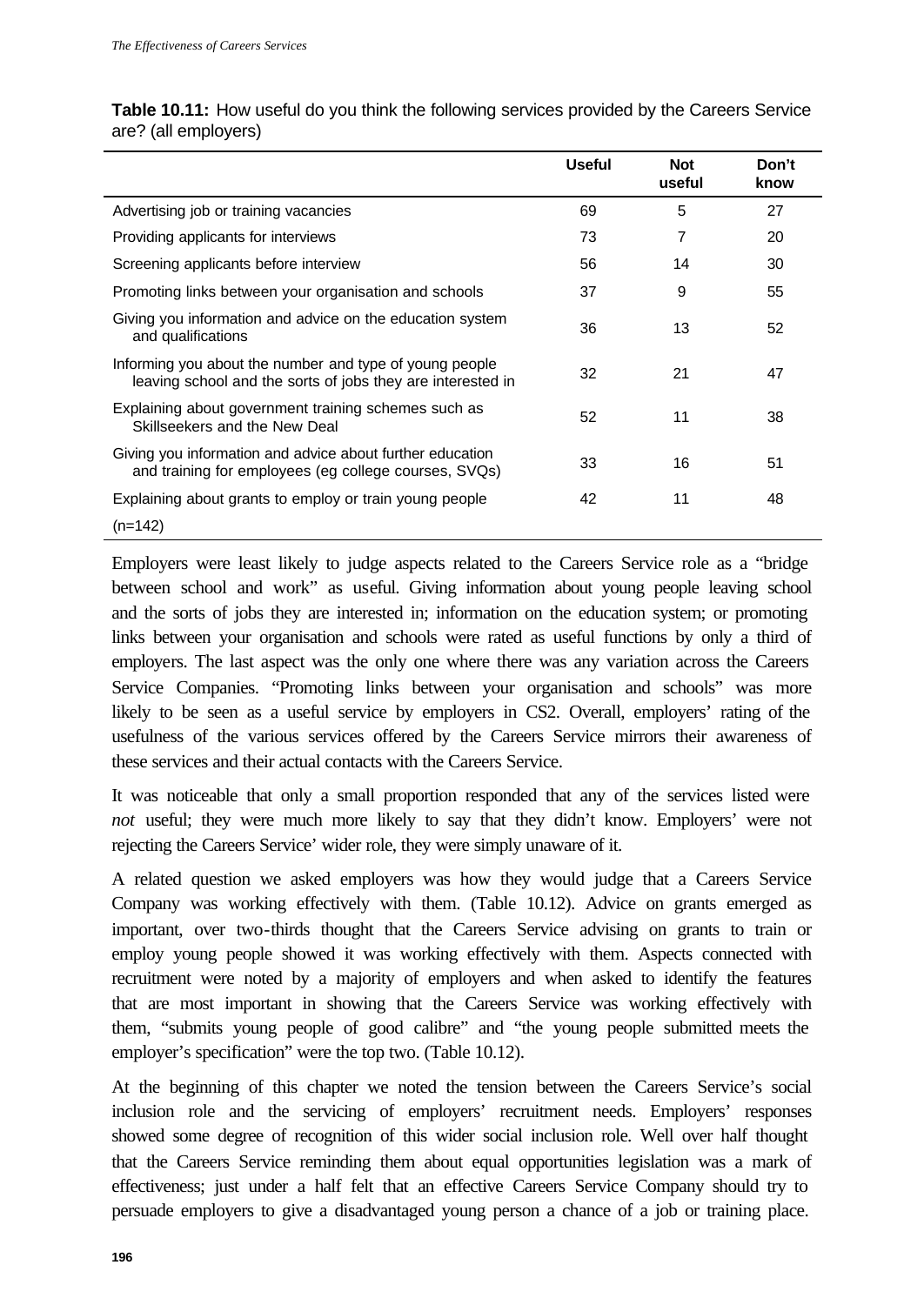But this response is somewhat at odds with their other responses such as the desire for candidates of "good calibre" and reasons for not using the Careers Service to recruit.

| Which of the following do you think shows that a Careers<br>Service is working effectively with employers?                       | Yes | <b>No</b> | Not sure |
|----------------------------------------------------------------------------------------------------------------------------------|-----|-----------|----------|
| Yong people submitted by the Careers Service for vacancies<br>are of good calibre                                                | 61  | 8         | 32       |
| Young people submitted by the Careers Service for<br>vacancies meet the specification the employer has given                     | 65  | 8         | 27       |
| The Careers Service advises employers on the qualifications<br>it is reasonable to expect from young applicants                  | 59  | 16        | 25       |
| The Careers Service advises employers on the personal<br>qualities it is reasonable to expect from young applicants              | 52  | 19        | 29       |
| The Careers Service gives employers information about the<br>numbers and types of young people in the labour market              | 40  | 26        | 35       |
| The Careers Service reminds employers about equal<br>opportunities legislation in employing young people                         | 58  | 24        | 18       |
| Careers Service staff try to persuade employers to give a<br>disadvantaged young person a chance of a job or a<br>training place | 49  | 14        | 37       |
| Careers Service staff advise employers on grants and<br>incentives to employ or train young people                               | 68  | 9         | 23       |
| $(n=122)$                                                                                                                        |     |           |          |
|                                                                                                                                  |     |           |          |

| <b>Most important features</b>                | <b>Most important</b><br>% |  |
|-----------------------------------------------|----------------------------|--|
| Submits young people of good calibre          | 37                         |  |
| Young people submitted meet the specification | 32                         |  |
| Advise on grants and incentives               | 13                         |  |
| All other items 7% or below                   |                            |  |

(n=90)

It is noticeable that only two-fifths of employers identified information from the Careers Service on the number and types of young people in the labour market as an indication of effective working with them. Nor had they seen it as a very useful function of the Careers Service. Yet the Careers Service as the intermediary between school and work and between young people and employers would see this sort of function as an essential part of their role.

These findings suggest that in thinking about employers' needs, it is not simply the case that the Careers Service has to try and raise employers' awareness of some of their services. As well as this, the Careers Service needs to help employers appreciate the value of these Careers Service Company activities, for example, that it would be useful to employers to be more aware of the youth labour market and that a better understanding of it this could contribute to meeting their recruitment and skill needs. This "education" about needs is perhaps something that the Careers Service Companies could undertake in co-operation with LECs.

It is important that employers are not only aware of but also accept the wider information and advisory functions of the Careers Service. Otherwise there is a mismatch between what the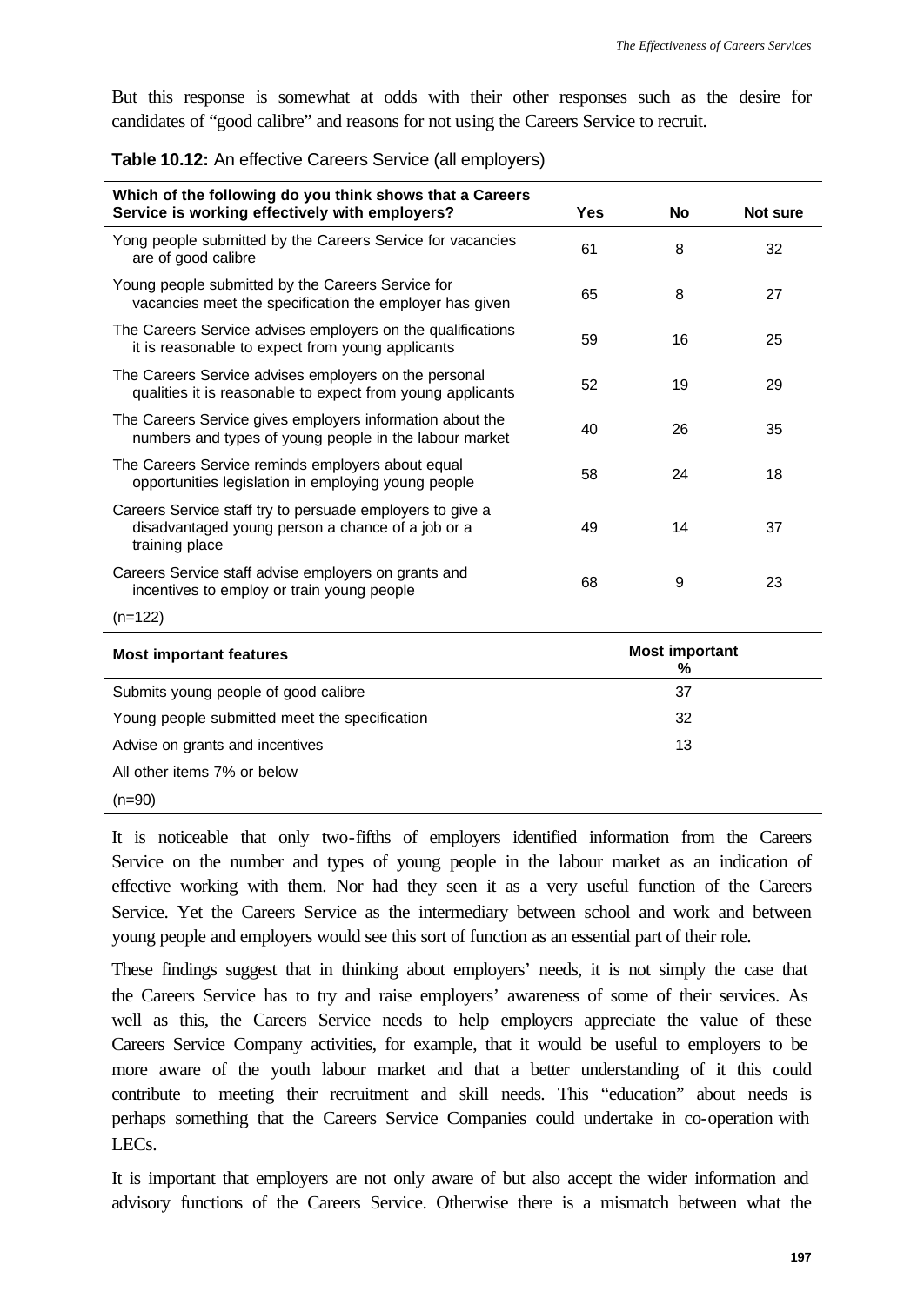Careers Service is trying to do and how employers are likely to judge it. There are also implications for the Careers Service's effectiveness. To take a current example, the Careers Service has been given a key part to play in putting the recent legislation on The Right to Time Off for Study or Training into effect. To do so, employers need to recognise that the Careers Service has a legitimate involvement in this area.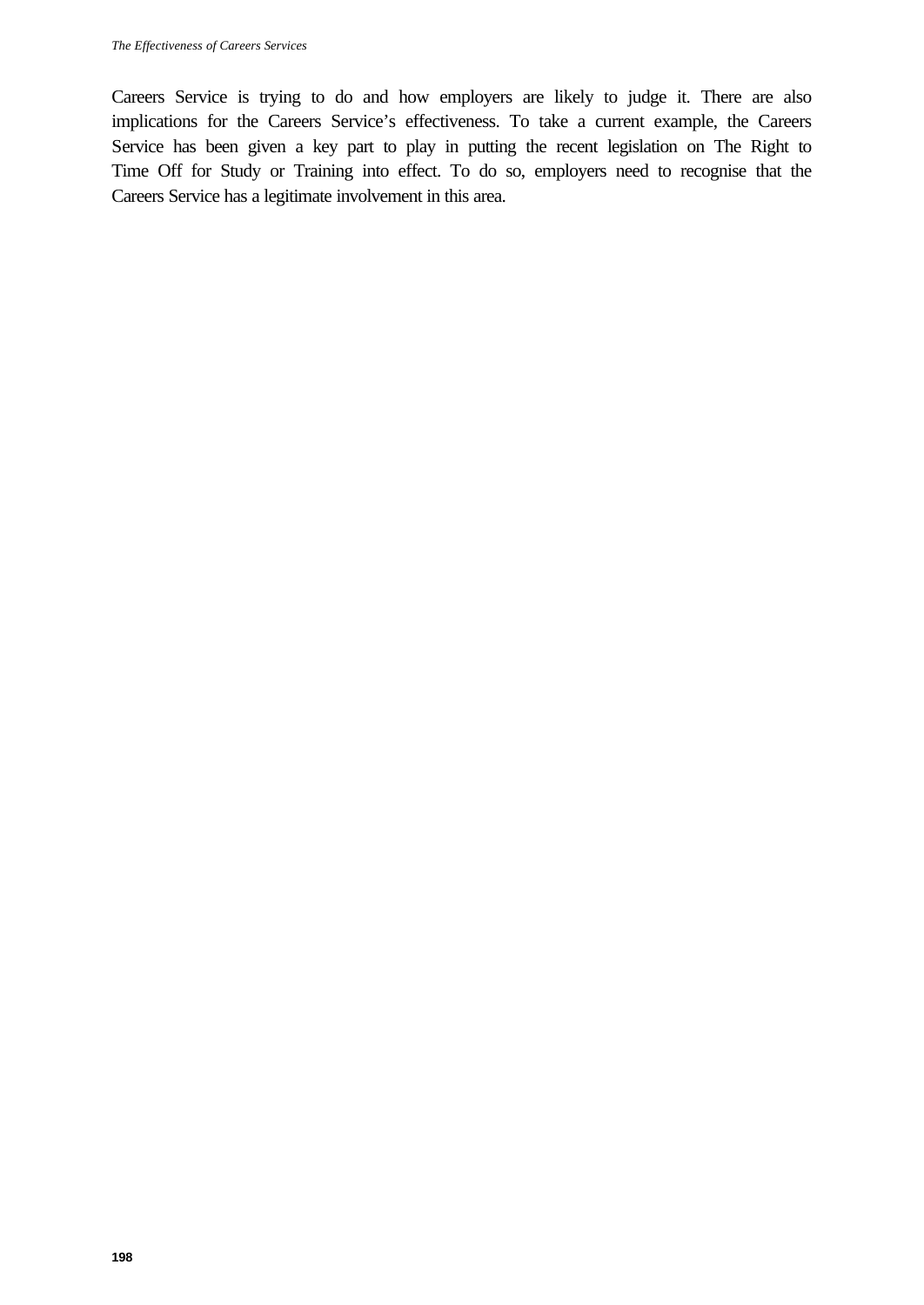# **CHAPTER 11 TRAINING ORGANISATIONS**

## **Introduction**

The first part of this chapter discusses Careers Service Companies' work with Training Organisations. It is based on interviews with Careers Service Company staff and gives their perspective on the Careers Service's relationship with Training Organisations. The second part reports the findings of the survey of Training Organisations which gives some indication of Training Organisations' views of the relationship.

# **SUMMARY AND ISSUES**

## **Overview**

- Although Careers Services felt that they generally had good relationships with Training Organisations, there were a number of sensitive areas, mainly relating to the exchange of information on applicants, the referral of young people and a mismatch between opportunities and young people.
- In the majority of Careers Service Companies, a named member of staff liaised with a particular Training Organisation. The use of careers office premises by Training Organisations for selection interviews was common.
- Service Level Agreements were in place with Training Organisation Networks in a number of Careers Service Companies; SLAs with individual Training Organisations were less common

# **Training Organisations' perspectives**

- There was a 77% response rate to the questionnaire sent to Training Organisations in the five case study Careers Service Companies. The Training Organisations surveyed were nearly equally divided between those offering mainstream provision only and "dual providers" offering both mainstream and special training needs provision .
- Training Organisations' occupancy levels had an impact on their views of the Careers Service's work; those with under-occupancy were more likely to be negative. This is understandable since levels of occupancy affect the financial success of Training Organisations and the Careers Service is their main source of referrals of both mainstream and STN young people.
- Careers Service Companies could consider taking extra steps to maintain good relationships during periods of low occupancy.
- There is a need to be aware of occupancy levels when interpreting customer feedback from Training Organisations.

## *Recruitment and selection of mainstream Skillseekers*

• Virtually all of the mainstream providers always or usually contacted the Careers Service when recruiting for Skillseekers including Modern Apprentices. Most rated the Careers Service as very or fairly important to their selection and recruitment and were very or fairly satisfied with it.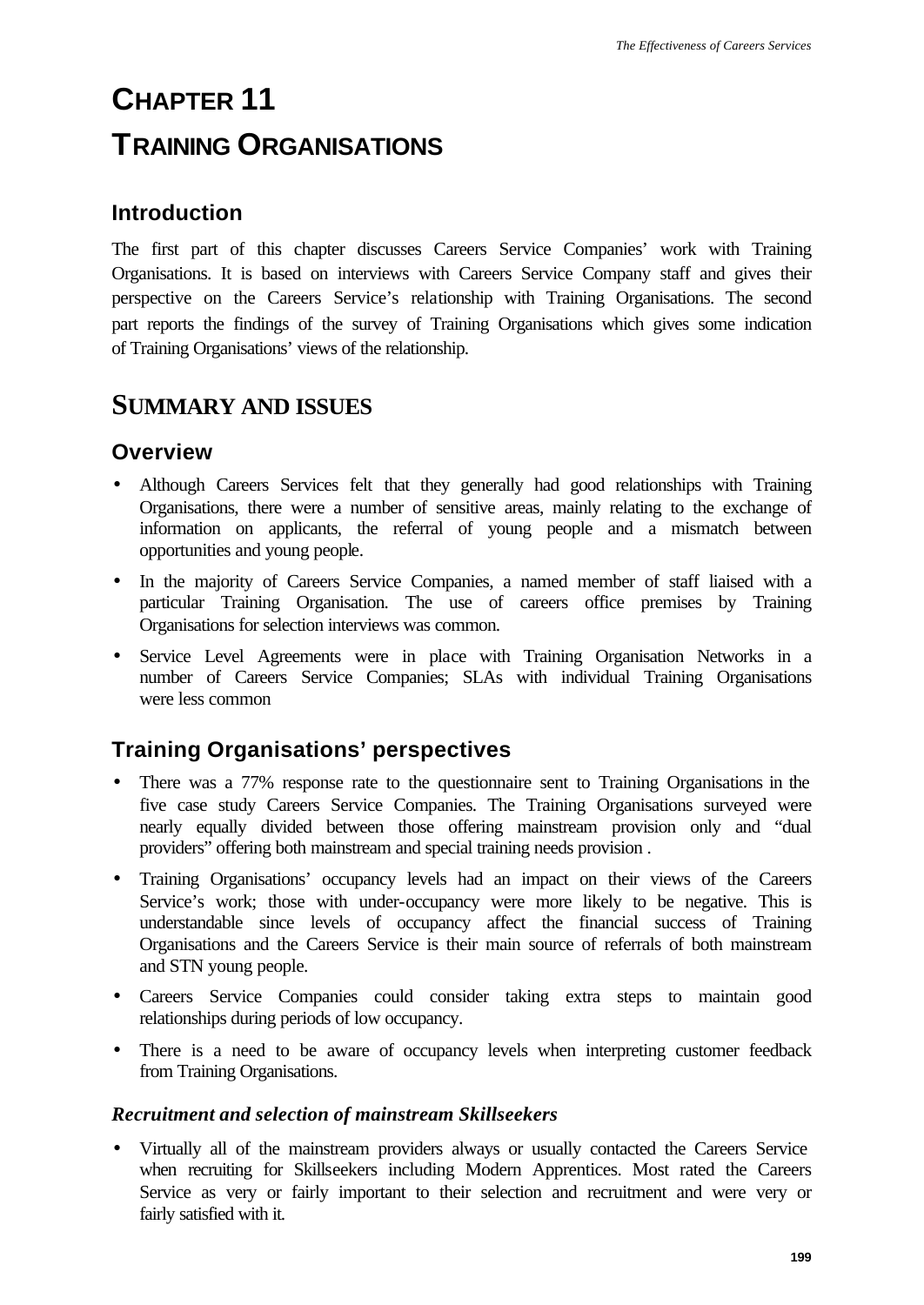• Around two thirds of Training Organisations responded that they always informed the Careers Service whether they had taken on the young people submitted to them; those with lower occupancy rates were less likely to say this. Interviews with Careers Service Company staff highlighted the communication of submission results as more of a problem than did the survey of Training Organisations.

### *Recruitment and selection of young people with Special Training Needs*

- The Careers Service was by far the main source of Training Organisations' referrals of 16-18 year olds with Special Training Needs. Most used the Careers Service endorsement form and had direct contact with Careers Service staff as part of their selection process.
- Most Training Organisations were satisfied with Careers Service support for their selection of young people, with a majority "very satisfied".

### *Views of the effectiveness of Careers Services at the selection stage*

- ß At the selection stage, a large majority of Training Organisations rated the Careers Service as performing very or fairly well in terms of the appropriateness of young people submitted, their knowledge of the young people and the briefing given about the Training Organisations.
- Training Organisations, especially mainstream providers, were less positive about how well the Careers Service passed on appropriate background information on young people. But it may be that the expectations of Training Organisations for as much information as possible are in conflict with young people's desire that the Careers Service respects their confidentiality.

## *Overall impression of the effectiveness of the Careers Service*

- Training Organisations' overall impression of the Careers Service was generally positive. A large majority rated the Careers Service as very good or good on most criteria including knowledge of the education system, of young people, of the world of work, and understanding of their particular requirements as a Training Organisation. They were least positive about the suitability of young people sent for interview.
- Most Training Organisations would recommend the Careers Service to another Training Organisation but most also thought there was room for improvement in the Careers Service's work with Training Organisations.
- There were some differences between dual providers and Training Organisations with only mainstream provision in their perspectives on what constitutes effective Careers Service practice.
- When Training Organisations' responses to what indicates an effective Careers Service approach were compared with their experiences of what happened in practice, there was very little similarity.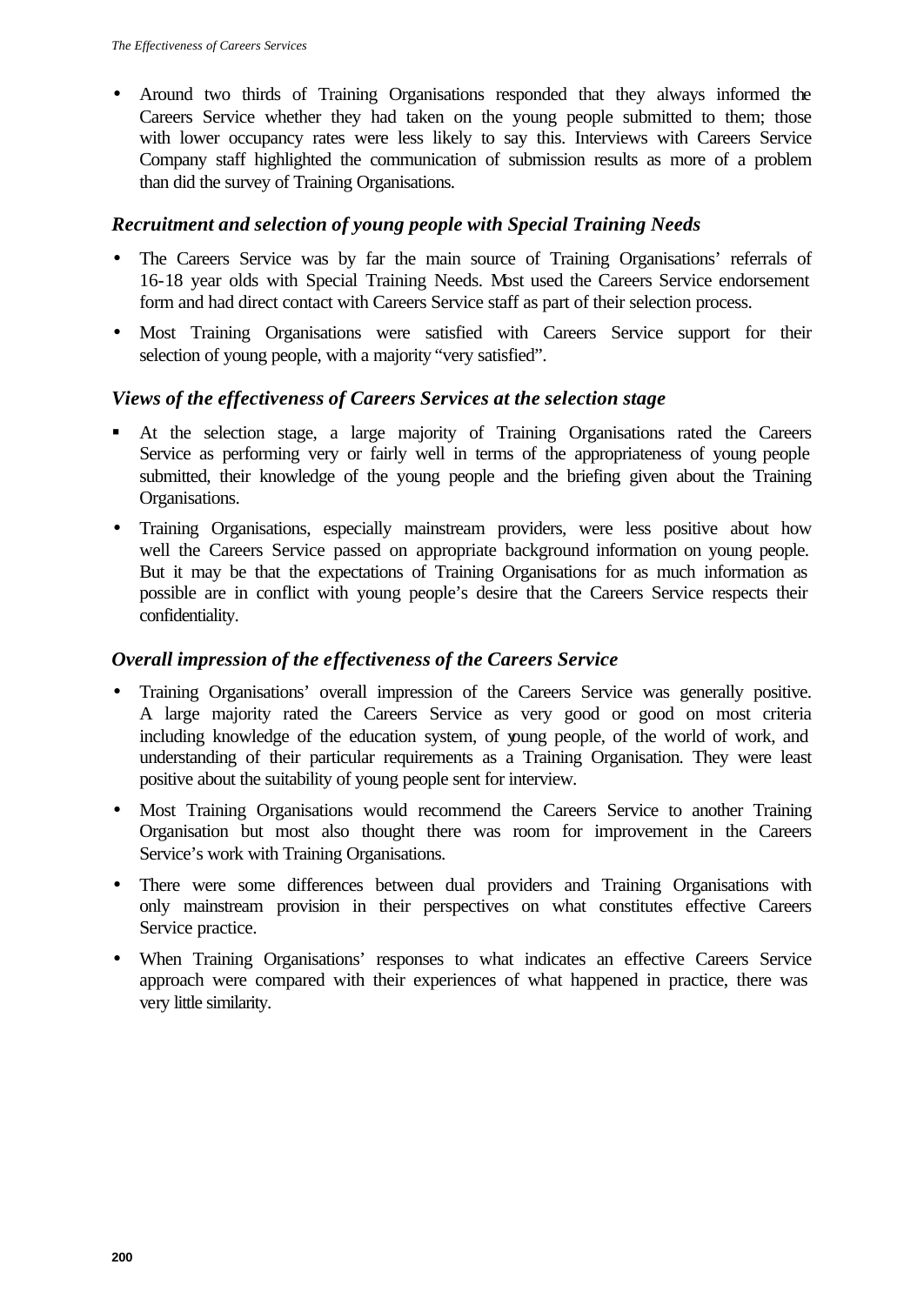# **FINDINGS AND DISCUSSION**

## **Overview**

## *Careers Service links with Training Organisations*

The most common model of Careers Service Company links with Training Organisations was that of the link Careers Adviser (occasionally a Careers Assistant). Where the Careers Service Company allocated a link member of staff, the duties of that post could include:

- To discuss with Training Organisations the needs of young people submitted for vacant places and to advocate on their behalf;
- To provide information to other careers offices on the number of places available, the nature of the training and the destinations of trainees from information given by the Training Organisation;
- To help in the preparation of Skillseekers information sheets suitable for young people;
- To organise visits by other Careers Service Company staff; and
- To review trainees with special training needs (STN).

As we have noted in Chapter 8, the review of STN trainees was not always the duty of the link Careers Adviser, being carried out instead by the Careers Adviser who had submitted the client or a by specialist member of staff funded for that purpose. The review of STN trainees was thought to be a useful way of keeping in regular contact with the staff of Training Organisations which had STN provision. Where another organisation (for example a college) had been successful in gaining the contract to do these reviews, this was thought to make the relationship between the Careers Service and Training Organisations less strong.

The main focus of Careers Service Company work was on submission and placing on the training programme, with continuing guidance contacts with non-STN trainees limited.

There were many examples of Training Organisations conducting their selection interviews at the careers office. Apart from encouraging closer links, this situation allowed Careers Service Company staff to persuade Training Providers to accept poorer applicants.

A few Careers Service Companies had Service Level Agreements (SLAs) with Training Organisations. Some others had an SLA with the Training Organisation network, but this was thought to be of limited effectiveness in percolating down to individual Training Organisations. Careers Service Companies attended Training Organisation Forums on a regular basis, particularly those that focused on provision for young people with STN. However, they were thought to be of limited value as Training Organisations (some of whom were in competition with each other) were sometimes unwilling to discuss issues openly.

## *Careers Service relationship with Training Organisations*

Data from research interviews indicated that the great majority of Careers Service Companies felt that relationships were good or mostly good between Training Organisations and Careers Service Companies. However, it was interesting, given the fact that most Careers Service Company staff described their overall relationship with their Training Organisations as very positive, that when asked to talk in more detail about the relationship, the vast majority of their comments were negative. Problems existed where some Training Organisations: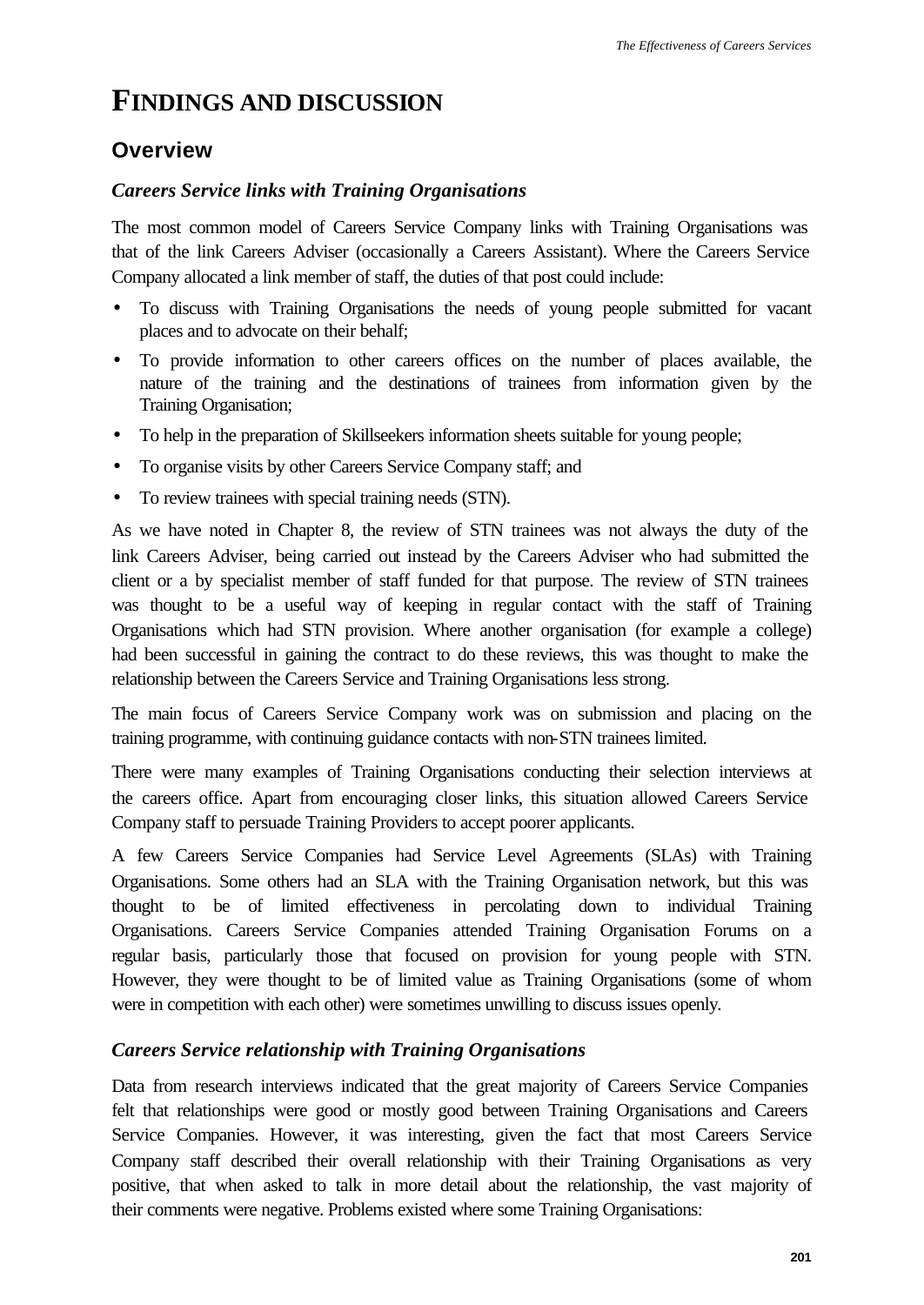- Had unrealistic expectations of young people;
- Failed to provide accurate information on who had attended and been accepted for places, the number of places available, the VQ achievements of Skillseekers and their destinations
- Failed to refer to the careers office young people who were leaving the training programme, during or at the end of the programme, without a opportunity to go to; and
- Complained when the careers office notified a Skillseekers of a suitable job that was not connected with the Training Organisation's own provision.

A common and frustrating problem for Careers Service Companies was trying to establish whether apparent vacancies with Training Organisations actually existed and were available. It was common for LEC records to show higher numbers of vacancies than could be identified on the ground.

Despite these difficulties, Careers Service Company staff thought the Careers Service had closer relationships with Training Organisations than with employers. Training Organisations had similar difficulties with their placement employers as those experienced by the Careers Service with employers. These included: persuading placement employers to take on young people with STN or with other difficulties; advising placement employers on equal opportunities and health and safety legislation; keeping up to date with the situation and progress of trainees and employees while they were with placement employers; and other forms of exchange of information. The mismatch between the opportunities available in the labour market and the aspirations, confidence level and "polish" of young people was a major challenge for both Training Organisations and Careers Service Companies alike.

## **Training Organisations' perspective**

For the survey of Training Organisations, the five case study Careers Service Companies were asked to identify the Training Organisations that played the most significant part in the provision of training for young people across their Company. In selecting Training Organisations, we chose as broad a range of occupational categories as possible and ensured that a mix of mainstream Skillseekers, Modern Apprenticeships and STN provision was included.

Sixty Training Organisations were surveyed. In two Careers Service Companies this meant that virtually 100% of the locally based Training Organisations were included in the sample. A 77% response rate was achieved, with rates varying from 58% to 100% across the Careers Service Companies. In reporting on the results, we make use of written comments on the questionnaire to illustrate some of the tables. We also refer to the discussions we held with four Training Organisations when designing the questionnaire.

## *Profile of Training Organisations*

Two-thirds of Training Organisations had over 50 16-18 year olds in training and the remaining third had fewer than this. The majority, nearly two-thirds, offered training in two or three occupational categories; nearly a quarter covered four or more occupational categories and the remainder offered training in one category (16%). (Categories were defined according to the Standard Occupational Classification (OPCS, 1980, 1990)).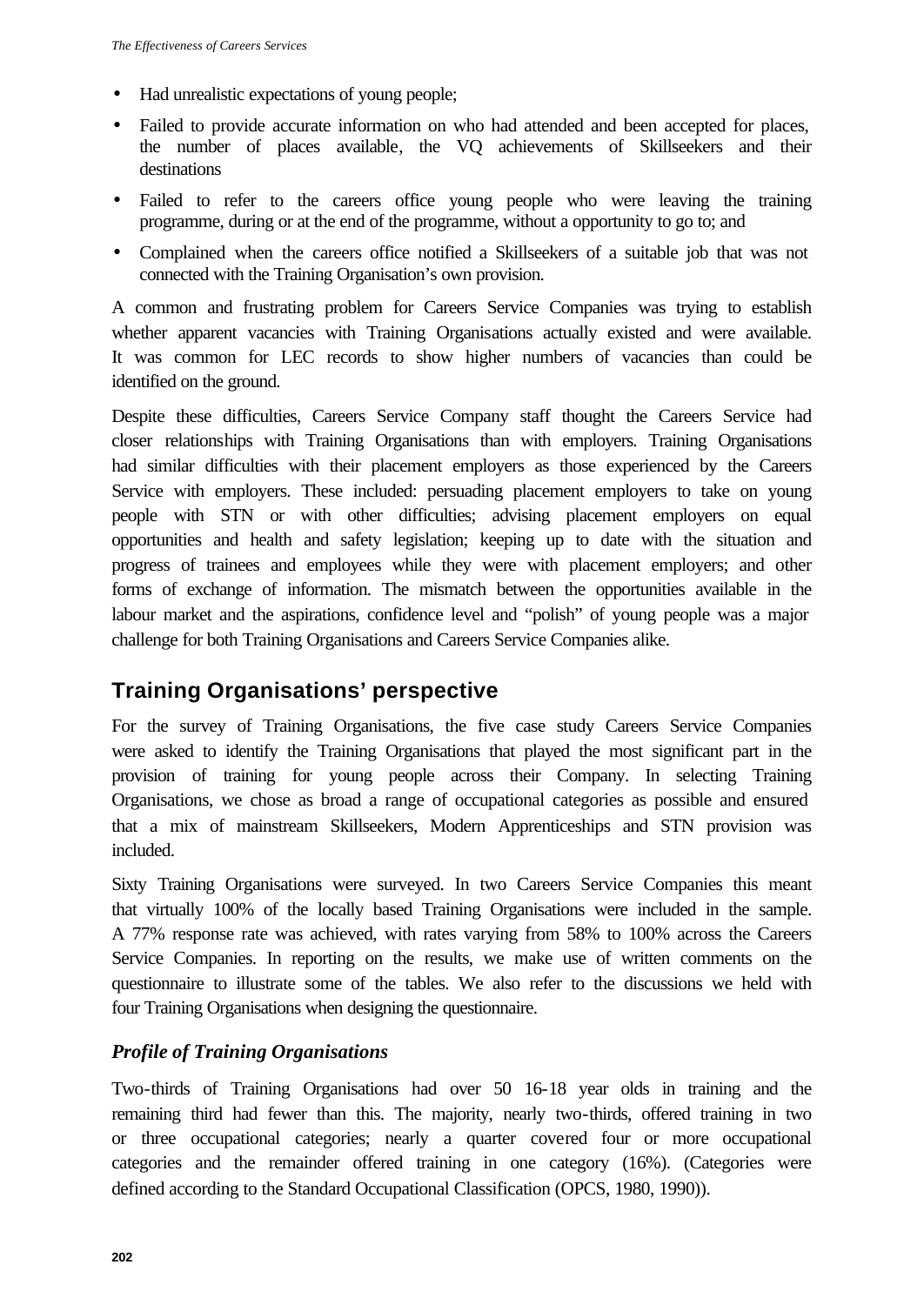Training Organisations in our sample were nearly equally divided into "dual providers" offering both mainstream and special training needs (STN) provision and those offering only mainstream provision. 46% were dual providers, recruiting both mainstream (including Modern Apprentices) and STN young people; 50% were mainstream only and the remaining 4% recruited only STN youngsters.

During June-August (a period when considerable numbers of young people come on to the register) the large majority of Training Organisations had a mismatch of places and applicants. 42% said they had more places than young people to fill them and 45% had more young people wanting places than were available. The remainder had about equal number of places and people (13%). In November – February the position changed a little with a slightly higher percentage of Training Organisations reporting more places than young people to fill them (45%), equal numbers of places and young people (20%) and a smaller proportion with more people than places (35%). Overall, (ie at either time points) 41% had more places; 46% more people and 13% equal numbers. Our analysis showed that Training Organisations' occupancy levels had an impact on their views of the Careers Service: those with underoccupancy were more likely to be negative. This is understandable, since levels of occupancy affect the financial success of a Training Organisation, and the Careers Service was the main source of referrals of both mainstream and STN young people.

#### *Recruitment and selection for mainstream Skillseekers*

The Careers Service was Training Organisations' most common avenue for recruiting mainstream Skillseekers. 95% of Training Organisations reported that they always or usually contacted the Careers Service when recruiting for Skillseekers, including Modern Apprentices (Table 11.1). Other methods such as using placement employers, the Job Centre, putting an advertisement in a local paper and contacting schools all came a long way behind.

| When recruiting a 16-18 year old for                                    | Always/usually | Occasionally/never |
|-------------------------------------------------------------------------|----------------|--------------------|
| <b>Skillseekers (including Modern Apprentices),</b><br>what do you do?  | %              | %                  |
| Place an advert in the local paper                                      | 25             | 75                 |
| <b>Contact the Careers Service</b>                                      | 95             | 5                  |
| Contact the Job Centre                                                  | 28             | 72                 |
| Contact schools                                                         | 22             | 78                 |
| Contact colleges                                                        | 11             | 89                 |
| Ask your placement employers to put forward<br>applicants known to them | 29             | 71                 |
| Something else                                                          | 25             | 75                 |
| (n=37)                                                                  |                |                    |

|  | <b>Table 11.1: Recruitment of mainstream Skillseekers</b> |
|--|-----------------------------------------------------------|
|--|-----------------------------------------------------------|

When it came to selection, Training Organisations relied on their own application form and interviews. The large majority always or usually used their own application form and also always or usually interviewed applicants (90% and 95%, Table 11.2). As well as interviewing applicants themselves, most Training Organisations said that their placement employers always or usually interviewed applicants (81%). Nearly two-fifths of Training Organisations used the Careers Service to pre-select candidates (38%).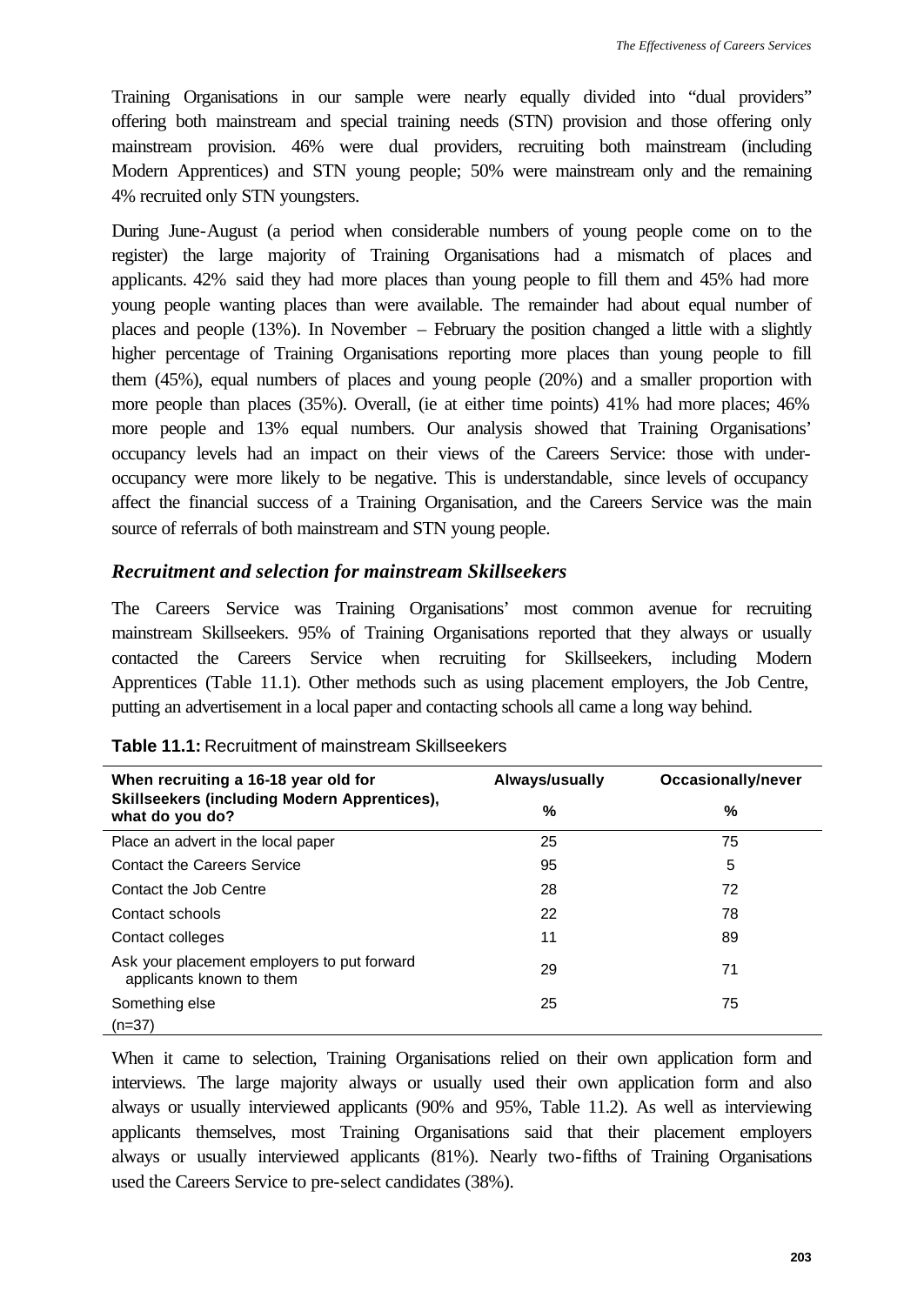| How do you choose a 16-18 year old for a                            | Always/usually | <b>Occasionally/never</b> |
|---------------------------------------------------------------------|----------------|---------------------------|
| <b>Skillseekers Place (including Modern</b><br><b>Apprentices)?</b> | %              | ℅                         |
| Careers Service pre-selection                                       | 38             | 62                        |
| Careers Service application form                                    | 21             | 79                        |
| Your organisation's application form                                | 90             | 10                        |
| Your organisation interviews them                                   | 95             | 5                         |
| Your placement employer interviews them                             | 81             | 20                        |
| Selection test                                                      | 51             | 49                        |
| School or college report                                            | 36             | 64                        |
| Other reference                                                     | 27             | 73                        |
| National Record of Achievement<br>$(n=37)$                          | 43             | 57                        |

It is interesting to note that around half of the Training Organisations reported that they always or usually used selection tests. We wondered to what extent young people are prepared for this in school or at the careers office? Less than half of Training Organisations generally made use of a youngster's National Record of Achievement (NRA) as part of their selection process (43% "always/usually"). This suggests that, although usage of the NRA (now Progress File) is growing, there is still some way to go.

Table 11.3 shows that the vast majority of Training Organisations rated the Careers Service as very or fairly important to their recruitment and selection for mainstream Skillseekers (96%). Within this, under two-thirds rated the Careers Service as very important (61%). Training Organisations that had difficulties filling their places were more likely to respond that the Careers Service had a very important role in recruitment (74% vs 47%). One implication of this is that Training Organisations experiencing difficulties recruiting might be more likely to view the Careers Service as having considerable responsibility for their difficulties. This suggests that special efforts may be needed at times of under-occupancy to support and maintain a good working relationship between the Careers Service and Training Organisations.

|  |  | <b>Table 11.3:</b> Importance of Careers Service role in recruitment and selection |
|--|--|------------------------------------------------------------------------------------|
|--|--|------------------------------------------------------------------------------------|

| How important is the Careers Service role in your recruitment and<br><b>Skillseekers</b><br>mainstream<br>(including)<br>for<br>selection<br><b>Apprentices)?</b> | %<br>Modern |
|-------------------------------------------------------------------------------------------------------------------------------------------------------------------|-------------|
| Very important                                                                                                                                                    | 61          |
| Fairly important                                                                                                                                                  | 35          |
| Not very important                                                                                                                                                | 2           |
| Not at all important                                                                                                                                              | 2           |
| $(n=43)$                                                                                                                                                          |             |

The majority of Training Organisations were very or fairly satisfied with the Careers Service support of their selection and recruitment of youngsters to mainstream Skillseekers places (82%, Table 11.4). Within this overall satisfaction, more were fairly than very satisfied (54% vs 28%). Just under a fifth were "not very satisfied" but no Training Organisation expressed total dissatisfaction.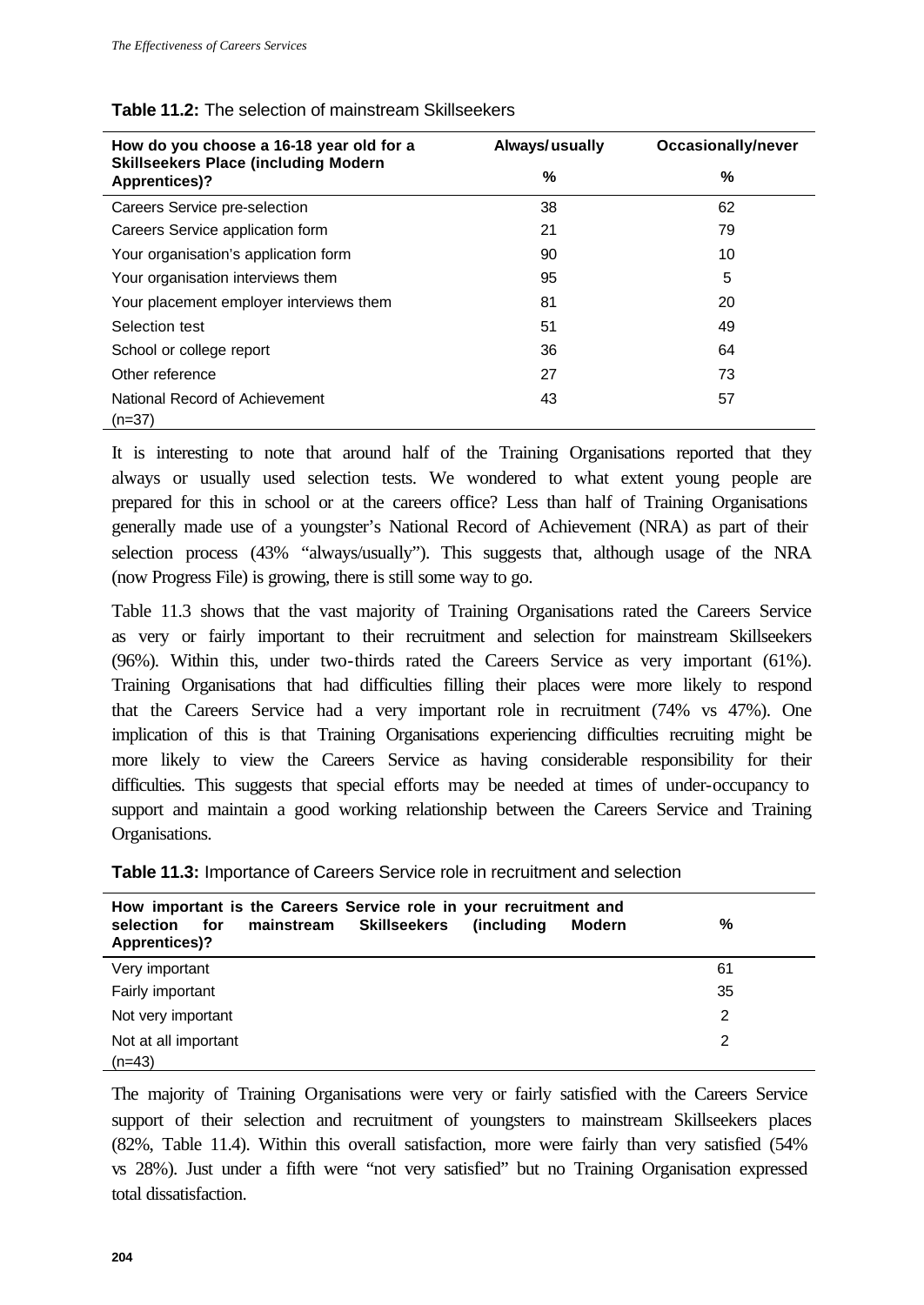| How satisfied are you with the Careers Service support for your<br>selection and recruitment of mainstream Skillseekers (including<br><b>Modern Apprentices)?</b> | %  |
|-------------------------------------------------------------------------------------------------------------------------------------------------------------------|----|
| Very satisfied                                                                                                                                                    | 28 |
| Fairly satisfied                                                                                                                                                  | 54 |
| Not very satisfied                                                                                                                                                | 19 |
| Not at all satisfied                                                                                                                                              |    |
| $(n=43)$                                                                                                                                                          |    |

#### **Table 11.4:** Satisfaction with Careers Service role in recruitment and selection

#### *Recruitment and selection of young people with special training needs*

As might be expected, the Careers Service emerged as by far the main source of referrals of 16-18 year olds with special training needs. The large majority of Training Organisations reported that they always or usually got referrals from the Careers Service (74% and13% Table 11.5). Other sources were much less important.

| From where do you get referrals of 16-18 year                  | Always/usually | Occasionally/never |  |  |
|----------------------------------------------------------------|----------------|--------------------|--|--|
| olds with special training needs who require<br>extra support? | %              | %                  |  |  |
| The Careers Service                                            | 87             | 13                 |  |  |
| The Job Centre                                                 | 7              | 93                 |  |  |
| Schools or colleges                                            | 19             | 82                 |  |  |
| Social work department                                         | 6              | 94                 |  |  |
| Other training providers                                       | 6              | 94                 |  |  |
| Something else                                                 | 20             | 80                 |  |  |
| $(n=23)$                                                       |                |                    |  |  |

**Table 11.5:** The recruitment of young people with special training needs

In contrast with the recruitment of mainstream Skillseekers, the Careers Service was much more likely to be heavily involved at the selection stage with Training Organisations recruiting youngsters who required extra support (Table 11.6). Training Organisations' responses reflected the formal requirement for a youngster to be "endorsed" by the Careers Service as having special training needs, but there was also a high level of direct contact between Training Organisations and Careers Service Companies through personal discussions about individual submissions (70%, Table 11.6). This indicates a substantial exchange of information and the use of advocacy.

Over four-fifths of Training Organisations reported that they always or usually used the Careers Service endorsement form to help them decide to accept a young person on to their programme (82%). Over half commonly used the Careers Service to pre-select candidates (55%). Training Organisations also commonly interviewed the youngsters (90%) and discussed a training plan with them (95%) but interviews with placement employers were less frequently mentioned compared with mainstream Training Organisations' responses.

It might be noted that Training Organisations made less use of the NRA in selecting young people with STN.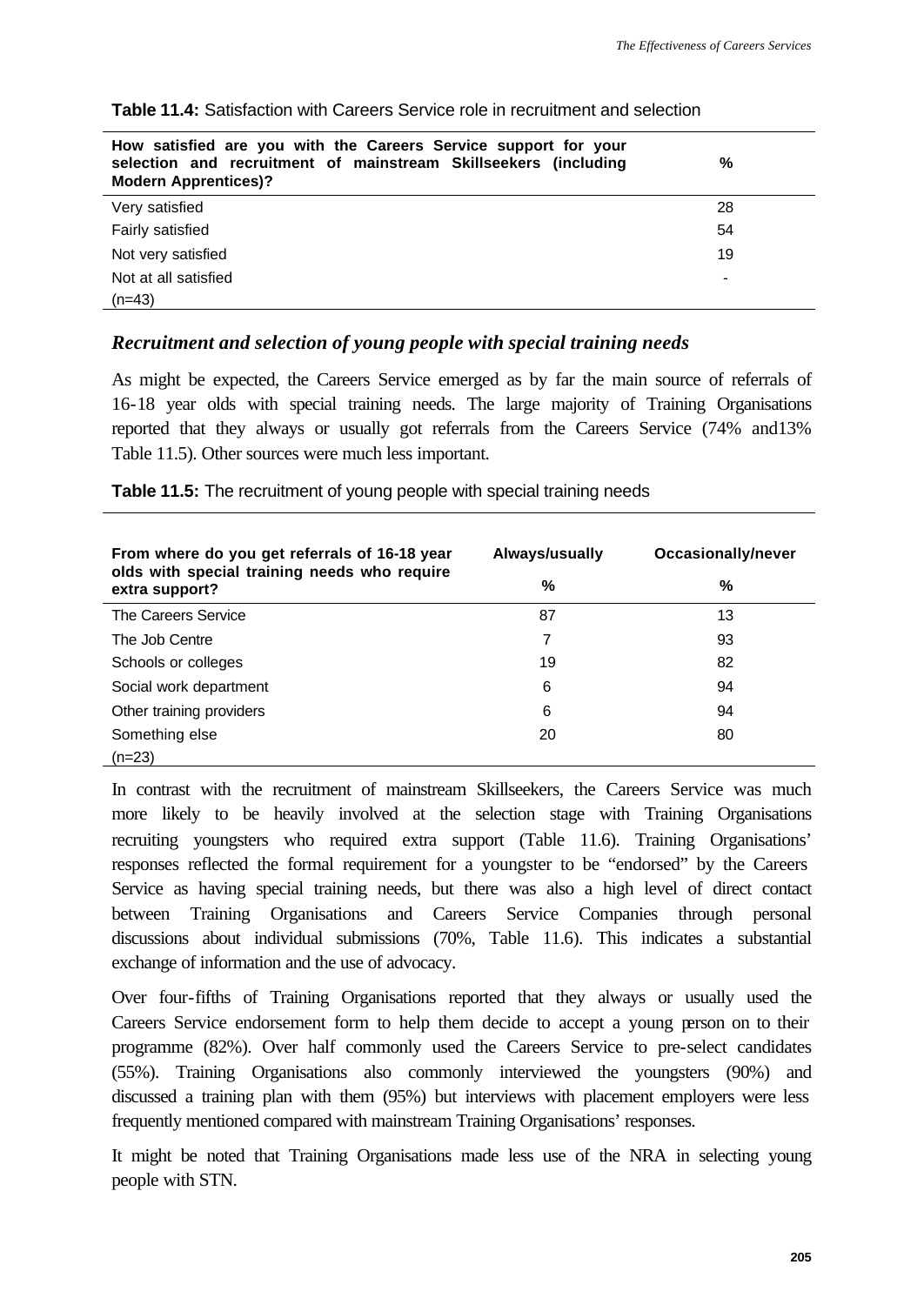| How do you decide to accept a young person                                         | Always/usually | Occasionally/never |
|------------------------------------------------------------------------------------|----------------|--------------------|
| with special training needs to your<br>programme?                                  | %              | %                  |
| Careers Service pre-selection                                                      | 55             | 45                 |
| Careers Service endorsement form                                                   | 82             | 18                 |
| Personal discussion with Careers Service staff                                     | 70             | 30                 |
| Careers Service application form                                                   | 23             | 77                 |
| Your own application form                                                          | 72             | 28                 |
| School or college report                                                           | 17             | 83                 |
| Personal discussion with school/college staff                                      | 17             | 83                 |
| Other reference                                                                    | 18             | 82                 |
| National Record of Achievement                                                     | 12             | 88                 |
| Personal discussion with social work staff, if<br>young person has a social worker | 43             | 58                 |
| Interview with your organisation                                                   | 90             | 10                 |
| Interview with a possible placement employer                                       | 44             | 55                 |
| Personal discussion with the young person about<br>a negotiated action plan        | 95             | 5                  |
| Something else                                                                     | 67             | 33                 |
| (n=22)                                                                             |                |                    |

#### **Table 11.6:** The selection of young people with special training needs

As might be expected the Careers Service was seen as very important to Training Organisations who recruited young people with STN (Table 11.7).

| <b>Table 11.7:</b> The role of Careers Service with STN recruitment and selection |  |
|-----------------------------------------------------------------------------------|--|
|-----------------------------------------------------------------------------------|--|

| How important is the Careers Service role in your recruitment and<br>selection of young people with special training needs who need extra<br>support? | %  |
|-------------------------------------------------------------------------------------------------------------------------------------------------------|----|
| Very important                                                                                                                                        | 91 |
| Fairly important                                                                                                                                      | 4  |
| Not very important                                                                                                                                    | 4  |
| Not at all important                                                                                                                                  | -  |
| $(n=23)$                                                                                                                                              |    |

**Table 11.8:** Satisfaction with Careers Service role in recruitment and selection of young people with special training needs

| How satisfied are you with the Careers Service support for your selection and<br>recruitment of young people with special training needs who need extra<br>support? | ℅  |
|---------------------------------------------------------------------------------------------------------------------------------------------------------------------|----|
| Very satisfied                                                                                                                                                      | 59 |
| Fairly satisfied                                                                                                                                                    | 27 |
| Not very satisfied                                                                                                                                                  | 9  |
| Not at all satisfied                                                                                                                                                | 5  |
| $(n=22)$                                                                                                                                                            |    |

Table 11.8 shows that most Training Organisations were satisfied with Careers Service support for their selection of young people with special training needs. Training Organisations expressed a higher level of satisfaction with Careers Service support in relation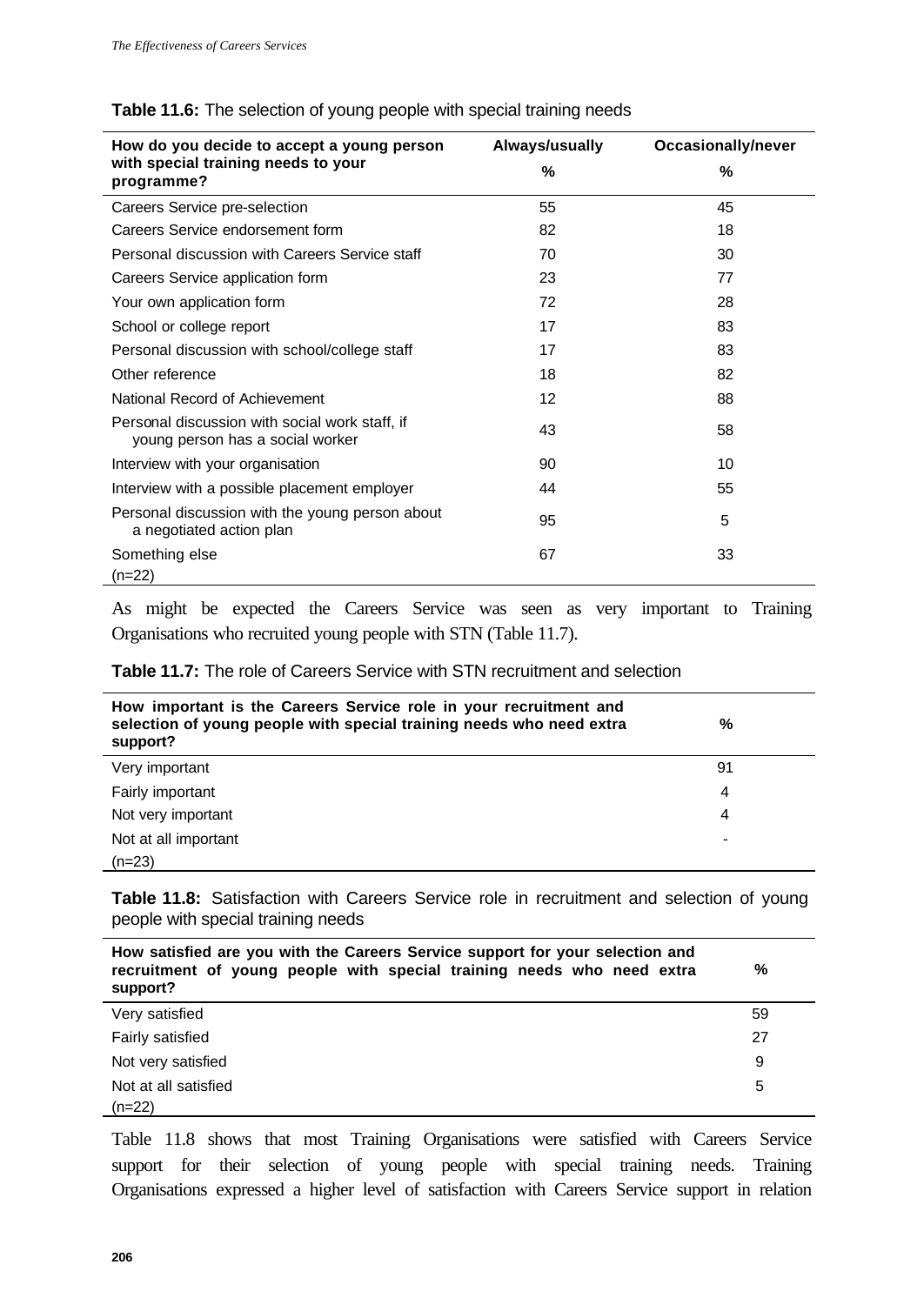to STN youngsters than those recruited to mainstream places (59% vs 28% "very" satisfied, Tables 11.4 and 11.8).

### *Views of the effectiveness of Careers Services*

Table 11.9 shows that, at the selection stage (to both mainstream and STN places), a majority of Training Organisations rated the Careers Service as doing very well or fairly well in a number of aspects. These include: the appropriateness of the young people submitted; the Careers Service's knowledge of these young people; the briefing given to them; and the background information provided to Training Organisations (Table 11.9).

| At the selection stage, how well do you think<br>Careers Service staff                 | %<br>very<br>well | %<br>fairly<br>well | $%$ not<br>very<br>well | $%$ not<br>at all<br>well | %<br>not<br>sure |
|----------------------------------------------------------------------------------------|-------------------|---------------------|-------------------------|---------------------------|------------------|
| know the young people they send to you?                                                |                   | 64                  | 21                      |                           | 2                |
| brief young people on the training and<br>opportunities your organisation can provide? | 12                | 61                  | 19                      | 9                         |                  |
| give you appropriate background information<br>on the young people they send to you?   | 9                 | 57                  | 18                      | 16                        |                  |
| send appropriate young people to you?<br>(n=44)                                        | 5                 | 76                  | 15                      | 5                         |                  |

#### **Table 11.9:** Effectiveness of Careers Service at the selection stage

Training Organisations who had good occupancy levels were more likely to be positive about the Careers Service's knowledge of young people submitted and the level of information given about them than Training Organisations who had vacancies.

Some Training Organisations were content with the Careers Service's input:

*"We continue to have good relationships about Skillseekers recruitment."*

However, within overall figures, only a small proportion (varying between 5 and 11%) thought that the Careers Service performed "very well", rather than "fairly well". Some comments from Training Organisations suggested that the Careers Service was being judged by the behaviour of young people submitted to them:

*"Non-attendance at interviews continues to be a major problem"*

*"A high percentage aren't ready for the world of work. They are not fully aware of what employers are looking for. The Skillseekers client group appears to be less committed than previously with less turning up for interview."*

While a majority of Training Organisations were satisfied with background information on the young people passed on to them, this was the aspect that they were least positive about – over a third rated the Careers Service as not doing very well or at all well on this. There were some differences depending on the type of Training Organisation. Those providing both mainstream and STN provision were more positive than those with mainstream provision only and almost a fifth of dual providers thought that the Careers Service did "very well" in terms of providing background information (table not shown). Careers Services may give particular attention to briefing Training Organisations about youngsters with special training needs but it seems that many mainstream providers felt that the information they received was inadequate.

*"If more information about the young person can be provided, it's easier to support them"*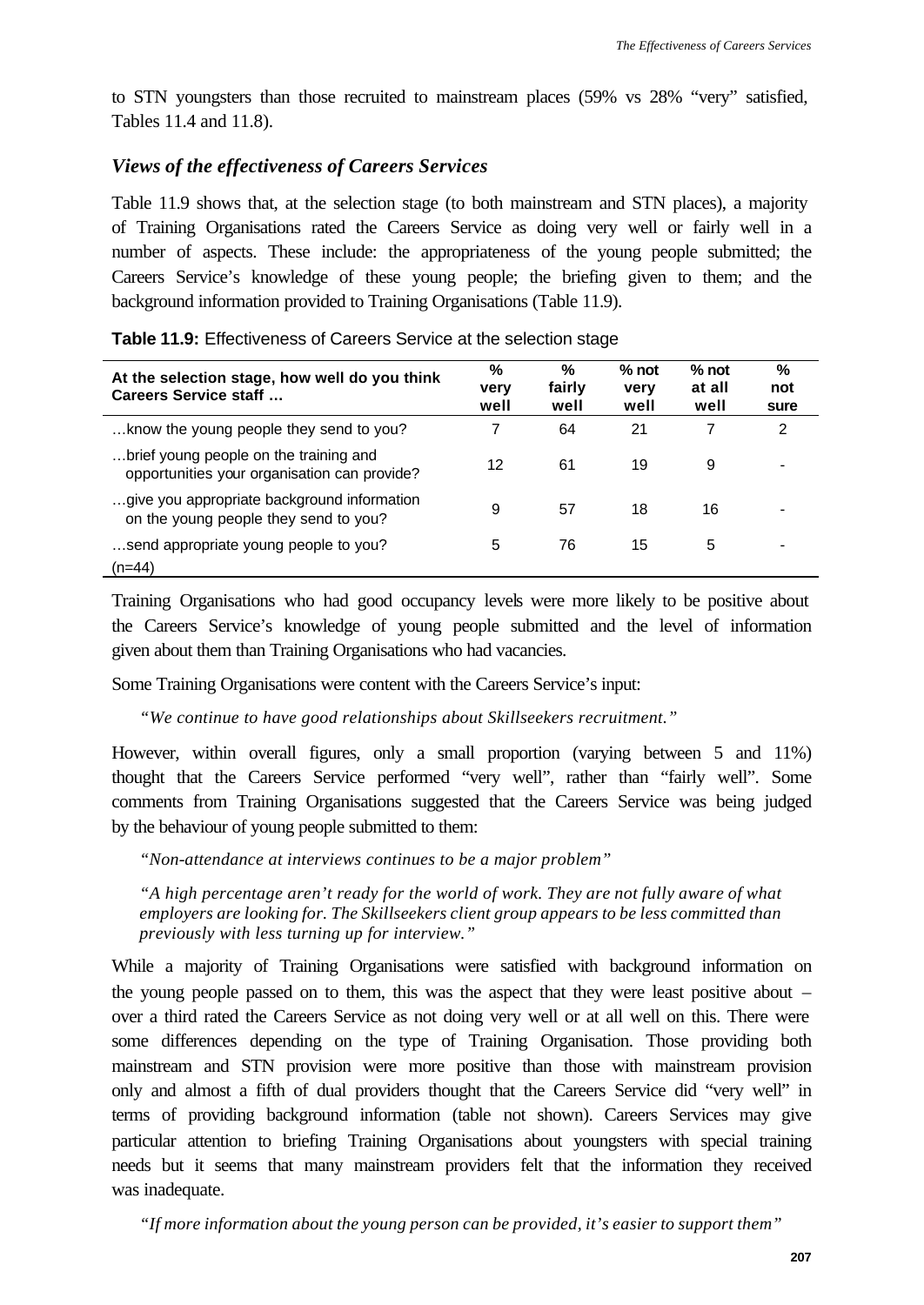*"A good service from the Careers Service, but it's mainly because we push for it. In our work in support of disadvantaged young people we find them helpful when we request information. They provide a minimal report."*

(With respect to STN young people) *" We need to receive information sooner, more detailed, with contacts for additional information. We often have to do a lot of needs analysis ourselves."*

(We would note that we are reporting the perspectives of Training Organisations, but recognise that some of these need to be interpreted and perhaps challenged. The latter comment illustrates this point. While the submitting organisation, in this case a Careers Service Company, does need to recognise and analyse need prior to submission, placement organisations also carry a responsibility for a work-based analysis of need at induction and early stages of training.)

Careers Service Companies need to discuss and agree the level and type of information that mainstream providers seek, and to negotiate this within the context of young people's right to confidentiality. Chapter 8 showed the great importance young people give to the Careers Service maintaining confidential information. Young people in the labour market (the group most likely to be submitted to Training Organisations) were significantly more likely to rate this as one of the most important things for the Careers Service to do than young people who were in education.

Training Organisations' overall impression of the Careers Service was generally positive:

#### *"Our careers contacts are excellent, very helpful and committed."*

A large majority rated the Careers Service as very good or good on most criteria (Table 11.10). The Careers Service was seen as knowledgeable about the education system and about young people (87% and 85%). 80% considered the Careers Service's speed of response to be very good or good. Around three-quarters rated their knowledge of the world of work as very good or good. A higher proportion felt that the Careers Service understood the particular requirements of their Training Organisation than their business sector(s) as a whole (81% vs 67%).

| overall impression of<br>What<br>is<br>the<br>vour<br>Careers Service in terms of the following<br>criteria? | %<br>very<br>good | %<br>good | $%$ not<br>very<br>good | $%$ not<br>at all<br>good | $\%$<br>not<br>sure |
|--------------------------------------------------------------------------------------------------------------|-------------------|-----------|-------------------------|---------------------------|---------------------|
| Knowledge of the world of work                                                                               | 20                | 54        | 15                      | 7                         | 4                   |
| Understanding of your business sector                                                                        | 9                 | 58        | 22                      | 7                         | 4                   |
| Understanding of your particular requirements                                                                | 16                | 65        | 16                      | 2                         |                     |
| Speed of response                                                                                            | 13                | 67        | 13                      | 4                         | 2                   |
| Suitability of young people sent for interview                                                               | 7                 | 54        | 37                      | 2                         |                     |
| Knowledge of the education system                                                                            | 35                | 52        | 4                       | 1                         | 7                   |
| Appropriateness of their advice and information<br>to you                                                    | 25                | 52        | 18                      | 2                         | 2                   |
| Ability to give unbiased advice                                                                              | 22                | 57        | 11                      | 4                         | 7                   |
| Knowledge of young people<br>$(n=46)$                                                                        | 15                | 70        | 13                      |                           | 2                   |

#### **Table 11.10:** Opinion of the effectiveness of the Careers Service

Training Organisations were least positive about the suitability of young people sent for interview, with nearly two-fifths judging the Careers Service to be not very good or not at all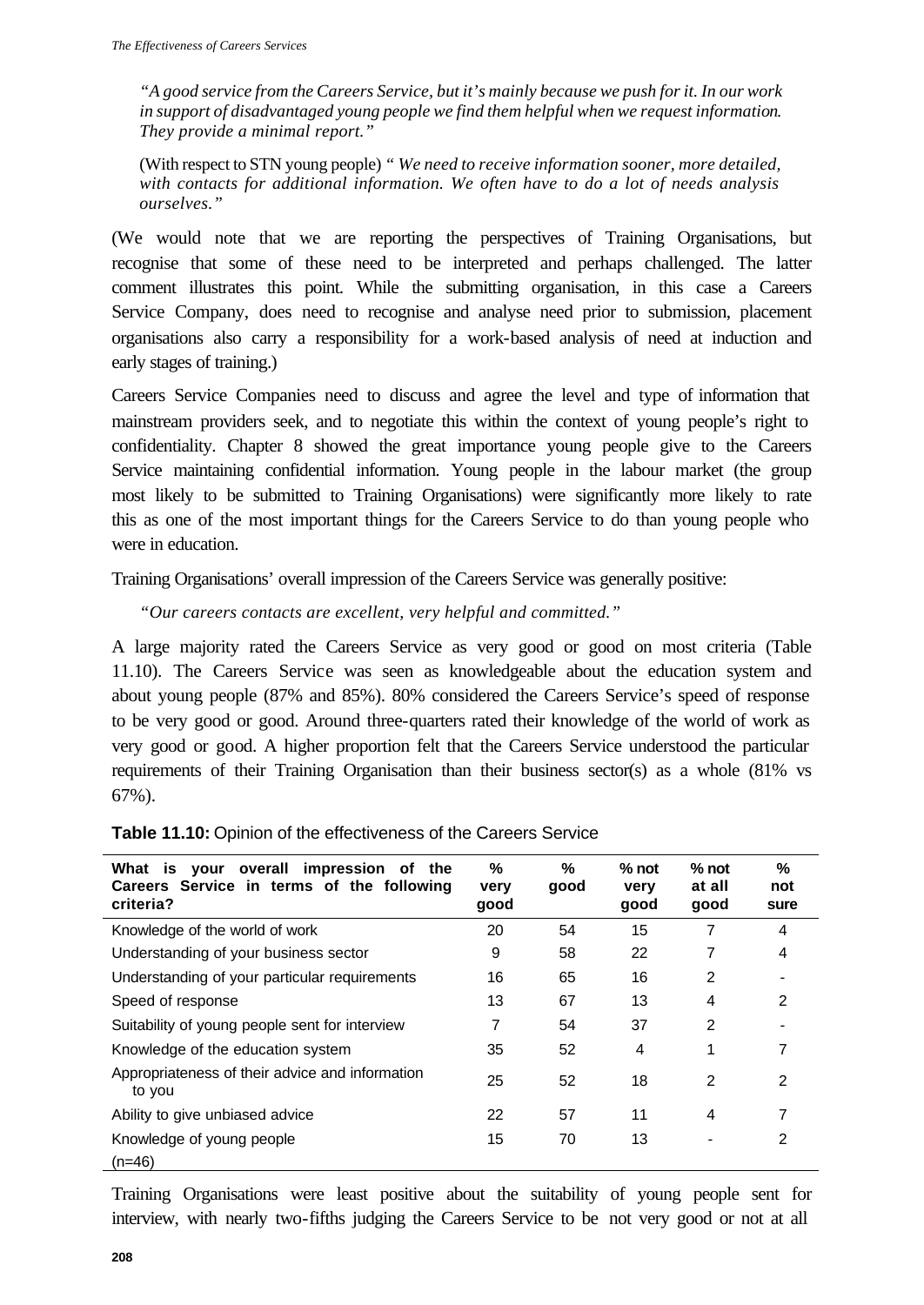good at this. Response did not vary by the size of the Training Organisation or by the nature of their provision. As we have noted earlier, Training Organisations' occupancy level was one factor which seemed to make a difference. Training Organisations who had vacant places (at either of the two time points we asked about) were less positive than other Training Organisations about: the Careers Service's speed of response; suitability of young people sent for interview; the Careers Service's knowledge of young people; and the appropriateness of the advice and information from the Careers Service (table not shown).

The Training Organisations' responses are encouraging and show that they rate the Careers Service highly. Considering how Careers Services could develop further, there is perhaps scope to increase the proportion of "very good" responses. Overall, Training Organisations were least happy about the suitability of the young people sent for interview. This is a longstanding issue between the Careers Service and Training Organisations. Is it partly about better communication, or is it more about accepting that this is an on-going area of tension, with Training Organisations wanting to fill their places and the Careers Service trying to work with the young people they have, suitable or not? However, there may also be an issue about how the placement service is operated and the range of potential clients that the Careers Service has, as we discussed in Chapter 9.

Most Training Organisations would recommend the Careers Service to another Training Organisation (79% - table not shown). This varied depending on whether the Training Organisation had under-occupancy or not: those with vacancies were less likely to say they would recommend the Careers Service (56% vs 95%). Although most would recommend the Careers Service, at the same time, the large majority also thought that its work with Training Organisations could be improved (93% - table not shown).

Training Organisations thought that the Careers Service had developed over the last three years (table not shown), becoming more flexible in its approach (51%); making more contacts with them (49%) and becoming more aware of Training Organisations' needs (37%). Training Organisations with dual provision were more likely to think that the Careers Service had changed in respect of flexibility and awareness than mainstream providers only. Training Organisations who had occupancy problems were less likely to think that the Careers Service had become more aware of their needs over the last three years than other Training Organisations. To what extent are these Training Organisations rationalising their difficulties in filling their places by believing that the Careers Service is not sufficiently aware of their needs - or is this a real issue?

## *Training Organisations' views of effective Careers Service work in theory and practice*

In the survey, Training Organisations were asked to identify the activities that, in principle, would show that the Careers Service was trying to work in an effective way with them. Table 11.11 shows the extent to which Training Organisations thought the various activities listed indicated this.

When asked to identify the three activities they thought were most important in showing that the Careers Service was working effectively with them, Training Organisations selected the following:

• submits young people of good calibre (35%);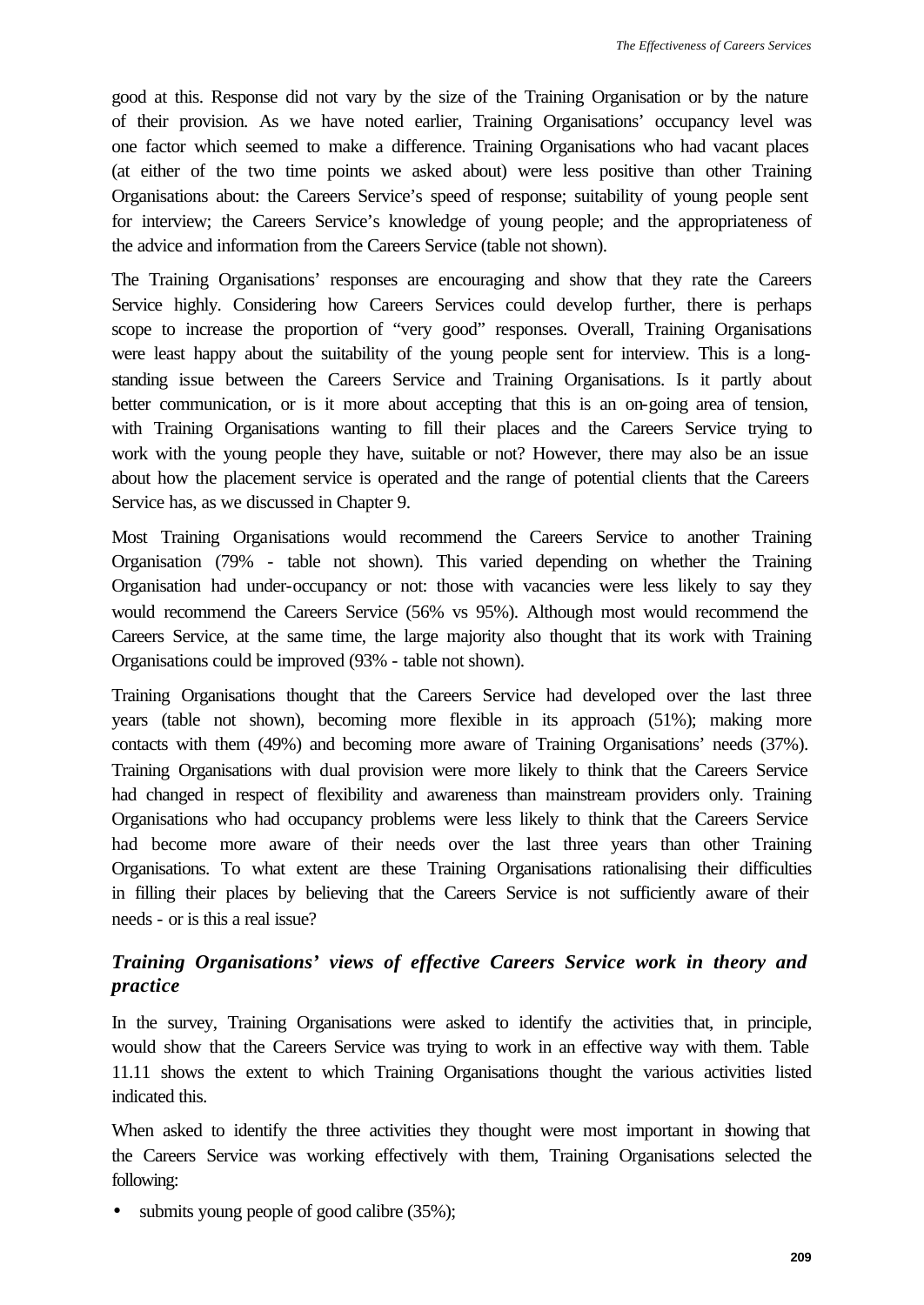- links to a named member of Careers Service staff (33%); and
- briefs young people on the training and opportunities the organisation can provide (33%).

What mattered most to Training Organisations varied somewhat depending on whether they were dual providers or mainstream only. Training Organisations who were dual providers identified both regular visits and telephone contact as among the most important features in Careers Service work with them. Dual providers also gave more importance to the Careers Service giving them information about the numbers and types of young people in the labour market (48% dual providers vs 9% mainstream provision only).

#### **Table 11.11:** Activities related to effectiveness

| Which of these activities indicates that the Careers Service is operating effectively, and which, |  |
|---------------------------------------------------------------------------------------------------|--|
| in your experience, does the Careers Service actually carry out in practice?                      |  |

| <b>The Careers Service</b>                                                                                                | <b>Indicates</b><br>effective<br>work | <b>Carried</b><br>out in<br>practice | Doesn't<br>carry out<br>in practice | <b>Not</b><br>sure |
|---------------------------------------------------------------------------------------------------------------------------|---------------------------------------|--------------------------------------|-------------------------------------|--------------------|
| Keeps in regular telephone contact with training<br>organisations                                                         | 89                                    | 81                                   | 19                                  |                    |
| Gives training organisations information about the<br>numbers and types of young people in the labour<br>market           | 75                                    | 36                                   | 57                                  | 7                  |
| Briefs young people on the training and opportunities<br>the organisation can provide                                     | 78                                    | 55                                   | 24                                  | 27                 |
| Links each training organisation to a member of<br>Careers Service staff                                                  | 68                                    | 47                                   | 47                                  | $\overline{7}$     |
| Visits training organisations regularly                                                                                   | 78                                    | 30                                   | 70                                  |                    |
| Submits young people of good calibre                                                                                      | 69                                    | 36                                   | 47                                  | 17                 |
| Advises training organisations what qualifications it is<br>reasonable to expect from young applicants                    | 59                                    | 25                                   | 58                                  | 18                 |
| Advises training organisations what personal qualities<br>it is reasonable to expect from young applicants                | 50                                    | 18                                   | 60                                  | 23                 |
| Reminds training organisations bout equal<br>opportunities legislation in employing young people                          | 49                                    | 34                                   | 54                                  | 12                 |
| Tries to persuade training organisations to give a<br>disadvantaged young person a chance of a job or a<br>training place | 71                                    | 56                                   | 24                                  | 20                 |
| Helps training organisations find placement employers                                                                     | 51                                    | 5                                    | 73                                  | 23                 |
| (n=45)                                                                                                                    |                                       |                                      |                                     |                    |

When Training Organisations' responses to what indicated an effective approach were compared with what happened in practice, there was little similarity (Table 11.11). With the exception of keeping in regular telephone contact, the Careers Service's practice (as reported by the Training Organisations) did not correspond to Training Organisations' view of what constituted an effective way of working with them. There were some big differences, for example, about visiting Training Organisations regularly, helping them find placement employers and giving them information about young people in the labour market. There were also substantial differences between theory and practice in the aspects rated as most important.

Dual Training Organisations were more likely to indicate that Careers Service practice matched their expectations of effective working with them than were Training Organisations offering mainstream provision only. The differences in the responses of mainstream and dual providers to what the Careers Service did in practice reflect the nature of their particular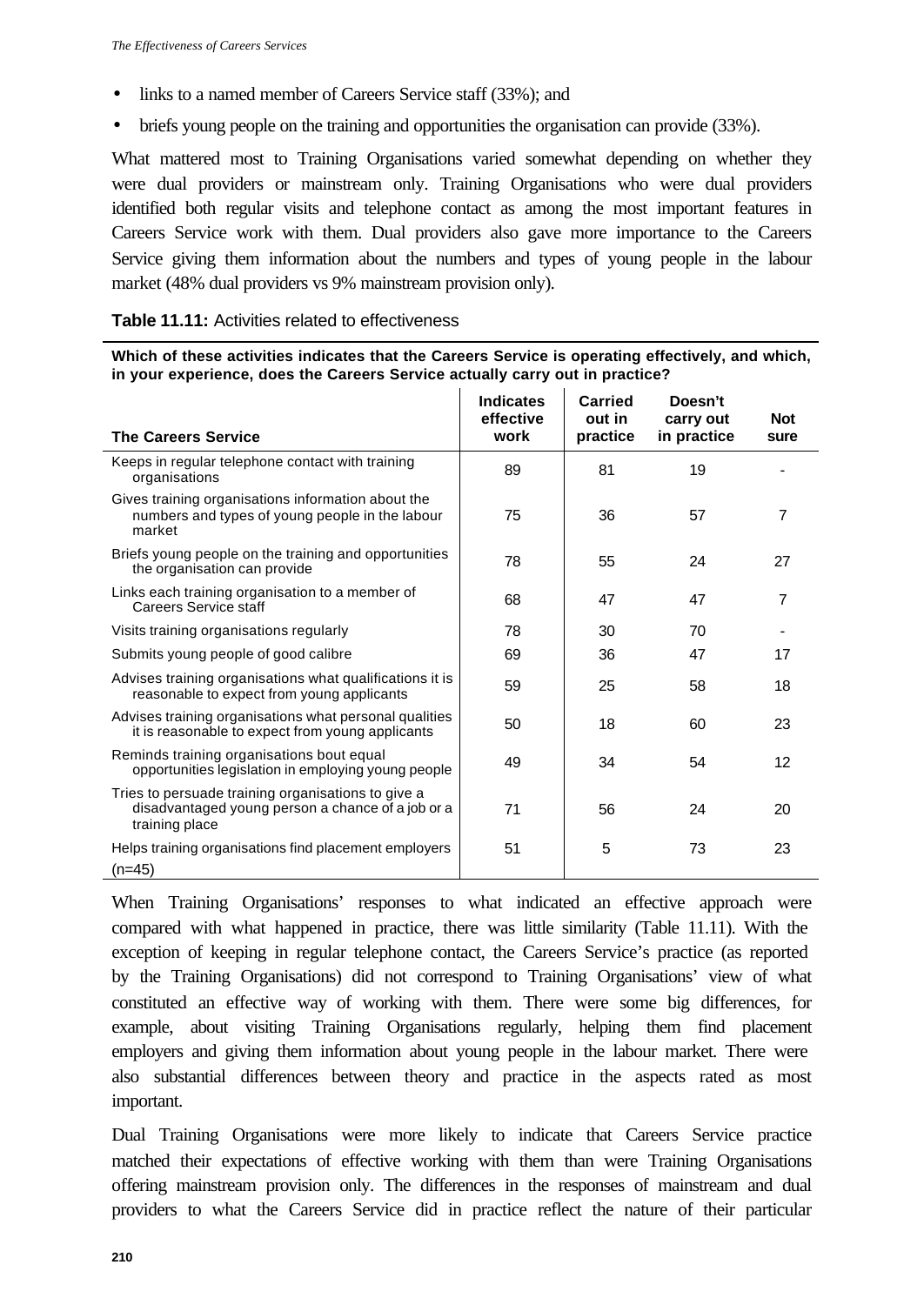client groups and the Careers Service's work with STN young people. But they may suggest that the Careers Service should be in more regular contact with mainstream Training Organisations and adopt more of an advocacy role with them.

The comparison of Training Organisations' responses gives an indication of where the Careers Service might focus attention. This is not to suggest that Training Organisations are necessarily correct. It may be that Training Organisations' picture of an effective approach to them differs from that of the Careers Service. If so, then this has to be discussed and a compromise reached at local levels. An understanding of the expectations of clients such as Training Organisations is an essential component of measuring effectiveness.

As we describe in Chapter 13, we have developed a pen picture of "How Good is Our Careers Service At Working with Training Organisations…" as an example of the "How Good is Our Careers Service at.." approach to assessing the effectiveness of the Careers Service. The full draft "pen picture" is contained in Appendix 2.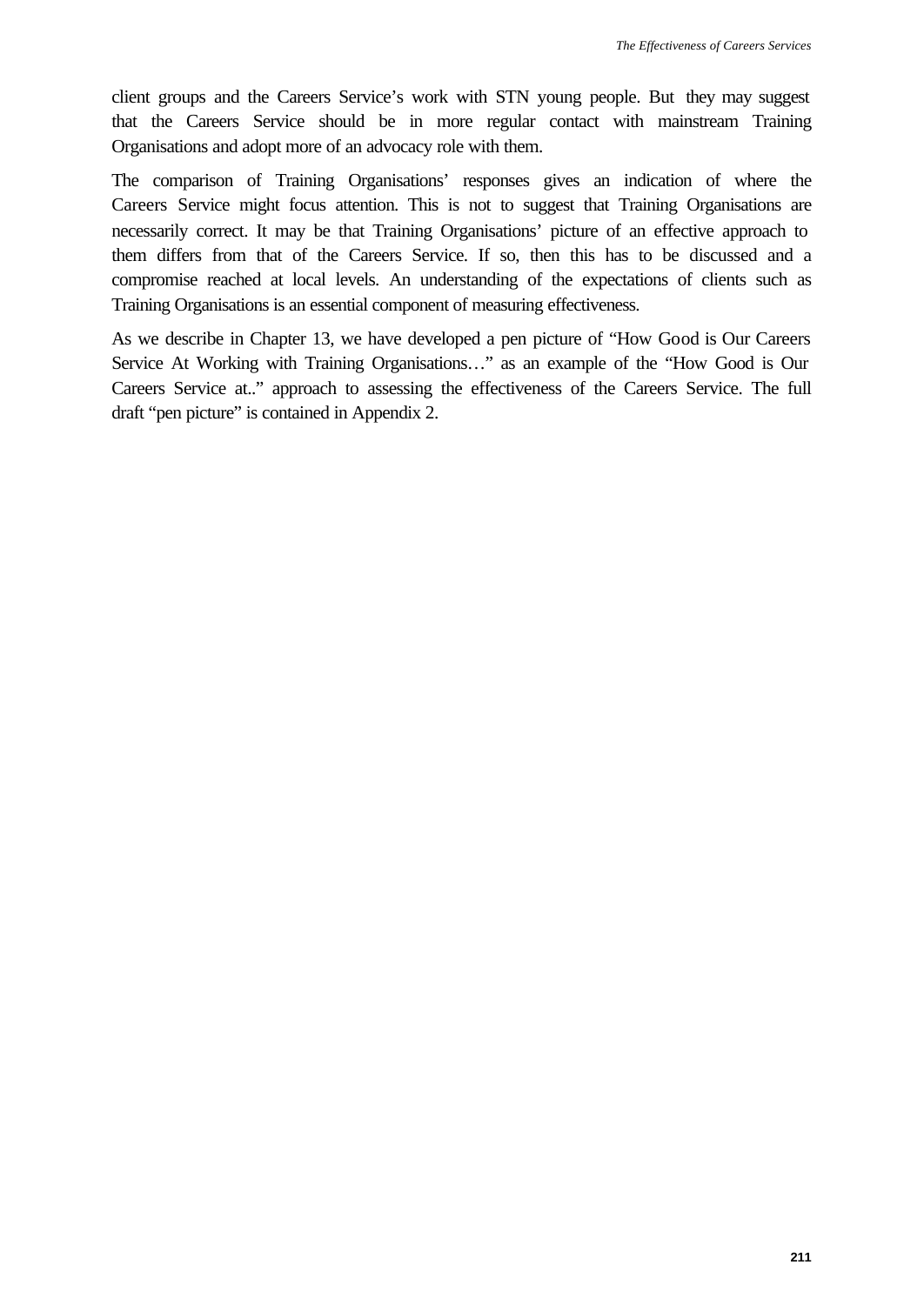*The Effectiveness of Careers Services*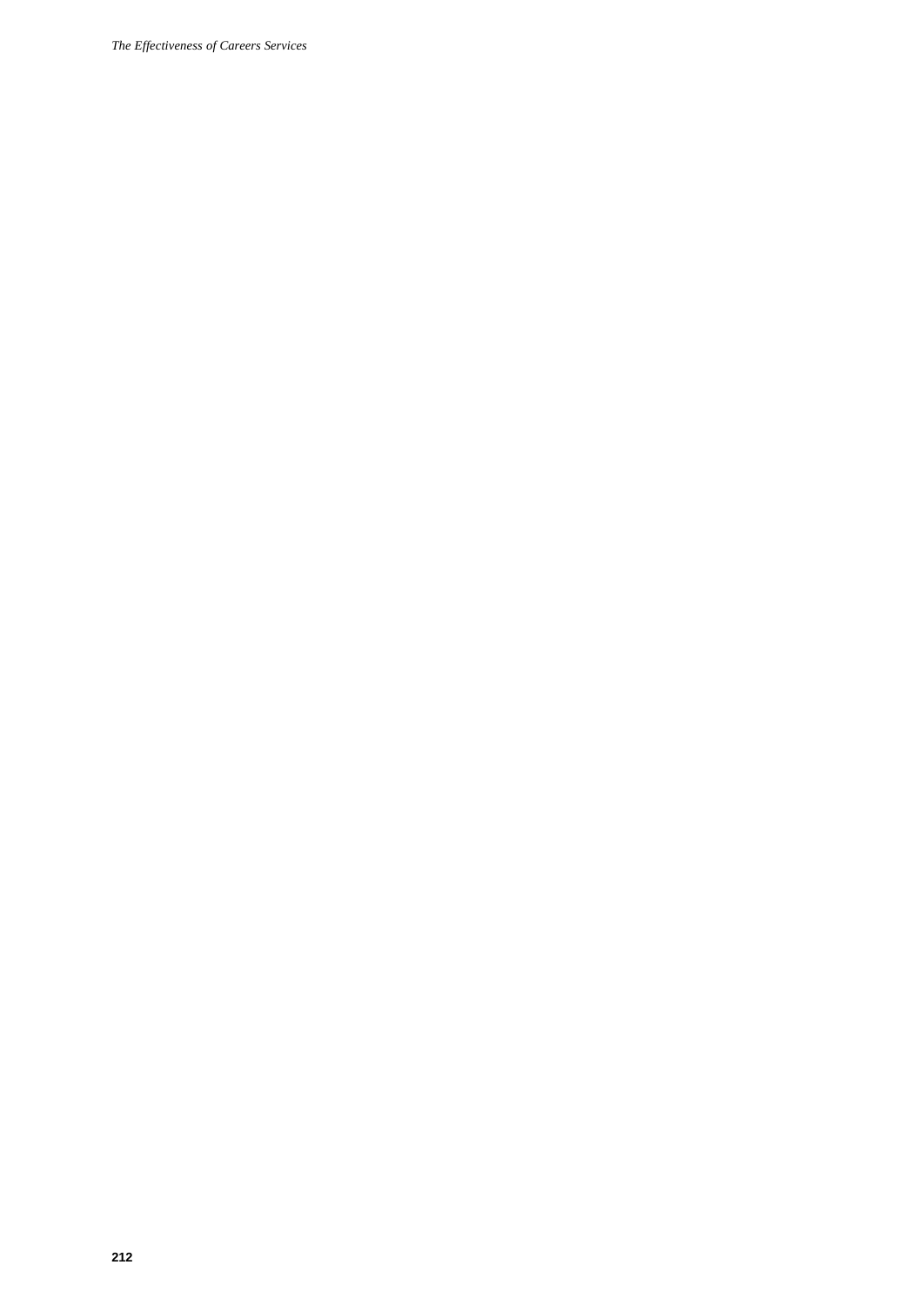# **CHAPTER 12 MANAGEMENT**

## **Introduction**

Chapter 12 pulls together management aspects from earlier chapters and considers the management tasks involved in delivering an effective Careers Service. It considers such issues as identification of need, ensuring quality, developing staff, communications and decision-making and the balance of Careers Service work.

# **SUMMARY AND ISSUES**

# **Progress made by Careers Service Companies**

• There was evidence of positive changes in the management of Careers Service Companies prior to and during the period of the research. These included: the development of systems and policies; greater attention to resourcing and cost/benefits analyses of activities; increased emphasis on quality assurance; the development of client evaluations; a greater focus on staff review and development; and more attention to marketing.

# **The impact of targets**

- Targets were set for a variety of activities. In some Careers Service Companies there were differences between Heads of Service' perceptions and those of practitioners as to whether staff felt "target driven".
- Targets were applied more rigidly in some Careers Service Companies than in others. In a few, client need and demand had to fit into targets to be met. In most Careers Service Companies, some or considerable flexibility existed.
- The research found little evidence that targets had been quantified on the basis of personally prompted client need or on systematic assessment of the needs of categories of clients. Targets were commonly formulated on the basis of the figures achieved the previous year.

# **The balance of Careers Service work**

- The balance of work in most Careers Service Companies was heavily towards school work with employer work fitted in when possible. Careers Service Company staff, especially Heads of Service were conscious of the need to develop work with employers.
- School work was predominately delivered through the individual interview; some Heads of Service wanted to develop a more varied approach.

## **Staff appraisal, review and development**

- A minority of Careers Service Companies had a staff appraisal system, the others had staff review and development systems. SQMS and IIP were key influences on Careers Service Companies' development of both appraisal and staff review systems.
- Most practitioners were positive about their appraisal or review system and noted an increase in the amount of training they received.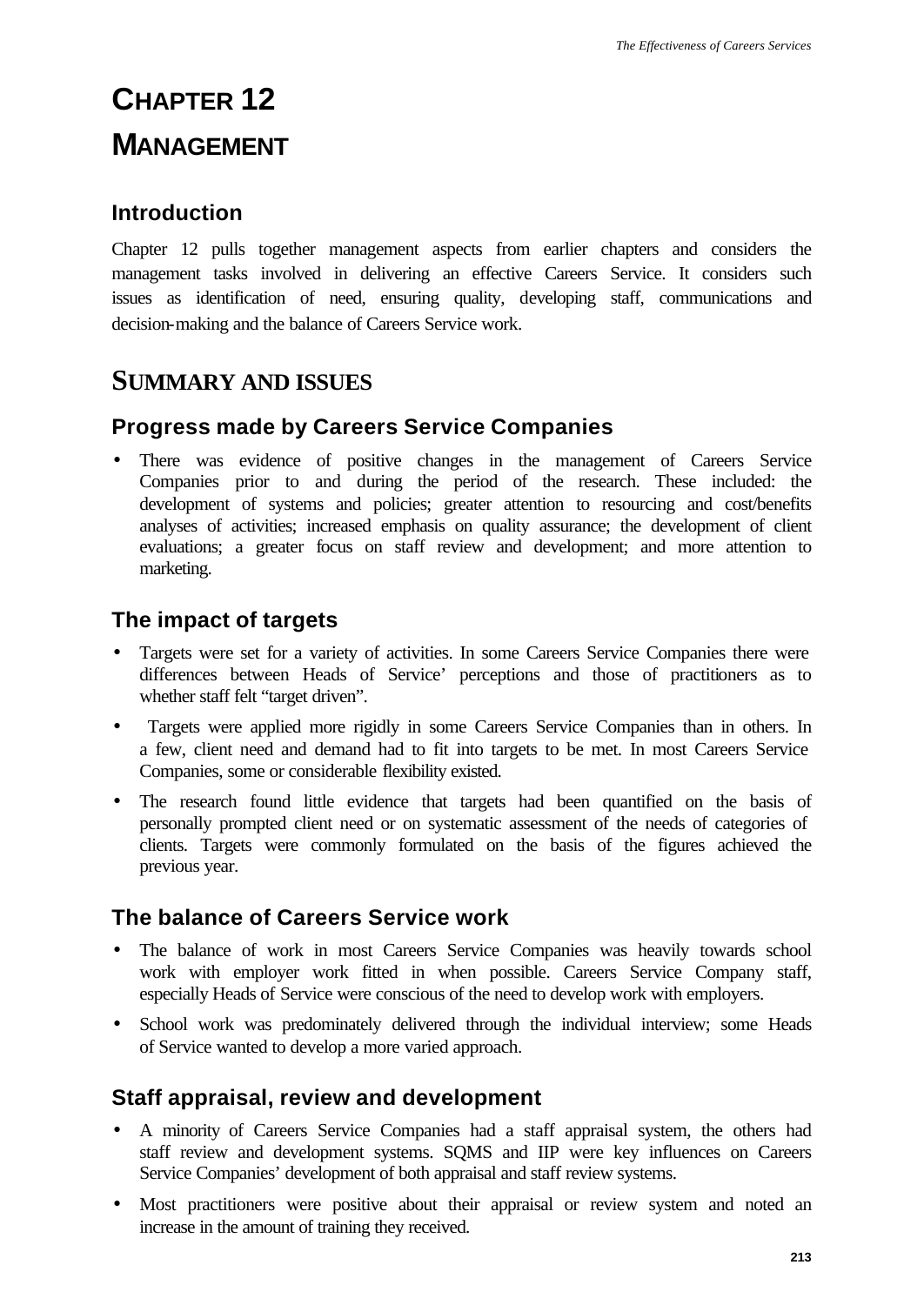- There was evidence of significant advances in formal staff development across Careers Service Companies seen, for example, in the extent to which senior managers had achieved management-related qualifications and support staff relevant VQ qualifications.
- The impact of review or appraisal systems on practitioners' work appeared to be related to the way their Area Manager organised the process. It was also difficult for Careers Service Companies to balance Company and individuals' needs.

# **Quality assurance**

- All Careers Service Companies had or were aiming to achieve SQMS and IIP so there was little variation in how quality assurance issues were handled across Careers Service Companies.
- Initial concerns about SQMS and IIP had proved unfounded and the experience of working towards gaining the awards had benefited Careers Service Companies in a number of respects.
- Nevertheless, having these two systems in place did not guarantee the quality of the careers guidance being provided by a Careers Service Company. The research identified differences between policy and practice within Careers Service Companies, and pupils' responses also highlighted unexplained variation.

## **Staff accountability, monitoring and autonomy**

- Most Careers Service Company staff felt more accountable than in the past, in particular, because of Business Activity Targets but everyone was clear that the targets did not assess the quality of professional practice.
- Client evaluation had developed as part of the SQMS process but Careers Service Companies recognised the limitations of client feedback as a way of assessing the quality and effectiveness of careers guidance. They recognised the need also to monitor the work of staff and to encourage self evaluation.
- Careers Service Companies had adopted a number of strategies in respect of (self) evaluation of professional practice but there was considerable scope across most Careers Service Companies to develop more systematic and comprehensive approaches. Those with formal appraisal systems were more likely to have structured approaches to the evaluation of professional practice.
- Careers Service staff valued their autonomy and there was some feeling among all levels of Careers Service staff that the increased emphasis on evaluation and accountability was at odds with this autonomy. This may partly explain the reluctance of some middle managers to push the evaluation of professional practice. It is possible, however, to be more accountable without having less autonomy. Time and the lack of appropriate methods to use were other reasons such evaluation was limited.

# **Identification of need**

• The identification of need is fundamental to the achievement of effective outcomes for clients and Careers Service Companies and their Boards were increasingly being encouraged by the Scottish Executive to plan strategically on the basis of identified need.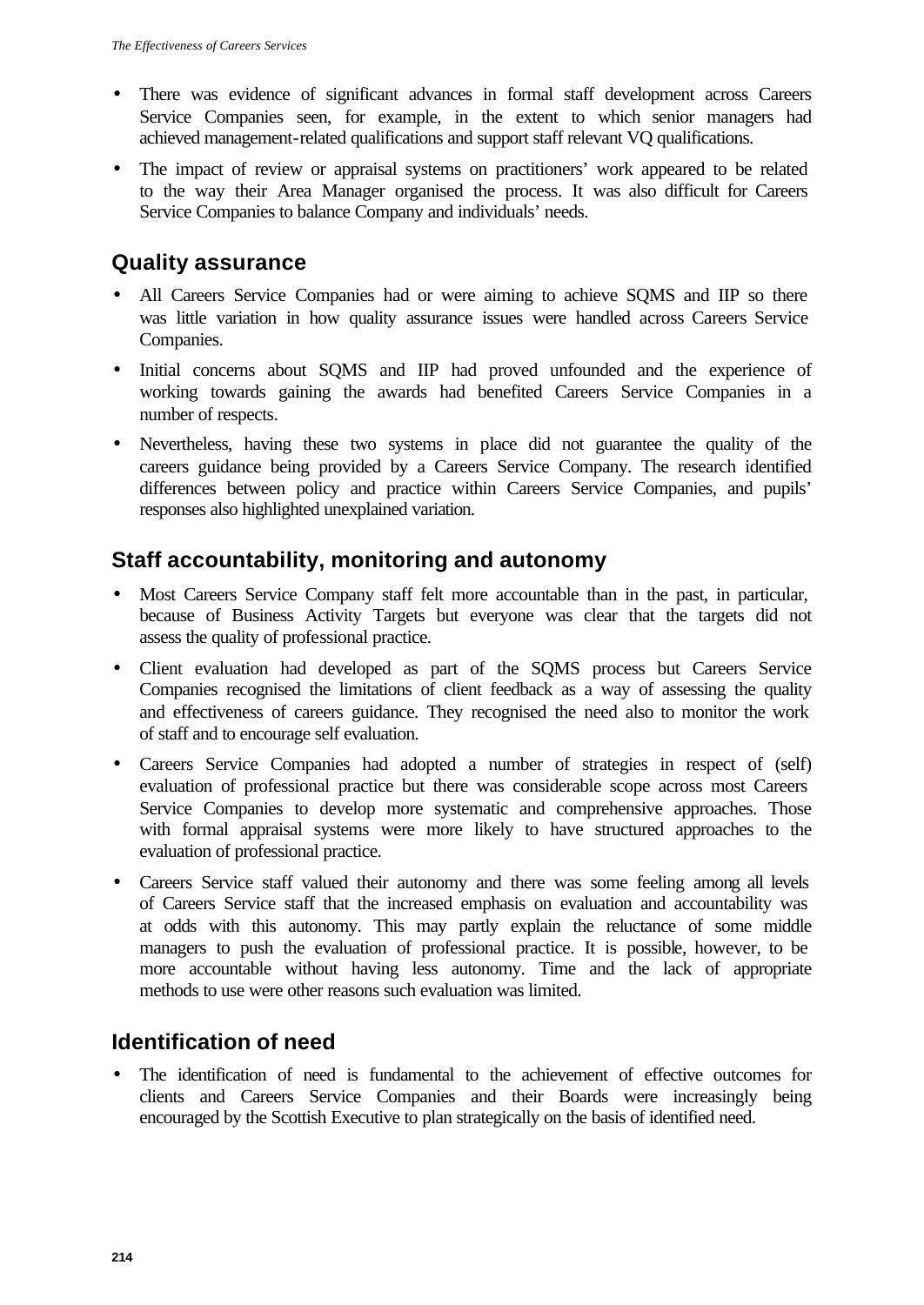### *The process of the identification of need*

- The research identified three stages to the identification of needs: the recognition of needs; the analysis of need; and the assessment of need linked to provision. Subsequently, there needs to be a review to ensure that needs have been met.
- This process can be used to identify the needs of individual clients and also of particular groups of clients.
- "Recognition of need" is where there is a basic level of identification which recognises a presenting problem without analysing it.
- "Analysis of need" refers to the analysis of the needs underlying the presenting problem; this requires professional careers guidance skills.
- "Assessment of need linked to provision" is the stage at which individual or group need is related to careers guidance or other provision and a choice of interventions made or gaps in provision identified.
- An awareness of these three stages to the identification of need allows Careers Service Companies and others to assess Careers Service Companies' approaches to identifying client needs and is essential if Careers Service Companies are to plan strategically on the basis of identified need.

#### *The identification of needs in practice*

- All Careers Service Companies showed some evidence of identification of need of both individual clients of different client groups but there was little evidence of a systematic and comprehensive approach encompassing all aspects of the process.
- The first stage "recognition of need" was most common and was done for most clients**.**  The careers interview was the most usual occasion for the second stage, the "analysis of need " in respect of individual clients. But whether this is done in practice depends on the competence of the particular Careers Adviser; clients who do not have an interview do not have this opportunity. Analysis of group needs through multi-agency consultations had become more common but these might not focus sufficiently on careers guidance needs.
- Careers Service Companies used a number of approaches to identify needs but they still required to develop an overall strategy for identifying the needs of individuals and groups.
- The research identified a number of instances where the identification of need had led to changes in Careers Service Company practice or to requests to other agencies for inputs. There were also examples of where the Careers Service Company had been at the forefront of identifying the outstanding needs of particular client groups.
- Partnership and networking was critical to identifying client needs; schools and LECs were particularly important.
- The Careers Service Board could use its own members to identify needs and employer representatives were considered particularly valuable. But Careers Service Board members had varied levels of relevant background knowledge and experience and few were experienced in guidance issues or the identification of guidance needs. It is essential that Board members recognise the need for strategy to be decided on the basis of a systematic identification of need rather than personal experience.
- Careers Service Company staff tended to question how far young people are able to identify their own needs and to use the Careers Service appropriately. Some were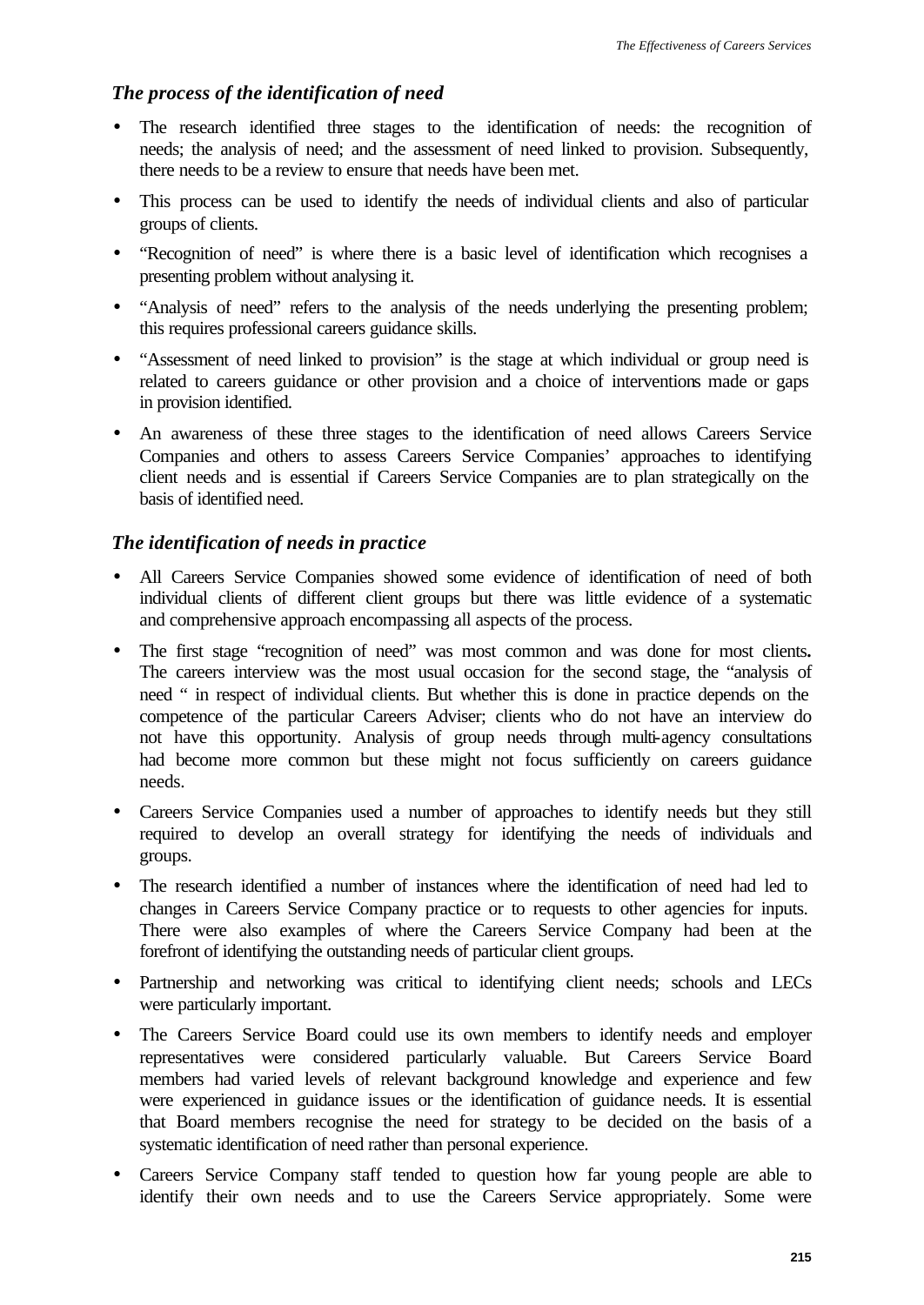doubtful that employers knew enough about the Careers Service and transition issues to recognise their needs or how the Careers Service might help them.

• It is increasingly important that Careers Service Companies have communication strategies that enable the information that practitioners have about client need to be fed into the Careers Service Companies' strategic planning.

## **Communication and decision-making**

- Careers Service Companies varied in the priority given to internal communications in policy and in practice. A number of Careers Service Companies had adopted new strategies for communicating with staff.
- The increased speed of decision-making could make it difficult for managers to keep staff as informed about developments as previously although they recognised the importance of doing so given the level of continuing change.
- More than half the Careers Service Companies characterised their process of developing ideas about policy and practice as mainly "top-down" from managers via the Board with subsequent discussion among staff. The others had a more mixed process with ideas coming from all levels of staff.
- The research evidence suggested that those Careers Service Companies that encouraged and received ideas on policy and practice from all grades of staff were also those most likely to be reflective in policy and practice.

## **Changed role and skills of staff**

- The role and skills of all staff were changing but the greatest changes were required of Area Managers.<sup>10</sup> This may be because of the key position they occupy between senior management and practitioners. Increasing demands were being made on them in respect of networking, marketing, initiating developments and fund-raising in their area, and of staff review and development. They had an increasingly critical role in ensuring strategic policy and operational issues informed each other and in explaining Careers Service Company policy to staff.
- Heads of Service had also experienced considerable change and had had to develop expertise in handling financial, legal, personnel and estate management matters especially in Careers Service Companies that were companies limited by guarantee.
- Most change in Careers Service Companies was at the company level and concerned the development of a business orientation with less change in relation to professional guidance. This may explain the limited changes experienced by Careers Advisers; their main change was a greater level of accountability via targets. But Careers Advisers were thought to need considerable skill development and attitude change to meet likely future demands on them.
- Changes had taken place in the roles of careers assistants. In some Careers Service Companies, their role had been extended to deliver group work to unemployed clients or to provide placing services to pupils on school premises. A common trend was for Careers Service Companies to give careers assistants greater responsibility, for example, giving them a management role or becoming largely responsible for the office's work with unemployed clients.

 $\overline{1}$  $10$  Area managers had different titles across the Careers Service Companies, for ease we use the term area manager for all in this type of management post.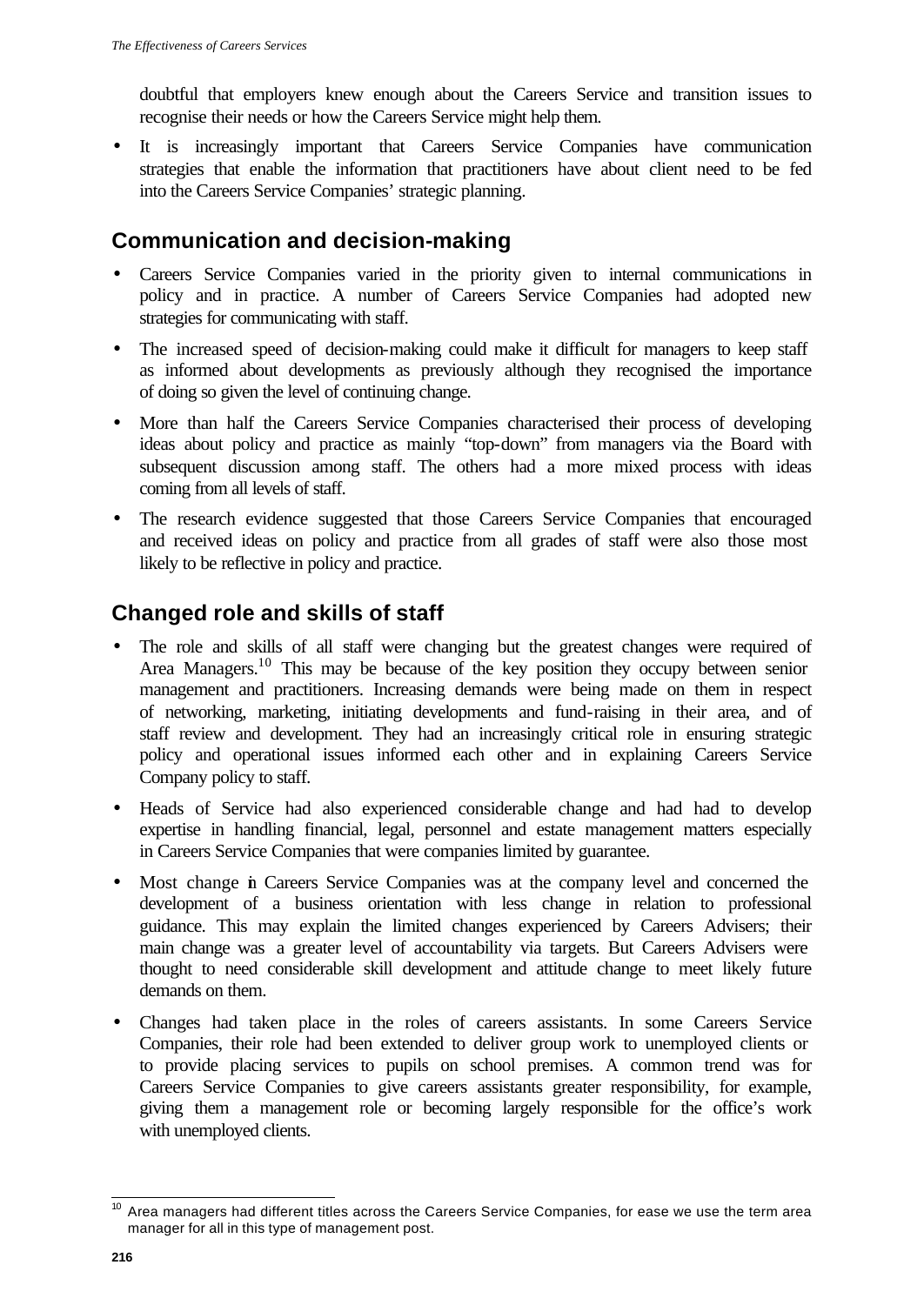# **Variation within and across Careers Service Companies**

- Part of the research brief was to identify the extent of variation across Careers Service Companies in Scotland.
- Careers Service Company staff had different views as to whether variation in policy and practice within their Careers Service Company was a negative feature, inevitable or a positive feature.
- The research was based on the view that variation in itself is neither good nor bad but depends on whether it arises from the systematic identification of client need and delivers consistency of outcome for clients (rather than consistency of inputs).
- There was little variation in the objectives of Careers Service Companies although they varied in their emphasis on particular points eg some had a greater focus on entry to employment and economic outcomes for clients.
- A common aim was to maximise contact with clients but this was approached in different ways, for example, variation in the geographical distribution of offices and the extent of face-to-face contact.
- The majority of Careers Service Companies had some or considerable variation in delivery. Practitioners identified a higher level of variation than did Heads of Service.
- SQMS had resulted in the standardisation of some aspects of delivery across all client groups. The completion of Action Plans was the aspect of professional work most likely to be the subject of standardisation.
- The approach of individual schools was thought by Careers Service Company staff to be the main factor in variation in school provision; Careers Service Company staff tended to underestimate the impact of the Careers Adviser in the individual school.
- Careers Service Company staff reported more variation in work with post-school clients and the labour market than in their school work.
- The research identified some variation based on client need. Other variation was a result of deliberate decisions to give responsibility to specific offices or staff for particular projects as a way of developing policy and professional practice within the context of an overall company plan.
- The research also found variation arising from individual staff's or areas' preferred way of working and to suit the organisational convenience of schools and Careers Service Companies. In other cases there was a lack of variation despite differences in client need.

# **Guidance management information**

• Careers Service Companies are required to keep a record of their activities but they could develop their use of statistics to gain a better understanding of the pattern of usage and non-usage of its services to help them plan provision.

# **FINDINGS AND DISCUSSION**

# **Progress made by Careers Service Companies**

It was clear that, as seen in earlier chapters, there were a number of positive changes in the management of Careers Service Companies up to and during the period of the research. These included:

• greater development of systems and clarification of policies;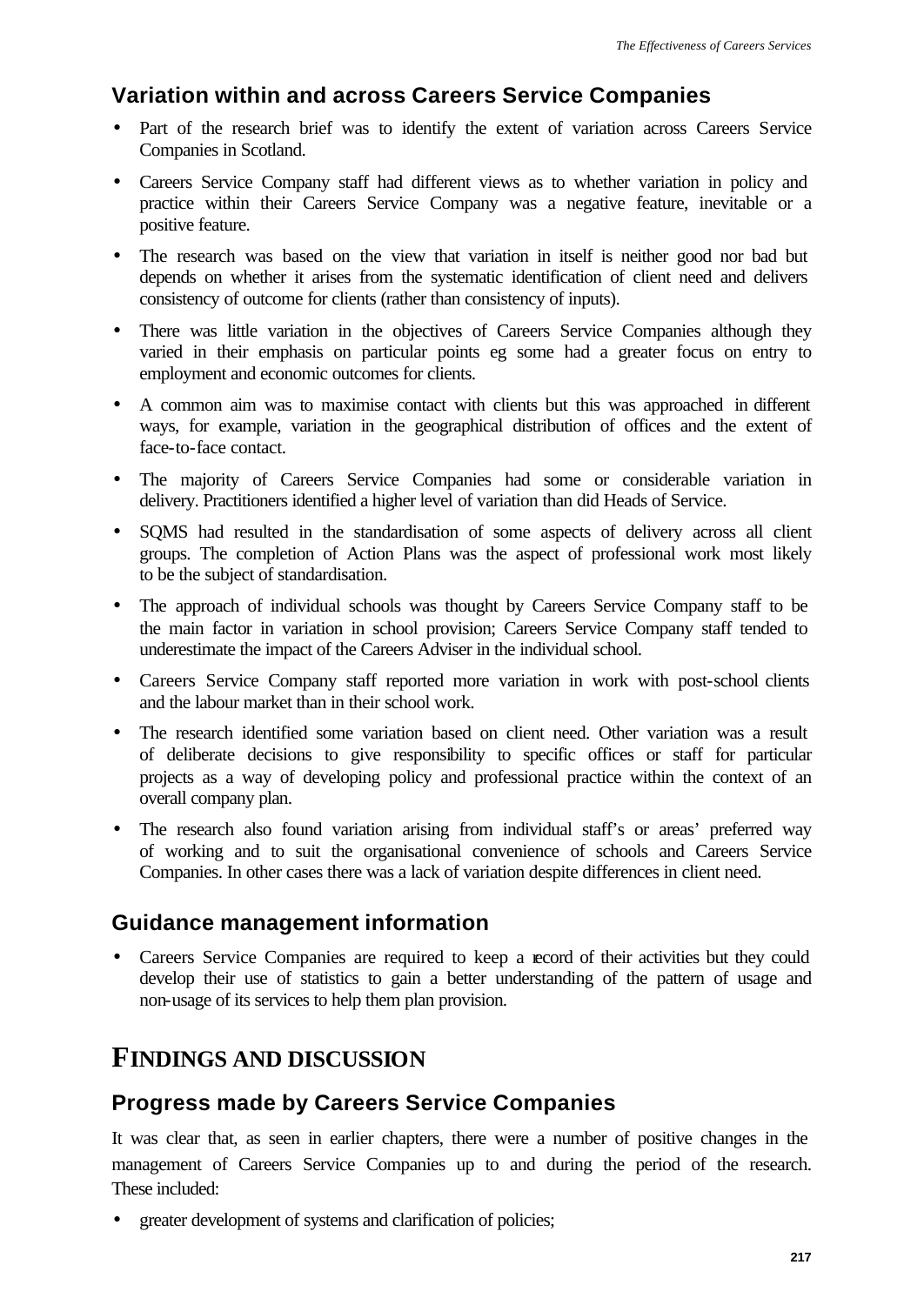- more attention to resourcing and increased cost/benefits analyses of activities;
- more emphasis on quality assurance;
- increased development of partnership working, particularly with respect to seeking and using joint resources;
- the development of client evaluations, primarily through questionnaires and focus groups;
- a greater focus on staff review and development; and
- more attention to marketing.

# **The impact of targets in Careers Service Companies**

Under the new contractual arrangements with the Scottish Executive in 1996, Careers Services were required to produce targets and business activity measures. Previously Careers Services had kept statistical records but had not been required to predict their activities nor to set targets for the various activities they planned to undertake. The introduction of targets provided the Scottish Executive with more opportunity to influence the Companies' work and to monitor for contract compliance. Targets meant that Scottish Executive staff negotiating business and development plans were in a position to encourage particular priorities in Careers Service Companies' work through the targets that were agreed, for example, by negotiating increased targets for employer contacts or for group work compared with interviewing. Targets were also a way for the Scottish Executive to increase Careers Service Companies' accountability and to encourage them to develop further a systematic approach to planning.

Careers Service Companies themselves took different approaches to using the targets as management tools to motivate and assess staff and to change the balance of practitioners' work in line with company and Scottish Executive priorities. Eight Careers Service Companies operated targets at an area level only; five set individual targets for practitioners; two allowed Area Managers to decide whether individual targets were appropriate; and in three Careers Service Companies it was not practicable to distinguish between individual, area and Company targets for core work because of the small size of the Company. Targets might be set for action plans, interviews (different targets for different year groups of school pupils were common), group work with school and post-school clients, employer work and contact with parents. One Careers Service Company set practitioners individual targets for employer work and area targets for schoolwork, illustrating the use of targets as a staff management tool to focus on certain aspects of the work.

In some Careers Service Companies there were discrepancies between Heads of Service' and practitioners' perceptions about whether staff were target driven. Heads of Service were more likely to perceive targets as flexible guides to the Company's activities while Careers Advisers were more likely to see them as precise numerical targets that they had to achieve. There was evidence that targets made things happen that might not otherwise have occurred: group work sessions with school and unemployed clients were examples commonly given by practitioners. But poorly managed targets could skew activity in ways that were not helpful, for example, group sessions undertaken to meet targets for group work rather than to respond to an identified need. This could also apply to interview targets.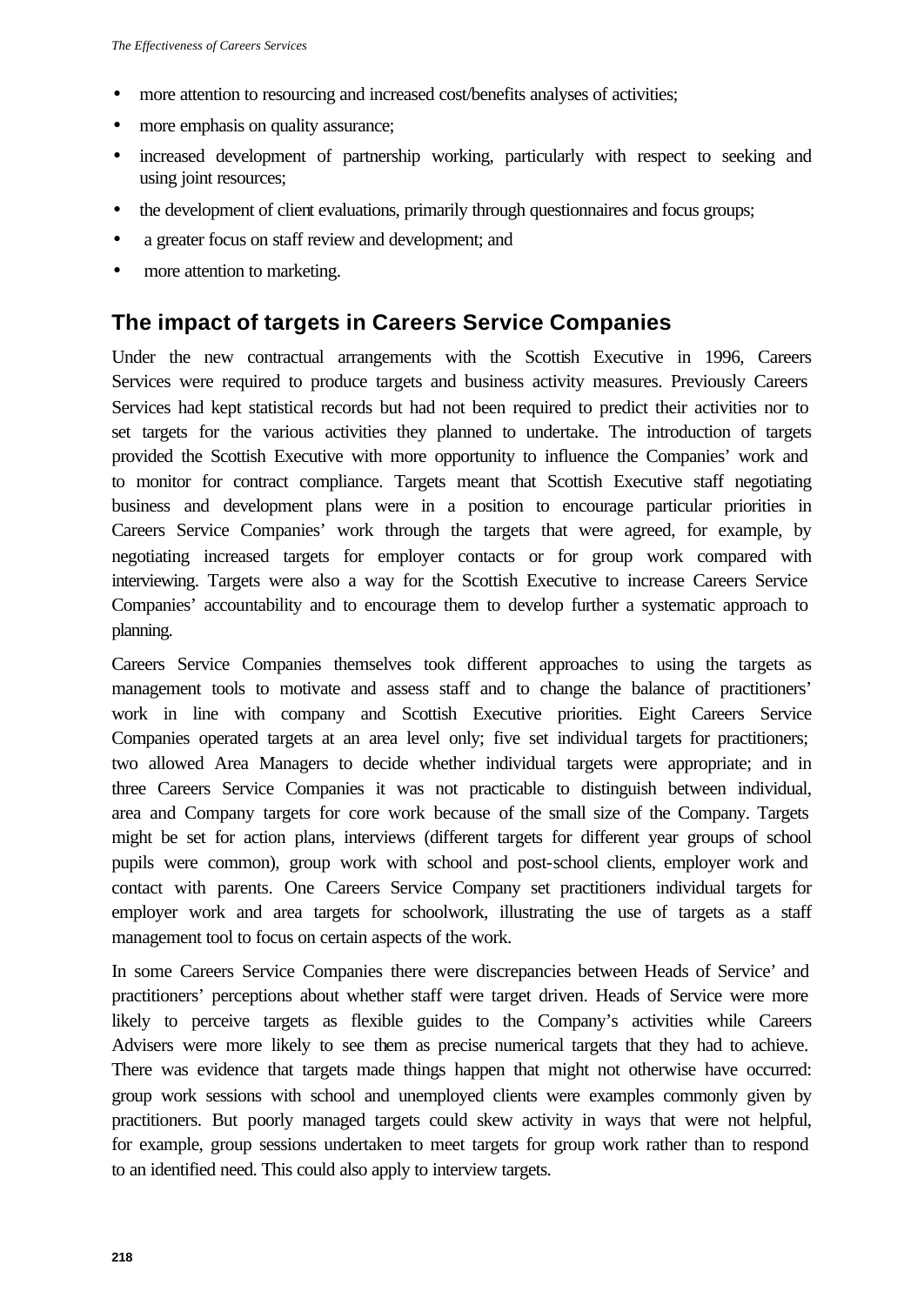*"This Careers Service Company will follow monthly targets for S4 even if it's out of step with demand."*

#### **Careers Adviser**

The managers of other Careers Service Companies viewed targets in a more flexible and developmental light. They felt that if they did not meet their targets then the reasons for this were something to be discussed with the Scottish Executive and lessons learned from it. Their view was that targets were not yet foolproof as predictors, that not meeting targets was a cue to examine policy and practice and that a demand-led service would inevitably need to adjust its targets:

*"I'm happy with differences between profile and actual figures, it shows we've got the ability to respond to demand."*

#### **Head of Service**

Targets and their relationship to professional practice were a live issue, in particular, whether targets for a certain level of contact with different groups of pupils were at odds with self referral interviewing systems. Careers Service Companies were watching carefully to see how targets would affect priorities and the balance of work:

*"The introduction of targets has changed things. The management trick is to ensure balance in making sure you're providing the service needed by the clients and the government. The trap to avoid is not to do work to meet the needs of the organisation instead of meeting the needs of clients. The introduction of targets and contracts has made the pendulum swing the other way".*

#### **Head of Service**

*"Numerical targets do not constrain our ability to respond to need or react."* 

#### **Head of Service**

While it was clear that targets were being used both by the Scottish Executive and by Companies to emphasise certain priorities, there was little evidence to suggest that targets were encouraging Careers Service Companies to do more to identify client need. Companies' targets had initially been formulated on the basis of their previous activity and in subsequent years were based on the figures achieved in the previous year with some adjustments to reflect current Scottish Executive and Company priorities. Companies' approaches to targetsetting did not appear to take into account personally prompted client need or to quantify on the basis of a systematic assessment of the needs of different of clients.

# **The balance of work in Careers Service Companies**

The balance of work in most Careers Service Companies was still heavily towards school work, with employer work fitted in when possible. Heads of Service and Careers Advisers were conscious of the need to give a higher priority to employer work, and identified it as a development task for companies. HOS generally perceived the value to the Company in increasing its work with employers, irrespective of the need to meet the Company's targets in this respect; but the view among Careers Advisers was more mixed. For some, their employer work was driven by the need to achieve their targets, and they described their approach to employer work as "blitzing to meet the targets".

There were several issues in relation to the balance of school work. School work was still heavily delivered through the one-to-one interview rather than through more varied methods, including group work. Some Heads of Service, especially towards the end of the period of the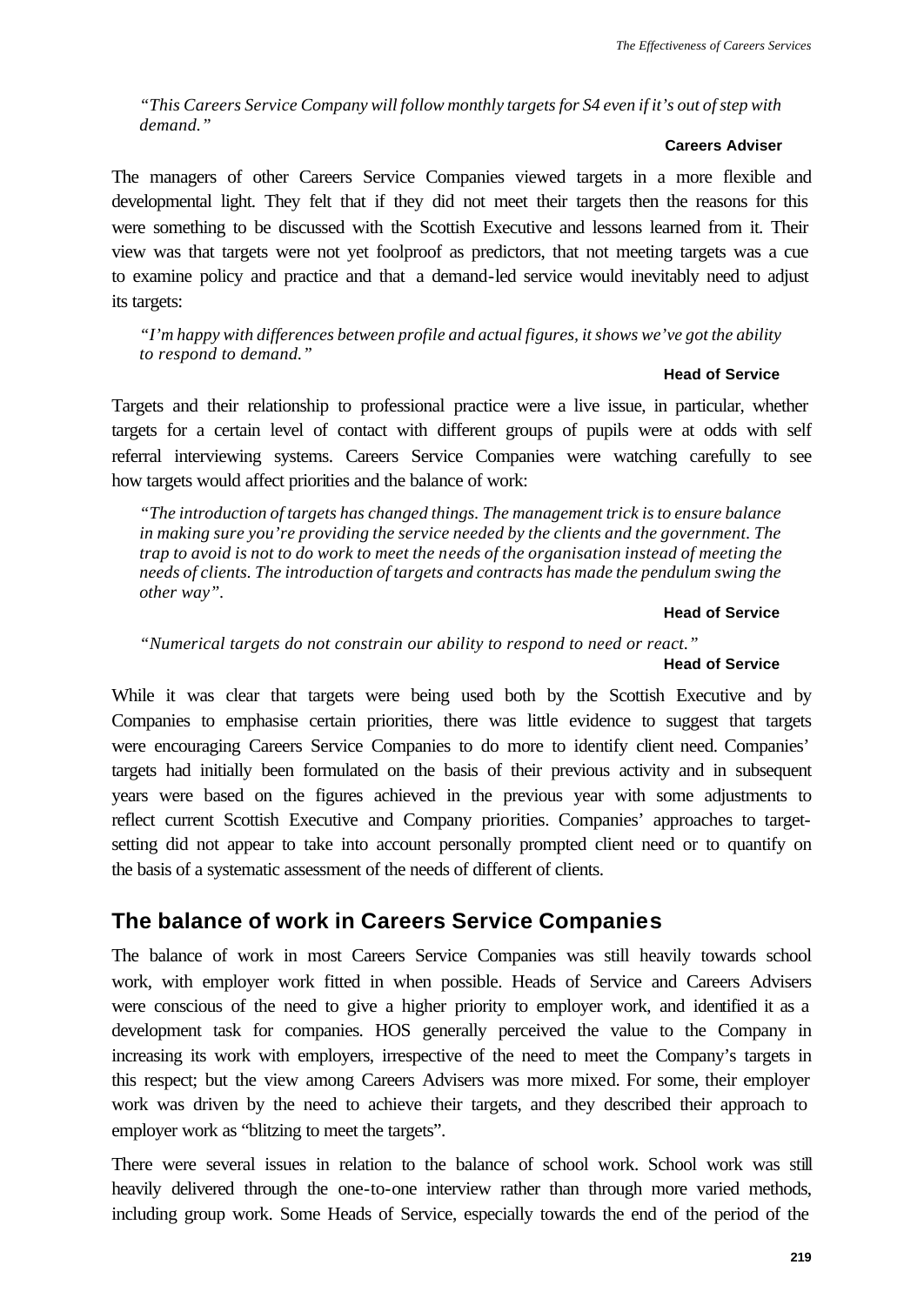research, wanted to encourage greater diversity of approaches and were beginning to introduce changes (for example, the use of group feedback to computerised interest guides) which might change the balance of work away from interviewing. Nevertheless, the strong view among careers guidance practitioners and school staff was that all pupils were entitled to an interview and there were practical difficulties in schools in trying to organise a wider range of Careers Service inputs.

Companies also had to grapple with the task of managing their input in schools in the light of changing priority group(s). At the outset of the research, Companies were refocusing their activities on S5 and S6 pupils in response to high staying-on rates but were then required to focus on S4 as part of the guidance entitlement for Higher Still. The developing social inclusion agenda and associated early intervention initiatives further complicated management decisions about the appropriate stages of interventions by the Careers Service and its deployment of resources.

# **Staff appraisal, review and development**

In our review of the seventeen Careers Service Companies, we found that four Careers Service Companies had appraisal systems in place. One of these included observation of interviews for all staff who had an interviewing role. Another only applied to the Head of Service and senior managers and included performance related pay. The other 13 Careers Service Companies had staff review and development systems in operation but were considering the development of appraisal systems. The move to appraisal systems was a standard recommendation of SQMS external audits across Careers Service Companies, and a functioning staff review and development system was a condition of award for Investors in People (IIP). All Careers Service Companies were aiming for SQMS, therefore considerable work had already gone into the development of appropriate systems. Towards the end of the research all Careers Service Companies had gained SQMS and almost all IIP.

The introduction of staff review and development or appraisal systems were generally welcomed. Most Careers Service Company staff spoke positively about the system they had in place, appreciating the opportunity to have a focused review of their work, their performance and their development needs. There was a general view that the introduction of formal review or appraisal had led to an increase in training. However, some commented that there was considerable sensitivity towards the introduction of appraisal on the part of staff unions.

The ability of the area manager to manage the process seemed to be critical in determining the extent to which reviews had an impact on staff performance. Where staff experienced extended delays in the review process or perceived that the review focused on the needs of the company to the exclusion of their individual needs, or where the area manager had only limited skills in identifying the training needs of staff, then the value of the review was likely to be undermined.

Most Careers Service Companies were trying to match staff development and training priorities with their business plan. Careers Service Company staff generally accepted that the Careers Service Company could not be expected to support individual development activities that did not also contribute to Company needs. Nevertheless, it was clearly difficult for Careers Service Companies to work out the balance between meeting the Company's needs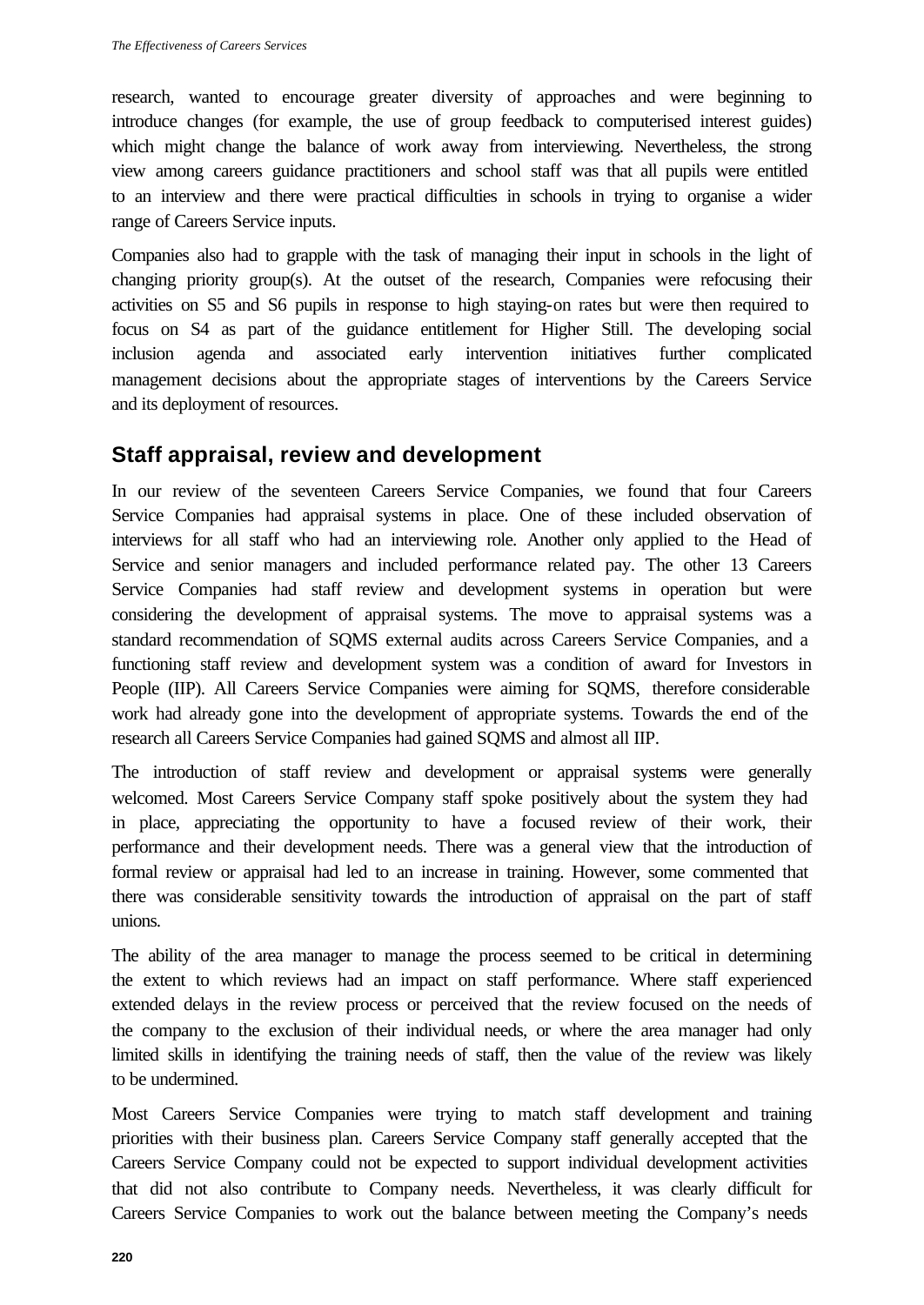and meeting individual needs, especially as resources became increasingly tight under a standstill budget.

There was clear evidence of significant advances in formal staff development across Careers Service Companies. By 1997 the large majority of senior managers had already attained qualifications related to management such as IPD, MCI, Open College certification in personnel, accounting, marketing and area managers either held or were working towards a management qualification. There was a substantial increase in formal qualifications among support staff, with Careers Assistants taking VQ level 3 in guidance and Clerical Assistants achieving customer care qualifications at VQ level 2. The increased uptake of VQs was accompanied in most Careers Service Companies by supervisory staff gaining the D32 and 33 standards to allow them to be internal assessors for VQs. Towards the end of the research a number of Careers Service Companies had come together, with the support of the Scottish Executive, to form the Scottish Guidance Consortium to support the development of vocational qualifications for careers guidance. The intention was that all Careers Service Companies in Scotland would join the Consortium.

# **Quality assurance**

There was little variation across Careers Service Companies in how quality issues were handled, mainly because, as noted above, all Careers Service Companies were trying to achieve and keep SQMS and IIP awards. Although some Careers Service Companies had been very involved in the development of quality systems before the introduction of SQMS, much of this had been taken over by preparation for the SQMS assessment. Although there had been some anxieties about the amount of paper work involved, the experience of working towards both awards was thought to have benefited the Careers Service Company and only a minority of staff had negative views:

*"Both SQMS and IIP are good, shows commitment to staff and to having sound systems and structures to benefit young people and staff".*

#### **Careers Adviser**

*"SQMS and IIP possession is seen as a guarantor that operational guidance issues are OK" Head of Service*

*"Systems are now a lot clearer and staff know a lot more about how the careers service operates. Previously we knew very little about how the board operates or what should happen. SQMS meant statements of entitlement had to be produced. And it was useful when your Area Manager didn't have time to tell you what you should be doing, you could look in the evidence folder to find out what you should be doing. You can find out what other members of staff should be doing, and how to do it.SQMS has broken down boundaries of expertise and hierarchy."*

#### *Careers Adviser*

Lastly, the external audit had a number of very positive aspects for staff morale:

*"Putting together the documentation for SQMS has helped to develop a more professional attitude and made staff reflect on what they're doing. Staff realise they do a lot whereas perhaps they'd not shouted enough about what they do compared with other Companies." Careers Adviser*

Overall, there was recognition that quality was important:

*"The company is moving gradually into a quality environment. In the last four years, especially after the bid, quality's overtaken quantity in people's minds. Nevertheless, we*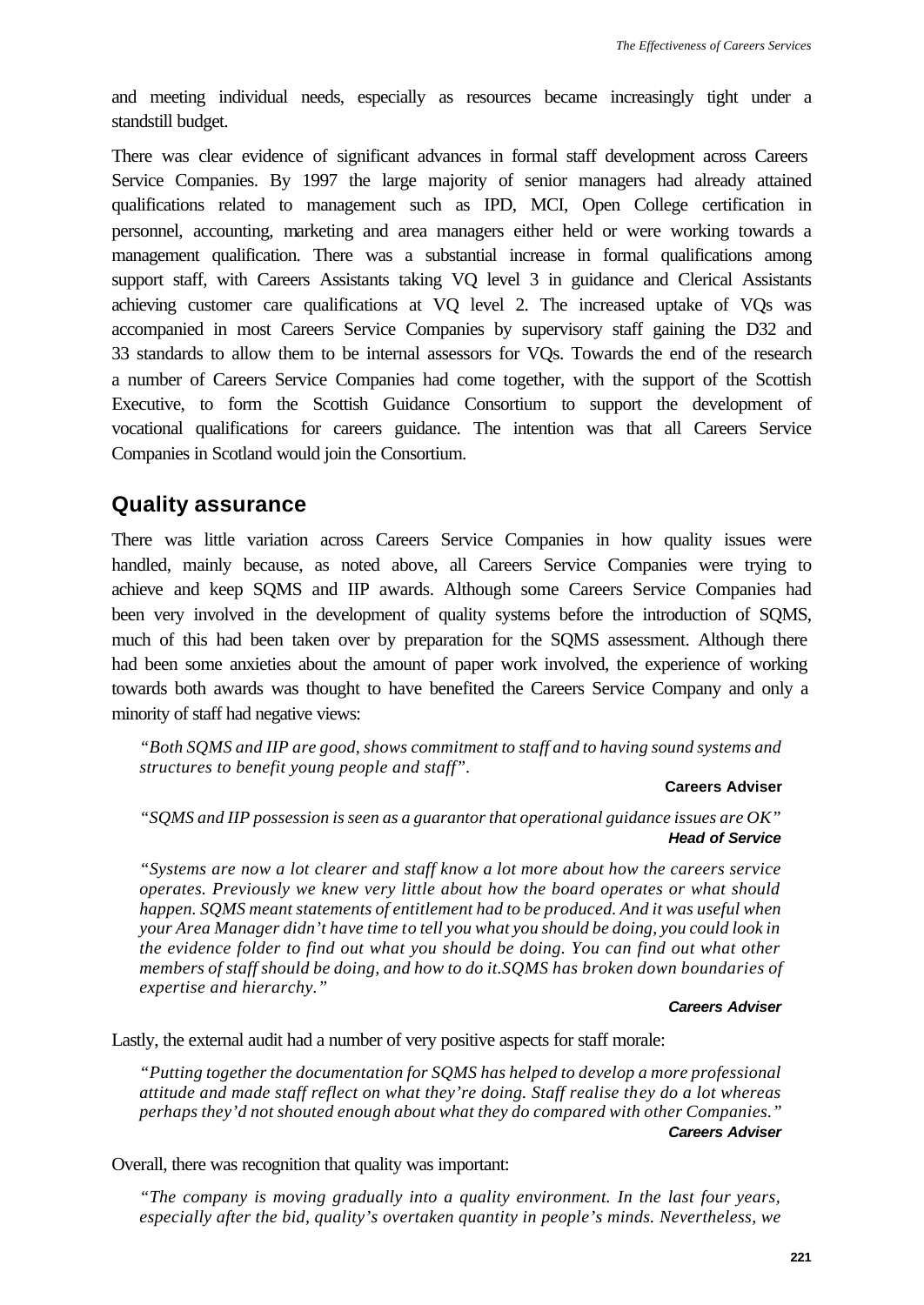*know quality only comes in after the Scottish Office and the Careers Company is satisfied on the quantitative targets".*

#### *Head of Service*

SQMS and IIP have been of value to Careers Service Companies but is it the case that having the two systems in operation is a guarantor that operational **guidance** issues are satisfactory? Although most Careers Service Company staff thought SQMS and IIP were valuable, a minority were more critical, especially of the extent to which it took account of the quality of guidance given.

It is certainly true that evidence for the SQMS internal audit is gathered from client surveys, and external assessors consult client groups with a thoroughness that non-Careers Service organisations have rarely had to face. Nevertheless, respondents described marked differences between policy and practice, and client feedback on its own is an inadequate method of assessing the quality of guidance.

# **Accountability, monitoring and autonomy**

Careers Service Companies recognised that client evaluation alone was not a sufficient means of assessing the quality and effectiveness of their provision. They acknowledged the need to monitor the work of staff and to encourage self evaluation in addition to seeking the views of clients. All Careers Service Companies monitored the targets set for individual staff and/or areas on a weekly, monthly or bi-monthly basis, depending on the Careers Service Company. Staff felt that they were more accountable for their work than in the past:

*"There's a greater accountability, we have to complete statistics, monthly planners and have one-to one meetings with the area manager"*

### **Careers Adviser**

But while the monitoring of targets made staff more accountable for their activities, all of our respondents felt that targets primarily monitored the volume of staff activities and did not assess the quality of professional practice. There was, however, a great deal of uncertainty about how to do so and concern among managers about the impact on staff. There was no single common approach in use. The types of strategies evident across Careers Service Companies included:

- monitoring action plans. Six Careers Service Companies noted that this was done. In all six Careers Service Companies, the Area Managers were responsible, and in one there was also peer assessment of action plans;
- observation of interviews by managers. Six Careers Service Companies either currently had this in operation or had done so in the past. It was only systematically applied in one Company, where it was done as part of the appraisal system. In the others it was described as *"rare", "occasional", "only if a problem"* or *"only if the practitioner wants it".* Nine Careers Service Companies had tried to encourage peer assessment of interviews, but this was not happening systematically in any of them;
- self review. Staff were expected to be responsible for reviewing their own work in all Careers Service Companies, but self review mechanisms were encouraged specifically in only five Careers Service Companies. In these Careers Service Companies, the strategies for self review included the use of the Vocational Guidance Interview Checklist and the comparison of individual client destinations with the careers guidance given; and
- other approaches such as sampling client records (one CSC) or using a client expectation questionnaire (two CSCs).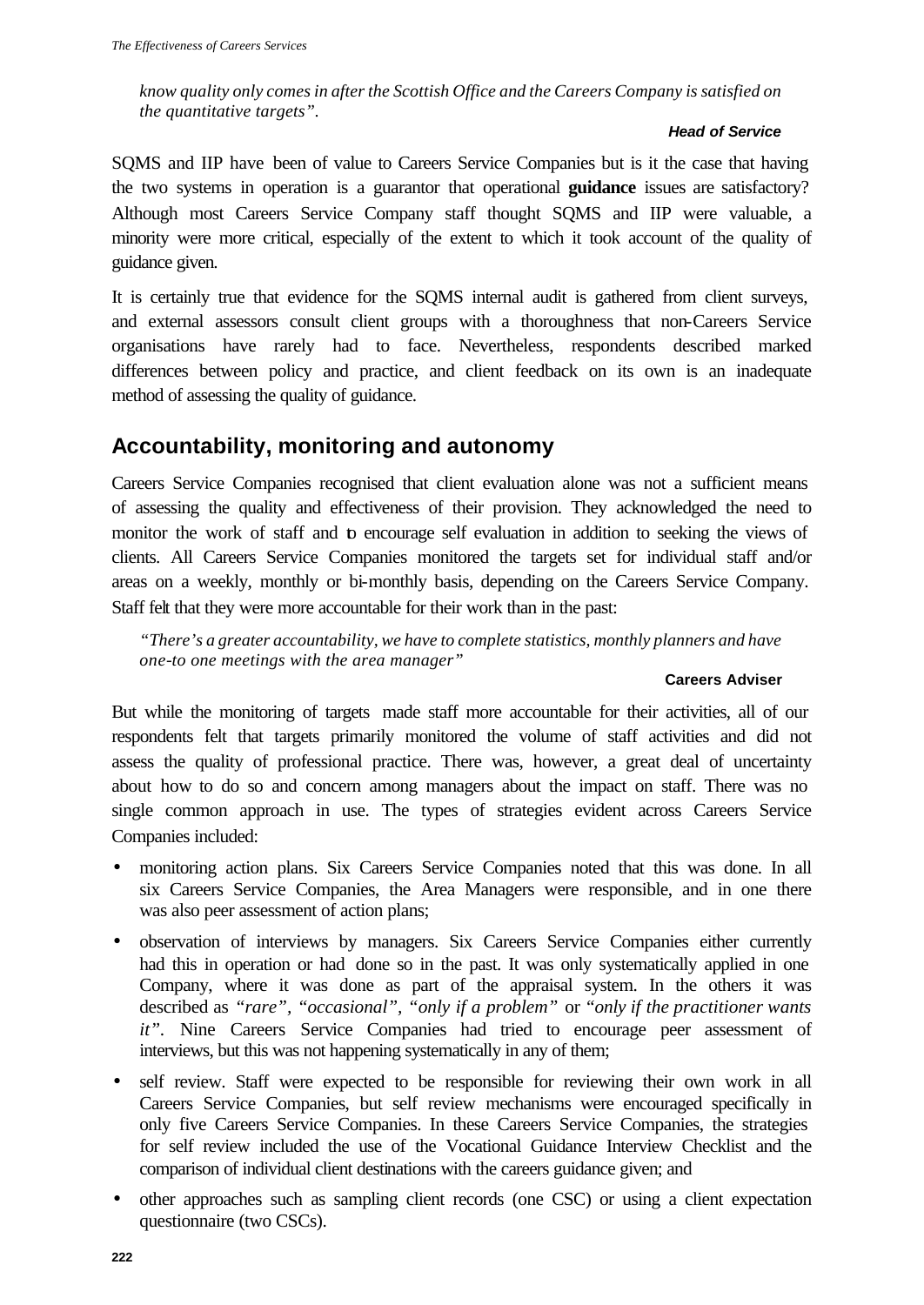Careers Service Companies were generally tentative about the monitoring of professional practice. In a number of Careers Service Companies schemes to do this had been introduced but had been allowed to fall into abeyance, and it was common to make self review, peer assessment or managerial assessment of interviews voluntary. This was partly a recognition that many staff were anxious about this:

*"I feel subjected to assessment by people who don't have an alternative measure to judge me and my activities by.. .I'm not sure, are there many other professions in the spotlight as much as a careers adviser? We're often being assessed on an individual basis on performance in one interview. Maybe there's a case that there should be more of a balance in terms of assessing careers advisers on a certain percentage of their work."*

#### **Careers Adviser**

There were also anxieties amongst managers about the impact on relationships in the office or in a small company of "inspecting" colleague's work:

*"Since our [evaluation questionnaire] responses are good across the board and I'm generally satisfied with the quality of staff there's no need to rock the boat by targeting individuals in quality terms. The Careers Service's a team, maybe even a family."*

#### **Head of Service**

Hesitation among senior and middle managers about the monitoring of professional practice was also related to a concern not to encroach unduly on the professional autonomy of staff, especially that of Careers Advisers:

 *"Some Area Managers are mortified at the thought of having to look at their staff's action plans"*

#### **Head of Service**

For many Careers Advisers, autonomy in their work was an essential element of the job. It was not only an aspect they enjoyed but also one which they perceived as necessary to enable them to operate effectively and to meet the needs of clients. We might note that schools also regarded a high level of autonomy on the part of Careers Advisers as essential to their ability to work effectively.

*"I feel I can adjust the service, it's lovely to be trusted to do what's needed"*

#### **Careers Adviser**

*"We believe in the individual professional approach of the Careers Adviser and guidance teacher, you need to play to the strengths of individuals"*

#### **Head of Service**

However, it is important to make a distinction between autonomy and accountability. We have noted in previous research with guidance staff in schools that many tended to conflate the concepts of accountability and autonomy and to think that in becoming more accountable in their work, they would inevitably lose some of their autonomy (Howieson and Semple, 1996). Similar views were expressed by a number of respondents in this research. We would suggest that it is possible to increase staff accountability without decreasing autonomy, but to achieve this it is necessary firstly to distinguish the two concepts and then to consider the impact on staff autonomy of any measures introduced to make them more accountable.

Apart from the concerns outlined above, Careers Service Companies faced a basic difficulty about which measures to use to assess the effectiveness of a careers interview. Action plans were easier to monitor, as were client records, since standards had been developed locally by Careers Service Company staff for each of them.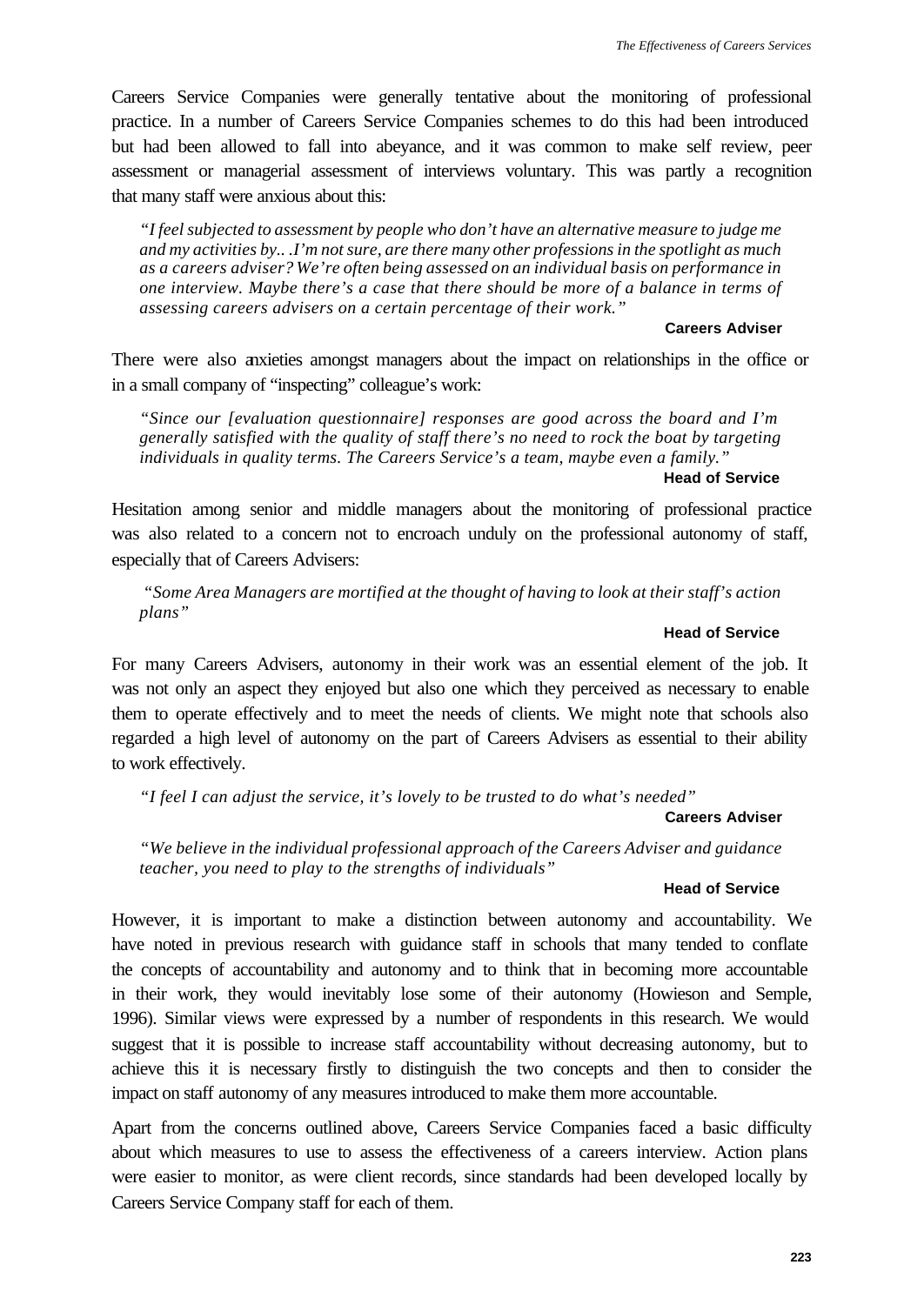# **Identification of need**

Identification of need is perhaps one of the most difficult tasks facing management and careers guidance practitioners but one that is fundamental to the achievement of effective outcomes for clients. Careers Service Companies and their Boards were increasingly being encouraged by the Scottish Executive to plan strategically on the basis of systematically identified need.

# *The process of the identification of need*

We looked first at what is meant by "identification of need". Firstly, is demand the same as need? How closely is it linked to marketing? Respondents agreed that demand was some indicator of need, but not sufficient in itself, and that it was necessary to consider the needs of those who were not demanding of services. Secondly, whose needs are being identified? In this section we refer both to individual clients and to groups of clients (by which we mean "teenage parents" or "applicants for university" or "Training Organisations with STN provision" or similar). Thirdly, on the surface the meaning of "identification" may seem obvious, but we suggest that it may have three aspects to it:

- 1. *Recognition of need*: at an individual level it may be seen in statements such as "she seems really confused about whether to go to college or into training", while at a group level it might be "very few boys say they want to enter the service sector even though that's where the jobs are". In other words, there is a level of identification of need that is about recognising a presenting problem without necessarily analysing it.
- 2. *Analysis of need*: at this point there is a subsequent analysis of the underlying needs. At the individual level it might become clear that the individual client (described above) lacks personal or family experience of college and views training provision with suspicion. At a group level, the young men (described above) might show poor understanding of the local labour market, lack of interpersonal or communication skills or traditional family and peer aspirations. This is a level of identification of need that requires professional skills and (in the case of group need) may most appropriately be identified in conjunction with other agencies or partners.
- 3. *Assessment of need linked to provision*: individual or group need is related to careers guidance or other provision, and a choice of interventions made. If there is no suitable provision, then this becomes part of advocacy or part of the Careers Service Company development plan, perhaps in conjunction with other agencies or partners.

Subsequent to this there is a review to ensure that needs are met, and the process can start again.

We now consider who might identify needs and how this might be done.

At the *first stage* for individual clients: clients themselves (particularly in a self-referral system), CS staff, guidance teachers and parents/carers are most likely to recognise career needs. For groups of clients, school staff, EBP staff, other agencies and partners and Training Organisations will recognise career needs. It is important to note that the recognition of need is the first prompt to action, and in the case of individual clients will lead to access to Careers Service provision. This also works in reverse, with Careers Service staff recognising, in their clients' needs, those needs that must be dealt with at second and third stages by other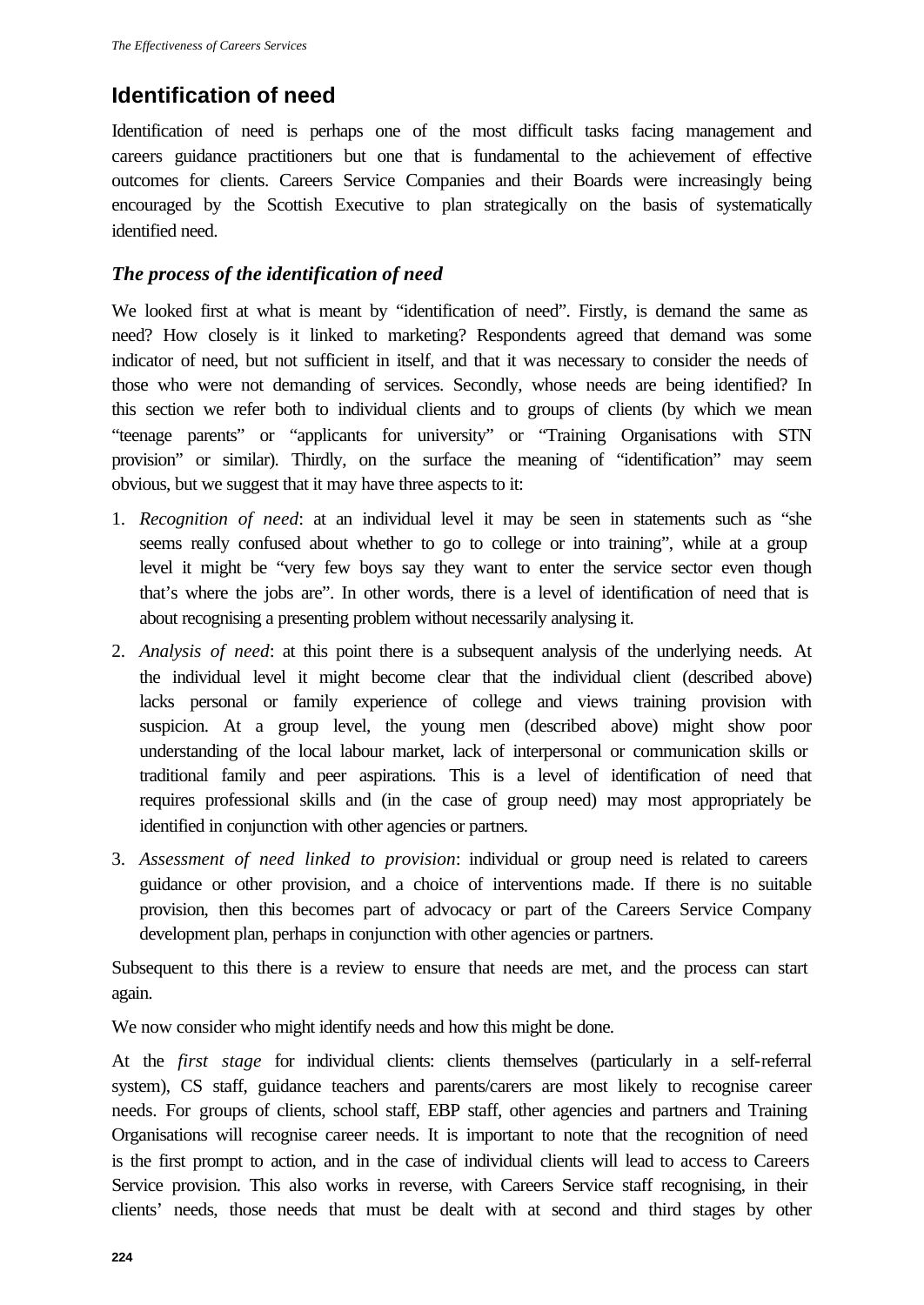agencies/partners (for example, homelessness or the need for educational support). The following practices are examples of ways in which the Careers Service recognises individual career needs:

- screening forms which set priorities for careers interviews;
- client forms requesting information or a contact;
- referrals from guidance or other teachers;
- use of school reports;
- referrals from Training Organisations or college staff;
- referrals from parents/carers or other family members; and
- referrals from other agencies such as social work.

Our analysis of screening forms suggests that a "matching model" of career choice underpins the recognition of career need. By that we mean that certain aspects of the client (for instance likely academic attainment or intended school leaving date) are matched against the clients' career intentions (or sometimes the extent to which clients state their career ideas are developed).

It could be argued that enquiry or clinic interviews (short interviews without appointment or background information on the client) might be classified as a first stage recognition of need. But others might suggest that these interviews allow assessment of career need. It perhaps depends on the time available, the skills of the Careers Adviser and the communication level and self-awareness of the client. These short interviews will often operate according to a matching model, with more detailed probing of the match between individual factors and career intention.

It is at the second stage*, the analysis of need,* that the skills of a careers guidance specialist come most into play. There is the opportunity to gain understanding of the individual client's situation and of his/her perceptions and influences. This can allow analysis of, for example:

- the client's stage of career development;
- the client's perceptions of the opportunity/structure;
- the client's decision making skills;
- the client's transition skills;
- the extent to which the client is supported in choices and transitions by others (especially family); and
- the range of influences on the client's thinking.

Strategies to assess individual career need include a careers guidance interview, self report measures on career skills, interest guides, computer programmes and (possibly in some situations) group work. Opinion is divided on the extent to which group work can be used to assess career need. We suggest that there is a need for Careers Service Company staff to take more account of other theories of career choice and development in addition to the matching approach such as the developmental, opportunity/structure, social learning and community interaction models. This wider perspective would allow approaches to be more refined to the needs of clients to help them manage the choice process. Assessment of the career needs of groups of clients can be done through**:**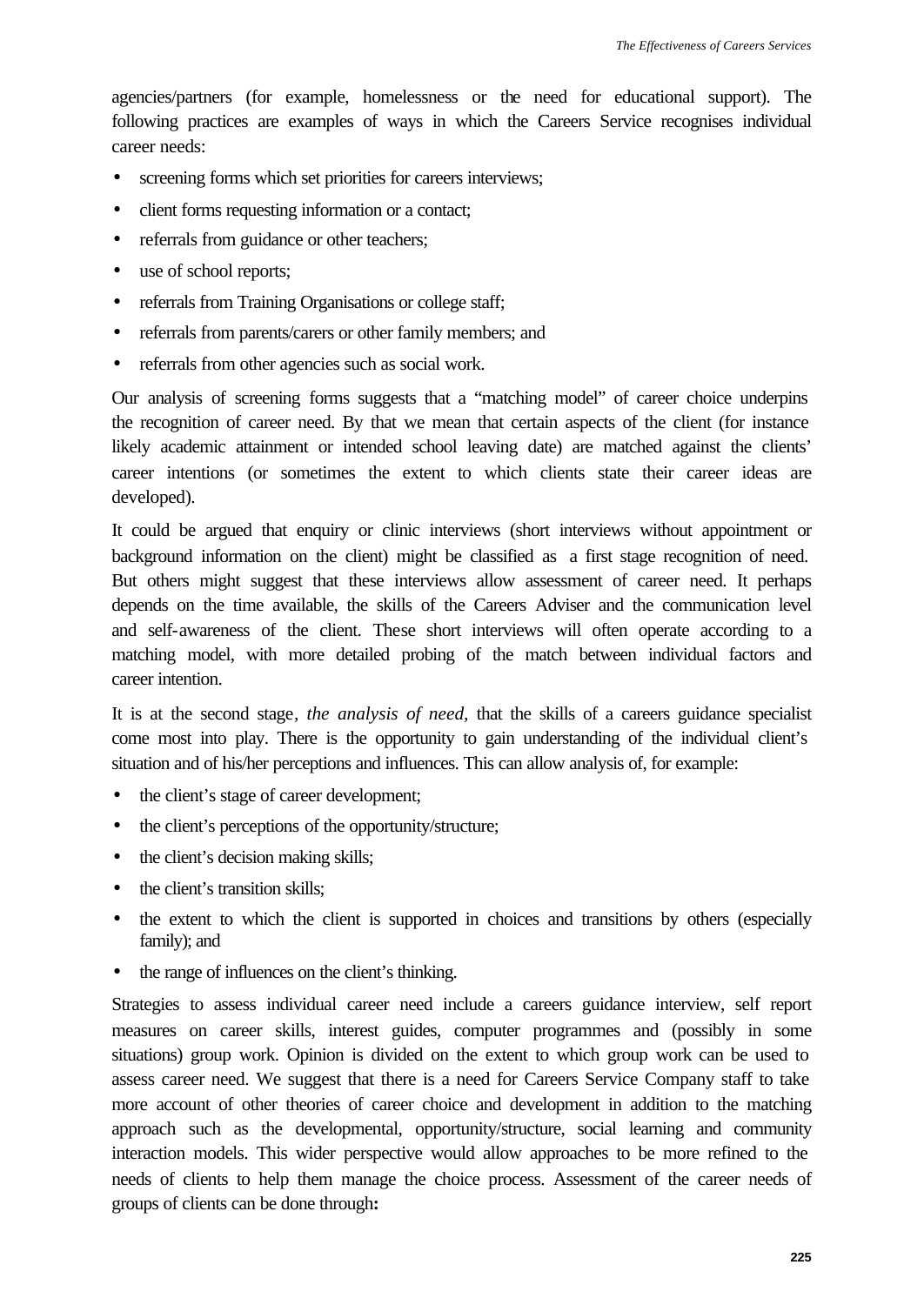- the collation and analysis of, for example, screening forms, client request forms, referral requests from school staff;
- the use of statistics such as detailed destination figures and local economic and social data;
- structured reviews of need with other agencies/partners;
- reviews of the evidence from case work by Careers Advisers, Careers Assistants and CS managers;
- reference to research and evaluation evidence on client groups; and
- client surveys (although these sometimes identify demand rather than need).

At the third stage, *the assessment of need linked to provision*, different options are considered for individual and groups of clients. For individual clients, various strategies may be considered, for example:

- a one-off or series of contacts with careers guidance practitioners;
- the extension of the client's experience through visits or work experience;
- an action plan for information search;
- the use of more complex interest or aptitude guides;
- strategies from counselling or psychology disciplines (such as Personal Construct Psychology);
- action plans for advocacy with or referral to other agencies; and
- contacts with influential family members.

For groups of clients, an examination of provision against career-related needs should take place. Other needs may appropriately be discussed with other agencies/partners. Where career-related needs cannot be met within existing provision, managers and policy-makers review priorities in the attempt to re-direct resources or bid for new funding or staff.

It may seem that this discussion of the identification of career needs for individuals would lie more appropriately within our chapter on careers guidance issues. However, we have placed it here because one of the key tasks for management is to ensure both group and individual career needs are identified, and that individual needs are reviewed to draw out common elements such that resources are managed in the interests of all clients.

#### *The identification of needs in practice*

In all Careers Service Companies we found some evidence of the identification of need of both individual clients and groups of clients, and this identification was done by all grades of staff. Before describing some examples of this, it is important to note that while there were various instances where client needs were identified, there was little evidence of a systematic and comprehensive approach to the issue.

Our evidence suggests that first stage *recognition of career need* was commonly done for both individuals and groups of clients. Second stage *analysis* of individual career need was usually done via careers interviews, and Careers Advisers most commonly described the process in terms that resembled a matching model. Analysis of group needs through multiagency consultations had become more common, particularly because of the policy imperative for social inclusion. However it was clear that social, economic and educational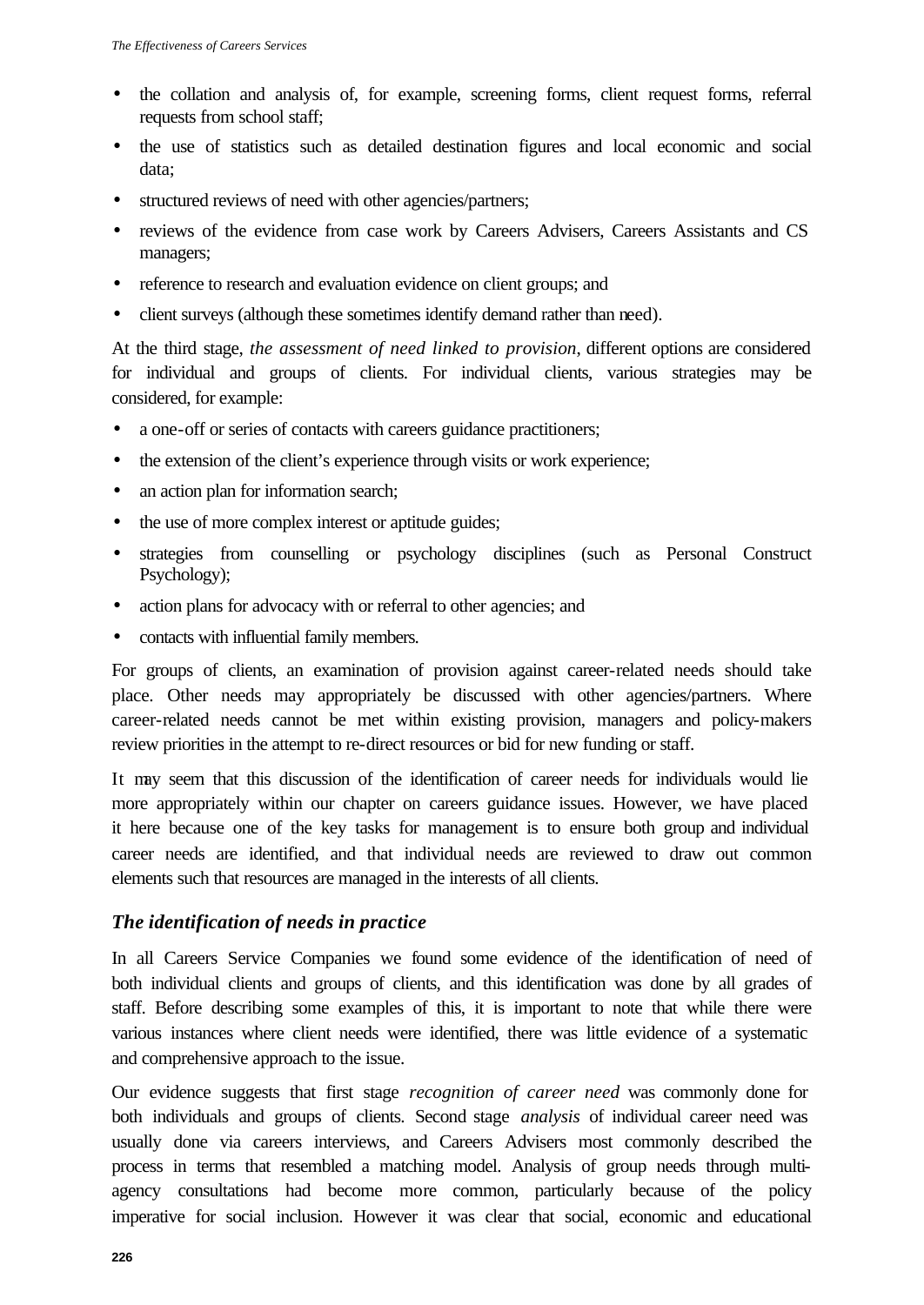needs were more likely to be identified in these discussions than were career needs. We have argued elsewhere in this report that career needs can both exist alongside social, economic and educational needs and also be present where these other needs do not exist. There is a need to develop the strategic identification of career needs.

We found a number of instances where the identification of need had led to changes in practice or to requests to other agencies for input. Careers Service Company staff had recognised:

- the needs of the less academic in high attaining schools;
- the need for support outwith Skillseekers for homeless young people, those on drugs and young offenders;
- the particular support needs of certain groups of unemployed young people;
- the needs of young people in care;
- the needs of disaffected winter school leavers who were leaving school at a point where the number of opportunities was low; and
- the need for provision for the most able young people at the higher end of intellectual impairment.

This shows that Careers Service Companies were conscious of the needs of the most vulnerable. But there were also instances where Careers Service Companies identified needs of other groups and were able to influence guidance interventions. Examples include: a recognition of the pressure on young people of the financial constraints that made *"getting career choice right the first time"* so desirable; and awareness that able young people should be helped to examine work-based training routes by challenging assumptions about higher education.

As we have noted, Careers Service Companies still required to develop an overall strategy for identifying the needs of individuals and of different client groups. We saw in practice several examples of strategies in use but these were usually on an ad hoc basis. Among the strategies in place or being considered were:

- consultation with the Education Business Partnership, education business groups and the Chamber of Commerce network;
- assessment of school leaver destination statistics:
- assessment of the key features of the local labour market;
- use of client post-codes to identify aspects of client group need arising from recognised deprivation;
- consideration of the comments received as part of their complaints system;
- inferring need from client uptake;
- use of client feedback and surveys;
- assessing the number of clients in a particular status, eg those dropping out of work; and
- the professional judgement of staff.

Our analysis of Careers Service Company responses showed the critical role played by partnership and networking: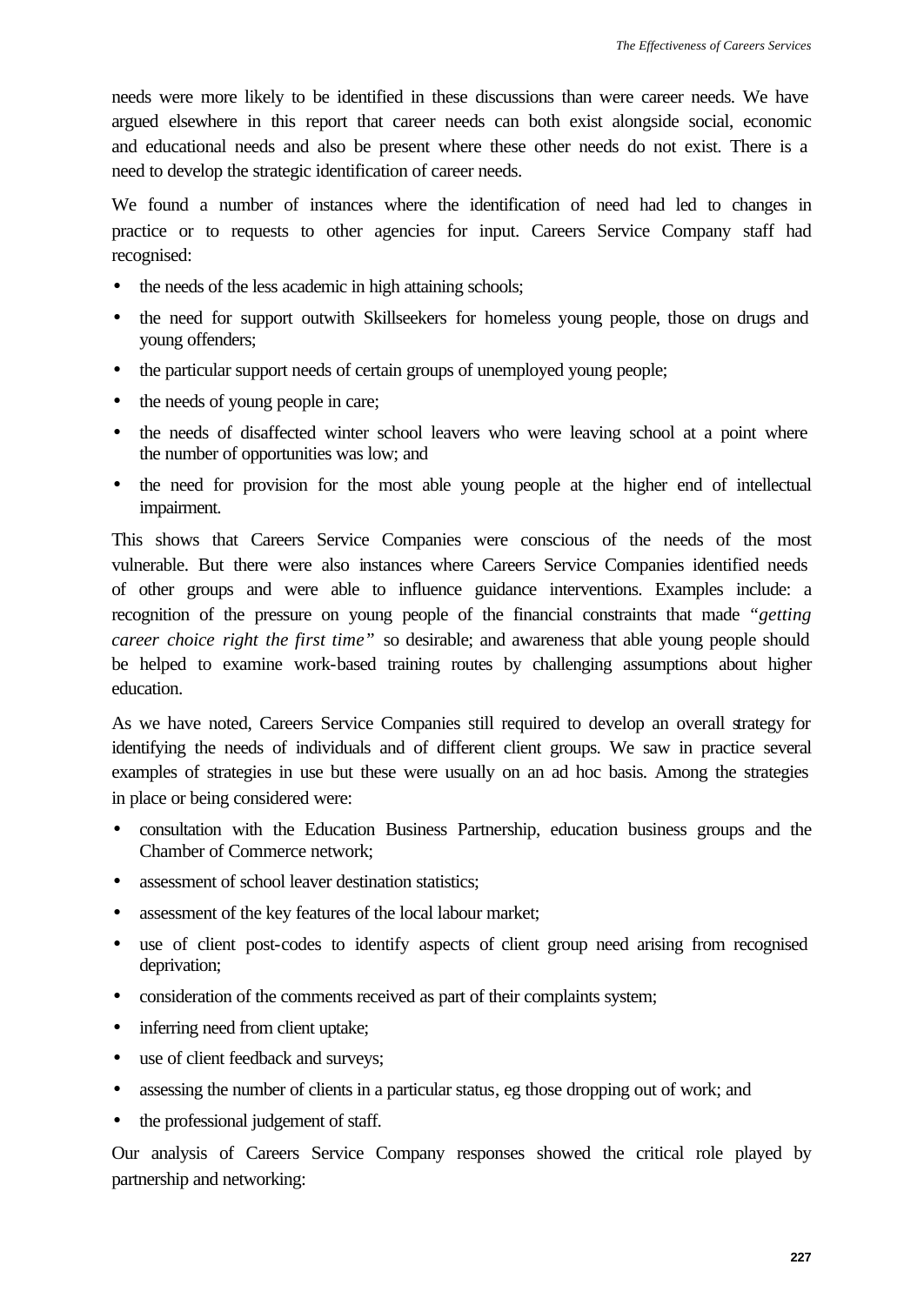*"Through our collaboration with other agencies, we get a picture of the community trying to deliver services, and that can let us identify young people who are not demanding but have needs"*

#### **Head of Service**

*Schools* identified the needs of individual pupils and (less commonly) groups of pupils to the Careers Adviser. Some of our respondents thought that schools were more inclined to recognise the needs of pupils who were unsuccessful rather than those who were successful ie whose career plans needed review because of poorer than expected academic attainment rather than higher than expected. However, although schools had a certain degree of involvement in identifying the needs of particular pupils, only a few identified the guidance needs of their pupils on a systematic basis or fed this information into Service Level Agreement negotiations.

*LECs* in most areas helped to identify the skill needs of an area and provided information on employment trends and skill shortages that could be used to identify priorities for employer visits. There was potential for LECs and the Careers Service Company to have a joint advocacy role, for example, in seeking changes to local public transport in a rural area.

*The Careers Service Board* could in theory use its own members to identify need. Employer representatives were considered particularly valuable. However there was a danger that the identification of need could be based too much on personal experience:

*"The Board has little to contribute, sometimes they bring anecdotes that may have the germ of an idea".*

#### **Head of Service**

We return to a point made elsewhere in this report of the critical role practitioners and Area Managers have to play in feeding intelligence on client needs and operational issues into the strategic decision-making process. Some Boards and their members have more background knowledge than others but few of them are experienced in guidance issues. Intelligence from the field is essential to inform strategic decision-making. It is increasingly important that Careers Service Companies have communication strategies that enable the information that practitioners have about client need to be fed into the Company's strategic planning.

A common response to our questions about the identification of need was to wonder to what extent young people were capable of identifying their own needs? Careers Service Company staff tended to question how far young people were able to identify their own needs and to use the CS appropriately as a result.

*"Surveys are one approach, but you can't really ask young people what their needs are."* **Head of Service**

*"Adolescents may be too immature to identify their own need."*

#### **Head of Service**

*"Young people could have a periodic check up like a medical, it's the only way to explain the need for guidance to a young person who doesn't know what they need or want in life."* **Head of Service**

This question is a key aspect of the debate on client contact systems. To what extent can the young client be trusted with control of the timing and nature of the Careers Service's input to them? One of the reasons why Careers Service Companies were keen to develop work with parents was parents' potential role in identifying their children's need for guidance. Over the period of the research, computer guidance packages were being developed in England that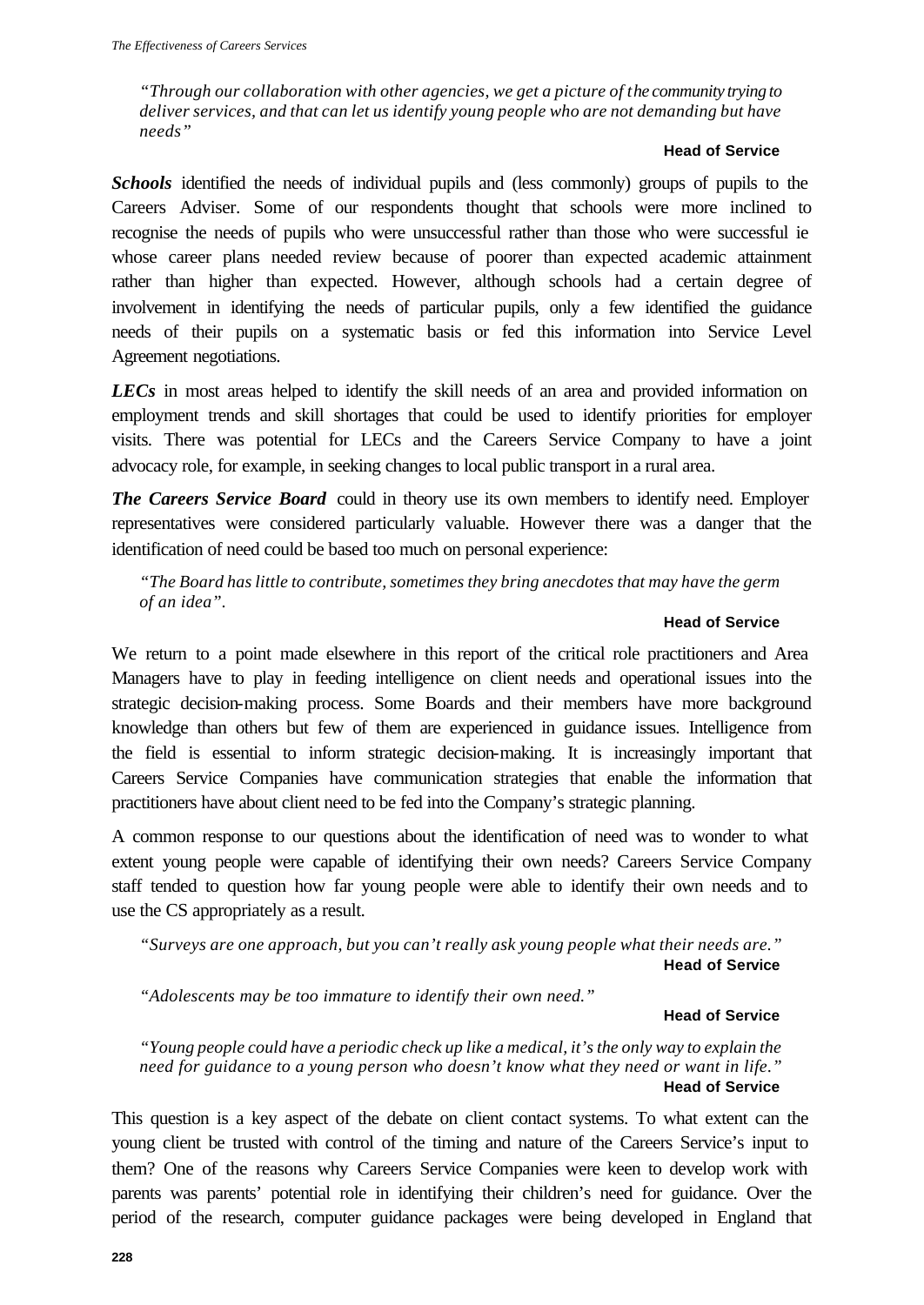would help individual clients identify their own needs and the type of help they needed and at least one Scottish Careers Service Company was piloting this approach. While the technology may become increasingly available to enable individuals to take more responsibility for identifying their own needs and their guidance requirements, the future use of such systems is likely to depend in part on Careers Service Companies accepting that clients, especially young clients, are capable of doing so.

Asking employers and training providers what their needs were was thought to be more appropriate than asking young peop1e. Nevertheless, some Careers Service Companies were unsure whether employers understood enough about the role of the Careers Service Company, or were sufficiently aware of transition issues to recognise their need and to ask for the right support.

# **Communications, management and decision-making**

We considered the range and nature of the staff communication strategies within the seventeen Careers Service Companies and concluded that six Careers Service Companies put a high priority on internal communications in their policy and that this was followed through in practice. Nine put a medium priority in policy and it was reflected in practice, and the remaining two put a medium priority on internal communications but in practice the priority given to this was low.

Some examples of internal communication strategies included:

- "managing change" seminars and communication forums (sometimes organised by staff rather than managers) which helped staff anticipate and feel part of the changes and developments;
- newsletters to staff:
- weekly area meetings
- setting up internal Careers Service Company development groups on such topics as information, marketing, equal opportunities, special needs, parents etc;
- senior managers spending increased time in area offices. As one Head of Service commented:

*"At a time of change it's important to keep people informed, there's a lot of room for misinformation especially if things are sensitive."*

Where communications were poor, staff commented that:

*"We're consulted too late, it's like bringing new projects out of the hat. I suppose X [Head of Service] doesn't want to worry us or get us too excited in case the project doesn't come through."*

As noted earlier the increased speed of decision-making was thought to mitigate against keeping staff fully informed:

*"Historically we're a consultative service, but the new model of the Careers Company is forcing a pace of decision-making that doesn't encourage consultation."*

#### **Head of Service**

Communications could be difficult in a Careers Service Company which covered a wide geographical area, and where it would, therefore, be expensive and time-consuming to meet more than once or twice a year. New developments in IT offered some measure of a solution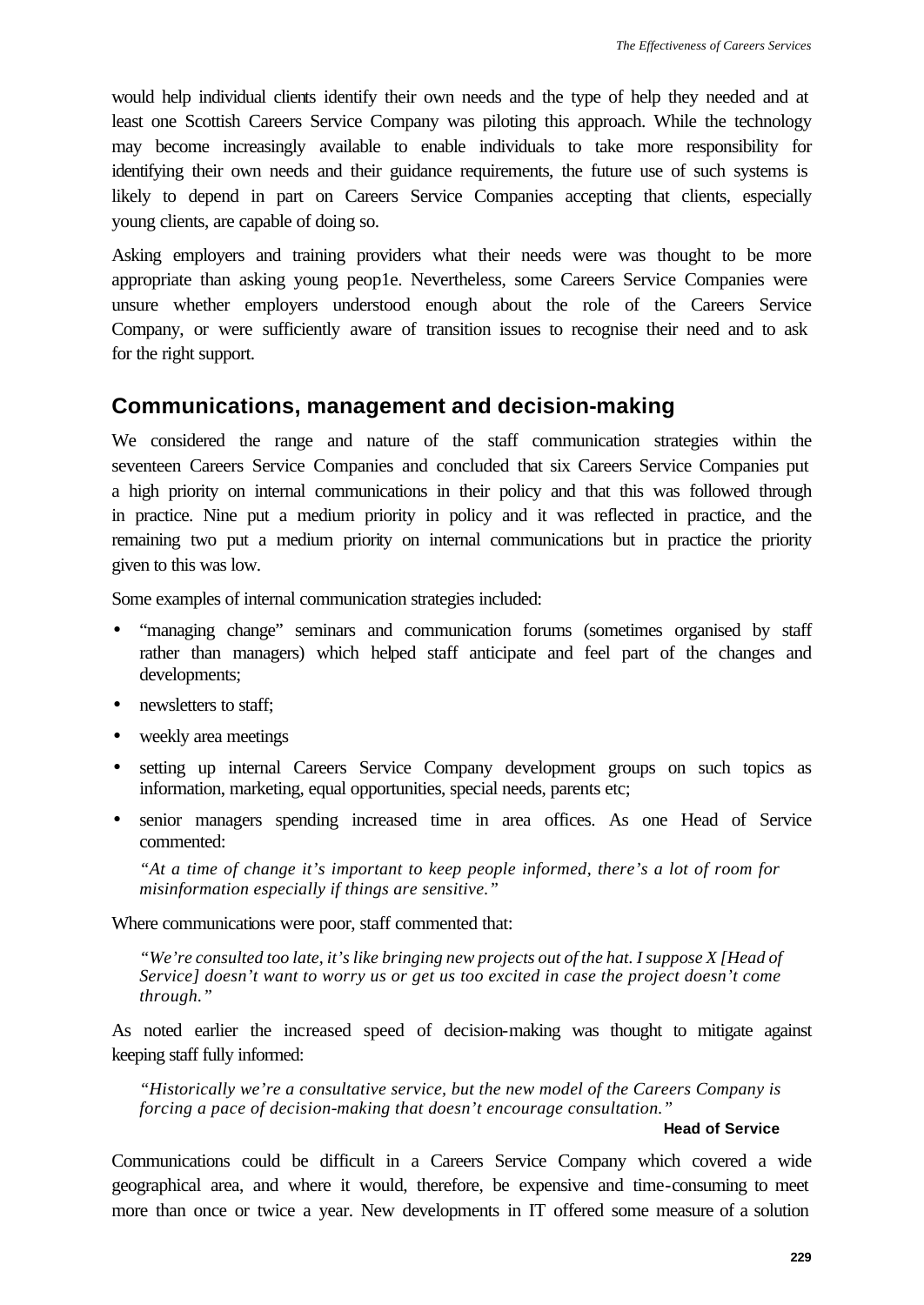to the problems of physical isolation, and many Careers Service Companies were keen to encourage investment in the Internet.

One Careers Service Company already had its own website, and another had noted significant numbers of Email contacts to the careers office from school clients. This was in an area where schools were well equipped with IT for pupil use. It was clear that the extent to which the client group as a whole would use IT in careers work was very dependent on the extent of technology available in the school or in the community. This is clearly an area where changes may be expected fairly rapidly as initiatives to get computers into schools and community venues kick in. There was considerable concern among Careers Service Companies about how to keep up with developments, especially because of the ongoing costs involved. Several Careers Service Companies thought that Internet and other IT developments were areas that should be dealt with at a national level and that a national strategy should be developed for the Careers Service.

It is not only the client who may be physically remote from the careers office. Two Careers Service Companies already had staff working from home or from a community base with laptop computers and freephone facilities. The move towards freelance or self-employed Careers Advisers might still be in its infancy, but some Companies were thinking ahead, and were aware of the management issues this might involve. In the meantime, as Careers Service Companies increased the number of community based caller station Careers Advisers were already becoming more used to working individually without a full office support system.

# **Decision-making and reflective policy and practice**

We asked Heads of Service and practitioners to describe how development ideas were created in the Company. Ten Careers Service Companies described the process as mostly "topdown", with proposals coming from managers via the Board, or occasionally from the Board itself, followed by discussion with practitioners on the implications of the decision. Seven Careers Service Companies described a mixed model, with ideas coming from the full range of staff as well as being generated at management or Board level. In the mixed model there were examples of strategies being piloted at area and practitioner level, and tried and tested proposals being presented to the Board or senior managers for ratification. As might be expected, no Careers Service Company operated mainly on a "bottom-up" approach.

We wanted to consider the management of professional careers guidance issues as well as of business and strategic development aspects of Careers Service Companies. To do so we developed a classification of policy and practice from our observation of Careers Service Companies, taking into account the extent to which Careers Service Companies were reflective or unreflective in terns of their policy and practice. We defined these terms in the following way:

- *reflective policy:* grounded in theory and research and in the identification of need and the evaluation of practice; justified; flexible; related to needs and resources; integrated with wider community strategies.
- *reflective practice:* considered; justified on the basis of regular review and evaluation; grounded in theory, policy and identified need; able to identify practical implications of policy change and client response; able to feedback lessons from practice into policy.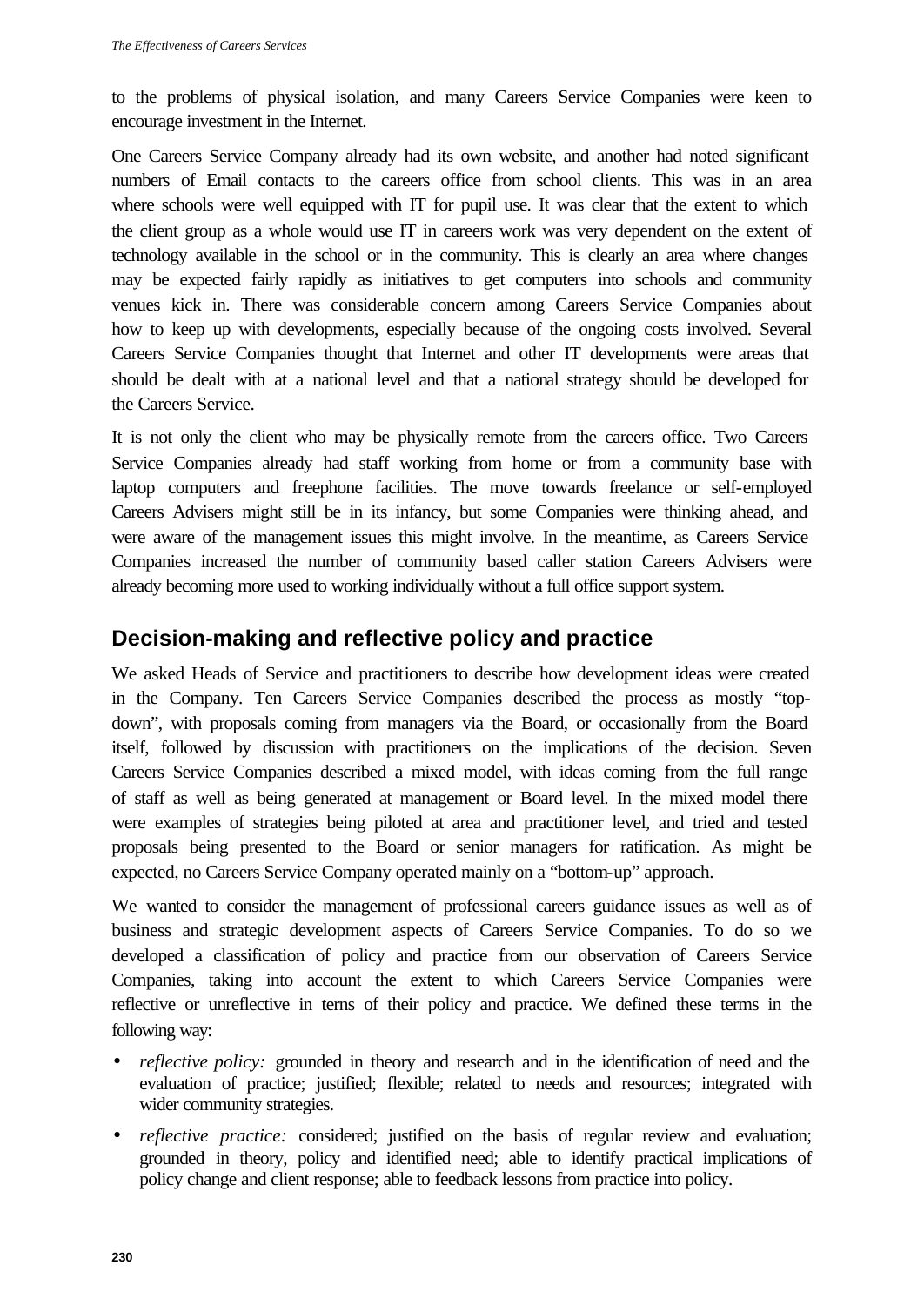- *unreflective policy:* mechanistic (eg in application of Guidance Arrangements framework); not grounded in theory, research, evaluation and practice.
- *unreflective practice:* unexamined; automatic; routine; not linked to policy, theory, research or evaluation; loosely linked to assessment of guidance needs.

The grid below gives an indication of our assessment of where the 17 Careers Service Companies might be located on these dimensions at the time of our fieldwork. We would emphasise that we would not be too rigid in our classification of Careers Service Companies. One obvious difficulty was that we had to make an assessment of practice through the Head of Service's perspectives in the three Careers Service Companies which had no practitioner respondent. Moreover, Careers Service Companies were changing as we worked with them and most would be likely to change their position on the grid. These changes were likely to move the majority of Careers Service Companies towards the reflective policy and practice segment. Our location of Careers Service Companies on the grid can only be tentative. But we suggest that these two dimensions might be a useful self review tool for Careers Service Companies to help ensure that professional careers guidance issues receive appropriate attention.

# **Classification of Careers Services Companies in relation to their policy and practice**

 $\mathbf{I}$ 

| Reflective policy and reflective practice |                                             | Reflective policy and unreflective practice   |
|-------------------------------------------|---------------------------------------------|-----------------------------------------------|
| æ<br>æ<br>æ<br>æ                          | æ<br>æ<br>æ                                 | æ<br>æ<br>æ<br>æ<br>æ<br>æ<br>æ<br>æ          |
|                                           |                                             |                                               |
|                                           | Unreflective policy and reflective practice | Unreflective policy and unreflective practice |
| æ                                         |                                             | æ                                             |
|                                           |                                             |                                               |
|                                           |                                             |                                               |
|                                           |                                             |                                               |

 $\mathcal{E} = \mathbf{C} \mathbf{S} \mathbf{C}$ 

We would make two observations on this grid. Firstly, it reflects our view that the new Careers Service Companies had developed considerably in business and strategic development aspects, but less so in careers guidance issues. Secondly, we were interested to note that the Companies we had classified as having reflective policy and practice were virtually identical with the Careers Service Companies which had the mixed model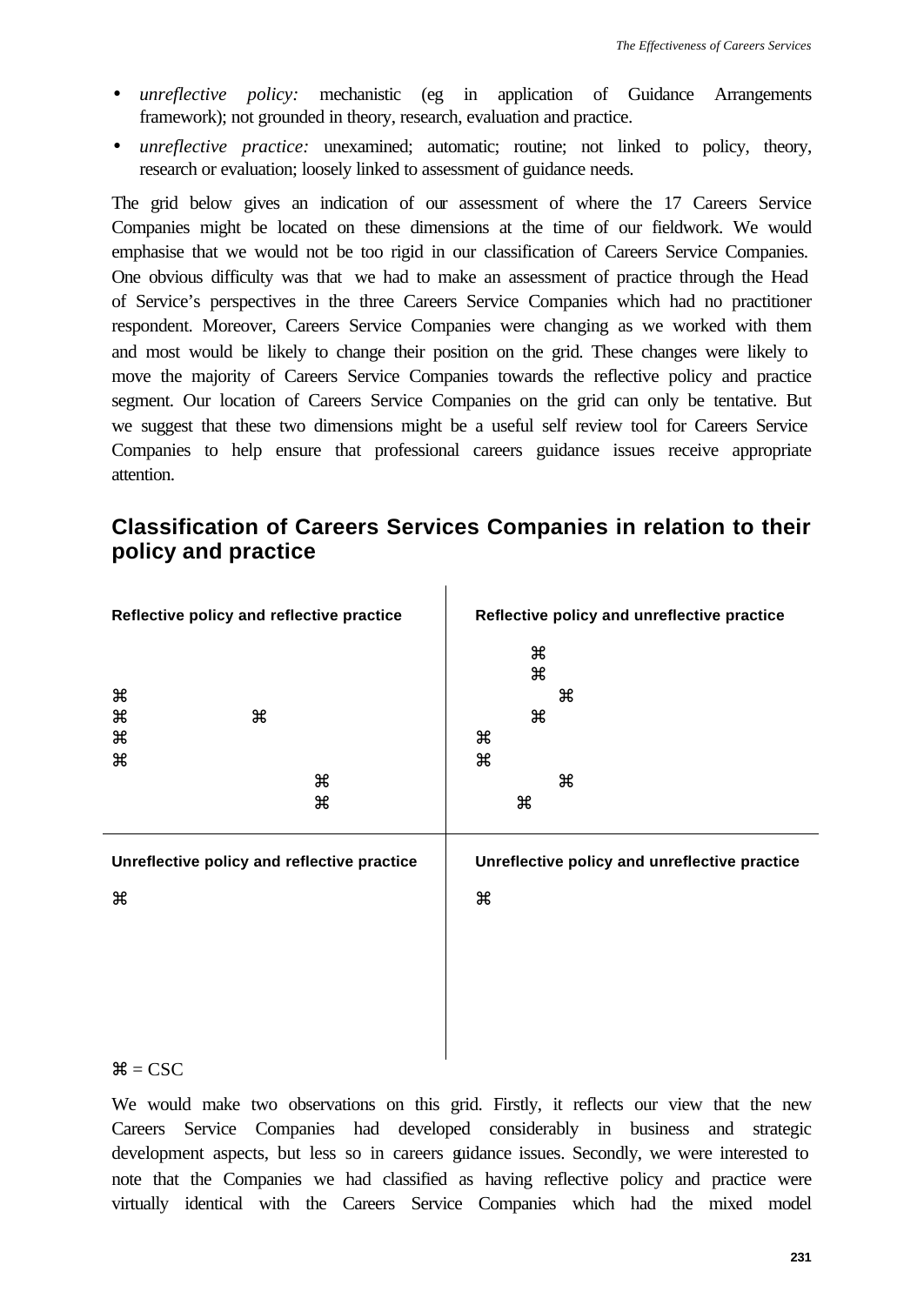(described above) for developing ideas in the Company. We are not sure which is the chicken and which the egg, but reflective policy and practice appears to exist alongside proactive policy development which is generated from both practitioners and senior managers (and sometimes also the Board).

# **Changed roles and skills of staff**

We expected that the most noticeable impact of the changes on staff roles would be seen in the post of Head of Service, and indeed many significant changes had taken place at this level. However, the post in which most respondents identified major changes was that of Area Manager. This may have been because Heads of Service, Careers Advisers and Careers Assistants worked directly with area managers and all were therefore able to observe Area Managers' changes in responsibilities. But it may also be because the greatest responsibility for linking strategic and operational issues seemed to lie at the level of this post.

We now describe the ways in which roles of staff and the skills required of them had changed as a result of the changed management of the Careers Service. Some changes had occurred by design, such as re-designation of job descriptions: others had emerged as different demands had been made of staff and the Companies.

**Heads of Service** had had to develop expertise in handling financial, legal, personnel and estate management matters, particularly in those Careers Service Companies that were Companies limited by guarantee. Board members had been able to help to a certain extent and some Careers Service Companies on the limited company model had appointed staff with accountancy skills. Networking, marketing and customer care activities had become more important, as had financial toughness, project planning, general commercial awareness and bid-writing skills. Each was thought to require further development. In small Companies, the situation of Heads of Service who carried a client caseload was particularly difficult, as they had to cope with the changes required of Heads of Service, of Area Managers and of Careers Advisers.

**Area Managers** were seen as being the key link between strategic and operational issues, as we have reported. Some Area Managers, whose Careers Service Companies dealt with more than one local authority, carried considerable responsibility for negotiating, networking, marketing and identifying needs with their local authority, though they did receive a good deal of support from senior managers in this.

In Careers Service Companies where senior managers had protected middle management from the most traumatic of the changes, it appeared that Area Managers were slower to make the transition to the new demands. These increased demands on Area Managers included:

- co-ordination of groups, managing a small budget, fund-raising (including identification of possible revenue-earning activities), initiative development and taking forward identified needs;
- managing variation within the area while ensuring staff met the required targets, particularly with respect to employer work;
- developing a commercial attitude in staff;
- staff review, identification of training needs and strategies to encourage staff to apply training within the workplace;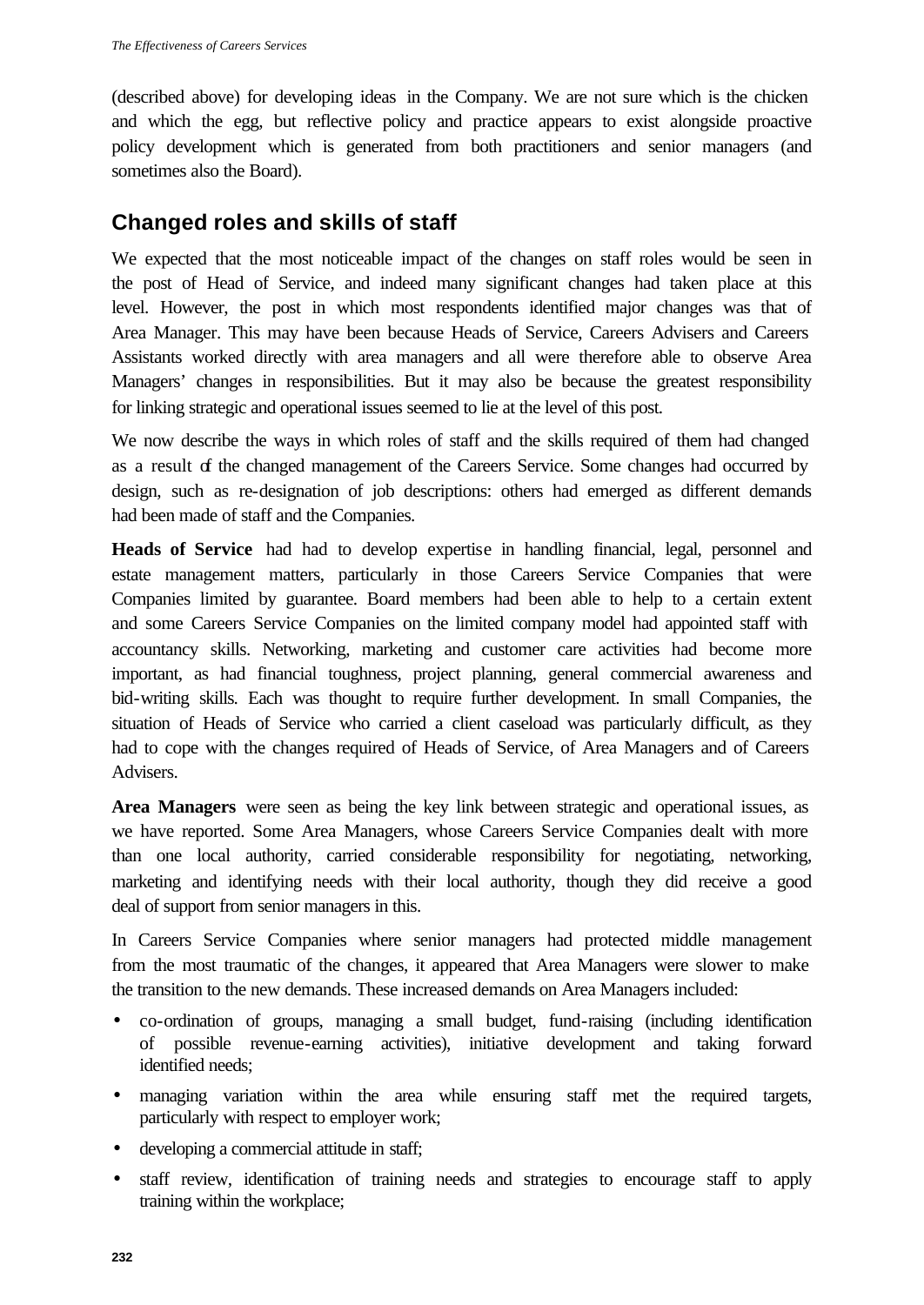- monitoring of statistics and quality assurance; and
- ensuring that strategic policy and operational delivery informed each other through the identification of client and area need.

At the same time as these demands were being increasingly made of Area Managers, many Careers Service Companies were "de-layering" their organisation and removing the post of Senior Careers Adviser, a post that had effectively functioned as a depute or back-up to the Area Manager.

**Careers Advisers** were thought to have seen fewer changes in their work than had other grades of staff. Becoming more accountable through having to meet targets was the most noticeable difference. Some respondents also pointed to a culture change that was requiring Careers Advisers to be more proactive in their work. However, it was Careers Advisers who were thought to need most skill development and attitude change. This perhaps reflects our observation that up to this point most change had happened at Company level in the development of a business orientation, and that the changes had impacted least on professional careers guidance issues.

The development needs of Careers Advisers included:

- to develop a more conscious rationale for their professional work and to be able to justify their activities on this basis;
- to develop assertiveness skills eg to say "no" to schools when necessary;
- to work co-operatively with schools in the design and review of careers education provision, and to negotiate with school colleagues an appropriate role for the Careers Adviser in careers education;
- to be flexible enough in interpersonal skills to make formal presentations to other agencies, to develop good working partnerships in informal situations, and to be able to facilitate informal group work with the most vulnerable clients;
- to identify the needs of individuals and groups of clients and appreciate their role as the key marketing link to the Careers Service Company on behalf of the client;
- to review the impact of their work in both qualitative and quantitative terms and to understand the implications of statistics;
- to think strategically when reviewing their professional work; and
- to develop commercial awareness and keep their eyes open for income-generating opportunities.

We would suggest that the most effective Careers Advisers would have shown most of these skills in the past. However, the particular emphasis coming through in the research possibly results from the realisation that poor professional practice is more exposed in Careers Service Companies where staff review, targets and increased customer feedback are in place. The effective Careers Adviser had always been the "antennae" of the Careers Service, picking up quickly on client need and on issues at the interface between education, training and work. "A Guidance Framework" encouraged Careers Service Boards to set strategic priorities based on identified need and all grades of staff needed to contribute to this. Our respondents suggested that many Careers Advisers required training in order to be able to do this.

A new expectation for careers advisers was that they should have sufficient commercial acumen to identify financial opportunities.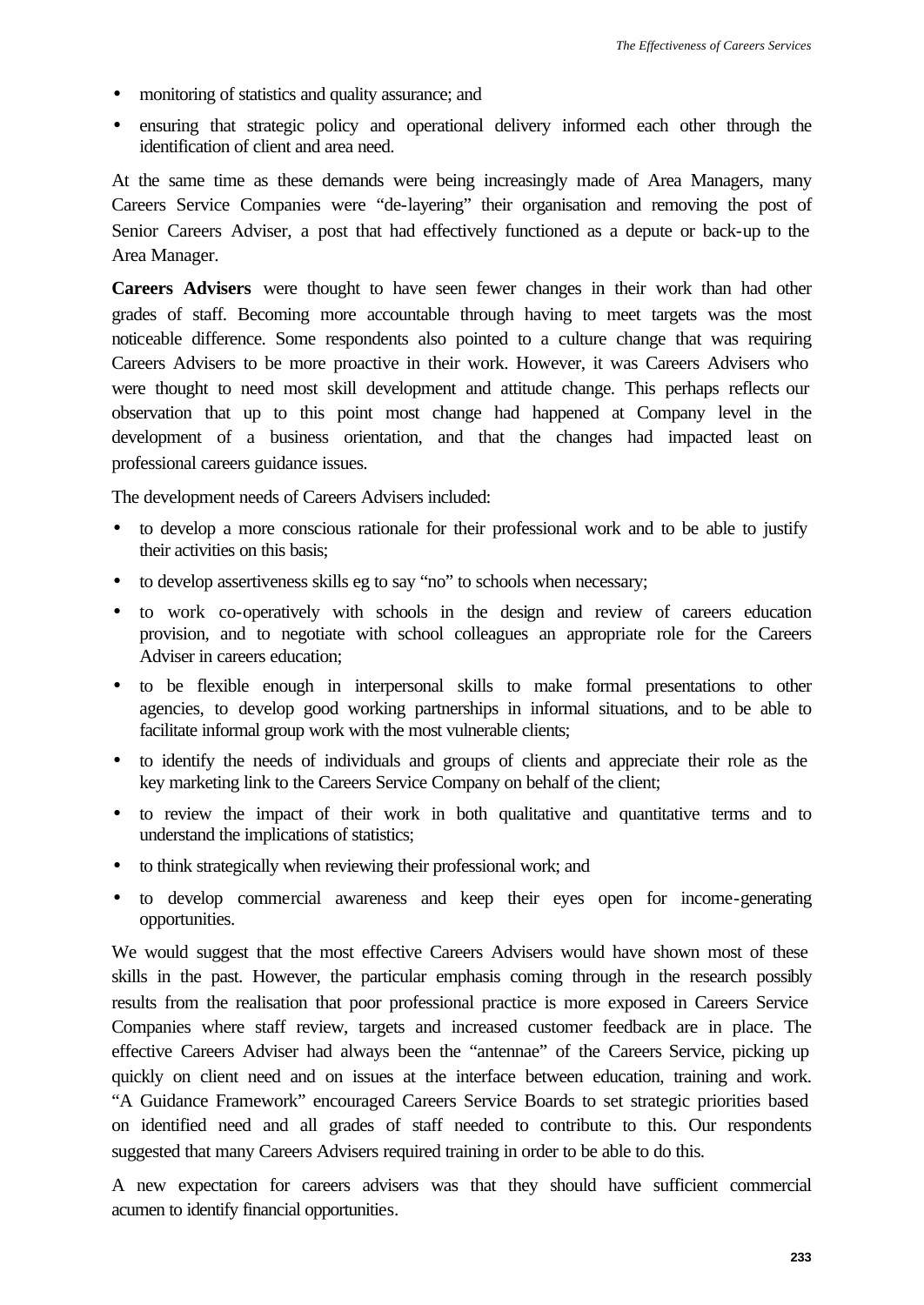*The Effectiveness of Careers Services*

It was clear that the move towards this more "business-like" approach was seen by some Careers Service Company staff, especially Careers Advisers, as having deflected attention from "guidance" issues:

*"A weakness in the current situation is that we often talk about projects, plans etc when really what we need to talk about are ethics, strategies, interviewing techniques and professional issues."*

#### **Careers Adviser**

Changes had taken place in the roles of **Careers Assistants**. In some areas, their role had been extended to deliver group work to unemployed clients or to provide placing services to pupils on school premises. One Careers Service Company had given Careers Assistants the responsibility for liaison with employers and Training Organisations, creating a technician grade of staff who would eventually be qualified to VQ level 3 in guidance. This left the rationale for Careers Advisers' labour market work based primarily on professional development. Another Careers Service Company planned that Careers Assistants would take over much of the routine work of Careers Advisers with unemployed young people.

One Careers Service Company had re-graded its Senior Careers Assistants, changing their role so that they deputised for Area Managers and were largely responsible for the area's work with unemployed clients.

Development of ICT skills was likely to be needed across all Careers Service Company staff. This included the skills needed to access the Internet and to design web-sites (or as a minimum, an understanding of how information and advice might be conveyed using this medium).

# **Variation within and across Careers Service Companies**

One of the key aspects of the research brief was to identify the extent of variation across Careers Service Companies in Scotland. We have already addressed a number of aspects of variation in previous chapters. In this section., we focus specifically on variations across Careers Service Companies in philosophy, policy and professional practice and in tackling management issues.

Careers Service Company staff, both Heads of Service and practitioners, responded in differing ways to our questions about variation in policy and practice within their Careers Service Company. Some were defensive, emphasising that they were working to eliminate variations, to ensure standardisation. Others, especially those working in Careers Service Companies that encompassed wide differences in communities, spoke of variation as either inevitable or commendable.

Our own view, which underpins our analysis in this section, is that variation in itself is neither good nor bad. The issue is whether it is appropriate or not. This depends on the extent to which variation is based on systematic identification of client need and whether it delivers consistency in the quality of *outcomes* for clients, rather than being focused on the consistency of *inputs.*

We found evidence of variation based on client need in a number of situations. In other situations, variations were the result of a deliberate policy to give different area offices the responsibility for development work on a topic of interest to individuals and relevant to the Company. In one Careers Service Company, for example, one area had particular interests in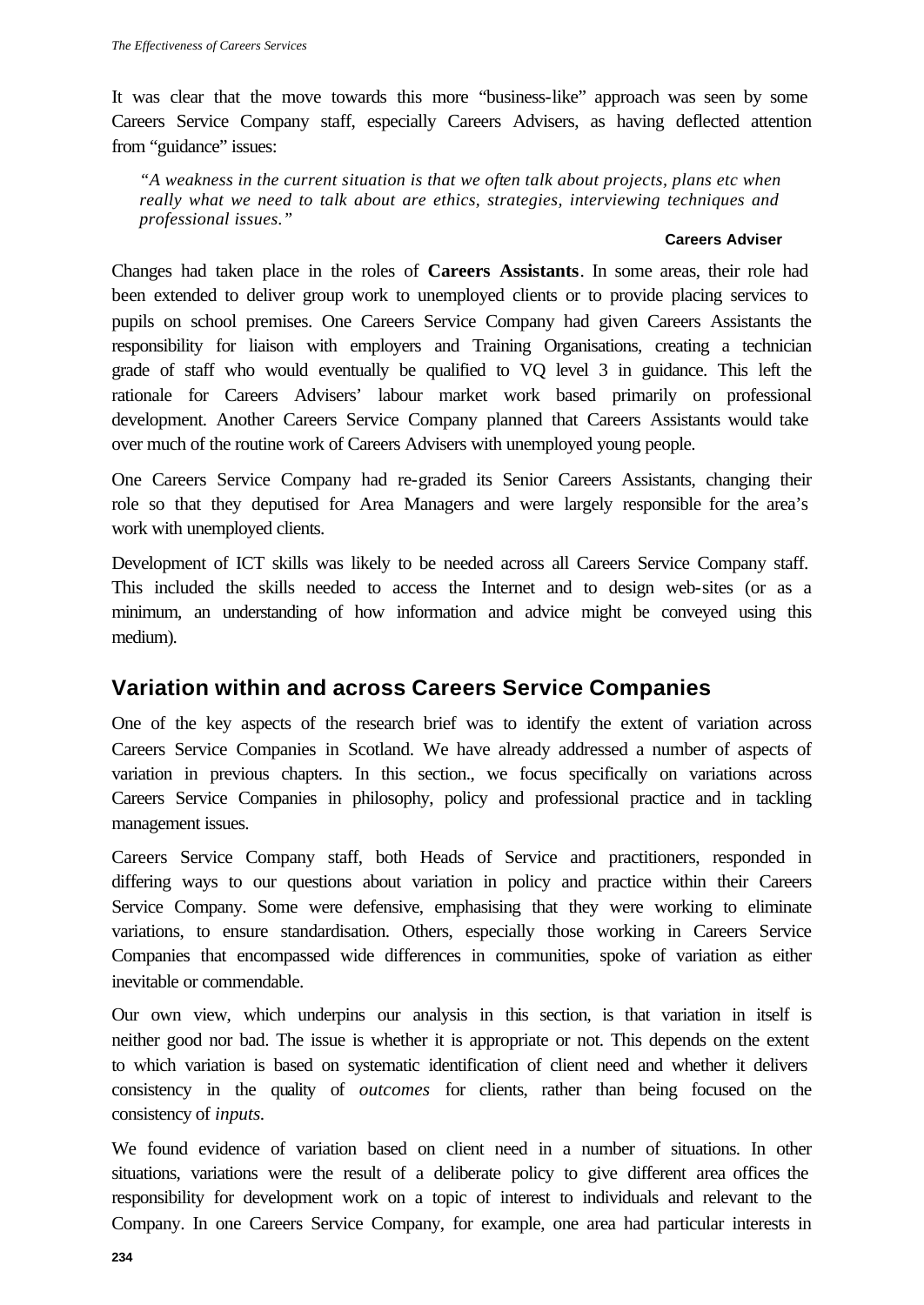work with travelling people, another in work with adults, another with special needs and the fourth with ICT. This was one way to ensure a level of autonomy that developed policy and professional practice within the context of an overall company plan.

However, we also found a lack of variation where client need was different. Some of this variation appeared to arise from an individual member of staff's preferred way of working or from how different areas within a Careers Service Company had decided to work. This included the extent to which Careers Advisers in an area delivered the service through group work, the priorities they chose for employer visits or the particular approach they took to school interviewing systems. Other variations seemed to be based on what suited organisational convenience, most obviously of schools and Careers Service Companies themselves, rather than the careers guidance needs of clients or client groups.

The varying geography of Scotland was a source of variation but the effect was not as straightforward as might be first expected. The majority of Careers Service Companies had rural areas to cover although the problem was more significant for some who faced a major challenge to ensure equality of access across rural and island areas. But it could not be assumed that the delivery of services in an urban area was less complex: reaching clients in peripheral housing estates with high numbers of disaffected clients was equally difficult. Nor were rural areas exempt from having pockets of disaffection where physical distance and psychological isolation combined to create major difficulties for young people and those advising them. Each Careers Service Company could produce a convincing argument why the special problems of its area required extra funding and attention.

#### *Variation in aims and philosophy across Careers Service Companies*

Mission statements across Careers Service Companies in Scotland showed very few differences in the stated aims and philosophies and so we were interested in trying to identify the particular aspects that a Company might give priority to within its overall mission statement.

To get a flavour of Companies' priorities, we asked Heads of Service and Careers Advisers to compare their own Careers Service Company with others. We were struck by the difficulty that most found in doing this. With the possible exception of the island services whose Heads of Service could talk knowledgeably about the differences in their own approaches, respondents commented that they knew little about what other Companies were doing. Some of this was the result of commercial sensitivity resulting from the bid process, but severa1questioned how they could know this since they thought no-one was in a position to "compare and contrast" the Scottish Careers Service Companies. Previously the Careers Service Inspectors had been able to do so through the regular inspections they had carried out. The Inspectors were now operating as external auditors for SQMS but at this point not all Careers Service Companies had been through this process. There were also thought to be insufficient opportunities for policy and practice experiences to be exchanged. Several partnerships across Careers Service Companies had been formed, but these were the exception rather than the rule. On the whole, Careers Service Companies worked in isolation from each other. It was perhaps inevitable that Careers Service Companies would be focused quite closely on their own operations at early stages of the contract period.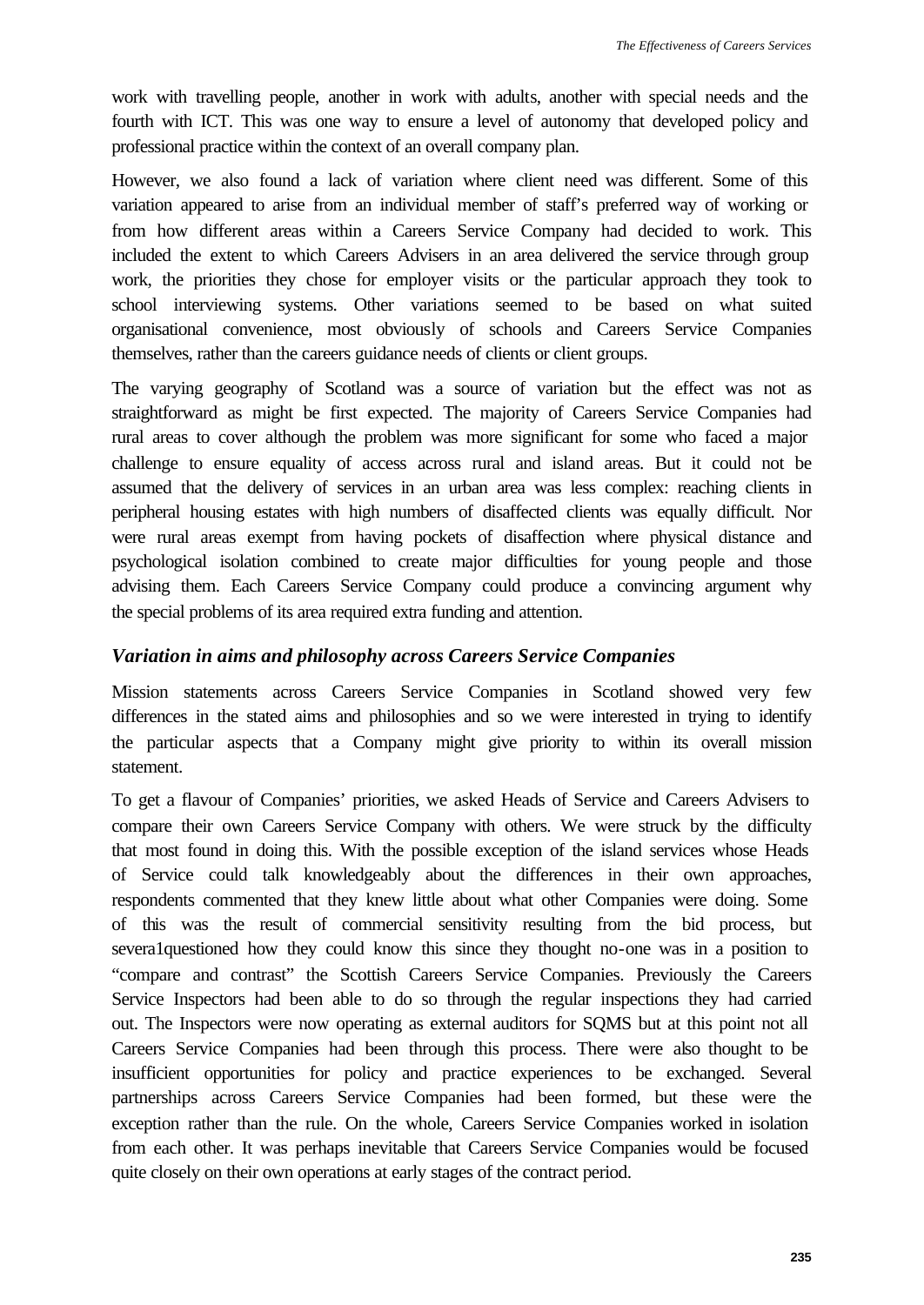*The Effectiveness of Careers Services*

When we analysed Company documentation, bid details, business activity rates and interview responses, we were able to identify different emphases in philosophy or approach. It is important to note that all companies had similar aims, for example, all listed "equal opportunities" as an aim. However some Careers Service Companies put strong emphasis on a particular point, for example, two Careers Service Companies had a particular focus on race and special needs issues within the overall equal opportunities aim. Similarly, lifelong learning was a key driver for one Careers Service Company, independent of the extent to which the Company was involved in adult guidance. Another clarified the key Company aim as:

*"To be recognised as the key provider of guidance in this area, that's why we've appointed a marketing manager."*

#### **Head of Service**

*"The mission statement is about providing a service to everyone in x [names the CSC], Careers Services should be fully funded for all-age guidance."*

**Head of Service**

Other Careers Service Companies showed different emphases. Some were focused on entry to employment and economic outcomes for young clients:

*"Most people want a decent living and the Careers Service should be making a small contribution to that."*

**Head of Service**

*"The basic thing is to help move young people into the right jobs and to help them to stay in jobs"*

**Head of Service**

Perhaps a slightly different underlying philosophy was:

*"Careers Advisers should be helping young people to get into something valuable for the community that makes them contributing members of society."*

#### **Careers Adviser**

Another identifying feature of some Companies was an emphasis on education/industry liaison (and the work of the Education Business Partnership) as central to both practice and policy in careers guidance.

A common aim was to maximise contact with clients, but this was expressed (and met) in different ways. For some Careers Service Companies, face to face contact was the most obvious way:

*"We're trying to maximise the number of staff in face to face contact with clients"* 

**Head of Service**

*"The ideal is, of course, 100% penetration rate."*

**Head of Service**

The individual interview was the key method of delivery of vocational guidance for many:

*"The individual interview will still be strongly valued. If the Careers Service were to be a totally private organisation it's the individual interview clients would pay for because they want that personal support and advice. It's staggering how low the penetration rate is in X [names another CSC]. If Careers Advisers are not there to interview and give advice, what are they there for? They are withholding the expertise of Careers Advisers from young people."*

**Careers Adviser**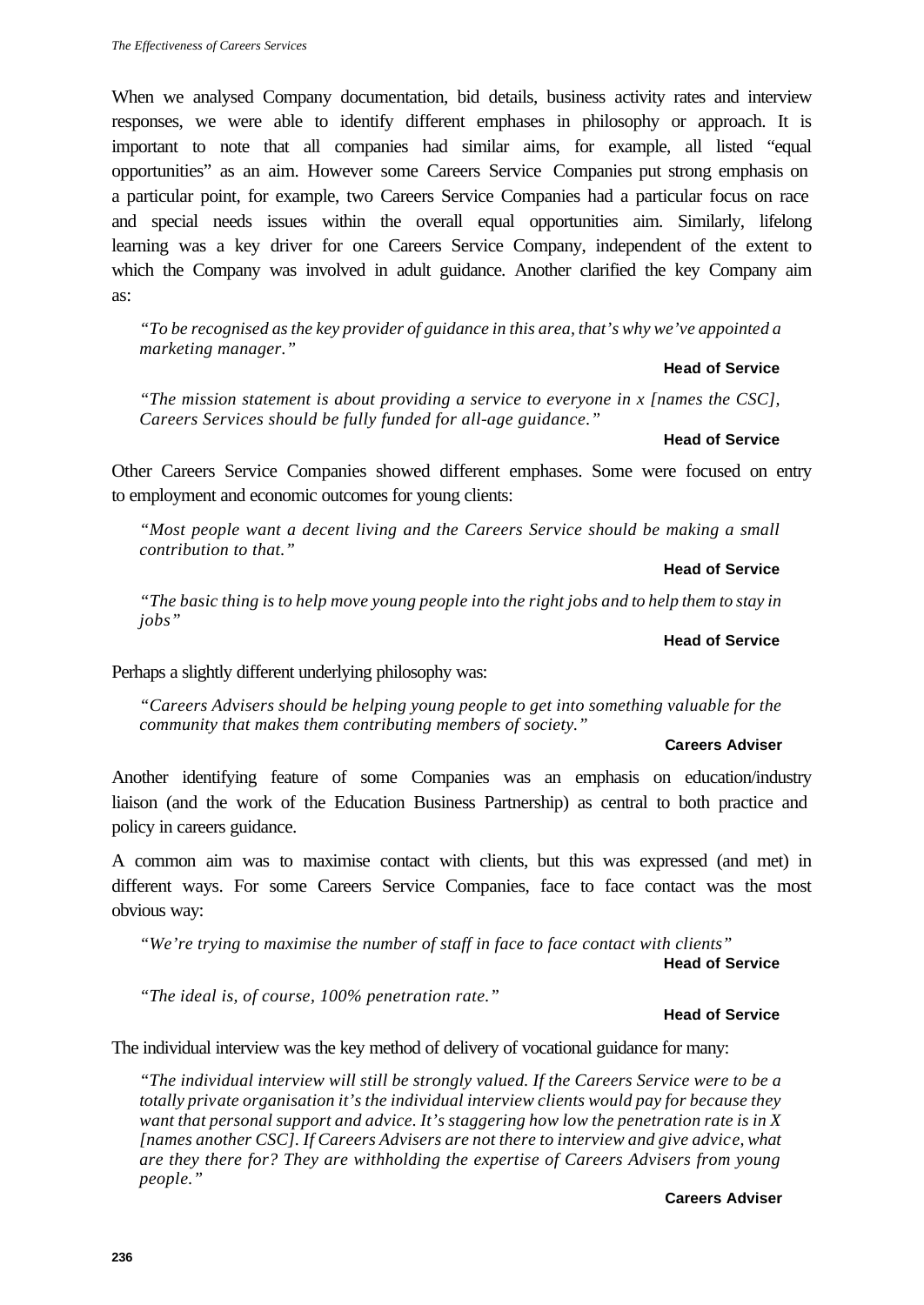Another view, at the other end of the spectrum on penetration rates and interviewing, was:

*"Vocational development is a normal healthy process. If you have careers education, good information and the chance of work experience you don't necessarily need a one-to-one input. If we don't accept that then why are we doing what we are doing? The philosophy of x [names careers company] is that many don't need a one-to-one interview".*

#### **Head of Service**

Maximising contact outwith the school setting was tackled in contrasting ways by Careers Service Companies who had put a particular emphasis on this as a Company aim. One Company had increased the number of offices and caller stations to bring staff as close to customers as possible and to ensure that *"client contact is within their own communities".*  Two had centralised and reduced the number of offices, adding caller stations, and in one case a freephone line, to provide local access.

There was little variation across Companies in what they foresaw as challenges and future development areas. Developments in adult guidance, in partnership with others, and in information technology were commonly seen as important. Developments to increase integration and partnerships with other Careers Service Companies and local community agencies were envisaged.

#### *Variation in provision and practice within Careers Service Companies*

Our analysis of internal variation suggests that the majority of Careers Service Companies had some or considerable variation in their delivery (nine: some; five: considerable). The remaining three showed little variation. Most practitioners identified higher levels of variation in delivery than did Heads of Service.

The development of procedures and systems for SQMS had had the effect of standardising some aspects of delivery across all client groups. Standardisation between area teams was favoured by managers in some Careers Service Companies because it allowed staff to be more transferable across areas, made quality assurance and administration easier and stopped too much energy being used on "reinventing the wheel". However, it was also thought to reduce feelings of ownership and to make it more difficult to manage and motivate staff.

The completion of action plans was the aspect of professional work most likely to be the subject of attempts at standardisation. An aspect of variation that was commonly criticised was where areas and individuals ignored the Careers Service Companies corporate housestyle when producing promotional material or in individual communications with clients.

#### *Variation in the service to schools*

Most Careers Advisers reported variations in approaches to school work, comparing themselves to others, and their own work in one school to that in another, and they took a mainly positive view of it. For some, variation was related to their professional autonomy which, as we discussed earlier, was viewed as essential to respond to client need. In other cases, variation arose from the individual Careers Adviser's interests and skills:

*"The nature of what's done in schools depends on who is doing it."*

#### **Careers Adviser**

Nevertheless, while the Careers Adviser's personality and approach might lead to variation in work in individual schools, the school's approach was thought by Careers Advisers to be a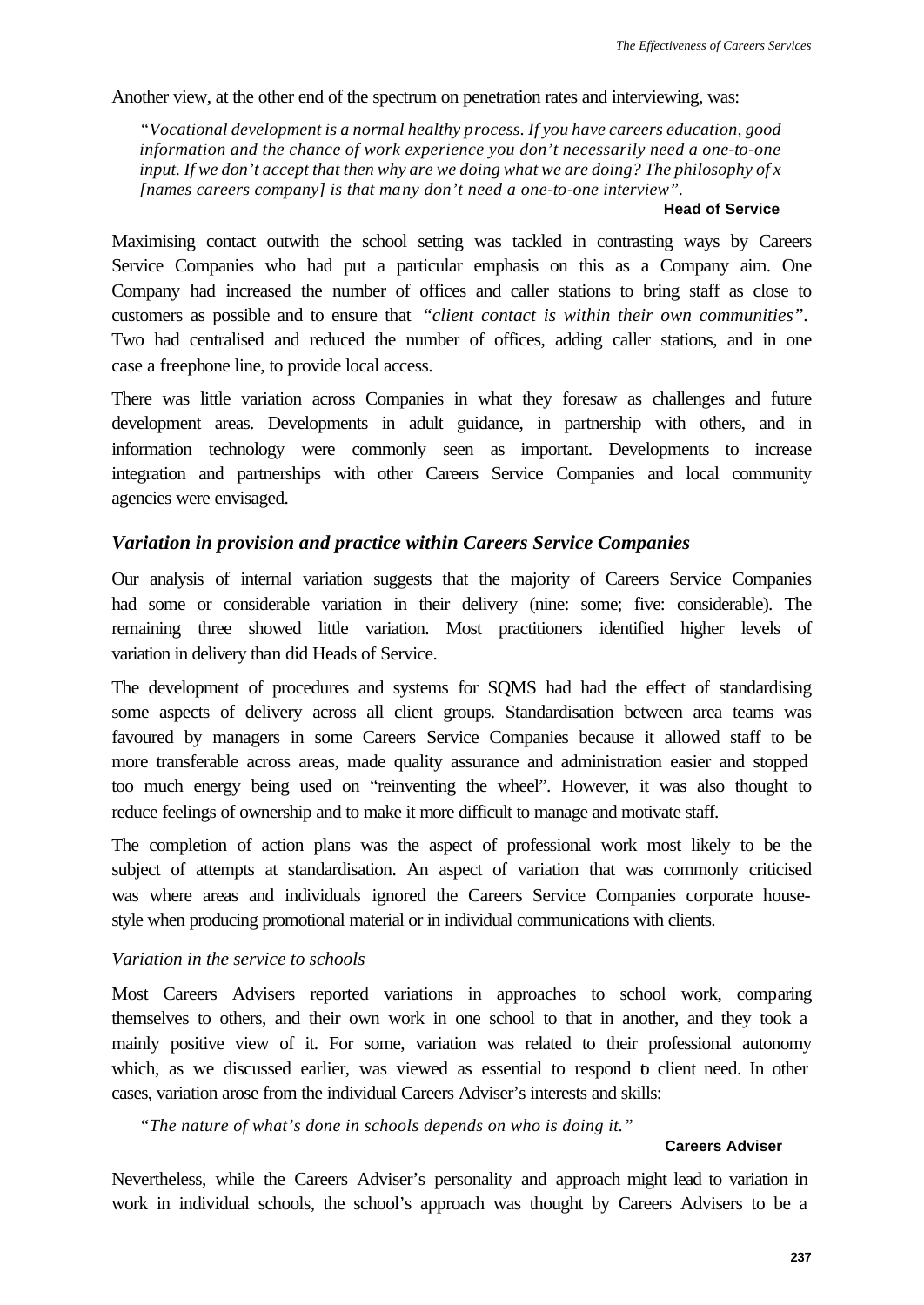more significant factor in explaining school level variation. Careers Service Companies' input often varied across schools within their Company as a result of a number of factors which might include:

- the level of efficiency of the school administration and guidance systems, particularly concerning the practical organisation of interview and group sessions;
- the extent, timing and quality of careers education;
- the availability of ICT in schools for pupils and staff;
- changes in school staff year by year;
- the location of the school;
- the level of formality in school relationships; and
- the extent to which schools were proactive in their use of the Service Level Agreement to initiate change.

Careers Advisers, in particular, tended to give considerable emphasis to the role of the schools when accounting for variation. But we would suggest that they underestimated the impact of the Careers Adviser in the individual school, especially in stimulating appropriate demand for interviews and for other items on the Careers Service menu.

Although Education Departments had different policies and development plans, these were of very limited significance compared to school level factors in explaining variation in Careers Service Company work across schools. Where a Careers Service Company worked with multiple local authorities, it was their different policies on community and economic development and on deprivation that caused variation in Careers Service work rather than their policies on education. This may perhaps be a sign of the changing Careers Service-local authority relationship we noted earlier in the report.

#### **Variation in the service to post school clients**

We had expected that some aspects of the service to post-school clients, such as the review of Line 9 registrants (ie those covered by the guarantee of training) and benefit-related issues, would require to be standardised in order to link to other agencies. But variations in work with post-school clients and the labour market were even more commonly reported than variations in work with schools. Careers Service Company staff appeared to have a different attitude to variation in post-school work than school work, being more critical of the former. Variation in school work attracted less criticism, more an acceptance or kind of resignation that this was the nature of school work.

Variation in post-school work within Careers Service Companies included:

- differences in the respective duties and responsibilities of Careers Assistants and Careers Advisers in terms of work with vacancies and with the unemployed. Size of office was one reason: in smaller offices there were less clearly demarcated duties.
- differences in the extent of, and approach to, employer work. Reasons included the nature and buoyancy of the local labour market, the number of small and medium sized enterprises (SMEs) in the locality; the travel-to-work pattern; and the size of the unemployed register.
- different methods of contacting young people within the Careers Service Company area on the unemployed register. The presence of rural and outlying communities affected this.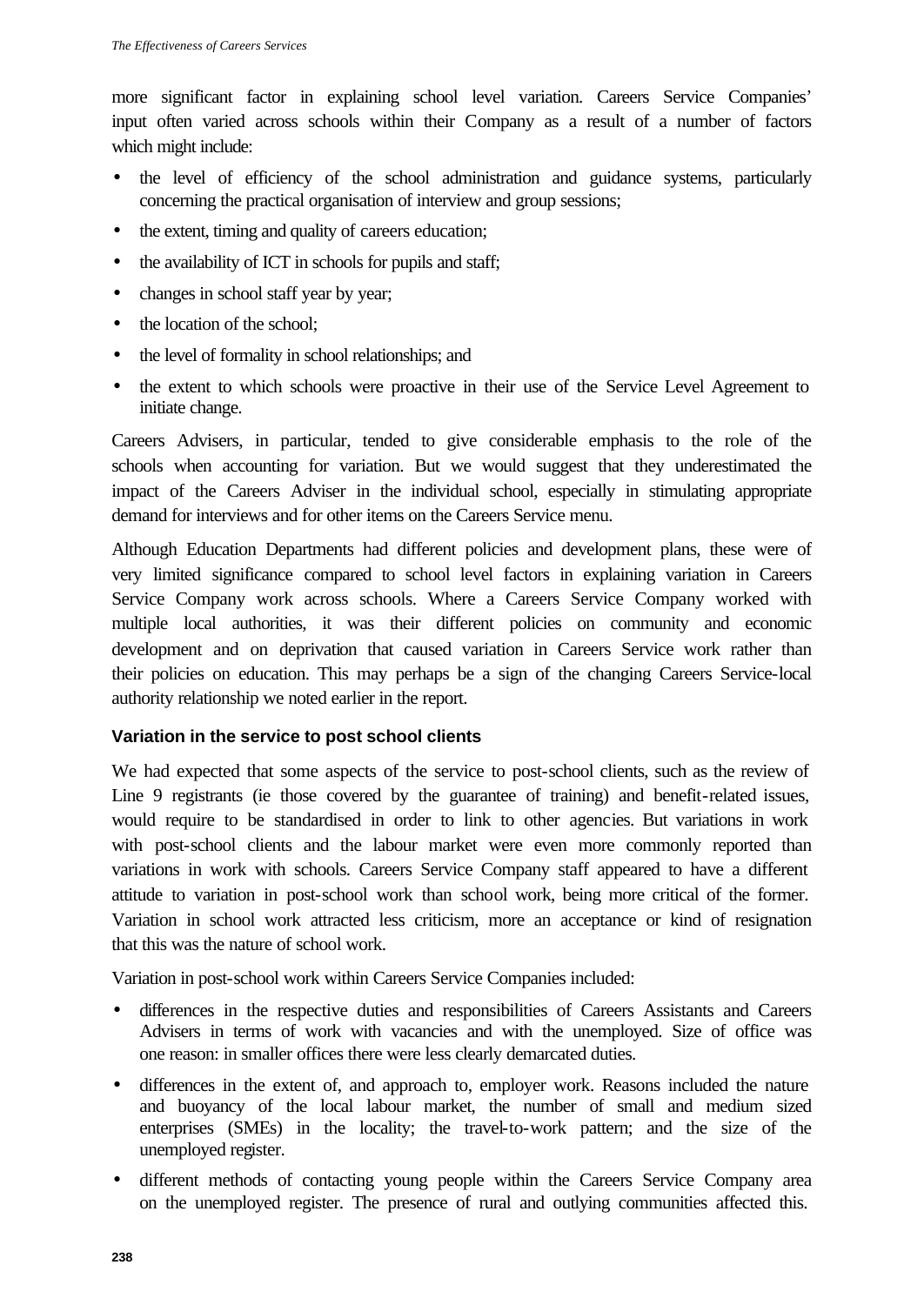For example, more work was done by telephone when clients lived some distance from the office, or where public transport was limited.

## **Guidance management information**

All Careers Service Companies put a great deal of time and effort into recording their activities but there is considerable scope to develop their use of this and other data to gain a better understanding of the pattern of usage and non-usage of its services, to identify needs and to plan provision. This is what we mean when we refer to "guidance management information". For example, guidance management information in relation to school work might include data on:

- the types of pupils who are using the Careers Service in relation to characteristics such as gender, attainment and family background;
- the types of pupils who are not using the Careers Service in relation to the same characteristics;
- the factors that tend to trigger use of the Careers Service;
- the types of pupils who get repeat interviews;
- the reasons for repeat interviews;
- the characteristics of individuals who opt to use different items on the Careers Service menu; and
- the timing of self-referral and how this relates to pupil characteristics.

Careers Service Companies already have some of this information. For example, the reasons clients have repeat interviews will be noted in their records, but the information is often not extracted and used more generally to build up a picture of how and why clients are using the service or to systematically identify who is not. Some background information on individuals, especially of non-users, would need to be collected from other sources. In the school context, Careers Service Companies should be able to negotiate with schools to get information on all pupils which they can then use to monitor who has contact with the Careers Service and who does not. In several Careers Service Companies, the IT systems being introduced would enable them to handle this sort of data from schools. We suggest that, in addition to administrative requirements, careers guidance management information requirements need to be taken into account when selecting an appropriate IT system.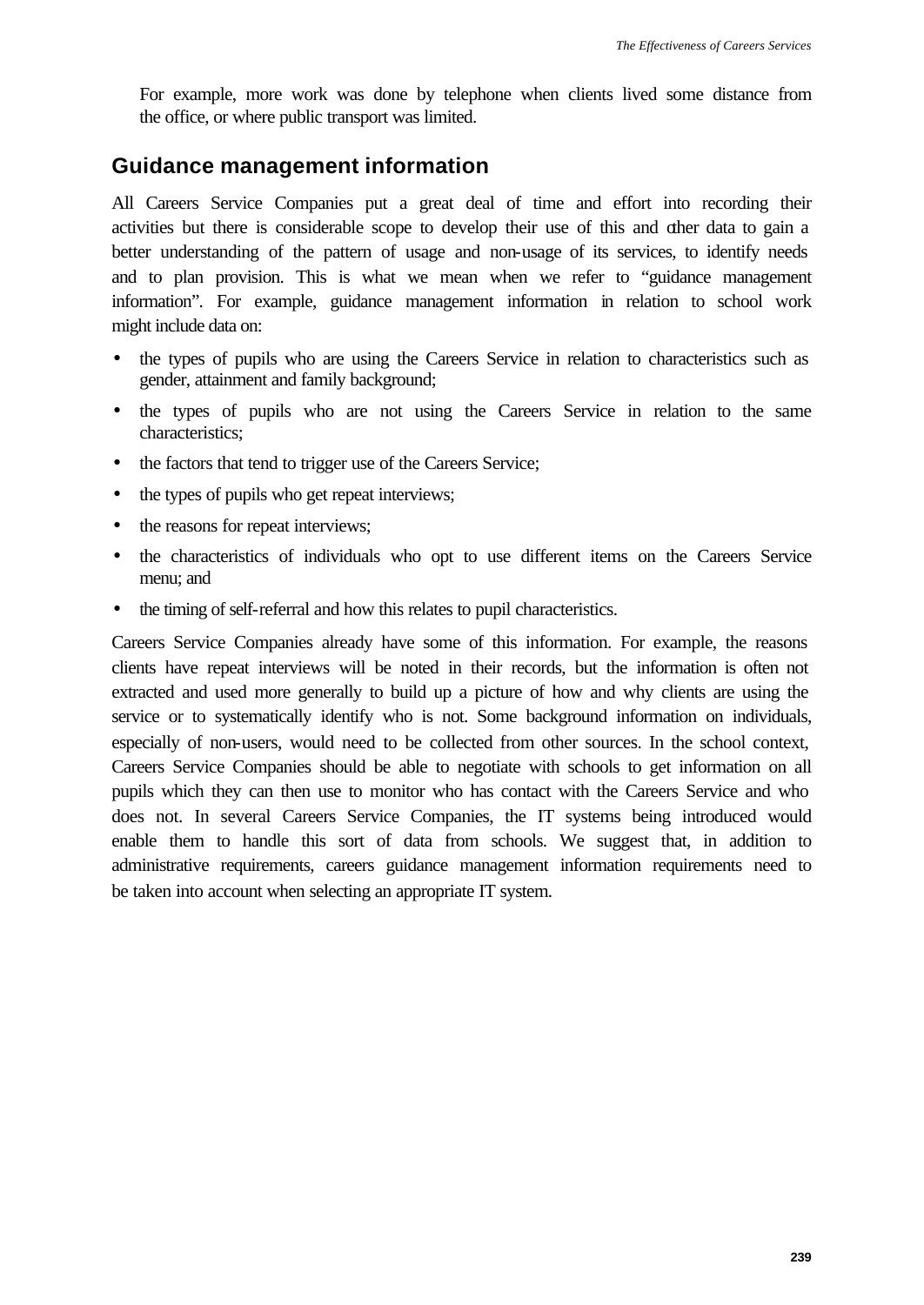*The Effectiveness of Careers Services*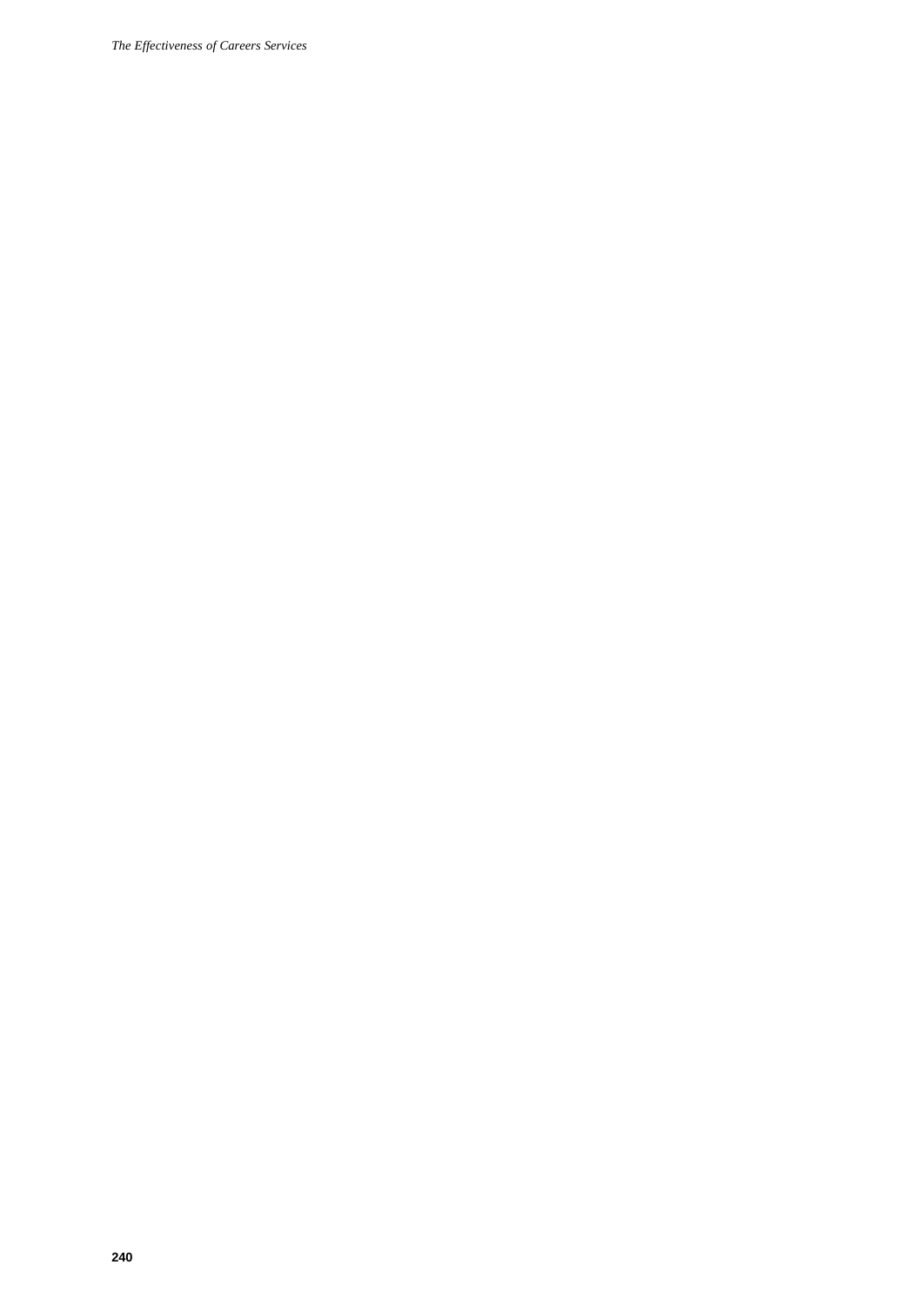# **CHAPTER 13 EFFECTIVENESS OF THE CAREERS SERVICE**

## **Introduction**

Throughout this report we have discussed various issues relating to the effectiveness of the Careers Service but in this chapter we focus directly on effectiveness and how it might be assessed. We start by defining what we mean by an effective Careers Service and then consider issues related to the role and situation of the Careers Service that need to be taken into account when thinking about its effectiveness. We go on to outline the main approaches to measuring effectiveness that are possible and discuss some of the limitations or difficulties associated with each. We then consider the current approaches that are currently being used by the Careers Service and consider their adequacy. In the final section, we outline the approaches that we have developed to measuring the effectiveness of the Careers Service as part of this research.

It is important to note that we have described what constitutes an effective Careers Service in its delivery of careers guidance and not how effective the Careers Service is within its existing resources. When we have commented in this report on aspects of delivery where there is scope for development, we have noted where this is likely to require additional resources.

# **SUMMARY AND ISSUES**

- The research brief treated impact, utility and effectiveness as three separate measures but we concluded that impact and utility are actually components of effectiveness.
- The research considered effectiveness in relation to the extent to which provision meets clients' needs rather than whether Careers Service Companies (CSC) were operating effectively within their existing resources.
- We defined effectiveness as "does the existence of the Careers Service make a positive difference to clients and to the community".
- There are particular issues in assessing the effectiveness of the Careers Service in Scotland arising from its conflicting objectives; limited control over its work and its dependence on the work of other agencies for successful outcomes.
- Different approaches to assessing the effectiveness of a careers guidance service are possible: quantitative monitoring of activities; client and stakeholder feedback; learning outcomes measures; longitudinal measures of impact; internal professional review; and external review. There are a number of limitations or difficulties associated with each.
- The systematic identification of need is a pre-requisite to the development of effective provision but, as discussed in Chapter 12, the research found little evidence of a systematic approach.
- The research found that the assessment of the effectiveness of the Careers Service in Scotland was mainly through quantitative measures of activity; SOMS and customer/ stakeholder feedback. There was limited internal review of professional practice. Several Careers Service Companies had commissioned external reviews, the impact of such reviews was varied. Learning outcomes measures were rarely used.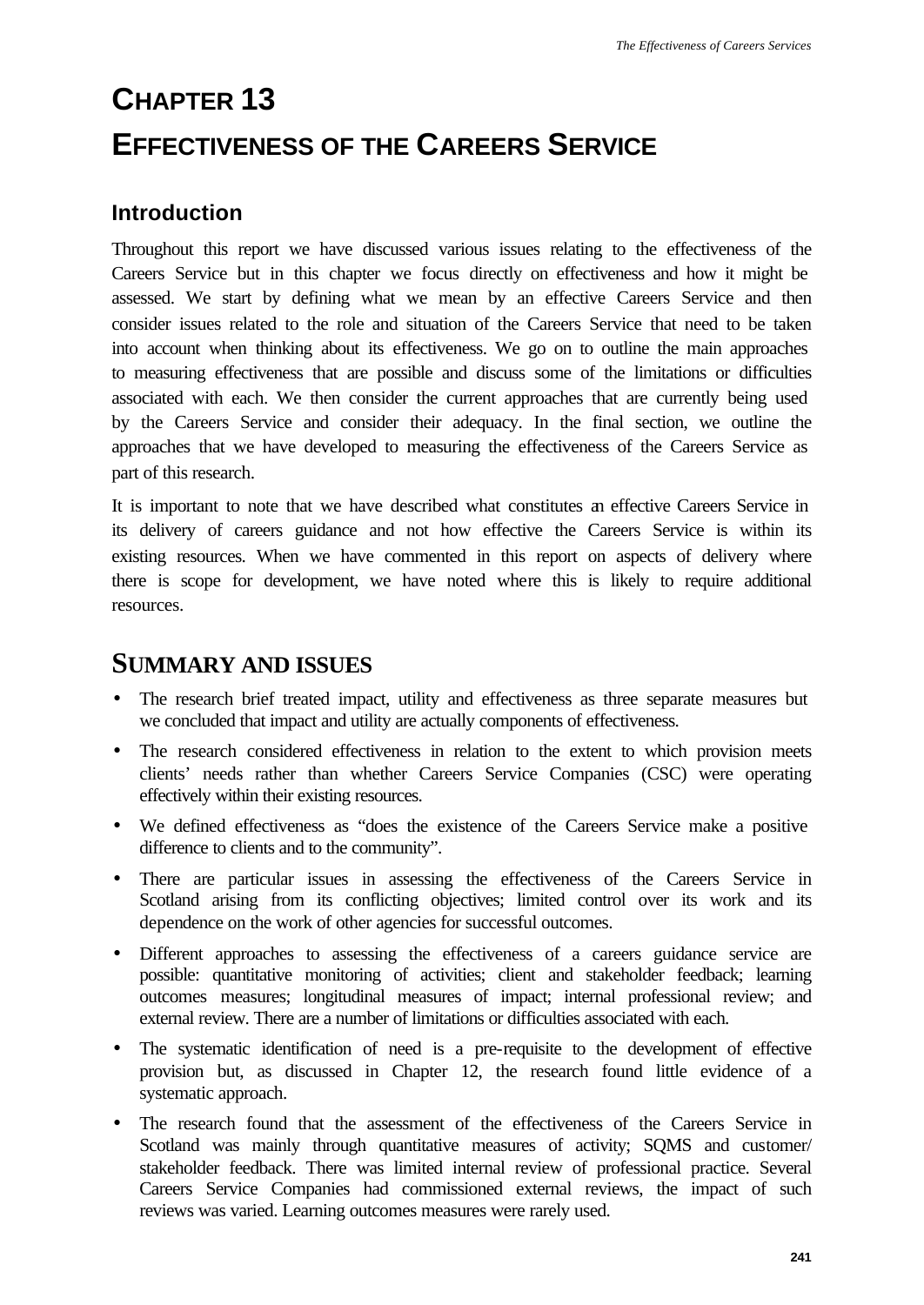- These approaches are inadequate, they do not sufficiently assess the quality of careers guidance, and are not carried out on a common and systematic basis across Scotland. Minimum standards of service to clients cannot be guaranteed.
- The research has developed two approaches to assessing the effectiveness of the Careers Service: one model is "How Good is Our Careers Service At.." and the other is a set of effectiveness descriptors covering the main areas of Careers Service work.
- Both approaches are at an early stage of development and now require further work and piloting in conjunction with Careers Service Companies.
- In developing these two approaches, we have identified a number of key attributes of effectiveness and these are listed in full.

# **DISCUSSION**

# **An effective Careers Service: a definition**

The research brief for this project separated the aspects to be measured into three headings impact, utility and effectiveness - and in our first draft of measures we tried to define what these might mean in practice. Our work on draft measures convinced us that both impact and utility were, in fact, part of effectiveness.

We have defined effectiveness in terms of **"***Does the existence of the Careers Service make a positive difference to clients and to the community*?" This requires that:

- Careers Service provision is based on identified career need;
- Careers Service provision helps young people develop lifelong career management skills and supports them in shorter-term career decision-making;
- clients are able to make appropriate career decisions taking the labour market into account, and are aware of, and able to assess the suitability of, educational and training opportunities;
- clients' ideas and practices are challenged;
- there is ownership of decisions by clients;
- clients express a readiness to use the Careers Service in the future if appropriate;
- the Careers Service acts at the interface between education and work to promote information exchange, shares and challenges perceptions and encourages the development of practical partnerships across agencies, sectors and viewpoints.

For a Careers Service to achieve this effectiveness, its provision has to be *appropriate* and others must be *aware of it, able to access it, and willing to use it*. We expand on this below.

#### **Appropriate CS provision - at the correct level, at the appropriate time(s) for different clients**

Aspects of this include:

- the ability to respond flexibly to demand within an appropriate timescale;
- clients perceive the Careers Service to be useful to them or to others;
- other agencies perceive the Careers Service to be useful to them or others;
- the nature of Careers Service work is appropriate to client needs and in line with national requirements for the Careers Service;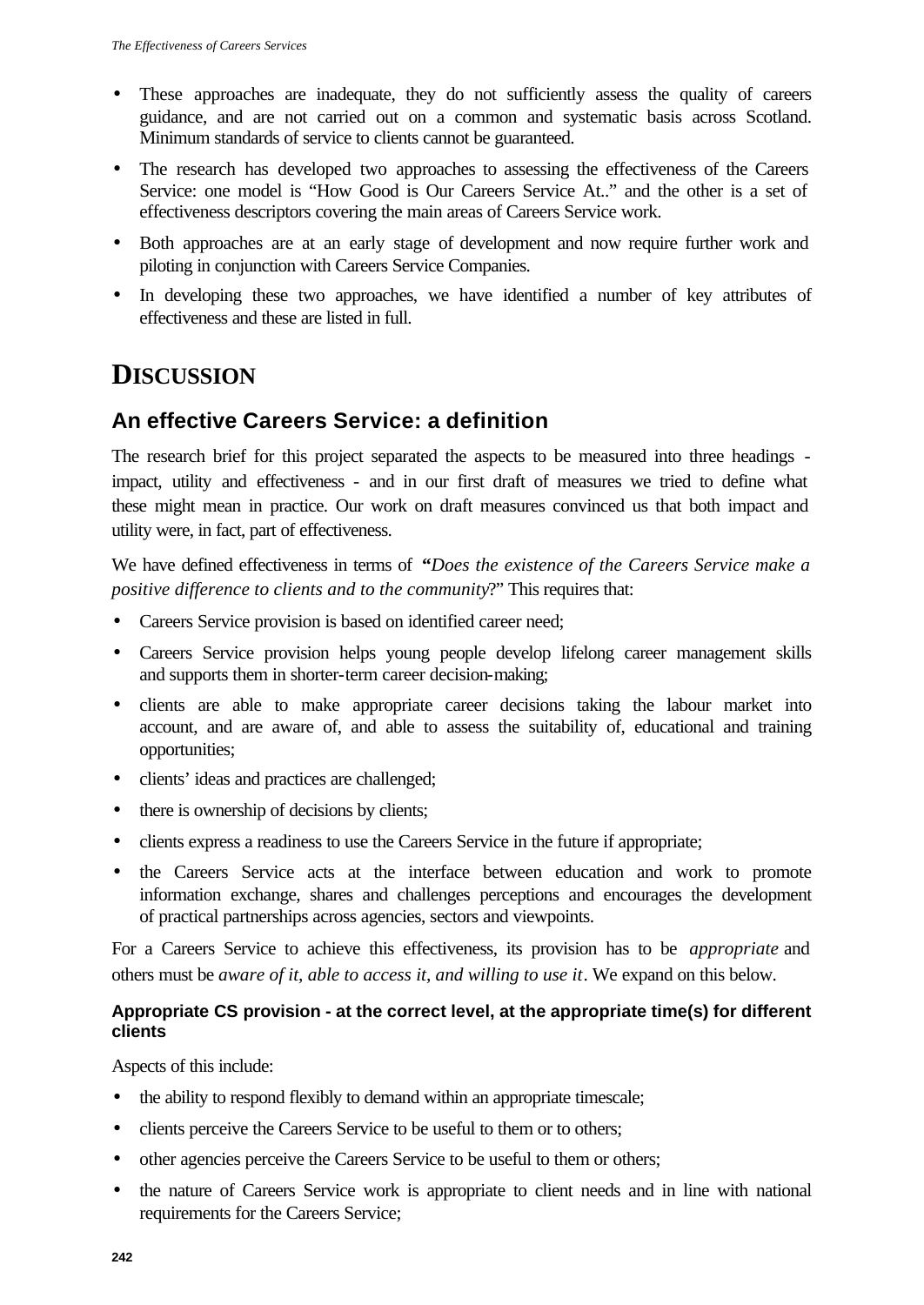- coverage is sufficient to meet demand;
- careers information provision meets clients' needs.

#### **Clients' and stakeholders' awareness, access to and usage of Careers Service provision**

Aspects of this include:

- current and potential clients, customers and relevant agencies are aware of the existence of the Careers Service and its role and functions;
- individuals and agencies appropriately access or work with the Careers Service.
- CS usage is primarily client-driven;
- CS interventions for advocacy effect change for clients and customers.

# **The effectiveness of the Careers Service: some issues**

We recognise, as do all those involved in the careers guidance field, how difficult a task it is to measure the effectiveness of careers guidance and of Careers Service work. There are issues, for example, about what is to be measured, what constitutes success, whether it is possible to establish cause and effect and how to take account of other intervening factors. In the next section we describe some of the possible approaches to measuring effectiveness and the limitations or difficulties of each. But we start in this section by considering some specific issues in assessing the effectiveness of the Careers Service.

As we have discussed in Chapter 3, the Careers Service has to work to conflicting agendas. This creates a fundamental problem in thinking about its effectiveness. Which of the (sometimes conflicting) objectives is it to be measured against? We have also noted the different expectations of the Careers Service's various client groups at a number of points in this report. There were clearly different perceptions of what was important amongst different stakeholders and how they judged the effectiveness of Careers Service work. Some schools, for example, valued the Careers Adviser who "fitted in" to the school system, and would be unlikely to view as effective a Careers Adviser who challenged the school's system. Some LEC representatives judged the Careers Service by its advocacy of the work-based route:

*"An effective Careers Service will… be impartial but try to encourage young people to enter employment with training in it."* 

#### **LEC representative**

The existence of overlapping and conflicting objectives for the Careers Service compromises firstly, the ability of Careers Service Companies to work effectively and secondly, the design of a sensible system of effectiveness measures. While it is possible to design valid and reliable measures for individual objectives, when taken as a whole some of the measures are likely to be contradictory. We would therefore note that this applies to the approaches that we have developed and which we discuss later in this chapter.

A second type of issue is that much of the Careers Service's work is not wholly within its control. The Careers Service has to work in partnership with others. This raises two issues: firstly how is the specific effect of the Careers Service to be separated out and measured; and secondly it means that the Careers Service is (at least partly) dependent for successful measurable outcomes on the work of others, for example schools.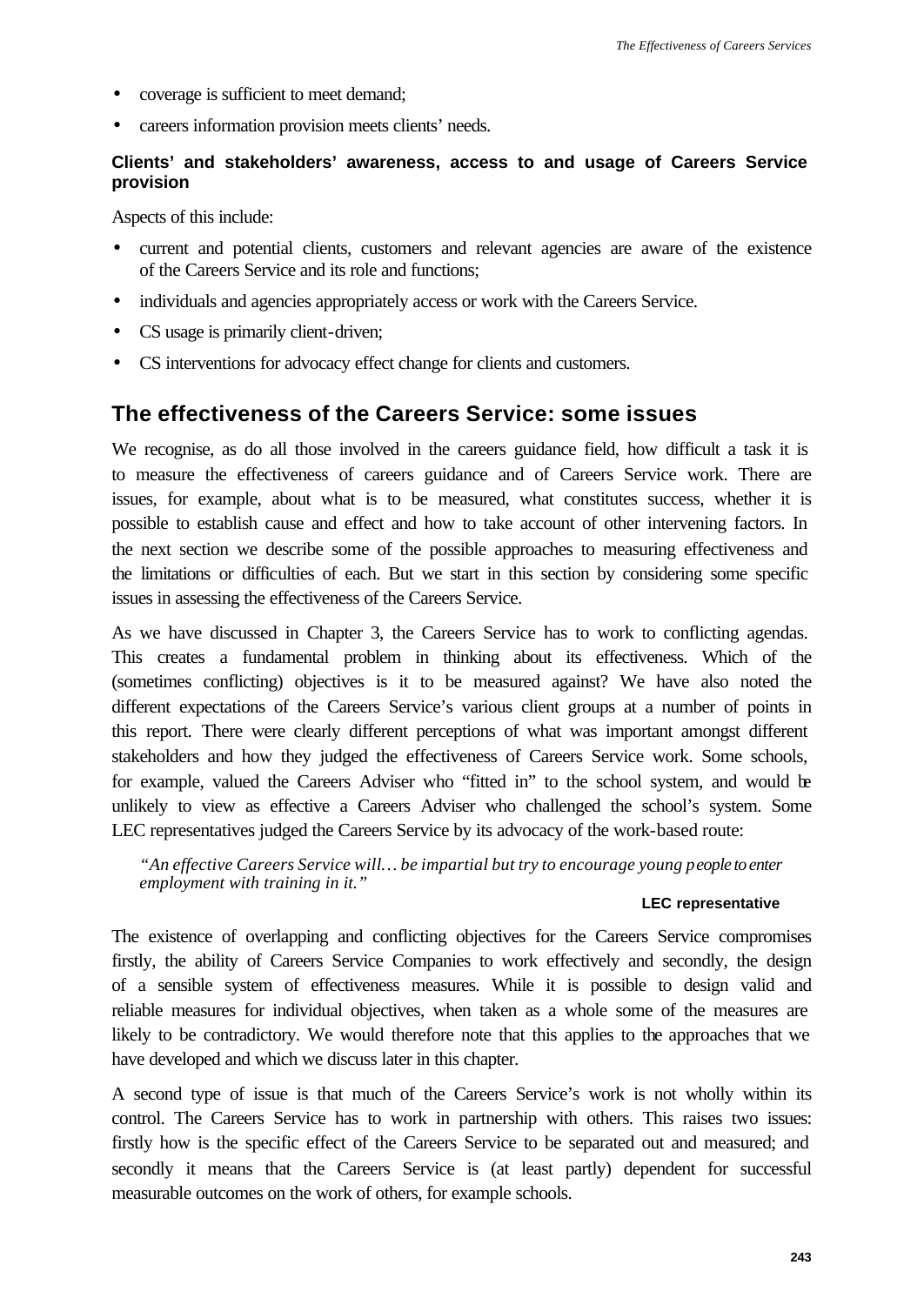The effectiveness of Careers Service work is also dependent on other factors outwith its control such as local labour market conditions and the circumstances of its client group. Careers Service guidance to young people can be supported or undermined by the advice and involvement of the informal network of advisers such as parents, family members, teachers and others influential with each individual. As one Careers Adviser said:

*"You can have the same quality of careers guidance given to two clients but have different outcomes because one young person's got more home and school support than the other."*

Is it fair to judge the work of Careers Service Companies when so many factors are outwith its control? A number of our interviewees made this point. However, there is another side to this. The truth is that, fair or not, the Careers Service is already measured informally and anecdotally on this basis, and its image, impact and credibility affected: the Careers Service has to work within the realities of the situation. Secondly, some interviewees made the point that it was the Careers Service's job to persuade other partners to support its work, and it also was its job to work with young people in the context of their informal network of advisers. It was, therefore, fair to judge the Careers Service in such a way.

*"The reason a young person didn't follow the Careers Service's advice may be to do with their degree of awareness or other influences… or it may be the Careers Service's fault for not working enough with the other influences or for not explaining the expectations of the labour market."*

#### **Head of Service**

# **General approaches to measuring the effectiveness of performance**

A number of general approaches can be identified which we outline below, considering their advantages and disadvantages (eg see Killeen and Kidd, 1992; Killeen, 1996). We give a brief overview and then describe each of them in more detail.

*Quantitative monitoring of activities (or process measures)* answers factual questions such as: "how many people, of what kind, had which type of input, when and how often?" This is most commonly a short-term measure, often gathered within a financial or school year.

*Client and stakeholder feedback (or customer satisfaction measures)* seek to answer the question: "how was it for you?" Perceptions of the Careers Service's performance, are used to get the views of users (or potential users) of the Careers Service. This may be both a shortterm or long-term measure.

*Learning outcomes measures* operate primarily in the short-term. They try to identify gains in knowledge and understanding or changes in behaviour within a short-term period (usually no longer than about a year, though usually much shorter). They look for "harder" evidence than "what clients say" about the impact of careers interventions. An example would be the issue of a "before and after" questionnaire on knowledge and understanding of the local labour market to those attending a group discussion on the subject.

*Longitudinal measures of impact* are obviously long-term, seeking to identify long-term economic, social and behavioural outcomes following careers education and guidance.

*Internal professional review and external review*. These could be either long or short term, but are characterised, in principle, by being better able to assess performance according to professional or other standards.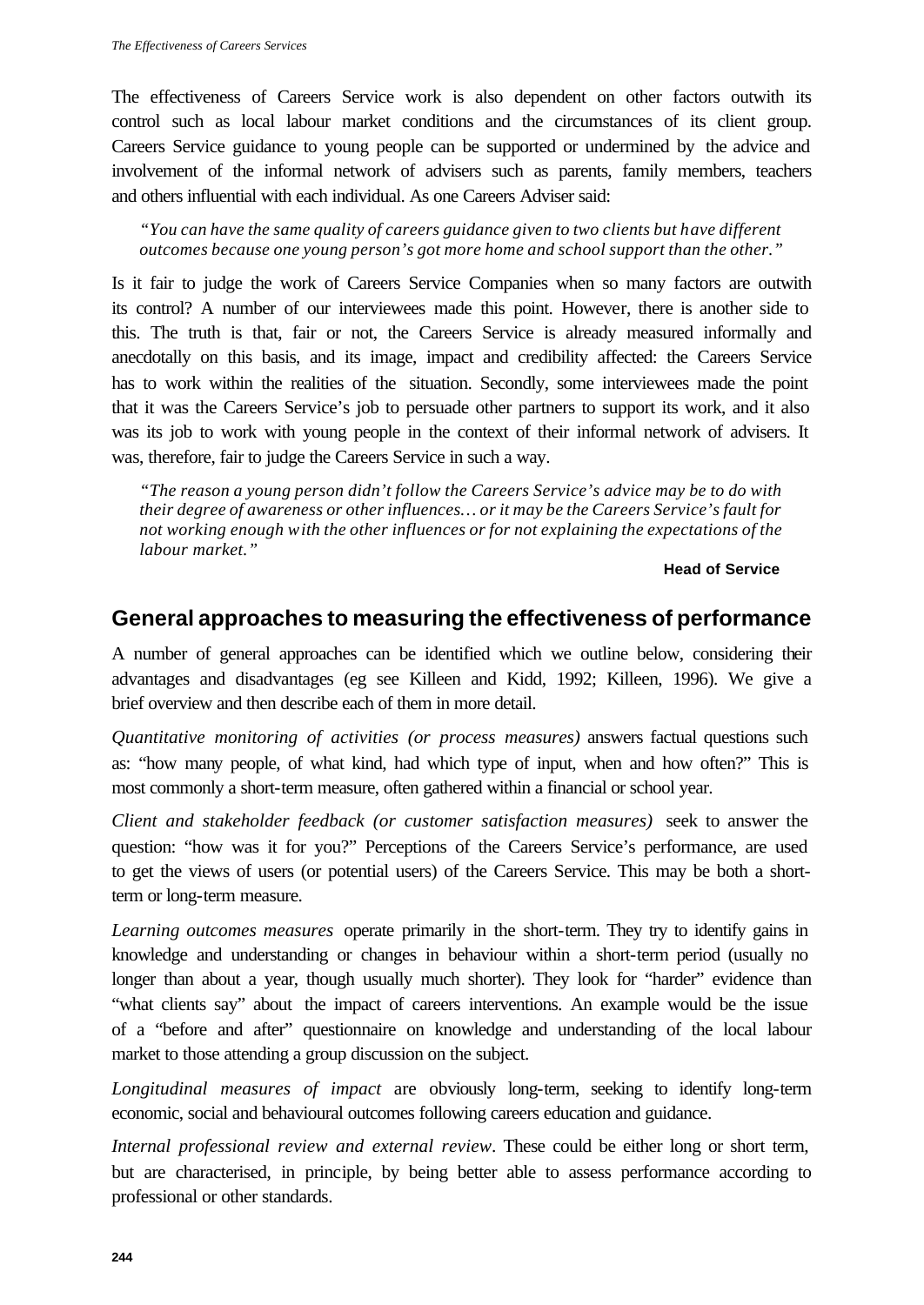We now describe each of these approaches, outlining their positive and negative features.

### *Quantitative monitoring of activities*

Quantitative monitoring of work activities is one of the simplest approaches. Such information can answer questions such as "how many, how often, when, who?" It can describe **what** happens to a certain extent, but not **how well** it happens. Measuring activity is relatively easy but provides a measure of input rather than output or outcome.

Quantitative monitoring of work activities is a requirement of the Scottish Executive contract.

A quantitative measure of activity can be combined with funding information and result in a unit cost figure for example**,** the SE and Careers Service Companies currently use Efficiency Indicators that provide unit costs for the various Careers Service activities. This approach, however, is more a measure of efficiency than effectiveness. There are also issues about whether such an approach can be used to make comparisons across Careers Service Companies. At its most basic it requires that statistics be collected on a similar basis, but we are not confident that this is the case for some Careers Service statistics. One example is the different way Careers Service Companies recorded work with core clients when that work was resourced from non-core funding. Moreover, a valid comparison depends on all aspects related to the activity in question "being equal" ie the same sort of client group, the same sort of locations and so on.

While quantitative monitoring has several limitations as a way of directly measuring effectiveness, it can provide valuable careers guidance management information that is necessary to effective provision. It is valuable to collect information on, for example, how many and what sort of clients have more than one interview, how many people self refer to the Careers Service, which sort of individuals do so and when does this tend to happen and so on? However, Careers Service Companies are not required to collect this type of information about their activities and in our experience they rarely did so.

## *Client and stakeholder feedback*

Client and stakeholder feedback is another approach to assessing the effectiveness of the Careers Service and one that has been widely implemented in recent years. The Scottish Executive issued guidance to Careers Service Companies in 1998 on measuring customer satisfaction but did not specify a particular format for this. As part of SQMS audits client and stakeholder feedback is sought, and Careers Service Boards have encouraged development in this area.

Customer feedback is typically sought via customer/client satisfaction surveys and focus groups and offers a measure of clients' perceptions of the appropriateness and value of the service to their perceived needs.

However, while it is of the greatest importance to gather the views of users (and non-users) of the service, there are a number of cautions that have to be borne in mind. Client expectations and perceptions of the Careers Service's functions will have an impact on their response. For example, clients who think a Careers Adviser should tell them what career would be best for them or who do not expect their ideas or practices to be challenged are likely to be more negative about the Careers Service's provision (Howieson *et al*, 2000).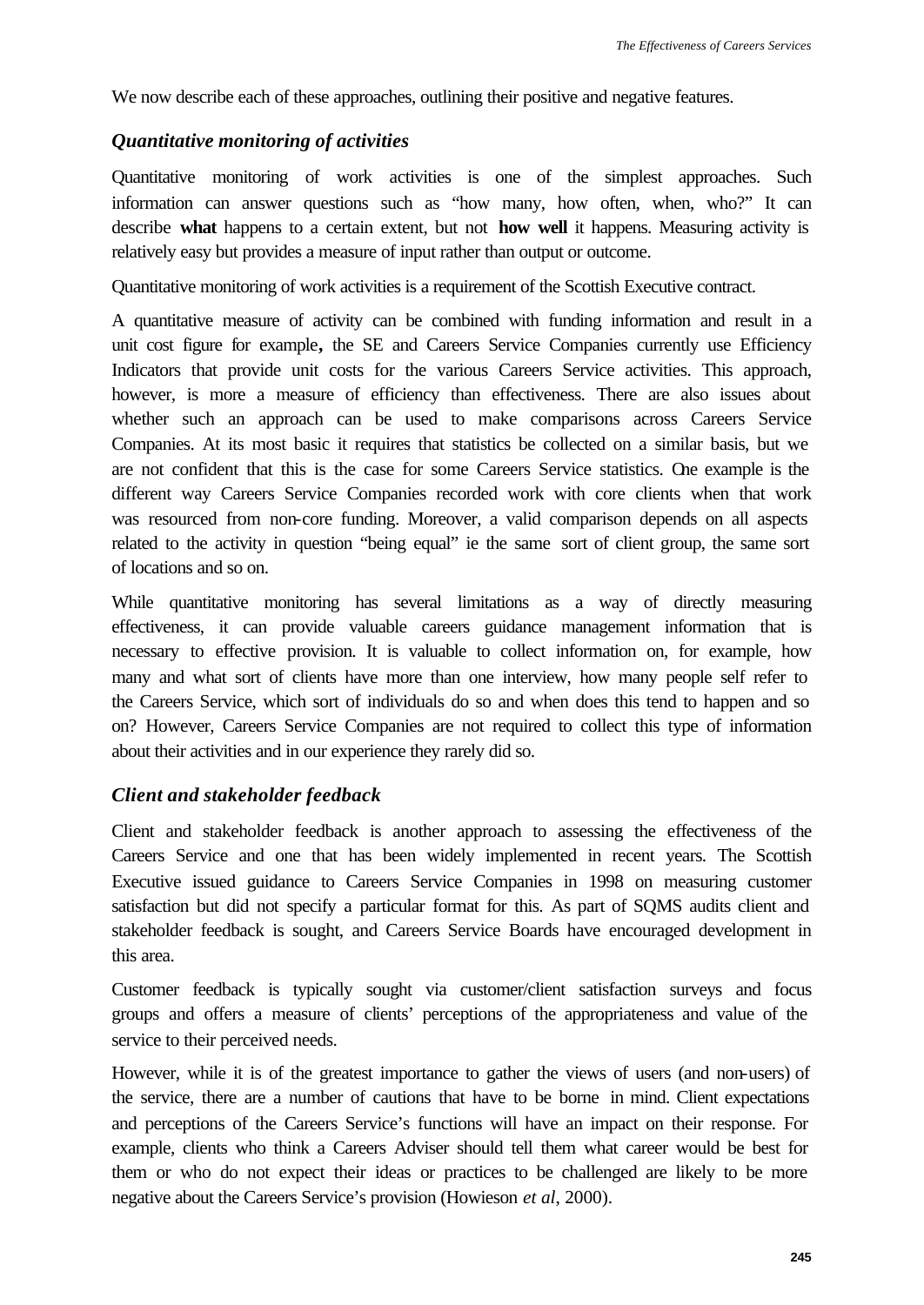Apart from clients' awareness and knowledge of the role of the Careers Service, their awareness of their own needs is another factor that can impact on the value of client feedback. Some may not be particularly aware of their careers guidance needs.

 The mechanics of how client opinion is gathered are critical. There is evidence that clients' opinion of Careers Service activities is likely to be affected by how soon after the event their opinion is sought: opinion is generally more positive soon afterwards than after a number of months. Obviously the questions asked of clients is a critical matter. In this research we have seen the importance of asking specific questions on the different aspects of Careers Service input in order to elicit anything more than superficial statements on usefulness and helpfulness. The use of more detailed specific questions is particularly important if the results are to be used to improve services.

Finally, it is often more difficult to obtain the views of non-users of the Careers Service but the views of these individuals can be particularly useful.

## *Learning outcomes measures*

Learning outcomes measures take a more short-term approach to assessing the effectiveness of Careers Service inputs. They seek to ask what changes have happened in the client's knowledge, skills, attitudes and behaviour as a result of Careers Service work. They may include "before and after" measures of attitudes and perceptions linked to specific Careers Service interventions. Some of these may be locally designed, while others may be produced by research organisations. One example of the latter is the "Profile of Guidance Outcomes" (POGO) (Morris *et al*, 1999) produced by NFER as a by-product of a range of careers education and guidance research studies. This is normed on young people, and a small number of Careers Service Companies towards the end of our research were examining its potential as a measure of learning outcomes.

Other learning outcomes measures may be behavioural. For example, do young people follow through the recommendations of their careers action plan? Following information sessions by a Careers Adviser, do young people apply at the appropriate time for opportunities, or do they actually use the careers computer or library as suggested?

Researchers have developed other instruments that have the potential to measure changes in perceptions and attitudes, such as career maturity tests. Another approach is using personal characterisations (a technique developed as part of Personal Construct Psychology) as a guidance tool and possibly as a measure of individual change. There is some interest in this amongst a number of practitioners and researchers in Scotland.

## *Longitudinal measures*

Some measures of the economic and social outcomes of careers guidance can only be taken in the long term but this is not an easy task. There are a number of methodological difficulties (Killeen *et al*, 1992; 1999):

- demonstrating causality between the Careers Service's input and the subsequent decisions and behaviours of individuals;
- the effects of careers guidance on economic outcomes are unlikely to be visible for some time;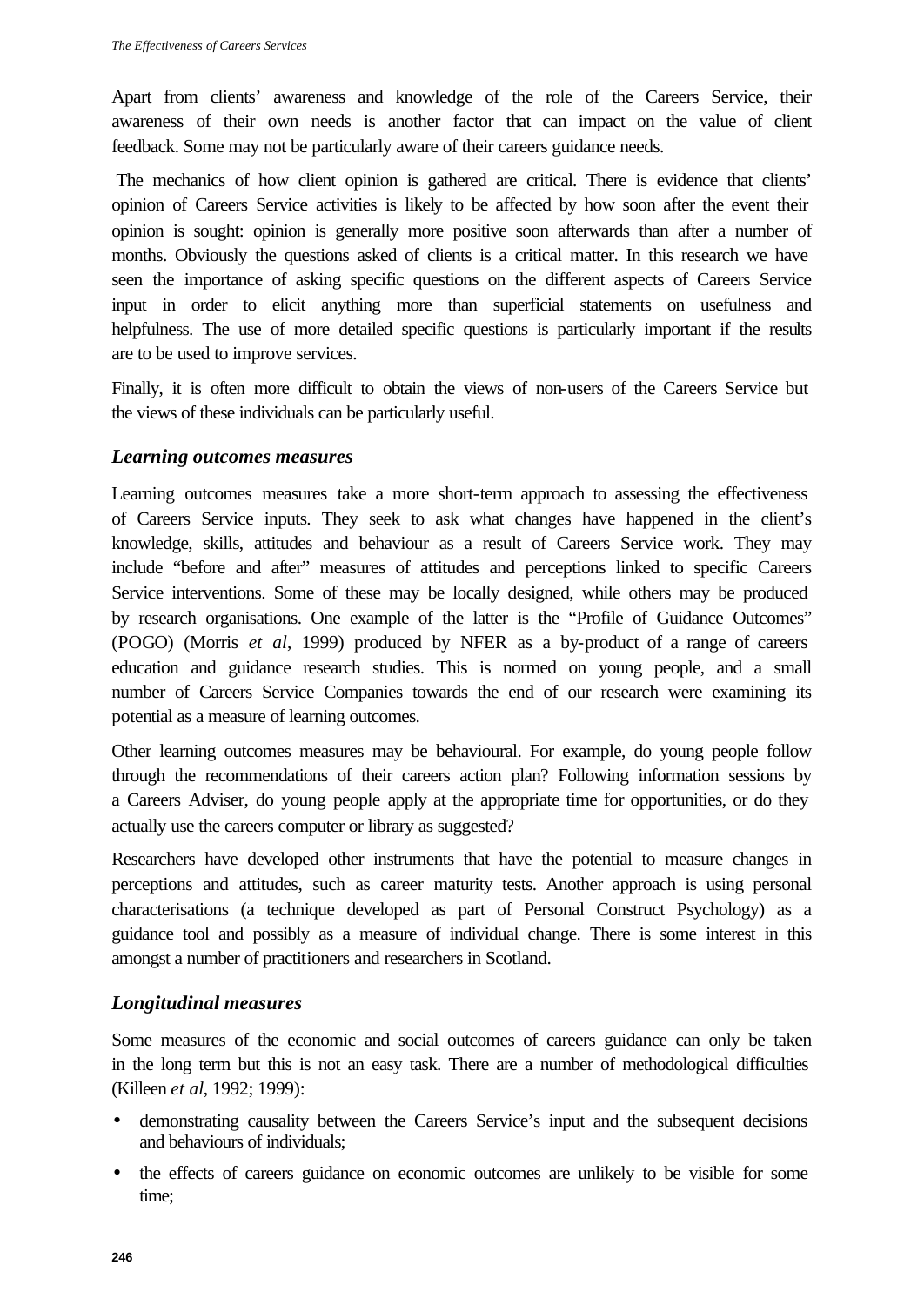- the longer the time that passes, the more other factors come into play and so there is a need to control for other variables that might have affected individual's decisions;
- if the purpose of careers guidance is to help individuals to clarify their own goals and take appropriate action, then it is difficult to find appropriate standardised criteria against which to evaluate the outcomes, as individual goals will be different; and
- controlled trials (which are the best way of separating out effects from mere consequences) are difficult to organise over longer periods as careers guidance cannot indefinitely be withheld from a control group.

There may also be a lack of realism about the extent of social and economic effects that might reasonably be expected from the current levels of interventions that the Careers Service is able to make with individuals. This lack of realism was evident in some of our interviews:

*"The economy will stand and fall by what goes on between people's ears, and guidance can help sort that out."* 

#### **LEC representative on CS Board**

and

 *"An effective Careers Service should be measured by the extent to which disaffected young people get employment."* 

#### **Board Chair**

Specially designed longitudinal studies of the effect of careers education and guidance are rare, but those such as a 30 year study in the US of the relationship between the retention and use of career skills and career satisfaction have produced definite findings (Jepsen, 1999).

In Britain existing longitudinal surveys such as the Youth Cohort Study (YCS) and the Scottish School Leavers' Survey (SSLS) can provide some data of value although they were not designed to measure the impact of careers guidance interventions. They have been used to analyse careers education and guidance issues, including the impact of careers education and guidance (Howieson *et al*, 1993; Howieson & Croxford, 1996).

 Longitudinal studies are expensive and generally outwith the resources of Careers Companies working alone, but one way forward may be to link Careers Service Companies with researchers for properly funded extended studies. Another is to add appropriate questions to existing surveys such as the SSLS to collect relevant data.

As part of this research we incorporated a longitudinal element by designing two sweeps of the cohort of young people by having two contacts, with a year between the first and second sweep. In the first survey, we were able to identify careers skills outcomes relating to inputs at stage one (as described in Chapter 5). But we were unable at the second survey to find any significant outcomes related to inputs at stage one and stage two. There are likely to be several explanations for this. The time-scale may have been too short, certainly it was too short for most social, economic or behavioural outcomes to be apparent. The sample size limited the analysis that was possible and we were not able to carry out some of the modelling that we had planned because of the sample size. We also found that even the sophisticated modelling techniques that we used were not able to cope with the complexity of the analysis that was sometimes required. It may also be the case that the questions used were not sufficient to identify outcomes. This experience illustrates some of the difficulties involved in the design of longitudinal studies.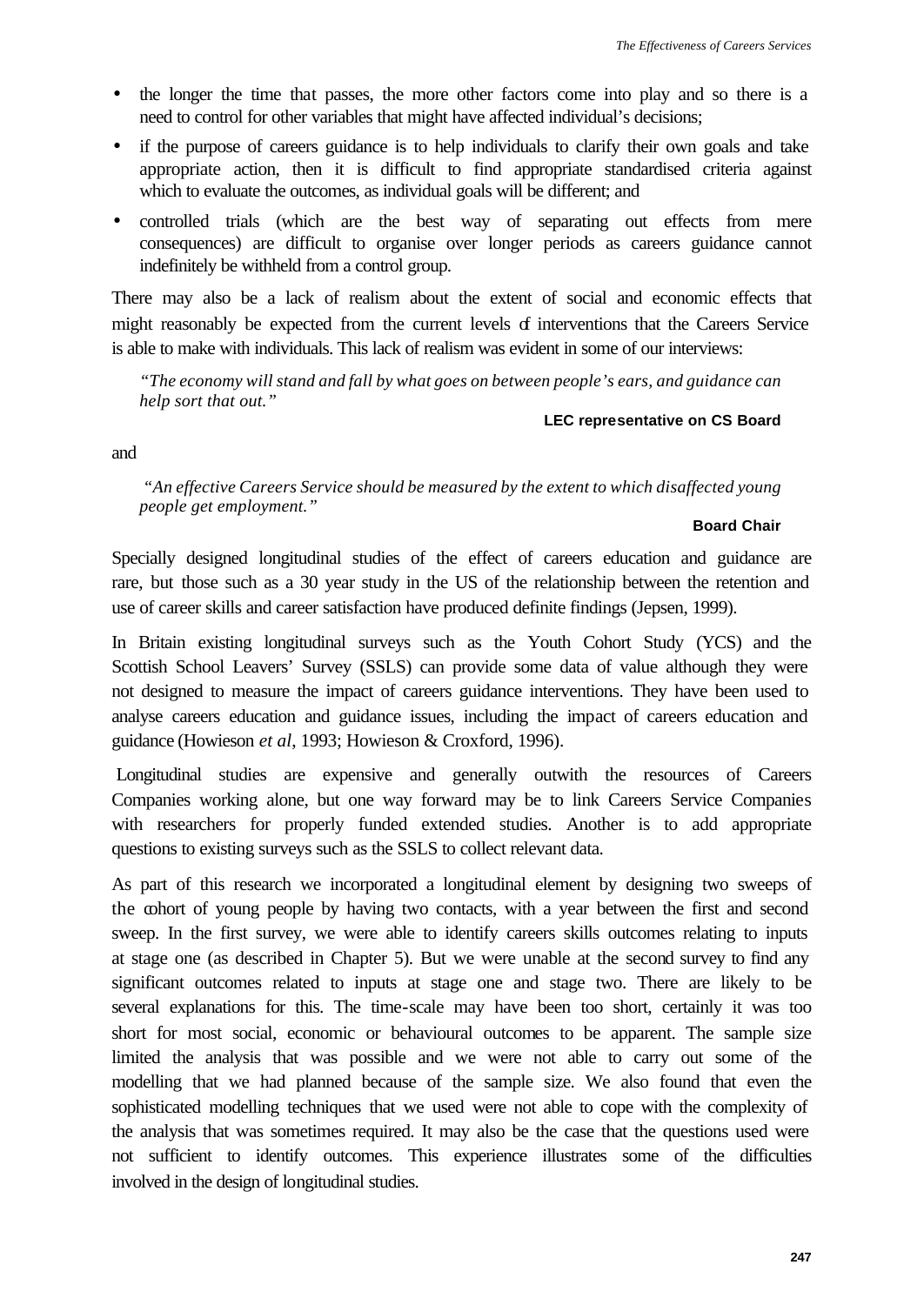# *Internal professional review*

Members of staff of all grades each have the potential to reflect on practice and consider the extent to which their own work and that of the service is effective. The individual member of staff operating as a "reflective practitioner" might use diaries, logs, and self-review exercises. It was clear from our interviews with Careers Service Company staff that while most were able to comment on aspects of effective practice some were more reflective than others. This applied across all grades of staff.

There will be increased pressure on practitioners to reflect on effectiveness if chartered status is awarded to the Institute of Careers Guidance. If this happens, careers guidance practitioners would have to monitor the effectiveness of their own work more strictly as part of the continuous professional development required to retain their chartered status.

 In addition to developing the individual's performance, reflection by individual members of staff can also be used in a systematic way as part of a Careers Service Companies' review process. In this research we found that the use of practitioner reflection to inform policy and practice at area or Careers Service Company level was not common.

Review of professional practice by colleagues and managers is another strand of internal review approach such as the observation of practice and the professional review of records. A line manager's on-going review of the effectiveness of professional practice of all members of staff is an extremely important part of this process.

The typology of Careers Services was a tool developed to compare and contrast different aspects of all seventeen Careers Service Companies in Scotland using the data gathered in the first stage of the research. It was designed to identify five case study Careers Service Companies that would illustrate the key features of Careers Service Companies in Scotland. In consultations with the Association of Careers Service Companies in Scotland (ACSCIS) at a mid-point in the research, it was suggested that this might be useful as a self-review and development tool for Careers Service Companies. This typology is attached in Appendix 3.

Professional review can contribute an understanding of the actual context of the evidence and an acknowledgement of the professional issues involved. It can, however, be vulnerable to a charge of subjectivity. It can also be difficult for staff who are acting as reviewers to be critical (however constructively) of colleagues.

# *External review*

External review of Careers Service activities is another approach to reviewing effectiveness. Such reviews might be conducted by government bodies that have responsibility for the Careers Service or by consultants or researchers. The latter may have been commissioned to carry out the review by a Careers Service Company, by a government department or may have other sources of funding, for example, from a research council. The extent to which external reviews can contribute to an assessment of effectiveness depends on their remit, their objectivity and the knowledge and skills of the individuals or organisations carrying out the review. In our research we became aware that the Training Organisations involved in piloting our survey were reluctant to be completely open in their criticisms of Careers Service provision until they were assured that they could not be identified to the Careers Service Company. This was because they depended heavily for their continuing financial viability on the Careers Service's submissions of young people, and therefore they would not wish to say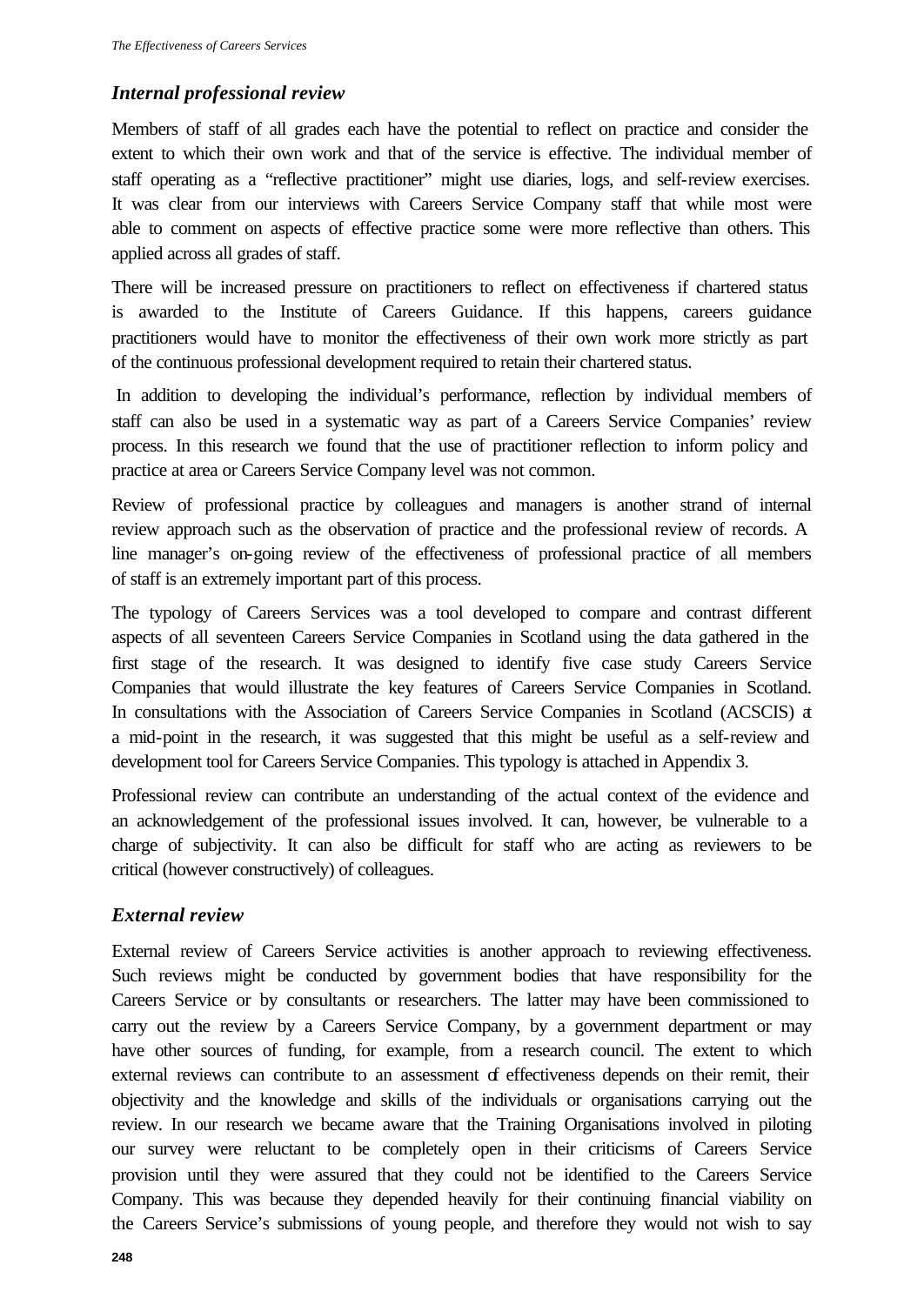anything that might upset Careers Service staff. In situations such as this, external review is likely to achieve more accurate responses from stakeholders than internal Careers Service review.

The Careers Service itself is able to use most of these measures of performance, but cannot do all of them. Obvious exceptions are most longitudinal measures and external reviews. However, even here Careers Service Companies could work in partnership with researchers and external evaluators.

# **Current approaches to assessing effectiveness**

We considered a range of existing approaches to measuring the effectiveness of the work of the Careers Service. We first looked at the existing systems.

- Quantitative measures were mainly gathered as part of the statistical evidence required to monitor the delivery of the core contract. *Business Activity* statistics and related *Efficiency Indicators* were collected. The *School Leaver Destination Return* (SLDR) was also a requirement for all Careers Service Companies. In some areas, work on the SLDR had been extended to include the collation of destinations by postcode to link to indices of deprivation. The SLDR on its own is a blunt measure of effectiveness of Careers Service work (as levels of unemployment may say more about the local labour market and social issues than they do about Careers Service provision). It can give some indication of impact. For example we saw that, following a joint initiative by school and CS staff, levels of entry to FE from one school were raised to match the average for the local authority. The greatest potential for the SLDR is, however, more likely to lie in its contribution to the identification of client need.
- *The Scottish Quality Monitoring System (SQMS)* award is held by all Careers Service Companies in Scotland. The audit instruments include a section specially designed to apply to the Careers Service. SQMS uses quantitative measures, client and stakeholder feedback and both internal and external review to measure performance. SQMS focuses mainly on effective *systems***,** and an important part of the external audit for the Careers Service is the gathering of customer/client evidence to confirm that effective systems are in place. While initially anxious about the volume of work involved, Careers Service Companies noted a number of very positive aspects:

*"SQMS helped the work become more consistent and focused across the board… and we can use the SQMS evidence folder to find out what we should be doing if the Area Manager isn't there."*

#### **Careers Adviser**

*"If everyone in the Company disappeared, because of SQMS the operational guidance systems are there for others to run (provided they were trained, of course)"*

#### **Head of Service**

• Virtually all Careers Service Companies at the time of the research also held the *Investors in Pe*o*ple (IIP)* award. This focuses on staff development and links training into the Company aims and policy.

*"Both SQMS and IIP are good, they show a commitment to staff and to having sound systems and structures in place to benefit young people and the staff."*

#### **Careers Adviser**

• *Customer/client feedback* had been in increasing use in Careers Service Companies prior to SQMS but the requirements of the internal and external audit had made it compulsory for all Careers Service Companies. The Scottish Executive had provided some central support in training and templates for feedback, but there was still a high degree of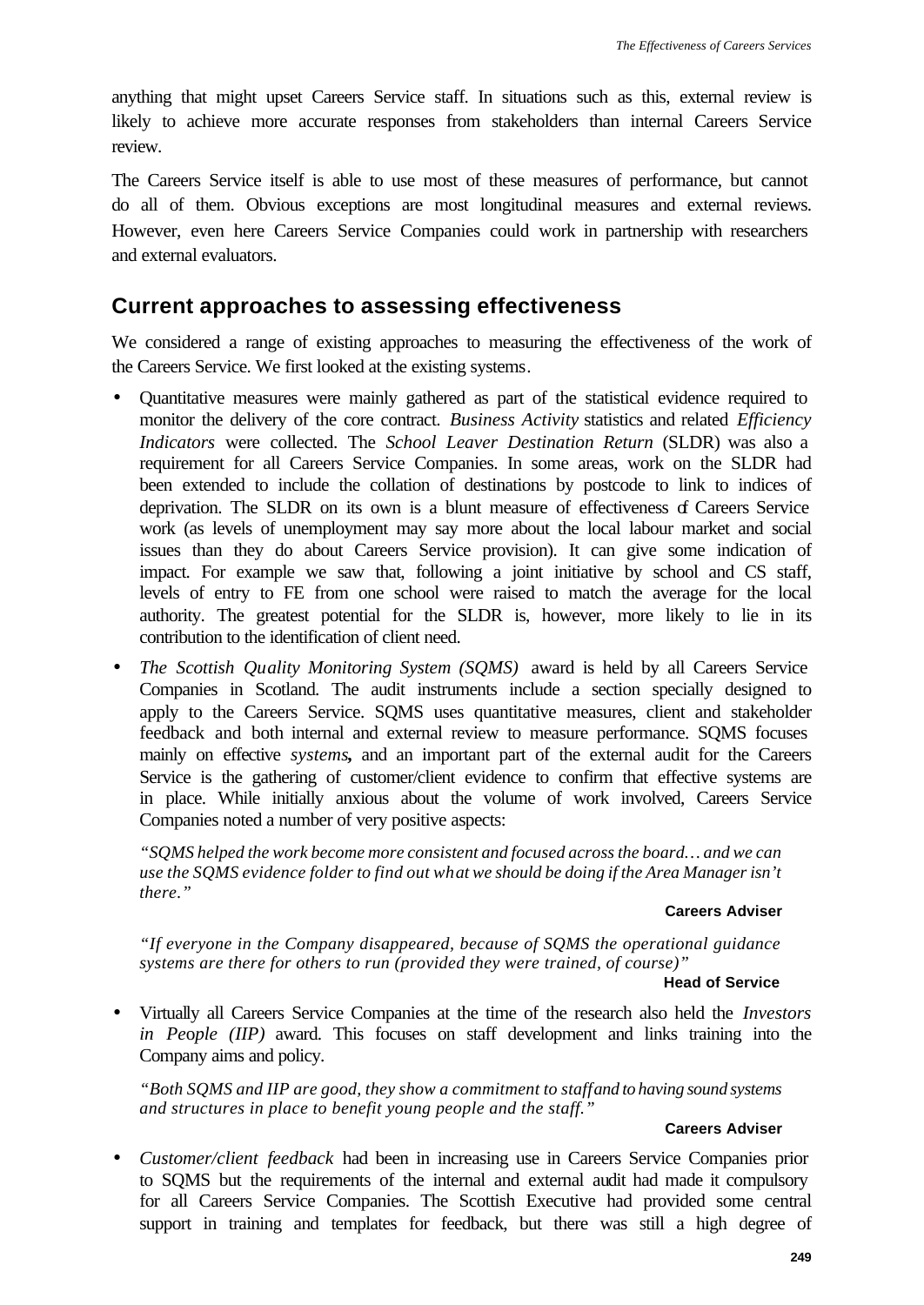variation in how this was done, and in the appropriateness of the instruments used to seek customer/client feedback. Several Careers Service Companies had consulted focus groups of customers/clients and stakeholders, but the most common approach was the use of questionnaires.

- *Learning Outcomes measures* were used **elatively** rarely in the Careers Service. A few Careers Service Companies had experimented with instruments such as "The Measure of Guidance Impact", a questionnaire designed for use with adults and now superseded for young people by the "Profile of Guidance Outcomes" described above. More common was to use "home-grown" quizzes or questionnaires to check on the knowledge gained from careers education and guidance, but only occasionally was a "before" baseline measure gathered as part of this.
- We have referred in Chapter 12 to a reluctance to engage in *internal professional review*  of the skills of individual members of staff. We also found little evidence of systematic review of professional casework and of the Careers Service Company's professional operations and development of its specialist careers guidance functions. The Careers Service Company's effectiveness as a business was more likely to be internally reviewed than its effectiveness in careers guidance.
- A number of Careers Service Company boards commissioned external consultants or researchers to review performance and make recommendations under specific headings. These included: work with employers; the provision of a placement service; work with unemployed young people; and careers guidance with clients in education. The impact of such external reviews appears to be varied, with examples where the recommendations had not been followed up to any extent to others where the proposals were radical and the Careers Service Companies concerned were required to make major changes in delivery.

Our research suggests that most of the performance measurement in practice in Careers Service Companies were linked to SQMS and IIP. We have recognised in earlier chapters that SQMS and IIP made significant contributions to quality assurance in Careers Service Companies. However, our research has suggested that there were a number of aspects of Careers Service Companies' work that were not being measured by either of these approaches, for example, the quality of guidance in an interview or the extent to which a particular input met identified needs. A somewhat extreme comment illustrates the point:

*"You could be delivering crap careers guidance, but SQMS will ensure you've got effective systems in place to do it: and IIP will make sure you train staff well to deliver crap careers guidance!"*

This over-states the case, particularly with respect to SQMS, which puts so much weight on external client/customer evidence. However, it seems clear that something more is needed to consider effectiveness in careers guidance. The evidence from this research (both our field work and the survey of young people) shows variation in provision across and within Careers Service Companies. Guaranteed minimum standards are not in place for services to clients.

Our review suggests that:

- Quantitative measures are currently gathered, but careers guidance management information is lacking and requires development. Nor, given the differences in data collection referred to earlier, can Efficiency Indicators be trusted.
- The collection of customer/ client and stakeholder opinions by Careers Service Companies can be observed to have made considerable progress over the period of the research. However, we have seen from our surveys of the views of young people, employers and Training Organisations that there requires to be a level of detail and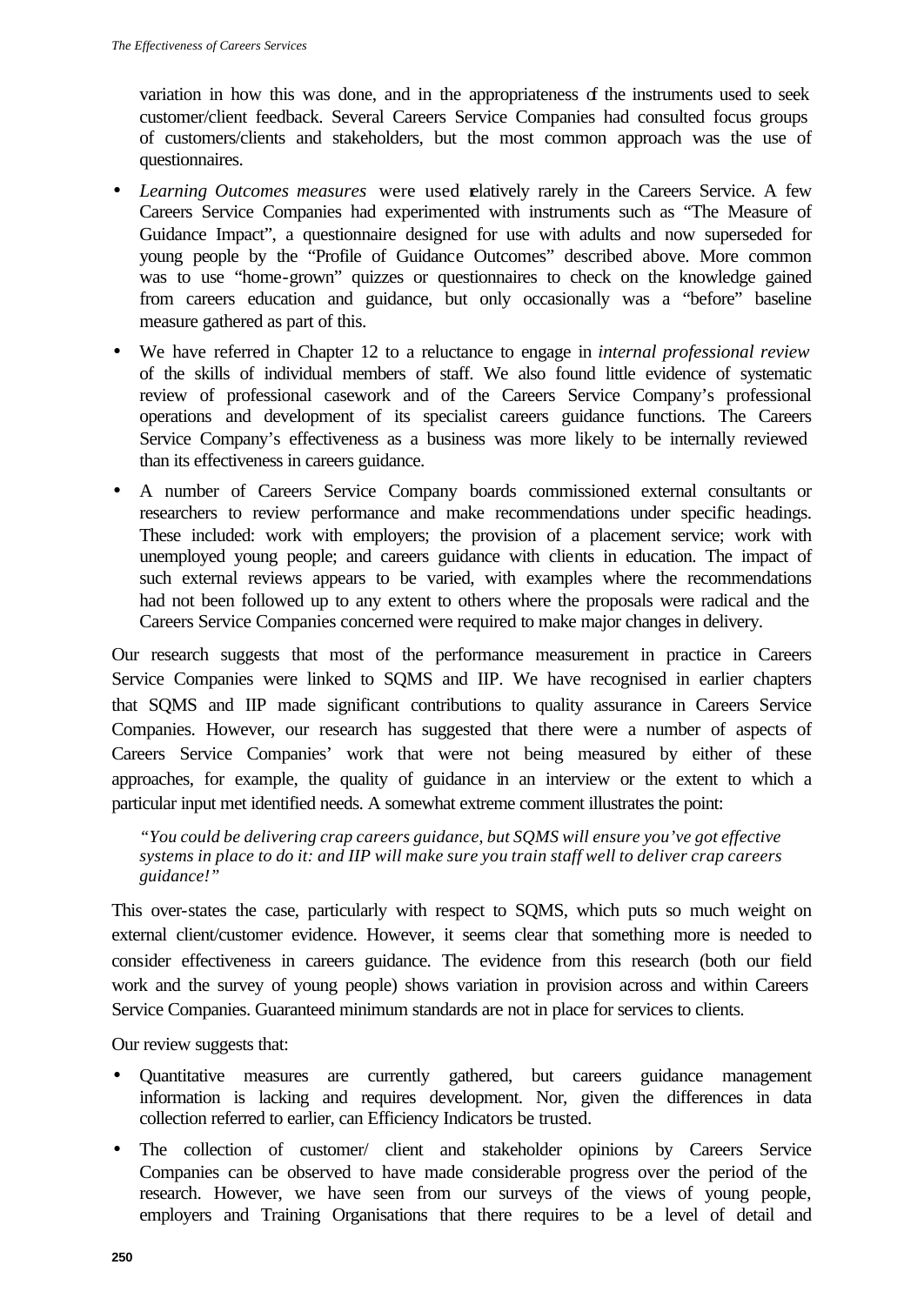sophistication in the design and interpretation of questionnaire items if performance is to be reviewed effectively using such techniques.

- One of the most important aspects for development is internal professional review. Systematic approaches to measuring the standard of work of staff and the quality of careers guidance interventions are essential. The professional reflection on practice which should be part of Continuous Professional Development needs to be strengthened. There also needs to be a change of attitude among Careers Service Company managers to internal professional review, and an acceptance of their role in it.
- While Careers Service Companies could reasonably be expected to make use of learning outcome measures, perhaps the creation of them is not a role for Careers Service Companies on their own. This is an area where those involved in external review and the research community might be able to join with skilled practitioners in the development of a broader range of strategies to measure learning outcomes.
- Lastly, we accessed existing and new research evidence on effectiveness in careers guidance throughout the period of this research. However, it became apparent to us that few practitioners or managers in Careers Service Companies were using this evidence to measuring quality in careers guidance. This was mainly because they were not aware of it. It is important that ways are found to link research on effectiveness with professional practice.

# **Draft approaches to measuring effectiveness**

The development of Performance Indicators or Effectiveness Measures was not part of the brief for this research but the two approaches that we suggest emerged as we considered the issue of effectiveness and reviewed the various methods available. Both approaches are at an early stage of development and would need considerable work before they were usable, particularly through field trials in partnership with Careers Companies.

We reviewed quality measures such as Service First (previously called "Chartermark") (Chartermark, 2000) and the Business Excellence Model (BEM) (BEM, 2000). Some Careers Service Companies and staff were attracted to Service First because of its service as opposed to a business ethos. However, we considered that these either overlapped with SQMS and IIP (IIP, 2000) or were too general and would require considerable adaptation to make them appropriate to careers guidance.

This research has developed two possible approaches to evaluating effectiveness. The first arises from our review of the model of self-evaluation in schools in Scotland: "How Good Is Our School at…" (SOEID, 1996). We concluded that this model would provide a useful approach to Careers Service evaluation. The second approach is based on the same principles as the model being developed by Scottish Enterprise towards the end of our research. This starts by asking the question: "What would a competitive Scotland look like?" It then audits the national and local situation against this, setting short and long term targets for moving towards this picture. The measurement of effectiveness would, therefore, be based on the extent to which the Network has moved towards the conditions required for a competitive Scotland. In designing the second of our approaches (Effectiveness Descriptors) we have adopted the same principles.

While these two models provide the basic approach, in developing them we have drawn heavily on the way in which our interviewees defined and illustrated what impact, utility and effectiveness might mean in careers guidance practice. We have used evidence from our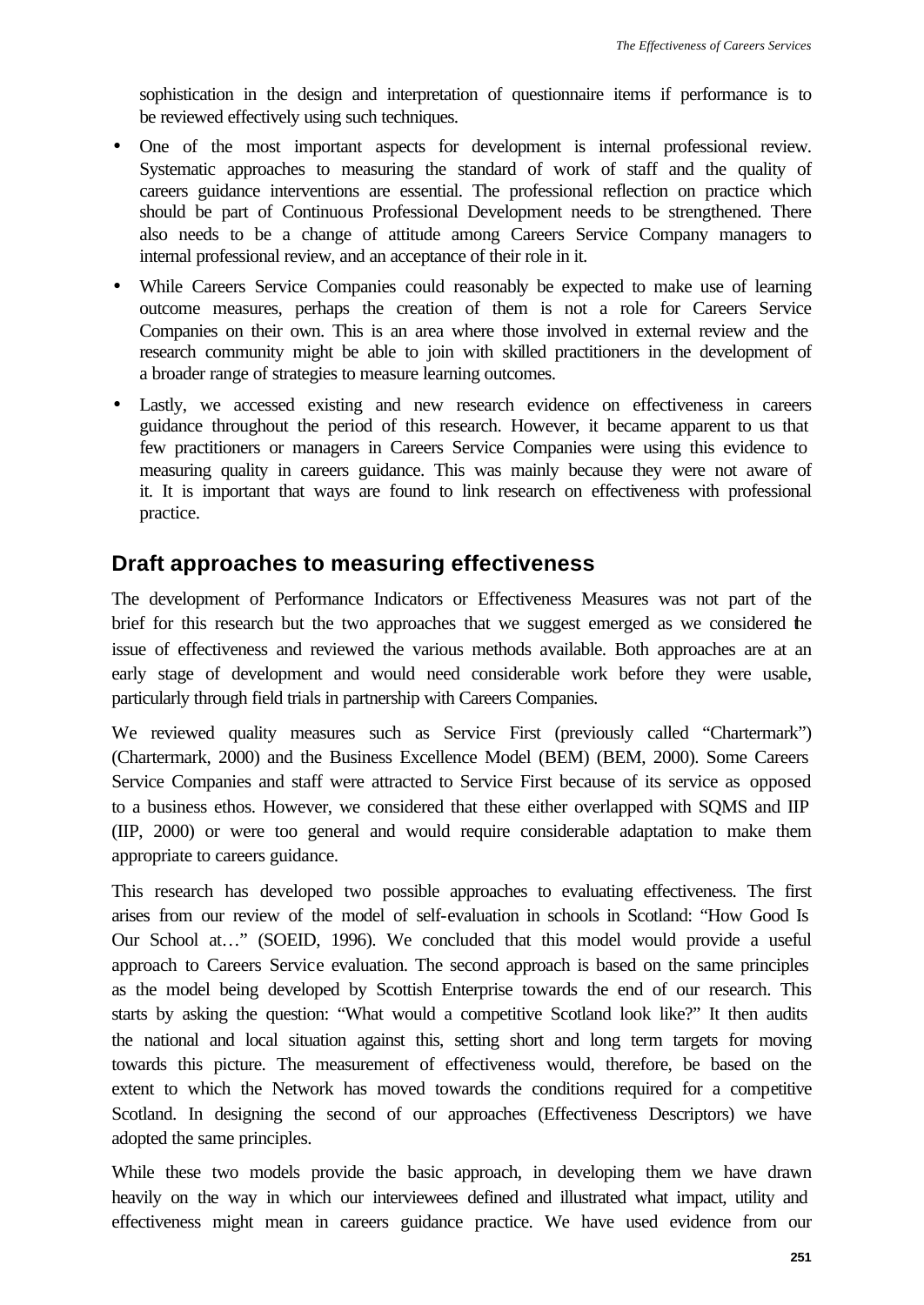surveys of young people, employers and training organisations and we have utilised some of the key findings from other research. They also take account of the expectations that the Scottish Executive have of the Careers Service as seen in Guidance Arrangements for Careers Services (SOEID, 1998).

These two examples are to be found in the appendices, but here we provide some background to their development.

*How Good is Our Careers Service At…* We list some of the possible aspects might be considered:

- *How Good is Our Careers Service At…*careers interviews
- *How Good is Our Careers Service At…*group work
- *How Good is Our Careers Service At...* working with school managers
- *How Good is Our Careers Service At…*working with employers
- *How Good is Our Careers Service At...* working with training organisations
- *How Good is Our Careers Service At…*delivering a placing service
- *How Good is Our Careers Service At…*working with parents
- *How Good is Our Careers Service At...* working with unemployed young people
- *How Good is Our Careers Service At…*working with other agencies
- *How Good is Our Careers Service At…*working with key partners
- *How Good is Our Careers Service At...* working with FE colleges
- *How Good is Our Careers Service At...* working with young people in training
- *How Good is Our Careers Service At...* working with young workers

This list could extend further, and several items might be split (for example, to consider the different types of group work or to focus on different clients, for example young offenders).

We have fleshed out one of these "pen-pictures" of effective working, that of "working with training organisations", and this is attached in Appendix 2. In fleshing this out we made use of the evidence from our interviews, our survey of Training Organisations and our knowledge of other research evidence.

*Descriptors of effectiveness.* We used the Scottish Enterprise model as the basis of the effectiveness descriptors that we developed. We started by considering "What would an effective Careers Service look like?" and have begun to draft descriptors in relation to a number of areas of work. The principle is that Careers Service Companies would audit their careers guidance performance against these descriptors of an effective Careers Service, set targets that would move them further towards them and then measure themselves (and be measured) by the extent to which they had met these targets.

The draft descriptors of effectiveness that we began to work on cover:

- 1. Effective careers work with individual clients.
- 2. Effective outcomes for individual clients.
- 3. Effective work with other clients and organisations.
- 4. Effective work with the opportunity structure.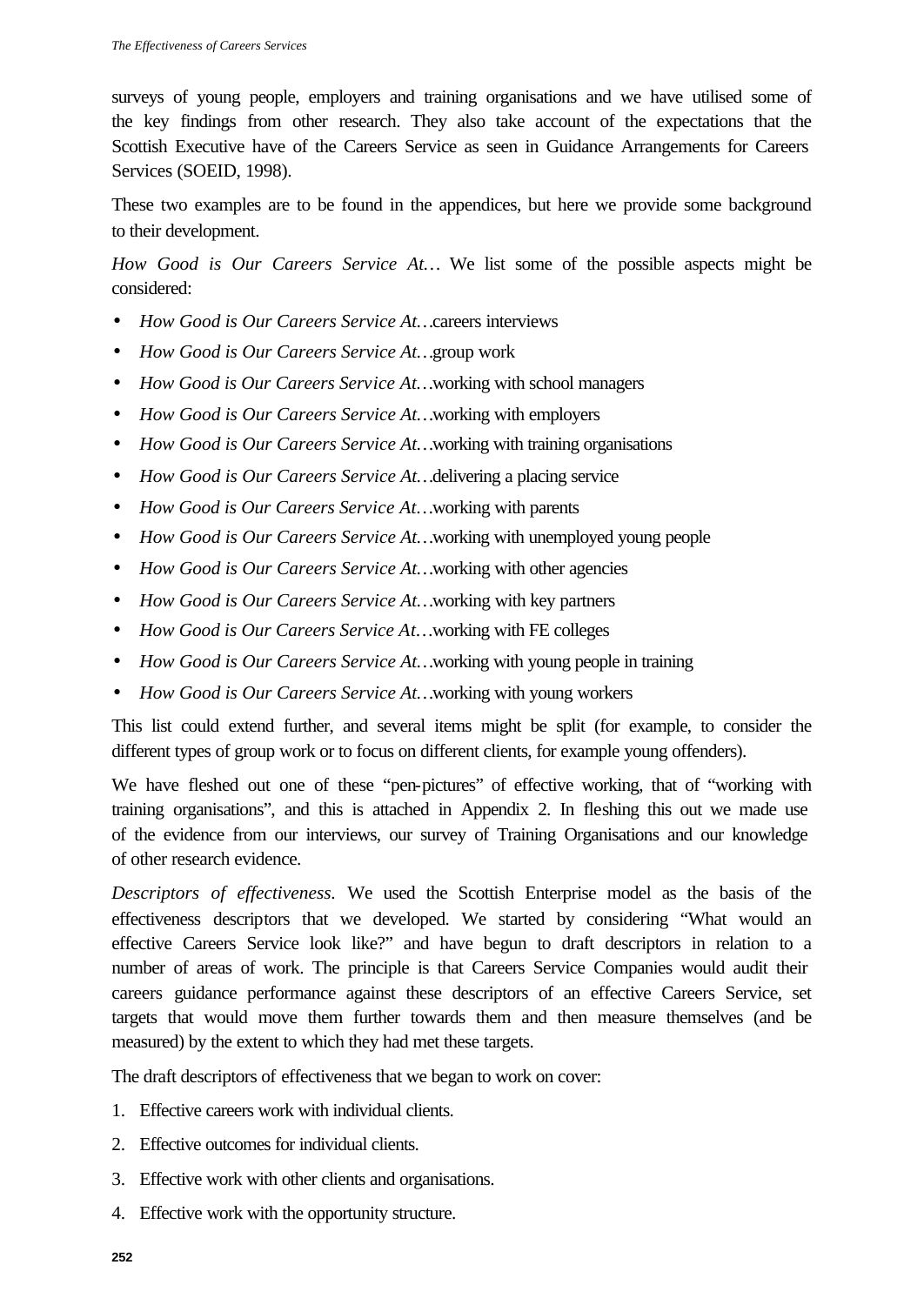- 5. Effective strategic development.
- 6. Support for effective careers guidance processes. (This would be best designed in conjunction with the forthcoming National Framework for Career Education in Scotland.)

There draft effectiveness descriptors in respect of 'Effective careers work with individual clients' and of 'Effective outcomes for individual clients' may be referred to in Appendix 1. There are, however, some key attributes of effectiveness which underpin these descriptors, and we close this chapter by listing them.

### **The attributes of effectiveness**

These include evidence that:

- the Careers Service uses a range of professional strategies appropriate to individuals and to groups of clients, and that these are chosen on the basis of professional rationale founded on the best evidence from research, theory and professional reflection and on client need.
- the Careers Service appropriately challenges limited or stereotypical views of individuals, groups, organisations and those who are influential with clients.
- advocacy skills are used on behalf of individuals and groups of clients and that these interventions have practical outcomes.
- Service Level Agreements are working documents, negotiated on the basis of a professional rationale based on the best evidence from research, theory and professional reflection, and grounded in identified client need.
- guidance management information is systematically gathered and assessed by all levels of staff, and that the evidence of practice from all staff is fed into strategic planning. This guidance management information should include data on the extent of client-driven contact, of the extent and reasons for non-usage and of the extent of unmet need.
- strategic planning is based on systematic identification of careers guidance needs.
- client satisfaction surveys indicate improvements in career-related skills, of relationships founded on respect and understanding, of appropriate expectations of the Careers Service, and of appropriate timing and nature of interventions.
- interventions with individual clients seek to work through the client's own network of guidance support (such as family or friends) and through negotiating first level guidance support or careers education for clients with other agencies.
- national strategies for labour market information, vacancy handling, marketing, careers information and staff development are being taken forward.
- the Careers Service takes account of the reality of young people's transition experiences, works to support continuing transitions and designs its interventions with clients to take account of personally prompted transitions as well as externally prompted transitions.
- careers guidance for young people takes into account the realities of adult career patterns, the adult labour market and the need for lifelong career development.
- the placement service is based on the best available technology, on the realities of work and the labour market and on models which take into account conflicting expectations of different clients.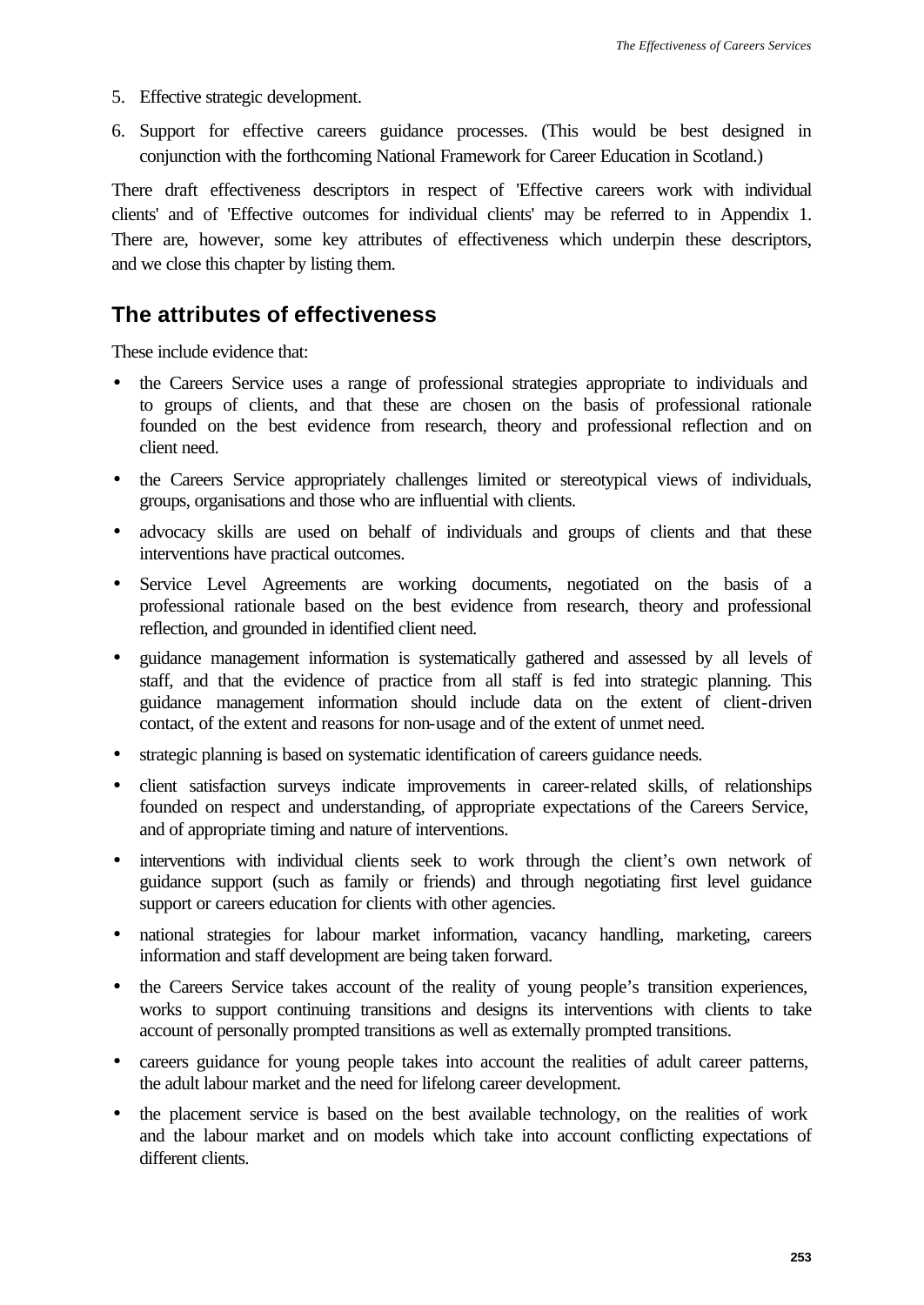- individual members of staff take responsibility for their own Continuous Professional Development and that professional performance is monitored and supported by appropriate managers.
- the Careers Service's role is built into development planning of other organisations with which it works, and that the management and staff of these organisations are aware of the Careers Service's full functions, of appropriate referral points and are involved in joint staff development, initiatives and bids. This should be reciprocal.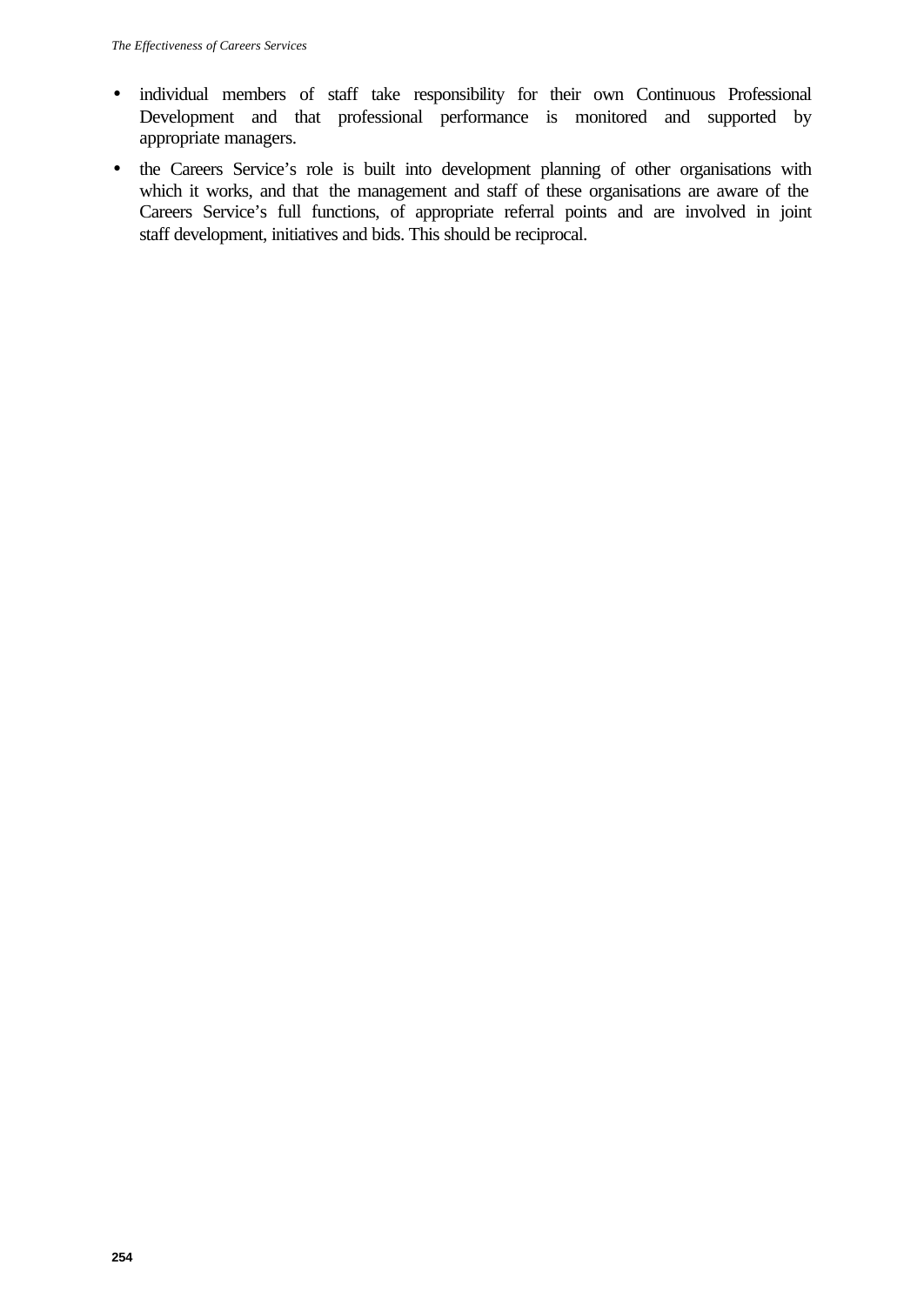# **CHAPTER 14 CAREERS GUIDANCE ISSUES**

## **Introduction**

This chapter considers the main issues emerging from this research for the future development of effective careers guidance provided by the Careers Service. It is based on an analysis of the data from all stages of our research, including our review of other research and policy papers.

# **SUMMARY AND ISSUES**

# **The careers guidance business**

- Careers Service Companies had developed considerably as businesses over the period of the current contract, but, perhaps inevitably, had made fewer advances in careers guidance practice and policy. There were some tensions between business and careers guidance imperatives.
- The use of targets to manage staff activity often had the effect of driving careers guidance practice. This sometimes boosted certain activities but it could also limit the development of a range of strategies for different groups.

# **An inclusive service**

- The Careers Service is well placed to take forward the government's social justice agenda but a truly inclusive careers guidance service must meet the needs of all types of client groups and those in all post-school statuses.
- The research has confirmed that young clients in different situations have identifiable careers guidance needs. The Careers Service and its policy makers must retain a genuine commitment to the full client group, one that is based on realistic resourcing.

# **The distinct contribution of careers guidance**

- While recognising that young people need an integrated approach, more attention needs to be given to the distinct contribution that careers guidance can make to the support of young people.
- Careers Service Company staff need to focus on developing their role as careers guidance professionals.
- Careers guidance is potentially powerful in challenging systems and in advocacy for individuals and groups of clients. This needs to be built on good careers guidance management information and on a well-founded professional rationale to be credible to individual clients and Careers Service Company partners. This needs further development.

# **Supportive processes to careers guidance**

• Effective careers guidance requires good preparation and support through careers education and careers information. The forthcoming Framework for Career Education in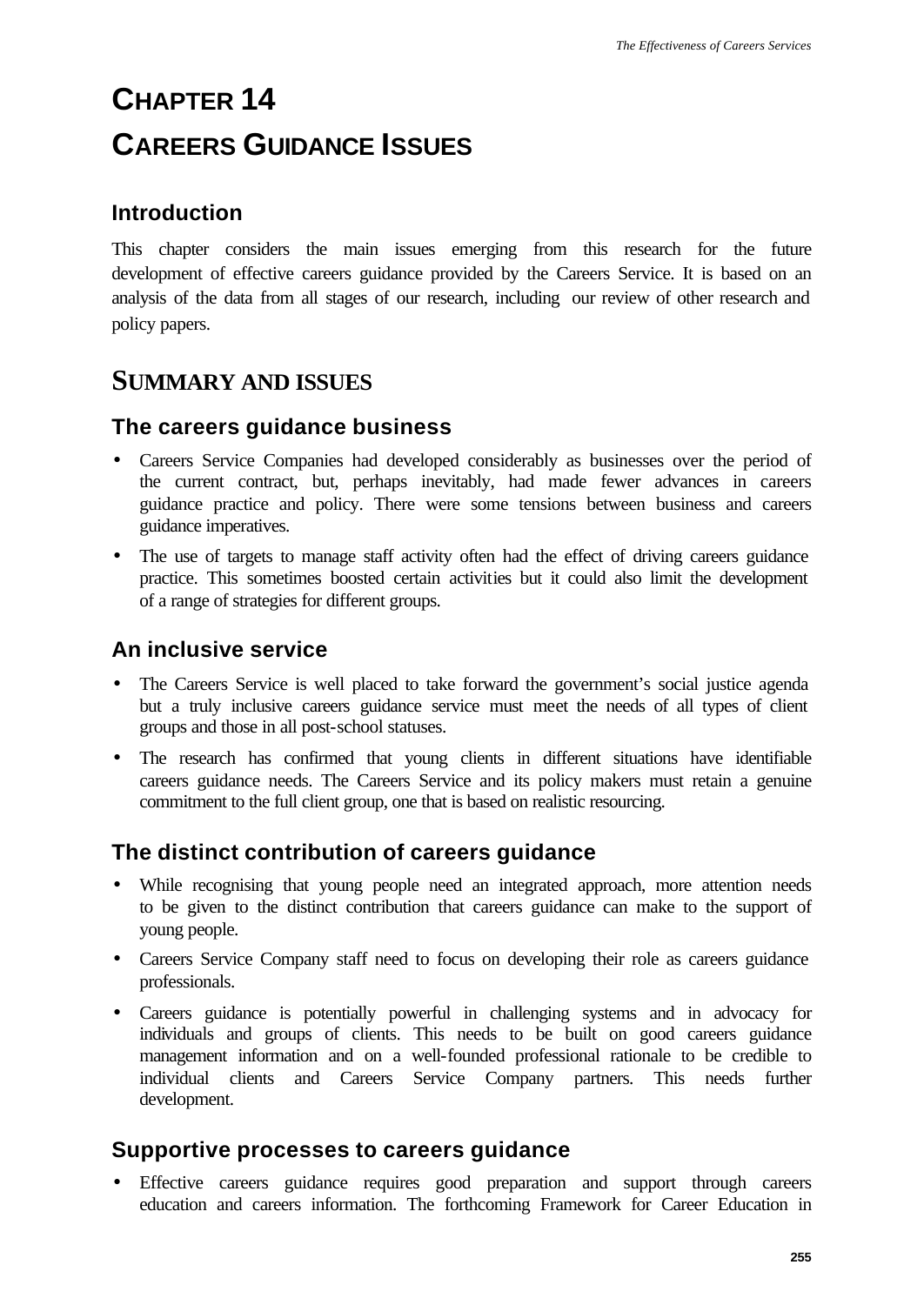Scotland will provide an opportunity for Careers Services and schools to develop provision and integrate careers education into careers guidance.

• Good quality labour market, educational and careers information is also essential for effective careers guidance. But the provision of information (while necessary) is not sufficient by itself to change perceptions and aspirations, its links into careers guidance are essential.

## **Lifelong careers development**

- Careers Advisers and teachers need to integrate careers information into their practice. Particular attention needs to be given to ensuring practitioners have good post-initial labour market information.
- Lifelong learning requires lifelong career development but the current focus on initial transitions limits the practitioner's understanding of post-initial transitions and labour markets.
- One possible way of ensuring that young people's careers guidance takes account of the realities of the adult labour market and adult career development is to involve the Careers Service in all age, generically delivered, careers guidance.

### **Working with partners**

- First level careers guidance can be effectively delivered through other professional colleagues such as teachers, social workers and community education staff, and strategies are needed to support this.
- Young people's decisions are heavily influenced by a range of other individuals and groups but the Careers Service's work with young people through these "significant others" is currently limited, with most attention being given to parents. But to support young people's career development effectively, the Careers Service needs to work with individual clients through these influential individuals and groups.

## **Development challenges**

- Some aspects of Careers Service Companies' work can best be developed at a level beyond the individual company, and probably at national level. These aspects include career and labour market information, marketing, and vacancy handling.
- The vision of effective careers guidance arising from this research is a broad one and would require policy changes at a Scottish level and some shift in perception from Careers Service Company practitioners and managers. It also has obvious resource implications.

# **DISCUSSION**

### **This careers guidance business: is the "guidance" or the "business" more important?**

We have reported on the considerable developments that happened in Careers Service Companies as they took on board the requirements of a business and of a company. Greater clarity in operational systems, more attention to client evaluation and a greater recognition of accountability in business had resulted. A substantial proportion of the employers and Training Organisations we surveyed considered that the Careers Service had become more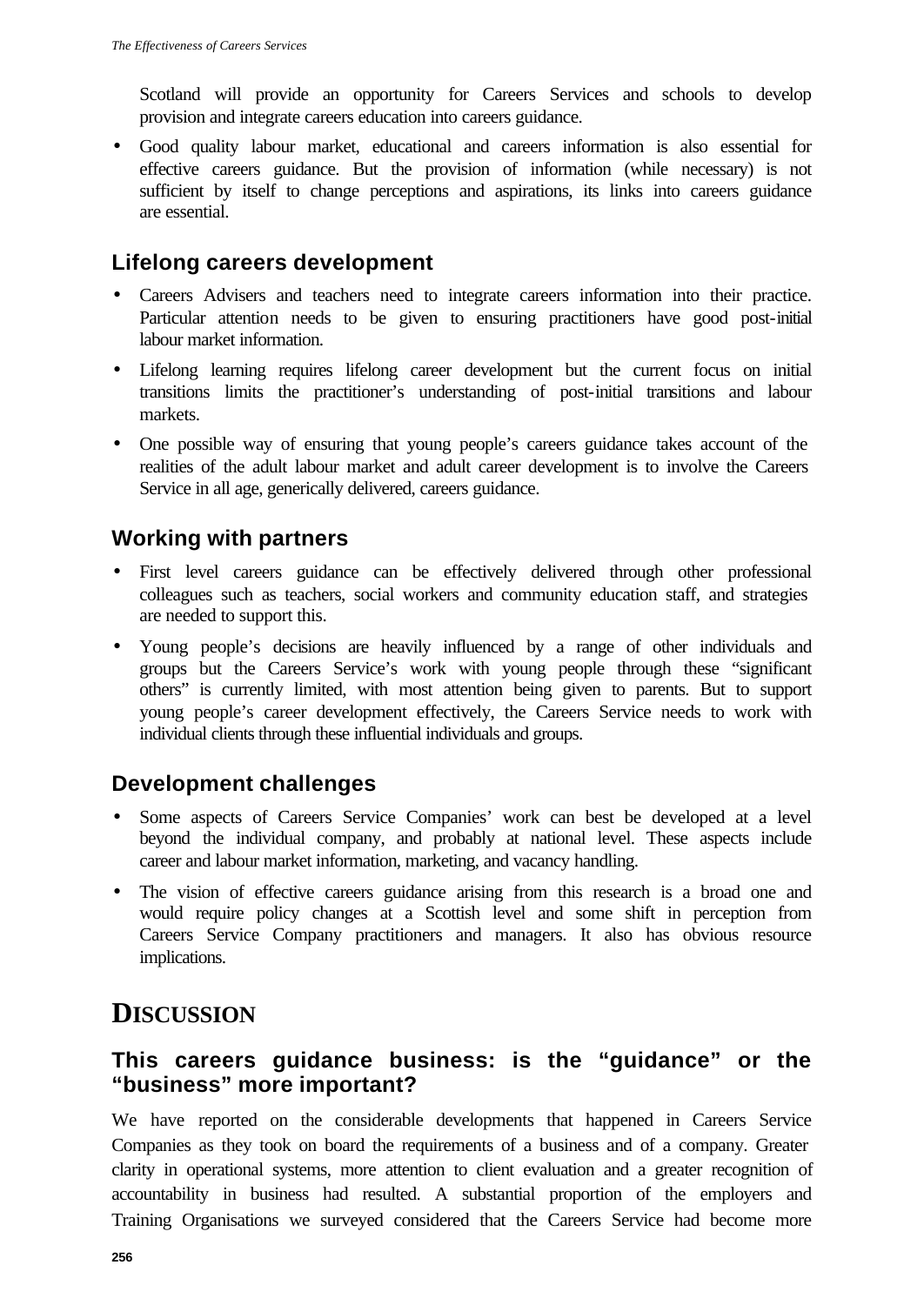business-like over the period. Teachers were less likely to be aware of such changes, but those who had noticed a difference commented positively.

It was noticeable (and perhaps inevitable) that when asked to describe the recent changes that had occurred in the Careers Service, Heads of Service described business developments such as those noted above. When pressed to describe how *careers guidance* had advanced over the same period, many Heads of Service found this more difficult to answer. This may be partly to do with their increased orientation towards the Board and their decreased link to practice. However, in most Careers Service Companies, developments in careers guidance policy and practice were less marked than business developments. Any developments in careers guidance were more likely to be driven by the priorities set for Challenge Fund money than the Careers Service Company's vision of careers guidance in their Company.

There were some tensions between business and careers guidance imperatives. For example, Careers Service Companies had to deliver the core contract and meet the required targets. In principle, if targets are based on systematically identified client need, then services may well be designed and delivered to meet these needs. However, there was little evidence that targets were based on much more than past measures of activities and on an estimate of how much activity could reasonably be expected within the resources available. We have raised concerns in previous chapters about the limited extent to which Scottish Executive guidance to Careers Service Companies (the basis of the core contract) reflects the careers guidance needs of the client group. Consequently there can be tensions between the careers guidance needs of clients and the way in which a Careers Service is delivered in order to ensure contract compliance.

Targets were used to help in the management of staff activity, and this often had the effect of driving careers guidance practice. This was sometimes deliberate to encourage certain activities that managers and/or the Scottish Executive wished to have higher priority, such as work with employers, group work with pupils and the young unemployed and contact with parents. But the need to achieve targets could also limit the development of a range of strategies for different groups. This might be the result of time limitations where a practitioner might decide that the time left in an academic session to work with a school had to be spent on group work to meet targets, whether or not it was the most appropriate approach. Targets could also discourage some practitioners (sometimes already less committed to developmental work) from critically reviewing the effectiveness of their practice, feeling themselves to be measured primarily on the extent to which they met targets.

We would not wish to imply that the development of Careers Service Companies as effective businesses is unimportant. We would suggest strongly that business development can go hand in hand with developments in careers guidance policy and practice, but that careers guidance needs should drive business developments and not vice versa.

### **An inclusive Careers Service**

The Careers Service has historically had an important role to play in supporting socially excluded young people and their families. The Careers Service's placing role has the potential to redress some of the disadvantage that some young people face, for example, those with a family background of unemployment or from an ethnic minority background who may lack a network of contacts in the labour market. It has always invested time and effort in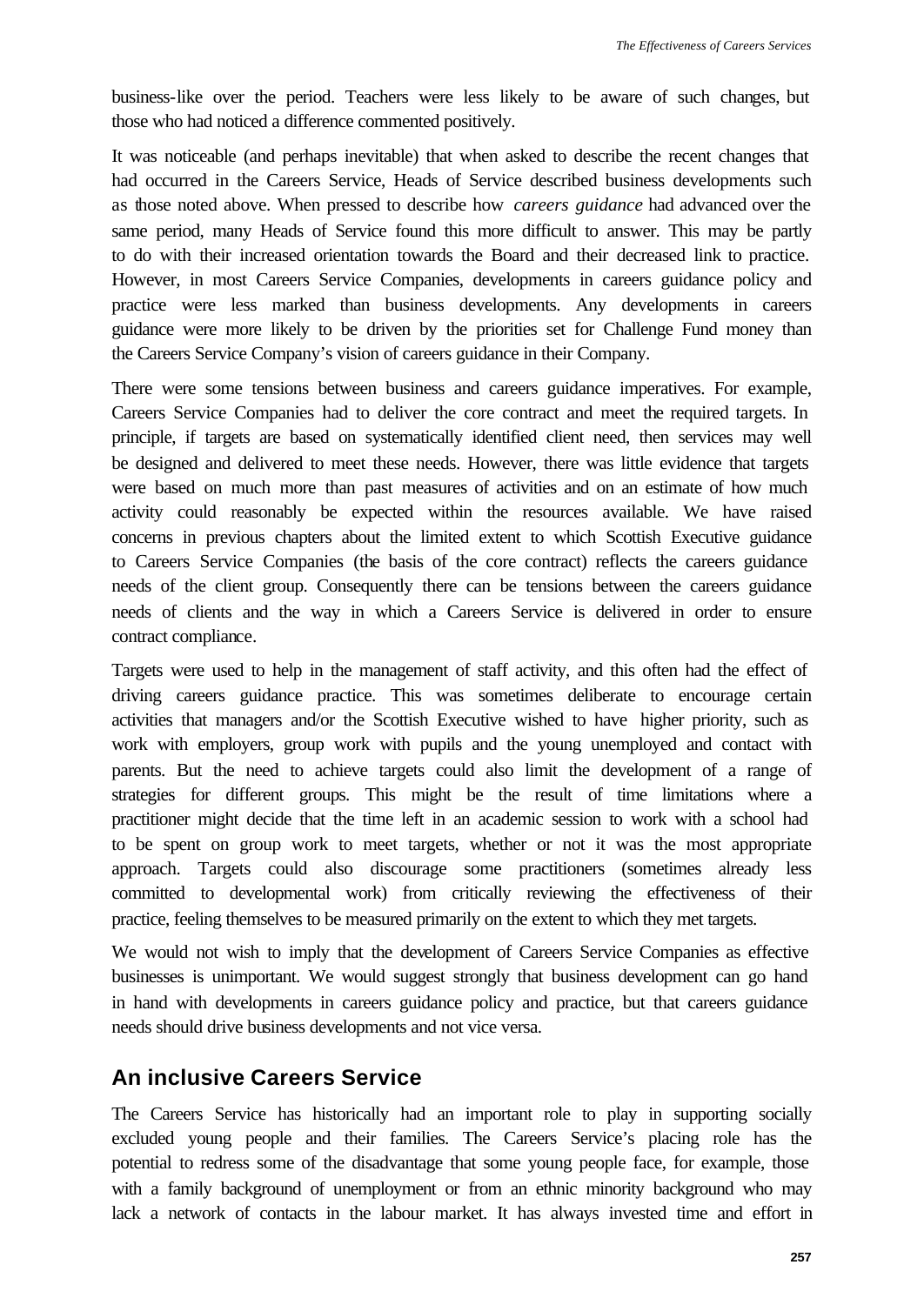equal opportunities and social inclusion issues, and is well placed to take forward the government's social inclusion agenda. Indeed the desire to be of help in this way is a very common motivation for the staff of the Careers Service.

However, the Careers Service has also traditionally had a broad client group. The Careers Service's links with schools have been different from those of other external agencies. In contrast to social work services and psychological services, the Careers Service's role is with the full cohort of young people, putting it into a similar situation to that of school staff.

A truly inclusive careers guidance service must meet the needs of all client groups. This research, and that of others, has shown that young people across the range of attainments, aspirations and social backgrounds have careers guidance needs. This applies even to such vulnerable groups as young homeless people (Howieson *et al*, 1993). Nor should a focus on the needs of disaffected young people take away services from the broad client group, who also have careers guidance needs. We feel this requires emphasis, as some Board members have suggested to us, that high attaining pupils had less need of the Careers Service's input, being more able to seek out information for themselves. Not only does this show a limited view of what careers guidance is about, but it is not supported by the evidence of this and other research. Recent research on the under-employment of graduates, for example, noted that "Graduates generally perceived careers education and guidance provision for more able school and college students as deficient and under-developed, although there were examples of good practice….The feedback from graduates reinforces the crucial importance of ensuring that high-quality careers education and guidance provision is available for students planning to enter HE" (Ford & Leeds Careers Guidance, 2000, p.4). They go on to point out the benefits of ensuring that potential students make well-informed and carefully considered HE and career decisions in order to reduce the risk of future graduate under-employment, improve graduates' chances of achieving personal fulfilment and improve the return on the nation's investment in HE.

What have been called "ordinary pupils" need careers guidance, too. There is a group of young people who are neither failing in education, nor achieving their potential either; who under-aspire but manage to find an opportunity in work, training or post-school education; who do not cause trouble in school but are not greatly noticed for their achievements either; and who make minimal use of careers guidance or school guidance services. Some extra investment of careers guidance time in ways appropriate for the individual could boost education and training targets and raise aspiration amongst this group.

The Careers Service and its policy makers must retain a genuine commitment to the full client group and this should be a commitment that is based on realistic resourcing.

This research has shown that young clients in different situations have identifiable careers guidance needs, and this applies also to the post-school group. The current situation is that most young people who have entered the labour market have little continuing support in their career development from the Careers Service: neither policy nor resources encourage this. Those young people who struggle with a first entry to work or training normally have considerable input from the Careers Service, particularly if they are within priority or guarantee groups. In earlier chapters we have discussed the implications of the current focus on initial transitions at the expense of continuing transitions. We would only add here that not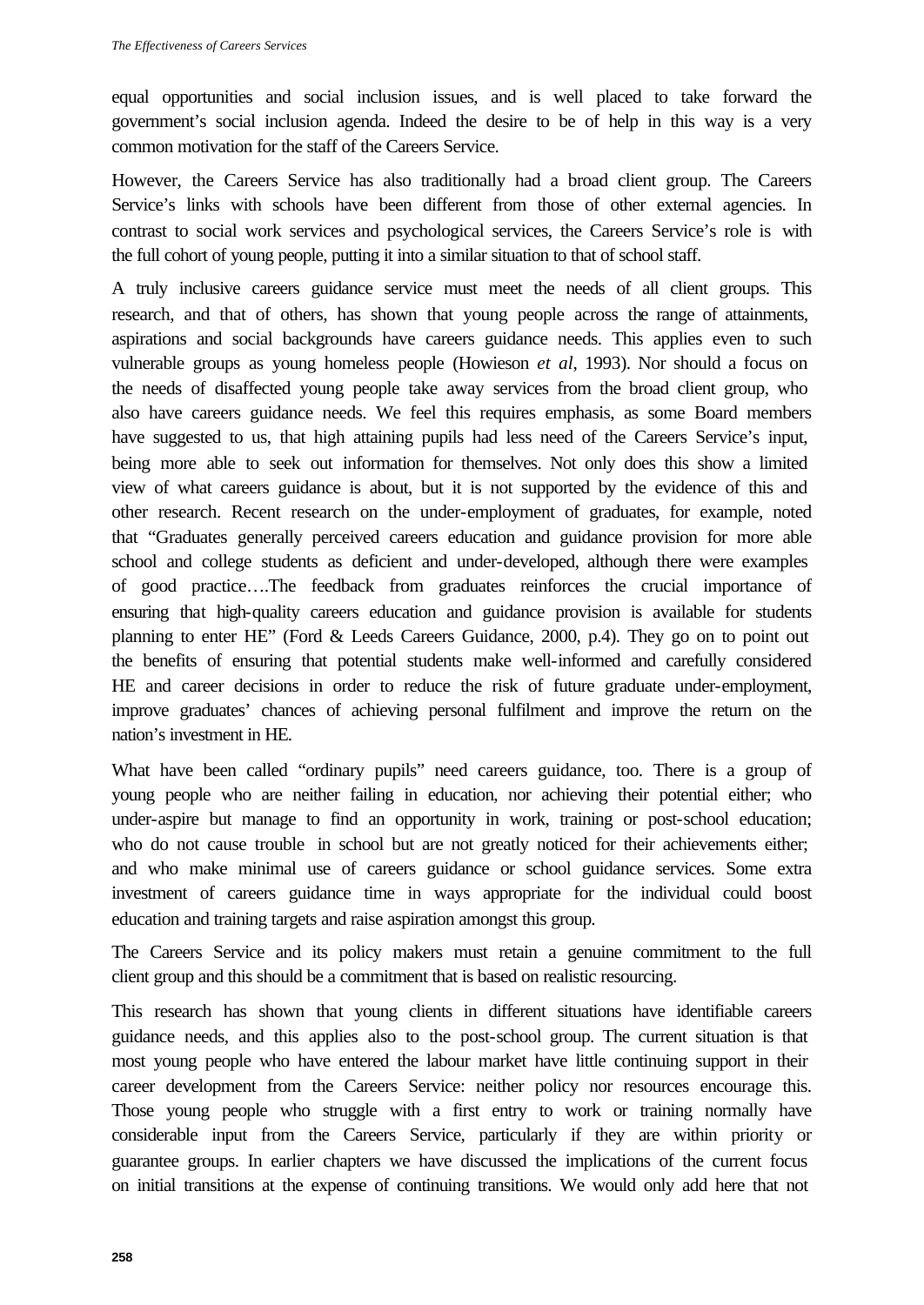only does this fail to meet young people's needs, but it also limits the practitioner's understanding of post-initial transitions and labour markets.

### **The distinct contribution of careers guidance**

More attention needs to be given to the distinct contribution that *careers* guidance can make to the support of young people, including those who are unemployed. While recognising young people's need for an integrated approach, there is a danger that social, personal and educational support needs may be identified at the expense of vocational needs. Young people who have supportive families, are socially well adjusted and are achieving well at school may also have complex careers guidance needs, and it is important that these are not overlooked. We found that systems were in place to ensure the early identification of young people who needed extra support on entry into work but that these were likely to focus on social, personal and educational needs. Nevertheless, it is recognised that a lack of vocational direction or vocational maturity can also cause problems for young people entering work, training or education post-school. Systems to identify young people's vocational needs were commonly unsophisticated, usually being based on a simple screening form. (We have discussed the identification of need in considerable detail in Chapter 12). This is only one aspect of specialist careers guidance skills. We consider that Careers Service Company staff need to be encouraged to develop a stronger professional identity based on specialist careers guidance skills.

Another example of the need to develop a professional rationale for practice can be seen in the Careers Service's role in challenging systems and clients. Careers guidance is potentially powerful in challenging systems and in advocacy for individuals and groups of clients. But challenging systems is most effective when based on evidence of best practice, on research and on theory: this ensures credibility with individual clients and Careers Service Company partners alike. To illustrate this, we now take two examples.

The first concerns challenging an organisation's practices. Careers Service Companies were asked at one point to increase the amount of group work in schools. Providing access to groups of pupils, especially if they are not in class size groups, is not easy for schools, given the rigidity of many school timetables. In negotiating such access with schools, efficiency was commonly used as a persuasive argument: that more group work would enable more young people to have contact with the Careers Service, and that group work was a way of meeting Careers Service targets. This has the result of putting the Careers Service's convenience before the school's convenience and was perceived as such by the schools. In contrast, an argument based on professional rationale and research would instead focus on effectiveness and the needs of the clients rather than the organisation. Such arguments could include research evidence that a range of strategies is required for effective career development; that some key aspects of career knowledge and understanding are best delivered in a group setting; and that some young people make more progress in their career thinking in a group than in an interview.

The second relates to challenging the perceptions and aspirations of individual clients. An explanation of the professional rationale could make individual challenge more understandable and acceptable to the client. A pupil applying for HE might be told: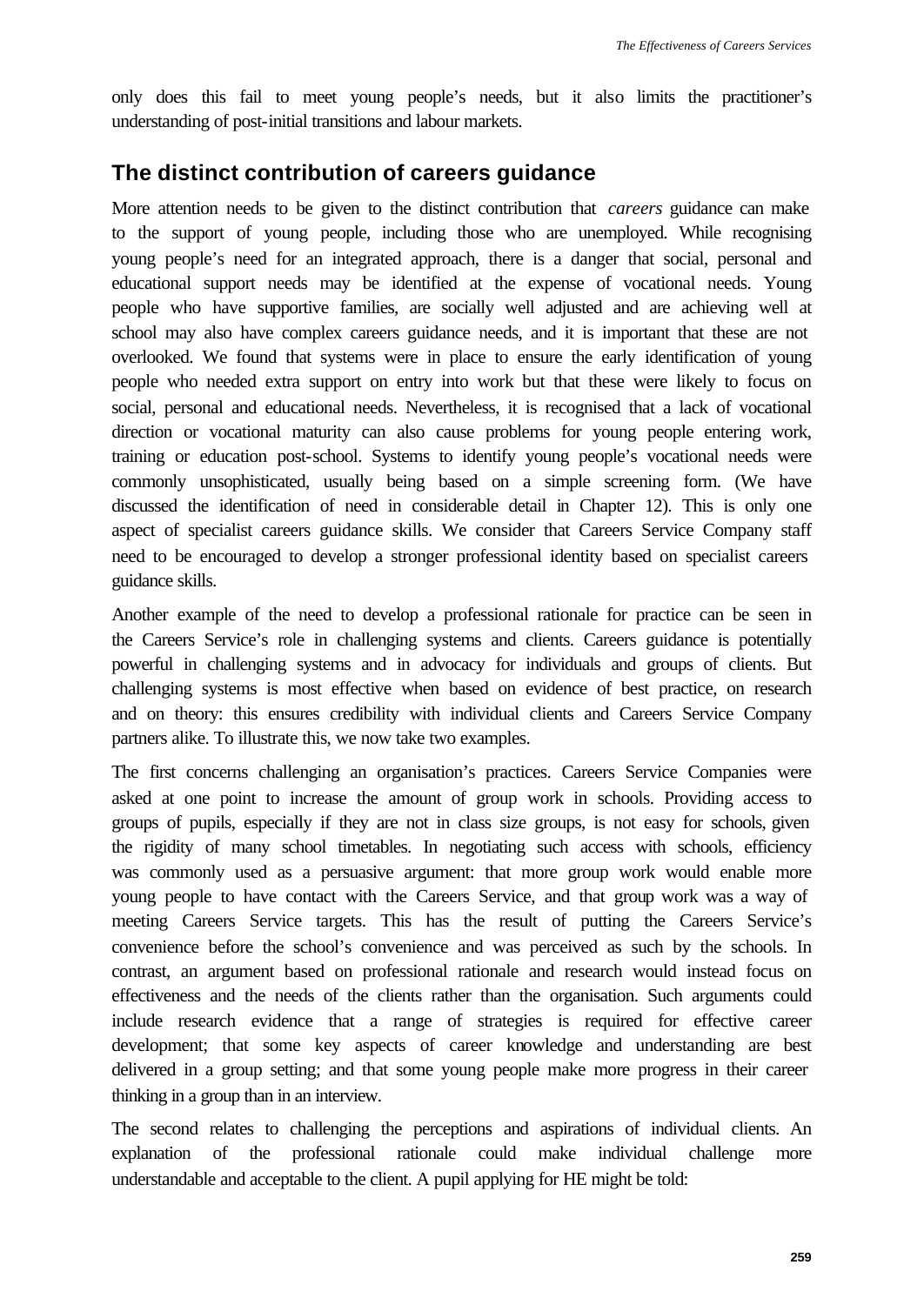*"We know from research that large numbers of HE students wish they had thought more about their choice of HE course while still at school. So I'm now going to ask you some searching questions to help you examine your own thinking and consider other options."*

Our interviews with Careers Service Company and school staff suggested that further development of a professional rationale is required. One way of assisting this would be to develop good guidance management information systems that monitored the usage (and nonusage) of careers services, for example, who has more than one careers interview, what prompts them to this, what time of year is it likely that second interviews happen, what are the attainment levels, gender and aspiration levels of those who have more than one careers interview and so on. Such information, when used in Service Level Agreement negotiations, would focus discussion on the needs of young people in an informed way, and allow services to be jointly designed to meet those needs. As we have already noted in this report, we found that the collection of such guidance management information by Careers Service Companies was very limited.

### **Supportive processes to careers guidance**

Effective careers guidance requires good preparation and support through careers education and careers information. The forthcoming "National Framework for Education for Work: Career Education in Scotland" (LTS, forthcoming) will provide an opportunity for Careers Services and schools to develop what is currently very uneven provision across Scotland. It will provide a model for progression and coherence in career education, and will cover young people's education from age 3 – 18. While it will support the Careers Service's current consultancy role in secondary schools, it is likely to create new demand from primary schools for support in making career education outcomes more apparent in the 5-14 curriculum. Although many of the attitudes that limit career choice in the teenage years (for example, class, race and gender stereotyping) are already forming in the primary years, the Careers Service has up to this point had no formal role at this stage in education. There will be resource implications for Careers Services in supporting this potentially valuable work in primary schools.

We must stress that good quality labour market, educational and careers information is also essential for effective careers guidance. A number of Careers Service Companies had specialist information posts and most Careers Service Companies had locally produced information leaflets, sometimes funded with LEC support (particularly if they featured training information). But most Careers Service Companies and their staff felt that many young people took insufficient responsibility for researching labour market, educational and careers information sources even where good sources were available.

Some of our interviewees who were not directly involved in the provision of careers guidance (for example, LEC staff) pinned high hopes on the provision of information to teachers, parents and young people as a way of changing perceptions of the labour market and improving the image of the work-based training route. However, while the provision of good quality information is essential to the careers guidance process, it is a necessary but not sufficient condition for changing attitudes and aspirations. Other research (Semple, 1994) suggests that this is a more complex task than the provision of information alone. It is crucial that careers advisers and teachers integrate it into their practice, and its links into careers guidance are essential. This needs particular development for clients seeking to enter the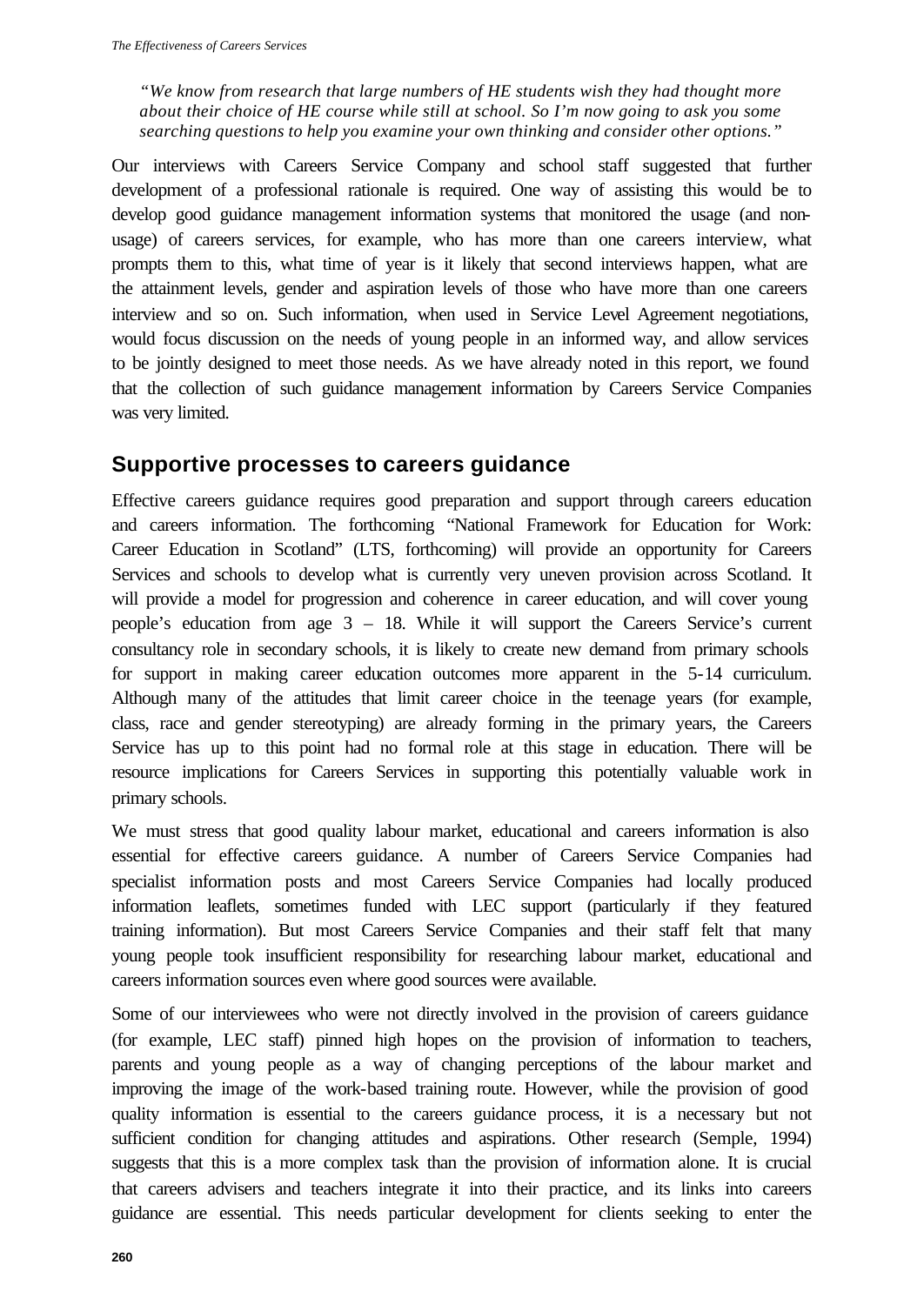labour market, but for all clients it is important that practitioners understand post-initial labour markets, for example, graduate and adult, local and global labour markets.

#### **Lifelong career development and a generic model of adult guidance**

Lifelong learning requires lifelong career development. In addition to developing the Careers Service's role with young people post-school, a lifelong learning perspective could be added by increased involvement in adult guidance. One way to ensure that young people's careers guidance takes account of the realities of the adult labour market and of adult career development is to involve the Careers Service in all-age, generically delivered, careers guidance. The Careers Services that are currently significantly involved in adult guidance generally use specialist staff or a specialist service to do this. A generic model is mostly confined to smaller Careers Service Companies where there is neither the volume of work nor the funding to justify a specialist post.

Given that the model of delivery of adult guidance is a specialist one across the majority of Scotland, it is important to elaborate our reasons for supporting a generic approach. Firstly, we consider that the decision has been made primarily for pragmatic reasons rather than a professional rationale. It has suited funders and been more convenient for managers to ringfence adult careers guidance in this way. Secondly, significant numbers of practitioners consider that the body of knowledge they require differs significantly between adult and young clients. We would argue that it is precisely that body of knowledge of the adult labour market that many practitioners working with young clients lack. Generic delivery of all age careers guidance would help practitioners to understand post-initial transitions, gain a longerterm perspective on career development and understand the adult labour market and adult career patterns, and would allow them to apply this understanding to careers guidance with young people.

In many Careers Service Companies, the adult guidance service operated quite separately from the core service, and in some cases the staff rarely met and were unlikely to exchange professional experiences. Staff development from specialist to core staff can improve understanding of the adult labour market. Many adult careers guidance interviews can themselves provide training by informing the Careers Adviser about the skills and experiences that the client has had in the labour market, demonstrating the complexities of routes beyond the initial transition. Such interviews can also encourage a lifelong career development perspective, a useful corrective to any short-term view of career decisions.

Many practitioners argue that the skills involved in giving careers guidance to young people and to adults are different. However, their description of these skills shows a high degree of overlap. Those completing the first stage of the Diploma in Careers Guidance have at certain times gone in almost equal numbers into core Careers Service work and into adult guidance, with no apparent difference in their ability to cope. The client groups, too, show important areas of overlap. Both young people and adults (for example, women returners) may be initial or inexperienced entrants to the labour market, or lack confidence in their entry to FE or HE. Some adults in their 20s and 30s lack knowledge, understanding and career management strategies just as some teenagers do. And both client groups may have to separate out personal aspirations and values from the values and expectations of significant others.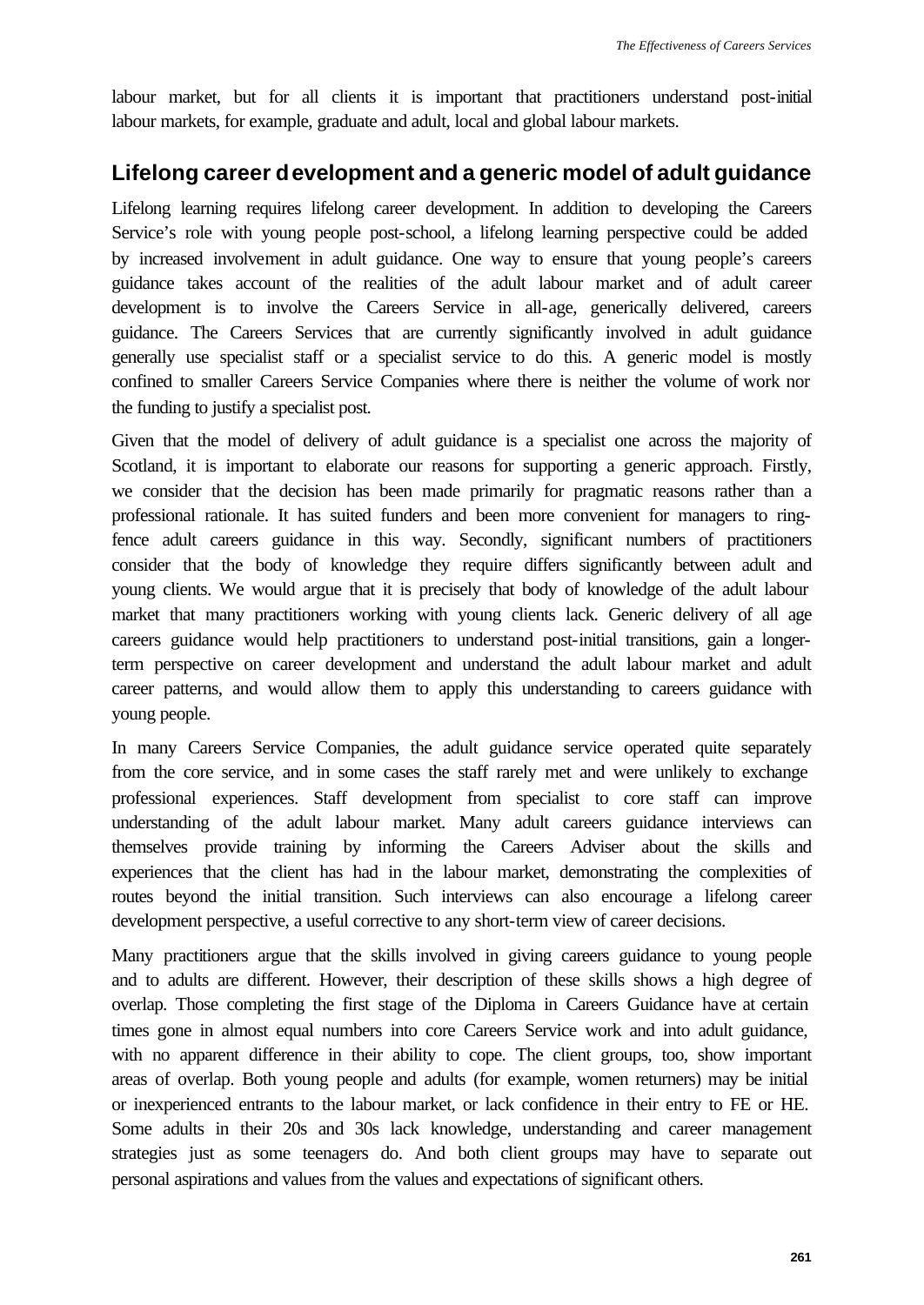We would argue that generic all-age careers guidance would raise the professional standard of delivery of practitioners from both groups by broadening perspectives.

Generic delivery of an all-age service would also encourage family-based guidance, with a single practitioner able to provide services to both the individual client and to the clients' network of family and friends.

### **Working with partners**

The evidence of this and other research indicates that young people's decisions are heavily influenced by a range of other individuals and groups. These may be defined in two ways. First is the formal network, which may include teachers/lecturers/tutors with a recognised responsibility for guidance and others such as social workers and community and youth workers. Second is the informal network, such as parents/carers, families, friends, neighbours, co-workers and fellow students, subject teachers, and supervisors in work, training or college situations. (Some supervisors in structured training situations might be appropriately classified as part of a formal network of guidance support, if that is part of their recognised role.)

The reality of career decision-making is that those who wish to support young people's career development effectively must also work with individual clients through these influential individuals and groups.

The Careers Service already works to a considerable extent with the formal network described above. The research identified many examples of effective working such as links with social work staff over individual clients, joint projects with community education staff, and involvement in Joint Assessment Teams for vulnerable young people. However, we also found some evidence of recent or current tensions between the Careers Service Company and some more newly established local employment and/or community development groups in several localities.

The basis of much joint working had traditionally been to ensure that other partners recognised client career needs and initiated appropriate referrals, thus reinforcing professional specialisms. However, several factors may encourage the idea of using members of the formal network as "first level careers guidance *providers*", in particular the implementation of the Beattie report which has highlighted the importance of providing an integrated service and the fact that young people will seek help on a range of issues from the person with whom they have a relationship, regardless of that person's job title (Beattie, 1999). Careers Services have experience of using others for first level guidance through the role of guidance staff in schools, and we suggest that this approach is extended to work with other agencies. This would require reciprocal approaches from other professional groups.

Careers Service Companies have mainly concentrated on parents in their work with the informal network of guidance support, with some links established to subject teachers and limited contact with other groups. This research has shown the importance for young people of discussing their career ideas with parents. However, there is scope for the development of more innovative ways of working with parents and families, and work in a New Community School situation may encourage this.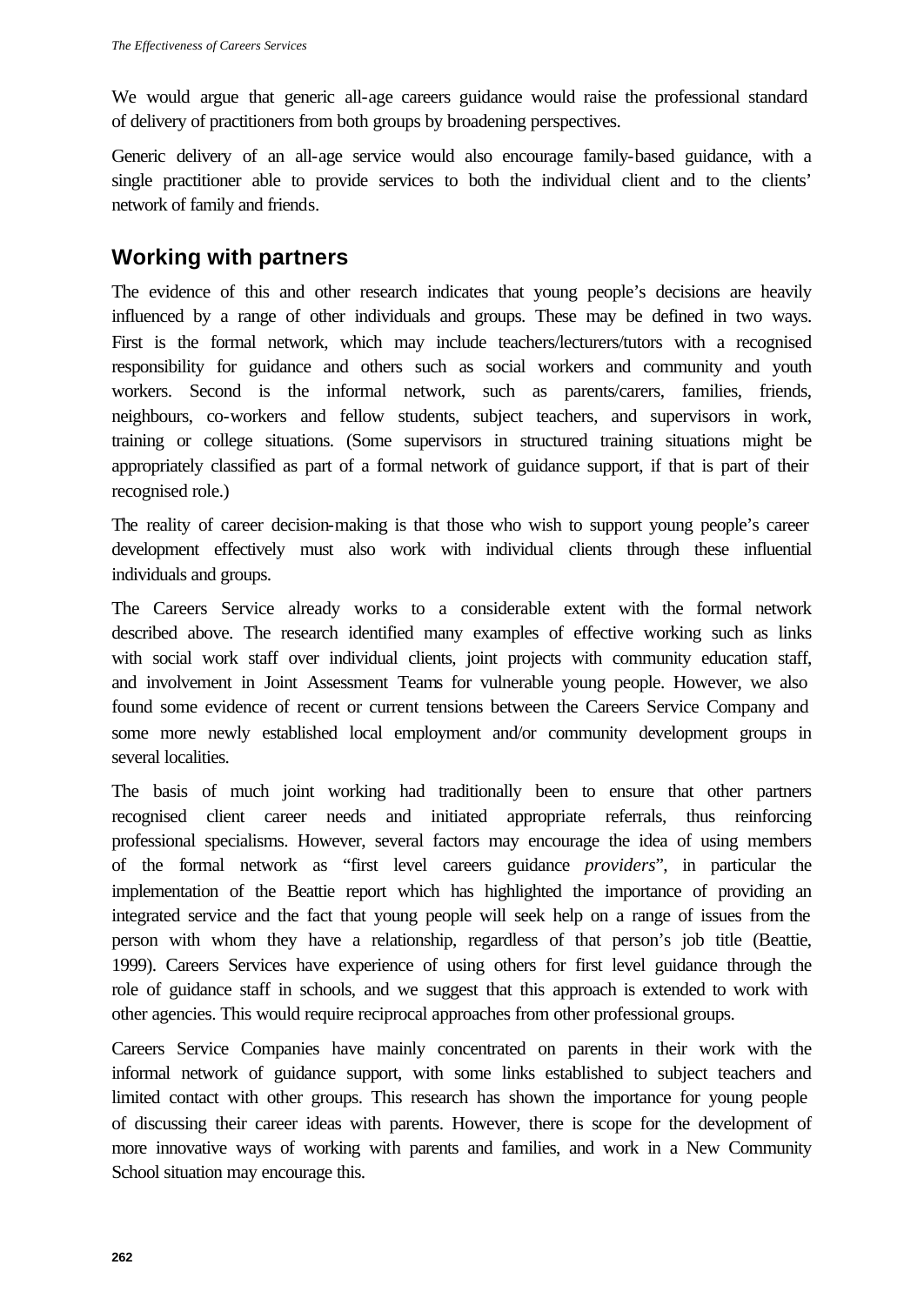# **Development challenges**

A number of aspects of the Careers Service's work would benefit from a national perspective. The research suggests that *marketing* of careers guidance and the Careers Service requires a Scottish-wide strategy, supported by local campaigns. Secondly, *information provision*, particularly of labour market information, requires national co-ordination and agreed definitions.

A third area for a Scottish strategy is in respect of *IT developments*. This applies particularly to web-site development. IT has enormous potential to provide information, careers education and guidance packages and contacts and make careers guidance more accessible to client groups.

The lack of a national *vacancy-handling* service was criticised by a number of our interviewees. A national system might be linked to the Employment Service's network in some way, or owned by the Careers Service or its partners. The critical need is for a system that will improve the gathering, assessing and circulation of vacancy information.

There is also a strong argument in favour of co-ordinated *training*. One example of a national level approach is in relation to training with the establishment of a consortium to support VQ training; this appears to be an effective approach.

The vision of effective careers guidance arising from this research is a broad one and would require policy changes at a Scottish level and some shift in perceptions from Careers Service Company practitioners and managers*.* It also has obvious resource implications.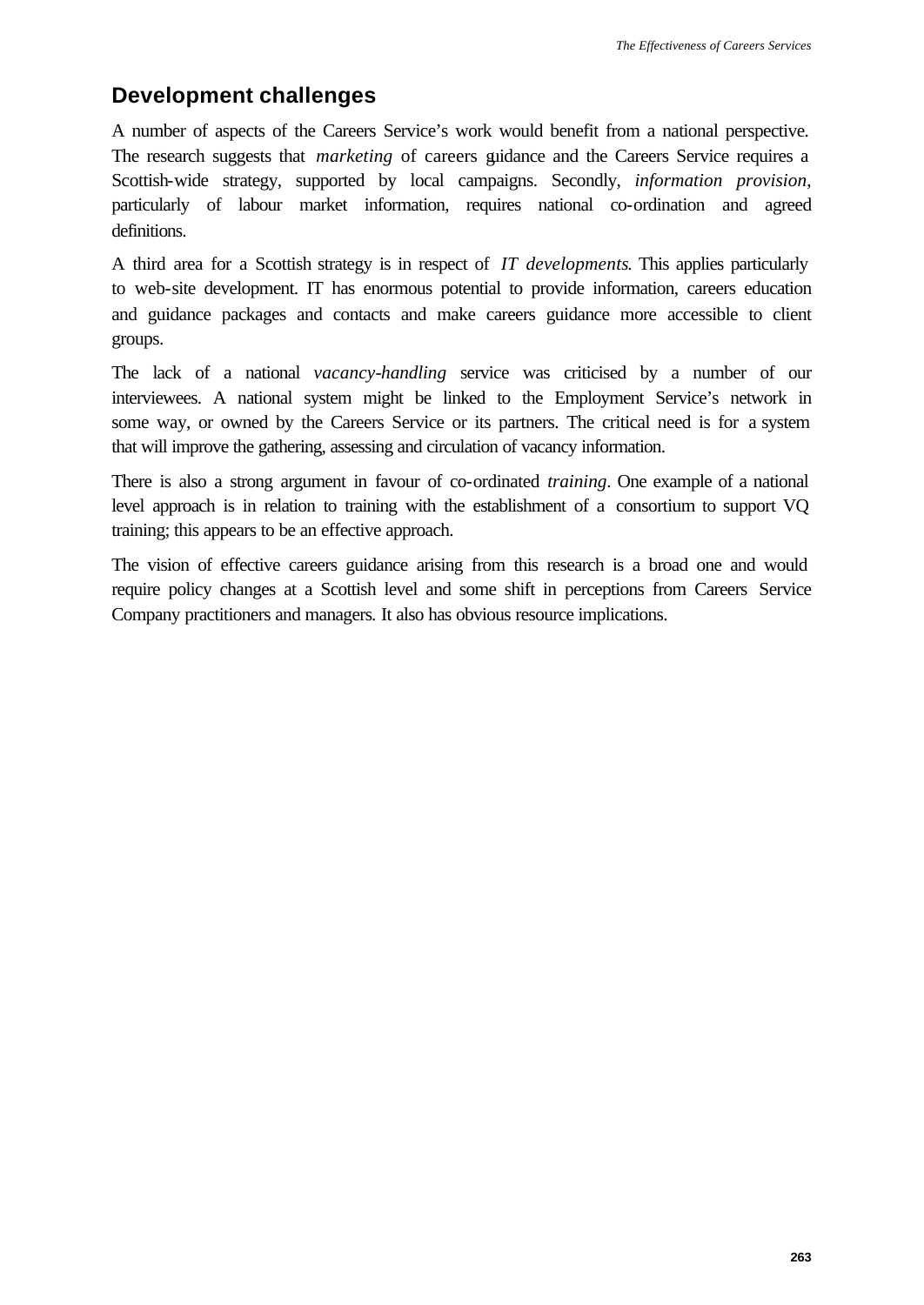*The Effectiveness of Careers Services*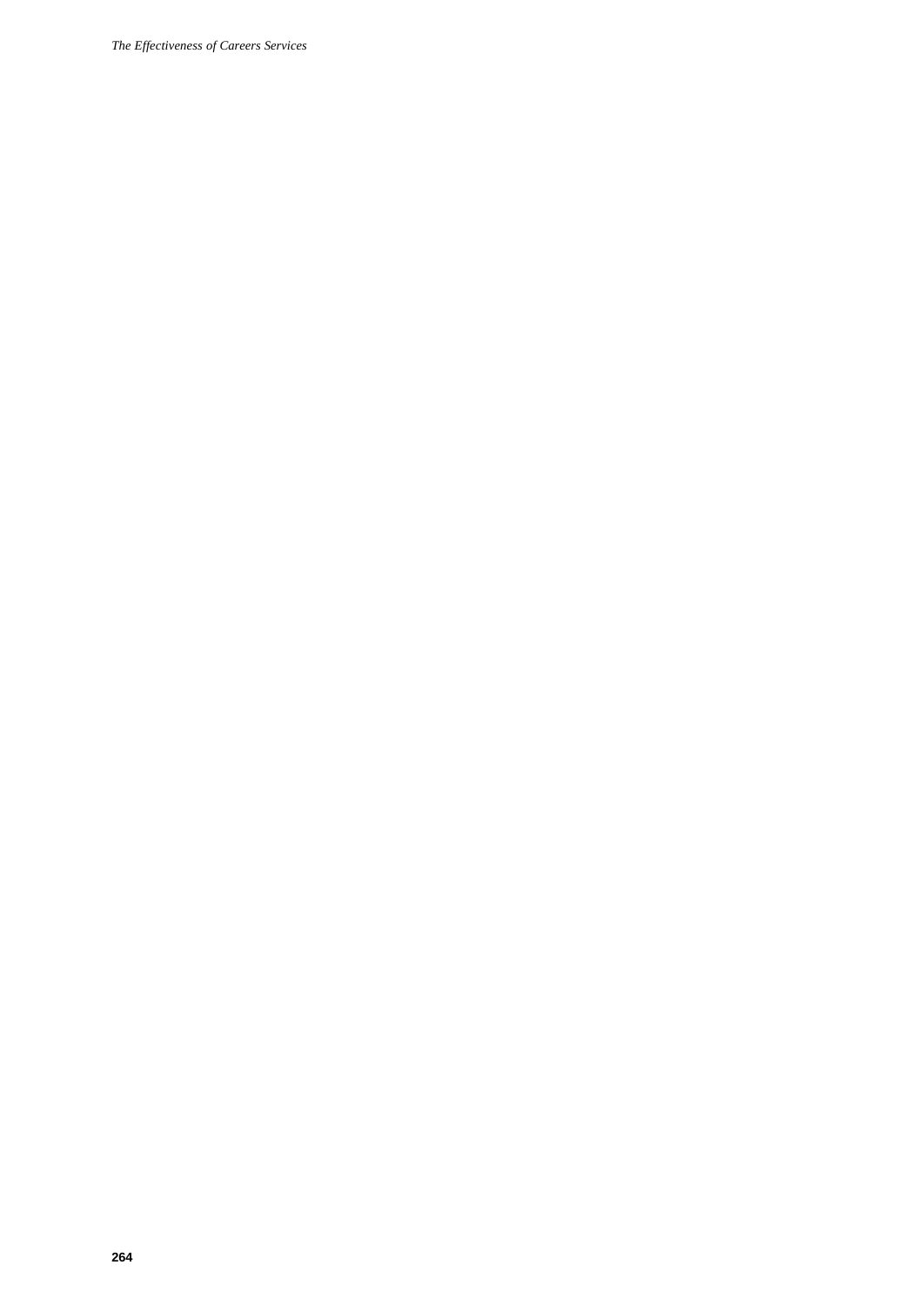# **REFERENCES**

References do not include the CSC documents that we reviewed.

- ACSCIS (2000) **ACSCIS Submission to the Duffner Review Committee**, Stirling: ACSCIS.
- Bartlet,W. and Rees,T. (2000) "The Variable Contribution of Guidance Services in a Learning Society" in F.Coffield (ed) **Differing Visions of a Learning Society**, **Research Findings, Vol 1**, Bristol: Policy Press in association with the ESRC.
- Beattie (1999) **Implementing Inclusiveness, Realising Potential**, The Beattie Committee Report to the Scottish Executive, Edinburgh: Scottish Executive.
- BEM (2000) Retrieved 9 May 2000 from the World Wide Web: **http://www.businessexcellence.coluk**
- Biggart,A (2000) "Scottish School Leavers: Gender and Low Achievement", *Scottish School Leavers Survey Special Report II*, SEED.
- Bloomer,M. and Hodkinson,P. (1999) **College Life: The Voice of the Learner**, London: FEDA.
- Chartermark (2000) Retrieved 9 May 2000 from the World Wide Web: **http://www.cabinetoffice.gov.uk/markhome.htm**
- Department for Education and Employment (DfEE) (1996) **Performance Assessment Survey: Job-Broking**, Sheffield: DfEE.
- DfEE (1997) **Group Work: A Review and Evaluative Study of Careers Service Provision in Years 9, 10 and 11**, Sheffield: DfEE.
- DfEE (1998) **The Learning Age: a Renaissance for a New Britain**, Sheffield: DfEE
- DfEE (2000) **Performance assessment survey: Careers Service group work in education**, Sheffield: DfEE.
- Edwards,A., Barnes,A., Killeen,J. and Watts,A.G. (1999) **The Real Game: Evaluation of the UK National Pilot**, NICEC Project Report, Cambridge: CRAC/NICEC
- Ford,G. and Leeds Careers Guidance (2000) **Career Development of Under-Employed Graduates,** NICEC.
- Gottfredson,L.S. (1981) "Circumscription and Compromise: A Developmental Theory of Occupational Aspirations", *Journal of Counselling Psychology 28 (6),* pp.545-79.
- Hillage,J. and Wilson,A. (1992) "Employers' Requirement of the Careers Service", *IMS Report No. 222*, Brighton: IMS.
- Hirsh,W., Kidd,J. and Watts,A.G. (1998) "Constructs of Work used in Career Guidance". *NICEC Briefing*, Cambridge: NICEC/CRAC.
- Hodkinson,P. (1997) "Contrasting Models of Young People's Career Progression", in J.McNeill (ed) **Careers Guidance – Constructing the Future,** Trotman.
- Hodkinson,P., Sparkes,A.C. and Hodkinson,H. (1996) **Triumphs and Tears: Young People, Markets and the Transition from School to Work**. London: David Fulton Publishers.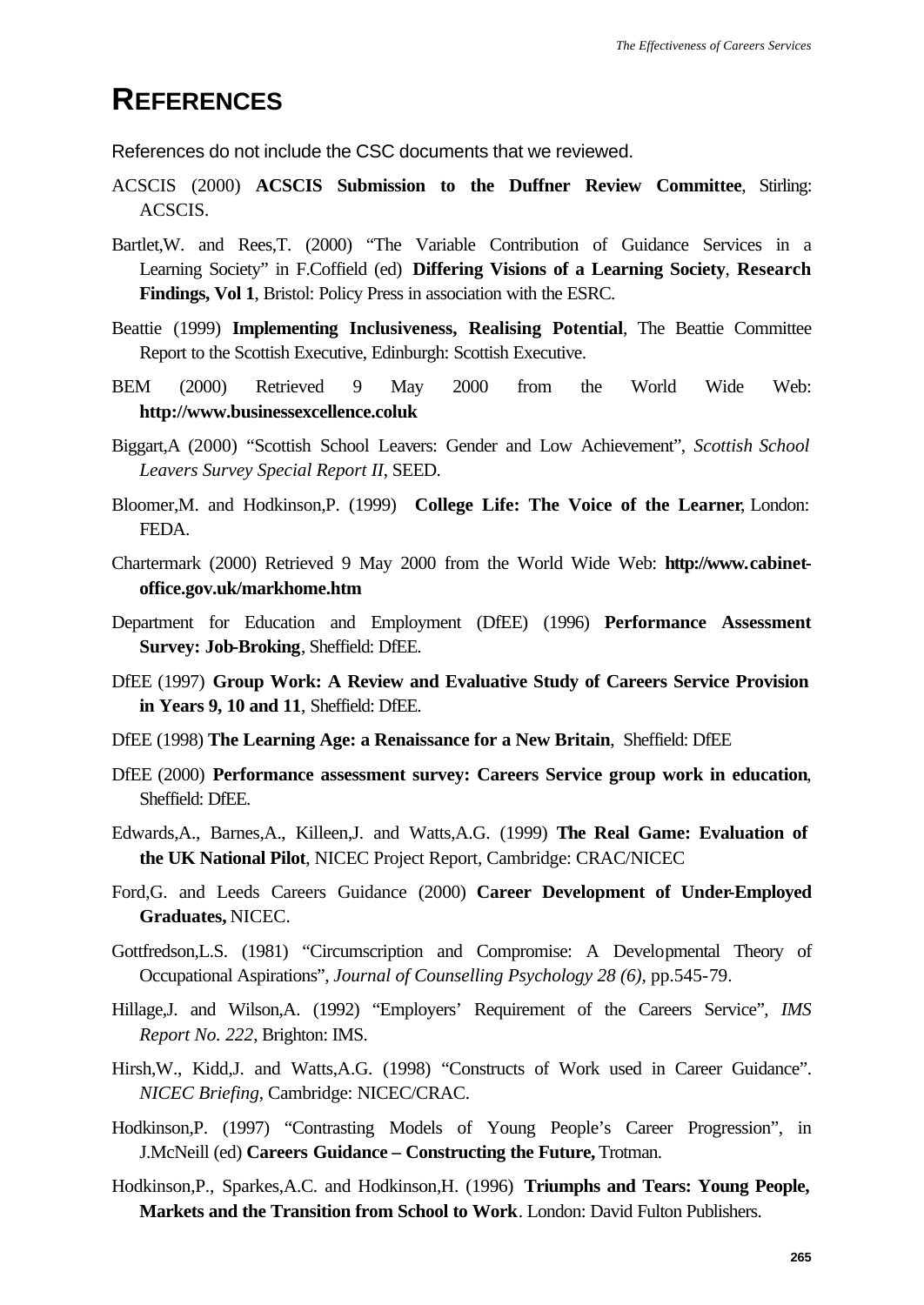- Howieson,C. and Semple,S. (1992) **School Leavers in Transition: A Set of Six Briefing Papers**, Glasgow: Jordanhill College.
- Howieson,C., Croxford,L. and Semple,S. (1993) **Choices in a Changing World**, Report to Scottish Enterprise, Glasgow: SE.
- Howieson,C. Hurley,N., Jones,G. and Raffe,D. (1993) The Vocational Guidance Needs of Young People in Full-time Employment and Homeless Young People in the United Kingdom. The European Centre for Development of Vocational Training.
- Howieson,C. and Croxford,L. (1996) **Using the Youth Cohort Study to Analyse the Outcomes of Careers Education and Guidance**, Report to the Department for Education and Employment, Sheffield: DfEE.
- Howieson,C. and Semple,S. (1996) **Guidance in Secondary Schools**, Report to the Scottish Office Education and Industry Department.
- Howieson,C. and Semple,S. (1999) "Careers Education", in T.Bryce and W.Humes (eds) **Scottish Education**, Chapter 49, pp.464-781, Edinburgh: Edinburgh University Press.
- Howieson,C., Fairgrieve,J., Croxford,L. and Tinklin,T. (2000) **Destinations of Early Leavers**, Report to the Scottish Executive, Edinburgh: Centre for Educational Sociology, University of Edinburgh.
- Howieson,C., Paris,M. and Semple,S. (2000) **Interim Report of a 3 Year Longitudinal Study of Young People in Ayrshire**, Report to the Ayrshire Careers Service Partnership, Glasgow: University of Strathclyde.
- IIP (2000) Retrieved 9 May 2000 from the World Wide Web: **http://www.iipuk.co.uk**
- Jepsen,D.A. (1999) "A Life Course Model of Occupational Careers from Rural Beginnings", paper presented at the Society for Vocational Psychology Conference, Wisconsin: Milwaukee, Mat 20.
- Killeen,J., White,M. and Watts,A.G. (1992) **The Economic Benefits of Careers Guidance,**  Cambridge: NICEC.
- Killeen,J. and Kidd,J. (1992) "The Learning Outcomes of Guidance: A Review of Research", *Research Paper No. 85*, Sheffield: Employment Department
- Killeen,J. (1996) "The Learning and Economic Outcomes of Guidance", in A.G.Watts, B.Law, J.M.Kidd and R.Hawthorn (eds) **Rethinking Careers Education and Guidance: Theory, Policy and Practice**. London: Routledge.
- Killeen,J., Watts,A.G. and Kidd,J. (1999) **The Social Benefits of Careers Guidance**, A Report to the Careers Service National Association, Cambridge: NICEC/CRAC.
- Krumboltz,J. (1994) "Improving Career Development Theory from a Social Learning Perspective", in M.L.Savickas and R.W.Lent (eds) **Convergence in Career Development Theories: Implications for Science and Practice**, Palo Alto, CA: Consulting Psychologists Press.
- Learning and Teaching Scotland (formally SCCC) (*forthcoming*) **A National Framework for Career Education in Scotland**, Dundee: LTS.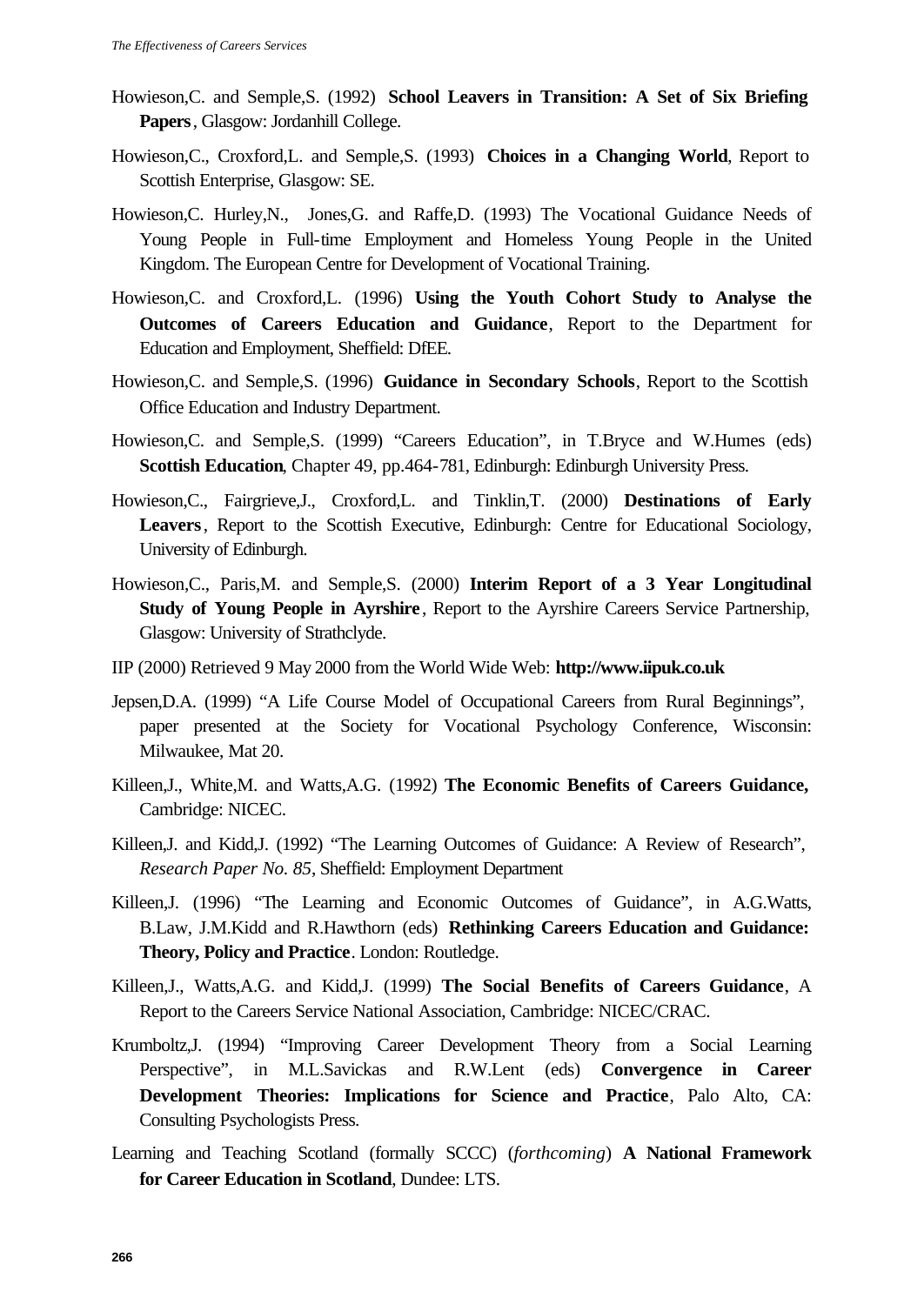- Lynn,P. and Courtenay,G. (1997) **17 in 97. The Experiences of Scotland's 16-17 Year Olds in 1997**, Report to the Scottish Office Education and Industry Department, Edinburgh: Scottish Executive.
- Morris,M., Simkin,C. and Stoney,S. (1995) **The Role of the Careers Service in Careers Education and Guidance in Schools**, NFER Report No. QADU/RD7 to the Employment Department, Careers Service Branch Quality Assurance and Development Unit, Sheffield: DfEE.
- Morris,M. and Stoney,S. (1996) **An Evaluation of the Performance of Pathfinder Careers Service**, NFER Report No. QADU/RD12 to the Employment Department, Quality Assurance and Development Unit, Choice and Careers Division, Sheffield: DfEE.
- Morris,M., McDonald,A. and Kendall, L. (1999) **Profile of Guidance Outcomes**, Berkshire: NFER-NELSON.
- Munro,M. and Elsom,D. (2000) **Choosing Science at 16**, NICEC Research Report, Cambridge: CRAC.
- National Centre for Social Research (2000) **Scotland's Young People: 19 in 1999**, Edinburgh: Scottish Executive.
- Office of Population Censuses and Surveys (1980) **Standard Occupational Classification**, London: HMSO.
- Office of Population Censuses and Surveys (1990) **Standard Occupational Classification**, London: HMSO.
- PACEC (1998) **Evaluation of Skillseekers in Scotland**, Report to Scottish Enterprise and Highlands and Islands Enterprise.
- Rolfe,H. (2000) "Improving Responsiveness to the Labour Market among Young People", *Research Brief No 190*, Sheffield: DfEE.
- Sampson,J.P., Palmer,M. and Watts,A.G. (1999) "Who needs Guidance?", *Occasional paper*, Derby: Centre For Guidance Studies, University of Derby.
- Scottish Enterprise (1995) **Guide to Using SQMS for Careers Service Providers**, Glasgow: Scottish Enterprise.
- Scottish Office (1998) **Scottish Quality Management System (2nd Edition)**, Edinburgh: Scottish Office.
- Scottish Office (1999) **Opportunities and Choices**, A Consultation Paper on Post-School Provision for 16-18 Year Olds, Edinburgh: Scottish Office.
- Scottish Office Education and Industry Department (1996) **How Good is our School? Selfevaluation Using Performance Indicators**, Edinburgh: HMI Audit Unit, Scottish Office.
- Scottish Office Education and Industry Department (1998) **A Guidance Framework for Careers Service Companies**, Edinburgh: Scottish Office.
- Scottish Office Education and Industry Department (1998) **Governance, Openness and Accountability – Guidelines for Careers Service Companies**, Edinburgh: Scottish Office.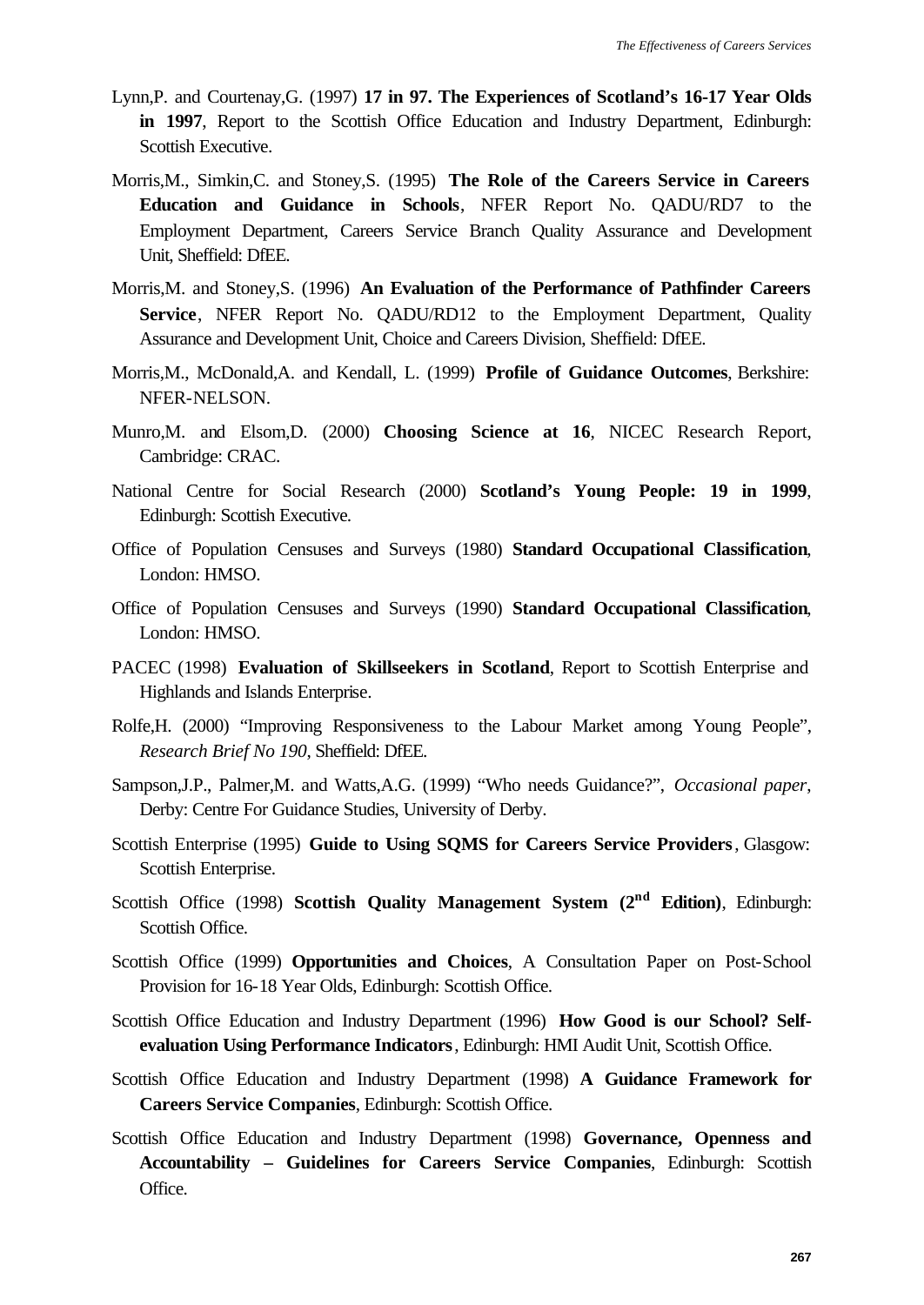- Semple,S. (1990) **Parents and the Careers Service,** an Internal Review for Dunbartonshire Careers Service, Clydebank.
- Semple,S. (1992) "The Effectiveness of Careers Education Materials for Parents", *MPhil Thesis*, Glasgow: Jordanhill College.
- Semple,S. (1994) **Involving Parents in Skillseekers and Action Planning,** unpublished Report to Scottish Enterprise, Glasgow.
- Semple,S. (1998) "Partners in Careers Education and Guidance: The Parents' View", *National Association of Careers and Guidance Teachers Journal*, Cambridge.
- Semple,S. (1999) **Review of Careers Education Policy Frameworks and Materials in** Scotland, unpublished report to the Scottish Executive, Glasgow: University of Strathclyde.
- Super,D.E. (1957) **The Psychology of Careers**, New York: Harper and Row.
- Watts,A.G., Guichard,J., Plant,P. and Rodriguez,M.L. (1993) **Educational and Vocational** Guidance in the European Community, Luxembourg: Office for the Official publications of the European Communities.
- Watts,A.G., Law,B., Killeen,J., Kidd,J.M. and Hawthorn,R. (1996) **Rethinking Careers Education and Guidance: Theory, Policy and Practice**, London: Routledge.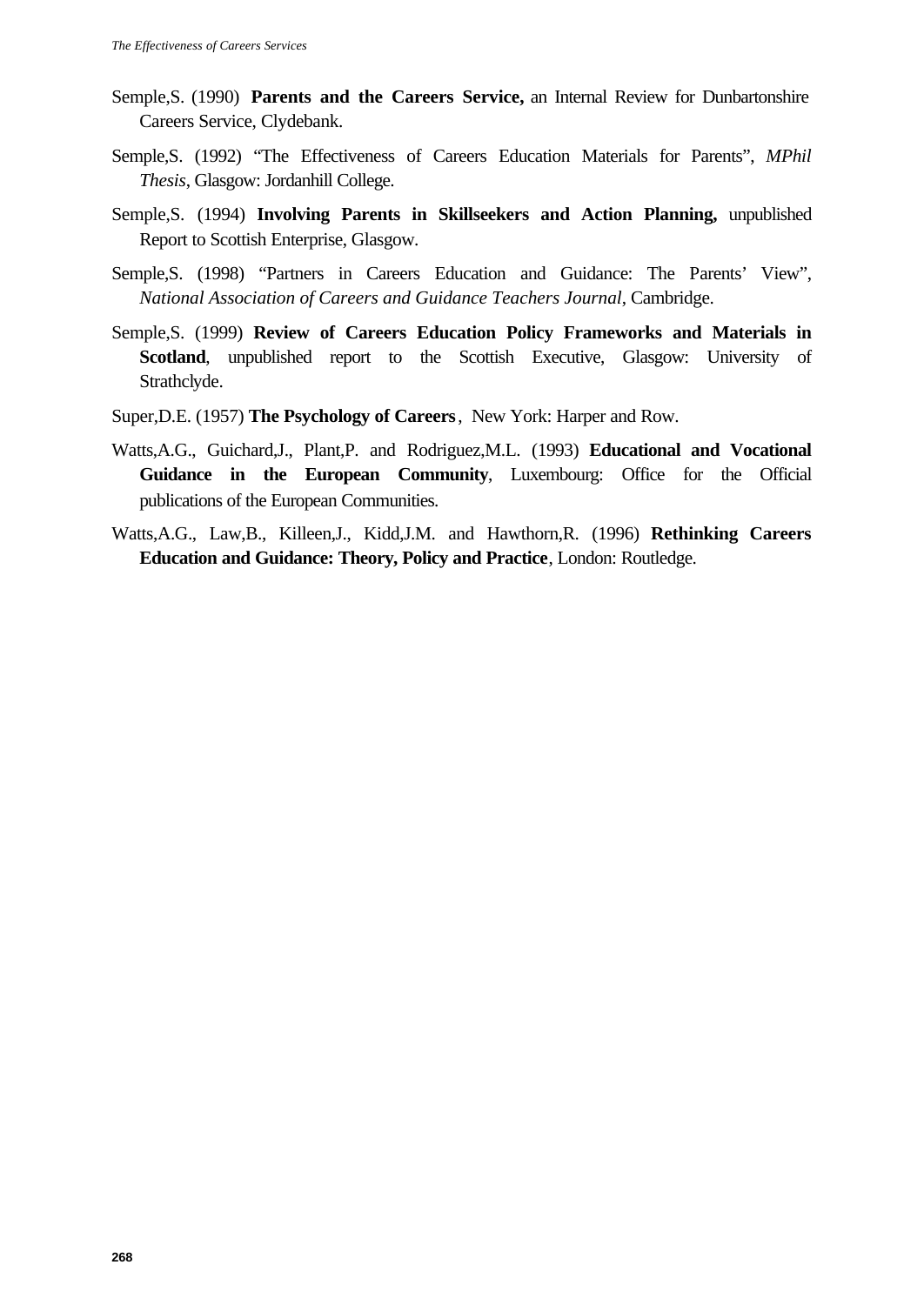# **APPENDIX 1 DRAFT EFFECTIVENESS DESCRIPTORS**

#### **Introduction**

As part of our work on effectiveness we considered the model being developed by Scottish Enterprise towards the end of our research. This starts by asking the question: "What would a competitive Scotland look like?" It then audits the national and local situation against this, setting short and long term targets for moving towards this picture. We considered "What would an effective Careers Service look like?" and have begun to develop a number of effectiveness descriptors covering different aspects of CSCs work:

- 1. Effective careers work with individual clients.
- 2. Effective outcomes for individual clients.
- 3. Effective work with other clients and organisations.
- 4. Effective work with the opportunity structure.
- 5. Effective strategic development.
- 6. Support for effective careers guidance processes. (This would be best designed in conjunction with the forthcoming National Framework for Career Education in Scotland.)

The principle is that Careers Service Companies would audit their careers guidance performance against these descriptors of an effective Careers Service, set targets that would move them further towards them and then measure themselves (and be measured) by the extent to which they had met these targets. In terms of the practicalities of use, we envisage that aspects of several measures will be overtaken through one evaluation activity eg a client focus group, or an annual review by managers of work with other organisations, or periodic professional review of the needs of specific client groups.

This appendix contains examples of two draft effectiveness descriptors that we developed. We would emphasise that they are very much at a draft stage. These and the other descriptors need further development in conjunction with CSCs themselves.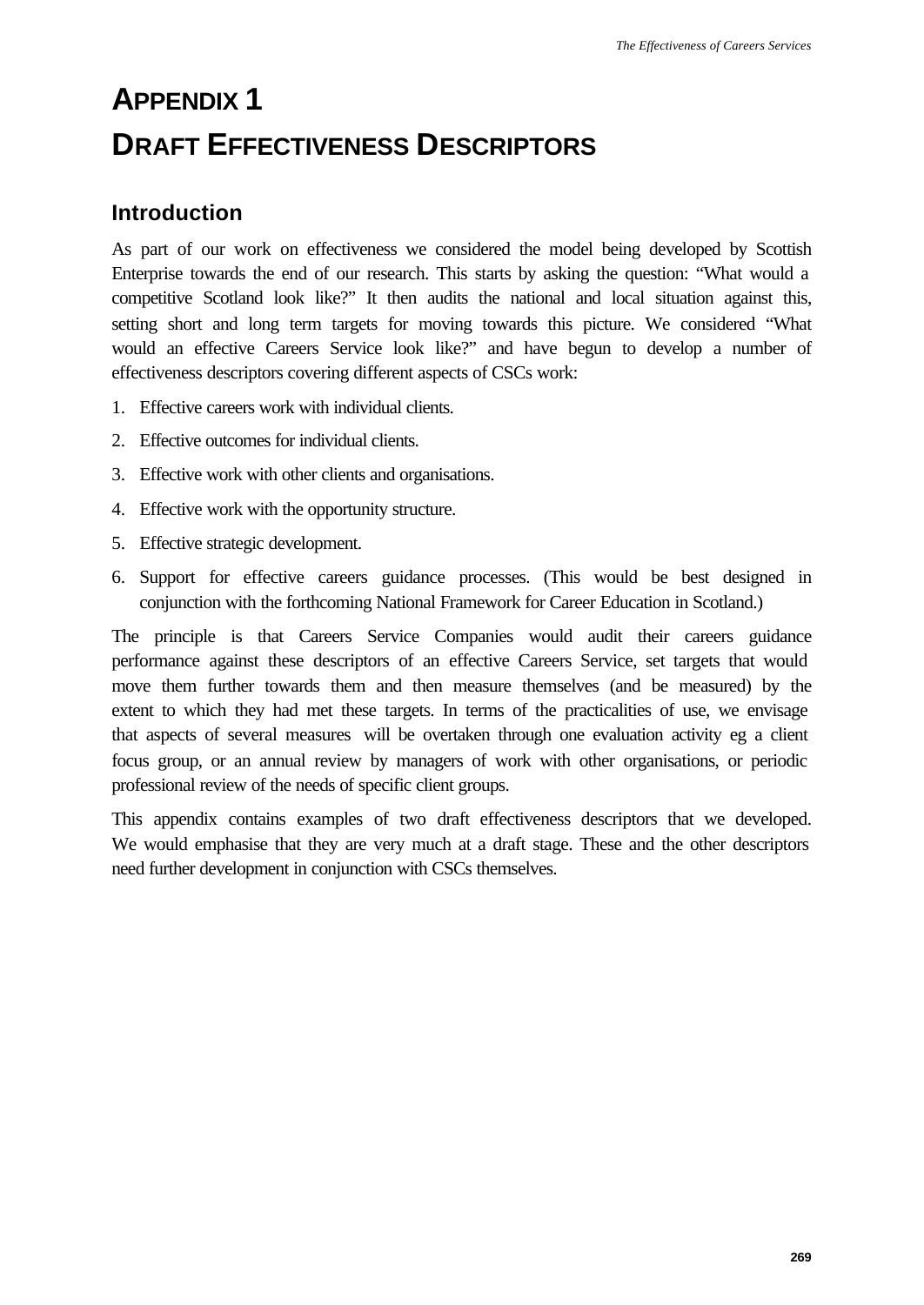# **SECTION A. EFFECTIVE CAREERS WORK WITH INDIVIDUAL CLIENTS**

| <b>Descriptors</b>                                                                  | <b>Elements</b>                                                                                                                                                                                | <b>Evidence from:</b>                                                                                                                                                                                                                                                                                                     |  |  |
|-------------------------------------------------------------------------------------|------------------------------------------------------------------------------------------------------------------------------------------------------------------------------------------------|---------------------------------------------------------------------------------------------------------------------------------------------------------------------------------------------------------------------------------------------------------------------------------------------------------------------------|--|--|
| A1. Client awareness and use of Careers Service                                     |                                                                                                                                                                                                |                                                                                                                                                                                                                                                                                                                           |  |  |
| Accurate awareness of role of<br>а.<br>careers service by individual<br>clients     | CS has a comprehensive strategy in place to<br>$\blacksquare$<br>ensure clients are aware of its role and how to<br>access CS provision                                                        | review of CSC policy and training documentation<br>$\blacksquare$<br>review of leaflets produced by CSC for clients<br>review of publicity strategy with local media<br>review school/TO/college induction documents for clients<br>for description of CSC role and referral points                                       |  |  |
|                                                                                     | Clients able to describe the key functions of the<br>٠<br>careers service                                                                                                                      | guidance or evaluation interview;<br>٠<br>questionnaire;<br>guidance or evaluation group discussion;<br>observations from other professionals                                                                                                                                                                             |  |  |
| Accurate awareness of<br>appropriate personal points for<br>referral to the service | Clients able to describe when and how to make<br>$\blacksquare$<br>use of the CSC in terms of own situation and<br>needs                                                                       | guidance or evaluation interview;<br>questionnaire;<br>۰.<br>guidance or evaluation group discussion;<br>$\blacksquare$<br>observations from other professionals                                                                                                                                                          |  |  |
|                                                                                     | referrals show<br>evidence<br>Actual<br>of<br>appropriate<br>reasons and timing                                                                                                                | review of client records<br>analysis of information from the monitoring system<br>professional reflection;<br>assessment by CSC management;<br>assessment by managers in relevant partner organisation<br>(eg school);                                                                                                    |  |  |
|                                                                                     | Clients are able to describe the operation of the<br>careers service's client contact systems, including<br>their own responsibility for 'interrupting' the system<br>when in need of guidance | review of client records<br>$\blacksquare$<br>guidance or evaluation interview;<br>questionnaire;<br>guidance or evaluation group work;<br>observations from other professionals                                                                                                                                          |  |  |
| Appropriate client contact and<br>С.<br>non contact                                 | Systems are in place to remind<br>clients<br>of<br>$\blacksquare$<br>appropriate personal points for referral                                                                                  | review of CSC documentation<br>٠<br>records of discussions with colleagues<br>from other<br>agencies/organisations<br>relevant timetable/running records of CSC staff activities<br>with other agencies/organisations<br>review of CSC and other agencies'/organisations' notice-<br>boards, public displays/publications |  |  |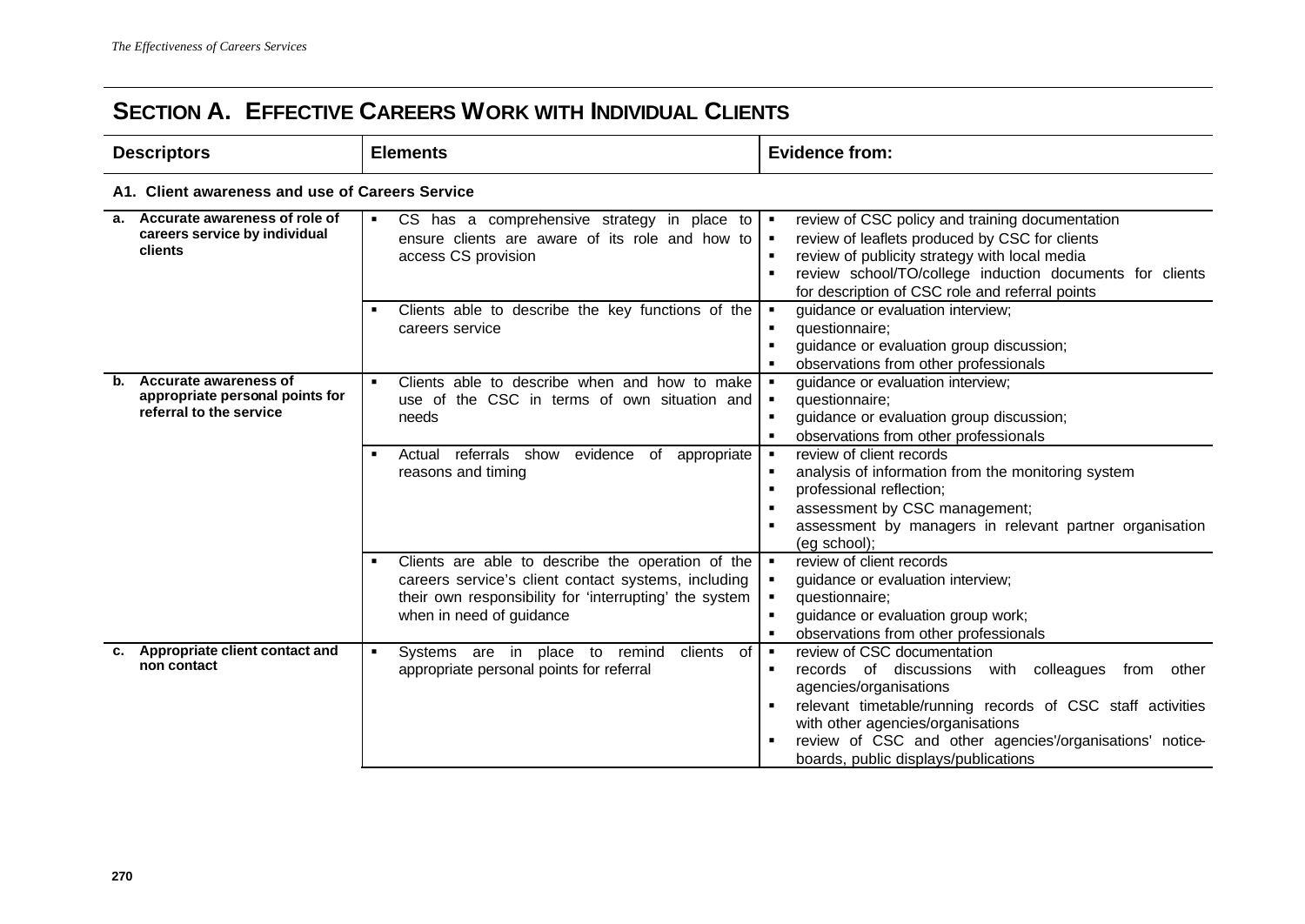| <b>Descriptors</b> | <b>Elements</b>                                                                               | Evidence from:                                                                                                                                                                                                                                                                                                                      |  |  |
|--------------------|-----------------------------------------------------------------------------------------------|-------------------------------------------------------------------------------------------------------------------------------------------------------------------------------------------------------------------------------------------------------------------------------------------------------------------------------------|--|--|
|                    | Extent to which client-driven contact in school,<br>college and careers office is appropriate | monitoring of the percentage of the client group who seek a<br>guidance or placement intervention, how they do so, their<br>reasons, at what stage and how frequently<br>review by CSC staff and other staff eg teachers, TO staff<br>monitoring of the numbers and circumstances of the<br>parents who refer children for guidance |  |  |
|                    | Extent to which non-referral is appropriate                                                   | check of a sample of those not referring to identify whether<br>reasons for non-referral are appropriate, through focus<br>groups and contact with professional colleagues.                                                                                                                                                         |  |  |

#### **A2. Identification of individual client need**

| <b>Comprehensive and systematic</b><br>identification of careers need by<br>the careers service       |                | A comprehensive system for the identification of<br>career need of users and non users is in place                                                                                          |                                                                                                                                | review policy documentation<br>review of guidance management statistics<br>review of records of strategic and operational decision-<br>making in the CSC<br>review of records of meetings between CSC and other<br>agencies/organisations                                                                                                                                                                              |  |
|-------------------------------------------------------------------------------------------------------|----------------|---------------------------------------------------------------------------------------------------------------------------------------------------------------------------------------------|--------------------------------------------------------------------------------------------------------------------------------|------------------------------------------------------------------------------------------------------------------------------------------------------------------------------------------------------------------------------------------------------------------------------------------------------------------------------------------------------------------------------------------------------------------------|--|
|                                                                                                       |                | the careers adviser's identification of career need<br>reflects a clear understanding and application of<br>the variety of career choice theories and research<br>evidence                  | review of client records by CA and AM<br>observation of discussion of client need through shared<br>case studies by CAs and AM |                                                                                                                                                                                                                                                                                                                                                                                                                        |  |
|                                                                                                       |                | interview strategies are in place which use aclient<br>pre-assessment of need, followed by a contracting<br>process to discuss careers guidance need at the<br>start of careers interviews; |                                                                                                                                | observation of careers guidance interviews<br>review of client records<br>focus group evaluation of clients' experiences of careers<br>guidance                                                                                                                                                                                                                                                                        |  |
|                                                                                                       |                | extent to which careers assistants and related CSC<br>staff recognise client career needs                                                                                                   |                                                                                                                                | discussion with Careers Assistants and related CS staff<br>review of client records<br>monitoring of referral systems                                                                                                                                                                                                                                                                                                  |  |
| Appropriate identification of<br>b.<br>own needs by clients and ability<br>to link these to provision | $\blacksquare$ | screening mechanisms are in place which explain<br>to individuals how to identify their career guidance<br>needs and how to link this to different aspects of<br>careers provision          |                                                                                                                                | review of purpose of systems (both paper and computer<br>based)<br>monitoring of level of usage<br>professional review of systems to identify career guidance<br>needs<br>review of careers education programmes in schools and<br>colleges to ensure advice on how individuals can identify<br>their own career guidance needs is included and to ensure<br>this input is at an appropriate time for the client group |  |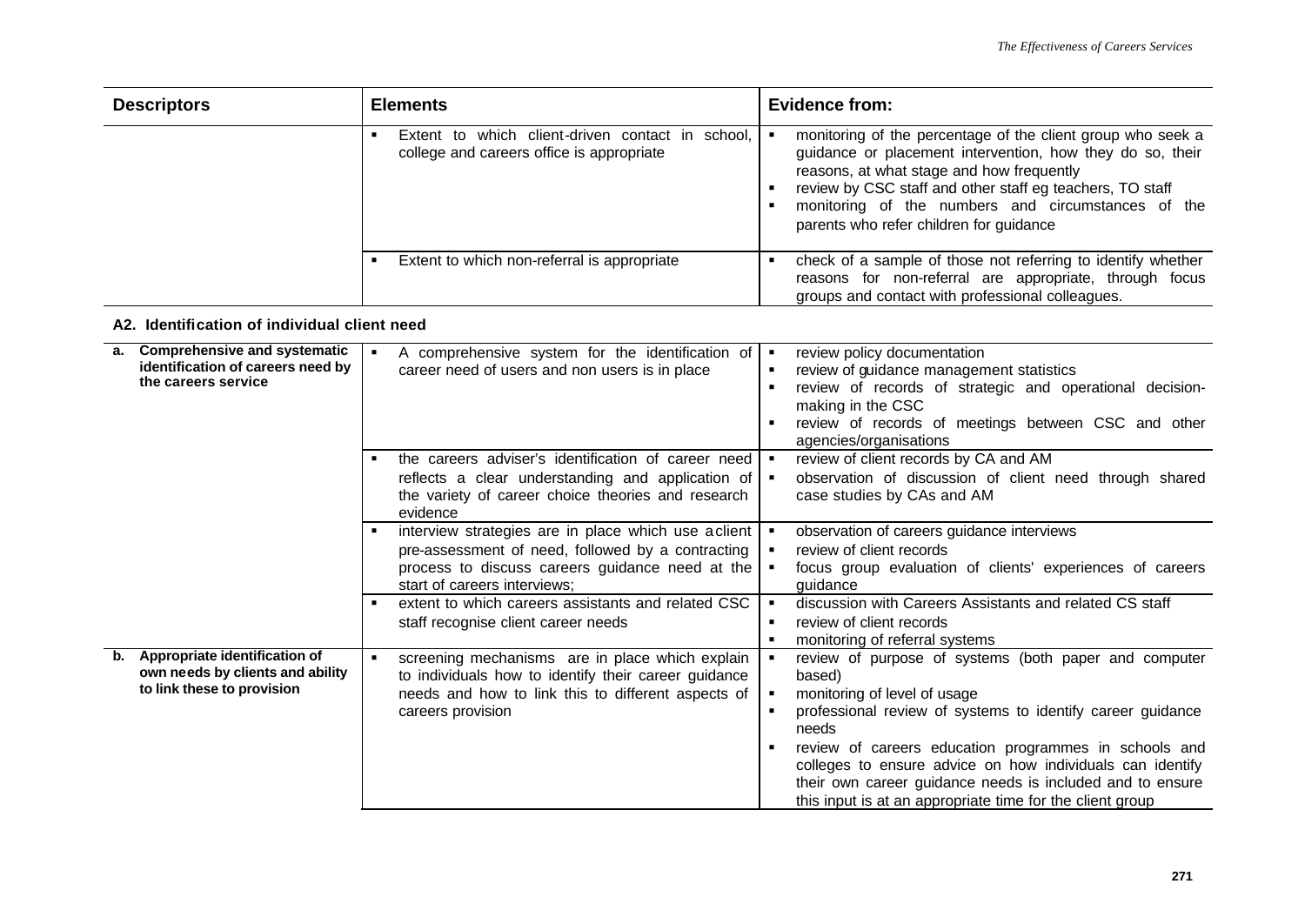| <b>Descriptors</b>                                                | <b>Elements</b>                                                                                                                                                             | <b>Evidence from:</b>                                                                                                                                                                                                                                                                                                                                                                                                                                                                                                                                                                                                                              |  |  |
|-------------------------------------------------------------------|-----------------------------------------------------------------------------------------------------------------------------------------------------------------------------|----------------------------------------------------------------------------------------------------------------------------------------------------------------------------------------------------------------------------------------------------------------------------------------------------------------------------------------------------------------------------------------------------------------------------------------------------------------------------------------------------------------------------------------------------------------------------------------------------------------------------------------------------|--|--|
|                                                                   | Extent to which individual clients are able to<br>identify their own careers guidance needs and to<br>link these to different aspects of careers service<br>provision       | client feedback<br>$\blacksquare$<br>review by CSC staff of appropriateness of client self-<br>$\blacksquare$<br>identification and access to provision<br>joint review by CSC staff and other agency/ organisation<br>staff<br>feedback from parents and parent groups                                                                                                                                                                                                                                                                                                                                                                            |  |  |
| Accurate identification of client<br>c.<br>career need by others  | Extent of training and support to others who might<br>$\blacksquare$<br>assist the careers service identify the career<br>guidance needs of individual clients              | Review of content, frequency<br>and<br>$\blacksquare$<br>use<br>οf<br>in-<br>service/awareness raising sessions or leaflets on how to<br>identify career guidance needs of individuals with parents,<br>teachers (both guidance and subject), lecturers, training<br>organisations, employers and others eg ES, social work.                                                                                                                                                                                                                                                                                                                       |  |  |
|                                                                   | Extent to which the careers guidance needs of<br>individuals are identified accurately by others                                                                            | monitoring formal school reports, informal contacts from<br>teachers.<br>lecturers, parents, training<br>organisations,<br>employers and others and reasons for referrals;<br>questioning the client in the careers interview<br>comparison of subsequent client records with description of<br>career guidance needs identified previously                                                                                                                                                                                                                                                                                                        |  |  |
|                                                                   | Extent to which this information is communicated in<br>an appropriate form and at the appropriate time to<br>the careers service, and from the careers service<br>to others | formal school reports are available well ahead of a careers<br>$\blacksquare$<br>guidance interview for school pupils;<br>informal reports are available ahead of a careers guidance<br>interview, and the use of this information is clarified;<br>the careers service gives feedback of a specific nature on<br>individuals (agreed with clients) to ensure appropriate<br>follow-up action is taken for clients by others, and to<br>encourage the support of others for the individual's next<br>step;<br>feedback of a general nature is given to help increase the<br>level of understanding by others of clients' career guidance<br>needs. |  |  |
| <b>Accurate recognition of clients'</b><br>non career need by CSC | CSC staff's level of understanding of the role and<br>$\blacksquare$<br>referral points of other agencies/organisations                                                     | observation of CSC staff<br>discussion with CSC staff<br>$\blacksquare$<br>review through meetings<br>with colleagues in<br>other<br>agencies/organisations                                                                                                                                                                                                                                                                                                                                                                                                                                                                                        |  |  |
|                                                                   | Extent of appropriate referral of CSC clients to<br>other<br>agencies<br>to<br>meet<br>non<br>career<br>needs/organisations                                                 | numbers referred<br>$\blacksquare$<br>review of case records<br>٠<br>review through meetings<br>with colleagues<br>in other<br>agencies/organisations                                                                                                                                                                                                                                                                                                                                                                                                                                                                                              |  |  |
|                                                                   | Extent to which clients are involved/in charge of,<br>and supported though the referral process                                                                             | observation of the referral process<br>client feedback<br>٠                                                                                                                                                                                                                                                                                                                                                                                                                                                                                                                                                                                        |  |  |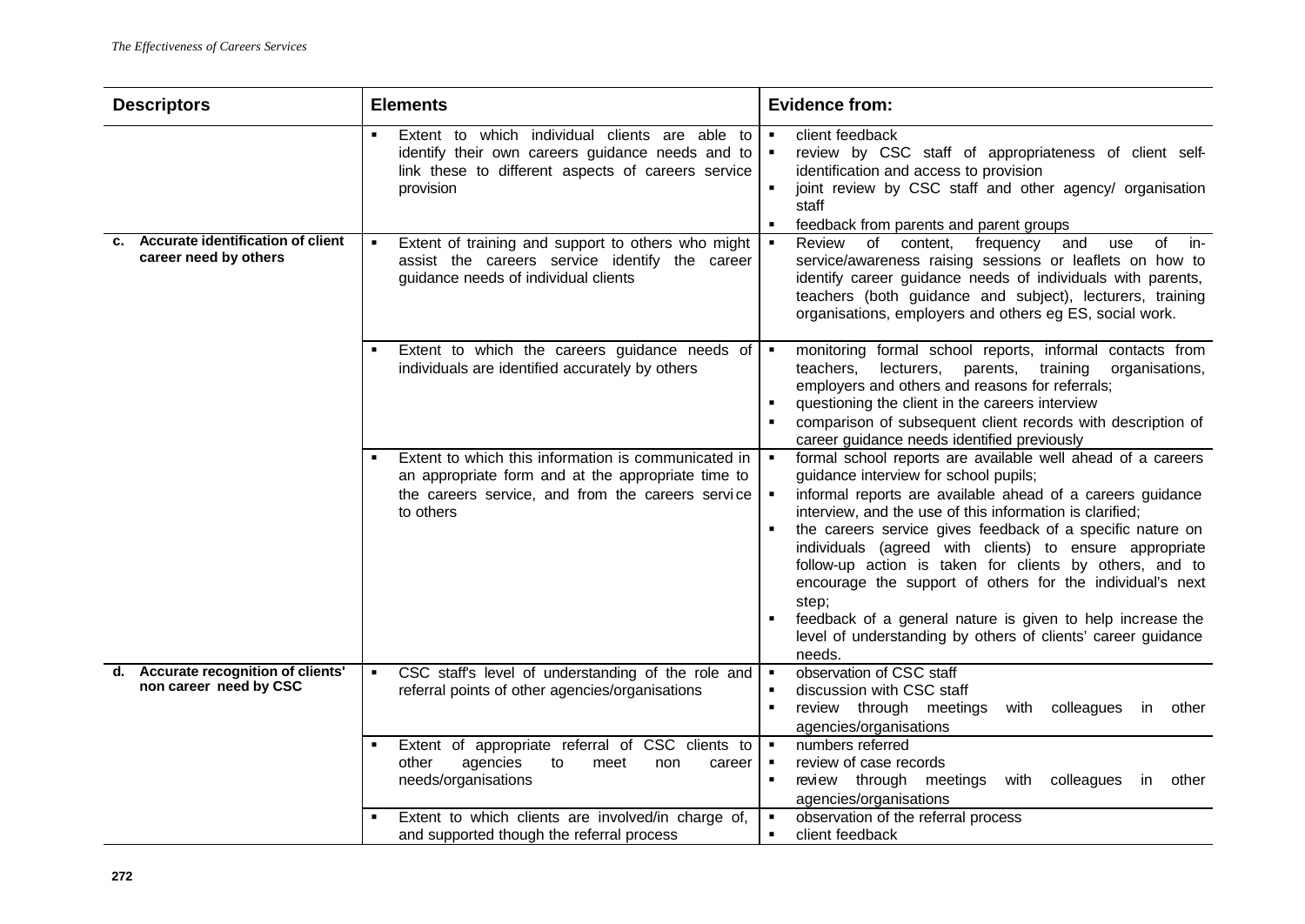| <b>Descriptors</b>                                                    | <b>Elements</b>                                                                                                    | <b>Evidence from:</b>                                                                                                                                                                                                                                                                                                  |
|-----------------------------------------------------------------------|--------------------------------------------------------------------------------------------------------------------|------------------------------------------------------------------------------------------------------------------------------------------------------------------------------------------------------------------------------------------------------------------------------------------------------------------------|
| A3. Individual client satisfaction<br>with the careers service        | Extent to which the individual client perceives the<br>$\blacksquare$<br>careers service to be useful, helpful etc | client's stated assessment in person or in response to<br>survey, within both short and long timespan after careers<br>service contact;<br>client statements to others (eg teachers, training<br>$\blacksquare$<br>organisations, parents).                                                                            |
|                                                                       | Extent to which clients would recommend others to<br>use the careers service                                       | monitoring systems recording reasons for client-driven<br>$\blacksquare$<br>contact including the extent to which it has resulted from<br>the recommendations of previous clients;<br>specific questions in surveys of individual clients.                                                                             |
|                                                                       | Whether clients feel able and willing to access the<br>service in the future.                                      | client perception evidence;<br>extent of self-referral for second or more contact;<br>the use of careers guidance services in the adult guidance<br>network by clients who have previously used the Careers<br>Service.<br>the use of Careers Service in FE by those who previously<br>٠<br>used the service in school |
| <b>A4. Careers Service</b><br>responsiveness to<br>individual clients | speed of response/extent of unmet demand<br>٠                                                                      | measurement of waiting times for interviews and extent of<br>communication with the client on waiting times;<br>time measurements of placing actions;<br>response time to take promised action on behalf of clients;<br>client feedback from individual interviews, group work,<br>group evaluation or survey          |
|                                                                       | extent to which CSC provision is delivered at<br>appropriate time for clients                                      | review of client records<br>$\blacksquare$<br>client statements to others<br>$\blacksquare$                                                                                                                                                                                                                            |
|                                                                       | extent to which CS provision is delivered flexibly                                                                 | review of range of CSC provision available to clients to<br>choose<br>review of the range and nature of CSC provision against<br>research and theory eg learning styles; appropriate use of<br>career guidance interview (eg relative value of a series of<br>short interviews/group interviews)                       |
|                                                                       | level of, and reasons, for non attendance by clients                                                               | records of school interviews;<br>office diaries and records of appointments;<br>client record cards;<br>л.<br>school review statistics;<br>employer/training organisation submission sheets.                                                                                                                           |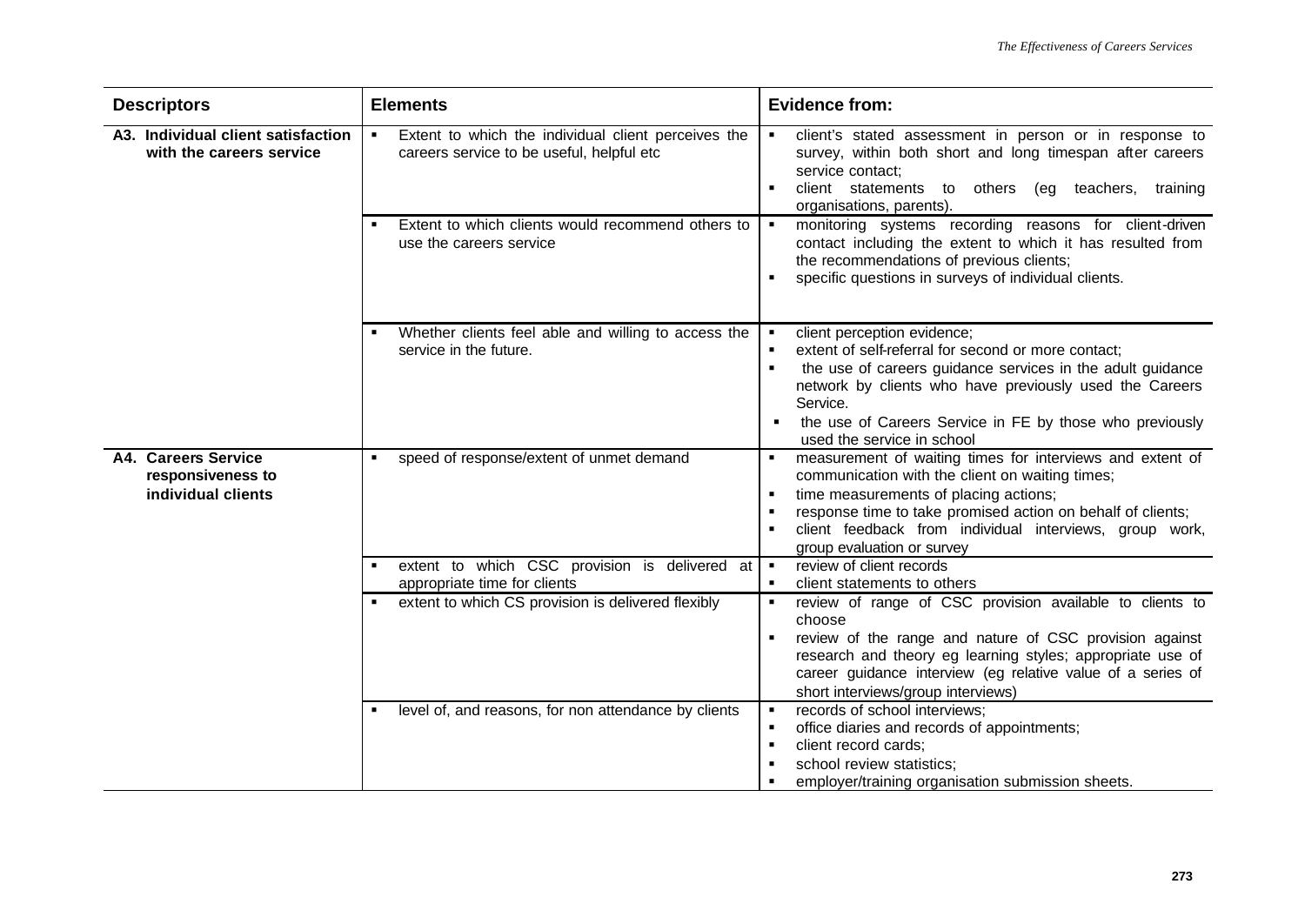|  |  | <b>SECTION B. EFFECTIVE OUTCOMES FOR INDIVIDUAL CLIENTS</b> |  |  |
|--|--|-------------------------------------------------------------|--|--|
|--|--|-------------------------------------------------------------|--|--|

| <b>Descriptors</b>                                               | <b>Elements</b>                                                                                                                                | <b>Evidence from:</b>                                                                                                                                                                                                                                                                                                                                                                                                                                                                                                                                                                                                                                                 |
|------------------------------------------------------------------|------------------------------------------------------------------------------------------------------------------------------------------------|-----------------------------------------------------------------------------------------------------------------------------------------------------------------------------------------------------------------------------------------------------------------------------------------------------------------------------------------------------------------------------------------------------------------------------------------------------------------------------------------------------------------------------------------------------------------------------------------------------------------------------------------------------------------------|
| <b>B1. Effective delivery of careers</b><br>guidance for clients | Extent to which guidance inputs are "owned" by<br>clients                                                                                      | assessment in individual interviews, follow-up work by<br>$\blacksquare$<br>colleagues and surveys of client groups of the extent to<br>which action plans and interview processes are seen by<br>the client to reflect the client's genuine position,<br>aspirations, etc;<br>comparison of audio or video recorded interviews with<br>client records and action plans indicate the extent to which<br>the interview conclusion has been reached taking account<br>of the client's statements;<br>analysis of audio or video recorded interviews to measure<br>the "balance of talk" between careers staff and the client,<br>and the question styles used.          |
|                                                                  | Extent to which individual client's assumptions and<br>expectations about career choice are identified,<br>met and challenged (if appropriate) | analysis of extent and content of pre-careers interview<br>preparation in the careers education programme in a<br>school;<br>pre- and/or post-careers interview questionnaire or group<br>session:<br>questionnaire to client group to check expectations and<br>check whether met;<br>assessment during individual careers interview through<br>contracting re purpose and expectations and seeking<br>client feedback at end;<br>evaluation interviews,<br>telephone survey<br>and<br>٠<br>group<br>discussions:<br>periodic follow-up discussions with colleagues or parents<br>$\blacksquare$<br>where referral has come from them or been stimulated by<br>them. |
|                                                                  | Extent to which client's thinking is moved on by<br>contacts with the Careers Service                                                          | use of the Vocational Guidance Interview checklist, or<br>$\blacksquare$<br>similar tools, for self review, peer review or managerial<br>review;<br>recognised psychometric measures of guidance impact<br>and outcomes, with local norms established;<br>use of "before and after" measures linked to CSC<br>interventions;<br>periodic review of the extent to which clients follow up the<br>action points in an action plan;                                                                                                                                                                                                                                      |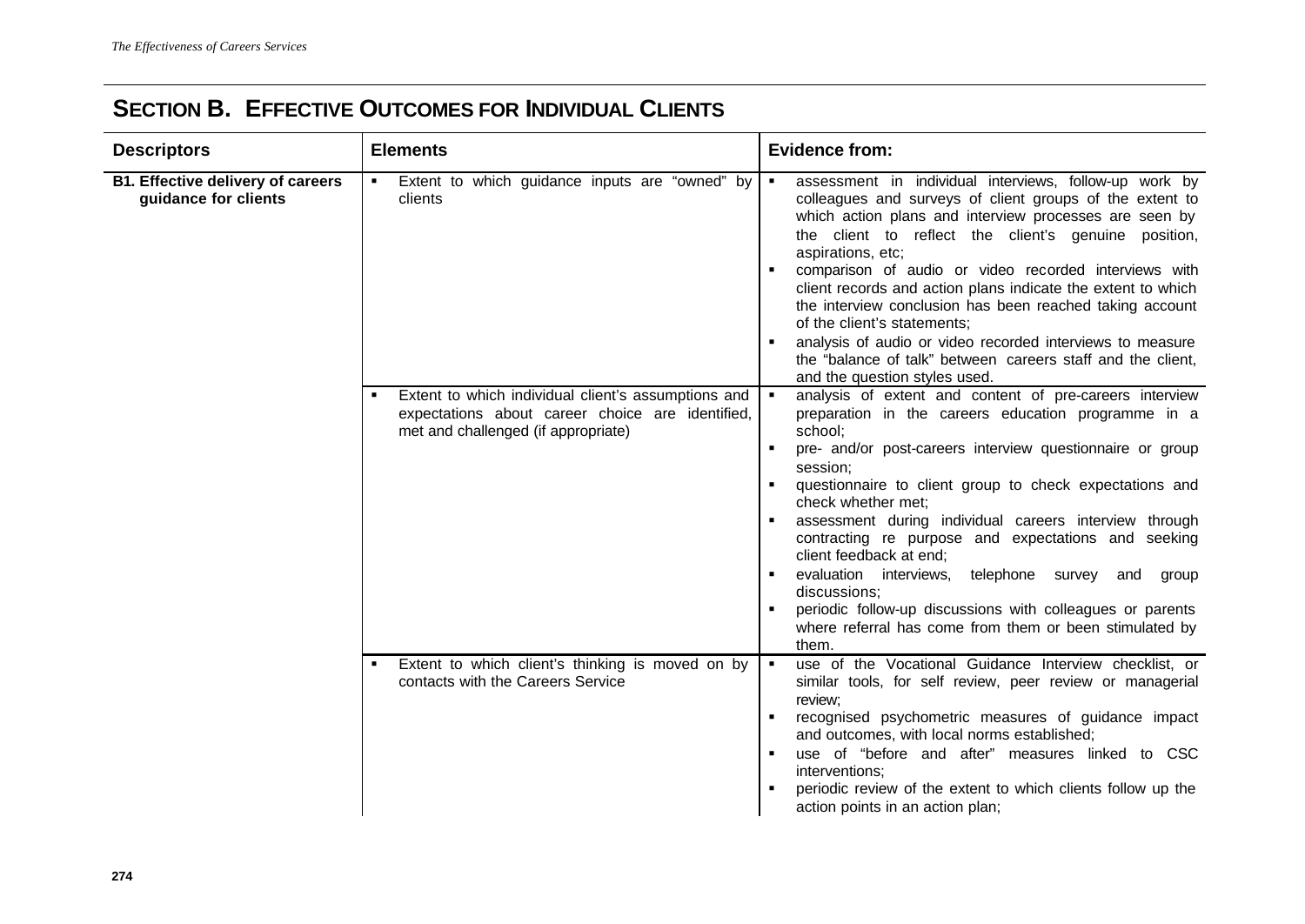| <b>Descriptors</b>                            | <b>Elements</b>                                                                                                                             | <b>Evidence from:</b>                                                                                                                                                                                                                                                                                                                                                                                                                                                                                                                                                                                                                                      |  |  |
|-----------------------------------------------|---------------------------------------------------------------------------------------------------------------------------------------------|------------------------------------------------------------------------------------------------------------------------------------------------------------------------------------------------------------------------------------------------------------------------------------------------------------------------------------------------------------------------------------------------------------------------------------------------------------------------------------------------------------------------------------------------------------------------------------------------------------------------------------------------------------|--|--|
|                                               |                                                                                                                                             | client self-report measures used with individual and<br>groups of clients;<br>comparison of client and careers adviser perceptions of<br>the outcomes of a careers intervention;<br>extent to which a personal characterisation has become<br>more focused:<br>extent to which career thinking and skills can be<br>٠<br>demonstrated in discussion with others or in observation<br>of specific behaviour.                                                                                                                                                                                                                                                |  |  |
| <b>B2. Successful outcomes for</b><br>clients | Extent to which individual clients make appropriate<br>decisions.<br>Whether young people enter an appropriate post-<br>school opportunity. | observation by the client's careers adviser, by another<br>careers adviser, by careers managers or by teachers,<br>parents, colleges or training organisations of the extent to<br>which clients can explain the factors they took into<br>account in their decision and show understanding of:<br>the key features of the local and national labour<br>market and educational opportunities;<br>how to evaluate and take appropriate action to<br>implement their action plan;<br>the influences of others on their career-related actions.<br>review of the progress of young people in work and FE by<br>$\blacksquare$<br>questionnaire or phone call; |  |  |
|                                               |                                                                                                                                             | review of sample of HE entrants<br>to assess<br>appropriateness of previous guidance given in relation to<br>course change;<br>comparison of young people's destinations with CSC<br>records of the guidance given (not necessarily the<br>recommendation made). Particular focus on the level of<br>opportunity and the broad career grouping;<br>review of FE colleges' data on retention and destinations.<br>$\blacksquare$                                                                                                                                                                                                                            |  |  |
|                                               | Level and<br>type of<br>drop-out or inappropriate<br>opportunity-changing.                                                                  | the identification by CS staff, training organisations and<br>college staff of those dropping out of or changing an<br>opportunity over a 3 month period. Monitoring of stage<br>and reason for leaving. Identify CS involvement with<br>clients and whether opportunity change is appropriate<br>through client records.                                                                                                                                                                                                                                                                                                                                  |  |  |
|                                               | Level and duration of unemployment                                                                                                          | review of records of unemployed clients to identify factors<br>$\blacksquare$<br>that may have contributed to the period of unemployment.<br>Factors fed into the career guidance process for the future<br>and used for advocacy for individuals and groups of<br>clients.                                                                                                                                                                                                                                                                                                                                                                                |  |  |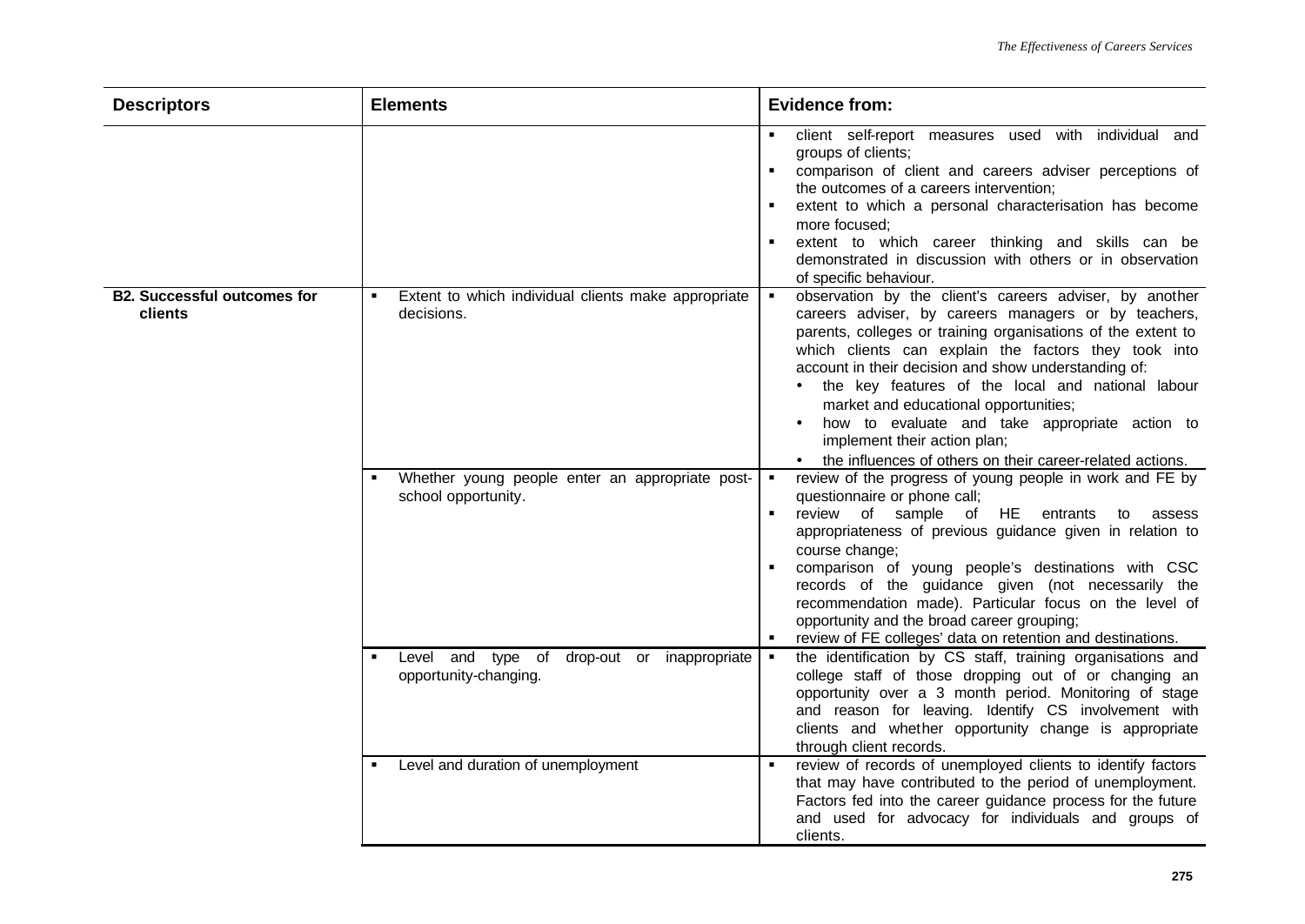| <b>Descriptors</b>                                      | <b>Elements</b>                                                                                                                                                                                   | <b>Evidence from:</b>                                                                                                                                                                                                                                                                                                                                                                                                                                                                 |  |  |
|---------------------------------------------------------|---------------------------------------------------------------------------------------------------------------------------------------------------------------------------------------------------|---------------------------------------------------------------------------------------------------------------------------------------------------------------------------------------------------------------------------------------------------------------------------------------------------------------------------------------------------------------------------------------------------------------------------------------------------------------------------------------|--|--|
|                                                         | Level to which young people subsequently use the<br>٠<br>career management skills they have learned from<br>careers education and guidance, and use the<br>careers guidance they have been given. | longitudinal studies;<br>evidence from later contact with clients if they access CSC<br>provision for adults.<br>evidence from school clients subsequently accessing FE<br>careers guidance                                                                                                                                                                                                                                                                                           |  |  |
|                                                         | Extent to which individual clients are helped to<br>maximise their uptake of training and education.                                                                                              | evidence available from the national studies such as<br>$\blacksquare$<br>SSLS (analysed at local level where possible);<br>CSC is involved in the production of local education and<br>٠<br>training targets;<br>comparisons of destination statistics from particular<br>schools and colleges over a period of years as the CSC<br>challenges particular assumptions about opportunities;<br>monitoring of involvement in such initiatives as "The Right<br>to Time Off for Study". |  |  |
| B3. Extent of advocacy role on<br>behalf of individuals | Level of advocacy on behalf of individual clients.<br>$\blacksquare$                                                                                                                              | through periodic monitoring of:<br>٠<br>interventions on behalf of individual clients in school or<br>college eg to access particular subjects or work<br>experience or guidance support;<br>interventions on behalf of individual clients to influence<br>decisions by others on selection and recruitment,<br>access to opportunities, access to benefits or other<br>entitlements.                                                                                                 |  |  |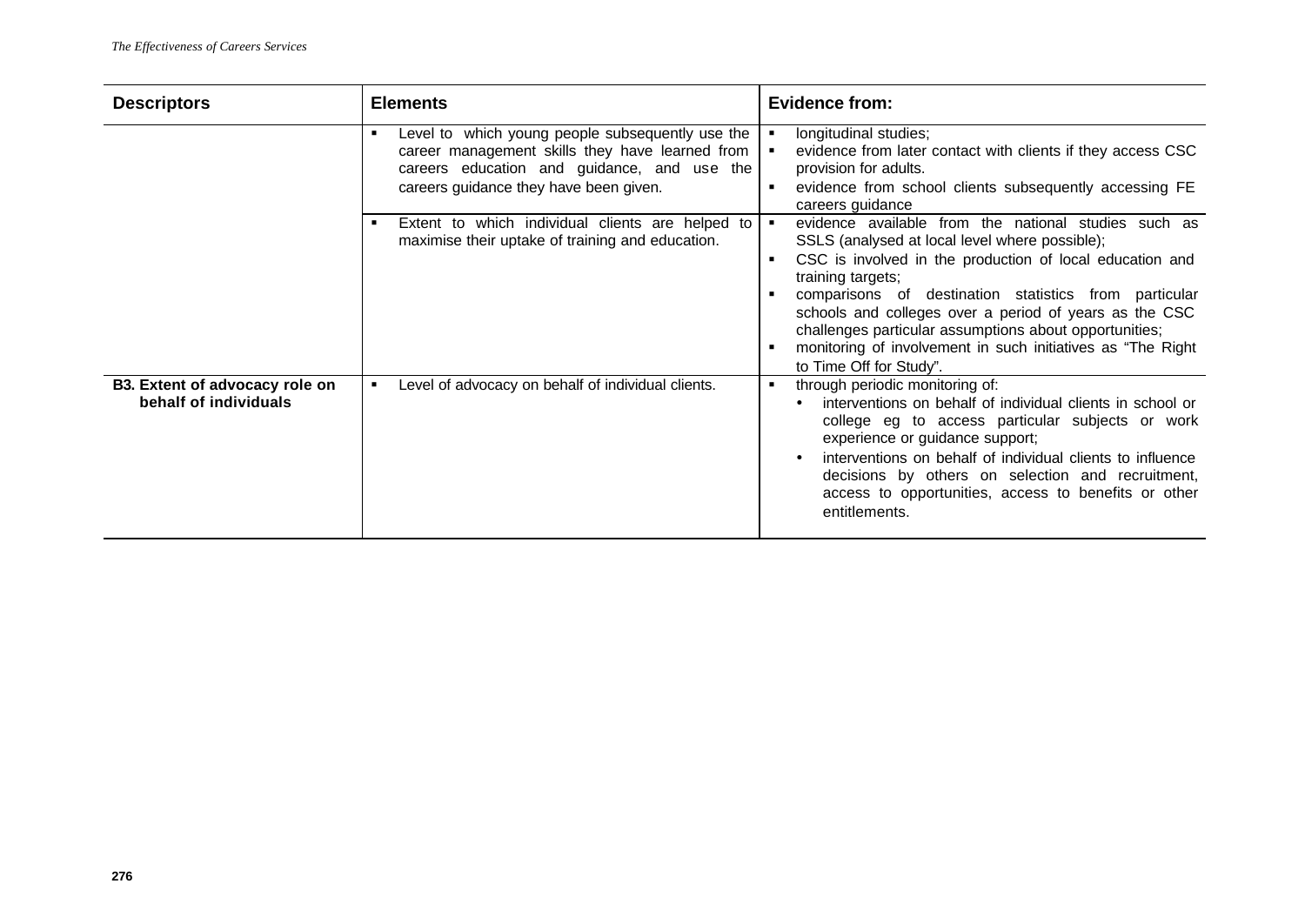# **APPENDIX 2 HOW GOOD IS OUR CAREERS SERVICE AT WORKING WITH TRAINING ORGANISATIONS (DRAFT)**

This appendix contains an example of the "How Good is Our Careers Service at.." approach to assessing the effectiveness of the Careers Service. This approach arises from our review of the model of self-evaluation in schools in Scotland: "How Good Is Our School at…". We concluded that this model would provide a useful approach to Careers Service evaluation and developed, as an example, the pen picture of "How Good is Our Careers Service At Working with Training Organisations..." which appears below.

# **Role and key functions**

- Role and key functions of the Careers Service are understood and can be described by the main Training Organisation contact, by key supervisory staff and by placement employers. Training Organisation internal documentation, notice-boards and external communications signal Careers Service role.
- Role and key functions of the Careers Service with respect to young people undergoing training are understood and can be described by Skillseekers.
- Role and key functions of the Careers Service with respect to young people undergoing training are understood and can be described by parents/those who support Skillseekers.
- Training Organisation staff, Skillseekers and parents/supporters refer to the Careers Service appropriately.
- Careers Service staff, at different grades, understand and can describe (or locate in reference texts) the role, responsibility, company requirements and business sector requirements of the Training Organisation.
- Young people under submission understand and can describe the roles and key functions of a Training Organisation.
- The Training Organisation refers placement employers to the Careers Service for information and advice where appropriate.
- The Training Organisation main contact understands and explains to colleagues the ways in which the Careers Service placing/job-broking service operates.
- The Careers Service contact updates the Training Organisation regularly on legislation and benefit changes that affect the young job seeker or school leaver.

# **Communication strategy and relationships**

- There is a named Careers Service contact who visits regularly, phones very regularly and, when visits, is recognised by staff and identifiable to Skillseekers.
- Purpose and frequency of contacts are negotiated and form part of a SLA between the Training Organisation and the Careers Service. While the timing of contacts is likely to relate to recruitment, selection and progress matters, particular attention is given to the maintenance of the relationship in times of potential tensions. These points of potential tension include periods of under-occupancy, times when priorities on the live register or social inclusion issues are being addressed in placing, the period following a series of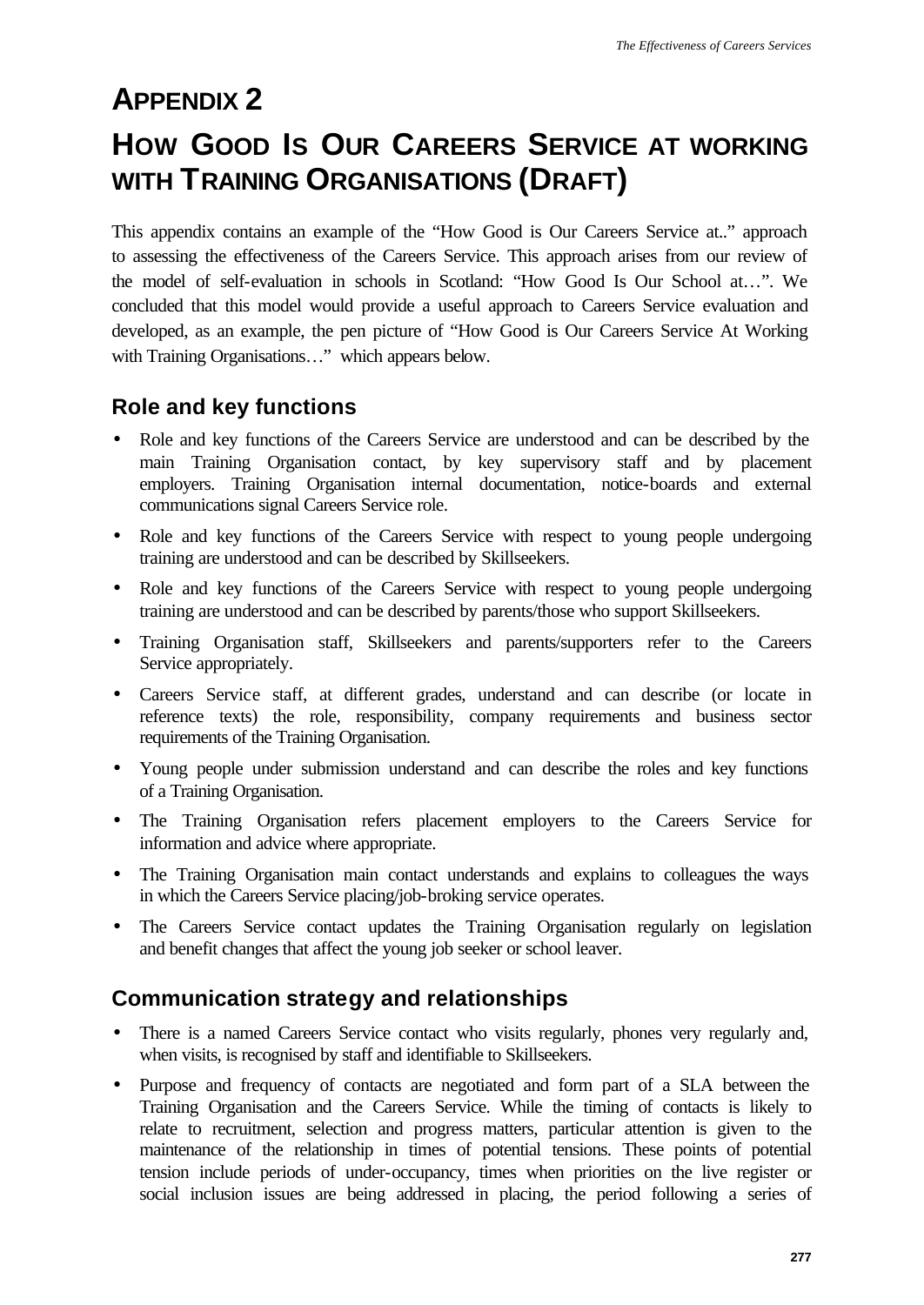unsuccessful submissions or when the Careers Service is contacting current Skillseekers to submit them to other employers.

- Both organisations exist as businesses with quality assurance and activity targets to meet, and the impact of these (and of externally set agendas) on the relationship and on the service to young people is understood, monitored and discussed (for example the effect of multiple submissions of the same client).
- Work with Training Organisations is part of an overall strategy for labour market work. Labour market work uses the links with Training Organisation placement providers as an opportunity to provide services to employers in conjunction with the Training Organisation and as a method of gathering business sector LMI.
- Training Organisations understand and acknowledge the Careers Service responsibility to notify Skillseekers (including employees who have requested such services) of vacancies which may advance their career. Training Organisations explain and support this aspect of the Careers Service role to placement employers.

### **Communication and relationships over recruitment and selection**

- Written information held by the Careers Service on the opportunities available with the Training Organisation is of good quality, appropriate for the range of clients and unbiased. It includes: details of the selection procedures (including examples of the type of selection tests in use) and the selection criteria; details of the vocational qualifications and placement opportunities in use and the destination statistics for previous Skillseekers; and a negotiated entitlement statement about the speed of response to submission and the nature of feedback.
- The Training Organisation gives speedy and detailed responses to submissions to the Careers Service, and there is a shared understanding of their responsibility to give feedback to the applicant in a way that helps the development of employability skills.
- Information given to the Training Organisation on young people being submitted for an opportunity is negotiated with applicants and agreed. The nature and use of this information is clarified in the SLA between the Careers Service and the Training Organisation. The Training Organisation recognises the importance of analysis of need before young people are endorsed as having Special Training Needs. While the communication to Training Organisations of background information on young people with STN is essential, the Careers Service also recognises the need to provide negotiated information on applicants to mainstream places.
- Customer care strategies are used to discuss the Training Organisation's satisfaction with the process and to feedback the Careers Service's views on the effectiveness of the process.
- The Careers Service uses advocacy strategies to support the applications of individuals and groups of clients to opportunities with Training Organisations, or the adjustment of training provision to meet identified client needs, and these interventions are noted on individual records and on Careers Service management records. The strategy for client advocacy is built on systematic identification of need, and its purpose and the approach to be taken is clarified in the SLA. It is underpinned by a public commitment to equal opportunities issues.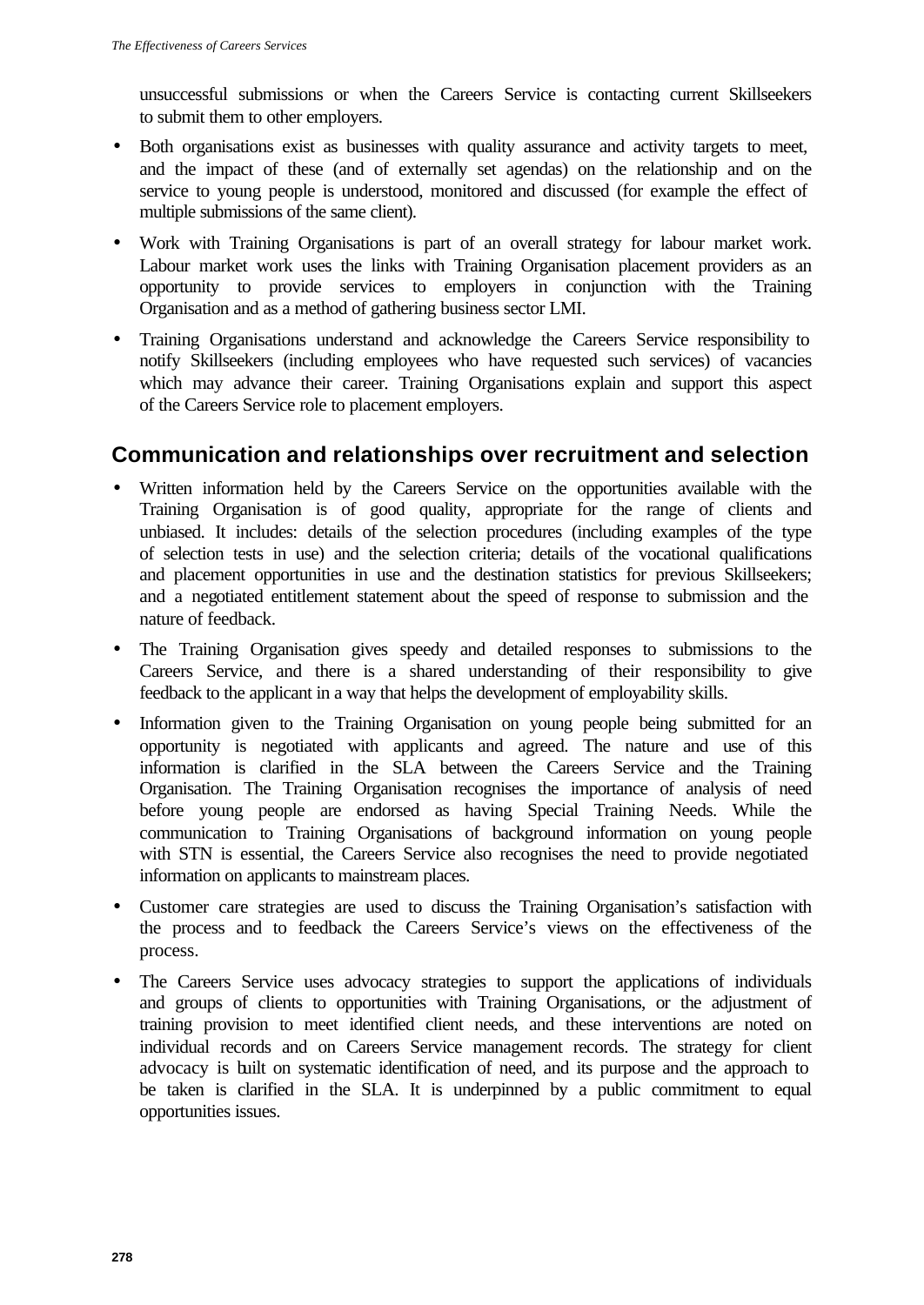## **Involvement in reviews of the progress of Skillseekers**

- The Careers Service is involved in mid-term reviews of young people with STN, either through attendance at a case conference or through discussions with Skillseekers and supervisors. The stage at which this review will be done is agreed when the young person starts on the programme and may be linked to a predicted time by which it is hoped the young person may no longer need endorsement: this will be based on a joint assessment of individual need. Appropriate points and mechanisms for involvement with mainstream Skillseekers (based on an identification of need) are negotiated and clarified in the SLA.
- Skillseekers completing a programme of training who are unlikely to have an appropriate follow-on opportunity are referred to the Careers Service in good time. The Careers Service works closely with the Employment Service in the support of such Skillseekers and their Training Organisation.
- The Training Organisation refers young people for Careers Service help for appropriate reasons and in good time, especially where young people may be at risk of dropping out or in need of support or vocational guidance. This is part of the SLA.
- The Training Organisation collates and passes on details of young people whose status changes or who leave for another opportunity before the end of training. Destination statistics for those completing the programme are passed to the Careers Service for use with potential applicants and their parents.

## **Advice and information to Training Organisations**

- Careers Service staff provide regular opportunities to Training Organisation staff to be updated on relevant changes in the education system, on labour market information, on young people's occupational aspirations, on school and college leaver destination statistics, on staying-on rates in education, and on the skills, experiences, qualifications and qualities it is reasonable to expect from school-leavers. There is a particular focus on the implications of these factors for recruitment to the Training Organisation's particular opportunities and the Training Organisation is advised by the Careers Service contact how to use this information effectively with its placement employers.
- Where, as part of the Careers Service's employer strategy, companies are identified which might be able to provide appropriate placement experience for a Skillseeker (including Modern Apprentices) the Careers Service in conjunction with the LEC passes details to appropriate Training Organisations. The fact that the Careers Service cannot favour one Training Organisation over another in the provision of this sort of intelligence is discussed and clarified in the SLA. This activity is recorded.
- Careers Service staff provide information on contacts and sources of funding to help the Training Organisation support possible retention of Skillseekers by placement providers. The extent to which placement employers use such information is identified by the Training Organisation and passed to the Careers Service.

## **Evaluation and quality assurance**

The Training Organisation's satisfaction with the service is reviewed at regular intervals, particular aspects: knowledge of the world of work; understanding of the Training Organisation's business sector; understanding of the Training Organisation's particular requirements; speed of response; suitability of young people sent for interview; knowledge of the education system; appropriateness of Careers Service advice and information to Training Organisation; ability to give unbiased advice; and knowledge of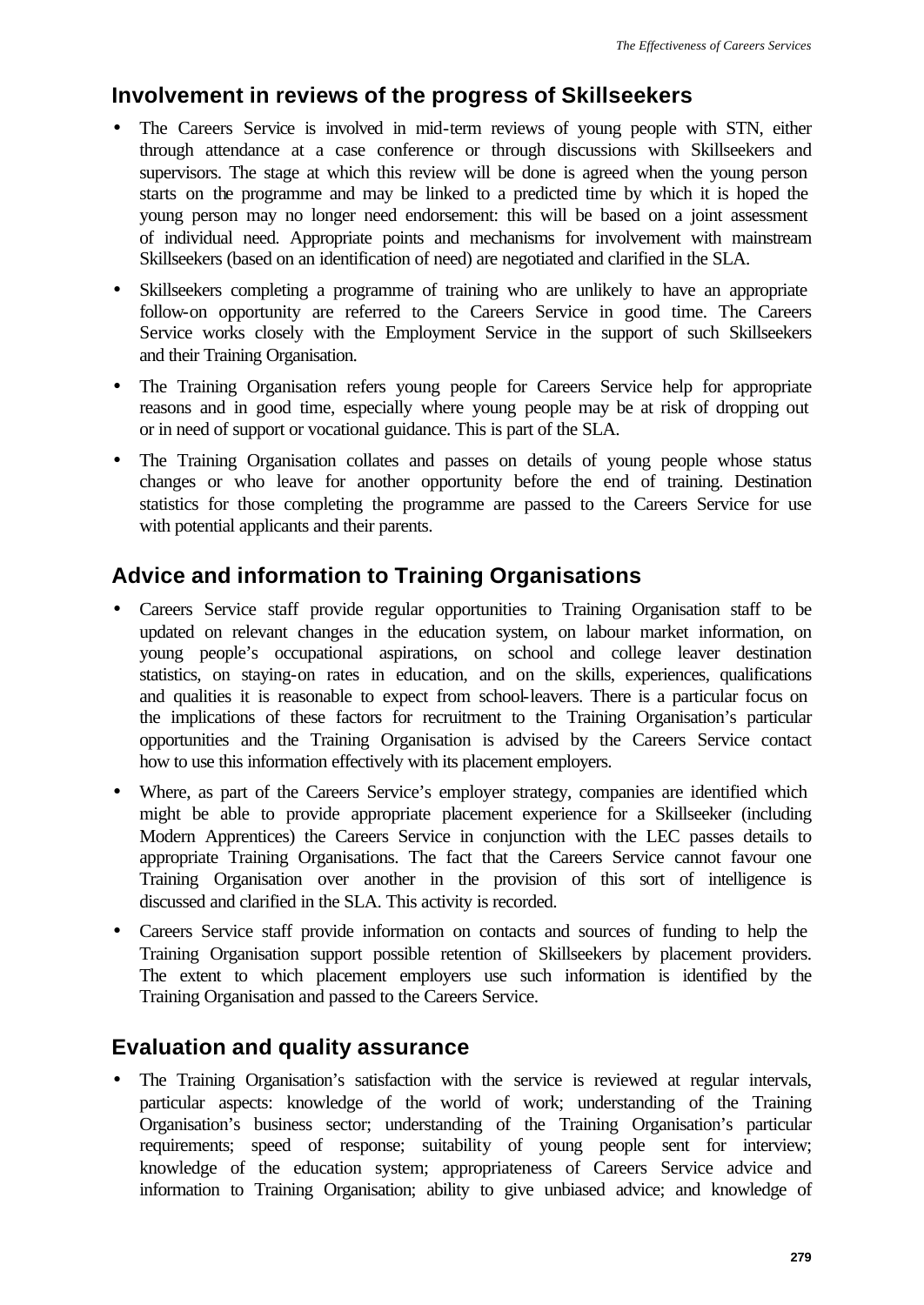young people. This is done centrally or externally to allow honest responses from Training Organisations.

• Discussion of these aspects are included in the annual SLA discussions.

## **Links to research**

• Policy and practice in work with Training Organisations is based on the best available research and development evidence. Careers Service staff who interact with Training Organisations, especially the named contact, refer to such evidence in SLA discussions with the Training Organisation and at other appropriate points.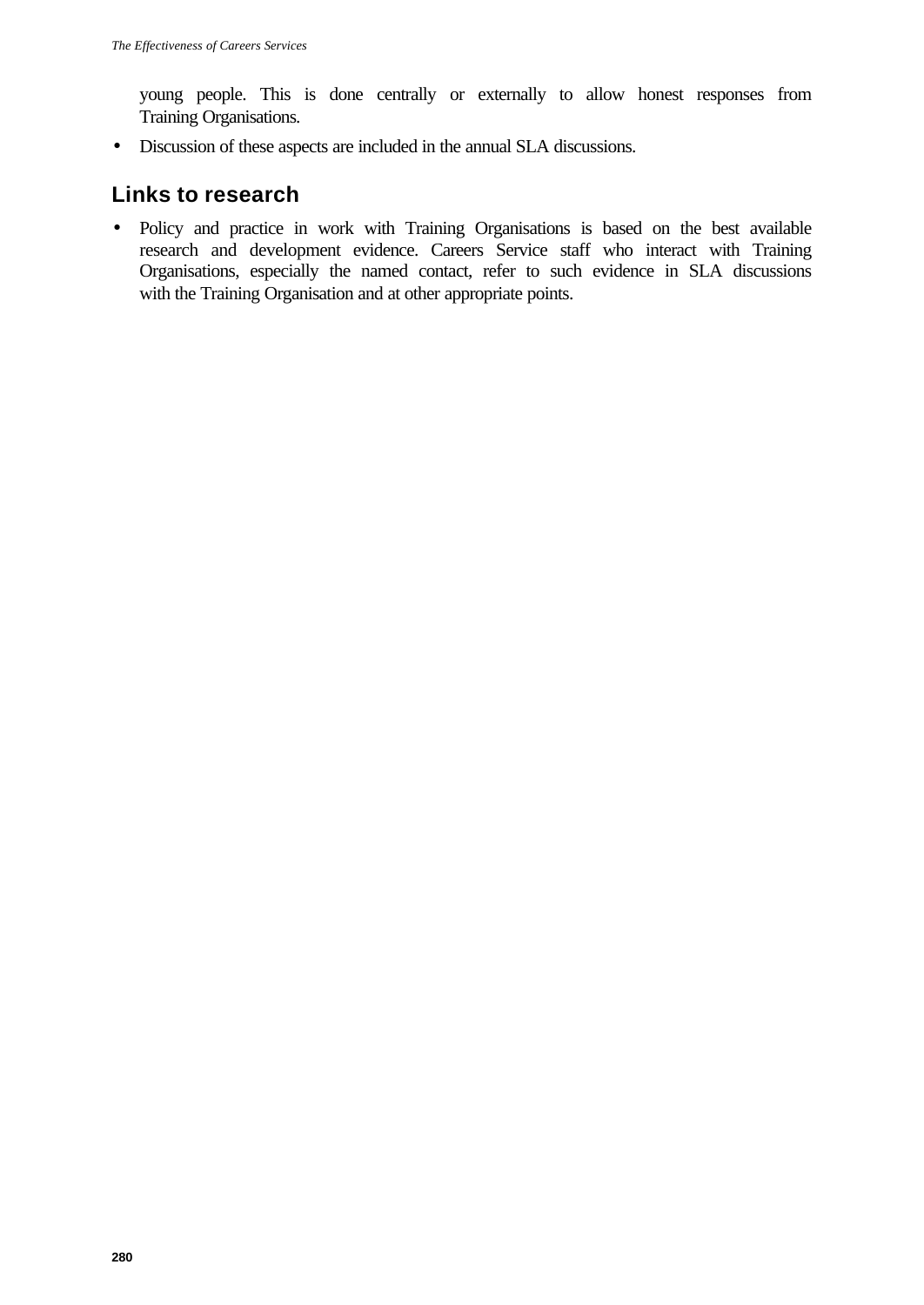# **APPENDIX 3 TYPOLOGY OF CAREERS SERVICES IN SCOTLAND**

*Typology of Careers Services.* We developed the typology initially as a tool to enable us to analyse the data gathered on the 17 CSCs in Scotland in the first stage of the research. We used it to identify five case study CSCs that would illustrate the key features of the Careers Service in Scotland. In consultations with the Association of Careers Service Companies in Scotland (ACSCIS) at a mid-point in the research, it was suggested that the typology might be useful as a self-review and development tool for CSCs. We believe that it does provide a useful tool for CSCs in this respect but it should be remembered that it was not created for this purpose and it has had limited subsequent development.

| <b>Section A. Context of CSC</b> |                                                                          |                            |                  |               |       |                |  |
|----------------------------------|--------------------------------------------------------------------------|----------------------------|------------------|---------------|-------|----------------|--|
| <b>A1. Contract Model</b>        |                                                                          |                            |                  |               |       |                |  |
|                                  | Company limited by guarantee: charitable<br>Secondment<br>Sub-contracted |                            |                  |               |       |                |  |
|                                  |                                                                          |                            |                  |               |       |                |  |
| <b>A2. Geographical Factors</b>  |                                                                          |                            |                  |               |       |                |  |
|                                  | <b>Island and rural</b>                                                  | City<br>Rural & small town |                  |               | Mixed |                |  |
|                                  |                                                                          |                            |                  |               |       |                |  |
| A3. Size of staff                |                                                                          |                            |                  |               |       |                |  |
|                                  | <b>Small</b>                                                             | Small-medium               |                  | <b>Medium</b> |       | Large          |  |
| A3.1 Core                        |                                                                          |                            |                  |               |       |                |  |
| A3.2 Non-core                    |                                                                          |                            |                  |               |       |                |  |
| A4. School leaving rates         |                                                                          |                            |                  |               |       |                |  |
|                                  | <b>S4</b>                                                                |                            | <b>Winter S5</b> | Summer S5     |       | S <sub>6</sub> |  |
|                                  |                                                                          |                            |                  |               |       |                |  |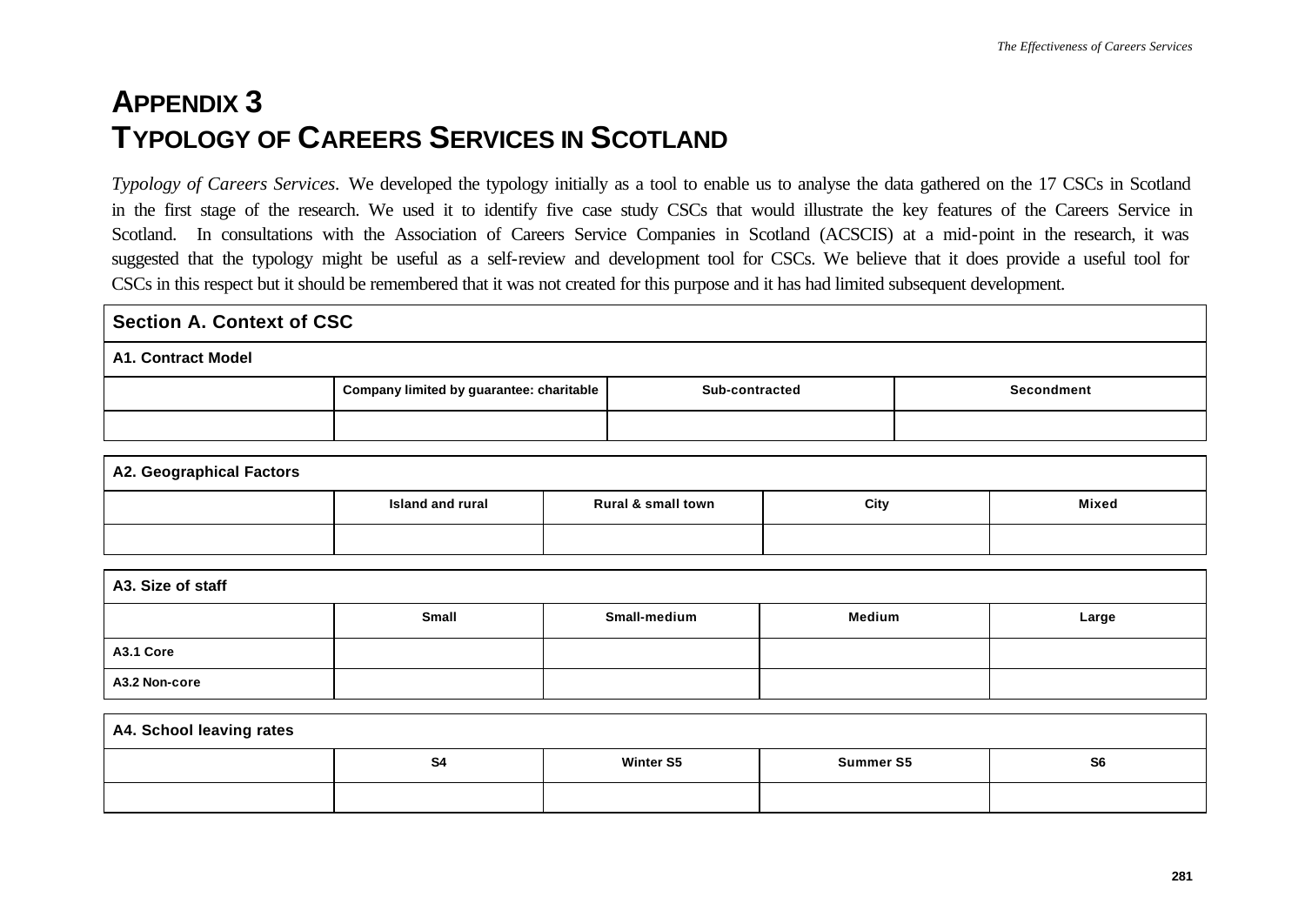| <b>A5. Destination figures</b> |                     |                                          |           |    |       |           |
|--------------------------------|---------------------|------------------------------------------|-----------|----|-------|-----------|
|                                | <b>Skillseekers</b> | <b>Employment (non-</b><br>Skillseekers) | <b>FE</b> | HE | Other | Not known |
|                                |                     |                                          |           |    |       |           |

| A6. Labour market                |     |        |      |  |  |
|----------------------------------|-----|--------|------|--|--|
| A6.1 Level of youth unemployment | Low | Medium | High |  |  |
|                                  |     |        |      |  |  |
|                                  |     |        |      |  |  |

| A6.2 Nature of labour market for | Vacancies in only a limited range of | Vacancies in a reasonable range of | Vacancies in a wide range of |
|----------------------------------|--------------------------------------|------------------------------------|------------------------------|
| young people                     | occupational areas                   | occupational areas                 | occupational areas           |
|                                  |                                      |                                    |                              |

| <b>Section B. School Work</b> |         |           |                |                |
|-------------------------------|---------|-----------|----------------|----------------|
| B1. Focus of school work*     |         |           |                |                |
|                               | $S1-S3$ | <b>S4</b> | S <sub>5</sub> | S <sub>6</sub> |
| <b>Full VGIs</b>              |         |           |                |                |
| <b>Short interviews</b>       |         |           |                |                |
| <b>Class work</b>             |         |           |                |                |
| Small group work              |         |           |                |                |
| Information                   |         |           |                |                |
| Interest guides               |         |           |                |                |
| Other                         |         |           |                |                |

**\*** can be completed by indicating balance of work for each year group on a scale eg 1-5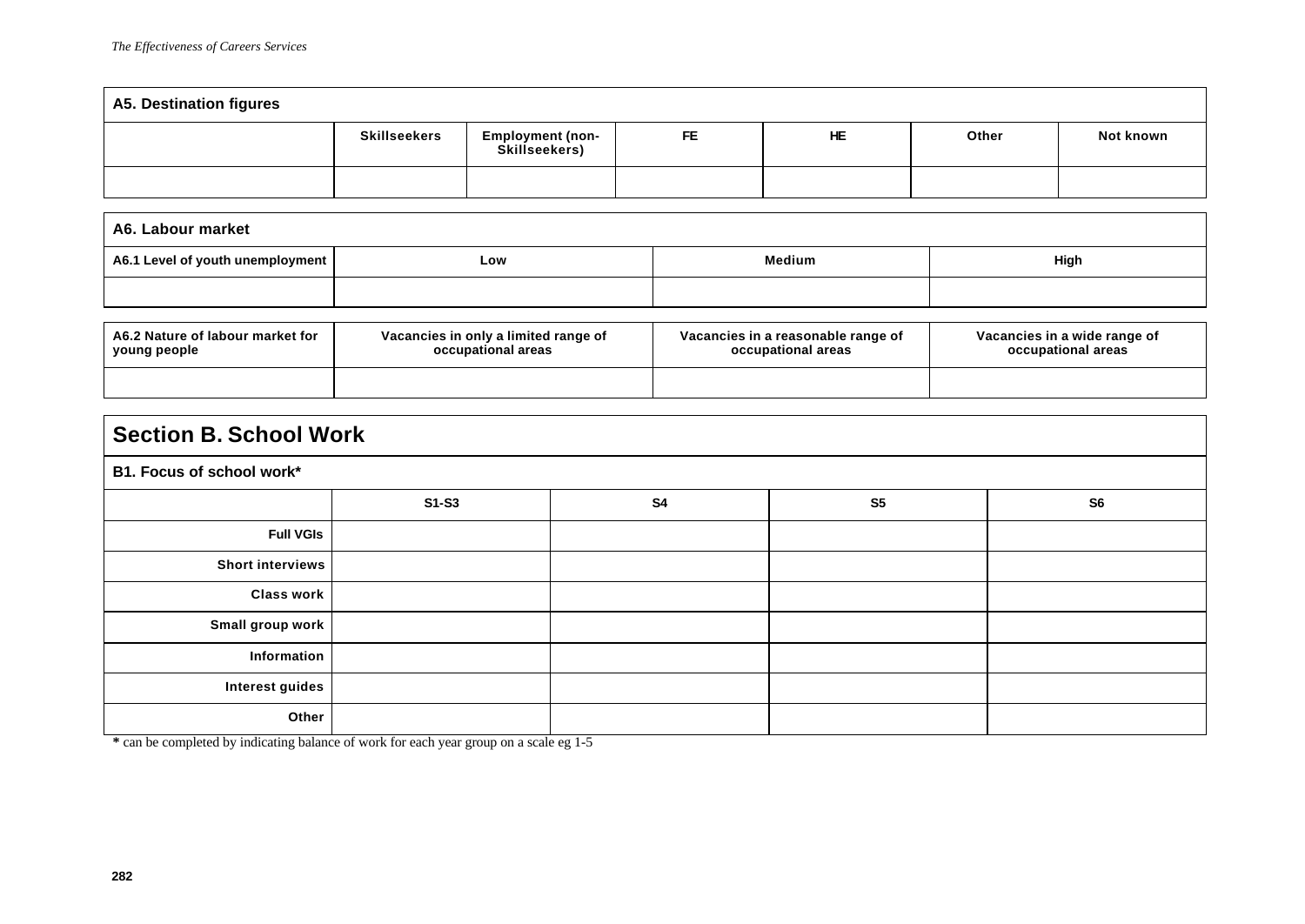| B2. Interviewing (incl VGI and short interviews) |           |                   |    |           |                   |                |           |                  |                |           |                            |                |                |
|--------------------------------------------------|-----------|-------------------|----|-----------|-------------------|----------------|-----------|------------------|----------------|-----------|----------------------------|----------------|----------------|
| <b>B2.1 interview philosophy</b>                 |           | <b>Blanket</b>    |    |           | <b>Selective</b>  |                |           | Self-referral    |                |           |                            | <b>Mixed</b>   |                |
|                                                  | <b>S4</b> | S <sub>5</sub>    | S6 | <b>S4</b> | S <sub>5</sub>    | S <sub>6</sub> | <b>S4</b> | S <sub>5</sub>   | S <sub>6</sub> | <b>S4</b> |                            | S <sub>5</sub> | S <sub>6</sub> |
| <b>CSC management view</b>                       |           |                   |    |           |                   |                |           |                  |                |           |                            |                |                |
| <b>CA view</b>                                   |           |                   |    |           |                   |                |           |                  |                |           |                            |                |                |
| <b>School view</b>                               |           |                   |    |           |                   |                |           |                  |                |           |                            |                |                |
| <b>B2.2 interview policy</b>                     |           |                   |    |           |                   |                |           |                  |                |           |                            |                |                |
| <b>CSC management view</b>                       |           |                   |    |           |                   |                |           |                  |                |           |                            |                |                |
| <b>CA view</b>                                   |           |                   |    |           |                   |                |           |                  |                |           |                            |                |                |
| <b>School view</b>                               |           |                   |    |           |                   |                |           |                  |                |           |                            |                |                |
| <b>B2.3 Interview practice</b>                   |           |                   |    |           |                   |                |           |                  |                |           |                            |                |                |
| <b>CSC management view</b>                       |           |                   |    |           |                   |                |           |                  |                |           |                            |                |                |
| <b>CA view</b>                                   |           |                   |    |           |                   |                |           |                  |                |           |                            |                |                |
| <b>School view</b>                               |           |                   |    |           |                   |                |           |                  |                |           |                            |                |                |
|                                                  |           |                   |    |           |                   |                |           |                  |                |           |                            |                |                |
| <b>B2.4 Interview targets</b>                    |           | S <sub>4</sub>    |    |           | S <sub>5</sub>    |                |           | S <sub>6</sub>   |                |           |                            | Other          |                |
|                                                  |           |                   |    |           |                   |                |           |                  |                |           |                            |                |                |
| <b>B2.5 Repeat interviews</b>                    |           | % S4s             |    |           | % S5s             |                |           | %S6              |                |           |                            | % other        |                |
|                                                  |           |                   |    |           |                   |                |           |                  |                |           |                            |                |                |
|                                                  |           |                   |    |           |                   |                |           |                  |                |           |                            |                |                |
| <b>B2.6 Penetration rates</b>                    |           | % S4s interviewed |    |           | % S5s interviewed |                |           | % S6 interviewed |                |           | % other pupils interviewed |                |                |
|                                                  |           |                   |    |           |                   |                |           |                  |                |           |                            |                |                |
| B2.7 Action plans as % of interviews             |           | % S4s             |    | %S5s      |                   |                | %S6       |                  | % other        |           |                            | $%$ all        |                |
|                                                  |           |                   |    |           |                   |                |           |                  |                |           |                            |                |                |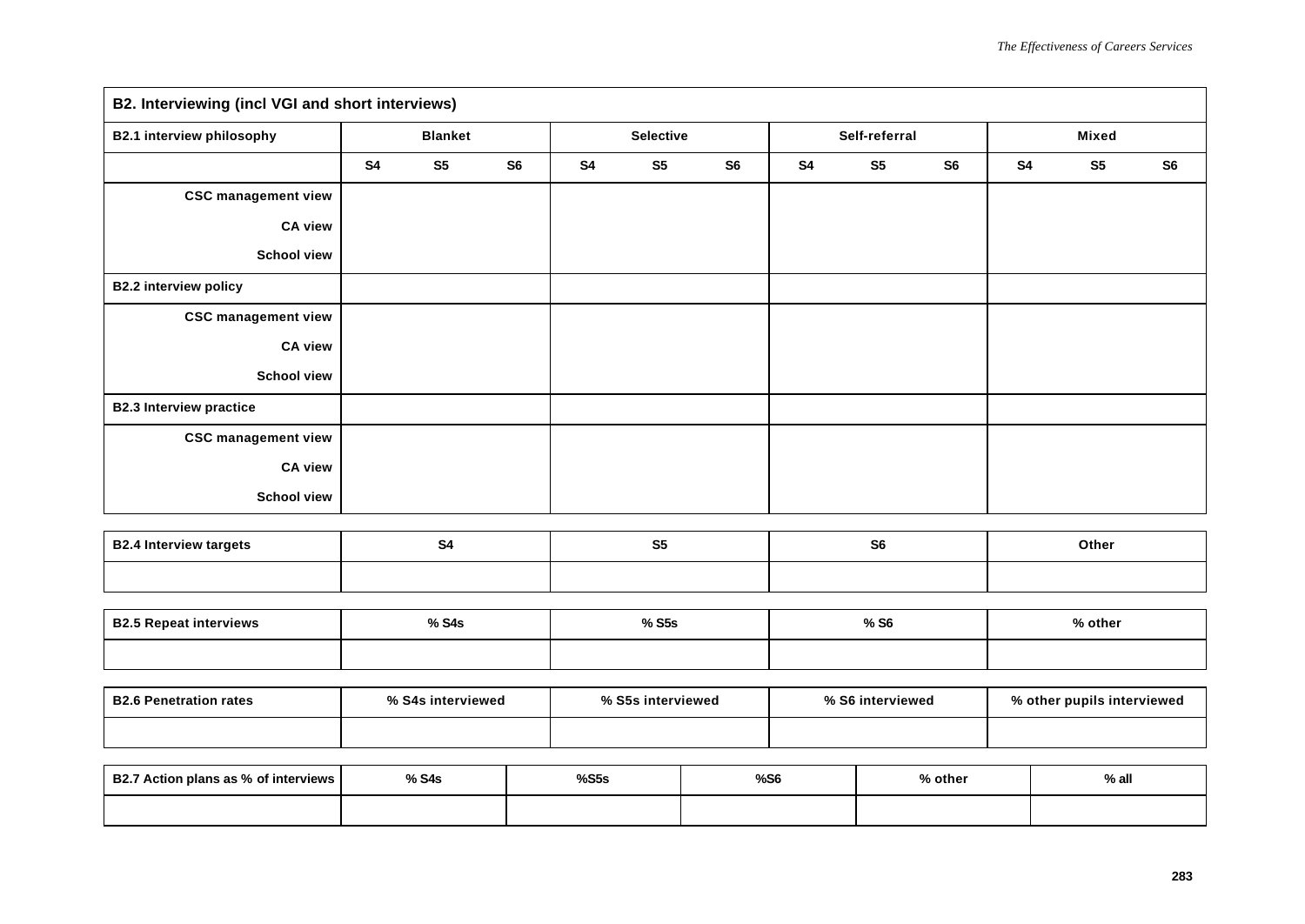| B3. Type of group and class work in schools                                          |                                        |                                                   |                                                   |  |  |
|--------------------------------------------------------------------------------------|----------------------------------------|---------------------------------------------------|---------------------------------------------------|--|--|
|                                                                                      | Intro or option talks of standard type | Additional menu of inputs to careers<br>education | Group work varies & designed according to<br>need |  |  |
| <b>B3.1 Class size group work</b>                                                    |                                        |                                                   |                                                   |  |  |
| <b>B3.2 Small group work</b>                                                         |                                        |                                                   |                                                   |  |  |
| <b>B4. Careers education</b>                                                         |                                        |                                                   |                                                   |  |  |
|                                                                                      | Limited                                | Some                                              | <b>Extensive</b>                                  |  |  |
| <b>B4.1 Careers Adviser's familiarity</b><br>with careers education in the<br>school |                                        |                                                   |                                                   |  |  |

|                                                                                                                   | Limited | <b>Some</b> | <b>Extensive</b> |
|-------------------------------------------------------------------------------------------------------------------|---------|-------------|------------------|
| <b>B4.1 Careers Adviser's familiarity</b><br>with careers education in the<br>school                              |         |             |                  |
| <b>CSC management view</b>                                                                                        |         |             |                  |
| <b>CA view</b>                                                                                                    |         |             |                  |
| <b>School view</b>                                                                                                |         |             |                  |
| <b>B4.2 Preferred level of Careers</b><br>Adviser involvement in the design<br>of careers education in the school |         |             |                  |
| <b>CSC management view</b>                                                                                        |         |             |                  |
| <b>CA view</b>                                                                                                    |         |             |                  |
| <b>School view</b>                                                                                                |         |             |                  |
| <b>B4.3 Actual level of Careers Adviser</b><br>involvement in the design of<br>careers education in the school    |         |             |                  |
| <b>CSC management view</b>                                                                                        |         |             |                  |
| <b>CA view</b>                                                                                                    |         |             |                  |
| <b>School view</b>                                                                                                |         |             |                  |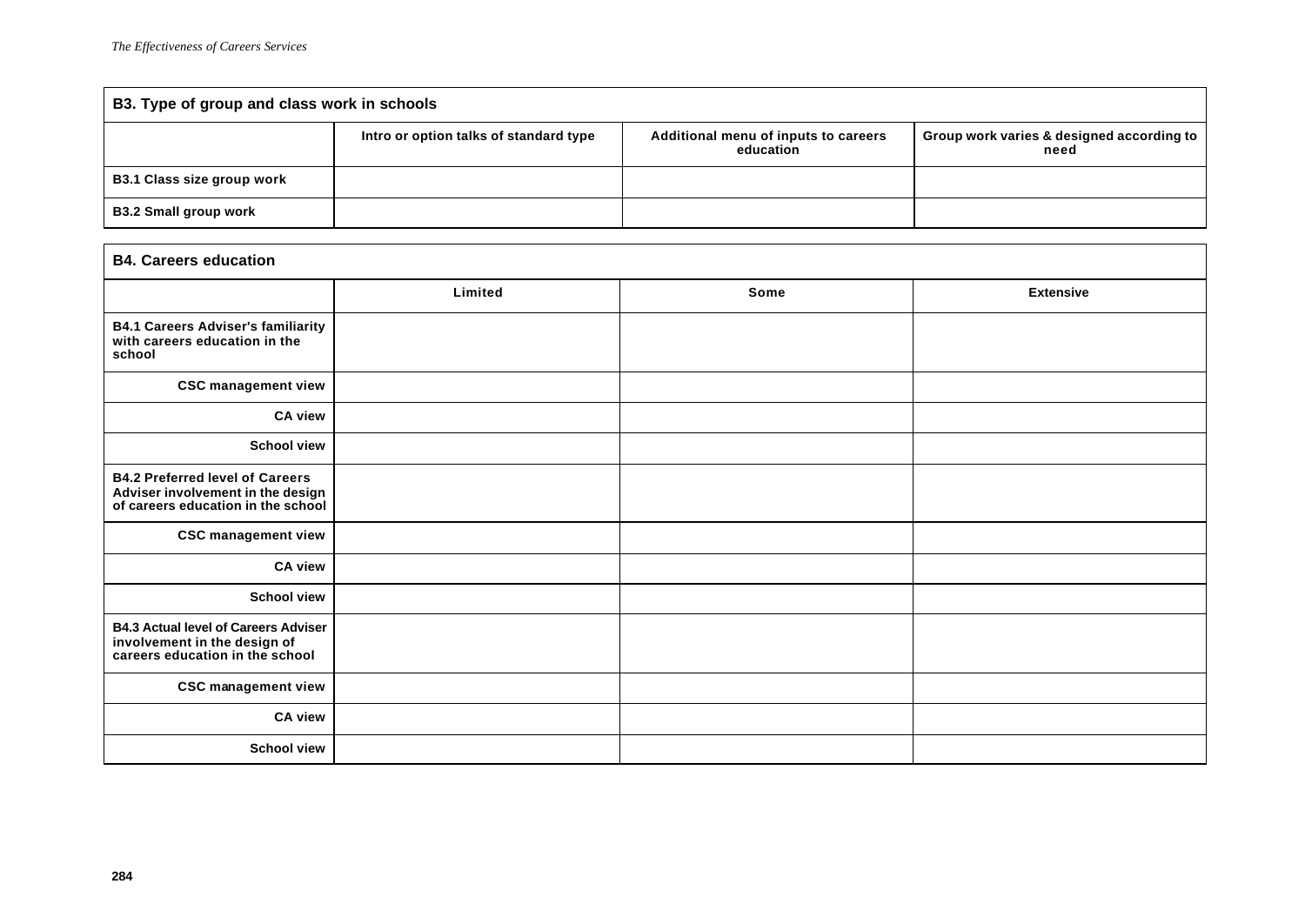| <b>B4.4 Preferred level of Careers</b><br>Adviser involvement in the delivery<br>of careers education in the school |  |  |
|---------------------------------------------------------------------------------------------------------------------|--|--|
| <b>CSC management view</b>                                                                                          |  |  |
| <b>CA view</b>                                                                                                      |  |  |
| <b>School view</b>                                                                                                  |  |  |
| <b>B4.5 Actual level of Careers Adviser</b><br>involvement in the delivery of<br>careers education in the school    |  |  |
| <b>CSC management view</b>                                                                                          |  |  |
| <b>CA view</b>                                                                                                      |  |  |
| <b>School view</b>                                                                                                  |  |  |

| B5. Involvement of CSC in special initiatives in school                                          |         |      |                  |  |  |
|--------------------------------------------------------------------------------------------------|---------|------|------------------|--|--|
|                                                                                                  | Limited | Some | <b>Extensive</b> |  |  |
| <b>Careers Adviser's involvement in</b><br>special initiatives eg related to<br>social inclusion |         |      |                  |  |  |
| <b>CSC management view</b>                                                                       |         |      |                  |  |  |
| <b>CA view</b>                                                                                   |         |      |                  |  |  |
| <b>School view</b>                                                                               |         |      |                  |  |  |

| Section C. Work with Post-School Clients (Core) |                                         |                      |                       |  |  |
|-------------------------------------------------|-----------------------------------------|----------------------|-----------------------|--|--|
| <b>C1. Post-school clients</b>                  |                                         |                      |                       |  |  |
| C1.1 Work with unemployed                       | Basic* (eg benefits related/JSA review) | basic and group work | basic and initiatives |  |  |
|                                                 |                                         |                      |                       |  |  |

**\*** for definition of basic work see Chapter 8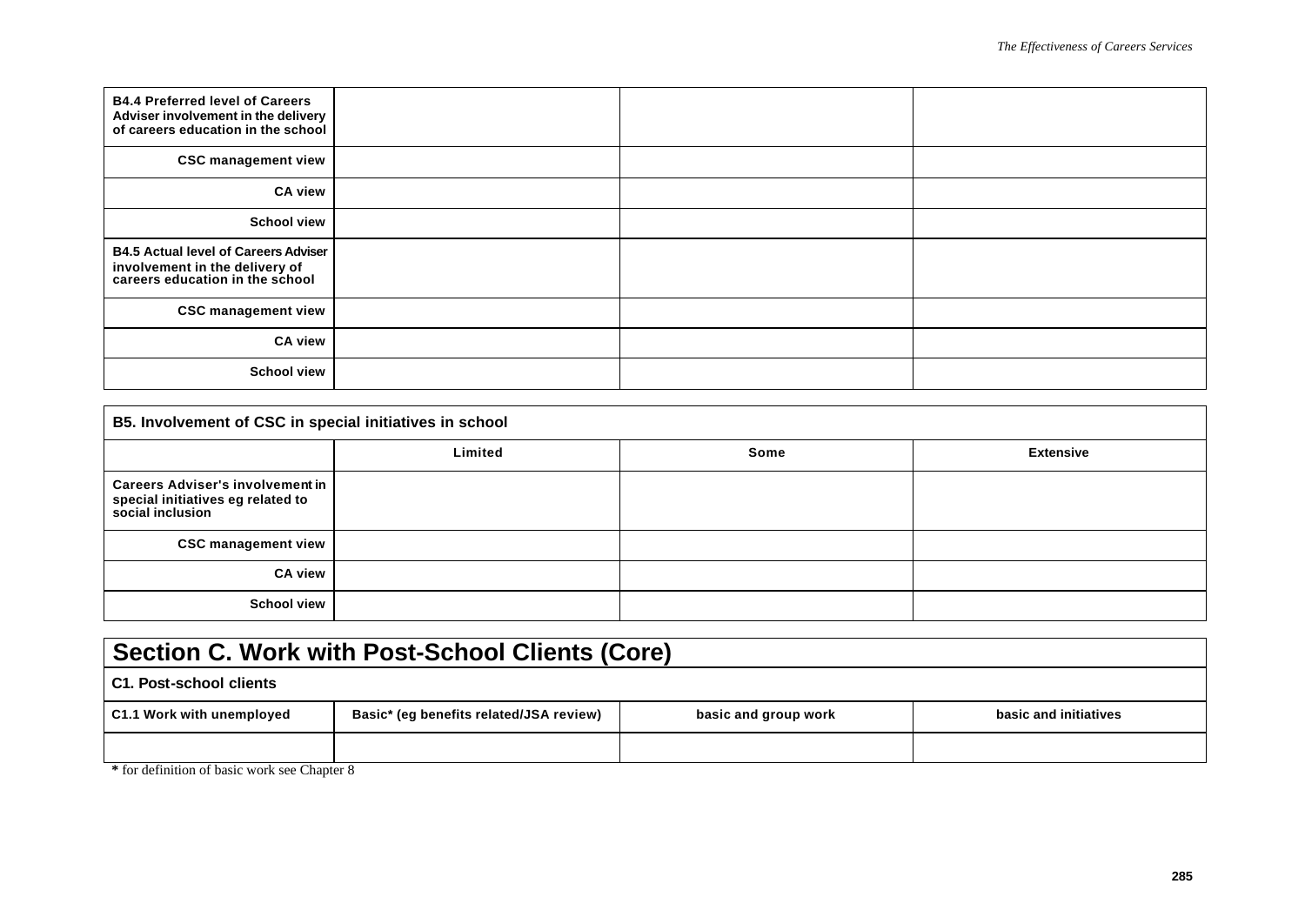| C1.2 Work with STN clients | Basic service (ie pre entry and pre exit<br>reviews) | Basic service plus review if problems arise | <b>Basic service and ongoing reviews</b> |
|----------------------------|------------------------------------------------------|---------------------------------------------|------------------------------------------|
| Occasionally               |                                                      |                                             |                                          |
| <b>Sometimes</b>           |                                                      |                                             |                                          |
| <b>Usually</b>             |                                                      |                                             |                                          |

| C1.3 Nature of work with young<br>workers (inc Skillseekers) | <b>Placing</b> | <b>Response to problems</b> | Systematic review of progress |
|--------------------------------------------------------------|----------------|-----------------------------|-------------------------------|
|                                                              |                |                             |                               |

| C1.4 Work with FE students | <b>CSC makes limited input to FE</b> | CSC makes some input to FE | CSC makes extensive input to FE |
|----------------------------|--------------------------------------|----------------------------|---------------------------------|
|                            |                                      |                            |                                 |

| C1.5 Work with socially excluded<br>clients | Major level of work | Some work | Little work |
|---------------------------------------------|---------------------|-----------|-------------|
| <b>Basic work</b>                           |                     |           |             |
| <b>CS special initiatives</b>               |                     |           |             |
| Other agency special initiatives            |                     |           |             |
| Joint special initiatives                   |                     |           |             |

# **Section D. Labour Market Work**

#### **D1. Employers**

| D1.1 Timing of contacts with<br>employers | Spasmodic | Focussed at certain points in<br>year | Equally through out year |  |
|-------------------------------------------|-----------|---------------------------------------|--------------------------|--|
|                                           |           |                                       |                          |  |

| D1.2 Organisation of CSC services  <br>to employers | Generic only | Generic and specialist ie mixed | <b>Mainly specialist</b> | <b>Specialist unit</b> |
|-----------------------------------------------------|--------------|---------------------------------|--------------------------|------------------------|
|                                                     |              |                                 |                          |                        |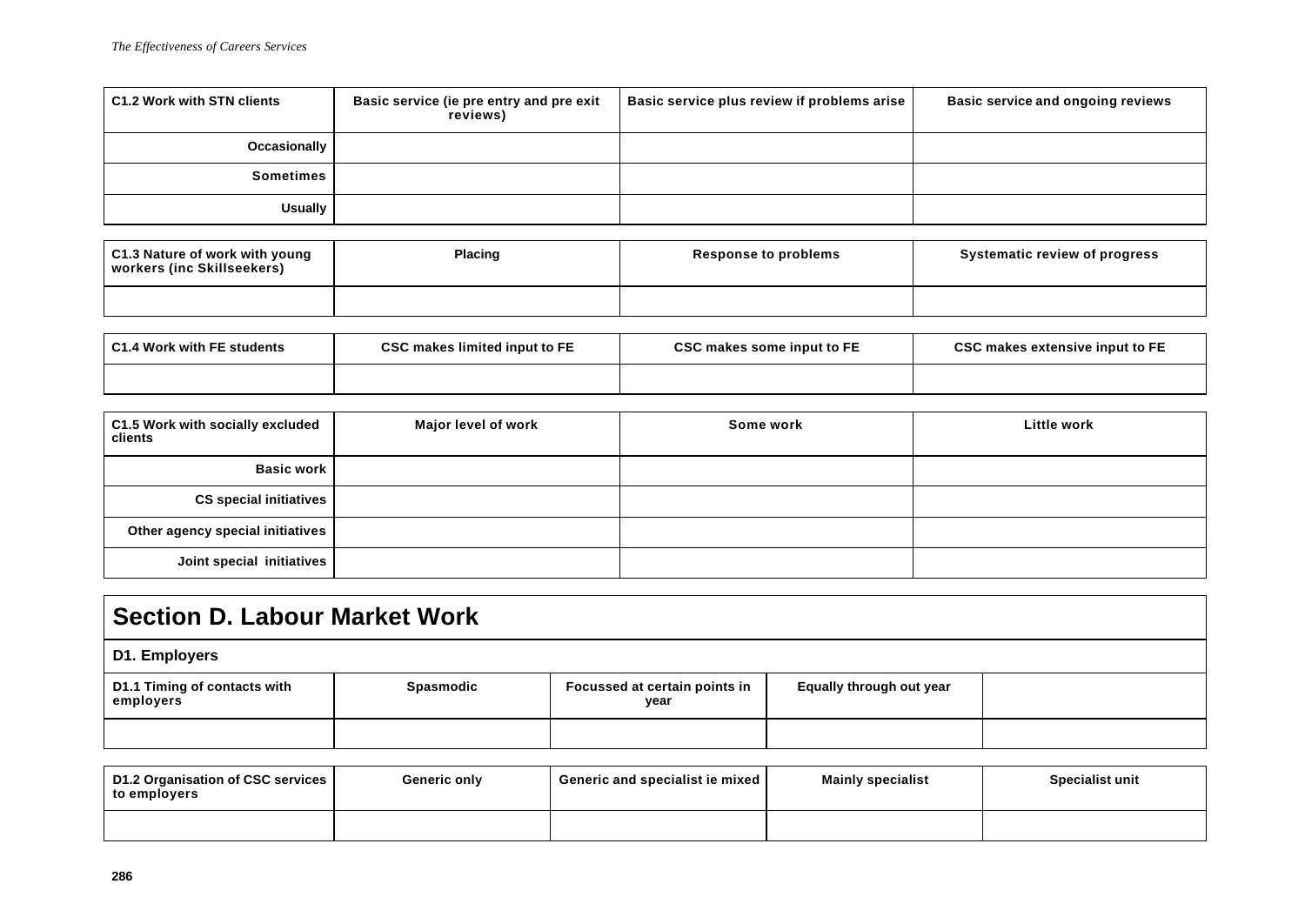| D1.3 Range of services to<br>employers                                                                   | Mainly recruitment/ placing | Mainly recruitment/ placing and<br>advocacy | Recruitment/placing and<br>information/advisory | Recruitment/placing,<br>information/advisory and<br>advocacy |
|----------------------------------------------------------------------------------------------------------|-----------------------------|---------------------------------------------|-------------------------------------------------|--------------------------------------------------------------|
|                                                                                                          |                             |                                             |                                                 |                                                              |
| D1.4 Importance given to employer<br>work                                                                | Low importance              | <b>Medium importance</b>                    | <b>High importance</b>                          |                                                              |
| Senior management view                                                                                   |                             |                                             |                                                 |                                                              |
| <b>Careers adviser view</b>                                                                              |                             |                                             |                                                 |                                                              |
| <b>Careers assistant view</b>                                                                            |                             |                                             |                                                 |                                                              |
|                                                                                                          |                             |                                             |                                                 |                                                              |
| D1.5 Targets for employer work                                                                           | <b>Individual</b>           | Area                                        | <b>CSC-wide</b>                                 |                                                              |
|                                                                                                          |                             |                                             |                                                 |                                                              |
|                                                                                                          |                             |                                             |                                                 |                                                              |
| <b>D2. Training Organisations</b>                                                                        |                             |                                             |                                                 |                                                              |
| <b>D2.1 Importance of Training</b><br>Organisations as providers of<br>opportunities in the CSC locality | Low                         | <b>Medium</b>                               | High                                            |                                                              |
|                                                                                                          |                             |                                             |                                                 |                                                              |
|                                                                                                          |                             |                                             |                                                 |                                                              |
| D2.2 Organisation of CSC services<br>to Training Organisations                                           | Any appropriate CSC staff   | Named CSC staff member(s)                   | <b>Specialist CSC staff</b>                     | Assessment services/unit                                     |
| D2.2.1 Mainstream providers                                                                              |                             |                                             |                                                 |                                                              |
| <b>Selection and recruitment</b>                                                                         |                             |                                             |                                                 |                                                              |
| <b>Review and pre-exit</b>                                                                               |                             |                                             |                                                 |                                                              |
| D2.2.2 STN providers                                                                                     |                             |                                             |                                                 |                                                              |
| <b>Selection and recruitment</b>                                                                         |                             |                                             |                                                 |                                                              |
| <b>Review and pre-exit</b>                                                                               |                             |                                             |                                                 |                                                              |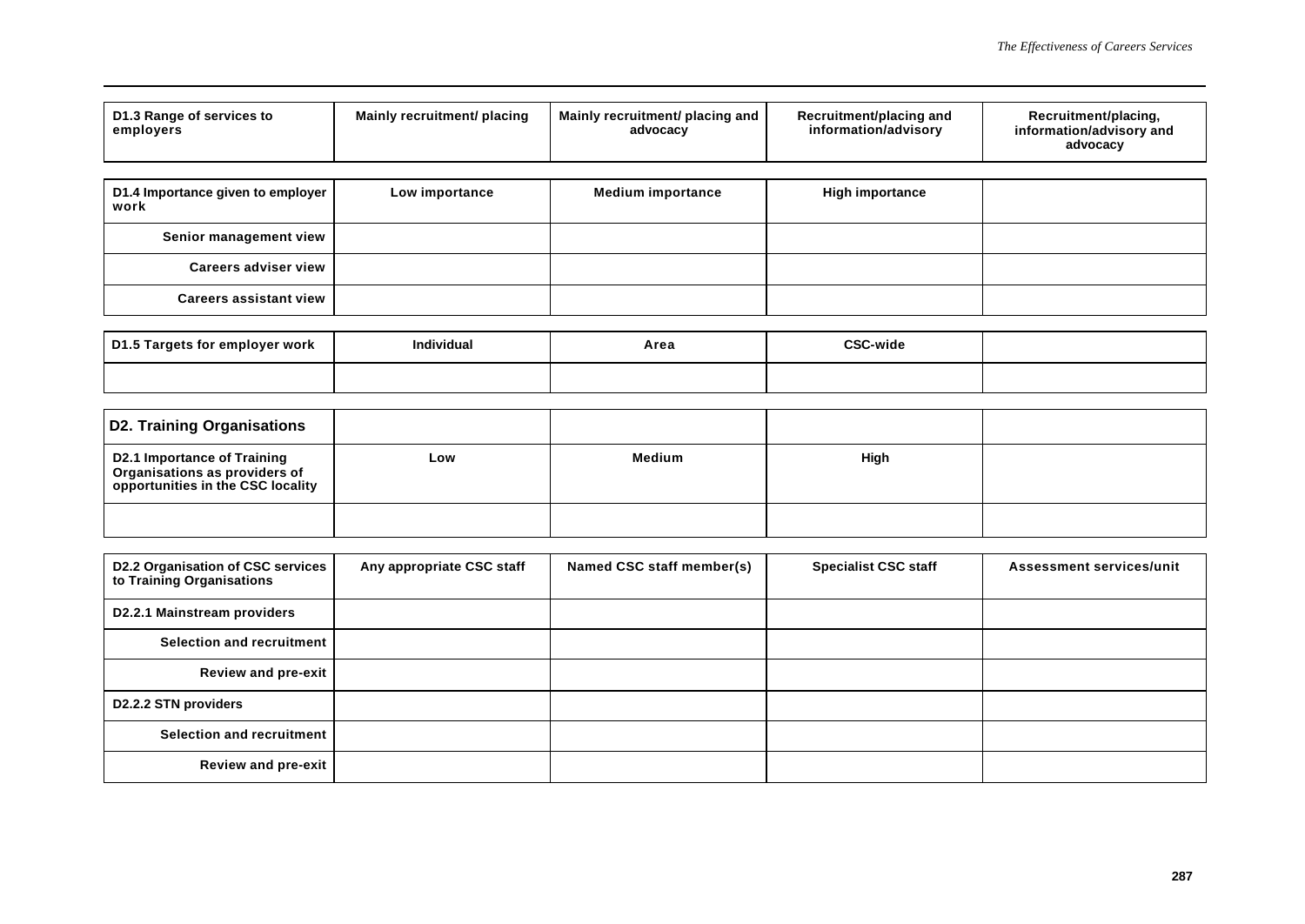| D2.3 Extent of CSC involvement<br>with Skillseekers | Rarely | <b>Sometimes</b> | <b>Usually</b> | Always |
|-----------------------------------------------------|--------|------------------|----------------|--------|
| D2.3.1 Involvement with STN<br><b>Skillseekers</b>  |        |                  |                |        |
| Referral                                            |        |                  |                |        |
| Induction                                           |        |                  |                |        |
| On-going                                            |        |                  |                |        |
| <b>Pre-exit</b>                                     |        |                  |                |        |

| D2.4 Involvement with mainstream<br><b>Skillseekers</b> | Rarely                      | <b>Sometimes</b> | <b>Usually</b>           | Always |
|---------------------------------------------------------|-----------------------------|------------------|--------------------------|--------|
| D2.4.1 Nature of CSC involvement<br>with                | <b>Reactive/if problems</b> |                  | <b>Proactive/planned</b> |        |
| <b>STN Skillseekers</b>                                 |                             |                  |                          |        |
| <b>Mainstream Skillseekers</b>                          |                             |                  |                          |        |

| D3. Vacancy handling                               | Rarely | <b>Sometimes</b> | <b>Usually</b> | Always |
|----------------------------------------------------|--------|------------------|----------------|--------|
| D3.1 Vacancy display                               |        |                  |                |        |
| Vacancies displayed publicly in<br>careers office  |        |                  |                |        |
| Vacancies displayed publicly in<br>schools         |        |                  |                |        |
| Vacancies displayed publicly in<br>colleges        |        |                  |                |        |
| Vacancies displayed publicly in<br>TO premises     |        |                  |                |        |
| Vacancies displayed publicly in<br>community sites |        |                  |                |        |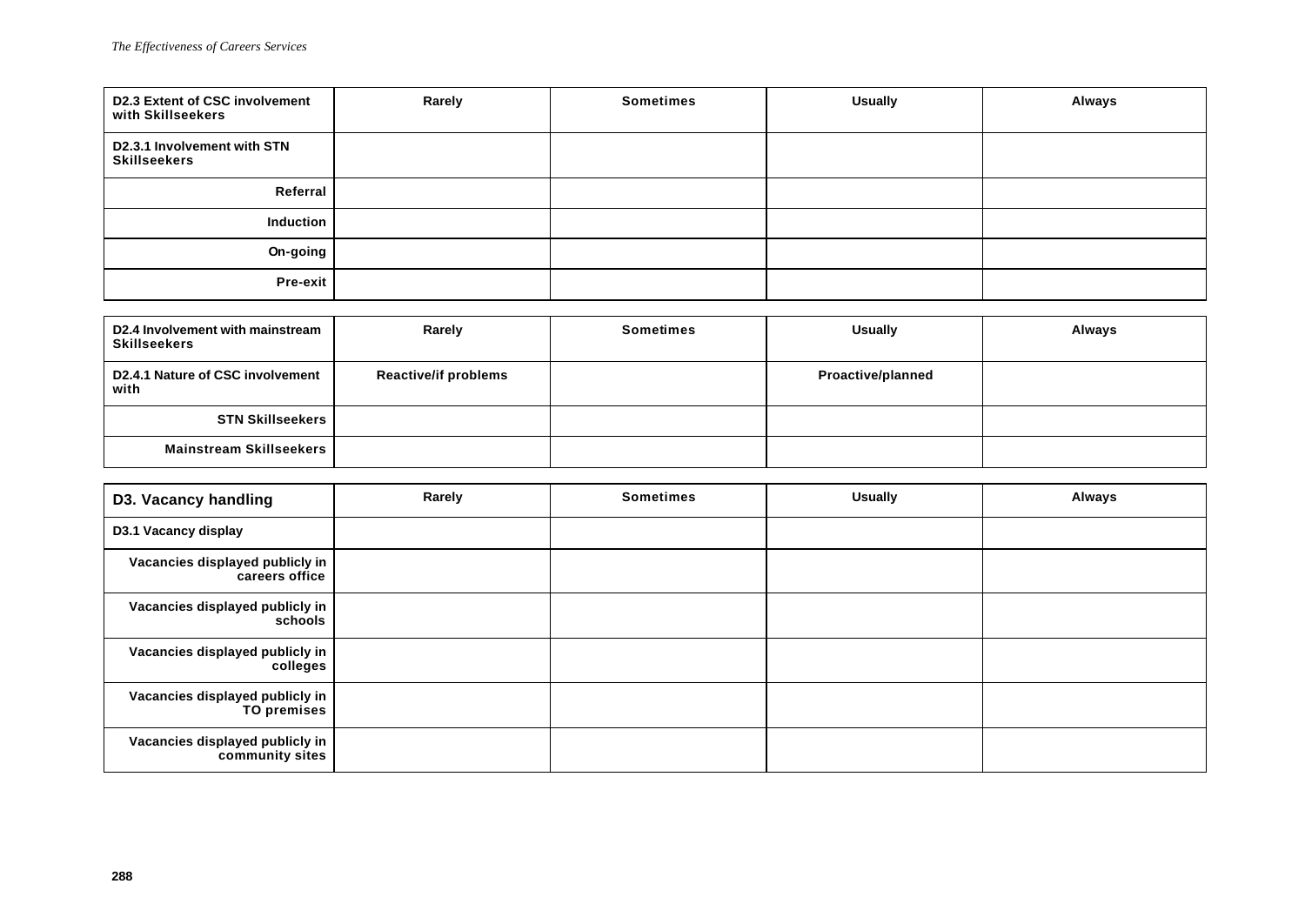| D3.2 Decision on clients to be<br>submitted | <b>Usually CSC staff select</b> | Mixed | Clients usually free to apply for<br>any vacancies |  |
|---------------------------------------------|---------------------------------|-------|----------------------------------------------------|--|
|                                             |                                 |       |                                                    |  |

| D3.3 Type of search | Manual | Mixed | `omputerised<br>. |  |
|---------------------|--------|-------|-------------------|--|
|                     |        |       |                   |  |

| D3.4 Range of search                                          | Rarely | <b>Sometimes</b> | <b>Usually</b> | Always |
|---------------------------------------------------------------|--------|------------------|----------------|--------|
| <b>Full live register</b>                                     |        |                  |                |        |
| Sections of live register                                     |        |                  |                |        |
| School pupils included                                        |        |                  |                |        |
| <b>FE students included</b>                                   |        |                  |                |        |
| Skillseekers trainees included                                |        |                  |                |        |
| Registered young workers/<br>  employed Skillseekers included |        |                  |                |        |

| <b>D3.5 Generating vacancies</b>  | Reactive | Mixed | Proactive |  |
|-----------------------------------|----------|-------|-----------|--|
| Senior management view<br>Policy: |          |       |           |  |
| <b>Careers adviser view</b>       |          |       |           |  |
| <b>Careers assistant view</b>     |          |       |           |  |
| Practice: Senior management view  |          |       |           |  |
| <b>Careers adviser view</b>       |          |       |           |  |
| <b>Careers assistant view</b>     |          |       |           |  |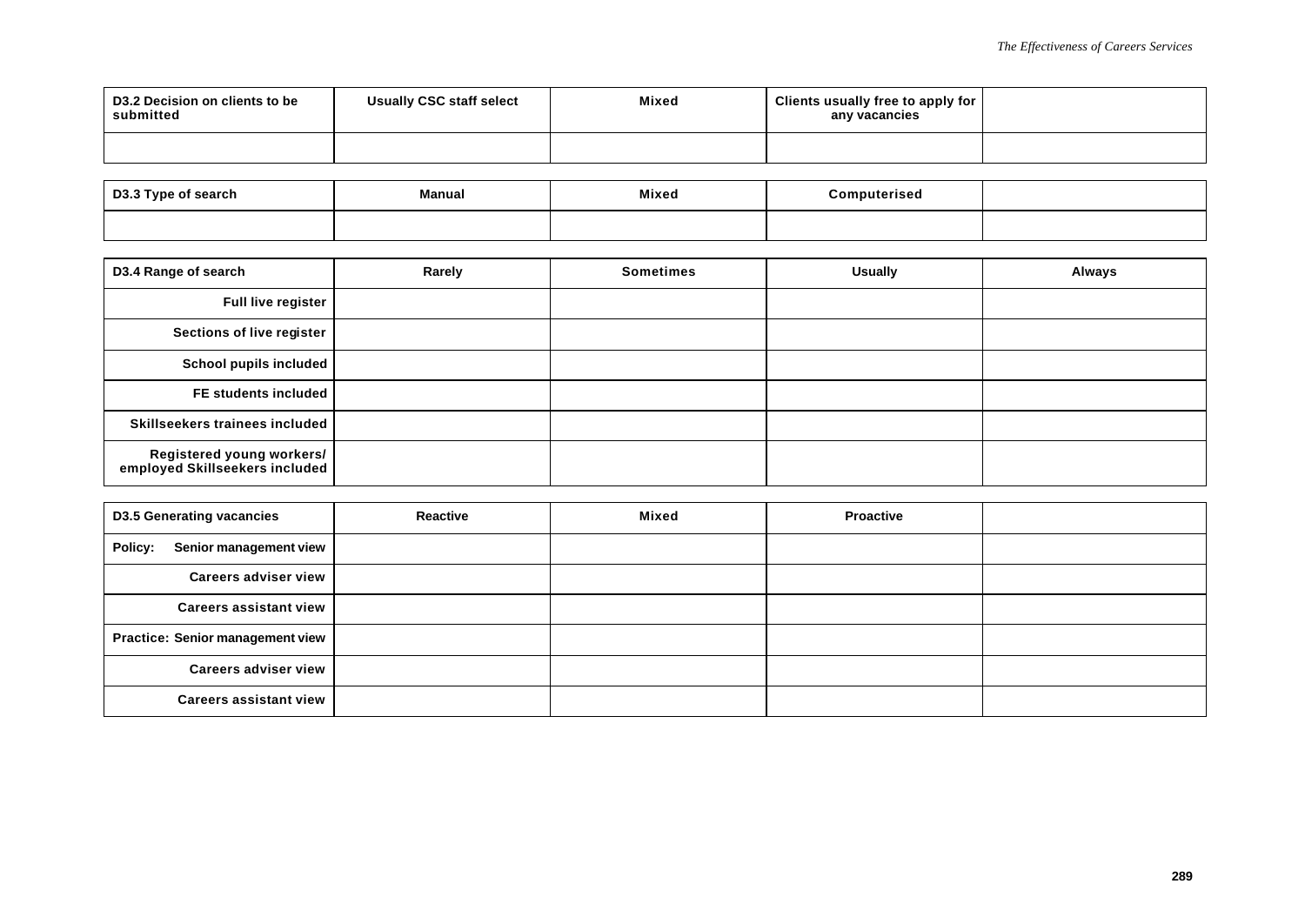| D3.6 Extent of policy on vacancy<br>handling | <b>None</b> | <b>Area Office level</b> | <b>CSC level</b> |  |
|----------------------------------------------|-------------|--------------------------|------------------|--|
| Does policy/good practice guide<br>exist on: |             |                          |                  |  |
| <b>Matching/searching priorities</b>         |             |                          |                  |  |
| Standards in vacancy information             |             |                          |                  |  |
| <b>Transfer of client information</b>        |             |                          |                  |  |
| <b>Dissemination/display</b>                 |             |                          |                  |  |
| <b>Turnaround time</b>                       |             |                          |                  |  |
| <b>Complaints</b>                            |             |                          |                  |  |

| D4. LMI                      |                |                   |                        |  |
|------------------------------|----------------|-------------------|------------------------|--|
| D4.1 Importance given to LMI | Low importance | medium importance | <b>High importance</b> |  |
|                              |                |                   |                        |  |

| D4.2 Use of LMI           | <b>Limited use</b> | Some use | <b>Extensive use</b> |  |
|---------------------------|--------------------|----------|----------------------|--|
| In careers education      |                    |          |                      |  |
| In careers guidance       |                    |          |                      |  |
| In careers information    |                    |          |                      |  |
| With employers and TOs    |                    |          |                      |  |
| With parents              |                    |          |                      |  |
| With school/college staff |                    |          |                      |  |

| D4.3 Funding for LMI              | No | Yes |  |
|-----------------------------------|----|-----|--|
| Accessed non-core funding for LMI |    |     |  |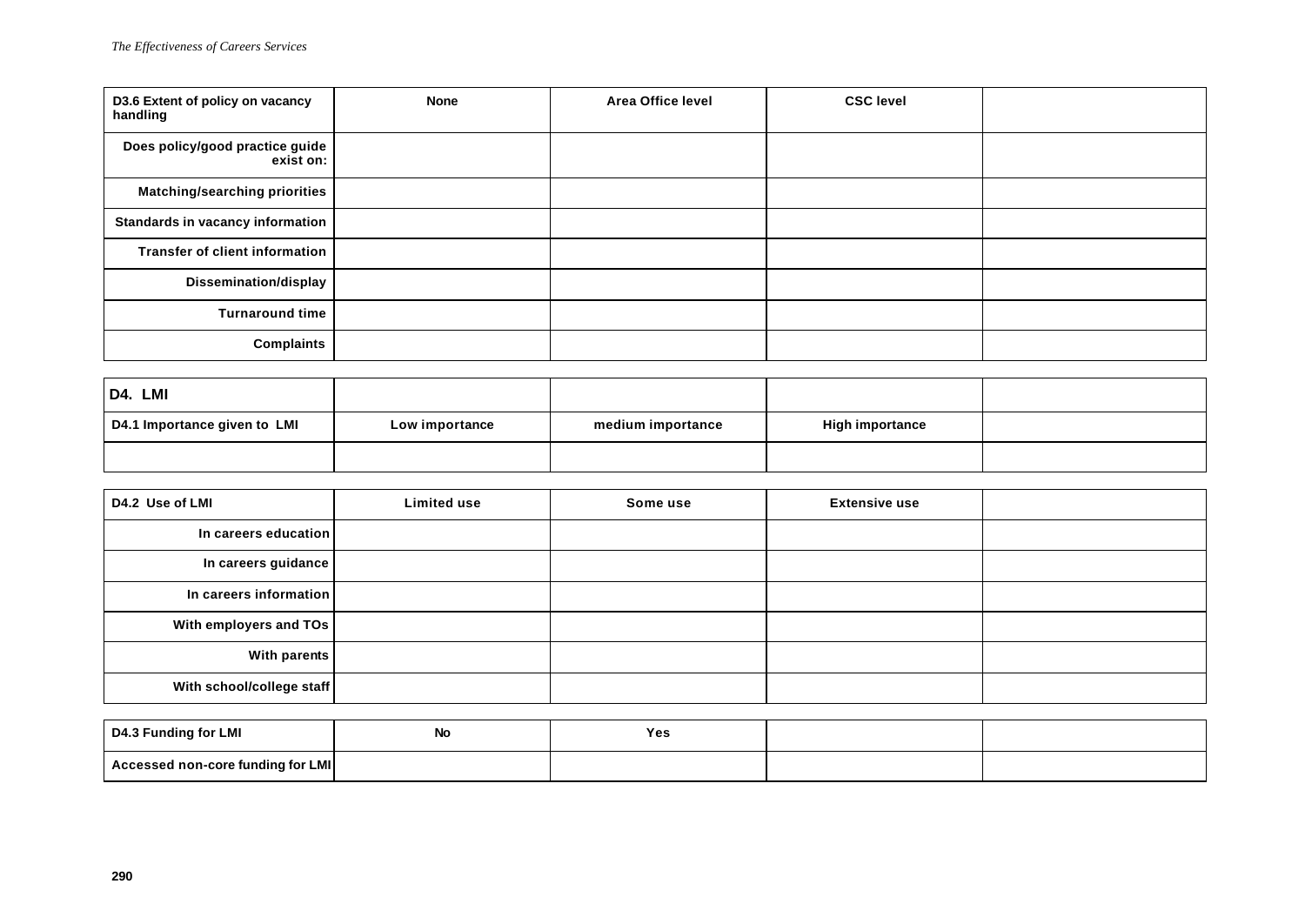| D5. CSC and EIL                                   |                           |                       |                                                               |                                  |                                               |  |
|---------------------------------------------------|---------------------------|-----------------------|---------------------------------------------------------------|----------------------------------|-----------------------------------------------|--|
| D5.1 Links to EBP                                 | No EBP                    | Few/no links          | <b>Some links</b>                                             | <b>Close links</b>               | <b>EBP part of CSC</b>                        |  |
|                                                   |                           |                       |                                                               |                                  |                                               |  |
| D5.2 Role in WEP                                  | Little/no WEP involvement | No (or almost no) WEP | Not contracted but may<br>promote as part of<br>employer work | <b>Contracted for placements</b> | <b>Total organisational</b><br>responsibility |  |
| D5.3 Importance of EIL in relation to<br>CSC aims | Not at all important      | Not very important    | Important                                                     |                                  |                                               |  |
|                                                   |                           |                       |                                                               |                                  |                                               |  |

| Section E. Characteristics of the CSC |                     |                                                             |                   |  |  |
|---------------------------------------|---------------------|-------------------------------------------------------------|-------------------|--|--|
| E1. Nature of policy and practice     |                     |                                                             |                   |  |  |
| E1.1 Policy                           | Reactive            | $\leftarrow \cdots \cdots \cdots \cdots \cdots \rightarrow$ | <b>Proactive</b>  |  |  |
| Senior management view                |                     |                                                             |                   |  |  |
| <b>Practitioner view</b>              |                     |                                                             |                   |  |  |
|                                       | <b>Unreflective</b> | $\leftarrow \cdots \cdots \cdots \cdots \cdots \rightarrow$ | <b>Reflective</b> |  |  |
| Senior management view                |                     |                                                             |                   |  |  |
| <b>Practitioner view</b>              |                     |                                                             |                   |  |  |

| E1.2 Practice            | <b>Reactive</b> | $\leftarrow \cdots \cdots \cdots \cdots \cdots \cdots \cdots \rightarrow$ | <b>Proactive</b> |
|--------------------------|-----------------|---------------------------------------------------------------------------|------------------|
| Senior management view   |                 |                                                                           |                  |
| <b>Practitioner view</b> |                 |                                                                           |                  |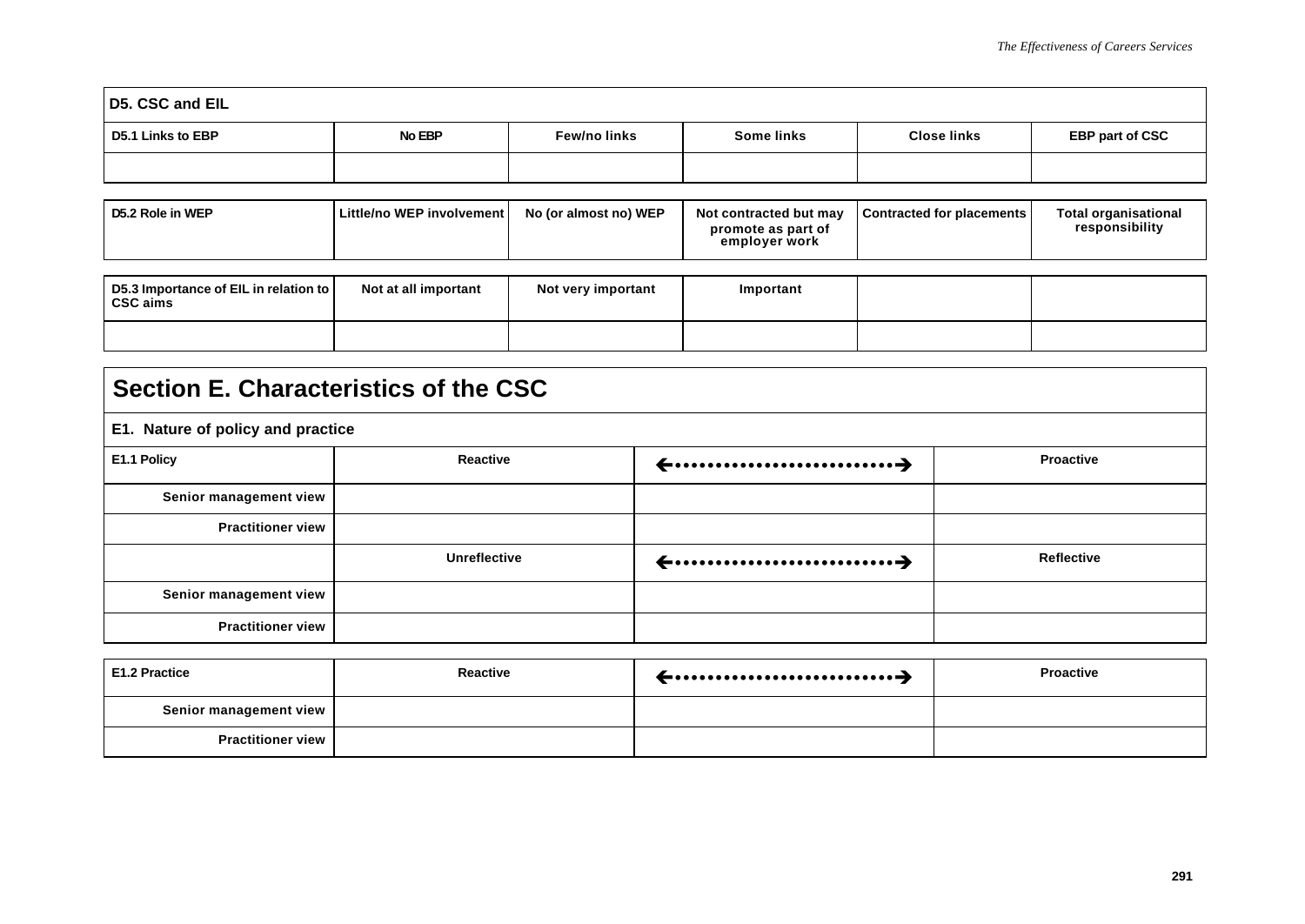|                          | <b>Unreflective</b> | $\leftarrow \cdots \cdots \cdots \cdots \cdots \cdots \cdots \rightarrow$ | Reflective |
|--------------------------|---------------------|---------------------------------------------------------------------------|------------|
| Senior management view   |                     |                                                                           |            |
| <b>Practitioner view</b> |                     |                                                                           |            |

| E2. Non-core work                         |                      |                        |           |  |
|-------------------------------------------|----------------------|------------------------|-----------|--|
| E2.1 Importance given to non-core<br>work | <b>Not important</b> | <b>Quite important</b> | Important |  |
| <b>Board view</b>                         |                      |                        |           |  |
| Senior management view                    |                      |                        |           |  |
| <b>Practitioner view</b>                  |                      |                        |           |  |

| <b>E2.2 Attitude to non-core work</b> | Negative | <b>Neutral</b> | <b>Positive</b> |
|---------------------------------------|----------|----------------|-----------------|
| <b>Board view</b>                     |          |                |                 |
| Senior management view                |          |                |                 |
| <b>Practitioner view</b>              |          |                |                 |

| E2.3 Extent of non-core work | Low | Medium | High |
|------------------------------|-----|--------|------|
| <b>Board view</b>            |     |        |      |
| Senior management view       |     |        |      |
| <b>Practitioner view</b>     |     |        |      |

| E3. IT                   |             |      |                        |  |  |
|--------------------------|-------------|------|------------------------|--|--|
| E3.1 Level of usage      | Limited use | Some | <b>Significant use</b> |  |  |
| Senior management view   |             |      |                        |  |  |
| <b>Practitioner view</b> |             |      |                        |  |  |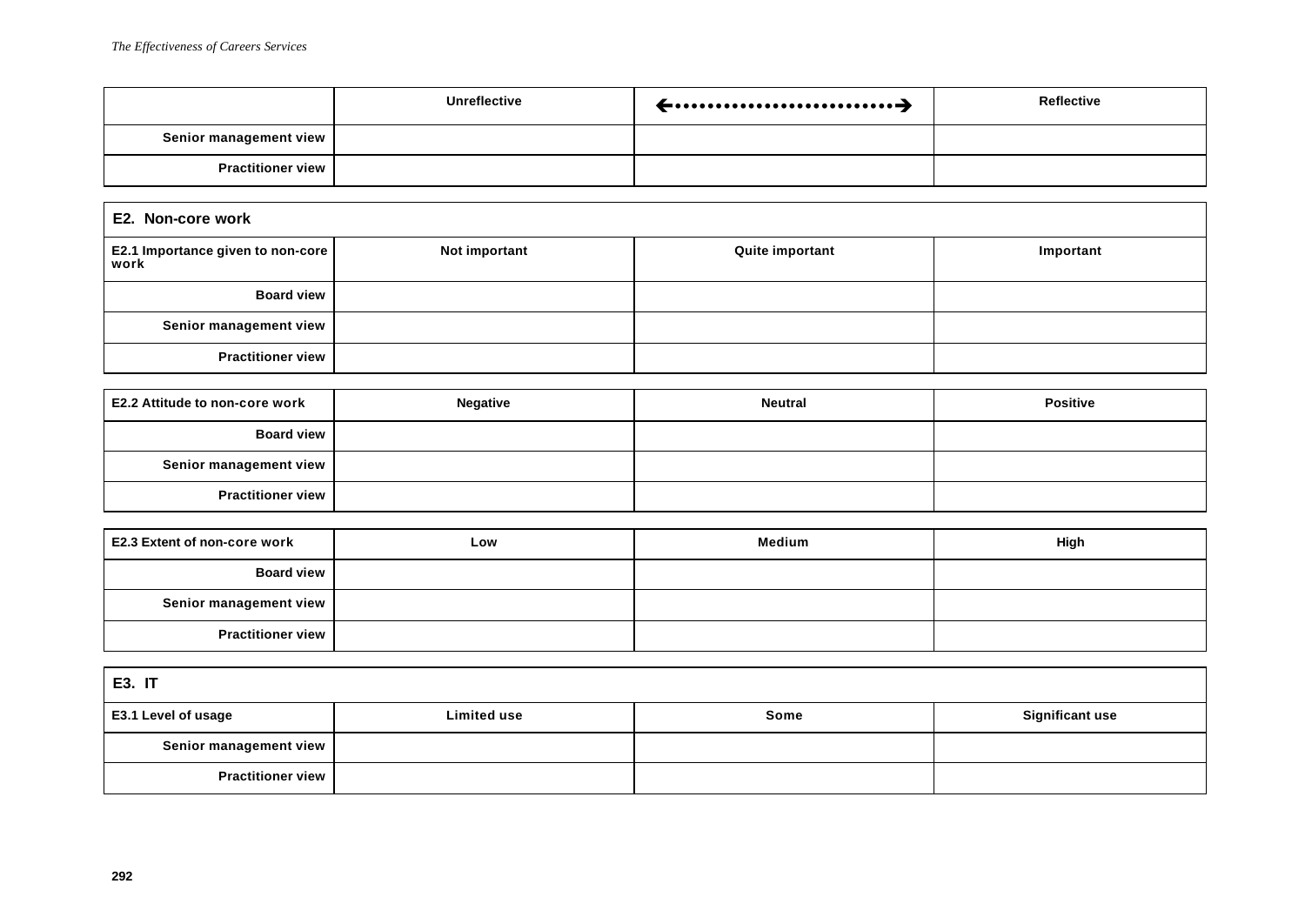| E3.2 Importance given to IT | <b>Not important</b> | <b>Quite important</b> | Important |
|-----------------------------|----------------------|------------------------|-----------|
| Senior management view      |                      |                        |           |
| <b>Practitioner view</b>    |                      |                        |           |

| <b>E4. Psychometric testing</b> |         |      |                  |  |  |
|---------------------------------|---------|------|------------------|--|--|
|                                 | Limited | Some | <b>Extensive</b> |  |  |
| <b>Usage</b>                    |         |      |                  |  |  |
| Importance given to it          |         |      |                  |  |  |

| <b>E5. Targets</b>                                    |         |                |                    |  |
|-------------------------------------------------------|---------|----------------|--------------------|--|
|                                                       | Limited | To some extent | <b>Extensively</b> |  |
| E5.1 Extent CSC is target driven                      |         |                |                    |  |
| Senior management view                                |         |                |                    |  |
| <b>Practitioner view</b>                              |         |                |                    |  |
| E5.2 Extent to which targets have<br>changed practice |         |                |                    |  |
| Senior management view                                |         |                |                    |  |
| <b>Practitioner view</b>                              |         |                |                    |  |

| <b>IE6. Variation</b>                    |                                            |                                                              |                                |
|------------------------------------------|--------------------------------------------|--------------------------------------------------------------|--------------------------------|
| <b>E6.1 Extent officially encouraged</b> | Not encouraged (variation = inconsistency) | Some encouragement (eg according to school,<br>area factors) | <b>Extensive encouragement</b> |
|                                          |                                            |                                                              |                                |

| <b>E6.2 Extent in practice</b> | Limited | Some | <b>Extensive</b> |
|--------------------------------|---------|------|------------------|
| Area level                     |         |      |                  |
| <b>Practitioner level</b>      |         |      |                  |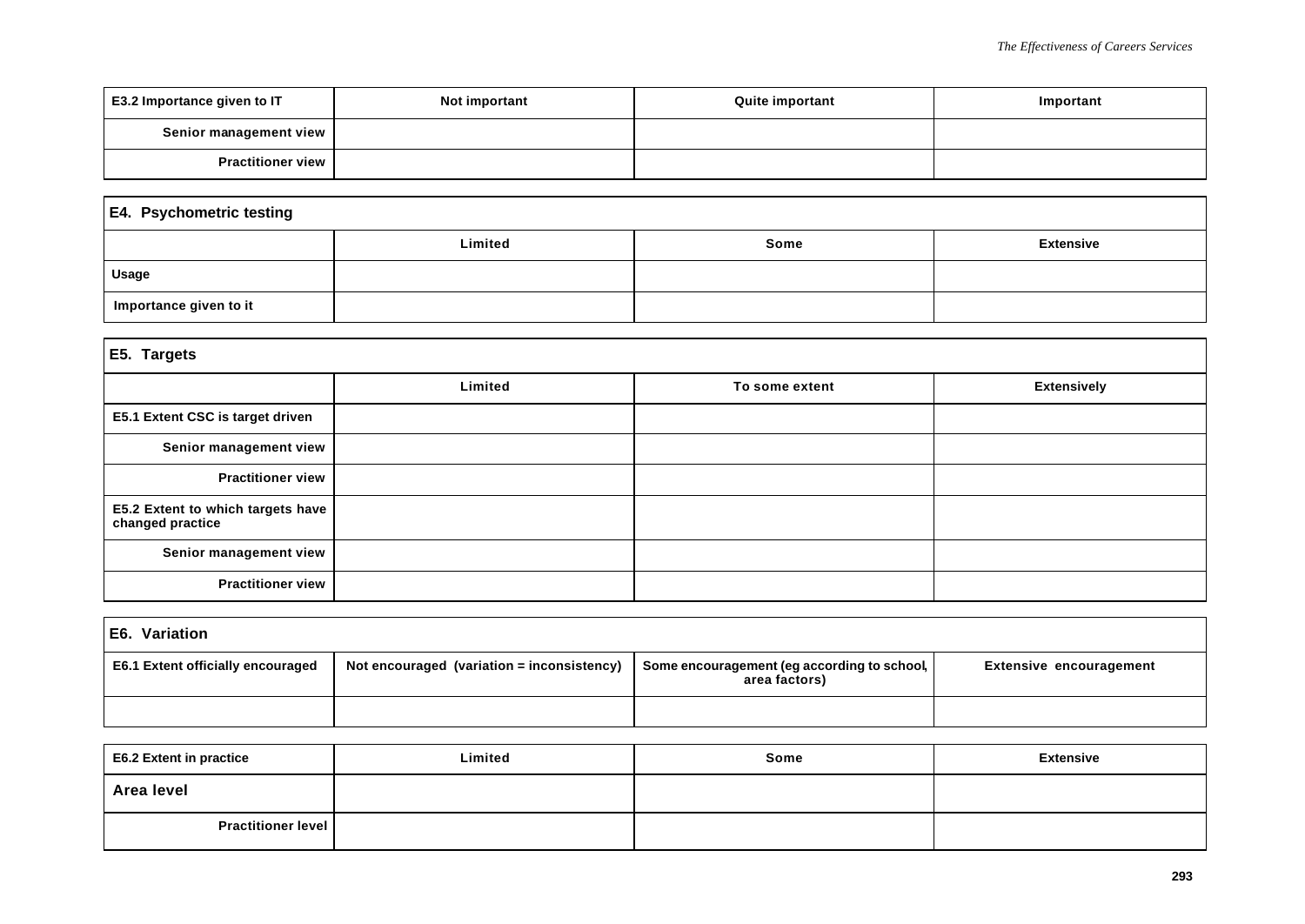#### **Section F. Management and organisation**

#### **F1. Extent of Company reorganisation**

| Limited reorganising | Some reorganising | <b>Extensive changes (not radical)</b> | Radically reorganised (planned,<br>on-going or completed) |
|----------------------|-------------------|----------------------------------------|-----------------------------------------------------------|
|                      |                   |                                        |                                                           |

| F2. Identification of need*  |                            |                  |                                      |  |  |
|------------------------------|----------------------------|------------------|--------------------------------------|--|--|
|                              | <b>Recognition of need</b> | Analysis of need | Analysis of need linked to provision |  |  |
| <b>F2.1 Individual</b>       |                            |                  |                                      |  |  |
| F2.2 Group need<br>_________ |                            |                  |                                      |  |  |

\* see Chapter 12

| F3. Accountability            |                  |                                                                    |                   |  |
|-------------------------------|------------------|--------------------------------------------------------------------|-------------------|--|
| <b>F3.1 Client evaluation</b> |                  |                                                                    |                   |  |
| F3.1.1 Coverage               | Small sample     | $\leftarrow \cdots \cdots \cdots \cdots \cdots \cdots \rightarrow$ | 100%              |  |
| Senior management view        |                  |                                                                    |                   |  |
| <b>Practitioner view</b>      |                  |                                                                    |                   |  |
| <b>F3.1.2 Scope</b>           | One client group | <b>Certain client groups</b>                                       | All client groups |  |
| Senior management view        |                  |                                                                    |                   |  |
| <b>Practitioner view</b>      |                  |                                                                    |                   |  |
| F3.1.3 Frequency              | Infrequent       | <b>Sometimes</b>                                                   | Regular           |  |
| Senior management view        |                  |                                                                    |                   |  |
| <b>Practitioner view</b>      |                  |                                                                    |                   |  |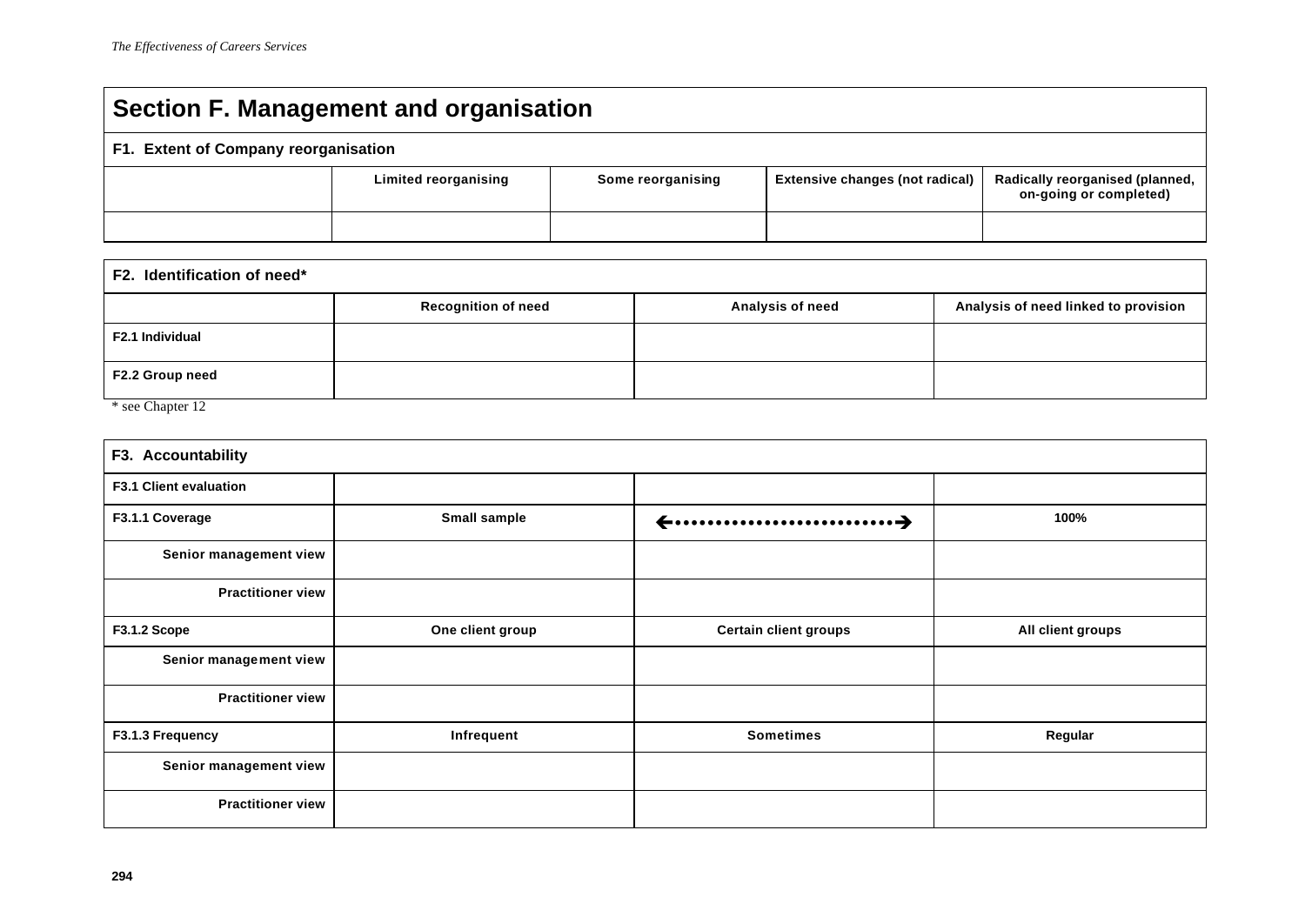| F3.2 Evaluation of professional<br>practice |            |                  |           |
|---------------------------------------------|------------|------------------|-----------|
| F3.2.1 Frequency                            | Infrequent | <b>Sometimes</b> | Regular   |
| Senior management view                      |            |                  |           |
| <b>Practitioner view</b>                    |            |                  |           |
| F3.2.2 Extent                               | Limited    | Some             | extensive |
| Senior management view                      |            |                  |           |
| <b>Practitioner view</b>                    |            |                  |           |

| E2.3         |           |          |  |
|--------------|-----------|----------|--|
| argets       | ndividual | .        |  |
| <b>гэ.</b> э |           | compined |  |
|              |           |          |  |

| <b>F4. Appraisal</b> |              |                               |        |                                                                                                                   |           |
|----------------------|--------------|-------------------------------|--------|-------------------------------------------------------------------------------------------------------------------|-----------|
|                      | No appraisal | No appraisal (but<br>planned) | staff) | Vol appraisal (some   Vol appraisal (all staff)   Full, comp appraisal of   Full, comp appraisal of<br>some staff | all staff |
|                      |              |                               |        |                                                                                                                   |           |

| <b>F5.</b> Staff development |         |      |                  |  |
|------------------------------|---------|------|------------------|--|
|                              | Limited | Some | <b>Extensive</b> |  |
| F5.1 Link to CSC aims        |         |      |                  |  |
| F5.2 Range of staff covered  |         |      |                  |  |

| <b>Section G. CSC Board</b>     |                     |                    |                   |  |  |  |
|---------------------------------|---------------------|--------------------|-------------------|--|--|--|
| <b>G1. Composition of Board</b> |                     |                    |                   |  |  |  |
| G1.1 EA and LEC                 | % who are officials | % who are nominees | If vote or advise |  |  |  |
|                                 |                     |                    |                   |  |  |  |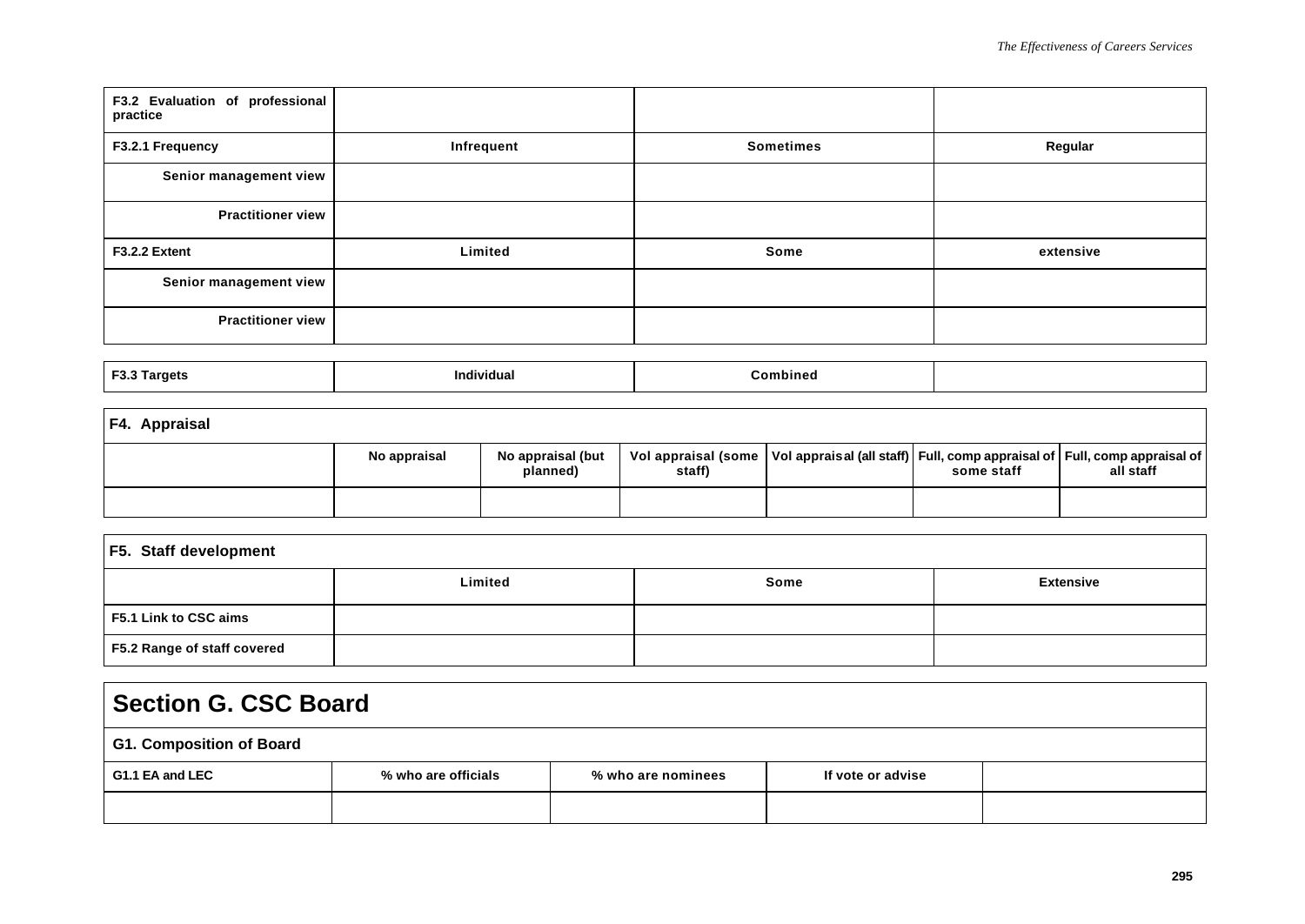| G1<br>r membership!<br>i other<br>⊥xtent of ⊴ | سرس<br>--<br>. . | External business (ie not LEC) | Community | <b>Others</b> |
|-----------------------------------------------|------------------|--------------------------------|-----------|---------------|
|                                               |                  |                                |           |               |

| G2. Focus of Board                     |                            |       |                          |  |  |
|----------------------------------------|----------------------------|-------|--------------------------|--|--|
| <b>G2.1 Strategic/operational role</b> | <b>Heavily operational</b> | Mixed | <b>Heavily strategic</b> |  |  |
|                                        |                            |       |                          |  |  |

| G2.2 Focus on core/non-core | Verv<br>i on core<br>tocused | Mainly core | nt focus on non-core<br>sianificant |
|-----------------------------|------------------------------|-------------|-------------------------------------|
|                             |                              |             |                                     |

| G2<br>Attitude<br>e to non-core funding | <b>Negative</b> | Mixed | <b>Positive</b> |
|-----------------------------------------|-----------------|-------|-----------------|
|                                         |                 |       |                 |

| <b>G3. Board relationships</b>      |                 |                |                 |  |
|-------------------------------------|-----------------|----------------|-----------------|--|
|                                     | <b>Negative</b> | <b>Neutral</b> | <b>Positive</b> |  |
| G3.1 Relationship of Chair with HoS |                 |                |                 |  |
| <b>HoS view</b>                     |                 |                |                 |  |
| <b>Chair view</b>                   |                 |                |                 |  |

| G3.2 Relationship of Board with HoS |  |  |
|-------------------------------------|--|--|
| <b>HoS view</b>                     |  |  |
| Board/others view                   |  |  |

| <b>G4. Contribution of Board</b> |                                     |                |                                          |  |  |
|----------------------------------|-------------------------------------|----------------|------------------------------------------|--|--|
| G4.1 Helpfulness/impact          | Sometimes unhelpful/negative impact | <b>Neutral</b> | <b>Generally helpful/positive impact</b> |  |  |
|                                  |                                     |                |                                          |  |  |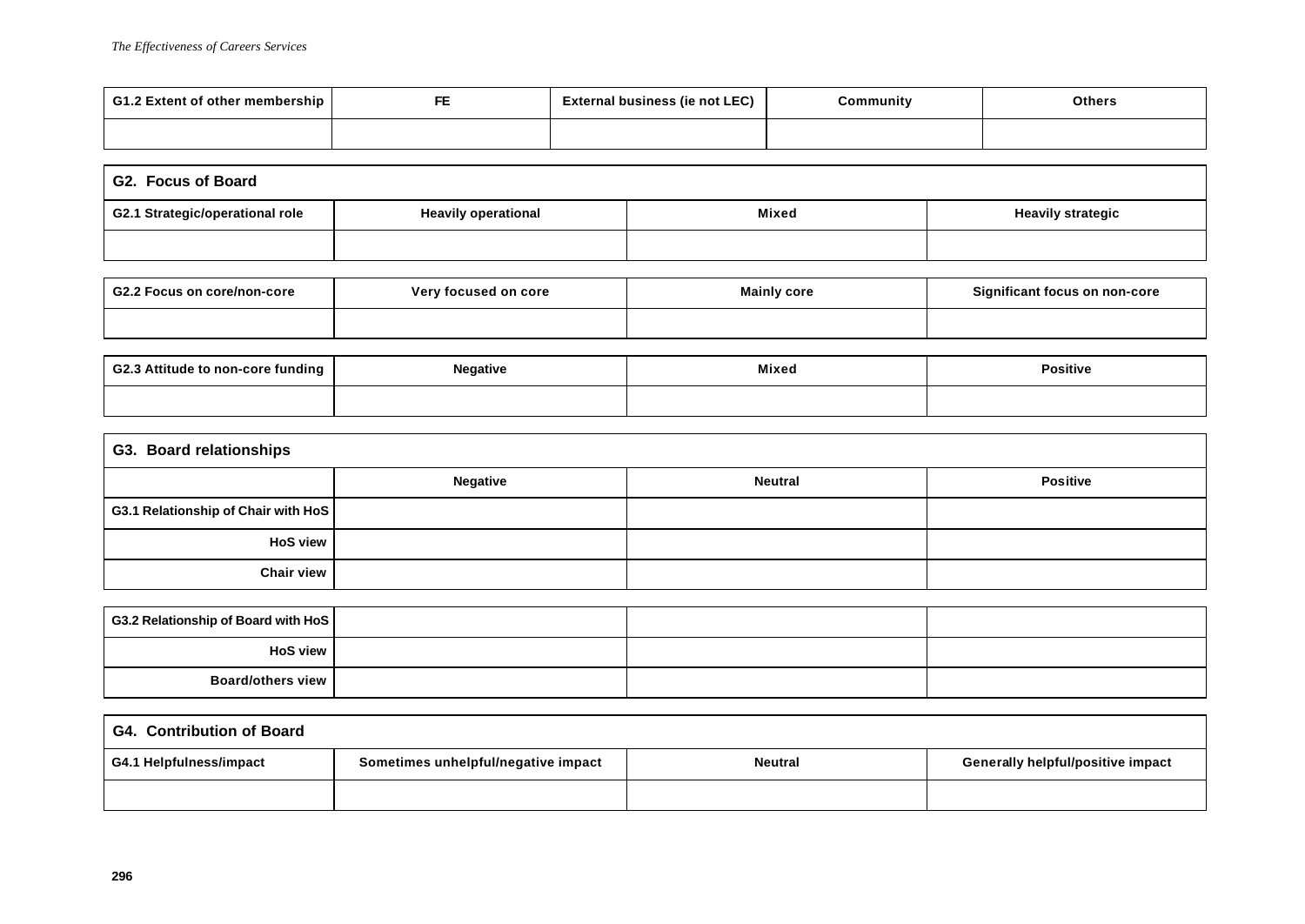| G4.2 Overall value | <b>Negative overall</b> | <b>Neutral Overall (-)</b> | <b>Positive overall</b> |
|--------------------|-------------------------|----------------------------|-------------------------|
|                    |                         |                            |                         |

| oblems with the Board?<br>G <sub>4</sub> | Rarely/never | Yes, in past | Yes.<br>, currently<br>vuı |
|------------------------------------------|--------------|--------------|----------------------------|
|                                          |              |              |                            |

| G4.4<br>blems\<br>. Extent | Minor | Some | Major |
|----------------------------|-------|------|-------|
|                            |       |      |       |

| <b>Section H. Links with partners</b>          |  |  |  |  |  |
|------------------------------------------------|--|--|--|--|--|
| <b>H1. Links with LEC</b>                      |  |  |  |  |  |
| H1.1 Quality of links<br>Mixed<br>Good<br>Poor |  |  |  |  |  |
|                                                |  |  |  |  |  |
|                                                |  |  |  |  |  |

| <b>Extent of links</b><br>H12 | .imited | Some | <sup>−</sup> ≃tensive |
|-------------------------------|---------|------|-----------------------|
|                               |         |      |                       |

| H1.3 Extent of funding OR type of<br><b>Ilinks</b> |  |  |
|----------------------------------------------------|--|--|
|                                                    |  |  |

| Contribution to LEC priorities   <br>ни | Low | Medium | High |
|-----------------------------------------|-----|--------|------|
|                                         |     |        |      |

| H2. Links with LA(s)                     |  |  |  |  |
|------------------------------------------|--|--|--|--|
| H2.1 Number<br>Single<br><b>Multiple</b> |  |  |  |  |
|                                          |  |  |  |  |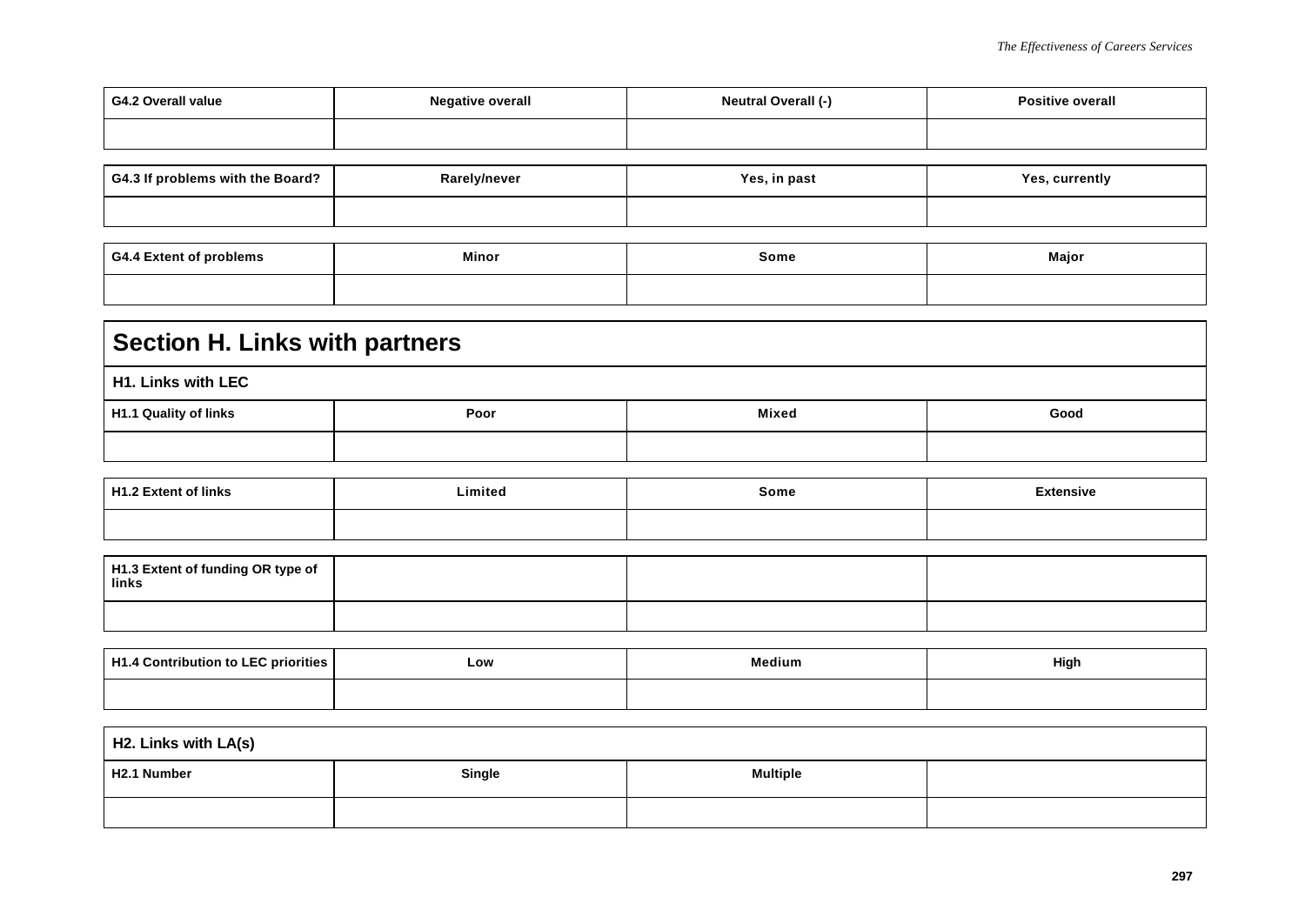| H2.2 Quality of links                             | Poor      | Mixed         | Good             |  |  |
|---------------------------------------------------|-----------|---------------|------------------|--|--|
|                                                   |           |               |                  |  |  |
| H2.3 Extent of links                              | Limited   | Some          | <b>Extensive</b> |  |  |
|                                                   |           |               |                  |  |  |
|                                                   |           |               |                  |  |  |
| <b>H2.4 Contribution to Council</b><br>priorities | Low       | <b>Medium</b> | High             |  |  |
|                                                   |           |               |                  |  |  |
| H2.5 Services in kind                             | <b>No</b> | Yes           |                  |  |  |
|                                                   |           |               |                  |  |  |
|                                                   |           |               |                  |  |  |
|                                                   |           |               |                  |  |  |
| H3. Relationships with local initiatives/agencies |           |               |                  |  |  |

|             | Limited | Some | <b>Extensive</b> |
|-------------|---------|------|------------------|
| H3.1 Extent |         |      |                  |
| H3.2 Type   |         |      |                  |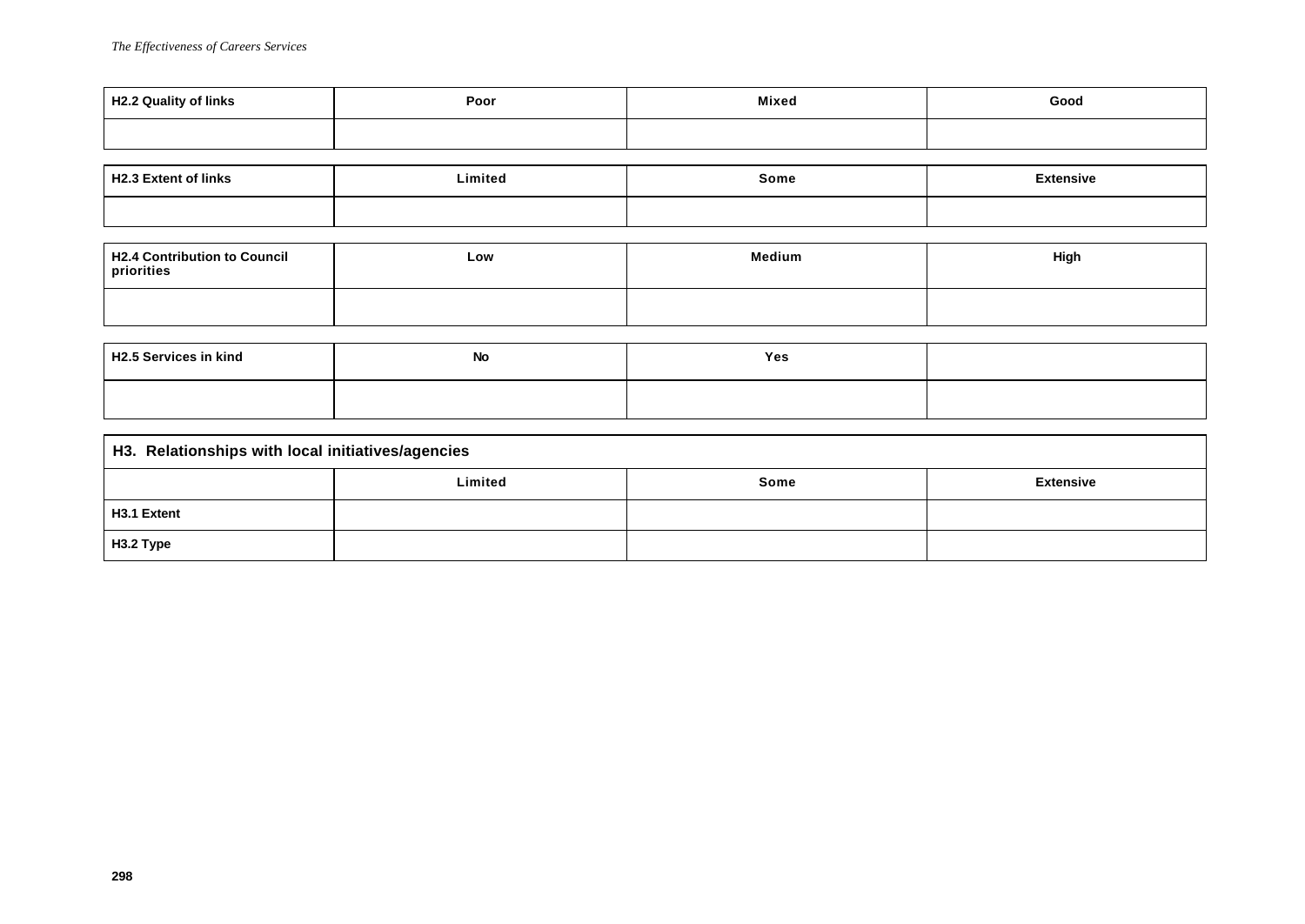## **APPENDIX 4 EMPLOYERS QUESTIONNAIRE**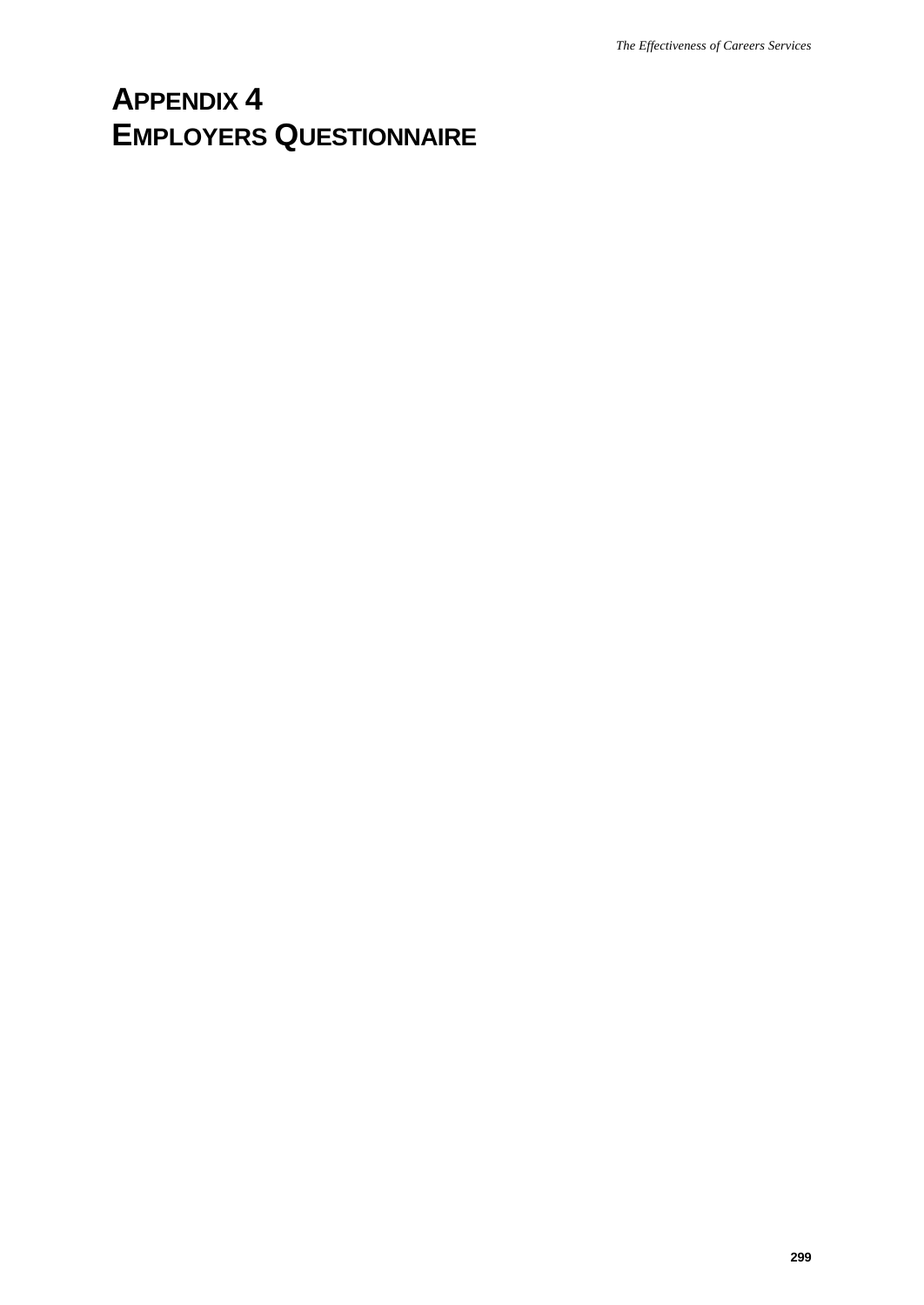# **APPENDIX 5 TRAINING ORGANISATION QUESTIONNAIRE**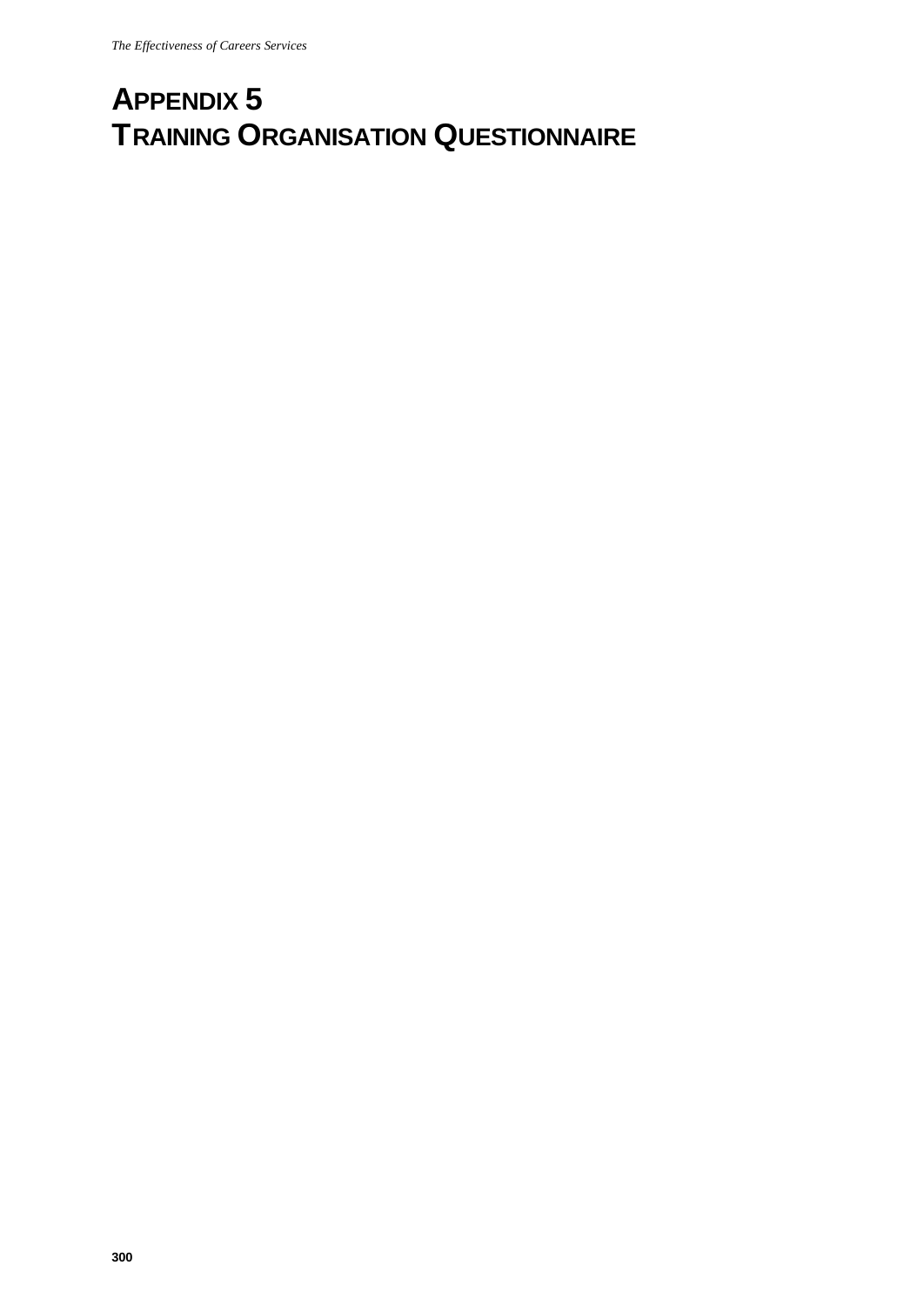## **APPENDIX 6 S4 QUESTIONNAIRE**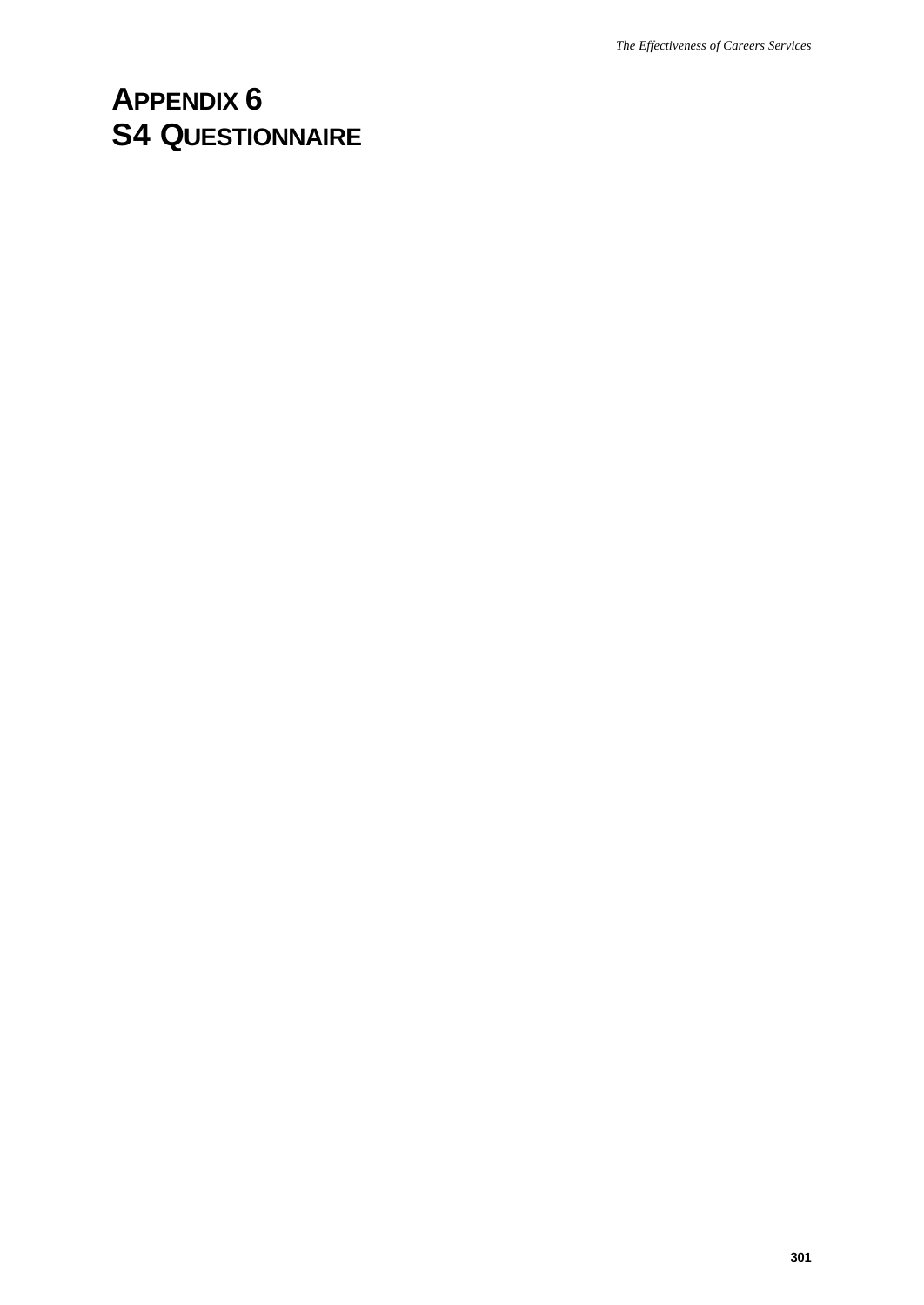## **APPENDIX 7 S4 FOLLOW-UP QUESTIONNAIRE**